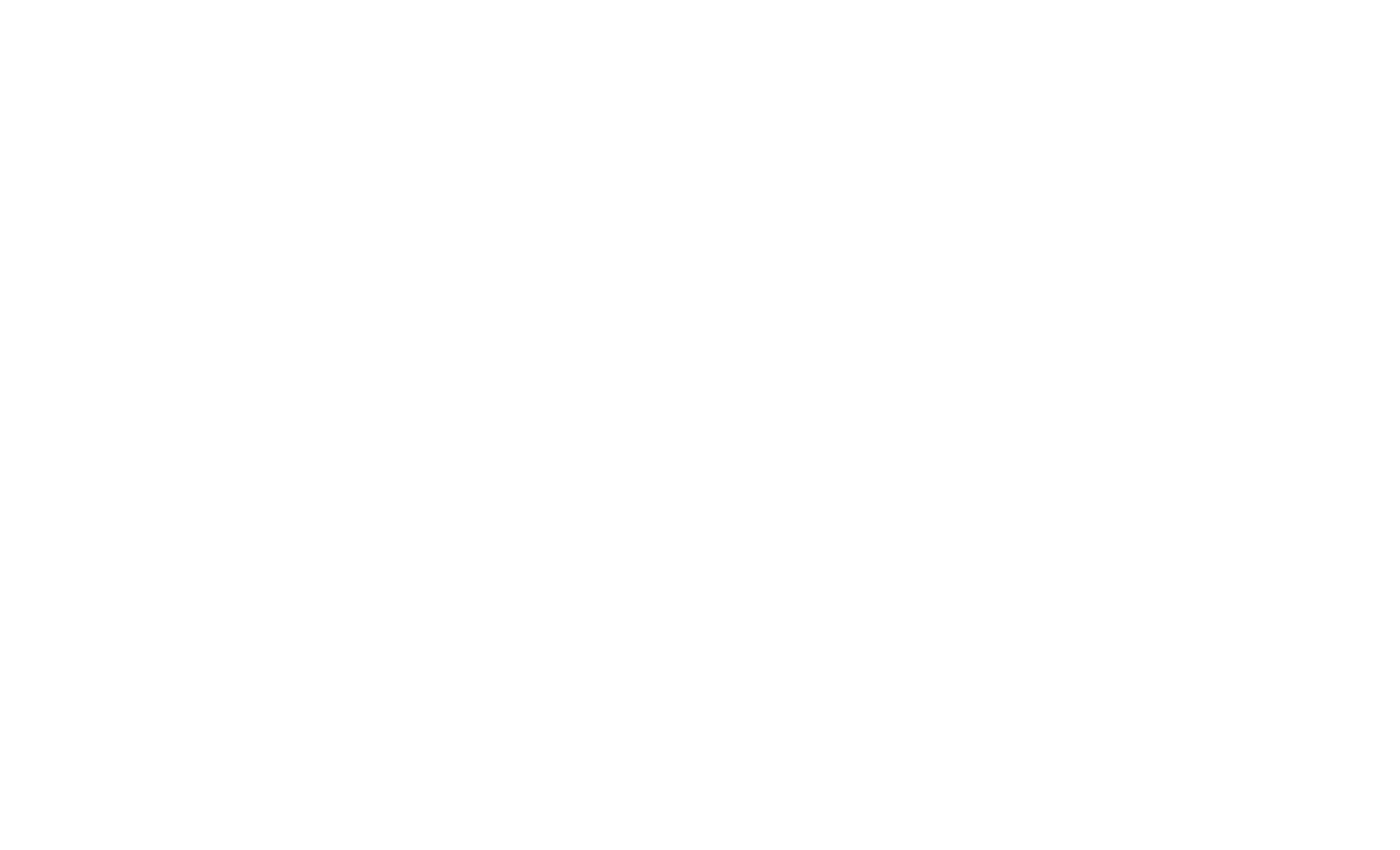| STATE OF NEW YORK | 2015 TOWN TAX ROLL                 | <b>PAGE</b>                      |
|-------------------|------------------------------------|----------------------------------|
| COUNTY - Herkimer | TAXABLE SECTION OF THE ROLL - 1    | VALUATION DATE-JUL 01, 2013      |
| TOWN<br>- Warren  | OWNERS NAME SEOUENCE               | TAXABLE STATUS DATE-MAR 01, 2014 |
| $-215200$<br>SWIS | UNIFORM PERCENT OF VALUE IS 070.50 |                                  |

| TOTAL<br>PARCEL SIZE/GRID COORD<br>CURRENT OWNERS ADDRESS<br>SPECIAL DISTRICTS<br>TAX AMOUNT<br>ACCT 190003480<br>343 Youngs Rd<br>BILL<br>$\overline{\phantom{0}}$<br>$133.3 - 1 - 58$<br>240 Rural res<br>County Tax<br>102,500<br>823.57<br>215001<br>78,500<br>Town Tax<br>102,500<br>914.87<br>731 Hogsback Rd, LLC<br>Owen D Young<br>FD280 Warren fire prot 102,500 TO M<br>192 Main St<br>Doublewide<br>102,500<br>76.85<br>Richfield Springs, NY 13326<br>ACRES 172.70<br>EAST-0383463 NRTH-1481554<br>DEED BOOK 1385<br><b>PG-416</b><br>FULL MARKET VALUE<br>145,390<br>$1,815.29**$<br>TOTAL TAX ---<br>DATE #1<br>01/31/15<br>AMT DUE<br>1,815.29<br>731 Hogsback Rd<br>ACCT 190002165<br><b>BILL</b><br>2<br>$140.3 - 1 - 7$<br>210 1 Family Res<br>AG MKTS L 41720<br>6,083<br>6,083<br>Richfield Sprin 365601<br>10,500<br>County Tax<br>988.42<br>731 Hogsback Road LLC<br>123,017<br>PO Box 1580<br>129,100<br>Town Tax<br>123,017<br>1,098.00<br>R1<br>Richfield Springs, NY 13439<br>ACRES 1.40<br>FD280 Warren fire prot<br>92.24<br>123,017 TO M<br>$6.083$ EX<br>EAST-0379729 NRTH-1472758<br>DEED BOOK 1314 PG-804<br>MAY BE SUBJECT TO PAYMENT<br>UNDER AGDIST LAW TIL 2018<br>FULL MARKET VALUE<br>183,121<br>$2,178.66**$<br>TOTAL TAX ---<br>DATE #1<br>01/31/15<br>AMT DUE<br>2,178.66<br>Hogsback Rd<br>ACCT 190002220<br><b>BILL</b><br>3<br>$140.3 - 1 - 8$<br>312 Vac w/imprv<br>AG MKTS L 41720<br>1,243<br>1,243<br>731 Hogsback Road LLC<br>Richfield Sprin 365601<br>25,400<br>34,157<br>274.45<br>County Tax<br>35,400<br>304.87<br>PO Box 1580<br>Farm Land<br>Town Tax<br>34,157<br>Richfield Springs, NY 13439<br>FD280 Warren fire prot<br>ACRES 57.30<br>34,157 TO M<br>25.61<br>EAST-0379675 NRTH-1472323<br>1,243 EX<br>MAY BE SUBJECT TO PAYMENT<br>DEED BOOK 1314<br>$PG-804$<br>UNDER AGDIST LAW TIL 2018<br>FULL MARKET VALUE<br>50,213<br>$604.93**$<br>TOTAL TAX ---<br>01/31/15<br>DATE #1<br>604.93<br>AMT DUE<br>152 Little Lakes Rd<br>$\overline{4}$<br>ACCT 190008160<br><b>BILL</b><br>$144.23 - 1 - 23$<br>AG MKTS L 41720<br>270 Mfg housing<br>6,189<br>6,189<br>Richfield Sprin 365601<br>323.89<br>731 Hogsback Road LLC<br>15,900 County Tax<br>40,311<br>PO Box 1580<br>46,500<br>Town Tax<br>359.80<br>Mobile Home<br>40,311<br>Richfield Springs, NY 13439<br>FD280 Warren fire prot<br>40,311 TO M<br>ACRES<br>6.70<br>30.22<br>6,189 EX<br>EAST-0379626 NRTH-1463670<br>MAY BE SUBJECT TO PAYMENT<br>DEED BOOK 1331<br>PG-736<br>UNDER AGDIST LAW TIL 2018<br>65,957<br>FULL MARKET VALUE<br>$713.91**$<br>TOTAL TAX ---<br>DATE #1<br>01/31/15<br>713.91<br>AMT DUE | TAX MAP PARCEL NUMBER |                 |      | PROPERTY LOCATION & CLASS ASSESSMENT EXEMPTION CODE----------------COUNTY--------TOWN-------- |               |  |
|-------------------------------------------------------------------------------------------------------------------------------------------------------------------------------------------------------------------------------------------------------------------------------------------------------------------------------------------------------------------------------------------------------------------------------------------------------------------------------------------------------------------------------------------------------------------------------------------------------------------------------------------------------------------------------------------------------------------------------------------------------------------------------------------------------------------------------------------------------------------------------------------------------------------------------------------------------------------------------------------------------------------------------------------------------------------------------------------------------------------------------------------------------------------------------------------------------------------------------------------------------------------------------------------------------------------------------------------------------------------------------------------------------------------------------------------------------------------------------------------------------------------------------------------------------------------------------------------------------------------------------------------------------------------------------------------------------------------------------------------------------------------------------------------------------------------------------------------------------------------------------------------------------------------------------------------------------------------------------------------------------------------------------------------------------------------------------------------------------------------------------------------------------------------------------------------------------------------------------------------------------------------------------------------------------------------------------------------------------------------------------------------------------------------------------------------------------------------------------------------------------------------------------------------------------------------------------------------------------------------------------------------|-----------------------|-----------------|------|-----------------------------------------------------------------------------------------------|---------------|--|
|                                                                                                                                                                                                                                                                                                                                                                                                                                                                                                                                                                                                                                                                                                                                                                                                                                                                                                                                                                                                                                                                                                                                                                                                                                                                                                                                                                                                                                                                                                                                                                                                                                                                                                                                                                                                                                                                                                                                                                                                                                                                                                                                                                                                                                                                                                                                                                                                                                                                                                                                                                                                                                           | CURRENT OWNERS NAME   | SCHOOL DISTRICT | LAND | TAX DESCRIPTION                                                                               | TAXABLE VALUE |  |
|                                                                                                                                                                                                                                                                                                                                                                                                                                                                                                                                                                                                                                                                                                                                                                                                                                                                                                                                                                                                                                                                                                                                                                                                                                                                                                                                                                                                                                                                                                                                                                                                                                                                                                                                                                                                                                                                                                                                                                                                                                                                                                                                                                                                                                                                                                                                                                                                                                                                                                                                                                                                                                           |                       |                 |      |                                                                                               |               |  |
|                                                                                                                                                                                                                                                                                                                                                                                                                                                                                                                                                                                                                                                                                                                                                                                                                                                                                                                                                                                                                                                                                                                                                                                                                                                                                                                                                                                                                                                                                                                                                                                                                                                                                                                                                                                                                                                                                                                                                                                                                                                                                                                                                                                                                                                                                                                                                                                                                                                                                                                                                                                                                                           |                       |                 |      |                                                                                               |               |  |
|                                                                                                                                                                                                                                                                                                                                                                                                                                                                                                                                                                                                                                                                                                                                                                                                                                                                                                                                                                                                                                                                                                                                                                                                                                                                                                                                                                                                                                                                                                                                                                                                                                                                                                                                                                                                                                                                                                                                                                                                                                                                                                                                                                                                                                                                                                                                                                                                                                                                                                                                                                                                                                           |                       |                 |      |                                                                                               |               |  |
|                                                                                                                                                                                                                                                                                                                                                                                                                                                                                                                                                                                                                                                                                                                                                                                                                                                                                                                                                                                                                                                                                                                                                                                                                                                                                                                                                                                                                                                                                                                                                                                                                                                                                                                                                                                                                                                                                                                                                                                                                                                                                                                                                                                                                                                                                                                                                                                                                                                                                                                                                                                                                                           |                       |                 |      |                                                                                               |               |  |
|                                                                                                                                                                                                                                                                                                                                                                                                                                                                                                                                                                                                                                                                                                                                                                                                                                                                                                                                                                                                                                                                                                                                                                                                                                                                                                                                                                                                                                                                                                                                                                                                                                                                                                                                                                                                                                                                                                                                                                                                                                                                                                                                                                                                                                                                                                                                                                                                                                                                                                                                                                                                                                           |                       |                 |      |                                                                                               |               |  |
|                                                                                                                                                                                                                                                                                                                                                                                                                                                                                                                                                                                                                                                                                                                                                                                                                                                                                                                                                                                                                                                                                                                                                                                                                                                                                                                                                                                                                                                                                                                                                                                                                                                                                                                                                                                                                                                                                                                                                                                                                                                                                                                                                                                                                                                                                                                                                                                                                                                                                                                                                                                                                                           |                       |                 |      |                                                                                               |               |  |
|                                                                                                                                                                                                                                                                                                                                                                                                                                                                                                                                                                                                                                                                                                                                                                                                                                                                                                                                                                                                                                                                                                                                                                                                                                                                                                                                                                                                                                                                                                                                                                                                                                                                                                                                                                                                                                                                                                                                                                                                                                                                                                                                                                                                                                                                                                                                                                                                                                                                                                                                                                                                                                           |                       |                 |      |                                                                                               |               |  |
|                                                                                                                                                                                                                                                                                                                                                                                                                                                                                                                                                                                                                                                                                                                                                                                                                                                                                                                                                                                                                                                                                                                                                                                                                                                                                                                                                                                                                                                                                                                                                                                                                                                                                                                                                                                                                                                                                                                                                                                                                                                                                                                                                                                                                                                                                                                                                                                                                                                                                                                                                                                                                                           |                       |                 |      |                                                                                               |               |  |
|                                                                                                                                                                                                                                                                                                                                                                                                                                                                                                                                                                                                                                                                                                                                                                                                                                                                                                                                                                                                                                                                                                                                                                                                                                                                                                                                                                                                                                                                                                                                                                                                                                                                                                                                                                                                                                                                                                                                                                                                                                                                                                                                                                                                                                                                                                                                                                                                                                                                                                                                                                                                                                           |                       |                 |      |                                                                                               |               |  |
|                                                                                                                                                                                                                                                                                                                                                                                                                                                                                                                                                                                                                                                                                                                                                                                                                                                                                                                                                                                                                                                                                                                                                                                                                                                                                                                                                                                                                                                                                                                                                                                                                                                                                                                                                                                                                                                                                                                                                                                                                                                                                                                                                                                                                                                                                                                                                                                                                                                                                                                                                                                                                                           |                       |                 |      |                                                                                               |               |  |
|                                                                                                                                                                                                                                                                                                                                                                                                                                                                                                                                                                                                                                                                                                                                                                                                                                                                                                                                                                                                                                                                                                                                                                                                                                                                                                                                                                                                                                                                                                                                                                                                                                                                                                                                                                                                                                                                                                                                                                                                                                                                                                                                                                                                                                                                                                                                                                                                                                                                                                                                                                                                                                           |                       |                 |      |                                                                                               |               |  |
|                                                                                                                                                                                                                                                                                                                                                                                                                                                                                                                                                                                                                                                                                                                                                                                                                                                                                                                                                                                                                                                                                                                                                                                                                                                                                                                                                                                                                                                                                                                                                                                                                                                                                                                                                                                                                                                                                                                                                                                                                                                                                                                                                                                                                                                                                                                                                                                                                                                                                                                                                                                                                                           |                       |                 |      |                                                                                               |               |  |
|                                                                                                                                                                                                                                                                                                                                                                                                                                                                                                                                                                                                                                                                                                                                                                                                                                                                                                                                                                                                                                                                                                                                                                                                                                                                                                                                                                                                                                                                                                                                                                                                                                                                                                                                                                                                                                                                                                                                                                                                                                                                                                                                                                                                                                                                                                                                                                                                                                                                                                                                                                                                                                           |                       |                 |      |                                                                                               |               |  |
|                                                                                                                                                                                                                                                                                                                                                                                                                                                                                                                                                                                                                                                                                                                                                                                                                                                                                                                                                                                                                                                                                                                                                                                                                                                                                                                                                                                                                                                                                                                                                                                                                                                                                                                                                                                                                                                                                                                                                                                                                                                                                                                                                                                                                                                                                                                                                                                                                                                                                                                                                                                                                                           |                       |                 |      |                                                                                               |               |  |
|                                                                                                                                                                                                                                                                                                                                                                                                                                                                                                                                                                                                                                                                                                                                                                                                                                                                                                                                                                                                                                                                                                                                                                                                                                                                                                                                                                                                                                                                                                                                                                                                                                                                                                                                                                                                                                                                                                                                                                                                                                                                                                                                                                                                                                                                                                                                                                                                                                                                                                                                                                                                                                           |                       |                 |      |                                                                                               |               |  |
|                                                                                                                                                                                                                                                                                                                                                                                                                                                                                                                                                                                                                                                                                                                                                                                                                                                                                                                                                                                                                                                                                                                                                                                                                                                                                                                                                                                                                                                                                                                                                                                                                                                                                                                                                                                                                                                                                                                                                                                                                                                                                                                                                                                                                                                                                                                                                                                                                                                                                                                                                                                                                                           |                       |                 |      |                                                                                               |               |  |
|                                                                                                                                                                                                                                                                                                                                                                                                                                                                                                                                                                                                                                                                                                                                                                                                                                                                                                                                                                                                                                                                                                                                                                                                                                                                                                                                                                                                                                                                                                                                                                                                                                                                                                                                                                                                                                                                                                                                                                                                                                                                                                                                                                                                                                                                                                                                                                                                                                                                                                                                                                                                                                           |                       |                 |      |                                                                                               |               |  |
|                                                                                                                                                                                                                                                                                                                                                                                                                                                                                                                                                                                                                                                                                                                                                                                                                                                                                                                                                                                                                                                                                                                                                                                                                                                                                                                                                                                                                                                                                                                                                                                                                                                                                                                                                                                                                                                                                                                                                                                                                                                                                                                                                                                                                                                                                                                                                                                                                                                                                                                                                                                                                                           |                       |                 |      |                                                                                               |               |  |
|                                                                                                                                                                                                                                                                                                                                                                                                                                                                                                                                                                                                                                                                                                                                                                                                                                                                                                                                                                                                                                                                                                                                                                                                                                                                                                                                                                                                                                                                                                                                                                                                                                                                                                                                                                                                                                                                                                                                                                                                                                                                                                                                                                                                                                                                                                                                                                                                                                                                                                                                                                                                                                           |                       |                 |      |                                                                                               |               |  |
|                                                                                                                                                                                                                                                                                                                                                                                                                                                                                                                                                                                                                                                                                                                                                                                                                                                                                                                                                                                                                                                                                                                                                                                                                                                                                                                                                                                                                                                                                                                                                                                                                                                                                                                                                                                                                                                                                                                                                                                                                                                                                                                                                                                                                                                                                                                                                                                                                                                                                                                                                                                                                                           |                       |                 |      |                                                                                               |               |  |
|                                                                                                                                                                                                                                                                                                                                                                                                                                                                                                                                                                                                                                                                                                                                                                                                                                                                                                                                                                                                                                                                                                                                                                                                                                                                                                                                                                                                                                                                                                                                                                                                                                                                                                                                                                                                                                                                                                                                                                                                                                                                                                                                                                                                                                                                                                                                                                                                                                                                                                                                                                                                                                           |                       |                 |      |                                                                                               |               |  |
|                                                                                                                                                                                                                                                                                                                                                                                                                                                                                                                                                                                                                                                                                                                                                                                                                                                                                                                                                                                                                                                                                                                                                                                                                                                                                                                                                                                                                                                                                                                                                                                                                                                                                                                                                                                                                                                                                                                                                                                                                                                                                                                                                                                                                                                                                                                                                                                                                                                                                                                                                                                                                                           |                       |                 |      |                                                                                               |               |  |
|                                                                                                                                                                                                                                                                                                                                                                                                                                                                                                                                                                                                                                                                                                                                                                                                                                                                                                                                                                                                                                                                                                                                                                                                                                                                                                                                                                                                                                                                                                                                                                                                                                                                                                                                                                                                                                                                                                                                                                                                                                                                                                                                                                                                                                                                                                                                                                                                                                                                                                                                                                                                                                           |                       |                 |      |                                                                                               |               |  |
|                                                                                                                                                                                                                                                                                                                                                                                                                                                                                                                                                                                                                                                                                                                                                                                                                                                                                                                                                                                                                                                                                                                                                                                                                                                                                                                                                                                                                                                                                                                                                                                                                                                                                                                                                                                                                                                                                                                                                                                                                                                                                                                                                                                                                                                                                                                                                                                                                                                                                                                                                                                                                                           |                       |                 |      |                                                                                               |               |  |
|                                                                                                                                                                                                                                                                                                                                                                                                                                                                                                                                                                                                                                                                                                                                                                                                                                                                                                                                                                                                                                                                                                                                                                                                                                                                                                                                                                                                                                                                                                                                                                                                                                                                                                                                                                                                                                                                                                                                                                                                                                                                                                                                                                                                                                                                                                                                                                                                                                                                                                                                                                                                                                           |                       |                 |      |                                                                                               |               |  |
|                                                                                                                                                                                                                                                                                                                                                                                                                                                                                                                                                                                                                                                                                                                                                                                                                                                                                                                                                                                                                                                                                                                                                                                                                                                                                                                                                                                                                                                                                                                                                                                                                                                                                                                                                                                                                                                                                                                                                                                                                                                                                                                                                                                                                                                                                                                                                                                                                                                                                                                                                                                                                                           |                       |                 |      |                                                                                               |               |  |
|                                                                                                                                                                                                                                                                                                                                                                                                                                                                                                                                                                                                                                                                                                                                                                                                                                                                                                                                                                                                                                                                                                                                                                                                                                                                                                                                                                                                                                                                                                                                                                                                                                                                                                                                                                                                                                                                                                                                                                                                                                                                                                                                                                                                                                                                                                                                                                                                                                                                                                                                                                                                                                           |                       |                 |      |                                                                                               |               |  |
|                                                                                                                                                                                                                                                                                                                                                                                                                                                                                                                                                                                                                                                                                                                                                                                                                                                                                                                                                                                                                                                                                                                                                                                                                                                                                                                                                                                                                                                                                                                                                                                                                                                                                                                                                                                                                                                                                                                                                                                                                                                                                                                                                                                                                                                                                                                                                                                                                                                                                                                                                                                                                                           |                       |                 |      |                                                                                               |               |  |
|                                                                                                                                                                                                                                                                                                                                                                                                                                                                                                                                                                                                                                                                                                                                                                                                                                                                                                                                                                                                                                                                                                                                                                                                                                                                                                                                                                                                                                                                                                                                                                                                                                                                                                                                                                                                                                                                                                                                                                                                                                                                                                                                                                                                                                                                                                                                                                                                                                                                                                                                                                                                                                           |                       |                 |      |                                                                                               |               |  |
|                                                                                                                                                                                                                                                                                                                                                                                                                                                                                                                                                                                                                                                                                                                                                                                                                                                                                                                                                                                                                                                                                                                                                                                                                                                                                                                                                                                                                                                                                                                                                                                                                                                                                                                                                                                                                                                                                                                                                                                                                                                                                                                                                                                                                                                                                                                                                                                                                                                                                                                                                                                                                                           |                       |                 |      |                                                                                               |               |  |
|                                                                                                                                                                                                                                                                                                                                                                                                                                                                                                                                                                                                                                                                                                                                                                                                                                                                                                                                                                                                                                                                                                                                                                                                                                                                                                                                                                                                                                                                                                                                                                                                                                                                                                                                                                                                                                                                                                                                                                                                                                                                                                                                                                                                                                                                                                                                                                                                                                                                                                                                                                                                                                           |                       |                 |      |                                                                                               |               |  |
|                                                                                                                                                                                                                                                                                                                                                                                                                                                                                                                                                                                                                                                                                                                                                                                                                                                                                                                                                                                                                                                                                                                                                                                                                                                                                                                                                                                                                                                                                                                                                                                                                                                                                                                                                                                                                                                                                                                                                                                                                                                                                                                                                                                                                                                                                                                                                                                                                                                                                                                                                                                                                                           |                       |                 |      |                                                                                               |               |  |
|                                                                                                                                                                                                                                                                                                                                                                                                                                                                                                                                                                                                                                                                                                                                                                                                                                                                                                                                                                                                                                                                                                                                                                                                                                                                                                                                                                                                                                                                                                                                                                                                                                                                                                                                                                                                                                                                                                                                                                                                                                                                                                                                                                                                                                                                                                                                                                                                                                                                                                                                                                                                                                           |                       |                 |      |                                                                                               |               |  |
|                                                                                                                                                                                                                                                                                                                                                                                                                                                                                                                                                                                                                                                                                                                                                                                                                                                                                                                                                                                                                                                                                                                                                                                                                                                                                                                                                                                                                                                                                                                                                                                                                                                                                                                                                                                                                                                                                                                                                                                                                                                                                                                                                                                                                                                                                                                                                                                                                                                                                                                                                                                                                                           |                       |                 |      |                                                                                               |               |  |
|                                                                                                                                                                                                                                                                                                                                                                                                                                                                                                                                                                                                                                                                                                                                                                                                                                                                                                                                                                                                                                                                                                                                                                                                                                                                                                                                                                                                                                                                                                                                                                                                                                                                                                                                                                                                                                                                                                                                                                                                                                                                                                                                                                                                                                                                                                                                                                                                                                                                                                                                                                                                                                           |                       |                 |      |                                                                                               |               |  |
|                                                                                                                                                                                                                                                                                                                                                                                                                                                                                                                                                                                                                                                                                                                                                                                                                                                                                                                                                                                                                                                                                                                                                                                                                                                                                                                                                                                                                                                                                                                                                                                                                                                                                                                                                                                                                                                                                                                                                                                                                                                                                                                                                                                                                                                                                                                                                                                                                                                                                                                                                                                                                                           |                       |                 |      |                                                                                               |               |  |
|                                                                                                                                                                                                                                                                                                                                                                                                                                                                                                                                                                                                                                                                                                                                                                                                                                                                                                                                                                                                                                                                                                                                                                                                                                                                                                                                                                                                                                                                                                                                                                                                                                                                                                                                                                                                                                                                                                                                                                                                                                                                                                                                                                                                                                                                                                                                                                                                                                                                                                                                                                                                                                           |                       |                 |      |                                                                                               |               |  |
|                                                                                                                                                                                                                                                                                                                                                                                                                                                                                                                                                                                                                                                                                                                                                                                                                                                                                                                                                                                                                                                                                                                                                                                                                                                                                                                                                                                                                                                                                                                                                                                                                                                                                                                                                                                                                                                                                                                                                                                                                                                                                                                                                                                                                                                                                                                                                                                                                                                                                                                                                                                                                                           |                       |                 |      |                                                                                               |               |  |
|                                                                                                                                                                                                                                                                                                                                                                                                                                                                                                                                                                                                                                                                                                                                                                                                                                                                                                                                                                                                                                                                                                                                                                                                                                                                                                                                                                                                                                                                                                                                                                                                                                                                                                                                                                                                                                                                                                                                                                                                                                                                                                                                                                                                                                                                                                                                                                                                                                                                                                                                                                                                                                           |                       |                 |      |                                                                                               |               |  |
|                                                                                                                                                                                                                                                                                                                                                                                                                                                                                                                                                                                                                                                                                                                                                                                                                                                                                                                                                                                                                                                                                                                                                                                                                                                                                                                                                                                                                                                                                                                                                                                                                                                                                                                                                                                                                                                                                                                                                                                                                                                                                                                                                                                                                                                                                                                                                                                                                                                                                                                                                                                                                                           |                       |                 |      |                                                                                               |               |  |
|                                                                                                                                                                                                                                                                                                                                                                                                                                                                                                                                                                                                                                                                                                                                                                                                                                                                                                                                                                                                                                                                                                                                                                                                                                                                                                                                                                                                                                                                                                                                                                                                                                                                                                                                                                                                                                                                                                                                                                                                                                                                                                                                                                                                                                                                                                                                                                                                                                                                                                                                                                                                                                           |                       |                 |      |                                                                                               |               |  |
|                                                                                                                                                                                                                                                                                                                                                                                                                                                                                                                                                                                                                                                                                                                                                                                                                                                                                                                                                                                                                                                                                                                                                                                                                                                                                                                                                                                                                                                                                                                                                                                                                                                                                                                                                                                                                                                                                                                                                                                                                                                                                                                                                                                                                                                                                                                                                                                                                                                                                                                                                                                                                                           |                       |                 |      |                                                                                               |               |  |
|                                                                                                                                                                                                                                                                                                                                                                                                                                                                                                                                                                                                                                                                                                                                                                                                                                                                                                                                                                                                                                                                                                                                                                                                                                                                                                                                                                                                                                                                                                                                                                                                                                                                                                                                                                                                                                                                                                                                                                                                                                                                                                                                                                                                                                                                                                                                                                                                                                                                                                                                                                                                                                           |                       |                 |      |                                                                                               |               |  |
|                                                                                                                                                                                                                                                                                                                                                                                                                                                                                                                                                                                                                                                                                                                                                                                                                                                                                                                                                                                                                                                                                                                                                                                                                                                                                                                                                                                                                                                                                                                                                                                                                                                                                                                                                                                                                                                                                                                                                                                                                                                                                                                                                                                                                                                                                                                                                                                                                                                                                                                                                                                                                                           |                       |                 |      |                                                                                               |               |  |
|                                                                                                                                                                                                                                                                                                                                                                                                                                                                                                                                                                                                                                                                                                                                                                                                                                                                                                                                                                                                                                                                                                                                                                                                                                                                                                                                                                                                                                                                                                                                                                                                                                                                                                                                                                                                                                                                                                                                                                                                                                                                                                                                                                                                                                                                                                                                                                                                                                                                                                                                                                                                                                           |                       |                 |      |                                                                                               |               |  |
|                                                                                                                                                                                                                                                                                                                                                                                                                                                                                                                                                                                                                                                                                                                                                                                                                                                                                                                                                                                                                                                                                                                                                                                                                                                                                                                                                                                                                                                                                                                                                                                                                                                                                                                                                                                                                                                                                                                                                                                                                                                                                                                                                                                                                                                                                                                                                                                                                                                                                                                                                                                                                                           |                       |                 |      |                                                                                               |               |  |
|                                                                                                                                                                                                                                                                                                                                                                                                                                                                                                                                                                                                                                                                                                                                                                                                                                                                                                                                                                                                                                                                                                                                                                                                                                                                                                                                                                                                                                                                                                                                                                                                                                                                                                                                                                                                                                                                                                                                                                                                                                                                                                                                                                                                                                                                                                                                                                                                                                                                                                                                                                                                                                           |                       |                 |      |                                                                                               |               |  |
|                                                                                                                                                                                                                                                                                                                                                                                                                                                                                                                                                                                                                                                                                                                                                                                                                                                                                                                                                                                                                                                                                                                                                                                                                                                                                                                                                                                                                                                                                                                                                                                                                                                                                                                                                                                                                                                                                                                                                                                                                                                                                                                                                                                                                                                                                                                                                                                                                                                                                                                                                                                                                                           |                       |                 |      |                                                                                               |               |  |
|                                                                                                                                                                                                                                                                                                                                                                                                                                                                                                                                                                                                                                                                                                                                                                                                                                                                                                                                                                                                                                                                                                                                                                                                                                                                                                                                                                                                                                                                                                                                                                                                                                                                                                                                                                                                                                                                                                                                                                                                                                                                                                                                                                                                                                                                                                                                                                                                                                                                                                                                                                                                                                           |                       |                 |      |                                                                                               |               |  |
|                                                                                                                                                                                                                                                                                                                                                                                                                                                                                                                                                                                                                                                                                                                                                                                                                                                                                                                                                                                                                                                                                                                                                                                                                                                                                                                                                                                                                                                                                                                                                                                                                                                                                                                                                                                                                                                                                                                                                                                                                                                                                                                                                                                                                                                                                                                                                                                                                                                                                                                                                                                                                                           |                       |                 |      |                                                                                               |               |  |
|                                                                                                                                                                                                                                                                                                                                                                                                                                                                                                                                                                                                                                                                                                                                                                                                                                                                                                                                                                                                                                                                                                                                                                                                                                                                                                                                                                                                                                                                                                                                                                                                                                                                                                                                                                                                                                                                                                                                                                                                                                                                                                                                                                                                                                                                                                                                                                                                                                                                                                                                                                                                                                           |                       |                 |      |                                                                                               |               |  |
|                                                                                                                                                                                                                                                                                                                                                                                                                                                                                                                                                                                                                                                                                                                                                                                                                                                                                                                                                                                                                                                                                                                                                                                                                                                                                                                                                                                                                                                                                                                                                                                                                                                                                                                                                                                                                                                                                                                                                                                                                                                                                                                                                                                                                                                                                                                                                                                                                                                                                                                                                                                                                                           |                       |                 |      |                                                                                               |               |  |
|                                                                                                                                                                                                                                                                                                                                                                                                                                                                                                                                                                                                                                                                                                                                                                                                                                                                                                                                                                                                                                                                                                                                                                                                                                                                                                                                                                                                                                                                                                                                                                                                                                                                                                                                                                                                                                                                                                                                                                                                                                                                                                                                                                                                                                                                                                                                                                                                                                                                                                                                                                                                                                           |                       |                 |      |                                                                                               |               |  |
|                                                                                                                                                                                                                                                                                                                                                                                                                                                                                                                                                                                                                                                                                                                                                                                                                                                                                                                                                                                                                                                                                                                                                                                                                                                                                                                                                                                                                                                                                                                                                                                                                                                                                                                                                                                                                                                                                                                                                                                                                                                                                                                                                                                                                                                                                                                                                                                                                                                                                                                                                                                                                                           |                       |                 |      |                                                                                               |               |  |
|                                                                                                                                                                                                                                                                                                                                                                                                                                                                                                                                                                                                                                                                                                                                                                                                                                                                                                                                                                                                                                                                                                                                                                                                                                                                                                                                                                                                                                                                                                                                                                                                                                                                                                                                                                                                                                                                                                                                                                                                                                                                                                                                                                                                                                                                                                                                                                                                                                                                                                                                                                                                                                           |                       |                 |      |                                                                                               |               |  |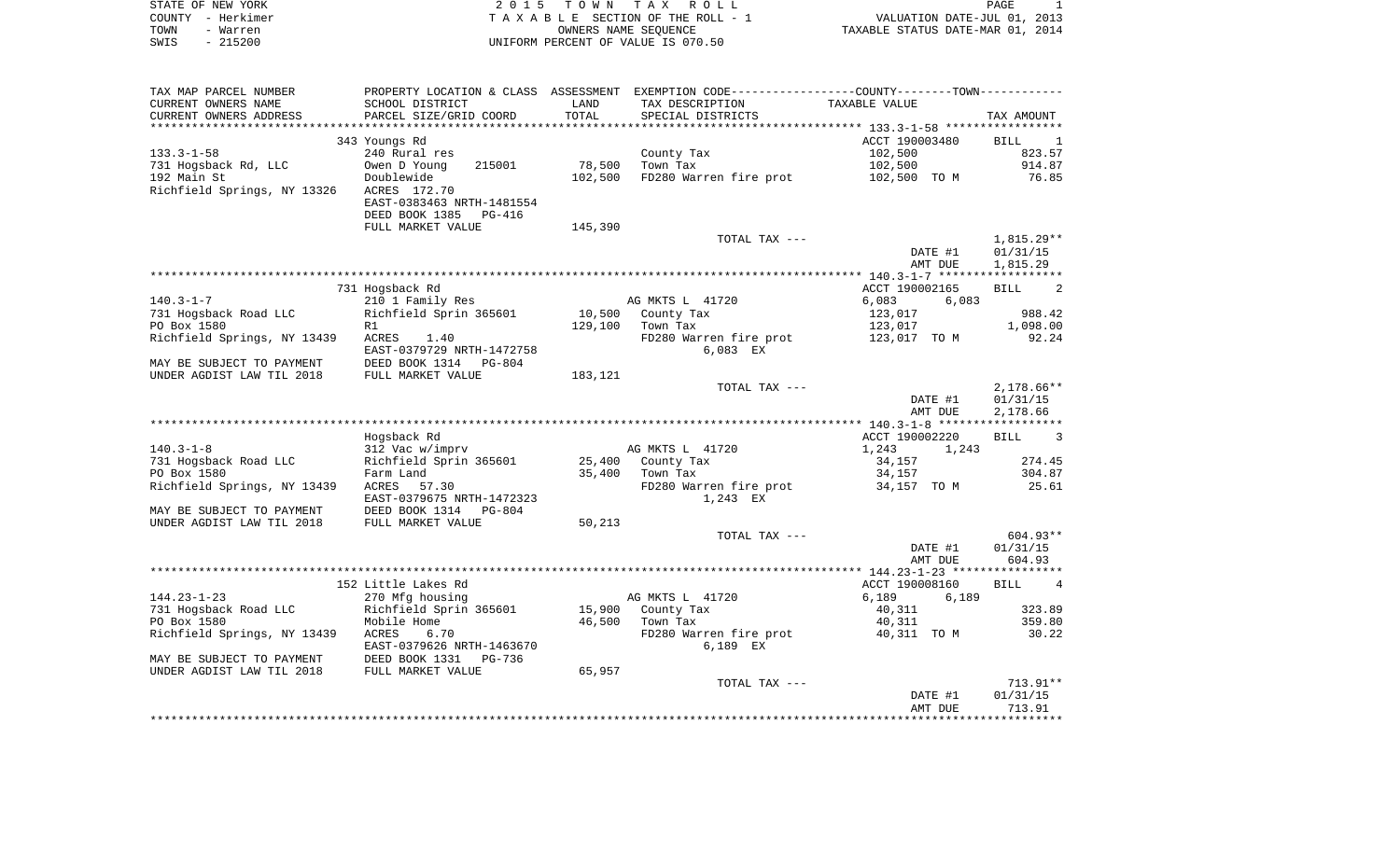| STATE OF NEW YORK | 2015 TOWN TAX ROLL                 | PAGE                             |
|-------------------|------------------------------------|----------------------------------|
| COUNTY - Herkimer | TAXABLE SECTION OF THE ROLL - 1    | VALUATION DATE-JUL 01, 2013      |
| TOWN<br>- Warren  | OWNERS NAME SEOUENCE               | TAXABLE STATUS DATE-MAR 01, 2014 |
| $-215200$<br>SWIS | UNIFORM PERCENT OF VALUE IS 070.50 |                                  |

| TAX MAP PARCEL NUMBER       |                                     |                 | PROPERTY LOCATION & CLASS ASSESSMENT EXEMPTION CODE----------------COUNTY--------TOWN----------- |                |                     |
|-----------------------------|-------------------------------------|-----------------|--------------------------------------------------------------------------------------------------|----------------|---------------------|
| CURRENT OWNERS NAME         | SCHOOL DISTRICT                     | LAND            | TAX DESCRIPTION                                                                                  | TAXABLE VALUE  |                     |
| CURRENT OWNERS ADDRESS      | PARCEL SIZE/GRID COORD              | TOTAL           | SPECIAL DISTRICTS                                                                                |                | TAX AMOUNT          |
| **********************      |                                     |                 |                                                                                                  |                |                     |
|                             | State Route 167                     |                 |                                                                                                  | ACCT 190009120 | BILL<br>$5^{\circ}$ |
| $133.1 - 1 - 6$             | 321 Abandoned ag                    |                 | County Tax                                                                                       | 3,000          | 24.10               |
| Abbruzzese Joseph Michael   | 215001<br>Owen D Young              | 3,000           | Town Tax                                                                                         | 3,000          | 26.78               |
| Abbruzzese Julio C          | Vacant Lot                          | 3,000           | FD280 Warren fire prot                                                                           | 3,000 TO M     | 2.25                |
| 1842 State Route 167        | ACRES<br>6.50                       |                 |                                                                                                  |                |                     |
| Mohawk, NY 13407            | EAST-0378745 NRTH-1495668           |                 |                                                                                                  |                |                     |
|                             | DEED BOOK 875<br><b>PG-232</b>      |                 |                                                                                                  |                |                     |
|                             | FULL MARKET VALUE                   | 4,255           |                                                                                                  |                |                     |
|                             |                                     |                 | TOTAL TAX ---                                                                                    |                | $53.13**$           |
|                             |                                     |                 |                                                                                                  | DATE #1        | 01/31/15            |
|                             |                                     |                 |                                                                                                  |                | 53.13               |
|                             |                                     |                 |                                                                                                  | AMT DUE        |                     |
|                             |                                     |                 |                                                                                                  |                |                     |
|                             | 1842 State Route 167                |                 |                                                                                                  | ACCT 190010800 | <b>BILL</b><br>6    |
| $133.1 - 1 - 7.1$           | 210 1 Family Res                    |                 | VET WAR CT 41121                                                                                 | 6,345<br>6,345 |                     |
| Abbruzzese Julio            | Owen D Young<br>215001              |                 | 12,000 County Tax                                                                                | 85,655         | 688.22              |
| Abbruzzese Ann              | Rural Residence                     | 92,000          | Town Tax                                                                                         | 85,655         | 764.52              |
| 1842 State Route 167        | FRNT 200.00 DPTH                    |                 | FD280 Warren fire prot 92,000 TO M                                                               |                | 68.98               |
| Mohawk, NY 13407            | ACRES<br>5.00                       |                 |                                                                                                  |                |                     |
|                             | EAST-0379230 NRTH-1494513           |                 |                                                                                                  |                |                     |
|                             | DEED BOOK 00641 PG-00196            |                 |                                                                                                  |                |                     |
|                             | FULL MARKET VALUE                   | 130,496         |                                                                                                  |                |                     |
|                             |                                     |                 | TOTAL TAX ---                                                                                    |                | 1,521.72**          |
|                             |                                     |                 |                                                                                                  | DATE #1        | 01/31/15            |
|                             |                                     |                 |                                                                                                  | AMT DUE        | 1,521.72            |
|                             |                                     |                 |                                                                                                  |                |                     |
|                             | 201 Little Lakes Rd                 |                 |                                                                                                  | ACCT 190000300 | BILL 7              |
| $144.23 - 1 - 20.1$         | 240 Rural res                       |                 | County Tax                                                                                       | 71,000         | 570.47              |
| Acers Edith                 | Richfield Sprin 365601<br>Residence | 13,750 Town Tax |                                                                                                  | 71,000         | 633.72              |
| 201 Little Lakes Rd         |                                     | 71,000          | FD280 Warren fire prot                                                                           | 71,000 TO M    | 53.23               |
| Richfield Springs, NY 13439 | Pole Barn                           |                 |                                                                                                  |                |                     |
|                             | 15.90<br>ACRES                      |                 |                                                                                                  |                |                     |
|                             | EAST-0378428 NRTH-1464211           |                 |                                                                                                  |                |                     |
|                             | DEED BOOK 1440<br><b>PG-799</b>     |                 |                                                                                                  |                |                     |
|                             | FULL MARKET VALUE                   | 100,709         |                                                                                                  |                |                     |
|                             |                                     |                 | TOTAL TAX ---                                                                                    |                | 1,257.42**          |
|                             |                                     |                 |                                                                                                  | DATE #1        | 01/31/15            |
|                             |                                     |                 |                                                                                                  | AMT DUE        | 1,257.42            |
|                             |                                     |                 |                                                                                                  |                | **************      |
|                             | 206 Little Lakes Rd                 |                 |                                                                                                  | ACCT 190000305 | <b>BILL</b>         |
| $144.23 - 1 - 20.2$         | 220 2 Family Res                    |                 | County Tax                                                                                       | 64,400         | 517.44              |
| Acers Edith                 | Richfield Sprin 365601              | 13,000          | Town Tax                                                                                         | 64,400         | 574.81              |
| 201 Little Lakes Rd         | Residence                           | 64,400          | FD280 Warren fire prot                                                                           | 64,400 TO M    | 48.29               |
| Richfield Springs, NY 13439 | ACRES<br>6.00                       |                 |                                                                                                  |                |                     |
|                             | EAST-0379473 NRTH-1464596           |                 |                                                                                                  |                |                     |
|                             | DEED BOOK 1440<br>PG-799            |                 |                                                                                                  |                |                     |
|                             |                                     |                 |                                                                                                  |                |                     |
|                             | FULL MARKET VALUE                   | 91,348          |                                                                                                  |                |                     |
|                             |                                     |                 | TOTAL TAX ---                                                                                    |                | 1,140.54**          |
|                             |                                     |                 |                                                                                                  | DATE #1        | 01/31/15            |
|                             |                                     |                 |                                                                                                  | AMT DUE        | 1,140.54            |
|                             |                                     |                 |                                                                                                  |                |                     |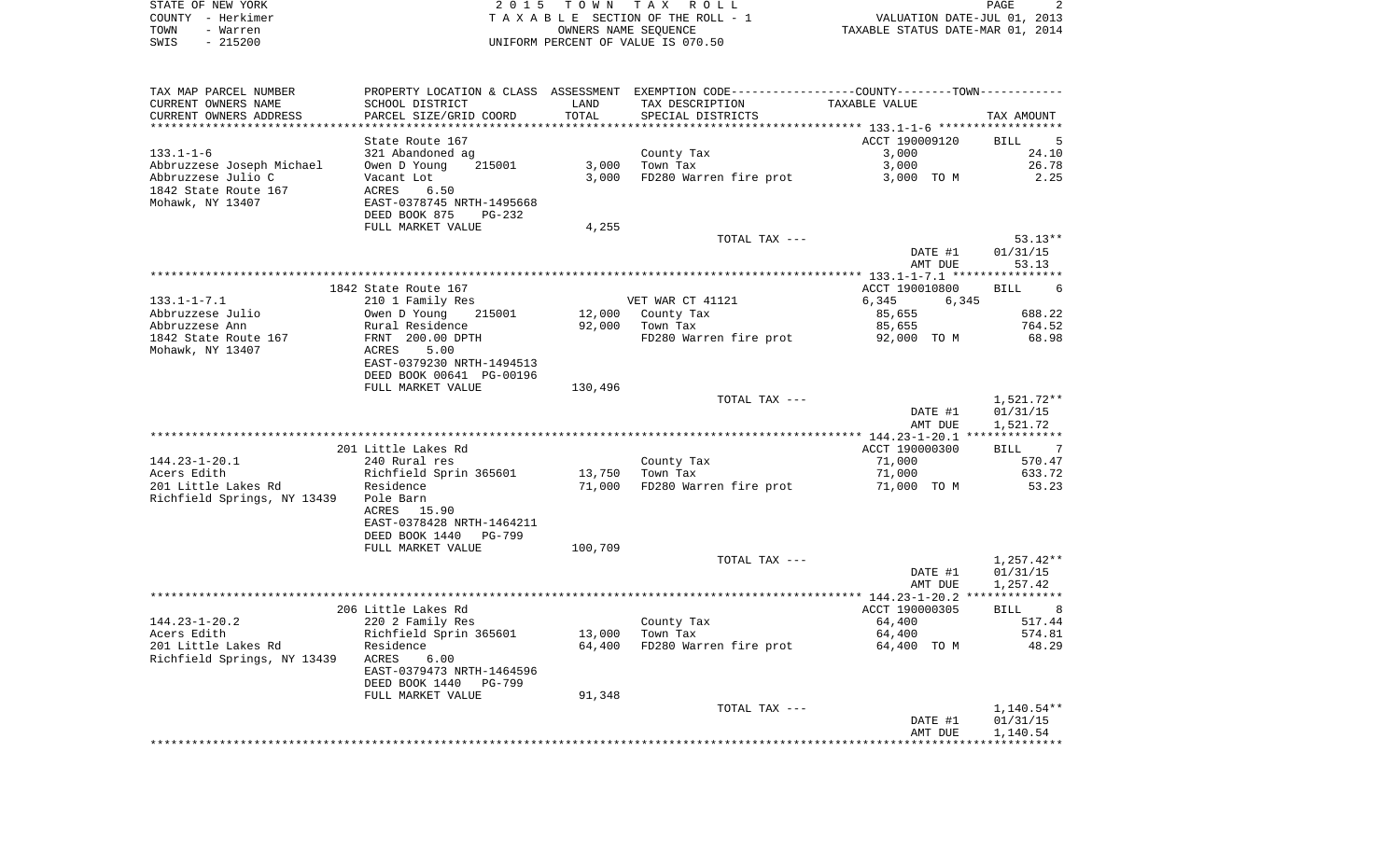| STATE OF NEW YORK<br>COUNTY - Herkimer<br>TOWN<br>- Warren<br>$-215200$<br>SWIS | 2 0 1 5                                      | T O W N | T A X<br>R O L L<br>TAXABLE SECTION OF THE ROLL - 1<br>OWNERS NAME SEQUENCE<br>UNIFORM PERCENT OF VALUE IS 070.50 | VALUATION DATE-JUL 01, 2013<br>TAXABLE STATUS DATE-MAR 01, 2014 | PAGE<br>3                |
|---------------------------------------------------------------------------------|----------------------------------------------|---------|-------------------------------------------------------------------------------------------------------------------|-----------------------------------------------------------------|--------------------------|
|                                                                                 |                                              |         |                                                                                                                   |                                                                 |                          |
| TAX MAP PARCEL NUMBER                                                           |                                              |         | PROPERTY LOCATION & CLASS ASSESSMENT EXEMPTION CODE----------------COUNTY--------TOWN----------                   |                                                                 |                          |
| CURRENT OWNERS NAME                                                             | SCHOOL DISTRICT                              | LAND    | TAX DESCRIPTION                                                                                                   | TAXABLE VALUE                                                   |                          |
| CURRENT OWNERS ADDRESS                                                          | PARCEL SIZE/GRID COORD                       | TOTAL   | SPECIAL DISTRICTS                                                                                                 |                                                                 | TAX AMOUNT               |
| ***********************                                                         |                                              |         |                                                                                                                   |                                                                 |                          |
| $140.3 - 1 - 11.2$                                                              | 269 Springer Rd<br>270 Mfg housing           |         | County Tax                                                                                                        | ACCT 190004351<br>69,200                                        | BILL<br>-9<br>556.01     |
| Acker Michael                                                                   | Richfield Sprin 365601                       | 7,400   | Town Tax                                                                                                          | 69,200                                                          | 617.65                   |
| PO Box 494                                                                      | Mobile Home                                  | 69,200  | FD280 Warren fire prot                                                                                            | 69,200 TO M                                                     | 51.88                    |
| Richfield Springs, NY 13439                                                     | G                                            |         |                                                                                                                   |                                                                 |                          |
|                                                                                 | FRNT 150.00 DPTH 150.00                      |         |                                                                                                                   |                                                                 |                          |
|                                                                                 | EAST-0384091 NRTH-1469747                    |         |                                                                                                                   |                                                                 |                          |
|                                                                                 | DEED BOOK 871<br>PG-424<br>FULL MARKET VALUE | 98,156  |                                                                                                                   |                                                                 |                          |
|                                                                                 |                                              |         | TOTAL TAX ---                                                                                                     |                                                                 | $1,225.54**$             |
|                                                                                 |                                              |         |                                                                                                                   | DATE #1                                                         | 01/31/15                 |
|                                                                                 |                                              |         |                                                                                                                   | AMT DUE                                                         | 1,225.54                 |
|                                                                                 |                                              |         |                                                                                                                   |                                                                 |                          |
|                                                                                 | 178 Millstone Rd                             |         |                                                                                                                   | ACCT 190007000                                                  | BILL<br>10               |
| $139.4 - 1 - 52$<br>Allen Edward                                                | 210 1 Family Res<br>Richfield Sprin 365601   | 10,600  | County Tax<br>Town Tax                                                                                            | 102,800<br>102,800                                              | 825.98<br>917.55         |
| Allen Patricia                                                                  | Residence                                    | 102,800 | FD280 Warren fire prot                                                                                            | 102,800 TO M                                                    | 77.08                    |
| Rd                                                                              | ACRES<br>1.50                                |         |                                                                                                                   |                                                                 |                          |
| PO Box 646                                                                      | EAST-0365860 NRTH-1467052                    |         |                                                                                                                   |                                                                 |                          |
| Richfield Springs, NY 13439                                                     | DEED BOOK 1378<br>PG-752                     |         |                                                                                                                   |                                                                 |                          |
|                                                                                 | FULL MARKET VALUE                            | 145,816 |                                                                                                                   |                                                                 |                          |
|                                                                                 |                                              |         | TOTAL TAX ---                                                                                                     | DATE #1                                                         | $1,820.61**$<br>01/31/15 |
|                                                                                 |                                              |         |                                                                                                                   | AMT DUE                                                         | 1,820.61                 |
|                                                                                 |                                              |         |                                                                                                                   | *************** 133.1-1-22.1 ***************                    |                          |
|                                                                                 | 450 Hicks Rd                                 |         |                                                                                                                   | ACCT 190006630                                                  | <b>BILL</b><br>11        |
| $133.1 - 1 - 22.1$                                                              | 210 1 Family Res                             |         | AG MKTS<br>41730                                                                                                  | 2,288<br>2,288                                                  |                          |
| Allen Edward A                                                                  | 215001<br>Owen D Young                       | 17,500  | County Tax                                                                                                        | 138,512                                                         | 1,112.92                 |
| Allen Bonnie A<br>450 Hicks Rd                                                  | R1 Ple Brn<br>ACRES<br>13.30                 | 140,800 | Town Tax<br>FD280 Warren fire prot                                                                                | 138,512<br>140,800 TO M                                         | 1,236.30<br>105.57       |
| Mohawk, NY 13407                                                                | EAST-0382460 NRTH-1489417                    |         |                                                                                                                   |                                                                 |                          |
|                                                                                 | DEED BOOK 906<br>PG-314                      |         |                                                                                                                   |                                                                 |                          |
| MAY BE SUBJECT TO PAYMENT                                                       | FULL MARKET VALUE                            | 199,716 |                                                                                                                   |                                                                 |                          |
| UNDER AGDIST LAW TIL 2021                                                       |                                              |         |                                                                                                                   |                                                                 |                          |
|                                                                                 |                                              |         | TOTAL TAX ---                                                                                                     |                                                                 | $2,454.79**$             |
|                                                                                 |                                              |         |                                                                                                                   | DATE #1                                                         | 01/31/15                 |
|                                                                                 |                                              |         |                                                                                                                   | AMT DUE                                                         | 2,454.79                 |
|                                                                                 | Hicks Rd                                     |         |                                                                                                                   | ACCT 190011521                                                  | 12<br>BILL               |
| $133.1 - 1 - 23.2$                                                              | 105 Vac farmland                             |         | AG MKTS<br>41730                                                                                                  | 7,580 7,580                                                     |                          |
| Allen Edward A                                                                  | Owen D Young<br>215001                       | 14,600  | County Tax                                                                                                        | 7,020                                                           | 56.40                    |
| Allen Bonnie A                                                                  | Farm Land                                    | 14,600  | Town Tax                                                                                                          | 7,020                                                           | 62.66                    |
| 450 Hicks Rd                                                                    | ACRES 16.50<br>EAST-0382819 NRTH-1489428     |         | FD280 Warren fire prot                                                                                            | 14,600 TO M                                                     | 10.95                    |
| Mohawk, NY 13407                                                                | DEED BOOK 906<br>PG-314                      |         |                                                                                                                   |                                                                 |                          |
| MAY BE SUBJECT TO PAYMENT                                                       | FULL MARKET VALUE                            | 20,709  |                                                                                                                   |                                                                 |                          |
| UNDER AGDIST LAW TIL 2021                                                       |                                              |         |                                                                                                                   |                                                                 |                          |
|                                                                                 |                                              |         | TOTAL TAX ---                                                                                                     |                                                                 | 130.01**                 |
|                                                                                 |                                              |         |                                                                                                                   | DATE #1                                                         | 01/31/15                 |
|                                                                                 |                                              |         |                                                                                                                   | AMT DUE                                                         | 130.01                   |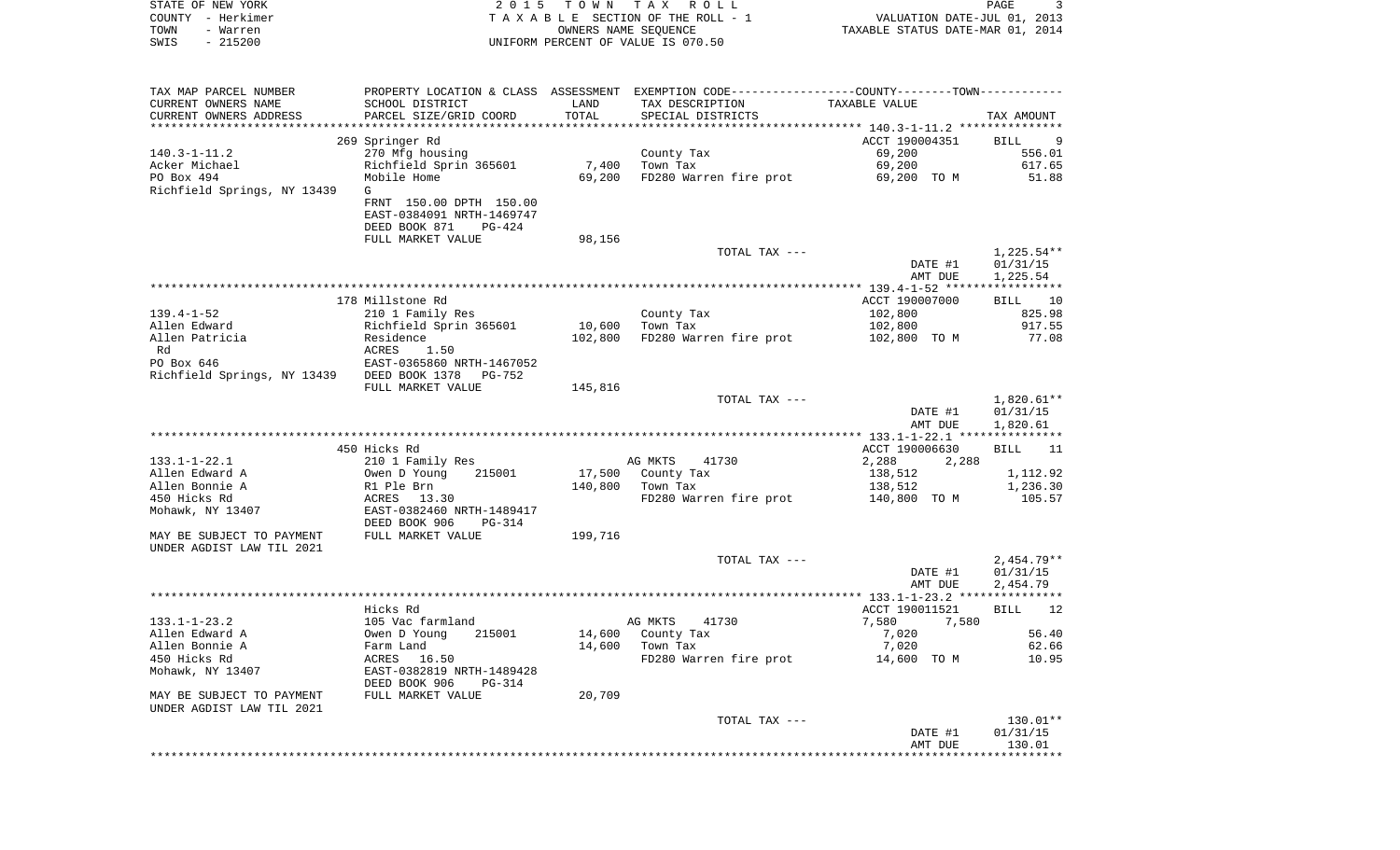| STATE OF NEW YORK | 2015 TOWN TAX ROLL                 | PAGE                             |
|-------------------|------------------------------------|----------------------------------|
| COUNTY - Herkimer | TAXABLE SECTION OF THE ROLL - 1    | VALUATION DATE-JUL 01, 2013      |
| TOWN<br>- Warren  | OWNERS NAME SEOUENCE               | TAXABLE STATUS DATE-MAR 01, 2014 |
| $-215200$<br>SWIS | UNIFORM PERCENT OF VALUE IS 070.50 |                                  |

| TAX MAP PARCEL NUMBER<br>CURRENT OWNERS NAME         | SCHOOL DISTRICT                | LAND    | PROPERTY LOCATION & CLASS ASSESSMENT EXEMPTION CODE---------------COUNTY--------TOWN----------<br>TAX DESCRIPTION | TAXABLE VALUE      |                      |
|------------------------------------------------------|--------------------------------|---------|-------------------------------------------------------------------------------------------------------------------|--------------------|----------------------|
| CURRENT OWNERS ADDRESS                               | PARCEL SIZE/GRID COORD         | TOTAL   | SPECIAL DISTRICTS                                                                                                 |                    | TAX AMOUNT           |
|                                                      | 2463 Jordanville Rd            |         |                                                                                                                   | ACCT 190007080     | BILL<br>13           |
| $132.60 - 1 - 42$                                    | 210 1 Family Res               |         | VET WAR CT 41121                                                                                                  | 6,345<br>6,345     |                      |
| Alvin C Miller Revocable Trust Owen D Young          | 215001                         |         | 7,400 County Tax                                                                                                  | 46,955             | 377.28               |
| 2463 Jordanville Rd                                  | Residence                      | 53,300  | Town Tax                                                                                                          | 46,955             | 419.10               |
| Jordanville, NY 13361 FRNT 115.00 DPTH 211.90        |                                |         | School Relevy                                                                                                     |                    | 276.48               |
|                                                      | EAST-0373131 NRTH-1487510      |         | FD280 Warren fire prot 53,300 TO M                                                                                |                    | 39.96                |
|                                                      | DEED BOOK 1295 PG-944          |         | LT180 Warren light #2                                                                                             | 53,300 TO M        | 52.97                |
|                                                      | FULL MARKET VALUE              | 75,603  |                                                                                                                   |                    |                      |
|                                                      |                                |         | TOTAL TAX ---                                                                                                     |                    | $1,165.79**$         |
|                                                      |                                |         |                                                                                                                   | DATE #1            | 01/31/15             |
|                                                      |                                |         |                                                                                                                   | AMT DUE            | 1,165.79             |
|                                                      | 254 Millstone Rd               |         |                                                                                                                   |                    |                      |
| $139.4 - 1 - 55.4 - 999$                             | 837 Cell Tower                 |         | County Tax                                                                                                        | 32,600             | BILL 14<br>261.94    |
| American Tower                                       | Richfield Sprin 365601         | 10,000  | Town Tax                                                                                                          | 32,600             | 290.97               |
| Attn: Property Tax Department ACRES 1.00             |                                | 32,600  | FD280 Warren fire prot 32,600 TO M                                                                                |                    | 24.44                |
| PO Box 723597                                        | FULL MARKET VALUE              | 46,241  |                                                                                                                   |                    |                      |
| Atlanta, GA 31139                                    |                                |         |                                                                                                                   |                    |                      |
|                                                      |                                |         | TOTAL TAX ---                                                                                                     |                    | $577.35**$           |
|                                                      |                                |         |                                                                                                                   | DATE #1            | 01/31/15             |
|                                                      |                                |         |                                                                                                                   | AMT DUE            | 577.35               |
|                                                      |                                |         |                                                                                                                   |                    |                      |
|                                                      | Jordanville Rd                 |         |                                                                                                                   | ACCT 190011550     | BILL 15              |
| $133.4 - 2 - 5$                                      | 831 Tele Comm                  |         | County Tax                                                                                                        | 87,000             | 699.03               |
| American Towers Inc                                  | 215001<br>Owen D Young         | 11,300  | Town Tax                                                                                                          | 87,000             | 776.53               |
| Attn: Property Tax Department 2 Communication Towers |                                | 87,000  | FD280 Warren fire prot 87,000 TO M                                                                                |                    | 65.23                |
| PO Box 723597<br><b>Example 21 ACRES</b>             | 2.00                           |         |                                                                                                                   |                    |                      |
| Atlanta, GA 31139                                    | EAST-0389315 NRTH-1486081      |         |                                                                                                                   |                    |                      |
|                                                      | DEED BOOK 938<br><b>PG-251</b> |         |                                                                                                                   |                    |                      |
|                                                      | FULL MARKET VALUE              | 123,404 |                                                                                                                   |                    |                      |
|                                                      |                                |         | TOTAL TAX ---                                                                                                     |                    | 1,540.79**           |
|                                                      |                                |         |                                                                                                                   | DATE #1<br>AMT DUE | 01/31/15<br>1,540.79 |
|                                                      |                                |         |                                                                                                                   |                    |                      |
|                                                      | 499 Yules Corners Rd           |         |                                                                                                                   |                    | BILL 16              |
| $132.2 - 1 - 26$                                     | 210 1 Family Res               |         | County Tax                                                                                                        | 123,400            | 991.50               |
| AmeriCu Credit Union                                 | Owen D Young<br>215001         | 13,000  | Town Tax                                                                                                          | 123,400            | 1,101.42             |
| 1916 Black River Blvd                                | R1 G                           | 123,400 | FD280 Warren fire prot 123,400 TO M                                                                               |                    | 92.52                |
| Rome, NY 13440                                       | ACRES<br>6.10                  |         |                                                                                                                   |                    |                      |
|                                                      | EAST-0364419 NRTH-1490325      |         |                                                                                                                   |                    |                      |
| PRIOR OWNER ON 3/01/2014 DEED BOOK 1546 PG-582       |                                |         |                                                                                                                   |                    |                      |
| Lanphier Howard                                      | FULL MARKET VALUE              | 175,035 |                                                                                                                   |                    |                      |
|                                                      |                                |         | TOTAL TAX ---                                                                                                     |                    | $2,185.44**$         |
|                                                      |                                |         |                                                                                                                   | DATE #1            | 01/31/15             |
|                                                      |                                |         |                                                                                                                   | AMT DUE            | 2,185.44             |
|                                                      |                                |         |                                                                                                                   |                    |                      |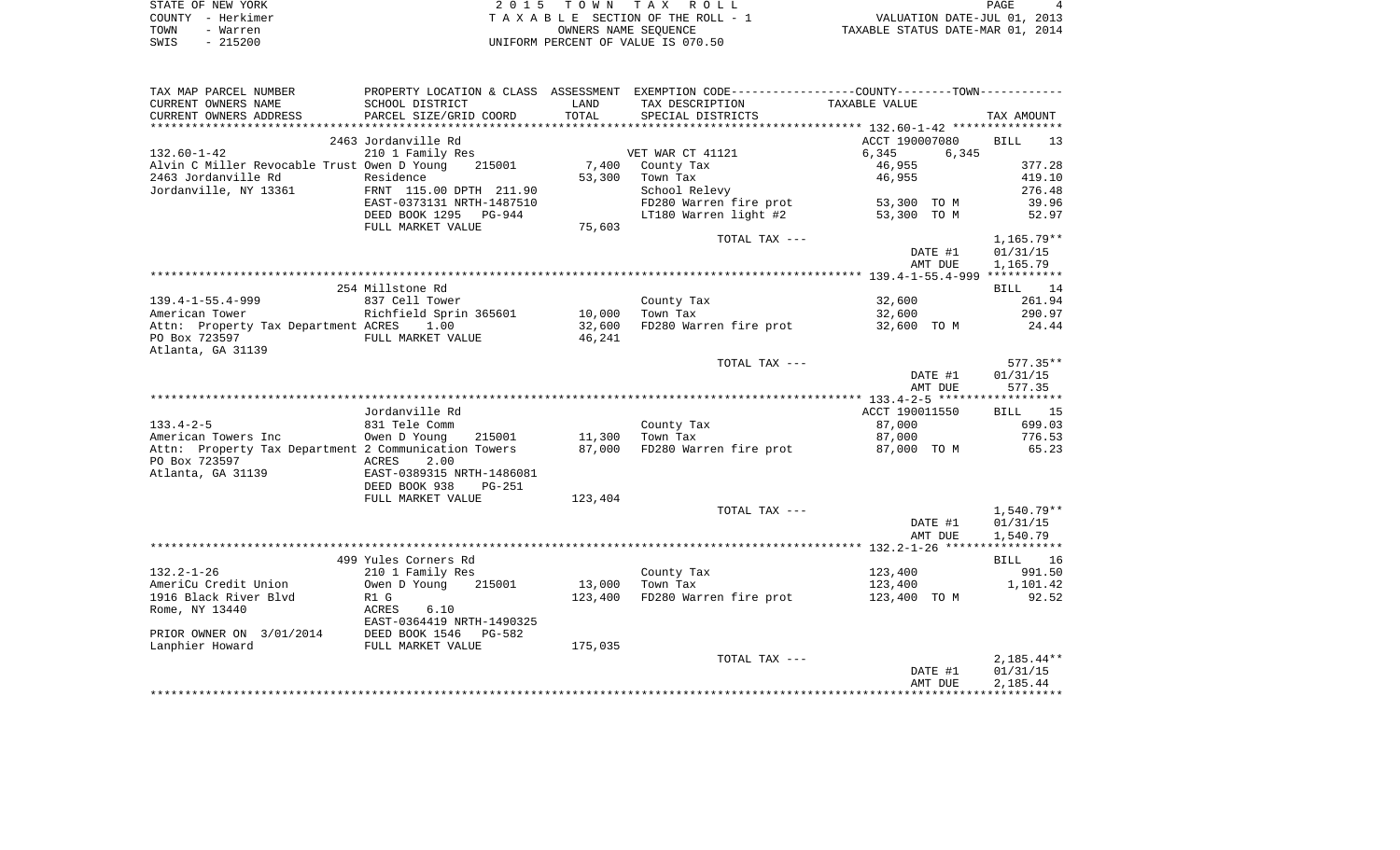|      | STATE OF NEW YORK | 2015 TOWN TAX ROLL                 |                                  | PAGE |  |
|------|-------------------|------------------------------------|----------------------------------|------|--|
|      | COUNTY - Herkimer | TAXABLE SECTION OF THE ROLL - 1    | VALUATION DATE-JUL 01, 2013      |      |  |
| TOWN | - Warren          | OWNERS NAME SEOUENCE               | TAXABLE STATUS DATE-MAR 01, 2014 |      |  |
| SWIS | $-215200$         | UNIFORM PERCENT OF VALUE IS 070.50 |                                  |      |  |

| TAX MAP PARCEL NUMBER                                                                |                                                                               |         | PROPERTY LOCATION & CLASS ASSESSMENT EXEMPTION CODE---------------COUNTY-------TOWN---------- |                |              |
|--------------------------------------------------------------------------------------|-------------------------------------------------------------------------------|---------|-----------------------------------------------------------------------------------------------|----------------|--------------|
| CURRENT OWNERS NAME                                                                  | SCHOOL DISTRICT                                                               | LAND    | TAX DESCRIPTION                                                                               | TAXABLE VALUE  |              |
| CURRENT OWNERS ADDRESS                                                               | PARCEL SIZE/GRID COORD                                                        | TOTAL   | SPECIAL DISTRICTS                                                                             |                | TAX AMOUNT   |
|                                                                                      |                                                                               |         |                                                                                               |                |              |
|                                                                                      | 3972 State Route 20                                                           |         |                                                                                               | ACCT 190002910 | BILL 17      |
| 144.1-1-60                                                                           | 210 1 Family Res                                                              |         | County Tax                                                                                    | 82,000         | 658.86       |
| Amore Kathleen A<br>3972 State Route 20 1 1G<br>21 N 1 1G                            |                                                                               | 15,000  | Town Tax                                                                                      | 82,000         | 731.90       |
|                                                                                      |                                                                               | 82,000  | FD280 Warren fire prot 82,000 TO M                                                            |                | 61.48        |
| Richfield Springs, NY 13439 ACRES                                                    | 5.00                                                                          |         |                                                                                               |                |              |
|                                                                                      | EAST-0373561 NRTH-1463183                                                     |         |                                                                                               |                |              |
| PRIOR OWNER ON 3/01/2014 DEED BOOK 1536 PG-588<br>Amore Kathleen A FULL MARKET VALUE |                                                                               |         |                                                                                               |                |              |
|                                                                                      |                                                                               | 116,312 |                                                                                               |                |              |
|                                                                                      |                                                                               |         | TOTAL TAX ---                                                                                 |                | 1,452.24**   |
|                                                                                      |                                                                               |         |                                                                                               | DATE #1        | 01/31/15     |
|                                                                                      |                                                                               |         |                                                                                               | AMT DUE        | 1,452.24     |
|                                                                                      |                                                                               |         |                                                                                               |                |              |
|                                                                                      |                                                                               |         |                                                                                               |                |              |
|                                                                                      | 3811 Us Hwy 20                                                                |         |                                                                                               | ACCT 190005730 | BILL 18      |
| $143.2 - 1 - 2$                                                                      | 210 1 Family Res<br>210 1 1 mm 1 2 111<br>Richfield Sprin 365601<br>Residence |         | VET WAR CT 41121                                                                              | 5,700<br>5,700 |              |
| Anderson Joy J                                                                       |                                                                               |         | 15,500 County Tax                                                                             | 32,300         | 259.53       |
| 3811 Us Hwy 20                                                                       | $\frac{1}{2}$ 6.50                                                            |         | 38,000 Town Tax                                                                               | 32,300         | 288.30       |
| Richfield Springs, NY 13439 ACRES                                                    |                                                                               |         | FD280 Warren fire prot 38,000 TO M                                                            |                | 28.49        |
|                                                                                      | EAST-0370460 NRTH-1463878                                                     |         |                                                                                               |                |              |
|                                                                                      | DEED BOOK 00641 PG-00866                                                      |         |                                                                                               |                |              |
|                                                                                      | FULL MARKET VALUE                                                             | 53,901  |                                                                                               |                |              |
|                                                                                      |                                                                               |         | TOTAL TAX ---                                                                                 |                | 576.32**     |
|                                                                                      |                                                                               |         |                                                                                               | DATE #1        | 01/31/15     |
|                                                                                      |                                                                               |         |                                                                                               | AMT DUE        | 576.32       |
|                                                                                      |                                                                               |         |                                                                                               |                |              |
|                                                                                      | 474 Andrechek Rd                                                              |         |                                                                                               | ACCT 190000510 | BILL 19      |
| $144.2 - 1 - 1$                                                                      | 105 Vac farmland                                                              |         | County Tax                                                                                    | 500            | 4.02         |
| Andrecheck Steven J<br>Andrecheck Steven J<br>PO Box 14 Farm Land                    |                                                                               | 500     | Town Tax                                                                                      | 500            | 4.46         |
|                                                                                      |                                                                               |         | 500 School Relevy                                                                             |                | 8.88         |
| Richfield Springs, NY 13439 ACRES                                                    | 1.00                                                                          |         | FD280 Warren fire prot 500 TO M                                                               |                | .37          |
|                                                                                      | EAST-0384199 NRTH-1463607                                                     |         |                                                                                               |                |              |
|                                                                                      | DEED BOOK 805<br>PG-487                                                       |         |                                                                                               |                |              |
|                                                                                      | FULL MARKET VALUE                                                             | 709     |                                                                                               |                |              |
|                                                                                      |                                                                               |         | TOTAL TAX ---                                                                                 |                | $17.73**$    |
|                                                                                      |                                                                               |         |                                                                                               | DATE #1        | 01/31/15     |
|                                                                                      |                                                                               |         |                                                                                               | AMT DUE        | 17.73        |
|                                                                                      |                                                                               |         |                                                                                               |                |              |
|                                                                                      | 208 Andrechek Rd                                                              |         |                                                                                               | ACCT 190000480 | BILL 20      |
| $144.2 - 1 - 2.1$                                                                    | 240 Rural res                                                                 |         | County Tax                                                                                    | 71,160         | 571.76       |
|                                                                                      |                                                                               | 37,360  | Town Tax                                                                                      | 71,160         | 635.14       |
|                                                                                      |                                                                               | 71,160  | School Relevy                                                                                 |                | 928.58       |
|                                                                                      |                                                                               |         | FD280 Warren fire prot 51,160 TO M                                                            |                | 53.35        |
| Richfield Springs, NY 13439 ACRES                                                    | 61.80                                                                         |         |                                                                                               |                |              |
|                                                                                      | EAST-0385075 NRTH-1462998                                                     |         |                                                                                               |                |              |
|                                                                                      | DEED BOOK 805<br>PG-487                                                       |         |                                                                                               |                |              |
|                                                                                      |                                                                               | 100,936 |                                                                                               |                |              |
|                                                                                      | FULL MARKET VALUE                                                             |         | TOTAL TAX ---                                                                                 |                | $2,188.83**$ |
|                                                                                      |                                                                               |         |                                                                                               |                |              |
|                                                                                      |                                                                               |         |                                                                                               | DATE #1        | 01/31/15     |
|                                                                                      |                                                                               |         |                                                                                               | AMT DUE        | 2,188.83     |
|                                                                                      |                                                                               |         |                                                                                               |                |              |
|                                                                                      |                                                                               |         |                                                                                               |                |              |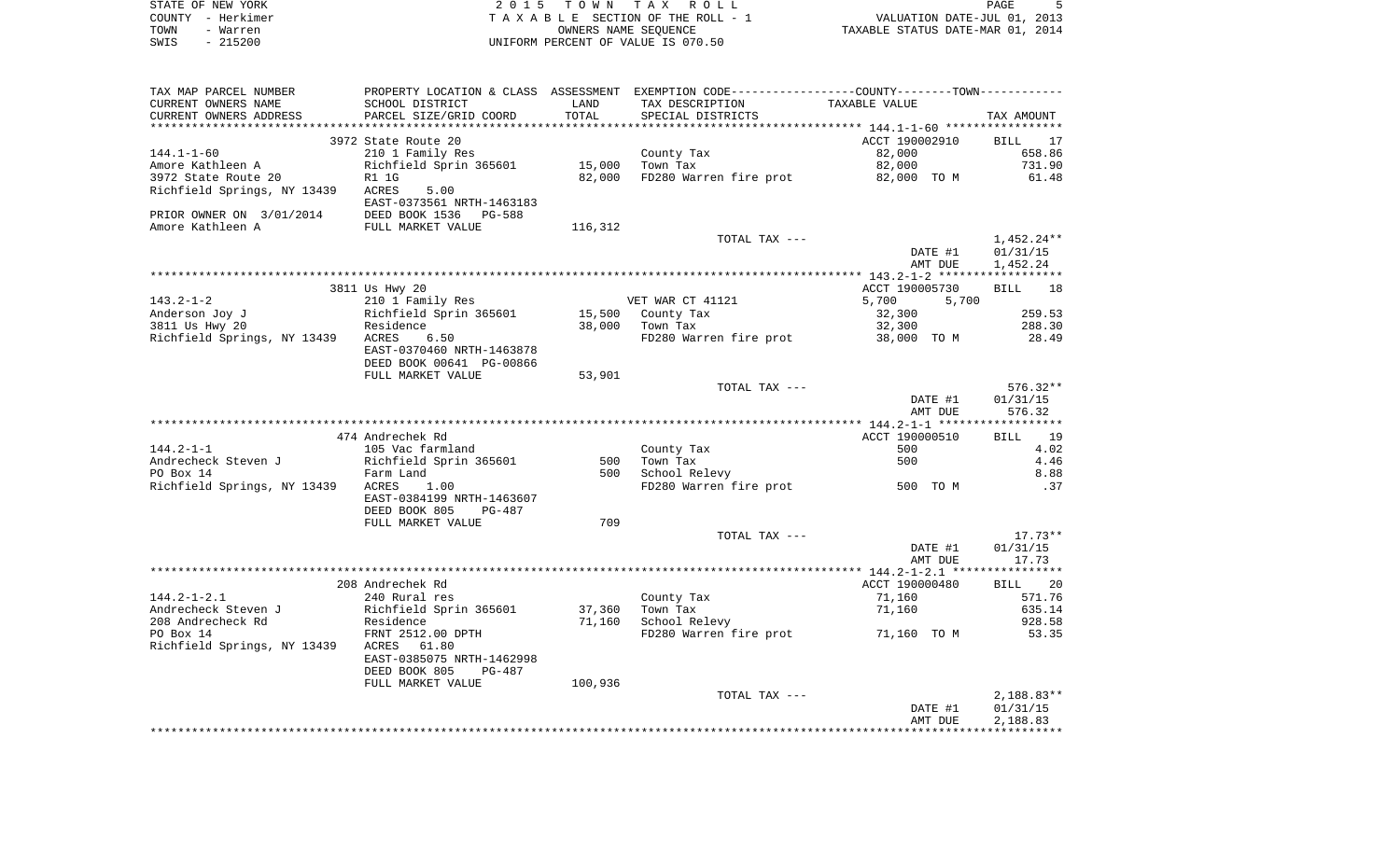| STATE OF NEW YORK | 2015 TOWN TAX ROLL                 |                                  | PAGE |  |
|-------------------|------------------------------------|----------------------------------|------|--|
| COUNTY - Herkimer | TAXABLE SECTION OF THE ROLL - 1    | VALUATION DATE-JUL 01, 2013      |      |  |
| TOWN<br>- Warren  | OWNERS NAME SEOUENCE               | TAXABLE STATUS DATE-MAR 01, 2014 |      |  |
| SWIS<br>- 215200  | UNIFORM PERCENT OF VALUE IS 070.50 |                                  |      |  |

| TAX MAP PARCEL NUMBER                |                                                                                             |        | PROPERTY LOCATION & CLASS ASSESSMENT EXEMPTION CODE---------------COUNTY-------TOWN---------- |                    |                                  |
|--------------------------------------|---------------------------------------------------------------------------------------------|--------|-----------------------------------------------------------------------------------------------|--------------------|----------------------------------|
| CURRENT OWNERS NAME                  | SCHOOL DISTRICT                                                                             | LAND   | TAX DESCRIPTION                                                                               | TAXABLE VALUE      |                                  |
| CURRENT OWNERS ADDRESS               | PARCEL SIZE/GRID COORD                                                                      | TOTAL  | SPECIAL DISTRICTS                                                                             |                    | TAX AMOUNT                       |
|                                      |                                                                                             |        |                                                                                               |                    |                                  |
|                                      | 1402 State Route 167                                                                        |        |                                                                                               | ACCT 190006540     | BILL<br>21                       |
| $133.3 - 1 - 7$                      | 210 1 Family Res                                                                            |        | County Tax                                                                                    | 56,000             | 449.95                           |
| Andreev Michael                      | 215001<br>Owen D Young                                                                      | 6,500  | Town Tax                                                                                      | 56,000             | 499.83                           |
| PO Box 234                           | Residence                                                                                   | 56,000 | FD280 Warren fire prot                                                                        | 56,000 TO M        | 41.99                            |
| Jordanville, NY 13361                | FRNT 100.00 DPTH 155.00<br>EAST-0375298 NRTH-1487819<br>DEED BOOK 776<br>$PG-80$            |        |                                                                                               |                    |                                  |
|                                      | FULL MARKET VALUE                                                                           | 79,433 |                                                                                               |                    |                                  |
|                                      |                                                                                             |        | TOTAL TAX ---                                                                                 | DATE #1<br>AMT DUE | 991.77**<br>01/31/15<br>991.77   |
|                                      |                                                                                             |        |                                                                                               |                    |                                  |
|                                      | State Route 167                                                                             |        |                                                                                               | ACCT 190010320     | 22<br>BILL                       |
| $139.4 - 1 - 4.1$                    | 314 Rural vac<10                                                                            |        | County Tax                                                                                    | 7,000              | 56.24                            |
| Andreev Michael                      | Richfield Sprin 365601                                                                      | 7,000  | Town Tax                                                                                      | 7,000              | 62.48                            |
| PO Box 234                           | partial assmt                                                                               | 7,000  | FD280 Warren fire prot                                                                        | 7,000 TO M         | 5.25                             |
| Jordanville, NY 13361                | FRNT 272.00 DPTH<br>3.20<br>ACRES<br>EAST-0366388 NRTH-1472104<br>DEED BOOK 940<br>$PG-427$ |        |                                                                                               |                    |                                  |
|                                      | FULL MARKET VALUE                                                                           | 9,929  |                                                                                               |                    |                                  |
|                                      |                                                                                             |        | TOTAL TAX ---                                                                                 |                    | $123.97**$                       |
|                                      |                                                                                             |        |                                                                                               | DATE #1<br>AMT DUE | 01/31/15<br>123.97               |
|                                      |                                                                                             |        |                                                                                               |                    |                                  |
|                                      | Rock Hill Rd                                                                                |        |                                                                                               |                    | 23<br>BILL                       |
| $127.3 - 1 - 1.2$                    | 210 1 Family Res                                                                            |        | County Tax                                                                                    | 52,400             | 421.03                           |
| Aney Darryl W                        | Owen D Young<br>215001                                                                      | 9,300  | Town Tax                                                                                      | 52,400             | 467.70                           |
| 837 Rock Hill Rd<br>Mohawk, NY 13407 | R1<br>FRNT 150.00 DPTH 250.00<br>EAST-0376337 NRTH-1499560<br>DEED BOOK 831<br>PG-568       | 52,400 | FD280 Warren fire prot                                                                        | 52,400 TO M        | 39.29                            |
|                                      | FULL MARKET VALUE                                                                           | 74,326 |                                                                                               |                    |                                  |
|                                      |                                                                                             |        | TOTAL TAX ---                                                                                 | DATE #1<br>AMT DUE | $928.02**$<br>01/31/15<br>928.02 |
|                                      |                                                                                             |        |                                                                                               |                    |                                  |
|                                      | Rock Hill Rd                                                                                |        |                                                                                               | ACCT 190000600     | BILL 24                          |
| $127.3 - 1 - 1.1$                    | 105 Vac farmland                                                                            |        | County Tax                                                                                    | 33,000             | 265.15                           |
| Aney Et Al Garry                     | Owen D Young<br>215001                                                                      | 33,000 | Town Tax                                                                                      | 33,000             | 294.54                           |
| 892 Rock Hill Rd                     | Farm Land                                                                                   | 33,000 | FD280 Warren fire prot                                                                        | 33,000 TO M        | 24.74                            |
| Mohawk, NY 13407                     | ACRES 107.10<br>EAST-0375717 NRTH-1499157<br>DEED BOOK 1107<br><b>PG-770</b>                |        |                                                                                               |                    |                                  |
|                                      | FULL MARKET VALUE                                                                           | 46,809 |                                                                                               |                    |                                  |
|                                      |                                                                                             |        | TOTAL TAX ---                                                                                 |                    | 584.43**                         |
|                                      |                                                                                             |        |                                                                                               | DATE #1<br>AMT DUE | 01/31/15<br>584.43               |
|                                      |                                                                                             |        |                                                                                               |                    |                                  |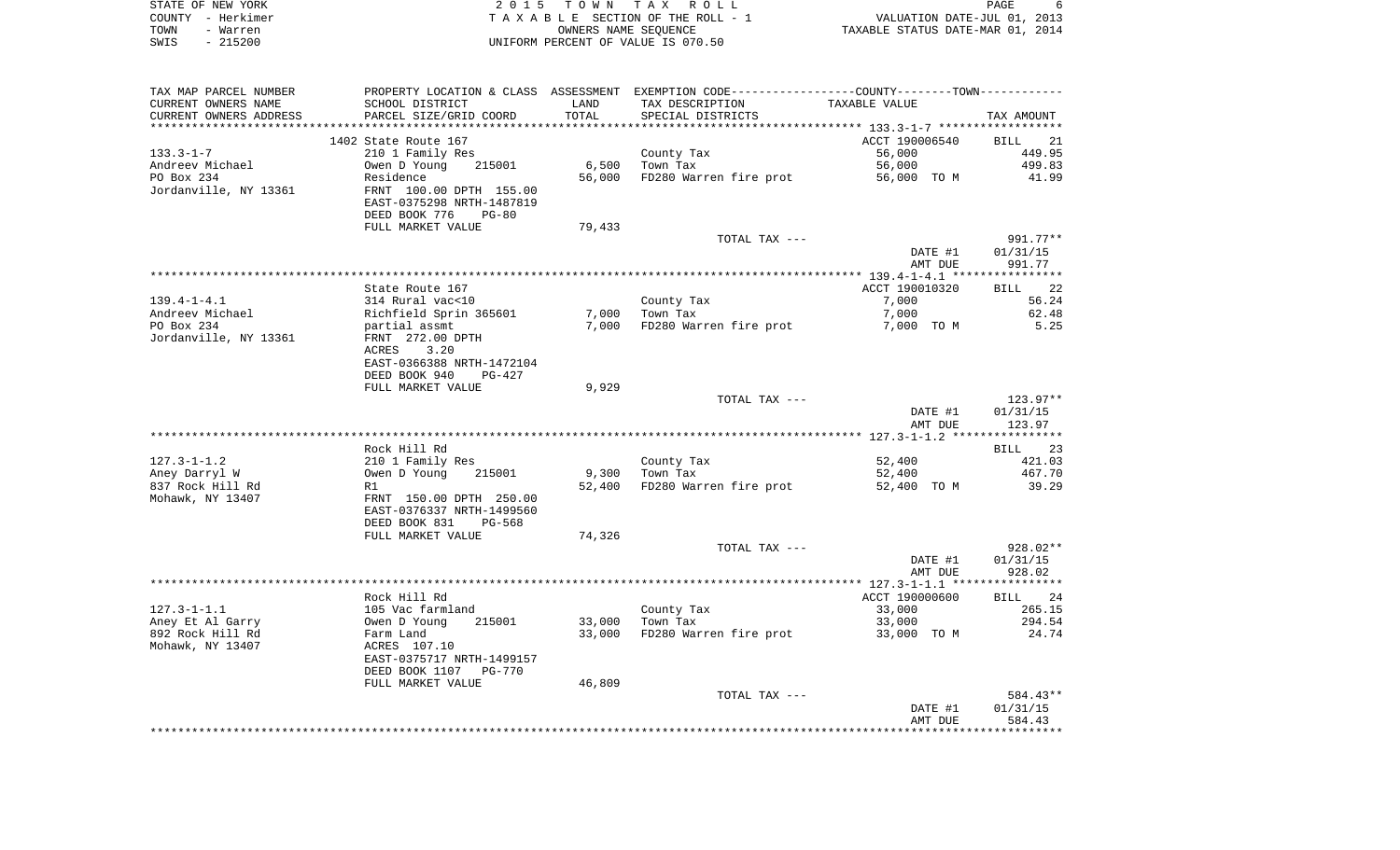| STATE OF NEW YORK                    |                                                                                               |                      | 2015 TOWN TAX ROLL                 |                                  | 7<br>PAGE    |
|--------------------------------------|-----------------------------------------------------------------------------------------------|----------------------|------------------------------------|----------------------------------|--------------|
| COUNTY - Herkimer                    |                                                                                               |                      | TAXABLE SECTION OF THE ROLL - 1    | VALUATION DATE-JUL 01, 2013      |              |
| TOWN<br>- Warren                     |                                                                                               | OWNERS NAME SEQUENCE |                                    | TAXABLE STATUS DATE-MAR 01, 2014 |              |
| SWIS<br>$-215200$                    |                                                                                               |                      | UNIFORM PERCENT OF VALUE IS 070.50 |                                  |              |
| TAX MAP PARCEL NUMBER                | PROPERTY LOCATION & CLASS ASSESSMENT EXEMPTION CODE---------------COUNTY-------TOWN---------- |                      |                                    |                                  |              |
| CURRENT OWNERS NAME                  | SCHOOL DISTRICT                                                                               | LAND                 | TAX DESCRIPTION                    | TAXABLE VALUE                    |              |
| CURRENT OWNERS ADDRESS               | PARCEL SIZE/GRID COORD                                                                        | TOTAL                | SPECIAL DISTRICTS                  |                                  | TAX AMOUNT   |
|                                      |                                                                                               |                      |                                    |                                  |              |
|                                      | Rock Hill Rd                                                                                  |                      |                                    | ACCT 190000570                   | 25<br>BILL   |
| $127.3 - 1 - 3$                      | 112 Dairy farm                                                                                |                      | County Tax                         | 134,100                          | 1,077.47     |
| Aney Et Al Garry                     | Owen D Young<br>215001                                                                        | 81,400               | Town Tax                           | 134,100                          | 1,196.92     |
| 892 Rock Hill Rd<br>Mohawk, NY 13407 | Farm<br>Life Use Donald                                                                       | 134,100              | FD280 Warren fire prot             | 134,100 TO M                     | 100.55       |
|                                      | ACRES 178.70<br>EAST-0376084 NRTH-1497668                                                     |                      |                                    |                                  |              |
|                                      | DEED BOOK 1107 PG-770                                                                         |                      |                                    |                                  |              |
|                                      | FULL MARKET VALUE                                                                             | 190,213              |                                    |                                  |              |
|                                      |                                                                                               |                      | TOTAL TAX ---                      |                                  | $2,374.94**$ |
|                                      |                                                                                               |                      |                                    | DATE #1                          | 01/31/15     |
|                                      |                                                                                               |                      |                                    | AMT DUE                          | 2,374.94     |
|                                      |                                                                                               |                      |                                    |                                  |              |
|                                      | 2644 Jordanville Rd                                                                           |                      |                                    | ACCT 190003540                   | 26<br>BILL   |
| $133.3 - 1 - 33$                     | 210 1 Family Res                                                                              |                      | VET WAR CT 41121                   | 6,345<br>6,345                   |              |
| Armstrong Glen W                     | Owen D Young<br>215001                                                                        |                      | 7,900 County Tax                   | 57,155                           | 459.23       |
| Armstrong Marcia                     | R1                                                                                            | 63,500               | Town Tax                           | 57,155                           | 510.14       |
| 2644 Jordanville Rd                  | FRNT 230.00 DPTH 190.00                                                                       |                      | FD280 Warren fire prot             | 63,500 TO M                      | 47.61        |
| Jordanville, NY 13361                | EAST-0376631 NRTH-1486737                                                                     |                      |                                    |                                  |              |
|                                      | DEED BOOK 813<br>PG-216<br>FULL MARKET VALUE                                                  | 90,071               |                                    |                                  |              |
|                                      |                                                                                               |                      | TOTAL TAX ---                      |                                  | 1,016.98**   |
|                                      |                                                                                               |                      |                                    | DATE #1                          | 01/31/15     |
|                                      |                                                                                               |                      |                                    | AMT DUE                          | 1,016.98     |
|                                      |                                                                                               |                      |                                    |                                  |              |

Armstrong Glenn W 0wen D Young 215001 1,000 Town Tax 1,000 1,000 1,000 1,000 1,000 8.93<br>Armstrong Marcia J 6RNT 227.00 DPTH 160.00 1,000 FD280 Warren fire prot 1,000 TO M Armstrong Marcia J FRNT 227.00 DPTH 160.00 1,000 FD280 Warren fire prot 1,000 TO M .75

\*\*\*\*\*\*\*\*\*\*\*\*\*\*\*\*\*\*\*\*\*\*\*\*\*\*\*\*\*\*\*\*\*\*\*\*\*\*\*\*\*\*\*\*\*\*\*\*\*\*\*\*\*\*\*\*\*\*\*\*\*\*\*\*\*\*\*\*\*\*\*\*\*\*\*\*\*\*\*\*\*\*\*\*\*\*\*\*\*\*\*\*\*\*\*\*\*\*\*\*\*\*\* 140.1-1-24 \*\*\*\*\*\*\*\*\*\*\*\*\*\*\*\*\*

Armstrong Glenn W Richfield Sprin 365601 700 Town Tax 700 700 700 76.25 2644 Jordanville Rd Swamp 700 FD280 Warren fire prot 700 TO M .52

\*\*\*\*\*\*\*\*\*\*\*\*\*\*\*\*\*\*\*\*\*\*\*\*\*\*\*\*\*\*\*\*\*\*\*\*\*\*\*\*\*\*\*\*\*\*\*\*\*\*\*\*\*\*\*\*\*\*\*\*\*\*\*\*\*\*\*\*\*\*\*\*\*\*\*\*\*\*\*\*\*\*\*\*\*\*\*\*\*\*\*\*\*\*\*\*\*\*\*\*\*\*\*\*\*\*\*\*\*\*\*\*\*\*\*\*\*\*\*\*\*\*\*\*\*\*\*\*\*\*\*\*

133.3-1-18.2 314 Rural vac<10 County Tax 1,000

EAST-0376654 NRTH-1486551

EAST-0385846 NRTH-1471820

140.1-1-24 314 Rural vac<10 County Tax

FULL MARKET VALUE 1,418

FULL MARKET VALUE 993

Jordanville, NY 13361 DEED BOOK 1205 PG-394

Jordanville, NY 13361 ACRES 2.00

Little Lakes Rd BILL 27

Off Chyle Rd ACCT 190012780 BILL 28

27

8.03

28

 DATE #1 01/31/15 AMT DUE 17.71

 DATE #1 01/31/15 AMT DUE 12.39

TOTAL TAX  $---$  17.71\*\*

TOTAL TAX  $---$  12.39  $*$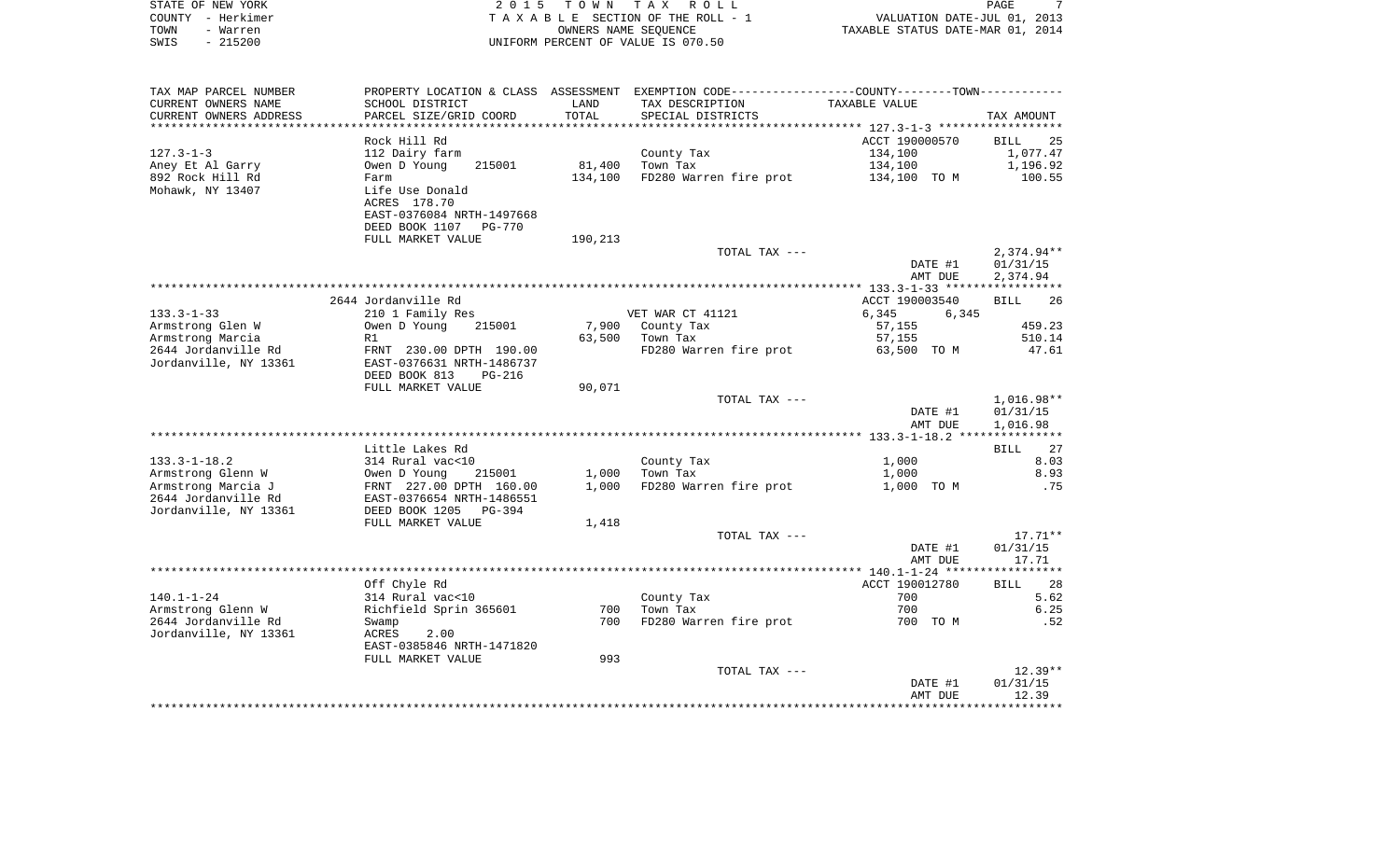| STATE OF NEW YORK | 2015 TOWN TAX ROLL                 | PAGE                             |
|-------------------|------------------------------------|----------------------------------|
| COUNTY - Herkimer | TAXABLE SECTION OF THE ROLL - 1    | VALUATION DATE-JUL 01, 2013      |
| TOWN<br>- Warren  | OWNERS NAME SEOUENCE               | TAXABLE STATUS DATE-MAR 01, 2014 |
| $-215200$<br>SWIS | UNIFORM PERCENT OF VALUE IS 070.50 |                                  |

| TAX MAP PARCEL NUMBER       | PROPERTY LOCATION & CLASS ASSESSMENT EXEMPTION CODE----------------COUNTY--------TOWN---------- |         |                        |                |                   |
|-----------------------------|-------------------------------------------------------------------------------------------------|---------|------------------------|----------------|-------------------|
| CURRENT OWNERS NAME         | SCHOOL DISTRICT                                                                                 | LAND    | TAX DESCRIPTION        | TAXABLE VALUE  |                   |
| CURRENT OWNERS ADDRESS      | PARCEL SIZE/GRID COORD                                                                          | TOTAL   | SPECIAL DISTRICTS      |                | TAX AMOUNT        |
|                             | ***********************                                                                         |         |                        |                |                   |
|                             | 178 Chyle Rd                                                                                    |         |                        | ACCT 190000150 | <b>BILL</b><br>29 |
| $140.3 - 1 - 10$            | 120 Field crops                                                                                 |         | County Tax             | 56,000         | 449.95            |
| Armstrong Glenn W           | Owen D Young<br>215001                                                                          | 53,400  | Town Tax               | 56,000         | 499.83            |
| Armstrong William P         | $G/lean-too$                                                                                    | 56,000  | FD280 Warren fire prot | 56,000 TO M    | 41.99             |
| Attn: Glenn Armstrong       | ACRES 105.00                                                                                    |         |                        |                |                   |
| 2644 Jordanville Rd         | EAST-0383569 NRTH-1472150                                                                       |         |                        |                |                   |
| Jordanville, NY 13361       | DEED BOOK 828<br>$PG-352$                                                                       |         |                        |                |                   |
|                             | FULL MARKET VALUE                                                                               | 79,433  |                        |                |                   |
|                             |                                                                                                 |         | TOTAL TAX ---          |                | 991.77**          |
|                             |                                                                                                 |         |                        | DATE #1        | 01/31/15          |
|                             |                                                                                                 |         |                        | AMT DUE        | 991.77            |
|                             |                                                                                                 |         |                        |                | **********        |
|                             |                                                                                                 |         |                        |                |                   |
|                             | State Route 28                                                                                  |         |                        |                | 30<br>BILL        |
| $139.1 - 1 - 10$            | 314 Rural vac<10                                                                                |         | County Tax             | 7,300          | 58.65             |
| Armstrong John              | Richfield Sprin 365601                                                                          | 7,300   | Town Tax               | 7,300          | 65.16             |
| Armstrong Diana             | ACRES<br>3.50                                                                                   | 7,300   | FD280 Warren fire prot | 7,300 TO M     | 5.47              |
| 311 Hopkins Rd              | EAST-0359038 NRTH-1472993                                                                       |         |                        |                |                   |
| Richfield Springs, NY 13439 | DEED BOOK 1514<br>$PG-137$                                                                      |         |                        |                |                   |
|                             | FULL MARKET VALUE                                                                               | 10,355  |                        |                |                   |
|                             |                                                                                                 |         | TOTAL TAX ---          |                | 129.28**          |
|                             |                                                                                                 |         |                        | DATE #1        | 01/31/15          |
|                             |                                                                                                 |         |                        | AMT DUE        | 129.28            |
|                             |                                                                                                 |         |                        |                |                   |
|                             | 311 Hopkins Rd                                                                                  |         |                        |                | BILL<br>31        |
| $139.1 - 1 - 6$             | 210 1 Family Res                                                                                |         | County Tax             | 138,900        | 1,116.04          |
| Armstrong John M            | Richfield Sprin 365601                                                                          | 13,700  | Town Tax               | 138,900        | 1,239.76          |
| Armstrong Diana L           | R1 G                                                                                            | 138,900 | FD280 Warren fire prot | 138,900 TO M   | 104.14            |
| PO Box 414                  | Modular                                                                                         |         |                        |                |                   |
| Richfield Springs, NY 13439 | FRNT 784.10 DPTH                                                                                |         |                        |                |                   |
|                             | 5.20<br>ACRES                                                                                   |         |                        |                |                   |
|                             | EAST-0359923 NRTH-1473596                                                                       |         |                        |                |                   |
|                             | DEED BOOK 826<br>$PG-248$                                                                       |         |                        |                |                   |
|                             | FULL MARKET VALUE                                                                               | 197,021 |                        |                |                   |
|                             |                                                                                                 |         | TOTAL TAX ---          |                | $2,459.94**$      |
|                             |                                                                                                 |         |                        | DATE #1        | 01/31/15          |
|                             |                                                                                                 |         |                        | AMT DUE        | 2,459.94          |
|                             |                                                                                                 |         |                        |                |                   |
|                             | Hopkins Rd                                                                                      |         |                        |                | 32<br>BILL        |
| $139.1 - 1 - 9$             | 314 Rural vac<10                                                                                |         | County Tax             | 10,300         | 82.76             |
| Armstrong John M            | Richfield Sprin 365601                                                                          | 10,300  | Town Tax               | 10,300         | 91.93             |
| Armstrong Diana             | Vac Ld                                                                                          | 10,300  | FD280 Warren fire prot | 10,300 TO M    | 7.72              |
| PO Box 414                  | FRNT<br>83.00 DPTH                                                                              |         |                        |                |                   |
| Richfield Springs, NY 13439 | ACRES<br>11.50                                                                                  |         |                        |                |                   |
|                             | EAST-0359526 NRTH-1473464                                                                       |         |                        |                |                   |
|                             | DEED BOOK 885<br><b>PG-117</b>                                                                  |         |                        |                |                   |
|                             | FULL MARKET VALUE                                                                               |         |                        |                |                   |
|                             |                                                                                                 | 14,610  | TOTAL TAX ---          |                | 182.41**          |
|                             |                                                                                                 |         |                        | DATE #1        | 01/31/15          |
|                             |                                                                                                 |         |                        |                |                   |
|                             |                                                                                                 |         |                        |                |                   |
|                             |                                                                                                 |         |                        | AMT DUE        | 182.41            |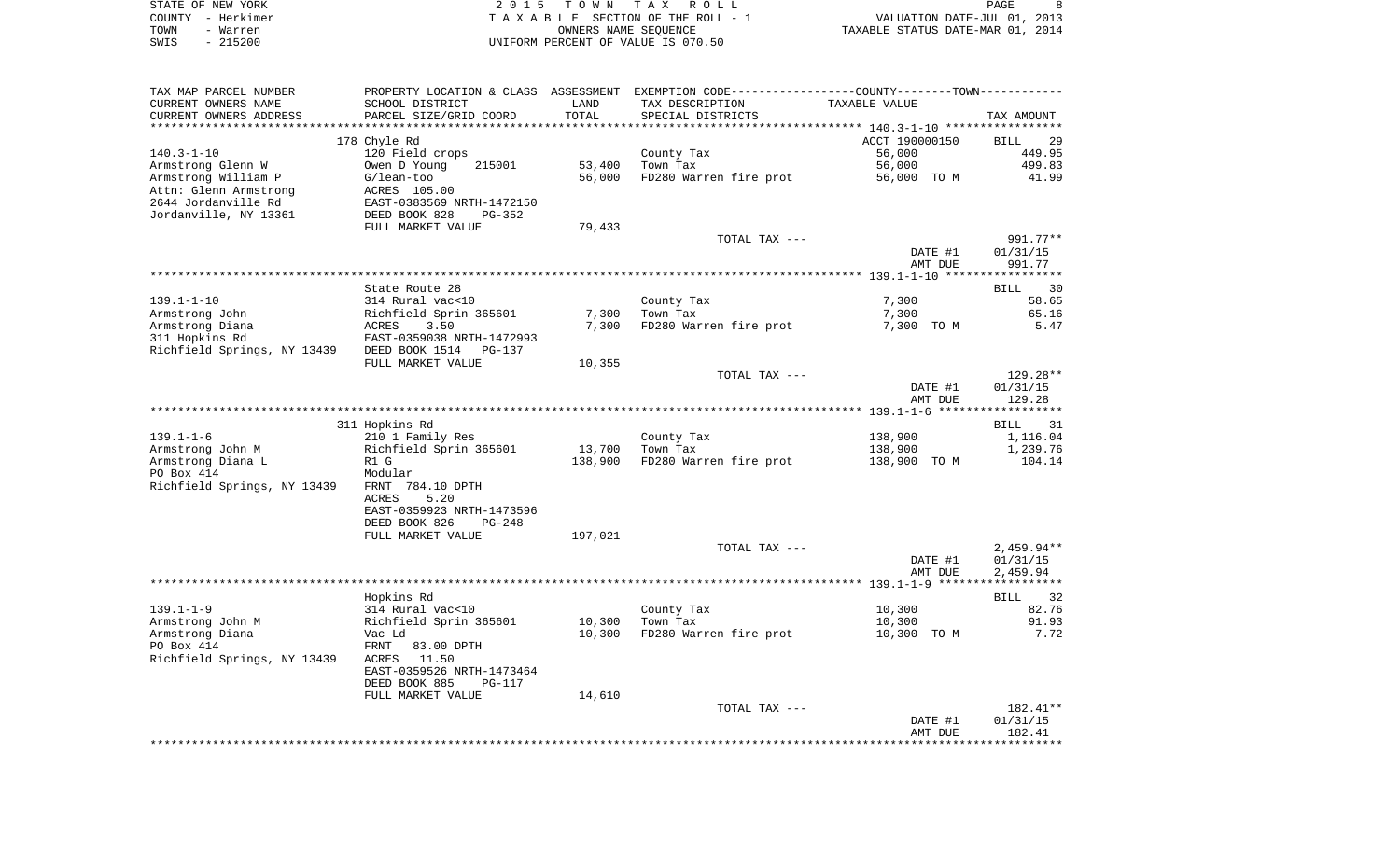| STATE OF NEW YORK | 2015 TOWN TAX ROLL                 | PAGE                             |
|-------------------|------------------------------------|----------------------------------|
| COUNTY - Herkimer | TAXABLE SECTION OF THE ROLL - 1    | VALUATION DATE-JUL 01, 2013      |
| TOWN<br>- Warren  | OWNERS NAME SEOUENCE               | TAXABLE STATUS DATE-MAR 01, 2014 |
| $-215200$<br>SWIS | UNIFORM PERCENT OF VALUE IS 070.50 |                                  |

| Jordanville Rd<br>ACCT 190009870<br>BILL<br>33<br>105 Vac farmland<br>AG MKTS L 41720<br>3,390<br>$133.3 - 1 - 19.1$<br>3,390<br>40.25<br>Armstrong Thomas<br>215001<br>8,400 County Tax<br>5,010<br>Owen D Young<br>44.72<br>Armstrong Wanda<br>ACRES 13.20<br>8,400<br>Town Tax<br>5,010<br>2861 Jordanville Rd<br>EAST-0379028 NRTH-1485770<br>FD280 Warren fire prot<br>5,010 TO M<br>3.76<br>3,390 EX<br>Jordanville, NY 13361<br>DEED BOOK 1307<br>PG-902<br>11,915<br>FULL MARKET VALUE<br>MAY BE SUBJECT TO PAYMENT<br>UNDER AGDIST LAW TIL 2018<br>88.73**<br>TOTAL TAX ---<br>01/31/15<br>DATE #1<br>88.73<br>AMT DUE<br>2861 Jordanville Rd<br>ACCT 190008645<br><b>BILL</b><br>34<br>112 Dairy farm<br>AGRIC 10 Y 41700<br>29,000<br>29,000<br>215001<br>Owen D Young<br>77,000 AG MKTS L 41720<br>$\mathbf 0$<br>$\Omega$<br>4,000<br>193,100 AGRIC 10 Y 42100<br>4,000<br>Dairy Farm<br>ACRES 174.02<br>County Tax<br>160,100<br>1,286.38<br>Town Tax<br>1,428.99<br>EAST-0380411 NRTH-1485311<br>160,100<br>144.78<br>DEED BOOK 679<br>PG-606<br>FD280 Warren fire prot<br>193,100 TO M<br>FULL MARKET VALUE<br>273,901<br>$2,860.15**$<br>TOTAL TAX ---<br>DATE #1<br>01/31/15<br>2,860.15<br>AMT DUE<br>Jordanville Rd<br>ACCT 190000030<br>BILL 35<br>$133.3 - 1 - 23.1$<br>County Tax<br>38,400<br>308.54<br>105 Vac farmland<br>Armstrong Thomas<br>38,400<br>Town Tax<br>342.74<br>Owen D Young<br>215001<br>38,400<br>38,400<br>FD280 Warren fire prot<br>28.79<br>Farm Land<br>38,400 TO M<br>76.80<br>ACRES<br>Jordanville, NY 13361<br>EAST-0382593 NRTH-1486758<br>DEED BOOK 1525<br>PG-136<br>PRIOR OWNER ON 3/01/2014<br>FULL MARKET VALUE<br>54,468<br>Armstrong Thomas<br>680.07**<br>TOTAL TAX ---<br>DATE #1<br>01/31/15<br>AMT DUE<br>680.07<br>*********** | TAX MAP PARCEL NUMBER<br>CURRENT OWNERS NAME<br>CURRENT OWNERS ADDRESS | PROPERTY LOCATION & CLASS ASSESSMENT EXEMPTION CODE----------------COUNTY--------TOWN----------<br>SCHOOL DISTRICT<br>PARCEL SIZE/GRID COORD | LAND<br>TOTAL | TAX DESCRIPTION<br>SPECIAL DISTRICTS | TAXABLE VALUE | TAX AMOUNT |
|----------------------------------------------------------------------------------------------------------------------------------------------------------------------------------------------------------------------------------------------------------------------------------------------------------------------------------------------------------------------------------------------------------------------------------------------------------------------------------------------------------------------------------------------------------------------------------------------------------------------------------------------------------------------------------------------------------------------------------------------------------------------------------------------------------------------------------------------------------------------------------------------------------------------------------------------------------------------------------------------------------------------------------------------------------------------------------------------------------------------------------------------------------------------------------------------------------------------------------------------------------------------------------------------------------------------------------------------------------------------------------------------------------------------------------------------------------------------------------------------------------------------------------------------------------------------------------------------------------------------------------------------------------------------------------------------------------------------------------------------------------------------------------------------|------------------------------------------------------------------------|----------------------------------------------------------------------------------------------------------------------------------------------|---------------|--------------------------------------|---------------|------------|
|                                                                                                                                                                                                                                                                                                                                                                                                                                                                                                                                                                                                                                                                                                                                                                                                                                                                                                                                                                                                                                                                                                                                                                                                                                                                                                                                                                                                                                                                                                                                                                                                                                                                                                                                                                                              |                                                                        |                                                                                                                                              |               |                                      |               |            |
|                                                                                                                                                                                                                                                                                                                                                                                                                                                                                                                                                                                                                                                                                                                                                                                                                                                                                                                                                                                                                                                                                                                                                                                                                                                                                                                                                                                                                                                                                                                                                                                                                                                                                                                                                                                              |                                                                        |                                                                                                                                              |               |                                      |               |            |
|                                                                                                                                                                                                                                                                                                                                                                                                                                                                                                                                                                                                                                                                                                                                                                                                                                                                                                                                                                                                                                                                                                                                                                                                                                                                                                                                                                                                                                                                                                                                                                                                                                                                                                                                                                                              |                                                                        |                                                                                                                                              |               |                                      |               |            |
|                                                                                                                                                                                                                                                                                                                                                                                                                                                                                                                                                                                                                                                                                                                                                                                                                                                                                                                                                                                                                                                                                                                                                                                                                                                                                                                                                                                                                                                                                                                                                                                                                                                                                                                                                                                              |                                                                        |                                                                                                                                              |               |                                      |               |            |
|                                                                                                                                                                                                                                                                                                                                                                                                                                                                                                                                                                                                                                                                                                                                                                                                                                                                                                                                                                                                                                                                                                                                                                                                                                                                                                                                                                                                                                                                                                                                                                                                                                                                                                                                                                                              |                                                                        |                                                                                                                                              |               |                                      |               |            |
|                                                                                                                                                                                                                                                                                                                                                                                                                                                                                                                                                                                                                                                                                                                                                                                                                                                                                                                                                                                                                                                                                                                                                                                                                                                                                                                                                                                                                                                                                                                                                                                                                                                                                                                                                                                              |                                                                        |                                                                                                                                              |               |                                      |               |            |
|                                                                                                                                                                                                                                                                                                                                                                                                                                                                                                                                                                                                                                                                                                                                                                                                                                                                                                                                                                                                                                                                                                                                                                                                                                                                                                                                                                                                                                                                                                                                                                                                                                                                                                                                                                                              |                                                                        |                                                                                                                                              |               |                                      |               |            |
|                                                                                                                                                                                                                                                                                                                                                                                                                                                                                                                                                                                                                                                                                                                                                                                                                                                                                                                                                                                                                                                                                                                                                                                                                                                                                                                                                                                                                                                                                                                                                                                                                                                                                                                                                                                              |                                                                        |                                                                                                                                              |               |                                      |               |            |
|                                                                                                                                                                                                                                                                                                                                                                                                                                                                                                                                                                                                                                                                                                                                                                                                                                                                                                                                                                                                                                                                                                                                                                                                                                                                                                                                                                                                                                                                                                                                                                                                                                                                                                                                                                                              |                                                                        |                                                                                                                                              |               |                                      |               |            |
|                                                                                                                                                                                                                                                                                                                                                                                                                                                                                                                                                                                                                                                                                                                                                                                                                                                                                                                                                                                                                                                                                                                                                                                                                                                                                                                                                                                                                                                                                                                                                                                                                                                                                                                                                                                              |                                                                        |                                                                                                                                              |               |                                      |               |            |
|                                                                                                                                                                                                                                                                                                                                                                                                                                                                                                                                                                                                                                                                                                                                                                                                                                                                                                                                                                                                                                                                                                                                                                                                                                                                                                                                                                                                                                                                                                                                                                                                                                                                                                                                                                                              |                                                                        |                                                                                                                                              |               |                                      |               |            |
|                                                                                                                                                                                                                                                                                                                                                                                                                                                                                                                                                                                                                                                                                                                                                                                                                                                                                                                                                                                                                                                                                                                                                                                                                                                                                                                                                                                                                                                                                                                                                                                                                                                                                                                                                                                              |                                                                        |                                                                                                                                              |               |                                      |               |            |
|                                                                                                                                                                                                                                                                                                                                                                                                                                                                                                                                                                                                                                                                                                                                                                                                                                                                                                                                                                                                                                                                                                                                                                                                                                                                                                                                                                                                                                                                                                                                                                                                                                                                                                                                                                                              |                                                                        |                                                                                                                                              |               |                                      |               |            |
|                                                                                                                                                                                                                                                                                                                                                                                                                                                                                                                                                                                                                                                                                                                                                                                                                                                                                                                                                                                                                                                                                                                                                                                                                                                                                                                                                                                                                                                                                                                                                                                                                                                                                                                                                                                              |                                                                        |                                                                                                                                              |               |                                      |               |            |
|                                                                                                                                                                                                                                                                                                                                                                                                                                                                                                                                                                                                                                                                                                                                                                                                                                                                                                                                                                                                                                                                                                                                                                                                                                                                                                                                                                                                                                                                                                                                                                                                                                                                                                                                                                                              | $133.3 - 1 - 21.2$                                                     |                                                                                                                                              |               |                                      |               |            |
|                                                                                                                                                                                                                                                                                                                                                                                                                                                                                                                                                                                                                                                                                                                                                                                                                                                                                                                                                                                                                                                                                                                                                                                                                                                                                                                                                                                                                                                                                                                                                                                                                                                                                                                                                                                              | Armstrong Thomas                                                       |                                                                                                                                              |               |                                      |               |            |
|                                                                                                                                                                                                                                                                                                                                                                                                                                                                                                                                                                                                                                                                                                                                                                                                                                                                                                                                                                                                                                                                                                                                                                                                                                                                                                                                                                                                                                                                                                                                                                                                                                                                                                                                                                                              | Armstrong Wanda                                                        |                                                                                                                                              |               |                                      |               |            |
|                                                                                                                                                                                                                                                                                                                                                                                                                                                                                                                                                                                                                                                                                                                                                                                                                                                                                                                                                                                                                                                                                                                                                                                                                                                                                                                                                                                                                                                                                                                                                                                                                                                                                                                                                                                              | 2861 Jordanville Rd                                                    |                                                                                                                                              |               |                                      |               |            |
|                                                                                                                                                                                                                                                                                                                                                                                                                                                                                                                                                                                                                                                                                                                                                                                                                                                                                                                                                                                                                                                                                                                                                                                                                                                                                                                                                                                                                                                                                                                                                                                                                                                                                                                                                                                              | Jordanville, NY 13361                                                  |                                                                                                                                              |               |                                      |               |            |
|                                                                                                                                                                                                                                                                                                                                                                                                                                                                                                                                                                                                                                                                                                                                                                                                                                                                                                                                                                                                                                                                                                                                                                                                                                                                                                                                                                                                                                                                                                                                                                                                                                                                                                                                                                                              |                                                                        |                                                                                                                                              |               |                                      |               |            |
|                                                                                                                                                                                                                                                                                                                                                                                                                                                                                                                                                                                                                                                                                                                                                                                                                                                                                                                                                                                                                                                                                                                                                                                                                                                                                                                                                                                                                                                                                                                                                                                                                                                                                                                                                                                              | MAY BE SUBJECT TO PAYMENT<br>UNDER AGDIST LAW TIL 2019                 |                                                                                                                                              |               |                                      |               |            |
|                                                                                                                                                                                                                                                                                                                                                                                                                                                                                                                                                                                                                                                                                                                                                                                                                                                                                                                                                                                                                                                                                                                                                                                                                                                                                                                                                                                                                                                                                                                                                                                                                                                                                                                                                                                              |                                                                        |                                                                                                                                              |               |                                      |               |            |
|                                                                                                                                                                                                                                                                                                                                                                                                                                                                                                                                                                                                                                                                                                                                                                                                                                                                                                                                                                                                                                                                                                                                                                                                                                                                                                                                                                                                                                                                                                                                                                                                                                                                                                                                                                                              |                                                                        |                                                                                                                                              |               |                                      |               |            |
|                                                                                                                                                                                                                                                                                                                                                                                                                                                                                                                                                                                                                                                                                                                                                                                                                                                                                                                                                                                                                                                                                                                                                                                                                                                                                                                                                                                                                                                                                                                                                                                                                                                                                                                                                                                              |                                                                        |                                                                                                                                              |               |                                      |               |            |
|                                                                                                                                                                                                                                                                                                                                                                                                                                                                                                                                                                                                                                                                                                                                                                                                                                                                                                                                                                                                                                                                                                                                                                                                                                                                                                                                                                                                                                                                                                                                                                                                                                                                                                                                                                                              |                                                                        |                                                                                                                                              |               |                                      |               |            |
|                                                                                                                                                                                                                                                                                                                                                                                                                                                                                                                                                                                                                                                                                                                                                                                                                                                                                                                                                                                                                                                                                                                                                                                                                                                                                                                                                                                                                                                                                                                                                                                                                                                                                                                                                                                              |                                                                        |                                                                                                                                              |               |                                      |               |            |
|                                                                                                                                                                                                                                                                                                                                                                                                                                                                                                                                                                                                                                                                                                                                                                                                                                                                                                                                                                                                                                                                                                                                                                                                                                                                                                                                                                                                                                                                                                                                                                                                                                                                                                                                                                                              |                                                                        |                                                                                                                                              |               |                                      |               |            |
|                                                                                                                                                                                                                                                                                                                                                                                                                                                                                                                                                                                                                                                                                                                                                                                                                                                                                                                                                                                                                                                                                                                                                                                                                                                                                                                                                                                                                                                                                                                                                                                                                                                                                                                                                                                              |                                                                        |                                                                                                                                              |               |                                      |               |            |
|                                                                                                                                                                                                                                                                                                                                                                                                                                                                                                                                                                                                                                                                                                                                                                                                                                                                                                                                                                                                                                                                                                                                                                                                                                                                                                                                                                                                                                                                                                                                                                                                                                                                                                                                                                                              | Armstrong Wanda                                                        |                                                                                                                                              |               |                                      |               |            |
|                                                                                                                                                                                                                                                                                                                                                                                                                                                                                                                                                                                                                                                                                                                                                                                                                                                                                                                                                                                                                                                                                                                                                                                                                                                                                                                                                                                                                                                                                                                                                                                                                                                                                                                                                                                              | 2861 Jordanville Rd                                                    |                                                                                                                                              |               |                                      |               |            |
|                                                                                                                                                                                                                                                                                                                                                                                                                                                                                                                                                                                                                                                                                                                                                                                                                                                                                                                                                                                                                                                                                                                                                                                                                                                                                                                                                                                                                                                                                                                                                                                                                                                                                                                                                                                              |                                                                        |                                                                                                                                              |               |                                      |               |            |
|                                                                                                                                                                                                                                                                                                                                                                                                                                                                                                                                                                                                                                                                                                                                                                                                                                                                                                                                                                                                                                                                                                                                                                                                                                                                                                                                                                                                                                                                                                                                                                                                                                                                                                                                                                                              |                                                                        |                                                                                                                                              |               |                                      |               |            |
|                                                                                                                                                                                                                                                                                                                                                                                                                                                                                                                                                                                                                                                                                                                                                                                                                                                                                                                                                                                                                                                                                                                                                                                                                                                                                                                                                                                                                                                                                                                                                                                                                                                                                                                                                                                              |                                                                        |                                                                                                                                              |               |                                      |               |            |
|                                                                                                                                                                                                                                                                                                                                                                                                                                                                                                                                                                                                                                                                                                                                                                                                                                                                                                                                                                                                                                                                                                                                                                                                                                                                                                                                                                                                                                                                                                                                                                                                                                                                                                                                                                                              |                                                                        |                                                                                                                                              |               |                                      |               |            |
|                                                                                                                                                                                                                                                                                                                                                                                                                                                                                                                                                                                                                                                                                                                                                                                                                                                                                                                                                                                                                                                                                                                                                                                                                                                                                                                                                                                                                                                                                                                                                                                                                                                                                                                                                                                              | MAY BE SUBJECT TO PAYMENT                                              |                                                                                                                                              |               |                                      |               |            |
|                                                                                                                                                                                                                                                                                                                                                                                                                                                                                                                                                                                                                                                                                                                                                                                                                                                                                                                                                                                                                                                                                                                                                                                                                                                                                                                                                                                                                                                                                                                                                                                                                                                                                                                                                                                              | UNDER AGDIST LAW TIL 2014                                              |                                                                                                                                              |               |                                      |               |            |
|                                                                                                                                                                                                                                                                                                                                                                                                                                                                                                                                                                                                                                                                                                                                                                                                                                                                                                                                                                                                                                                                                                                                                                                                                                                                                                                                                                                                                                                                                                                                                                                                                                                                                                                                                                                              |                                                                        |                                                                                                                                              |               |                                      |               |            |
|                                                                                                                                                                                                                                                                                                                                                                                                                                                                                                                                                                                                                                                                                                                                                                                                                                                                                                                                                                                                                                                                                                                                                                                                                                                                                                                                                                                                                                                                                                                                                                                                                                                                                                                                                                                              |                                                                        |                                                                                                                                              |               |                                      |               |            |
|                                                                                                                                                                                                                                                                                                                                                                                                                                                                                                                                                                                                                                                                                                                                                                                                                                                                                                                                                                                                                                                                                                                                                                                                                                                                                                                                                                                                                                                                                                                                                                                                                                                                                                                                                                                              |                                                                        |                                                                                                                                              |               |                                      |               |            |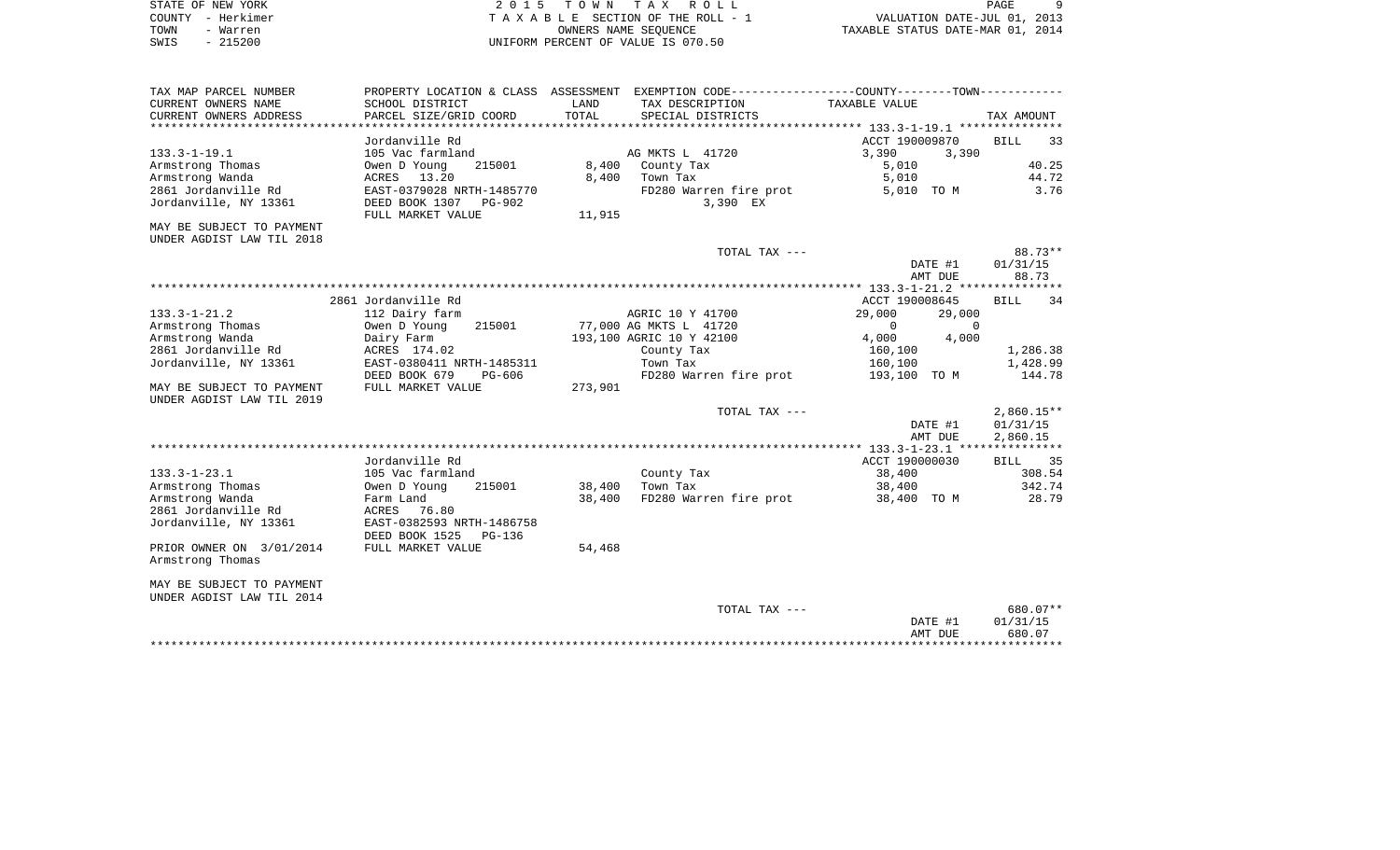| STATE OF NEW YORK<br>COUNTY - Herkimer<br>TOWN<br>- Warren<br>$-215200$<br>SWIS                           | 2 0 1 5                                                                                                        |                  | TOWN TAX ROLL<br>TAXABLE SECTION OF THE ROLL - 1<br>OWNERS NAME SEOUENCE<br>UNIFORM PERCENT OF VALUE IS 070.50                       | VALUATION DATE-JUL 01, 2013<br>TAXABLE STATUS DATE-MAR 01, 2014 | PAGE<br>10                            |
|-----------------------------------------------------------------------------------------------------------|----------------------------------------------------------------------------------------------------------------|------------------|--------------------------------------------------------------------------------------------------------------------------------------|-----------------------------------------------------------------|---------------------------------------|
| TAX MAP PARCEL NUMBER<br>CURRENT OWNERS NAME<br>CURRENT OWNERS ADDRESS<br>*************************       | SCHOOL DISTRICT<br>PARCEL SIZE/GRID COORD                                                                      | LAND<br>TOTAL    | PROPERTY LOCATION & CLASS ASSESSMENT EXEMPTION CODE---------------COUNTY-------TOWN---------<br>TAX DESCRIPTION<br>SPECIAL DISTRICTS | TAXABLE VALUE                                                   | TAX AMOUNT                            |
| $133.3 - 1 - 23.2$<br>Armstrong Thomas<br>Armstrong Wanda                                                 | Jordanville Rd<br>105 Vac farmland<br>215001<br>Owen D Young<br>FRNT 1540.00 DPTH                              | 28,320<br>28,320 | AG MKTS L 41720<br>County Tax<br>Town Tax                                                                                            | 11,419<br>11,419<br>16,901<br>16,901                            | <b>BILL</b><br>36<br>135.80<br>150.85 |
| 2861 Jordanville Rd<br>Jordanville, NY 13361                                                              | ACRES 47.20<br>EAST-0381764 NRTH-1486639<br>DEED BOOK 1525<br>PG-136                                           |                  | FD280 Warren fire prot<br>11,419 EX                                                                                                  | 16,901 TO M                                                     | 12.67                                 |
| PRIOR OWNER ON 3/01/2014<br>Armstrong Thomas<br>MAY BE SUBJECT TO PAYMENT                                 | FULL MARKET VALUE                                                                                              | 40,170           |                                                                                                                                      |                                                                 |                                       |
| UNDER AGDIST LAW TIL 2018                                                                                 |                                                                                                                |                  | TOTAL TAX ---                                                                                                                        | DATE #1                                                         | 299.32**<br>01/31/15                  |
|                                                                                                           |                                                                                                                |                  |                                                                                                                                      | AMT DUE                                                         | 299.32                                |
|                                                                                                           | Jordanville Rd                                                                                                 |                  |                                                                                                                                      |                                                                 | <b>BILL</b><br>37                     |
| $133.3 - 1 - 24.2$<br>Armstrong Thomas<br>Armstrong Wanda<br>2861 Jordanville Rd<br>Jordanville, NY 13361 | 322 Rural vac>10<br>Owen D Young<br>215001<br>ACRES 30.40<br>EAST-0384303 NRTH-1486516<br>DEED BOOK 1446 PG-47 | 16,800<br>16,800 | County Tax<br>Town Tax<br>FD280 Warren fire prot                                                                                     | 16,800<br>16,800<br>16,800 TO M                                 | 134.99<br>149.95<br>12.60             |
|                                                                                                           | FULL MARKET VALUE                                                                                              | 23,830           |                                                                                                                                      |                                                                 |                                       |
|                                                                                                           |                                                                                                                |                  | TOTAL TAX ---                                                                                                                        | DATE #1<br>AMT DUE                                              | $297.54**$<br>01/31/15<br>297.54      |
|                                                                                                           |                                                                                                                |                  |                                                                                                                                      |                                                                 |                                       |
| $133.3 - 3 - 1$<br>Armstrong Thomas                                                                       | Jordanville & Youngs Rd<br>321 Abandoned ag<br>215001<br>Owen D Young                                          |                  | AG MKTS L 41720<br>County Tax                                                                                                        | ACCT 190006701<br>4,416<br>4,416<br>2,684                       | <b>BILL</b><br>38<br>21.57            |
| Armstrong Wanda<br>2861 Jordanville Rd<br>Jordanville, NY 13361                                           | Rural Lot<br>ACRES<br>5.40<br>EAST-0383528 NRTH-1485349<br>DEED BOOK 816<br>PG-416                             | 7,100<br>7,100   | Town Tax<br>FD280 Warren fire prot<br>4,416 EX                                                                                       | 2,684<br>2,684 TO M                                             | 23.96<br>2.01                         |
| MAY BE SUBJECT TO PAYMENT<br>UNDER AGDIST LAW TIL 2018                                                    | FULL MARKET VALUE                                                                                              | 10,071           |                                                                                                                                      |                                                                 |                                       |
|                                                                                                           |                                                                                                                |                  | TOTAL TAX ---                                                                                                                        | DATE #1<br>AMT DUE                                              | $47.54**$<br>01/31/15<br>47.54        |
|                                                                                                           |                                                                                                                |                  |                                                                                                                                      |                                                                 |                                       |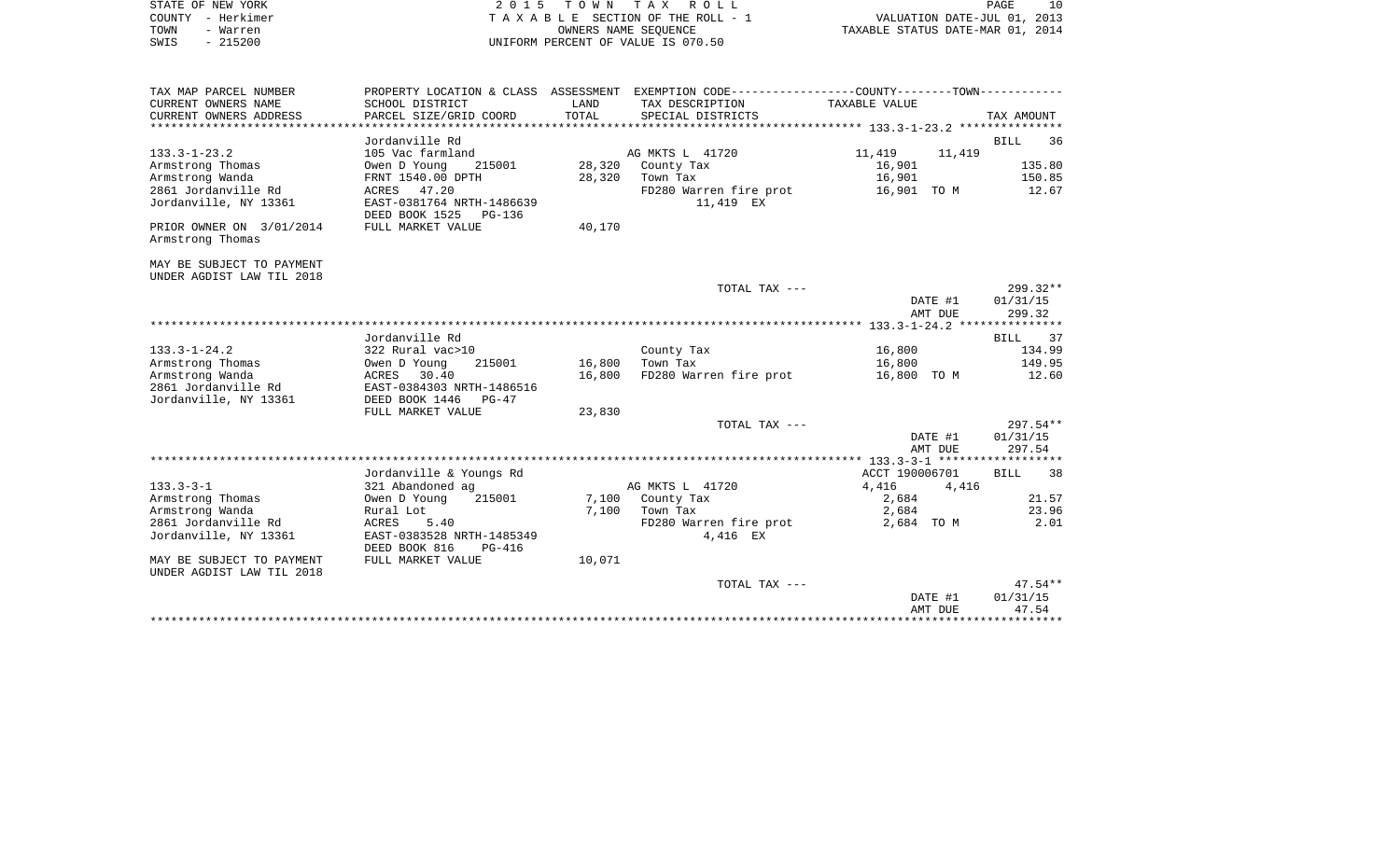|      | STATE OF NEW YORK | 2015 TOWN TAX ROLL                 | PAGE                             |  |
|------|-------------------|------------------------------------|----------------------------------|--|
|      | COUNTY - Herkimer | TAXABLE SECTION OF THE ROLL - 1    | VALUATION DATE-JUL 01, 2013      |  |
| TOWN | - Warren          | OWNERS NAME SEOUENCE               | TAXABLE STATUS DATE-MAR 01, 2014 |  |
| SWIS | $-215200$         | UNIFORM PERCENT OF VALUE IS 070.50 |                                  |  |

| TAX MAP PARCEL NUMBER              |                                |         | PROPERTY LOCATION & CLASS ASSESSMENT EXEMPTION CODE---------------COUNTY-------TOWN---------- |                |                   |
|------------------------------------|--------------------------------|---------|-----------------------------------------------------------------------------------------------|----------------|-------------------|
| CURRENT OWNERS NAME                | SCHOOL DISTRICT                | LAND    | TAX DESCRIPTION                                                                               | TAXABLE VALUE  |                   |
| CURRENT OWNERS ADDRESS             | PARCEL SIZE/GRID COORD         | TOTAL   | SPECIAL DISTRICTS                                                                             |                | TAX AMOUNT        |
|                                    |                                |         |                                                                                               |                |                   |
|                                    | Jordanville Rd                 |         |                                                                                               | ACCT 190006702 | BILL<br>39        |
| $133.3 - 3 - 2$                    | 314 Rural vac<10               |         | AG MKTS L 41720                                                                               | 4,692<br>4,692 |                   |
| Armstrong Thomas                   | 215001<br>Owen D Young         | 7,200   | County Tax                                                                                    | 2,508          | 20.15             |
| Armstrong Wanda                    | Rural Lot                      | 7,200   | Town Tax                                                                                      | 2,508          | 22.39             |
| 2861 Jordanville Rd                | 6.40<br>ACRES                  |         | FD280 Warren fire prot                                                                        | 2,508 TO M     | 1.88              |
| Jordanville, NY 13361              | EAST-0383920 NRTH-1485146      |         | 4,692 EX                                                                                      |                |                   |
|                                    | DEED BOOK 816<br>$PG-416$      |         |                                                                                               |                |                   |
| MAY BE SUBJECT TO PAYMENT          | FULL MARKET VALUE              | 10,213  |                                                                                               |                |                   |
| UNDER AGDIST LAW TIL 2018          |                                |         |                                                                                               |                |                   |
|                                    |                                |         | TOTAL TAX ---                                                                                 |                | $44.42**$         |
|                                    |                                |         |                                                                                               | DATE #1        | 01/31/15          |
|                                    |                                |         |                                                                                               | AMT DUE        | 44.42             |
|                                    |                                |         |                                                                                               |                |                   |
|                                    | Youngs Rd                      |         |                                                                                               | ACCT 190006710 | 40<br><b>BILL</b> |
| $133.3 - 3 - 10$                   | 314 Rural vac<10               |         | AG MKTS L 41720                                                                               | 4,383<br>4,383 |                   |
| Armstrong Thomas                   | Owen D Young<br>215001         |         | 6,700 County Tax                                                                              | 2,317          | 18.62             |
| Armstrong Wanda                    | Rural Lot                      | 6,700   | Town Tax                                                                                      | 2,317          | 20.68             |
| 2861 Jordanville Rd                | ACRES<br>5.20                  |         | FD280 Warren fire prot                                                                        | 2,317 TO M     | 1.74              |
| Jordanville, NY 13361              | EAST-0383591 NRTH-1484868      |         | 4,383 EX                                                                                      |                |                   |
|                                    | DEED BOOK 816<br><b>PG-416</b> |         |                                                                                               |                |                   |
| MAY BE SUBJECT TO PAYMENT          | FULL MARKET VALUE              | 9,504   |                                                                                               |                |                   |
| UNDER AGDIST LAW TIL 2018          |                                |         |                                                                                               |                |                   |
|                                    |                                |         | TOTAL TAX ---                                                                                 |                | $41.04**$         |
|                                    |                                |         |                                                                                               |                |                   |
|                                    |                                |         |                                                                                               | DATE #1        | 01/31/15          |
|                                    |                                |         |                                                                                               | AMT DUE        | 41.04             |
|                                    |                                |         |                                                                                               |                |                   |
|                                    | Off Youngs Rd                  |         |                                                                                               | ACCT 190011130 | BILL<br>41        |
| $133.4 - 2 - 13$                   | 323 Vacant rural               |         | County Tax                                                                                    | 2,500          | 20.09             |
| Armstrong Thomas                   | Owen D Young<br>215001         | 2,500   | Town Tax                                                                                      | 2,500          | 22.31             |
| Rt 80                              | Wood Lot                       | 2,500   | FD280 Warren fire prot                                                                        | 2,500 TO M     | 1.87              |
| Springfield Center, NY 13439 ACRES | 10.00                          |         |                                                                                               |                |                   |
|                                    | EAST-0385848 NRTH-1482934      |         |                                                                                               |                |                   |
|                                    | DEED BOOK 697<br>$PG-248$      |         |                                                                                               |                |                   |
|                                    | FULL MARKET VALUE              | 3,546   |                                                                                               |                |                   |
|                                    |                                |         | TOTAL TAX ---                                                                                 |                | $44.27**$         |
|                                    |                                |         |                                                                                               | DATE #1        | 01/31/15          |
|                                    |                                |         |                                                                                               | AMT DUE        | 44.27             |
|                                    |                                |         |                                                                                               |                |                   |
|                                    | 1039 Robinson Rd               |         |                                                                                               |                | 42<br><b>BILL</b> |
| $126.4 - 1 - 7.2$                  | 250 Estate                     |         | County Tax                                                                                    | 339,100        | 2,724.61          |
| Bach Richard Hans                  | 215001<br>Owen D Young         | 15,200  | Town Tax                                                                                      | 339,100        | 3,026.67          |
| Bach Management                    | ACRES<br>5.50                  | 339,100 | FD280 Warren fire prot                                                                        | 339,100 TO M   | 254.25            |
| 1039 Robinson Rd                   | EAST-0370831 NRTH-1496616      |         |                                                                                               |                |                   |
| Mohawk, NY 13407                   | DEED BOOK 838<br>PG-216        |         |                                                                                               |                |                   |
|                                    | FULL MARKET VALUE              | 480,993 |                                                                                               |                |                   |
|                                    |                                |         | TOTAL TAX ---                                                                                 |                | $6,005.53**$      |
|                                    |                                |         |                                                                                               | DATE #1        | 01/31/15          |
|                                    |                                |         |                                                                                               | AMT DUE        | 6,005.53          |
|                                    |                                |         |                                                                                               |                |                   |
|                                    |                                |         |                                                                                               |                |                   |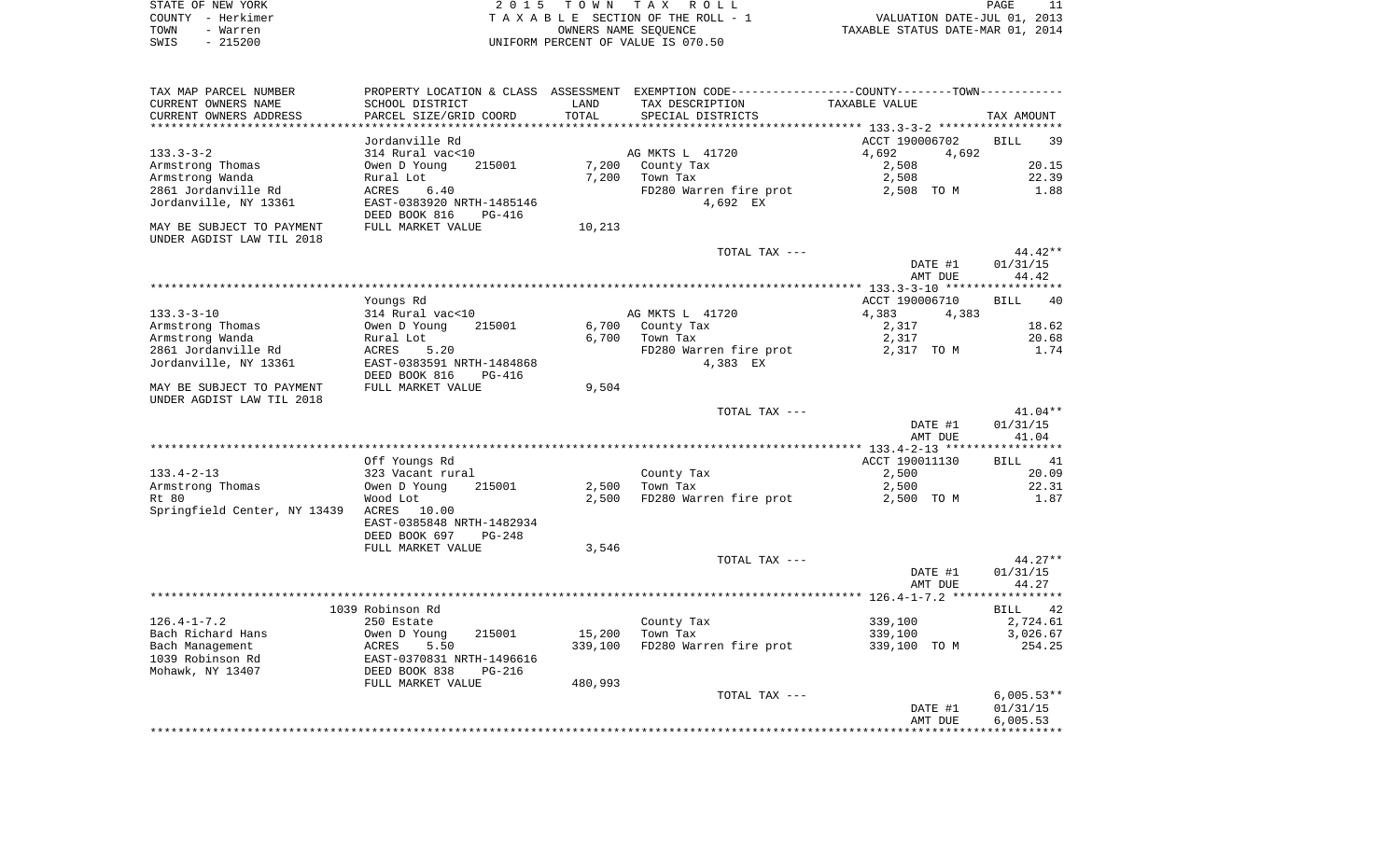|      | STATE OF NEW YORK | 2015 TOWN TAX ROLL                 | PAGE                             |
|------|-------------------|------------------------------------|----------------------------------|
|      | COUNTY - Herkimer | TAXABLE SECTION OF THE ROLL - 1    | VALUATION DATE-JUL 01, 2013      |
| TOWN | - Warren          | OWNERS NAME SEOUENCE               | TAXABLE STATUS DATE-MAR 01, 2014 |
| SWIS | $-215200$         | UNIFORM PERCENT OF VALUE IS 070.50 |                                  |

| TAX MAP PARCEL NUMBER<br>CURRENT OWNERS NAME                                                                          | SCHOOL DISTRICT                                                                                                                                                      | LAND                     | PROPERTY LOCATION & CLASS ASSESSMENT EXEMPTION CODE----------------COUNTY--------TOWN-----------<br>TAX DESCRIPTION | TAXABLE VALUE                                                    |                                                |
|-----------------------------------------------------------------------------------------------------------------------|----------------------------------------------------------------------------------------------------------------------------------------------------------------------|--------------------------|---------------------------------------------------------------------------------------------------------------------|------------------------------------------------------------------|------------------------------------------------|
| CURRENT OWNERS ADDRESS<br>********************                                                                        | PARCEL SIZE/GRID COORD                                                                                                                                               | TOTAL<br>********        | SPECIAL DISTRICTS<br>************************************** 133.3-3-11 ******************                           |                                                                  | TAX AMOUNT                                     |
| 133.3-3-11<br>Banks Bruce<br>Banks Marilyn<br>141 Aney Hill Rd<br>Jordanville, NY 13361<br>MAY BE SUBJECT TO PAYMENT  | Youngs Rd<br>314 Rural vac<10<br>Owen D Young<br>215001<br>Rural Lot<br>ACRES<br>6.70<br>EAST-0383889 NRTH-1484479<br>DEED BOOK 780<br>$PG-364$<br>FULL MARKET VALUE | 7,300<br>7,300<br>10,355 | AG MKTS L 41720<br>County Tax<br>Town Tax<br>FD280 Warren fire prot<br>4,722 EX                                     | ACCT 190006711<br>4,722<br>4,722<br>2,578<br>2,578<br>2,578 TO M | <b>BILL</b><br>43<br>20.71<br>23.01<br>1.93    |
| UNDER AGDIST LAW TIL 2018                                                                                             |                                                                                                                                                                      |                          | TOTAL TAX ---                                                                                                       | DATE #1<br>AMT DUE                                               | $45.65**$<br>01/31/15<br>45.65                 |
|                                                                                                                       |                                                                                                                                                                      |                          |                                                                                                                     |                                                                  |                                                |
| $133.3 - 3 - 12$<br>Banks Bruce<br>Banks Marilyn<br>141 Aney Hill Rd<br>Jordanville, NY 13361                         | Youngs Rd<br>314 Rural vac<10<br>215001<br>Owen D Young<br>Rural Lot<br>ACRES<br>5.50<br>EAST-0384020 NRTH-1484194<br>DEED BOOK 780<br>$PG-364$                      | 6,800<br>6,800           | AG MKTS L 41720<br>County Tax<br>Town Tax<br>FD280 Warren fire prot<br>4,174 EX                                     | ACCT 190006712<br>4,174<br>4,174<br>2,626<br>2,626<br>2,626 TO M | 44<br><b>BILL</b><br>21.10<br>23.44<br>1.97    |
| MAY BE SUBJECT TO PAYMENT<br>UNDER AGDIST LAW TIL 2018                                                                | FULL MARKET VALUE                                                                                                                                                    | 9,645                    |                                                                                                                     |                                                                  |                                                |
|                                                                                                                       |                                                                                                                                                                      |                          | TOTAL TAX ---                                                                                                       | DATE #1<br>AMT DUE                                               | $46.51**$<br>01/31/15<br>46.51                 |
|                                                                                                                       | Off Youngs Rd                                                                                                                                                        |                          |                                                                                                                     | ACCT 190006713                                                   | <b>BILL</b><br>45                              |
| $133.3 - 3 - 13$<br>Banks Bruce<br>Banks Marilyn<br>141 Aney Hill Rd<br>Jordanville, NY 13361                         | 314 Rural vac<10<br>Owen D Young<br>215001<br>Rural Lot<br>5.50<br>ACRES<br>EAST-0384803 NRTH-1484232<br>DEED BOOK 780<br>PG-364                                     | 2,200<br>2,200           | AG MKTS L 41720<br>County Tax<br>Town Tax<br>FD280 Warren fire prot                                                 | $\mathbf{0}$<br>$\Omega$<br>2,200<br>2,200<br>2,200 TO M         | 17.68<br>19.64<br>1.65                         |
| MAY BE SUBJECT TO PAYMENT<br>UNDER AGDIST LAW TIL 2018                                                                | FULL MARKET VALUE                                                                                                                                                    | 3,121                    |                                                                                                                     |                                                                  |                                                |
|                                                                                                                       |                                                                                                                                                                      |                          | TOTAL TAX ---                                                                                                       | DATE #1<br>AMT DUE                                               | $38.97**$<br>01/31/15<br>38.97                 |
|                                                                                                                       |                                                                                                                                                                      |                          |                                                                                                                     |                                                                  |                                                |
| $139.4 - 1 - 39.2$<br>Baranova Galina & Maria<br>Vachlenko Andrejus<br>129 Sheridan Rd<br>Richfield Springs, NY 13439 | 129 Sheridan Rd<br>270 Mfg housing<br>Richfield Sprin 365601<br>Rural Lot<br>ACRES<br>1.80<br>EAST-0362928 NRTH-1468889<br>DEED BOOK 1264<br>PG-281                  | 11,000<br>21,000         | County Tax<br>Town Tax<br>FD280 Warren fire prot                                                                    | ACCT 190010415<br>21,000<br>21,000<br>21,000 TO M                | <b>BILL</b><br>46<br>168.73<br>187.44<br>15.75 |
|                                                                                                                       | FULL MARKET VALUE                                                                                                                                                    | 29,787                   | TOTAL TAX ---                                                                                                       |                                                                  | 371.92**                                       |
|                                                                                                                       |                                                                                                                                                                      |                          |                                                                                                                     | DATE #1<br>AMT DUE                                               | 01/31/15<br>371.92                             |
|                                                                                                                       |                                                                                                                                                                      |                          |                                                                                                                     |                                                                  |                                                |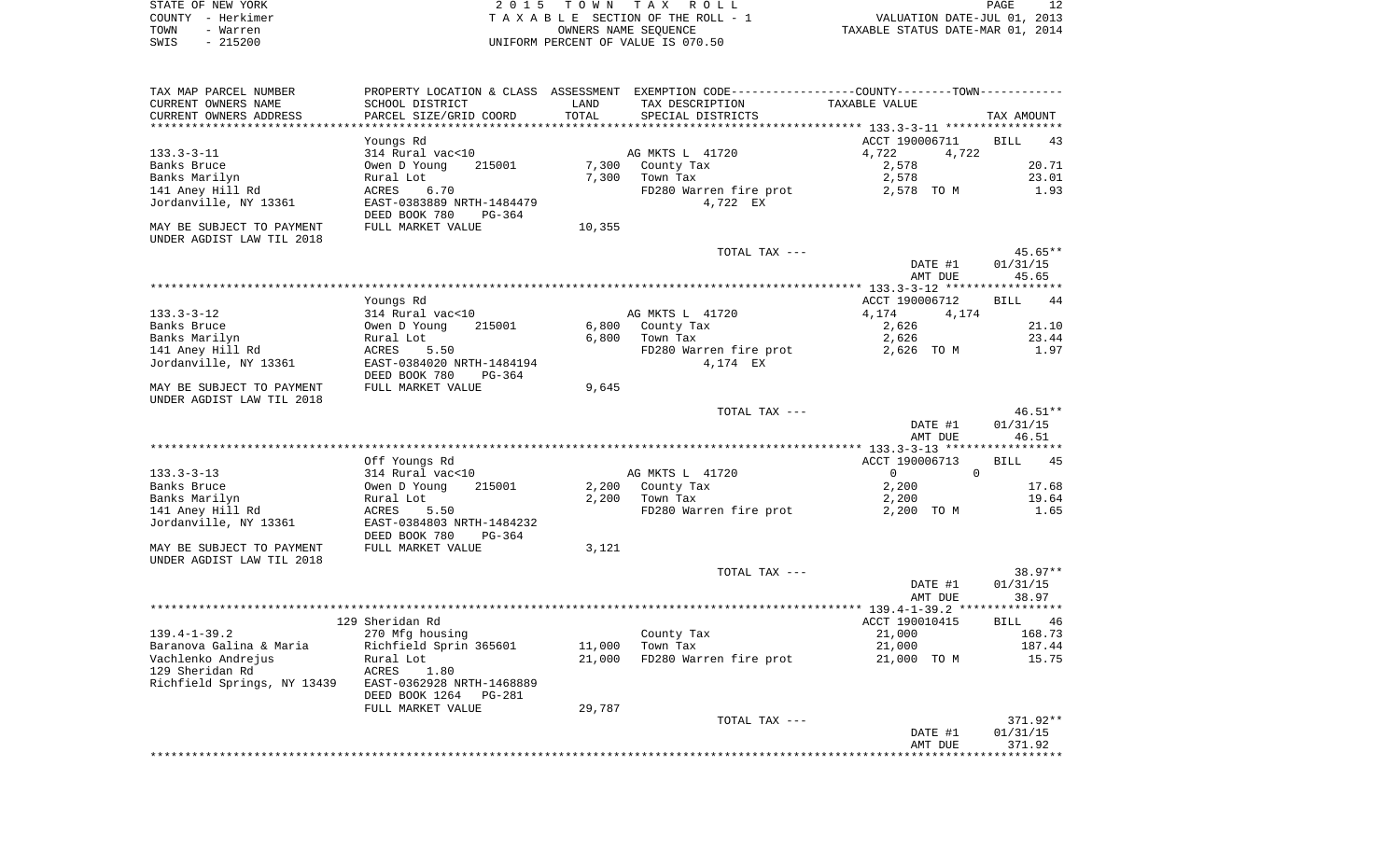| STATE OF NEW YORK |                   | 2015 TOWN TAX ROLL                 | PAGE                             |  |
|-------------------|-------------------|------------------------------------|----------------------------------|--|
|                   | COUNTY - Herkimer | TAXABLE SECTION OF THE ROLL - 1    | VALUATION DATE-JUL 01, 2013      |  |
| TOWN              | - Warren          | OWNERS NAME SEOUENCE               | TAXABLE STATUS DATE-MAR 01, 2014 |  |
| SWIS              | - 215200          | UNIFORM PERCENT OF VALUE IS 070.50 |                                  |  |

| TAX MAP PARCEL NUMBER       | PROPERTY LOCATION & CLASS ASSESSMENT EXEMPTION CODE---------------COUNTY-------TOWN---------- |         |                        |                |                   |
|-----------------------------|-----------------------------------------------------------------------------------------------|---------|------------------------|----------------|-------------------|
| CURRENT OWNERS NAME         | SCHOOL DISTRICT                                                                               | LAND    | TAX DESCRIPTION        | TAXABLE VALUE  |                   |
| CURRENT OWNERS ADDRESS      | PARCEL SIZE/GRID COORD                                                                        | TOTAL   | SPECIAL DISTRICTS      |                | TAX AMOUNT        |
|                             |                                                                                               |         |                        |                |                   |
|                             | 406 State Route 167                                                                           |         |                        |                | <b>BILL</b><br>47 |
| $139.4 - 1 - 4.2$           | 240 Rural res                                                                                 |         | County Tax             | 79,300         | 637.16            |
| Barringer Steven D          | Richfield Sprin 365601                                                                        | 32,300  | Town Tax               | 79,300         | 707.80            |
| Barringer Bonita J          | Residence                                                                                     | 79,300  | FD280 Warren fire prot | 79,300 TO M    | 59.46             |
| 406 State Route 167         | ACRES<br>48.70                                                                                |         |                        |                |                   |
|                             | EAST-0367092 NRTH-1471875                                                                     |         |                        |                |                   |
| Richfield Springs, NY 13439 |                                                                                               |         |                        |                |                   |
|                             | DEED BOOK 798<br>PG-694                                                                       |         |                        |                |                   |
|                             | FULL MARKET VALUE                                                                             | 112,482 |                        |                |                   |
|                             |                                                                                               |         | TOTAL TAX ---          |                | 1,404.42**        |
|                             |                                                                                               |         |                        | DATE #1        | 01/31/15          |
|                             |                                                                                               |         |                        | AMT DUE        | 1,404.42          |
|                             |                                                                                               |         |                        |                |                   |
|                             | Off Earl Rd                                                                                   |         |                        |                | BILL 48           |
| $140.1 - 1 - 14$            | 322 Rural vac>10                                                                              |         | County Tax             | 3,100          | 24.91             |
| Barringer Steven D          | Richfield Sprin 365601                                                                        | 3,100   | Town Tax               | 3,100          | 27.67             |
| Barringer Bonita J          | Lot                                                                                           | 3,100   | FD280 Warren fire prot | 3,100 TO M     | 2.32              |
| 406 State Route 167         | ACRES 12.20                                                                                   |         |                        |                |                   |
| Richfield Springs, NY 13439 | EAST-0374171 NRTH-1478419                                                                     |         |                        |                |                   |
|                             | DEED BOOK 798<br>PG-694                                                                       |         |                        |                |                   |
|                             | FULL MARKET VALUE                                                                             | 4,397   |                        |                |                   |
|                             |                                                                                               |         | TOTAL TAX ---          |                | 54.90**           |
|                             |                                                                                               |         |                        |                |                   |
|                             |                                                                                               |         |                        | DATE #1        | 01/31/15          |
|                             |                                                                                               |         |                        | AMT DUE        | 54.90             |
|                             |                                                                                               |         |                        |                |                   |
|                             | Hoke Rd                                                                                       |         |                        | ACCT 190001200 | <b>BILL</b><br>49 |
| $144.1 - 1 - 73$            | 314 Rural vac<10                                                                              |         | County Tax             | 3,600          | 28.93             |
| Bartlett James              | Richfield Sprin 365601                                                                        | 3,600   | Town Tax               | 3,600          | 32.13             |
| Lindberg-Bartlett Tammy     | Farm Land                                                                                     | 3,600   | FD280 Warren fire prot | 3,600 TO M     | 2.70              |
| 147 Bartlett Rd             | ACRES<br>3.60                                                                                 |         |                        |                |                   |
| Cooperstown, NY 13326       | EAST-0383770 NRTH-1457901                                                                     |         |                        |                |                   |
|                             | DEED BOOK 1438<br>PG-359                                                                      |         |                        |                |                   |
|                             | FULL MARKET VALUE                                                                             | 5,106   |                        |                |                   |
|                             |                                                                                               |         | TOTAL TAX ---          |                | $63.76**$         |
|                             |                                                                                               |         |                        | DATE #1        | 01/31/15          |
|                             |                                                                                               |         |                        | AMT DUE        | 63.76             |
|                             |                                                                                               |         |                        |                |                   |
|                             | 710 Hicks Rd                                                                                  |         |                        | ACCT 190001245 | BILL 50           |
| $133.2 - 3 - 2$             | 210 1 Family Res                                                                              |         | County Tax             | 45,400         | 364.78            |
| Bawolak Stephanie A         | 215001                                                                                        |         | Town Tax               |                | 405.22            |
|                             | Owen D Young                                                                                  | 10,000  |                        | 45,400         |                   |
| 710 Hicks Rd                | Vacant Land                                                                                   | 45,400  | School Relevy          |                | 653.73            |
| Mohawk, NY 13407            | ACRES<br>5.10                                                                                 |         | FD280 Warren fire prot | 45,400 TO M    | 34.04             |
|                             | EAST-0393086 NRTH-1492042                                                                     |         |                        |                |                   |
|                             | DEED BOOK 879<br>PG-681                                                                       |         |                        |                |                   |
|                             | FULL MARKET VALUE                                                                             | 64,397  |                        |                |                   |
|                             |                                                                                               |         | TOTAL TAX ---          |                | $1,457.77**$      |
|                             |                                                                                               |         |                        | DATE #1        | 01/31/15          |
|                             |                                                                                               |         |                        | AMT DUE        | 1,457.77          |
|                             |                                                                                               |         |                        |                |                   |
|                             |                                                                                               |         |                        |                |                   |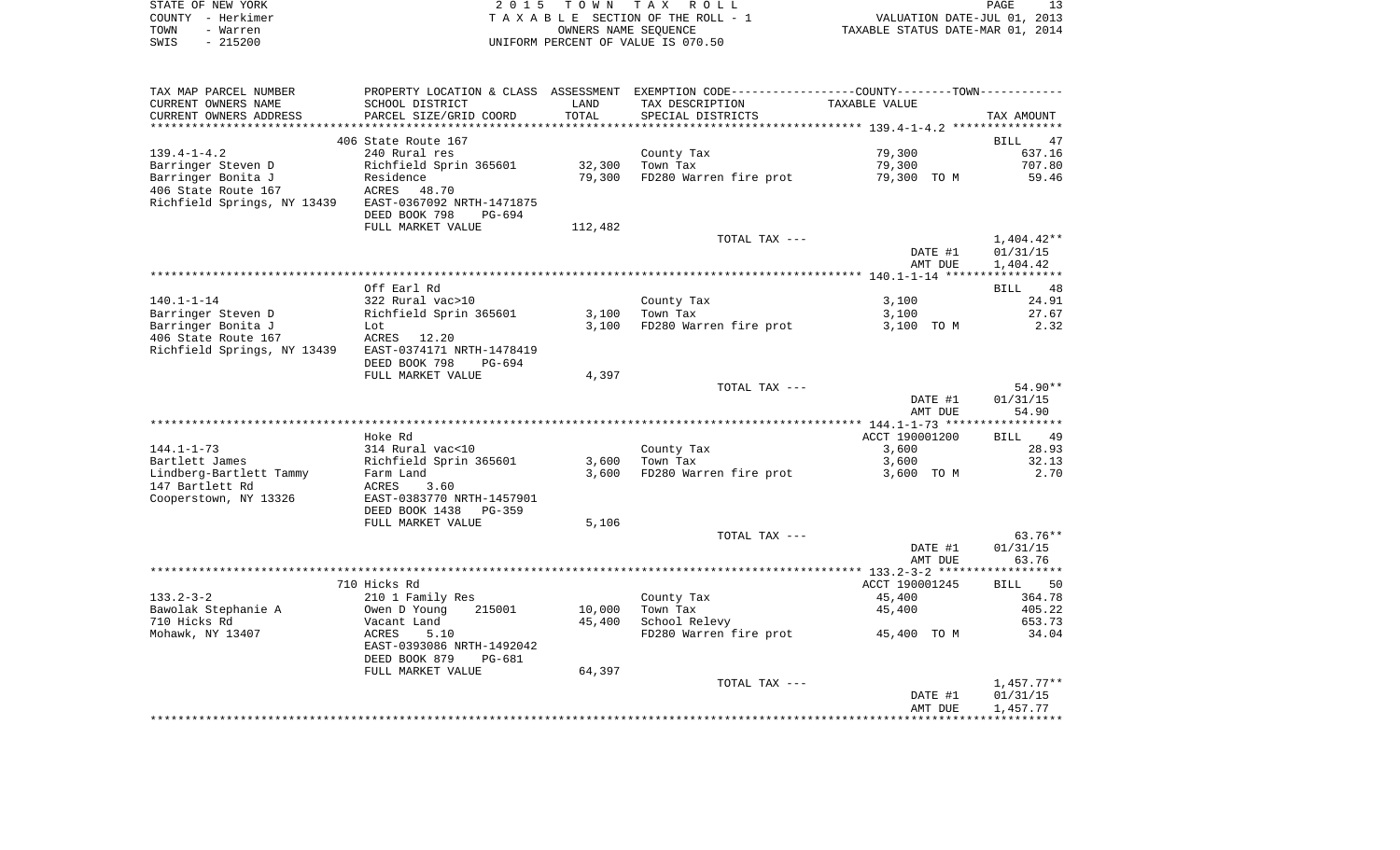| STATE OF NEW YORK | 2015 TOWN TAX ROLL                 | 14<br>PAGE                       |
|-------------------|------------------------------------|----------------------------------|
| COUNTY - Herkimer | TAXABLE SECTION OF THE ROLL - 1    | VALUATION DATE-JUL 01, 2013      |
| TOWN<br>- Warren  | OWNERS NAME SEOUENCE               | TAXABLE STATUS DATE-MAR 01, 2014 |
| SWIS<br>$-215200$ | UNIFORM PERCENT OF VALUE IS 070.50 |                                  |

| PARCEL SIZE/GRID COORD<br>TOTAL<br>CURRENT OWNERS ADDRESS<br>SPECIAL DISTRICTS<br>TAX AMOUNT<br>Bloomfield Rd<br>ACCT 190000934<br>BILL<br>314 Rural vac<10<br>County Tax<br>5,400<br>43.39<br>Richfield Sprin 365601<br>5,400<br>Town Tax<br>5,400<br>48.20<br>Rural Lot<br>5,400<br>FD280 Warren fire prot<br>4.05<br>5,400 TO M<br>ACRES<br>4.10<br>EAST-0363626 NRTH-1470123<br>DEED BOOK 1383 PG-607<br>FULL MARKET VALUE<br>7,660<br>TOTAL TAX ---<br>$95.64**$<br>DATE #1<br>01/31/15<br>95.64<br>AMT DUE<br>369 Hoke Rd<br>BILL<br>270 Mfg housing<br>78,000<br>626.72<br>County Tax<br>Richfield Sprin 365601<br>15,000<br>Town Tax<br>78,000<br>696.20<br>78,000<br>School Relevy<br>1,050.13<br>Residence<br>78,000 TO M<br>ACRES<br>58.48<br>5.00<br>FD280 Warren fire prot<br>DEED BOOK 812<br>PG-561<br>FULL MARKET VALUE<br>110,638<br>$2,431.53**$<br>TOTAL TAX ---<br>DATE #1<br>01/31/15<br>2,431.53<br>AMT DUE<br>ACCT 190012870<br>Hoke Rd<br>322 Rural vac>10<br>County Tax<br>31,400<br>Town Tax<br>31,400<br>Richfield Sprin 365601<br>31,400<br>FD280 Warren fire prot<br>Vacant Land<br>31,400<br>31,400 TO M<br>ACRES<br>61.60<br>DEED BOOK 760<br>$PG-31$<br>44,539<br>FULL MARKET VALUE<br>TOTAL TAX ---<br>DATE #1<br>01/31/15<br>AMT DUE<br>556.09<br>Yule Corners Rd<br>BILL<br>20,000<br>322 Rural vac>10<br>County Tax<br>20,000<br>Owen D Young<br>215001<br>Town Tax<br>20,000<br>FD280 Warren fire prot<br>20,000<br>20,000 TO M<br>VL<br>FRNT 426.50 DPTH | TAX MAP PARCEL NUMBER<br>CURRENT OWNERS NAME | PROPERTY LOCATION & CLASS ASSESSMENT EXEMPTION CODE---------------COUNTY-------TOWN----------<br>SCHOOL DISTRICT | LAND | TAX DESCRIPTION | TAXABLE VALUE |          |
|------------------------------------------------------------------------------------------------------------------------------------------------------------------------------------------------------------------------------------------------------------------------------------------------------------------------------------------------------------------------------------------------------------------------------------------------------------------------------------------------------------------------------------------------------------------------------------------------------------------------------------------------------------------------------------------------------------------------------------------------------------------------------------------------------------------------------------------------------------------------------------------------------------------------------------------------------------------------------------------------------------------------------------------------------------------------------------------------------------------------------------------------------------------------------------------------------------------------------------------------------------------------------------------------------------------------------------------------------------------------------------------------------------------------------------------------------------------------------------------------|----------------------------------------------|------------------------------------------------------------------------------------------------------------------|------|-----------------|---------------|----------|
|                                                                                                                                                                                                                                                                                                                                                                                                                                                                                                                                                                                                                                                                                                                                                                                                                                                                                                                                                                                                                                                                                                                                                                                                                                                                                                                                                                                                                                                                                                |                                              |                                                                                                                  |      |                 |               |          |
|                                                                                                                                                                                                                                                                                                                                                                                                                                                                                                                                                                                                                                                                                                                                                                                                                                                                                                                                                                                                                                                                                                                                                                                                                                                                                                                                                                                                                                                                                                |                                              |                                                                                                                  |      |                 |               |          |
| $139.4 - 1 - 40.3$<br>Beadle Nancy<br>343 E German St<br>Herkimer, NY 13350<br>$144.3 - 1 - 2.3$<br>Beebe Dan E<br>Beebe Patricia A<br>369 Hoke Rd<br>Richfield Springs, NY 13439 EAST-0384302 NRTH-1456948<br>$144.3 - 1 - 2.1$<br>Beebe Dan Rolloff<br>Container Service Inc<br>PO Box 42<br>Springfield Center, NY 13468 EAST-0383936 NRTH-1456771<br>$132.2 - 3 - 1$<br>Benedict Hildegard N<br>4718 Harvest Grove Pl<br>Parrish, FL 34219                                                                                                                                                                                                                                                                                                                                                                                                                                                                                                                                                                                                                                                                                                                                                                                                                                                                                                                                                                                                                                                 |                                              |                                                                                                                  |      |                 |               | 51       |
|                                                                                                                                                                                                                                                                                                                                                                                                                                                                                                                                                                                                                                                                                                                                                                                                                                                                                                                                                                                                                                                                                                                                                                                                                                                                                                                                                                                                                                                                                                |                                              |                                                                                                                  |      |                 |               |          |
|                                                                                                                                                                                                                                                                                                                                                                                                                                                                                                                                                                                                                                                                                                                                                                                                                                                                                                                                                                                                                                                                                                                                                                                                                                                                                                                                                                                                                                                                                                |                                              |                                                                                                                  |      |                 |               |          |
|                                                                                                                                                                                                                                                                                                                                                                                                                                                                                                                                                                                                                                                                                                                                                                                                                                                                                                                                                                                                                                                                                                                                                                                                                                                                                                                                                                                                                                                                                                |                                              |                                                                                                                  |      |                 |               |          |
|                                                                                                                                                                                                                                                                                                                                                                                                                                                                                                                                                                                                                                                                                                                                                                                                                                                                                                                                                                                                                                                                                                                                                                                                                                                                                                                                                                                                                                                                                                |                                              |                                                                                                                  |      |                 |               |          |
|                                                                                                                                                                                                                                                                                                                                                                                                                                                                                                                                                                                                                                                                                                                                                                                                                                                                                                                                                                                                                                                                                                                                                                                                                                                                                                                                                                                                                                                                                                |                                              |                                                                                                                  |      |                 |               |          |
|                                                                                                                                                                                                                                                                                                                                                                                                                                                                                                                                                                                                                                                                                                                                                                                                                                                                                                                                                                                                                                                                                                                                                                                                                                                                                                                                                                                                                                                                                                |                                              |                                                                                                                  |      |                 |               |          |
|                                                                                                                                                                                                                                                                                                                                                                                                                                                                                                                                                                                                                                                                                                                                                                                                                                                                                                                                                                                                                                                                                                                                                                                                                                                                                                                                                                                                                                                                                                |                                              |                                                                                                                  |      |                 |               |          |
|                                                                                                                                                                                                                                                                                                                                                                                                                                                                                                                                                                                                                                                                                                                                                                                                                                                                                                                                                                                                                                                                                                                                                                                                                                                                                                                                                                                                                                                                                                |                                              |                                                                                                                  |      |                 |               |          |
|                                                                                                                                                                                                                                                                                                                                                                                                                                                                                                                                                                                                                                                                                                                                                                                                                                                                                                                                                                                                                                                                                                                                                                                                                                                                                                                                                                                                                                                                                                |                                              |                                                                                                                  |      |                 |               |          |
|                                                                                                                                                                                                                                                                                                                                                                                                                                                                                                                                                                                                                                                                                                                                                                                                                                                                                                                                                                                                                                                                                                                                                                                                                                                                                                                                                                                                                                                                                                |                                              |                                                                                                                  |      |                 |               |          |
|                                                                                                                                                                                                                                                                                                                                                                                                                                                                                                                                                                                                                                                                                                                                                                                                                                                                                                                                                                                                                                                                                                                                                                                                                                                                                                                                                                                                                                                                                                |                                              |                                                                                                                  |      |                 |               |          |
|                                                                                                                                                                                                                                                                                                                                                                                                                                                                                                                                                                                                                                                                                                                                                                                                                                                                                                                                                                                                                                                                                                                                                                                                                                                                                                                                                                                                                                                                                                |                                              |                                                                                                                  |      |                 |               | 52       |
|                                                                                                                                                                                                                                                                                                                                                                                                                                                                                                                                                                                                                                                                                                                                                                                                                                                                                                                                                                                                                                                                                                                                                                                                                                                                                                                                                                                                                                                                                                |                                              |                                                                                                                  |      |                 |               |          |
|                                                                                                                                                                                                                                                                                                                                                                                                                                                                                                                                                                                                                                                                                                                                                                                                                                                                                                                                                                                                                                                                                                                                                                                                                                                                                                                                                                                                                                                                                                |                                              |                                                                                                                  |      |                 |               |          |
|                                                                                                                                                                                                                                                                                                                                                                                                                                                                                                                                                                                                                                                                                                                                                                                                                                                                                                                                                                                                                                                                                                                                                                                                                                                                                                                                                                                                                                                                                                |                                              |                                                                                                                  |      |                 |               |          |
|                                                                                                                                                                                                                                                                                                                                                                                                                                                                                                                                                                                                                                                                                                                                                                                                                                                                                                                                                                                                                                                                                                                                                                                                                                                                                                                                                                                                                                                                                                |                                              |                                                                                                                  |      |                 |               |          |
|                                                                                                                                                                                                                                                                                                                                                                                                                                                                                                                                                                                                                                                                                                                                                                                                                                                                                                                                                                                                                                                                                                                                                                                                                                                                                                                                                                                                                                                                                                |                                              |                                                                                                                  |      |                 |               |          |
|                                                                                                                                                                                                                                                                                                                                                                                                                                                                                                                                                                                                                                                                                                                                                                                                                                                                                                                                                                                                                                                                                                                                                                                                                                                                                                                                                                                                                                                                                                |                                              |                                                                                                                  |      |                 |               |          |
|                                                                                                                                                                                                                                                                                                                                                                                                                                                                                                                                                                                                                                                                                                                                                                                                                                                                                                                                                                                                                                                                                                                                                                                                                                                                                                                                                                                                                                                                                                |                                              |                                                                                                                  |      |                 |               |          |
|                                                                                                                                                                                                                                                                                                                                                                                                                                                                                                                                                                                                                                                                                                                                                                                                                                                                                                                                                                                                                                                                                                                                                                                                                                                                                                                                                                                                                                                                                                |                                              |                                                                                                                  |      |                 |               |          |
|                                                                                                                                                                                                                                                                                                                                                                                                                                                                                                                                                                                                                                                                                                                                                                                                                                                                                                                                                                                                                                                                                                                                                                                                                                                                                                                                                                                                                                                                                                |                                              |                                                                                                                  |      |                 |               |          |
|                                                                                                                                                                                                                                                                                                                                                                                                                                                                                                                                                                                                                                                                                                                                                                                                                                                                                                                                                                                                                                                                                                                                                                                                                                                                                                                                                                                                                                                                                                |                                              |                                                                                                                  |      |                 |               |          |
|                                                                                                                                                                                                                                                                                                                                                                                                                                                                                                                                                                                                                                                                                                                                                                                                                                                                                                                                                                                                                                                                                                                                                                                                                                                                                                                                                                                                                                                                                                |                                              |                                                                                                                  |      |                 |               |          |
|                                                                                                                                                                                                                                                                                                                                                                                                                                                                                                                                                                                                                                                                                                                                                                                                                                                                                                                                                                                                                                                                                                                                                                                                                                                                                                                                                                                                                                                                                                |                                              |                                                                                                                  |      |                 |               | BILL 53  |
|                                                                                                                                                                                                                                                                                                                                                                                                                                                                                                                                                                                                                                                                                                                                                                                                                                                                                                                                                                                                                                                                                                                                                                                                                                                                                                                                                                                                                                                                                                |                                              |                                                                                                                  |      |                 |               | 252.29   |
|                                                                                                                                                                                                                                                                                                                                                                                                                                                                                                                                                                                                                                                                                                                                                                                                                                                                                                                                                                                                                                                                                                                                                                                                                                                                                                                                                                                                                                                                                                |                                              |                                                                                                                  |      |                 |               | 280.26   |
|                                                                                                                                                                                                                                                                                                                                                                                                                                                                                                                                                                                                                                                                                                                                                                                                                                                                                                                                                                                                                                                                                                                                                                                                                                                                                                                                                                                                                                                                                                |                                              |                                                                                                                  |      |                 |               | 23.54    |
|                                                                                                                                                                                                                                                                                                                                                                                                                                                                                                                                                                                                                                                                                                                                                                                                                                                                                                                                                                                                                                                                                                                                                                                                                                                                                                                                                                                                                                                                                                |                                              |                                                                                                                  |      |                 |               |          |
|                                                                                                                                                                                                                                                                                                                                                                                                                                                                                                                                                                                                                                                                                                                                                                                                                                                                                                                                                                                                                                                                                                                                                                                                                                                                                                                                                                                                                                                                                                |                                              |                                                                                                                  |      |                 |               |          |
|                                                                                                                                                                                                                                                                                                                                                                                                                                                                                                                                                                                                                                                                                                                                                                                                                                                                                                                                                                                                                                                                                                                                                                                                                                                                                                                                                                                                                                                                                                |                                              |                                                                                                                  |      |                 |               |          |
|                                                                                                                                                                                                                                                                                                                                                                                                                                                                                                                                                                                                                                                                                                                                                                                                                                                                                                                                                                                                                                                                                                                                                                                                                                                                                                                                                                                                                                                                                                |                                              |                                                                                                                  |      |                 |               |          |
|                                                                                                                                                                                                                                                                                                                                                                                                                                                                                                                                                                                                                                                                                                                                                                                                                                                                                                                                                                                                                                                                                                                                                                                                                                                                                                                                                                                                                                                                                                |                                              |                                                                                                                  |      |                 |               | 556.09** |
|                                                                                                                                                                                                                                                                                                                                                                                                                                                                                                                                                                                                                                                                                                                                                                                                                                                                                                                                                                                                                                                                                                                                                                                                                                                                                                                                                                                                                                                                                                |                                              |                                                                                                                  |      |                 |               |          |
|                                                                                                                                                                                                                                                                                                                                                                                                                                                                                                                                                                                                                                                                                                                                                                                                                                                                                                                                                                                                                                                                                                                                                                                                                                                                                                                                                                                                                                                                                                |                                              |                                                                                                                  |      |                 |               |          |
|                                                                                                                                                                                                                                                                                                                                                                                                                                                                                                                                                                                                                                                                                                                                                                                                                                                                                                                                                                                                                                                                                                                                                                                                                                                                                                                                                                                                                                                                                                |                                              |                                                                                                                  |      |                 |               |          |
|                                                                                                                                                                                                                                                                                                                                                                                                                                                                                                                                                                                                                                                                                                                                                                                                                                                                                                                                                                                                                                                                                                                                                                                                                                                                                                                                                                                                                                                                                                |                                              |                                                                                                                  |      |                 |               | 54       |
|                                                                                                                                                                                                                                                                                                                                                                                                                                                                                                                                                                                                                                                                                                                                                                                                                                                                                                                                                                                                                                                                                                                                                                                                                                                                                                                                                                                                                                                                                                |                                              |                                                                                                                  |      |                 |               | 160.70   |
|                                                                                                                                                                                                                                                                                                                                                                                                                                                                                                                                                                                                                                                                                                                                                                                                                                                                                                                                                                                                                                                                                                                                                                                                                                                                                                                                                                                                                                                                                                |                                              |                                                                                                                  |      |                 |               | 178.51   |
|                                                                                                                                                                                                                                                                                                                                                                                                                                                                                                                                                                                                                                                                                                                                                                                                                                                                                                                                                                                                                                                                                                                                                                                                                                                                                                                                                                                                                                                                                                |                                              |                                                                                                                  |      |                 |               | 15.00    |
|                                                                                                                                                                                                                                                                                                                                                                                                                                                                                                                                                                                                                                                                                                                                                                                                                                                                                                                                                                                                                                                                                                                                                                                                                                                                                                                                                                                                                                                                                                |                                              |                                                                                                                  |      |                 |               |          |
|                                                                                                                                                                                                                                                                                                                                                                                                                                                                                                                                                                                                                                                                                                                                                                                                                                                                                                                                                                                                                                                                                                                                                                                                                                                                                                                                                                                                                                                                                                |                                              | ACRES 20.00                                                                                                      |      |                 |               |          |
| EAST-0365934 NRTH-1489703                                                                                                                                                                                                                                                                                                                                                                                                                                                                                                                                                                                                                                                                                                                                                                                                                                                                                                                                                                                                                                                                                                                                                                                                                                                                                                                                                                                                                                                                      |                                              |                                                                                                                  |      |                 |               |          |
| DEED BOOK 1392<br>PG-206                                                                                                                                                                                                                                                                                                                                                                                                                                                                                                                                                                                                                                                                                                                                                                                                                                                                                                                                                                                                                                                                                                                                                                                                                                                                                                                                                                                                                                                                       |                                              |                                                                                                                  |      |                 |               |          |
| 28,369<br>FULL MARKET VALUE                                                                                                                                                                                                                                                                                                                                                                                                                                                                                                                                                                                                                                                                                                                                                                                                                                                                                                                                                                                                                                                                                                                                                                                                                                                                                                                                                                                                                                                                    |                                              |                                                                                                                  |      |                 |               |          |
| TOTAL TAX ---                                                                                                                                                                                                                                                                                                                                                                                                                                                                                                                                                                                                                                                                                                                                                                                                                                                                                                                                                                                                                                                                                                                                                                                                                                                                                                                                                                                                                                                                                  |                                              |                                                                                                                  |      |                 |               | 354.21** |
| DATE #1<br>01/31/15                                                                                                                                                                                                                                                                                                                                                                                                                                                                                                                                                                                                                                                                                                                                                                                                                                                                                                                                                                                                                                                                                                                                                                                                                                                                                                                                                                                                                                                                            |                                              |                                                                                                                  |      |                 |               |          |
|                                                                                                                                                                                                                                                                                                                                                                                                                                                                                                                                                                                                                                                                                                                                                                                                                                                                                                                                                                                                                                                                                                                                                                                                                                                                                                                                                                                                                                                                                                |                                              |                                                                                                                  |      |                 |               |          |
|                                                                                                                                                                                                                                                                                                                                                                                                                                                                                                                                                                                                                                                                                                                                                                                                                                                                                                                                                                                                                                                                                                                                                                                                                                                                                                                                                                                                                                                                                                |                                              |                                                                                                                  |      |                 | AMT DUE       | 354.21   |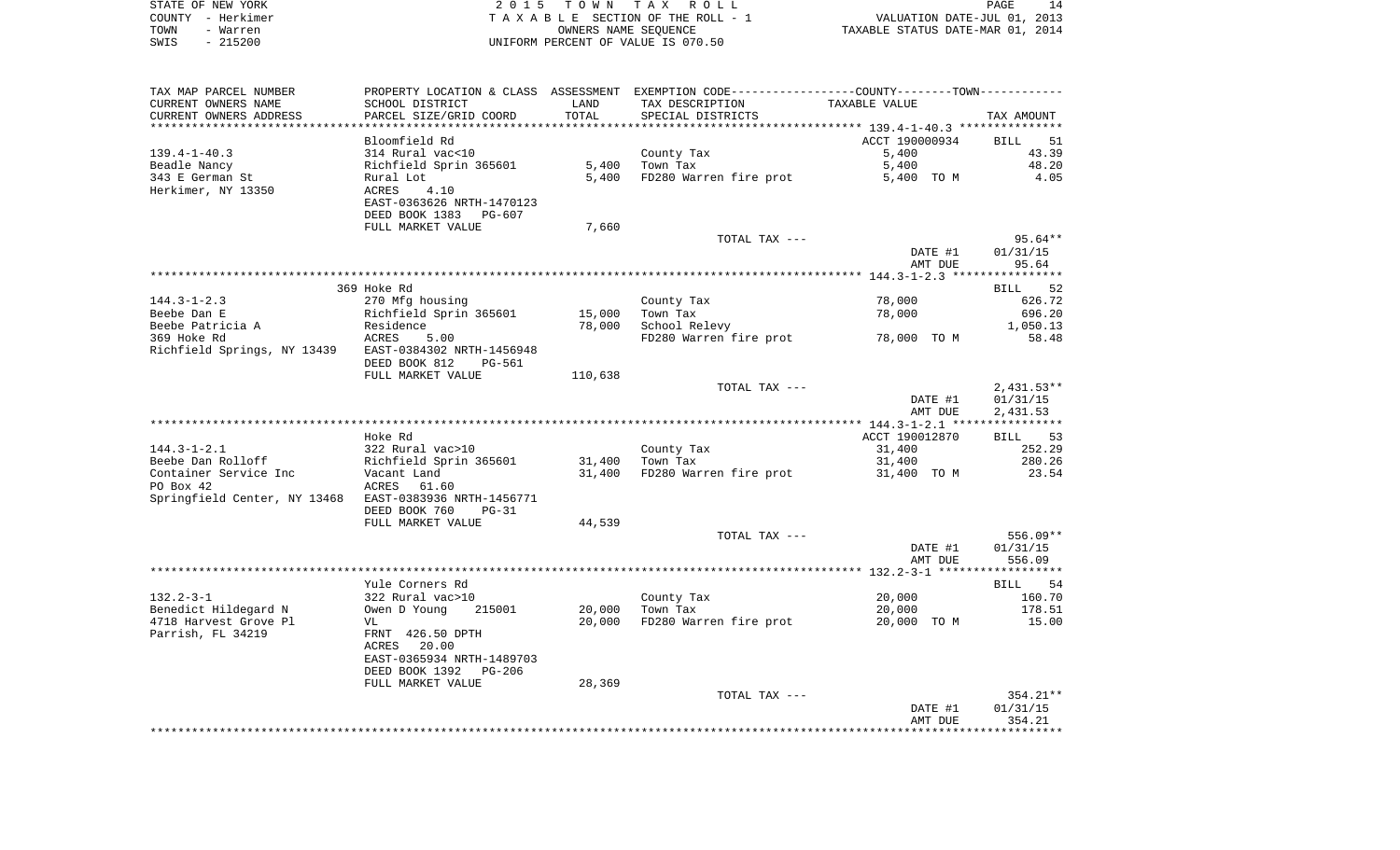|      | STATE OF NEW YORK | 2015 TOWN TAX ROLL                 | PAGE                             |
|------|-------------------|------------------------------------|----------------------------------|
|      | COUNTY - Herkimer | TAXABLE SECTION OF THE ROLL - 1    | VALUATION DATE-JUL 01, 2013      |
| TOWN | - Warren          | OWNERS NAME SEOUENCE               | TAXABLE STATUS DATE-MAR 01, 2014 |
| SWIS | $-215200$         | UNIFORM PERCENT OF VALUE IS 070.50 |                                  |

| TAX MAP PARCEL NUMBER                               | PROPERTY LOCATION & CLASS ASSESSMENT EXEMPTION CODE----------------COUNTY--------TOWN---------- |         |                        |                |                   |
|-----------------------------------------------------|-------------------------------------------------------------------------------------------------|---------|------------------------|----------------|-------------------|
| CURRENT OWNERS NAME                                 | SCHOOL DISTRICT                                                                                 | LAND    | TAX DESCRIPTION        | TAXABLE VALUE  |                   |
| CURRENT OWNERS ADDRESS                              | PARCEL SIZE/GRID COORD                                                                          | TOTAL   | SPECIAL DISTRICTS      |                | TAX AMOUNT        |
|                                                     |                                                                                                 |         |                        |                |                   |
|                                                     | 463 Little Lakes Rd                                                                             |         |                        |                | BILL<br>55        |
| $140.3 - 1 - 14.3$                                  | 270 Mfg housing                                                                                 |         | County Tax             | 69,500         | 558.42            |
| Bennett Derek                                       | Richfield Sprin 365601                                                                          | 17,800  | Town Tax               | 69,500         | 620.33            |
| Bennett Marcia                                      | Dblwd G1 S                                                                                      | 69,500  | School Relevy          |                | 899.06            |
| PO Box 1544                                         | FRNT 500.00 DPTH                                                                                |         | FD280 Warren fire prot | 69,500 TO M    | 52.11             |
| Richfield Springs, NY 13439                         | ACRES<br>12.00                                                                                  |         |                        |                |                   |
|                                                     | EAST-0380799 NRTH-1468364                                                                       |         |                        |                |                   |
|                                                     | DEED BOOK 830<br><b>PG-199</b>                                                                  |         |                        |                |                   |
|                                                     | FULL MARKET VALUE                                                                               | 98,582  |                        |                |                   |
|                                                     |                                                                                                 |         | TOTAL TAX ---          |                | $2,129.92**$      |
|                                                     |                                                                                                 |         |                        | DATE #1        | 01/31/15          |
|                                                     |                                                                                                 |         |                        | AMT DUE        | 2,129.92          |
|                                                     |                                                                                                 |         |                        |                |                   |
|                                                     | 3787 State Route 20                                                                             |         |                        | ACCT 190002943 | 56<br><b>BILL</b> |
| $139.4 - 1 - 60.3$                                  | 455 Dealer-prod.                                                                                |         | County Tax             | 89,100         | 715.90            |
| Better Homes & Transport Inc Richfield Sprin 365601 |                                                                                                 | 13,400  | Town Tax               | 89,100         | 795.27            |
| PO Box 187                                          | FRNT 485.00 DPTH                                                                                | 89,100  | FD280 Warren fire prot | 89,100 TO M    | 66.81             |
| Mohawk, NY 13407                                    | ACRES<br>3.70                                                                                   |         |                        |                |                   |
|                                                     | EAST-0370168 NRTH-1463465                                                                       |         |                        |                |                   |
|                                                     | DEED BOOK 927<br>PG-628                                                                         |         |                        |                |                   |
|                                                     | FULL MARKET VALUE                                                                               | 126,383 |                        |                |                   |
|                                                     |                                                                                                 |         | TOTAL TAX ---          |                | 1,577.98**        |
|                                                     |                                                                                                 |         |                        | DATE #1        | 01/31/15          |
|                                                     |                                                                                                 |         |                        | AMT DUE        | 1,577.98          |
|                                                     |                                                                                                 |         |                        |                |                   |
|                                                     | 125 Hogsback Rd                                                                                 |         |                        | ACCT 190008490 | 57<br>BILL        |
| $139.2 - 1 - 28$                                    | 210 1 Family Res                                                                                |         | County Tax             | 41,200         | 331.04            |
| Biggs Allan T                                       | Richfield Sprin 365601                                                                          | 6,000   | Town Tax               | 41,200         | 367.73            |
| 106 1st St                                          | Residence                                                                                       | 41,200  | School Relevy          |                | 732.23            |
| Boonville, NY 13309                                 | FRNT<br>82.50 DPTH 140.00                                                                       |         | FD280 Warren fire prot | 41,200 TO M    | 30.89             |
|                                                     | EAST-0368572 NRTH-1474903                                                                       |         |                        |                |                   |
|                                                     | DEED BOOK 1455<br>PG-393                                                                        |         |                        |                |                   |
|                                                     | FULL MARKET VALUE                                                                               | 58,440  |                        |                |                   |
|                                                     |                                                                                                 |         | TOTAL TAX ---          |                | $1,461.89**$      |
|                                                     |                                                                                                 |         |                        | DATE #1        | 01/31/15          |
|                                                     |                                                                                                 |         |                        | AMT DUE        | 1,461.89          |
|                                                     |                                                                                                 |         |                        |                |                   |
|                                                     | Mixter Rd                                                                                       |         |                        | ACCT 190010650 | BILL 58           |
| $140.1 - 1 - 2$                                     | 323 Vacant rural                                                                                |         | County Tax             | 1,000          | 8.03              |
| Birch William G                                     | Owen D Young<br>215001                                                                          | 1,000   | Town Tax               | 1,000          | 8.93              |
| Bouck Moore T                                       | Swamp                                                                                           | 1,000   | FD280 Warren fire prot | 1,000 TO M     | .75               |
| 505 Fourth Ave Ext                                  | 1.00<br>ACRES                                                                                   |         |                        |                |                   |
| Frankfort, NY 13340                                 | EAST-0377051 NRTH-1480704                                                                       |         |                        |                |                   |
|                                                     | DEED BOOK 852<br>$PG-360$                                                                       |         |                        |                |                   |
|                                                     | FULL MARKET VALUE                                                                               | 1,418   |                        |                |                   |
|                                                     |                                                                                                 |         | TOTAL TAX ---          |                | $17.71**$         |
|                                                     |                                                                                                 |         |                        | DATE #1        | 01/31/15          |
|                                                     |                                                                                                 |         |                        | AMT DUE        | 17.71             |
|                                                     |                                                                                                 |         |                        |                |                   |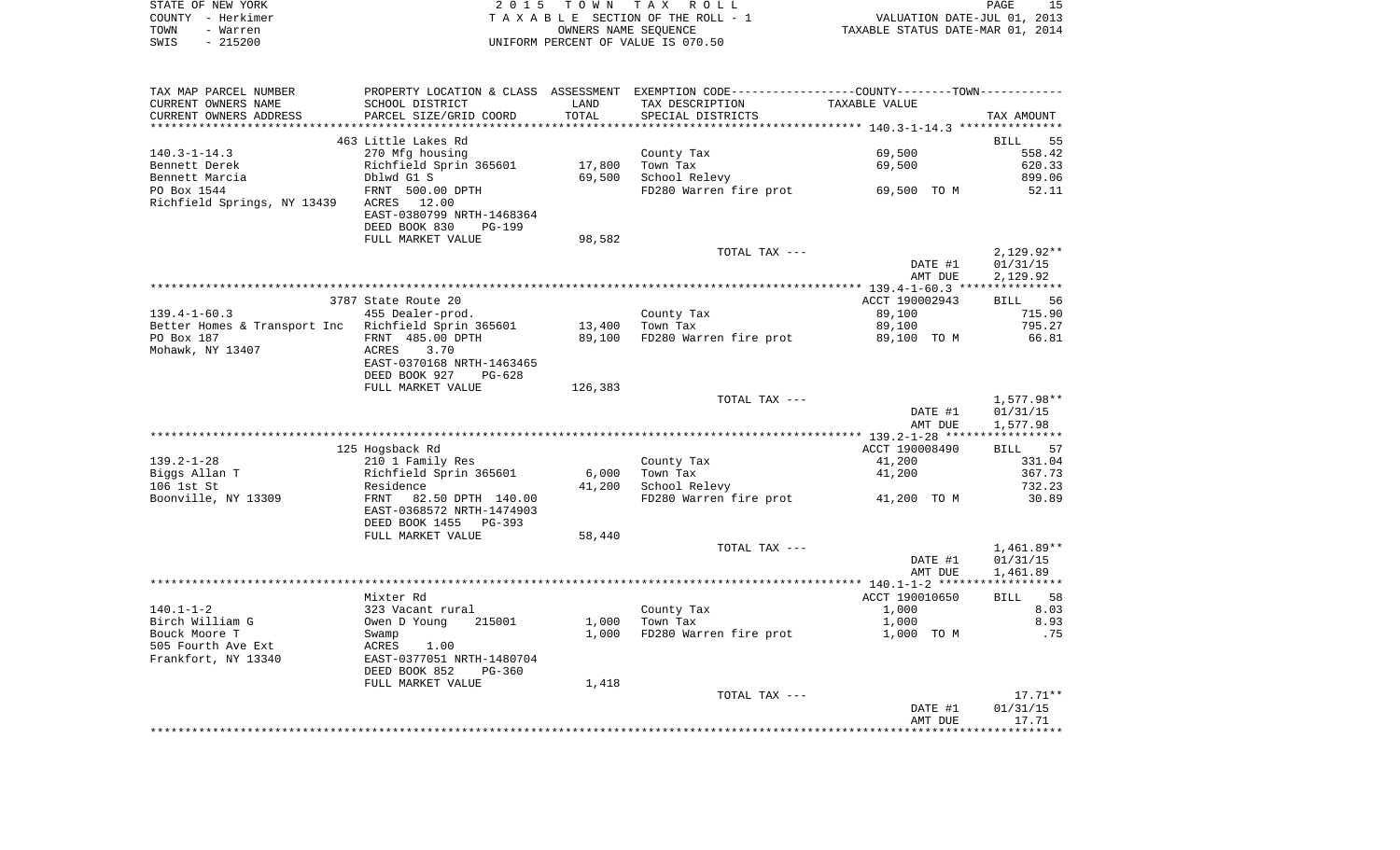| STATE OF NEW YORK | 2015 TOWN TAX ROLL                 | 16<br>PAGE                       |
|-------------------|------------------------------------|----------------------------------|
| COUNTY - Herkimer | TAXABLE SECTION OF THE ROLL - 1    | VALUATION DATE-JUL 01, 2013      |
| TOWN<br>- Warren  | OWNERS NAME SEOUENCE               | TAXABLE STATUS DATE-MAR 01, 2014 |
| - 215200<br>SWIS  | UNIFORM PERCENT OF VALUE IS 070.50 |                                  |

| TAX MAP PARCEL NUMBER                                                                                                                                                                                                                            | PROPERTY LOCATION & CLASS ASSESSMENT EXEMPTION CODE----------------COUNTY--------TOWN---------- |         |                                     |                                     |                      |
|--------------------------------------------------------------------------------------------------------------------------------------------------------------------------------------------------------------------------------------------------|-------------------------------------------------------------------------------------------------|---------|-------------------------------------|-------------------------------------|----------------------|
| CURRENT OWNERS NAME                                                                                                                                                                                                                              | SCHOOL DISTRICT                                                                                 | LAND    | TAX DESCRIPTION                     | TAXABLE VALUE                       |                      |
| CURRENT OWNERS ADDRESS                                                                                                                                                                                                                           | PARCEL SIZE/GRID COORD                                                                          | TOTAL   | SPECIAL DISTRICTS                   |                                     | TAX AMOUNT           |
|                                                                                                                                                                                                                                                  |                                                                                                 |         |                                     |                                     |                      |
|                                                                                                                                                                                                                                                  | 159 Sheridan Rd                                                                                 |         |                                     | ACCT 190000932                      | BILL 59              |
| 139.4-1-40.2                                                                                                                                                                                                                                     | 210 1 Family Res                                                                                |         | County Tax                          | 105,500                             | 847.68               |
|                                                                                                                                                                                                                                                  |                                                                                                 | 13,800  | Town Tax                            | 105,500                             | 941.65               |
| Bloomfield John Russell (Electrical Sprin 365601)<br>PO Box 46 (Electrical Springs, NY 13439 (ACRES 1.00)                                                                                                                                        |                                                                                                 | 105,500 | School Relevy                       | FD280 Warren fire prot 105,500 TO M | 1,538.88             |
|                                                                                                                                                                                                                                                  | EAST-0363606 NRTH-1468892<br>DEED BOOK 745<br>PG-227                                            |         |                                     |                                     | 79.10                |
|                                                                                                                                                                                                                                                  | FULL MARKET VALUE                                                                               | 149,645 |                                     |                                     |                      |
|                                                                                                                                                                                                                                                  |                                                                                                 |         | TOTAL TAX ---                       |                                     | $3,407.31**$         |
|                                                                                                                                                                                                                                                  |                                                                                                 |         |                                     | DATE #1<br>AMT DUE                  | 01/31/15<br>3,407.31 |
|                                                                                                                                                                                                                                                  |                                                                                                 |         |                                     |                                     |                      |
|                                                                                                                                                                                                                                                  | State Route 167                                                                                 |         |                                     | ACCT 190001020                      | BILL 60              |
|                                                                                                                                                                                                                                                  |                                                                                                 |         | County Tax                          | 8,000                               | 64.28                |
|                                                                                                                                                                                                                                                  |                                                                                                 | 8,000   | Town Tax                            | 8,000                               | 71.40                |
|                                                                                                                                                                                                                                                  |                                                                                                 | 8,000   | School Relevy                       |                                     | 142.18               |
|                                                                                                                                                                                                                                                  |                                                                                                 |         |                                     | FD280 Warren fire prot 8,000 TO M   | 6.00                 |
| 139.4-1-18<br>Bloomfield Russell<br>Bloomfield Daniel<br>PO Box 46<br>Richfield Springs, NY 13430<br>Richfield Springs, NY 13430<br>Richfield Springs, NY 13430<br>Richfield Springs, NY 13430<br>Richfield Springs, NY 13430<br>Richfield Sprin | DEED BOOK 1509 PG-711                                                                           |         |                                     |                                     |                      |
|                                                                                                                                                                                                                                                  | FULL MARKET VALUE                                                                               | 11,348  |                                     |                                     |                      |
|                                                                                                                                                                                                                                                  |                                                                                                 |         | TOTAL TAX ---                       |                                     | 283.86**             |
|                                                                                                                                                                                                                                                  |                                                                                                 |         |                                     | DATE #1                             | 01/31/15             |
|                                                                                                                                                                                                                                                  |                                                                                                 |         |                                     | AMT DUE                             | 283.86               |
|                                                                                                                                                                                                                                                  | 112 Earl Rd                                                                                     |         |                                     | ACCT 190001050                      | BILL 61              |
| $139.2 - 1 - 27$                                                                                                                                                                                                                                 | 140 Truck crops                                                                                 |         | County Tax                          | 79,400                              | 637.97               |
| Bobak Michael                                                                                                                                                                                                                                    |                                                                                                 |         | 38,500 Town Tax                     | 79,400                              | 708.69               |
| 112 Earl Rd                                                                                                                                                                                                                                      | Richfield Sprin 365601<br>Cullen                                                                |         | 79,400 FD280 Warren fire prot 59,53 |                                     |                      |
| Richfield Springs, NY 13439 Farm 84                                                                                                                                                                                                              | ACRES 77.80                                                                                     |         |                                     |                                     |                      |
|                                                                                                                                                                                                                                                  | EAST-0370130 NRTH-1475749                                                                       |         |                                     |                                     |                      |
|                                                                                                                                                                                                                                                  | DEED BOOK 00661 PG-00957                                                                        |         |                                     |                                     |                      |
|                                                                                                                                                                                                                                                  | FULL MARKET VALUE                                                                               | 112,624 |                                     |                                     |                      |
|                                                                                                                                                                                                                                                  |                                                                                                 |         | TOTAL TAX ---                       |                                     | $1,406.19**$         |
|                                                                                                                                                                                                                                                  |                                                                                                 |         |                                     | DATE #1                             | 01/31/15             |
|                                                                                                                                                                                                                                                  |                                                                                                 |         |                                     | AMT DUE                             | 1,406.19             |
|                                                                                                                                                                                                                                                  |                                                                                                 |         |                                     |                                     |                      |
|                                                                                                                                                                                                                                                  | Hogsback Rd                                                                                     |         |                                     | ACCT 190001080                      | BILL 62              |
| $139.2 - 1 - 31$                                                                                                                                                                                                                                 |                                                                                                 |         | County Tax<br>Town Tax              | 8,000                               | 64.28                |
| Bobak Michael                                                                                                                                                                                                                                    | 105 Vac farmland<br>Richfield Sprin 365601<br>Cullen                                            | 8,000   | Town Tax                            | 8,000                               | 71.40                |
| 112 Earl Rd<br>Richfield Springs, NY 13439 Lot                                                                                                                                                                                                   | 22                                                                                              | 8,000   | FD280 Warren fire prot              | 8,000 TO M                          | 6.00                 |
|                                                                                                                                                                                                                                                  | ACRES 18.00                                                                                     |         |                                     |                                     |                      |
|                                                                                                                                                                                                                                                  | EAST-0369747 NRTH-1473625                                                                       |         |                                     |                                     |                      |
|                                                                                                                                                                                                                                                  | DEED BOOK 00661 PG-00957                                                                        |         |                                     |                                     |                      |
|                                                                                                                                                                                                                                                  | FULL MARKET VALUE                                                                               | 11,348  |                                     |                                     |                      |
|                                                                                                                                                                                                                                                  |                                                                                                 |         | TOTAL TAX ---                       |                                     | 141.68**             |
|                                                                                                                                                                                                                                                  |                                                                                                 |         |                                     | DATE #1                             | 01/31/15             |
|                                                                                                                                                                                                                                                  |                                                                                                 |         |                                     | AMT DUE                             | 141.68               |
|                                                                                                                                                                                                                                                  |                                                                                                 |         |                                     |                                     |                      |
|                                                                                                                                                                                                                                                  |                                                                                                 |         |                                     |                                     |                      |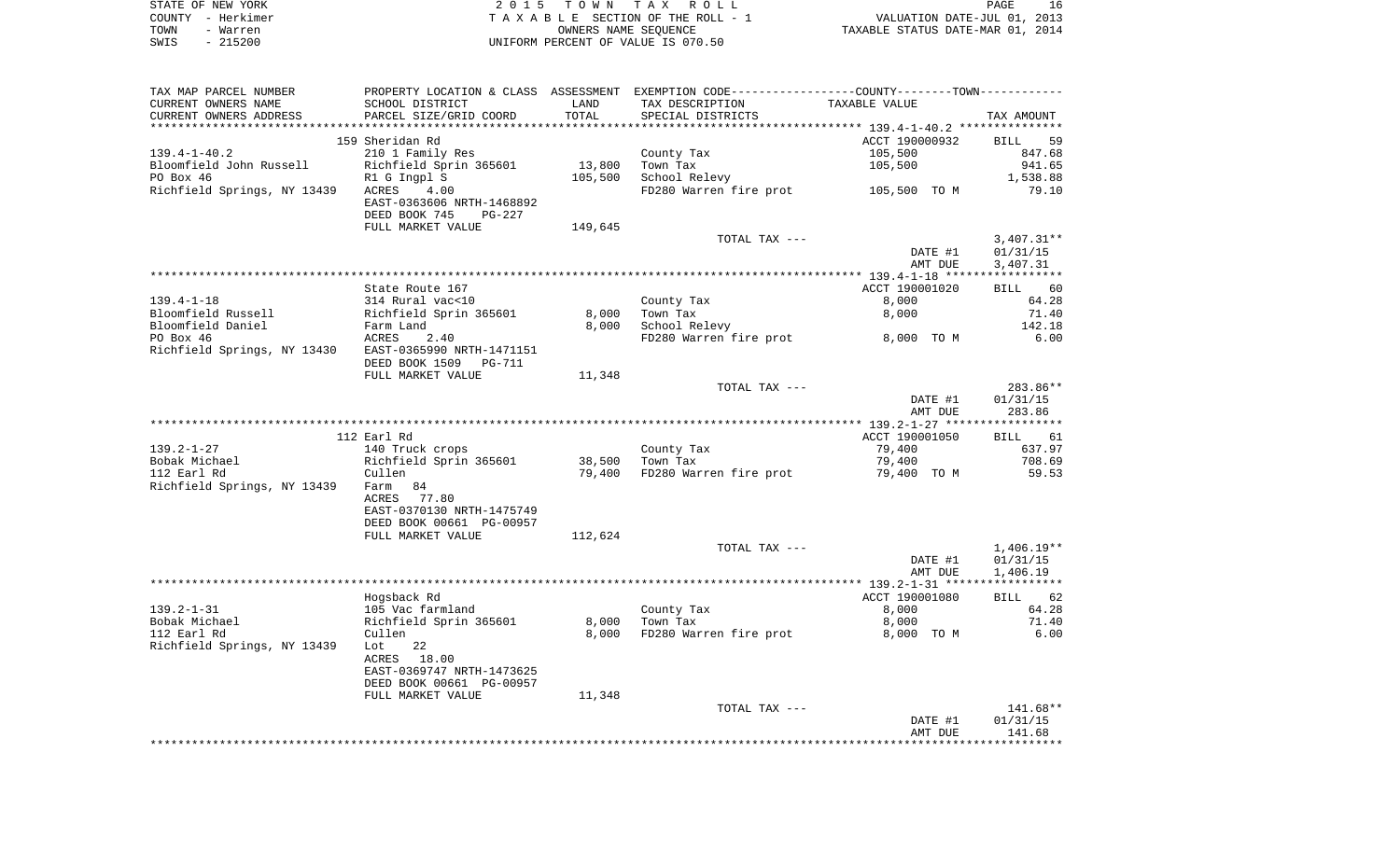| STATE OF NEW YORK | 2015 TOWN TAX ROLL                 | PAGE                             |
|-------------------|------------------------------------|----------------------------------|
| COUNTY - Herkimer | TAXABLE SECTION OF THE ROLL - 1    | VALUATION DATE-JUL 01, 2013      |
| TOWN<br>- Warren  | OWNERS NAME SEOUENCE               | TAXABLE STATUS DATE-MAR 01, 2014 |
| $-215200$<br>SWIS | UNIFORM PERCENT OF VALUE IS 070.50 |                                  |

| TAX MAP PARCEL NUMBER       |                                                              |         | PROPERTY LOCATION & CLASS ASSESSMENT EXEMPTION CODE----------------COUNTY--------TOWN---------- |                    |                    |
|-----------------------------|--------------------------------------------------------------|---------|-------------------------------------------------------------------------------------------------|--------------------|--------------------|
| CURRENT OWNERS NAME         | SCHOOL DISTRICT                                              | LAND    | TAX DESCRIPTION                                                                                 | TAXABLE VALUE      |                    |
| CURRENT OWNERS ADDRESS      | PARCEL SIZE/GRID COORD                                       | TOTAL   | SPECIAL DISTRICTS                                                                               |                    | TAX AMOUNT         |
|                             |                                                              |         |                                                                                                 |                    |                    |
|                             | 2774 Jordanville Rd                                          |         |                                                                                                 |                    | <b>BILL</b><br>63  |
| $133.3 - 1 - 19.2$          | 240 Rural res                                                |         | County Tax                                                                                      | 38,850             | 312.15             |
| Bobnick Kevin               | Owen D Young<br>215001                                       | 10,450  | Town Tax                                                                                        | 38,850             | 346.76             |
| Bobnick Lisa                | Residence                                                    | 38,850  | FD280 Warren fire prot                                                                          | 38,850 TO M        | 29.13              |
| 754 County Hwy 24           | ACRES<br>2.00                                                |         |                                                                                                 |                    |                    |
| Richfield Springs, NY 13329 | EAST-0379041 NRTH-1485998<br>DEED BOOK 1307<br><b>PG-902</b> |         |                                                                                                 |                    |                    |
|                             | FULL MARKET VALUE                                            | 55,106  |                                                                                                 |                    |                    |
|                             |                                                              |         | TOTAL TAX ---                                                                                   |                    | 688.04**           |
|                             |                                                              |         |                                                                                                 | DATE #1            | 01/31/15           |
|                             |                                                              |         |                                                                                                 | AMT DUE            | 688.04             |
|                             |                                                              |         |                                                                                                 |                    |                    |
|                             | State Route 167                                              |         |                                                                                                 |                    | 64<br>BILL         |
| $139.2 - 1 - 10.2$          | 105 Vac farmland                                             |         | County Tax                                                                                      | 20,000             | 160.70             |
| Bostwick Neal E             | Richfield Sprin 365601                                       | 20,000  | Town Tax                                                                                        | 20,000             | 178.51             |
| Bostwick Norma J            | Vac Ld                                                       | 20,000  | FD280 Warren fire prot                                                                          | 20,000 TO M        | 15.00              |
| 478 Cullen Rd               | ACRES<br>80.00                                               |         |                                                                                                 |                    |                    |
| Richfield Springs, NY 13439 | EAST-0365113 NRTH-1473880                                    |         |                                                                                                 |                    |                    |
|                             | DEED BOOK 814<br>$PG-9$                                      |         |                                                                                                 |                    |                    |
|                             | FULL MARKET VALUE                                            | 28,369  |                                                                                                 |                    |                    |
|                             |                                                              |         | TOTAL TAX ---                                                                                   |                    | 354.21**           |
|                             |                                                              |         |                                                                                                 | DATE #1<br>AMT DUE | 01/31/15<br>354.21 |
|                             |                                                              |         |                                                                                                 |                    |                    |
|                             | 478 Cullen Rd                                                |         |                                                                                                 |                    | <b>BILL</b><br>65  |
| $139.2 - 1 - 7.2$           | 210 1 Family Res                                             |         | County Tax                                                                                      | 121,500            | 976.23             |
| Bostwick Neil E             | Richfield Sprin 365601                                       | 20,700  | Town Tax                                                                                        | 121,500            | 1,084.46           |
| Bostwick Norma J            | R1 Ple brn D                                                 | 121,500 | FD280 Warren fire prot                                                                          | 121,500 TO M       | 91.10              |
| 478 Cullen Rd               | FRNT 732.00 DPTH                                             |         |                                                                                                 |                    |                    |
| Richfield Springs, NY 13439 | 23.70<br>ACRES                                               |         |                                                                                                 |                    |                    |
|                             | EAST-0365212 NRTH-1475135                                    |         |                                                                                                 |                    |                    |
|                             | DEED BOOK 837<br>$PG-650$                                    |         |                                                                                                 |                    |                    |
|                             | FULL MARKET VALUE                                            | 172,340 |                                                                                                 |                    |                    |
|                             |                                                              |         | TOTAL TAX ---                                                                                   |                    | $2,151.79**$       |
|                             |                                                              |         |                                                                                                 | DATE #1            | 01/31/15           |
|                             |                                                              |         |                                                                                                 | AMT DUE            | 2,151.79           |
|                             |                                                              |         |                                                                                                 |                    |                    |
|                             | 140 Hogsback Rd                                              |         |                                                                                                 | ACCT 190012330     | BILL 66            |
| $139.2 - 1 - 26.1$          | 240 Rural res                                                |         | County Tax                                                                                      | 70,000             | 562.44             |
| Bourne Anthony              | Richfield Sprin 365601                                       | 18,700  | Town Tax                                                                                        | 70,000             | 624.79             |
| 140 Hogsback Rd             | Residence                                                    | 70,000  | FD280 Warren fire prot                                                                          | 70,000 TO M        | 52.48              |
| Richfield Springs, NY 13439 | ACRES<br>13.40<br>EAST-0368402 NRTH-1474292                  |         |                                                                                                 |                    |                    |
| PRIOR OWNER ON 3/01/2014    | DEED BOOK 1543<br>$PG-630$                                   |         |                                                                                                 |                    |                    |
| Yerdon Mark                 | FULL MARKET VALUE                                            | 99,291  |                                                                                                 |                    |                    |
|                             |                                                              |         | TOTAL TAX ---                                                                                   |                    | $1,239.71**$       |
|                             |                                                              |         |                                                                                                 | DATE #1            | 01/31/15           |
|                             |                                                              |         |                                                                                                 | AMT DUE            | 1,239.71           |
|                             |                                                              |         |                                                                                                 |                    |                    |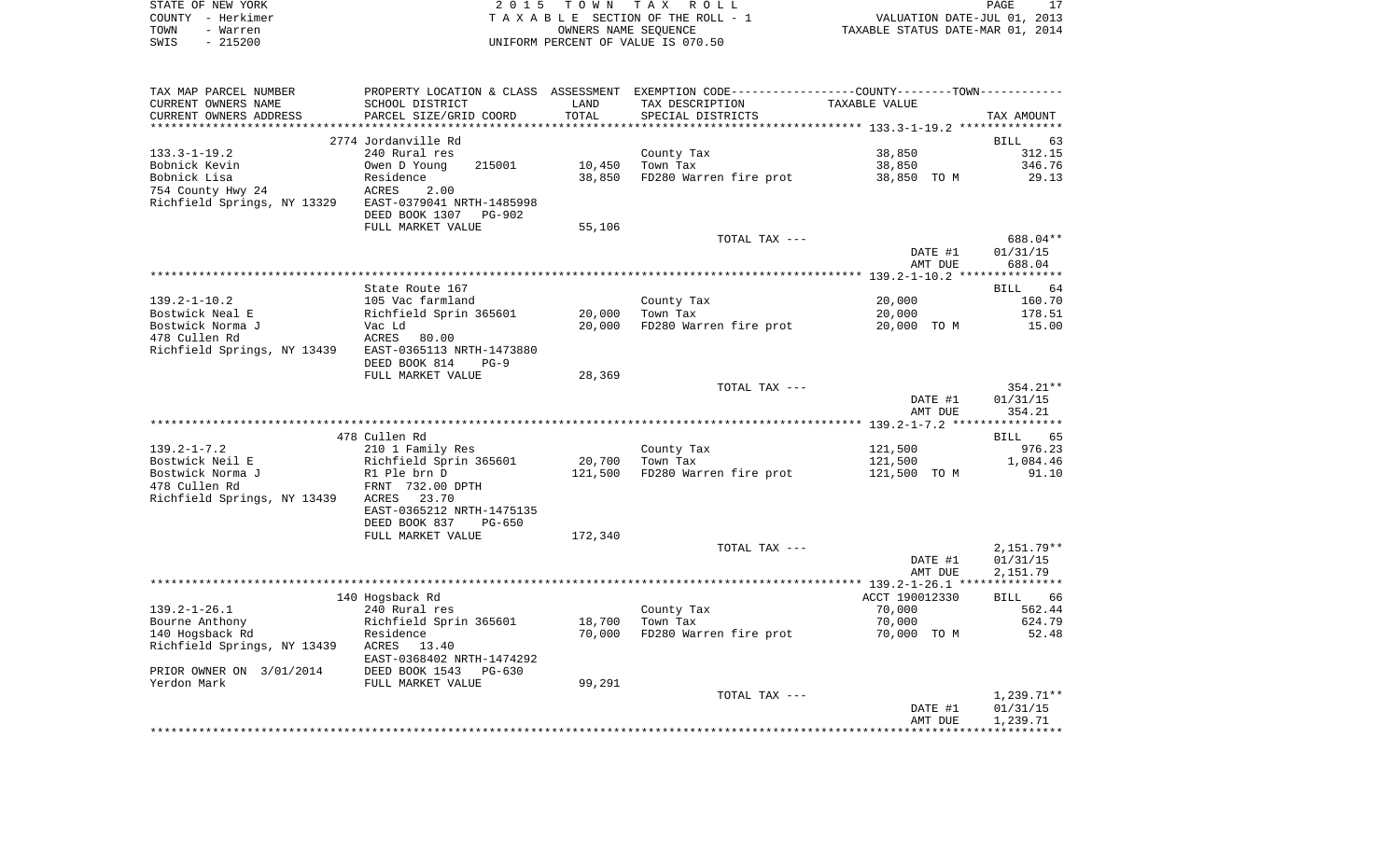|      | STATE OF NEW YORK | 2015 TOWN TAX ROLL                 | PAGE                             |
|------|-------------------|------------------------------------|----------------------------------|
|      | COUNTY - Herkimer | TAXABLE SECTION OF THE ROLL - 1    | VALUATION DATE-JUL 01, 2013      |
| TOWN | - Warren          | OWNERS NAME SEOUENCE               | TAXABLE STATUS DATE-MAR 01, 2014 |
| SWIS | $-215200$         | UNIFORM PERCENT OF VALUE IS 070.50 |                                  |

| TAX MAP PARCEL NUMBER                         |                                           |               | PROPERTY LOCATION & CLASS ASSESSMENT EXEMPTION CODE---------------COUNTY-------TOWN---------- |                |                   |
|-----------------------------------------------|-------------------------------------------|---------------|-----------------------------------------------------------------------------------------------|----------------|-------------------|
| CURRENT OWNERS NAME<br>CURRENT OWNERS ADDRESS | SCHOOL DISTRICT<br>PARCEL SIZE/GRID COORD | LAND<br>TOTAL | TAX DESCRIPTION<br>SPECIAL DISTRICTS                                                          | TAXABLE VALUE  | TAX AMOUNT        |
| ***********************                       |                                           |               |                                                                                               |                |                   |
|                                               | Kingdom Rd                                |               |                                                                                               |                | <b>BILL</b><br>67 |
| $132.2 - 3 - 9$                               | 314 Rural vac<10                          |               | County Tax                                                                                    | 7,120          | 57.21             |
| Bowman Lester                                 | 215001<br>Owen D Young                    | 7,120         | Town Tax                                                                                      | 7,120          | 63.55             |
| 1094 E Peiffer Hill Rd                        | ACRES<br>6.30                             | 7,120         | FD280 Warren fire prot                                                                        | 7,120 TO M     | 5.34              |
| Stevens, PA 17578                             | EAST-0365700 NRTH-1492159                 |               |                                                                                               |                |                   |
|                                               | DEED BOOK 1214<br>PG-202                  |               |                                                                                               |                |                   |
|                                               | FULL MARKET VALUE                         | 10,099        |                                                                                               |                |                   |
|                                               |                                           |               | TOTAL TAX ---                                                                                 |                | 126.10**          |
|                                               |                                           |               |                                                                                               | DATE #1        | 01/31/15          |
|                                               |                                           |               |                                                                                               | AMT DUE        | 126.10            |
|                                               |                                           |               |                                                                                               |                |                   |
|                                               | State Route 167                           |               |                                                                                               | ACCT 190000990 | BILL 68           |
| $139.4 - 2 - 5$                               | 322 Rural vac>10                          |               | County Tax                                                                                    | 17,200         | 138.20            |
| Bright Daniel T                               | Richfield Sprin 365601                    | 17,200        | Town Tax                                                                                      | 17,200         | 153.52            |
| Bright Janet M                                | Novi Subdivision 2002                     | 17,200        | FD280 Warren fire prot                                                                        | 17,200 TO M    | 12.90             |
| 141 Wilson Rd                                 | FRNT 252.50 DPTH                          |               |                                                                                               |                |                   |
| Sparrow Bush, NY 12780                        | ACRES 25.00                               |               |                                                                                               |                |                   |
|                                               | EAST-0366781 NRTH-1470962                 |               |                                                                                               |                |                   |
|                                               | DEED BOOK 913<br>$PG-238$                 |               |                                                                                               |                |                   |
|                                               | FULL MARKET VALUE                         | 24,397        |                                                                                               |                |                   |
|                                               |                                           |               | TOTAL TAX ---                                                                                 |                | $304.62**$        |
|                                               |                                           |               |                                                                                               | DATE #1        | 01/31/15          |
|                                               |                                           |               |                                                                                               | AMT DUE        | 304.62            |
|                                               |                                           |               |                                                                                               |                |                   |
|                                               | 549 Kingdom Rd                            |               |                                                                                               |                | BILL<br>69        |
| $132.2 - 3 - 13$                              | 240 Rural res                             |               | County Tax                                                                                    | 161,100        | 1,294.41          |
| Britt Timothy                                 | Owen D Young<br>215001                    | 22,500        | Town Tax                                                                                      | 161,100        | 1,437.91          |
| %Robert Gilbert                               | R1 G partial assmt                        | 161,100       | FD280 Warren fire prot                                                                        | 161,100 TO M   | 120.79            |
| 70 Ace Ave Apt 1                              | FRNT 476.00 DPTH                          |               |                                                                                               |                |                   |
| Brooklyn, NY 11217                            | ACRES<br>6.00                             |               |                                                                                               |                |                   |
|                                               | EAST-0367547 NRTH-1492439                 |               |                                                                                               |                |                   |
|                                               | DEED BOOK 1463<br>PG-583                  |               |                                                                                               |                |                   |
|                                               | FULL MARKET VALUE                         | 228,511       |                                                                                               |                |                   |
|                                               |                                           |               | TOTAL TAX ---                                                                                 |                | $2,853.11**$      |
|                                               |                                           |               |                                                                                               | DATE #1        | 01/31/15          |
|                                               |                                           |               |                                                                                               | AMT DUE        | 2,853.11          |
|                                               |                                           |               |                                                                                               |                |                   |
|                                               | 416 Hicks Rd                              |               |                                                                                               | ACCT 190006600 | BILL 70           |
| 133.1-1-21                                    | 210 1 Family Res                          |               | County Tax                                                                                    | 60,000         | 482.09            |
| Broat Melvin M                                | Owen D Young<br>215001                    | 13,800        | Town Tax                                                                                      | 60,000         | 535.54            |
| Broat Sherrill A                              | Residence                                 | 60,000        | FD280 Warren fire prot                                                                        | 60,000 TO M    | 44.99             |
| PO Box 123                                    | ACRES<br>4.00                             |               |                                                                                               |                |                   |
| Jordanville, NY 13361                         | EAST-0381498 NRTH-1489997                 |               |                                                                                               |                |                   |
|                                               | DEED BOOK 852<br>PG-608                   |               |                                                                                               |                |                   |
|                                               | FULL MARKET VALUE                         | 85,106        |                                                                                               |                |                   |
|                                               |                                           |               | TOTAL TAX ---                                                                                 |                | $1,062.62**$      |
|                                               |                                           |               |                                                                                               | DATE #1        | 01/31/15          |
|                                               |                                           |               |                                                                                               | AMT DUE        | 1,062.62          |
|                                               |                                           |               |                                                                                               |                |                   |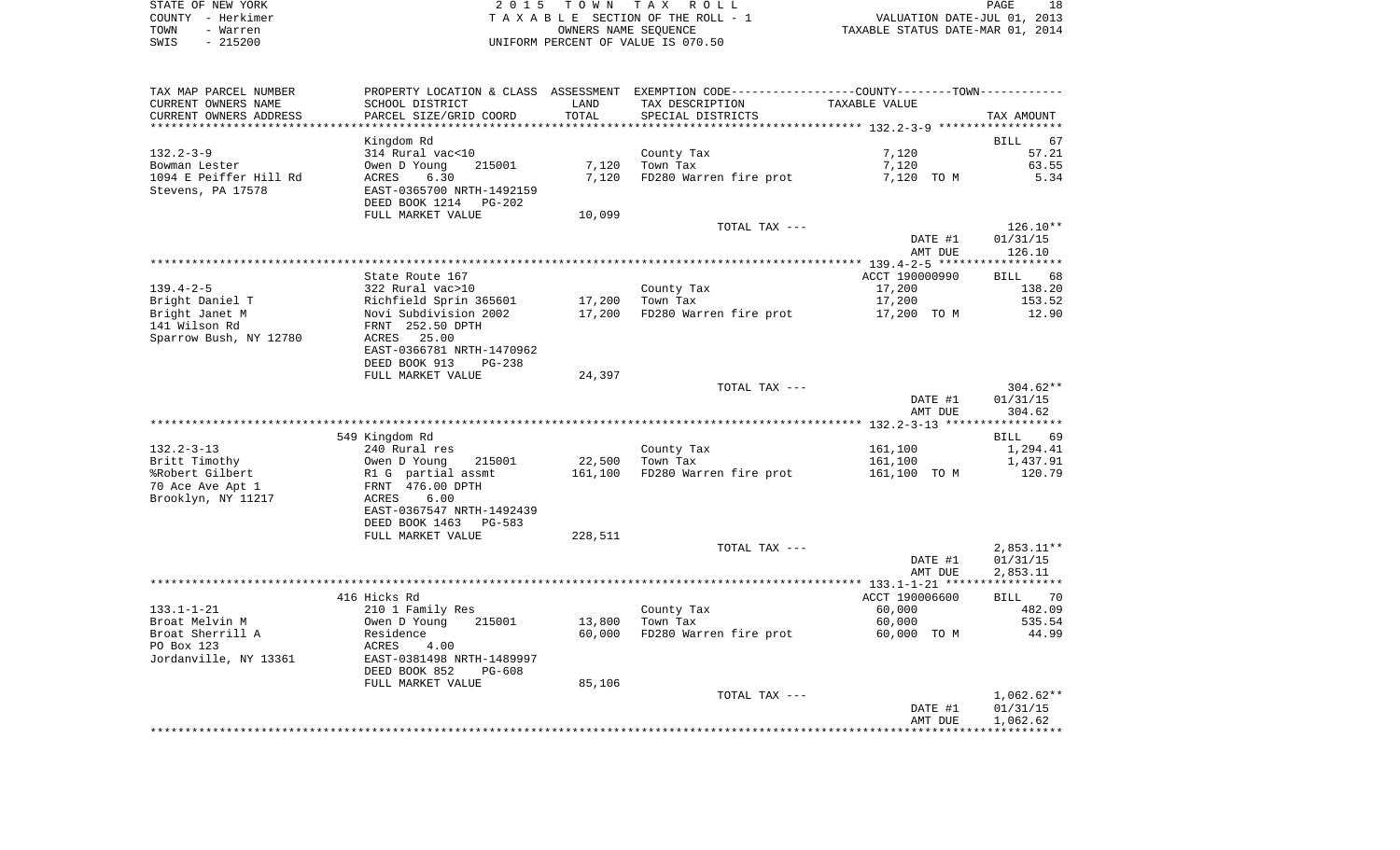| STATE OF NEW YORK | 2015 TOWN TAX ROLL                 | 19<br>PAGE                       |
|-------------------|------------------------------------|----------------------------------|
| COUNTY - Herkimer | TAXABLE SECTION OF THE ROLL - 1    | VALUATION DATE-JUL 01, 2013      |
| TOWN<br>- Warren  | OWNERS NAME SEOUENCE               | TAXABLE STATUS DATE-MAR 01, 2014 |
| - 215200<br>SWIS  | UNIFORM PERCENT OF VALUE IS 070.50 |                                  |

| TAX MAP PARCEL NUMBER  | PROPERTY LOCATION & CLASS ASSESSMENT EXEMPTION CODE---------------COUNTY-------TOWN---------- |         |                        |                |                   |
|------------------------|-----------------------------------------------------------------------------------------------|---------|------------------------|----------------|-------------------|
| CURRENT OWNERS NAME    | SCHOOL DISTRICT                                                                               | LAND    | TAX DESCRIPTION        | TAXABLE VALUE  |                   |
| CURRENT OWNERS ADDRESS | PARCEL SIZE/GRID COORD                                                                        | TOTAL   | SPECIAL DISTRICTS      |                | TAX AMOUNT        |
|                        |                                                                                               |         |                        |                |                   |
|                        | Hicks Rd                                                                                      |         |                        | ACCT 190006620 | <b>BILL</b><br>71 |
| $133.1 - 1 - 22.2$     | 105 Vac farmland                                                                              |         | County Tax             | 21,700         | 174.36            |
| Broat Melvin M         | 215001<br>Owen D Young                                                                        | 21,700  | Town Tax               | 21,700         | 193.69            |
| Broat Sherrill A       | Farm Land                                                                                     | 21,700  | FD280 Warren fire prot | 21,700 TO M    | 16.27             |
| PO Box 123             | ACRES<br>46.00                                                                                |         |                        |                |                   |
| Jordanville, NY 13361  | EAST-0381840 NRTH-1489229                                                                     |         |                        |                |                   |
|                        | DEED BOOK 852<br>PG-608                                                                       |         |                        |                |                   |
|                        | FULL MARKET VALUE                                                                             | 30,780  |                        |                |                   |
|                        |                                                                                               |         | TOTAL TAX ---          |                | $384.32**$        |
|                        |                                                                                               |         |                        | DATE #1        | 01/31/15          |
|                        |                                                                                               |         |                        | AMT DUE        | 384.32            |
|                        |                                                                                               |         |                        |                |                   |
|                        | Off Jordanville Rd                                                                            |         |                        |                | <b>BILL</b><br>72 |
| $132.4 - 1 - 1.4$      | 105 Vac farmland                                                                              |         | County Tax             | 7,400          | 59.46             |
| Brodrick Silvia        | Owen D Young<br>215001                                                                        | 7,400   | Town Tax               | 7,400          | 66.05             |
| 37 Shadow Lawn Dr      | Farmland                                                                                      | 7,400   | School Relevy          |                | 197.49            |
| Oakhurst, NJ 07755     | ACRES<br>24.70                                                                                |         | FD280 Warren fire prot | 7,400 TO M     | 5.55              |
|                        | EAST-0363814 NRTH-1488548                                                                     |         |                        |                |                   |
|                        | DEED BOOK 1360<br>PG-137                                                                      |         |                        |                |                   |
|                        | FULL MARKET VALUE                                                                             | 10,496  |                        |                |                   |
|                        |                                                                                               |         | TOTAL TAX ---          |                | 328.55**          |
|                        |                                                                                               |         |                        | DATE #1        | 01/31/15          |
|                        |                                                                                               |         |                        | AMT DUE        | 328.55            |
|                        |                                                                                               |         |                        |                |                   |
|                        | Yules Corners Rd                                                                              |         |                        |                | BILL 73           |
| $132.4 - 1 - 1.6$      | 322 Rural vac>10                                                                              |         | County Tax             | 15,000         | 120.52            |
| Brodrick Silvia        | Owen D Young<br>215001                                                                        | 15,000  | Town Tax               | 15,000         | 133.88            |
| 37 Shadow Lawn Dr      | Vac Ld                                                                                        | 15,000  | School Relevy          |                | 400.32            |
| Oakhurst, NJ 07755     | FRNT 1560.00 DPTH<br>ACRES<br>31.60                                                           |         | FD280 Warren fire prot | 15,000 TO M    | 11.25             |
|                        | EAST-0364580 NRTH-1488789                                                                     |         |                        |                |                   |
|                        | DEED BOOK 1360<br>PG-137                                                                      |         |                        |                |                   |
|                        | FULL MARKET VALUE                                                                             | 21,277  |                        |                |                   |
|                        |                                                                                               |         | TOTAL TAX ---          |                | 665.97**          |
|                        |                                                                                               |         |                        | DATE #1        | 01/31/15          |
|                        |                                                                                               |         |                        | AMT DUE        | 665.97            |
|                        |                                                                                               |         |                        |                |                   |
|                        | 1963 Jordanville Rd                                                                           |         |                        | ACCT 190003660 | 74<br>BILL        |
| $132.4 - 1 - 3.1$      | 210 1 Family Res                                                                              |         | County Tax             | 105,000        | 843.66            |
| Brodrick Silvia        | Owen D Young<br>215001                                                                        | 15,800  | Town Tax               | 105,000        | 937.19            |
| 37 Shadow Lawn Dr      | R1                                                                                            | 105,000 | School Relevy          |                | 2,802.17          |
| Oakhurst, NJ 07755     | N                                                                                             |         | FD280 Warren fire prot | 105,000 TO M   | 78.73             |
|                        | ACRES 15.20                                                                                   |         |                        |                |                   |
|                        | EAST-0363945 NRTH-1487641                                                                     |         |                        |                |                   |
|                        | DEED BOOK 1360<br>PG-137                                                                      |         |                        |                |                   |
|                        | FULL MARKET VALUE                                                                             | 148,936 |                        |                |                   |
|                        |                                                                                               |         | TOTAL TAX ---          |                | $4,661.75**$      |
|                        |                                                                                               |         |                        | DATE #1        | 01/31/15          |
|                        |                                                                                               |         |                        | AMT DUE        | 4,661.75          |
|                        |                                                                                               |         |                        |                |                   |
|                        |                                                                                               |         |                        |                |                   |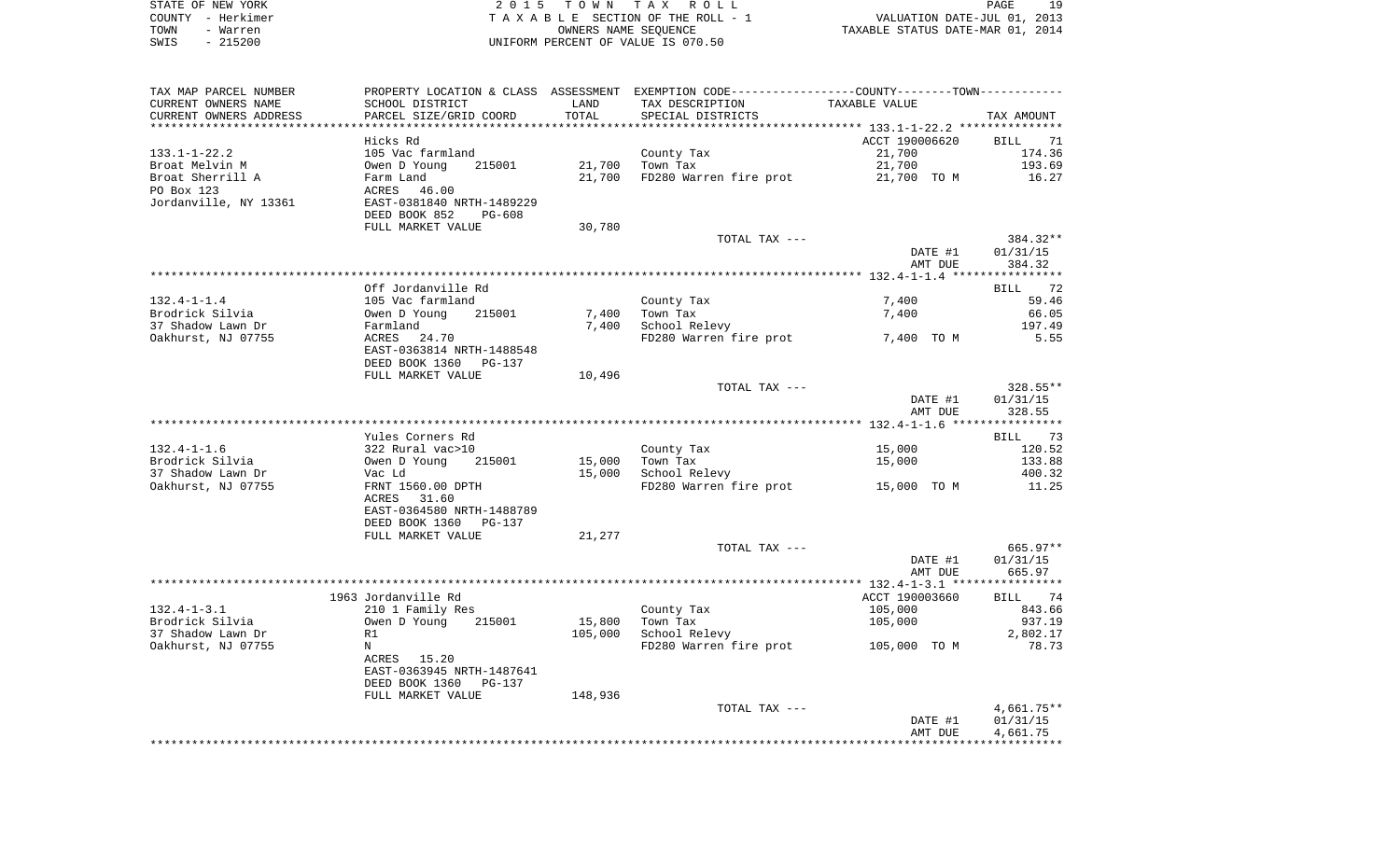|      | STATE OF NEW YORK | 2015 TOWN TAX ROLL                 | PAGE                             | -20 |
|------|-------------------|------------------------------------|----------------------------------|-----|
|      | COUNTY - Herkimer | TAXABLE SECTION OF THE ROLL - 1    | VALUATION DATE-JUL 01, 2013      |     |
| TOWN | - Warren          | OWNERS NAME SEOUENCE               | TAXABLE STATUS DATE-MAR 01, 2014 |     |
| SWIS | $-215200$         | UNIFORM PERCENT OF VALUE IS 070.50 |                                  |     |

| TAX MAP PARCEL NUMBER                                  |                                                        |         |                        | PROPERTY LOCATION & CLASS ASSESSMENT EXEMPTION CODE----------------COUNTY--------TOWN---------- |                   |
|--------------------------------------------------------|--------------------------------------------------------|---------|------------------------|-------------------------------------------------------------------------------------------------|-------------------|
| CURRENT OWNERS NAME                                    | SCHOOL DISTRICT                                        | LAND    | TAX DESCRIPTION        | TAXABLE VALUE                                                                                   |                   |
| CURRENT OWNERS ADDRESS                                 | PARCEL SIZE/GRID COORD                                 | TOTAL   | SPECIAL DISTRICTS      |                                                                                                 | TAX AMOUNT        |
|                                                        |                                                        |         |                        |                                                                                                 |                   |
|                                                        | 2407 Jordanville Rd                                    |         |                        | ACCT 190012030                                                                                  | BILL<br>-75       |
| $132.60 - 1 - 33$<br>Bronson Catherine                 | 210 1 Family Res<br>Owen D Young<br>215001             | 6,400   | County Tax<br>Town Tax | 56,000<br>56,000                                                                                | 449.95<br>499.83  |
| 1682 County Highway 22                                 | R1 G                                                   | 56,000  | FD280 Warren fire prot | 56,000 TO M                                                                                     | 41.99             |
| Richfield Springs, NY 13439                            | FRNT<br>77.00 DPTH 192.00                              |         | LT180 Warren light #2  | 56,000 TO M                                                                                     | 55.65             |
|                                                        | EAST-0371982 NRTH-1487439                              |         |                        |                                                                                                 |                   |
|                                                        | DEED BOOK 1253<br>PG-547                               |         |                        |                                                                                                 |                   |
|                                                        | FULL MARKET VALUE                                      | 79,433  |                        |                                                                                                 |                   |
|                                                        |                                                        |         | TOTAL TAX ---          |                                                                                                 | $1,047.42**$      |
|                                                        |                                                        |         |                        | DATE #1                                                                                         | 01/31/15          |
|                                                        |                                                        |         |                        | AMT DUE                                                                                         | 1,047.42          |
|                                                        |                                                        |         |                        |                                                                                                 |                   |
|                                                        | 233 Bloomfield Rd                                      |         |                        | ACCT 190000990                                                                                  | BILL 76           |
| $139.4 - 2 - 2$                                        | 270 Mfg housing                                        |         | County Tax             | 105,400                                                                                         | 846.87            |
| Bronson Morris                                         | Richfield Sprin 365601                                 | 24,000  | Town Tax               | 105,400                                                                                         | 940.76            |
| 233 Bloomfield Rd                                      | Novi Subdivision 2002                                  | 105,400 | FD280 Warren fire prot | 105,400 TO M                                                                                    | 79.03             |
| Richfield Springs, NY 13839                            | МH<br>FRNT 300.00 DPTH                                 |         |                        |                                                                                                 |                   |
|                                                        | ACRES<br>15.00                                         |         |                        |                                                                                                 |                   |
|                                                        | EAST-0364644 NRTH-1471444                              |         |                        |                                                                                                 |                   |
|                                                        | DEED BOOK 1279<br>PG-895                               |         |                        |                                                                                                 |                   |
|                                                        | FULL MARKET VALUE                                      | 149,504 |                        |                                                                                                 |                   |
|                                                        |                                                        |         | TOTAL TAX ---          |                                                                                                 | $1,866.66**$      |
|                                                        |                                                        |         |                        | DATE #1                                                                                         | 01/31/15          |
|                                                        |                                                        |         |                        | AMT DUE                                                                                         | 1,866.66          |
|                                                        |                                                        |         |                        |                                                                                                 |                   |
|                                                        | 207 Mumford Rd                                         |         |                        | ACCT 190001830                                                                                  | <b>BILL</b><br>77 |
| $132.4 - 1 - 86.1$                                     | 114 Sheep farm                                         |         | County Tax             | 105,000                                                                                         | 843.66            |
| Brouillard Darryl                                      | 215001<br>Owen D Young                                 | 50,300  | Town Tax               | 105,000                                                                                         | 937.19            |
| Brouillard Lucinda                                     | Farm                                                   | 105,000 | FD280 Warren fire prot | 105,000 TO M                                                                                    | 78.73             |
| 207 Mumford Rd                                         | ACRES 101.00                                           |         |                        |                                                                                                 |                   |
| Jordanville, NY 13361                                  | EAST-0367783 NRTH-1482841<br>DEED BOOK 1087<br>$PG-24$ |         |                        |                                                                                                 |                   |
|                                                        | FULL MARKET VALUE                                      | 148,936 |                        |                                                                                                 |                   |
|                                                        |                                                        |         | TOTAL TAX ---          |                                                                                                 | $1,859.58**$      |
|                                                        |                                                        |         |                        | DATE #1                                                                                         | 01/31/15          |
|                                                        |                                                        |         |                        | AMT DUE                                                                                         | 1,859.58          |
|                                                        |                                                        |         |                        |                                                                                                 |                   |
|                                                        | Mumford Rd                                             |         |                        |                                                                                                 | 78<br><b>BILL</b> |
| $132.4 - 1 - 86.2$                                     | 312 Vac w/imprv                                        |         | County Tax             | 7,800                                                                                           | 62.67             |
| Brouillard Darryl                                      | Owen D Young<br>215001                                 | 4,800   | Town Tax               | 7,800                                                                                           | 69.62             |
| Brouillard Lucinda                                     | Partially Built Home                                   | 7,800   | FD280 Warren fire prot | 7,800 TO M                                                                                      | 5.85              |
| 207 Mumford Rd                                         | Mumford Rd                                             |         |                        |                                                                                                 |                   |
| Jordanville, NY 13361                                  | FRNT 750.00 DPTH                                       |         |                        |                                                                                                 |                   |
|                                                        | ACRES 12.00                                            |         |                        |                                                                                                 |                   |
| MAY BE SUBJECT TO PAYMENT<br>UNDER AGDIST LAW TIL 2014 | EAST-0366856 NRTH-1483710<br>DEED BOOK 1250<br>PG-835  |         |                        |                                                                                                 |                   |
|                                                        | FULL MARKET VALUE                                      | 11,064  |                        |                                                                                                 |                   |
|                                                        |                                                        |         | TOTAL TAX ---          |                                                                                                 | 138.14**          |
|                                                        |                                                        |         |                        | DATE #1                                                                                         | 01/31/15          |
|                                                        |                                                        |         |                        | AMT DUE                                                                                         | 138.14            |
|                                                        |                                                        |         |                        |                                                                                                 | **********        |
|                                                        |                                                        |         |                        |                                                                                                 |                   |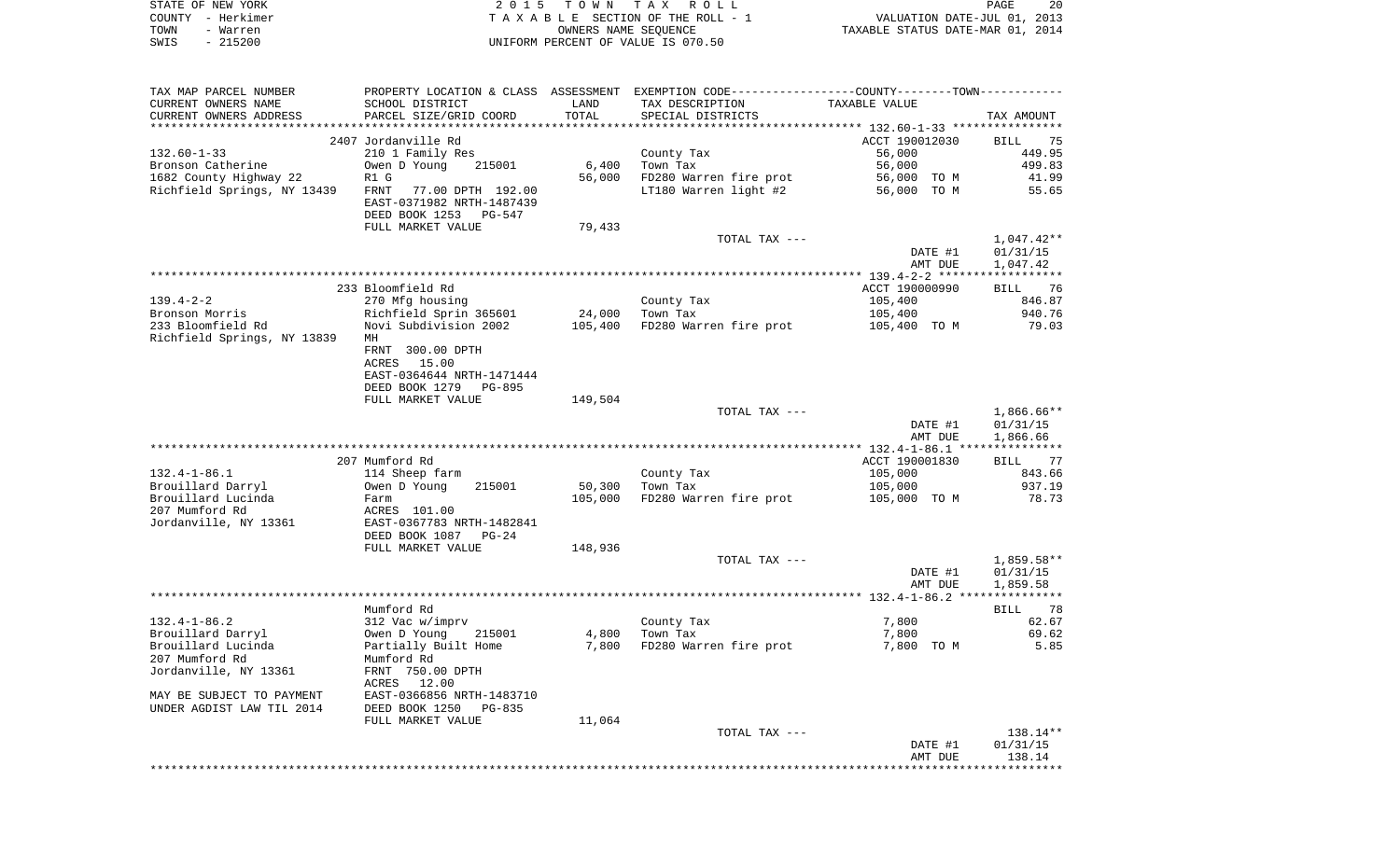| STATE OF NEW YORK | 2015 TOWN TAX ROLL                 | 21<br><b>PAGE</b>                |
|-------------------|------------------------------------|----------------------------------|
| COUNTY - Herkimer | TAXABLE SECTION OF THE ROLL - 1    | VALUATION DATE-JUL 01, 2013      |
| TOWN<br>- Warren  | OWNERS NAME SEOUENCE               | TAXABLE STATUS DATE-MAR 01, 2014 |
| $-215200$<br>SWIS | UNIFORM PERCENT OF VALUE IS 070.50 |                                  |

| TAX MAP PARCEL NUMBER                  |                              |                  | PROPERTY LOCATION & CLASS ASSESSMENT EXEMPTION CODE---------------COUNTY-------TOWN---------- |                       |                 |
|----------------------------------------|------------------------------|------------------|-----------------------------------------------------------------------------------------------|-----------------------|-----------------|
| CURRENT OWNERS NAME                    | SCHOOL DISTRICT              | LAND             | TAX DESCRIPTION                                                                               | TAXABLE VALUE         |                 |
| CURRENT OWNERS ADDRESS                 | PARCEL SIZE/GRID COORD       | TOTAL            | SPECIAL DISTRICTS                                                                             |                       | TAX AMOUNT      |
|                                        |                              |                  |                                                                                               |                       |                 |
|                                        | 179 Jordanville Rd           |                  |                                                                                               | ACCT 190004860        | BILL 79         |
| $132.60 - 1 - 35$                      | 483 Converted Re             |                  | County Tax                                                                                    | 69,000                | 554.40          |
| Brouillard Darryl                      | 215001<br>Owen D Young       | 6,500            | Town Tax                                                                                      | 69,000                | 615.87          |
| Brouillard Lucinda                     | Diner                        | 69,000           | FD280 Warren fire prot                                                                        | 69,000 TO M           | 51.73           |
| 207 Mumford Rd                         | FRNT 74.00 DPTH 200.00       |                  | LT180 Warren light #2                                                                         | 69,000 TO M           | 68.57           |
| Jordanville, NY 13361                  | EAST-0372164 NRTH-1487473    |                  |                                                                                               |                       |                 |
|                                        | DEED BOOK 1229 PG-864        |                  |                                                                                               |                       |                 |
|                                        | FULL MARKET VALUE            | 97,872           |                                                                                               |                       |                 |
|                                        |                              |                  | TOTAL TAX ---                                                                                 |                       | 1,290.57**      |
|                                        |                              |                  |                                                                                               | DATE #1               | 01/31/15        |
|                                        |                              |                  |                                                                                               | AMT DUE               | 1,290.57        |
|                                        | 192 Bloomfield Rd            |                  |                                                                                               | ACCT 190007140        | BILL 80         |
| 139.4-1-41                             | 210 1 Family Res             |                  | County Tax                                                                                    | 69,000                | 554.40          |
|                                        |                              |                  | Town Tax                                                                                      |                       |                 |
| Bruen Joshua<br>192 Bloomfield Rd      | Richfield Sprin 365601<br>R1 | 15,000<br>69,000 | FD280 Warren fire prot                                                                        | 69,000<br>69,000 TO M | 615.87<br>51.73 |
| Richfield Springs, NY 13439 ACRES 5.00 |                              |                  |                                                                                               |                       |                 |
|                                        | EAST-0363926 NRTH-1470169    |                  |                                                                                               |                       |                 |
|                                        | DEED BOOK 946<br>PG-421      |                  |                                                                                               |                       |                 |
|                                        | FULL MARKET VALUE            | 97,872           |                                                                                               |                       |                 |
|                                        |                              |                  | TOTAL TAX ---                                                                                 |                       | 1,222.00**      |
|                                        |                              |                  |                                                                                               | DATE #1               | 01/31/15        |
|                                        |                              |                  |                                                                                               | AMT DUE               | 1,222.00        |
|                                        |                              |                  |                                                                                               |                       |                 |
|                                        | 442 State Route 167          |                  |                                                                                               |                       | BILL 81         |
| 139.4-1-4.4                            | 210 1 Family Res             |                  | County Tax                                                                                    | 44,700                | 359.16          |
|                                        |                              | 10,800           | Town Tax                                                                                      | 44,700                | 398.97          |
|                                        |                              | 44,700           | FD280 Warren fire prot                                                                        | 44,700 TO M           | 33.52           |
| Richfield Springs, NY 13439            | FRNT 136.00 DPTH             |                  |                                                                                               |                       |                 |
|                                        | ACRES<br>1.60                |                  |                                                                                               |                       |                 |
|                                        | EAST-0366323 NRTH-1471901    |                  |                                                                                               |                       |                 |
|                                        | DEED BOOK 1277 PG-922        |                  |                                                                                               |                       |                 |
|                                        | FULL MARKET VALUE            | 63,404           |                                                                                               |                       |                 |
|                                        |                              |                  | TOTAL TAX ---                                                                                 |                       | 791.65**        |
|                                        |                              |                  |                                                                                               | DATE #1               | 01/31/15        |
|                                        |                              |                  |                                                                                               | AMT DUE               | 791.65          |
|                                        |                              |                  |                                                                                               |                       |                 |
|                                        | 154 State Route 167 St       |                  |                                                                                               |                       | BILL 82         |
| $139.4 - 1 - 53.5$                     | 322 Rural vac>10             |                  | County Tax                                                                                    | 2,800                 | 22.50           |
| Burkhardt Susanne                      | Richfield Sprin 365601       | 2,800            | Town Tax                                                                                      | 2,800                 | 24.99           |
| 3134 Mvakka River Rd                   | FRNT 210.00 DPTH             | 2,800            | FD280 Warren fire prot                                                                        | 2,800 TO M            | 2.10            |
| Tavares, FL 32778-4834                 | 5.60<br>ACRES                |                  |                                                                                               |                       |                 |
|                                        | EAST-0364415 NRTH-1466830    |                  |                                                                                               |                       |                 |
|                                        | DEED BOOK 1147 PG-876        |                  |                                                                                               |                       |                 |
|                                        | FULL MARKET VALUE            | 3,972            |                                                                                               |                       |                 |
|                                        |                              |                  | TOTAL TAX ---                                                                                 |                       | $49.59**$       |
|                                        |                              |                  |                                                                                               | DATE #1               | 01/31/15        |
|                                        |                              |                  |                                                                                               | AMT DUE               | 49.59           |
|                                        |                              |                  |                                                                                               |                       |                 |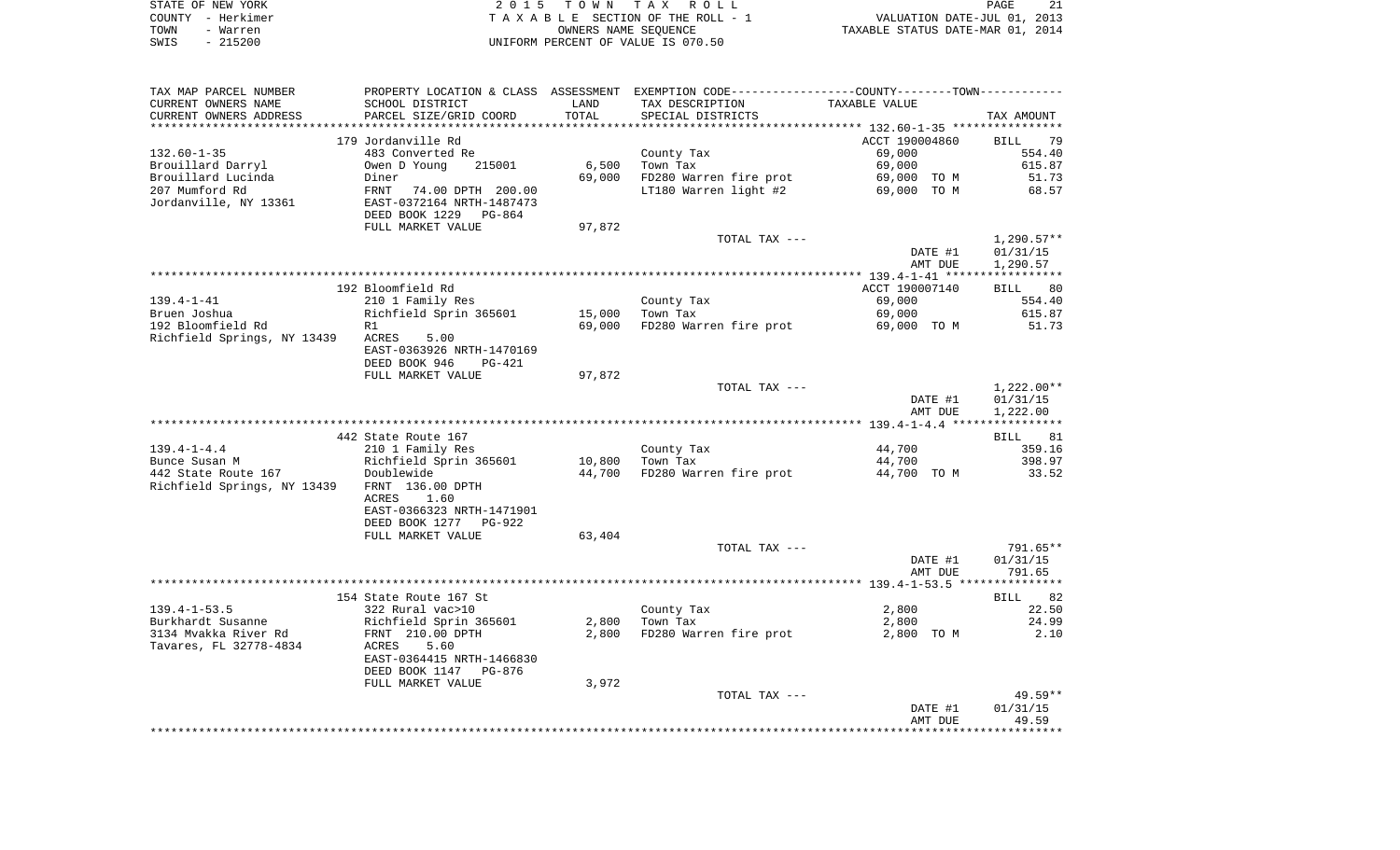| STATE OF NEW YORK | 2015 TOWN TAX ROLL                 | PAGE                             |
|-------------------|------------------------------------|----------------------------------|
| COUNTY - Herkimer | TAXABLE SECTION OF THE ROLL - 1    | VALUATION DATE-JUL 01, 2013      |
| TOWN<br>- Warren  | OWNERS NAME SEOUENCE               | TAXABLE STATUS DATE-MAR 01, 2014 |
| - 215200<br>SWIS  | UNIFORM PERCENT OF VALUE IS 070.50 |                                  |

| TAX MAP PARCEL NUMBER                                    |                                                                                              |                | PROPERTY LOCATION & CLASS ASSESSMENT EXEMPTION CODE----------------COUNTY--------TOWN----------- |                          |                   |
|----------------------------------------------------------|----------------------------------------------------------------------------------------------|----------------|--------------------------------------------------------------------------------------------------|--------------------------|-------------------|
| CURRENT OWNERS NAME                                      | SCHOOL DISTRICT                                                                              | LAND           | TAX DESCRIPTION                                                                                  | TAXABLE VALUE            |                   |
| CURRENT OWNERS ADDRESS                                   | PARCEL SIZE/GRID COORD                                                                       | TOTAL          | SPECIAL DISTRICTS                                                                                |                          | TAX AMOUNT        |
|                                                          |                                                                                              |                |                                                                                                  |                          |                   |
|                                                          | Jordanville Rd                                                                               |                |                                                                                                  | ACCT 190013170           | BILL<br>83        |
| 133.3-1-25                                               | 323 Vacant rural                                                                             |                | County Tax                                                                                       | 17,000                   | 136.59            |
| Burks Willie A Sr                                        | 215001<br>Owen D Young                                                                       | 17,000         | Town Tax                                                                                         | 17,000                   | 151.74            |
| % Anthony Burks                                          | Farm Land                                                                                    | 17,000         | School Relevy                                                                                    |                          | 453.68            |
| PO Box 238                                               | ACRES 10.00                                                                                  |                | FD280 Warren fire prot 17,000 TO M                                                               |                          | 12.75             |
| Clarkston, GA 30021                                      | EAST-0383918 NRTH-1485950                                                                    |                |                                                                                                  |                          |                   |
|                                                          | DEED BOOK 691<br>PG-167                                                                      |                |                                                                                                  |                          |                   |
|                                                          | FULL MARKET VALUE                                                                            | 24,113         |                                                                                                  |                          |                   |
|                                                          |                                                                                              |                | TOTAL TAX ---                                                                                    |                          | 754.76**          |
|                                                          |                                                                                              |                |                                                                                                  | DATE #1                  | 01/31/15          |
|                                                          |                                                                                              |                |                                                                                                  | AMT DUE                  | 754.76            |
|                                                          |                                                                                              |                |                                                                                                  |                          |                   |
|                                                          | 330 State Route 28                                                                           |                |                                                                                                  |                          | <b>BILL</b><br>84 |
| 139.3-1-1.3                                              | 210 1 Family Res                                                                             |                | AGRIC 10 Y 41700                                                                                 | 22,000<br>22,000         |                   |
| Byler Michael                                            | Richfield Sprin 365601<br>Richfield Sprin 365601<br>pole barn/residence<br>partial for bouse | 21,500 AG MKTS | 41730                                                                                            | $\Omega$<br>$\mathbf{0}$ |                   |
| Byler Betty                                              |                                                                                              |                | $119,100$ County Tax                                                                             | 97,100                   | 780.18            |
| 330 State Route 28                                       | partial for house                                                                            |                | Town Tax                                                                                         | 97,100                   | 866.67            |
| Richfield Springs, NY 13439                              | ACRES 37.80                                                                                  |                | FD280 Warren fire prot 119,100 TO M                                                              |                          | 89.30             |
|                                                          | EAST-0359244 NRTH-1471120                                                                    |                |                                                                                                  |                          |                   |
| MAY BE SUBJECT TO PAYMENT                                | DEED BOOK 935<br>PG-535                                                                      |                |                                                                                                  |                          |                   |
| UNDER AGDIST LAW TIL 2021                                | FULL MARKET VALUE                                                                            | 168,936        |                                                                                                  |                          |                   |
|                                                          |                                                                                              |                | TOTAL TAX ---                                                                                    |                          | 1,736.15**        |
|                                                          |                                                                                              |                |                                                                                                  | DATE #1                  | 01/31/15          |
|                                                          |                                                                                              |                |                                                                                                  | AMT DUE                  | 1,736.15          |
|                                                          |                                                                                              |                |                                                                                                  | ACCT 190012845           |                   |
| $140.2 - 1 - 6$                                          | Mary Hill Rd                                                                                 |                |                                                                                                  | 29,200                   | BILL 85<br>234.62 |
|                                                          | 270 Mfg housing<br>215001                                                                    | 16,200         | County Tax<br>Town Tax                                                                           | 29,200                   | 260.63            |
| Byler Nelson E<br>Byler Eli E                            | Owen D Young<br>Seasonal Residence                                                           | 29,200         | FD280 Warren fire prot                                                                           | 29,200 TO M              | 21.89             |
| 545 McShane Rd                                           | ACRES<br>8.00                                                                                |                |                                                                                                  |                          |                   |
| Richfield Springs, NY 13439                              | EAST-0385784 NRTH-1477209                                                                    |                |                                                                                                  |                          |                   |
|                                                          | DEED BOOK 1284 PG-701                                                                        |                |                                                                                                  |                          |                   |
|                                                          | FULL MARKET VALUE                                                                            | 41,418         |                                                                                                  |                          |                   |
|                                                          |                                                                                              |                | TOTAL TAX ---                                                                                    |                          | $517.14**$        |
|                                                          |                                                                                              |                |                                                                                                  | DATE #1                  | 01/31/15          |
|                                                          |                                                                                              |                |                                                                                                  | AMT DUE                  | 517.14            |
|                                                          |                                                                                              |                |                                                                                                  |                          |                   |
|                                                          | 182 Little Lakes Rd                                                                          |                |                                                                                                  | ACCT 190010590           | BILL 86           |
| $144.23 - 1 - 22$                                        | 210 1 Family Res                                                                             |                | County Tax                                                                                       | 59,000                   | 474.06            |
| Calta Scott                                              | Richfield Sprin 365601                                                                       | 15,100         | Town Tax                                                                                         | 59,000                   | 526.61            |
| Calta Jennifer                                           |                                                                                              | 59,000         | School Relevy                                                                                    |                          | 712.44            |
| 182 Little Lakes Rd                                      | Residence<br>ACRES !<br>5.30                                                                 |                | FD280 Warren fire prot                                                                           | 59,000 TO M              | 44.24             |
| Richfield Springs, NY 13439    EAST-0379600 NRTH-1464118 |                                                                                              |                |                                                                                                  |                          |                   |
|                                                          | DEED BOOK 1075<br>PG-72                                                                      |                |                                                                                                  |                          |                   |
|                                                          | FULL MARKET VALUE                                                                            | 83,688         |                                                                                                  |                          |                   |
|                                                          |                                                                                              |                | TOTAL TAX ---                                                                                    |                          | 1,757.35**        |
|                                                          |                                                                                              |                |                                                                                                  | DATE #1                  | 01/31/15          |
|                                                          |                                                                                              |                |                                                                                                  | AMT DUE                  | 1,757.35          |
|                                                          |                                                                                              |                |                                                                                                  |                          |                   |
|                                                          |                                                                                              |                |                                                                                                  |                          |                   |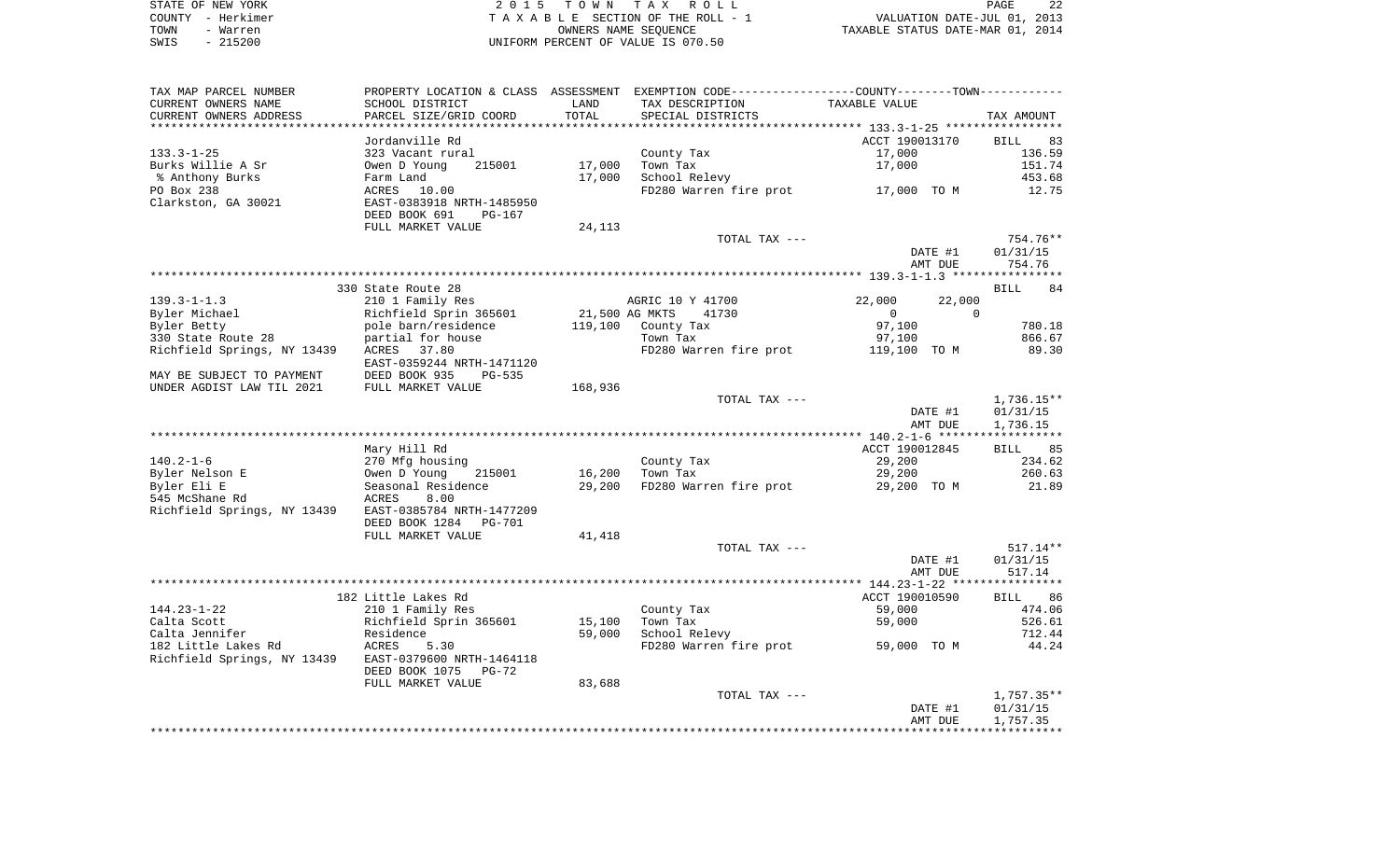| STATE OF NEW YORK | 2015 TOWN TAX ROLL                 | 23<br>PAGE                       |
|-------------------|------------------------------------|----------------------------------|
| COUNTY - Herkimer | TAXABLE SECTION OF THE ROLL - 1    | VALUATION DATE-JUL 01, 2013      |
| TOWN<br>- Warren  | OWNERS NAME SEOUENCE               | TAXABLE STATUS DATE-MAR 01, 2014 |
| $-215200$<br>SWIS | UNIFORM PERCENT OF VALUE IS 070.50 |                                  |

| TAX MAP PARCEL NUMBER<br>CURRENT OWNERS NAME           | SCHOOL DISTRICT                           | LAND    | PROPERTY LOCATION & CLASS ASSESSMENT EXEMPTION CODE----------------COUNTY--------TOWN----------<br>TAX DESCRIPTION | TAXABLE VALUE    |                   |
|--------------------------------------------------------|-------------------------------------------|---------|--------------------------------------------------------------------------------------------------------------------|------------------|-------------------|
| CURRENT OWNERS ADDRESS                                 | PARCEL SIZE/GRID COORD                    | TOTAL   | SPECIAL DISTRICTS                                                                                                  |                  | TAX AMOUNT        |
|                                                        |                                           |         |                                                                                                                    |                  |                   |
|                                                        | Radek Rd                                  |         |                                                                                                                    | ACCT 190009510   | <b>BILL</b><br>87 |
| $133.2 - 2 - 3$                                        | 321 Abandoned ag                          |         | County Tax                                                                                                         | 55,300           | 444.33            |
| Caltabellota Jean                                      | Owen D Young<br>215001                    | 55,300  | Town Tax                                                                                                           | 55,300           | 493.59            |
| Senatore Mary Ann                                      | Vacant Land                               | 55,300  | FD280 Warren fire prot                                                                                             | 55,300 TO M      | 41.46             |
| Caroline Stasio<br>1468 East 233rd St                  | ACRES 150.40<br>EAST-0385692 NRTH-1494718 |         |                                                                                                                    |                  |                   |
| Bronx, NY 10466                                        | DEED BOOK 1292 PG-822                     |         |                                                                                                                    |                  |                   |
|                                                        | FULL MARKET VALUE                         | 78,440  |                                                                                                                    |                  |                   |
|                                                        |                                           |         | TOTAL TAX ---                                                                                                      |                  | 979.38**          |
|                                                        |                                           |         |                                                                                                                    | DATE #1          | 01/31/15          |
|                                                        |                                           |         |                                                                                                                    | AMT DUE          | 979.38            |
|                                                        |                                           |         |                                                                                                                    |                  |                   |
|                                                        | 2892 Jordanville Rd                       |         |                                                                                                                    | ACCT 190000090   | <b>BILL</b><br>88 |
| 133.3-1-22                                             | 210 1 Family Res                          |         | AGRIC 10 Y 41700                                                                                                   | 20,000<br>20,000 |                   |
| Canizares Yves & Margaret                              | Owen D Young<br>215001                    |         | 10,600 AGRIC 10 Y 41700                                                                                            | 15,000<br>15,000 |                   |
| Canizares Sayda William Fields Residence               |                                           |         | 205,000 AG MKTS L 41720                                                                                            | 71<br>71         |                   |
| 2892 Jordanville Rd                                    | ACRES<br>1.50                             |         | County Tax                                                                                                         | 169,929          | 1,365.35          |
| Jordanville, NY 13361                                  | EAST-0381240 NRTH-1485721                 |         | Town Tax                                                                                                           | 169,929          | 1,516.72          |
|                                                        | DEED BOOK 1410 PG-945                     |         | FD280 Warren fire prot                                                                                             | 204,929 TO M     | 153.65            |
| MAY BE SUBJECT TO PAYMENT<br>UNDER AGDIST LAW TIL 2024 | FULL MARKET VALUE                         | 290,780 | 71 EX                                                                                                              |                  |                   |
|                                                        |                                           |         | TOTAL TAX ---                                                                                                      |                  | $3,035.72**$      |
|                                                        |                                           |         |                                                                                                                    | DATE #1          | 01/31/15          |
|                                                        |                                           |         |                                                                                                                    | AMT DUE          | 3,035.72          |
|                                                        | Jordanville Rd                            |         |                                                                                                                    |                  | BILL<br>89        |
| $133.3 - 1 - 57.3$                                     | 105 Vac farmland                          |         | AG MKTS L 41720                                                                                                    | 7,810<br>7,810   |                   |
| Canizares Yves & Margaret                              | Owen D Young<br>215001                    | 26,500  | County Tax                                                                                                         | 18,690           | 150.17            |
| Canizares Sayda William Fields FRNT 390.00 DPTH        |                                           | 26,500  | Town Tax                                                                                                           | 18,690           | 166.82            |
| 2892 Jordanville Rd                                    | ACRES 53.00                               |         | FD280 Warren fire prot                                                                                             | 18,690 TO M      | 14.01             |
| Jordanville, NY 13361                                  | EAST-0381700 NRTH-1484458                 |         | 7,810 EX                                                                                                           |                  |                   |
|                                                        | DEED BOOK 1410<br>PG-945                  |         |                                                                                                                    |                  |                   |
| MAY BE SUBJECT TO PAYMENT                              | FULL MARKET VALUE                         | 37,589  |                                                                                                                    |                  |                   |
| UNDER AGDIST LAW TIL 2018                              |                                           |         |                                                                                                                    |                  |                   |
|                                                        |                                           |         | TOTAL TAX ---                                                                                                      |                  | 331.00**          |
|                                                        |                                           |         |                                                                                                                    | DATE #1          | 01/31/15          |
|                                                        |                                           |         |                                                                                                                    | AMT DUE          | 331.00            |
|                                                        | 2063 Jordanville Rd                       |         |                                                                                                                    | ACCT 190012390   | BILL 90           |
| $132.4 - 1 - 1.1$                                      | 210 1 Family Res                          |         | County Tax                                                                                                         | 72,900           | 585.74            |
| Carney Richard M                                       | 215001<br>Owen D Young                    | 13,300  | Town Tax                                                                                                           | 72,900           | 650.68            |
| Carney Palma A                                         | R1                                        | 72,900  | FD280 Warren fire prot                                                                                             | 72,900 TO M      | 54.66             |
| 2063 Jordanville Rd                                    | FRNT 900.00 DPTH                          |         |                                                                                                                    |                  |                   |
| Jordanville, NY 13361                                  | 3.60<br>ACRES                             |         |                                                                                                                    |                  |                   |
|                                                        | EAST-0365014 NRTH-1487267                 |         |                                                                                                                    |                  |                   |
|                                                        | DEED BOOK 867<br>PG-238                   |         |                                                                                                                    |                  |                   |
|                                                        | FULL MARKET VALUE                         | 103,404 |                                                                                                                    |                  |                   |
|                                                        |                                           |         | TOTAL TAX ---                                                                                                      |                  | 1,291.08**        |
|                                                        |                                           |         |                                                                                                                    | DATE #1          | 01/31/15          |
|                                                        |                                           |         |                                                                                                                    | AMT DUE          | 1,291.08          |
|                                                        |                                           |         |                                                                                                                    |                  |                   |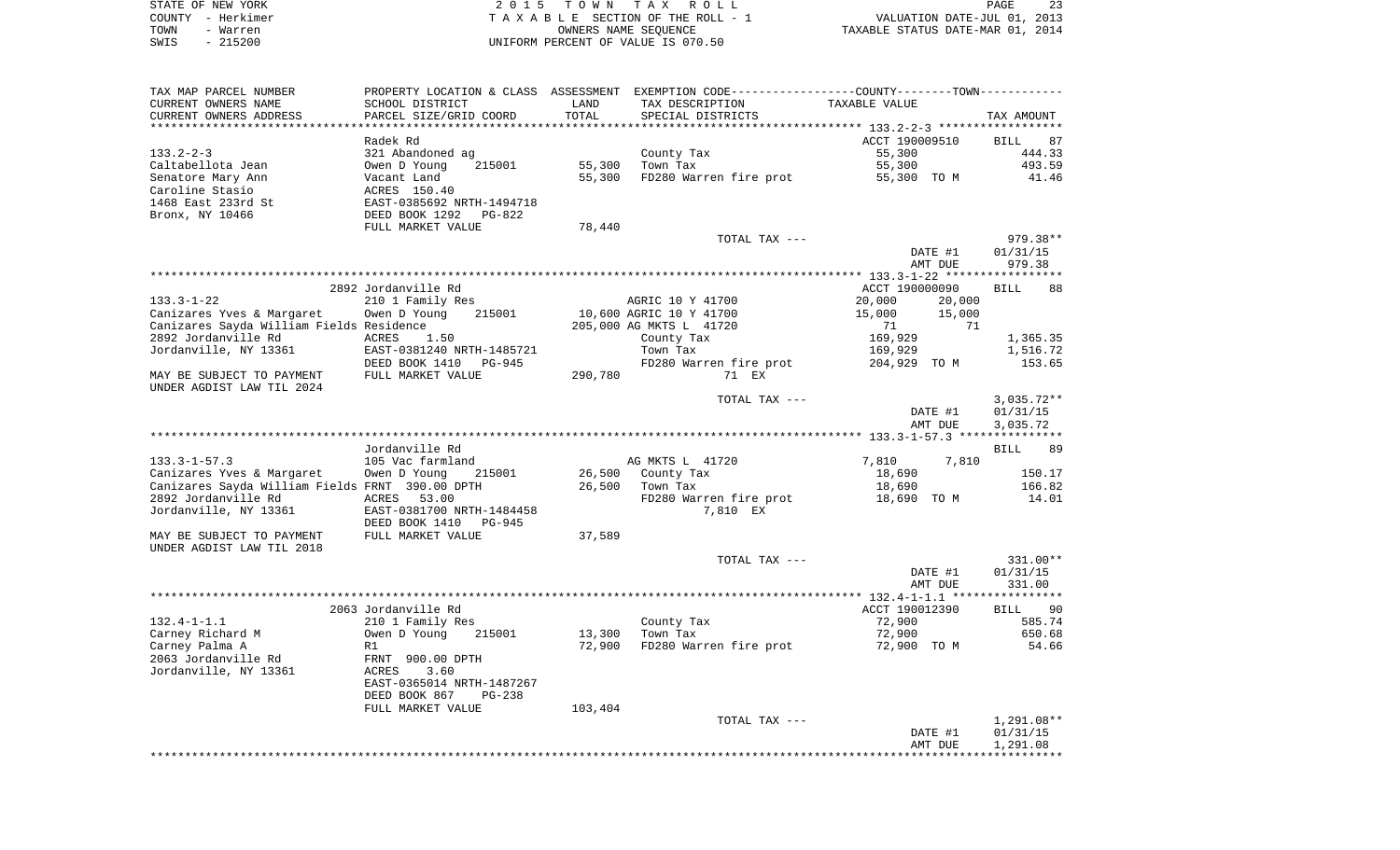| STATE OF NEW YORK<br>COUNTY - Herkimer | 2 0 1 5                                     | T O W N | TAX ROLL<br>TAXABLE SECTION OF THE ROLL - 1                                                   | VALUATION DATE-JUL 01, 2013      | PAGE<br>24           |
|----------------------------------------|---------------------------------------------|---------|-----------------------------------------------------------------------------------------------|----------------------------------|----------------------|
| TOWN<br>- Warren                       |                                             |         | OWNERS NAME SEQUENCE                                                                          | TAXABLE STATUS DATE-MAR 01, 2014 |                      |
| $-215200$<br>SWIS                      |                                             |         | UNIFORM PERCENT OF VALUE IS 070.50                                                            |                                  |                      |
|                                        |                                             |         |                                                                                               |                                  |                      |
| TAX MAP PARCEL NUMBER                  |                                             |         | PROPERTY LOCATION & CLASS ASSESSMENT EXEMPTION CODE---------------COUNTY-------TOWN---------- |                                  |                      |
| CURRENT OWNERS NAME                    | SCHOOL DISTRICT                             | LAND    | TAX DESCRIPTION                                                                               | TAXABLE VALUE                    |                      |
| CURRENT OWNERS ADDRESS                 | PARCEL SIZE/GRID COORD                      | TOTAL   | SPECIAL DISTRICTS                                                                             |                                  | TAX AMOUNT           |
| ************************               |                                             |         |                                                                                               |                                  |                      |
| $144.2 - 1 - 8$                        | 4625 Us Hwy 20                              |         | County Tax                                                                                    | ACCT 190012240<br>57,000         | 91<br>BILL<br>457.99 |
| Casalere Vincent A                     | 210 1 Family Res<br>Richfield Sprin 365601  | 10,000  | Town Tax                                                                                      | 57,000                           | 508.76               |
| Casalere James R                       | Rural Res                                   | 57,000  | FD280 Warren fire prot                                                                        | 57,000 TO M                      | 42.74                |
| 4625 Us Hwy 20                         | Life Use Ruth                               |         |                                                                                               |                                  |                      |
| Richfield Springs, NY 13439            | ACRES<br>1.00                               |         |                                                                                               |                                  |                      |
|                                        | EAST-0386362 NRTH-1460746                   |         |                                                                                               |                                  |                      |
|                                        | DEED BOOK 827<br>PG-368                     |         |                                                                                               |                                  |                      |
|                                        | FULL MARKET VALUE                           | 80,851  |                                                                                               |                                  |                      |
|                                        |                                             |         | TOTAL TAX ---                                                                                 |                                  | $1,009.49**$         |
|                                        |                                             |         |                                                                                               | DATE #1                          | 01/31/15             |
|                                        |                                             |         |                                                                                               | AMT DUE                          | 1,009.49             |
|                                        |                                             |         |                                                                                               |                                  |                      |
|                                        | 129 Vaughn Rd                               |         |                                                                                               | ACCT 190010440                   | 92<br>BILL           |
| $139.4 - 1 - 29$<br>Cavic Rade         | 210 1 Family Res<br>Richfield Sprin 365601  | 7,100   | County Tax<br>Town Tax                                                                        | 34,200<br>34,200                 | 274.79<br>305.26     |
| Cavic Rosa                             | Residence                                   | 34,200  | FD280 Warren fire prot                                                                        | 34,200 TO M                      | 25.64                |
| 129 Vaughn Rd                          | FRNT 520.00 DPTH                            |         |                                                                                               |                                  |                      |
| Richfield Springs, NY 13439            | ACRES<br>1.00                               |         |                                                                                               |                                  |                      |
|                                        | EAST-0362028 NRTH-1468951                   |         |                                                                                               |                                  |                      |
|                                        | DEED BOOK 847<br>PG-696                     |         |                                                                                               |                                  |                      |
|                                        | FULL MARKET VALUE                           | 48,511  |                                                                                               |                                  |                      |
|                                        |                                             |         | TOTAL TAX ---                                                                                 |                                  | 605.69**             |
|                                        |                                             |         |                                                                                               | DATE #1                          | 01/31/15             |
|                                        |                                             |         |                                                                                               | AMT DUE                          | 605.69               |
|                                        |                                             |         |                                                                                               |                                  |                      |
|                                        | 951 Robinson Rd                             |         |                                                                                               | ACCT 190004952                   | 93<br>BILL           |
| $126.4 - 1 - 10$                       | 210 1 Family Res                            |         | County Tax                                                                                    | 64,500                           | 518.25               |
| Ceneviva Vincent                       | Owen D Young<br>215001                      | 9,600   | Town Tax                                                                                      | 64,500                           | 575.70               |
| Auker Barbara<br>951 Robinson Rd       | Residence<br>FRNT 200.00 DPTH 200.00        | 64,500  | FD280 Warren fire prot                                                                        | 64,500 TO M                      | 48.36                |
| Mohawk, NY 13407                       | EAST-0369121 NRTH-1497087                   |         |                                                                                               |                                  |                      |
|                                        | DEED BOOK 794<br>PG-47                      |         |                                                                                               |                                  |                      |
|                                        | FULL MARKET VALUE                           | 91,489  |                                                                                               |                                  |                      |
|                                        |                                             |         | TOTAL TAX ---                                                                                 |                                  | $1,142.31**$         |
|                                        |                                             |         |                                                                                               | DATE #1                          | 01/31/15             |
|                                        |                                             |         |                                                                                               | AMT DUE                          | 1,142.31             |
|                                        |                                             |         |                                                                                               |                                  | * * * * * *          |
|                                        | Jordanville Rd                              |         |                                                                                               | ACCT 190006180                   | 94<br>BILL           |
| $133.4 - 2 - 19$                       | 312 Vac w/imprv                             |         | County Tax                                                                                    | 12,500                           | 100.44               |
| Chabot Roland                          | Owen D Young<br>215001                      | 12,400  | Town Tax                                                                                      | 12,500                           | 111.57               |
| Chabot Donna                           | Field Crops                                 | 12,500  | FD280 Warren fire prot                                                                        | 12,500 TO M                      | 9.37                 |
| 55 Spring Rd<br>Scotia, NY 12302       | ACRES<br>31.00<br>EAST-0388965 NRTH-1483872 |         |                                                                                               |                                  |                      |
|                                        | DEED BOOK 839<br>$PG-29$                    |         |                                                                                               |                                  |                      |
|                                        | FULL MARKET VALUE                           | 17,730  |                                                                                               |                                  |                      |
|                                        |                                             |         | TOTAL TAX ---                                                                                 |                                  | 221.38**             |
|                                        |                                             |         |                                                                                               | DATE #1                          | 01/31/15             |
|                                        |                                             |         |                                                                                               | AMT DUE                          | 221.38               |
|                                        |                                             |         |                                                                                               |                                  |                      |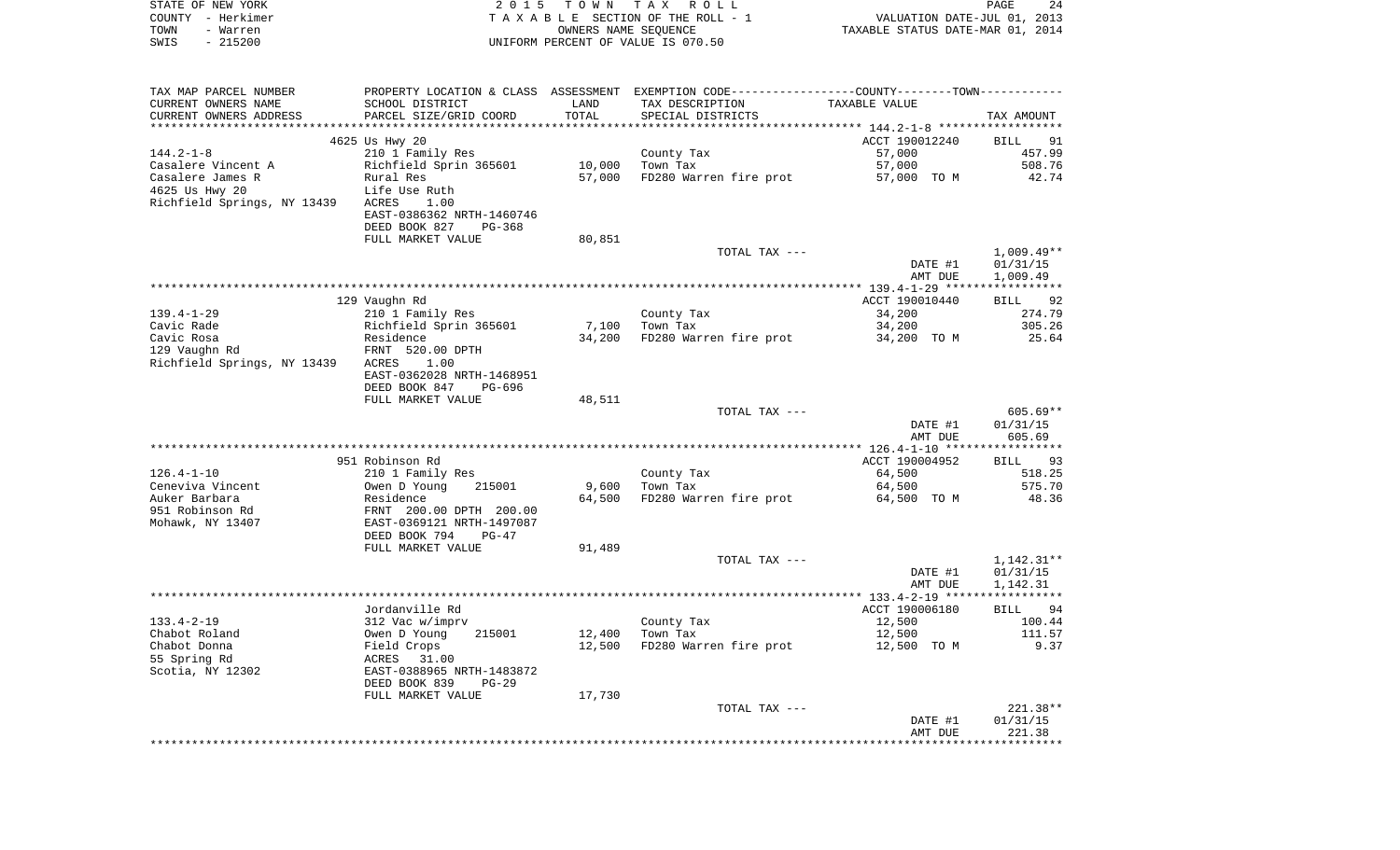|      | STATE OF NEW YORK | 2015 TOWN TAX ROLL                 | 25<br>PAGE                       |
|------|-------------------|------------------------------------|----------------------------------|
|      | COUNTY – Herkimer | TAXABLE SECTION OF THE ROLL - 1    | VALUATION DATE-JUL 01, 2013      |
| TOWN | - Warren          | OWNERS NAME SEOUENCE               | TAXABLE STATUS DATE-MAR 01, 2014 |
| SWIS | $-215200$         | UNIFORM PERCENT OF VALUE IS 070.50 |                                  |

| TAX MAP PARCEL NUMBER  |                           |               | PROPERTY LOCATION & CLASS ASSESSMENT EXEMPTION CODE----------------COUNTY-------TOWN---------- |                    |                    |
|------------------------|---------------------------|---------------|------------------------------------------------------------------------------------------------|--------------------|--------------------|
| CURRENT OWNERS NAME    | SCHOOL DISTRICT           | LAND          | TAX DESCRIPTION                                                                                | TAXABLE VALUE      |                    |
| CURRENT OWNERS ADDRESS | PARCEL SIZE/GRID COORD    | TOTAL         | SPECIAL DISTRICTS                                                                              |                    | TAX AMOUNT         |
|                        |                           | ************* | ********************************* 133.4-2-20.1 ***************                                 |                    |                    |
|                        | Jordanville Rd            |               |                                                                                                | ACCT 190006150     | 95<br><b>BILL</b>  |
| $133.4 - 2 - 20.1$     | 314 Rural vac<10          |               | County Tax                                                                                     | 4,300              | 34.55              |
| Chabot Roland          | Owen D Young<br>215001    | 4,300         | Town Tax                                                                                       | 4,300              | 38.38              |
| Chabot Donna           | Field Crops               | 4,300         | FD280 Warren fire prot                                                                         | 4,300 TO M         | 3.22               |
| 55 Spring Rd           | 3.40<br>ACRES             |               |                                                                                                |                    |                    |
| Scotia, NY 12302       | EAST-0389319 NRTH-1485199 |               |                                                                                                |                    |                    |
|                        | DEED BOOK 839<br>$PG-29$  |               |                                                                                                |                    |                    |
|                        | FULL MARKET VALUE         | 6,099         |                                                                                                |                    |                    |
|                        |                           |               | TOTAL TAX ---                                                                                  |                    | $76.15**$          |
|                        |                           |               |                                                                                                | DATE #1            | 01/31/15           |
|                        |                           |               |                                                                                                | AMT DUE            | 76.15              |
|                        | 418 State Route 167       |               |                                                                                                |                    | BILL 96            |
| $139.4 - 1 - 4.3$      | 210 1 Family Res          |               | County Tax                                                                                     | 50,200             | 403.35             |
| Chase David H          | Richfield Sprin 365601    | 10,600        | Town Tax                                                                                       | 50,200             | 448.06             |
| PO Box 168             | Doublewide                | 50,200        | FD280 Warren fire prot                                                                         | 50,200 TO M        | 37.64              |
| Cooperstown, NY 13326  | FRNT 136.00 DPTH          |               |                                                                                                |                    |                    |
|                        | ACRES<br>1.50             |               |                                                                                                |                    |                    |
|                        | EAST-0366290 NRTH-1471772 |               |                                                                                                |                    |                    |
|                        | DEED BOOK 1141<br>PG-692  |               |                                                                                                |                    |                    |
|                        | FULL MARKET VALUE         | 71,206        |                                                                                                |                    |                    |
|                        |                           |               | TOTAL TAX ---                                                                                  |                    | 889.05**           |
|                        |                           |               |                                                                                                | DATE #1            | 01/31/15           |
|                        |                           |               |                                                                                                | AMT DUE            | 889.05             |
|                        |                           |               |                                                                                                |                    |                    |
|                        | Kingdom Rd                |               |                                                                                                |                    | 97<br><b>BILL</b>  |
| $132.2 - 3 - 11$       | 314 Rural vac<10          |               | County Tax                                                                                     | 7,000              | 56.24              |
| Chester Norris A       | Owen D Young<br>215001    | 7,000         | Town Tax                                                                                       | 7,000              | 62.48              |
| Chester Andrea M       | ACRES<br>6.00             | 7,000         | FD280 Warren fire prot                                                                         | 7,000 TO M         | 5.25               |
| 8 Kentucky Dr          | EAST-0366236 NRTH-1492361 |               |                                                                                                |                    |                    |
| Newburg, NY 12550      | DEED BOOK 1218<br>$PG-91$ |               |                                                                                                |                    |                    |
|                        | FULL MARKET VALUE         | 9,929         |                                                                                                |                    |                    |
|                        |                           |               | TOTAL TAX ---                                                                                  |                    | $123.97**$         |
|                        |                           |               |                                                                                                | DATE #1<br>AMT DUE | 01/31/15<br>123.97 |
|                        |                           |               |                                                                                                |                    |                    |
|                        | Robinson Rd               |               |                                                                                                | ACCT 190004970     | 98<br><b>BILL</b>  |
| $126.4 - 1 - 18$       | 314 Rural vac<10          |               | County Tax                                                                                     | 6,100              | 49.01              |
| Chistik Kuprian        | Owen D Young<br>215001    | 6,100         | Town Tax                                                                                       | 6,100              | 54.45              |
| Chistik Helene         | Lot                       | 6,100         | FD280 Warren fire prot                                                                         | 6,100 TO M         | 4.57               |
| 9432 Euclid Chardon Rd | ACRES<br>1.90             |               |                                                                                                |                    |                    |
| Kirtland Ohio, 44094   | EAST-0371273 NRTH-1495701 |               |                                                                                                |                    |                    |
|                        | DEED BOOK 00637 PG-00100  |               |                                                                                                |                    |                    |
|                        | FULL MARKET VALUE         | 8,652         |                                                                                                |                    |                    |
|                        |                           |               | TOTAL TAX ---                                                                                  |                    | $108.03**$         |
|                        |                           |               |                                                                                                | DATE #1            | 01/31/15           |
|                        |                           |               |                                                                                                | AMT DUE            | 108.03             |
|                        |                           |               |                                                                                                |                    |                    |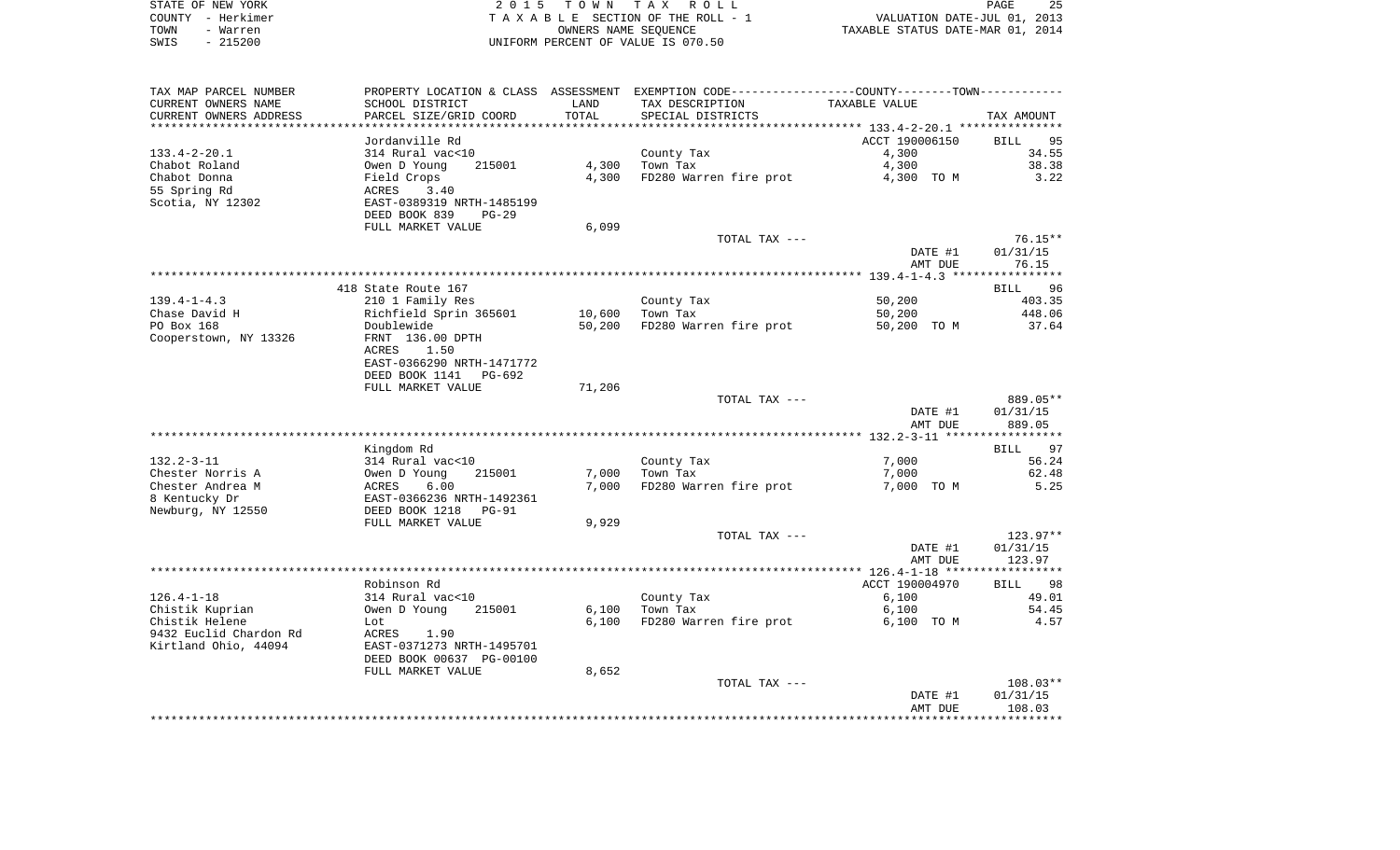| STATE OF NEW YORK | 2015 TOWN TAX ROLL                 | 26<br><b>PAGE</b>                |
|-------------------|------------------------------------|----------------------------------|
| COUNTY - Herkimer | TAXABLE SECTION OF THE ROLL - 1    | VALUATION DATE-JUL 01, 2013      |
| TOWN<br>- Warren  | OWNERS NAME SEOUENCE               | TAXABLE STATUS DATE-MAR 01, 2014 |
| $-215200$<br>SWIS | UNIFORM PERCENT OF VALUE IS 070.50 |                                  |

| TAX MAP PARCEL NUMBER<br>CURRENT OWNERS NAME | SCHOOL DISTRICT                               | LAND   | PROPERTY LOCATION & CLASS ASSESSMENT EXEMPTION CODE---------------COUNTY-------TOWN----------<br>TAX DESCRIPTION | TAXABLE VALUE  |                    |
|----------------------------------------------|-----------------------------------------------|--------|------------------------------------------------------------------------------------------------------------------|----------------|--------------------|
| CURRENT OWNERS ADDRESS                       | PARCEL SIZE/GRID COORD                        | TOTAL  | SPECIAL DISTRICTS                                                                                                |                | TAX AMOUNT         |
|                                              | Jordanville Rd                                |        | ************************************** 133.3-3-6 *************                                                   | ACCT 190006706 | <b>BILL</b><br>99  |
| $133.3 - 3 - 6$                              | 314 Rural vac<10                              |        | County Tax                                                                                                       | 7,800          | 62.67              |
| Chopski Alexander                            | 215001<br>Owen D Young                        | 7,800  | Town Tax                                                                                                         | 7,800          | 69.62              |
| Chopski Dimitre                              | Vacant Land                                   | 7,800  | FD280 Warren fire prot 7,800 TO M                                                                                |                | 5.85               |
| 80 VanCourtlandt Park S Apt A ACRES          | 8.10                                          |        |                                                                                                                  |                |                    |
| Bronx, NY 10463                              | EAST-0384984 NRTH-1485085                     |        |                                                                                                                  |                |                    |
|                                              | DEED BOOK 945<br>PG-700                       |        |                                                                                                                  |                |                    |
|                                              | FULL MARKET VALUE                             | 11,064 |                                                                                                                  |                |                    |
|                                              |                                               |        | TOTAL TAX ---                                                                                                    |                | 138.14**           |
|                                              |                                               |        |                                                                                                                  | DATE #1        | 01/31/15           |
|                                              |                                               |        |                                                                                                                  | AMT DUE        | 138.14             |
|                                              | Off Rt 167                                    |        |                                                                                                                  | ACCT 190003780 | BILL 100           |
| $133.1 - 1 - 8$                              | 323 Vacant rural                              |        | County Tax                                                                                                       | 3,000          | 24.10              |
| Cisnowski Ernest                             | Owen D Young<br>215001                        | 3,000  | Town Tax                                                                                                         | 3,000          | 26.78              |
| Cisnowski Barbara                            | Woods                                         | 3,000  | FD280 Warren fire prot                                                                                           | 3,000 TO M     | 2.25               |
| 551 Sussex Ave                               | ACRES 10.00                                   |        |                                                                                                                  |                |                    |
| Spring Lake, NJ 07762                        | EAST-0383412 NRTH-1493697                     |        |                                                                                                                  |                |                    |
|                                              | DEED BOOK 1141 PG-63                          |        |                                                                                                                  |                |                    |
|                                              | FULL MARKET VALUE                             | 4,255  |                                                                                                                  |                |                    |
|                                              |                                               |        | TOTAL TAX ---                                                                                                    |                | $53.13**$          |
|                                              |                                               |        |                                                                                                                  | DATE #1        | 01/31/15           |
|                                              |                                               |        |                                                                                                                  | AMT DUE        | 53.13              |
|                                              | State Route 167                               |        |                                                                                                                  | ACCT 190003720 | BILL 101           |
| $133.1 - 1 - 9$                              | 105 Vac farmland                              |        | County Tax                                                                                                       | 69,600         | 559.22             |
| Cisnowski Ernest                             |                                               | 69,600 | Town Tax                                                                                                         | 69,600         | 621.22             |
| Cisnowski Barbara                            | Owen D Young 215001<br>Farm Land              | 69,600 | FD280 Warren fire prot                                                                                           | 69,600 TO M    | 52.18              |
| 551 Sussex Ave                               | ACRES 173.00                                  |        |                                                                                                                  |                |                    |
| Spring Lake, NJ 07762                        | EAST-0380793 NRTH-1492888                     |        |                                                                                                                  |                |                    |
|                                              | DEED BOOK 1141<br>$PG-63$                     |        |                                                                                                                  |                |                    |
|                                              | FULL MARKET VALUE                             | 98,723 |                                                                                                                  |                |                    |
|                                              |                                               |        | TOTAL TAX ---                                                                                                    |                | 1,232.62**         |
|                                              |                                               |        |                                                                                                                  | DATE #1        | 01/31/15           |
|                                              |                                               |        |                                                                                                                  | AMT DUE        | 1,232.62           |
|                                              | State Route 167                               |        |                                                                                                                  | ACCT 190003750 | BILL 102           |
| 133.1-1-12.1                                 |                                               |        | County Tax                                                                                                       | 50,600         | 406.56             |
| Cisnowski Ernest                             | 215001                                        | 50,600 | Town Tax                                                                                                         | 50,600         | 451.63             |
| Cisnowski Barbara                            | 105 Vac farmland<br>Owen D Young<br>Farm Land | 50,600 | FD280 Warren fire prot                                                                                           | 50,600 TO M    | 37.94              |
| 551 Sussex Ave                               | ACRES 112.10                                  |        |                                                                                                                  |                |                    |
| Spring Lake, NJ 07762                        | EAST-0378189 NRTH-1491744                     |        |                                                                                                                  |                |                    |
|                                              | DEED BOOK 1141 PG-63                          |        |                                                                                                                  |                |                    |
|                                              | FULL MARKET VALUE                             | 71,773 |                                                                                                                  |                |                    |
|                                              |                                               |        | TOTAL TAX ---                                                                                                    |                | 896.13**           |
|                                              |                                               |        |                                                                                                                  | DATE #1        | 01/31/15<br>896.13 |
|                                              |                                               |        |                                                                                                                  | AMT DUE        |                    |
|                                              |                                               |        |                                                                                                                  |                |                    |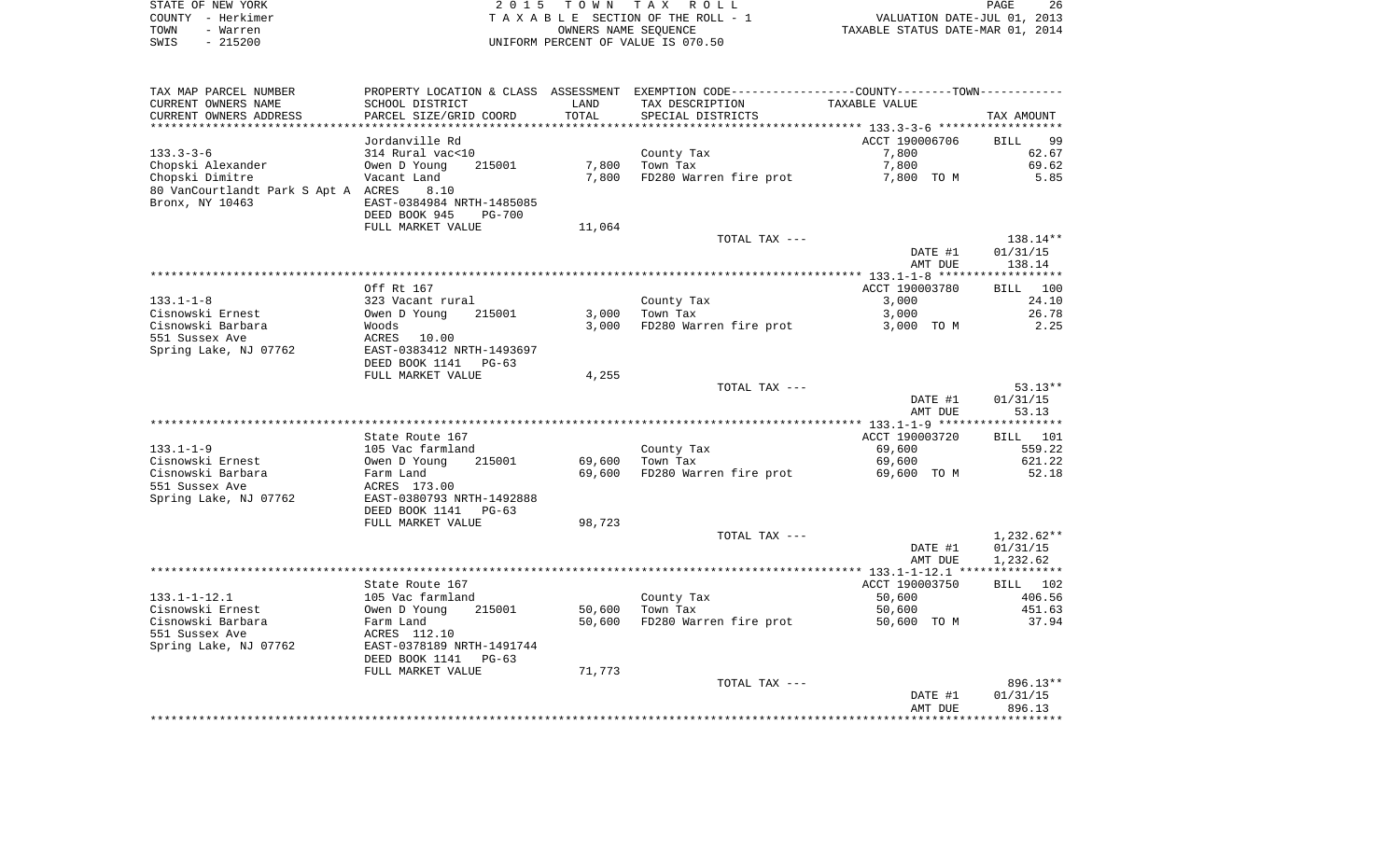| STATE OF NEW YORK | 2015 TOWN TAX ROLL                 | 27<br>PAGE                       |
|-------------------|------------------------------------|----------------------------------|
| COUNTY – Herkimer | TAXABLE SECTION OF THE ROLL - 1    | VALUATION DATE-JUL 01, 2013      |
| TOWN<br>- Warren  | OWNERS NAME SEOUENCE               | TAXABLE STATUS DATE-MAR 01, 2014 |
| - 215200<br>SWIS  | UNIFORM PERCENT OF VALUE IS 070.50 |                                  |

| PROPERTY LOCATION & CLASS ASSESSMENT EXEMPTION CODE----------------COUNTY-------TOWN---------- |                                                                                                                                                                                                                                                                                                                                            |                                                                                                                                                                                                 |                                                                                                                                                                                                                                                 |                                                                     |                                                                                                                                                                                                         |
|------------------------------------------------------------------------------------------------|--------------------------------------------------------------------------------------------------------------------------------------------------------------------------------------------------------------------------------------------------------------------------------------------------------------------------------------------|-------------------------------------------------------------------------------------------------------------------------------------------------------------------------------------------------|-------------------------------------------------------------------------------------------------------------------------------------------------------------------------------------------------------------------------------------------------|---------------------------------------------------------------------|---------------------------------------------------------------------------------------------------------------------------------------------------------------------------------------------------------|
| SCHOOL DISTRICT                                                                                | LAND                                                                                                                                                                                                                                                                                                                                       | TAX DESCRIPTION                                                                                                                                                                                 | TAXABLE VALUE                                                                                                                                                                                                                                   |                                                                     |                                                                                                                                                                                                         |
|                                                                                                | TOTAL                                                                                                                                                                                                                                                                                                                                      |                                                                                                                                                                                                 |                                                                                                                                                                                                                                                 |                                                                     | TAX AMOUNT                                                                                                                                                                                              |
|                                                                                                |                                                                                                                                                                                                                                                                                                                                            |                                                                                                                                                                                                 |                                                                                                                                                                                                                                                 |                                                                     |                                                                                                                                                                                                         |
|                                                                                                |                                                                                                                                                                                                                                                                                                                                            |                                                                                                                                                                                                 |                                                                                                                                                                                                                                                 |                                                                     | BILL 103                                                                                                                                                                                                |
|                                                                                                |                                                                                                                                                                                                                                                                                                                                            |                                                                                                                                                                                                 |                                                                                                                                                                                                                                                 |                                                                     |                                                                                                                                                                                                         |
|                                                                                                |                                                                                                                                                                                                                                                                                                                                            |                                                                                                                                                                                                 |                                                                                                                                                                                                                                                 |                                                                     |                                                                                                                                                                                                         |
|                                                                                                |                                                                                                                                                                                                                                                                                                                                            |                                                                                                                                                                                                 |                                                                                                                                                                                                                                                 |                                                                     | 1,116.84<br>1,240.66                                                                                                                                                                                    |
|                                                                                                |                                                                                                                                                                                                                                                                                                                                            |                                                                                                                                                                                                 |                                                                                                                                                                                                                                                 |                                                                     |                                                                                                                                                                                                         |
|                                                                                                |                                                                                                                                                                                                                                                                                                                                            |                                                                                                                                                                                                 |                                                                                                                                                                                                                                                 |                                                                     | 105.72                                                                                                                                                                                                  |
|                                                                                                |                                                                                                                                                                                                                                                                                                                                            |                                                                                                                                                                                                 |                                                                                                                                                                                                                                                 |                                                                     |                                                                                                                                                                                                         |
|                                                                                                |                                                                                                                                                                                                                                                                                                                                            |                                                                                                                                                                                                 |                                                                                                                                                                                                                                                 |                                                                     |                                                                                                                                                                                                         |
|                                                                                                |                                                                                                                                                                                                                                                                                                                                            |                                                                                                                                                                                                 |                                                                                                                                                                                                                                                 |                                                                     |                                                                                                                                                                                                         |
|                                                                                                |                                                                                                                                                                                                                                                                                                                                            |                                                                                                                                                                                                 |                                                                                                                                                                                                                                                 |                                                                     | $2,463.22**$                                                                                                                                                                                            |
|                                                                                                |                                                                                                                                                                                                                                                                                                                                            |                                                                                                                                                                                                 |                                                                                                                                                                                                                                                 |                                                                     | 01/31/15                                                                                                                                                                                                |
|                                                                                                |                                                                                                                                                                                                                                                                                                                                            |                                                                                                                                                                                                 |                                                                                                                                                                                                                                                 |                                                                     | 2,463.22                                                                                                                                                                                                |
|                                                                                                |                                                                                                                                                                                                                                                                                                                                            |                                                                                                                                                                                                 |                                                                                                                                                                                                                                                 |                                                                     |                                                                                                                                                                                                         |
| 128 Henderson Rd                                                                               |                                                                                                                                                                                                                                                                                                                                            |                                                                                                                                                                                                 |                                                                                                                                                                                                                                                 |                                                                     | BILL<br>104                                                                                                                                                                                             |
|                                                                                                |                                                                                                                                                                                                                                                                                                                                            |                                                                                                                                                                                                 | 10,575                                                                                                                                                                                                                                          | 10,575                                                              |                                                                                                                                                                                                         |
| 215001                                                                                         |                                                                                                                                                                                                                                                                                                                                            |                                                                                                                                                                                                 |                                                                                                                                                                                                                                                 |                                                                     |                                                                                                                                                                                                         |
|                                                                                                |                                                                                                                                                                                                                                                                                                                                            |                                                                                                                                                                                                 |                                                                                                                                                                                                                                                 |                                                                     | 428.06                                                                                                                                                                                                  |
|                                                                                                |                                                                                                                                                                                                                                                                                                                                            |                                                                                                                                                                                                 |                                                                                                                                                                                                                                                 |                                                                     | 475.51                                                                                                                                                                                                  |
|                                                                                                |                                                                                                                                                                                                                                                                                                                                            |                                                                                                                                                                                                 |                                                                                                                                                                                                                                                 |                                                                     | 63.73                                                                                                                                                                                                   |
|                                                                                                |                                                                                                                                                                                                                                                                                                                                            |                                                                                                                                                                                                 |                                                                                                                                                                                                                                                 |                                                                     |                                                                                                                                                                                                         |
|                                                                                                |                                                                                                                                                                                                                                                                                                                                            |                                                                                                                                                                                                 |                                                                                                                                                                                                                                                 |                                                                     |                                                                                                                                                                                                         |
|                                                                                                |                                                                                                                                                                                                                                                                                                                                            |                                                                                                                                                                                                 |                                                                                                                                                                                                                                                 |                                                                     | $967.30**$                                                                                                                                                                                              |
|                                                                                                |                                                                                                                                                                                                                                                                                                                                            |                                                                                                                                                                                                 |                                                                                                                                                                                                                                                 |                                                                     | 01/31/15                                                                                                                                                                                                |
|                                                                                                |                                                                                                                                                                                                                                                                                                                                            |                                                                                                                                                                                                 |                                                                                                                                                                                                                                                 |                                                                     |                                                                                                                                                                                                         |
|                                                                                                |                                                                                                                                                                                                                                                                                                                                            |                                                                                                                                                                                                 |                                                                                                                                                                                                                                                 |                                                                     | 967.30                                                                                                                                                                                                  |
|                                                                                                |                                                                                                                                                                                                                                                                                                                                            |                                                                                                                                                                                                 |                                                                                                                                                                                                                                                 |                                                                     |                                                                                                                                                                                                         |
|                                                                                                |                                                                                                                                                                                                                                                                                                                                            |                                                                                                                                                                                                 |                                                                                                                                                                                                                                                 |                                                                     | BILL 105                                                                                                                                                                                                |
|                                                                                                |                                                                                                                                                                                                                                                                                                                                            |                                                                                                                                                                                                 |                                                                                                                                                                                                                                                 |                                                                     | 181.59                                                                                                                                                                                                  |
|                                                                                                |                                                                                                                                                                                                                                                                                                                                            |                                                                                                                                                                                                 |                                                                                                                                                                                                                                                 |                                                                     | 201.72                                                                                                                                                                                                  |
|                                                                                                |                                                                                                                                                                                                                                                                                                                                            |                                                                                                                                                                                                 |                                                                                                                                                                                                                                                 |                                                                     | 603.14                                                                                                                                                                                                  |
|                                                                                                |                                                                                                                                                                                                                                                                                                                                            |                                                                                                                                                                                                 |                                                                                                                                                                                                                                                 |                                                                     |                                                                                                                                                                                                         |
| ACRES 45.00                                                                                    |                                                                                                                                                                                                                                                                                                                                            | FD280 Warren fire prot 22,600 TO M                                                                                                                                                              |                                                                                                                                                                                                                                                 |                                                                     | 16.94                                                                                                                                                                                                   |
| EAST-0366504 NRTH-1490678                                                                      |                                                                                                                                                                                                                                                                                                                                            |                                                                                                                                                                                                 |                                                                                                                                                                                                                                                 |                                                                     |                                                                                                                                                                                                         |
| DEED BOOK 1209<br>PG-461                                                                       |                                                                                                                                                                                                                                                                                                                                            |                                                                                                                                                                                                 |                                                                                                                                                                                                                                                 |                                                                     |                                                                                                                                                                                                         |
| FULL MARKET VALUE                                                                              | 32,057                                                                                                                                                                                                                                                                                                                                     |                                                                                                                                                                                                 |                                                                                                                                                                                                                                                 |                                                                     |                                                                                                                                                                                                         |
|                                                                                                |                                                                                                                                                                                                                                                                                                                                            | TOTAL TAX ---                                                                                                                                                                                   |                                                                                                                                                                                                                                                 |                                                                     |                                                                                                                                                                                                         |
|                                                                                                |                                                                                                                                                                                                                                                                                                                                            |                                                                                                                                                                                                 |                                                                                                                                                                                                                                                 |                                                                     |                                                                                                                                                                                                         |
|                                                                                                |                                                                                                                                                                                                                                                                                                                                            |                                                                                                                                                                                                 |                                                                                                                                                                                                                                                 | DATE #1                                                             | 01/31/15                                                                                                                                                                                                |
|                                                                                                |                                                                                                                                                                                                                                                                                                                                            |                                                                                                                                                                                                 |                                                                                                                                                                                                                                                 | AMT DUE                                                             | 1,003.39                                                                                                                                                                                                |
|                                                                                                |                                                                                                                                                                                                                                                                                                                                            |                                                                                                                                                                                                 |                                                                                                                                                                                                                                                 |                                                                     |                                                                                                                                                                                                         |
| 2995 Jordanville Rd                                                                            |                                                                                                                                                                                                                                                                                                                                            |                                                                                                                                                                                                 | ACCT 190001140                                                                                                                                                                                                                                  |                                                                     | BILL 106                                                                                                                                                                                                |
| 210 1 Family Res                                                                               |                                                                                                                                                                                                                                                                                                                                            |                                                                                                                                                                                                 | 24,500                                                                                                                                                                                                                                          |                                                                     | 196.85                                                                                                                                                                                                  |
| 215001<br>Owen D Young                                                                         |                                                                                                                                                                                                                                                                                                                                            | County Tax<br>Town Tax<br>7,600 Town Tax                                                                                                                                                        | 24,500                                                                                                                                                                                                                                          |                                                                     | 218.68                                                                                                                                                                                                  |
| Residence                                                                                      | 24,500                                                                                                                                                                                                                                                                                                                                     | FD280 Warren fire prot 24,500 TO M                                                                                                                                                              |                                                                                                                                                                                                                                                 |                                                                     | 18.37                                                                                                                                                                                                   |
| Richfield Springs, NY 13439 FRNT 210.00 DPTH 140.00                                            |                                                                                                                                                                                                                                                                                                                                            |                                                                                                                                                                                                 |                                                                                                                                                                                                                                                 |                                                                     |                                                                                                                                                                                                         |
| EAST-0383345 NRTH-1485703                                                                      |                                                                                                                                                                                                                                                                                                                                            |                                                                                                                                                                                                 |                                                                                                                                                                                                                                                 |                                                                     |                                                                                                                                                                                                         |
| DEED BOOK 1342<br>PG-513                                                                       |                                                                                                                                                                                                                                                                                                                                            |                                                                                                                                                                                                 |                                                                                                                                                                                                                                                 |                                                                     |                                                                                                                                                                                                         |
| FULL MARKET VALUE                                                                              | 34,752                                                                                                                                                                                                                                                                                                                                     |                                                                                                                                                                                                 |                                                                                                                                                                                                                                                 |                                                                     |                                                                                                                                                                                                         |
|                                                                                                |                                                                                                                                                                                                                                                                                                                                            | TOTAL TAX ---                                                                                                                                                                                   |                                                                                                                                                                                                                                                 |                                                                     | 433.90**                                                                                                                                                                                                |
|                                                                                                |                                                                                                                                                                                                                                                                                                                                            |                                                                                                                                                                                                 |                                                                                                                                                                                                                                                 | DATE #1                                                             | $1,003.39**$<br>01/31/15<br>433.90                                                                                                                                                                      |
|                                                                                                | PARCEL SIZE/GRID COORD<br>499 Cullen Rd<br>112 Dairy farm<br>Richfield Sprin 365601<br>Dairy Farm<br>ACRES 164.50<br>Richfield Springs, NY 13439 EAST-0364403 NRTH-1477292<br>DEED BOOK 877<br>PG-152<br>FULL MARKET VALUE<br>210 1 Family Res<br>Owen D Young<br>Residence<br>ACRES 1.80<br>Yule Corners Rd<br>322 Rural vac>10<br>215001 | 200,000<br>EAST-0379276 NRTH-1490642<br>PRIOR OWNER ON 3/01/2014 DEED BOOK 1535 PG-230<br>Hennelly Robert P Sr         FULL MARKET VALUE<br>--<br>Owen D Young 21<br>FRNT 500.00 DPTH<br>22,600 | SPECIAL DISTRICTS<br>AGRIC 10 Y 42100<br>72,600 County Tax<br>141,000 Town Tax<br>TOTAL TAX ---<br>VET COM CT 41131<br>11,000 VET DIS CT 41141<br>85,000 County Tax<br>Town Tax<br>120,567<br>TOTAL TAX ---<br>County Tax<br>Town Tax<br>22,600 | 2,000<br>139,000<br>139,000<br>53,275<br>53,275<br>22,600<br>22,600 | ACCT 190005970<br>2,000<br>FD280 Warren fire prot 141,000 TO M<br>DATE #1<br>AMT DUE<br>ACCT 190007326<br>21,150<br>21,150<br>FD280 Warren fire prot 65,000 TO M<br>DATE #1<br>AMT DUE<br>School Relevy |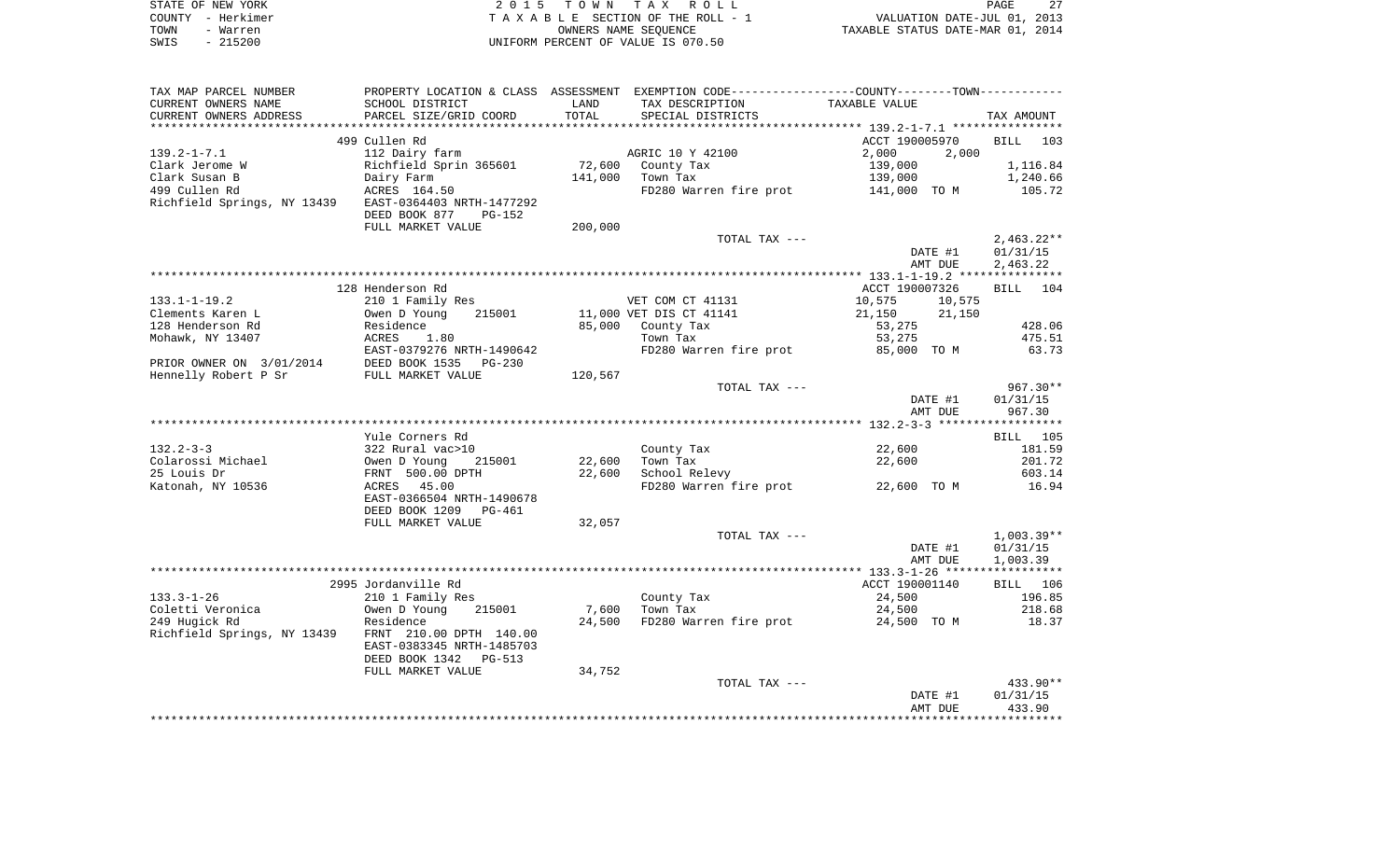| STATE OF NEW YORK | 2015 TOWN TAX ROLL                 | 28<br>PAGE                       |
|-------------------|------------------------------------|----------------------------------|
| COUNTY - Herkimer | TAXABLE SECTION OF THE ROLL - 1    | VALUATION DATE-JUL 01, 2013      |
| TOWN<br>- Warren  | OWNERS NAME SEOUENCE               | TAXABLE STATUS DATE-MAR 01, 2014 |
| $-215200$<br>SWIS | UNIFORM PERCENT OF VALUE IS 070.50 |                                  |

| TAX MAP PARCEL NUMBER                                         |                                          |         | PROPERTY LOCATION & CLASS ASSESSMENT EXEMPTION CODE---------------COUNTY-------TOWN---------- |                |              |
|---------------------------------------------------------------|------------------------------------------|---------|-----------------------------------------------------------------------------------------------|----------------|--------------|
| CURRENT OWNERS NAME                                           | SCHOOL DISTRICT                          | LAND    | TAX DESCRIPTION                                                                               | TAXABLE VALUE  |              |
| CURRENT OWNERS ADDRESS                                        | PARCEL SIZE/GRID COORD                   | TOTAL   | SPECIAL DISTRICTS                                                                             |                | TAX AMOUNT   |
|                                                               |                                          |         |                                                                                               |                |              |
|                                                               | Little Lakes Rd                          |         |                                                                                               |                | BILL<br>107  |
| 144.1-1-15.2                                                  | 314 Rural vac<10                         |         | County Tax                                                                                    | 500            | 4.02         |
|                                                               |                                          | 500     | Town Tax                                                                                      | 500            | 4.46         |
|                                                               |                                          | 500     | School Relevy                                                                                 |                | 8.88         |
| Richfield Springs, NY 13439 EAST-0378804 NRTH-1464500         | DEED BOOK 923<br>PG-289                  |         | FD280 Warren fire prot 500 TO M                                                               |                | .37          |
|                                                               | FULL MARKET VALUE                        | 709     |                                                                                               |                |              |
|                                                               |                                          |         | TOTAL TAX ---                                                                                 |                | 17.73**      |
|                                                               |                                          |         |                                                                                               | DATE #1        | 01/31/15     |
|                                                               |                                          |         |                                                                                               | AMT DUE        | 17.73        |
|                                                               |                                          |         |                                                                                               |                |              |
|                                                               | 209 Little Lakes Rd                      |         |                                                                                               | ACCT 190009990 | BILL 108     |
| 144.1-1-15.1                                                  | 210 1 Family Res                         |         | County Tax                                                                                    | 56,900         | 457.18       |
| collins James W                        Richfield Sprin 365601 |                                          | 15,500  | Town Tax                                                                                      | 56,900         | 507.87       |
| 209 Little Lakes Rd                                           | Res                                      | 56,900  | School Relevy                                                                                 |                | 340.09       |
| Richfield Springs, NY 13439 FRNT 170.00 DPTH                  |                                          |         | FD280 Warren fire prot 56,900 TO M                                                            |                | 42.66        |
|                                                               | 7.30<br>ACRES                            |         |                                                                                               |                |              |
|                                                               | EAST-0378650 NRTH-1464672                |         |                                                                                               |                |              |
|                                                               | DEED BOOK 705<br>PG-773                  |         |                                                                                               |                |              |
|                                                               | FULL MARKET VALUE                        | 80,709  |                                                                                               |                |              |
|                                                               |                                          |         | TOTAL TAX ---                                                                                 |                | 1,347.80**   |
|                                                               |                                          |         |                                                                                               | DATE #1        | 01/31/15     |
|                                                               |                                          |         |                                                                                               | AMT DUE        | 1,347.80     |
|                                                               |                                          |         |                                                                                               |                |              |
|                                                               | Little Lakes Rd                          |         |                                                                                               | ACCT 190000420 | BILL 109     |
|                                                               |                                          |         | County Tax                                                                                    | 3,200          | 25.71        |
|                                                               |                                          | 2,500   | Town Tax                                                                                      | 3,200          | 28.56        |
|                                                               |                                          | 3,200   | School Relevy                                                                                 |                | 56.88        |
| Richfield Springs, NY 13439 FRNT 115.00 DPTH 200.00           |                                          |         | FD280 Warren fire prot                                                                        | 3,200 TO M     | 2.40         |
|                                                               | EAST-0379014 NRTH-1464800                |         |                                                                                               |                |              |
|                                                               | DEED BOOK 710<br>PG-393                  |         |                                                                                               |                |              |
|                                                               | FULL MARKET VALUE                        | 4,539   |                                                                                               |                |              |
|                                                               |                                          |         | TOTAL TAX ---                                                                                 |                | $113.55**$   |
|                                                               |                                          |         |                                                                                               | DATE #1        | 01/31/15     |
|                                                               |                                          |         |                                                                                               | AMT DUE        | 113.55       |
|                                                               |                                          |         |                                                                                               |                |              |
|                                                               | 2228 Jordanville Rd                      |         |                                                                                               | ACCT 190001920 | BILL 110     |
| 132.4-1-5.1                                                   | 240 Rural res                            |         | County Tax                                                                                    | 118,000        | 948.11       |
| Collins Leland                                                | Owen D Young<br>215001                   | 35,100  | Town Tax                                                                                      | 118,000        | 1,053.22     |
| Collins Elizabeth Seamon                                      | R1                                       |         | 118,000 FD280 Warren fire prot                                                                | 118,000 TO M   | 88.47        |
| 2228 Jordanville Rd                                           | FRNT 2855.00 DPTH                        |         | LT180 Warren light #2                                                                         | 113,100 TO M   | 112.39       |
| Jordanville, NY 13361                                         | ACRES 57.70<br>EAST-0369382 NRTH-1486371 |         |                                                                                               |                |              |
|                                                               | DEED BOOK 00547 PG-00350                 |         |                                                                                               |                |              |
|                                                               |                                          |         |                                                                                               |                |              |
|                                                               | FULL MARKET VALUE                        | 167,376 | TOTAL TAX ---                                                                                 |                | $2,202.19**$ |
|                                                               |                                          |         |                                                                                               | DATE #1        | 01/31/15     |
|                                                               |                                          |         |                                                                                               | AMT DUE        | 2,202.19     |
|                                                               |                                          |         |                                                                                               |                |              |
|                                                               |                                          |         |                                                                                               |                |              |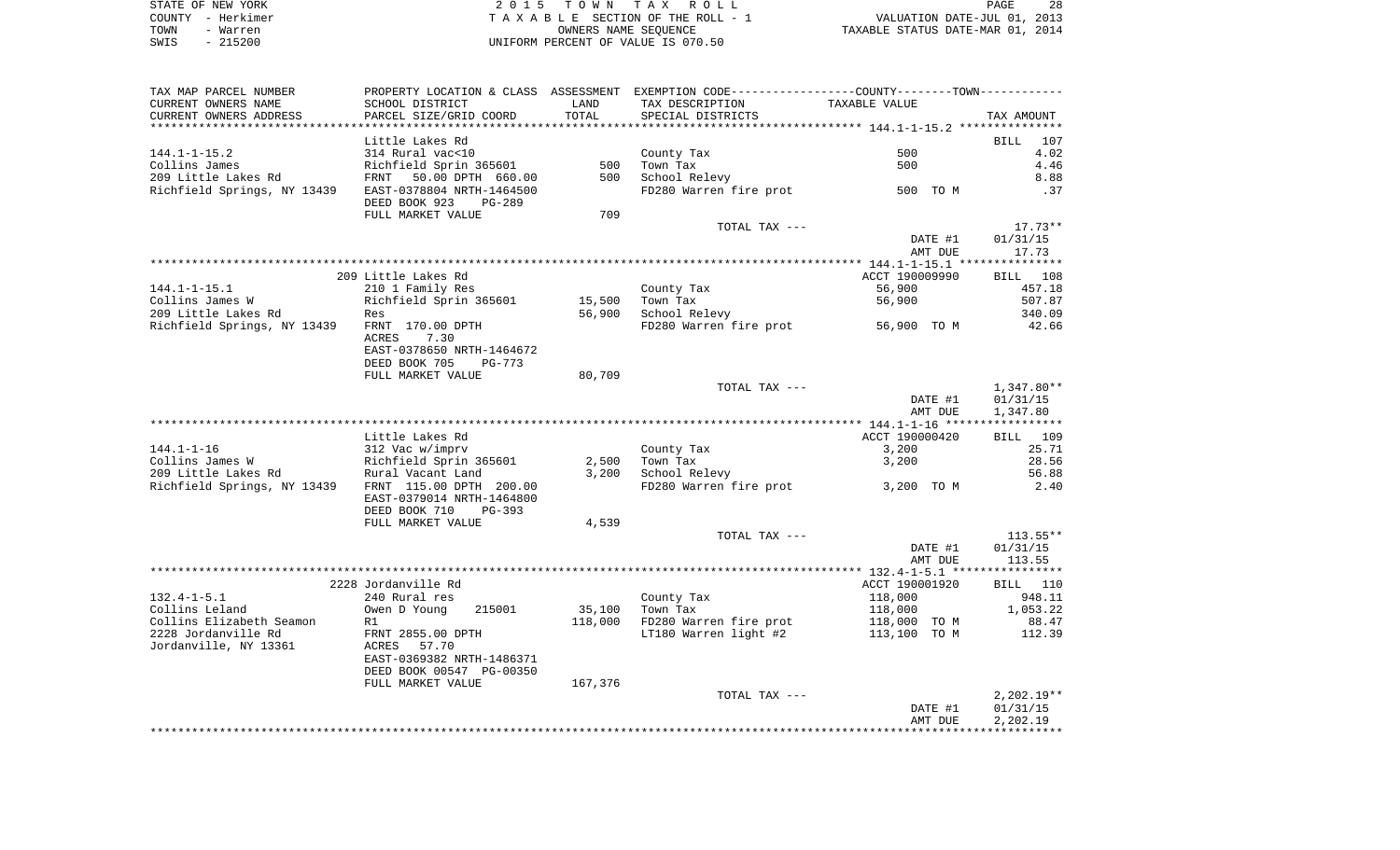|      | STATE OF NEW YORK | 2015 TOWN TAX ROLL                 | PAGE                             | -29 |
|------|-------------------|------------------------------------|----------------------------------|-----|
|      | COUNTY - Herkimer | TAXABLE SECTION OF THE ROLL - 1    | VALUATION DATE-JUL 01, 2013      |     |
| TOWN | - Warren          | OWNERS NAME SEOUENCE               | TAXABLE STATUS DATE-MAR 01, 2014 |     |
| SWIS | $-215200$         | UNIFORM PERCENT OF VALUE IS 070.50 |                                  |     |

| TAX MAP PARCEL NUMBER     | PROPERTY LOCATION & CLASS ASSESSMENT     |         |                        | EXEMPTION CODE-----------------COUNTY-------TOWN----------- |                    |
|---------------------------|------------------------------------------|---------|------------------------|-------------------------------------------------------------|--------------------|
| CURRENT OWNERS NAME       | SCHOOL DISTRICT                          | LAND    | TAX DESCRIPTION        | TAXABLE VALUE                                               |                    |
| CURRENT OWNERS ADDRESS    | PARCEL SIZE/GRID COORD                   | TOTAL   | SPECIAL DISTRICTS      |                                                             | TAX AMOUNT         |
|                           |                                          |         |                        |                                                             |                    |
|                           | 187 Kingdom Rd                           |         |                        | ACCT 190004980                                              | BILL 111           |
| $132.4 - 1 - 18$          | 210 1 Family Res                         |         | County Tax             | 78,000                                                      | 626.72             |
| Collins Leland            | Owen D Young<br>215001                   | 9,900   | Town Tax               | 78,000                                                      | 696.20             |
| Collins Cathy Mayton      | R1                                       | 78,000  | FD280 Warren fire prot | 78,000 TO M                                                 | 58.48              |
| 187 Kingdom Rd            | FRNT 125.00 DPTH 310.00                  |         |                        |                                                             |                    |
| Jordanville, NY 13361     | EAST-0370955 NRTH-1488907                |         |                        |                                                             |                    |
|                           | DEED BOOK 1255<br>PG-272                 |         |                        |                                                             |                    |
|                           | FULL MARKET VALUE                        | 110,638 |                        |                                                             |                    |
|                           |                                          |         | TOTAL TAX ---          |                                                             | $1,381.40**$       |
|                           |                                          |         |                        | DATE #1                                                     | 01/31/15           |
|                           |                                          |         |                        | AMT DUE                                                     | 1,381.40           |
|                           |                                          |         |                        |                                                             |                    |
|                           | Kingdom Rd                               |         |                        | ACCT 190009210                                              | BILL<br>112        |
| $132.4 - 1 - 19$          | 105 Vac farmland                         |         | AG MKTS<br>41730       | 1,702<br>1,702                                              |                    |
| Collins Leland            | Owen D Young<br>215001                   | 8,200   | County Tax             | 6,498                                                       | 52.21              |
| Collins Elizabeth         | Farm Land                                | 8,200   | Town Tax               | 6,498                                                       | 58.00              |
| 2228 Jordanville Rd       | FRNT 509.00 DPTH                         |         | FD280 Warren fire prot | 8,200 TO M                                                  | 6.15               |
| Jordanville, NY 13361     | ACRES 15.00<br>EAST-0370690 NRTH-1488446 |         |                        |                                                             |                    |
| MAY BE SUBJECT TO PAYMENT | DEED BOOK 00655 PG-00270                 |         |                        |                                                             |                    |
| UNDER AGDIST LAW TIL 2021 | FULL MARKET VALUE                        | 11,631  |                        |                                                             |                    |
|                           |                                          |         | TOTAL TAX ---          |                                                             | $116.36**$         |
|                           |                                          |         |                        | DATE #1                                                     | 01/31/15           |
|                           |                                          |         |                        | AMT DUE                                                     | 116.36             |
|                           |                                          |         |                        |                                                             |                    |
|                           | Kingdom Rd                               |         |                        | ACCT 190006780                                              | <b>BILL</b><br>113 |
| $132.2 - 1 - 23$          | 120 Field crops                          |         | AG MKTS<br>41730       | 190<br>190                                                  |                    |
| Collins Leland D          | Owen D Young<br>215001                   |         | 1,400 County Tax       | 1,210                                                       | 9.72               |
| Collins Cathy Mayton      | Farm Land                                | 1,400   | Town Tax               | 1,210                                                       | 10.80              |
| 187 Kingdom Rd            | ACRES<br>3.90                            |         | FD280 Warren fire prot | 1,400 TO M                                                  | 1.05               |
| Jordanville, NY 13361     | EAST-0371433 NRTH-1488340                |         |                        |                                                             |                    |
|                           | DEED BOOK 702<br>$PG-573$                |         |                        |                                                             |                    |
| MAY BE SUBJECT TO PAYMENT | FULL MARKET VALUE                        | 1,986   |                        |                                                             |                    |
| UNDER AGDIST LAW TIL 2021 |                                          |         |                        |                                                             |                    |
|                           |                                          |         | TOTAL TAX ---          |                                                             | $21.57**$          |
|                           |                                          |         |                        | DATE #1                                                     | 01/31/15           |
|                           |                                          |         |                        | AMT DUE                                                     | 21.57              |
|                           |                                          |         |                        |                                                             |                    |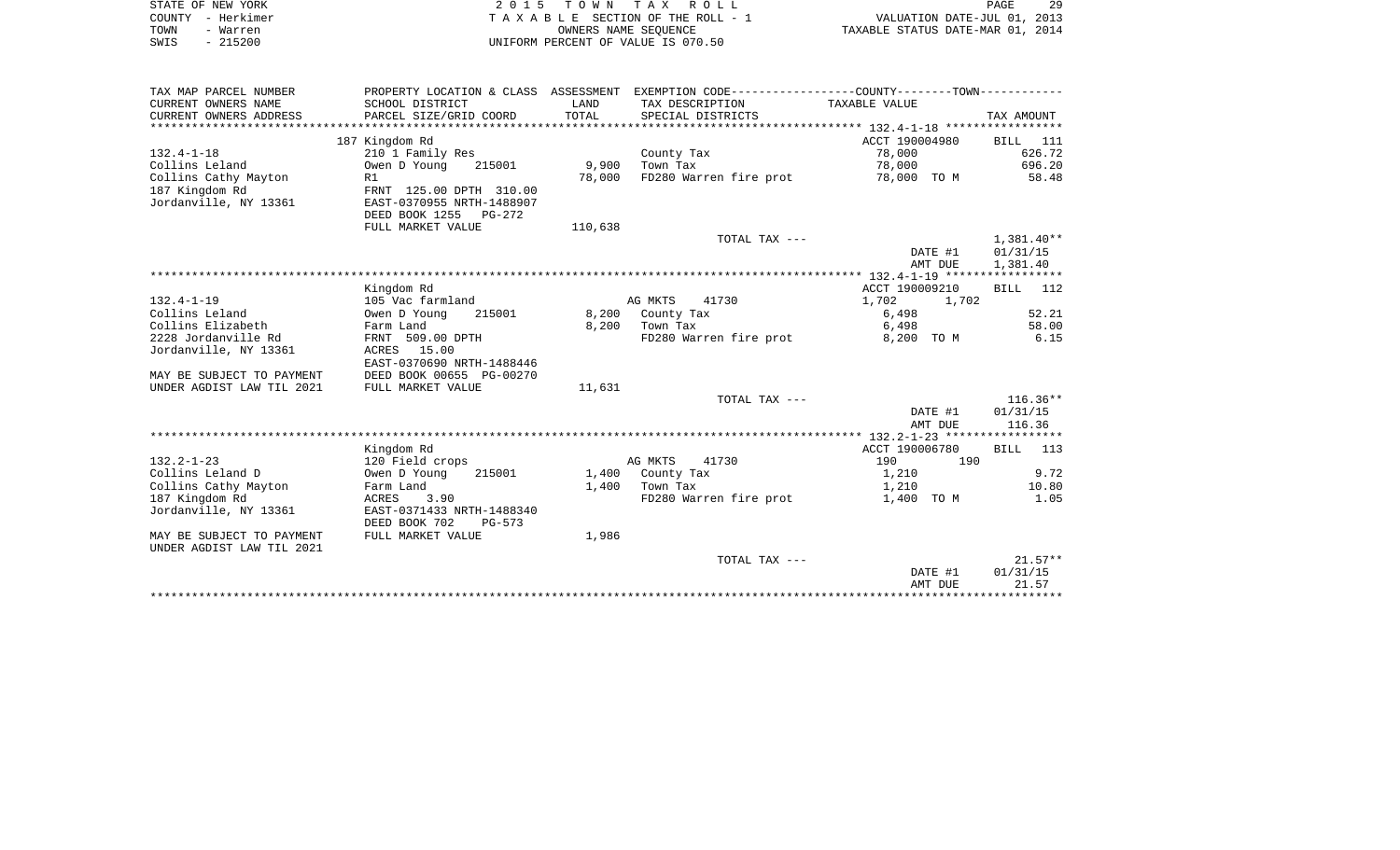|      | STATE OF NEW YORK | 2015 TOWN TAX ROLL                 | PAGE                             |
|------|-------------------|------------------------------------|----------------------------------|
|      | COUNTY - Herkimer | TAXABLE SECTION OF THE ROLL - 1    | VALUATION DATE-JUL 01, 2013      |
| TOWN | - Warren          | OWNERS NAME SEOUENCE               | TAXABLE STATUS DATE-MAR 01, 2014 |
| SWIS | $-215200$         | UNIFORM PERCENT OF VALUE IS 070.50 |                                  |

| TAX MAP PARCEL NUMBER<br>CURRENT OWNERS NAME | PROPERTY LOCATION & CLASS ASSESSMENT<br>SCHOOL DISTRICT | LAND   | EXEMPTION CODE-----------------COUNTY-------TOWN-----------<br>TAX DESCRIPTION | TAXABLE VALUE  |              |
|----------------------------------------------|---------------------------------------------------------|--------|--------------------------------------------------------------------------------|----------------|--------------|
| CURRENT OWNERS ADDRESS                       | PARCEL SIZE/GRID COORD                                  | TOTAL  | SPECIAL DISTRICTS                                                              |                | TAX AMOUNT   |
|                                              |                                                         |        |                                                                                |                |              |
|                                              | Kingdom Rd                                              |        |                                                                                | ACCT 190006691 | BILL<br>114  |
| $132.2 - 1 - 25.2$                           | 112 Dairy farm                                          |        | AG MKTS<br>41730                                                               | 13,662         | 13,662       |
| Collins Leland D                             | Owen D Young<br>215001                                  |        | 27,400 AGRIC 10 Y 42100                                                        | 2,000          | 2,000        |
| Collins Cathy Mayton                         | 35.97<br>ACRES                                          | 54,400 | County Tax                                                                     | 38,738         | 311.25       |
| 187 Kingdom Rd                               | EAST-0372210 NRTH-1488977                               |        | Town Tax                                                                       | 38,738         | 345.76       |
| Jordanville, NY 13361                        | DEED BOOK 702<br>$PG-571$                               |        | FD280 Warren fire prot                                                         | 54,400 TO M    | 40.79        |
|                                              | FULL MARKET VALUE                                       | 77,163 |                                                                                |                |              |
| MAY BE SUBJECT TO PAYMENT                    |                                                         |        |                                                                                |                |              |
| UNDER AGDIST LAW TIL 2021                    |                                                         |        |                                                                                |                |              |
|                                              |                                                         |        | TOTAL TAX ---                                                                  |                | $697.80**$   |
|                                              |                                                         |        |                                                                                | DATE #1        | 01/31/15     |
|                                              |                                                         |        |                                                                                | AMT DUE        | 697.80       |
|                                              |                                                         |        |                                                                                |                |              |
|                                              | Jordanville Rd                                          |        |                                                                                |                | 115<br>BILL  |
| $132.4 - 1 - 5.3$                            | 314 Rural vac<10                                        |        | County Tax                                                                     | 300            | 2.41         |
| Collins Leland D                             | Owen D Young<br>215001                                  | 300    | Town Tax                                                                       | 300            | 2.68         |
| Cathy Mayton-Collins                         | Residual                                                | 300    | FD280 Warren fire prot                                                         | 300 TO M       | .22          |
| 2335 Jordanville Rd                          | FRNT<br>50.00 DPTH 318.00                               |        |                                                                                |                |              |
| Jordanville, NY 13361                        | 0.60<br>ACRES                                           |        |                                                                                |                |              |
|                                              | EAST-0370509 NRTH-1487400                               |        |                                                                                |                |              |
|                                              | DEED BOOK 844<br><b>PG-181</b>                          |        |                                                                                |                |              |
|                                              | FULL MARKET VALUE                                       | 426    |                                                                                |                |              |
|                                              |                                                         |        | TOTAL TAX ---                                                                  |                | $5.31**$     |
|                                              |                                                         |        |                                                                                | DATE #1        | 01/31/15     |
|                                              |                                                         |        |                                                                                | AMT DUE        | 5.31         |
|                                              | Kingdom Rd                                              |        |                                                                                | ACCT 190005040 | <b>BILL</b>  |
| $132.4 - 1 - 16$                             | 105 Vac farmland                                        |        | AG MKTS<br>41730                                                               | 4,376          | 116<br>4,376 |
| Collins Leland D                             | Owen D Young<br>215001                                  | 5,000  | County Tax                                                                     | 624            | 5.01         |
| Collins Elizabeth                            |                                                         | 5,000  | Town Tax                                                                       | 624            | 5.57         |
| 2228 Jordanville Rd                          | Lot<br>ACRES<br>1.75                                    |        | FD280 Warren fire prot                                                         | 5,000 TO M     | 3.75         |
| Jordanville, NY 13361                        | EAST-0371007 NRTH-1488082                               |        |                                                                                |                |              |
|                                              | DEED BOOK 00639 PG-00952                                |        |                                                                                |                |              |
| MAY BE SUBJECT TO PAYMENT                    | FULL MARKET VALUE                                       | 7,092  |                                                                                |                |              |
| UNDER AGDIST LAW TIL 2021                    |                                                         |        |                                                                                |                |              |
|                                              |                                                         |        | TOTAL TAX ---                                                                  |                | $14.33**$    |
|                                              |                                                         |        |                                                                                | DATE #1        | 01/31/15     |
|                                              |                                                         |        |                                                                                | AMT DUE        | 14.33        |
|                                              |                                                         |        |                                                                                |                |              |
|                                              |                                                         |        |                                                                                |                |              |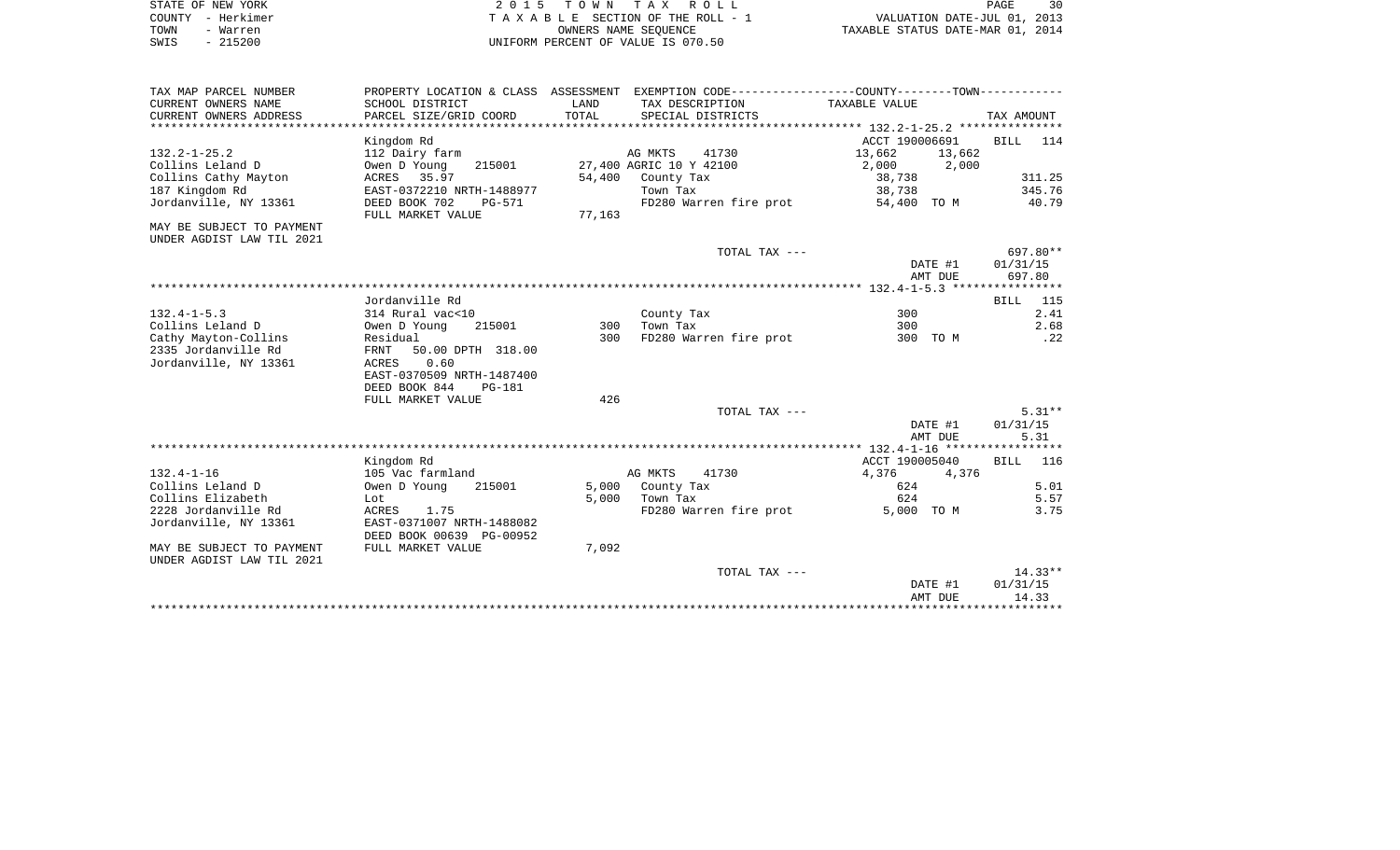|      | STATE OF NEW YORK | 2015 TOWN TAX ROLL                 | PAGE                             |  |
|------|-------------------|------------------------------------|----------------------------------|--|
|      | COUNTY - Herkimer | TAXABLE SECTION OF THE ROLL - 1    | VALUATION DATE-JUL 01, 2013      |  |
| TOWN | - Warren          | OWNERS NAME SEOUENCE               | TAXABLE STATUS DATE-MAR 01, 2014 |  |
| SWIS | $-215200$         | UNIFORM PERCENT OF VALUE IS 070.50 |                                  |  |

 $\frac{31}{2013}$ <br> $\frac{2013}{2014}$ 

| TAX MAP PARCEL NUMBER       |                                                             |        | PROPERTY LOCATION & CLASS ASSESSMENT EXEMPTION CODE----------------COUNTY-------TOWN---------- |                                                     |              |
|-----------------------------|-------------------------------------------------------------|--------|------------------------------------------------------------------------------------------------|-----------------------------------------------------|--------------|
| CURRENT OWNERS NAME         | SCHOOL DISTRICT                                             | LAND   | TAX DESCRIPTION                                                                                | TAXABLE VALUE                                       |              |
| CURRENT OWNERS ADDRESS      | PARCEL SIZE/GRID COORD                                      | TOTAL  | SPECIAL DISTRICTS                                                                              |                                                     | TAX AMOUNT   |
|                             |                                                             |        | ****************************                                                                   | ********************* 132.4-1-4.1 ***************** |              |
|                             | Jordanville Rd                                              |        |                                                                                                | ACCT 190001650                                      | BILL<br>117  |
| $132.4 - 1 - 4.1$           | 120 Field crops                                             |        | AG MKTS<br>41730                                                                               | 6,386                                               | 6,386        |
| Collins Leland D Jr         | Owen D Young<br>215001                                      | 63,100 | County Tax                                                                                     | 58,714                                              | 471.76       |
| Mayton Collins Cathy        | Farm Land                                                   | 65,100 | Town Tax                                                                                       | 58,714                                              | 524.06       |
|                             |                                                             |        |                                                                                                |                                                     | 48.81        |
| 187 Kingdom Rd              | ACRES 157.50                                                |        | FD280 Warren fire prot                                                                         | 65,100 TO M                                         |              |
| Jordanville, NY 13361       | EAST-0366928 NRTH-1488074<br>DEED BOOK 725<br><b>PG-119</b> |        |                                                                                                |                                                     |              |
| MAY BE SUBJECT TO PAYMENT   | FULL MARKET VALUE                                           | 92,340 |                                                                                                |                                                     |              |
| UNDER AGDIST LAW TIL 2021   |                                                             |        |                                                                                                |                                                     |              |
|                             |                                                             |        | TOTAL TAX ---                                                                                  |                                                     | $1,044.63**$ |
|                             |                                                             |        |                                                                                                | DATE #1                                             | 01/31/15     |
|                             |                                                             |        |                                                                                                | AMT DUE                                             | 1,044.63     |
|                             |                                                             |        |                                                                                                |                                                     |              |
|                             | 2335 Jordanville Rd                                         |        |                                                                                                | ACCT 190001950                                      | BILL<br>118  |
| $132.60 - 1 - 1$            | 210 1 Family Res                                            |        | County Tax                                                                                     | 54,600                                              | 438.70       |
| Collins Leland D Jr         | 215001<br>Owen D Young                                      | 6,500  | Town Tax                                                                                       | 54,600                                              | 487.34       |
| 2335 Jordanville Rd         | Residence                                                   | 54,600 | FD280 Warren fire prot                                                                         | 54,600 TO M                                         | 40.94        |
| Jordanville, NY 13361       |                                                             |        | LT180 Warren light #2                                                                          |                                                     | 54.26        |
|                             | FRNT<br>78.00 DPTH 200.00<br>EAST-0370593 NRTH-1487330      |        |                                                                                                | 54,600 TO M                                         |              |
|                             | DEED BOOK 678<br>$PG-904$                                   |        |                                                                                                |                                                     |              |
|                             | FULL MARKET VALUE                                           | 77,447 |                                                                                                |                                                     |              |
|                             |                                                             |        | TOTAL TAX ---                                                                                  |                                                     | 1,021.24**   |
|                             |                                                             |        |                                                                                                | DATE #1                                             | 01/31/15     |
|                             |                                                             |        |                                                                                                | AMT DUE                                             | 1,021.24     |
|                             |                                                             |        |                                                                                                |                                                     |              |
|                             | Off Kingdom Rd                                              |        |                                                                                                | ACCT 190001265                                      | 119<br>BILL  |
| $132.60 - 1 - 13$           | 105 Vac farmland                                            |        | AG MKTS<br>41730                                                                               | 65                                                  | 65           |
| Collins Leland D Jr         | Owen D Young<br>215001                                      | 3,800  | County Tax                                                                                     | 3,735                                               | 30.01        |
| 187 Kingdom Rd              | Farm Land                                                   | 3,800  | Town Tax                                                                                       | 3,735                                               | 33.34        |
| Jordanville, NY 13361       | <b>ACRES</b><br>9.40                                        |        | FD280 Warren fire prot                                                                         | 3,800 TO M                                          | 2.85         |
|                             | EAST-0372103 NRTH-1488390                                   |        |                                                                                                |                                                     |              |
| MAY BE SUBJECT TO PAYMENT   | DEED BOOK 703<br>$PG-688$                                   |        |                                                                                                |                                                     |              |
| UNDER AGDIST LAW TIL 2021   | FULL MARKET VALUE                                           | 5,390  |                                                                                                |                                                     |              |
|                             |                                                             |        | TOTAL TAX ---                                                                                  |                                                     | $66.20**$    |
|                             |                                                             |        |                                                                                                |                                                     | 01/31/15     |
|                             |                                                             |        |                                                                                                | DATE #1                                             |              |
|                             |                                                             |        |                                                                                                | AMT DUE                                             | 66.20        |
|                             |                                                             |        |                                                                                                |                                                     |              |
|                             | Off Ostrander Rd                                            |        |                                                                                                | ACCT 190009360                                      | BILL 120     |
| $140.3 - 1 - 29$            | 321 Abandoned ag                                            |        | County Tax                                                                                     | 1,400                                               | 11.25        |
| Collins Wm T                | Richfield Sprin 365601                                      | 1,400  | Town Tax                                                                                       | 1,400                                               | 12.50        |
| Collins Linda J             | Rural Lot                                                   | 1,400  | FD280 Warren fire prot                                                                         | 1,400 TO M                                          | 1.05         |
| 247 Ostrander Rd            | <b>ACRES</b><br>4.00                                        |        |                                                                                                |                                                     |              |
| Richfield Springs, NY 13439 | EAST-0383995 NRTH-1467484                                   |        |                                                                                                |                                                     |              |
|                             | DEED BOOK 784<br>$PG-475$                                   |        |                                                                                                |                                                     |              |
|                             | FULL MARKET VALUE                                           | 1,986  |                                                                                                |                                                     |              |
|                             |                                                             |        | TOTAL TAX ---                                                                                  |                                                     | 24.80**      |
|                             |                                                             |        |                                                                                                | DATE #1                                             | 01/31/15     |
|                             |                                                             |        |                                                                                                | AMT DUE                                             | 24.80        |
|                             |                                                             |        |                                                                                                |                                                     | ***********  |
|                             |                                                             |        |                                                                                                |                                                     |              |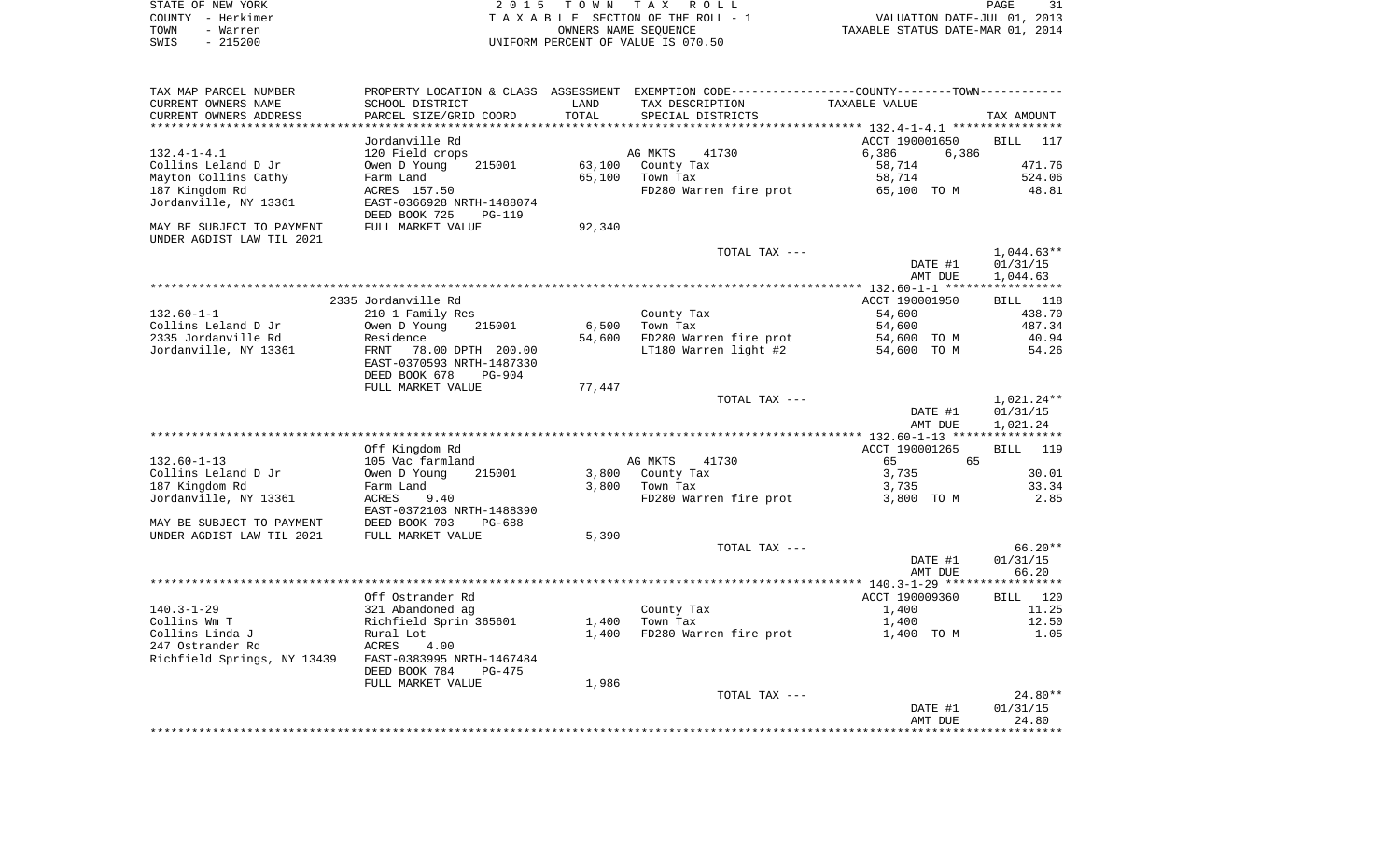|      | STATE OF NEW YORK | 2015 TOWN TAX ROLL                 | 32<br>PAGE                       |
|------|-------------------|------------------------------------|----------------------------------|
|      | COUNTY – Herkimer | TAXABLE SECTION OF THE ROLL - 1    | VALUATION DATE-JUL 01, 2013      |
| TOWN | - Warren          | OWNERS NAME SEOUENCE               | TAXABLE STATUS DATE-MAR 01, 2014 |
| SWIS | $-215200$         | UNIFORM PERCENT OF VALUE IS 070.50 |                                  |

| TAX MAP PARCEL NUMBER       | PROPERTY LOCATION & CLASS ASSESSMENT |         | EXEMPTION CODE-----------------COUNTY-------TOWN----------- |                |                 |
|-----------------------------|--------------------------------------|---------|-------------------------------------------------------------|----------------|-----------------|
| CURRENT OWNERS NAME         | SCHOOL DISTRICT                      | LAND    | TAX DESCRIPTION                                             | TAXABLE VALUE  |                 |
| CURRENT OWNERS ADDRESS      | PARCEL SIZE/GRID COORD               | TOTAL   | SPECIAL DISTRICTS                                           |                | TAX AMOUNT      |
|                             |                                      |         |                                                             |                |                 |
|                             | Ostrander Rd                         |         |                                                             | ACCT 190009330 | <b>BILL</b> 121 |
| $144.1 - 1 - 21$            | 240 Rural res                        |         | County Tax                                                  | 99,000         | 795.45          |
| Collins Wm T                | Richfield Sprin 365601               | 46,700  | Town Tax                                                    | 99,000         | 883.63          |
|                             |                                      |         |                                                             |                | 74.23           |
| Collins Linda J             | Field Crops                          | 99,000  | FD280 Warren fire prot                                      | 99,000 TO M    |                 |
| 247 Ostrander Rd            | ACRES<br>90.00                       |         |                                                             |                |                 |
| Richfield Springs, NY 13439 | EAST-0381126 NRTH-1464172            |         |                                                             |                |                 |
|                             | DEED BOOK 784<br>$PG-475$            |         |                                                             |                |                 |
|                             | FULL MARKET VALUE                    | 140,426 |                                                             |                |                 |
|                             |                                      |         | TOTAL TAX ---                                               |                | $1,753.31**$    |
|                             |                                      |         |                                                             | DATE #1        | 01/31/15        |
|                             |                                      |         |                                                             | AMT DUE        | 1,753.31        |
|                             |                                      |         |                                                             |                |                 |
|                             | Cullen Rd                            |         |                                                             | ACCT 190003870 | BILL 122        |
| $139.1 - 1 - 2.1$           | 311 Res vac land                     |         | County Tax                                                  | 5,300          | 42.58           |
| Conforti Michael            | Richfield Sprin 365601               | 5,300   | Town Tax                                                    | 5,300          | 47.31           |
| Conforti Karen              | ACRES<br>1.90                        | 5,300   | FD280 Warren fire prot                                      | 5,300 TO M     | 3.97            |
| 918 Steuben Hill Rd         | EAST-0359668 NRTH-1474475            |         |                                                             |                |                 |
|                             | DEED BOOK 893                        |         |                                                             |                |                 |
| Herkimer, NY 13350          | PG-587                               |         |                                                             |                |                 |
|                             | FULL MARKET VALUE                    | 7,518   |                                                             |                |                 |
|                             |                                      |         | TOTAL TAX ---                                               |                | $93.86**$       |
|                             |                                      |         |                                                             | DATE #1        | 01/31/15        |
|                             |                                      |         |                                                             | AMT DUE        | 93.86           |
|                             |                                      |         |                                                             |                |                 |
|                             | 951 Rock Hill Rd                     |         |                                                             | ACCT 190009635 | BILL 123        |
| $127.3 - 1 - 6$             | 210 1 Family Res                     |         | County Tax                                                  | 51,000         | 409.78          |
| Congdon William J           | Owen D Young<br>215001               | 6,700   | Town Tax                                                    | 51,000         | 455.21          |
| 951 Rock Hill Rd            | MH Ple brn                           | 51,000  | FD280 Warren fire prot                                      | 51,000 TO M    | 38.24           |
| Mohawk, NY 13407            | partial                              |         |                                                             |                |                 |
|                             | FRNT 158.40 DPTH 168.96              |         |                                                             |                |                 |
|                             | EAST-0377352 NRTH-1497827            |         |                                                             |                |                 |
|                             | DEED BOOK 776<br>$PG-582$            |         |                                                             |                |                 |
|                             | FULL MARKET VALUE                    | 72,340  |                                                             |                |                 |
|                             |                                      |         | TOTAL TAX ---                                               |                | $903.23**$      |
|                             |                                      |         |                                                             | DATE #1        | 01/31/15        |
|                             |                                      |         |                                                             | AMT DUE        | 903.23          |
|                             |                                      |         |                                                             |                |                 |
|                             |                                      |         |                                                             |                |                 |
|                             | 359 Ostrander Rd                     |         |                                                             | ACCT 190008431 | BILL 124        |
| $140.3 - 1 - 31$            | 210 1 Family Res                     |         | County Tax                                                  | 83,400         | 670.11          |
| Contreni Laurence C         | Richfield Sprin 365601               | 15,900  | Town Tax                                                    | 83,400         | 744.39          |
| 359 Ostrander Rd            | Residence                            | 83,400  | FD280 Warren fire prot                                      | 83,400 TO M    | 62.53           |
| Richfield Springs, NY 13439 | 7.60<br>ACRES                        |         |                                                             |                |                 |
|                             | EAST-0383479 NRTH-1463805            |         |                                                             |                |                 |
|                             | DEED BOOK 939<br>$PG-143$            |         |                                                             |                |                 |
|                             | FULL MARKET VALUE                    | 118,298 |                                                             |                |                 |
|                             |                                      |         | TOTAL TAX ---                                               |                | $1,477.03**$    |
|                             |                                      |         |                                                             | DATE #1        | 01/31/15        |
|                             |                                      |         |                                                             | AMT DUE        | 1,477.03        |
|                             |                                      |         |                                                             |                |                 |
|                             |                                      |         |                                                             |                |                 |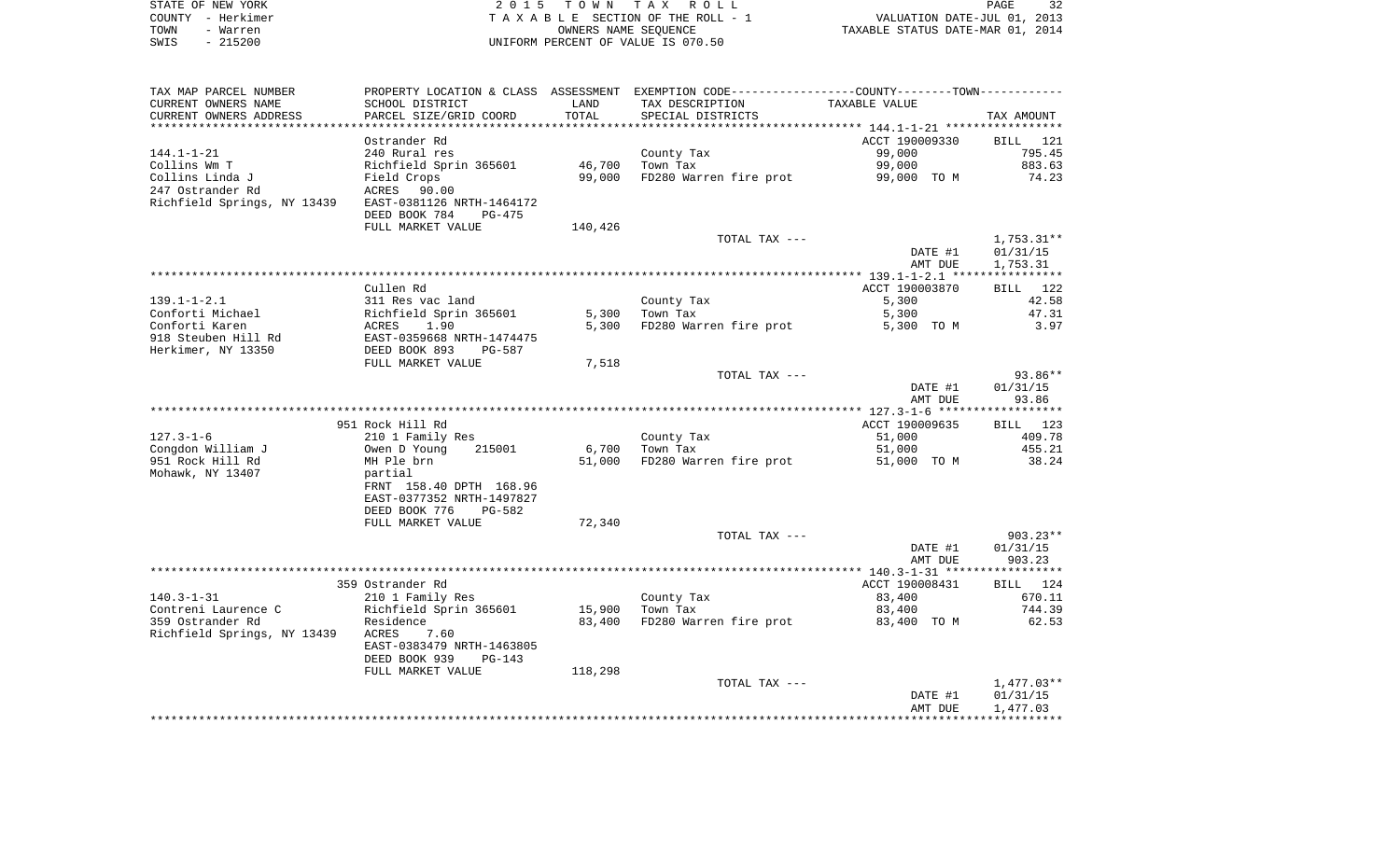|      | STATE OF NEW YORK | 2015 TOWN TAX ROLL                 |                                  | PAGE | 33 |
|------|-------------------|------------------------------------|----------------------------------|------|----|
|      | COUNTY - Herkimer | TAXABLE SECTION OF THE ROLL - 1    | VALUATION DATE-JUL 01, 2013      |      |    |
| TOWN | - Warren          | OWNERS NAME SEOUENCE               | TAXABLE STATUS DATE-MAR 01, 2014 |      |    |
| SWIS | $-215200$         | UNIFORM PERCENT OF VALUE IS 070.50 |                                  |      |    |

| TAX MAP PARCEL NUMBER                     | PROPERTY LOCATION & CLASS ASSESSMENT EXEMPTION CODE---------------COUNTY-------TOWN--------- |         |                        |                |              |
|-------------------------------------------|----------------------------------------------------------------------------------------------|---------|------------------------|----------------|--------------|
| CURRENT OWNERS NAME                       | SCHOOL DISTRICT                                                                              | LAND    | TAX DESCRIPTION        | TAXABLE VALUE  |              |
| CURRENT OWNERS ADDRESS                    | PARCEL SIZE/GRID COORD                                                                       | TOTAL   | SPECIAL DISTRICTS      |                | TAX AMOUNT   |
|                                           |                                                                                              |         |                        |                |              |
|                                           | 276 Delong Rd                                                                                |         |                        |                | BILL 125     |
| $139.4 - 1 - 32.4$                        | 210 1 Family Res                                                                             |         | County Tax             | 66,300         | 532.71       |
| Coolis Stephen J                          | Richfield Sprin 365601                                                                       | 11,300  | Town Tax               | 66,300         | 591.77       |
| Forbes Jean M                             | Raised Dw                                                                                    | 66,300  | School Relevy          |                | 842.20       |
| 276 Delong Rd                             | FRNT 150.00 DPTH                                                                             |         | FD280 Warren fire prot | 66,300 TO M    | 49.71        |
| Richfield Springs, NY 13439               | 2.00<br>ACRES                                                                                |         |                        |                |              |
|                                           | EAST-0361510 NRTH-1468363                                                                    |         |                        |                |              |
|                                           | DEED BOOK 836<br>$PG-30$                                                                     |         |                        |                |              |
|                                           | FULL MARKET VALUE                                                                            | 94,043  |                        |                |              |
|                                           |                                                                                              |         | TOTAL TAX ---          |                | $2,016.39**$ |
|                                           |                                                                                              |         |                        | DATE #1        | 01/31/15     |
|                                           |                                                                                              |         |                        | AMT DUE        | 2,016.39     |
|                                           |                                                                                              |         |                        |                |              |
|                                           | Delong Rd                                                                                    |         |                        |                | BILL 126     |
| $139.4 - 1 - 32.5$                        | 314 Rural vac<10                                                                             |         | County Tax             | 7,300          | 58.65        |
| Coolis Stephen J                          | Richfield Sprin 365601                                                                       | 7,300   | Town Tax               | 7,300          | 65.16        |
| Coolis Jean M                             | Vac                                                                                          | 7,300   | School Relevy          |                | 129.74       |
| 276 Delong Rd                             | FRNT 143.00 DPTH                                                                             |         | FD280 Warren fire prot | 7,300 TO M     | 5.47         |
| Richfield Springs, NY 13439               | ACRES<br>2.80                                                                                |         |                        |                |              |
|                                           | EAST-0361338 NRTH-1468398                                                                    |         |                        |                |              |
|                                           | DEED BOOK 855<br>$PG-154$                                                                    |         |                        |                |              |
|                                           | FULL MARKET VALUE                                                                            | 10,355  |                        |                |              |
|                                           |                                                                                              |         | TOTAL TAX ---          |                | $259.02**$   |
|                                           |                                                                                              |         |                        | DATE #1        | 01/31/15     |
|                                           |                                                                                              |         |                        | AMT DUE        | 259.02       |
|                                           |                                                                                              |         |                        |                |              |
|                                           | 119 Sheridan Rd                                                                              |         |                        | ACCT 190010380 | BILL 127     |
| $139.4 - 1 - 38$                          | 210 1 Family Res                                                                             |         | County Tax             | 65,900         | 529.50       |
| Cooper John R                             | Richfield Sprin 365601                                                                       | 11,500  | Town Tax               | 65,900         | 588.20       |
| Cooper Kim L                              | Residence                                                                                    | 65,900  | FD280 Warren fire prot | 65,900 TO M    | 49.41        |
| 119 Sheridan Rd                           | ACRES<br>2.00                                                                                |         |                        |                |              |
| PO Box 136                                | EAST-0362723 NRTH-1468751                                                                    |         |                        |                |              |
| Richfield Springs, NY 13439 DEED BOOK 828 | $PG-257$                                                                                     |         |                        |                |              |
|                                           | FULL MARKET VALUE                                                                            | 93,475  |                        |                |              |
|                                           |                                                                                              |         | TOTAL TAX ---          |                | $1,167.11**$ |
|                                           |                                                                                              |         |                        | DATE #1        | 01/31/15     |
|                                           |                                                                                              |         |                        | AMT DUE        | 1,167.11     |
|                                           |                                                                                              |         |                        |                |              |
|                                           | 460 Millstone Rd                                                                             |         |                        | ACCT 190003450 | BILL 128     |
| $139.4 - 1 - 10$                          | 112 Dairy farm                                                                               |         | County Tax             | 207,600        | 1,668.03     |
| Cotton Harold Jr                          | Richfield Sprin 365601                                                                       | 90,100  | Town Tax               | 207,600        | 1,852.95     |
| Cotton Elizabeth                          | Farm                                                                                         | 207,600 | FD280 Warren fire prot | 207,600 TO M   | 155.65       |
| 460 Millstone Rd                          | ACRES 205.00                                                                                 |         |                        |                |              |
| Richfield Springs, NY 13439               | EAST-0372576 NRTH-1466970                                                                    |         |                        |                |              |
|                                           | DEED BOOK 1305<br>PG-191                                                                     |         |                        |                |              |
|                                           | FULL MARKET VALUE                                                                            | 294,468 |                        |                |              |
|                                           |                                                                                              |         | TOTAL TAX ---          |                | $3,676.63**$ |
|                                           |                                                                                              |         |                        | DATE #1        | 01/31/15     |
|                                           |                                                                                              |         |                        | AMT DUE        | 3,676.63     |
|                                           |                                                                                              |         |                        |                |              |
|                                           |                                                                                              |         |                        |                |              |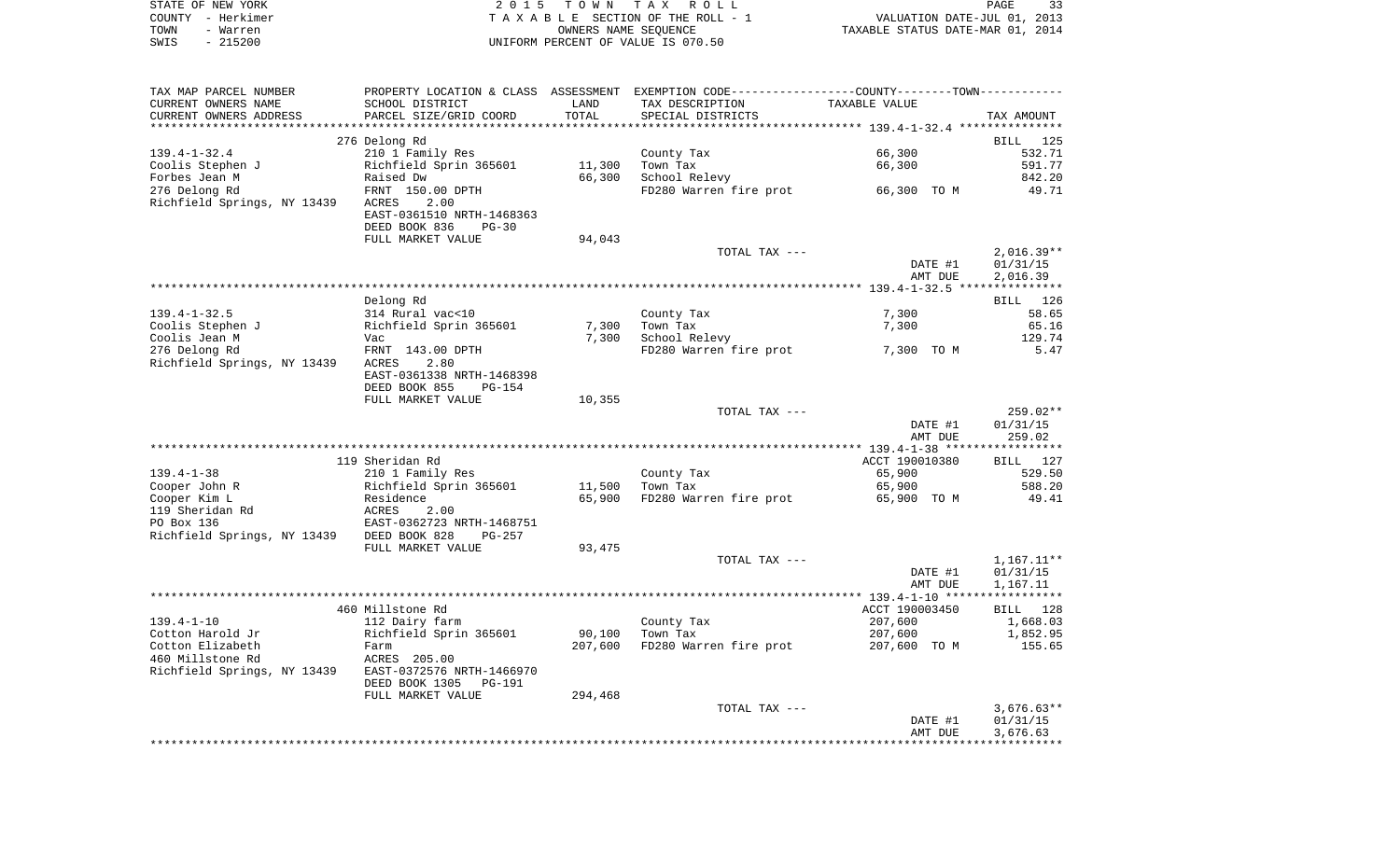|      | STATE OF NEW YORK | 2015 TOWN TAX ROLL                 | 34<br>PAGE                       |
|------|-------------------|------------------------------------|----------------------------------|
|      | COUNTY - Herkimer | TAXABLE SECTION OF THE ROLL - 1    | VALUATION DATE-JUL 01, 2013      |
| TOWN | - Warren          | OWNERS NAME SEOUENCE               | TAXABLE STATUS DATE-MAR 01, 2014 |
| SWIS | $-215200$         | UNIFORM PERCENT OF VALUE IS 070.50 |                                  |

| TAX MAP PARCEL NUMBER<br>CURRENT OWNERS NAME | SCHOOL DISTRICT                                                         | LAND    | PROPERTY LOCATION & CLASS ASSESSMENT EXEMPTION CODE---------------COUNTY-------TOWN----------<br>TAX DESCRIPTION | TAXABLE VALUE  |                 |
|----------------------------------------------|-------------------------------------------------------------------------|---------|------------------------------------------------------------------------------------------------------------------|----------------|-----------------|
| CURRENT OWNERS ADDRESS                       | PARCEL SIZE/GRID COORD                                                  | TOTAL   | SPECIAL DISTRICTS                                                                                                |                | TAX AMOUNT      |
|                                              |                                                                         |         |                                                                                                                  |                |                 |
|                                              | Little Lakes Rd                                                         |         |                                                                                                                  | ACCT 190009900 | BILL 129        |
| $133.3 - 1 - 34$                             | 314 Rural vac<10                                                        |         | County Tax                                                                                                       | 2,500          | 20.09           |
| Creighton Ronald J                           | 215001<br>Owen D Young                                                  | 2,500   | Town Tax                                                                                                         | 2,500          | 22.31           |
| 123 Country Meadow Dr                        | Rural Lot                                                               | 2,500   | FD280 Warren fire prot                                                                                           | 2,500 TO M     | 1.87            |
| Frankfort, NY 13340                          | ACRES<br>1.50<br>EAST-0376449 NRTH-1485958<br>DEED BOOK 895<br>$PG-246$ |         |                                                                                                                  |                |                 |
|                                              | FULL MARKET VALUE                                                       | 3,546   |                                                                                                                  |                |                 |
|                                              |                                                                         |         | TOTAL TAX ---                                                                                                    |                | $44.27**$       |
|                                              |                                                                         |         |                                                                                                                  | DATE #1        | 01/31/15        |
|                                              |                                                                         |         |                                                                                                                  | AMT DUE        | 44.27           |
|                                              |                                                                         |         |                                                                                                                  |                | ***********     |
|                                              | 2376 Jordanville Rd                                                     |         |                                                                                                                  | ACCT 190001410 | BILL 130        |
| 132.60-1-57                                  | 210 1 Family Res                                                        |         | County Tax                                                                                                       | 49,000         | 393.71          |
| Crockett Jeffrey                             | Owen D Young<br>215001                                                  | 6,100   | Town Tax                                                                                                         | 49,000         | 437.35          |
| 140 Main St                                  | Residence                                                               | 49,000  | School Relevy                                                                                                    |                | 749.79          |
| Jordanville, NY 13361                        | FRNT<br>54.00 DPTH 219.00                                               |         | FD280 Warren fire prot                                                                                           | 49,000 TO M    | 36.74           |
|                                              | EAST-0371430 NRTH-1487145                                               |         | LT180 Warren light #2                                                                                            | 49,000 TO M    | 48.69           |
|                                              | DEED BOOK 924<br><b>PG-150</b>                                          |         |                                                                                                                  |                |                 |
|                                              | FULL MARKET VALUE                                                       | 69,504  |                                                                                                                  |                |                 |
|                                              |                                                                         |         | TOTAL TAX ---                                                                                                    |                | $1,666.28**$    |
|                                              |                                                                         |         |                                                                                                                  | DATE #1        | 01/31/15        |
|                                              |                                                                         |         |                                                                                                                  | AMT DUE        | 1,666.28        |
|                                              |                                                                         |         |                                                                                                                  |                |                 |
|                                              | 1023 Robinson Rd                                                        |         |                                                                                                                  | ACCT 190004960 | <b>BILL</b> 131 |
| $126.4 - 1 - 13$                             | 242 Rurl res&rec                                                        |         | County Tax                                                                                                       | 58,600         | 470.84          |
| Cummings Brian C                             | 215001<br>Owen D Young                                                  | 17,000  | Town Tax                                                                                                         | 58,600         | 523.04          |
| Cummings Austina L                           | Residence                                                               | 58,600  | FD280 Warren fire prot                                                                                           | 58,600 TO M    | 43.94           |
| 1023 Robinson Rd                             | ACRES 10.00                                                             |         |                                                                                                                  |                |                 |
| Mohawk, NY 13407                             | EAST-0370089 NRTH-1496680                                               |         |                                                                                                                  |                |                 |
|                                              | DEED BOOK 912<br>PG-684                                                 |         |                                                                                                                  |                |                 |
|                                              | FULL MARKET VALUE                                                       | 83,121  |                                                                                                                  |                |                 |
|                                              |                                                                         |         | TOTAL TAX ---                                                                                                    |                | 1,037.82**      |
|                                              |                                                                         |         |                                                                                                                  | DATE #1        | 01/31/15        |
|                                              |                                                                         |         |                                                                                                                  | AMT DUE        | 1,037.82        |
|                                              |                                                                         |         |                                                                                                                  |                |                 |
|                                              | 554 Hicks Rd                                                            |         |                                                                                                                  | ACCT 190006030 | BILL 132        |
| $133.1 - 1 - 26.1$                           | 240 Rural res                                                           |         | County Tax                                                                                                       | 113,500        | 911.95          |
| Daley Austin                                 | Owen D Young<br>215001                                                  | 22,900  | Town Tax                                                                                                         | 113,500        | 1,013.05        |
| 554 Hicks Rd                                 | R1                                                                      | 113,500 | FD280 Warren fire prot                                                                                           | 113,500 TO M   | 85.10           |
| Mohawk, NY 13407                             | ACRES 33.00<br>EAST-0384790 NRTH-1489601                                |         |                                                                                                                  |                |                 |
| PRIOR OWNER ON 3/01/2014                     | DEED BOOK 1531<br>PG-701                                                |         |                                                                                                                  |                |                 |
| Kowall Leonard                               | FULL MARKET VALUE                                                       | 160,993 |                                                                                                                  |                |                 |
| MAY BE SUBJECT TO PAYMENT                    |                                                                         |         |                                                                                                                  |                |                 |
| UNDER AGDIST LAW TIL 2016                    |                                                                         |         |                                                                                                                  |                |                 |
|                                              |                                                                         |         | TOTAL TAX ---                                                                                                    |                | $2,010.10**$    |
|                                              |                                                                         |         |                                                                                                                  | DATE #1        | 01/31/15        |
|                                              |                                                                         |         |                                                                                                                  | AMT DUE        | 2,010.10        |
|                                              |                                                                         |         |                                                                                                                  |                |                 |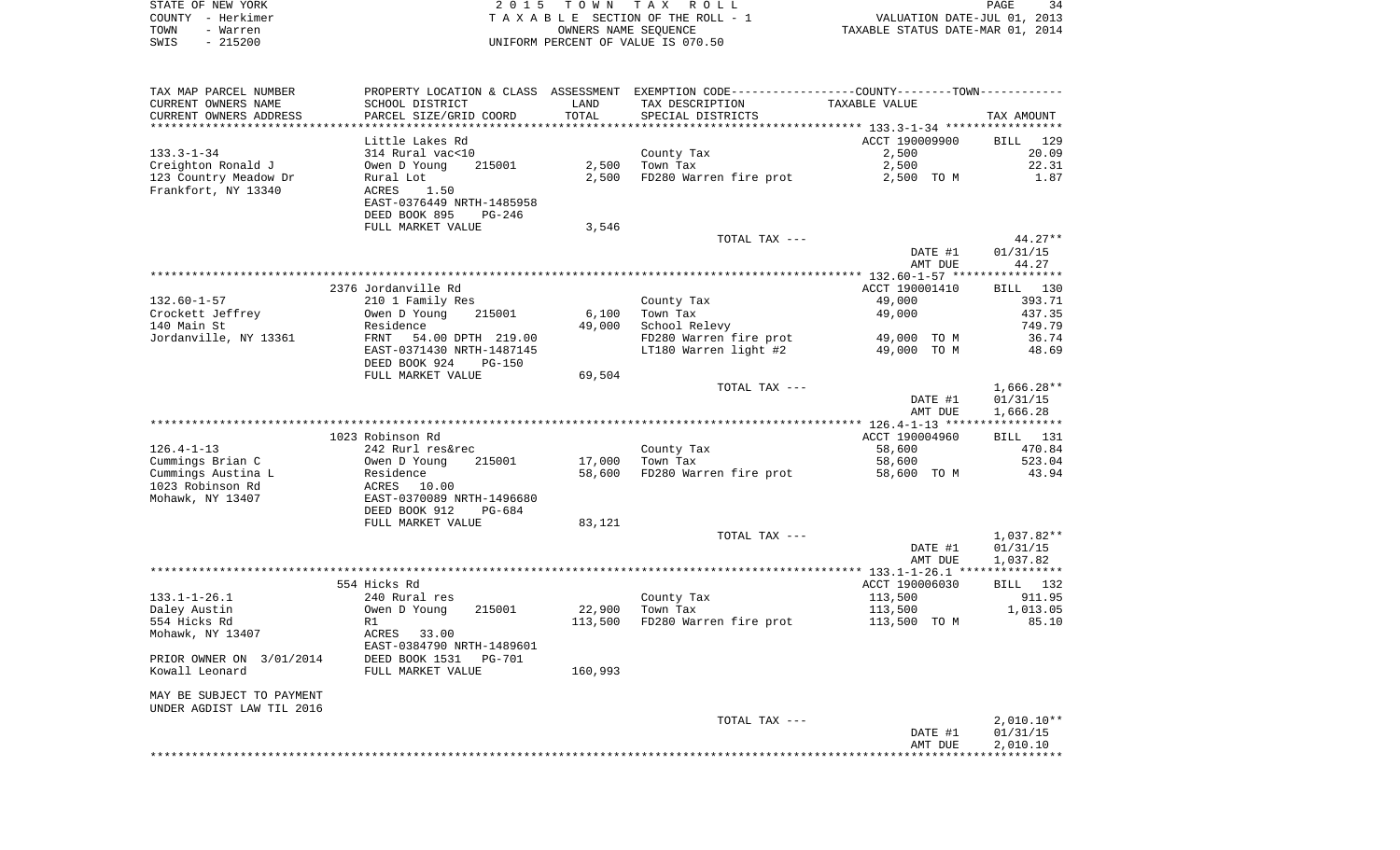| STATE OF NEW YORK                     | 2 0 1 5                                                    |        | TOWN TAX ROLL                                                                                |                  | 35<br>PAGE       |
|---------------------------------------|------------------------------------------------------------|--------|----------------------------------------------------------------------------------------------|------------------|------------------|
| COUNTY - Herkimer                     | TAXABLE SECTION OF THE ROLL - 1                            |        | VALUATION DATE-JUL 01, 2013<br>TAXABLE STATUS DATE-MAR 01, 2014                              |                  |                  |
| TOWN<br>- Warren<br>SWIS<br>$-215200$ | OWNERS NAME SEQUENCE<br>UNIFORM PERCENT OF VALUE IS 070.50 |        |                                                                                              |                  |                  |
|                                       |                                                            |        |                                                                                              |                  |                  |
| TAX MAP PARCEL NUMBER                 |                                                            |        | PROPERTY LOCATION & CLASS ASSESSMENT EXEMPTION CODE---------------COUNTY-------TOWN--------- |                  |                  |
| CURRENT OWNERS NAME                   | SCHOOL DISTRICT                                            | LAND   | TAX DESCRIPTION                                                                              | TAXABLE VALUE    |                  |
| CURRENT OWNERS ADDRESS                | PARCEL SIZE/GRID COORD                                     | TOTAL  | SPECIAL DISTRICTS                                                                            |                  | TAX AMOUNT       |
| **********************                | ***********************                                    |        |                                                                                              |                  |                  |
|                                       | Jordanville Rd                                             |        |                                                                                              | ACCT 190006060   | BILL 133         |
| $133.3 - 1 - 24.1$                    | 105 Vac farmland                                           |        | County Tax                                                                                   | 15,200           | 122.13           |
| Daley Austin                          | Owen D Young<br>215001                                     | 15,200 | Town Tax                                                                                     | 15,200           | 135.67           |
| 554 Hicks Rd                          | Farm Land                                                  | 15,200 | FD280 Warren fire prot                                                                       | 15,200 TO M      | 11.40            |
| Mohawk, NY 13407                      | ACRES<br>26.50                                             |        |                                                                                              |                  |                  |
|                                       | EAST-0384765 NRTH-1487309                                  |        |                                                                                              |                  |                  |
| PRIOR OWNER ON 3/01/2014              | DEED BOOK 1531 PG-701                                      |        |                                                                                              |                  |                  |
| Kowall Leonard                        | FULL MARKET VALUE                                          | 21,560 |                                                                                              |                  |                  |
| MAY BE SUBJECT TO PAYMENT             |                                                            |        |                                                                                              |                  |                  |
| UNDER AGDIST LAW TIL 2017             |                                                            |        |                                                                                              |                  |                  |
|                                       |                                                            |        | TOTAL TAX ---                                                                                |                  | $269.20**$       |
|                                       |                                                            |        |                                                                                              | DATE #1          | 01/31/15         |
|                                       |                                                            |        |                                                                                              | AMT DUE          | 269.20           |
|                                       |                                                            |        |                                                                                              |                  |                  |
|                                       | Hicks Rd                                                   |        |                                                                                              |                  | 134<br>BILL      |
| 133.2-2-12.2                          | 322 Rural vac>10                                           |        | County Tax                                                                                   | 7,600            | 61.06            |
| Daley Edward                          | Owen D Young<br>215001                                     | 7,600  | Town Tax                                                                                     | 7,600            | 67.83            |
| Daley Mary F                          | Vac Ld                                                     | 7,600  | FD280 Warren fire prot                                                                       | 7,600 TO M       | 5.70             |
| 489 Aney Hill Rd                      | ACRES 23.40                                                |        |                                                                                              |                  |                  |
| Mohawk, NY 13407                      | EAST-0389620 NRTH-1489712                                  |        |                                                                                              |                  |                  |
|                                       | DEED BOOK 814<br>PG-453<br>FULL MARKET VALUE               |        |                                                                                              |                  |                  |
|                                       |                                                            | 10,780 | TOTAL TAX ---                                                                                |                  | 134.59**         |
|                                       |                                                            |        |                                                                                              | DATE #1          | 01/31/15         |
|                                       |                                                            |        |                                                                                              | AMT DUE          | 134.59           |
|                                       |                                                            |        |                                                                                              |                  |                  |
|                                       | Hicks Rd                                                   |        |                                                                                              |                  | 135<br>BILL      |
| $133.2 - 2 - 12.5$                    | 314 Rural vac<10                                           |        | County Tax                                                                                   | 8,000            | 64.28            |
| Daley Edward Jr                       | Owen D Young<br>215001                                     | 8,000  | Town Tax                                                                                     | 8,000            | 71.40            |
| 867 Hicks Rd                          | ACRES<br>8.00                                              | 8,000  | FD280 Warren fire prot                                                                       | 8,000 TO M       | 6.00             |
| Mohawk, NY 13407                      | EAST-0389575 NRTH-1488371                                  |        |                                                                                              |                  |                  |
|                                       | DEED BOOK 925<br>PG-185                                    |        |                                                                                              |                  |                  |
|                                       | FULL MARKET VALUE                                          | 11,348 |                                                                                              |                  |                  |
|                                       |                                                            |        | TOTAL TAX ---                                                                                |                  | 141.68**         |
|                                       |                                                            |        |                                                                                              | DATE #1          | 01/31/15         |
|                                       |                                                            |        |                                                                                              | AMT DUE          | 141.68           |
|                                       |                                                            |        |                                                                                              |                  |                  |
|                                       | Hicks Rd<br>322 Rural vac>10                               |        |                                                                                              |                  | BILL 136         |
| $133.2 - 2 - 12.3$                    | Owen D Young<br>215001                                     | 14,900 | County Tax<br>Town Tax                                                                       | 14,900<br>14,900 | 119.72<br>132.99 |
| Daley Edward P Jr<br>867 Hicks Rd     | Vac Ld                                                     | 14,900 | FD280 Warren fire prot                                                                       | 14,900 TO M      | 11.17            |
| Mohawk, NY 13407                      | ACRES 17.30                                                |        |                                                                                              |                  |                  |
|                                       | EAST-0390506 NRTH-1488285                                  |        |                                                                                              |                  |                  |
|                                       | DEED BOOK 849<br>PG-115                                    |        |                                                                                              |                  |                  |
|                                       | FULL MARKET VALUE                                          | 21,135 |                                                                                              |                  |                  |
|                                       |                                                            |        | TOTAL TAX ---                                                                                |                  | 263.88**         |
|                                       |                                                            |        |                                                                                              | DATE #1          | 01/31/15         |
|                                       |                                                            |        |                                                                                              | AMT DUE          | 263.88           |
|                                       |                                                            |        |                                                                                              |                  |                  |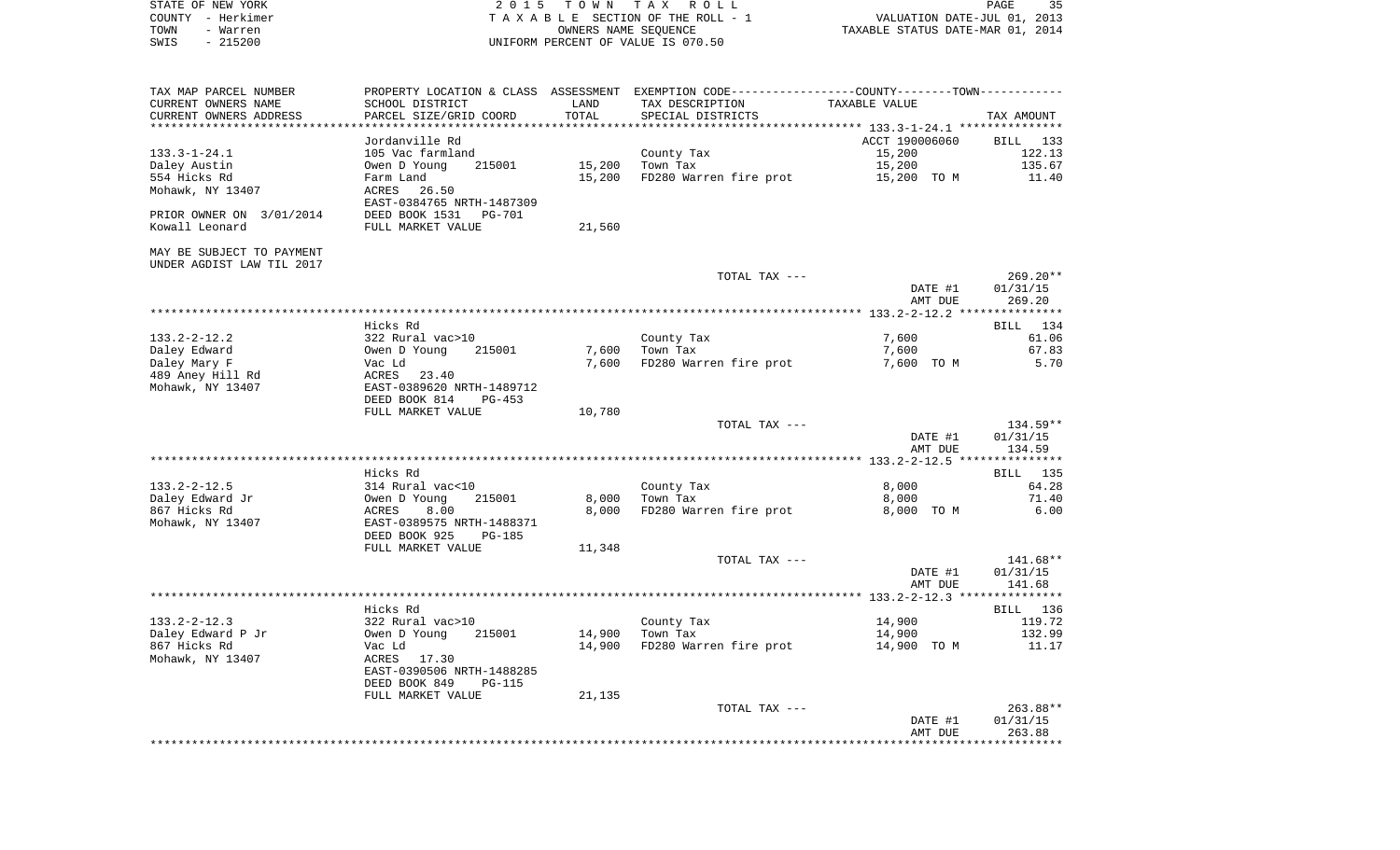|      | STATE OF NEW YORK | 2015 TOWN TAX ROLL                 | 36<br>PAGE                       |
|------|-------------------|------------------------------------|----------------------------------|
|      | COUNTY - Herkimer | TAXABLE SECTION OF THE ROLL - 1    | VALUATION DATE-JUL 01, 2013      |
| TOWN | - Warren          | OWNERS NAME SEOUENCE               | TAXABLE STATUS DATE-MAR 01, 2014 |
| SWIS | - 215200          | UNIFORM PERCENT OF VALUE IS 070.50 |                                  |

| TAX MAP PARCEL NUMBER       | PROPERTY LOCATION & CLASS ASSESSMENT EXEMPTION CODE----------------COUNTY-------TOWN-------- |         |                        |                |            |
|-----------------------------|----------------------------------------------------------------------------------------------|---------|------------------------|----------------|------------|
| CURRENT OWNERS NAME         | SCHOOL DISTRICT                                                                              | LAND    | TAX DESCRIPTION        | TAXABLE VALUE  |            |
| CURRENT OWNERS ADDRESS      | PARCEL SIZE/GRID COORD                                                                       | TOTAL   | SPECIAL DISTRICTS      |                | TAX AMOUNT |
|                             |                                                                                              |         |                        |                |            |
|                             | 867 Hicks Rd                                                                                 |         |                        |                | BILL 137   |
| $133.2 - 2 - 12.4$          | 210 1 Family Res                                                                             |         | County Tax             | 54,800         | 440.31     |
| Daley Edward P Jr           | Owen D Young<br>215001                                                                       | 19,400  | Town Tax               | 54,800         | 489.12     |
| 867 Hicks Rd                | R1                                                                                           | 54,800  | FD280 Warren fire prot | 54,800 TO M    | 41.09      |
| Mohawk, NY 13407            | FRNT 602.00 DPTH                                                                             |         |                        |                |            |
|                             | ACRES 16.00                                                                                  |         |                        |                |            |
|                             | EAST-0389675 NRTH-1487919                                                                    |         |                        |                |            |
|                             | DEED BOOK 854<br>PG-444                                                                      |         |                        |                |            |
|                             | FULL MARKET VALUE                                                                            | 77,730  |                        |                |            |
|                             |                                                                                              |         | TOTAL TAX ---          |                | 970.52**   |
|                             |                                                                                              |         |                        | DATE #1        | 01/31/15   |
|                             |                                                                                              |         |                        | AMT DUE        | 970.52     |
|                             |                                                                                              |         |                        |                |            |
|                             |                                                                                              |         |                        |                | BILL 138   |
|                             | Osley Rd                                                                                     |         |                        |                |            |
| $132.4 - 1 - 83$            | 105 Vac farmland                                                                             |         | County Tax             | 34,700         | 278.81     |
| Damiano Robert              | Richfield Sprin 365601                                                                       | 34,700  | Town Tax               | 34,700         | 309.72     |
| PO Box 1891                 | ACRES 67.80                                                                                  | 34,700  | FD280 Warren fire prot | 34,700 TO M    | 26.02      |
| Richfield Springs, NY 13439 | EAST-0362091 NRTH-1481415                                                                    |         |                        |                |            |
|                             | DEED BOOK 820<br>$PG-246$                                                                    |         |                        |                |            |
|                             | FULL MARKET VALUE                                                                            | 49,220  |                        |                |            |
|                             |                                                                                              |         | TOTAL TAX ---          |                | $614.55**$ |
|                             |                                                                                              |         |                        | DATE #1        | 01/31/15   |
|                             |                                                                                              |         |                        | AMT DUE        | 614.55     |
|                             |                                                                                              |         |                        |                |            |
|                             | 2526 Jordanville Rd                                                                          |         |                        | ACCT 190003600 | BILL 139   |
| $133.3 - 1 - 47$            | 210 1 Family Res                                                                             |         | County Tax             | 63,000         | 506.19     |
| Datzkiwsky Cornell          | 215001<br>Owen D Young                                                                       | 15,200  | Town Tax               | 63,000         | 562.31     |
| 21 Taylor Rd                | Residence                                                                                    | 63,000  | FD280 Warren fire prot | 63,000 TO M    | 47.24      |
| Matawan, NJ 07747           | ACRES<br>5.40                                                                                |         |                        |                |            |
|                             | EAST-0374424 NRTH-1486831                                                                    |         |                        |                |            |
|                             | DEED BOOK 878<br>$PG-254$                                                                    |         |                        |                |            |
|                             | FULL MARKET VALUE                                                                            | 89,362  |                        |                |            |
|                             |                                                                                              |         | TOTAL TAX ---          |                | 1,115.74** |
|                             |                                                                                              |         |                        | DATE #1        | 01/31/15   |
|                             |                                                                                              |         |                        | AMT DUE        | 1,115.74   |
|                             |                                                                                              |         |                        |                |            |
|                             | 253 Millstone Rd                                                                             |         |                        | ACCT 190000456 | BILL 140   |
| $139.4 - 1 - 55.6$          | 270 Mfg housing                                                                              |         | County Tax             | 78,200         | 628.32     |
| Davis Steven R              | Richfield Sprin 365601                                                                       | 21,400  | Town Tax               | 78,200         | 697.98     |
| Davis Deborah A             | G1 Brzwy                                                                                     | 78,200  | FD280 Warren fire prot | 78,200 TO M    | 58.63      |
| 253 Millstone Rd            | FRNT 439.00 DPTH                                                                             |         |                        |                |            |
| Richfield Springs, NY 13439 | ACRES 29.50                                                                                  |         |                        |                |            |
|                             | EAST-0366964 NRTH-1468060                                                                    |         |                        |                |            |
|                             | DEED BOOK 931<br>$PG-427$                                                                    |         |                        |                |            |
|                             | FULL MARKET VALUE                                                                            | 110,922 |                        |                |            |
|                             |                                                                                              |         | TOTAL TAX ---          |                | 1,384.93** |
|                             |                                                                                              |         |                        | DATE #1        | 01/31/15   |
|                             |                                                                                              |         |                        | AMT DUE        | 1,384.93   |
|                             |                                                                                              |         |                        |                |            |
|                             |                                                                                              |         |                        |                |            |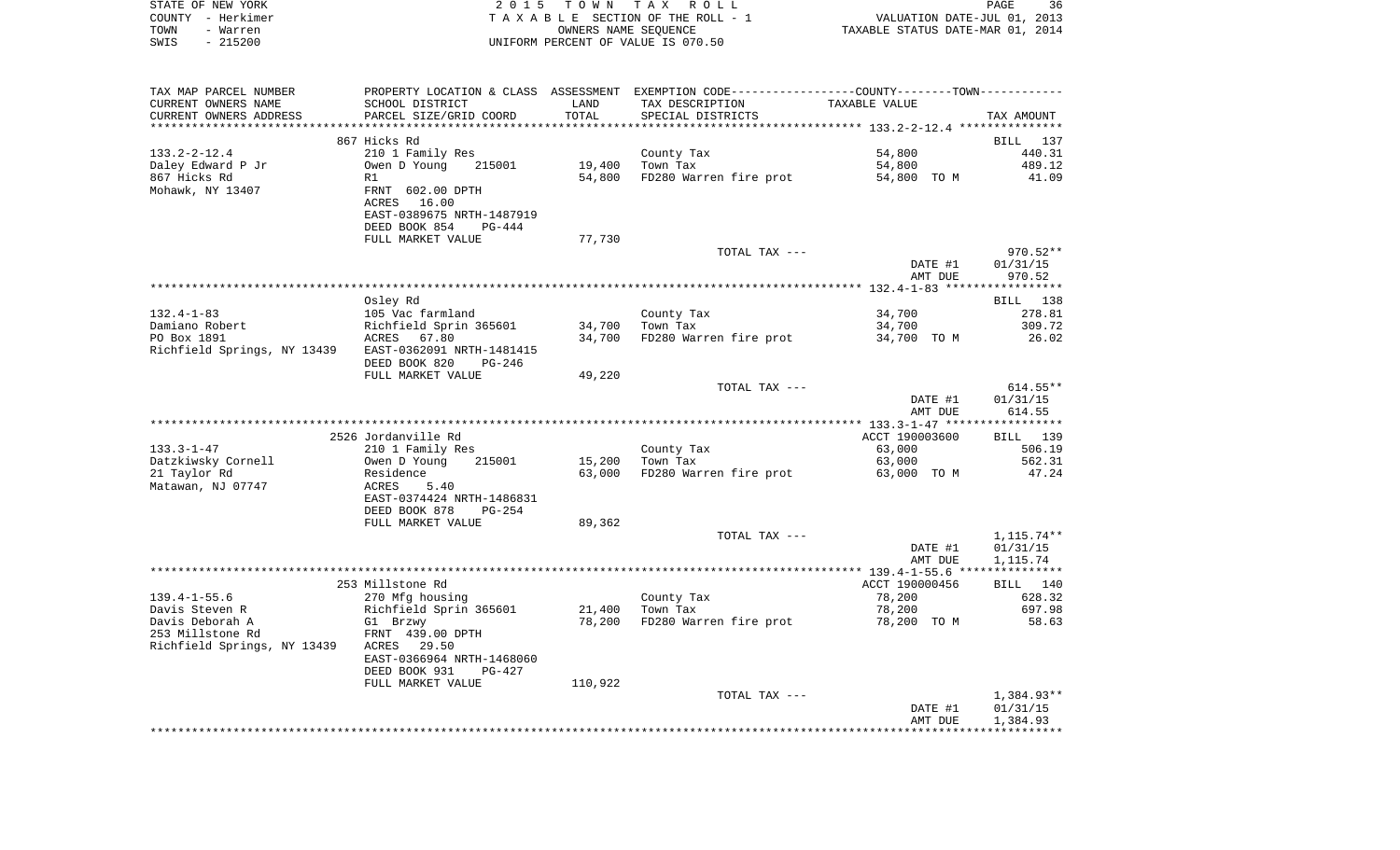| STATE OF NEW YORK<br>COUNTY - Herkimer | 2 0 1 5                              |                      | TOWN TAX ROLL<br>TAXABLE SECTION OF THE ROLL - 1           | VALUATION DATE-JUL 01, 2013                  | PAGE                   |
|----------------------------------------|--------------------------------------|----------------------|------------------------------------------------------------|----------------------------------------------|------------------------|
| TOWN<br>- Warren                       |                                      | OWNERS NAME SEQUENCE |                                                            | TAXABLE STATUS DATE-MAR 01, 2014             |                        |
| $-215200$<br>SWIS                      |                                      |                      | UNIFORM PERCENT OF VALUE IS 070.50                         |                                              |                        |
| TAX MAP PARCEL NUMBER                  | PROPERTY LOCATION & CLASS ASSESSMENT |                      | EXEMPTION CODE----------------COUNTY-------TOWN----------- |                                              |                        |
| CURRENT OWNERS NAME                    | SCHOOL DISTRICT                      | LAND                 | TAX DESCRIPTION                                            | TAXABLE VALUE                                |                        |
| CURRENT OWNERS ADDRESS                 | PARCEL SIZE/GRID COORD               | TOTAL                | SPECIAL DISTRICTS                                          |                                              | TAX AMOUNT             |
| ***********************                | ***************************          | **********           |                                                            |                                              |                        |
|                                        | 364 Hoke Rd                          |                      |                                                            | ACCT 190012880                               | BILL<br>141            |
| $144.1 - 1 - 75$                       | 210 1 Family Res                     |                      | County Tax                                                 | 85,400                                       | 686.18                 |
| Dawson Matthew                         | Richfield Sprin 365601               | 14,800               | Town Tax                                                   | 85,400                                       | 762.25                 |
| Dawson Angelina                        | Residence                            | 85,400               | FD280 Warren fire prot                                     | 85,400 TO M                                  | 64.03                  |
| 364 Hoke Rd                            | ACRES<br>4.80                        |                      |                                                            |                                              |                        |
| Richfield Springs, NY 13439            | EAST-0384815 NRTH-1457463            |                      |                                                            |                                              |                        |
|                                        | DEED BOOK 1129 PG-200                |                      |                                                            |                                              |                        |
|                                        | FULL MARKET VALUE                    | 121,135              | TOTAL TAX ---                                              |                                              |                        |
|                                        |                                      |                      |                                                            | DATE #1                                      | 1,512.46**<br>01/31/15 |
|                                        |                                      |                      |                                                            | AMT DUE                                      | 1,512.46               |
|                                        |                                      |                      |                                                            |                                              |                        |
|                                        | Hogsback Rd                          |                      |                                                            |                                              | 142<br>BILL            |
| $140.1 - 1 - 16.2$                     | 312 Vac w/imprv                      |                      | County Tax                                                 | 38,800                                       | 311.75                 |
| Dayton's Acres LLC                     | Richfield Sprin 365601               | 36,800               | Town Tax                                                   | 38,800                                       | 346.31                 |
| PO Box 126                             | Woodland                             | 38,800               | FD280 Warren fire prot                                     | 38,800 TO M                                  | 29.09                  |
| Springfield Center, NY 13468           | Hunting Cabin                        |                      |                                                            |                                              |                        |
|                                        | ACRES 79.00                          |                      |                                                            |                                              |                        |
|                                        | EAST-0376941 NRTH-1473959            |                      |                                                            |                                              |                        |
|                                        | DEED BOOK 1451 PG-908                |                      |                                                            |                                              |                        |
|                                        | FULL MARKET VALUE                    | 55,035               |                                                            |                                              |                        |
|                                        |                                      |                      | TOTAL TAX ---                                              |                                              | 687.15**               |
|                                        |                                      |                      |                                                            | DATE #1<br>AMT DUE                           | 01/31/15<br>687.15     |
|                                        |                                      |                      |                                                            | ************** 140.2-1-5.2 ***************** |                        |
|                                        | 254 Mary Hill Rd                     |                      |                                                            | ACCT 190002101                               | BILL 143               |
| $140.2 - 1 - 5.2$                      | 270 Mfg housing                      |                      | County Tax                                                 | 26,500                                       | 212.92                 |
| Decker Dennis                          | Owen D Young<br>215001               | 10,900               | Town Tax                                                   | 26,500                                       | 236.53                 |
| 254 Mary Hill Rd                       | Mobile Home                          | 26,500               | FD280 Warren fire prot                                     | 26,500 TO M                                  | 19.87                  |
| Richfield Springs, NY 13439            | ACRES<br>1.70                        |                      |                                                            |                                              |                        |
|                                        | EAST-0386546 NRTH-1476929            |                      |                                                            |                                              |                        |
|                                        | DEED BOOK 942<br>PG-255              |                      |                                                            |                                              |                        |
|                                        | FULL MARKET VALUE                    | 37,589               |                                                            |                                              |                        |
|                                        |                                      |                      | TOTAL TAX ---                                              |                                              | $469.32**$             |
|                                        |                                      |                      |                                                            | DATE #1                                      | 01/31/15               |
|                                        |                                      |                      |                                                            | AMT DUE                                      | 469.32                 |
|                                        |                                      |                      |                                                            |                                              |                        |
|                                        | Off Osley Rd                         |                      |                                                            | ACCT 190008731                               | 144<br>BILL            |
| $139.2 - 1 - 33$<br>Decker Edward      | 323 Vacant rural                     |                      | County Tax                                                 | 5,500                                        | 44.19<br>49.09         |
|                                        | Richfield Sprin 365601               | 5,500                | 5,500 Town Tax<br>School Relevy                            | 5,500                                        | 97.74                  |
|                                        | Lot                                  |                      | FD280 Warren fire prot                                     | 5,500 TO M                                   | 4.12                   |
| 339 Brighton Rd                        |                                      |                      |                                                            |                                              |                        |
| Richfield Springs, NY 13439            | ACRES<br>21.80                       |                      |                                                            |                                              |                        |
|                                        | EAST-0362644 NRTH-1479385            |                      |                                                            |                                              |                        |
|                                        | DEED BOOK 672<br>PG-650              |                      |                                                            |                                              |                        |
|                                        | FULL MARKET VALUE                    | 7,801                |                                                            |                                              |                        |
|                                        |                                      |                      | TOTAL TAX ---                                              | DATE #1                                      | 195.14**<br>01/31/15   |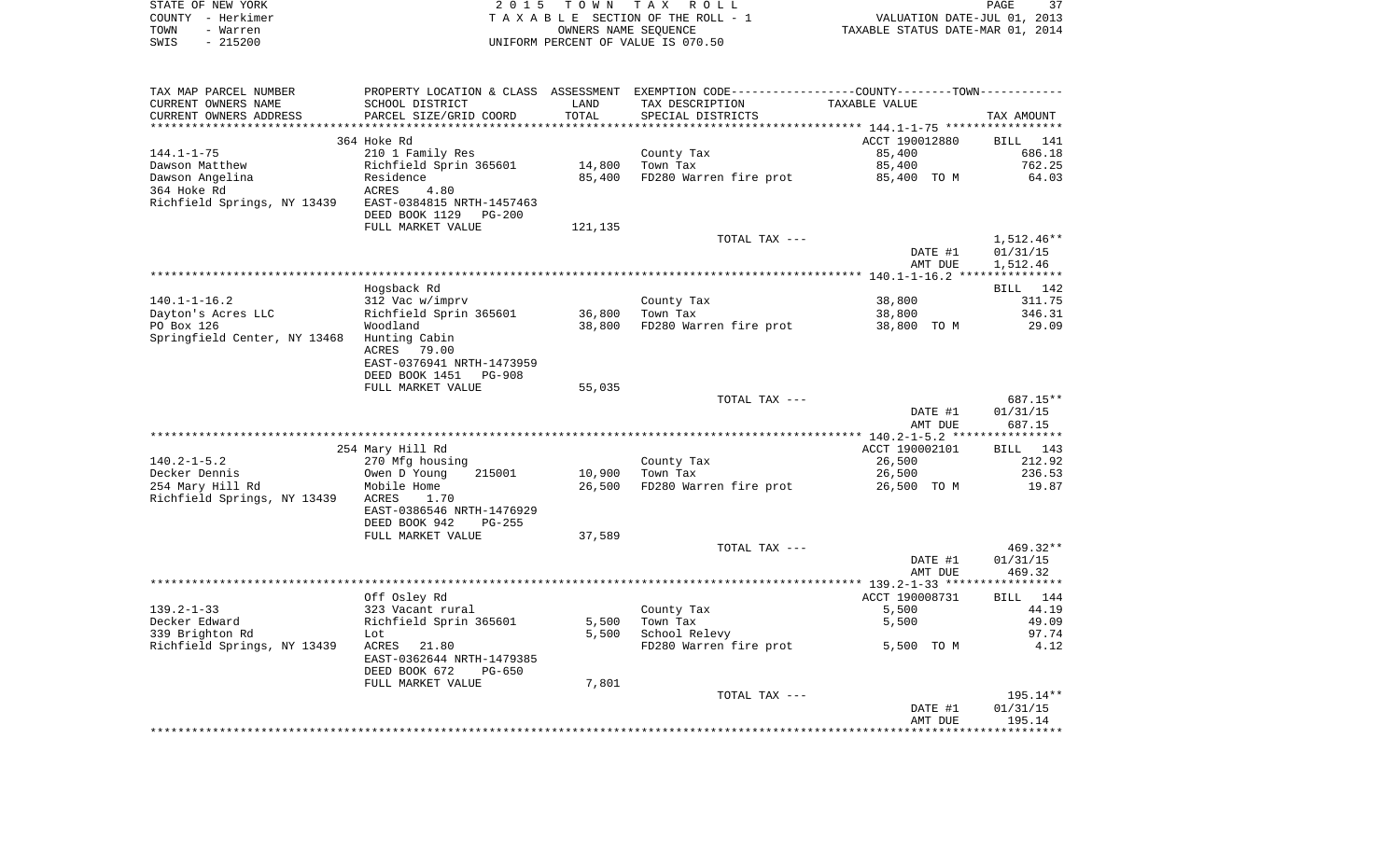|      | STATE OF NEW YORK | 2015 TOWN TAX ROLL                 | 38<br><b>PAGE</b>                |
|------|-------------------|------------------------------------|----------------------------------|
|      | COUNTY - Herkimer | TAXABLE SECTION OF THE ROLL - 1    | VALUATION DATE-JUL 01, 2013      |
| TOWN | - Warren          | OWNERS NAME SEOUENCE               | TAXABLE STATUS DATE-MAR 01, 2014 |
| SWIS | - 215200          | UNIFORM PERCENT OF VALUE IS 070.50 |                                  |

| TAX MAP PARCEL NUMBER       | PROPERTY LOCATION & CLASS ASSESSMENT |         | EXEMPTION CODE-----------------COUNTY-------TOWN----------- |                                                   |              |
|-----------------------------|--------------------------------------|---------|-------------------------------------------------------------|---------------------------------------------------|--------------|
| CURRENT OWNERS NAME         | SCHOOL DISTRICT                      | LAND    | TAX DESCRIPTION                                             | TAXABLE VALUE                                     |              |
| CURRENT OWNERS ADDRESS      | PARCEL SIZE/GRID COORD               | TOTAL   | SPECIAL DISTRICTS                                           |                                                   | TAX AMOUNT   |
|                             |                                      |         | ***************************                                 | ******************* 126.4-1-11 ****************** |              |
|                             | 961 Robinson Rd                      |         |                                                             | ACCT 190004951                                    | BILL 145     |
| $126.4 - 1 - 11$            | 210 1 Family Res                     |         | County Tax                                                  | 69,000                                            | 554.40       |
| Delaney Robert W Jr         | Owen D Young<br>215001               | 10,200  | Town Tax                                                    | 69,000                                            | 615.87       |
| 961 Robinson Rd             | Rural Residence                      | 69,000  | FD280 Warren fire prot                                      | 69,000 TO M                                       | 51.73        |
| Mohawk, NY 13407            | 1.15<br>ACRES                        |         |                                                             |                                                   |              |
|                             | EAST-0369335 NRTH-1496929            |         |                                                             |                                                   |              |
|                             | DEED BOOK 779<br>$PG-272$            |         |                                                             |                                                   |              |
|                             |                                      |         |                                                             |                                                   |              |
|                             | FULL MARKET VALUE                    | 97,872  |                                                             |                                                   |              |
|                             |                                      |         | TOTAL TAX ---                                               |                                                   | $1,222.00**$ |
|                             |                                      |         |                                                             | DATE #1                                           | 01/31/15     |
|                             |                                      |         |                                                             | AMT DUE                                           | 1,222.00     |
|                             |                                      |         |                                                             |                                                   |              |
|                             | 133 Hogsback Rd                      |         |                                                             | ACCT 190012270                                    | BILL 146     |
| $139.2 - 1 - 30.1$          | 112 Dairy farm                       |         | AGRIC 10 Y 42100                                            | 2,000<br>2,000                                    |              |
| Denton Keith                | Richfield Sprin 365601               | 54,300  | County Tax                                                  | 115,500                                           | 928.02       |
| Denton Linda                | Dairy Farm                           | 117,500 | Town Tax                                                    | 115,500                                           | 1,030.91     |
| 133 Hogsback Rd             | ACRES 104.40                         |         | FD280 Warren fire prot                                      | 117,500 TO M                                      | 88.10        |
| Richfield Springs, NY 13439 | EAST-0370551 NRTH-1474676            |         |                                                             |                                                   |              |
|                             | DEED BOOK 1079<br>PG-531             |         |                                                             |                                                   |              |
|                             | FULL MARKET VALUE                    | 166,667 |                                                             |                                                   |              |
|                             |                                      |         | TOTAL TAX ---                                               |                                                   | $2,047.03**$ |
|                             |                                      |         |                                                             | DATE #1                                           | 01/31/15     |
|                             |                                      |         |                                                             | AMT DUE                                           | 2,047.03     |
|                             |                                      |         |                                                             |                                                   |              |
|                             | 104 Mortz Rd                         |         |                                                             | ACCT 190011890                                    | BILL 147     |
| $126.4 - 1 - 3$             | 210 1 Family Res                     |         | County Tax                                                  | 59,400                                            | 477.27       |
| DesJardins Douglas          | Owen D Young<br>215001               | 11,000  | Town Tax                                                    | 59,400                                            | 530.18       |
| DesJardins Brandee          | Doublewide                           | 59,400  | School Relevy                                               |                                                   | 1,027.35     |
| 104 Mortz Rd                | ACRES<br>1.80                        |         | FD280 Warren fire prot                                      | 59,400 TO M                                       | 44.54        |
| Mohawk, NY 13407            | EAST-0367396 NRTH-1499197            |         |                                                             |                                                   |              |
|                             |                                      |         |                                                             |                                                   |              |
|                             | DEED BOOK 1276<br><b>PG-390</b>      |         |                                                             |                                                   |              |
|                             | FULL MARKET VALUE                    | 84,255  |                                                             |                                                   |              |
|                             |                                      |         | TOTAL TAX ---                                               |                                                   | $2,079.34**$ |
|                             |                                      |         |                                                             | DATE #1                                           | 01/31/15     |
|                             |                                      |         |                                                             | AMT DUE                                           | 2,079.34     |
|                             |                                      |         |                                                             |                                                   |              |
|                             | 142 Geywits Rd                       |         |                                                             | ACCT 190008283                                    | BILL 148     |
| $140.4 - 1 - 4.4$           | 112 Dairy farm                       |         | AGRIC 10 Y 41700                                            | 82,000<br>82,000                                  |              |
| Detweiler David H           | Richfield Sprin 365601               | 54,300  | County Tax                                                  | 175,600                                           | 1,410.92     |
| Detweiler MaryAnn           | Dairy Farm                           | 257,600 | Town Tax                                                    | 175,600                                           | 1,567.33     |
| 142 Geywits Rd              | ACRES 119.10                         |         | FD280 Warren fire prot                                      | 257,600 TO M                                      | 193.14       |
| Richfield Springs, NY 13439 | EAST-0385880 NRTH-1468922            |         |                                                             |                                                   |              |
|                             | DEED BOOK 884<br>$PG-233$            |         |                                                             |                                                   |              |
| MAY BE SUBJECT TO PAYMENT   | FULL MARKET VALUE                    | 365,390 |                                                             |                                                   |              |
| UNDER RPTL483 UNTIL 2017    |                                      |         |                                                             |                                                   |              |
|                             |                                      |         | TOTAL TAX ---                                               |                                                   | $3,171.39**$ |
|                             |                                      |         |                                                             | DATE #1                                           | 01/31/15     |
|                             |                                      |         |                                                             | AMT DUE                                           | 3,171.39     |
|                             |                                      |         |                                                             |                                                   |              |
|                             |                                      |         |                                                             |                                                   |              |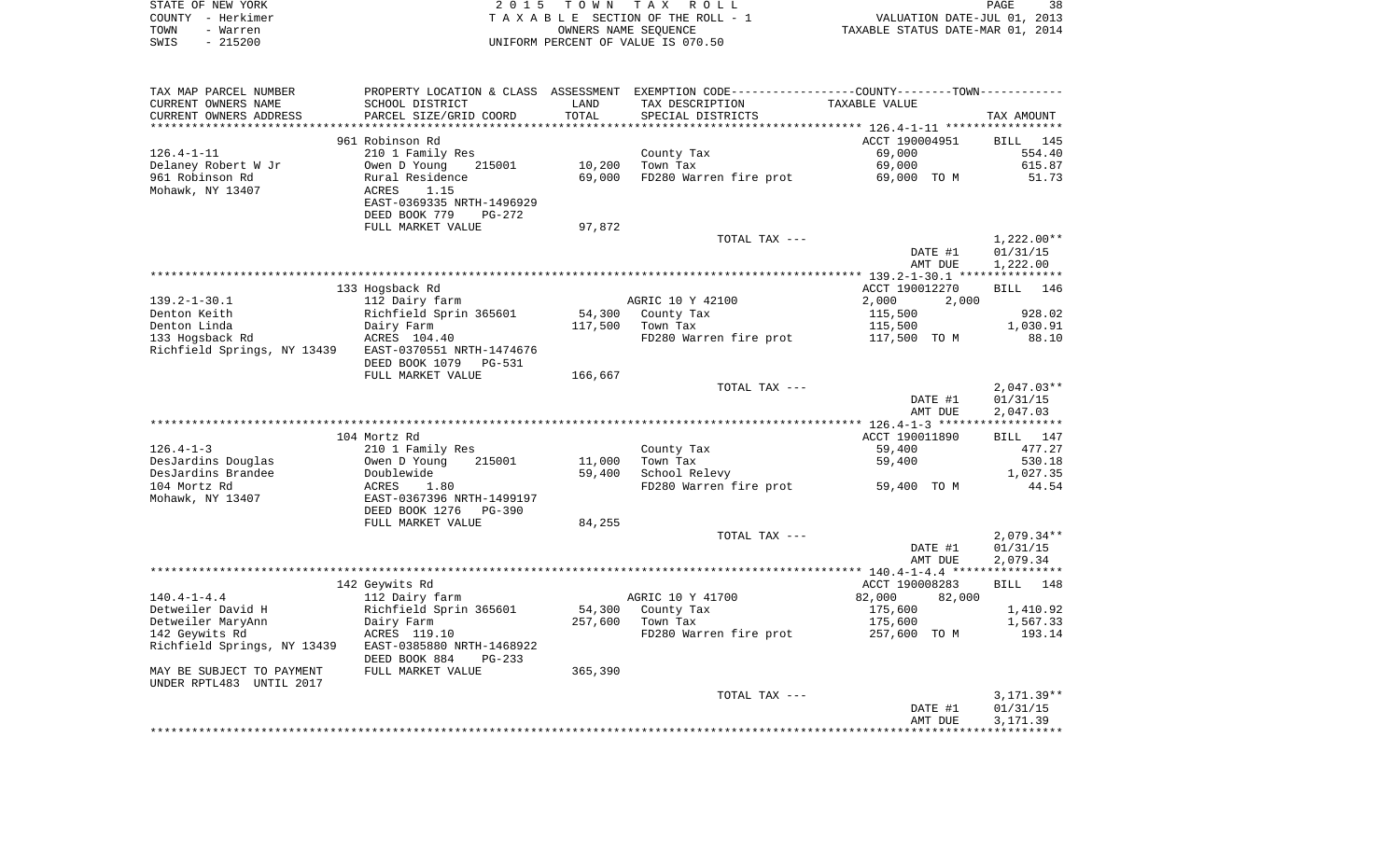| COUNTY<br>– Herkimer<br>TOWN<br>- Warren<br>SWIS<br>$-215200$             |                                                                                     |                  | T A X A B L E SECTION OF THE ROLL - 1<br>OWNERS NAME SEQUENCE<br>UNIFORM PERCENT OF VALUE IS 070.50 | VALUATION DATE-JUL 01, 2013<br>TAXABLE STATUS DATE-MAR 01, 2014 |                                      |
|---------------------------------------------------------------------------|-------------------------------------------------------------------------------------|------------------|-----------------------------------------------------------------------------------------------------|-----------------------------------------------------------------|--------------------------------------|
| TAX MAP PARCEL NUMBER                                                     |                                                                                     |                  | PROPERTY LOCATION & CLASS ASSESSMENT EXEMPTION CODE----------------COUNTY-------TOWN----------      |                                                                 |                                      |
| CURRENT OWNERS NAME                                                       | SCHOOL DISTRICT                                                                     | LAND             | TAX DESCRIPTION                                                                                     | TAXABLE VALUE                                                   |                                      |
| CURRENT OWNERS ADDRESS                                                    | PARCEL SIZE/GRID COORD                                                              | TOTAL            | SPECIAL DISTRICTS                                                                                   |                                                                 | TAX AMOUNT                           |
|                                                                           | 108 Andrecheck Rd                                                                   |                  |                                                                                                     | ACCT 190005701                                                  |                                      |
| 144.2-1-4.1                                                               | 240 Rural res                                                                       |                  | County Tax                                                                                          | 145,500                                                         | BILL 149<br>1,169.07                 |
| DHL Softball Enterprises LLC   Richfield Sprin 365601                     |                                                                                     | 26,800           | Town Tax                                                                                            | 145,500                                                         | 1,298.67                             |
| 626 Vanderlyn Ln                                                          | R1                                                                                  | 145,500          | FD280 Warren fire prot                                                                              | 145,500 TO M                                                    | 109.09                               |
| Slingerlands, NY 12159                                                    | pavillion shed dugouts<br>ACRES<br>41.00<br>EAST-0385954 NRTH-1461933               |                  |                                                                                                     |                                                                 |                                      |
|                                                                           | DEED BOOK 1432<br>PG-460                                                            |                  |                                                                                                     |                                                                 |                                      |
|                                                                           | FULL MARKET VALUE                                                                   | 206,383          | TOTAL TAX ---                                                                                       |                                                                 | $2,576.83**$                         |
|                                                                           |                                                                                     |                  |                                                                                                     | DATE #1                                                         | 01/31/15                             |
|                                                                           |                                                                                     |                  |                                                                                                     | AMT DUE                                                         | 2,576.83                             |
|                                                                           |                                                                                     |                  |                                                                                                     |                                                                 |                                      |
|                                                                           | 106 Andrecheck Rd                                                                   |                  |                                                                                                     | ACCT 190005702                                                  | BILL 150                             |
| 144.2-1-4.2                                                               | 415 Motel                                                                           |                  | County Tax                                                                                          | 72,100                                                          | 579.31                               |
| DHL Softball Enterprises LLC   Richfield Sprin 365601<br>626 Vanderlyn Ln | Seasonal Motel                                                                      | 13,300<br>72,100 | Town Tax<br>FD280 Warren fire prot                                                                  | 72,100<br>72,100 TO M                                           | 643.53<br>54.06                      |
| Slingerlands, NY 12159                                                    | Residence<br>ACRES<br>2.40<br>EAST-0385021 NRTH-1461311<br>DEED BOOK 1432<br>PG-460 |                  |                                                                                                     |                                                                 |                                      |
|                                                                           | FULL MARKET VALUE                                                                   | 102,270          |                                                                                                     |                                                                 |                                      |
|                                                                           |                                                                                     |                  | TOTAL TAX ---                                                                                       | DATE #1<br>AMT DUE                                              | $1,276.90**$<br>01/31/15<br>1,276.90 |
|                                                                           |                                                                                     |                  |                                                                                                     |                                                                 |                                      |
|                                                                           | 4591 Us Hwy 20                                                                      |                  |                                                                                                     | ACCT 190006330                                                  | BILL 151                             |
| 144.2-1-6<br>DHL Softball Enterprises LLC  Richfield Sprin 365601         | 210 1 Family Res                                                                    | 17,200           | County Tax<br>Town Tax                                                                              | 17,200<br>17,200                                                | 138.20<br>153.52                     |
| 626 Vanderlyn Ln                                                          | Residence                                                                           | 17,200           | FD280 Warren fire prot                                                                              | 17,200 TO M                                                     | 12.90                                |
| Slingerlands, NY 12159                                                    | ACRES<br>19.10<br>EAST-0386134 NRTH-1461304                                         |                  |                                                                                                     |                                                                 |                                      |
|                                                                           | DEED BOOK 1432<br>PG-460<br>FULL MARKET VALUE                                       | 24,397           |                                                                                                     |                                                                 |                                      |
|                                                                           |                                                                                     |                  | TOTAL TAX ---                                                                                       |                                                                 | $304.62**$                           |
|                                                                           |                                                                                     |                  |                                                                                                     | DATE #1                                                         | 01/31/15                             |
|                                                                           |                                                                                     |                  |                                                                                                     | AMT DUE                                                         | 304.62                               |
|                                                                           |                                                                                     |                  |                                                                                                     |                                                                 |                                      |
|                                                                           | 185 Main St                                                                         |                  |                                                                                                     | ACCT 190001260                                                  | BILL 152                             |
| 132.60-1-36<br>Diaz S Michelle                                            | 210 1 Family Res<br>215001<br>Owen D Young                                          | 6,700            | County Tax<br>Town Tax                                                                              | 52,000<br>52,000                                                | 417.81<br>464.13                     |
| 185 Main St                                                               | Res                                                                                 | 52,000           | School Relevy                                                                                       |                                                                 | 829.87                               |
| Jordanville, NY 13361                                                     | FRNT<br>86.80 DPTH 200.00                                                           |                  | FD280 Warren fire prot                                                                              | 52,000<br>TO M                                                  | 38.99                                |
|                                                                           | EAST-0372241 NRTH-1487474<br>DEED BOOK 942<br>PG-678                                |                  | LT180 Warren light #2                                                                               | 52,000 TO M                                                     | 51.68                                |
|                                                                           | FULL MARKET VALUE                                                                   | 73,759           |                                                                                                     |                                                                 |                                      |
|                                                                           |                                                                                     |                  | TOTAL TAX ---                                                                                       |                                                                 | $1,802.48**$                         |
|                                                                           |                                                                                     |                  |                                                                                                     | DATE #1                                                         | 01/31/15                             |
|                                                                           |                                                                                     |                  |                                                                                                     | AMT DUE                                                         | 1,802.48                             |

PAGE 39

STATE OF NEW YORK **EXECUTE:**  $2015$  TOWN TAX ROLL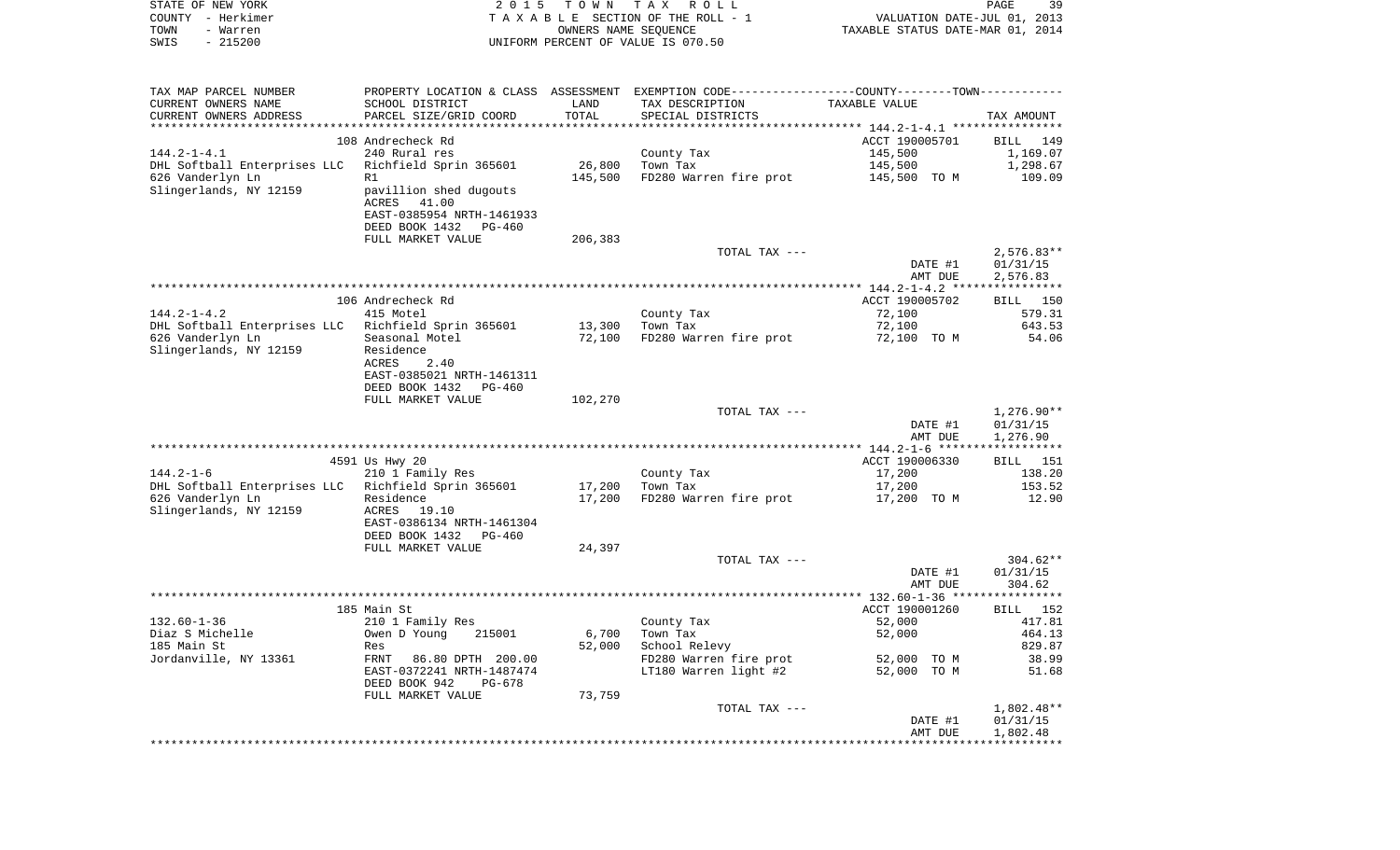|      | STATE OF NEW YORK | 2015 TOWN TAX ROLL                 | 40<br>PAGE                       |
|------|-------------------|------------------------------------|----------------------------------|
|      | COUNTY - Herkimer | TAXABLE SECTION OF THE ROLL - 1    | VALUATION DATE-JUL 01, 2013      |
| TOWN | - Warren          | OWNERS NAME SEOUENCE               | TAXABLE STATUS DATE-MAR 01, 2014 |
| SWIS | - 215200          | UNIFORM PERCENT OF VALUE IS 070.50 |                                  |

| TAX MAP PARCEL NUMBER       |                                |         | PROPERTY LOCATION & CLASS ASSESSMENT EXEMPTION CODE---------------COUNTY-------TOWN---------- |                |                 |
|-----------------------------|--------------------------------|---------|-----------------------------------------------------------------------------------------------|----------------|-----------------|
| CURRENT OWNERS NAME         | SCHOOL DISTRICT                | LAND    | TAX DESCRIPTION                                                                               | TAXABLE VALUE  |                 |
| CURRENT OWNERS ADDRESS      | PARCEL SIZE/GRID COORD         | TOTAL   | SPECIAL DISTRICTS                                                                             |                | TAX AMOUNT      |
|                             |                                |         |                                                                                               |                |                 |
|                             | 508 Cullen Rd                  |         |                                                                                               |                | BILL 153        |
| $139.2 - 1 - 7.4$           | 210 1 Family Res               |         | County Tax                                                                                    | 135,300        | 1,087.11        |
| Dibble Ryan                 | Richfield Sprin 365601         | 12,500  | Town Tax                                                                                      | 135,300        | 1,207.63        |
| Dibble Crystal              | R1 2G                          | 135,300 | FD280 Warren fire prot                                                                        | 135,300 TO M   | 101.44          |
| 508 Cullen Rd               | 12.30<br>ACRES                 |         |                                                                                               |                |                 |
| Richfield Springs, NY 13439 | EAST-0365597 NRTH-1475187      |         |                                                                                               |                |                 |
|                             | DEED BOOK 1534<br>$PG-53$      |         |                                                                                               |                |                 |
| PRIOR OWNER ON 3/01/2014    | FULL MARKET VALUE              | 191,915 |                                                                                               |                |                 |
| Hawkes Lynae                |                                |         |                                                                                               |                |                 |
|                             |                                |         | TOTAL TAX ---                                                                                 |                | $2,396.18**$    |
|                             |                                |         |                                                                                               | DATE #1        | 01/31/15        |
|                             |                                |         |                                                                                               | AMT DUE        | 2,396.18        |
|                             |                                |         |                                                                                               |                |                 |
|                             |                                |         |                                                                                               |                |                 |
|                             | Tri-Town Rd                    |         |                                                                                               | ACCT 190002480 | <b>BILL</b> 154 |
| $127.3 - 1 - 15$            | 105 Vac farmland               |         | County Tax                                                                                    | 11,000         | 88.38           |
| Dickey Phyllis              | Owen D Young<br>215001         | 11,000  | Town Tax                                                                                      | 11,000         | 98.18           |
| 262 Tri Town Rd             | Farm Land                      | 11,000  | FD280 Warren fire prot                                                                        | 11,000 TO M    | 8.25            |
| Mohawk, NY 13407            | ACRES<br>27.60                 |         |                                                                                               |                |                 |
|                             | EAST-0383071 NRTH-1497549      |         |                                                                                               |                |                 |
|                             | DEED BOOK 1175<br>$PG-440$     |         |                                                                                               |                |                 |
|                             | FULL MARKET VALUE              | 15,603  |                                                                                               |                |                 |
|                             |                                |         | TOTAL TAX ---                                                                                 |                | 194.81**        |
|                             |                                |         |                                                                                               | DATE #1        | 01/31/15        |
|                             |                                |         |                                                                                               | AMT DUE        | 194.81          |
|                             |                                |         |                                                                                               |                |                 |
|                             | 2581 Jordanville Rd            |         |                                                                                               | ACCT 190008700 | <b>BILL</b> 155 |
| $133.3 - 1 - 10$            | 210 1 Family Res               |         | County Tax                                                                                    | 49,000         | 393.71          |
| Dimov Georgi Kanev          | 215001<br>Owen D Young         | 15,800  | Town Tax                                                                                      | 49,000         | 437.35          |
| Marinkova Krassimira        | Residence                      | 49,000  | FD280 Warren fire prot                                                                        | 49,000 TO M    | 36.74           |
| 674-E Illinois Rd           | ACRES<br>7.00                  |         |                                                                                               |                |                 |
| Lake Forest, IL 60045       | EAST-0375432 NRTH-1487510      |         |                                                                                               |                |                 |
|                             | DEED BOOK 1338<br>PG-141       |         |                                                                                               |                |                 |
|                             | FULL MARKET VALUE              | 69,504  |                                                                                               |                |                 |
|                             |                                |         | TOTAL TAX ---                                                                                 |                | 867.80**        |
|                             |                                |         |                                                                                               | DATE #1        | 01/31/15        |
|                             |                                |         |                                                                                               | AMT DUE        | 867.80          |
|                             |                                |         |                                                                                               |                |                 |
|                             | 499 Little Lakes Rd            |         |                                                                                               |                | <b>BILL</b> 156 |
| $140.3 - 1 - 14.2$          | 240 Rural res                  |         | County Tax                                                                                    | 75,500         | 606.63          |
| Dingman Ronald E Jr         | Richfield Sprin 365601         | 19,200  | Town Tax                                                                                      | 75,500         | 673.88          |
| Kennedy Kelly               | R1                             | 75,500  | School Relevy                                                                                 |                | 1,005.69        |
| 499 Little Lakes Rd         | ACRES<br>21.00                 |         | FD280 Warren fire prot                                                                        | 75,500 TO M    | 56.61           |
| Richfield Springs, NY 13439 | EAST-0380450 NRTH-1468905      |         |                                                                                               |                |                 |
|                             | DEED BOOK 856<br><b>PG-311</b> |         |                                                                                               |                |                 |
|                             | FULL MARKET VALUE              | 107,092 |                                                                                               |                |                 |
|                             |                                |         | TOTAL TAX ---                                                                                 |                | $2,342.81**$    |
|                             |                                |         |                                                                                               | DATE #1        | 01/31/15        |
|                             |                                |         |                                                                                               | AMT DUE        | 2,342.81        |
|                             |                                |         |                                                                                               |                |                 |
|                             |                                |         |                                                                                               |                |                 |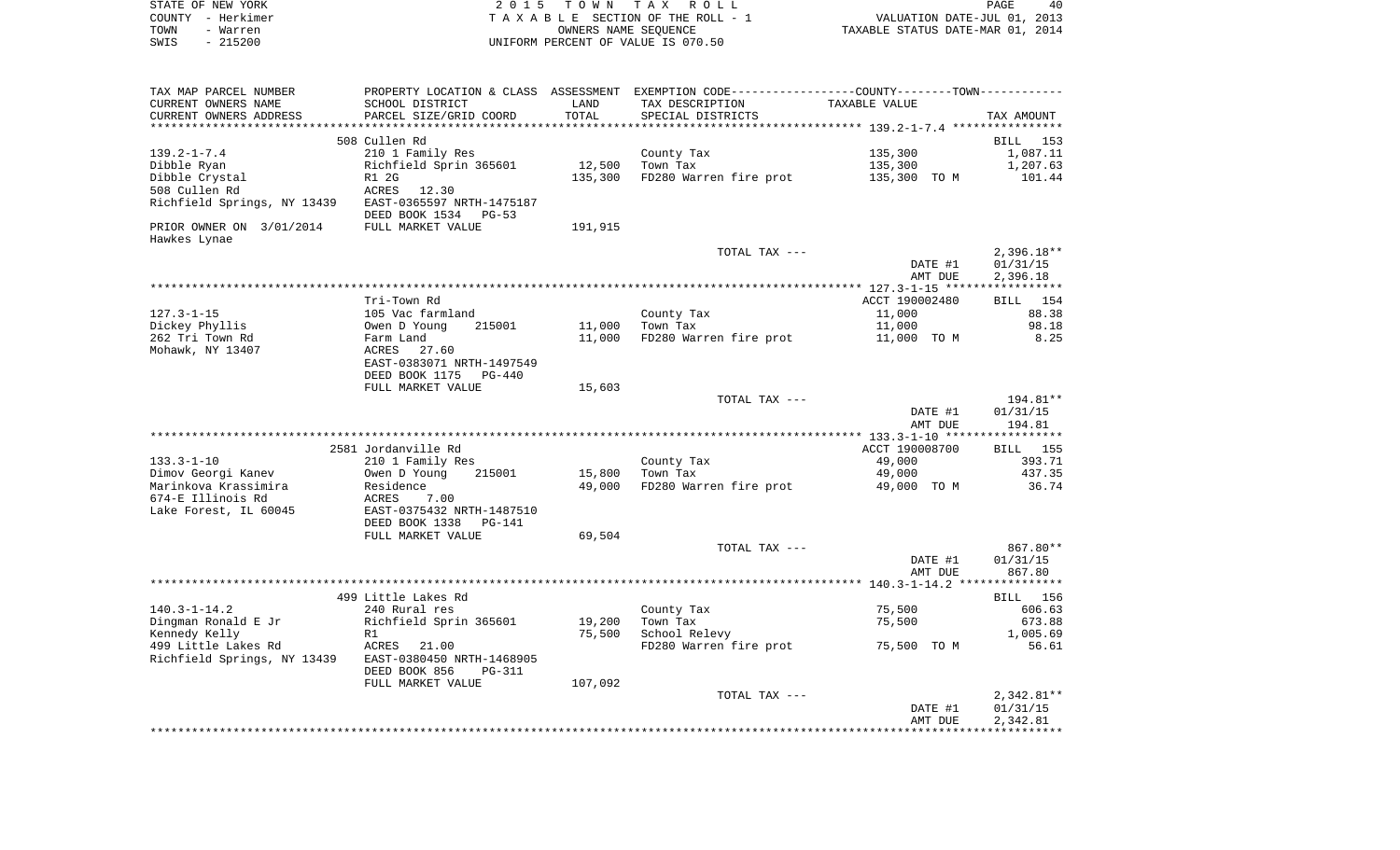|      | STATE OF NEW YORK | 2015 TOWN TAX ROLL                 | 41<br><b>PAGE</b>                |
|------|-------------------|------------------------------------|----------------------------------|
|      | COUNTY - Herkimer | TAXABLE SECTION OF THE ROLL - 1    | VALUATION DATE-JUL 01, 2013      |
| TOWN | - Warren          | OWNERS NAME SEOUENCE               | TAXABLE STATUS DATE-MAR 01, 2014 |
| SWIS | $-215200$         | UNIFORM PERCENT OF VALUE IS 070.50 |                                  |

| TAX MAP PARCEL NUMBER                                                                                                                                                   | PROPERTY LOCATION & CLASS ASSESSMENT EXEMPTION CODE----------------COUNTY--------TOWN---------- |        |                                    |                |            |
|-------------------------------------------------------------------------------------------------------------------------------------------------------------------------|-------------------------------------------------------------------------------------------------|--------|------------------------------------|----------------|------------|
| CURRENT OWNERS NAME                                                                                                                                                     | SCHOOL DISTRICT                                                                                 | LAND   | TAX DESCRIPTION                    | TAXABLE VALUE  |            |
| CURRENT OWNERS ADDRESS                                                                                                                                                  | SCHOOL DISTRICI<br>PARCEL SIZE/GRID COORD<br>ARCEL SIZE/GRID COORD                              | TOTAL  | SPECIAL DISTRICTS                  |                | TAX AMOUNT |
|                                                                                                                                                                         |                                                                                                 |        |                                    |                |            |
|                                                                                                                                                                         | 145 Hogsback Rd                                                                                 |        |                                    | ACCT 190000630 | BILL 157   |
| 139.2-1-29                                                                                                                                                              | 270 Mfg housing                                                                                 |        | County Tax                         | 10,400         | 83.56      |
|                                                                                                                                                                         | Richfield Sprin 365601                                                                          | 3,100  | Town Tax                           | 10,400         | 92.83      |
|                                                                                                                                                                         |                                                                                                 | 10,400 | School Relevy                      |                | 184.84     |
| Springfield Center, NY 13468 FRNT 275.00 DPTH 160.00                                                                                                                    |                                                                                                 |        | FD280 Warren fire prot 10,400 TO M |                | 7.80       |
|                                                                                                                                                                         | EAST-0368746 NRTH-1474541                                                                       |        |                                    |                |            |
|                                                                                                                                                                         | DEED BOOK 1317 PG-60                                                                            |        |                                    |                |            |
|                                                                                                                                                                         | FULL MARKET VALUE                                                                               | 14,752 |                                    |                |            |
|                                                                                                                                                                         |                                                                                                 |        | TOTAL TAX ---                      |                | 369.03**   |
|                                                                                                                                                                         |                                                                                                 |        |                                    | DATE #1        | 01/31/15   |
|                                                                                                                                                                         |                                                                                                 |        |                                    | AMT DUE        | 369.03     |
|                                                                                                                                                                         |                                                                                                 |        |                                    |                |            |
|                                                                                                                                                                         | 2308 Jordanville Rd                                                                             |        |                                    | ACCT 190007620 | BILL 158   |
| 132.60-1-72                                                                                                                                                             | 270 Mfg housing                                                                                 |        | County Tax                         | 20,900         | 167.93     |
| Dole Helen C                                                                                                                                                            |                                                                                                 | 7,800  | Town Tax                           | 20,900         | 186.54     |
| 804 W Shady Shore Rd                                                                                                                                                    | Owen D Young     215001<br>Jordanville<br>Jordanville                                           | 20,900 | School Relevy                      |                | 557.76     |
| Shady Shores, TX 76208                                                                                                                                                  | Mobile Home                                                                                     |        | FD280 Warren fire prot 20,900 TO M |                | 15.67      |
|                                                                                                                                                                         | FRNT 140.00 DPTH 180.00                                                                         |        | LT180 Warren light #2              | 20,900 TO M    | 20.77      |
|                                                                                                                                                                         | EAST-0370102 NRTH-1487041                                                                       |        |                                    |                |            |
|                                                                                                                                                                         | DEED BOOK 00624 PG-00368                                                                        |        |                                    |                |            |
|                                                                                                                                                                         | FULL MARKET VALUE                                                                               | 29,645 |                                    |                |            |
|                                                                                                                                                                         |                                                                                                 |        | TOTAL TAX ---                      |                | $948.67**$ |
|                                                                                                                                                                         |                                                                                                 |        |                                    | DATE #1        | 01/31/15   |
|                                                                                                                                                                         |                                                                                                 |        |                                    | AMT DUE        | 948.67     |
|                                                                                                                                                                         |                                                                                                 |        |                                    |                |            |
|                                                                                                                                                                         | Off Mixter Rd                                                                                   |        |                                    |                | BILL 159   |
| $140.1 - 1 - 10.5$                                                                                                                                                      |                                                                                                 |        | County Tax                         | 26,900         | 216.14     |
|                                                                                                                                                                         | 210 1 Family Res<br>Owen D Young 21500                                                          | 10,000 | Town Tax                           |                | 240.10     |
| Dolhun Jeffrey D<br>190 Mixter Pd                                                                                                                                       | 215001                                                                                          |        | School Relevy                      | 26,900         |            |
| 190 Mixter Rd                                                                                                                                                           | R1                                                                                              | 26,900 |                                    |                | 160.01     |
| Richfield Springs, NY 13439 No Rd Frontage                                                                                                                              |                                                                                                 |        | FD280 Warren fire prot 26,900 TO M |                | 20.17      |
|                                                                                                                                                                         | 1.00<br>ACRES                                                                                   |        |                                    |                |            |
|                                                                                                                                                                         | EAST-0378236 NRTH-1478710                                                                       |        |                                    |                |            |
|                                                                                                                                                                         | DEED BOOK 834<br>PG-529                                                                         |        |                                    |                |            |
|                                                                                                                                                                         | FULL MARKET VALUE                                                                               | 38,156 |                                    |                |            |
|                                                                                                                                                                         |                                                                                                 |        | TOTAL TAX ---                      |                | $636.42**$ |
|                                                                                                                                                                         |                                                                                                 |        |                                    | DATE #1        | 01/31/15   |
|                                                                                                                                                                         |                                                                                                 |        |                                    | AMT DUE        | 636.42     |
|                                                                                                                                                                         |                                                                                                 |        |                                    |                |            |
|                                                                                                                                                                         | Parmwood Rd                                                                                     |        |                                    | ACCT 190008555 | BILL 160   |
| $140.1 - 1 - 6$                                                                                                                                                         | 210 1 Family Res                                                                                |        | County Tax                         | 61,100         | 490.93     |
|                                                                                                                                                                         |                                                                                                 | 10,600 | Town Tax                           | 61,100         | 545.35     |
|                                                                                                                                                                         |                                                                                                 | 61,100 | FD280 Warren fire prot             | 61,100 TO M    | 45.81      |
| -1.0.1 Turnum Richard<br>Dolhun Richard (1994) 215001<br>Dolhun June E Rural Residence<br>PO Box 11 ACRES 1.50<br>Richfield Springs, NY 13439 EAST-0381660 NRTH-1479510 |                                                                                                 |        |                                    |                |            |
|                                                                                                                                                                         |                                                                                                 |        |                                    |                |            |
|                                                                                                                                                                         | DEED BOOK 709<br>PG-538                                                                         |        |                                    |                |            |
|                                                                                                                                                                         | FULL MARKET VALUE                                                                               | 86,667 |                                    |                |            |
|                                                                                                                                                                         |                                                                                                 |        | TOTAL TAX ---                      |                | 1,082.09** |
|                                                                                                                                                                         |                                                                                                 |        |                                    | DATE #1        | 01/31/15   |
|                                                                                                                                                                         |                                                                                                 |        |                                    | AMT DUE        | 1,082.09   |
|                                                                                                                                                                         |                                                                                                 |        |                                    |                |            |
|                                                                                                                                                                         |                                                                                                 |        |                                    |                |            |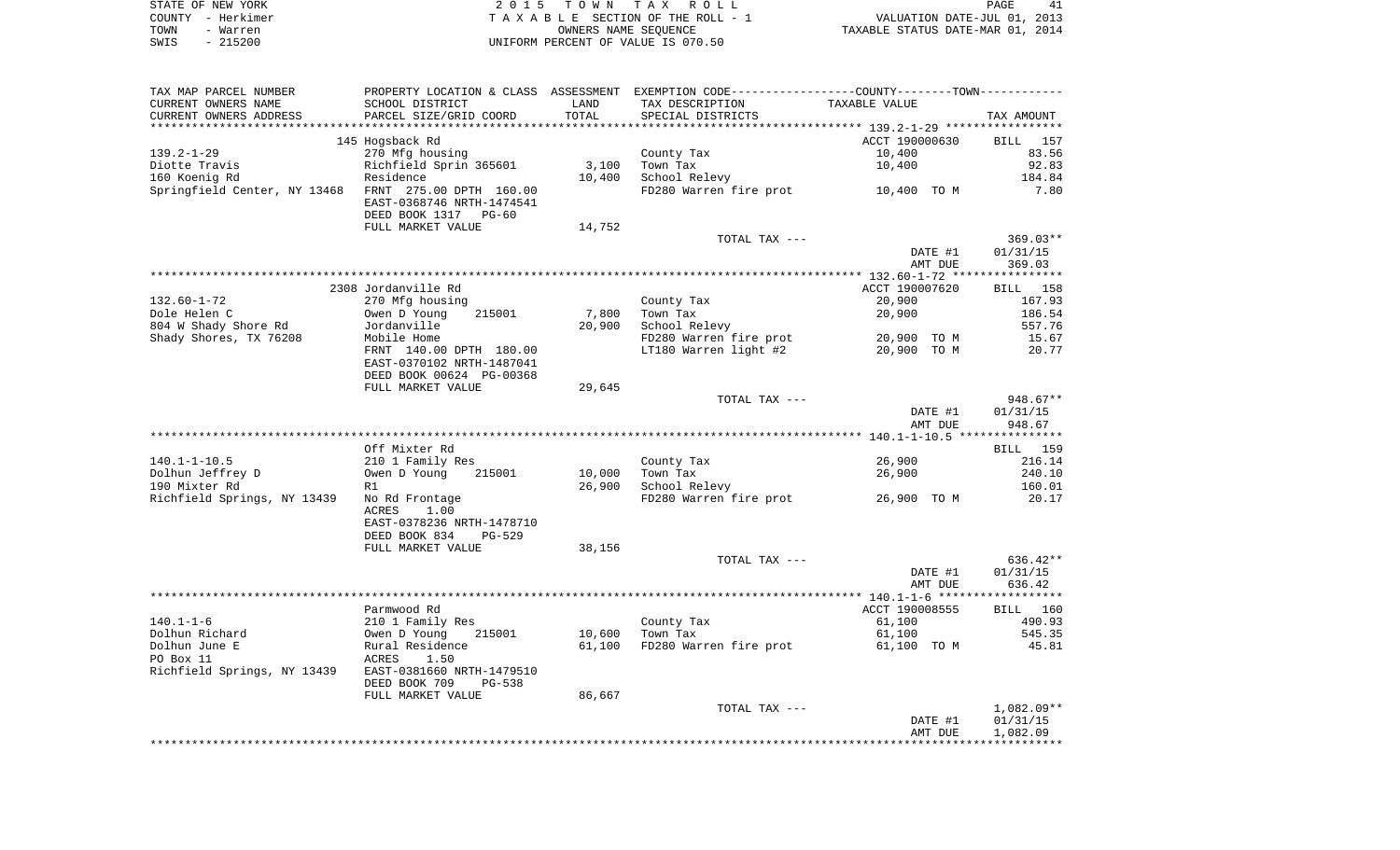| STATE OF NEW YORK | 2015 TOWN TAX ROLL                 | 42<br>PAGE                       |
|-------------------|------------------------------------|----------------------------------|
| COUNTY - Herkimer | TAXABLE SECTION OF THE ROLL - 1    | VALUATION DATE-JUL 01, 2013      |
| TOWN<br>- Warren  | OWNERS NAME SEOUENCE               | TAXABLE STATUS DATE-MAR 01, 2014 |
| $-215200$<br>SWIS | UNIFORM PERCENT OF VALUE IS 070.50 |                                  |

| TAX MAP PARCEL NUMBER                                 | PROPERTY LOCATION & CLASS ASSESSMENT EXEMPTION CODE----------------COUNTY--------TOWN----------- |        |                                    |                                    |                    |
|-------------------------------------------------------|--------------------------------------------------------------------------------------------------|--------|------------------------------------|------------------------------------|--------------------|
| CURRENT OWNERS NAME                                   | SCHOOL DISTRICT                                                                                  | LAND   | TAX DESCRIPTION                    | TAXABLE VALUE                      |                    |
| CURRENT OWNERS ADDRESS                                | PARCEL SIZE/GRID COORD                                                                           | TOTAL  | SPECIAL DISTRICTS                  |                                    | TAX AMOUNT         |
|                                                       |                                                                                                  |        |                                    |                                    |                    |
|                                                       | State Route 167                                                                                  |        |                                    | ACCT 190013140                     | BILL 161           |
| $133.3 - 1 - 1.1$                                     | 322 Rural vac>10                                                                                 |        | County Tax                         | 18,400                             | 147.84             |
| Dominikow Rolf                                        | 215001<br>Owen D Young                                                                           | 18,400 | Town Tax                           | 18,400                             | 164.23             |
| 377 Mitnick Dr                                        | FRNT 890.00 DPTH                                                                                 | 18,400 | School Relevy                      |                                    | 491.04             |
| Deltona, FL 32738                                     | ACRES 27.00                                                                                      |        | FD280 Warren fire prot 18,400 TO M |                                    | 13.80              |
|                                                       | EAST-0373944 NRTH-1486673                                                                        |        | LT180 Warren light #2              | 550 TO M                           | .55                |
| PRIOR OWNER ON 3/01/2014                              | DEED BOOK 1540 PG-786                                                                            |        |                                    |                                    |                    |
| Wolter Judy L                                         | FULL MARKET VALUE                                                                                | 26,099 |                                    |                                    |                    |
|                                                       |                                                                                                  |        | TOTAL TAX ---                      |                                    | $817.46**$         |
|                                                       |                                                                                                  |        |                                    | DATE #1<br>AMT DUE                 | 01/31/15<br>817.46 |
|                                                       |                                                                                                  |        |                                    |                                    |                    |
|                                                       | House Rd                                                                                         |        |                                    | ACCT 190002280                     | BILL 162           |
| 139.4-1-32.1                                          | 314 Rural vac<10                                                                                 |        | County Tax                         | 14,800                             | 118.92             |
| Dorantes Frances                                      | ---<br>Richfield Sprin 365601                                                                    | 14,800 | Town Tax                           | 14,800                             | 132.10             |
| Yaworski Walter J                                     | VL                                                                                               | 14,800 | School Relevy                      |                                    | 263.04             |
| 304 Delong Rd                                         | ACRES 35.50                                                                                      |        |                                    | FD280 Warren fire prot 14,800 TO M | 11.10              |
| Richfield Springs, NY 13439 EAST-0361521 NRTH-1467931 |                                                                                                  |        |                                    |                                    |                    |
|                                                       | DEED BOOK 1224 PG-209                                                                            |        |                                    |                                    |                    |
|                                                       | FULL MARKET VALUE                                                                                | 20,993 |                                    |                                    |                    |
|                                                       |                                                                                                  |        | TOTAL TAX ---                      |                                    | $525.16**$         |
|                                                       |                                                                                                  |        |                                    | DATE #1                            | 01/31/15           |
|                                                       |                                                                                                  |        |                                    | AMT DUE                            | 525.16             |
|                                                       |                                                                                                  |        |                                    |                                    |                    |
|                                                       | 325 Springer Rd                                                                                  |        |                                    | ACCT 190008280                     | BILL 163           |
| $140.4 - 1 - 4.1$                                     |                                                                                                  |        | County Tax                         | 58,000                             | 466.02             |
| Doubleday Fred                                        | 210 1 Family Kes<br>Richfield Sprin 365601                                                       | 11,300 | Town Tax                           | 58,000                             | 517.68             |
| Doubleday Louise                                      |                                                                                                  | 58,000 |                                    | FD280 Warren fire prot 58,000 TO M | 43.49              |
| 325 Springer Rd                                       | 2.00                                                                                             |        |                                    |                                    |                    |
| Richfield Springs, NY 13439 EAST-0385136 NRTH-1470069 |                                                                                                  |        |                                    |                                    |                    |
|                                                       | DEED BOOK 908<br>PG-296<br>FULL MARKET VALUE                                                     | 82,270 |                                    |                                    |                    |
|                                                       |                                                                                                  |        | TOTAL TAX ---                      |                                    | 1,027.19**         |
|                                                       |                                                                                                  |        |                                    | DATE #1                            | 01/31/15           |
|                                                       |                                                                                                  |        |                                    | AMT DUE                            | 1,027.19           |
|                                                       |                                                                                                  |        |                                    |                                    |                    |
|                                                       | Off Mixter Rd                                                                                    |        |                                    | ACCT 190700030                     | BILL 164           |
| 140.1-1-12                                            | 314 Rural vac<10                                                                                 |        | County Tax                         | 500                                | 4.02               |
| Downing Tilmothy J                                    | Owen D Young<br>215001                                                                           | 500    | Town Tax                           | 500                                | 4.46               |
| Downing Cindy R                                       |                                                                                                  | 500    | FD280 Warren fire prot 500 TO M    |                                    | .37                |
| 467 Earl Rd                                           | Swamp<br>ACRES<br>2.00                                                                           |        |                                    |                                    |                    |
| Richfield Springs, NY 13439 EAST-0375754 NRTH-1478852 |                                                                                                  |        |                                    |                                    |                    |
|                                                       | DEED BOOK 835<br>$PG-14$                                                                         |        |                                    |                                    |                    |
|                                                       | FULL MARKET VALUE                                                                                | 709    |                                    |                                    |                    |
|                                                       |                                                                                                  |        | TOTAL TAX ---                      |                                    | $8.85**$           |
|                                                       |                                                                                                  |        |                                    | DATE #1                            | 01/31/15           |
|                                                       |                                                                                                  |        |                                    | AMT DUE                            | 8.85               |
|                                                       |                                                                                                  |        |                                    |                                    |                    |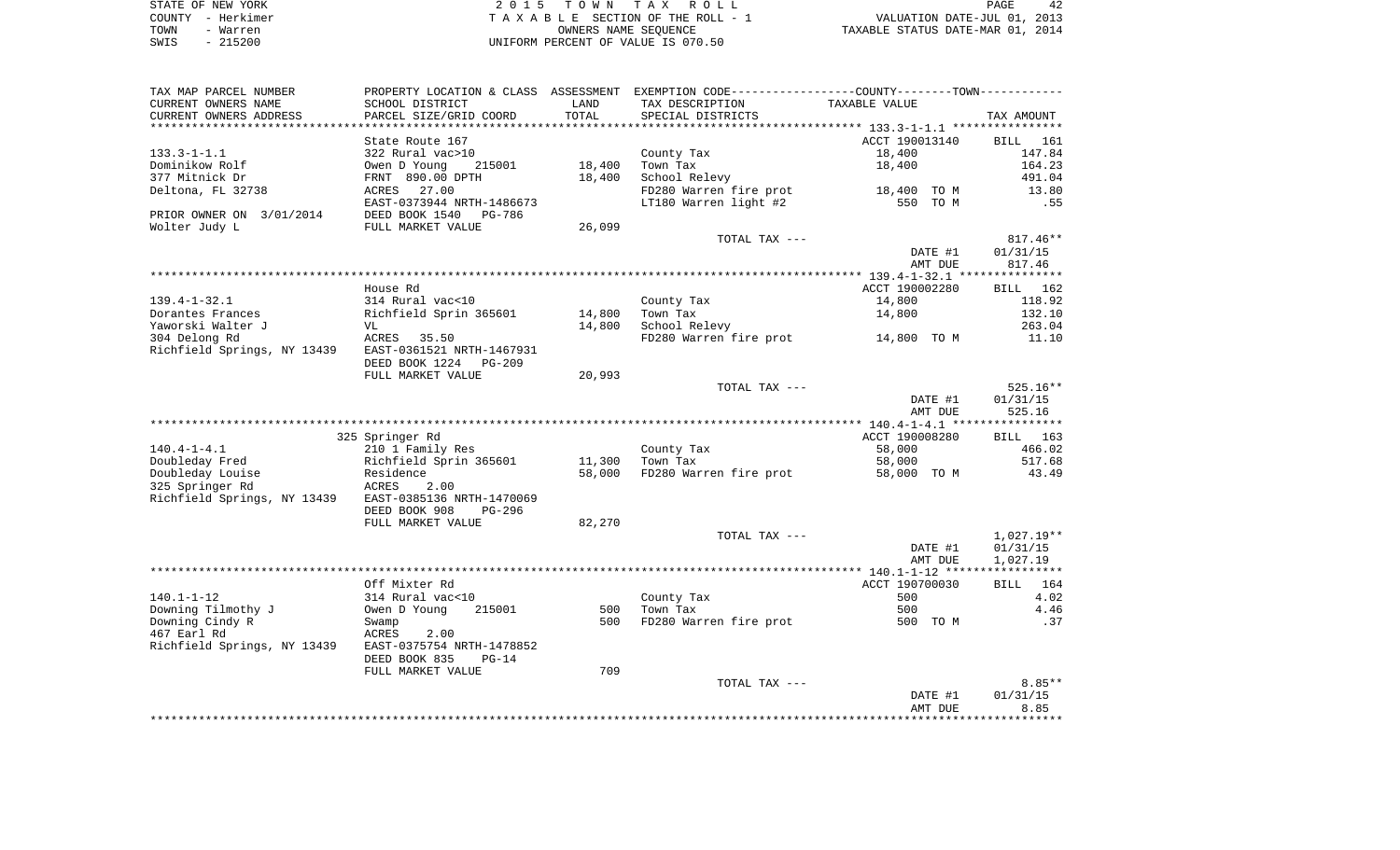| STATE OF NEW YORK | 2015 TOWN TAX ROLL                 | 43<br>PAGE                       |
|-------------------|------------------------------------|----------------------------------|
| COUNTY - Herkimer | TAXABLE SECTION OF THE ROLL - 1    | VALUATION DATE-JUL 01, 2013      |
| TOWN<br>- Warren  | OWNERS NAME SEOUENCE               | TAXABLE STATUS DATE-MAR 01, 2014 |
| $-215200$<br>SWIS | UNIFORM PERCENT OF VALUE IS 070.50 |                                  |

| TAX MAP PARCEL NUMBER<br>CURRENT OWNERS NAME<br>CURRENT OWNERS ADDRESS | SCHOOL DISTRICT<br>PARCEL SIZE/GRID COORD             | LAND<br>TOTAL | PROPERTY LOCATION & CLASS ASSESSMENT EXEMPTION CODE---------------COUNTY-------TOWN----------<br>TAX DESCRIPTION<br>SPECIAL DISTRICTS | TAXABLE VALUE            | TAX AMOUNT         |
|------------------------------------------------------------------------|-------------------------------------------------------|---------------|---------------------------------------------------------------------------------------------------------------------------------------|--------------------------|--------------------|
|                                                                        |                                                       |               |                                                                                                                                       |                          |                    |
|                                                                        | Mixter Rd                                             |               |                                                                                                                                       | ACCT 190004620           | <b>BILL</b><br>165 |
| $140.1 - 1 - 11$                                                       | 105 Vac farmland                                      |               | AG MKTS L 41720                                                                                                                       | $\Omega$<br>$\mathbf{0}$ |                    |
| Downing Timothy J                                                      | Owen D Young<br>215001                                | 9,200         | County Tax                                                                                                                            | 9,200                    | 73.92              |
| Downing Cindy R                                                        | Farm Land                                             | 9,200         | Town Tax                                                                                                                              | 9,200                    | 82.12              |
| 467 Earl Rd                                                            | ACRES<br>23.00                                        |               | FD280 Warren fire prot                                                                                                                | 9,200 TO M               | 6.90               |
| Richfield Springs, NY 13439                                            | EAST-0376974 NRTH-1478848<br>DEED BOOK 835<br>$PG-14$ |               |                                                                                                                                       |                          |                    |
| MAY BE SUBJECT TO PAYMENT                                              | FULL MARKET VALUE                                     | 13,050        |                                                                                                                                       |                          |                    |
| UNDER AGDIST LAW TIL 2018                                              |                                                       |               |                                                                                                                                       |                          |                    |
|                                                                        |                                                       |               | TOTAL TAX ---                                                                                                                         |                          | 162.94**           |
|                                                                        |                                                       |               |                                                                                                                                       | DATE #1                  | 01/31/15           |
|                                                                        |                                                       |               |                                                                                                                                       | AMT DUE                  |                    |
|                                                                        |                                                       |               |                                                                                                                                       |                          | 162.94             |
|                                                                        |                                                       |               |                                                                                                                                       |                          |                    |
|                                                                        | 467 Earl Rd                                           |               |                                                                                                                                       | ACCT 190004560           | <b>BILL</b><br>166 |
| $140.1 - 1 - 16.1$                                                     | 112 Dairy farm                                        |               | VET COM CT 41131                                                                                                                      | 10,575<br>10,575         |                    |
| Downing Timothy J                                                      | Richfield Sprin 365601                                |               | 137,900 AG MKTS L 41720                                                                                                               | $\Omega$<br>$\Omega$     |                    |
| Downing Cindy R                                                        | Dairy Farm                                            |               | 210,000 AGRIC 10 Y 42100                                                                                                              | 6,000<br>6,000           |                    |
| 467 Earl Rd                                                            | Inc Pcl #140.1-1-13                                   |               | AGRIC 10 Y 42100                                                                                                                      | 6,000<br>6,000           |                    |
| Richfield Springs, NY 13439                                            | ACRES 321.80                                          |               | County Tax                                                                                                                            | 187,425                  | 1,505.93           |
|                                                                        | EAST-0376478 NRTH-1476140                             |               | Town Tax                                                                                                                              | 187,425                  | 1,672.88           |
| MAY BE SUBJECT TO PAYMENT                                              | DEED BOOK 835<br>$PG-14$                              |               | FD280 Warren fire prot                                                                                                                | 210,000 TO M             | 157.45             |
| UNDER AGDIST LAW TIL 2018                                              | FULL MARKET VALUE                                     | 297,872       |                                                                                                                                       |                          |                    |
|                                                                        |                                                       |               | TOTAL TAX ---                                                                                                                         |                          | $3,336.26**$       |
|                                                                        |                                                       |               |                                                                                                                                       |                          |                    |
|                                                                        |                                                       |               |                                                                                                                                       | DATE #1                  | 01/31/15           |
|                                                                        |                                                       |               |                                                                                                                                       | AMT DUE                  | 3,336.26           |
|                                                                        |                                                       |               |                                                                                                                                       |                          |                    |
|                                                                        | Kingdom Rd                                            |               |                                                                                                                                       | ACCT 190003690           | <b>BILL</b><br>167 |
| $132.60 - 1 - 9$                                                       | 210 1 Family Res                                      |               | County Tax                                                                                                                            | 8,000                    | 64.28              |
| Drobot Dina                                                            | Owen D Young<br>215001                                | 5,000         | Town Tax                                                                                                                              | 8,000                    | 71.40              |
| Drobot Sergei                                                          | Residence                                             | 8,000         | FD280 Warren fire prot                                                                                                                | 8,000 TO M               | 6.00               |
| 1066 Robinson Rd                                                       | 85.50 DPTH 107.00<br>FRNT                             |               | LT180 Warren light #2                                                                                                                 | 8,000 TO M               | 7.95               |
| Mohawk, NY 13407                                                       | EAST-0371117 NRTH-1487647                             |               |                                                                                                                                       |                          |                    |
|                                                                        | DEED BOOK 1287<br><b>PG-744</b>                       |               |                                                                                                                                       |                          |                    |
|                                                                        | FULL MARKET VALUE                                     | 11,348        |                                                                                                                                       |                          |                    |
|                                                                        |                                                       |               | TOTAL TAX ---                                                                                                                         |                          | 149.63**           |
|                                                                        |                                                       |               |                                                                                                                                       |                          |                    |
|                                                                        |                                                       |               |                                                                                                                                       | DATE #1                  | 01/31/15           |
|                                                                        |                                                       |               |                                                                                                                                       | AMT DUE                  | 149.63             |
|                                                                        |                                                       |               |                                                                                                                                       |                          |                    |
|                                                                        | 1066 Robinson Rd                                      |               |                                                                                                                                       | ACCT 190002490           | <b>BILL</b><br>168 |
| $126.4 - 1 - 16$                                                       | 210 1 Family Res                                      |               | CLERGY<br>41400                                                                                                                       | 1,500<br>1,500           |                    |
| Drobot Wsevolod                                                        | Owen D Young<br>215001                                | 9,300         | County Tax                                                                                                                            | 73,500                   | 590.56             |
| Drobot Diana                                                           | Residence                                             | 75,000        | Town Tax                                                                                                                              | 73,500                   | 656.03             |
| 1066 Robinson Rd                                                       | FRNT 205.00 DPTH 185.00                               |               | FD280 Warren fire prot                                                                                                                | 75,000 TO M              | 56.23              |
| Mohawk, NY 13407                                                       | EAST-0371152 NRTH-1495956                             |               |                                                                                                                                       |                          |                    |
|                                                                        | DEED BOOK 00571 PG-00237                              |               |                                                                                                                                       |                          |                    |
|                                                                        | FULL MARKET VALUE                                     | 106,383       |                                                                                                                                       |                          |                    |
|                                                                        |                                                       |               | TOTAL TAX ---                                                                                                                         |                          | $1,302.82**$       |
|                                                                        |                                                       |               |                                                                                                                                       |                          |                    |
|                                                                        |                                                       |               |                                                                                                                                       | DATE #1                  | 01/31/15           |
|                                                                        |                                                       |               |                                                                                                                                       | AMT DUE                  | 1,302.82           |
|                                                                        |                                                       |               |                                                                                                                                       |                          |                    |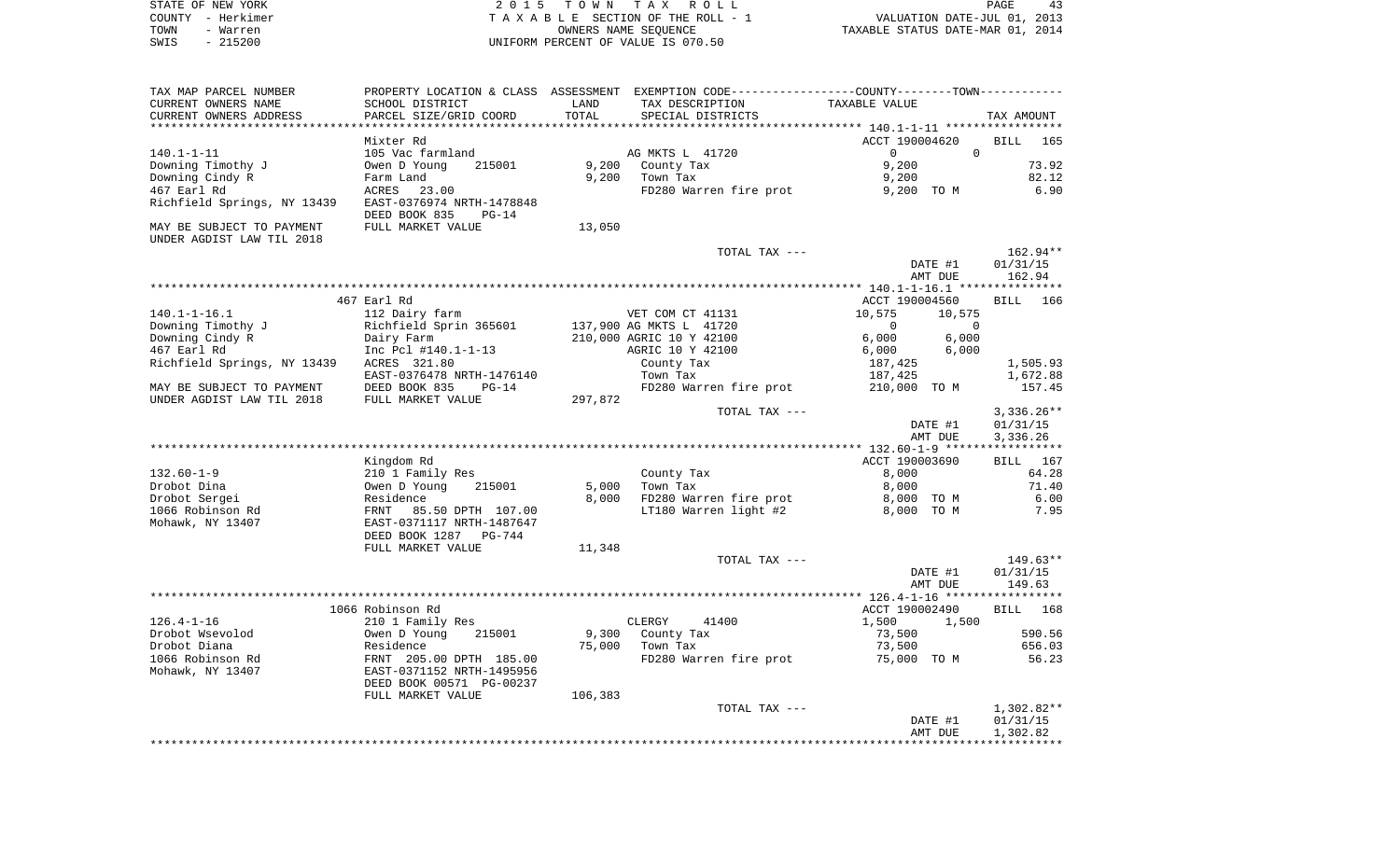| STATE OF NEW YORK | 2015 TOWN TAX ROLL                 | 44<br><b>PAGE</b>                |
|-------------------|------------------------------------|----------------------------------|
| COUNTY - Herkimer | TAXABLE SECTION OF THE ROLL - 1    | VALUATION DATE-JUL 01, 2013      |
| TOWN<br>- Warren  | OWNERS NAME SEOUENCE               | TAXABLE STATUS DATE-MAR 01, 2014 |
| $-215200$<br>SWIS | UNIFORM PERCENT OF VALUE IS 070.50 |                                  |

| TAX MAP PARCEL NUMBER                      |                                          |                  | PROPERTY LOCATION & CLASS ASSESSMENT EXEMPTION CODE---------------COUNTY-------TOWN---------- |                    |                      |
|--------------------------------------------|------------------------------------------|------------------|-----------------------------------------------------------------------------------------------|--------------------|----------------------|
| CURRENT OWNERS NAME                        | SCHOOL DISTRICT                          | LAND             | TAX DESCRIPTION                                                                               | TAXABLE VALUE      |                      |
| CURRENT OWNERS ADDRESS                     | PARCEL SIZE/GRID COORD                   | TOTAL            | SPECIAL DISTRICTS                                                                             |                    | TAX AMOUNT           |
|                                            |                                          |                  |                                                                                               |                    |                      |
|                                            | 4204 Us Hwy 20                           |                  |                                                                                               | ACCT 190001620     | BILL<br>169          |
| $144.31 - 1 - 2$                           | 210 1 Family Res                         |                  | VET COM CT 41131                                                                              | 8,025<br>8,025     |                      |
| Duncan Dennis                              | Richfield Sprin 365601                   | 10,100           | County Tax                                                                                    | 24,075             | 193.44               |
| 4204 Us Hwy 20                             | Residence<br>FRNT 240.00 DPTH 340.00     | 32,100           | Town Tax<br>FD280 Warren fire prot                                                            | 24,075             | 214.88<br>24.07      |
| Richfield Springs, NY 13439                | EAST-0378217 NRTH-1462554                |                  | LT170 Warren light #1 $\overline{32,100}$ TO M                                                | 32,100 TO M        | 41.25                |
|                                            | DEED BOOK 924<br>PG-484                  |                  |                                                                                               |                    |                      |
|                                            | FULL MARKET VALUE                        | 45,532           |                                                                                               |                    |                      |
|                                            |                                          |                  | TOTAL TAX ---                                                                                 | DATE #1            | 473.64**<br>01/31/15 |
|                                            |                                          |                  |                                                                                               | AMT DUE            | 473.64               |
|                                            |                                          |                  |                                                                                               |                    |                      |
|                                            | Off Rt 20                                |                  |                                                                                               |                    | 170<br>BILL          |
| $144.31 - 1 - 5$                           | 312 Vac w/imprv                          |                  | County Tax                                                                                    | 1,800              | 14.46                |
| Duncan Dennis                              | Richfield Sprin 365601                   | 300              | Town Tax                                                                                      | 1,800              | 16.07                |
| 4204 Us Hwy 20                             | Lot                                      | 1,800            | FD280 Warren fire prot                                                                        | 1,800 TO M         | 1.35                 |
| Richfield Springs, NY 13439                | 814/529                                  |                  | LT170 Warren light #1                                                                         | 1,800 TO M         | 2.31                 |
|                                            | FRNT 132.00 DPTH 139.00                  |                  |                                                                                               |                    |                      |
|                                            | ACRES<br>0.25                            |                  |                                                                                               |                    |                      |
|                                            | EAST-0378361 NRTH-1462454                |                  |                                                                                               |                    |                      |
|                                            | DEED BOOK 924<br>PG-484                  |                  |                                                                                               |                    |                      |
|                                            | FULL MARKET VALUE                        | 2,553            |                                                                                               |                    |                      |
|                                            |                                          |                  | TOTAL TAX ---                                                                                 |                    | $34.19**$            |
|                                            |                                          |                  |                                                                                               | DATE #1            | 01/31/15             |
|                                            |                                          |                  |                                                                                               | AMT DUE            | 34.19                |
|                                            |                                          |                  |                                                                                               |                    |                      |
|                                            | Hogsback Rd                              |                  |                                                                                               | ACCT 190002160     | BILL 171             |
| $140.3 - 1 - 5.1$                          | 321 Abandoned ag                         |                  | County Tax<br>Town Tax                                                                        | 42,000             | 337.46               |
| Dunckel Wayne<br>Andrecheck Denise         | Owen D Young<br>215001                   | 42,000<br>42,000 |                                                                                               | 42,000             | 374.87               |
| PO Box 884                                 | Vacant Land<br>ACRES 99.20               |                  | School Relevy<br>FD280 Warren fire prot                                                       | 42,000 TO M        | 1,120.87<br>31.49    |
| Richfield Springs, 13439                   | EAST-0378124 NRTH-1472074                |                  |                                                                                               |                    |                      |
|                                            | DEED BOOK 768<br>PG-695                  |                  |                                                                                               |                    |                      |
|                                            | FULL MARKET VALUE                        | 59,574           |                                                                                               |                    |                      |
|                                            |                                          |                  | TOTAL TAX ---                                                                                 |                    | $1,864.69**$         |
|                                            |                                          |                  |                                                                                               | DATE #1            | 01/31/15             |
|                                            |                                          |                  |                                                                                               | AMT DUE            | 1,864.69             |
|                                            |                                          |                  |                                                                                               |                    |                      |
|                                            | 691 Hogsback Rd                          |                  |                                                                                               |                    | BILL 172             |
| $140.3 - 1 - 5.4$                          | 240 Rural res                            |                  | VET WAR CT 41121                                                                              | 6,045<br>6,045     |                      |
| Dunckel Wayne                              | Owen D Young<br>215001                   | 12,000           | County Tax                                                                                    | 34,255             | 275.23               |
| Wickham Joanne                             | Life Use Janet Dunckel                   | 40,300           | Town Tax                                                                                      | 34,255             | 305.75               |
| C/O Janet Dunckel                          | ACRES 10.30<br>EAST-0378749 NRTH-1472662 |                  | FD280 Warren fire prot 40,300 TO M                                                            |                    | 30.22                |
| 691 Hogsback Rd                            |                                          |                  |                                                                                               |                    |                      |
| Richfield Springs, NY 13439 DEED BOOK 1405 | PG-273                                   |                  |                                                                                               |                    |                      |
|                                            | FULL MARKET VALUE                        | 57,163           |                                                                                               |                    |                      |
|                                            |                                          |                  | TOTAL TAX ---                                                                                 |                    | $611.20**$           |
|                                            |                                          |                  |                                                                                               | DATE #1<br>AMT DUE | 01/31/15<br>611.20   |
|                                            |                                          |                  |                                                                                               |                    |                      |
|                                            |                                          |                  |                                                                                               |                    |                      |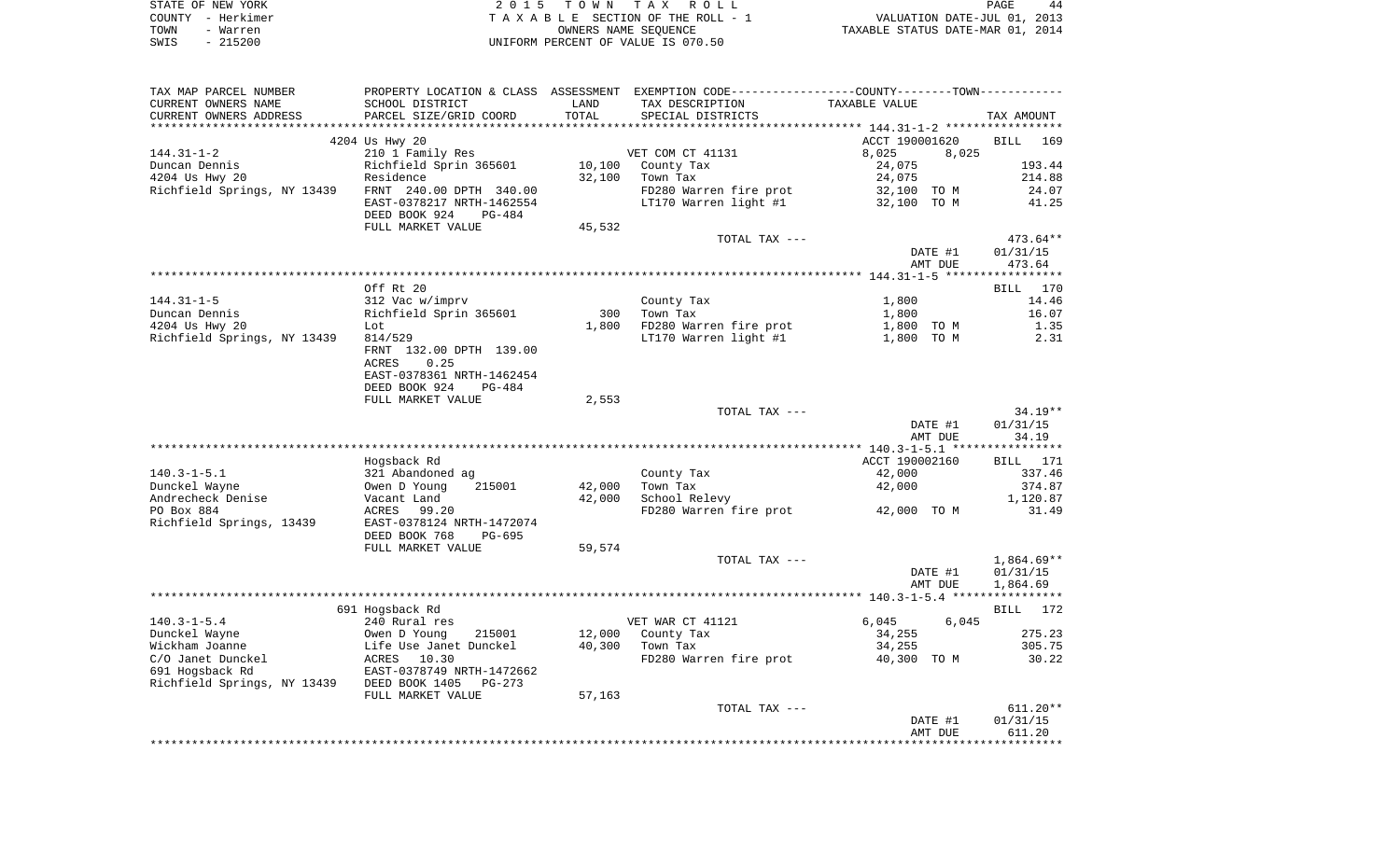| STATE OF NEW YORK | 2015 TOWN TAX ROLL                 | PAGE                             |
|-------------------|------------------------------------|----------------------------------|
| COUNTY - Herkimer | TAXABLE SECTION OF THE ROLL - 1    | VALUATION DATE-JUL 01, 2013      |
| TOWN<br>- Warren  | OWNERS NAME SEOUENCE               | TAXABLE STATUS DATE-MAR 01, 2014 |
| $-215200$<br>SWIS | UNIFORM PERCENT OF VALUE IS 070.50 |                                  |

|                             |                                                                                                |        |                        | AMT DUE          | 88.55        |
|-----------------------------|------------------------------------------------------------------------------------------------|--------|------------------------|------------------|--------------|
|                             |                                                                                                |        |                        | DATE #1          | 01/31/15     |
|                             |                                                                                                |        | TOTAL TAX ---          |                  | 88.55**      |
|                             | FULL MARKET VALUE                                                                              | 7,092  |                        |                  |              |
|                             | DEED BOOK 1119<br>PG-871                                                                       |        |                        |                  |              |
| Jordanville, NY 13361       | EAST-0378070 NRTH-1484112                                                                      |        |                        |                  |              |
| 2599 Jordanville Rd         | 5.30<br>ACRES                                                                                  |        |                        |                  |              |
| Hazenfuss Helen             | Farm Land                                                                                      | 5,000  | FD280 Warren fire prot | 5,000 TO M       | 3.75         |
| Dyachenko Vyachesla         | 215001<br>Owen D Young                                                                         | 5,000  | Town Tax               | 5,000            | 44.63        |
| $133.3 - 4 - 6$             | 314 Rural vac<10                                                                               |        | County Tax             | 5,000            | 40.17        |
|                             | Little Lakes Rd                                                                                |        |                        | ACCT 190008949   | BILL 176     |
|                             |                                                                                                |        |                        |                  |              |
|                             |                                                                                                |        |                        |                  |              |
|                             |                                                                                                |        |                        | AMT DUE          | 303.29       |
|                             |                                                                                                |        |                        | DATE #1          | 01/31/15     |
|                             |                                                                                                |        | TOTAL TAX ---          |                  | $303.29**$   |
| UNDER AGDIST LAW TIL 2017   |                                                                                                |        |                        |                  |              |
| MAY BE SUBJECT TO PAYMENT   | FULL MARKET VALUE                                                                              | 24,291 |                        |                  |              |
|                             | DEED BOOK 1460<br>PG-979                                                                       |        |                        |                  |              |
| 93096 Koefering, Germany    | EAST-0373345 NRTH-1499513                                                                      |        |                        |                  |              |
| Dendorferstr 6a             | 10.70<br>ACRES                                                                                 |        |                        |                  |              |
| Baeumner Antje              | Subdivision lot #25B                                                                           | 17,125 | FD280 Warren fire prot | 17,125 TO M      | 12.84        |
| Durst Richard               | Owen D Young<br>215001                                                                         | 17,125 | Town Tax               | 17,125           | 152.85       |
| $126.4 - 5 - 25$            | 322 Rural vac>10                                                                               |        | County Tax             | 17,125           | 137.60       |
|                             | Rock Hill Rd                                                                                   |        |                        | ACCT 190005130   | BILL 175     |
|                             |                                                                                                |        |                        |                  |              |
|                             |                                                                                                |        |                        | AMT DUE          | 1,954.10     |
|                             |                                                                                                |        |                        | DATE #1          | 01/31/15     |
|                             |                                                                                                |        |                        |                  |              |
|                             |                                                                                                |        | TOTAL TAX ---          |                  | $1,954.10**$ |
|                             | FULL MARKET VALUE                                                                              | 98,723 |                        |                  |              |
|                             | DEED BOOK 759<br>$PG-223$                                                                      |        |                        |                  |              |
|                             | EAST-0378462 NRTH-1471294                                                                      |        | FD280 Warren fire prot | 69,600 TO M      | 52.18        |
| Richfield Springs, NY 13439 | ACRES<br>3.20                                                                                  |        | School Relevy          |                  | 900.83       |
| PO Box 884                  | Residence                                                                                      | 69,600 | Town Tax               | 59,025           | 526.83       |
| Dunckel Wayne H             | Richfield Sprin 365601                                                                         | 12,800 | County Tax             | 59,025           | 474.26       |
| $140.3 - 1 - 5.3$           | 270 Mfg housing                                                                                |        | VET COM CT 41131       | 10,575<br>10,575 |              |
|                             | 375 Vanvalkenburg Rd                                                                           |        |                        | ACCT 190002163   | BILL 174     |
|                             |                                                                                                |        |                        |                  |              |
|                             |                                                                                                |        |                        | AMT DUE          | 523.89       |
|                             |                                                                                                |        |                        | DATE #1          | 01/31/15     |
|                             |                                                                                                |        | TOTAL TAX ---          |                  | 523.89**     |
|                             | FULL MARKET VALUE                                                                              | 16,738 |                        |                  |              |
| Richfield Springs, NY 13439 | DEED BOOK 946<br>PG-601                                                                        |        |                        |                  |              |
| PO Box 884                  | EAST-0378578 NRTH-1473489                                                                      |        | FD280 Warren fire prot | 11,800 TO M      | 8.85         |
| Andrecheck Denise           | ACRES<br>26.50                                                                                 | 11,800 | School Relevy          |                  | 314.91       |
| Dunckel Wayne               | 215001<br>Owen D Young                                                                         | 11,800 | Town Tax               | 11,800           | 105.32       |
| $140.3 - 1 - 5.9$           | 321 Abandoned ag                                                                               |        | County Tax             | 11,800           | 94.81        |
|                             | Hogsback                                                                                       |        |                        |                  | BILL 173     |
|                             |                                                                                                |        |                        |                  |              |
| CURRENT OWNERS ADDRESS      | PARCEL SIZE/GRID COORD                                                                         | TOTAL  | SPECIAL DISTRICTS      |                  | TAX AMOUNT   |
| CURRENT OWNERS NAME         | SCHOOL DISTRICT                                                                                | LAND   | TAX DESCRIPTION        | TAXABLE VALUE    |              |
| TAX MAP PARCEL NUMBER       | PROPERTY LOCATION & CLASS ASSESSMENT EXEMPTION CODE----------------COUNTY-------TOWN---------- |        |                        |                  |              |
|                             |                                                                                                |        |                        |                  |              |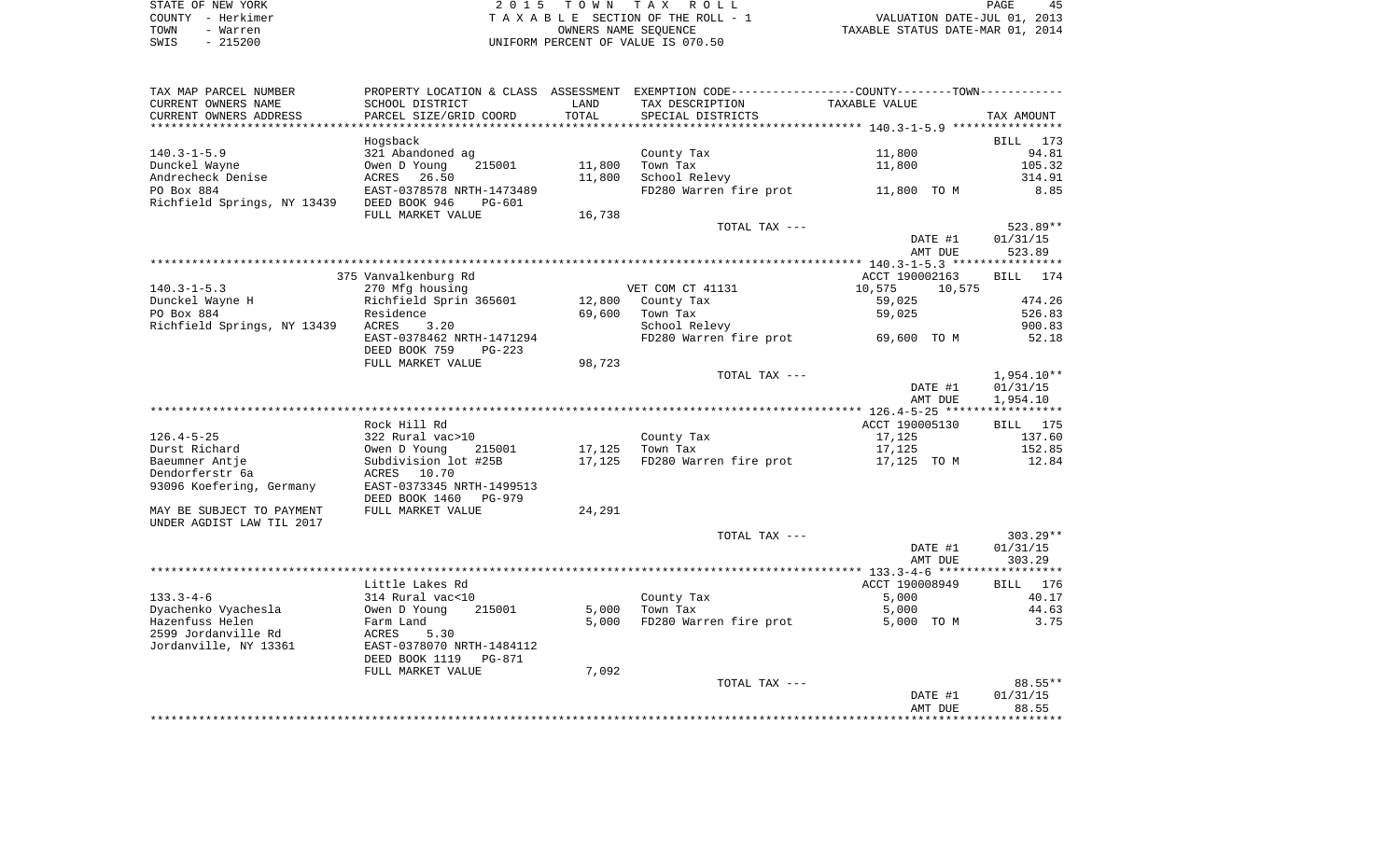|      | STATE OF NEW YORK | 2015 TOWN TAX ROLL                 | PAGE                             | 46 |
|------|-------------------|------------------------------------|----------------------------------|----|
|      | COUNTY - Herkimer | TAXABLE SECTION OF THE ROLL - 1    | VALUATION DATE-JUL 01, 2013      |    |
| TOWN | - Warren          | OWNERS NAME SEOUENCE               | TAXABLE STATUS DATE-MAR 01, 2014 |    |
| SWIS | - 215200          | UNIFORM PERCENT OF VALUE IS 070.50 |                                  |    |

| TAX MAP PARCEL NUMBER       | PROPERTY LOCATION & CLASS       | ASSESSMENT    | EXEMPTION CODE-----------------COUNTY-------TOWN----------- |                                            |              |
|-----------------------------|---------------------------------|---------------|-------------------------------------------------------------|--------------------------------------------|--------------|
| CURRENT OWNERS NAME         | SCHOOL DISTRICT                 | LAND          | TAX DESCRIPTION                                             | TAXABLE VALUE                              |              |
| CURRENT OWNERS ADDRESS      | PARCEL SIZE/GRID COORD          | TOTAL         | SPECIAL DISTRICTS                                           |                                            | TAX AMOUNT   |
|                             |                                 | ************* |                                                             | **************** 133.3-1-11 ************** |              |
|                             | 2599 Jordanville Rd             |               |                                                             | ACCT 190005340                             | BILL 177     |
| $133.3 - 1 - 11$            | 210 1 Family Res                |               | County Tax                                                  | 39,000                                     | 313.36       |
| Dyachenko Vyacheslav        | Owen D Young<br>215001          | 9,600         | Town Tax                                                    | 39,000                                     | 348.10       |
| Hazenfuss Helen             | Res                             | 39,000        | FD280 Warren fire prot                                      | 39,000 TO M                                | 29.24        |
| 2599 Jordanville Rd         | FRNT<br>80.00 DPTH 545.00       |               |                                                             |                                            |              |
| Jordanville, NY 13361       | EAST-0375772 NRTH-1487443       |               |                                                             |                                            |              |
|                             | DEED BOOK 1136<br><b>PG-915</b> |               |                                                             |                                            |              |
|                             |                                 |               |                                                             |                                            |              |
|                             | FULL MARKET VALUE               | 55,319        |                                                             |                                            | 690.70**     |
|                             |                                 |               | TOTAL TAX ---                                               |                                            |              |
|                             |                                 |               |                                                             | DATE #1                                    | 01/31/15     |
|                             |                                 |               |                                                             | AMT DUE                                    | 690.70       |
|                             |                                 |               |                                                             |                                            |              |
|                             | Little Lakes Rd                 |               |                                                             | ACCT 190008950                             | 178<br>BILL  |
| $133.3 - 4 - 7$             | 314 Rural vac<10                |               | County Tax                                                  | 5,000                                      | 40.17        |
| Dychenko Vyachesla          | Owen D Young<br>215001          | 5,000         | Town Tax                                                    | 5,000                                      | 44.63        |
| Hazenfuss Helen             | Farm Land                       | 5,000         | FD280 Warren fire prot                                      | 5,000 TO M                                 | 3.75         |
| 2599 Jordanville Rd         | ACRES<br>5.30                   |               |                                                             |                                            |              |
| Jordanville, NY 13361       | EAST-0378302 NRTH-1484138       |               |                                                             |                                            |              |
|                             | DEED BOOK 1119<br>PG-868        |               |                                                             |                                            |              |
|                             | FULL MARKET VALUE               | 7,092         |                                                             |                                            |              |
|                             |                                 |               | TOTAL TAX ---                                               |                                            | 88.55**      |
|                             |                                 |               |                                                             | DATE #1                                    | 01/31/15     |
|                             |                                 |               |                                                             | AMT DUE                                    | 88.55        |
|                             |                                 |               |                                                             |                                            |              |
|                             | 252 Kingdom Rd                  |               |                                                             | ACCT 190001500                             | BILL 179     |
| $132.2 - 1 - 21$            | 270 Mfg housing                 |               | County Tax                                                  | 18,000                                     | 144.63       |
| Dygert Edna                 | Owen D Young<br>215001          | 10,000        | Town Tax                                                    | 18,000                                     | 160.66       |
| 252 Kingdom Rd              | Res                             | 18,000        | FD280 Warren fire prot                                      | 18,000 TO M                                | 13.50        |
| Jordanville, NY 13361       | ACRES<br>1.00                   |               |                                                             |                                            |              |
|                             | EAST-0371176 NRTH-1490287       |               |                                                             |                                            |              |
|                             | DEED BOOK 799<br>$PG-41$        |               |                                                             |                                            |              |
|                             | FULL MARKET VALUE               | 25,532        |                                                             |                                            |              |
|                             |                                 |               | TOTAL TAX ---                                               |                                            | $318.79**$   |
|                             |                                 |               |                                                             | DATE #1                                    | 01/31/15     |
|                             |                                 |               |                                                             | AMT DUE                                    | 318.79       |
|                             |                                 |               |                                                             |                                            |              |
|                             |                                 |               |                                                             |                                            |              |
|                             | State Route 20                  |               |                                                             | ACCT 190001710                             | BILL 180     |
| $144.1 - 1 - 62$            | 321 Abandoned ag                |               | County Tax                                                  | 95,900                                     | 770.54       |
| Dykstra ETAL Fred Jr        | Richfield Sprin 365601          | 95,900        | Town Tax                                                    | 95,900                                     | 855.96       |
| 2482 County Highway 20      | Warren                          | 95,900        | FD280 Warren fire prot                                      | 95,900 TO M                                | 71.90        |
| Richfield Springs, NY 13439 | Rural Land                      |               | LT190 Warren light #3                                       | 95,900 TO M                                | 121.36       |
|                             | ACRES 277.40                    |               |                                                             |                                            |              |
|                             | EAST-0375274 NRTH-1461354       |               |                                                             |                                            |              |
|                             | DEED BOOK 1332<br>$PG-236$      |               |                                                             |                                            |              |
|                             | FULL MARKET VALUE               | 136,028       |                                                             |                                            |              |
|                             |                                 |               | TOTAL TAX ---                                               |                                            | $1,819.76**$ |
|                             |                                 |               |                                                             | DATE #1                                    | 01/31/15     |
|                             |                                 |               |                                                             | AMT DUE                                    | 1,819.76     |
|                             |                                 |               |                                                             |                                            |              |
|                             |                                 |               |                                                             |                                            |              |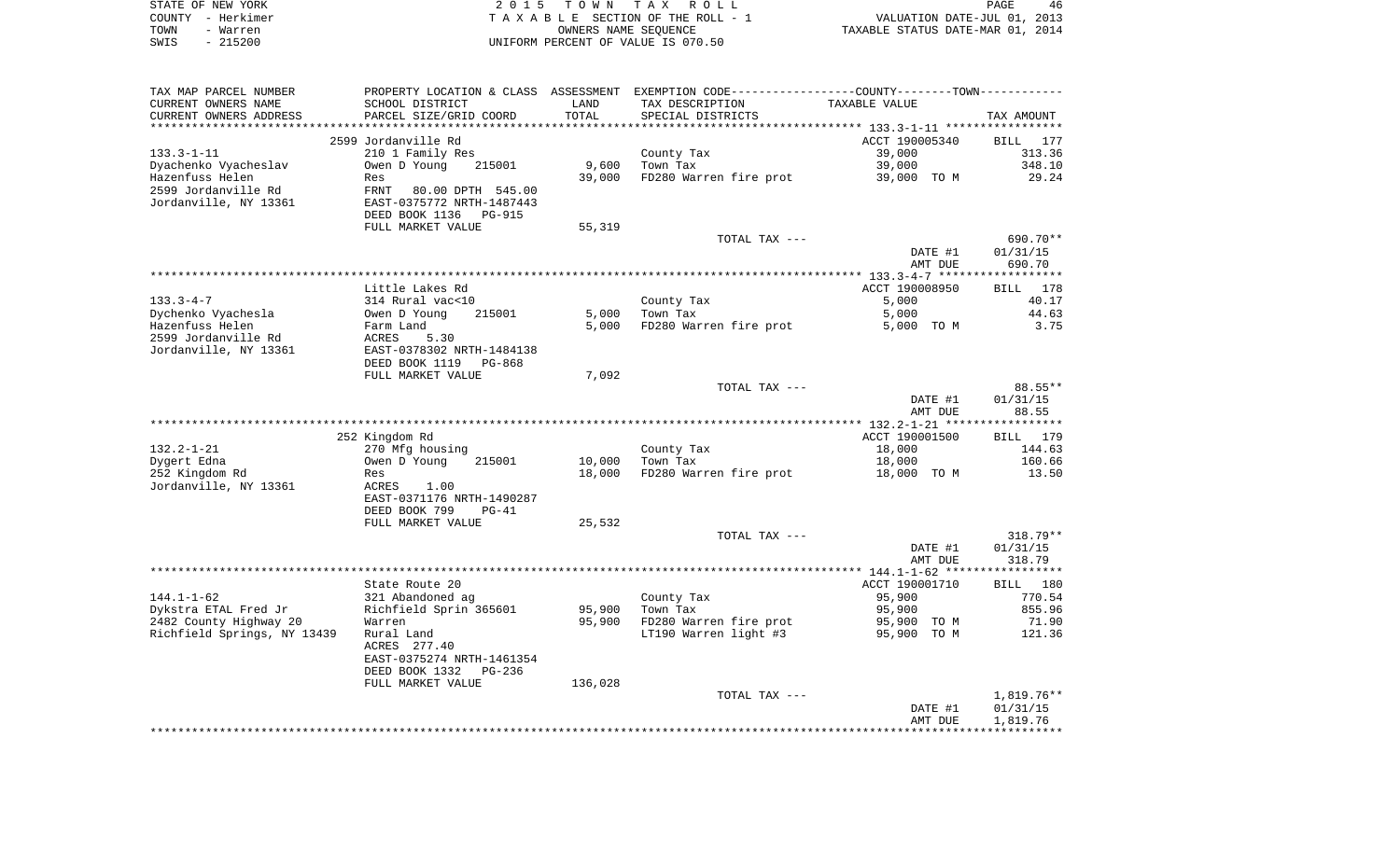| STATE OF NEW YORK | 2015 TOWN TAX ROLL                 | 47<br><b>PAGE</b>                |
|-------------------|------------------------------------|----------------------------------|
| COUNTY - Herkimer | TAXABLE SECTION OF THE ROLL - 1    | VALUATION DATE-JUL 01, 2013      |
| TOWN<br>- Warren  | OWNERS NAME SEOUENCE               | TAXABLE STATUS DATE-MAR 01, 2014 |
| SWIS<br>$-215200$ | UNIFORM PERCENT OF VALUE IS 070.50 |                                  |

| TAX MAP PARCEL NUMBER                                             | PROPERTY LOCATION & CLASS ASSESSMENT EXEMPTION CODE---------------COUNTY--------TOWN----------- |         |                                    |                |                          |
|-------------------------------------------------------------------|-------------------------------------------------------------------------------------------------|---------|------------------------------------|----------------|--------------------------|
| CURRENT OWNERS NAME                                               | SCHOOL DISTRICT                                                                                 | LAND    | TAX DESCRIPTION                    | TAXABLE VALUE  |                          |
| CURRENT OWNERS ADDRESS<br>**********************                  | PARCEL SIZE/GRID COORD<br>**********************                                                | TOTAL   | SPECIAL DISTRICTS                  |                | TAX AMOUNT               |
|                                                                   |                                                                                                 |         |                                    |                |                          |
|                                                                   | Hopkins Rd                                                                                      |         |                                    | 8,000          | BILL 181                 |
| $139.3 - 1 - 2.2$<br>Dziadik Theodore                             | 314 Rural vac<10<br>Richfield Sprin 365601                                                      | 8,000   | County Tax<br>Town Tax             | 8,000          | 64.28<br>71.40           |
| 280 Hopkins Rd                                                    | Rural Lot                                                                                       | 8,000   | School Relevy                      |                | 142.18                   |
| Richfield Springs, NY 13439                                       | 6.70<br>ACRES                                                                                   |         | FD280 Warren fire prot 8,000 TO M  |                | 6.00                     |
|                                                                   | EAST-0360776 NRTH-1473080                                                                       |         |                                    |                |                          |
|                                                                   | DEED BOOK 1244 PG-537                                                                           |         |                                    |                |                          |
|                                                                   | FULL MARKET VALUE                                                                               | 11,348  |                                    |                |                          |
|                                                                   |                                                                                                 |         | TOTAL TAX ---                      |                | 283.86**                 |
|                                                                   |                                                                                                 |         |                                    | DATE #1        | 01/31/15                 |
|                                                                   |                                                                                                 |         |                                    | AMT DUE        | 283.86                   |
|                                                                   |                                                                                                 |         |                                    |                |                          |
|                                                                   | 280 Hopkins Rd                                                                                  |         |                                    | ACCT 190007170 | BILL 182                 |
| $139.1 - 1 - 5$                                                   | 270 Mfg housing                                                                                 |         | County Tax                         | 65,500         | 526.28                   |
| Dziadik Theodore Randore Richfield Sprin 365601<br>280 Hopkins Rd |                                                                                                 | 11,500  | Town Tax                           | 65,500         | 584.63                   |
|                                                                   |                                                                                                 | 65,500  | FD280 Warren fire prot             | 65,500 TO M    | 49.11                    |
| Richfield Springs, NY 13439 FRNT 550.00 DPTH 175.00               |                                                                                                 |         |                                    |                |                          |
|                                                                   | EAST-0360299 NRTH-1473583                                                                       |         |                                    |                |                          |
|                                                                   | DEED BOOK 703<br>PG-872                                                                         |         |                                    |                |                          |
|                                                                   | FULL MARKET VALUE                                                                               | 92,908  | TOTAL TAX ---                      |                |                          |
|                                                                   |                                                                                                 |         |                                    | DATE #1        | $1,160.02**$<br>01/31/15 |
|                                                                   |                                                                                                 |         |                                    | AMT DUE        | 1,160.02                 |
|                                                                   |                                                                                                 |         |                                    |                |                          |
|                                                                   | Mason Rd                                                                                        |         |                                    | ACCT 190010830 | BILL 183                 |
| $132.2 - 1 - 2.1$                                                 | 105 Vac farmland                                                                                |         |                                    | 17,000         | 136.59                   |
| Eckert David B                                                    | Owen D Young<br>215001                                                                          | 17,000  | County Tax<br>Town Tax<br>Town Tax | 17,000         | 151.74                   |
| Haddock Thomas                                                    | ACRES 40.10                                                                                     | 17,000  | FD280 Warren fire prot 17,000 TO M |                | 12.75                    |
| 6 Crystal Ln                                                      | EAST-0370326 NRTH-1493781                                                                       |         |                                    |                |                          |
| East Northport, NY 11731                                          | DEED BOOK 1171<br>PG-627                                                                        |         |                                    |                |                          |
|                                                                   | FULL MARKET VALUE                                                                               | 24,113  |                                    |                |                          |
|                                                                   |                                                                                                 |         | TOTAL TAX ---                      |                | 301.08**                 |
|                                                                   |                                                                                                 |         |                                    | DATE #1        | 01/31/15                 |
|                                                                   |                                                                                                 |         |                                    | AMT DUE        | 301.08                   |
|                                                                   | Mason Rd                                                                                        |         |                                    |                | BILL 184                 |
| $132.2 - 1 - 2.2$                                                 | 112 Dairy farm                                                                                  |         | AGRIC 10 Y 42100                   | 2,000<br>2,000 |                          |
| Eckert David B                                                    | 215001<br>Owen D Young                                                                          | 47,000  | County Tax                         | 99,000         | 795.45                   |
| Haddock Thomas                                                    | Farm                                                                                            | 101,000 | Town Tax                           | 99,000         | 883.63                   |
| 6 Crystal Ln                                                      | ACRES 75.00                                                                                     |         | FD280 Warren fire prot             | 101,000 TO M   | 75.73                    |
| East Northport, NY 11731                                          | EAST-0369428 NRTH-1495110                                                                       |         |                                    |                |                          |
|                                                                   | DEED BOOK 1171<br>PG-627                                                                        |         |                                    |                |                          |
|                                                                   | FULL MARKET VALUE                                                                               | 143,262 |                                    |                |                          |
|                                                                   |                                                                                                 |         | TOTAL TAX ---                      |                | 1,754.81**               |
|                                                                   |                                                                                                 |         |                                    | DATE #1        | 01/31/15                 |
|                                                                   |                                                                                                 |         |                                    | AMT DUE        | 1,754.81                 |
|                                                                   |                                                                                                 |         |                                    |                |                          |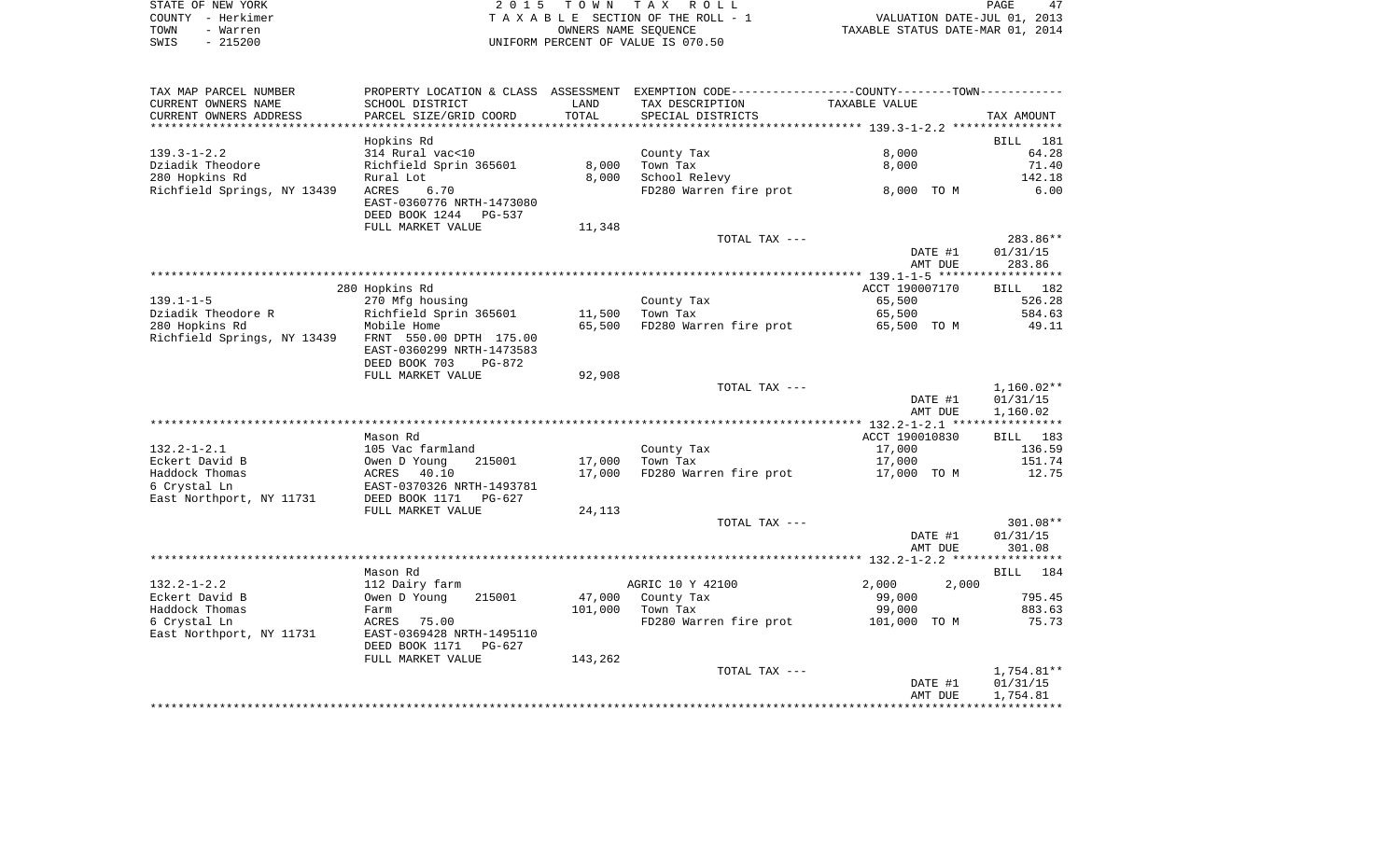|      | STATE OF NEW YORK | 2015 TOWN TAX ROLL                 | PAGE                             | 48 |
|------|-------------------|------------------------------------|----------------------------------|----|
|      | COUNTY - Herkimer | TAXABLE SECTION OF THE ROLL - 1    | VALUATION DATE-JUL 01, 2013      |    |
| TOWN | - Warren          | OWNERS NAME SEOUENCE               | TAXABLE STATUS DATE-MAR 01, 2014 |    |
| SWIS | - 215200          | UNIFORM PERCENT OF VALUE IS 070.50 |                                  |    |

| TAXABLE VALUE<br>****************** 139.4-1-46.2 ****************<br>5,280<br>5,280<br>29,920 | TAX AMOUNT<br>BILL 185                                                                                                                                                           |
|-----------------------------------------------------------------------------------------------|----------------------------------------------------------------------------------------------------------------------------------------------------------------------------------|
|                                                                                               |                                                                                                                                                                                  |
|                                                                                               |                                                                                                                                                                                  |
|                                                                                               |                                                                                                                                                                                  |
|                                                                                               |                                                                                                                                                                                  |
|                                                                                               |                                                                                                                                                                                  |
|                                                                                               | 240.40                                                                                                                                                                           |
| 29,920                                                                                        | 267.05                                                                                                                                                                           |
| FD280 Warren fire prot                                                                        | 26.39                                                                                                                                                                            |
|                                                                                               |                                                                                                                                                                                  |
|                                                                                               |                                                                                                                                                                                  |
|                                                                                               |                                                                                                                                                                                  |
|                                                                                               | 533.84**                                                                                                                                                                         |
|                                                                                               | 01/31/15                                                                                                                                                                         |
|                                                                                               | 533.84                                                                                                                                                                           |
|                                                                                               |                                                                                                                                                                                  |
|                                                                                               | BILL 186                                                                                                                                                                         |
|                                                                                               | 383.26                                                                                                                                                                           |
|                                                                                               | 425.75                                                                                                                                                                           |
| 47,700 FD280 Warren fire prot<br>47,700 TO M                                                  | 35.76                                                                                                                                                                            |
|                                                                                               |                                                                                                                                                                                  |
|                                                                                               |                                                                                                                                                                                  |
|                                                                                               |                                                                                                                                                                                  |
|                                                                                               |                                                                                                                                                                                  |
|                                                                                               |                                                                                                                                                                                  |
| TOTAL TAX ---                                                                                 | 844.77**                                                                                                                                                                         |
|                                                                                               | 01/31/15                                                                                                                                                                         |
|                                                                                               | 844.77                                                                                                                                                                           |
|                                                                                               |                                                                                                                                                                                  |
|                                                                                               | BILL 187                                                                                                                                                                         |
|                                                                                               | 95.61                                                                                                                                                                            |
|                                                                                               | 106.21                                                                                                                                                                           |
|                                                                                               | 8.92                                                                                                                                                                             |
|                                                                                               |                                                                                                                                                                                  |
|                                                                                               |                                                                                                                                                                                  |
|                                                                                               |                                                                                                                                                                                  |
|                                                                                               |                                                                                                                                                                                  |
|                                                                                               |                                                                                                                                                                                  |
|                                                                                               | $210.74**$                                                                                                                                                                       |
|                                                                                               | 01/31/15                                                                                                                                                                         |
|                                                                                               | 210.74                                                                                                                                                                           |
|                                                                                               |                                                                                                                                                                                  |
|                                                                                               | 188<br>BILL                                                                                                                                                                      |
| 200                                                                                           | 1.61                                                                                                                                                                             |
| 200                                                                                           | 1.79                                                                                                                                                                             |
| FD280 Warren fire prot<br>200 TO M                                                            | .15                                                                                                                                                                              |
|                                                                                               |                                                                                                                                                                                  |
|                                                                                               |                                                                                                                                                                                  |
|                                                                                               |                                                                                                                                                                                  |
|                                                                                               |                                                                                                                                                                                  |
|                                                                                               |                                                                                                                                                                                  |
| TOTAL TAX ---                                                                                 | $3.55**$                                                                                                                                                                         |
|                                                                                               |                                                                                                                                                                                  |
|                                                                                               |                                                                                                                                                                                  |
| DATE #1<br>AMT DUE                                                                            | 01/31/15<br>3.55                                                                                                                                                                 |
| TOTAL TAX ---<br>TOTAL TAX ---                                                                | 35,200 TO M<br>DATE #1<br>AMT DUE<br>47,700<br>47,700<br>DATE #1<br>AMT DUE<br>11,900<br>11,900<br>FD280 Warren fire prot<br>11,900 TO M<br>DATE #1<br>AMT DUE<br>ACCT 190006390 |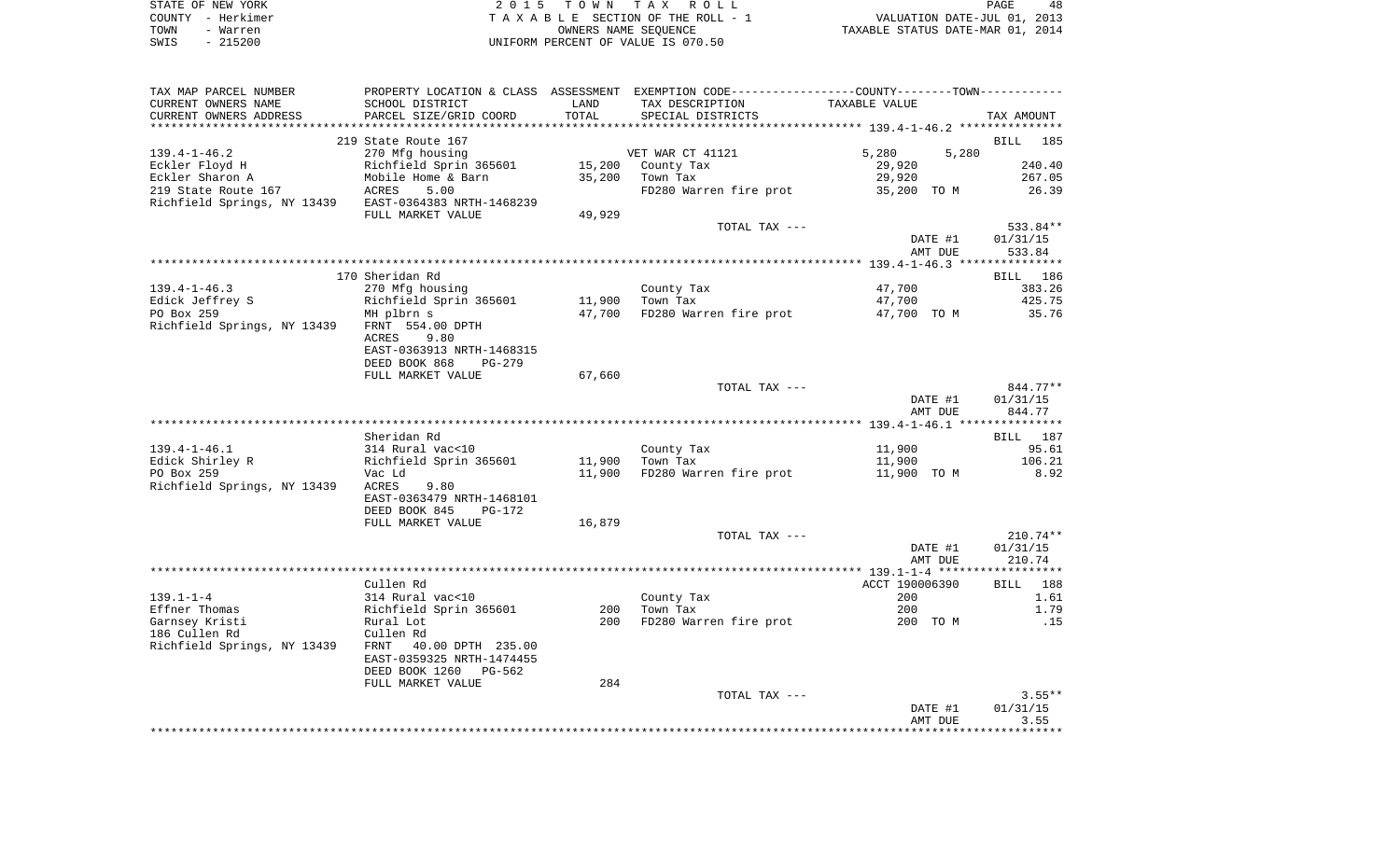| STATE OF NEW YORK |          | 2015 TOWN TAX ROLL                 |                      |  |                                  | PAGE | 49 |
|-------------------|----------|------------------------------------|----------------------|--|----------------------------------|------|----|
| COUNTY - Herkimer |          | TAXABLE SECTION OF THE ROLL - 1    |                      |  | VALUATION DATE-JUL 01, 2013      |      |    |
| TOWN              | - Warren |                                    | OWNERS NAME SEOUENCE |  | TAXABLE STATUS DATE-MAR 01, 2014 |      |    |
| $-215200$<br>SWIS |          | UNIFORM PERCENT OF VALUE IS 070.50 |                      |  |                                  |      |    |

 $\begin{array}{c} 49 \\ 2013 \\ 2014 \end{array}$ 

| TAX MAP PARCEL NUMBER       | PROPERTY LOCATION & CLASS ASSESSMENT EXEMPTION CODE---------------COUNTY-------TOWN---------- |        |                                    |                |            |
|-----------------------------|-----------------------------------------------------------------------------------------------|--------|------------------------------------|----------------|------------|
| CURRENT OWNERS NAME         | SCHOOL DISTRICT                                                                               | LAND   | TAX DESCRIPTION                    | TAXABLE VALUE  |            |
| CURRENT OWNERS ADDRESS      | PARCEL SIZE/GRID COORD                                                                        | TOTAL  | SPECIAL DISTRICTS                  |                | TAX AMOUNT |
|                             |                                                                                               |        |                                    |                |            |
|                             | Ostrander Rd                                                                                  |        |                                    |                | BILL 189   |
| $144.23 - 1 - 10.11$        | 314 Rural vac<10                                                                              |        | County Tax                         | 10,000         | 80.35      |
| Elderkin Lincoln            | Richfield Sprin 365601                                                                        | 10,000 | Town Tax                           | 10,000         | 89.26      |
| 56 South St Apt 105         | Mobile Home                                                                                   | 10,000 | FD280 Warren fire prot             | 10,000 TO M    | 7.50       |
| West Winfield, NY 13491     | FRNT 112.00 DPTH 200.00                                                                       |        | LT170 Warren light #1              | 10,000 TO M    | 12.85      |
|                             | EAST-0378925 NRTH-1462670                                                                     |        |                                    |                |            |
|                             | DEED BOOK 800<br>PG-527                                                                       |        |                                    |                |            |
|                             | FULL MARKET VALUE                                                                             | 14,184 |                                    |                |            |
|                             |                                                                                               |        | TOTAL TAX ---                      |                | 189.96**   |
|                             |                                                                                               |        |                                    | DATE #1        | 01/31/15   |
|                             |                                                                                               |        |                                    | AMT DUE        | 189.96     |
|                             |                                                                                               |        |                                    |                |            |
|                             | Chyle Rd                                                                                      |        |                                    | ACCT 190004170 | BILL 190   |
| $140.1 - 1 - 21.1$          | 322 Rural vac>10                                                                              |        | AG MKTS L 41720                    | 5,994          | 5,994      |
| Elsaesser Richard J Jr      | Owen D Young<br>215001                                                                        |        | 20,800 County Tax                  | 14,806         | 118.96     |
| Elsaesser Rita T            | Vac Ld                                                                                        |        | 20,800 Town Tax                    | 14,806         | 132.15     |
| 359 Chyle Rd                | ACRES 32.00                                                                                   |        | FD280 Warren fire prot 14,806 TO M |                | 11.10      |
| Richfield Springs, NY 13439 | EAST-0385456 NRTH-1473140                                                                     |        | 5,994 EX                           |                |            |
|                             | DEED BOOK 914<br>$PG-33$                                                                      |        |                                    |                |            |
| MAY BE SUBJECT TO PAYMENT   | FULL MARKET VALUE                                                                             | 29,504 |                                    |                |            |
| UNDER AGDIST LAW TIL 2018   |                                                                                               |        |                                    |                |            |
|                             |                                                                                               |        | TOTAL TAX ---                      |                | $262.21**$ |
|                             |                                                                                               |        |                                    | DATE #1        | 01/31/15   |
|                             |                                                                                               |        |                                    | AMT DUE        | 262.21     |
|                             |                                                                                               |        |                                    | ACCT 190004200 | BILL 191   |
| $140.1 - 1 - 22$            | Chyle Rd<br>105 Vac farmland                                                                  |        | AG MKTS L 41720                    | 1,375<br>1,375 |            |
| Elsaesser Richard J Jr      | Owen D Young<br>215001                                                                        |        | 27,600 County Tax                  | 26,225         | 210.71     |
| Elsaesser Rita              | Farmland                                                                                      |        | 27,600 Town Tax                    | 26,225         | 234.07     |
| 359 Chyle Rd                | ACRES 65.00                                                                                   |        | FD280 Warren fire prot             | 26,225 TO M    | 19.66      |
| Richfield Springs, NY 13439 | EAST-0384812 NRTH-1474731                                                                     |        | 1,375 EX                           |                |            |
|                             | DEED BOOK 1196<br>PG-787                                                                      |        |                                    |                |            |
| MAY BE SUBJECT TO PAYMENT   | FULL MARKET VALUE                                                                             | 39,149 |                                    |                |            |
| UNDER AGDIST LAW TIL 2018   |                                                                                               |        |                                    |                |            |
|                             |                                                                                               |        | TOTAL TAX ---                      |                | 464.44**   |
|                             |                                                                                               |        |                                    | DATE #1        | 01/31/15   |
|                             |                                                                                               |        |                                    | AMT DUE        | 464.44     |
|                             |                                                                                               |        |                                    |                |            |
|                             |                                                                                               |        |                                    |                |            |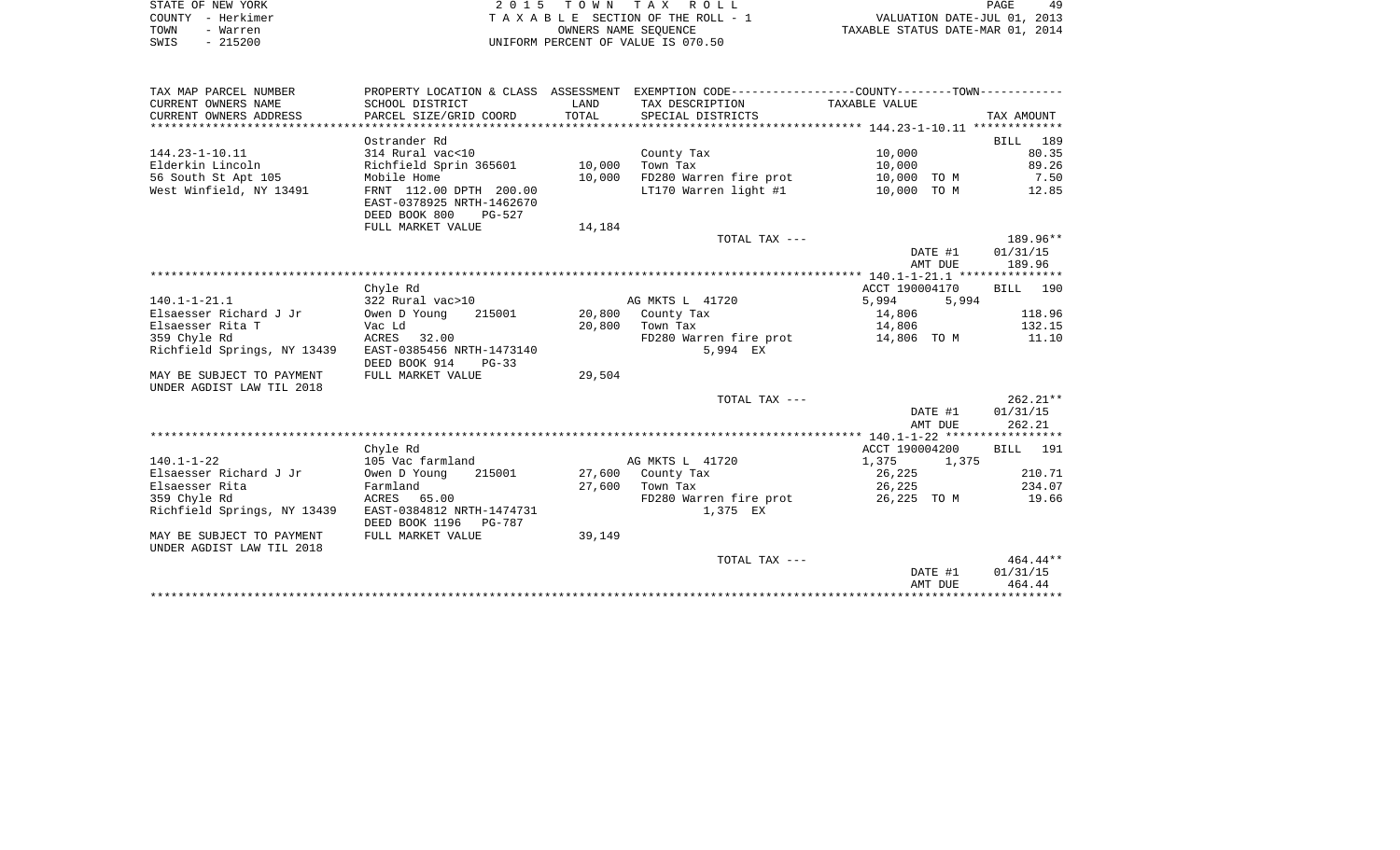|      | STATE OF NEW YORK | 2015 TOWN TAX ROLL                 | PAGE                             | 50 |
|------|-------------------|------------------------------------|----------------------------------|----|
|      | COUNTY - Herkimer | TAXABLE SECTION OF THE ROLL - 1    | VALUATION DATE-JUL 01, 2013      |    |
| TOWN | - Warren          | OWNERS NAME SEOUENCE               | TAXABLE STATUS DATE-MAR 01, 2014 |    |
| SWIS | - 215200          | UNIFORM PERCENT OF VALUE IS 070.50 |                                  |    |

| CURRENT OWNERS NAME<br>LAND<br>TAX DESCRIPTION<br>TAXABLE VALUE<br>PARCEL SIZE/GRID COORD<br>TOTAL<br>CURRENT OWNERS ADDRESS<br>SPECIAL DISTRICTS<br>TAX AMOUNT<br>ACCT 190004205<br>359 Chyle Rd<br><b>BILL</b><br>210 1 Family Res<br>AG MKTS L 41720<br>1,317<br>1,317<br>215001<br>11,900<br>County Tax<br>59,483<br>Owen D Young<br>60,800<br>Town Tax<br>59,483<br>Rural Res<br>359 Chyle Rd<br>ACRES<br>2.50<br>FD280 Warren fire prot<br>59,483 TO M<br>44.60<br>Richfield Springs, NY 13439<br>EAST-0385435 NRTH-1474061<br>1,317 EX<br>DEED BOOK 1196 PG-787<br>86,241<br>MAY BE SUBJECT TO PAYMENT<br>FULL MARKET VALUE<br>UNDER AGDIST LAW TIL 2018<br>TOTAL TAX ---<br>$1,053.46**$<br>DATE #1<br>01/31/15<br>1,053.46<br>AMT DUE<br>2559 Jordanville Rd<br>ACCT 190010710<br>BILL 193<br>$133.3 - 1 - 4$<br>210 1 Family Res<br>County Tax<br>51,000<br>409.78<br>Elthorp Jeffrey M<br>Town Tax<br>215001<br>51,000<br>455.21<br>Owen D Young<br>14,100<br>2559 Jordanville Rd<br>FD280 Warren fire prot<br>38.24<br>Residence<br>51,000<br>51,000 TO M<br>Jordanville, NY 13361<br>ACRES<br>4.30<br>EAST-0374860 NRTH-1487568<br>DEED BOOK 1449<br><b>PG-419</b><br>FULL MARKET VALUE<br>72,340<br>903.23**<br>TOTAL TAX ---<br>DATE #1<br>01/31/15<br>AMT DUE<br>903.23<br>635 Cullen Rd<br>ACCT 190002850<br>BILL 194<br>493.34<br>$139.2 - 1 - 20$<br>210 1 Family Res<br>County Tax<br>61,400<br>Richfield Sprin 365601<br>Empey Kenneth A<br>8,900<br>Town Tax<br>61,400<br>548.03<br>School Relevy<br>Empey Margaretta J<br>Residence<br>61,400<br>1,091.24<br>635 Cullen Rd<br>FRNT 215.00 DPTH 340.00<br>FD280 Warren fire prot<br>46.04<br>61,400 TO M<br>Richfield Springs, NY 13439<br>EAST-0367783 NRTH-1475376<br>DEED BOOK 692<br>PG-656<br>FULL MARKET VALUE<br>87,092<br>TOTAL TAX ---<br>$2,178.65**$<br>DATE #1<br>01/31/15<br>AMT DUE<br>2,178.65<br>125 Kingdom Rd<br>ACCT 190002040<br>BILL 195<br>$132.60 - 1 - 10$<br>210 1 Family Res<br>County Tax<br>23,000<br>184.80<br>Emrich Michael<br>Town Tax<br>Owen D Young<br>215001<br>6,100<br>23,000<br>205.29<br>School Relevy<br>613.81<br>125 Kingdom Rd<br>Residence<br>23,000<br>Jordanville, NY 13361<br>FRNT 104.50 DPTH 107.00<br>FD280 Warren fire prot<br>23,000 TO M<br>17.24<br>LT180 Warren light #2<br>EAST-0371111 NRTH-1487740<br>23,000 TO M<br>22.86<br>DEED BOOK 858<br>PG-655<br>FULL MARKET VALUE<br>32,624<br>$1,044.00**$<br>TOTAL TAX ---<br>01/31/15<br>DATE #1<br>1,044.00<br>AMT DUE | TAX MAP PARCEL NUMBER  |                 | PROPERTY LOCATION & CLASS ASSESSMENT EXEMPTION CODE----------------COUNTY-------TOWN--------- |        |
|------------------------------------------------------------------------------------------------------------------------------------------------------------------------------------------------------------------------------------------------------------------------------------------------------------------------------------------------------------------------------------------------------------------------------------------------------------------------------------------------------------------------------------------------------------------------------------------------------------------------------------------------------------------------------------------------------------------------------------------------------------------------------------------------------------------------------------------------------------------------------------------------------------------------------------------------------------------------------------------------------------------------------------------------------------------------------------------------------------------------------------------------------------------------------------------------------------------------------------------------------------------------------------------------------------------------------------------------------------------------------------------------------------------------------------------------------------------------------------------------------------------------------------------------------------------------------------------------------------------------------------------------------------------------------------------------------------------------------------------------------------------------------------------------------------------------------------------------------------------------------------------------------------------------------------------------------------------------------------------------------------------------------------------------------------------------------------------------------------------------------------------------------------------------------------------------------------------------------------------------------------------------------------------------------------------------------------------------------------------------------------------------------------------------------------------------------------------------------------------------------|------------------------|-----------------|-----------------------------------------------------------------------------------------------|--------|
|                                                                                                                                                                                                                                                                                                                                                                                                                                                                                                                                                                                                                                                                                                                                                                                                                                                                                                                                                                                                                                                                                                                                                                                                                                                                                                                                                                                                                                                                                                                                                                                                                                                                                                                                                                                                                                                                                                                                                                                                                                                                                                                                                                                                                                                                                                                                                                                                                                                                                                      |                        | SCHOOL DISTRICT |                                                                                               |        |
|                                                                                                                                                                                                                                                                                                                                                                                                                                                                                                                                                                                                                                                                                                                                                                                                                                                                                                                                                                                                                                                                                                                                                                                                                                                                                                                                                                                                                                                                                                                                                                                                                                                                                                                                                                                                                                                                                                                                                                                                                                                                                                                                                                                                                                                                                                                                                                                                                                                                                                      |                        |                 |                                                                                               |        |
|                                                                                                                                                                                                                                                                                                                                                                                                                                                                                                                                                                                                                                                                                                                                                                                                                                                                                                                                                                                                                                                                                                                                                                                                                                                                                                                                                                                                                                                                                                                                                                                                                                                                                                                                                                                                                                                                                                                                                                                                                                                                                                                                                                                                                                                                                                                                                                                                                                                                                                      |                        |                 |                                                                                               |        |
|                                                                                                                                                                                                                                                                                                                                                                                                                                                                                                                                                                                                                                                                                                                                                                                                                                                                                                                                                                                                                                                                                                                                                                                                                                                                                                                                                                                                                                                                                                                                                                                                                                                                                                                                                                                                                                                                                                                                                                                                                                                                                                                                                                                                                                                                                                                                                                                                                                                                                                      |                        |                 |                                                                                               | 192    |
|                                                                                                                                                                                                                                                                                                                                                                                                                                                                                                                                                                                                                                                                                                                                                                                                                                                                                                                                                                                                                                                                                                                                                                                                                                                                                                                                                                                                                                                                                                                                                                                                                                                                                                                                                                                                                                                                                                                                                                                                                                                                                                                                                                                                                                                                                                                                                                                                                                                                                                      | $140.1 - 1 - 23$       |                 |                                                                                               |        |
|                                                                                                                                                                                                                                                                                                                                                                                                                                                                                                                                                                                                                                                                                                                                                                                                                                                                                                                                                                                                                                                                                                                                                                                                                                                                                                                                                                                                                                                                                                                                                                                                                                                                                                                                                                                                                                                                                                                                                                                                                                                                                                                                                                                                                                                                                                                                                                                                                                                                                                      | Elsaesser Richard J Jr |                 |                                                                                               | 477.94 |
|                                                                                                                                                                                                                                                                                                                                                                                                                                                                                                                                                                                                                                                                                                                                                                                                                                                                                                                                                                                                                                                                                                                                                                                                                                                                                                                                                                                                                                                                                                                                                                                                                                                                                                                                                                                                                                                                                                                                                                                                                                                                                                                                                                                                                                                                                                                                                                                                                                                                                                      | Elsaesser Rita         |                 |                                                                                               | 530.92 |
|                                                                                                                                                                                                                                                                                                                                                                                                                                                                                                                                                                                                                                                                                                                                                                                                                                                                                                                                                                                                                                                                                                                                                                                                                                                                                                                                                                                                                                                                                                                                                                                                                                                                                                                                                                                                                                                                                                                                                                                                                                                                                                                                                                                                                                                                                                                                                                                                                                                                                                      |                        |                 |                                                                                               |        |
|                                                                                                                                                                                                                                                                                                                                                                                                                                                                                                                                                                                                                                                                                                                                                                                                                                                                                                                                                                                                                                                                                                                                                                                                                                                                                                                                                                                                                                                                                                                                                                                                                                                                                                                                                                                                                                                                                                                                                                                                                                                                                                                                                                                                                                                                                                                                                                                                                                                                                                      |                        |                 |                                                                                               |        |
|                                                                                                                                                                                                                                                                                                                                                                                                                                                                                                                                                                                                                                                                                                                                                                                                                                                                                                                                                                                                                                                                                                                                                                                                                                                                                                                                                                                                                                                                                                                                                                                                                                                                                                                                                                                                                                                                                                                                                                                                                                                                                                                                                                                                                                                                                                                                                                                                                                                                                                      |                        |                 |                                                                                               |        |
|                                                                                                                                                                                                                                                                                                                                                                                                                                                                                                                                                                                                                                                                                                                                                                                                                                                                                                                                                                                                                                                                                                                                                                                                                                                                                                                                                                                                                                                                                                                                                                                                                                                                                                                                                                                                                                                                                                                                                                                                                                                                                                                                                                                                                                                                                                                                                                                                                                                                                                      |                        |                 |                                                                                               |        |
|                                                                                                                                                                                                                                                                                                                                                                                                                                                                                                                                                                                                                                                                                                                                                                                                                                                                                                                                                                                                                                                                                                                                                                                                                                                                                                                                                                                                                                                                                                                                                                                                                                                                                                                                                                                                                                                                                                                                                                                                                                                                                                                                                                                                                                                                                                                                                                                                                                                                                                      |                        |                 |                                                                                               |        |
|                                                                                                                                                                                                                                                                                                                                                                                                                                                                                                                                                                                                                                                                                                                                                                                                                                                                                                                                                                                                                                                                                                                                                                                                                                                                                                                                                                                                                                                                                                                                                                                                                                                                                                                                                                                                                                                                                                                                                                                                                                                                                                                                                                                                                                                                                                                                                                                                                                                                                                      |                        |                 |                                                                                               |        |
|                                                                                                                                                                                                                                                                                                                                                                                                                                                                                                                                                                                                                                                                                                                                                                                                                                                                                                                                                                                                                                                                                                                                                                                                                                                                                                                                                                                                                                                                                                                                                                                                                                                                                                                                                                                                                                                                                                                                                                                                                                                                                                                                                                                                                                                                                                                                                                                                                                                                                                      |                        |                 |                                                                                               |        |
|                                                                                                                                                                                                                                                                                                                                                                                                                                                                                                                                                                                                                                                                                                                                                                                                                                                                                                                                                                                                                                                                                                                                                                                                                                                                                                                                                                                                                                                                                                                                                                                                                                                                                                                                                                                                                                                                                                                                                                                                                                                                                                                                                                                                                                                                                                                                                                                                                                                                                                      |                        |                 |                                                                                               |        |
|                                                                                                                                                                                                                                                                                                                                                                                                                                                                                                                                                                                                                                                                                                                                                                                                                                                                                                                                                                                                                                                                                                                                                                                                                                                                                                                                                                                                                                                                                                                                                                                                                                                                                                                                                                                                                                                                                                                                                                                                                                                                                                                                                                                                                                                                                                                                                                                                                                                                                                      |                        |                 |                                                                                               |        |
|                                                                                                                                                                                                                                                                                                                                                                                                                                                                                                                                                                                                                                                                                                                                                                                                                                                                                                                                                                                                                                                                                                                                                                                                                                                                                                                                                                                                                                                                                                                                                                                                                                                                                                                                                                                                                                                                                                                                                                                                                                                                                                                                                                                                                                                                                                                                                                                                                                                                                                      |                        |                 |                                                                                               |        |
|                                                                                                                                                                                                                                                                                                                                                                                                                                                                                                                                                                                                                                                                                                                                                                                                                                                                                                                                                                                                                                                                                                                                                                                                                                                                                                                                                                                                                                                                                                                                                                                                                                                                                                                                                                                                                                                                                                                                                                                                                                                                                                                                                                                                                                                                                                                                                                                                                                                                                                      |                        |                 |                                                                                               |        |
|                                                                                                                                                                                                                                                                                                                                                                                                                                                                                                                                                                                                                                                                                                                                                                                                                                                                                                                                                                                                                                                                                                                                                                                                                                                                                                                                                                                                                                                                                                                                                                                                                                                                                                                                                                                                                                                                                                                                                                                                                                                                                                                                                                                                                                                                                                                                                                                                                                                                                                      |                        |                 |                                                                                               |        |
|                                                                                                                                                                                                                                                                                                                                                                                                                                                                                                                                                                                                                                                                                                                                                                                                                                                                                                                                                                                                                                                                                                                                                                                                                                                                                                                                                                                                                                                                                                                                                                                                                                                                                                                                                                                                                                                                                                                                                                                                                                                                                                                                                                                                                                                                                                                                                                                                                                                                                                      |                        |                 |                                                                                               |        |
|                                                                                                                                                                                                                                                                                                                                                                                                                                                                                                                                                                                                                                                                                                                                                                                                                                                                                                                                                                                                                                                                                                                                                                                                                                                                                                                                                                                                                                                                                                                                                                                                                                                                                                                                                                                                                                                                                                                                                                                                                                                                                                                                                                                                                                                                                                                                                                                                                                                                                                      |                        |                 |                                                                                               |        |
|                                                                                                                                                                                                                                                                                                                                                                                                                                                                                                                                                                                                                                                                                                                                                                                                                                                                                                                                                                                                                                                                                                                                                                                                                                                                                                                                                                                                                                                                                                                                                                                                                                                                                                                                                                                                                                                                                                                                                                                                                                                                                                                                                                                                                                                                                                                                                                                                                                                                                                      |                        |                 |                                                                                               |        |
|                                                                                                                                                                                                                                                                                                                                                                                                                                                                                                                                                                                                                                                                                                                                                                                                                                                                                                                                                                                                                                                                                                                                                                                                                                                                                                                                                                                                                                                                                                                                                                                                                                                                                                                                                                                                                                                                                                                                                                                                                                                                                                                                                                                                                                                                                                                                                                                                                                                                                                      |                        |                 |                                                                                               |        |
|                                                                                                                                                                                                                                                                                                                                                                                                                                                                                                                                                                                                                                                                                                                                                                                                                                                                                                                                                                                                                                                                                                                                                                                                                                                                                                                                                                                                                                                                                                                                                                                                                                                                                                                                                                                                                                                                                                                                                                                                                                                                                                                                                                                                                                                                                                                                                                                                                                                                                                      |                        |                 |                                                                                               |        |
|                                                                                                                                                                                                                                                                                                                                                                                                                                                                                                                                                                                                                                                                                                                                                                                                                                                                                                                                                                                                                                                                                                                                                                                                                                                                                                                                                                                                                                                                                                                                                                                                                                                                                                                                                                                                                                                                                                                                                                                                                                                                                                                                                                                                                                                                                                                                                                                                                                                                                                      |                        |                 |                                                                                               |        |
|                                                                                                                                                                                                                                                                                                                                                                                                                                                                                                                                                                                                                                                                                                                                                                                                                                                                                                                                                                                                                                                                                                                                                                                                                                                                                                                                                                                                                                                                                                                                                                                                                                                                                                                                                                                                                                                                                                                                                                                                                                                                                                                                                                                                                                                                                                                                                                                                                                                                                                      |                        |                 |                                                                                               |        |
|                                                                                                                                                                                                                                                                                                                                                                                                                                                                                                                                                                                                                                                                                                                                                                                                                                                                                                                                                                                                                                                                                                                                                                                                                                                                                                                                                                                                                                                                                                                                                                                                                                                                                                                                                                                                                                                                                                                                                                                                                                                                                                                                                                                                                                                                                                                                                                                                                                                                                                      |                        |                 |                                                                                               |        |
|                                                                                                                                                                                                                                                                                                                                                                                                                                                                                                                                                                                                                                                                                                                                                                                                                                                                                                                                                                                                                                                                                                                                                                                                                                                                                                                                                                                                                                                                                                                                                                                                                                                                                                                                                                                                                                                                                                                                                                                                                                                                                                                                                                                                                                                                                                                                                                                                                                                                                                      |                        |                 |                                                                                               |        |
|                                                                                                                                                                                                                                                                                                                                                                                                                                                                                                                                                                                                                                                                                                                                                                                                                                                                                                                                                                                                                                                                                                                                                                                                                                                                                                                                                                                                                                                                                                                                                                                                                                                                                                                                                                                                                                                                                                                                                                                                                                                                                                                                                                                                                                                                                                                                                                                                                                                                                                      |                        |                 |                                                                                               |        |
|                                                                                                                                                                                                                                                                                                                                                                                                                                                                                                                                                                                                                                                                                                                                                                                                                                                                                                                                                                                                                                                                                                                                                                                                                                                                                                                                                                                                                                                                                                                                                                                                                                                                                                                                                                                                                                                                                                                                                                                                                                                                                                                                                                                                                                                                                                                                                                                                                                                                                                      |                        |                 |                                                                                               |        |
|                                                                                                                                                                                                                                                                                                                                                                                                                                                                                                                                                                                                                                                                                                                                                                                                                                                                                                                                                                                                                                                                                                                                                                                                                                                                                                                                                                                                                                                                                                                                                                                                                                                                                                                                                                                                                                                                                                                                                                                                                                                                                                                                                                                                                                                                                                                                                                                                                                                                                                      |                        |                 |                                                                                               |        |
|                                                                                                                                                                                                                                                                                                                                                                                                                                                                                                                                                                                                                                                                                                                                                                                                                                                                                                                                                                                                                                                                                                                                                                                                                                                                                                                                                                                                                                                                                                                                                                                                                                                                                                                                                                                                                                                                                                                                                                                                                                                                                                                                                                                                                                                                                                                                                                                                                                                                                                      |                        |                 |                                                                                               |        |
|                                                                                                                                                                                                                                                                                                                                                                                                                                                                                                                                                                                                                                                                                                                                                                                                                                                                                                                                                                                                                                                                                                                                                                                                                                                                                                                                                                                                                                                                                                                                                                                                                                                                                                                                                                                                                                                                                                                                                                                                                                                                                                                                                                                                                                                                                                                                                                                                                                                                                                      |                        |                 |                                                                                               |        |
|                                                                                                                                                                                                                                                                                                                                                                                                                                                                                                                                                                                                                                                                                                                                                                                                                                                                                                                                                                                                                                                                                                                                                                                                                                                                                                                                                                                                                                                                                                                                                                                                                                                                                                                                                                                                                                                                                                                                                                                                                                                                                                                                                                                                                                                                                                                                                                                                                                                                                                      |                        |                 |                                                                                               |        |
|                                                                                                                                                                                                                                                                                                                                                                                                                                                                                                                                                                                                                                                                                                                                                                                                                                                                                                                                                                                                                                                                                                                                                                                                                                                                                                                                                                                                                                                                                                                                                                                                                                                                                                                                                                                                                                                                                                                                                                                                                                                                                                                                                                                                                                                                                                                                                                                                                                                                                                      |                        |                 |                                                                                               |        |
|                                                                                                                                                                                                                                                                                                                                                                                                                                                                                                                                                                                                                                                                                                                                                                                                                                                                                                                                                                                                                                                                                                                                                                                                                                                                                                                                                                                                                                                                                                                                                                                                                                                                                                                                                                                                                                                                                                                                                                                                                                                                                                                                                                                                                                                                                                                                                                                                                                                                                                      |                        |                 |                                                                                               |        |
|                                                                                                                                                                                                                                                                                                                                                                                                                                                                                                                                                                                                                                                                                                                                                                                                                                                                                                                                                                                                                                                                                                                                                                                                                                                                                                                                                                                                                                                                                                                                                                                                                                                                                                                                                                                                                                                                                                                                                                                                                                                                                                                                                                                                                                                                                                                                                                                                                                                                                                      |                        |                 |                                                                                               |        |
|                                                                                                                                                                                                                                                                                                                                                                                                                                                                                                                                                                                                                                                                                                                                                                                                                                                                                                                                                                                                                                                                                                                                                                                                                                                                                                                                                                                                                                                                                                                                                                                                                                                                                                                                                                                                                                                                                                                                                                                                                                                                                                                                                                                                                                                                                                                                                                                                                                                                                                      |                        |                 |                                                                                               |        |
|                                                                                                                                                                                                                                                                                                                                                                                                                                                                                                                                                                                                                                                                                                                                                                                                                                                                                                                                                                                                                                                                                                                                                                                                                                                                                                                                                                                                                                                                                                                                                                                                                                                                                                                                                                                                                                                                                                                                                                                                                                                                                                                                                                                                                                                                                                                                                                                                                                                                                                      |                        |                 |                                                                                               |        |
|                                                                                                                                                                                                                                                                                                                                                                                                                                                                                                                                                                                                                                                                                                                                                                                                                                                                                                                                                                                                                                                                                                                                                                                                                                                                                                                                                                                                                                                                                                                                                                                                                                                                                                                                                                                                                                                                                                                                                                                                                                                                                                                                                                                                                                                                                                                                                                                                                                                                                                      |                        |                 |                                                                                               |        |
|                                                                                                                                                                                                                                                                                                                                                                                                                                                                                                                                                                                                                                                                                                                                                                                                                                                                                                                                                                                                                                                                                                                                                                                                                                                                                                                                                                                                                                                                                                                                                                                                                                                                                                                                                                                                                                                                                                                                                                                                                                                                                                                                                                                                                                                                                                                                                                                                                                                                                                      |                        |                 |                                                                                               |        |
|                                                                                                                                                                                                                                                                                                                                                                                                                                                                                                                                                                                                                                                                                                                                                                                                                                                                                                                                                                                                                                                                                                                                                                                                                                                                                                                                                                                                                                                                                                                                                                                                                                                                                                                                                                                                                                                                                                                                                                                                                                                                                                                                                                                                                                                                                                                                                                                                                                                                                                      |                        |                 |                                                                                               |        |
|                                                                                                                                                                                                                                                                                                                                                                                                                                                                                                                                                                                                                                                                                                                                                                                                                                                                                                                                                                                                                                                                                                                                                                                                                                                                                                                                                                                                                                                                                                                                                                                                                                                                                                                                                                                                                                                                                                                                                                                                                                                                                                                                                                                                                                                                                                                                                                                                                                                                                                      |                        |                 |                                                                                               |        |
|                                                                                                                                                                                                                                                                                                                                                                                                                                                                                                                                                                                                                                                                                                                                                                                                                                                                                                                                                                                                                                                                                                                                                                                                                                                                                                                                                                                                                                                                                                                                                                                                                                                                                                                                                                                                                                                                                                                                                                                                                                                                                                                                                                                                                                                                                                                                                                                                                                                                                                      |                        |                 |                                                                                               |        |
|                                                                                                                                                                                                                                                                                                                                                                                                                                                                                                                                                                                                                                                                                                                                                                                                                                                                                                                                                                                                                                                                                                                                                                                                                                                                                                                                                                                                                                                                                                                                                                                                                                                                                                                                                                                                                                                                                                                                                                                                                                                                                                                                                                                                                                                                                                                                                                                                                                                                                                      |                        |                 |                                                                                               |        |
|                                                                                                                                                                                                                                                                                                                                                                                                                                                                                                                                                                                                                                                                                                                                                                                                                                                                                                                                                                                                                                                                                                                                                                                                                                                                                                                                                                                                                                                                                                                                                                                                                                                                                                                                                                                                                                                                                                                                                                                                                                                                                                                                                                                                                                                                                                                                                                                                                                                                                                      |                        |                 |                                                                                               |        |
|                                                                                                                                                                                                                                                                                                                                                                                                                                                                                                                                                                                                                                                                                                                                                                                                                                                                                                                                                                                                                                                                                                                                                                                                                                                                                                                                                                                                                                                                                                                                                                                                                                                                                                                                                                                                                                                                                                                                                                                                                                                                                                                                                                                                                                                                                                                                                                                                                                                                                                      |                        |                 |                                                                                               |        |
|                                                                                                                                                                                                                                                                                                                                                                                                                                                                                                                                                                                                                                                                                                                                                                                                                                                                                                                                                                                                                                                                                                                                                                                                                                                                                                                                                                                                                                                                                                                                                                                                                                                                                                                                                                                                                                                                                                                                                                                                                                                                                                                                                                                                                                                                                                                                                                                                                                                                                                      |                        |                 |                                                                                               |        |
|                                                                                                                                                                                                                                                                                                                                                                                                                                                                                                                                                                                                                                                                                                                                                                                                                                                                                                                                                                                                                                                                                                                                                                                                                                                                                                                                                                                                                                                                                                                                                                                                                                                                                                                                                                                                                                                                                                                                                                                                                                                                                                                                                                                                                                                                                                                                                                                                                                                                                                      |                        |                 |                                                                                               |        |
|                                                                                                                                                                                                                                                                                                                                                                                                                                                                                                                                                                                                                                                                                                                                                                                                                                                                                                                                                                                                                                                                                                                                                                                                                                                                                                                                                                                                                                                                                                                                                                                                                                                                                                                                                                                                                                                                                                                                                                                                                                                                                                                                                                                                                                                                                                                                                                                                                                                                                                      |                        |                 |                                                                                               |        |
|                                                                                                                                                                                                                                                                                                                                                                                                                                                                                                                                                                                                                                                                                                                                                                                                                                                                                                                                                                                                                                                                                                                                                                                                                                                                                                                                                                                                                                                                                                                                                                                                                                                                                                                                                                                                                                                                                                                                                                                                                                                                                                                                                                                                                                                                                                                                                                                                                                                                                                      |                        |                 |                                                                                               |        |
|                                                                                                                                                                                                                                                                                                                                                                                                                                                                                                                                                                                                                                                                                                                                                                                                                                                                                                                                                                                                                                                                                                                                                                                                                                                                                                                                                                                                                                                                                                                                                                                                                                                                                                                                                                                                                                                                                                                                                                                                                                                                                                                                                                                                                                                                                                                                                                                                                                                                                                      |                        |                 |                                                                                               |        |
|                                                                                                                                                                                                                                                                                                                                                                                                                                                                                                                                                                                                                                                                                                                                                                                                                                                                                                                                                                                                                                                                                                                                                                                                                                                                                                                                                                                                                                                                                                                                                                                                                                                                                                                                                                                                                                                                                                                                                                                                                                                                                                                                                                                                                                                                                                                                                                                                                                                                                                      |                        |                 |                                                                                               |        |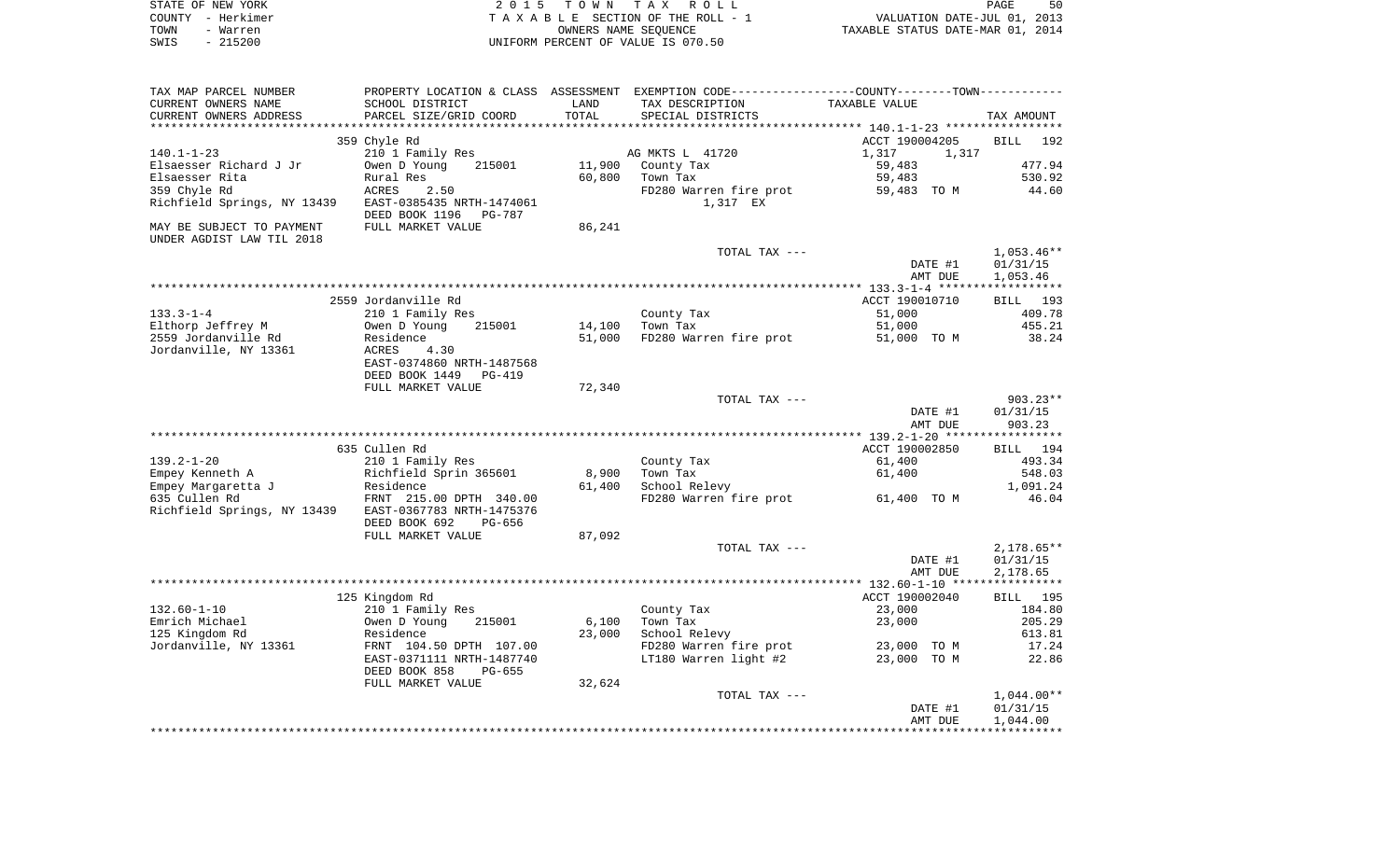|      | STATE OF NEW YORK | 2015 TOWN TAX ROLL                 | PAGE                             | 51 |
|------|-------------------|------------------------------------|----------------------------------|----|
|      | COUNTY - Herkimer | TAXABLE SECTION OF THE ROLL - 1    | VALUATION DATE-JUL 01, 2013      |    |
| TOWN | - Warren          | OWNERS NAME SEOUENCE               | TAXABLE STATUS DATE-MAR 01, 2014 |    |
| SWIS | $-215200$         | UNIFORM PERCENT OF VALUE IS 070.50 |                                  |    |
|      |                   |                                    |                                  |    |

| TAX MAP PARCEL NUMBER       |                                                      |         | PROPERTY LOCATION & CLASS ASSESSMENT EXEMPTION CODE---------------COUNTY-------TOWN---------- |                |                      |
|-----------------------------|------------------------------------------------------|---------|-----------------------------------------------------------------------------------------------|----------------|----------------------|
| CURRENT OWNERS NAME         | SCHOOL DISTRICT                                      | LAND    | TAX DESCRIPTION                                                                               | TAXABLE VALUE  |                      |
| CURRENT OWNERS ADDRESS      | PARCEL SIZE/GRID COORD                               | TOTAL   | SPECIAL DISTRICTS                                                                             |                | TAX AMOUNT           |
|                             |                                                      |         |                                                                                               |                |                      |
|                             | 223 Little Lakes Rd                                  |         |                                                                                               | ACCT 190009960 | 196<br><b>BILL</b>   |
| $144.1 - 1 - 17$            | 210 1 Family Res                                     |         | County Tax                                                                                    | 50,200         | 403.35               |
| Evans Kenneth               | Richfield Sprin 365601                               | 14,600  | Town Tax                                                                                      | 50,200         | 448.06               |
| 223 Little Lakes Rd         | Residence                                            | 50,200  | FD280 Warren fire prot                                                                        | 50,200 TO M    | 37.64                |
| Richfield Springs, NY 13439 | 4.70<br>ACRES                                        |         |                                                                                               |                |                      |
|                             | EAST-0378512 NRTH-1464869                            |         |                                                                                               |                |                      |
|                             | DEED BOOK 1437 PG-348                                |         |                                                                                               |                |                      |
|                             | FULL MARKET VALUE                                    | 71,206  | TOTAL TAX ---                                                                                 |                |                      |
|                             |                                                      |         |                                                                                               | DATE #1        | 889.05**<br>01/31/15 |
|                             |                                                      |         |                                                                                               | AMT DUE        | 889.05               |
|                             |                                                      |         |                                                                                               |                |                      |
|                             | 122 Kingdom Rd                                       |         |                                                                                               | ACCT 190007050 | BILL 197             |
| $132.60 - 1 - 22$           | 210 1 Family Res                                     |         | County Tax                                                                                    | 51,300         | 412.19               |
| Fagan Deonna                | Owen D Young<br>215001                               | 6,900   | Town Tax                                                                                      | 51,300         | 457.88               |
| 122 Kingdom Rd              | Residence                                            | 51,300  | FD280 Warren fire prot                                                                        | 51,300 TO M    | 38.46                |
| Jordanville, NY 13361       | FRNT<br>75.00 DPTH 260.00                            |         | LT180 Warren light #2                                                                         | 51,300 TO M    | 50.98                |
|                             | EAST-0371352 NRTH-1487710                            |         |                                                                                               |                |                      |
|                             | DEED BOOK 1401<br>PG-439                             |         |                                                                                               |                |                      |
|                             | FULL MARKET VALUE                                    | 72,766  |                                                                                               |                |                      |
|                             |                                                      |         | TOTAL TAX ---                                                                                 |                | 959.51**             |
|                             |                                                      |         |                                                                                               | DATE #1        | 01/31/15             |
|                             |                                                      |         |                                                                                               | AMT DUE        | 959.51               |
|                             |                                                      |         |                                                                                               |                |                      |
|                             | 136 Main St                                          |         |                                                                                               | ACCT 190003300 | 198<br>BILL          |
| $132.60 - 1 - 60$           | 210 1 Family Res                                     |         | County Tax                                                                                    | 49,600         | 398.53               |
| Fahey Donald                | Owen D Young<br>215001                               | 7,700   | Town Tax                                                                                      | 49,600         | 442.71               |
| Fahey Vanetta               | Residence                                            | 49,600  | FD280 Warren fire prot                                                                        | 49,600 TO M    | 37.19                |
| 136 Main St                 | FRNT 149.00 DPTH 165.00<br>EAST-0371332 NRTH-1487165 |         | LT180 Warren light #2                                                                         | 49,600 TO M    | 49.29                |
| Jordanville, NY 13361-2728  | DEED BOOK 1355<br>PG-722                             |         |                                                                                               |                |                      |
|                             | FULL MARKET VALUE                                    | 70,355  |                                                                                               |                |                      |
|                             |                                                      |         | TOTAL TAX ---                                                                                 |                | 927.72**             |
|                             |                                                      |         |                                                                                               | DATE #1        | 01/31/15             |
|                             |                                                      |         |                                                                                               | AMT DUE        | 927.72               |
|                             |                                                      |         |                                                                                               |                | ************         |
|                             | 4558 Us Hwy 20                                       |         |                                                                                               | ACCT 190006900 | 199<br>BILL          |
| $144.2 - 1 - 12$            | 280 Res Multiple                                     |         | County Tax                                                                                    | 86,500         | 695.01               |
| Fahey Robert F              | Richfield Sprin 365601                               | 13,300  | Town Tax                                                                                      | 86,500         | 772.06               |
| PO Box 725                  | Residence                                            | 86,500  | FD280 Warren fire prot                                                                        | 86,500 TO M    | 64.86                |
| Richfield Springs, NY 13439 | Mobile Home                                          |         |                                                                                               |                |                      |
|                             | 2.86<br>ACRES                                        |         |                                                                                               |                |                      |
|                             | EAST-0385144 NRTH-1460888                            |         |                                                                                               |                |                      |
|                             | DEED BOOK 710<br><b>PG-192</b>                       |         |                                                                                               |                |                      |
|                             | FULL MARKET VALUE                                    | 122,695 |                                                                                               |                |                      |
|                             |                                                      |         | TOTAL TAX ---                                                                                 |                | $1,531.93**$         |
|                             |                                                      |         |                                                                                               | DATE #1        | 01/31/15             |
|                             |                                                      |         |                                                                                               | AMT DUE        | 1,531.93             |
|                             |                                                      |         |                                                                                               |                |                      |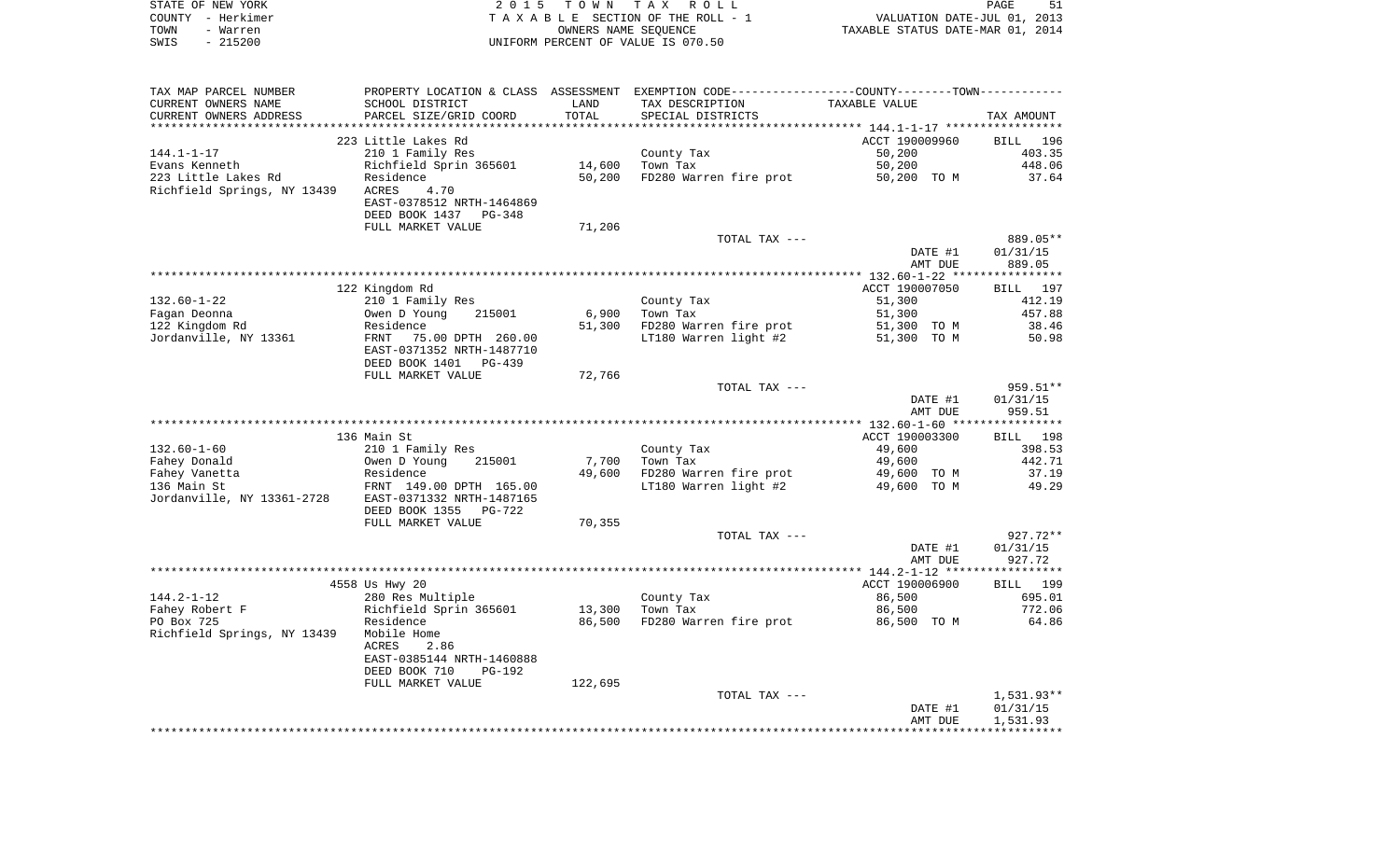| STATE OF NEW YORK<br>COUNTY - Herkimer<br>TOWN<br>- Warren<br>$-215200$<br>SWIS |                                                                      | OWNERS NAME SEQUENCE | 2015 TOWN TAX ROLL<br>TAXABLE SECTION OF THE ROLL - 1<br>UNIFORM PERCENT OF VALUE IS 070.50   | PAGE<br>52<br>VALUATION DATE-JUL 01, 2013<br>TAXABLE STATUS DATE-MAR 01, 2014 |                                    |  |
|---------------------------------------------------------------------------------|----------------------------------------------------------------------|----------------------|-----------------------------------------------------------------------------------------------|-------------------------------------------------------------------------------|------------------------------------|--|
| TAX MAP PARCEL NUMBER                                                           |                                                                      |                      | PROPERTY LOCATION & CLASS ASSESSMENT EXEMPTION CODE---------------COUNTY-------TOWN---------- |                                                                               |                                    |  |
| CURRENT OWNERS NAME<br>CURRENT OWNERS ADDRESS                                   | SCHOOL DISTRICT<br>PARCEL SIZE/GRID COORD                            | LAND<br>TOTAL        | TAX DESCRIPTION<br>SPECIAL DISTRICTS                                                          | TAXABLE VALUE                                                                 | TAX AMOUNT                         |  |
|                                                                                 | 4539 Us Hwy 20                                                       |                      |                                                                                               | ACCT 190005700                                                                | <b>BILL</b><br>200                 |  |
| $144.2 - 1 - 5$                                                                 | 210 1 Family Res                                                     |                      | County Tax                                                                                    | 89,100                                                                        | 715.90                             |  |
| Fassett Barbara                                                                 | Richfield Sprin 365601                                               | 12,800               | Town Tax                                                                                      | 89,100                                                                        | 795.27                             |  |
| 4539 State Highway 20<br>Richfield Springs, NY 13439                            | R1 G<br>partial<br>3.20<br>ACRES<br>EAST-0384553 NRTH-1461371        | 89,100               | FD280 Warren fire prot                                                                        | 89,100 TO M                                                                   | 66.81                              |  |
|                                                                                 | DEED BOOK 946<br>PG-69                                               |                      |                                                                                               |                                                                               |                                    |  |
|                                                                                 | FULL MARKET VALUE                                                    | 126,383              |                                                                                               |                                                                               |                                    |  |
|                                                                                 |                                                                      |                      | TOTAL TAX ---                                                                                 | DATE #1<br>AMT DUE                                                            | 1,577.98**<br>01/31/15<br>1,577.98 |  |
|                                                                                 |                                                                      |                      |                                                                                               |                                                                               |                                    |  |
|                                                                                 | Off Us Hwy 20                                                        |                      |                                                                                               |                                                                               | 201<br>BILL                        |  |
| $144.2 - 1 - 13$                                                                | 314 Rural vac<10                                                     |                      | County Tax                                                                                    | 2,200                                                                         | 17.68                              |  |
| Fassett Barbara<br>PO Box 429                                                   | Richfield Sprin 365601<br>6.20<br>ACRES                              | 2,200<br>2,200       | Town Tax                                                                                      | 2,200                                                                         | 19.64<br>39.10                     |  |
| Springfield Center, NY 13468                                                    | EAST-0384361 NRTH-1460442<br>DEED BOOK 946<br>PG-66                  |                      | School Relevy<br>FD280 Warren fire prot                                                       | 2,200 TO M                                                                    | 1.65                               |  |
|                                                                                 | FULL MARKET VALUE                                                    | 3,121                |                                                                                               |                                                                               |                                    |  |
|                                                                                 |                                                                      |                      | TOTAL TAX ---                                                                                 | DATE #1<br>AMT DUE                                                            | 78.07**<br>01/31/15<br>78.07       |  |
|                                                                                 |                                                                      |                      |                                                                                               |                                                                               |                                    |  |
|                                                                                 | 4463 State Route 20                                                  |                      |                                                                                               | ACCT 190009450                                                                | 202<br><b>BILL</b>                 |  |
| $144.1 - 1 - 26$                                                                | 450 Retail sryce                                                     |                      | County Tax                                                                                    | 169,000                                                                       | 1,357.89                           |  |
| Fassett Ivan M                                                                  | Richfield Sprin 365601                                               | 48,900               | Town Tax                                                                                      | 169,000                                                                       | 1,508.42                           |  |
| Fassett Barbara A<br>4463 US 20<br>Richfield Springs, NY 13439                  | Snack bar/Garden Center<br>ACRES 104.20<br>EAST-0383572 NRTH-1461969 | 169,000              | FD280 Warren fire prot                                                                        | 169,000 TO M                                                                  | 126.71                             |  |
|                                                                                 | DEED BOOK 915<br>$PG-504$                                            |                      |                                                                                               |                                                                               |                                    |  |
|                                                                                 | FULL MARKET VALUE                                                    | 239,716              |                                                                                               |                                                                               |                                    |  |
|                                                                                 |                                                                      |                      | TOTAL TAX ---                                                                                 |                                                                               | $2,993.02**$                       |  |

|                             |                           |        |                        | DATE #1        | 01/31/15    |
|-----------------------------|---------------------------|--------|------------------------|----------------|-------------|
|                             |                           |        |                        | AMT DUE        | 2,993.02    |
|                             |                           |        |                        |                |             |
|                             | State Route 167           |        |                        | ACCT 190011460 | 203<br>BILL |
| $139.4 - 1 - 16$            | 322 Rural vac>10          |        | County Tax             | 17,000         | 136.59      |
| Faulkner Verne F Sr         | Richfield Sprin 365601    | 17,000 | Town Tax               | 17,000         | 151.74      |
| 224 State Route 167         | Farm Land                 | 17,000 | FD280 Warren fire prot | 17,000<br>TO M | 12.75       |
| Richfield Springs, NY 13439 | 40.60<br>ACRES            |        |                        |                |             |
|                             | EAST-0365919 NRTH-1468838 |        |                        |                |             |
|                             | DEED BOOK 1506<br>PG-163  |        |                        |                |             |
|                             | FULL MARKET VALUE         | 24,113 |                        |                |             |
|                             |                           |        | TOTAL TAX ---          |                | 301.08**    |
|                             |                           |        |                        | DATE #1        | 01/31/15    |
|                             |                           |        |                        | AMT DUE        | 301.08      |
|                             |                           |        |                        |                |             |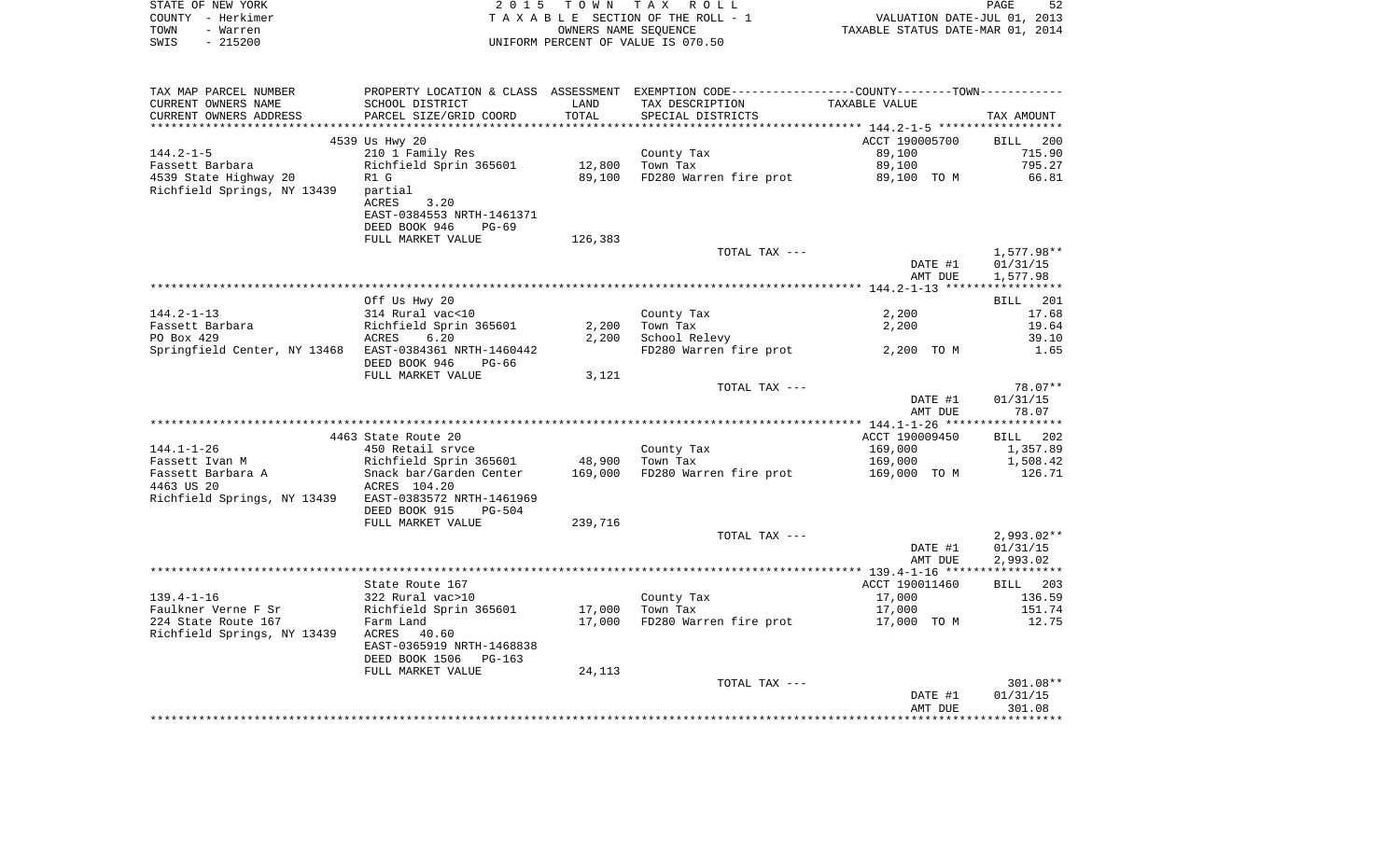| STATE OF NEW YORK | 2015 TOWN TAX ROLL                 | 53<br>PAGE                       |
|-------------------|------------------------------------|----------------------------------|
| COUNTY - Herkimer | TAXABLE SECTION OF THE ROLL - 1    | VALUATION DATE-JUL 01, 2013      |
| TOWN<br>- Warren  | OWNERS NAME SEOUENCE               | TAXABLE STATUS DATE-MAR 01, 2014 |
| - 215200<br>SWIS  | UNIFORM PERCENT OF VALUE IS 070.50 |                                  |

| TAX MAP PARCEL NUMBER       |                                                  |         | PROPERTY LOCATION & CLASS ASSESSMENT EXEMPTION CODE----------------COUNTY-------TOWN--------- |                |                 |
|-----------------------------|--------------------------------------------------|---------|-----------------------------------------------------------------------------------------------|----------------|-----------------|
| CURRENT OWNERS NAME         | SCHOOL DISTRICT                                  | LAND    | TAX DESCRIPTION                                                                               | TAXABLE VALUE  |                 |
| CURRENT OWNERS ADDRESS      | PARCEL SIZE/GRID COORD                           | TOTAL   | SPECIAL DISTRICTS                                                                             |                | TAX AMOUNT      |
|                             |                                                  |         |                                                                                               |                |                 |
|                             | 224 State Route 167                              |         |                                                                                               | ACCT 190005760 | BILL 204        |
| $139.4 - 1 - 45$            | 421 Restaurant                                   |         | County Tax                                                                                    | 113,900        | 915.17          |
|                             |                                                  |         |                                                                                               |                | 1,016.62        |
| Faulkner Verne F Sr         | Richfield Sprin 365601                           | 15,100  | Town Tax                                                                                      | 113,900        |                 |
| 224 State Route 167         | Millstone Tavern                                 | 113,900 | FD280 Warren fire prot 113,900 TO M                                                           |                | 85.40           |
| Richfield Springs, NY 13439 | ACRES<br>5.20                                    |         |                                                                                               |                |                 |
|                             | EAST-0364866 NRTH-1468405                        |         |                                                                                               |                |                 |
|                             | DEED BOOK 1506<br>$PG-163$                       |         |                                                                                               |                |                 |
|                             | FULL MARKET VALUE                                | 161,560 |                                                                                               |                |                 |
|                             |                                                  |         | TOTAL TAX ---                                                                                 |                | $2,017.19**$    |
|                             |                                                  |         |                                                                                               | DATE #1        | 01/31/15        |
|                             |                                                  |         |                                                                                               | AMT DUE        | 2,017.19        |
|                             |                                                  |         |                                                                                               |                |                 |
|                             | 136 Ostrander Rd                                 |         |                                                                                               | ACCT 190012420 | <b>BILL</b> 205 |
| $144.23 - 1 - 11$           |                                                  |         |                                                                                               | 23,000         |                 |
|                             | 210 1 Family Res                                 |         | County Tax                                                                                    |                | 184.80          |
| Fort Lester                 | Richfield Sprin 365601<br>Richfield<br>Residence | 4,600   | Town Tax                                                                                      | 23,000         | 205.29          |
| Fort Wendy                  |                                                  | 23,000  | FD280 Warren fire prot                                                                        | 23,000 TO M    | 17.24           |
| 133 Ostrander Rd            | FRNT 50.00 DPTH 178.00                           |         | LT170 Warren light #1                                                                         | 23,000 TO M    | 29.56           |
| Richfield Springs, NY 13439 | EAST-0378884 NRTH-1462855                        |         |                                                                                               |                |                 |
|                             | DEED BOOK 1376 PG-718                            |         |                                                                                               |                |                 |
|                             | FULL MARKET VALUE                                | 32,624  |                                                                                               |                |                 |
|                             |                                                  |         | TOTAL TAX ---                                                                                 |                | 436.89**        |
|                             |                                                  |         |                                                                                               | DATE #1        | 01/31/15        |
|                             |                                                  |         |                                                                                               | AMT DUE        | 436.89          |
|                             |                                                  |         |                                                                                               |                |                 |
|                             | Ostrander Rd                                     |         |                                                                                               | ACCT 190003330 | BILL 206        |
| $144.23 - 1 - 12$           | 314 Rural vac<10                                 |         | County Tax                                                                                    | 4,000          | 32.14           |
|                             |                                                  |         |                                                                                               |                |                 |
| Fort Lester                 | Richfield Sprin 365601                           | 4,000   | Town Tax                                                                                      | 4,000          | 35.70           |
| Fort Wendy                  | Residence                                        | 4,000   | FD280 Warren fire prot                                                                        | 4,000 TO M     | 3.00            |
| 133 Ostrander Rd            | FRNT 48.00 DPTH 160.00                           |         | LT170 Warren light #1                                                                         | 4,000 TO M     | 5.14            |
| Richfield Springs, NY 13439 | EAST-0378833 NRTH-1462850                        |         |                                                                                               |                |                 |
|                             | DEED BOOK 1276<br>PG-392                         |         |                                                                                               |                |                 |
|                             | FULL MARKET VALUE                                | 5,674   |                                                                                               |                |                 |
|                             |                                                  |         | TOTAL TAX ---                                                                                 |                | 75.98**         |
|                             |                                                  |         |                                                                                               | DATE #1        | 01/31/15        |
|                             |                                                  |         |                                                                                               | AMT DUE        | 75.98           |
|                             |                                                  |         |                                                                                               |                |                 |
|                             | 133 Ostrander Rd                                 |         |                                                                                               | ACCT 190003360 | BILL 207        |
| $144.23 - 1 - 2$            | 210 1 Family Res                                 |         | County Tax                                                                                    | 47,200         | 379.24          |
| Fort Lester G               | Richfield Sprin 365601                           | 9,400   | Town Tax                                                                                      | 47,200         | 421.29          |
|                             |                                                  |         |                                                                                               |                |                 |
| 133 Ostrander Rd            | Residence                                        | 47,200  | FD280 Warren fire prot<br>LT170 Warren light #1                                               | 47,200 TO M    | 35.39           |
| Richfield Springs, NY 13439 | FRNT 139.00 DPTH 208.00                          |         |                                                                                               | 47,200 TO M    | 60.66           |
|                             | EAST-0378807 NRTH-1463045                        |         |                                                                                               |                |                 |
|                             | DEED BOOK 677<br>PG-942                          |         |                                                                                               |                |                 |
|                             | FULL MARKET VALUE                                | 66,950  |                                                                                               |                |                 |
|                             |                                                  |         | TOTAL TAX ---                                                                                 |                | 896.58**        |
|                             |                                                  |         |                                                                                               | DATE #1        | 01/31/15        |
|                             |                                                  |         |                                                                                               | AMT DUE        | 896.58          |
|                             |                                                  |         |                                                                                               |                |                 |
|                             |                                                  |         |                                                                                               |                |                 |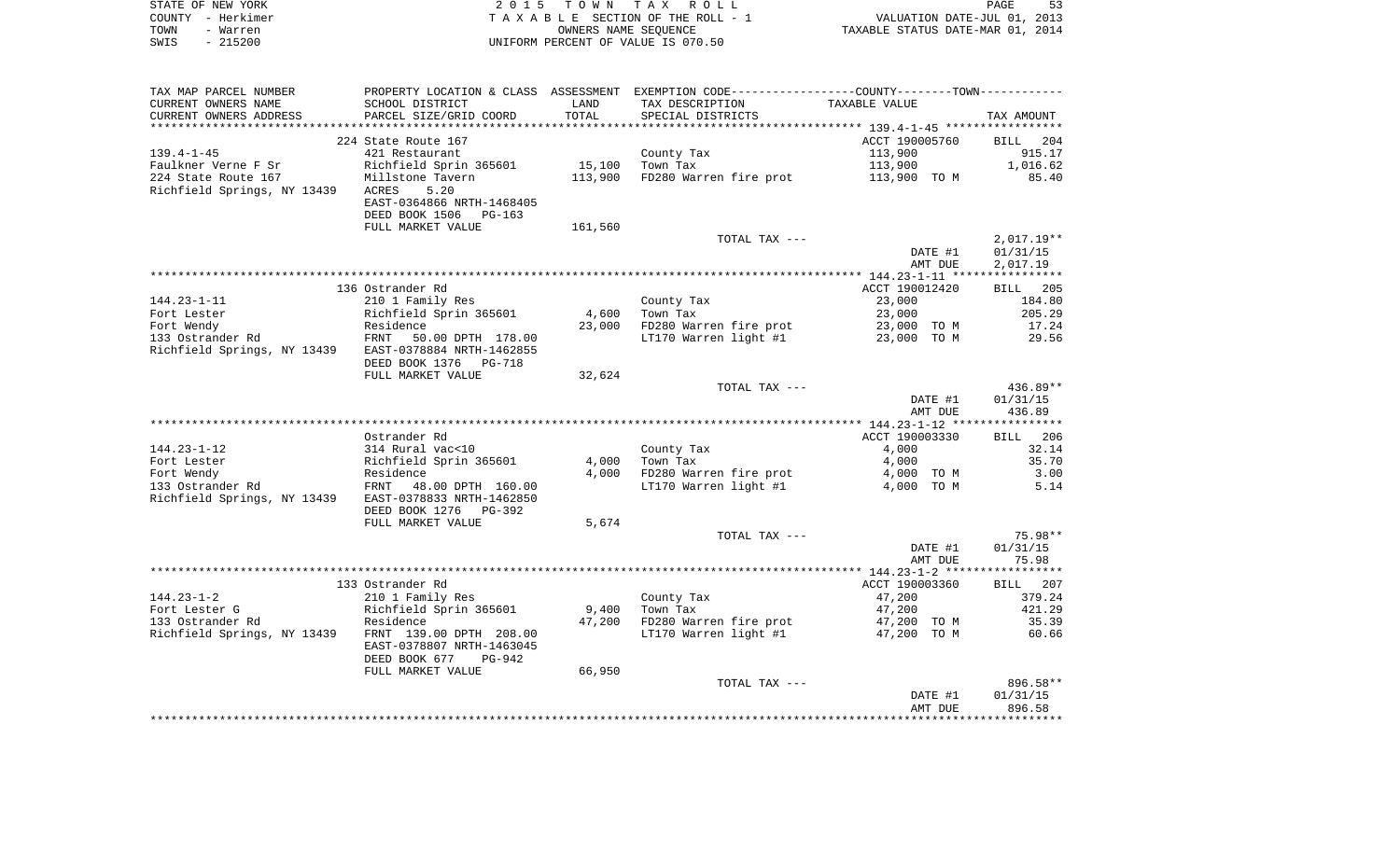| STATE OF NEW YORK | 2015 TOWN TAX ROLL                 | 54<br>PAGE                       |
|-------------------|------------------------------------|----------------------------------|
| COUNTY - Herkimer | TAXABLE SECTION OF THE ROLL - 1    | VALUATION DATE-JUL 01, 2013      |
| TOWN<br>- Warren  | OWNERS NAME SEOUENCE               | TAXABLE STATUS DATE-MAR 01, 2014 |
| - 215200<br>SWIS  | UNIFORM PERCENT OF VALUE IS 070.50 |                                  |

| TAX MAP PARCEL NUMBER                                  |                                                       |               | PROPERTY LOCATION & CLASS ASSESSMENT EXEMPTION CODE----------------COUNTY-------TOWN---------- |                |                      |
|--------------------------------------------------------|-------------------------------------------------------|---------------|------------------------------------------------------------------------------------------------|----------------|----------------------|
| CURRENT OWNERS NAME<br>CURRENT OWNERS ADDRESS          | SCHOOL DISTRICT<br>PARCEL SIZE/GRID COORD             | LAND<br>TOTAL | TAX DESCRIPTION<br>SPECIAL DISTRICTS                                                           | TAXABLE VALUE  | TAX AMOUNT           |
|                                                        |                                                       |               |                                                                                                |                |                      |
|                                                        | 767 Hogsback Rd                                       |               |                                                                                                | ACCT 190006305 | BILL 208             |
| 140.1-1-20                                             | 210 1 Family Res                                      |               | County Tax                                                                                     | 56,000         | 449.95               |
| Foster Curtis                                          | Owen D Young<br>215001                                | 9,600         | Town Tax                                                                                       | 56,000         | 499.83               |
| 767 Hogsback Rd                                        | Rural Res                                             | 56,000        | FD280 Warren fire prot                                                                         | 56,000 TO M    | 41.99                |
| Richfield Springs, NY 13439    FRNT 200.00 DPTH 200.00 | EAST-0380118 NRTH-1472775<br>DEED BOOK 1425<br>PG-227 |               |                                                                                                |                |                      |
|                                                        | FULL MARKET VALUE                                     | 79,433        |                                                                                                |                |                      |
|                                                        |                                                       |               | TOTAL TAX ---                                                                                  | DATE #1        | 991.77**<br>01/31/15 |
|                                                        |                                                       |               |                                                                                                | AMT DUE        | 991.77               |
|                                                        |                                                       |               |                                                                                                |                |                      |
|                                                        | 153 Bloomfield Rd                                     |               |                                                                                                |                | BILL<br>209          |
| 139.4–1–68                                             | 270 Mfg housing                                       |               | County Tax                                                                                     | 53,100         | 426.65               |
| Fountain Ronald                                        | Richfield Sprin 365601                                | 12,800        | Town Tax                                                                                       | 53,100         | 473.95               |
| Fountain Audrey                                        | Vac Ld                                                | 53,100        | FD280 Warren fire prot                                                                         | 53,100 TO M    | 39.81                |
| 354 N Gage Rd                                          | FRNT 1217.00 DPTH                                     |               |                                                                                                |                |                      |
| Poland, NY 13431                                       | ACRES<br>3.50                                         |               |                                                                                                |                |                      |
|                                                        | EAST-0362801 NRTH-1470632                             |               |                                                                                                |                |                      |
|                                                        | DEED BOOK 924<br>$PG-213$                             |               |                                                                                                |                |                      |
|                                                        | FULL MARKET VALUE                                     | 75,319        |                                                                                                |                |                      |
|                                                        |                                                       |               | TOTAL TAX ---                                                                                  |                | 940.41**             |
|                                                        |                                                       |               |                                                                                                | DATE #1        | 01/31/15             |
|                                                        |                                                       |               |                                                                                                | AMT DUE        | 940.41               |
|                                                        |                                                       |               |                                                                                                |                |                      |
|                                                        | 117 Hogsback Rd                                       |               |                                                                                                | ACCT 190003000 | BILL 210             |
| $139.2 - 1 - 24$                                       | 271 Mfg housings                                      |               | County Tax                                                                                     | 30,700         | 246.67               |
| Fountain Ronald C                                      | Richfield Sprin 365601                                | 7,900         | Town Tax                                                                                       | 30,700         | 274.02               |
| Fountain Audrey S                                      | 2 Mobile Homes                                        | 30,700        | FD280 Warren fire prot                                                                         | 30,700 TO M    | 23.02                |
| 354 N Gage Rd                                          | Garage                                                |               |                                                                                                |                |                      |
| Poland, NY 13431                                       | land contract Dalton                                  |               |                                                                                                |                |                      |
|                                                        | FRNT 330.00 DPTH 190.00                               |               |                                                                                                |                |                      |
|                                                        | EAST-0368335 NRTH-1475023                             |               |                                                                                                |                |                      |
|                                                        | DEED BOOK 912<br>$PG-625$                             |               |                                                                                                |                |                      |
|                                                        | FULL MARKET VALUE                                     | 43,546        |                                                                                                |                |                      |
|                                                        |                                                       |               | TOTAL TAX ---                                                                                  |                | 543.71**             |
|                                                        |                                                       |               |                                                                                                | DATE #1        | 01/31/15             |
|                                                        |                                                       |               |                                                                                                | AMT DUE        | 543.71               |
|                                                        |                                                       |               |                                                                                                |                |                      |
|                                                        | Kingdom Rd                                            |               |                                                                                                |                | 211<br>BILL          |
| $132.2 - 3 - 18$                                       | 314 Rural vac<10                                      |               | County Tax                                                                                     | 5,400          | 43.39                |
| Frankie Charleen                                       | Owen D Young<br>215001                                | 5,400         | Town Tax                                                                                       | 5,400          | 48.20                |
| 317 Grasmere Ave                                       | FRNT 200.00 DPTH                                      | 5,400         | FD280 Warren fire prot                                                                         | 5,400 TO M     | 4.05                 |
| Interlaken, NJ 07712                                   | 2.00<br>ACRES                                         |               |                                                                                                |                |                      |
|                                                        | EAST-0368249 NRTH-1492635                             |               |                                                                                                |                |                      |
|                                                        | DEED BOOK 1221<br>$PG-209$                            |               |                                                                                                |                |                      |
|                                                        | FULL MARKET VALUE                                     | 7,660         |                                                                                                |                |                      |
|                                                        |                                                       |               | TOTAL TAX ---                                                                                  |                | 95.64**              |
|                                                        |                                                       |               |                                                                                                | DATE #1        | 01/31/15             |
|                                                        |                                                       |               |                                                                                                | AMT DUE        | 95.64                |
|                                                        |                                                       |               |                                                                                                |                |                      |
|                                                        |                                                       |               |                                                                                                |                |                      |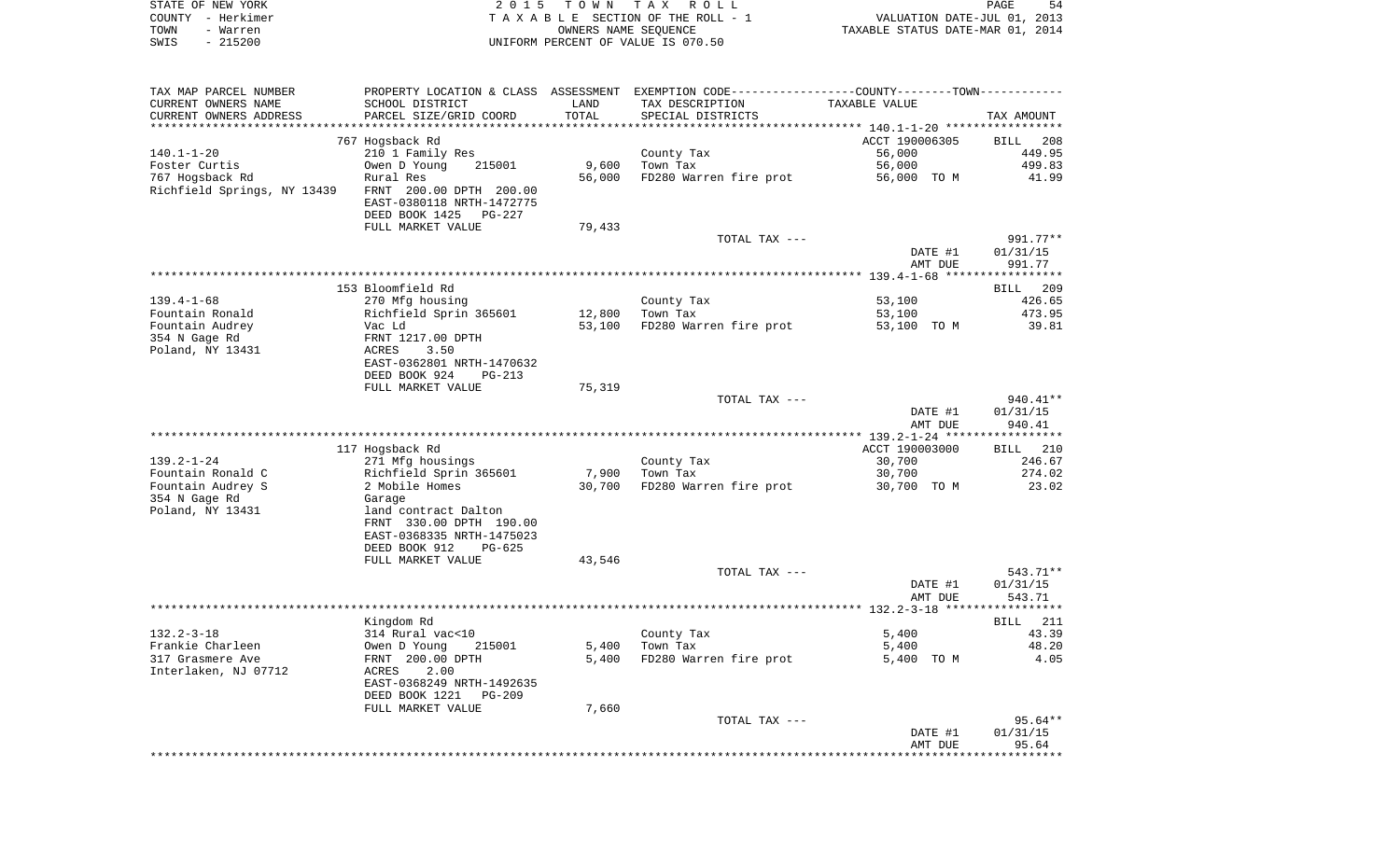| STATE OF NEW YORK | 2015 TOWN TAX ROLL                 | 55<br>PAGE                       |
|-------------------|------------------------------------|----------------------------------|
| COUNTY - Herkimer | TAXABLE SECTION OF THE ROLL - 1    | VALUATION DATE-JUL 01, 2013      |
| TOWN<br>- Warren  | OWNERS NAME SEOUENCE               | TAXABLE STATUS DATE-MAR 01, 2014 |
| SWIS<br>$-215200$ | UNIFORM PERCENT OF VALUE IS 070.50 |                                  |

| TAX MAP PARCEL NUMBER                                 |                           |         |                        | PROPERTY LOCATION & CLASS ASSESSMENT EXEMPTION CODE---------------COUNTY-------TOWN---------- |              |
|-------------------------------------------------------|---------------------------|---------|------------------------|-----------------------------------------------------------------------------------------------|--------------|
| CURRENT OWNERS NAME                                   | SCHOOL DISTRICT           | LAND    | TAX DESCRIPTION        | TAXABLE VALUE                                                                                 |              |
| CURRENT OWNERS ADDRESS                                | PARCEL SIZE/GRID COORD    | TOTAL   | SPECIAL DISTRICTS      |                                                                                               | TAX AMOUNT   |
|                                                       |                           |         |                        |                                                                                               |              |
|                                                       | 205 Sheridan Rd           |         |                        | ACCT 190000940                                                                                | BILL 212     |
| $139.4 - 1 - 43$                                      | 270 Mfg housing           |         | County Tax             | 17,000                                                                                        | 136.59       |
| Fuller Hadcox Anna                                    | Richfield Sprin 365601    | 9,900   | Town Tax               | 17,000                                                                                        | 151.74       |
| 2517 Consaul Rd                                       | Mobile Home               | 17,000  | School Relevy          |                                                                                               | 302.14       |
| Schenectady, NY 12304                                 | FRNT 265.00 DPTH 165.00   |         |                        | FD280 Warren fire prot 17,000 TO M                                                            | 12.75        |
|                                                       | EAST-0364456 NRTH-1468816 |         |                        |                                                                                               |              |
|                                                       | DEED BOOK 833<br>PG-611   |         |                        |                                                                                               |              |
|                                                       | FULL MARKET VALUE         | 24,113  |                        |                                                                                               |              |
|                                                       |                           |         | TOTAL TAX ---          |                                                                                               | $603.22**$   |
|                                                       |                           |         |                        | DATE #1                                                                                       | 01/31/15     |
|                                                       |                           |         |                        | AMT DUE                                                                                       | 603.22       |
|                                                       |                           |         |                        |                                                                                               |              |
|                                                       | 1158 Little Lakes Rd      |         |                        | ACCT 190001110                                                                                | BILL 213     |
| $133.3 - 1 - 56.1$                                    | 105 Vac farmland          |         | AG MKTS L 41720        | $\overline{0}$                                                                                | $\Omega$     |
| G & T Land LLC                                        | 215001<br>Owen D Young    |         | 64,800 County Tax      | 64,800                                                                                        | 520.66       |
| PO Box 1580                                           | ACRES 171.90              |         | 64,800 Town Tax        | 64,800                                                                                        | 578.38       |
| Richfield Springs, NY 13439 EAST-0379990 NRTH-1482666 |                           |         | FD280 Warren fire prot | 64,800 TO M                                                                                   | 48.59        |
|                                                       | DEED BOOK 1365 PG-125     |         |                        |                                                                                               |              |
| MAY BE SUBJECT TO PAYMENT                             | FULL MARKET VALUE         | 91,915  |                        |                                                                                               |              |
| UNDER AGDIST LAW TIL 2018                             |                           |         |                        |                                                                                               |              |
|                                                       |                           |         | TOTAL TAX ---          |                                                                                               | 1,147.63**   |
|                                                       |                           |         |                        | DATE #1                                                                                       | 01/31/15     |
|                                                       |                           |         |                        | AMT DUE                                                                                       | 1,147.63     |
|                                                       |                           |         |                        |                                                                                               |              |
|                                                       | 273 Chyle Rd              |         |                        |                                                                                               | BILL 214     |
| 140.1-1-21.2                                          | 112 Dairy farm            |         | AG MKTS L 41720        | $\overline{0}$                                                                                | $\Omega$     |
| G & T Land LLC                                        | Owen D Young<br>215001    | 89,600  | County Tax             | 183,000                                                                                       | 1,470.38     |
| 192 Main St                                           | Farm                      | 183,000 | Town Tax               | 183,000                                                                                       | 1,633.38     |
| Cooperstown, NY 13326                                 | ACRES 205.00              |         | FD280 Warren fire prot | 183,000 TO M                                                                                  | 137.21       |
|                                                       | EAST-0383176 NRTH-1475043 |         |                        |                                                                                               |              |
| MAY BE SUBJECT TO PAYMENT                             | DEED BOOK 1343<br>PG-347  |         |                        |                                                                                               |              |
| UNDER AGDIST LAW TIL 2018                             | FULL MARKET VALUE         | 259,574 |                        |                                                                                               |              |
|                                                       |                           |         | TOTAL TAX ---          |                                                                                               | $3,240.97**$ |
|                                                       |                           |         |                        | DATE #1                                                                                       | 01/31/15     |
|                                                       |                           |         |                        | AMT DUE                                                                                       | 3,240.97     |
|                                                       |                           |         |                        |                                                                                               |              |
|                                                       | Spur Rd                   |         |                        | ACCT 190008371                                                                                | BILL 215     |
| $144.2 - 1 - 3.2$                                     | 112 Dairy farm            |         | County Tax             | 53,500                                                                                        | 429.86       |
| G & T Land LLC                                        | Richfield Sprin 365601    | 48,500  | Town Tax               | 53,500                                                                                        | 477.52       |
| 192 Main St                                           | Dairy Farm                | 53,500  | FD280 Warren fire prot | 53,500 TO M                                                                                   | 40.11        |
| Cooperstown, NY 13326                                 | ACRES 103.50              |         |                        |                                                                                               |              |
|                                                       | EAST-0386991 NRTH-1462969 |         |                        |                                                                                               |              |
|                                                       | DEED BOOK 1383 PG-555     |         |                        |                                                                                               |              |
|                                                       | FULL MARKET VALUE         | 75,887  |                        |                                                                                               |              |
|                                                       |                           |         | TOTAL TAX ---          |                                                                                               | $947.49**$   |
|                                                       |                           |         |                        | DATE #1                                                                                       | 01/31/15     |
|                                                       |                           |         |                        | AMT DUE                                                                                       | 947.49       |
|                                                       |                           |         |                        |                                                                                               |              |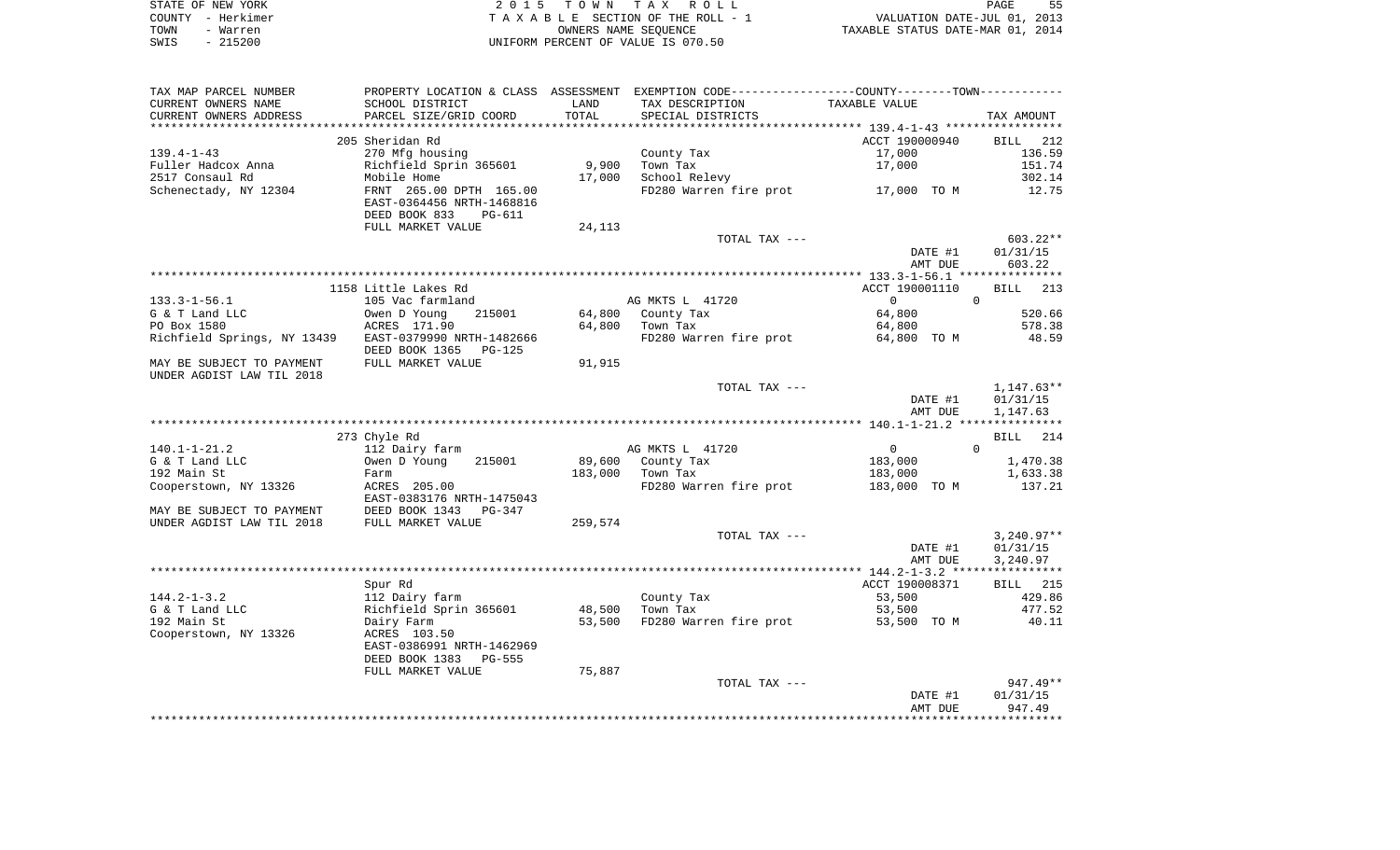| STATE OF NEW YORK<br>COUNTY - Herkimer<br>TOWN<br>- Warren<br>$-215200$<br>SWIS |                                           |         | 2015 TOWN TAX ROLL<br>TAXABLE SECTION OF THE ROLL - 1<br>OWNERS NAME SEQUENCE<br>UNIFORM PERCENT OF VALUE IS 070.50 | VALUATION DATE-JUL 01, 2013<br>TAXABLE STATUS DATE-MAR 01, 2014 | PAGE<br>56           |
|---------------------------------------------------------------------------------|-------------------------------------------|---------|---------------------------------------------------------------------------------------------------------------------|-----------------------------------------------------------------|----------------------|
|                                                                                 |                                           |         |                                                                                                                     |                                                                 |                      |
| TAX MAP PARCEL NUMBER<br>CURRENT OWNERS NAME                                    | SCHOOL DISTRICT                           | LAND    | PROPERTY LOCATION & CLASS ASSESSMENT EXEMPTION CODE---------------COUNTY-------TOWN----------<br>TAX DESCRIPTION    | TAXABLE VALUE                                                   |                      |
| CURRENT OWNERS ADDRESS                                                          | PARCEL SIZE/GRID COORD                    | TOTAL   | SPECIAL DISTRICTS                                                                                                   |                                                                 | TAX AMOUNT           |
| *************************                                                       |                                           |         |                                                                                                                     |                                                                 |                      |
|                                                                                 | 732 Little Lakes Rd                       |         |                                                                                                                     | ACCT 190006300                                                  | BILL<br>216          |
| $140.1 - 1 - 19.2$                                                              | 112 Dairy farm                            |         | AGRIC 10 Y 41700                                                                                                    | 2,500<br>2,500                                                  |                      |
| G & T Land, LLC                                                                 | Owen D Young<br>215001                    |         | 110,500 AG MKTS L 41720                                                                                             | 0                                                               | 0                    |
| PO Box 1580                                                                     | Dairy Farm                                | 209,400 | County Tax                                                                                                          | 206,900                                                         | 1,662.41             |
| Richfield Springs, NY 13439                                                     | MH                                        |         | Town Tax                                                                                                            | 206,900                                                         | 1,846.70             |
|                                                                                 | FRNT 8645.00 DPTH                         |         | FD280 Warren fire prot                                                                                              | 209,400 TO M                                                    | 157.00               |
| MAY BE SUBJECT TO PAYMENT<br>UNDER AGDIST LAW TIL 2018                          | ACRES 251.00<br>EAST-0380657 NRTH-1474541 |         |                                                                                                                     |                                                                 |                      |
|                                                                                 | DEED BOOK 1346 PG-179                     |         |                                                                                                                     |                                                                 |                      |
|                                                                                 | FULL MARKET VALUE                         | 297,021 |                                                                                                                     |                                                                 |                      |
|                                                                                 |                                           |         | TOTAL TAX ---                                                                                                       |                                                                 | $3,666.11**$         |
|                                                                                 |                                           |         |                                                                                                                     | DATE #1                                                         | 01/31/15             |
|                                                                                 |                                           |         |                                                                                                                     | AMT DUE                                                         | 3,666.11             |
|                                                                                 |                                           |         |                                                                                                                     |                                                                 |                      |
|                                                                                 | 665 Millstone Rd                          |         |                                                                                                                     | ACCT 190000900                                                  | 217<br>BILL          |
| $139.4 - 1 - 63$                                                                | 113 Cattle farm                           |         | AGRIC 10 Y 42100                                                                                                    | 2,000<br>2,000                                                  |                      |
| G&T Land LLC<br>PO Box 192                                                      | Richfield Sprin 365601<br>Farm            | 160,000 | 86,900 County Tax<br>Town Tax                                                                                       | 158,000<br>158,000                                              | 1,269.50<br>1,410.24 |
| Cooperstown, NY 13326                                                           | ACRES 190.10                              |         | FD280 Warren fire prot                                                                                              | 160,000 TO M                                                    | 119.96               |
|                                                                                 | EAST-0373076 NRTH-1464817                 |         |                                                                                                                     |                                                                 |                      |
|                                                                                 | DEED BOOK 1425<br>PG-426                  |         |                                                                                                                     |                                                                 |                      |
|                                                                                 | FULL MARKET VALUE                         | 226,950 |                                                                                                                     |                                                                 |                      |
|                                                                                 |                                           |         | TOTAL TAX ---                                                                                                       |                                                                 | $2,799.70**$         |
|                                                                                 |                                           |         |                                                                                                                     | DATE #1                                                         | 01/31/15             |
|                                                                                 |                                           |         |                                                                                                                     | AMT DUE                                                         | 2,799.70             |
|                                                                                 | Mud Lk                                    |         |                                                                                                                     |                                                                 | 218<br>BILL          |
| $133.4 - 2 - 8$                                                                 | 105 Vac farmland                          |         | AG MKTS L 41720                                                                                                     | 432<br>432                                                      |                      |
| G&T Land LLC                                                                    | 215001<br>Owen D Young                    |         | 500 County Tax                                                                                                      | 68                                                              | 0.55                 |
| 192 Main St                                                                     | Farm Land                                 | 500     | Town Tax                                                                                                            | 68                                                              | 0.61                 |
| Cooperstown, NY 13326                                                           | ACRES<br>1.90                             |         | FD280 Warren fire prot                                                                                              | 68 TO M                                                         | .05                  |
|                                                                                 | EAST-0385746 NRTH-1483719                 |         | 432 EX                                                                                                              |                                                                 |                      |
| MAY BE SUBJECT TO PAYMENT                                                       | DEED BOOK 1385 PG-544                     |         |                                                                                                                     |                                                                 |                      |
| UNDER AGDIST LAW TIL 2018                                                       | FULL MARKET VALUE                         | 709     |                                                                                                                     |                                                                 |                      |
|                                                                                 |                                           |         | TOTAL TAX ---                                                                                                       |                                                                 | $1.21**$             |
|                                                                                 |                                           |         |                                                                                                                     | DATE #1<br>AMT DUE                                              | 01/31/15<br>1.21     |
|                                                                                 |                                           |         |                                                                                                                     |                                                                 |                      |
|                                                                                 | Parmwood Rd                               |         |                                                                                                                     | ACCT 190008610                                                  | 219<br>BILL          |
| $133.4 - 2 - 21$                                                                | 105 Vac farmland                          |         | AG MKTS L 41720                                                                                                     | $\begin{matrix} 0 & 0 \end{matrix}$                             |                      |
| G&T Land LLC                                                                    | Owen D Young<br>215001                    |         | 32,200 County Tax                                                                                                   | 32,200                                                          | 258.72               |
| 192 Main St                                                                     | Farm Land                                 | 32,200  | Town Tax                                                                                                            | 32,200                                                          | 287.40               |
| Cooperstown, NY 13326                                                           | ACRES 102.00                              |         | FD280 Warren fire prot                                                                                              | 32,200 TO M                                                     | 24.14                |
|                                                                                 | EAST-0389358 NRTH-1481290                 |         |                                                                                                                     |                                                                 |                      |
| MAY BE SUBJECT TO PAYMENT                                                       | DEED BOOK 1385 PG-544                     |         |                                                                                                                     |                                                                 |                      |
| UNDER AGDIST LAW TIL 2018                                                       | FULL MARKET VALUE                         | 45,674  | TOTAL TAX ---                                                                                                       |                                                                 | $570.26**$           |
|                                                                                 |                                           |         |                                                                                                                     | DATE #1                                                         | 01/31/15             |
|                                                                                 |                                           |         |                                                                                                                     | AMT DUE                                                         | 570.26               |
|                                                                                 |                                           |         |                                                                                                                     |                                                                 |                      |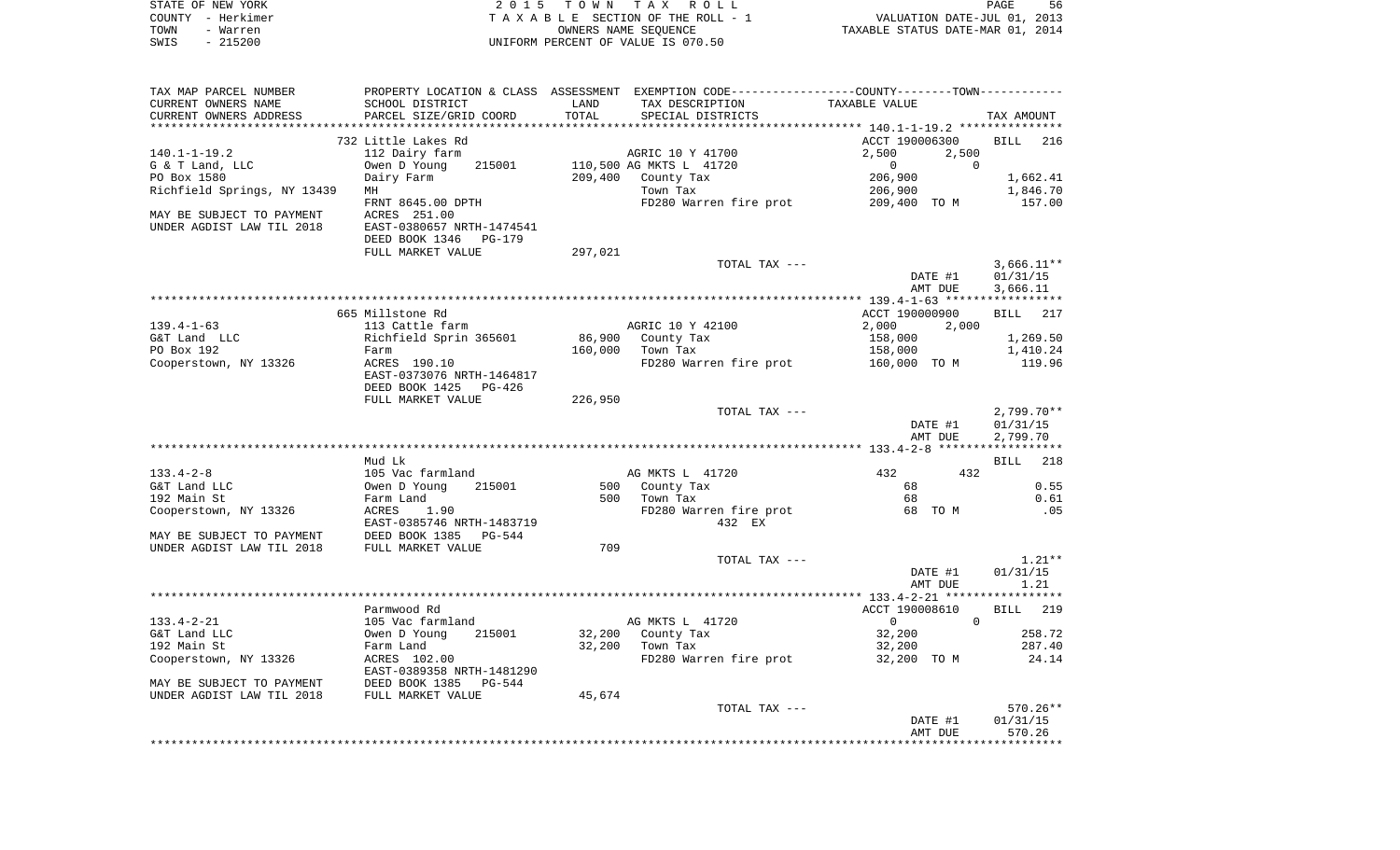| STATE OF NEW YORK | 2015 TOWN TAX ROLL                 | 57<br>PAGE                       |
|-------------------|------------------------------------|----------------------------------|
| COUNTY - Herkimer | TAXABLE SECTION OF THE ROLL - 1    | VALUATION DATE-JUL 01, 2013      |
| TOWN<br>- Warren  | OWNERS NAME SEOUENCE               | TAXABLE STATUS DATE-MAR 01, 2014 |
| $-215200$<br>SWIS | UNIFORM PERCENT OF VALUE IS 070.50 |                                  |

| TAX MAP PARCEL NUMBER     |                            |                | PROPERTY LOCATION & CLASS ASSESSMENT EXEMPTION CODE----------------COUNTY--------TOWN---------- |                                                   |                    |
|---------------------------|----------------------------|----------------|-------------------------------------------------------------------------------------------------|---------------------------------------------------|--------------------|
| CURRENT OWNERS NAME       | SCHOOL DISTRICT            | LAND           | TAX DESCRIPTION                                                                                 | TAXABLE VALUE                                     |                    |
| CURRENT OWNERS ADDRESS    | PARCEL SIZE/GRID COORD     | TOTAL          | SPECIAL DISTRICTS                                                                               |                                                   | TAX AMOUNT         |
|                           |                            | ************** |                                                                                                 | ******************** 139.4-1-9 ****************** |                    |
|                           | 427 Millstone Rd           |                |                                                                                                 | ACCT 190012120                                    | BILL 220           |
| $139.4 - 1 - 9$           | 312 Vac w/imprv            |                | County Tax                                                                                      | 104,700                                           | 841.25             |
| G&T Land LLC              | Richfield Sprin 365601     | 63,300         | Town Tax                                                                                        | 104,700                                           | 934.51             |
| 192 Main St               | Farm Land                  | 104,700        | FD280 Warren fire prot                                                                          | 104,700 TO M                                      | 78.50              |
| Cooperstown, NY 13326     | ACRES 144.20               |                |                                                                                                 |                                                   |                    |
|                           | EAST-0371983 NRTH-1468815  |                |                                                                                                 |                                                   |                    |
|                           | DEED BOOK 1477<br>$PG-652$ |                |                                                                                                 |                                                   |                    |
|                           | FULL MARKET VALUE          | 148,511        |                                                                                                 |                                                   |                    |
|                           |                            |                | TOTAL TAX ---                                                                                   |                                                   | $1,854.26**$       |
|                           |                            |                |                                                                                                 | DATE #1                                           | 01/31/15           |
|                           |                            |                |                                                                                                 |                                                   |                    |
|                           |                            |                |                                                                                                 | AMT DUE                                           | 1,854.26           |
|                           |                            |                |                                                                                                 |                                                   |                    |
|                           | Millstone Rd               |                |                                                                                                 |                                                   | BILL 221           |
| $139.4 - 1 - 11.3$        | 310 Res Vac                |                | County Tax                                                                                      | 1,400                                             | 11.25              |
| G&T Land LLC              | Richfield Sprin 365601     | 1,400          | Town Tax                                                                                        | 1,400                                             | 12.50              |
| 192 Main St               | 7.00<br>ACRES              | 1,400          | FD280 Warren fire prot                                                                          | 1,400 TO M                                        | 1.05               |
| Cooperstown, NY 13326     | EAST-0370616 NRTH-1469633  |                |                                                                                                 |                                                   |                    |
|                           | DEED BOOK 1477<br>PG-652   |                |                                                                                                 |                                                   |                    |
|                           | FULL MARKET VALUE          | 1,986          |                                                                                                 |                                                   |                    |
|                           |                            |                | TOTAL TAX ---                                                                                   |                                                   | $24.80**$          |
|                           |                            |                |                                                                                                 | DATE #1                                           | 01/31/15           |
|                           |                            |                |                                                                                                 | AMT DUE                                           | 24.80              |
|                           |                            |                |                                                                                                 |                                                   |                    |
|                           | 515 Parmwood Rd            |                |                                                                                                 | ACCT 190008580                                    | <b>BILL</b><br>222 |
| $140.2 - 1 - 1$           | 112 Dairy farm             |                | AG MKTS L 41720                                                                                 | $\mathbf{0}$                                      | $\Omega$           |
| G&T Land LLC              | Owen D Young<br>215001     |                | 82,200 AGRIC 10 Y 42100                                                                         | 6,000<br>6,000                                    |                    |
| 192 Main St               | Dairy Farm                 | 175,300        | County Tax                                                                                      | 169,300                                           | 1,360.30           |
| Cooperstown, NY 13326     | ACRES 249.00               |                | Town Tax                                                                                        | 169,300                                           | 1,511.10           |
|                           | EAST-0387839 NRTH-1479880  |                | FD280 Warren fire prot                                                                          | 175,300 TO M                                      | 131.44             |
| MAY BE SUBJECT TO PAYMENT | DEED BOOK 1385<br>PG-544   |                |                                                                                                 |                                                   |                    |
| UNDER AGDIST LAW TIL 2018 | FULL MARKET VALUE          | 248,652        |                                                                                                 |                                                   |                    |
|                           |                            |                | TOTAL TAX ---                                                                                   |                                                   | $3,002.84**$       |
|                           |                            |                |                                                                                                 | DATE #1                                           | 01/31/15           |
|                           |                            |                |                                                                                                 | AMT DUE                                           | 3,002.84           |
|                           |                            |                |                                                                                                 |                                                   |                    |
|                           | 231 Mary Hill Rd           |                |                                                                                                 | ACCT 190012840                                    | 223<br>BILL        |
| $140.2 - 1 - 7.1$         | 241 Rural res&ag           |                | 41730<br>AG MKTS                                                                                | 0                                                 | $\Omega$           |
| G&T Land LLC              | 215001<br>Owen D Young     | 37,200         | County Tax                                                                                      | 215,000                                           | 1,727.49           |
| 192 Main St               | R1 plbrn                   | 215,000        | Town Tax                                                                                        | 215,000                                           | 1,919.00           |
|                           | brn shed                   |                |                                                                                                 | 215,000 TO M                                      | 161.20             |
| Cooperstown, NY 13326     |                            |                | FD280 Warren fire prot                                                                          |                                                   |                    |
|                           | FRNT 2225.00 DPTH<br>91.60 |                |                                                                                                 |                                                   |                    |
| MAY BE SUBJECT TO PAYMENT | ACRES                      |                |                                                                                                 |                                                   |                    |
| UNDER AGDIST LAW TIL 2021 | EAST-0386125 NRTH-1476467  |                |                                                                                                 |                                                   |                    |
|                           | DEED BOOK 1359<br>PG-245   |                |                                                                                                 |                                                   |                    |
|                           | FULL MARKET VALUE          | 304,965        |                                                                                                 |                                                   |                    |
|                           |                            |                | TOTAL TAX ---                                                                                   |                                                   | $3,807.69**$       |
|                           |                            |                |                                                                                                 | DATE #1                                           | 01/31/15           |
|                           |                            |                |                                                                                                 | AMT DUE                                           | 3,807.69           |
|                           |                            |                |                                                                                                 |                                                   |                    |
|                           |                            |                |                                                                                                 |                                                   |                    |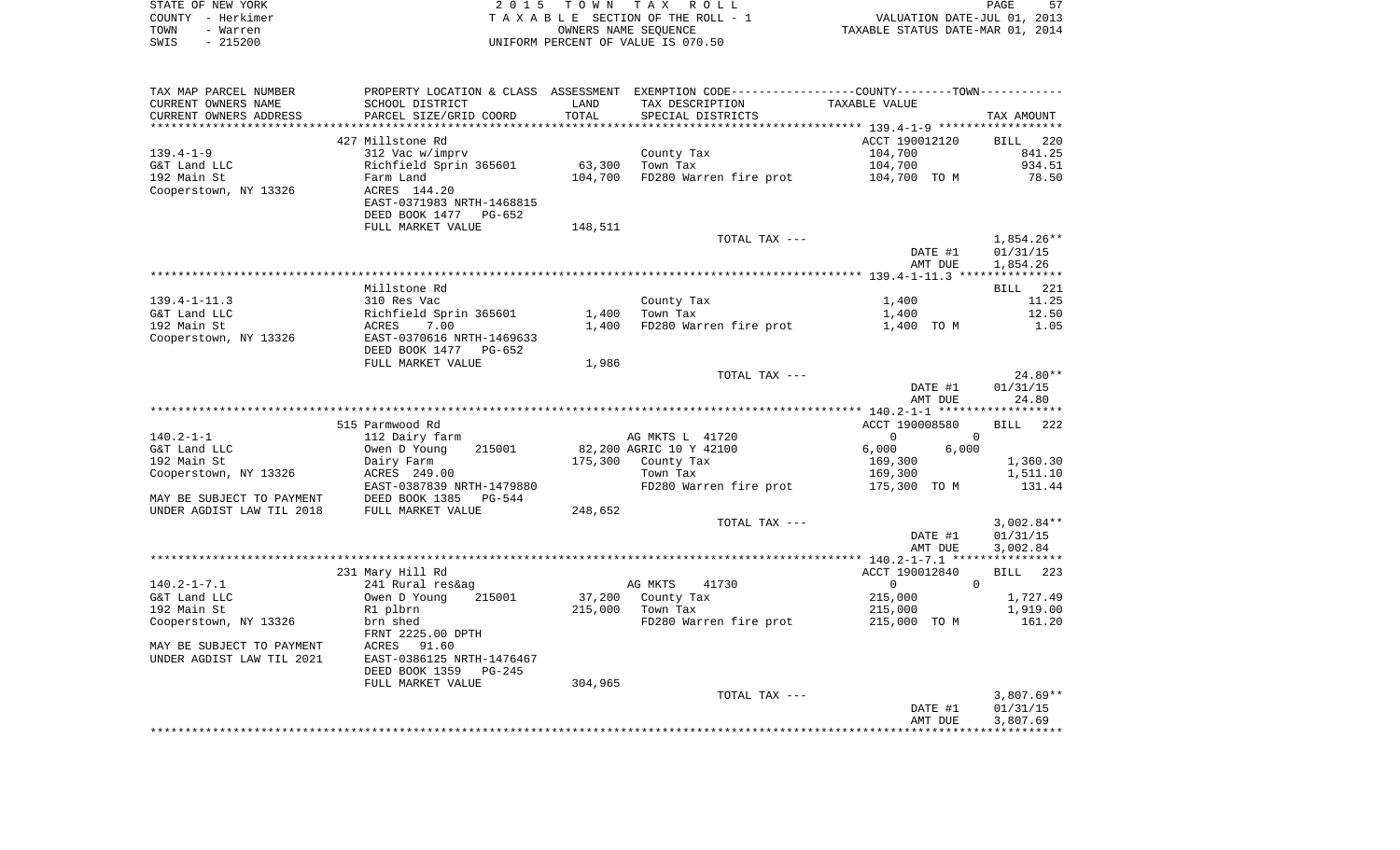| STATE OF NEW YORK<br>COUNTY - Herkimer           |                                                   |                      | 2015 TOWN TAX ROLL<br>TAXABLE SECTION OF THE ROLL - 1                                         | VALUATION DATE-JUL 01, 2013      | PAGE<br>58              |
|--------------------------------------------------|---------------------------------------------------|----------------------|-----------------------------------------------------------------------------------------------|----------------------------------|-------------------------|
| TOWN<br>- Warren                                 |                                                   | OWNERS NAME SEOUENCE |                                                                                               | TAXABLE STATUS DATE-MAR 01, 2014 |                         |
| SWIS<br>$-215200$                                |                                                   |                      | UNIFORM PERCENT OF VALUE IS 070.50                                                            |                                  |                         |
|                                                  |                                                   |                      |                                                                                               |                                  |                         |
| TAX MAP PARCEL NUMBER                            |                                                   |                      | PROPERTY LOCATION & CLASS ASSESSMENT EXEMPTION CODE---------------COUNTY-------TOWN---------- |                                  |                         |
| CURRENT OWNERS NAME                              | SCHOOL DISTRICT                                   | LAND                 | TAX DESCRIPTION                                                                               | TAXABLE VALUE                    |                         |
| CURRENT OWNERS ADDRESS<br>********************** | PARCEL SIZE/GRID COORD                            | TOTAL                | SPECIAL DISTRICTS                                                                             |                                  | TAX AMOUNT              |
|                                                  | 307 Mary Hill Rd                                  |                      |                                                                                               |                                  | BILL 224                |
| $140.2 - 1 - 7.3$                                | 210 1 Family Res                                  |                      | County Tax                                                                                    | 210,200                          | 1,688.92                |
| G&T Land LLC                                     | Owen D Young<br>215001                            | 27,500               | Town Tax                                                                                      | 210,200                          | 1,876.16                |
| PO Box 1580                                      | Ple brn wksp G                                    | 210,200              | FD280 Warren fire prot                                                                        | 210,200 TO M                     | 157.60                  |
| Richfield Springs, NY 13439                      | House                                             |                      |                                                                                               |                                  |                         |
|                                                  | ACRES 41.20                                       |                      |                                                                                               |                                  |                         |
|                                                  | EAST-0384722 NRTH-1477816                         |                      |                                                                                               |                                  |                         |
|                                                  | DEED BOOK 1414 PG-183                             |                      |                                                                                               |                                  |                         |
|                                                  | FULL MARKET VALUE                                 | 298,156              | TOTAL TAX ---                                                                                 |                                  | $3,722.68**$            |
|                                                  |                                                   |                      |                                                                                               | DATE #1                          | 01/31/15                |
|                                                  |                                                   |                      |                                                                                               | AMT DUE                          | 3,722.68                |
|                                                  |                                                   |                      |                                                                                               |                                  |                         |
|                                                  | 139 Springer Rd                                   |                      |                                                                                               |                                  | BILL 225                |
| $140.3 - 1 - 13.2$                               | 112 Dairy farm                                    |                      | County Tax                                                                                    | 125,000                          | 1,004.35                |
| G&T Land LLC                                     | Richfield Sprin 365601                            | 89,100               | Town Tax                                                                                      | 125,000                          | 1,115.70                |
| PO Box 192<br>Cooperstown, NY 13326              | R1<br>ACRES 194.90                                | 125,000              | FD280 Warren fire prot                                                                        | 125,000 TO M                     | 93.72                   |
|                                                  | EAST-0381954 NRTH-1470423                         |                      |                                                                                               |                                  |                         |
|                                                  | DEED BOOK 1398<br>PG-425                          |                      |                                                                                               |                                  |                         |
|                                                  | FULL MARKET VALUE                                 | 177,305              |                                                                                               |                                  |                         |
|                                                  |                                                   |                      | TOTAL TAX ---                                                                                 |                                  | $2,213.77**$            |
|                                                  |                                                   |                      |                                                                                               | DATE #1                          | 01/31/15                |
|                                                  |                                                   |                      |                                                                                               | AMT DUE                          | 2,213.77                |
|                                                  | 543 Little Lakes Rd                               |                      |                                                                                               | ACCT 190004080                   | BILL 226                |
| $140.3 - 1 - 15$                                 | 240 Rural res                                     |                      | County Tax                                                                                    | 84,000                           | 674.93                  |
| G&T Land LLC                                     | Richfield Sprin 365601                            | 50,100               | Town Tax                                                                                      | 84,000                           | 749.75                  |
| PO Box 1580                                      | Residence                                         | 84,000               | FD280 Warren fire prot                                                                        | 84,000 TO M                      | 62.98                   |
| Richfield Springs, NY 13439                      | ACRES 96.00                                       |                      |                                                                                               |                                  |                         |
|                                                  | EAST-0380001 NRTH-1470054                         |                      |                                                                                               |                                  |                         |
|                                                  | DEED BOOK 1403 PG-759<br>FULL MARKET VALUE        | 119,149              |                                                                                               |                                  |                         |
|                                                  |                                                   |                      | TOTAL TAX ---                                                                                 |                                  | $1,487.66**$            |
|                                                  |                                                   |                      |                                                                                               | DATE #1                          | 01/31/15                |
|                                                  |                                                   |                      |                                                                                               | AMT DUE                          | 1,487.66                |
|                                                  |                                                   |                      |                                                                                               |                                  |                         |
|                                                  | 239 Little Lakes Rd                               |                      |                                                                                               |                                  | 227<br>BILL             |
| $140.3 - 1 - 19.3$                               | 112 Dairy farm                                    |                      | AG MKTS L 41720                                                                               | $\overline{0}$                   | $\overline{\mathbf{0}}$ |
| G&T Land LLC<br>PO Box 1580                      | Richfield Sprin 365601<br>2002 merge w/144.1-1-25 |                      | 137,500 AGRIC 10 Y 42100                                                                      | 6,000<br>6,000                   | 1,917.11                |
| Richfield Springs, NY 13439                      | 140.3-1-25.2 & 26.1                               | 244,600              | County Tax<br>Town Tax                                                                        | 238,600<br>238,600               | 2,129.65                |
|                                                  | Merge W/140.3-1-21 2000                           |                      | FD280 Warren fire prot                                                                        | 244,600 TO M                     | 183.40                  |
| MAY BE SUBJECT TO PAYMENT                        | ACRES 375.00                                      |                      |                                                                                               |                                  |                         |
| UNDER AGDIST LAW TIL 2018                        | EAST-0379795 NRTH-1465286                         |                      |                                                                                               |                                  |                         |
|                                                  | DEED BOOK 1314<br>PG-325                          |                      |                                                                                               |                                  |                         |
|                                                  | FULL MARKET VALUE                                 | 346,950              |                                                                                               |                                  |                         |
|                                                  |                                                   |                      |                                                                                               |                                  |                         |

|  | ------- |               |         |            |
|--|---------|---------------|---------|------------|
|  |         | TOTAL TAX --- |         | 4,230.16** |
|  |         |               | DATE #1 | 01/31/15   |
|  |         |               | AMT DUE | 4,230.16   |
|  |         |               |         |            |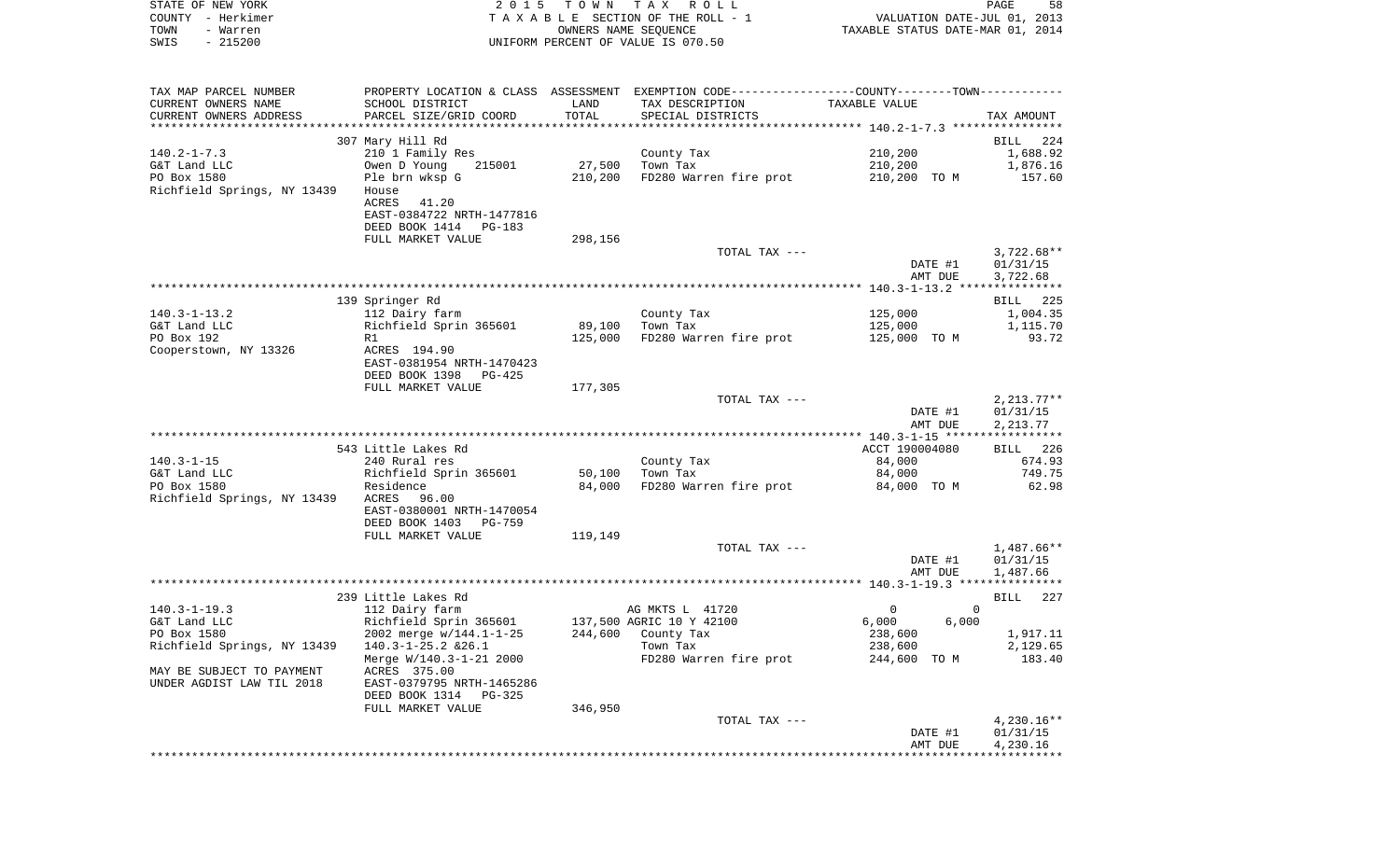|      | STATE OF NEW YORK | 2015 TOWN TAX ROLL                 | PAGE                             | 59 |
|------|-------------------|------------------------------------|----------------------------------|----|
|      | COUNTY - Herkimer | TAXABLE SECTION OF THE ROLL - 1    | VALUATION DATE-JUL 01, 2013      |    |
| TOWN | - Warren          | OWNERS NAME SEOUENCE               | TAXABLE STATUS DATE-MAR 01, 2014 |    |
| SWIS | $-215200$         | UNIFORM PERCENT OF VALUE IS 070.50 |                                  |    |

| TAX MAP PARCEL NUMBER       | PROPERTY LOCATION & CLASS | ASSESSMENT | EXEMPTION CODE-----------------COUNTY-------TOWN----------- |                                                 |                    |
|-----------------------------|---------------------------|------------|-------------------------------------------------------------|-------------------------------------------------|--------------------|
| CURRENT OWNERS NAME         | SCHOOL DISTRICT           | LAND       | TAX DESCRIPTION                                             | TAXABLE VALUE                                   |                    |
| CURRENT OWNERS ADDRESS      | PARCEL SIZE/GRID COORD    | TOTAL      | SPECIAL DISTRICTS                                           |                                                 | TAX AMOUNT         |
|                             |                           |            | **************************                                  | ***************** 140.3-1-19.6 **************** |                    |
|                             | Van Valkenburg Rd         |            |                                                             |                                                 | 228<br>BILL        |
| $140.3 - 1 - 19.6$          | 314 Rural vac<10          |            | AG MKTS<br>41730                                            | 1,507<br>1,507                                  |                    |
| G&T Land LLC                | Richfield Sprin 365601    | 2,000      | County Tax                                                  | 493                                             | 3.96               |
| PO Box 1580                 | 1.00<br>ACRES             | 2,000      | Town Tax                                                    | 493                                             | 4.40               |
| Richfield Springs, NY 13439 | EAST-0379171 NRTH-1466779 |            |                                                             |                                                 |                    |
|                             | DEED BOOK 1314 PG-325     |            |                                                             |                                                 |                    |
| MAY BE SUBJECT TO PAYMENT   | FULL MARKET VALUE         | 2,837      |                                                             |                                                 |                    |
| UNDER AGDIST LAW TIL 2021   |                           |            |                                                             |                                                 |                    |
|                             |                           |            | TOTAL TAX ---                                               |                                                 | $8.36**$           |
|                             |                           |            |                                                             | DATE #1                                         | 01/31/15           |
|                             |                           |            |                                                             | AMT DUE                                         | 8.36               |
|                             |                           |            |                                                             |                                                 |                    |
|                             | 214 Vanvalkenburgh Rd     |            |                                                             |                                                 | 229<br><b>BILL</b> |
| $140.3 - 1 - 23.2$          | 270 Mfg housing           |            | AG MKTS<br>41730                                            | 8,307<br>8,307                                  |                    |
| G&T Land LLC                | Richfield Sprin 365601    | 9,100      | County Tax                                                  | 25,393                                          | 204.03             |
| PO Box 1580                 | Mobile Home Residence     | 33,700     | Town Tax                                                    | 25,393                                          | 226.65             |
| Richfield Springs, NY 13439 | FRNT 150.00 DPTH 245.00   |            | FD280 Warren fire prot                                      | 33,700 TO M                                     | 25.27              |
|                             | <b>ACRES</b><br>0.84      |            |                                                             |                                                 |                    |
| MAY BE SUBJECT TO PAYMENT   | EAST-0378997 NRTH-1468170 |            |                                                             |                                                 |                    |
| UNDER AGDIST LAW TIL 2021   | DEED BOOK 1314<br>PG-325  |            |                                                             |                                                 |                    |
|                             | FULL MARKET VALUE         | 47,801     |                                                             |                                                 |                    |
|                             |                           |            | TOTAL TAX ---                                               |                                                 | 455.95**           |
|                             |                           |            |                                                             | DATE #1                                         | 01/31/15           |
|                             |                           |            |                                                             | AMT DUE                                         | 455.95             |
|                             |                           |            |                                                             |                                                 |                    |
|                             | State Route 20            |            |                                                             | ACCT 190010230                                  | 230<br>BILL        |
| $143.2 - 1 - 5$             | 120 Field crops           |            | County Tax                                                  | 16,400                                          | 131.77             |
| G&T Land, LLC               | Richfield Sprin 365601    | 16,400     | Town Tax                                                    | 16,400                                          | 146.38             |
| PO Box 192                  | Farm Land                 | 16,400     | FD280 Warren fire prot                                      | 16,400 TO M                                     | 12.30              |
|                             |                           |            |                                                             |                                                 |                    |
| Cooperstown, NY 13326       | ACRES 22.50               |            |                                                             |                                                 |                    |
|                             | EAST-0369970 NRTH-1462981 |            |                                                             |                                                 |                    |
|                             | DEED BOOK 1425<br>PG-430  |            |                                                             |                                                 |                    |
|                             | FULL MARKET VALUE         | 23,262     |                                                             |                                                 |                    |
|                             |                           |            | TOTAL TAX ---                                               |                                                 | 290.45**           |
|                             |                           |            |                                                             | DATE #1                                         | 01/31/15           |
|                             |                           |            |                                                             | AMT DUE                                         | 290.45             |
|                             |                           |            |                                                             |                                                 |                    |
|                             | Geywits Rd                |            |                                                             | ACCT 190008281                                  | BILL 231           |
| $140.4 - 1 - 4.2$           | 105 Vac farmland          |            | County Tax                                                  | 6,000                                           | 48.21              |
| Gachowski Gregory P         | Richfield Sprin 365601    | 6,000      | Town Tax                                                    | 6,000                                           | 53.55              |
| Box 1197                    | Farm Land                 | 6,000      | FD280 Warren fire prot                                      | 6,000 TO M                                      | 4.50               |
| 82 Park St                  | ACRES<br>6.20             |            |                                                             |                                                 |                    |
| Tupper Lake, NY 12986       | EAST-0386984 NRTH-1469976 |            |                                                             |                                                 |                    |
|                             | DEED BOOK 763<br>$PG-453$ |            |                                                             |                                                 |                    |
|                             | FULL MARKET VALUE         | 8,511      |                                                             |                                                 |                    |
|                             |                           |            | TOTAL TAX ---                                               |                                                 | $106.26**$         |
|                             |                           |            |                                                             | DATE #1                                         | 01/31/15           |
|                             |                           |            |                                                             | AMT DUE                                         | 106.26             |
|                             |                           |            |                                                             |                                                 |                    |
|                             |                           |            |                                                             |                                                 |                    |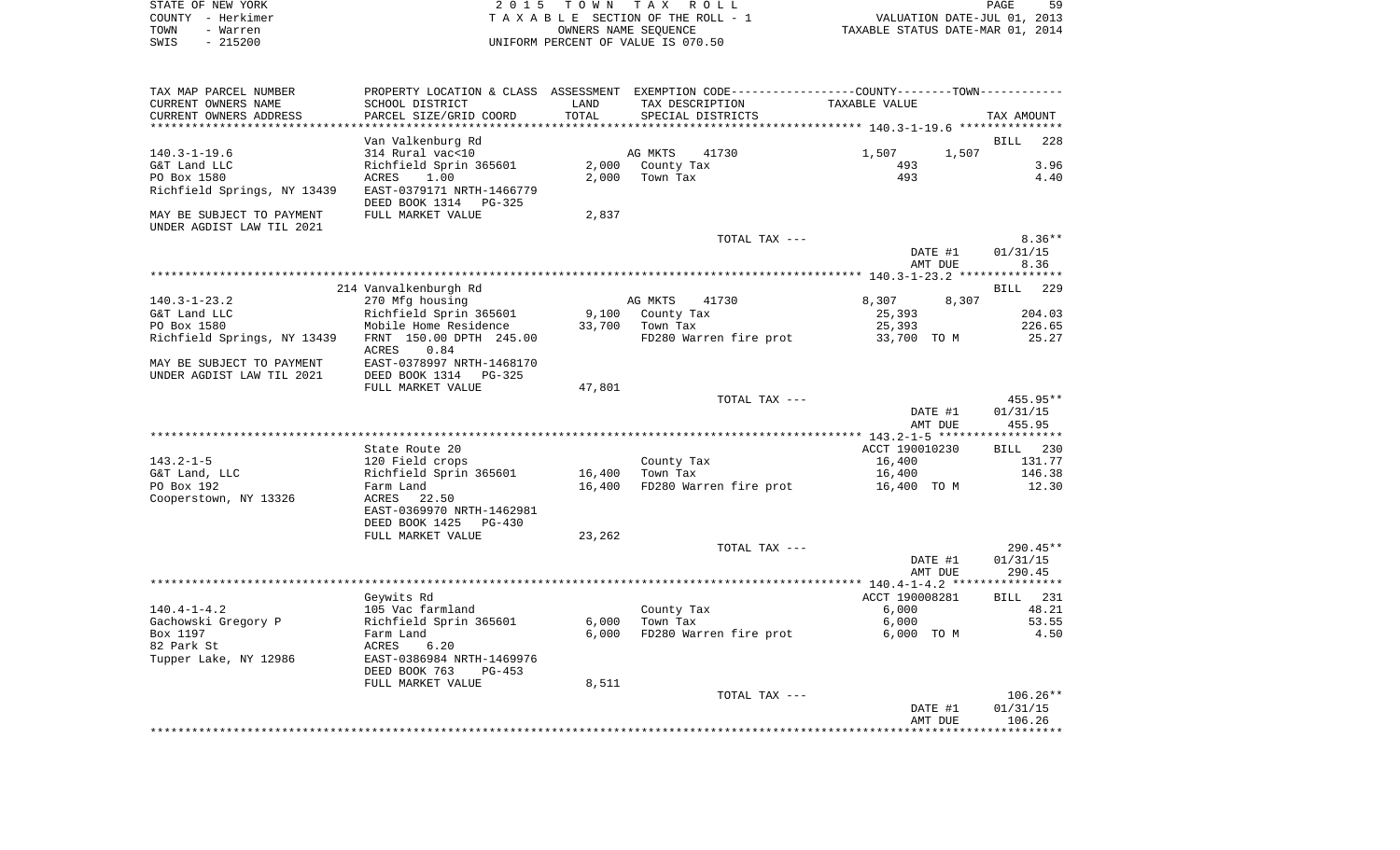| STATE OF NEW YORK     |                           |            | 2015 TOWN TAX ROLL                 | 60<br>PAGE                                                  |  |
|-----------------------|---------------------------|------------|------------------------------------|-------------------------------------------------------------|--|
| - Herkimer<br>COUNTY  |                           |            | TAXABLE SECTION OF THE ROLL - 1    | VALUATION DATE-JUL 01, 2013                                 |  |
| TOWN<br>- Warren      |                           |            | OWNERS NAME SEOUENCE               | TAXABLE STATUS DATE-MAR 01, 2014                            |  |
| $-215200$<br>SWIS     |                           |            | UNIFORM PERCENT OF VALUE IS 070.50 |                                                             |  |
|                       |                           |            |                                    |                                                             |  |
|                       |                           |            |                                    |                                                             |  |
|                       |                           |            |                                    |                                                             |  |
| TAX MAP PARCEL NUMBER | PROPERTY LOCATION & CLASS | ASSESSMENT |                                    | EXEMPTION CODE-----------------COUNTY-------TOWN----------- |  |
| CURRENT OWNERS NAME   | SCHOOL DISTRICT           | LAND       | TAX DESCRIPTION                    | TAXABLE VALUE                                               |  |

| CURRENT OWNERS ADDRESS                        | PARCEL SIZE/GRID COORD                            | TOTAL  | SPECIAL DISTRICTS      |                | TAX AMOUNT              |
|-----------------------------------------------|---------------------------------------------------|--------|------------------------|----------------|-------------------------|
|                                               | Off Radek Rd                                      |        |                        | ACCT 190007500 | <b>BILL</b><br>232      |
| $133.2 - 2 - 2$                               | 323 Vacant rural                                  |        | County Tax             | 325            | 2.61                    |
| Gage Family Trust                             | Owen D Young<br>215001                            | 325    | Town Tax               | 325            | 2.90                    |
| Gage James & Winona                           | Hicks Cor                                         | 325    | FD280 Warren fire prot | 325 TO M       | .24                     |
| 3384 State Route 28                           | Lot                                               |        |                        |                |                         |
| Herkimer, NY 13350                            | FRNT 130.00 DPTH 429.00                           |        |                        |                |                         |
|                                               | 1.00<br><b>ACRES</b>                              |        |                        |                |                         |
|                                               | EAST-0349535 NRTH-1070600                         |        |                        |                |                         |
|                                               | DEED BOOK 1205<br>PG-708                          |        |                        |                |                         |
|                                               | FULL MARKET VALUE                                 | 461    |                        |                |                         |
|                                               |                                                   |        | TOTAL TAX ---          |                | $5.75**$                |
|                                               |                                                   |        |                        | DATE #1        | 01/31/15                |
|                                               |                                                   |        |                        | AMT DUE        | 5.75                    |
|                                               |                                                   |        |                        |                |                         |
|                                               | 286 Delong Rd                                     |        |                        |                | 233<br>BILL             |
| $139.4 - 1 - 32.3$                            | 210 1 Family Res                                  |        | County Tax             | 59,800         | 480.48                  |
| Gardella Jason & Michele Lyn                  | Richfield Sprin 365601                            | 10,800 | Town Tax               | 59,800         | 533.75                  |
| Federico Janet                                | R1                                                | 59,800 | School Relevy          |                | 1,062.80                |
| 286 Delong Rd                                 | FRNT 100.00 DPTH                                  |        | FD280 Warren fire prot | 59,800 TO M    | 44.84                   |
| Richfield Springs, NY 13439                   | 1.60<br><b>ACRES</b>                              |        |                        |                |                         |
|                                               | EAST-0361684 NRTH-1468458                         |        |                        |                |                         |
|                                               | DEED BOOK 938<br>$PG-373$                         |        |                        |                |                         |
|                                               | FULL MARKET VALUE                                 | 84,823 |                        |                |                         |
|                                               |                                                   |        | TOTAL TAX ---          |                | $2,121.87**$            |
|                                               |                                                   |        |                        | DATE #1        | 01/31/15                |
|                                               |                                                   |        |                        | AMT DUE        | 2,121.87                |
|                                               | 3952 State Route 20                               |        |                        | ACCT 190002550 | <b>BILL</b><br>234      |
| $144.1 - 1 - 61$                              |                                                   |        |                        | 38,900         | 312.56                  |
| Gardner Charles A                             | 270 Mfg housing                                   |        | County Tax<br>Town Tax |                | 347.21                  |
|                                               | Richfield Sprin 365601                            | 11,000 |                        | 38,900         |                         |
| Gardner Alberta S                             | Mobile Home                                       | 38,900 | FD280 Warren fire prot | 38,900 TO M    | 29.17                   |
| 3952 Us Hwy 20<br>Richfield Springs, NY 13439 | <b>ACRES</b><br>1.80<br>EAST-0373253 NRTH-1463224 |        |                        |                |                         |
|                                               | DEED BOOK 825<br>$PG-598$                         |        |                        |                |                         |
|                                               | FULL MARKET VALUE                                 | 55,177 |                        |                |                         |
|                                               |                                                   |        | TOTAL TAX ---          |                | 688.94**                |
|                                               |                                                   |        |                        | DATE #1        | 01/31/15                |
|                                               |                                                   |        |                        | AMT DUE        | 688.94                  |
|                                               |                                                   |        |                        |                | * * * * * * * * * * * * |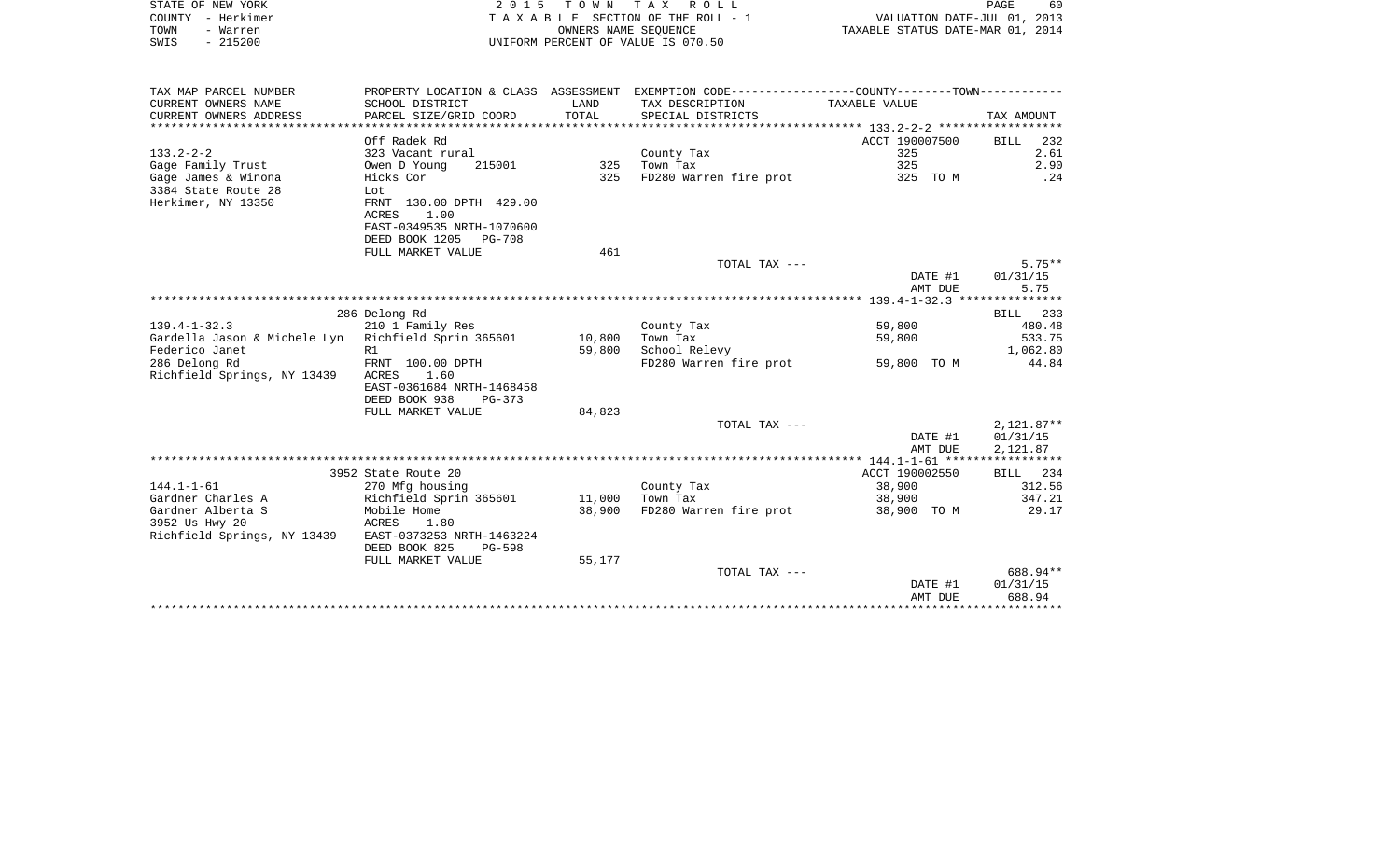|      | STATE OF NEW YORK | 2015 TOWN TAX ROLL                 | 61<br><b>PAGE</b>                |
|------|-------------------|------------------------------------|----------------------------------|
|      | COUNTY - Herkimer | TAXABLE SECTION OF THE ROLL - 1    | VALUATION DATE-JUL 01, 2013      |
| TOWN | - Warren          | OWNERS NAME SEOUENCE               | TAXABLE STATUS DATE-MAR 01, 2014 |
| SWIS | - 215200          | UNIFORM PERCENT OF VALUE IS 070.50 |                                  |

| TAX MAP PARCEL NUMBER       | PROPERTY LOCATION & CLASS ASSESSMENT EXEMPTION CODE---------------COUNTY-------TOWN---------- |         |                                    |                  |                    |
|-----------------------------|-----------------------------------------------------------------------------------------------|---------|------------------------------------|------------------|--------------------|
| CURRENT OWNERS NAME         | SCHOOL DISTRICT                                                                               | LAND    | TAX DESCRIPTION                    | TAXABLE VALUE    |                    |
| CURRENT OWNERS ADDRESS      | PARCEL SIZE/GRID COORD                                                                        | TOTAL   | SPECIAL DISTRICTS                  |                  | TAX AMOUNT         |
|                             |                                                                                               |         |                                    |                  |                    |
|                             | 446 Little Lakes & Springer R                                                                 |         |                                    | ACCT 190004140   | <b>BILL</b><br>235 |
| $140.3 - 1 - 24$            | 210 1 Family Res                                                                              |         | VET COM CT 41131                   | 10,575<br>10,575 |                    |
| Gardner David V             | Richfield Sprin 365601                                                                        |         | 15,000 VET DIS CT 41141            | 21,150<br>21,150 |                    |
| Gardner Susan K             | Residence                                                                                     | 61,200  | County Tax                         | 29,475           | 236.83             |
| 446 Little Lakes Rd         | ACRES<br>5.00                                                                                 |         | Town Tax                           | 29,475           | 263.08             |
| Richfield Springs, NY 13439 | EAST-0381566 NRTH-1468021<br>DEED BOOK 789<br>PG-157                                          |         | FD280 Warren fire prot             | 61,200 TO M      | 45.89              |
|                             | FULL MARKET VALUE                                                                             | 86,809  |                                    |                  |                    |
|                             |                                                                                               |         | TOTAL TAX ---                      |                  | 545.80**           |
|                             |                                                                                               |         |                                    | DATE #1          | 01/31/15           |
|                             |                                                                                               |         |                                    | AMT DUE          | 545.80             |
|                             |                                                                                               |         |                                    |                  |                    |
|                             | 406 Little Lakes Rd                                                                           |         |                                    | ACCT 190004050   | BILL 236           |
| $140.3 - 1 - 25.1$          | 280 Res Multiple                                                                              |         | VET WAR CT 41121                   | 6,345<br>6,345   |                    |
| Gardner George              | Richfield Sprin 365601                                                                        |         | 40,800 County Tax                  | 148,455          | 1,192.81           |
| Gardner Carolyn             | FRNT 1440.00 DPTH                                                                             | 154,800 | Town Tax                           | 148,455          | 1,325.05           |
| 406 Little Lakes Rd         | ACRES 72.90                                                                                   |         | FD280 Warren fire prot             | 154,800 TO M     | 116.07             |
| Richfield Spring, NY 13439  | EAST-0381795 NRTH-1466360                                                                     |         |                                    |                  |                    |
|                             | DEED BOOK 00588 PG-00122                                                                      |         |                                    |                  |                    |
|                             | FULL MARKET VALUE                                                                             | 219,574 |                                    |                  |                    |
|                             |                                                                                               |         | TOTAL TAX ---                      |                  | $2,633.93**$       |
|                             |                                                                                               |         |                                    | DATE #1          | 01/31/15           |
|                             |                                                                                               |         |                                    | AMT DUE          | 2,633.93           |
|                             |                                                                                               |         |                                    |                  |                    |
|                             | Blatchley Rd                                                                                  |         |                                    | ACCT 190008941   | BILL 237           |
| $133.3 - 1 - 30.2$          | 322 Rural vac>10                                                                              |         | County Tax                         | 22,500           | 180.78             |
| Gardner Jeffrey             | Owen D Young<br>215001                                                                        | 22,500  | Town Tax                           | 22,500           | 200.83             |
| Sarafin Jeffrey             | Vacant Land                                                                                   | 22,500  | FD280 Warren fire prot             | 22,500 TO M      | 16.87              |
| 408 Little Lakes Rd         | ACRES<br>40.60                                                                                |         |                                    |                  |                    |
| Richfield Springs, NY 13439 | EAST-0375668 NRTH-1483864                                                                     |         |                                    |                  |                    |
|                             | DEED BOOK 1158<br>$PG-423$                                                                    |         |                                    |                  |                    |
|                             | FULL MARKET VALUE                                                                             | 31,915  |                                    |                  |                    |
|                             |                                                                                               |         | TOTAL TAX ---                      |                  | 398.48**           |
|                             |                                                                                               |         |                                    | DATE #1          | 01/31/15           |
|                             |                                                                                               |         |                                    | AMT DUE          | 398.48             |
|                             |                                                                                               |         |                                    |                  |                    |
|                             | Little Lakes Rd                                                                               |         |                                    |                  | BILL 238           |
| $140.3 - 1 - 26.3$          | 322 Rural vac>10                                                                              |         | County Tax                         | 16,200           | 130.16             |
| Gardner Jeffrey L           | Richfield Sprin 365601                                                                        | 16,200  | Town Tax                           | 16,200           | 144.59             |
| 408 Little Lakes Rd         | 54.80<br>ACRES                                                                                | 16,200  | School Relevy                      |                  | 287.93             |
| Richfield Springs, NY 13439 | EAST-0383595 NRTH-1466936                                                                     |         | FD280 Warren fire prot 16,200 TO M |                  | 12.15              |
|                             | DEED BOOK 903<br>$PG-47$                                                                      |         |                                    |                  |                    |
|                             | FULL MARKET VALUE                                                                             | 22,979  |                                    |                  |                    |
|                             |                                                                                               |         | TOTAL TAX ---                      |                  | 574.83**           |
|                             |                                                                                               |         |                                    | DATE #1          | 01/31/15           |
|                             |                                                                                               |         |                                    | AMT DUE          | 574.83             |
|                             |                                                                                               |         |                                    |                  |                    |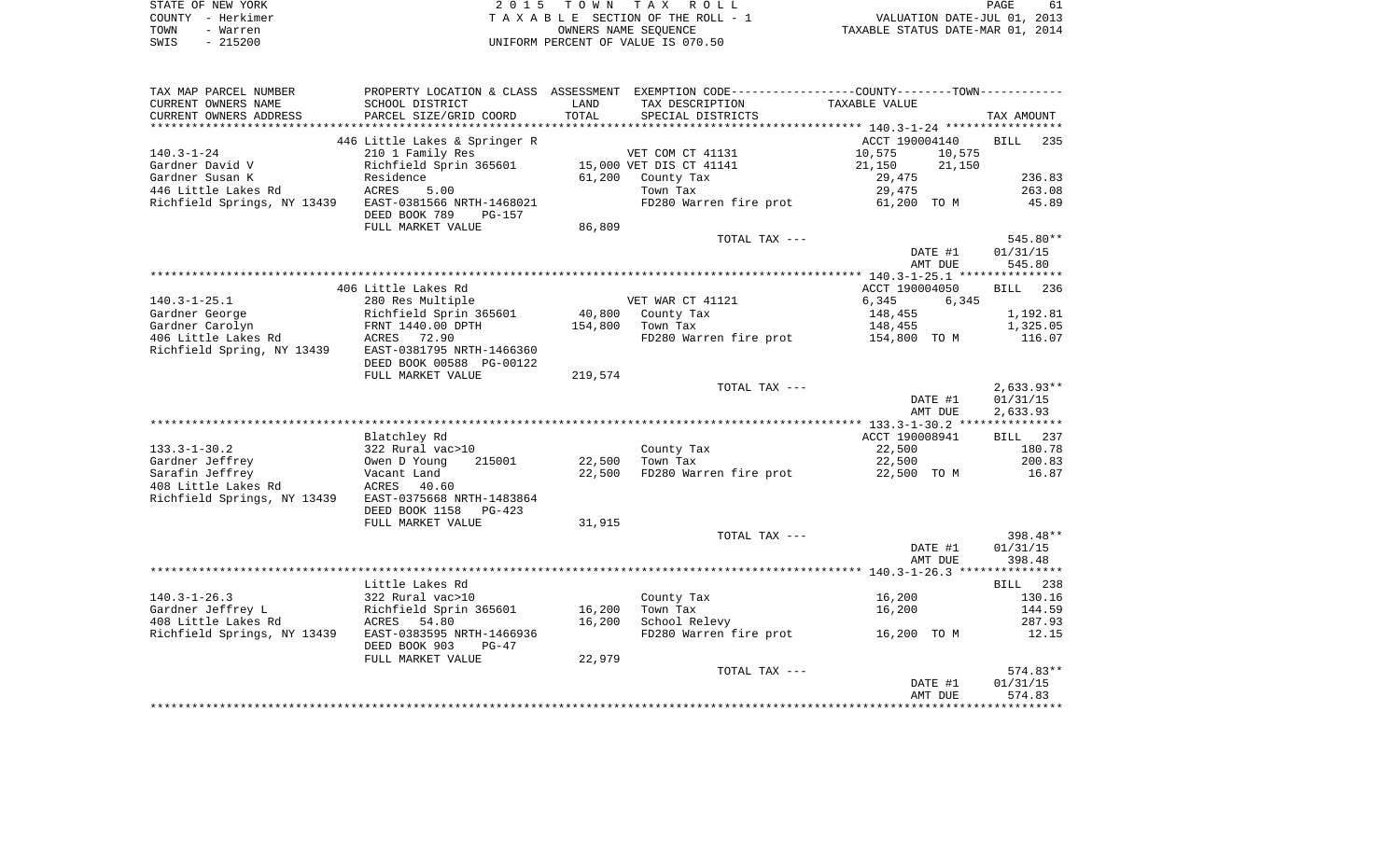|      | STATE OF NEW YORK | 2015 TOWN TAX ROLL                 | PAGE                             | 62 |
|------|-------------------|------------------------------------|----------------------------------|----|
|      | COUNTY - Herkimer | TAXABLE SECTION OF THE ROLL - 1    | VALUATION DATE-JUL 01, 2013      |    |
| TOWN | - Warren          | OWNERS NAME SEOUENCE               | TAXABLE STATUS DATE-MAR 01, 2014 |    |
| SWIS | $-215200$         | UNIFORM PERCENT OF VALUE IS 070.50 |                                  |    |

| TAX MAP PARCEL NUMBER            | PROPERTY LOCATION & CLASS ASSESSMENT EXEMPTION CODE---------------COUNTY-------TOWN---------- |                  |                                    |                |                    |
|----------------------------------|-----------------------------------------------------------------------------------------------|------------------|------------------------------------|----------------|--------------------|
| CURRENT OWNERS NAME              | SCHOOL DISTRICT                                                                               | LAND             | TAX DESCRIPTION                    | TAXABLE VALUE  |                    |
| CURRENT OWNERS ADDRESS           | PARCEL SIZE/GRID COORD                                                                        | TOTAL            | SPECIAL DISTRICTS                  |                | TAX AMOUNT         |
| **********************           | ****************************                                                                  | **************   |                                    |                |                    |
|                                  | 108 Hogsback Rd                                                                               |                  |                                    | ACCT 190003090 | 239<br>BILL        |
| $139.2 - 1 - 25$                 | 270 Mfg housing                                                                               |                  | County Tax                         | 16,400         | 131.77             |
| Gardner John G                   | Richfield Sprin 365601                                                                        | 8,000            | Town Tax                           | 16,400         | 146.38             |
| 108 Hogsback Rd                  | Mobile Home 10X50                                                                             | 16,400           | School Relevy                      |                | 0.49               |
| Richfield Springs, NY 13439      | To Nys Depart Transporati<br>.004                                                             |                  | FD280 Warren fire prot             | 16,400 TO M    | 12.30              |
|                                  | ACRES<br>3.40                                                                                 |                  |                                    |                |                    |
|                                  | EAST-0368095 NRTH-1474824                                                                     |                  |                                    |                |                    |
|                                  | DEED BOOK 877<br><b>PG-688</b>                                                                |                  |                                    |                |                    |
|                                  | FULL MARKET VALUE                                                                             | 23,262           |                                    |                |                    |
|                                  |                                                                                               |                  | TOTAL TAX ---                      |                | 290.94**           |
|                                  |                                                                                               |                  |                                    | DATE #1        | 01/31/15           |
|                                  |                                                                                               |                  |                                    | AMT DUE        | 290.94             |
|                                  |                                                                                               |                  |                                    |                |                    |
|                                  | 351 Little Lakes Rd                                                                           |                  |                                    | ACCT 190004141 | 240<br><b>BILL</b> |
| $140.3 - 1 - 14.1$               | 210 1 Family Res                                                                              |                  | County Tax                         | 93,500         | 751.26             |
| Gardner Joseph C<br>Gardner Cora | Richfield Sprin 365601                                                                        | 26,900<br>93,500 | Town Tax<br>FD280 Warren fire prot | 93,500         | 834.54<br>70.10    |
| 351 Little Lakes Rd              | R1 Brn Ing Pool<br>ACRES<br>34.90                                                             |                  |                                    | 93,500 TO M    |                    |
| Richfield Springs, NY 13439      | EAST-0380820 NRTH-1467553                                                                     |                  |                                    |                |                    |
|                                  | DEED BOOK 830<br>$PG-201$                                                                     |                  |                                    |                |                    |
|                                  | FULL MARKET VALUE                                                                             | 132,624          |                                    |                |                    |
|                                  |                                                                                               |                  | TOTAL TAX ---                      |                | $1,655.90**$       |
|                                  |                                                                                               |                  |                                    | DATE #1        | 01/31/15           |
|                                  |                                                                                               |                  |                                    | AMT DUE        | 1,655.90           |
|                                  |                                                                                               |                  |                                    |                |                    |
|                                  | Springer Rd                                                                                   |                  |                                    |                | 241<br>BILL        |
| $140.3 - 1 - 11.4$               | 105 Vac farmland                                                                              |                  | County Tax                         | 22,000         | 176.77             |
| Gardner Kenneth                  | Richfield Sprin 365601                                                                        | 22,000           | Town Tax                           | 22,000         | 196.36             |
| Gardner Kim                      | FRNT 135.00 DPTH                                                                              | 22,000           | School Relevy                      |                | 390.99             |
| 172 Springer Rd                  | 50.00<br>ACRES                                                                                |                  | FD280 Warren fire prot             | 22,000 TO M    | 16.50              |
| Richfield, NY 13491              | EAST-0384436 NRTH-1469579                                                                     |                  |                                    |                |                    |
|                                  | DEED BOOK 918<br><b>PG-112</b>                                                                |                  |                                    |                |                    |
|                                  | FULL MARKET VALUE                                                                             | 31,206           | TOTAL TAX ---                      |                | 780.62**           |
|                                  |                                                                                               |                  |                                    | DATE #1        | 01/31/15           |
|                                  |                                                                                               |                  |                                    | AMT DUE        | 780.62             |
|                                  |                                                                                               |                  |                                    |                |                    |
|                                  | 172 Springer Rd                                                                               |                  |                                    | ACCT 190004110 | BILL 242           |
| $140.3 - 1 - 13.1$               | 240 Rural res                                                                                 |                  | County Tax                         | 92,700         | 744.83             |
| Gardner Kenneth J                | Richfield Sprin 365601                                                                        | 30,100           | Town Tax                           | 92,700         | 827.40             |
| Gardner Kim M                    | FRNT 1290.00 DPTH                                                                             | 92,700           | School Relevy                      |                | 1,311.39           |
| 172 Springer Rd                  | ACRES<br>43.10                                                                                |                  | FD280 Warren fire prot             | 92,700 TO M    | 69.50              |
| Richfield Springs, NY 13439      | EAST-0383080 NRTH-1468321                                                                     |                  |                                    |                |                    |
|                                  | DEED BOOK 827<br>$PG-245$                                                                     |                  |                                    |                |                    |
|                                  | FULL MARKET VALUE                                                                             | 131,489          |                                    |                |                    |
|                                  |                                                                                               |                  | TOTAL TAX ---                      |                | $2,953.12**$       |
|                                  |                                                                                               |                  |                                    | DATE #1        | 01/31/15           |
|                                  |                                                                                               |                  |                                    | AMT DUE        | 2,953.12           |
|                                  |                                                                                               |                  |                                    |                |                    |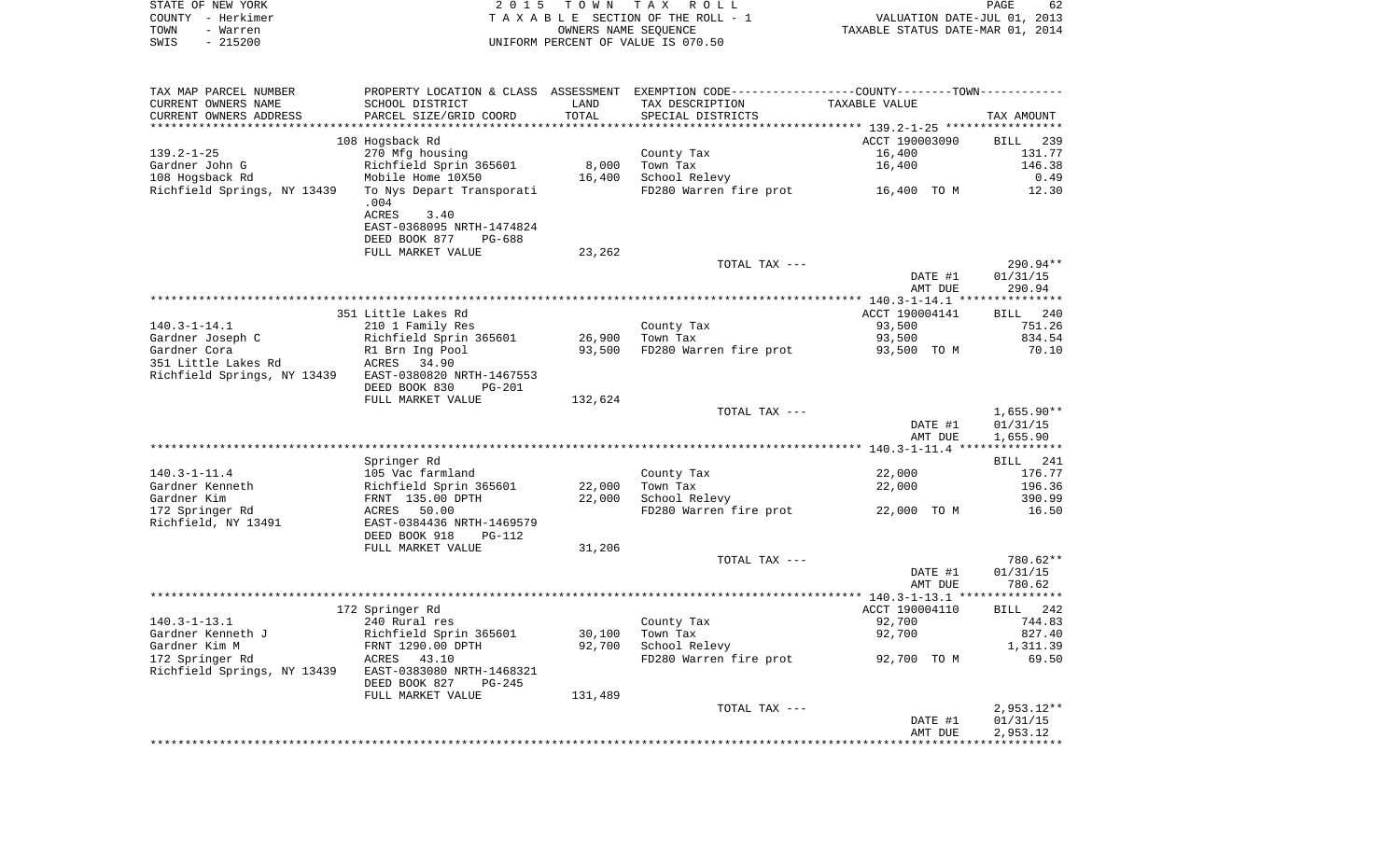| STATE OF NEW YORK | 2015 TOWN TAX ROLL                 | 63<br>PAGE                       |
|-------------------|------------------------------------|----------------------------------|
| COUNTY - Herkimer | TAXABLE SECTION OF THE ROLL - 1    | VALUATION DATE-JUL 01, 2013      |
| TOWN<br>- Warren  | OWNERS NAME SEOUENCE               | TAXABLE STATUS DATE-MAR 01, 2014 |
| $-215200$<br>SWIS | UNIFORM PERCENT OF VALUE IS 070.50 |                                  |

 $\begin{array}{c} 63 \\ 2013 \\ 2014 \end{array}$ 

| TAX MAP PARCEL NUMBER<br>CURRENT OWNERS NAME          | SCHOOL DISTRICT                                                               | LAND   | PROPERTY LOCATION & CLASS ASSESSMENT EXEMPTION CODE----------------COUNTY-------TOWN----------<br>TAX DESCRIPTION | TAXABLE VALUE  |                    |
|-------------------------------------------------------|-------------------------------------------------------------------------------|--------|-------------------------------------------------------------------------------------------------------------------|----------------|--------------------|
| CURRENT OWNERS ADDRESS                                | PARCEL SIZE/GRID COORD                                                        | TOTAL  | SPECIAL DISTRICTS                                                                                                 |                | TAX AMOUNT         |
|                                                       |                                                                               |        |                                                                                                                   |                |                    |
|                                                       | Springer Rd                                                                   |        |                                                                                                                   | ACCT 190005400 | <b>BILL</b><br>243 |
| $140.4 - 1 - 5$                                       | 270 Mfg housing                                                               |        | County Tax                                                                                                        | 6,000          | 48.21              |
| Gardner Kim                                           | Richfield Sprin 365601                                                        | 5,000  | Town Tax                                                                                                          | 6,000          | 53.55              |
| PO Box 349                                            | Mobile Home                                                                   | 6,000  | FD280 Warren fire prot                                                                                            | 6,000 TO M     | 4.50               |
| Richfield Springs, NY 13439                           | FRNT 200.00 DPTH 200.00<br>EAST-0384804 NRTH-1469726<br>DEED BOOK 1483 PG-620 |        |                                                                                                                   |                |                    |
|                                                       | FULL MARKET VALUE                                                             | 8,511  |                                                                                                                   |                |                    |
|                                                       |                                                                               |        | TOTAL TAX ---                                                                                                     |                | $106.26**$         |
|                                                       |                                                                               |        |                                                                                                                   | DATE #1        | 01/31/15           |
|                                                       |                                                                               |        |                                                                                                                   | AMT DUE        | 106.26             |
|                                                       |                                                                               |        |                                                                                                                   |                |                    |
|                                                       | 302 Springer Rd                                                               |        |                                                                                                                   |                | <b>BILL</b><br>244 |
| 140.3-1-11.5                                          | 105 Vac farmland                                                              |        | County Tax                                                                                                        | 3,000          | 24.10              |
| Gardner Kim Marie                                     | Richfield Sprin 365601                                                        | 3,000  | Town Tax                                                                                                          | 3,000          | 26.78              |
| Gardner Jared                                         | FRNT 870.70 DPTH                                                              | 3,000  | FD280 Warren fire prot                                                                                            | 3,000 TO M     | 2.25               |
| PO Box 349                                            | 6.00<br>ACRES                                                                 |        |                                                                                                                   |                |                    |
| Richfield Springs, NY 13349 EAST-0384241 NRTH-1468635 |                                                                               |        |                                                                                                                   |                |                    |
|                                                       | DEED BOOK 1483 PG-620                                                         |        |                                                                                                                   |                |                    |
|                                                       | FULL MARKET VALUE                                                             | 4,255  |                                                                                                                   |                |                    |
|                                                       |                                                                               |        | TOTAL TAX ---                                                                                                     |                | $53.13**$          |
|                                                       |                                                                               |        |                                                                                                                   | DATE #1        | 01/31/15           |
|                                                       |                                                                               |        |                                                                                                                   | AMT DUE        | 53.13              |
|                                                       |                                                                               |        |                                                                                                                   |                |                    |
|                                                       | 4216 State Route 20                                                           |        |                                                                                                                   | ACCT 190000750 | BILL 245           |
| 144.31-1-6                                            | 270 Mfg housing                                                               |        | VET WAR CT 41121                                                                                                  | 6,345<br>6,345 |                    |
| Gardner Revocable Trust The Ro Richfield Sprin 365601 |                                                                               | 8,600  | County Tax                                                                                                        | 42,855         | 344.33             |
| 4216 US Highway 20                                    | Mobile Home                                                                   | 49,200 | Town Tax                                                                                                          | 42,855         | 382.51             |
| Richfield Springs, NY 13439                           | Inc 144.31-1-7&17                                                             |        | FD280 Warren fire prot                                                                                            | 49,200 TO M    | 36.89              |
|                                                       | FRNT 118.00 DPTH 268.00                                                       |        | LT170 Warren light #1                                                                                             | 49,200 TO M    | 63.23              |
| PRIOR OWNER ON 3/01/2014                              | ACRES<br>1.20                                                                 |        |                                                                                                                   |                |                    |
| Gardner Robert                                        | EAST-0378497 NRTH-1462528                                                     |        |                                                                                                                   |                |                    |
|                                                       | DEED BOOK 1522<br>PG-909                                                      |        |                                                                                                                   |                |                    |
|                                                       | FULL MARKET VALUE                                                             | 69,787 |                                                                                                                   |                |                    |
|                                                       |                                                                               |        | TOTAL TAX ---                                                                                                     |                | $826.96**$         |
|                                                       |                                                                               |        |                                                                                                                   | DATE #1        | 01/31/15           |
|                                                       |                                                                               |        |                                                                                                                   | AMT DUE        | 826.96             |
|                                                       |                                                                               |        |                                                                                                                   |                |                    |
|                                                       | State Route 20                                                                |        |                                                                                                                   | ACCT 190001680 | BILL 246           |
| 144.31-1-8                                            | 270 Mfg housing                                                               |        | County Tax                                                                                                        | 31,000         | 249.08             |
| Gardner Revocable Trust The Ro Richfield Sprin 365601 |                                                                               | 9,800  | Town Tax                                                                                                          | 31,000         | 276.69             |
| 4216 US Highway 20                                    | Mobile Trailer                                                                | 31,000 | FD280 Warren fire prot                                                                                            | 31,000 TO M    | 23.24              |
| Richfield Springs, NY 13439                           | Garage                                                                        |        | LT170 Warren light #1                                                                                             | 31,000 TO M    | 39.84              |
|                                                       | FRNT 111.04 DPTH 272.00                                                       |        |                                                                                                                   |                |                    |
| PRIOR OWNER ON 3/01/2014                              | EAST-0378627 NRTH-1462459                                                     |        |                                                                                                                   |                |                    |
| Gardner Robert                                        | DEED BOOK 1522<br>PG-909                                                      |        |                                                                                                                   |                |                    |
|                                                       | FULL MARKET VALUE                                                             | 43,972 |                                                                                                                   |                |                    |
|                                                       |                                                                               |        | TOTAL TAX ---                                                                                                     |                | 588.85**           |
|                                                       |                                                                               |        |                                                                                                                   | DATE #1        | 01/31/15           |
|                                                       |                                                                               |        |                                                                                                                   | AMT DUE        | 588.85             |
|                                                       |                                                                               |        |                                                                                                                   |                |                    |
|                                                       |                                                                               |        |                                                                                                                   |                |                    |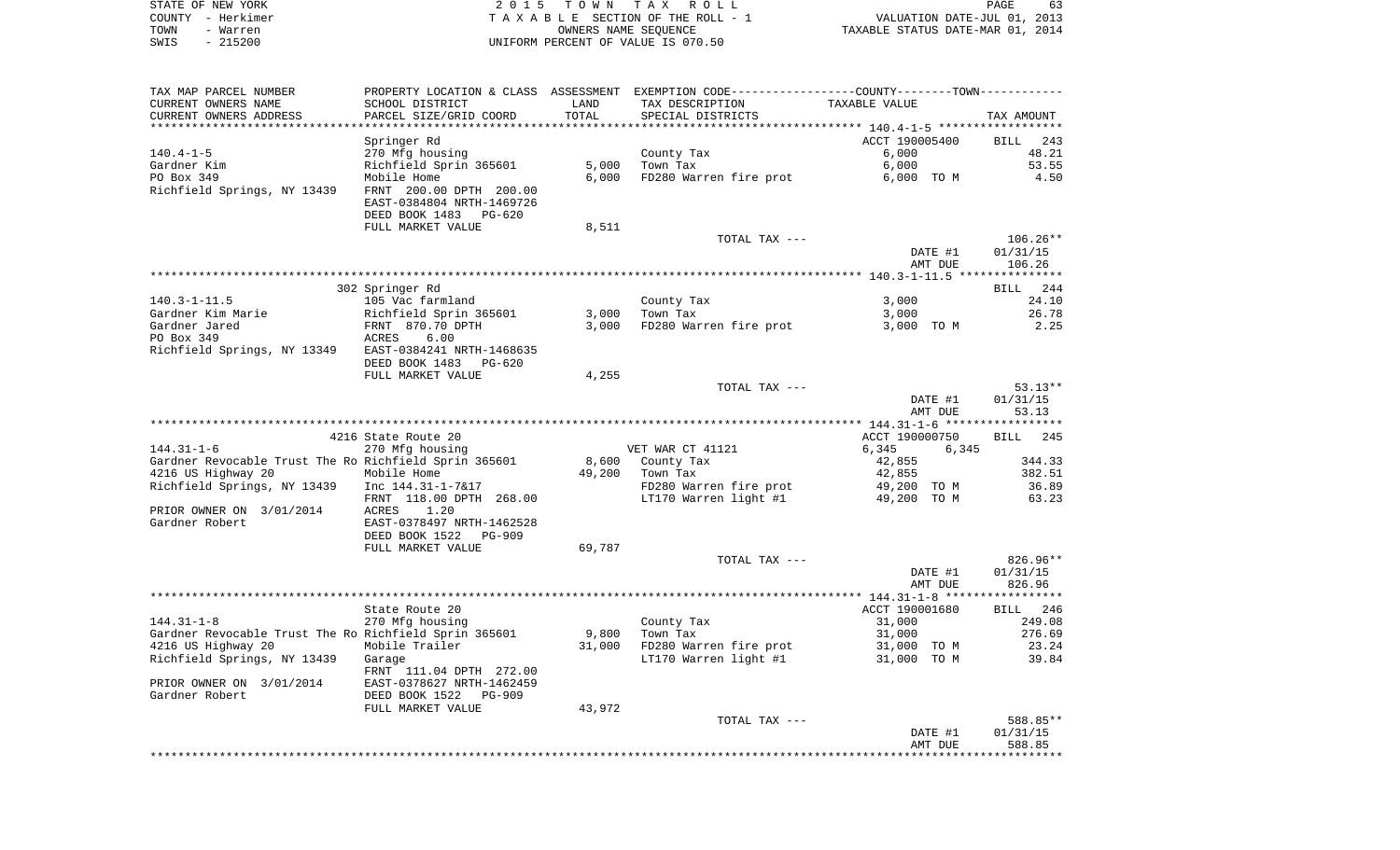|      | STATE OF NEW YORK | 2015 TOWN TAX ROLL                 | 64<br>PAGE                       |
|------|-------------------|------------------------------------|----------------------------------|
|      | COUNTY - Herkimer | TAXABLE SECTION OF THE ROLL - 1    | VALUATION DATE-JUL 01, 2013      |
| TOWN | - Warren          | OWNERS NAME SEOUENCE               | TAXABLE STATUS DATE-MAR 01, 2014 |
| SWIS | $-215200$         | UNIFORM PERCENT OF VALUE IS 070.50 |                                  |

| TAX MAP PARCEL NUMBER<br>CURRENT OWNERS NAME | SCHOOL DISTRICT                                      | LAND   | PROPERTY LOCATION & CLASS ASSESSMENT EXEMPTION CODE---------------COUNTY--------TOWN----------<br>TAX DESCRIPTION | TAXABLE VALUE  |              |
|----------------------------------------------|------------------------------------------------------|--------|-------------------------------------------------------------------------------------------------------------------|----------------|--------------|
| CURRENT OWNERS ADDRESS                       | PARCEL SIZE/GRID COORD                               | TOTAL  | SPECIAL DISTRICTS                                                                                                 |                | TAX AMOUNT   |
|                                              | Hopkins Rd                                           |        |                                                                                                                   |                | BILL 247     |
| $139.1 - 1 - 2.3$                            | 314 Rural vac<10                                     |        | County Tax                                                                                                        | 4,100          | 32.94        |
| Garski Carl W                                | Richfield Sprin 365601                               | 4,100  | Town Tax                                                                                                          | 4,100          | 36.59        |
| Garski Penny                                 | FRNT 200.00 DPTH                                     | 4,100  | School Relevy                                                                                                     |                | 72.86        |
| 195 Spinnerville Gulf Rd                     | 1.10<br>ACRES                                        |        | FD280 Warren fire prot                                                                                            | 4,100 TO M     | 3.07         |
| Ilion, NY 13357                              | EAST-0359447 NRTH-1474388<br>DEED BOOK 893<br>PG-593 |        |                                                                                                                   |                |              |
|                                              | FULL MARKET VALUE                                    | 5,816  |                                                                                                                   |                |              |
|                                              |                                                      |        | TOTAL TAX ---                                                                                                     |                | 145.46**     |
|                                              |                                                      |        |                                                                                                                   | DATE #1        | 01/31/15     |
|                                              |                                                      |        |                                                                                                                   | AMT DUE        | 145.46       |
|                                              |                                                      |        |                                                                                                                   |                |              |
|                                              | 2458 Jordanville Rd                                  |        |                                                                                                                   | ACCT 190008885 | BILL 248     |
| 132.60-1-44                                  | 210 1 Family Res                                     |        | County Tax                                                                                                        | 66,600         | 535.12       |
| Gearon Patricia S                            | Owen D Young<br>215001                               | 11,300 | Town Tax                                                                                                          | 66,600         | 594.44       |
| PO Box 27                                    | Residence                                            | 66,600 | School Relevy                                                                                                     |                | 1,219.50     |
| Jordanville, NY 13361                        | ACRES<br>2.00                                        |        | FD280 Warren fire prot                                                                                            | 66,600 TO M    | 49.94        |
|                                              | EAST-0372907 NRTH-1487176                            |        | LT180 Warren light #2                                                                                             | 66,600 TO M    | 66.18        |
|                                              | DEED BOOK 755<br>PG-179                              |        |                                                                                                                   |                |              |
|                                              | FULL MARKET VALUE                                    | 94,468 |                                                                                                                   |                |              |
|                                              |                                                      |        | TOTAL TAX ---                                                                                                     |                | $2,465.18**$ |
|                                              |                                                      |        |                                                                                                                   | DATE #1        | 01/31/15     |
|                                              |                                                      |        |                                                                                                                   | AMT DUE        | 2,465.18     |
|                                              |                                                      |        |                                                                                                                   |                |              |
|                                              | 187 Bloomfield Rd                                    |        |                                                                                                                   | ACCT 190007110 | BILL 249     |
| 139.4-1-22                                   | 210 1 Family Res                                     |        | County Tax                                                                                                        | 48,000         | 385.67       |
| Genske Donald J                              | Richfield Sprin 365601                               | 10,300 | Town Tax                                                                                                          | 48,000         | 428.43       |
| Genske Patricia R                            | Residence                                            | 48,000 | FD280 Warren fire prot                                                                                            | 48,000 TO M    | 35.99        |
| 187 Bloomfield Rd                            | Inc Pcl #139.4-1-22                                  |        |                                                                                                                   |                |              |
| Richfield Springs, NY 13439                  | FRNT<br>69.00 DPTH 204.00                            |        |                                                                                                                   |                |              |
|                                              | 1.20<br>ACRES                                        |        |                                                                                                                   |                |              |
|                                              | EAST-0363774 NRTH-1470627                            |        |                                                                                                                   |                |              |
|                                              | DEED BOOK 902<br>PG-602                              |        |                                                                                                                   |                |              |
|                                              | FULL MARKET VALUE                                    | 68,085 |                                                                                                                   |                |              |
|                                              |                                                      |        | TOTAL TAX ---                                                                                                     |                | 850.09**     |
|                                              |                                                      |        |                                                                                                                   | DATE #1        | 01/31/15     |
|                                              |                                                      |        |                                                                                                                   | AMT DUE        | 850.09       |
|                                              |                                                      |        |                                                                                                                   |                |              |
|                                              | 169 Kingdom Rd                                       |        |                                                                                                                   | ACCT 190010980 | BILL 250     |
| 132.4-1-17                                   | 210 1 Family Res                                     |        |                                                                                                                   | 63,400         | 509.41       |
| George T. Heath & Ronette K                  | Owen D Young<br>215001                               | 14,000 | County Tax<br>Town Tax                                                                                            | 63,400         | 565.88       |
| Living Trust dated 3/30/10                   | Residence                                            | 63,400 | FD280 Warren fire prot                                                                                            | 63,400 TO M    | 47.54        |
| 3316 Hillcrest Trail                         | Life Use Ira Gorfinkle                               |        |                                                                                                                   |                |              |
| Toano, VA 23168                              | ACRES<br>4.00                                        |        |                                                                                                                   |                |              |
|                                              | EAST-0370981 NRTH-1488408                            |        |                                                                                                                   |                |              |
|                                              | DEED BOOK 1372 PG-940                                |        |                                                                                                                   |                |              |
|                                              | FULL MARKET VALUE                                    | 89,929 |                                                                                                                   |                |              |
|                                              |                                                      |        | TOTAL TAX ---                                                                                                     |                | 1,122.83**   |
|                                              |                                                      |        |                                                                                                                   | DATE #1        | 01/31/15     |
|                                              |                                                      |        |                                                                                                                   | AMT DUE        | 1,122.83     |
|                                              |                                                      |        |                                                                                                                   |                |              |
|                                              |                                                      |        |                                                                                                                   |                |              |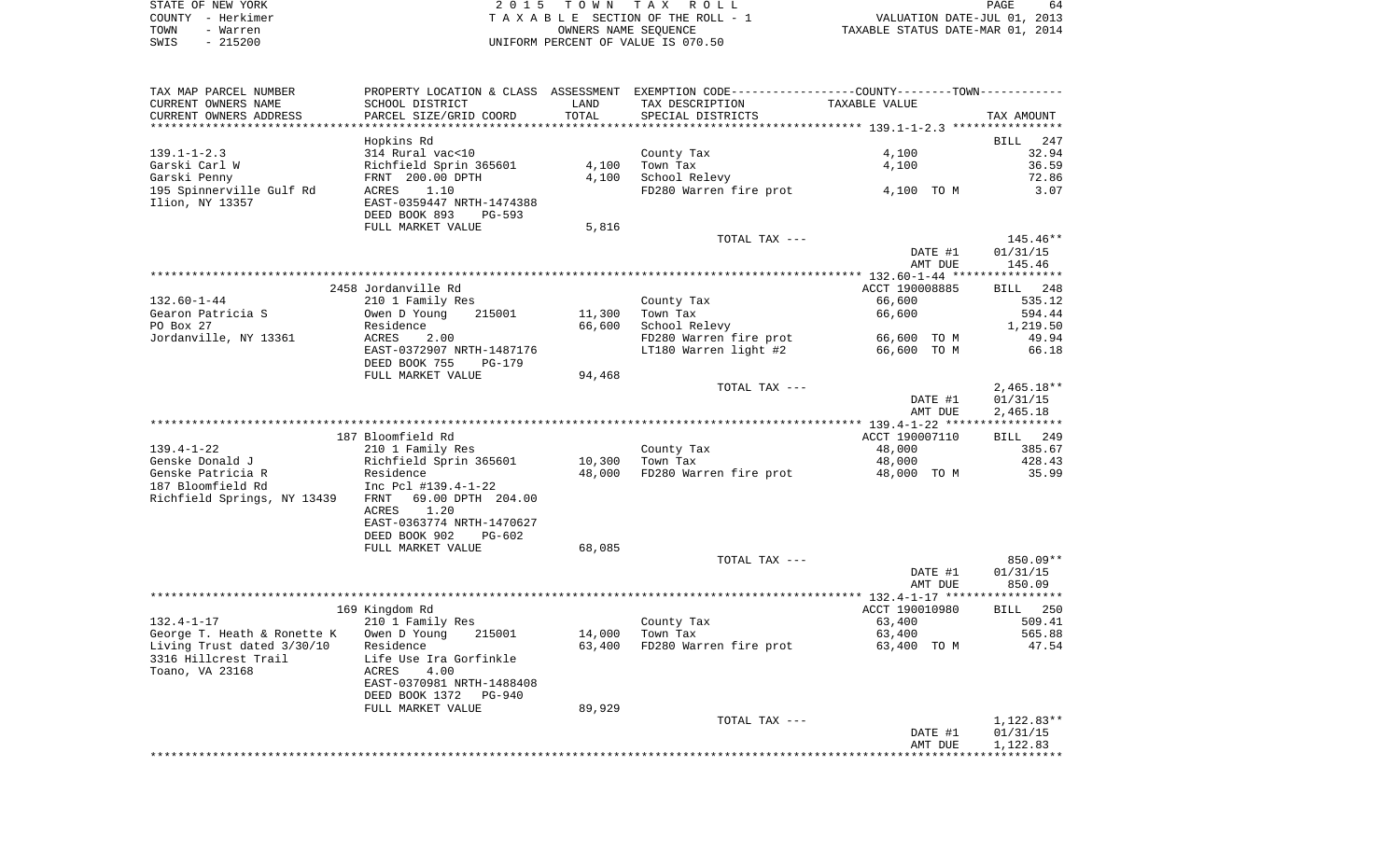|      | STATE OF NEW YORK | 2015 TOWN TAX ROLL                 | 65<br><b>PAGE</b>                |
|------|-------------------|------------------------------------|----------------------------------|
|      | COUNTY - Herkimer | TAXABLE SECTION OF THE ROLL - 1    | VALUATION DATE-JUL 01, 2013      |
| TOWN | - Warren          | OWNERS NAME SEOUENCE               | TAXABLE STATUS DATE-MAR 01, 2014 |
| SWIS | $-215200$         | UNIFORM PERCENT OF VALUE IS 070.50 |                                  |

 $\begin{array}{c} 65 \\ 2013 \\ 2014 \end{array}$ 

| TAX MAP PARCEL NUMBER                                 | PROPERTY LOCATION & CLASS ASSESSMENT EXEMPTION CODE----------------COUNTY--------TOWN----------- |         |                        |                    |                    |
|-------------------------------------------------------|--------------------------------------------------------------------------------------------------|---------|------------------------|--------------------|--------------------|
| CURRENT OWNERS NAME                                   | SCHOOL DISTRICT                                                                                  | LAND    | TAX DESCRIPTION        | TAXABLE VALUE      |                    |
| CURRENT OWNERS ADDRESS                                | PARCEL SIZE/GRID COORD                                                                           | TOTAL   | SPECIAL DISTRICTS      |                    | TAX AMOUNT         |
|                                                       |                                                                                                  |         |                        |                    |                    |
|                                                       | 371 Millstone Rd                                                                                 |         |                        | ACCT 190003420     | BILL 251           |
| $139.4 - 1 - 11.1$                                    | 240 Rural res                                                                                    |         | County Tax             | 77,100             | 619.49             |
| Geywits Christopher                                   | Richfield Sprin 365601                                                                           | 33,800  | Town Tax               | 77,100             | 688.16             |
|                                                       |                                                                                                  |         |                        |                    |                    |
| PO Box 505                                            | Residence                                                                                        | 77,100  | School Relevy          |                    | 1,370.27           |
| Richfield Springs, NY 13439                           | ACRES 34.20                                                                                      |         | FD280 Warren fire prot | 77,100 TO M        | 57.81              |
|                                                       | EAST-0369630 NRTH-1467465                                                                        |         |                        |                    |                    |
|                                                       | DEED BOOK 1260<br>$PG-402$                                                                       |         |                        |                    |                    |
|                                                       | FULL MARKET VALUE                                                                                | 109,362 |                        |                    |                    |
|                                                       |                                                                                                  |         | TOTAL TAX ---          |                    | $2,735.73**$       |
|                                                       |                                                                                                  |         |                        | DATE #1            | 01/31/15           |
|                                                       |                                                                                                  |         |                        | AMT DUE            | 2,735.73           |
|                                                       |                                                                                                  |         |                        |                    |                    |
|                                                       | 1112 House Rd                                                                                    |         |                        |                    | BILL 252           |
| $139.4 - 1 - 32.6$                                    | 210 1 Family Res                                                                                 |         | County Tax             | 68,800             | 552.80             |
| Geywits James C                                       | Richfield Sprin 365601                                                                           | 11,200  | Town Tax               | 68,800             | 614.08             |
| Geywits Vanessa                                       | MH Bsmt D                                                                                        | 68,800  | FD280 Warren fire prot | 68,800 TO M        | 51.58              |
| PO Box 30                                             | ACRES<br>4.00                                                                                    |         |                        |                    |                    |
|                                                       |                                                                                                  |         |                        |                    |                    |
| Richfield Springs, NY 13439 EAST-0362436 NRTH-1467814 |                                                                                                  |         |                        |                    |                    |
|                                                       | DEED BOOK 1224<br>PG-209                                                                         |         |                        |                    |                    |
|                                                       | FULL MARKET VALUE                                                                                | 97,589  |                        |                    |                    |
|                                                       |                                                                                                  |         | TOTAL TAX ---          |                    | $1,218.46**$       |
|                                                       |                                                                                                  |         |                        | DATE #1            | 01/31/15           |
|                                                       |                                                                                                  |         |                        | AMT DUE            | 1,218.46           |
|                                                       |                                                                                                  |         |                        |                    |                    |
|                                                       | 1106 House Rd                                                                                    |         |                        | ACCT 190013080     | BILL 253           |
| $139.4 - 1 - 33$                                      | 310 Res Vac                                                                                      |         | County Tax             | 2,000              | 16.07              |
| Geywits Vanessa                                       | Richfield Sprin 365601                                                                           | 2,000   | Town Tax               | 2,000              | 17.85              |
| Geywits James                                         | VL                                                                                               | 2,000   | FD280 Warren fire prot | 2,000 TO M         | 1.50               |
| PO Box 30                                             | FRNT 76.56 DPTH 257.00                                                                           |         |                        |                    |                    |
| Richfield Springs, NY 13439                           | EAST-0362536 NRTH-1467169                                                                        |         |                        |                    |                    |
|                                                       | DEED BOOK 1116<br>PG-745                                                                         |         |                        |                    |                    |
|                                                       | FULL MARKET VALUE                                                                                | 2,837   |                        |                    |                    |
|                                                       |                                                                                                  |         |                        |                    |                    |
|                                                       |                                                                                                  |         | TOTAL TAX ---          |                    | $35.42**$          |
|                                                       |                                                                                                  |         |                        | DATE #1            | 01/31/15           |
|                                                       |                                                                                                  |         |                        | AMT DUE            | 35.42              |
|                                                       |                                                                                                  |         |                        |                    |                    |
|                                                       | Hicks Rd                                                                                         |         |                        | ACCT 190001251     | BILL 254           |
| $133.2 - 3 - 5$                                       | 320 Rural vacant                                                                                 |         | County Tax             | 10,100             | 81.15              |
| Gilbert Nathalie                                      | Owen D Young<br>215001                                                                           | 10,100  | Town Tax               | 10,100             | 90.15              |
| Girard Selandy                                        | Vacant Land                                                                                      | 10,100  | FD280 Warren fire prot | 10,100 TO M        | 7.57               |
| 3129 Mechanic St                                      | ACRES<br>5.30                                                                                    |         |                        |                    |                    |
| PO Box 86                                             | EAST-0394201 NRTH-1492317                                                                        |         |                        |                    |                    |
| Newport, NY 13416                                     | DEED BOOK 1105<br>PG-216                                                                         |         |                        |                    |                    |
|                                                       | FULL MARKET VALUE                                                                                | 14,326  |                        |                    |                    |
|                                                       |                                                                                                  |         | TOTAL TAX ---          |                    | 178.87**           |
|                                                       |                                                                                                  |         |                        |                    |                    |
|                                                       |                                                                                                  |         |                        | DATE #1<br>AMT DUE | 01/31/15<br>178.87 |
|                                                       |                                                                                                  |         |                        |                    |                    |
|                                                       |                                                                                                  |         |                        |                    |                    |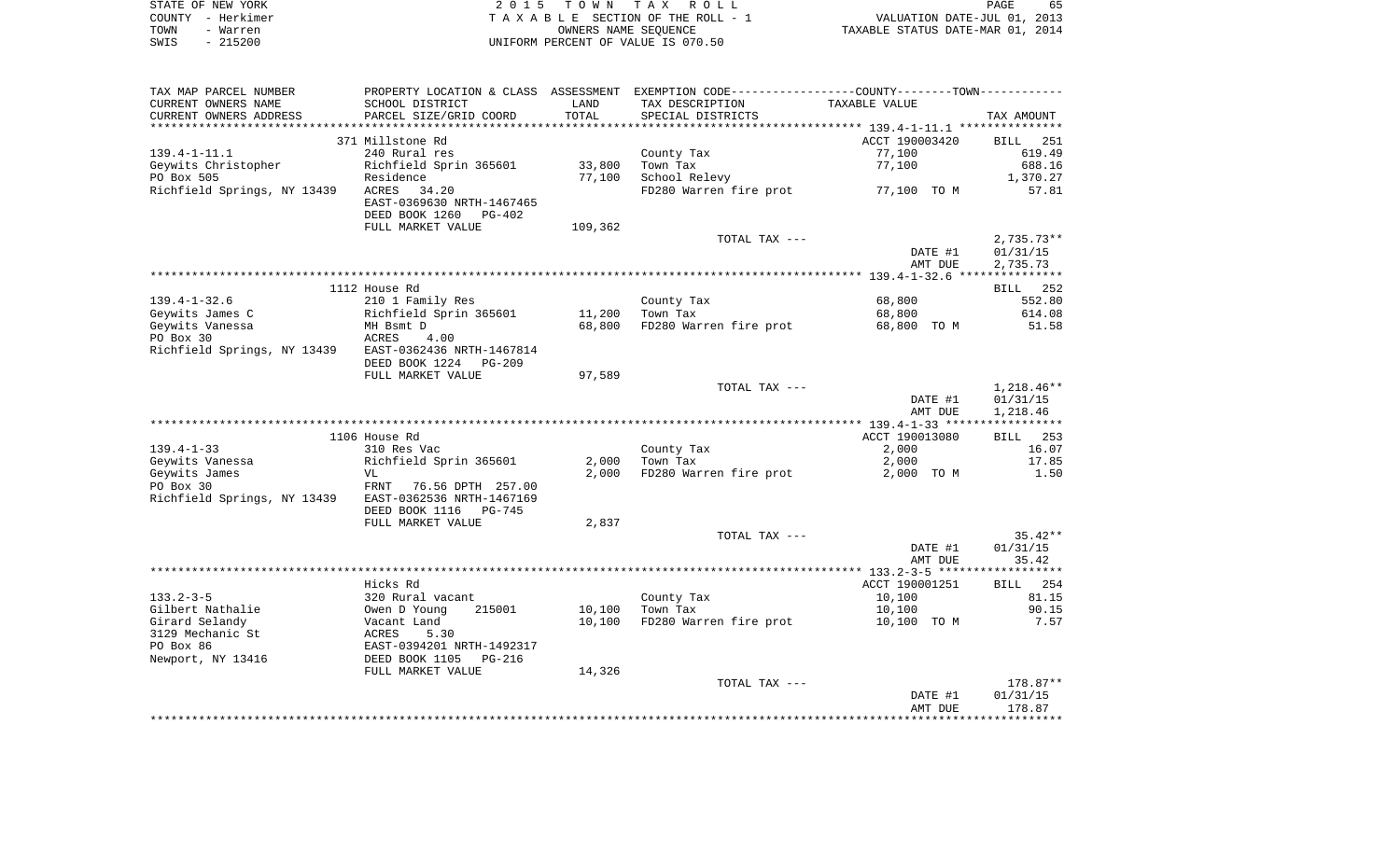|      | STATE OF NEW YORK | 2015 TOWN TAX ROLL                 | 66<br>PAGE                       |
|------|-------------------|------------------------------------|----------------------------------|
|      | COUNTY - Herkimer | TAXABLE SECTION OF THE ROLL - 1    | VALUATION DATE-JUL 01, 2013      |
| TOWN | - Warren          | OWNERS NAME SEOUENCE               | TAXABLE STATUS DATE-MAR 01, 2014 |
| SWIS | $-215200$         | UNIFORM PERCENT OF VALUE IS 070.50 |                                  |

| SCHOOL DISTRICT<br>LAND<br>TAX DESCRIPTION<br>TAXABLE VALUE<br>PARCEL SIZE/GRID COORD<br>TOTAL<br>SPECIAL DISTRICTS<br>TAX AMOUNT<br>ACCT 190007265<br>2338 Jordanville Rd<br><b>BILL</b><br>255<br>210 1 Family Res<br>VET WAR CT 41121<br>3,600<br>3,600<br>215001<br>8,000 VET COM CT 41131<br>6,000<br>6,000<br>Gilmartin Joseph P<br>Owen D Young<br>Gilmartin Judith A<br>Residence<br>24,000 VET DIS CT 41141<br>12,000<br>12,000<br>PO Box 261<br>FRNT 130.00 DPTH 214.00<br>19.28<br>County Tax<br>2,400<br>Jordanville, NY 13361<br>EAST-0370679 NRTH-1487080<br>Town Tax<br>2,400<br>21.42<br>DEED BOOK 740<br>School Relevy<br>640.50<br>$PG-239$<br>FULL MARKET VALUE<br>34,043 FD280 Warren fire prot<br>17.99<br>24,000 TO M<br>LT180 Warren light #2<br>23.85<br>24,000 TO M<br>TOTAL TAX ---<br>723.04**<br>01/31/15<br>DATE #1<br>723.04<br>AMT DUE<br>111 Atswell Rd<br>ACCT 190008282<br><b>BILL</b> 256<br>$140.4 - 1 - 4.3$<br>270 Mfg housing<br>County Tax<br>40,000<br>321.39<br>Ginnow Dean<br>Richfield Sprin 365601<br>28,900<br>Town Tax<br>40,000<br>357.02<br>Rusin Barbara<br>Field Crops<br>40,000<br>School Relevy<br>374.77<br>111 Atswell Rd<br>ACRES 40.00<br>FD280 Warren fire prot<br>29.99<br>40,000 TO M<br>Richfield Springs, NY 13439<br>EAST-0385177 NRTH-1470893<br>DEED BOOK 820<br>$PG-557$<br>FULL MARKET VALUE<br>56,738<br>TOTAL TAX ---<br>$1,083.17**$<br>DATE #1<br>01/31/15<br>AMT DUE<br>1,083.17<br>Yule Corners Rd<br>257<br>BILL<br>314 Rural vac<10<br>County Tax<br>5,720<br>45.96<br>5,720<br>Owen D Young<br>215001<br>Town Tax<br>5,720<br>51.05<br>4.29<br>5,720<br>FD280 Warren fire prot<br>5,720 TO M<br>VL<br>FRNT 661.00 DPTH<br>2.80<br><b>ACRES</b><br>EAST-0364896 NRTH-1492276<br>DEED BOOK 1464<br>PG-352<br>FULL MARKET VALUE<br>8,113<br>$101.30**$<br>TOTAL TAX ---<br>DATE #1<br>01/31/15<br>101.30<br>AMT DUE<br>570 Yules Corners Rd<br>258<br>BILL<br>$132.2 - 1 - 14.2$<br>36,000<br>289.25<br>210 1 Family Res<br>County Tax<br>Goebel Karen A<br>215001<br>15,000<br>Town Tax<br>321.32<br>Owen D Young<br>36,000<br>570 Yules Corners Rd<br>36,000<br>FD280 Warren fire prot<br>26.99<br>Residence<br>36,000 TO M<br>Mohawk, NY 13407<br>ACRES<br>5.00<br>EAST-0365074 NRTH-1491964<br>DEED BOOK 894<br>PG-182<br>FULL MARKET VALUE<br>51,064<br>$637.56**$<br>TOTAL TAX ---<br>01/31/15<br>DATE #1<br>AMT DUE<br>637.56<br>******** | TAX MAP PARCEL NUMBER  | PROPERTY LOCATION & CLASS ASSESSMENT EXEMPTION CODE---------------COUNTY-------TOWN---------- |  |  |
|---------------------------------------------------------------------------------------------------------------------------------------------------------------------------------------------------------------------------------------------------------------------------------------------------------------------------------------------------------------------------------------------------------------------------------------------------------------------------------------------------------------------------------------------------------------------------------------------------------------------------------------------------------------------------------------------------------------------------------------------------------------------------------------------------------------------------------------------------------------------------------------------------------------------------------------------------------------------------------------------------------------------------------------------------------------------------------------------------------------------------------------------------------------------------------------------------------------------------------------------------------------------------------------------------------------------------------------------------------------------------------------------------------------------------------------------------------------------------------------------------------------------------------------------------------------------------------------------------------------------------------------------------------------------------------------------------------------------------------------------------------------------------------------------------------------------------------------------------------------------------------------------------------------------------------------------------------------------------------------------------------------------------------------------------------------------------------------------------------------------------------------------------------------------------------------------------------------------------------------------------------------------------------------------------------------------------------------------------------------------------------------------------------------------------|------------------------|-----------------------------------------------------------------------------------------------|--|--|
|                                                                                                                                                                                                                                                                                                                                                                                                                                                                                                                                                                                                                                                                                                                                                                                                                                                                                                                                                                                                                                                                                                                                                                                                                                                                                                                                                                                                                                                                                                                                                                                                                                                                                                                                                                                                                                                                                                                                                                                                                                                                                                                                                                                                                                                                                                                                                                                                                           | CURRENT OWNERS NAME    |                                                                                               |  |  |
|                                                                                                                                                                                                                                                                                                                                                                                                                                                                                                                                                                                                                                                                                                                                                                                                                                                                                                                                                                                                                                                                                                                                                                                                                                                                                                                                                                                                                                                                                                                                                                                                                                                                                                                                                                                                                                                                                                                                                                                                                                                                                                                                                                                                                                                                                                                                                                                                                           | CURRENT OWNERS ADDRESS |                                                                                               |  |  |
|                                                                                                                                                                                                                                                                                                                                                                                                                                                                                                                                                                                                                                                                                                                                                                                                                                                                                                                                                                                                                                                                                                                                                                                                                                                                                                                                                                                                                                                                                                                                                                                                                                                                                                                                                                                                                                                                                                                                                                                                                                                                                                                                                                                                                                                                                                                                                                                                                           |                        |                                                                                               |  |  |
|                                                                                                                                                                                                                                                                                                                                                                                                                                                                                                                                                                                                                                                                                                                                                                                                                                                                                                                                                                                                                                                                                                                                                                                                                                                                                                                                                                                                                                                                                                                                                                                                                                                                                                                                                                                                                                                                                                                                                                                                                                                                                                                                                                                                                                                                                                                                                                                                                           |                        |                                                                                               |  |  |
|                                                                                                                                                                                                                                                                                                                                                                                                                                                                                                                                                                                                                                                                                                                                                                                                                                                                                                                                                                                                                                                                                                                                                                                                                                                                                                                                                                                                                                                                                                                                                                                                                                                                                                                                                                                                                                                                                                                                                                                                                                                                                                                                                                                                                                                                                                                                                                                                                           | $132.60 - 1 - 68$      |                                                                                               |  |  |
|                                                                                                                                                                                                                                                                                                                                                                                                                                                                                                                                                                                                                                                                                                                                                                                                                                                                                                                                                                                                                                                                                                                                                                                                                                                                                                                                                                                                                                                                                                                                                                                                                                                                                                                                                                                                                                                                                                                                                                                                                                                                                                                                                                                                                                                                                                                                                                                                                           |                        |                                                                                               |  |  |
|                                                                                                                                                                                                                                                                                                                                                                                                                                                                                                                                                                                                                                                                                                                                                                                                                                                                                                                                                                                                                                                                                                                                                                                                                                                                                                                                                                                                                                                                                                                                                                                                                                                                                                                                                                                                                                                                                                                                                                                                                                                                                                                                                                                                                                                                                                                                                                                                                           |                        |                                                                                               |  |  |
|                                                                                                                                                                                                                                                                                                                                                                                                                                                                                                                                                                                                                                                                                                                                                                                                                                                                                                                                                                                                                                                                                                                                                                                                                                                                                                                                                                                                                                                                                                                                                                                                                                                                                                                                                                                                                                                                                                                                                                                                                                                                                                                                                                                                                                                                                                                                                                                                                           |                        |                                                                                               |  |  |
|                                                                                                                                                                                                                                                                                                                                                                                                                                                                                                                                                                                                                                                                                                                                                                                                                                                                                                                                                                                                                                                                                                                                                                                                                                                                                                                                                                                                                                                                                                                                                                                                                                                                                                                                                                                                                                                                                                                                                                                                                                                                                                                                                                                                                                                                                                                                                                                                                           |                        |                                                                                               |  |  |
|                                                                                                                                                                                                                                                                                                                                                                                                                                                                                                                                                                                                                                                                                                                                                                                                                                                                                                                                                                                                                                                                                                                                                                                                                                                                                                                                                                                                                                                                                                                                                                                                                                                                                                                                                                                                                                                                                                                                                                                                                                                                                                                                                                                                                                                                                                                                                                                                                           |                        |                                                                                               |  |  |
|                                                                                                                                                                                                                                                                                                                                                                                                                                                                                                                                                                                                                                                                                                                                                                                                                                                                                                                                                                                                                                                                                                                                                                                                                                                                                                                                                                                                                                                                                                                                                                                                                                                                                                                                                                                                                                                                                                                                                                                                                                                                                                                                                                                                                                                                                                                                                                                                                           |                        |                                                                                               |  |  |
|                                                                                                                                                                                                                                                                                                                                                                                                                                                                                                                                                                                                                                                                                                                                                                                                                                                                                                                                                                                                                                                                                                                                                                                                                                                                                                                                                                                                                                                                                                                                                                                                                                                                                                                                                                                                                                                                                                                                                                                                                                                                                                                                                                                                                                                                                                                                                                                                                           |                        |                                                                                               |  |  |
|                                                                                                                                                                                                                                                                                                                                                                                                                                                                                                                                                                                                                                                                                                                                                                                                                                                                                                                                                                                                                                                                                                                                                                                                                                                                                                                                                                                                                                                                                                                                                                                                                                                                                                                                                                                                                                                                                                                                                                                                                                                                                                                                                                                                                                                                                                                                                                                                                           |                        |                                                                                               |  |  |
|                                                                                                                                                                                                                                                                                                                                                                                                                                                                                                                                                                                                                                                                                                                                                                                                                                                                                                                                                                                                                                                                                                                                                                                                                                                                                                                                                                                                                                                                                                                                                                                                                                                                                                                                                                                                                                                                                                                                                                                                                                                                                                                                                                                                                                                                                                                                                                                                                           |                        |                                                                                               |  |  |
|                                                                                                                                                                                                                                                                                                                                                                                                                                                                                                                                                                                                                                                                                                                                                                                                                                                                                                                                                                                                                                                                                                                                                                                                                                                                                                                                                                                                                                                                                                                                                                                                                                                                                                                                                                                                                                                                                                                                                                                                                                                                                                                                                                                                                                                                                                                                                                                                                           |                        |                                                                                               |  |  |
|                                                                                                                                                                                                                                                                                                                                                                                                                                                                                                                                                                                                                                                                                                                                                                                                                                                                                                                                                                                                                                                                                                                                                                                                                                                                                                                                                                                                                                                                                                                                                                                                                                                                                                                                                                                                                                                                                                                                                                                                                                                                                                                                                                                                                                                                                                                                                                                                                           |                        |                                                                                               |  |  |
|                                                                                                                                                                                                                                                                                                                                                                                                                                                                                                                                                                                                                                                                                                                                                                                                                                                                                                                                                                                                                                                                                                                                                                                                                                                                                                                                                                                                                                                                                                                                                                                                                                                                                                                                                                                                                                                                                                                                                                                                                                                                                                                                                                                                                                                                                                                                                                                                                           |                        |                                                                                               |  |  |
|                                                                                                                                                                                                                                                                                                                                                                                                                                                                                                                                                                                                                                                                                                                                                                                                                                                                                                                                                                                                                                                                                                                                                                                                                                                                                                                                                                                                                                                                                                                                                                                                                                                                                                                                                                                                                                                                                                                                                                                                                                                                                                                                                                                                                                                                                                                                                                                                                           |                        |                                                                                               |  |  |
|                                                                                                                                                                                                                                                                                                                                                                                                                                                                                                                                                                                                                                                                                                                                                                                                                                                                                                                                                                                                                                                                                                                                                                                                                                                                                                                                                                                                                                                                                                                                                                                                                                                                                                                                                                                                                                                                                                                                                                                                                                                                                                                                                                                                                                                                                                                                                                                                                           |                        |                                                                                               |  |  |
|                                                                                                                                                                                                                                                                                                                                                                                                                                                                                                                                                                                                                                                                                                                                                                                                                                                                                                                                                                                                                                                                                                                                                                                                                                                                                                                                                                                                                                                                                                                                                                                                                                                                                                                                                                                                                                                                                                                                                                                                                                                                                                                                                                                                                                                                                                                                                                                                                           |                        |                                                                                               |  |  |
|                                                                                                                                                                                                                                                                                                                                                                                                                                                                                                                                                                                                                                                                                                                                                                                                                                                                                                                                                                                                                                                                                                                                                                                                                                                                                                                                                                                                                                                                                                                                                                                                                                                                                                                                                                                                                                                                                                                                                                                                                                                                                                                                                                                                                                                                                                                                                                                                                           |                        |                                                                                               |  |  |
|                                                                                                                                                                                                                                                                                                                                                                                                                                                                                                                                                                                                                                                                                                                                                                                                                                                                                                                                                                                                                                                                                                                                                                                                                                                                                                                                                                                                                                                                                                                                                                                                                                                                                                                                                                                                                                                                                                                                                                                                                                                                                                                                                                                                                                                                                                                                                                                                                           |                        |                                                                                               |  |  |
|                                                                                                                                                                                                                                                                                                                                                                                                                                                                                                                                                                                                                                                                                                                                                                                                                                                                                                                                                                                                                                                                                                                                                                                                                                                                                                                                                                                                                                                                                                                                                                                                                                                                                                                                                                                                                                                                                                                                                                                                                                                                                                                                                                                                                                                                                                                                                                                                                           |                        |                                                                                               |  |  |
|                                                                                                                                                                                                                                                                                                                                                                                                                                                                                                                                                                                                                                                                                                                                                                                                                                                                                                                                                                                                                                                                                                                                                                                                                                                                                                                                                                                                                                                                                                                                                                                                                                                                                                                                                                                                                                                                                                                                                                                                                                                                                                                                                                                                                                                                                                                                                                                                                           |                        |                                                                                               |  |  |
|                                                                                                                                                                                                                                                                                                                                                                                                                                                                                                                                                                                                                                                                                                                                                                                                                                                                                                                                                                                                                                                                                                                                                                                                                                                                                                                                                                                                                                                                                                                                                                                                                                                                                                                                                                                                                                                                                                                                                                                                                                                                                                                                                                                                                                                                                                                                                                                                                           |                        |                                                                                               |  |  |
|                                                                                                                                                                                                                                                                                                                                                                                                                                                                                                                                                                                                                                                                                                                                                                                                                                                                                                                                                                                                                                                                                                                                                                                                                                                                                                                                                                                                                                                                                                                                                                                                                                                                                                                                                                                                                                                                                                                                                                                                                                                                                                                                                                                                                                                                                                                                                                                                                           |                        |                                                                                               |  |  |
|                                                                                                                                                                                                                                                                                                                                                                                                                                                                                                                                                                                                                                                                                                                                                                                                                                                                                                                                                                                                                                                                                                                                                                                                                                                                                                                                                                                                                                                                                                                                                                                                                                                                                                                                                                                                                                                                                                                                                                                                                                                                                                                                                                                                                                                                                                                                                                                                                           |                        |                                                                                               |  |  |
|                                                                                                                                                                                                                                                                                                                                                                                                                                                                                                                                                                                                                                                                                                                                                                                                                                                                                                                                                                                                                                                                                                                                                                                                                                                                                                                                                                                                                                                                                                                                                                                                                                                                                                                                                                                                                                                                                                                                                                                                                                                                                                                                                                                                                                                                                                                                                                                                                           |                        |                                                                                               |  |  |
|                                                                                                                                                                                                                                                                                                                                                                                                                                                                                                                                                                                                                                                                                                                                                                                                                                                                                                                                                                                                                                                                                                                                                                                                                                                                                                                                                                                                                                                                                                                                                                                                                                                                                                                                                                                                                                                                                                                                                                                                                                                                                                                                                                                                                                                                                                                                                                                                                           | $132.2 - 3 - 7$        |                                                                                               |  |  |
|                                                                                                                                                                                                                                                                                                                                                                                                                                                                                                                                                                                                                                                                                                                                                                                                                                                                                                                                                                                                                                                                                                                                                                                                                                                                                                                                                                                                                                                                                                                                                                                                                                                                                                                                                                                                                                                                                                                                                                                                                                                                                                                                                                                                                                                                                                                                                                                                                           | Goebel Karen           |                                                                                               |  |  |
|                                                                                                                                                                                                                                                                                                                                                                                                                                                                                                                                                                                                                                                                                                                                                                                                                                                                                                                                                                                                                                                                                                                                                                                                                                                                                                                                                                                                                                                                                                                                                                                                                                                                                                                                                                                                                                                                                                                                                                                                                                                                                                                                                                                                                                                                                                                                                                                                                           | 570 Yule Corners Rd    |                                                                                               |  |  |
|                                                                                                                                                                                                                                                                                                                                                                                                                                                                                                                                                                                                                                                                                                                                                                                                                                                                                                                                                                                                                                                                                                                                                                                                                                                                                                                                                                                                                                                                                                                                                                                                                                                                                                                                                                                                                                                                                                                                                                                                                                                                                                                                                                                                                                                                                                                                                                                                                           | Mohawk, NY 13407       |                                                                                               |  |  |
|                                                                                                                                                                                                                                                                                                                                                                                                                                                                                                                                                                                                                                                                                                                                                                                                                                                                                                                                                                                                                                                                                                                                                                                                                                                                                                                                                                                                                                                                                                                                                                                                                                                                                                                                                                                                                                                                                                                                                                                                                                                                                                                                                                                                                                                                                                                                                                                                                           |                        |                                                                                               |  |  |
|                                                                                                                                                                                                                                                                                                                                                                                                                                                                                                                                                                                                                                                                                                                                                                                                                                                                                                                                                                                                                                                                                                                                                                                                                                                                                                                                                                                                                                                                                                                                                                                                                                                                                                                                                                                                                                                                                                                                                                                                                                                                                                                                                                                                                                                                                                                                                                                                                           |                        |                                                                                               |  |  |
|                                                                                                                                                                                                                                                                                                                                                                                                                                                                                                                                                                                                                                                                                                                                                                                                                                                                                                                                                                                                                                                                                                                                                                                                                                                                                                                                                                                                                                                                                                                                                                                                                                                                                                                                                                                                                                                                                                                                                                                                                                                                                                                                                                                                                                                                                                                                                                                                                           |                        |                                                                                               |  |  |
|                                                                                                                                                                                                                                                                                                                                                                                                                                                                                                                                                                                                                                                                                                                                                                                                                                                                                                                                                                                                                                                                                                                                                                                                                                                                                                                                                                                                                                                                                                                                                                                                                                                                                                                                                                                                                                                                                                                                                                                                                                                                                                                                                                                                                                                                                                                                                                                                                           |                        |                                                                                               |  |  |
|                                                                                                                                                                                                                                                                                                                                                                                                                                                                                                                                                                                                                                                                                                                                                                                                                                                                                                                                                                                                                                                                                                                                                                                                                                                                                                                                                                                                                                                                                                                                                                                                                                                                                                                                                                                                                                                                                                                                                                                                                                                                                                                                                                                                                                                                                                                                                                                                                           |                        |                                                                                               |  |  |
|                                                                                                                                                                                                                                                                                                                                                                                                                                                                                                                                                                                                                                                                                                                                                                                                                                                                                                                                                                                                                                                                                                                                                                                                                                                                                                                                                                                                                                                                                                                                                                                                                                                                                                                                                                                                                                                                                                                                                                                                                                                                                                                                                                                                                                                                                                                                                                                                                           |                        |                                                                                               |  |  |
|                                                                                                                                                                                                                                                                                                                                                                                                                                                                                                                                                                                                                                                                                                                                                                                                                                                                                                                                                                                                                                                                                                                                                                                                                                                                                                                                                                                                                                                                                                                                                                                                                                                                                                                                                                                                                                                                                                                                                                                                                                                                                                                                                                                                                                                                                                                                                                                                                           |                        |                                                                                               |  |  |
|                                                                                                                                                                                                                                                                                                                                                                                                                                                                                                                                                                                                                                                                                                                                                                                                                                                                                                                                                                                                                                                                                                                                                                                                                                                                                                                                                                                                                                                                                                                                                                                                                                                                                                                                                                                                                                                                                                                                                                                                                                                                                                                                                                                                                                                                                                                                                                                                                           |                        |                                                                                               |  |  |
|                                                                                                                                                                                                                                                                                                                                                                                                                                                                                                                                                                                                                                                                                                                                                                                                                                                                                                                                                                                                                                                                                                                                                                                                                                                                                                                                                                                                                                                                                                                                                                                                                                                                                                                                                                                                                                                                                                                                                                                                                                                                                                                                                                                                                                                                                                                                                                                                                           |                        |                                                                                               |  |  |
|                                                                                                                                                                                                                                                                                                                                                                                                                                                                                                                                                                                                                                                                                                                                                                                                                                                                                                                                                                                                                                                                                                                                                                                                                                                                                                                                                                                                                                                                                                                                                                                                                                                                                                                                                                                                                                                                                                                                                                                                                                                                                                                                                                                                                                                                                                                                                                                                                           |                        |                                                                                               |  |  |
|                                                                                                                                                                                                                                                                                                                                                                                                                                                                                                                                                                                                                                                                                                                                                                                                                                                                                                                                                                                                                                                                                                                                                                                                                                                                                                                                                                                                                                                                                                                                                                                                                                                                                                                                                                                                                                                                                                                                                                                                                                                                                                                                                                                                                                                                                                                                                                                                                           |                        |                                                                                               |  |  |
|                                                                                                                                                                                                                                                                                                                                                                                                                                                                                                                                                                                                                                                                                                                                                                                                                                                                                                                                                                                                                                                                                                                                                                                                                                                                                                                                                                                                                                                                                                                                                                                                                                                                                                                                                                                                                                                                                                                                                                                                                                                                                                                                                                                                                                                                                                                                                                                                                           |                        |                                                                                               |  |  |
|                                                                                                                                                                                                                                                                                                                                                                                                                                                                                                                                                                                                                                                                                                                                                                                                                                                                                                                                                                                                                                                                                                                                                                                                                                                                                                                                                                                                                                                                                                                                                                                                                                                                                                                                                                                                                                                                                                                                                                                                                                                                                                                                                                                                                                                                                                                                                                                                                           |                        |                                                                                               |  |  |
|                                                                                                                                                                                                                                                                                                                                                                                                                                                                                                                                                                                                                                                                                                                                                                                                                                                                                                                                                                                                                                                                                                                                                                                                                                                                                                                                                                                                                                                                                                                                                                                                                                                                                                                                                                                                                                                                                                                                                                                                                                                                                                                                                                                                                                                                                                                                                                                                                           |                        |                                                                                               |  |  |
|                                                                                                                                                                                                                                                                                                                                                                                                                                                                                                                                                                                                                                                                                                                                                                                                                                                                                                                                                                                                                                                                                                                                                                                                                                                                                                                                                                                                                                                                                                                                                                                                                                                                                                                                                                                                                                                                                                                                                                                                                                                                                                                                                                                                                                                                                                                                                                                                                           |                        |                                                                                               |  |  |
|                                                                                                                                                                                                                                                                                                                                                                                                                                                                                                                                                                                                                                                                                                                                                                                                                                                                                                                                                                                                                                                                                                                                                                                                                                                                                                                                                                                                                                                                                                                                                                                                                                                                                                                                                                                                                                                                                                                                                                                                                                                                                                                                                                                                                                                                                                                                                                                                                           |                        |                                                                                               |  |  |
|                                                                                                                                                                                                                                                                                                                                                                                                                                                                                                                                                                                                                                                                                                                                                                                                                                                                                                                                                                                                                                                                                                                                                                                                                                                                                                                                                                                                                                                                                                                                                                                                                                                                                                                                                                                                                                                                                                                                                                                                                                                                                                                                                                                                                                                                                                                                                                                                                           |                        |                                                                                               |  |  |
|                                                                                                                                                                                                                                                                                                                                                                                                                                                                                                                                                                                                                                                                                                                                                                                                                                                                                                                                                                                                                                                                                                                                                                                                                                                                                                                                                                                                                                                                                                                                                                                                                                                                                                                                                                                                                                                                                                                                                                                                                                                                                                                                                                                                                                                                                                                                                                                                                           |                        |                                                                                               |  |  |
|                                                                                                                                                                                                                                                                                                                                                                                                                                                                                                                                                                                                                                                                                                                                                                                                                                                                                                                                                                                                                                                                                                                                                                                                                                                                                                                                                                                                                                                                                                                                                                                                                                                                                                                                                                                                                                                                                                                                                                                                                                                                                                                                                                                                                                                                                                                                                                                                                           |                        |                                                                                               |  |  |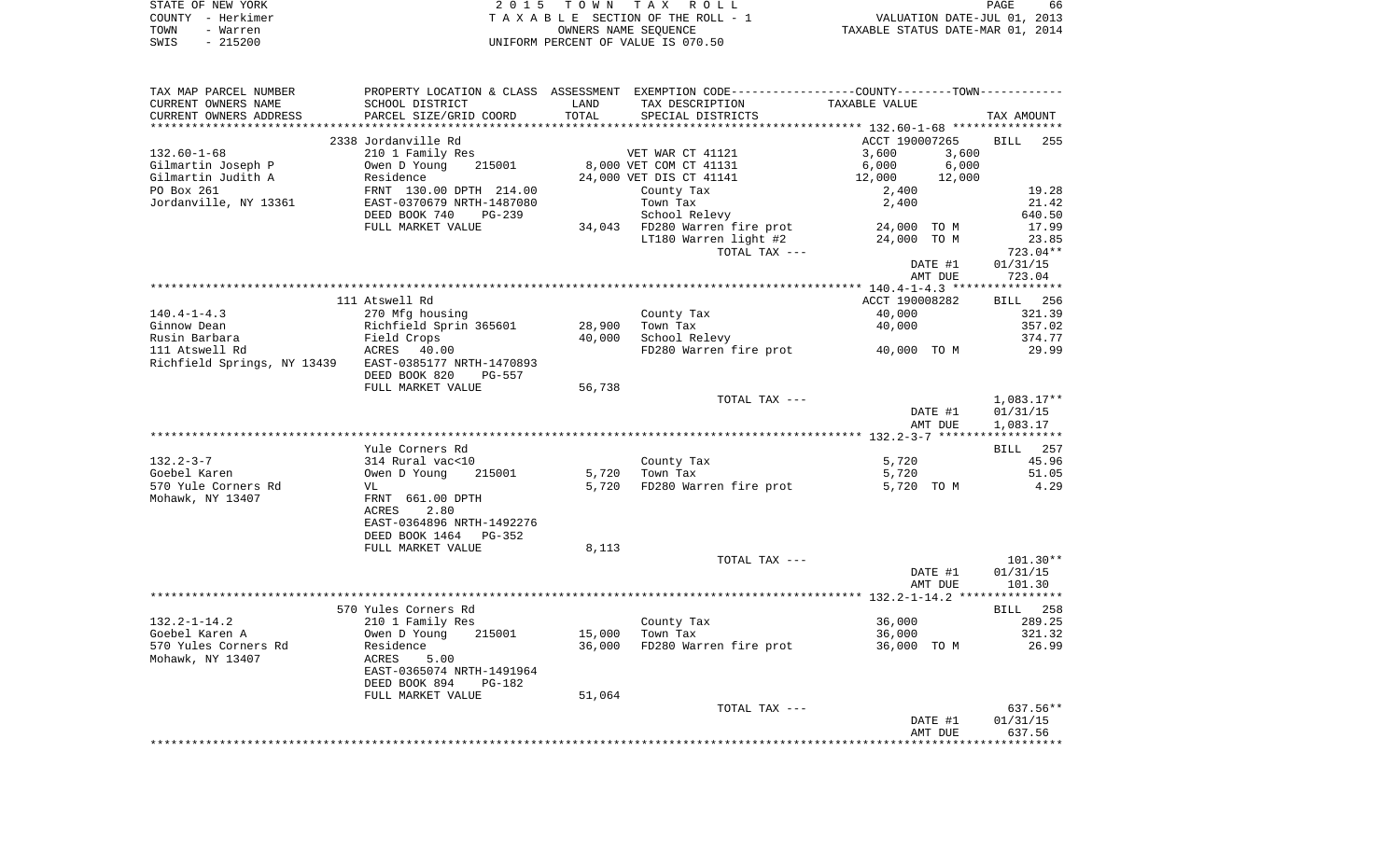| STATE OF NEW YORK | 2015 TOWN TAX ROLL                 | 67<br>PAGE                       |
|-------------------|------------------------------------|----------------------------------|
| COUNTY - Herkimer | TAXABLE SECTION OF THE ROLL - 1    | VALUATION DATE-JUL 01, 2013      |
| TOWN<br>- Warren  | OWNERS NAME SEOUENCE               | TAXABLE STATUS DATE-MAR 01, 2014 |
| - 215200<br>SWIS  | UNIFORM PERCENT OF VALUE IS 070.50 |                                  |

| TAX MAP PARCEL NUMBER       |                               |         | PROPERTY LOCATION & CLASS ASSESSMENT EXEMPTION CODE----------------COUNTY--------TOWN----------- |                  |                         |
|-----------------------------|-------------------------------|---------|--------------------------------------------------------------------------------------------------|------------------|-------------------------|
| CURRENT OWNERS NAME         | SCHOOL DISTRICT               | LAND    | TAX DESCRIPTION                                                                                  | TAXABLE VALUE    |                         |
| CURRENT OWNERS ADDRESS      | PARCEL SIZE/GRID COORD        | TOTAL   | SPECIAL DISTRICTS                                                                                |                  | TAX AMOUNT              |
| **********************      | ***************************** |         |                                                                                                  |                  |                         |
|                             | 109 State Route 167           |         |                                                                                                  | ACCT 190009780   | 259<br><b>BILL</b>      |
| $139.4 - 1 - 35$            | 210 1 Family Res              |         | VET COM CT 41131                                                                                 | 10,575<br>10,575 |                         |
| Goodale Thomas R            | Richfield Sprin 365601        |         | 11,400 VET DIS CT 41141                                                                          | 18,390<br>18,390 |                         |
| Goodale Marcia L            | Residence                     | 61,300  | County Tax                                                                                       | 32,335           | 259.81                  |
| 109 State Route 167         | 2.10<br>ACRES                 |         | Town Tax                                                                                         | 32,335           | 288.61                  |
| PO Box 306                  | EAST-0363247 NRTH-1466662     |         | FD280 Warren fire prot                                                                           | 61,300 TO M      | 45.96                   |
| Richfield Springs, NY 13439 | DEED BOOK 00658 PG-00554      |         |                                                                                                  |                  |                         |
|                             | FULL MARKET VALUE             | 86,950  |                                                                                                  |                  |                         |
|                             |                               |         | TOTAL TAX ---                                                                                    |                  | 594.38**                |
|                             |                               |         |                                                                                                  | DATE #1          | 01/31/15                |
|                             |                               |         |                                                                                                  | AMT DUE          | 594.38                  |
|                             |                               |         |                                                                                                  |                  |                         |
|                             | State Route 167               |         |                                                                                                  | ACCT 190002670   | BILL 260                |
| $139.4 - 1 - 44$            | 270 Mfg housing               |         | County Tax                                                                                       | 65,900           | 529.50                  |
| Gorden-Stanfield Mary       | Richfield Sprin 365601        | 10,000  | Town Tax                                                                                         | 65,900           | 588.20                  |
| 229 State Route 167         | MH G                          | 65,900  | FD280 Warren fire prot                                                                           | 65,900 TO M      | 49.41                   |
| Richfield Springs, NY 13439 | ACRES<br>1.00                 |         |                                                                                                  |                  |                         |
|                             | EAST-0364483 NRTH-1468586     |         |                                                                                                  |                  |                         |
|                             | DEED BOOK 709<br>$PG-306$     |         |                                                                                                  |                  |                         |
|                             | FULL MARKET VALUE             | 93,475  |                                                                                                  |                  |                         |
|                             |                               |         | TOTAL TAX ---                                                                                    | DATE #1          | 1,167.11**<br>01/31/15  |
|                             |                               |         |                                                                                                  | AMT DUE          | 1,167.11                |
|                             |                               |         |                                                                                                  |                  |                         |
|                             | 3865 Us Hwy 20                |         |                                                                                                  | ACCT 190002130   | 261<br>BILL             |
| $143.2 - 1 - 1$             | 240 Rural res                 |         | County Tax                                                                                       | 135,800          | 1,091.13                |
| Gordon David                | Richfield Sprin 365601        | 52,800  | Town Tax                                                                                         | 135,800          | 1,212.09                |
| 30 North Rd                 | Farm                          | 135,800 | FD280 Warren fire prot                                                                           | 135,800 TO M     | 101.82                  |
| Brewster, NY 10509          | ACRES 106.00                  |         |                                                                                                  |                  |                         |
|                             | EAST-0371122 NRTH-1463969     |         |                                                                                                  |                  |                         |
|                             | DEED BOOK 940<br>$PG-250$     |         |                                                                                                  |                  |                         |
|                             | FULL MARKET VALUE             | 192,624 |                                                                                                  |                  |                         |
|                             |                               |         | TOTAL TAX ---                                                                                    |                  | $2,405.04**$            |
|                             |                               |         |                                                                                                  | DATE #1          | 01/31/15                |
|                             |                               |         |                                                                                                  | AMT DUE          | 2,405.04                |
|                             |                               |         |                                                                                                  |                  | * * * * * * * * * * * * |
|                             | Off Rt 20                     |         |                                                                                                  |                  | BILL 262                |
| $139.4 - 1 - 58$            | 120 Field crops               |         | County Tax                                                                                       | 12,800           | 102.85                  |
| Graepel Kenneth             | Richfield Sprin 365601        | 12,800  | Town Tax                                                                                         | 12,800           | 114.25                  |
| 3597 Us Hwy 20              | Farm Land                     | 12,800  | FD280 Warren fire prot                                                                           | 12,800 TO M      | 9.60                    |
| Richfield Springs, NY 13439 | ACRES<br>32.00                |         |                                                                                                  |                  |                         |
|                             | EAST-0366898 NRTH-1464975     |         |                                                                                                  |                  |                         |
|                             | FULL MARKET VALUE             | 18,156  |                                                                                                  |                  |                         |
|                             |                               |         | TOTAL TAX ---                                                                                    |                  | $226.70**$              |
|                             |                               |         |                                                                                                  | DATE #1          | 01/31/15                |
|                             |                               |         |                                                                                                  | AMT DUE          | 226.70                  |
|                             |                               |         |                                                                                                  |                  |                         |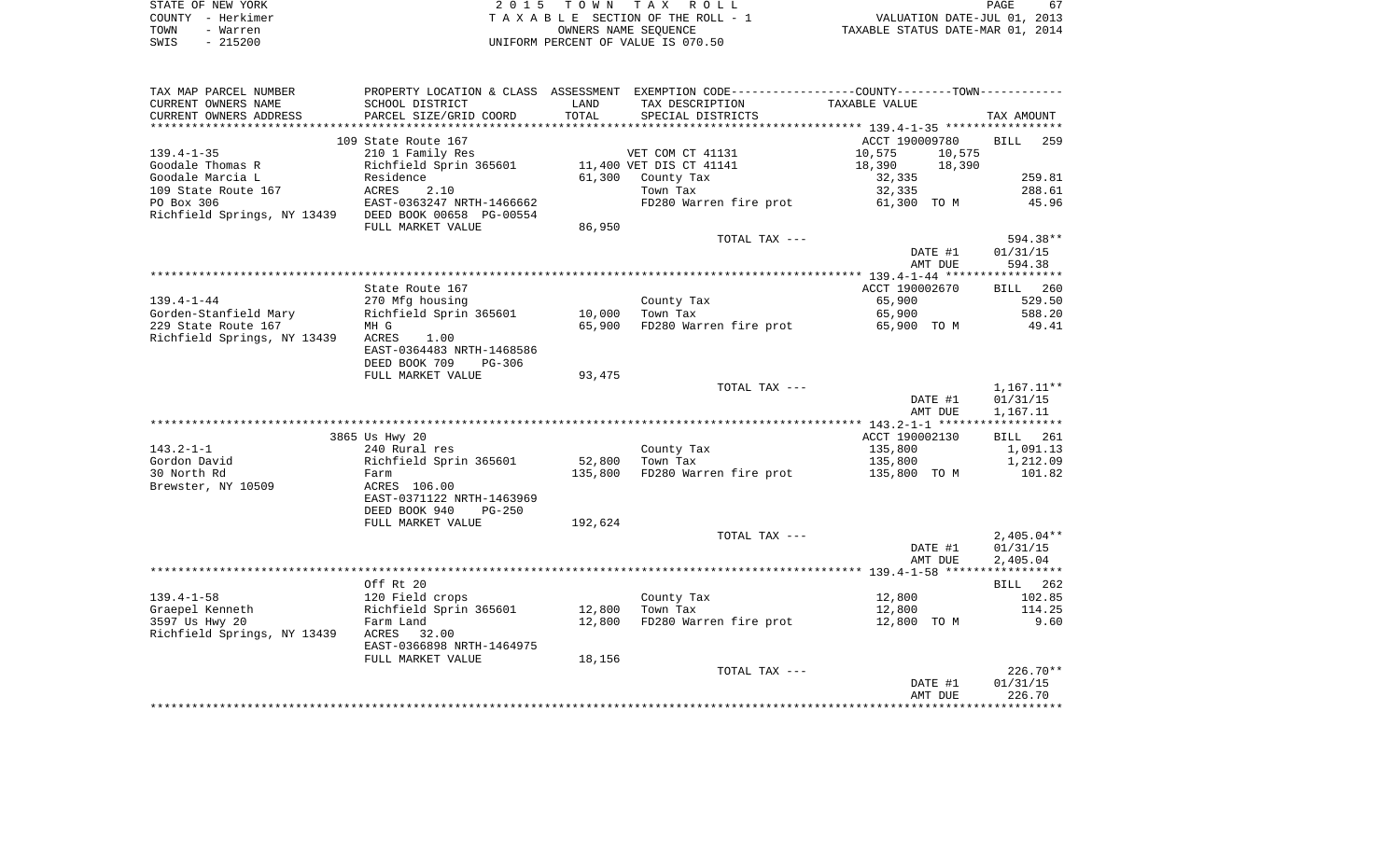| STATE OF NEW YORK | 2015 TOWN TAX ROLL                                             | PAGE | 68 |
|-------------------|----------------------------------------------------------------|------|----|
| COUNTY - Herkimer | VALUATION DATE-JUL 01, 2013<br>TAXABLE SECTION OF THE ROLL - 1 |      |    |
| TOWN<br>- Warren  | TAXABLE STATUS DATE-MAR 01, 2014<br>OWNERS NAME SEOUENCE       |      |    |
| - 215200<br>SWIS  | UNIFORM PERCENT OF VALUE IS 070.50                             |      |    |

 $68$ <br> $2013$ <br> $2014$ 

| TAX MAP PARCEL NUMBER       | PROPERTY LOCATION & CLASS ASSESSMENT EXEMPTION CODE---------------COUNTY-------TOWN---------- |        |                                     |                |                 |
|-----------------------------|-----------------------------------------------------------------------------------------------|--------|-------------------------------------|----------------|-----------------|
| CURRENT OWNERS NAME         | SCHOOL DISTRICT                                                                               | LAND   | TAX DESCRIPTION                     | TAXABLE VALUE  |                 |
| CURRENT OWNERS ADDRESS      | PARCEL SIZE/GRID COORD                                                                        | TOTAL  | SPECIAL DISTRICTS                   |                | TAX AMOUNT      |
|                             |                                                                                               |        |                                     |                |                 |
|                             | 4221 US Highway 20                                                                            |        |                                     | ACCT 190007020 | BILL 263        |
| $144.23 - 1 - 14.1$         | 210 1 Family Res                                                                              |        | County Tax                          | 15,000         | 120.52          |
| Graves Earl H 111           | Richfield Sprin 365601                                                                        | 6,700  | Town Tax                            | 15,000         | 133.88          |
| Graves Pamela               | Residence                                                                                     | 15,000 | FD280 Warren fire prot              | 15,000 TO M    | 11.25           |
|                             |                                                                                               |        |                                     |                |                 |
| 4221 US Highway 20          | partial                                                                                       |        | LT170 Warren light #1 15,000 TO M   |                | 19.28           |
| Richfield Springs, NY 13439 | FRNT 64.00 DPTH 281.00                                                                        |        |                                     |                |                 |
|                             | EAST-0378629 NRTH-1462884                                                                     |        |                                     |                |                 |
|                             | DEED BOOK 1419 PG-351                                                                         |        |                                     |                |                 |
|                             | FULL MARKET VALUE                                                                             | 21,277 |                                     |                |                 |
|                             |                                                                                               |        | TOTAL TAX ---                       |                | 284.93**        |
|                             |                                                                                               |        |                                     | DATE #1        | 01/31/15        |
|                             |                                                                                               |        |                                     | AMT DUE        | 284.93          |
|                             |                                                                                               |        |                                     |                |                 |
|                             | State Route 20                                                                                |        |                                     | ACCT 190003960 | BILL 264        |
| $144.23 - 1 - 13$           | 449 Other Storag                                                                              |        | County Tax                          | 20,100         | 161.50          |
| Graves Earl H III           | Richfield Sprin 365601                                                                        | 6,300  | Town Tax                            | 20,100         | 179.40          |
| Graves Pamela               |                                                                                               |        | FD280 Warren fire prot              |                |                 |
|                             | FRNT 82.00 DPTH 158.00                                                                        | 20,100 | LT170 Warren light #1               | 20,100 TO M    | 15.07           |
| 4221 US Highway 20          | EAST-0378746 NRTH-1462717                                                                     |        |                                     | 20,100 TO M    | 25.83           |
| Richfield Springs, NY 13439 | DEED BOOK 1419 PG-354                                                                         |        |                                     |                |                 |
|                             | FULL MARKET VALUE                                                                             | 28,511 |                                     |                |                 |
|                             |                                                                                               |        | TOTAL TAX ---                       |                | 381.80**        |
|                             |                                                                                               |        |                                     | DATE #1        | 01/31/15        |
|                             |                                                                                               |        |                                     | AMT DUE        | 381.80          |
|                             |                                                                                               |        |                                     |                |                 |
|                             | State Route 20                                                                                |        |                                     | ACCT 190012180 | <b>BILL</b> 265 |
| $144.23 - 1 - 15$           | 210 1 Family Res                                                                              |        | County Tax                          | 67,400         | 541.55          |
| Graves Earl H III           | Richfield Sprin 365601                                                                        | 6,600  | Town Tax                            | 67,400         | 601.58          |
| 4221 US Hwy 20              | Residence                                                                                     | 67,400 | FD280 Warren fire prot              | 67,400 TO M    | 50.53           |
| Richfield Springs, NY 13439 | FRNT<br>75.00 DPTH 157.00                                                                     |        | LT170 Warren light #1 $67,400$ TO M |                | 86.62           |
|                             | EAST-0378613 NRTH-1462767                                                                     |        |                                     |                |                 |
|                             | DEED BOOK 877<br>PG-331                                                                       |        |                                     |                |                 |
|                             |                                                                                               |        |                                     |                |                 |
|                             | FULL MARKET VALUE                                                                             | 95,603 |                                     |                |                 |
|                             |                                                                                               |        | TOTAL TAX ---                       |                | $1,280.28**$    |
|                             |                                                                                               |        |                                     | DATE #1        | 01/31/15        |
|                             |                                                                                               |        |                                     | AMT DUE        | 1,280.28        |
|                             |                                                                                               |        |                                     |                |                 |
|                             | State Route 20                                                                                |        |                                     | ACCT 190008130 | BILL 266        |
| $144.23 - 1 - 16$           | 314 Rural vac<10                                                                              |        | County Tax                          | 1,000          | 8.03            |
| Graves Earl III             | Richfield Sprin 365601                                                                        | 1,000  | Town Tax                            | 1,000          | 8.93            |
| 4221 US Hwy 20              | FRNT 28.00 DPTH<br>75.00                                                                      | 1,000  | FD280 Warren fire prot              | 1,000 TO M     | .75             |
| Richfield Springs, NY 13439 | EAST-0378551 NRTH-1462714                                                                     |        | LT170 Warren light #1               | 1,000 TO M     | 1.29            |
|                             | DEED BOOK 877<br>PG-331                                                                       |        |                                     |                |                 |
|                             | FULL MARKET VALUE                                                                             | 1,418  |                                     |                |                 |
|                             |                                                                                               |        | TOTAL TAX ---                       |                | $19.00**$       |
|                             |                                                                                               |        |                                     | DATE #1        | 01/31/15        |
|                             |                                                                                               |        |                                     | AMT DUE        | 19.00           |
|                             |                                                                                               |        |                                     |                |                 |
|                             |                                                                                               |        |                                     |                |                 |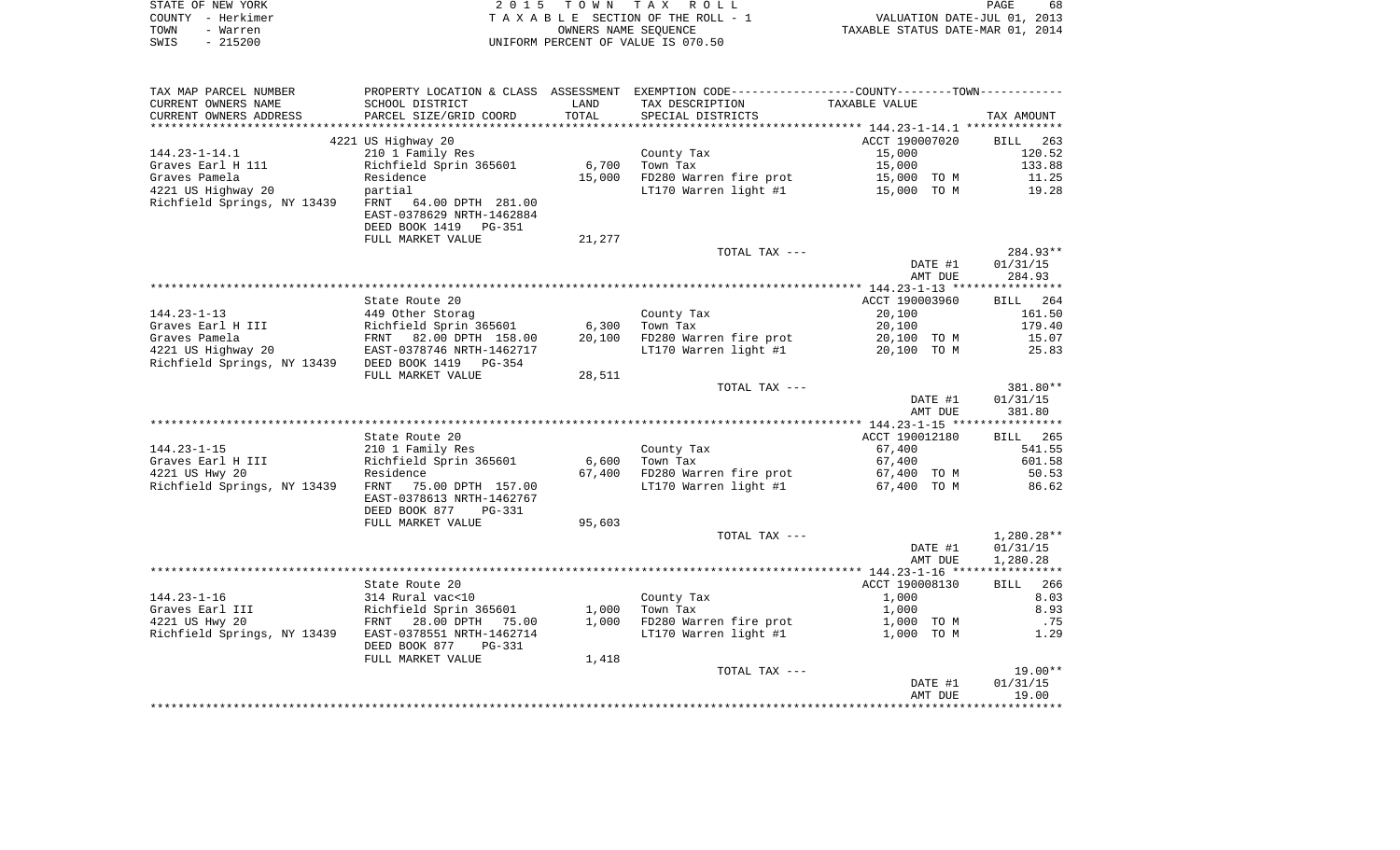|      | STATE OF NEW YORK | 2015 TOWN TAX ROLL                 | PAGE                             |
|------|-------------------|------------------------------------|----------------------------------|
|      | COUNTY - Herkimer | TAXABLE SECTION OF THE ROLL - 1    | VALUATION DATE-JUL 01, 2013      |
| TOWN | - Warren          | OWNERS NAME SEOUENCE               | TAXABLE STATUS DATE-MAR 01, 2014 |
| SWIS | $-215200$         | UNIFORM PERCENT OF VALUE IS 070.50 |                                  |

| TAX MAP PARCEL NUMBER                                 | PROPERTY LOCATION & CLASS ASSESSMENT EXEMPTION CODE---------------COUNTY-------TOWN---------- |        |                                    |                |                    |
|-------------------------------------------------------|-----------------------------------------------------------------------------------------------|--------|------------------------------------|----------------|--------------------|
| CURRENT OWNERS NAME                                   | SCHOOL DISTRICT                                                                               | LAND   | TAX DESCRIPTION                    | TAXABLE VALUE  |                    |
| CURRENT OWNERS ADDRESS                                | PARCEL SIZE/GRID COORD                                                                        | TOTAL  | SPECIAL DISTRICTS                  |                | TAX AMOUNT         |
|                                                       |                                                                                               |        |                                    |                |                    |
|                                                       | State Route 20                                                                                |        |                                    | ACCT 190000720 | 267<br>BILL        |
| 144.23-1-17                                           | 314 Rural vac<10                                                                              |        | County Tax                         | 1,000          | 8.03               |
| Graves Earl III                                       | Richfield Sprin 365601                                                                        | 1,000  | Town Tax                           | 1,000          | 8.93               |
| 4221 US Hwy 20                                        | Lot                                                                                           | 1,000  | FD280 Warren fire prot             | 1,000 TO M     | .75                |
| Richfield Springs, NY 13439                           |                                                                                               |        | LT170 Warren light #1              |                | 1.29               |
|                                                       | FRNT 320.00 DPTH 179.00<br>EAST-0378456 NRTH-1462768                                          |        |                                    | 1,000 TO M     |                    |
|                                                       |                                                                                               |        |                                    |                |                    |
|                                                       | DEED BOOK 877<br>PG-331                                                                       |        |                                    |                |                    |
|                                                       | FULL MARKET VALUE                                                                             | 1,418  |                                    |                |                    |
|                                                       |                                                                                               |        | TOTAL TAX ---                      |                | 19.00**            |
|                                                       |                                                                                               |        |                                    | DATE #1        | 01/31/15           |
|                                                       |                                                                                               |        |                                    | AMT DUE        | 19.00              |
|                                                       |                                                                                               |        |                                    |                |                    |
|                                                       | State Route 20                                                                                |        |                                    |                | 268<br>BILL        |
| $144.23 - 1 - 14.2$                                   | 310 Res Vac                                                                                   |        | County Tax                         | 500            | 4.02               |
| Graves III Earl J                                     | Richfield Sprin 365601                                                                        | 500    | Town Tax                           | 500            | 4.46               |
| Graves Pamela                                         |                                                                                               | 500    | FD280 Warren fire prot             | 500 TO M       | .37                |
| 4221 US Route 20                                      | FRNT 146.00 DPTH 100.00<br>EAST-0378629 NRTH-1462884                                          |        |                                    |                |                    |
| Richfield Springs, NY 13439 DEED BOOK 943             | $PG-485$                                                                                      |        |                                    |                |                    |
|                                                       | FULL MARKET VALUE                                                                             | 709    |                                    |                |                    |
|                                                       |                                                                                               |        | TOTAL TAX ---                      |                | $8.85**$           |
|                                                       |                                                                                               |        |                                    | DATE #1        | 01/31/15           |
|                                                       |                                                                                               |        |                                    |                |                    |
|                                                       |                                                                                               |        |                                    | AMT DUE        | 8.85               |
|                                                       |                                                                                               |        |                                    |                |                    |
|                                                       | Vanvalkenburg Rd                                                                              |        |                                    | ACCT 190002190 | BILL 269           |
| $140.3 - 1 - 16$                                      | 321 Abandoned ag                                                                              |        | County Tax                         | 8,400          | 67.49              |
| Greco Scot                                            | Richfield Sprin 365601                                                                        | 8,400  | Town Tax                           | 8,400          | 74.97              |
| Moore Kimberly                                        | Lot                                                                                           | 8,400  | FD280 Warren fire prot             | 8,400 TO M     | 6.30               |
| 671 Hogsback Rd                                       | ACRES 18.20                                                                                   |        |                                    |                |                    |
| Richfield Springs, NY 13439 EAST-0377915 NRTH-1470253 |                                                                                               |        |                                    |                |                    |
|                                                       | DEED BOOK 1327<br>PG-883                                                                      |        |                                    |                |                    |
|                                                       | FULL MARKET VALUE                                                                             | 11,915 |                                    |                |                    |
|                                                       |                                                                                               |        | TOTAL TAX ---                      |                | 148.76**           |
|                                                       |                                                                                               |        |                                    | DATE #1        | 01/31/15           |
|                                                       |                                                                                               |        |                                    | AMT DUE        | 148.76             |
|                                                       |                                                                                               |        |                                    |                |                    |
|                                                       | 643 Hogsback Rd                                                                               |        |                                    | ACCT 190002161 | BILL 270           |
|                                                       |                                                                                               |        |                                    |                | 546.37             |
|                                                       |                                                                                               |        |                                    |                |                    |
| $140.3 - 1 - 5.2$                                     | 210 1 Family Res                                                                              |        | County Tax                         | 68,000         |                    |
| Green Cody                                            | Owen D Young<br>215001                                                                        | 16,300 | Town Tax                           | 68,000         |                    |
| 643 Hogsback Rd                                       | Mobile Home                                                                                   | 68,000 | School Relevy                      |                | 606.94<br>1,256.85 |
| PO Box 183                                            | 2 porches                                                                                     |        | FD280 Warren fire prot 68,000 TO M |                | 50.98              |
| Richfield Springs, NY 13439                           | ACRES<br>8.40                                                                                 |        |                                    |                |                    |
|                                                       | EAST-0377611 NRTH-1472887                                                                     |        |                                    |                |                    |
|                                                       | DEED BOOK 831<br>$PG-252$                                                                     |        |                                    |                |                    |
|                                                       | FULL MARKET VALUE                                                                             | 96,454 |                                    |                |                    |
|                                                       |                                                                                               |        | TOTAL TAX ---                      |                | $2,461.14**$       |
|                                                       |                                                                                               |        |                                    | DATE #1        | 01/31/15           |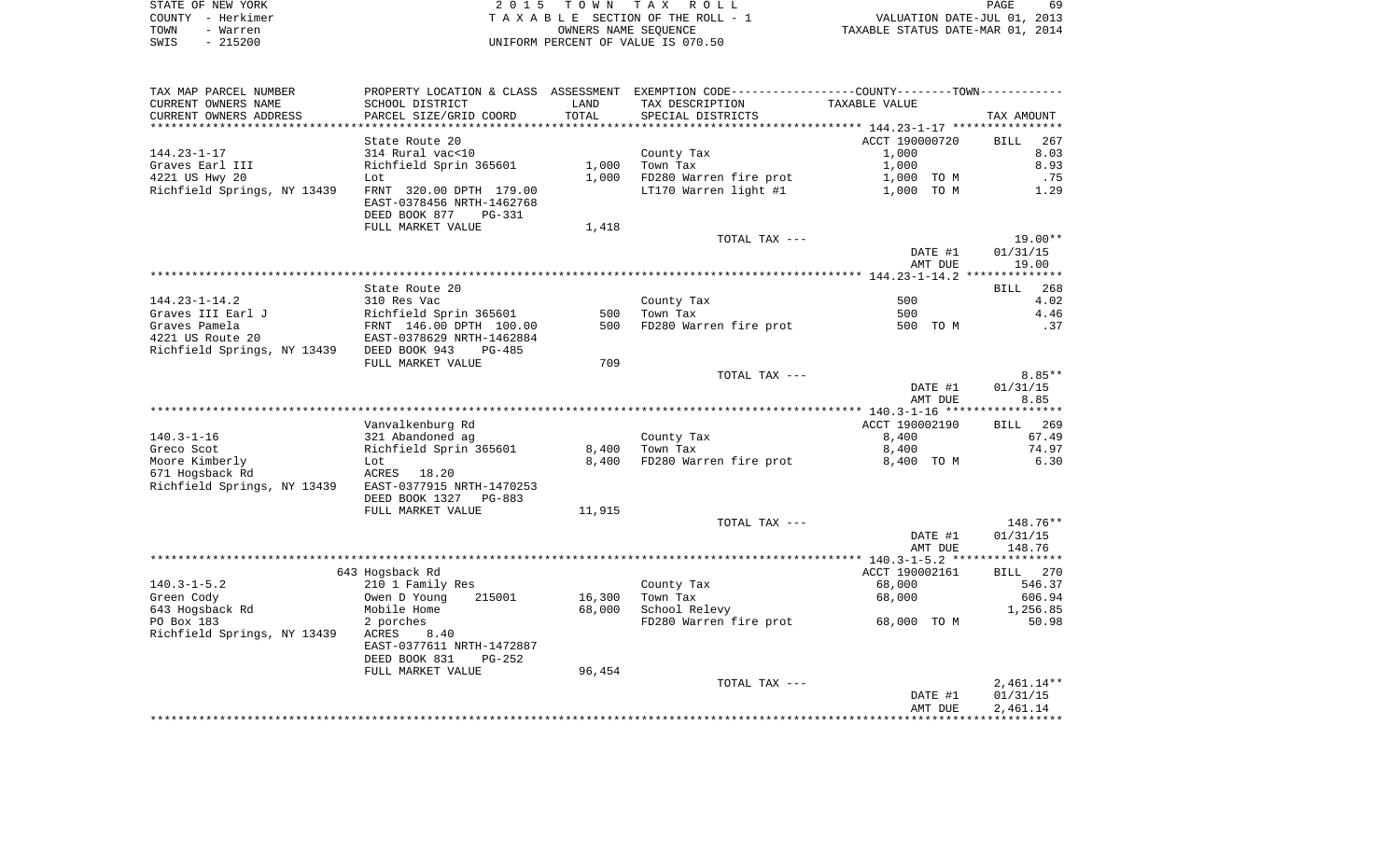|      | STATE OF NEW YORK | 2015 TOWN TAX ROLL                 | PAGE                             | 70 |
|------|-------------------|------------------------------------|----------------------------------|----|
|      | COUNTY - Herkimer | TAXABLE SECTION OF THE ROLL - 1    | VALUATION DATE-JUL 01, 2013      |    |
| TOWN | - Warren          | OWNERS NAME SEOUENCE               | TAXABLE STATUS DATE-MAR 01, 2014 |    |
| SWIS | $-215200$         | UNIFORM PERCENT OF VALUE IS 070.50 |                                  |    |

| TAX MAP PARCEL NUMBER                      | PROPERTY LOCATION & CLASS ASSESSMENT EXEMPTION CODE---------------COUNTY-------TOWN---------- |        |                        |                |             |
|--------------------------------------------|-----------------------------------------------------------------------------------------------|--------|------------------------|----------------|-------------|
| CURRENT OWNERS NAME                        | SCHOOL DISTRICT                                                                               | LAND   | TAX DESCRIPTION        | TAXABLE VALUE  |             |
| CURRENT OWNERS ADDRESS                     | PARCEL SIZE/GRID COORD                                                                        | TOTAL  | SPECIAL DISTRICTS      |                | TAX AMOUNT  |
|                                            |                                                                                               |        |                        |                |             |
|                                            | 405 Ostrander Rd                                                                              |        |                        | ACCT 190010205 | BILL 271    |
| $140.3 - 1 - 27.1$                         | 210 1 Family Res                                                                              |        | County Tax             | 40,400         | 324.61      |
| Greer Ronald                               | Richfield Sprin 365601                                                                        | 10,000 | Town Tax               | 40,400         | 360.59      |
| Greer Colin                                | Residence                                                                                     | 40,400 | FD280 Warren fire prot | 40,400 TO M    | 30.29       |
| PO Box 861                                 | merge $w/140.2 - 1 - 26.2$                                                                    |        |                        |                |             |
| Richfield Springs, NY 13439                | FRNT 175.00 DPTH                                                                              |        |                        |                |             |
|                                            | ACRES<br>1.00                                                                                 |        |                        |                |             |
|                                            | EAST-0384126 NRTH-1463891                                                                     |        |                        |                |             |
|                                            | DEED BOOK 1522<br>PG-646<br>FULL MARKET VALUE                                                 | 57,305 |                        |                |             |
|                                            |                                                                                               |        | TOTAL TAX ---          |                | $715.49**$  |
|                                            |                                                                                               |        |                        | DATE #1        | 01/31/15    |
|                                            |                                                                                               |        |                        | AMT DUE        | 715.49      |
|                                            |                                                                                               |        |                        |                |             |
|                                            | Ostrander Rd                                                                                  |        |                        |                | 272<br>BILL |
| $140.3 - 1 - 27.2$                         | 314 Rural vac<10                                                                              |        | County Tax             | 5,500          | 44.19       |
| Greer Ronald                               | Richfield Sprin 365601                                                                        | 5,500  | Town Tax               | 5,500          | 49.09       |
| Greer Colin                                | 1.50<br>ACRES                                                                                 | 5,500  | FD280 Warren fire prot | 5,500 TO M     | 4.12        |
| PO Box 861                                 | EAST-0384306 NRTH-1463908                                                                     |        |                        |                |             |
| Richfield Springs, NY 13439 DEED BOOK 1522 | PG-646                                                                                        |        |                        |                |             |
|                                            | FULL MARKET VALUE                                                                             | 7,801  |                        |                |             |
|                                            |                                                                                               |        | TOTAL TAX ---          |                | $97.40**$   |
|                                            |                                                                                               |        |                        | DATE #1        | 01/31/15    |
|                                            |                                                                                               |        |                        | AMT DUE        | 97.40       |
|                                            |                                                                                               |        |                        |                |             |
|                                            | 361 Vanvalkenburg Rd                                                                          |        |                        | ACCT 190002195 | BILL 273    |
| $140.3 - 1 - 6$                            | 210 1 Family Res                                                                              |        | County Tax             | 50,000         | 401.74      |
| Gregory Allyson                            | Richfield Sprin 365601                                                                        | 10,800 | Town Tax               | 50,000         | 446.28      |
| 361 Vanvalkenburg Rd                       | Residence                                                                                     | 50,000 | FD280 Warren fire prot | 50,000 TO M    | 37.49       |
| Richfield Springs, NY 13439                | ACRES<br>1.60                                                                                 |        |                        |                |             |
|                                            | EAST-0378450 NRTH-1470895                                                                     |        |                        |                |             |
|                                            | DEED BOOK 1278<br>PG-78                                                                       |        |                        |                |             |
|                                            | FULL MARKET VALUE                                                                             | 70,922 |                        |                |             |
|                                            |                                                                                               |        | TOTAL TAX ---          |                | 885.51**    |
|                                            |                                                                                               |        |                        | DATE #1        | 01/31/15    |
|                                            |                                                                                               |        |                        | AMT DUE        | 885.51      |
|                                            | 247 Bloomfield Rd                                                                             |        |                        | ACCT 190000990 | BILL 274    |
| $139.4 - 2 - 3$                            | 322 Rural vac>10                                                                              |        | County Tax             | 15,200         | 122.13      |
| Gribbin Bernard Nicholas                   | Richfield Sprin 365601                                                                        | 15,200 | Town Tax               | 15,200         | 135.67      |
| 713 Linden St Apt 1                        | Novi Subdivision 2002                                                                         | 15,200 | School Relevy          |                | 270.14      |
| Bethlehem, PA 18018                        | FRNT 250.00 DPTH                                                                              |        | FD280 Warren fire prot | 15,200 TO M    | 11.40       |
|                                            | 20.00<br>ACRES                                                                                |        |                        |                |             |
|                                            | EAST-0365162 NRTH-1471415                                                                     |        |                        |                |             |
|                                            | DEED BOOK 913<br>$PG-699$                                                                     |        |                        |                |             |
|                                            | FULL MARKET VALUE                                                                             | 21,560 |                        |                |             |
|                                            |                                                                                               |        | TOTAL TAX ---          |                | 539.34**    |
|                                            |                                                                                               |        |                        | DATE #1        | 01/31/15    |
|                                            |                                                                                               |        |                        | AMT DUE        | 539.34      |
|                                            |                                                                                               |        |                        |                |             |
|                                            |                                                                                               |        |                        |                |             |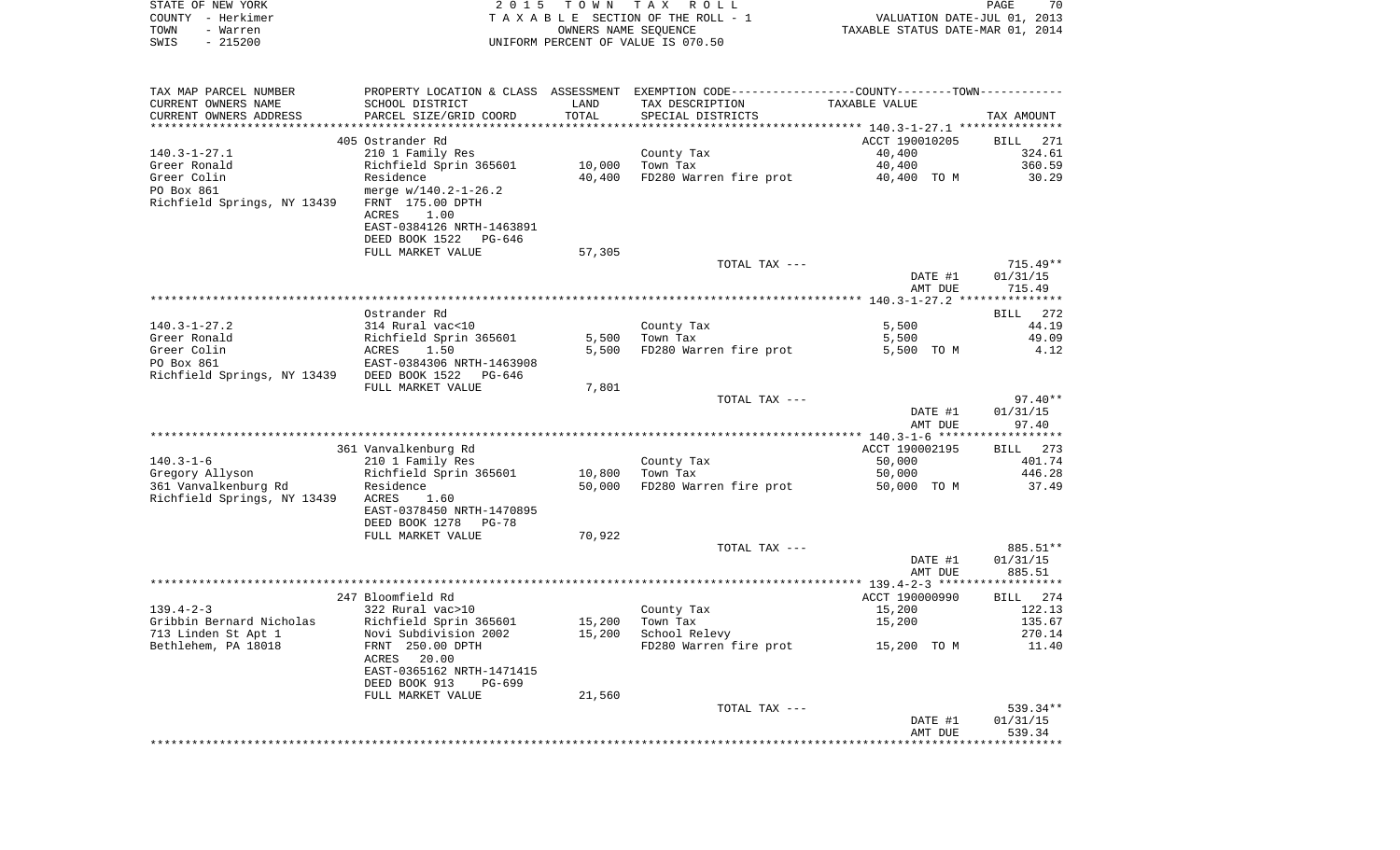| STATE OF NEW YORK | 2015 TOWN TAX ROLL                 | PAGE                             |
|-------------------|------------------------------------|----------------------------------|
| COUNTY - Herkimer | TAXABLE SECTION OF THE ROLL - 1    | VALUATION DATE-JUL 01, 2013      |
| TOWN<br>- Warren  | OWNERS NAME SEOUENCE               | TAXABLE STATUS DATE-MAR 01, 2014 |
| $-215200$<br>SWIS | UNIFORM PERCENT OF VALUE IS 070.50 |                                  |

| TAX MAP PARCEL NUMBER                      |                           |        | PROPERTY LOCATION & CLASS ASSESSMENT EXEMPTION CODE---------------COUNTY-------TOWN---------- |                |                    |
|--------------------------------------------|---------------------------|--------|-----------------------------------------------------------------------------------------------|----------------|--------------------|
| CURRENT OWNERS NAME                        | SCHOOL DISTRICT           | LAND   | TAX DESCRIPTION                                                                               | TAXABLE VALUE  |                    |
| CURRENT OWNERS ADDRESS                     | PARCEL SIZE/GRID COORD    | TOTAL  | SPECIAL DISTRICTS                                                                             |                | TAX AMOUNT         |
| ********************                       |                           |        |                                                                                               |                |                    |
|                                            | Millstone Rd N            |        |                                                                                               | ACCT 190000452 | <b>BILL</b><br>275 |
| $139.4 - 1 - 55.2$                         | 322 Rural vac>10          |        | County Tax                                                                                    | 11,100         | 89.19              |
| Griffiths Barry                            | Richfield Sprin 365601    | 11,100 | Town Tax                                                                                      | 11,100         | 99.07              |
| Buddle Christine                           | Vacant Land               | 11,100 | FD280 Warren fire prot                                                                        | 11,100 TO M    | 8.32               |
| Smith Rd                                   | ACRES 11.30               |        |                                                                                               |                |                    |
| PO Box 207                                 | EAST-0365707 NRTH-1467638 |        |                                                                                               |                |                    |
| Springfield Center, NY 13468 DEED BOOK 944 | $PG-244$                  |        |                                                                                               |                |                    |
|                                            | FULL MARKET VALUE         | 15,745 |                                                                                               |                |                    |
|                                            |                           |        | TOTAL TAX ---                                                                                 |                | 196.58**           |
|                                            |                           |        |                                                                                               | DATE #1        | 01/31/15           |
|                                            |                           |        |                                                                                               | AMT DUE        | 196.58             |
|                                            |                           |        |                                                                                               |                |                    |
|                                            | 1416 State Route 167      |        |                                                                                               | ACCT 190003630 | BILL 276           |
| $133.3 - 1 - 8$                            | 210 1 Family Res          |        | County Tax                                                                                    | 59,000         | 474.06             |
| Gross Dale Jr                              | Owen D Young<br>215001    | 15,000 | Town Tax                                                                                      | 59,000         | 526.61             |
| 1416 State Route 167                       | Residence                 | 59,000 | FD280 Warren fire prot                                                                        | 59,000 TO M    | 44.24              |
| Jordanville, NY 13361                      | 5.00<br>ACRES             |        |                                                                                               |                |                    |
|                                            | EAST-0375723 NRTH-1487889 |        |                                                                                               |                |                    |
|                                            | DEED BOOK 879<br>$PG-113$ |        |                                                                                               |                |                    |
|                                            | FULL MARKET VALUE         | 83,688 |                                                                                               |                |                    |
|                                            |                           |        | TOTAL TAX ---                                                                                 |                | 1,044.91**         |
|                                            |                           |        |                                                                                               | DATE #1        | 01/31/15           |
|                                            |                           |        |                                                                                               | AMT DUE        | 1,044.91           |
|                                            |                           |        |                                                                                               |                |                    |
|                                            | Osley Rd                  |        |                                                                                               | ACCT 190004532 | BILL 277           |
| $139.2 - 1 - 1.1$                          | 105 Vac farmland          |        | County Tax                                                                                    | 20,500         | 164.71             |
| Grup William H                             | Richfield Sprin 365601    | 20,500 | Town Tax                                                                                      | 20,500         | 182.97             |
| Grup Laura R                               | Farm Land                 | 20,500 | FD280 Warren fire prot                                                                        | 20,500 TO M    | 15.37              |
| PO Box 162                                 | 76.20<br>ACRES            |        |                                                                                               |                |                    |
| Richfield Springs, NY 13439                | EAST-0361738 NRTH-1479536 |        |                                                                                               |                |                    |
|                                            | DEED BOOK 1298<br>PG-615  |        |                                                                                               |                |                    |
|                                            | FULL MARKET VALUE         | 29,078 |                                                                                               |                |                    |
|                                            |                           |        | TOTAL TAX ---                                                                                 |                | $363.05**$         |
|                                            |                           |        |                                                                                               | DATE #1        | 01/31/15           |
|                                            |                           |        |                                                                                               | AMT DUE        | 363.05             |
|                                            |                           |        |                                                                                               |                |                    |
|                                            | Kingdom Rd                |        |                                                                                               |                | <b>BILL</b><br>278 |
| $132.2 - 3 - 20$                           | 314 Rural vac<10          |        | County Tax                                                                                    | 1,240          | 9.96               |
| Guillotin Marie Simone                     | Owen D Young<br>215001    | 1,240  | Town Tax                                                                                      | 1,240          | 11.07              |
| 68 Plainfield Ave                          | 3.10<br>ACRES             | 1,240  | School Relevy                                                                                 |                | 33.10              |
| Metuchen, NJ 08840                         | DEED BOOK 1217<br>PG-151  |        | FD280 Warren fire prot                                                                        | 1,240 TO M     | .93                |
|                                            | FULL MARKET VALUE         | 1,759  |                                                                                               |                |                    |
|                                            |                           |        | TOTAL TAX ---                                                                                 |                | $55.06**$          |
|                                            |                           |        |                                                                                               | DATE #1        | 01/31/15           |
|                                            |                           |        |                                                                                               | AMT DUE        | 55.06              |
|                                            |                           |        |                                                                                               |                |                    |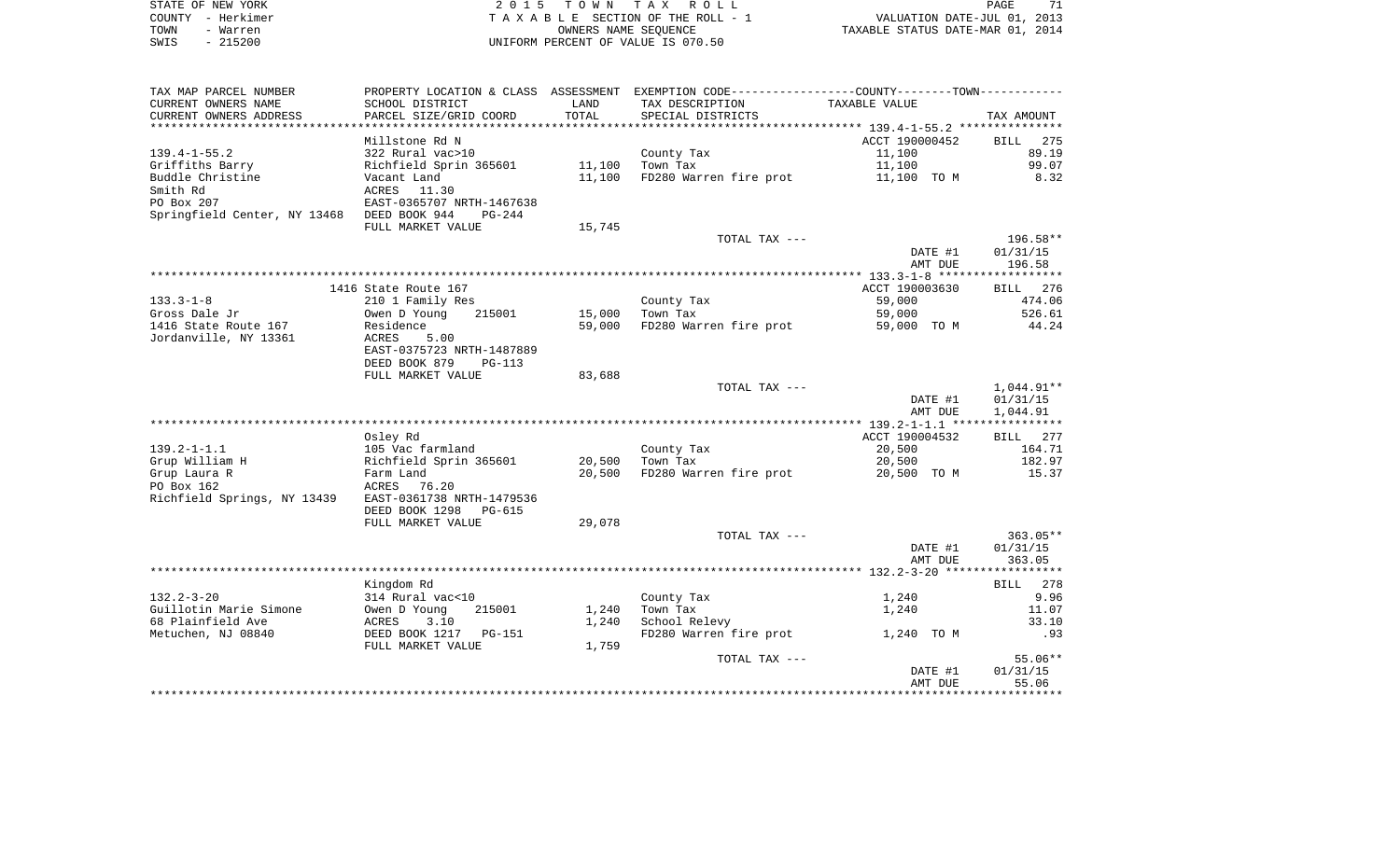| STATE OF NEW YORK | 2015 TOWN TAX ROLL                 | 72<br>PAGE                       |
|-------------------|------------------------------------|----------------------------------|
| COUNTY - Herkimer | TAXABLE SECTION OF THE ROLL - 1    | VALUATION DATE-JUL 01, 2013      |
| TOWN<br>- Warren  | OWNERS NAME SEOUENCE               | TAXABLE STATUS DATE-MAR 01, 2014 |
| $-215200$<br>SWIS | UNIFORM PERCENT OF VALUE IS 070.50 |                                  |

| TAX MAP PARCEL NUMBER                       |                                                  |         | PROPERTY LOCATION & CLASS ASSESSMENT EXEMPTION CODE---------------COUNTY-------TOWN---------- |                    |                    |
|---------------------------------------------|--------------------------------------------------|---------|-----------------------------------------------------------------------------------------------|--------------------|--------------------|
| CURRENT OWNERS NAME                         | SCHOOL DISTRICT                                  | LAND    | TAX DESCRIPTION                                                                               | TAXABLE VALUE      |                    |
| CURRENT OWNERS ADDRESS<br>***************** | PARCEL SIZE/GRID COORD<br>********************** | TOTAL   | SPECIAL DISTRICTS                                                                             |                    | TAX AMOUNT         |
|                                             | 436 Kingdom Rd                                   |         |                                                                                               | ACCT 190012210     | BILL<br>279        |
| $132.2 - 1 - 7$                             | 270 Mfg housing                                  |         | County Tax                                                                                    | 41,300             | 331.84             |
| Gushue Michael                              | 215001<br>Owen D Young                           | 10,000  | Town Tax                                                                                      | 41,300             | 368.63             |
| Gushue Patricia                             | ACRES<br>1.10                                    | 41,300  | FD280 Warren fire prot 41,300 TO M                                                            |                    | 30.97              |
| 436 Kingdom Rd                              | EAST-0369648 NRTH-1492757                        |         |                                                                                               |                    |                    |
| Mohawk, NY 13407                            | DEED BOOK 1374 PG-1                              |         |                                                                                               |                    |                    |
|                                             | FULL MARKET VALUE                                | 58,582  |                                                                                               |                    |                    |
|                                             |                                                  |         | TOTAL TAX ---                                                                                 |                    | $731.44**$         |
|                                             |                                                  |         |                                                                                               | DATE #1            | 01/31/15           |
|                                             |                                                  |         |                                                                                               | AMT DUE            | 731.44             |
| ******************                          |                                                  |         |                                                                                               |                    |                    |
|                                             | 136 Kingdom Rd                                   |         |                                                                                               | ACCT 190005010     | BILL<br>280        |
| $132.60 - 1 - 11.1$                         | 210 1 Family Res                                 |         | County Tax                                                                                    | 83,100             | 667.70             |
| Guzik Anthony Jr                            | Owen D Young<br>215001                           | 14,600  | Town Tax                                                                                      | 83,100             | 741.72             |
| Guzik Judith B                              | Residence                                        | 83,100  | FD280 Warren fire prot                                                                        | 83,100 TO M        | 62.31              |
| 136 Kingdom Rd<br>Jordanville, NY 13361     | ACRES<br>4.70<br>EAST-0371492 NRTH-1488023       |         | LT180 Warren light #2                                                                         | 83,100 TO M        | 82.58              |
|                                             | DEED BOOK 837<br>PG-614                          |         |                                                                                               |                    |                    |
|                                             | FULL MARKET VALUE                                | 117,872 |                                                                                               |                    |                    |
|                                             |                                                  |         | TOTAL TAX ---                                                                                 |                    | $1,554.31**$       |
|                                             |                                                  |         |                                                                                               | DATE #1            | 01/31/15           |
|                                             |                                                  |         |                                                                                               | AMT DUE            | 1,554.31           |
|                                             |                                                  |         |                                                                                               |                    |                    |
|                                             | Off Kingdom Rd                                   |         |                                                                                               | ACCT 190001263     | <b>BILL</b> 281    |
| 132.60-1-12                                 | 314 Rural vac<10                                 |         | County Tax                                                                                    | 1,000              | 8.03               |
| Guzik David                                 | 215001<br>Owen D Young                           | 1,000   | Town Tax                                                                                      | 1,000              | 8.93               |
| Guzik Heidi                                 | Vacant Land                                      | 1,000   | FD280 Warren fire prot                                                                        | 1,000 TO M         | .75                |
| 136 Kingdom Rd                              | ACRES<br>2.00                                    |         |                                                                                               |                    |                    |
| Jordanville, NY 13361                       | EAST-0371838 NRTH-1488043                        |         |                                                                                               |                    |                    |
|                                             | DEED BOOK 1089<br>PG-457<br>FULL MARKET VALUE    | 1,418   |                                                                                               |                    |                    |
|                                             |                                                  |         | TOTAL TAX ---                                                                                 |                    | $17.71**$          |
|                                             |                                                  |         |                                                                                               | DATE #1            | 01/31/15           |
|                                             |                                                  |         |                                                                                               | AMT DUE            | 17.71              |
|                                             |                                                  |         |                                                                                               |                    |                    |
|                                             | 167 Yule Corners Rd                              |         |                                                                                               | ACCT 190009390     | BILL 282           |
| $132.4 - 1 - 85$                            | 210 1 Family Res                                 |         | VET COM CT 41131                                                                              | 10,575<br>10,575   |                    |
| Hadsell Robert Jr                           | Owen D Young<br>215001                           |         | 15,300 VET DIS CT 41141                                                                       | 10,215<br>10,215   |                    |
| Barberio Anita Life Us                      | Residence                                        |         | 68,100 County Tax                                                                             | 47,310             | 380.13             |
| 167 Yule Corners Rd                         | 5.70<br>ACRES                                    |         | Town Tax                                                                                      | 47,310             | 422.27             |
| Jordanville, NY 13361                       | EAST-0365204 NRTH-1483897                        |         | FD280 Warren fire prot                                                                        | 68,100 TO M        | 51.06              |
|                                             | DEED BOOK 1292<br>PG-804                         |         |                                                                                               |                    |                    |
|                                             | FULL MARKET VALUE                                | 96,596  |                                                                                               |                    |                    |
|                                             |                                                  |         | TOTAL TAX ---                                                                                 |                    | 853.46**           |
|                                             |                                                  |         |                                                                                               | DATE #1<br>AMT DUE | 01/31/15<br>853.46 |
|                                             |                                                  |         |                                                                                               |                    |                    |
|                                             |                                                  |         |                                                                                               |                    |                    |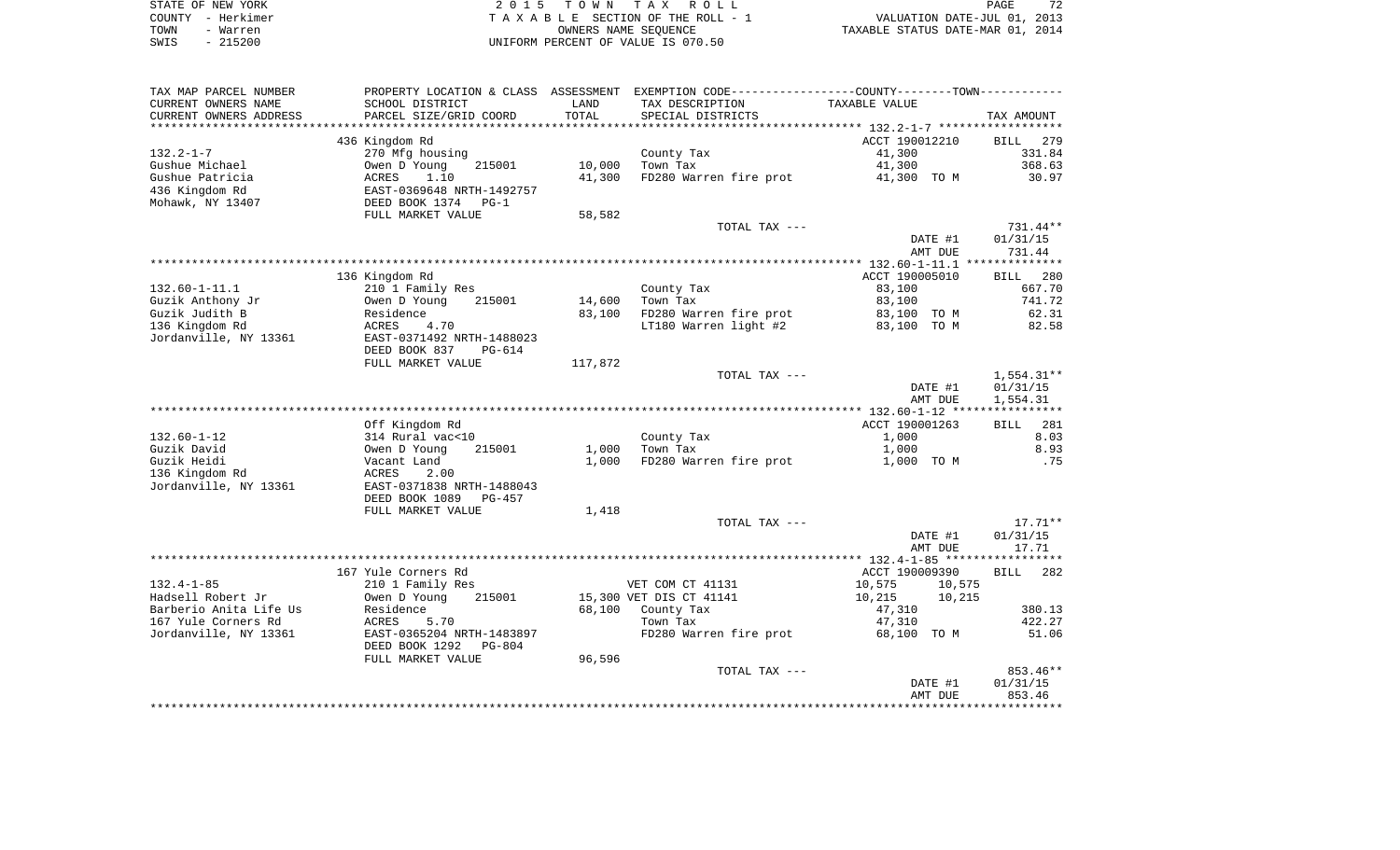| TOWN<br>- Warren<br>$-215200$<br>SWIS                 |                                         |         | OWNERS NAME SEQUENCE<br>UNIFORM PERCENT OF VALUE IS 070.50                                    | 73 PAGE<br>73, VALUATION DATE-JUL<br>713, TAXABLE STATUS DATE-MAR 01 |                        |
|-------------------------------------------------------|-----------------------------------------|---------|-----------------------------------------------------------------------------------------------|----------------------------------------------------------------------|------------------------|
|                                                       |                                         |         |                                                                                               |                                                                      |                        |
| TAX MAP PARCEL NUMBER                                 |                                         |         | PROPERTY LOCATION & CLASS ASSESSMENT EXEMPTION CODE---------------COUNTY-------TOWN---------- |                                                                      |                        |
| CURRENT OWNERS NAME                                   | SCHOOL DISTRICT                         | LAND    | TAX DESCRIPTION                                                                               | TAXABLE VALUE                                                        |                        |
| CURRENT OWNERS ADDRESS                                | PARCEL SIZE/GRID COORD                  | TOTAL   | SPECIAL DISTRICTS                                                                             |                                                                      | TAX AMOUNT             |
|                                                       |                                         |         |                                                                                               |                                                                      |                        |
|                                                       | 905 Little Lakes Rd                     |         | AGRIC 10 Y 41700                                                                              | ACCT 190012815                                                       | BILL 283               |
| $140.1 - 1 - 17$<br>Hailston Richard L                | 210 1 Family Res<br>Owen D Young 215001 |         | 7,200 County Tax                                                                              | 16,000<br>16,000<br>66,800                                           | 536.73                 |
| 905 Little Lakes Rd                                   | Residence                               |         | $82,800$ Town Tax                                                                             | 66,800                                                               | 596.23                 |
| Richfield Springs, NY 13439                           | plebrn                                  |         | FD280 Warren fire prot                                                                        | 82,800 TO M                                                          | 62.08                  |
|                                                       | FRNT 160.00 DPTH 130.00                 |         |                                                                                               |                                                                      |                        |
| MAY BE SUBJECT TO PAYMENT                             | EAST-0379757 NRTH-1476810               |         |                                                                                               |                                                                      |                        |
| UNDER RPTL483 UNTIL 2017                              | DEED BOOK 820<br>PG-678                 |         |                                                                                               |                                                                      |                        |
|                                                       | FULL MARKET VALUE                       | 117,447 |                                                                                               |                                                                      |                        |
|                                                       |                                         |         | TOTAL TAX ---                                                                                 |                                                                      | 1,195.04**             |
|                                                       |                                         |         |                                                                                               | DATE #1                                                              | 01/31/15               |
|                                                       |                                         |         |                                                                                               | AMT DUE                                                              | 1,195.04               |
|                                                       |                                         |         |                                                                                               |                                                                      |                        |
|                                                       | Little Lakes Rd                         |         |                                                                                               | ACCT 190012810                                                       | BILL 284               |
| $140.1 - 1 - 18.1$                                    | 314 Rural vac<10                        |         | County Tax                                                                                    | 10,000                                                               | 80.35                  |
| Hailston Richard L                                    | Owen D Young 215001 10,000 Town Tax     |         |                                                                                               | 10,000                                                               | 89.26                  |
| 905 Little Lakes Rd                                   | FRNT 225.00 DPTH 160.00                 |         | 10,000 FD280 Warren fire prot                                                                 | 10,000 TO M                                                          | 7.50                   |
| Richfield Springs, NY 13439 EAST-0379593 NRTH-1476814 |                                         |         |                                                                                               |                                                                      |                        |
|                                                       | DEED BOOK 1113 PG-863                   |         |                                                                                               |                                                                      |                        |
|                                                       | FULL MARKET VALUE                       | 14,184  |                                                                                               |                                                                      |                        |
|                                                       |                                         |         | TOTAL TAX ---                                                                                 | DATE #1                                                              | $177.11**$<br>01/31/15 |
|                                                       |                                         |         |                                                                                               | AMT DUE                                                              | 177.11                 |
|                                                       |                                         |         |                                                                                               |                                                                      | ************           |
|                                                       | Tunnicliff Rd                           |         |                                                                                               | ACCT 190004290                                                       | BILL 285               |
| $139.4 - 1 - 6$                                       | 105 Vac farmland                        |         | County Tax                                                                                    | 4,900                                                                | 39.37                  |
| Halkowich Anna                                        | Richfield Sprin 365601                  |         | 4,900 Town Tax                                                                                | 4,900                                                                | 43.74                  |
| 383 Hogsback Rd                                       | Farm Land                               |         | 4,900 FD280 Warren fire prot                                                                  | 4,900 TO M                                                           | 3.67                   |
| Richfield Springs, NY 13439                           | ACRES 11.80                             |         |                                                                                               |                                                                      |                        |
|                                                       | EAST-0370740 NRTH-1471798               |         |                                                                                               |                                                                      |                        |
|                                                       | DEED BOOK 1393 PG-467                   |         |                                                                                               |                                                                      |                        |
|                                                       | FULL MARKET VALUE                       | 6,950   |                                                                                               |                                                                      |                        |
|                                                       |                                         |         | TOTAL TAX ---                                                                                 |                                                                      | 86.78**                |
|                                                       |                                         |         |                                                                                               | DATE #1                                                              | 01/31/15               |
|                                                       |                                         |         |                                                                                               | AMT DUE                                                              | 86.78                  |
|                                                       |                                         |         |                                                                                               |                                                                      |                        |
| $139.4 - 1 - 8$                                       | 383 Hogsback Rd<br>210 1 Family Res     |         | AGRIC 10 Y 42100                                                                              | ACCT 190004260<br>4,000                                              | BILL 286               |
| Halkowich Anna                                        | Richfield Sprin 365601                  |         | 27,300 County Tax                                                                             | 4,000<br>60,700                                                      | 487.71                 |
| 383 Hogsback Rd                                       | Dairy Farm                              |         | 64,700 Town Tax                                                                               | 60,700                                                               | 541.78                 |
| Richfield Springs, NY 13439                           | ACRES 61.10                             |         | FD280 Warren fire prot 64,700 TO M                                                            |                                                                      | 48.51                  |
|                                                       | EAST-0372715 NRTH-1471504               |         |                                                                                               |                                                                      |                        |
|                                                       | DEED BOOK 1393 PG-467                   |         |                                                                                               |                                                                      |                        |
|                                                       | FULL MARKET VALUE                       | 91,773  |                                                                                               |                                                                      |                        |
|                                                       |                                         |         |                                                                                               |                                                                      |                        |
|                                                       |                                         |         | TOTAL TAX ---                                                                                 |                                                                      |                        |
|                                                       |                                         |         |                                                                                               | DATE #1                                                              | 1,078.00**<br>01/31/15 |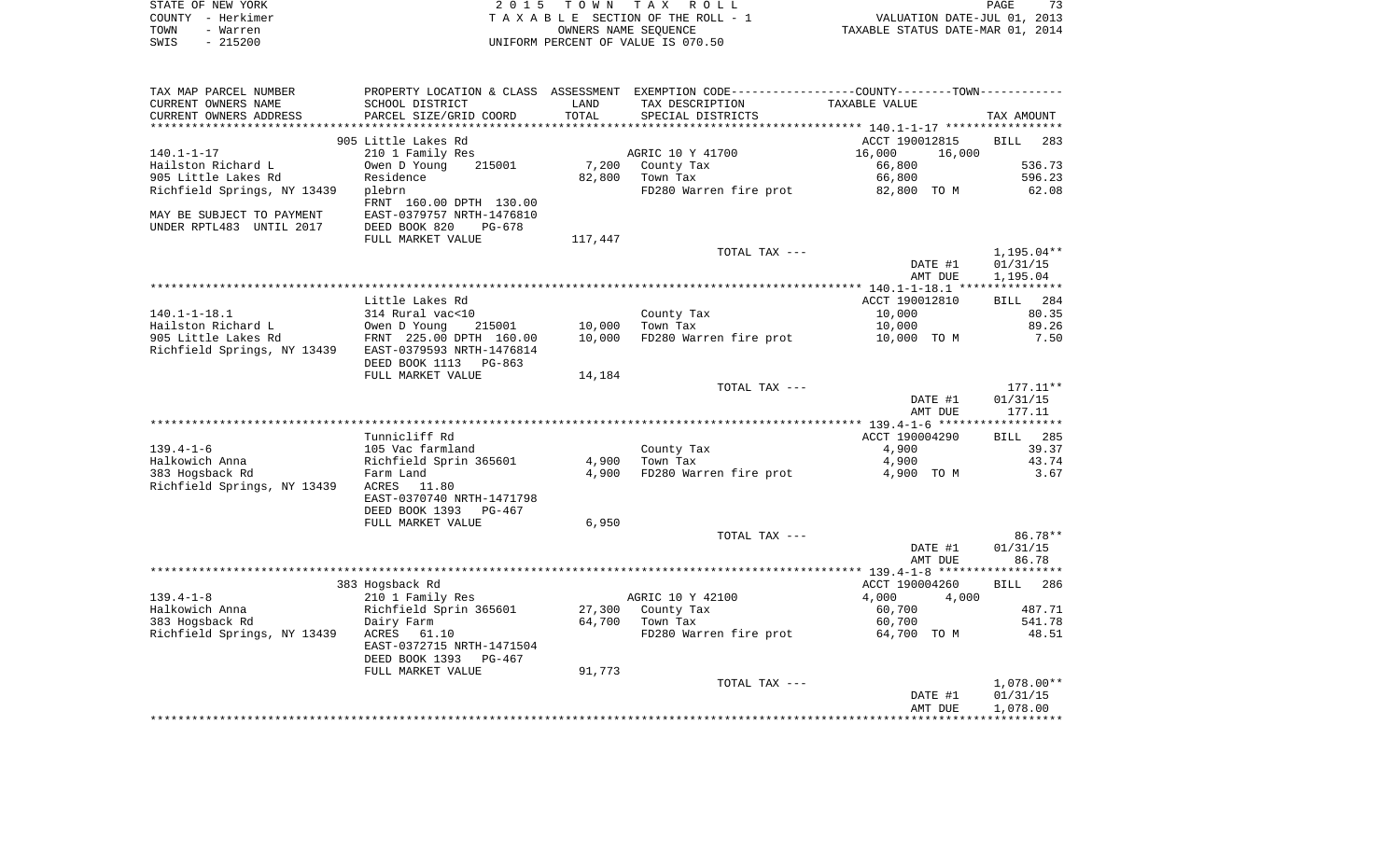| STATE OF NEW YORK<br>COUNTY - Herkimer |                                                                     |         | 2015 TOWN TAX ROLL                                                                               | PAGE 74<br>VALUATION DATE-JUL 01, 2013<br>TAXABLE STATUS DATE-MAR 01, 2014 |                      |
|----------------------------------------|---------------------------------------------------------------------|---------|--------------------------------------------------------------------------------------------------|----------------------------------------------------------------------------|----------------------|
| - Warren<br>TOWN                       |                                                                     |         | T A X A B L E SECTION OF THE ROLL - 1<br>OWNERS NAME SEQUENCE                                    |                                                                            |                      |
| $-215200$<br>SWIS                      |                                                                     |         | UNIFORM PERCENT OF VALUE IS 070.50                                                               |                                                                            |                      |
|                                        |                                                                     |         |                                                                                                  |                                                                            |                      |
| TAX MAP PARCEL NUMBER                  |                                                                     |         | PROPERTY LOCATION & CLASS ASSESSMENT EXEMPTION CODE----------------COUNTY--------TOWN----------- |                                                                            |                      |
| CURRENT OWNERS NAME                    | SCHOOL DISTRICT                                                     | LAND    | TAX DESCRIPTION                                                                                  | TAXABLE VALUE                                                              |                      |
| CURRENT OWNERS ADDRESS                 | PARCEL SIZE/GRID COORD                                              | TOTAL   | SPECIAL DISTRICTS                                                                                |                                                                            | TAX AMOUNT           |
|                                        |                                                                     |         |                                                                                                  |                                                                            |                      |
| $139.4 - 1 - 1.2$                      | 292 Hopkins Rd<br>210 1 Family Res                                  |         |                                                                                                  | 136,200                                                                    | BILL 287             |
| Hameister Eric                         | Richfield Sprin 365601                                              | 14,000  | County Tax<br>Town Tax                                                                           | 136,200                                                                    | 1,094.34<br>1,215.67 |
| Hameister Kelly                        | R1 G                                                                | 136,200 | FD280 Warren fire prot                                                                           | 136,200 TO M                                                               | 102.12               |
| PO Box 908                             | FRNT<br>95.00 DPTH                                                  |         |                                                                                                  |                                                                            |                      |
| Richfield Springs, NY 13439            | ACRES 14.40                                                         |         |                                                                                                  |                                                                            |                      |
|                                        | EAST-0360772 NRTH-1473724                                           |         |                                                                                                  |                                                                            |                      |
|                                        | DEED BOOK 1171 PG-677                                               |         |                                                                                                  |                                                                            |                      |
|                                        | FULL MARKET VALUE                                                   | 193,191 |                                                                                                  |                                                                            |                      |
|                                        |                                                                     |         | TOTAL TAX ---                                                                                    |                                                                            | $2,412.13**$         |
|                                        |                                                                     |         |                                                                                                  | DATE #1                                                                    | 01/31/15             |
|                                        |                                                                     |         |                                                                                                  | AMT DUE                                                                    | 2,412.13             |
|                                        |                                                                     |         |                                                                                                  |                                                                            |                      |
|                                        | 407 Youngs Rd                                                       |         |                                                                                                  | ACCT 190006725                                                             | BILL 288             |
| $133.3 - 2 - 3$                        | 210 1 Family Res                                                    |         | County Tax $\sum_{m=n}^{n}$                                                                      | 66,100                                                                     | 531.10               |
| Hammont Brian                          | 215001<br>Owen D Young                                              | 13,900  |                                                                                                  | 66,100                                                                     | 589.98               |
| 407 Youngs Rd                          | Residence                                                           | 66,100  | FD280 Warren fire prot                                                                           | 66,100 TO M                                                                | 49.56                |
| Jordanville, NY 13361                  | ACRES 6.80<br>EAST-0383208 NRTH-1484285                             |         |                                                                                                  |                                                                            |                      |
|                                        | DEED BOOK 1464 PG-365                                               |         |                                                                                                  |                                                                            |                      |
|                                        | FULL MARKET VALUE                                                   | 93,759  |                                                                                                  |                                                                            |                      |
|                                        |                                                                     |         | TOTAL TAX ---                                                                                    |                                                                            | $1,170.64**$         |
|                                        |                                                                     |         |                                                                                                  | DATE #1                                                                    | 01/31/15             |
|                                        |                                                                     |         |                                                                                                  | AMT DUE                                                                    | 1,170.64             |
|                                        |                                                                     |         |                                                                                                  |                                                                            |                      |
|                                        | Kingdom Rd                                                          |         |                                                                                                  | ACCT 190012690                                                             | BILL 289             |
| 132.2-1-17                             | 720 Mine/quarry                                                     |         | County Tax                                                                                       | 1,200                                                                      | 9.64                 |
| Hanson Aggregates                      | Owen D Young 215001<br>Stone Quarry Land<br>FRNT 145.00 DPTH 276.80 | 1,200   | Town Tax                                                                                         | 1,200                                                                      | 10.71                |
| %Marvin F. Poer & Co                   |                                                                     | 1,200   | FD280 Warren fire prot                                                                           | 1,200 TO M                                                                 | .90                  |
| PO Box 52427                           |                                                                     |         |                                                                                                  |                                                                            |                      |
| Atlanta, GA 30355                      | EAST-0368085 NRTH-1491096                                           |         |                                                                                                  |                                                                            |                      |
|                                        | DEED BOOK 00632 PG-00823                                            |         |                                                                                                  |                                                                            |                      |
|                                        | FULL MARKET VALUE                                                   | 1,702   |                                                                                                  |                                                                            |                      |
|                                        |                                                                     |         | TOTAL TAX ---                                                                                    | DATE #1                                                                    | $21.25**$            |
|                                        |                                                                     |         |                                                                                                  | AMT DUE                                                                    | 01/31/15<br>21.25    |
|                                        |                                                                     |         |                                                                                                  |                                                                            |                      |
|                                        | Kingdom Rd                                                          |         |                                                                                                  |                                                                            | BILL 290             |
|                                        |                                                                     |         | County Tax                                                                                       | 102,000                                                                    | 819.55               |
|                                        |                                                                     | 102,000 | Town Tax                                                                                         | 102,000                                                                    | 910.41               |
|                                        |                                                                     | 102,000 | FD280 Warren fire prot                                                                           | 102,000 TO M                                                               | 76.48                |
|                                        |                                                                     |         |                                                                                                  |                                                                            |                      |
| Atlanta, GA 30355                      | DEED BOOK 1470<br>$PG-35$                                           |         |                                                                                                  |                                                                            |                      |
|                                        | FULL MARKET VALUE                                                   | 144,681 |                                                                                                  |                                                                            |                      |
|                                        |                                                                     |         | TOTAL TAX ---                                                                                    |                                                                            | $1,806.44**$         |
|                                        |                                                                     |         |                                                                                                  | DATE #1                                                                    | 01/31/15             |
|                                        |                                                                     |         |                                                                                                  | AMT DUE                                                                    | 1,806.44             |
|                                        |                                                                     |         |                                                                                                  |                                                                            |                      |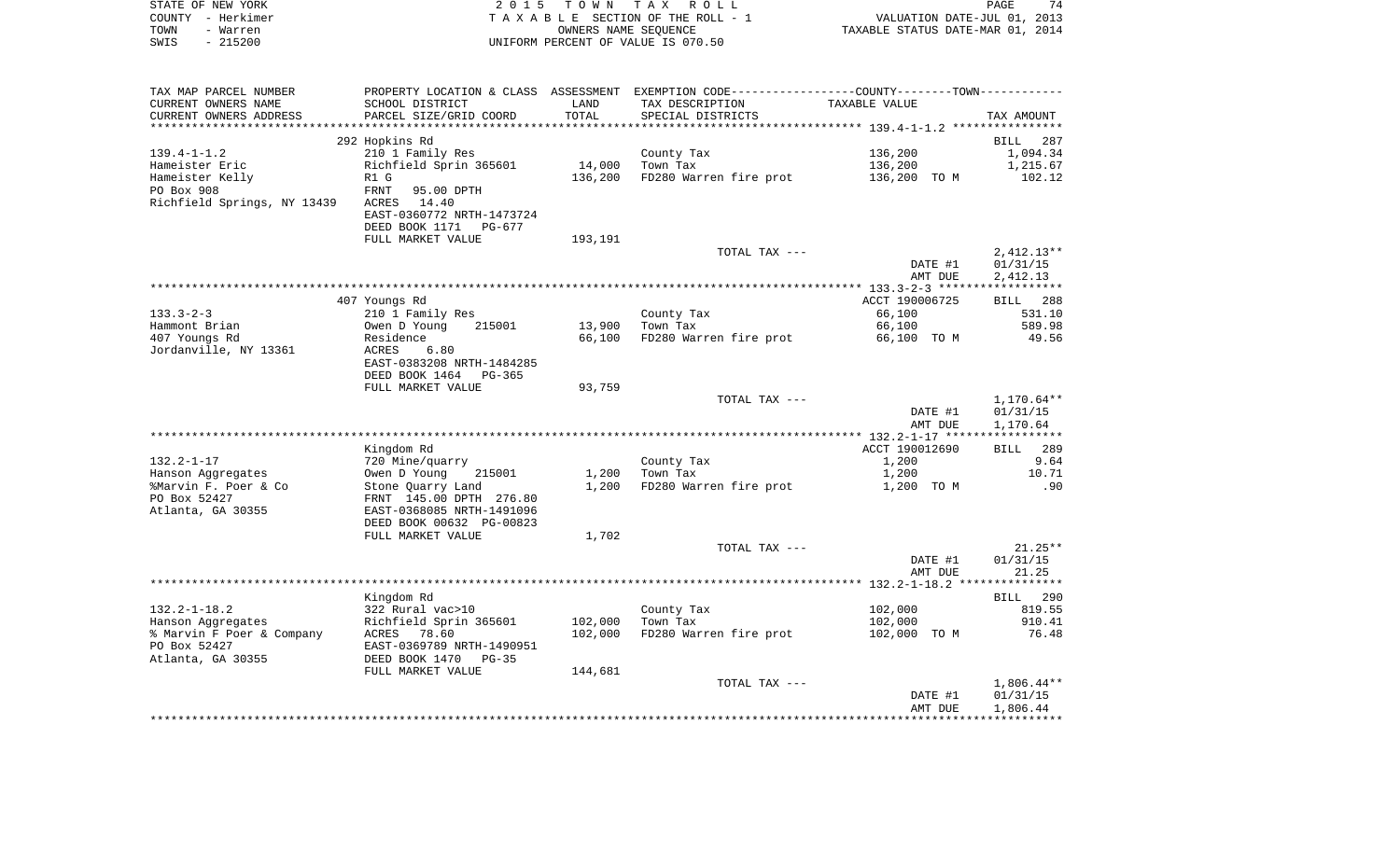| STATE OF NEW YORK | 2015 TOWN TAX ROLL                 | 75<br>PAGE                       |
|-------------------|------------------------------------|----------------------------------|
| COUNTY - Herkimer | TAXABLE SECTION OF THE ROLL - 1    | VALUATION DATE-JUL 01, 2013      |
| TOWN<br>- Warren  | OWNERS NAME SEOUENCE               | TAXABLE STATUS DATE-MAR 01, 2014 |
| $-215200$<br>SWIS | UNIFORM PERCENT OF VALUE IS 070.50 |                                  |

| TAX MAP PARCEL NUMBER  | PROPERTY LOCATION & CLASS ASSESSMENT EXEMPTION CODE----------------COUNTY--------TOWN----------- |         |                               |                                    |            |
|------------------------|--------------------------------------------------------------------------------------------------|---------|-------------------------------|------------------------------------|------------|
| CURRENT OWNERS NAME    | SCHOOL DISTRICT                                                                                  | LAND    | TAX DESCRIPTION               | TAXABLE VALUE                      |            |
| CURRENT OWNERS ADDRESS | PARCEL SIZE/GRID COORD                                                                           | TOTAL   | SPECIAL DISTRICTS             |                                    | TAX AMOUNT |
|                        |                                                                                                  |         |                               |                                    |            |
|                        | Kingdom Rd                                                                                       |         |                               | ACCT 190003810                     | BILL 291   |
| $132.2 - 1 - 19$       | 720 Mine/quarry                                                                                  |         | County Tax                    | 416,400                            | 3,345.71   |
| Hanson Aggregates      | Owen D Young<br>215001                                                                           | 72,900  | Town Tax                      | 416,400                            | 3,716.62   |
| Marvin F Poer & Co     | Stone Quarry                                                                                     | 416,400 | FD280 Warren fire prot        | 416,400 TO M                       | 312.21     |
| PO Box 52427           | ACRES 151.00                                                                                     |         |                               |                                    |            |
| Atlanta, GA 30355      | EAST-0370311 NRTH-1489858                                                                        |         |                               |                                    |            |
|                        | DEED BOOK 00604 PG-00676                                                                         |         |                               |                                    |            |
|                        | FULL MARKET VALUE                                                                                | 590,638 |                               |                                    |            |
|                        |                                                                                                  |         | TOTAL TAX ---                 |                                    | 7,374.54** |
|                        |                                                                                                  |         |                               | DATE #1                            | 01/31/15   |
|                        |                                                                                                  |         |                               | AMT DUE                            | 7,374.54   |
|                        |                                                                                                  |         |                               |                                    |            |
|                        | Kingdom Rd                                                                                       |         |                               | ACCT 190006750                     | BILL 292   |
| $132.2 - 1 - 22$       | 720 Mine/quarry                                                                                  |         | County Tax<br>Town Tax        | 19,500                             | 156.68     |
| Hanson Aggregates      | Owen D Young 215001                                                                              | 19,500  | Town Tax                      | 19,500                             | 174.05     |
| PO Box 52427           | Rock Quarry Land                                                                                 |         | 19,500 FD280 Warren fire prot | 19,500 TO M                        | 14.62      |
| Atlanta, GA 30355      | ACRES 29.00                                                                                      |         |                               |                                    |            |
|                        | EAST-0372668 NRTH-1490358                                                                        |         |                               |                                    |            |
|                        | DEED BOOK 702<br>PG-573                                                                          |         |                               |                                    |            |
|                        | FULL MARKET VALUE                                                                                | 27,660  |                               |                                    |            |
|                        |                                                                                                  |         | TOTAL TAX ---                 |                                    | 345.35**   |
|                        |                                                                                                  |         |                               | DATE #1                            | 01/31/15   |
|                        |                                                                                                  |         |                               | AMT DUE                            | 345.35     |
|                        |                                                                                                  |         |                               |                                    |            |
|                        | Kingdom Rd                                                                                       |         |                               | ACCT 190006690                     | BILL 293   |
| $132.2 - 1 - 25.1$     | 720 Mine/quarry                                                                                  |         | County Tax                    | 16,300                             | 130.97     |
| Hanson Aggregates      | Owen D Young<br>215001                                                                           | 16,300  | Town Tax                      | 16,300                             | 145.49     |
| PO Box 52427           | Rock Quarry Land                                                                                 | 16,300  |                               | FD280 Warren fire prot 16,300 TO M | 12.22      |
| Atlanta, GA 30355      | ACRES 20.94                                                                                      |         |                               |                                    |            |
|                        | EAST-0372220 NRTH-1489517                                                                        |         |                               |                                    |            |
|                        | DEED BOOK 702<br>PG-573                                                                          |         |                               |                                    |            |
|                        | FULL MARKET VALUE                                                                                | 23,121  |                               |                                    |            |
|                        |                                                                                                  |         | TOTAL TAX ---                 |                                    | 288.68**   |
|                        |                                                                                                  |         |                               | DATE #1                            | 01/31/15   |
|                        |                                                                                                  |         |                               | AMT DUE                            | 288.68     |
|                        | Off Kingdom Rd                                                                                   |         |                               | ACCT 190001655                     | BILL 294   |
| $132.4 - 1 - 4.2$      | 720 Mine/quarry                                                                                  |         | County Tax                    | 21,500                             | 172.75     |
| Hanson Aggregates      | Owen D Young<br>215001                                                                           | 21,500  | Town Tax                      | 21,500                             | 191.90     |
| PO Box 52427           | Quarry Reserve Land                                                                              | 21,500  |                               | FD280 Warren fire prot 21,500 TO M | 16.12      |
| Atlanta, GA 30355      | ACRES 45.50                                                                                      |         |                               |                                    |            |
|                        | EAST-0367744 NRTH-1488719                                                                        |         |                               |                                    |            |
|                        | DEED BOOK 679<br>PG-304                                                                          |         |                               |                                    |            |
|                        | FULL MARKET VALUE                                                                                | 30,496  |                               |                                    |            |
|                        |                                                                                                  |         | TOTAL TAX ---                 |                                    | 380.77**   |
|                        |                                                                                                  |         |                               | DATE #1                            | 01/31/15   |
|                        |                                                                                                  |         |                               | AMT DUE                            | 380.77     |
|                        |                                                                                                  |         |                               |                                    |            |
|                        |                                                                                                  |         |                               |                                    |            |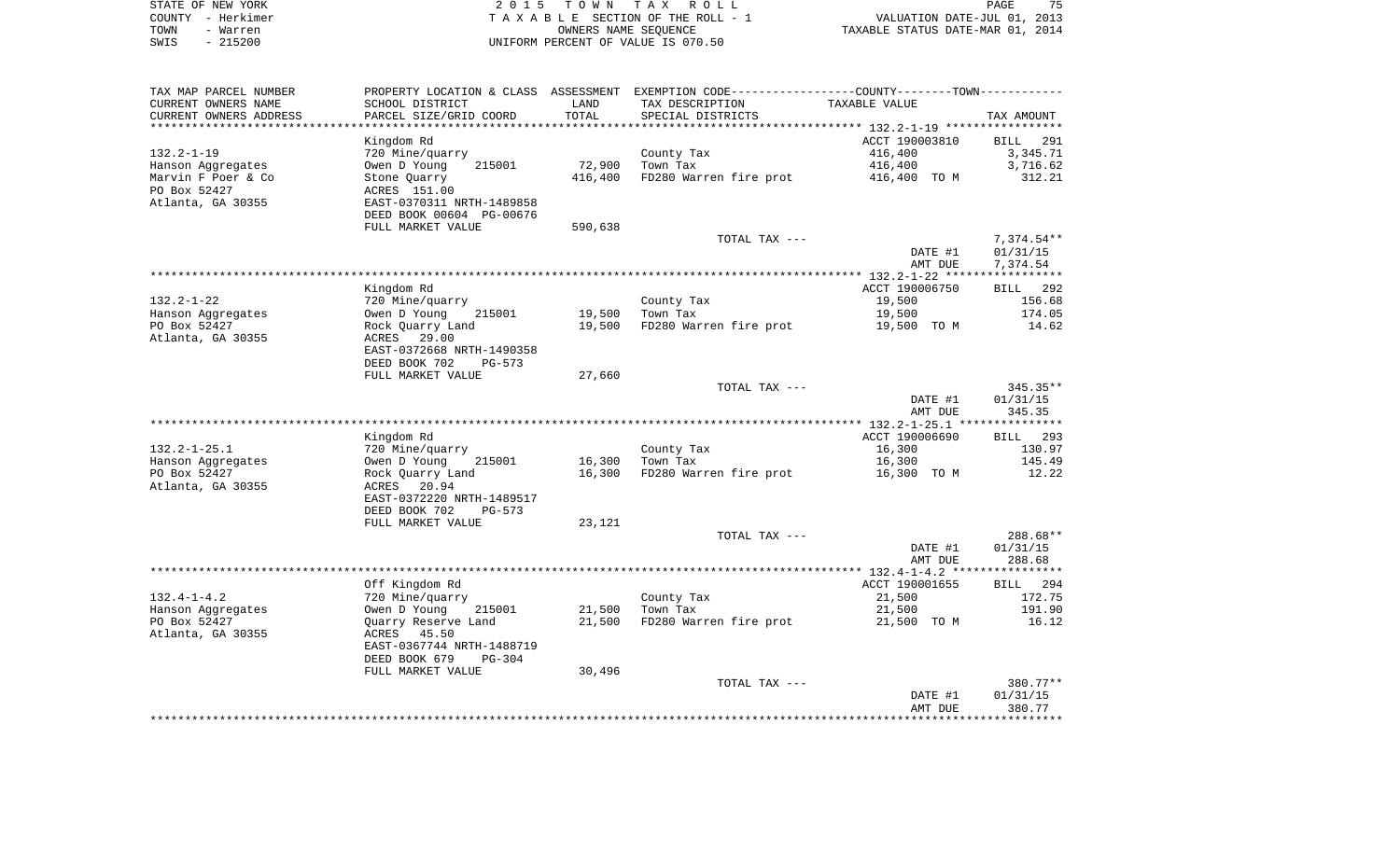| STATE OF NEW YORK | 2015 TOWN TAX ROLL                 | 76<br><b>PAGE</b>                |
|-------------------|------------------------------------|----------------------------------|
| COUNTY - Herkimer | TAXABLE SECTION OF THE ROLL - 1    | VALUATION DATE-JUL 01, 2013      |
| TOWN<br>- Warren  | OWNERS NAME SEOUENCE               | TAXABLE STATUS DATE-MAR 01, 2014 |
| $-215200$<br>SWIS | UNIFORM PERCENT OF VALUE IS 070.50 |                                  |

| TOTAL<br>PARCEL SIZE/GRID COORD<br>SPECIAL DISTRICTS<br>TAX AMOUNT<br>Off Kingdom Rd<br>BILL<br>295<br>$132.4 - 1 - 5.2$<br>7,600<br>61.06<br>720 Mine/quarry<br>County Tax<br>Owen D Young<br>7,600<br>Town Tax<br>7,600<br>Hanson Aggregates<br>215001<br>67.83<br>PO Box 52427<br>Quarry Reserve Land<br>7,600<br>FD280 Warren fire prot<br>7,600 TO M<br>5.70<br>Atlanta, GA 30355<br>ACRES 10.50<br>EAST-0369390 NRTH-1488213<br>DEED BOOK 676<br>PG-594<br>FULL MARKET VALUE<br>10,780<br>$134.59**$<br>TOTAL TAX ---<br>DATE #1<br>01/31/15<br>AMT DUE<br>134.59<br>Jordanville Rd<br><b>BILL</b><br>296<br>AGRIC 10 Y 42100<br>4,000<br>$132.4 - 1 - 5.4$<br>112 Dairy farm<br>4,000<br>Hanson Aggregates<br>Owen D Young<br>215001<br>42,100<br>County Tax<br>133,600<br>1,073.45<br>PO Box 52427<br>137,600<br>Town Tax<br>N<br>133,600<br>1,192.46<br>Atlanta, GA 30355<br>Jordanville Rd<br>FD280 Warren fire prot<br>137,600 TO M<br>103.17<br>FRNT 2481.00 DPTH<br>75.40<br>ACRES<br>EAST-0369869 NRTH-1487914<br>DEED BOOK 847<br>$PG-597$<br>195,177<br>FULL MARKET VALUE<br>TOTAL TAX ---<br>$2,369.08**$<br>DATE #1<br>01/31/15<br>AMT DUE<br>2,369.08<br>4624 Us Hwy 20<br>ACCT 190010020<br>BILL<br>297<br>$144.2 - 1 - 11$<br>484 1 use sm bld<br>VETFUND CT 41101<br>2,858<br>2,858<br>Richfield Sprin 365601<br>14,800<br>660.00<br>Harding Martin D<br>County Tax<br>82,142<br>Steenburg Brenda J<br>85,000<br>Town Tax<br>733.17<br>2 Residences<br>82,142<br>4624 US Hwy 20<br>Figurine Mfg & Sales<br>FD280 Warren fire prot<br>63.73<br>85,000 TO M<br>Richfield Springs, NY 13439<br>ACRES<br>4.80<br>EAST-0386323 NRTH-1460403<br>DEED BOOK 814<br>$PG-213$<br>120,567<br>FULL MARKET VALUE<br>TOTAL TAX ---<br>$1,456.90**$<br>DATE #1<br>01/31/15<br>AMT DUE<br>1,456.90<br>158 State Route 167 St<br>BILL 298<br>$139.4 - 1 - 53.7$<br>102,100<br>210 1 Family Res<br>County Tax<br>820.36<br>Richfield Sprin 365601<br>102,100<br>Harris Brendon<br>12,500<br>Town Tax<br>911.30<br>Harris Darcie<br>102,100<br>FD280 Warren fire prot<br>76.55<br>R1 D G<br>102,100 TO M<br>158 State Highway 167<br>ACRES<br>6.80<br>Richfield Springs, NY 13439<br>EAST-0364482 NRTH-1467168<br>DEED BOOK 1330<br>PG-671<br>FULL MARKET VALUE<br>144,823<br>1,808.21**<br>TOTAL TAX ---<br>DATE #1<br>01/31/15<br>AMT DUE<br>1,808.21 | TAX MAP PARCEL NUMBER<br>CURRENT OWNERS NAME | SCHOOL DISTRICT | LAND | PROPERTY LOCATION & CLASS ASSESSMENT EXEMPTION CODE----------------COUNTY-------TOWN----------<br>TAX DESCRIPTION | TAXABLE VALUE |  |
|------------------------------------------------------------------------------------------------------------------------------------------------------------------------------------------------------------------------------------------------------------------------------------------------------------------------------------------------------------------------------------------------------------------------------------------------------------------------------------------------------------------------------------------------------------------------------------------------------------------------------------------------------------------------------------------------------------------------------------------------------------------------------------------------------------------------------------------------------------------------------------------------------------------------------------------------------------------------------------------------------------------------------------------------------------------------------------------------------------------------------------------------------------------------------------------------------------------------------------------------------------------------------------------------------------------------------------------------------------------------------------------------------------------------------------------------------------------------------------------------------------------------------------------------------------------------------------------------------------------------------------------------------------------------------------------------------------------------------------------------------------------------------------------------------------------------------------------------------------------------------------------------------------------------------------------------------------------------------------------------------------------------------------------------------------------------------------------------------------------------------------------------------------------------------------------------------------------------------------------------------------------------------------------------------------------------------------------------------------|----------------------------------------------|-----------------|------|-------------------------------------------------------------------------------------------------------------------|---------------|--|
|                                                                                                                                                                                                                                                                                                                                                                                                                                                                                                                                                                                                                                                                                                                                                                                                                                                                                                                                                                                                                                                                                                                                                                                                                                                                                                                                                                                                                                                                                                                                                                                                                                                                                                                                                                                                                                                                                                                                                                                                                                                                                                                                                                                                                                                                                                                                                            | CURRENT OWNERS ADDRESS                       |                 |      |                                                                                                                   |               |  |
|                                                                                                                                                                                                                                                                                                                                                                                                                                                                                                                                                                                                                                                                                                                                                                                                                                                                                                                                                                                                                                                                                                                                                                                                                                                                                                                                                                                                                                                                                                                                                                                                                                                                                                                                                                                                                                                                                                                                                                                                                                                                                                                                                                                                                                                                                                                                                            |                                              |                 |      |                                                                                                                   |               |  |
|                                                                                                                                                                                                                                                                                                                                                                                                                                                                                                                                                                                                                                                                                                                                                                                                                                                                                                                                                                                                                                                                                                                                                                                                                                                                                                                                                                                                                                                                                                                                                                                                                                                                                                                                                                                                                                                                                                                                                                                                                                                                                                                                                                                                                                                                                                                                                            |                                              |                 |      |                                                                                                                   |               |  |
|                                                                                                                                                                                                                                                                                                                                                                                                                                                                                                                                                                                                                                                                                                                                                                                                                                                                                                                                                                                                                                                                                                                                                                                                                                                                                                                                                                                                                                                                                                                                                                                                                                                                                                                                                                                                                                                                                                                                                                                                                                                                                                                                                                                                                                                                                                                                                            |                                              |                 |      |                                                                                                                   |               |  |
|                                                                                                                                                                                                                                                                                                                                                                                                                                                                                                                                                                                                                                                                                                                                                                                                                                                                                                                                                                                                                                                                                                                                                                                                                                                                                                                                                                                                                                                                                                                                                                                                                                                                                                                                                                                                                                                                                                                                                                                                                                                                                                                                                                                                                                                                                                                                                            |                                              |                 |      |                                                                                                                   |               |  |
|                                                                                                                                                                                                                                                                                                                                                                                                                                                                                                                                                                                                                                                                                                                                                                                                                                                                                                                                                                                                                                                                                                                                                                                                                                                                                                                                                                                                                                                                                                                                                                                                                                                                                                                                                                                                                                                                                                                                                                                                                                                                                                                                                                                                                                                                                                                                                            |                                              |                 |      |                                                                                                                   |               |  |
|                                                                                                                                                                                                                                                                                                                                                                                                                                                                                                                                                                                                                                                                                                                                                                                                                                                                                                                                                                                                                                                                                                                                                                                                                                                                                                                                                                                                                                                                                                                                                                                                                                                                                                                                                                                                                                                                                                                                                                                                                                                                                                                                                                                                                                                                                                                                                            |                                              |                 |      |                                                                                                                   |               |  |
|                                                                                                                                                                                                                                                                                                                                                                                                                                                                                                                                                                                                                                                                                                                                                                                                                                                                                                                                                                                                                                                                                                                                                                                                                                                                                                                                                                                                                                                                                                                                                                                                                                                                                                                                                                                                                                                                                                                                                                                                                                                                                                                                                                                                                                                                                                                                                            |                                              |                 |      |                                                                                                                   |               |  |
|                                                                                                                                                                                                                                                                                                                                                                                                                                                                                                                                                                                                                                                                                                                                                                                                                                                                                                                                                                                                                                                                                                                                                                                                                                                                                                                                                                                                                                                                                                                                                                                                                                                                                                                                                                                                                                                                                                                                                                                                                                                                                                                                                                                                                                                                                                                                                            |                                              |                 |      |                                                                                                                   |               |  |
|                                                                                                                                                                                                                                                                                                                                                                                                                                                                                                                                                                                                                                                                                                                                                                                                                                                                                                                                                                                                                                                                                                                                                                                                                                                                                                                                                                                                                                                                                                                                                                                                                                                                                                                                                                                                                                                                                                                                                                                                                                                                                                                                                                                                                                                                                                                                                            |                                              |                 |      |                                                                                                                   |               |  |
|                                                                                                                                                                                                                                                                                                                                                                                                                                                                                                                                                                                                                                                                                                                                                                                                                                                                                                                                                                                                                                                                                                                                                                                                                                                                                                                                                                                                                                                                                                                                                                                                                                                                                                                                                                                                                                                                                                                                                                                                                                                                                                                                                                                                                                                                                                                                                            |                                              |                 |      |                                                                                                                   |               |  |
|                                                                                                                                                                                                                                                                                                                                                                                                                                                                                                                                                                                                                                                                                                                                                                                                                                                                                                                                                                                                                                                                                                                                                                                                                                                                                                                                                                                                                                                                                                                                                                                                                                                                                                                                                                                                                                                                                                                                                                                                                                                                                                                                                                                                                                                                                                                                                            |                                              |                 |      |                                                                                                                   |               |  |
|                                                                                                                                                                                                                                                                                                                                                                                                                                                                                                                                                                                                                                                                                                                                                                                                                                                                                                                                                                                                                                                                                                                                                                                                                                                                                                                                                                                                                                                                                                                                                                                                                                                                                                                                                                                                                                                                                                                                                                                                                                                                                                                                                                                                                                                                                                                                                            |                                              |                 |      |                                                                                                                   |               |  |
|                                                                                                                                                                                                                                                                                                                                                                                                                                                                                                                                                                                                                                                                                                                                                                                                                                                                                                                                                                                                                                                                                                                                                                                                                                                                                                                                                                                                                                                                                                                                                                                                                                                                                                                                                                                                                                                                                                                                                                                                                                                                                                                                                                                                                                                                                                                                                            |                                              |                 |      |                                                                                                                   |               |  |
|                                                                                                                                                                                                                                                                                                                                                                                                                                                                                                                                                                                                                                                                                                                                                                                                                                                                                                                                                                                                                                                                                                                                                                                                                                                                                                                                                                                                                                                                                                                                                                                                                                                                                                                                                                                                                                                                                                                                                                                                                                                                                                                                                                                                                                                                                                                                                            |                                              |                 |      |                                                                                                                   |               |  |
|                                                                                                                                                                                                                                                                                                                                                                                                                                                                                                                                                                                                                                                                                                                                                                                                                                                                                                                                                                                                                                                                                                                                                                                                                                                                                                                                                                                                                                                                                                                                                                                                                                                                                                                                                                                                                                                                                                                                                                                                                                                                                                                                                                                                                                                                                                                                                            |                                              |                 |      |                                                                                                                   |               |  |
|                                                                                                                                                                                                                                                                                                                                                                                                                                                                                                                                                                                                                                                                                                                                                                                                                                                                                                                                                                                                                                                                                                                                                                                                                                                                                                                                                                                                                                                                                                                                                                                                                                                                                                                                                                                                                                                                                                                                                                                                                                                                                                                                                                                                                                                                                                                                                            |                                              |                 |      |                                                                                                                   |               |  |
|                                                                                                                                                                                                                                                                                                                                                                                                                                                                                                                                                                                                                                                                                                                                                                                                                                                                                                                                                                                                                                                                                                                                                                                                                                                                                                                                                                                                                                                                                                                                                                                                                                                                                                                                                                                                                                                                                                                                                                                                                                                                                                                                                                                                                                                                                                                                                            |                                              |                 |      |                                                                                                                   |               |  |
|                                                                                                                                                                                                                                                                                                                                                                                                                                                                                                                                                                                                                                                                                                                                                                                                                                                                                                                                                                                                                                                                                                                                                                                                                                                                                                                                                                                                                                                                                                                                                                                                                                                                                                                                                                                                                                                                                                                                                                                                                                                                                                                                                                                                                                                                                                                                                            |                                              |                 |      |                                                                                                                   |               |  |
|                                                                                                                                                                                                                                                                                                                                                                                                                                                                                                                                                                                                                                                                                                                                                                                                                                                                                                                                                                                                                                                                                                                                                                                                                                                                                                                                                                                                                                                                                                                                                                                                                                                                                                                                                                                                                                                                                                                                                                                                                                                                                                                                                                                                                                                                                                                                                            |                                              |                 |      |                                                                                                                   |               |  |
|                                                                                                                                                                                                                                                                                                                                                                                                                                                                                                                                                                                                                                                                                                                                                                                                                                                                                                                                                                                                                                                                                                                                                                                                                                                                                                                                                                                                                                                                                                                                                                                                                                                                                                                                                                                                                                                                                                                                                                                                                                                                                                                                                                                                                                                                                                                                                            |                                              |                 |      |                                                                                                                   |               |  |
|                                                                                                                                                                                                                                                                                                                                                                                                                                                                                                                                                                                                                                                                                                                                                                                                                                                                                                                                                                                                                                                                                                                                                                                                                                                                                                                                                                                                                                                                                                                                                                                                                                                                                                                                                                                                                                                                                                                                                                                                                                                                                                                                                                                                                                                                                                                                                            |                                              |                 |      |                                                                                                                   |               |  |
|                                                                                                                                                                                                                                                                                                                                                                                                                                                                                                                                                                                                                                                                                                                                                                                                                                                                                                                                                                                                                                                                                                                                                                                                                                                                                                                                                                                                                                                                                                                                                                                                                                                                                                                                                                                                                                                                                                                                                                                                                                                                                                                                                                                                                                                                                                                                                            |                                              |                 |      |                                                                                                                   |               |  |
|                                                                                                                                                                                                                                                                                                                                                                                                                                                                                                                                                                                                                                                                                                                                                                                                                                                                                                                                                                                                                                                                                                                                                                                                                                                                                                                                                                                                                                                                                                                                                                                                                                                                                                                                                                                                                                                                                                                                                                                                                                                                                                                                                                                                                                                                                                                                                            |                                              |                 |      |                                                                                                                   |               |  |
|                                                                                                                                                                                                                                                                                                                                                                                                                                                                                                                                                                                                                                                                                                                                                                                                                                                                                                                                                                                                                                                                                                                                                                                                                                                                                                                                                                                                                                                                                                                                                                                                                                                                                                                                                                                                                                                                                                                                                                                                                                                                                                                                                                                                                                                                                                                                                            |                                              |                 |      |                                                                                                                   |               |  |
|                                                                                                                                                                                                                                                                                                                                                                                                                                                                                                                                                                                                                                                                                                                                                                                                                                                                                                                                                                                                                                                                                                                                                                                                                                                                                                                                                                                                                                                                                                                                                                                                                                                                                                                                                                                                                                                                                                                                                                                                                                                                                                                                                                                                                                                                                                                                                            |                                              |                 |      |                                                                                                                   |               |  |
|                                                                                                                                                                                                                                                                                                                                                                                                                                                                                                                                                                                                                                                                                                                                                                                                                                                                                                                                                                                                                                                                                                                                                                                                                                                                                                                                                                                                                                                                                                                                                                                                                                                                                                                                                                                                                                                                                                                                                                                                                                                                                                                                                                                                                                                                                                                                                            |                                              |                 |      |                                                                                                                   |               |  |
|                                                                                                                                                                                                                                                                                                                                                                                                                                                                                                                                                                                                                                                                                                                                                                                                                                                                                                                                                                                                                                                                                                                                                                                                                                                                                                                                                                                                                                                                                                                                                                                                                                                                                                                                                                                                                                                                                                                                                                                                                                                                                                                                                                                                                                                                                                                                                            |                                              |                 |      |                                                                                                                   |               |  |
|                                                                                                                                                                                                                                                                                                                                                                                                                                                                                                                                                                                                                                                                                                                                                                                                                                                                                                                                                                                                                                                                                                                                                                                                                                                                                                                                                                                                                                                                                                                                                                                                                                                                                                                                                                                                                                                                                                                                                                                                                                                                                                                                                                                                                                                                                                                                                            |                                              |                 |      |                                                                                                                   |               |  |
|                                                                                                                                                                                                                                                                                                                                                                                                                                                                                                                                                                                                                                                                                                                                                                                                                                                                                                                                                                                                                                                                                                                                                                                                                                                                                                                                                                                                                                                                                                                                                                                                                                                                                                                                                                                                                                                                                                                                                                                                                                                                                                                                                                                                                                                                                                                                                            |                                              |                 |      |                                                                                                                   |               |  |
|                                                                                                                                                                                                                                                                                                                                                                                                                                                                                                                                                                                                                                                                                                                                                                                                                                                                                                                                                                                                                                                                                                                                                                                                                                                                                                                                                                                                                                                                                                                                                                                                                                                                                                                                                                                                                                                                                                                                                                                                                                                                                                                                                                                                                                                                                                                                                            |                                              |                 |      |                                                                                                                   |               |  |
|                                                                                                                                                                                                                                                                                                                                                                                                                                                                                                                                                                                                                                                                                                                                                                                                                                                                                                                                                                                                                                                                                                                                                                                                                                                                                                                                                                                                                                                                                                                                                                                                                                                                                                                                                                                                                                                                                                                                                                                                                                                                                                                                                                                                                                                                                                                                                            |                                              |                 |      |                                                                                                                   |               |  |
|                                                                                                                                                                                                                                                                                                                                                                                                                                                                                                                                                                                                                                                                                                                                                                                                                                                                                                                                                                                                                                                                                                                                                                                                                                                                                                                                                                                                                                                                                                                                                                                                                                                                                                                                                                                                                                                                                                                                                                                                                                                                                                                                                                                                                                                                                                                                                            |                                              |                 |      |                                                                                                                   |               |  |
|                                                                                                                                                                                                                                                                                                                                                                                                                                                                                                                                                                                                                                                                                                                                                                                                                                                                                                                                                                                                                                                                                                                                                                                                                                                                                                                                                                                                                                                                                                                                                                                                                                                                                                                                                                                                                                                                                                                                                                                                                                                                                                                                                                                                                                                                                                                                                            |                                              |                 |      |                                                                                                                   |               |  |
|                                                                                                                                                                                                                                                                                                                                                                                                                                                                                                                                                                                                                                                                                                                                                                                                                                                                                                                                                                                                                                                                                                                                                                                                                                                                                                                                                                                                                                                                                                                                                                                                                                                                                                                                                                                                                                                                                                                                                                                                                                                                                                                                                                                                                                                                                                                                                            |                                              |                 |      |                                                                                                                   |               |  |
|                                                                                                                                                                                                                                                                                                                                                                                                                                                                                                                                                                                                                                                                                                                                                                                                                                                                                                                                                                                                                                                                                                                                                                                                                                                                                                                                                                                                                                                                                                                                                                                                                                                                                                                                                                                                                                                                                                                                                                                                                                                                                                                                                                                                                                                                                                                                                            |                                              |                 |      |                                                                                                                   |               |  |
|                                                                                                                                                                                                                                                                                                                                                                                                                                                                                                                                                                                                                                                                                                                                                                                                                                                                                                                                                                                                                                                                                                                                                                                                                                                                                                                                                                                                                                                                                                                                                                                                                                                                                                                                                                                                                                                                                                                                                                                                                                                                                                                                                                                                                                                                                                                                                            |                                              |                 |      |                                                                                                                   |               |  |
|                                                                                                                                                                                                                                                                                                                                                                                                                                                                                                                                                                                                                                                                                                                                                                                                                                                                                                                                                                                                                                                                                                                                                                                                                                                                                                                                                                                                                                                                                                                                                                                                                                                                                                                                                                                                                                                                                                                                                                                                                                                                                                                                                                                                                                                                                                                                                            |                                              |                 |      |                                                                                                                   |               |  |
|                                                                                                                                                                                                                                                                                                                                                                                                                                                                                                                                                                                                                                                                                                                                                                                                                                                                                                                                                                                                                                                                                                                                                                                                                                                                                                                                                                                                                                                                                                                                                                                                                                                                                                                                                                                                                                                                                                                                                                                                                                                                                                                                                                                                                                                                                                                                                            |                                              |                 |      |                                                                                                                   |               |  |
|                                                                                                                                                                                                                                                                                                                                                                                                                                                                                                                                                                                                                                                                                                                                                                                                                                                                                                                                                                                                                                                                                                                                                                                                                                                                                                                                                                                                                                                                                                                                                                                                                                                                                                                                                                                                                                                                                                                                                                                                                                                                                                                                                                                                                                                                                                                                                            |                                              |                 |      |                                                                                                                   |               |  |
|                                                                                                                                                                                                                                                                                                                                                                                                                                                                                                                                                                                                                                                                                                                                                                                                                                                                                                                                                                                                                                                                                                                                                                                                                                                                                                                                                                                                                                                                                                                                                                                                                                                                                                                                                                                                                                                                                                                                                                                                                                                                                                                                                                                                                                                                                                                                                            |                                              |                 |      |                                                                                                                   |               |  |
|                                                                                                                                                                                                                                                                                                                                                                                                                                                                                                                                                                                                                                                                                                                                                                                                                                                                                                                                                                                                                                                                                                                                                                                                                                                                                                                                                                                                                                                                                                                                                                                                                                                                                                                                                                                                                                                                                                                                                                                                                                                                                                                                                                                                                                                                                                                                                            |                                              |                 |      |                                                                                                                   |               |  |
|                                                                                                                                                                                                                                                                                                                                                                                                                                                                                                                                                                                                                                                                                                                                                                                                                                                                                                                                                                                                                                                                                                                                                                                                                                                                                                                                                                                                                                                                                                                                                                                                                                                                                                                                                                                                                                                                                                                                                                                                                                                                                                                                                                                                                                                                                                                                                            |                                              |                 |      |                                                                                                                   |               |  |
|                                                                                                                                                                                                                                                                                                                                                                                                                                                                                                                                                                                                                                                                                                                                                                                                                                                                                                                                                                                                                                                                                                                                                                                                                                                                                                                                                                                                                                                                                                                                                                                                                                                                                                                                                                                                                                                                                                                                                                                                                                                                                                                                                                                                                                                                                                                                                            |                                              |                 |      |                                                                                                                   |               |  |
|                                                                                                                                                                                                                                                                                                                                                                                                                                                                                                                                                                                                                                                                                                                                                                                                                                                                                                                                                                                                                                                                                                                                                                                                                                                                                                                                                                                                                                                                                                                                                                                                                                                                                                                                                                                                                                                                                                                                                                                                                                                                                                                                                                                                                                                                                                                                                            |                                              |                 |      |                                                                                                                   |               |  |
|                                                                                                                                                                                                                                                                                                                                                                                                                                                                                                                                                                                                                                                                                                                                                                                                                                                                                                                                                                                                                                                                                                                                                                                                                                                                                                                                                                                                                                                                                                                                                                                                                                                                                                                                                                                                                                                                                                                                                                                                                                                                                                                                                                                                                                                                                                                                                            |                                              |                 |      |                                                                                                                   |               |  |
|                                                                                                                                                                                                                                                                                                                                                                                                                                                                                                                                                                                                                                                                                                                                                                                                                                                                                                                                                                                                                                                                                                                                                                                                                                                                                                                                                                                                                                                                                                                                                                                                                                                                                                                                                                                                                                                                                                                                                                                                                                                                                                                                                                                                                                                                                                                                                            |                                              |                 |      |                                                                                                                   |               |  |
|                                                                                                                                                                                                                                                                                                                                                                                                                                                                                                                                                                                                                                                                                                                                                                                                                                                                                                                                                                                                                                                                                                                                                                                                                                                                                                                                                                                                                                                                                                                                                                                                                                                                                                                                                                                                                                                                                                                                                                                                                                                                                                                                                                                                                                                                                                                                                            |                                              |                 |      |                                                                                                                   |               |  |
|                                                                                                                                                                                                                                                                                                                                                                                                                                                                                                                                                                                                                                                                                                                                                                                                                                                                                                                                                                                                                                                                                                                                                                                                                                                                                                                                                                                                                                                                                                                                                                                                                                                                                                                                                                                                                                                                                                                                                                                                                                                                                                                                                                                                                                                                                                                                                            |                                              |                 |      |                                                                                                                   |               |  |
|                                                                                                                                                                                                                                                                                                                                                                                                                                                                                                                                                                                                                                                                                                                                                                                                                                                                                                                                                                                                                                                                                                                                                                                                                                                                                                                                                                                                                                                                                                                                                                                                                                                                                                                                                                                                                                                                                                                                                                                                                                                                                                                                                                                                                                                                                                                                                            |                                              |                 |      |                                                                                                                   |               |  |
|                                                                                                                                                                                                                                                                                                                                                                                                                                                                                                                                                                                                                                                                                                                                                                                                                                                                                                                                                                                                                                                                                                                                                                                                                                                                                                                                                                                                                                                                                                                                                                                                                                                                                                                                                                                                                                                                                                                                                                                                                                                                                                                                                                                                                                                                                                                                                            |                                              |                 |      |                                                                                                                   |               |  |
|                                                                                                                                                                                                                                                                                                                                                                                                                                                                                                                                                                                                                                                                                                                                                                                                                                                                                                                                                                                                                                                                                                                                                                                                                                                                                                                                                                                                                                                                                                                                                                                                                                                                                                                                                                                                                                                                                                                                                                                                                                                                                                                                                                                                                                                                                                                                                            |                                              |                 |      |                                                                                                                   |               |  |
|                                                                                                                                                                                                                                                                                                                                                                                                                                                                                                                                                                                                                                                                                                                                                                                                                                                                                                                                                                                                                                                                                                                                                                                                                                                                                                                                                                                                                                                                                                                                                                                                                                                                                                                                                                                                                                                                                                                                                                                                                                                                                                                                                                                                                                                                                                                                                            |                                              |                 |      |                                                                                                                   |               |  |
|                                                                                                                                                                                                                                                                                                                                                                                                                                                                                                                                                                                                                                                                                                                                                                                                                                                                                                                                                                                                                                                                                                                                                                                                                                                                                                                                                                                                                                                                                                                                                                                                                                                                                                                                                                                                                                                                                                                                                                                                                                                                                                                                                                                                                                                                                                                                                            |                                              |                 |      |                                                                                                                   |               |  |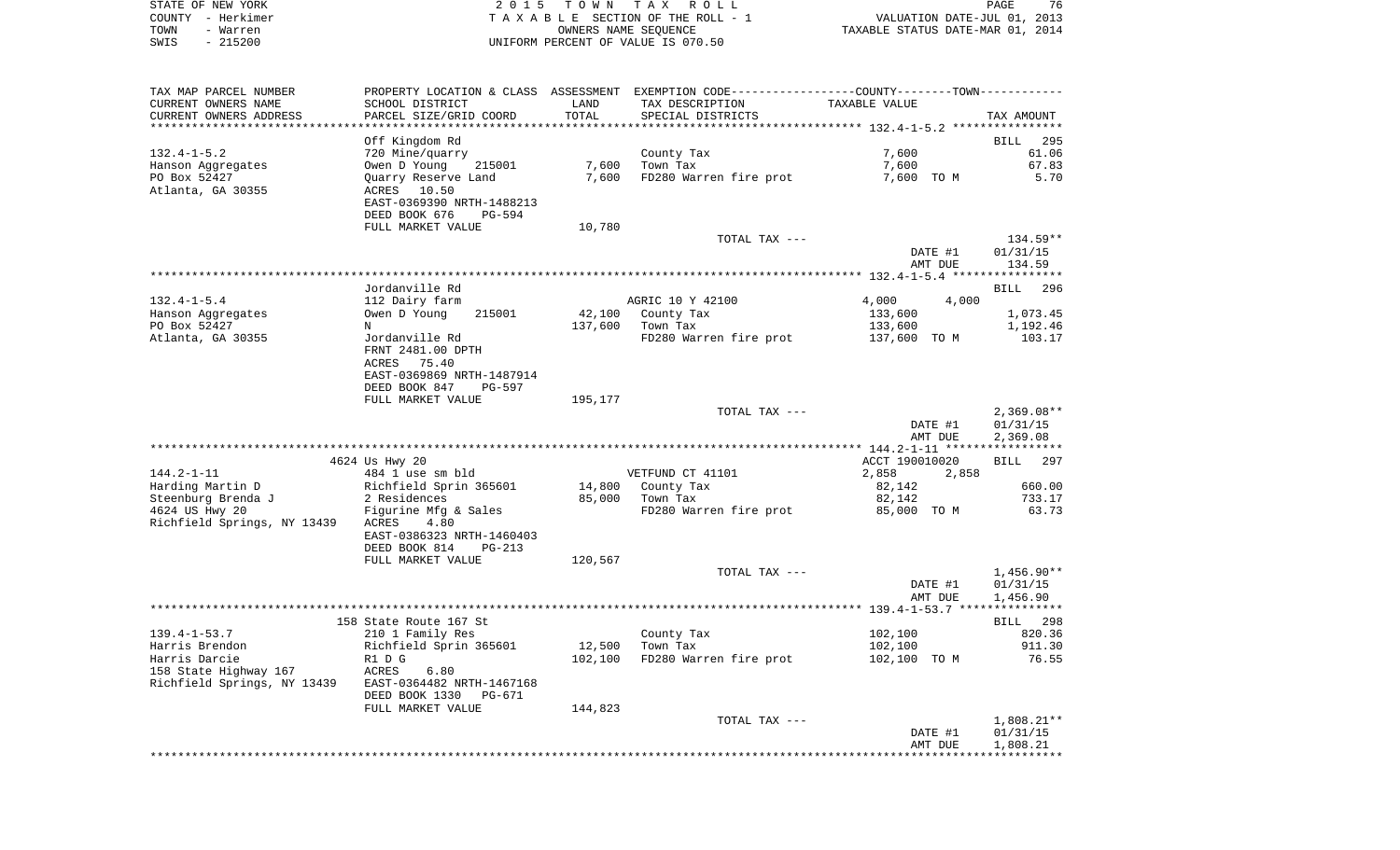| STATE OF NEW YORK | 2015 TOWN TAX ROLL                 | 77<br>PAGE                       |
|-------------------|------------------------------------|----------------------------------|
| COUNTY - Herkimer | TAXABLE SECTION OF THE ROLL - 1    | VALUATION DATE-JUL 01, 2013      |
| TOWN<br>- Warren  | OWNERS NAME SEOUENCE               | TAXABLE STATUS DATE-MAR 01, 2014 |
| - 215200<br>SWIS  | UNIFORM PERCENT OF VALUE IS 070.50 |                                  |

| TAX MAP PARCEL NUMBER             | PROPERTY LOCATION & CLASS ASSESSMENT EXEMPTION CODE----------------COUNTY-------TOWN---------- |        |                              |                |                    |
|-----------------------------------|------------------------------------------------------------------------------------------------|--------|------------------------------|----------------|--------------------|
| CURRENT OWNERS NAME               | SCHOOL DISTRICT                                                                                | LAND   | TAX DESCRIPTION              | TAXABLE VALUE  |                    |
| CURRENT OWNERS ADDRESS            | PARCEL SIZE/GRID COORD                                                                         | TOTAL  | SPECIAL DISTRICTS            |                | TAX AMOUNT         |
|                                   |                                                                                                |        |                              |                |                    |
|                                   | 2344 Jordanville Rd                                                                            |        |                              | ACCT 190009540 | <b>BILL</b><br>299 |
| 132.60-1-67                       | 210 1 Family Res                                                                               |        | County Tax                   | 64,200         | 515.84             |
| Harris Patrick A                  | 215001<br>Owen D Young                                                                         | 8,400  | Town Tax                     | 64,200         | 573.02             |
| 13 Judith Dr                      | Residence                                                                                      | 64,200 | FD280 Warren fire prot       | 64,200 TO M    | 48.14              |
| Clifton Park, NY 12065            | FRNT 142.90 DPTH 214.00                                                                        |        | LT180 Warren light #2        | 64,200 TO M    | 63.80              |
|                                   | EAST-0370816 NRTH-1487093                                                                      |        |                              |                |                    |
|                                   | DEED BOOK 902<br>$PG-262$                                                                      |        |                              |                |                    |
|                                   | FULL MARKET VALUE                                                                              | 91,064 |                              |                |                    |
|                                   |                                                                                                |        | TOTAL TAX ---                |                | $1,200.80**$       |
|                                   |                                                                                                |        |                              | DATE #1        | 01/31/15           |
|                                   |                                                                                                |        |                              | AMT DUE        | 1,200.80           |
|                                   |                                                                                                |        |                              |                |                    |
|                                   | Cullen Rd                                                                                      |        |                              | ACCT 190003845 | BILL 300           |
| $139.1 - 1 - 1$                   | 321 Abandoned ag                                                                               |        | County Tax                   | 5,900          | 47.41              |
| Hauser Alfred                     | Richfield Sprin 365601                                                                         | 5,900  | Town Tax                     | 5,900          | 52.66              |
| 159 Cullen Rd                     | Vacant Land                                                                                    |        | 5,900 FD280 Warren fire prot | 5,900 TO M     | 4.42               |
| Richfield Springs, NY 13439 ACRES | 14.80                                                                                          |        |                              |                |                    |
|                                   | EAST-0359779 NRTH-1475495                                                                      |        |                              |                |                    |
|                                   | DEED BOOK 1273 PG-380                                                                          |        |                              |                |                    |
|                                   | FULL MARKET VALUE                                                                              | 8,369  |                              |                |                    |
|                                   |                                                                                                |        | TOTAL TAX ---                |                | 104.49**           |
|                                   |                                                                                                |        |                              | DATE #1        | 01/31/15           |
|                                   |                                                                                                |        |                              | AMT DUE        | 104.49             |
|                                   |                                                                                                |        |                              |                |                    |
|                                   | Off Jordanville Rd                                                                             |        |                              | ACCT 190013200 | BILL 301           |
| $133.4 - 2 - 9$                   | 314 Rural vac<10                                                                               |        | County Tax                   | 1,500          | 12.05              |
| Hauswirth Family Trust            | Owen D Young 215001                                                                            | 1,500  | Town Tax                     | 1,500          | 13.39              |
| 79 Llewellyn St                   | Lot                                                                                            | 1,500  | FD280 Warren fire prot       | 1,500 TO M     | 1.12               |
| Lowell, MA 01850                  | 6.00<br>ACRES                                                                                  |        |                              |                |                    |
|                                   | EAST-0386485 NRTH-1483702                                                                      |        |                              |                |                    |
|                                   | DEED BOOK 940<br>$PG-425$                                                                      |        |                              |                |                    |
|                                   | FULL MARKET VALUE                                                                              | 2,128  |                              |                |                    |
|                                   |                                                                                                |        | TOTAL TAX ---                |                | $26.56**$          |
|                                   |                                                                                                |        |                              | DATE #1        | 01/31/15           |
|                                   |                                                                                                |        |                              | AMT DUE        | 26.56              |
|                                   |                                                                                                |        |                              |                |                    |
|                                   | Youngs Rd                                                                                      |        |                              | ACCT 190000660 | BILL 302           |
| 133.4-2-12                        | 322 Rural vac>10                                                                               |        | County Tax                   | 3,000          | 24.10              |
| Hauswirth Family Trust            | Richfield Sprin 365601                                                                         | 3,000  | Town Tax                     | 3,000          | 26.78              |
| 79 Llewellyn St                   | Mud Lake                                                                                       | 3,000  | FD280 Warren fire prot       | 3,000 TO M     | 2.25               |
| Lowell, MA 01850                  | ACRES 12.00                                                                                    |        |                              |                |                    |
|                                   | EAST-0386937 NRTH-1483000                                                                      |        |                              |                |                    |
|                                   | DEED BOOK 936<br>PG-407                                                                        |        |                              |                |                    |
|                                   | FULL MARKET VALUE                                                                              | 4,255  |                              |                |                    |
|                                   |                                                                                                |        | TOTAL TAX ---                |                | $53.13**$          |
|                                   |                                                                                                |        |                              |                |                    |
|                                   |                                                                                                |        |                              | DATE #1        | 01/31/15           |
|                                   |                                                                                                |        |                              | AMT DUE        | 53.13              |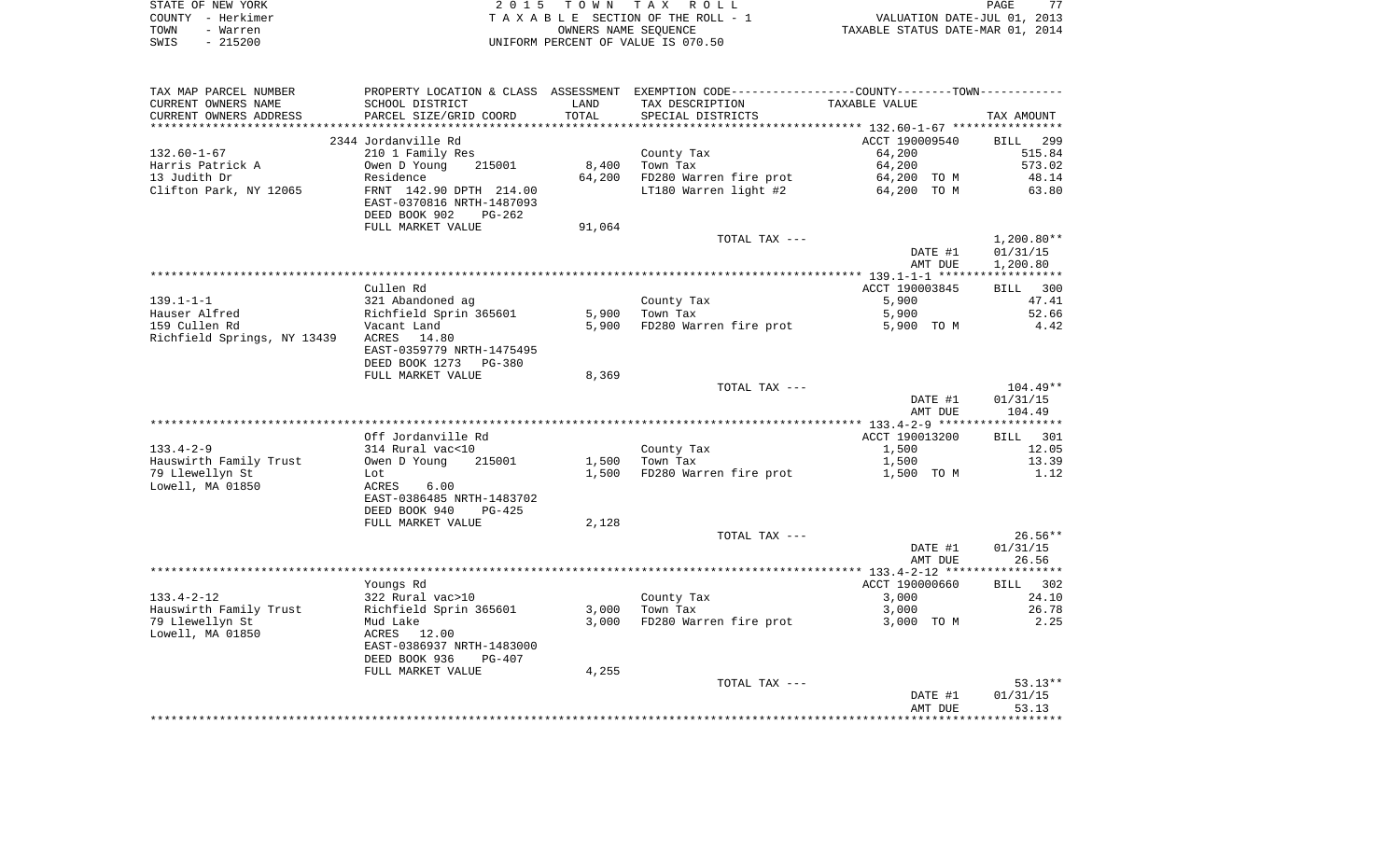| STATE OF NEW YORK | 2015 TOWN TAX ROLL                 | 78<br>PAGE                       |
|-------------------|------------------------------------|----------------------------------|
| COUNTY - Herkimer | TAXABLE SECTION OF THE ROLL - 1    | VALUATION DATE-JUL 01, 2013      |
| TOWN<br>- Warren  | OWNERS NAME SEOUENCE               | TAXABLE STATUS DATE-MAR 01, 2014 |
| $-215200$<br>SWIS | UNIFORM PERCENT OF VALUE IS 070.50 |                                  |

 $\frac{78}{2013}$ <br>2014

| TAX MAP PARCEL NUMBER                      | PROPERTY LOCATION & CLASS ASSESSMENT EXEMPTION CODE---------------COUNTY-------TOWN---------- |         |                        |                  |                    |
|--------------------------------------------|-----------------------------------------------------------------------------------------------|---------|------------------------|------------------|--------------------|
| CURRENT OWNERS NAME                        | SCHOOL DISTRICT                                                                               | LAND    | TAX DESCRIPTION        | TAXABLE VALUE    |                    |
| CURRENT OWNERS ADDRESS                     | PARCEL SIZE/GRID COORD                                                                        | TOTAL   | SPECIAL DISTRICTS      |                  | TAX AMOUNT         |
| ***********************                    |                                                                                               |         |                        |                  |                    |
|                                            | Youngs Rd                                                                                     |         |                        |                  | <b>BILL</b><br>303 |
| $133.4 - 2 - 14$                           | 105 Vac farmland                                                                              |         | County Tax             | 8,600            | 69.10              |
| Hauswirth Family Trust                     | Owen D Young<br>215001                                                                        | 8,600   | Town Tax               | 8,600            | 76.76              |
| 79 Llewellyn St                            | Farm Land                                                                                     | 8,600   | FD280 Warren fire prot | 8,600 TO M       | 6.45               |
| Lowell, MA 01850                           | ACRES<br>28.80                                                                                |         |                        |                  |                    |
|                                            | EAST-0386838 NRTH-1481876                                                                     |         |                        |                  |                    |
|                                            | DEED BOOK 936<br><b>PG-407</b>                                                                |         |                        |                  |                    |
|                                            | FULL MARKET VALUE                                                                             | 12,199  |                        |                  |                    |
|                                            |                                                                                               |         | TOTAL TAX ---          |                  | 152.31**           |
|                                            |                                                                                               |         |                        | DATE #1          | 01/31/15           |
|                                            |                                                                                               |         |                        | AMT DUE          | 152.31             |
|                                            | Youngs Rd                                                                                     |         |                        | ACCT 190013320   | 304<br>BILL        |
| $133.4 - 2 - 16$                           | 314 Rural vac<10                                                                              |         | County Tax             | 1,500            | 12.05              |
| Hauswirth Family Trust                     | 215001<br>Owen D Young                                                                        | 1,500   | Town Tax               | 1,500            | 13.39              |
| 79 Llewellyn St                            | Mud Lake                                                                                      | 1,500   | FD280 Warren fire prot | 1,500 TO M       | 1.12               |
| Lowell, MA 01850                           | Lot                                                                                           |         |                        |                  |                    |
|                                            | 5.00<br>ACRES                                                                                 |         |                        |                  |                    |
|                                            | EAST-0387108 NRTH-1481547                                                                     |         |                        |                  |                    |
|                                            | DEED BOOK 936<br>$PG-407$                                                                     |         |                        |                  |                    |
|                                            | FULL MARKET VALUE                                                                             | 2,128   |                        |                  |                    |
|                                            |                                                                                               |         | TOTAL TAX ---          |                  | $26.56**$          |
|                                            |                                                                                               |         |                        | DATE #1          | 01/31/15           |
|                                            |                                                                                               |         |                        | AMT DUE          | 26.56              |
|                                            |                                                                                               |         |                        |                  |                    |
|                                            | Parmwood Rd                                                                                   |         |                        | ACCT 190013260   | 305<br>BILL        |
| $133.4 - 2 - 18$                           | 314 Rural vac<10                                                                              |         | County Tax             | 1,800            | 14.46              |
| Hauswirth Family Trust                     | Owen D Young<br>215001                                                                        | 1,800   | Town Tax               | 1,800            | 16.07              |
| 79 Llewellyn St                            | Lot                                                                                           | 1,800   | FD280 Warren fire prot | 1,800 TO M       | 1.35               |
| Lowell, MA 01850                           | ACRES<br>6.00                                                                                 |         |                        |                  |                    |
|                                            | EAST-0387653 NRTH-1481164                                                                     |         |                        |                  |                    |
|                                            | DEED BOOK 936<br><b>PG-407</b>                                                                |         |                        |                  |                    |
|                                            | FULL MARKET VALUE                                                                             | 2,553   |                        |                  |                    |
|                                            |                                                                                               |         | TOTAL TAX ---          |                  | $31.88**$          |
|                                            |                                                                                               |         |                        | DATE #1          | 01/31/15           |
|                                            |                                                                                               |         |                        | AMT DUE          | 31.88              |
|                                            |                                                                                               |         |                        | ACCT 190003490   | BILL 306           |
|                                            | Youngs Rd                                                                                     |         |                        |                  | 766.52             |
| $133.4 - 2 - 23$<br>Hauswirth Family Trust | 270 Mfg housing<br>215001<br>Owen D Young                                                     | 58,300  | County Tax<br>Town Tax | 95,400<br>95,400 | 851.50             |
| 79 Llewellyn St                            | ACRES 125.00                                                                                  | 95,400  | FD280 Warren fire prot | 95,400 TO M      | 71.53              |
| Lowell, MA 01850                           | EAST-0385224 NRTH-1482170                                                                     |         |                        |                  |                    |
|                                            | DEED BOOK 936<br><b>PG-407</b>                                                                |         |                        |                  |                    |
|                                            | FULL MARKET VALUE                                                                             | 135,319 |                        |                  |                    |
|                                            |                                                                                               |         | TOTAL TAX ---          |                  | $1,689.55**$       |
|                                            |                                                                                               |         |                        | DATE #1          | 01/31/15           |
|                                            |                                                                                               |         |                        | AMT DUE          | 1,689.55           |
|                                            |                                                                                               |         |                        |                  |                    |
|                                            |                                                                                               |         |                        |                  |                    |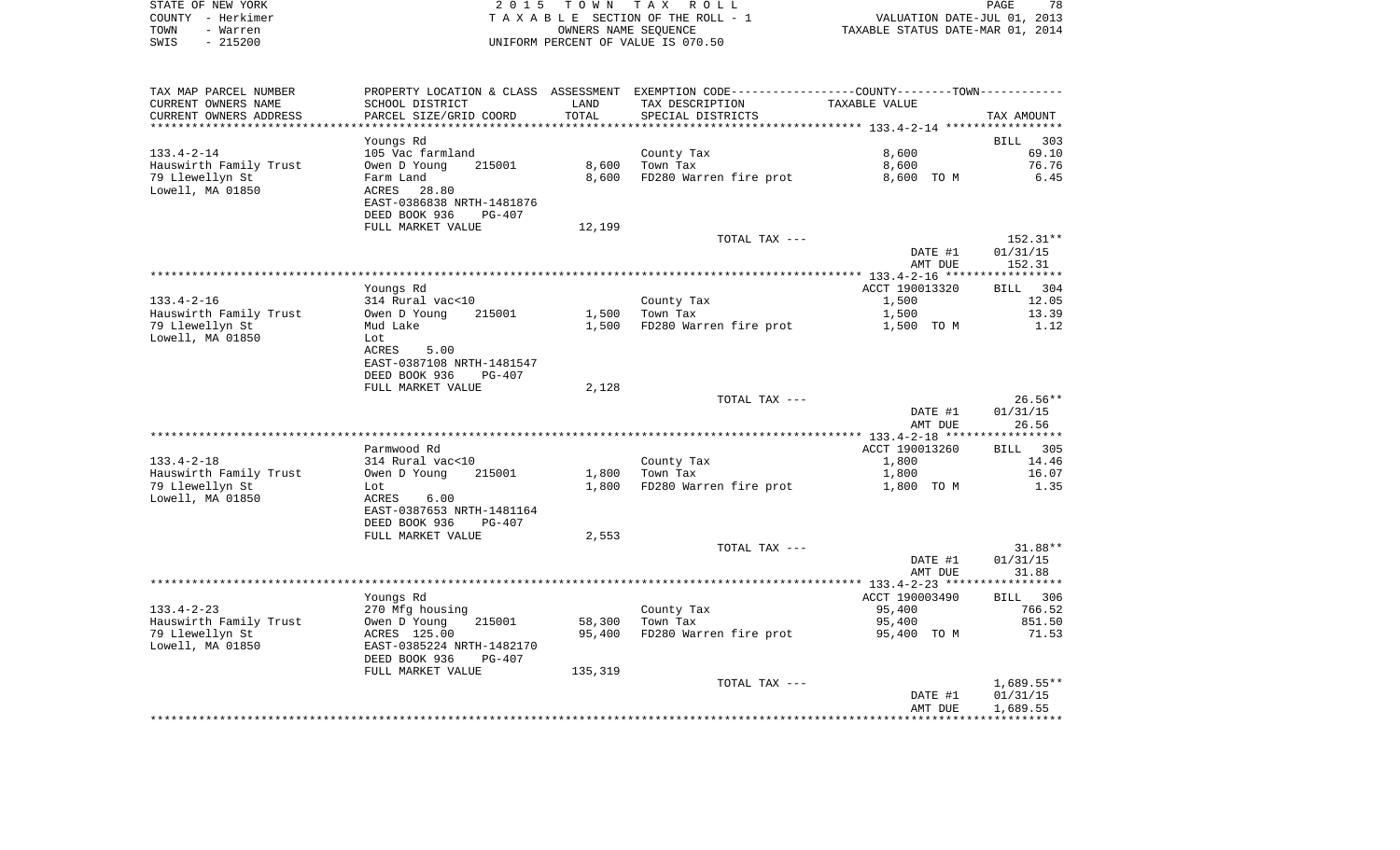| STATE OF NEW YORK<br>COUNTY - Herkimer<br>- Warren<br>TOWN | 2 0 1 5                                              | T O W N | TAX ROLL<br>TAXABLE SECTION OF THE ROLL - 1<br>OWNERS NAME SEQUENCE | VALUATION DATE-JUL 01, 2013<br>TAXABLE STATUS DATE-MAR 01, 2014 | PAGE<br>79         |
|------------------------------------------------------------|------------------------------------------------------|---------|---------------------------------------------------------------------|-----------------------------------------------------------------|--------------------|
| $-215200$<br>SWIS                                          |                                                      |         | UNIFORM PERCENT OF VALUE IS 070.50                                  |                                                                 |                    |
| TAX MAP PARCEL NUMBER                                      | PROPERTY LOCATION & CLASS ASSESSMENT                 |         | EXEMPTION CODE-----------------COUNTY-------TOWN-----------         |                                                                 |                    |
| CURRENT OWNERS NAME                                        | SCHOOL DISTRICT                                      | LAND    | TAX DESCRIPTION                                                     | TAXABLE VALUE                                                   |                    |
| CURRENT OWNERS ADDRESS<br>**********************           | PARCEL SIZE/GRID COORD<br>************************   | TOTAL   | SPECIAL DISTRICTS                                                   |                                                                 | TAX AMOUNT         |
|                                                            | Mud Lk                                               |         |                                                                     | ACCT 190009270                                                  | <b>BILL</b><br>307 |
| $133.4 - 2 - 25$                                           | 323 Vacant rural                                     |         | County Tax                                                          | 1,000                                                           | 8.03               |
| Hauswirth Family Trust                                     | Owen D Young<br>215001                               | 1,000   | Town Tax                                                            | 1,000                                                           | 8.93               |
| 79 Llewellyn St                                            | Mud Lake                                             | 1,000   | FD280 Warren fire prot                                              | 1,000 TO M                                                      | .75                |
| Lowell, MA 01850                                           | Lot<br>5                                             |         |                                                                     |                                                                 |                    |
|                                                            | 3.70<br>ACRES<br>EAST-0385736 NRTH-1483567           |         |                                                                     |                                                                 |                    |
|                                                            | DEED BOOK 936<br><b>PG-408</b>                       |         |                                                                     |                                                                 |                    |
|                                                            | FULL MARKET VALUE                                    | 1,418   |                                                                     |                                                                 |                    |
|                                                            |                                                      |         | TOTAL TAX ---                                                       |                                                                 | $17.71**$          |
|                                                            |                                                      |         |                                                                     | DATE #1                                                         | 01/31/15           |
|                                                            |                                                      |         |                                                                     | AMT DUE                                                         | 17.71              |
|                                                            | 281 Youngs Rd                                        |         |                                                                     | ACCT 190004230                                                  | 308<br>BILL        |
| $133.4 - 2 - 10$                                           | 314 Rural vac<10                                     |         | County Tax                                                          | 1,400                                                           | 11.25              |
| Hauswirth Robert                                           | Owen D Young<br>215001                               | 1,400   | Town Tax                                                            | 1,400                                                           | 12.50              |
| Hauswirth Albert                                           | Lot                                                  | 1,400   | FD280 Warren fire prot                                              | 1,400 TO M                                                      | 1.05               |
| 79 Llewllyn St                                             | ACRES<br>5.60                                        |         |                                                                     |                                                                 |                    |
| Lowell, MA 01850                                           | EAST-0387130 NRTH-1483780<br>DEED BOOK 946<br>PG-563 |         |                                                                     |                                                                 |                    |
|                                                            | FULL MARKET VALUE                                    | 1,986   |                                                                     |                                                                 |                    |
|                                                            |                                                      |         | TOTAL TAX ---                                                       |                                                                 | $24.80**$          |
|                                                            |                                                      |         |                                                                     | DATE #1                                                         | 01/31/15           |
|                                                            |                                                      |         |                                                                     | AMT DUE                                                         | 24.80              |
|                                                            | State Route 20                                       |         |                                                                     | ************** 144.1-1-3.1 *****************<br>ACCT 190000840  | <b>BILL</b><br>309 |
| $144.1 - 1 - 3.1$                                          | 455 Dealer-prod.                                     |         | County Tax                                                          | 49,000                                                          | 393.71             |
| Hawkins Robert                                             | Richfield Sprin 365601                               | 10,300  | Town Tax                                                            | 49,000                                                          | 437.35             |
| 129 Tobey Rd                                               | Mobile Home Sales                                    | 49,000  | School Relevy                                                       |                                                                 | 870.87             |
| Harpursville, NY 13787                                     | 1.20<br>ACRES                                        |         | FD280 Warren fire prot                                              | 49,000 TO M                                                     | 36.74              |
|                                                            | EAST-0374797 NRTH-1463535                            |         | LT190 Warren light #3                                               | 49,000 TO M                                                     | 62.01              |
|                                                            | DEED BOOK 1295 PG-471<br>FULL MARKET VALUE           | 69,504  |                                                                     |                                                                 |                    |
|                                                            |                                                      |         | TOTAL TAX ---                                                       |                                                                 | $1,800.68**$       |
|                                                            |                                                      |         |                                                                     | DATE #1                                                         | 01/31/15           |
|                                                            |                                                      |         |                                                                     | AMT DUE                                                         | 1,800.68           |
|                                                            | State Route 167                                      |         |                                                                     | ACCT 190006421                                                  | 310<br><b>BILL</b> |
| $139.2 - 1 - 4.2$                                          | 112 Dairy farm                                       |         | AGRIC 10 Y 42100                                                    | 2,000<br>2,000                                                  |                    |
| Hawrylchak Steven M                                        | Richfield Sprin 365601                               |         | 56,500 County Tax                                                   | 61,500                                                          | 494.14             |
| 712 State Route 167                                        | Farm Land                                            | 63,500  | Town Tax                                                            | 61,500                                                          | 548.92             |
| Richfield Springs, NY 13439                                | Barn                                                 |         | FD280 Warren fire prot                                              | 63,500 TO M                                                     | 47.61              |
|                                                            | ACRES 138.50                                         |         |                                                                     |                                                                 |                    |
|                                                            | EAST-0370120 NRTH-1479334<br>DEED BOOK 700<br>PG-914 |         |                                                                     |                                                                 |                    |
|                                                            | FULL MARKET VALUE                                    | 90,071  |                                                                     |                                                                 |                    |
|                                                            |                                                      |         | TOTAL TAX ---                                                       |                                                                 | $1,090.67**$       |
|                                                            |                                                      |         |                                                                     | DATE #1                                                         | 01/31/15           |
|                                                            |                                                      |         |                                                                     | AMT DUE                                                         | 1,090.67           |
|                                                            |                                                      |         |                                                                     |                                                                 |                    |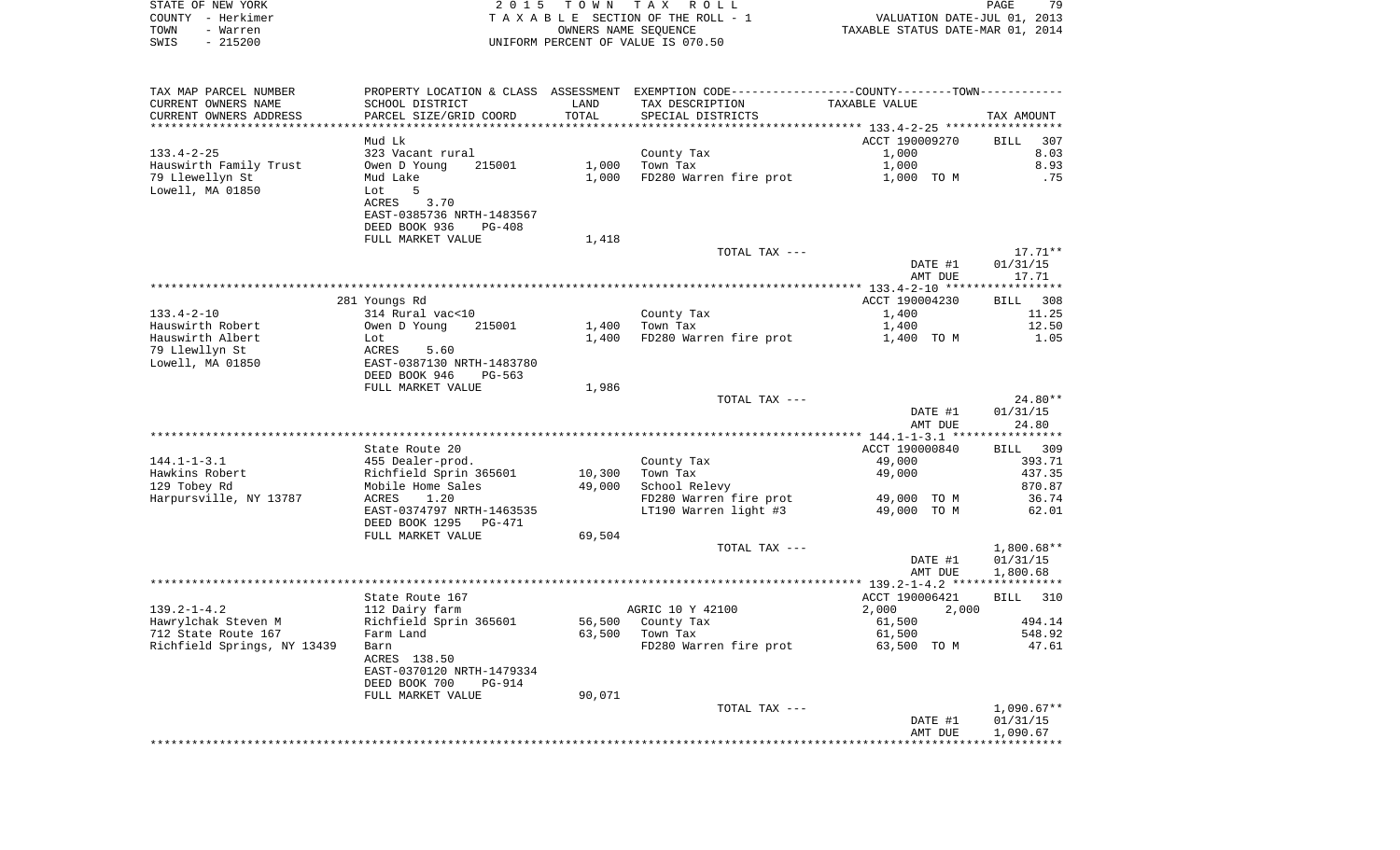| STATE OF NEW YORK | 2015 TOWN TAX ROLL                 | 80<br>PAGE                       |
|-------------------|------------------------------------|----------------------------------|
| COUNTY - Herkimer | TAXABLE SECTION OF THE ROLL - 1    | VALUATION DATE-JUL 01, 2013      |
| TOWN<br>- Warren  | OWNERS NAME SEOUENCE               | TAXABLE STATUS DATE-MAR 01, 2014 |
| SWIS<br>- 215200  | UNIFORM PERCENT OF VALUE IS 070.50 |                                  |

| TAX MAP PARCEL NUMBER       |                                                                        |         | PROPERTY LOCATION & CLASS ASSESSMENT EXEMPTION CODE----------------COUNTY--------TOWN---------- |                                                     |              |
|-----------------------------|------------------------------------------------------------------------|---------|-------------------------------------------------------------------------------------------------|-----------------------------------------------------|--------------|
| CURRENT OWNERS NAME         | SCHOOL DISTRICT                                                        | LAND    | TAX DESCRIPTION                                                                                 | TAXABLE VALUE                                       |              |
| CURRENT OWNERS ADDRESS      | PARCEL SIZE/GRID COORD                                                 | TOTAL   | SPECIAL DISTRICTS                                                                               |                                                     | TAX AMOUNT   |
|                             |                                                                        |         | **************************                                                                      | ********************* 139.2-1-6 ******************* |              |
|                             | State Route 167                                                        |         |                                                                                                 | ACCT 190004710                                      | BILL 311     |
| $139.2 - 1 - 6$             | 105 Vac farmland                                                       |         | County Tax                                                                                      | 47,100                                              | 378.44       |
| Hawrylchak Steven M         | Richfield Sprin 365601                                                 | 45,900  | Town Tax                                                                                        | 47,100                                              | 420.40       |
| 712 State Route 167         | Farm Land                                                              | 47,100  | FD280 Warren fire prot                                                                          | 47,100 TO M                                         | 35.31        |
| Richfield Springs, NY 13439 | ACRES 102.00<br>EAST-0369333 NRTH-1478027<br>DEED BOOK 818<br>$PG-401$ |         |                                                                                                 |                                                     |              |
|                             | FULL MARKET VALUE                                                      | 66,809  |                                                                                                 |                                                     |              |
|                             |                                                                        |         | TOTAL TAX ---                                                                                   |                                                     | 834.15**     |
|                             |                                                                        |         |                                                                                                 | DATE #1                                             | 01/31/15     |
|                             |                                                                        |         |                                                                                                 | AMT DUE                                             | 834.15       |
|                             |                                                                        |         |                                                                                                 |                                                     |              |
|                             | 712 State Route 167                                                    |         |                                                                                                 | ACCT 190004680                                      | BILL<br>312  |
| $139.2 - 1 - 16$            | 112 Dairy farm                                                         |         | AGRIC 10 Y 42100                                                                                | 2,000<br>2,000                                      |              |
| Hawrylchak Steven M         | Richfield Sprin 365601                                                 | 60,100  | County Tax                                                                                      | 153,000                                             | 1,229.33     |
| 712 State Route 167         | Dairy Farm                                                             | 155,000 | Town Tax                                                                                        | 153,000                                             | 1,365.62     |
| Richfield Springs, NY 13439 | ACRES 124.00<br>EAST-0369600 NRTH-1476845                              |         | FD280 Warren fire prot                                                                          | 155,000 TO M                                        | 116.22       |
|                             | DEED BOOK 818<br>PG-401                                                |         |                                                                                                 |                                                     |              |
|                             | FULL MARKET VALUE                                                      | 219,858 |                                                                                                 |                                                     |              |
|                             |                                                                        |         | TOTAL TAX ---                                                                                   |                                                     | $2,711.17**$ |
|                             |                                                                        |         |                                                                                                 | DATE #1                                             | 01/31/15     |
|                             |                                                                        |         |                                                                                                 | AMT DUE                                             | 2,711.17     |
|                             |                                                                        |         |                                                                                                 |                                                     |              |
|                             | State Route 167                                                        |         |                                                                                                 | ACCT 190004725                                      | BILL 313     |
| $139.2 - 1 - 19$            | 105 Vac farmland                                                       |         | County Tax                                                                                      | 5,000                                               | 40.17        |
| Hawrylchak Steven M         | Richfield Sprin 365601                                                 | 5,000   | Town Tax                                                                                        | 5,000                                               | 44.63        |
| 712 State Route 167         | Vac                                                                    | 5,000   | FD280 Warren fire prot                                                                          | 5,000 TO M                                          | 3.75         |
| Richfield Springs, NY 13439 | ACRES<br>3.00                                                          |         |                                                                                                 |                                                     |              |
|                             | EAST-0367914 NRTH-1475586                                              |         |                                                                                                 |                                                     |              |
|                             | DEED BOOK 818<br>PG-401                                                |         |                                                                                                 |                                                     |              |
|                             | FULL MARKET VALUE                                                      | 7,092   |                                                                                                 |                                                     |              |
|                             |                                                                        |         | TOTAL TAX ---                                                                                   |                                                     | 88.55**      |
|                             |                                                                        |         |                                                                                                 | DATE #1                                             | 01/31/15     |
|                             |                                                                        |         |                                                                                                 | AMT DUE                                             | 88.55        |
|                             | 2398 Jordanville Rd                                                    |         |                                                                                                 | ACCT 190011910                                      | BILL 314     |
| $132.60 - 1 - 53$           | 210 1 Family Res                                                       |         | County Tax                                                                                      | 68,900                                              | 553.60       |
| Hectus Steven K             | Owen D Young<br>215001                                                 | 8,800   | Town Tax                                                                                        | 68,900                                              | 614.97       |
| Hectus Carol J              | Residence                                                              | 68,900  | FD280 Warren fire prot                                                                          | 68,900 TO M                                         | 51.66        |
| PO Box 61                   | Per Easement Nys Dot 6/00                                              |         | LT180 Warren light #2                                                                           | 68,900 TO M                                         | 68.47        |
| Jordanville, NY 13361       | FRNT 201.00 DPTH 227.25                                                |         |                                                                                                 |                                                     |              |
|                             | EAST-0371814 NRTH-1487177                                              |         |                                                                                                 |                                                     |              |
|                             | DEED BOOK 879<br>PG-381                                                |         |                                                                                                 |                                                     |              |
|                             | FULL MARKET VALUE                                                      | 97,730  |                                                                                                 |                                                     |              |
|                             |                                                                        |         | TOTAL TAX ---                                                                                   |                                                     | $1,288.70**$ |
|                             |                                                                        |         |                                                                                                 | DATE #1                                             | 01/31/15     |
|                             |                                                                        |         |                                                                                                 | AMT DUE                                             | 1,288.70     |
|                             |                                                                        |         |                                                                                                 |                                                     |              |
|                             |                                                                        |         |                                                                                                 |                                                     |              |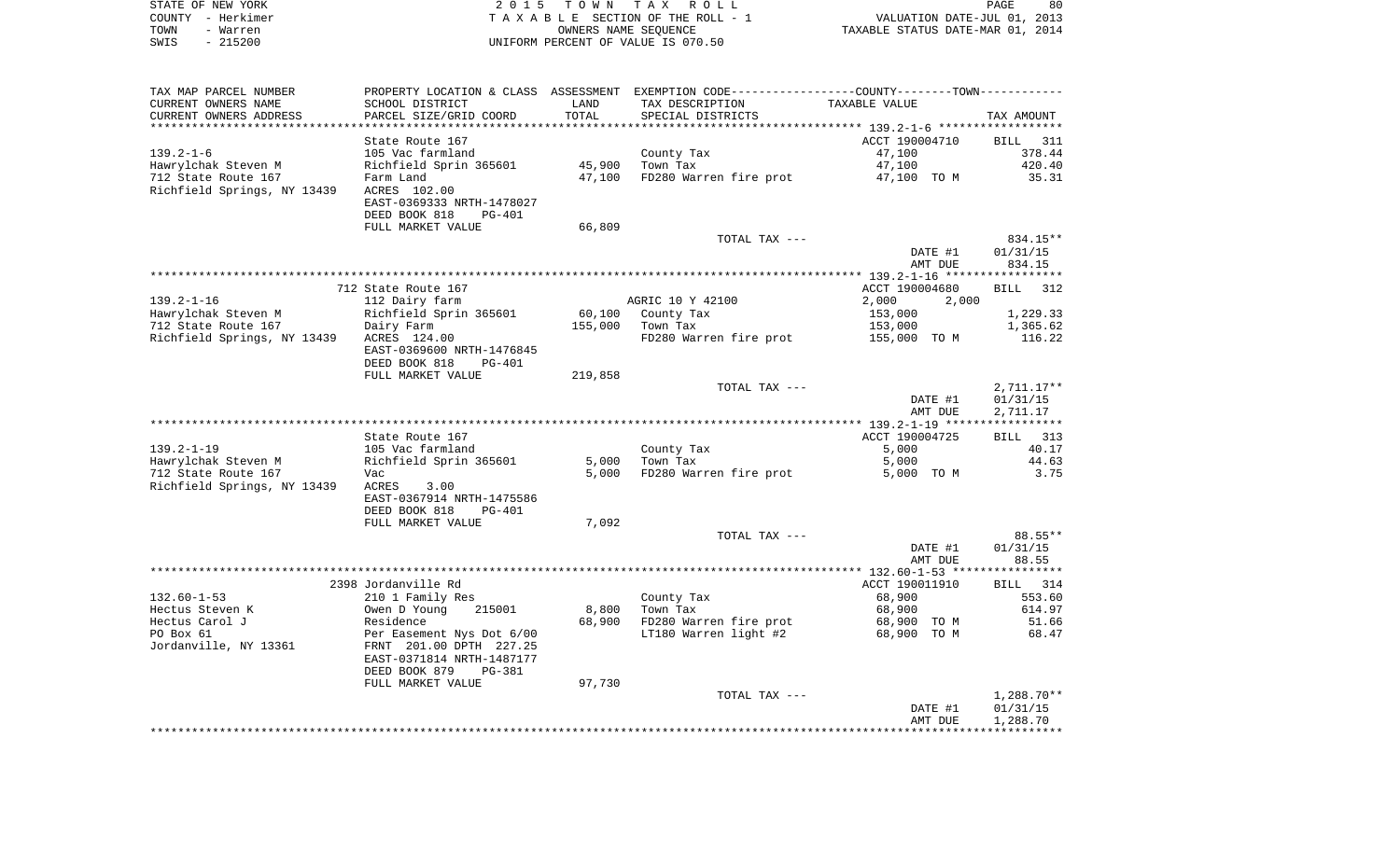| STATE OF NEW YORK | 2015 TOWN TAX ROLL                 | 81<br>PAGE                       |
|-------------------|------------------------------------|----------------------------------|
| COUNTY - Herkimer | TAXABLE SECTION OF THE ROLL - 1    | VALUATION DATE-JUL 01, 2013      |
| TOWN<br>- Warren  | OWNERS NAME SEOUENCE               | TAXABLE STATUS DATE-MAR 01, 2014 |
| $-215200$<br>SWIS | UNIFORM PERCENT OF VALUE IS 070.50 |                                  |

| TAX MAP PARCEL NUMBER     | PROPERTY LOCATION & CLASS ASSESSMENT EXEMPTION CODE---------------COUNTY-------TOWN--------- |         |                        |                |              |
|---------------------------|----------------------------------------------------------------------------------------------|---------|------------------------|----------------|--------------|
| CURRENT OWNERS NAME       | SCHOOL DISTRICT                                                                              | LAND    | TAX DESCRIPTION        | TAXABLE VALUE  |              |
| CURRENT OWNERS ADDRESS    | PARCEL SIZE/GRID COORD                                                                       | TOTAL   | SPECIAL DISTRICTS      |                | TAX AMOUNT   |
| ***********************   |                                                                                              |         |                        |                |              |
|                           | Yule Corners Rd                                                                              |         |                        |                | BILL<br>315  |
| $132.4 - 1 - 79.2$        | 314 Rural vac<10                                                                             |         | County Tax             | 3,500          | 28.12        |
| Helmer Connie             | Owen D Young<br>215001                                                                       | 3,500   | Town Tax               | 3,500          | 31.24        |
| 201 Yule Corners Rd       | FRNT 130.00 DPTH                                                                             | 3,500   | FD280 Warren fire prot | 3,500 TO M     | 2.62         |
| Jordanville, NY 13361     | ACRES<br>3.10                                                                                |         |                        |                |              |
|                           | EAST-0364956 NRTH-1485076                                                                    |         |                        |                |              |
|                           | DEED BOOK 1418<br>$PG-624$                                                                   |         |                        |                |              |
|                           | FULL MARKET VALUE                                                                            | 4,965   |                        |                |              |
|                           |                                                                                              |         | TOTAL TAX ---          |                | $61.98**$    |
|                           |                                                                                              |         |                        | DATE #1        | 01/31/15     |
|                           |                                                                                              |         |                        | AMT DUE        | 61.98        |
|                           |                                                                                              |         |                        |                |              |
|                           | 201 Yules Corners Rd                                                                         |         |                        | ACCT 190011340 | BILL 316     |
| $132.4 - 1 - 80.1$        | 210 1 Family Res                                                                             |         | County Tax             | 72,600         | 583.33       |
| Helmer Connie             | Owen D Young<br>215001                                                                       | 11,100  | Town Tax               | 72,600         | 648.00       |
| 201 Yules Corners Rd      | R1                                                                                           | 72,600  | FD280 Warren fire prot | 72,600 TO M    | 54.43        |
| Jordanville, NY 13361     | FRNT 320.40 DPTH                                                                             |         |                        |                |              |
|                           | 1.90<br>ACRES                                                                                |         |                        |                |              |
|                           | EAST-0365260 NRTH-1484640                                                                    |         |                        |                |              |
|                           | DEED BOOK 1394<br>PG-694                                                                     |         |                        |                |              |
|                           | FULL MARKET VALUE                                                                            | 102,979 |                        |                |              |
|                           |                                                                                              |         | TOTAL TAX ---          |                | $1,285.76**$ |
|                           |                                                                                              |         |                        | DATE #1        | 01/31/15     |
|                           |                                                                                              |         |                        | AMT DUE        | 1,285.76     |
|                           |                                                                                              |         |                        |                |              |
|                           | Us Hwy 20                                                                                    |         |                        | ACCT 190012090 | BILL 317     |
| $144.1 - 1 - 54$          | 311 Res vac land                                                                             |         | County Tax             | 2,000          | 16.07        |
| Henriquez Luz             | Richfield Sprin 365601                                                                       | 2,000   | Town Tax               | 2,000          | 17.85        |
| 77-11 35th Ave Apt 3M     | FRNT 108.00 DPTH 265.00                                                                      | 2,000   | FD280 Warren fire prot | 2,000 TO M     | 1.50         |
| Jackson Heights, NY 11372 | EAST-0377826 NRTH-1462567                                                                    |         |                        |                |              |
|                           | DEED BOOK 1375<br>$PG-15$                                                                    |         |                        |                |              |
|                           | FULL MARKET VALUE                                                                            | 2,837   |                        |                |              |
|                           |                                                                                              |         | TOTAL TAX ---          |                | $35.42**$    |
|                           |                                                                                              |         |                        | DATE #1        | 01/31/15     |
|                           |                                                                                              |         |                        | AMT DUE        | 35.42        |
|                           |                                                                                              |         |                        |                |              |
|                           | 4192 Us Hwy 20                                                                               |         |                        | ACCT 190012060 | BILL 318     |
| $144.31 - 1 - 1$          | 270 Mfg housing                                                                              |         | County Tax             | 60,500         | 486.11       |
| Henriquez Luz             | Richfield Sprin 365601                                                                       | 13,400  | Town Tax               | 60,500         | 540.00       |
| 77-11 35th Ave Apt 3M     | Residence                                                                                    | 60,500  | FD280 Warren fire prot | 60,500 TO M    | 45.36        |
| Jackson Heights, NY 11372 | ACRES<br>3.70                                                                                |         | LT190 Warren light #3  | 60,500 TO M    | 76.56        |
|                           | EAST-0378185 NRTH-1462337                                                                    |         |                        |                |              |
|                           | DEED BOOK 1375<br>$PG-15$                                                                    |         |                        |                |              |
|                           | FULL MARKET VALUE                                                                            | 85,816  |                        |                |              |
|                           |                                                                                              |         | TOTAL TAX ---          |                | $1,148.03**$ |
|                           |                                                                                              |         |                        | DATE #1        | 01/31/15     |
|                           |                                                                                              |         |                        | AMT DUE        | 1,148.03     |
|                           |                                                                                              |         |                        |                |              |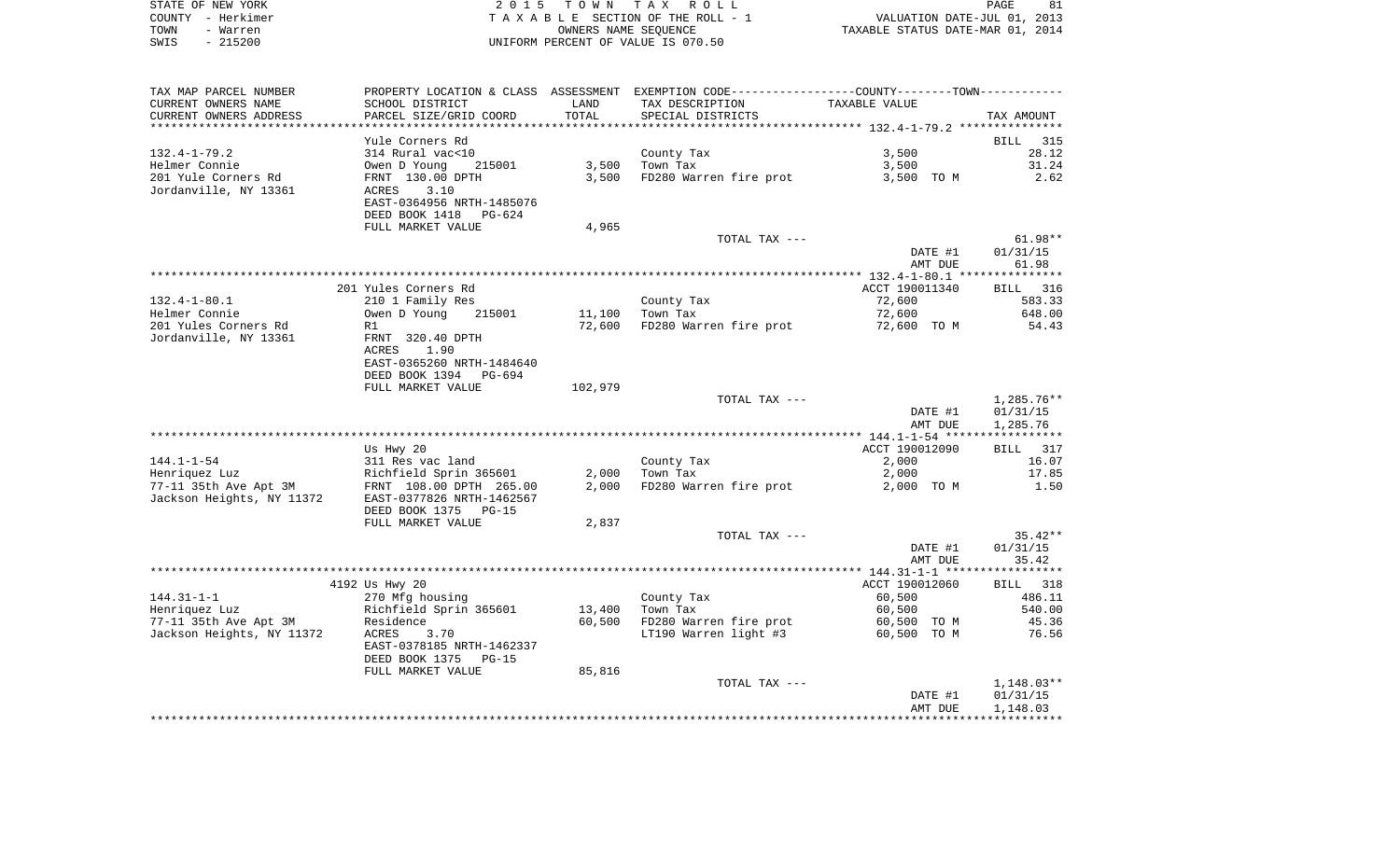| STATE OF NEW YORK<br>COUNTY - Herkimer<br>TOWN<br>- Warren | 2 0 1 5                                    | T O W N       | T A X<br>R O L L<br>TAXABLE SECTION OF THE ROLL - 1<br>OWNERS NAME SEQUENCE                   | VALUATION DATE-JUL 01, 2013<br>TAXABLE STATUS DATE-MAR 01, 2014 | PAGE<br>82   |
|------------------------------------------------------------|--------------------------------------------|---------------|-----------------------------------------------------------------------------------------------|-----------------------------------------------------------------|--------------|
| $-215200$<br>SWIS                                          |                                            |               | UNIFORM PERCENT OF VALUE IS 070.50                                                            |                                                                 |              |
| TAX MAP PARCEL NUMBER                                      |                                            |               | PROPERTY LOCATION & CLASS ASSESSMENT EXEMPTION CODE---------------COUNTY-------TOWN---------- |                                                                 |              |
| CURRENT OWNERS NAME<br>CURRENT OWNERS ADDRESS              | SCHOOL DISTRICT<br>PARCEL SIZE/GRID COORD  | LAND<br>TOTAL | TAX DESCRIPTION<br>SPECIAL DISTRICTS                                                          | TAXABLE VALUE                                                   | TAX AMOUNT   |
|                                                            |                                            |               |                                                                                               |                                                                 |              |
|                                                            | Bloomfield Rd                              |               |                                                                                               | ACCT 190000990                                                  | BILL<br>319  |
| $139.4 - 2 - 1$                                            | 322 Rural vac>10                           |               | County Tax                                                                                    | 14,600                                                          | 117.31       |
| Henriquez Luz M                                            | Richfield Sprin 365601                     | 14,600        | Town Tax                                                                                      | 14,600                                                          | 130.31       |
| Orfanitopoulos Ivy S                                       | Novi Subdivision 2002                      | 14,600        | FD280 Warren fire prot                                                                        | 14,600 TO M                                                     | 10.95        |
| 77-11 35th St Apt 3M<br>Jackson Heights, NY 11372          | FRNT 277.00 DPTH<br>ACRES 18.50            |               |                                                                                               |                                                                 |              |
|                                                            | EAST-0364213 NRTH-1471300                  |               |                                                                                               |                                                                 |              |
|                                                            | DEED BOOK 914<br><b>PG-256</b>             |               |                                                                                               |                                                                 |              |
|                                                            | FULL MARKET VALUE                          | 20,709        |                                                                                               |                                                                 |              |
|                                                            |                                            |               | TOTAL TAX ---                                                                                 |                                                                 | 258.57**     |
|                                                            |                                            |               |                                                                                               | DATE #1                                                         | 01/31/15     |
|                                                            |                                            |               |                                                                                               | AMT DUE                                                         | 258.57       |
|                                                            |                                            |               |                                                                                               |                                                                 |              |
|                                                            | Little Lakes Rd                            |               |                                                                                               | ACCT 190007741                                                  | BILL<br>320  |
| $133.3 - 1 - 35$                                           | 314 Rural vac<10                           |               | County Tax                                                                                    | 5,000                                                           | 40.17        |
| Hess Chad                                                  | Owen D Young<br>215001                     | 5,000         | Town Tax                                                                                      | 5,000                                                           | 44.63        |
| Hess Kathleen                                              | Rural Lot                                  | 5,000         | School Relevy                                                                                 |                                                                 | 133.44       |
| 2608 Jordanville Rd<br>Jordanville, NY 13361               | ACRES<br>1.50<br>EAST-0376413 NRTH-1486170 |               | FD280 Warren fire prot                                                                        | 5,000 TO M                                                      | 3.75         |
|                                                            | DEED BOOK 1368<br>PG-892                   |               |                                                                                               |                                                                 |              |
|                                                            | FULL MARKET VALUE                          | 7,092         |                                                                                               |                                                                 |              |
|                                                            |                                            |               | TOTAL TAX ---                                                                                 |                                                                 | 221.99**     |
|                                                            |                                            |               |                                                                                               | DATE #1                                                         | 01/31/15     |
|                                                            |                                            |               |                                                                                               | AMT DUE                                                         | 221.99       |
|                                                            |                                            |               |                                                                                               |                                                                 |              |
|                                                            | 2608 Jordanville Rd                        |               |                                                                                               | ACCT 190007740                                                  | BILL 321     |
| $133.3 - 1 - 38$                                           | 210 1 Family Res                           |               | County Tax                                                                                    | 155,200                                                         | 1,247.01     |
| Hess Chad                                                  | Owen D Young<br>215001                     | 13,800        | Town Tax                                                                                      | 155,200                                                         | 1,385.25     |
| 2608 Jordanville Rd<br>Jordanville, NY 13361               | R1 plbrn<br>ACRES 10.60                    | 155,200       | FD280 Warren fire prot                                                                        | 155,200 TO M                                                    | 116.37       |
|                                                            | EAST-0376174 NRTH-1486702                  |               |                                                                                               |                                                                 |              |
|                                                            | DEED BOOK 1357<br>PG-283                   |               |                                                                                               |                                                                 |              |
|                                                            | FULL MARKET VALUE                          | 220,142       |                                                                                               |                                                                 |              |
|                                                            |                                            |               | TOTAL TAX ---                                                                                 |                                                                 | $2,748.63**$ |
|                                                            |                                            |               |                                                                                               | DATE #1                                                         | 01/31/15     |
|                                                            |                                            |               |                                                                                               | AMT DUE                                                         | 2,748.63     |
|                                                            |                                            |               |                                                                                               |                                                                 |              |
|                                                            | 322 Hoke Rd                                |               |                                                                                               |                                                                 | BILL<br>322  |
| $144.1 - 1 - 77.2$                                         | 210 1 Family Res                           |               | County Tax                                                                                    | 67,000                                                          | 538.33       |
| Hickey Eric                                                | Richfield Sprin 365601                     |               | 13,500 Town Tax                                                                               | 67,000                                                          | 598.01       |
| Hickey Stacey<br>322 Hoke Rd                               | R1 Plebrn<br>ACRES<br>5.00                 |               | 67,000 FD280 Warren fire prot                                                                 | 67,000 TO M                                                     | 50.24        |
| Richfield Springs, NY 13439                                | EAST-0385310 NRTH-1456476                  |               |                                                                                               |                                                                 |              |
|                                                            | DEED BOOK 940<br>PG-620                    |               |                                                                                               |                                                                 |              |
|                                                            | FULL MARKET VALUE                          | 95,035        |                                                                                               |                                                                 |              |
|                                                            |                                            |               | TOTAL TAX ---                                                                                 |                                                                 | $1,186.58**$ |
|                                                            |                                            |               |                                                                                               | DATE #1                                                         | 01/31/15     |
|                                                            |                                            |               |                                                                                               | AMT DUE                                                         | 1,186.58     |
|                                                            |                                            |               |                                                                                               |                                                                 |              |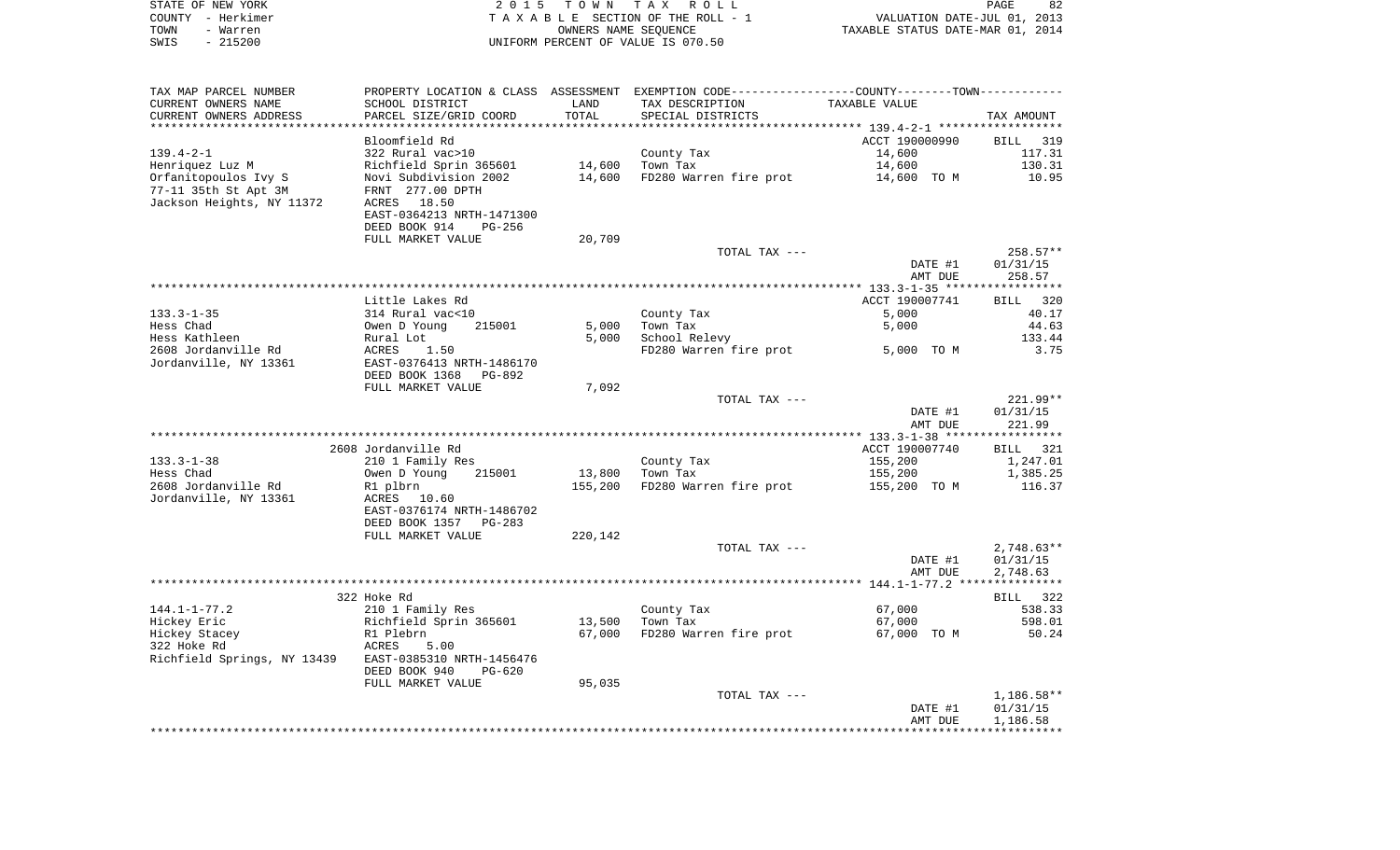| STATE OF NEW YORK | 2015 TOWN TAX ROLL                 | PAGE                             |
|-------------------|------------------------------------|----------------------------------|
| COUNTY - Herkimer | TAXABLE SECTION OF THE ROLL - 1    | VALUATION DATE-JUL 01, 2013      |
| TOWN<br>- Warren  | OWNERS NAME SEOUENCE               | TAXABLE STATUS DATE-MAR 01, 2014 |
| $-215200$<br>SWIS | UNIFORM PERCENT OF VALUE IS 070.50 |                                  |

| TAX MAP PARCEL NUMBER                                 |                                                      |         | PROPERTY LOCATION & CLASS ASSESSMENT EXEMPTION CODE----------------COUNTY-------TOWN----------- |                         |                    |
|-------------------------------------------------------|------------------------------------------------------|---------|-------------------------------------------------------------------------------------------------|-------------------------|--------------------|
| CURRENT OWNERS NAME                                   | SCHOOL DISTRICT                                      | LAND    | TAX DESCRIPTION                                                                                 | TAXABLE VALUE           |                    |
| CURRENT OWNERS ADDRESS                                | PARCEL SIZE/GRID COORD                               | TOTAL   | SPECIAL DISTRICTS                                                                               |                         | TAX AMOUNT         |
|                                                       |                                                      |         |                                                                                                 |                         |                    |
|                                                       | State Route 167                                      |         |                                                                                                 | ACCT 190002970          | BILL 323           |
| 139.2-1-11                                            | 312 Vac w/imprv                                      |         | County Tax                                                                                      | 24,800                  | 199.26             |
| Hoffman Cynthia                                       | Richfield Sprin 365601                               | 22,500  | Town Tax                                                                                        | 24,800                  | 221.35             |
| Couchman Kerry                                        | ACRES 24.00                                          | 24,800  | FD280 Warren fire prot                                                                          | 24,800 TO M             | 18.59              |
| PO Box 924                                            | EAST-0367593 NRTH-1473949                            |         |                                                                                                 |                         |                    |
| Richfield Springs, NY 13439 DEED BOOK 1085            | PG-790                                               |         |                                                                                                 |                         |                    |
|                                                       | FULL MARKET VALUE                                    | 35,177  |                                                                                                 |                         |                    |
|                                                       |                                                      |         | TOTAL TAX ---                                                                                   |                         | 439.20**           |
|                                                       |                                                      |         |                                                                                                 | DATE #1                 | 01/31/15           |
|                                                       |                                                      |         |                                                                                                 | AMT DUE                 | 439.20             |
|                                                       |                                                      |         |                                                                                                 |                         |                    |
|                                                       | 1315 State Route 167                                 |         |                                                                                                 | ACCT 190004770          | BILL 324           |
| $132.60 - 1 - 69$                                     | 444 Lumber yd/ml                                     |         | County Tax                                                                                      | 25,800                  | 207.30             |
| Hoke Construction Co                                  | Owen D Young<br>215001                               | 10,000  | Town Tax                                                                                        | 25,800                  | 230.28             |
| PO Box 103                                            | Lumber Supply                                        | 25,800  | FD280 Warren fire prot                                                                          | 25,800 TO M             | 19.34              |
| Jordanville, NY 13361                                 | ACRES<br>1.30                                        |         | LT180 Warren light #2                                                                           | 25,800 TO M             | 25.64              |
|                                                       | EAST-0370474 NRTH-1486905                            |         |                                                                                                 |                         |                    |
|                                                       | DEED BOOK 00550 PG-00196                             |         |                                                                                                 |                         |                    |
|                                                       | FULL MARKET VALUE                                    | 36,596  |                                                                                                 |                         |                    |
|                                                       |                                                      |         | TOTAL TAX ---                                                                                   |                         | $482.56**$         |
|                                                       |                                                      |         |                                                                                                 | DATE #1                 | 01/31/15           |
|                                                       |                                                      |         |                                                                                                 | AMT DUE                 | 482.56             |
|                                                       |                                                      |         |                                                                                                 |                         |                    |
|                                                       | 1321 State Route 167                                 |         |                                                                                                 | ACCT 190004740          | <b>BILL</b> 325    |
| $132.60 - 1 - 70$                                     | 210 1 Family Res                                     |         | County Tax                                                                                      | 74,400                  | 597.79             |
| Hoke Eric                                             | 215001<br>Owen D Young                               | 7,100   | Town Tax                                                                                        | 74,400                  | 664.06             |
| Hoke Jean Ann                                         | Owen D 1                                             | 74,400  | FD280 Warren fire prot                                                                          | 74,400 TO M             | 55.78              |
| 1321 State Route 167                                  |                                                      |         | LT180 Warren light #2                                                                           | 74,400 TO M             | 73.94              |
| PO Box 103                                            | FRNT 200.00 DPTH 100.00<br>EAST-0370518 NRTH-1487069 |         |                                                                                                 |                         |                    |
| Jordanville, NY 13361                                 | DEED BOOK 1134 PG-79                                 |         |                                                                                                 |                         |                    |
|                                                       | FULL MARKET VALUE                                    | 105,532 |                                                                                                 |                         |                    |
|                                                       |                                                      |         | TOTAL TAX ---                                                                                   |                         | 1,391.57**         |
|                                                       |                                                      |         |                                                                                                 |                         |                    |
|                                                       |                                                      |         |                                                                                                 | DATE #1                 | 01/31/15           |
|                                                       |                                                      |         |                                                                                                 | AMT DUE                 | 1,391.57           |
|                                                       |                                                      |         |                                                                                                 |                         |                    |
|                                                       | 436 Hogsback Rd                                      |         |                                                                                                 | ACCT 190013020          | <b>BILL</b><br>326 |
| 140.3-1-1                                             | 240 Rural res                                        |         | CW_15_VET/ 41162                                                                                | 6,345<br>$\overline{0}$ |                    |
| Hoke Personal Trust Gordon & C Richfield Sprin 365601 |                                                      |         | 38,500 AG MKTS L 41720                                                                          | 2,298<br>2,298          |                    |
| Hoke Heather-Marie                                    | R1                                                   | 105,400 | County Tax                                                                                      | 96,757                  | 777.43             |
| 436 Hogsback Rd                                       | ACRES 119.00                                         |         | Town Tax                                                                                        | 103,102                 | 920.25             |
| Richfield Springs, NY 13439                           | EAST-0373898 NRTH-1471467                            |         | FD280 Warren fire prot                                                                          | 103,102 TO M            | 77.30              |
|                                                       | DEED BOOK 890<br>PG-86                               |         | 2,298 EX                                                                                        |                         |                    |
| MAY BE SUBJECT TO PAYMENT                             | FULL MARKET VALUE                                    | 149,504 |                                                                                                 |                         |                    |
| UNDER AGDIST LAW TIL 2018                             |                                                      |         |                                                                                                 |                         |                    |
|                                                       |                                                      |         | TOTAL TAX ---                                                                                   |                         | 1,774.98**         |
|                                                       |                                                      |         |                                                                                                 | DATE #1                 | 01/31/15           |
|                                                       |                                                      |         |                                                                                                 | AMT DUE                 | 1,774.98           |
|                                                       |                                                      |         |                                                                                                 |                         |                    |
|                                                       |                                                      |         |                                                                                                 |                         |                    |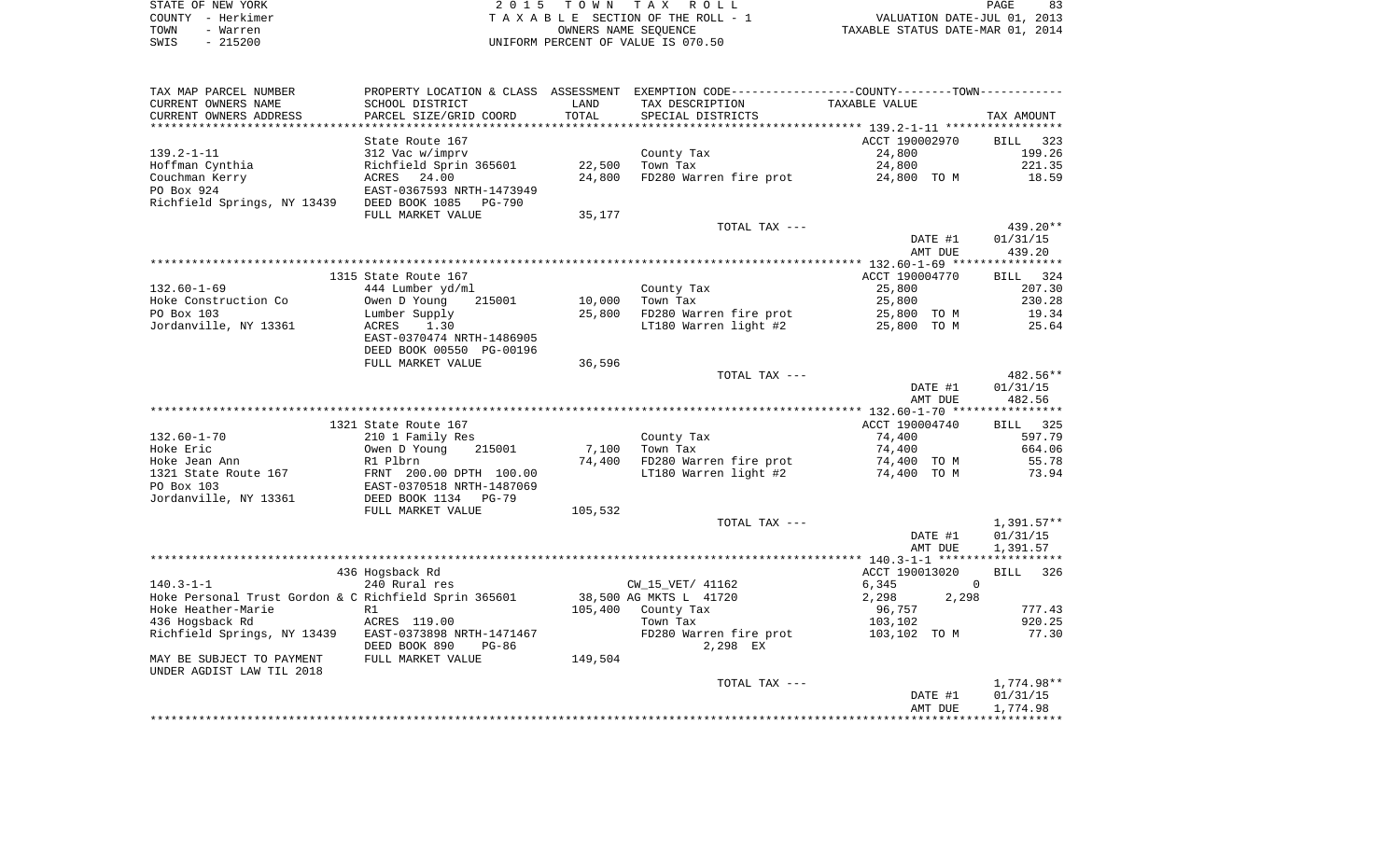| STATE OF NEW YORK | 2015 TOWN TAX ROLL                 | 84<br>PAGE                       |
|-------------------|------------------------------------|----------------------------------|
| COUNTY - Herkimer | TAXABLE SECTION OF THE ROLL - 1    | VALUATION DATE-JUL 01, 2013      |
| TOWN<br>- Warren  | OWNERS NAME SEOUENCE               | TAXABLE STATUS DATE-MAR 01, 2014 |
| $-215200$<br>SWIS | UNIFORM PERCENT OF VALUE IS 070.50 |                                  |

 $\begin{array}{c} 84 \\ 2013 \\ 2014 \end{array}$ 

| TAX MAP PARCEL NUMBER  |                           |         | PROPERTY LOCATION & CLASS ASSESSMENT EXEMPTION CODE----------------COUNTY--------TOWN----------- |                |              |
|------------------------|---------------------------|---------|--------------------------------------------------------------------------------------------------|----------------|--------------|
| CURRENT OWNERS NAME    | SCHOOL DISTRICT           | LAND    | TAX DESCRIPTION                                                                                  | TAXABLE VALUE  |              |
| CURRENT OWNERS ADDRESS | PARCEL SIZE/GRID COORD    | TOTAL   | SPECIAL DISTRICTS                                                                                |                | TAX AMOUNT   |
|                        |                           |         |                                                                                                  |                |              |
|                        | Mason Rd                  |         |                                                                                                  | ACCT 190005160 | BILL 327     |
| $132.2 - 1 - 5$        | 105 Vac farmland          |         | County Tax                                                                                       | 26,500         | 212.92       |
| Holy Trinity Monastery | 215001<br>Owen D Young    | 26,500  | Town Tax                                                                                         | 26,500         | 236.53       |
| PO Box 36              | Farm Land                 | 26,500  | FD280 Warren fire prot                                                                           | 26,500 TO M    | 19.87        |
| Jordanville, NY 13361  | ACRES<br>60.00            |         |                                                                                                  |                |              |
|                        | EAST-0371870 NRTH-1493010 |         |                                                                                                  |                |              |
|                        | DEED BOOK 00356 PG-00245  |         |                                                                                                  |                |              |
|                        | FULL MARKET VALUE         | 37,589  |                                                                                                  |                |              |
|                        |                           |         | TOTAL TAX ---                                                                                    |                | 469.32**     |
|                        |                           |         |                                                                                                  | DATE #1        | 01/31/15     |
|                        |                           |         |                                                                                                  | AMT DUE        | 469.32       |
|                        |                           |         |                                                                                                  |                |              |
|                        | Kingdom Rd                |         |                                                                                                  | ACCT 190005190 | BILL 328     |
| $132.2 - 1 - 20$       | 105 Vac farmland          |         | County Tax                                                                                       | 43,800         | 351.93       |
| Holy Trinity Monastery | 215001<br>Owen D Young    | 43,800  | Town Tax                                                                                         | 43,800         | 390.94       |
| PO Box 36              | Farm Land                 | 43,800  | FD280 Warren fire prot                                                                           | 43,800 TO M    | 32.84        |
| Jordanville, NY 13361  | ACRES 125.00              |         |                                                                                                  |                |              |
|                        | EAST-0372622 NRTH-1491476 |         |                                                                                                  |                |              |
|                        | DEED BOOK 00318 PG-00587  |         |                                                                                                  |                |              |
|                        | FULL MARKET VALUE         | 62,128  |                                                                                                  |                |              |
|                        |                           |         | TOTAL TAX ---                                                                                    |                | $775.71**$   |
|                        |                           |         |                                                                                                  | DATE #1        | 01/31/15     |
|                        |                           |         |                                                                                                  | AMT DUE        | 775.71       |
|                        |                           |         |                                                                                                  |                |              |
|                        | 2471 Jordanville Rd       |         |                                                                                                  | ACCT 190003270 | BILL 329     |
| $132.60 - 1 - 43$      | 210 1 Family Res          |         | County Tax                                                                                       | 97,300         | 781.79       |
| Holy Trinity Monastery | Owen D Young<br>215001    | 10,100  | Town Tax                                                                                         | 97,300         | 868.46       |
| 2471 Jordanville Rd    | Residence                 | 97,300  | FD280 Warren fire prot                                                                           | 97,300 TO M    | 72.95        |
| PO Box 67              | FRNT 190.00 DPTH 220.50   |         | LT180 Warren light #2                                                                            | 97,300 TO M    | 96.69        |
| Jordanville, NY 13361  | EAST-0373284 NRTH-1487507 |         |                                                                                                  |                |              |
|                        | DEED BOOK 1271<br>$PG-18$ |         |                                                                                                  |                |              |
|                        | FULL MARKET VALUE         | 138,014 |                                                                                                  |                |              |
|                        |                           |         | TOTAL TAX ---                                                                                    |                | 1,819.89**   |
|                        |                           |         |                                                                                                  | DATE #1        | 01/31/15     |
|                        |                           |         |                                                                                                  | AMT DUE        | 1,819.89     |
|                        |                           |         |                                                                                                  |                |              |
|                        | Rt 167 & Hicks Rd         |         |                                                                                                  | ACCT 190005220 | BILL 330     |
| $133.1 - 1 - 14.1$     | 112 Dairy farm            |         | County Tax                                                                                       | 135,000        | 1,084.70     |
| Holy Trinity Seminary  | Owen D Young<br>215001    | 95,800  | Town Tax                                                                                         | 135,000        | 1,204.95     |
| PO Box 36              | Dairy Farm                | 135,000 | FD280 Warren fire prot                                                                           | 135,000 TO M   | 101.22       |
| Jordanville, NY 13361  | ACRES 166.30              |         |                                                                                                  |                |              |
|                        | EAST-0375930 NRTH-1489390 |         |                                                                                                  |                |              |
|                        | DEED BOOK 00501 PG-00110  |         |                                                                                                  |                |              |
|                        | FULL MARKET VALUE         | 191,489 |                                                                                                  |                |              |
|                        |                           |         | TOTAL TAX ---                                                                                    |                | $2,390.87**$ |
|                        |                           |         |                                                                                                  | DATE #1        | 01/31/15     |
|                        |                           |         |                                                                                                  | AMT DUE        | 2,390.87     |
|                        |                           |         |                                                                                                  |                |              |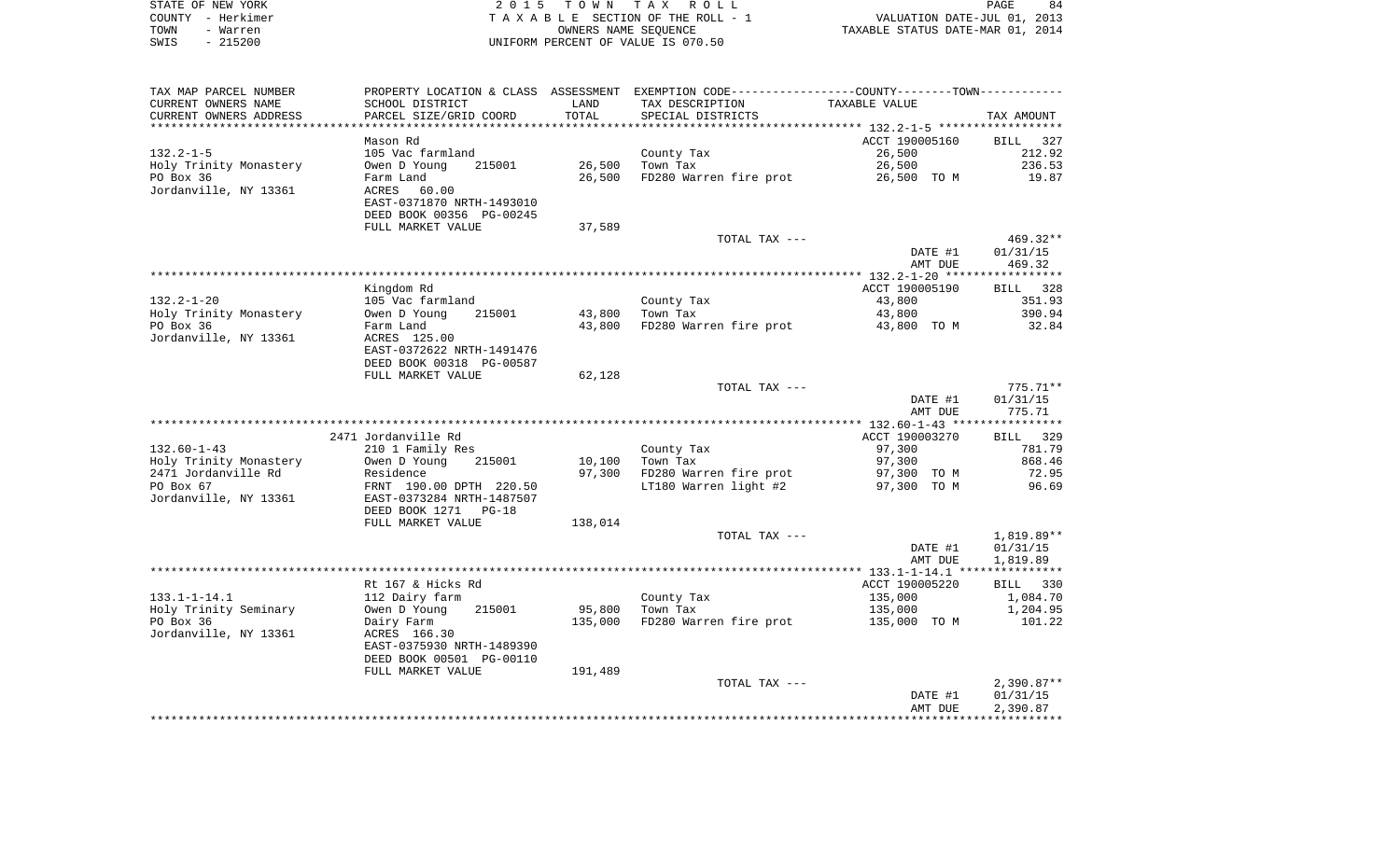|      | STATE OF NEW YORK | 2015 TOWN TAX ROLL                 | PAGE                             | 85 |
|------|-------------------|------------------------------------|----------------------------------|----|
|      | COUNTY - Herkimer | TAXABLE SECTION OF THE ROLL - 1    | VALUATION DATE-JUL 01, 2013      |    |
| TOWN | - Warren          | OWNERS NAME SEOUENCE               | TAXABLE STATUS DATE-MAR 01, 2014 |    |
| SWIS | - 215200          | UNIFORM PERCENT OF VALUE IS 070.50 |                                  |    |

| TAX MAP PARCEL NUMBER       |                                                                   |                | PROPERTY LOCATION & CLASS ASSESSMENT EXEMPTION CODE---------------COUNTY-------TOWN---------- |                  |                    |
|-----------------------------|-------------------------------------------------------------------|----------------|-----------------------------------------------------------------------------------------------|------------------|--------------------|
| CURRENT OWNERS NAME         | SCHOOL DISTRICT                                                   | LAND           | TAX DESCRIPTION                                                                               | TAXABLE VALUE    |                    |
| CURRENT OWNERS ADDRESS      | PARCEL SIZE/GRID COORD                                            | TOTAL          | SPECIAL DISTRICTS                                                                             |                  | TAX AMOUNT         |
|                             |                                                                   |                |                                                                                               |                  |                    |
|                             | 1520 State Route 167                                              |                |                                                                                               | ACCT 190006510   | BILL 331           |
| $133.1 - 1 - 15$            | 210 1 Family Res                                                  |                | County Tax                                                                                    | 29,000           | 233.01             |
| Holy Trinity Seminary       | Owen D Young<br>215001                                            | 6,500          | Town Tax                                                                                      | 29,000           | 258.84             |
| Theophylact Clapper-Dewel   | Residence                                                         | 29,000         | FD280 Warren fire prot                                                                        | 29,000 TO M      | 21.74              |
| PO Box 36                   | FRNT 100.00 DPTH 150.00                                           |                |                                                                                               |                  |                    |
| Jordanville, NY 13361       | EAST-0375873 NRTH-1488248                                         |                |                                                                                               |                  |                    |
|                             | DEED BOOK 880<br>$PG-434$                                         |                |                                                                                               |                  |                    |
|                             | FULL MARKET VALUE                                                 | 41,135         |                                                                                               |                  |                    |
|                             |                                                                   |                | TOTAL TAX ---                                                                                 |                  | $513.59**$         |
|                             |                                                                   |                |                                                                                               | DATE #1          | 01/31/15           |
|                             |                                                                   |                |                                                                                               | AMT DUE          | 513.59             |
|                             |                                                                   |                |                                                                                               |                  |                    |
| $139.1 - 1 - 2.4$           | Hopkins Rd                                                        |                |                                                                                               |                  | BILL 332<br>32.14  |
|                             | 314 Rural vac<10                                                  |                | County Tax                                                                                    | 4,000            |                    |
| Horst Eugene<br>Horst Linda | Richfield Sprin 365601<br>ACRES 1.00<br>EAST-0359616 NRTH-1474249 | 4,000<br>4,000 | Town Tax<br>School Relevy                                                                     | 4,000            | 35.70<br>71.09     |
| 714 Ronald St               |                                                                   |                | FD280 Warren fire prot                                                                        | 4,000 TO M       | 3.00               |
| Herkimer, NY 13350          | PG-590                                                            |                |                                                                                               |                  |                    |
|                             | DEED BOOK 893<br>FULL MARKET VALUE                                | 5,674          |                                                                                               |                  |                    |
|                             |                                                                   |                | TOTAL TAX ---                                                                                 |                  | $141.93**$         |
|                             |                                                                   |                |                                                                                               | DATE #1          | 01/31/15           |
|                             |                                                                   |                |                                                                                               | AMT DUE          | 141.93             |
|                             |                                                                   |                |                                                                                               |                  |                    |
|                             | 342 Earl Rd                                                       |                |                                                                                               |                  | <b>BILL</b><br>333 |
| $140.1 - 1 - 15.4$          | 112 Dairy farm                                                    |                | AGRIC 10 Y 41700                                                                              | 52,000<br>52,000 |                    |
| Horst Jay                   | Richfield Sprin 365601                                            |                | 90,000 AGRIC 10 Y 41700                                                                       | 31,900<br>31,900 |                    |
| Horst Elaine                | pole brn                                                          |                | 229,600 AGRIC 10 Y 42100                                                                      | 31,600<br>31,600 |                    |
| 2804 Skillet Rd             | horse barn                                                        |                | County Tax                                                                                    | 114,100          | 916.78             |
| Scipio Center, NY 13417     | FRNT 3786.00 DPTH                                                 |                | Town Tax                                                                                      | 114,100          | 1,018.41           |
|                             | ACRES 197.00                                                      |                | FD280 Warren fire prot                                                                        | 229,600 TO M     | 172.15             |
|                             | EAST-0373258 NRTH-1476070                                         |                |                                                                                               |                  |                    |
|                             | DEED BOOK 1333<br>PG-509                                          |                |                                                                                               |                  |                    |
|                             | FULL MARKET VALUE                                                 | 325,674        |                                                                                               |                  |                    |
|                             |                                                                   |                | TOTAL TAX ---                                                                                 |                  | $2,107.34**$       |
|                             |                                                                   |                |                                                                                               | DATE #1          | 01/31/15           |
|                             |                                                                   |                |                                                                                               | AMT DUE          | 2,107.34           |
|                             |                                                                   |                |                                                                                               |                  |                    |
|                             | Hopkins Rd                                                        |                |                                                                                               |                  | BILL 334           |
| $139.1 - 1 - 2.5$           | 314 Rural vac<10<br>Richfield Sprin 365601                        |                | County Tax                                                                                    | 4,000            | 32.14              |
| Horst Linda                 |                                                                   | 4,000          | Town Tax                                                                                      | 4,000            | 35.70              |
| 174 Ronald St               | FRNT 200.00 DPTH                                                  | 4,000          | School Relevy                                                                                 |                  | 71.09              |
| Herkimer, NY 13350          | 1.00<br>ACRES                                                     |                | FD280 Warren fire prot                                                                        | 4,000 TO M       | 3.00               |
|                             | EAST-0359777 NRTH-1474141                                         |                |                                                                                               |                  |                    |
|                             | DEED BOOK 1296<br>PG-222                                          |                |                                                                                               |                  |                    |
|                             | FULL MARKET VALUE                                                 | 5,674          |                                                                                               |                  |                    |
|                             |                                                                   |                | TOTAL TAX ---                                                                                 |                  | 141.93**           |
|                             |                                                                   |                |                                                                                               | DATE #1          | 01/31/15           |
|                             |                                                                   |                |                                                                                               | AMT DUE          | 141.93             |
|                             |                                                                   |                |                                                                                               |                  |                    |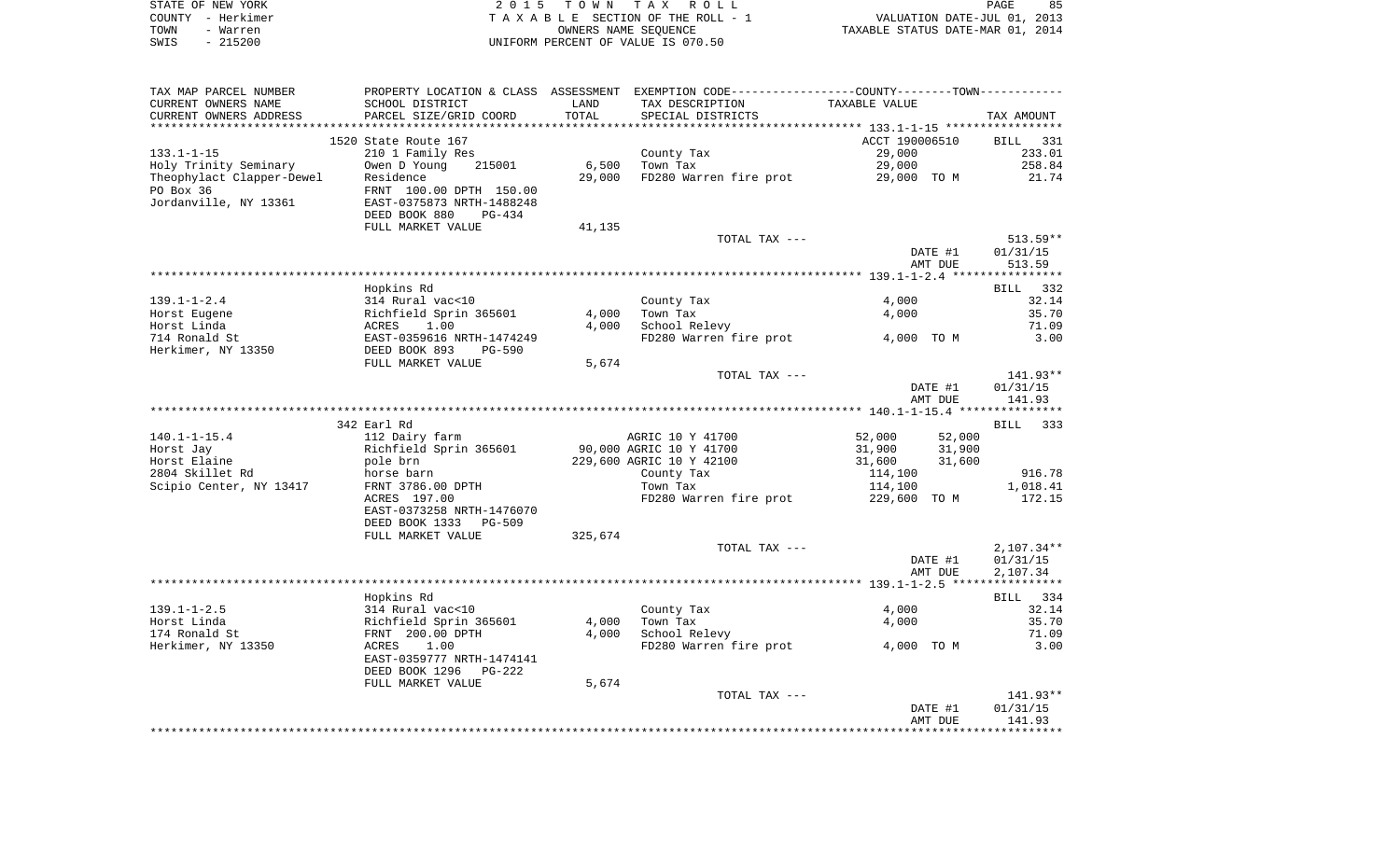| STATE OF NEW YORK | 2015 TOWN TAX ROLL                 | 86<br>PAGE                       |
|-------------------|------------------------------------|----------------------------------|
| COUNTY - Herkimer | TAXABLE SECTION OF THE ROLL - 1    | VALUATION DATE-JUL 01, 2013      |
| TOWN<br>- Warren  | OWNERS NAME SEOUENCE               | TAXABLE STATUS DATE-MAR 01, 2014 |
| $-215200$<br>SWIS | UNIFORM PERCENT OF VALUE IS 070.50 |                                  |

| TAX MAP PARCEL NUMBER  |                                |         | PROPERTY LOCATION & CLASS ASSESSMENT EXEMPTION CODE----------------COUNTY--------TOWN----------- |                    |                      |
|------------------------|--------------------------------|---------|--------------------------------------------------------------------------------------------------|--------------------|----------------------|
| CURRENT OWNERS NAME    | SCHOOL DISTRICT                | LAND    | TAX DESCRIPTION                                                                                  | TAXABLE VALUE      |                      |
| CURRENT OWNERS ADDRESS | PARCEL SIZE/GRID COORD         | TOTAL   | SPECIAL DISTRICTS                                                                                |                    | TAX AMOUNT           |
|                        |                                |         |                                                                                                  |                    |                      |
|                        | Off Osley Rd                   |         |                                                                                                  | ACCT 190008732     | 335<br><b>BILL</b>   |
| $139.2 - 1 - 34$       | 323 Vacant rural               |         | County Tax                                                                                       | 2,500              | 20.09                |
| Hruska Jos             | Richfield Sprin 365601         | 2,500   | Town Tax                                                                                         | 2,500              | 22.31                |
| Hruska Vera            | Rural Lot                      | 2,500   | FD280 Warren fire prot                                                                           | 2,500 TO M         | 1.87                 |
| 10997 Us Hwy 11        | 10.00<br>ACRES                 |         |                                                                                                  |                    |                      |
| N Lawrence, NY 12967   | EAST-0361365 NRTH-1480354      |         |                                                                                                  |                    |                      |
|                        | DEED BOOK 701<br>$PG-753$      |         |                                                                                                  |                    |                      |
|                        | FULL MARKET VALUE              | 3,546   |                                                                                                  |                    |                      |
|                        |                                |         | TOTAL TAX ---                                                                                    |                    | $44.27**$            |
|                        |                                |         |                                                                                                  | DATE #1            | 01/31/15             |
|                        |                                |         |                                                                                                  | AMT DUE            | 44.27                |
|                        |                                |         |                                                                                                  |                    |                      |
|                        | 436 Cullen Rd                  |         |                                                                                                  |                    | BILL 336             |
| $139.2 - 1 - 7.5$      | 210 1 Family Res               |         | County Tax                                                                                       | 149,200            | 1,198.80             |
| Hucke Michael          | Richfield Sprin 365601         | 18,000  | Town Tax                                                                                         | 149,200            | 1,331.70             |
| Hucke Cindy            | ACRES 16.50                    | 149,200 | FD280 Warren fire prot                                                                           | 149,200 TO M       | 111.87               |
| 215 North Country Rd   | EAST-0363823 NRTH-1475167      |         |                                                                                                  |                    |                      |
| Miller Place, NY 11764 | DEED BOOK 1379<br>PG-227       |         |                                                                                                  |                    |                      |
|                        | FULL MARKET VALUE              | 211,631 |                                                                                                  |                    |                      |
|                        |                                |         | TOTAL TAX ---                                                                                    |                    | $2,642.37**$         |
|                        |                                |         |                                                                                                  | DATE #1<br>AMT DUE | 01/31/15<br>2,642.37 |
|                        |                                |         |                                                                                                  |                    |                      |
|                        | Hicks Rd                       |         |                                                                                                  | ACCT 190013111     | BILL 337             |
| $133.4 - 2 - 1.2$      | 210 1 Family Res               |         | County Tax                                                                                       | 188,500            | 1,514.57             |
| Hugick Brenda R        | Owen D Young<br>215001         | 11,600  | Town Tax                                                                                         | 188,500            | 1,682.47             |
| Mosher Linda C         | Residence                      | 188,500 | School Relevy                                                                                    |                    | 4,472.67             |
| 834 Hicks Rd           | ACRES<br>2.30                  |         | FD280 Warren fire prot                                                                           | 188,500 TO M       | 141.33               |
| Mohawk, NY 13407       | EAST-0388865 NRTH-1488019      |         |                                                                                                  |                    |                      |
|                        | DEED BOOK 731<br>PG-337        |         |                                                                                                  |                    |                      |
|                        | FULL MARKET VALUE              | 267,376 |                                                                                                  |                    |                      |
|                        |                                |         | TOTAL TAX ---                                                                                    |                    | 7,811.04**           |
|                        |                                |         |                                                                                                  | DATE #1            | 01/31/15             |
|                        |                                |         |                                                                                                  | AMT DUE            | 7,811.04             |
|                        |                                |         |                                                                                                  |                    |                      |
|                        | Radek Rd                       |         |                                                                                                  | ACCT 190007410     | BILL 338             |
| $133.2 - 2 - 4$        | 105 Vac farmland               |         | County Tax                                                                                       | 46,800             | 376.03               |
| Hugick Irene           | 215001<br>Owen D Young         | 46,800  | Town Tax                                                                                         | 46,800             | 417.72               |
| 834 Hicks Rd           | Farm Land                      | 46,800  | FD280 Warren fire prot                                                                           | 46,800 TO M        | 35.09                |
| Mohawk, NY 13407       | ACRES 144.00                   |         |                                                                                                  |                    |                      |
|                        | EAST-0386280 NRTH-1492673      |         |                                                                                                  |                    |                      |
|                        | DEED BOOK 817<br><b>PG-700</b> |         |                                                                                                  |                    |                      |
|                        | FULL MARKET VALUE              | 66,383  |                                                                                                  |                    |                      |
|                        |                                |         | TOTAL TAX ---                                                                                    |                    | 828.84**             |
|                        |                                |         |                                                                                                  | DATE #1            | 01/31/15             |
|                        |                                |         |                                                                                                  | AMT DUE            | 828.84               |
|                        |                                |         |                                                                                                  |                    |                      |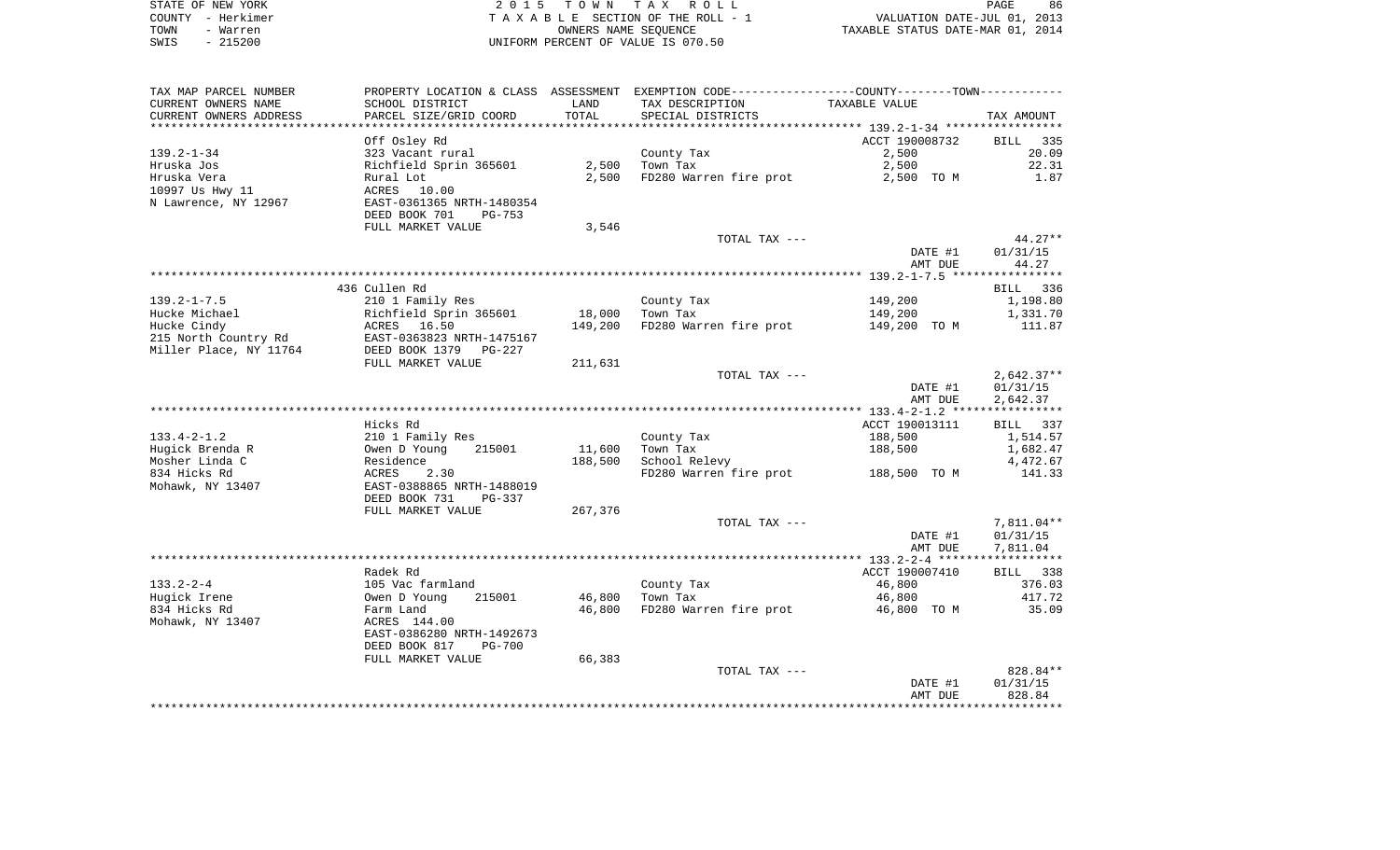| STATE OF NEW YORK      | 2 0 1 5                   | TOWN                 | T A X<br>R O L L                                          |                | 87<br>PAGE                       |
|------------------------|---------------------------|----------------------|-----------------------------------------------------------|----------------|----------------------------------|
| - Herkimer<br>COUNTY   | TAXABLE                   |                      | SECTION OF THE ROLL - 1                                   |                | VALUATION DATE-JUL 01, 2013      |
| TOWN<br>- Warren       |                           | OWNERS NAME SEOUENCE |                                                           |                | TAXABLE STATUS DATE-MAR 01, 2014 |
| $-215200$<br>SWIS      |                           |                      | UNIFORM PERCENT OF VALUE IS 070.50                        |                |                                  |
|                        |                           |                      |                                                           |                |                                  |
| TAX MAP PARCEL NUMBER  | PROPERTY LOCATION & CLASS | ASSESSMENT           | EXEMPTION CODE----------------COUNTY-------TOWN---------- |                |                                  |
| CURRENT OWNERS NAME    | SCHOOL DISTRICT           | LAND                 | TAX DESCRIPTION                                           | TAXABLE VALUE  |                                  |
| CURRENT OWNERS ADDRESS | PARCEL SIZE/GRID COORD    | TOTAL                | SPECIAL DISTRICTS                                         |                | TAX AMOUNT                       |
|                        |                           |                      |                                                           |                |                                  |
|                        | Yules Corners Rd          |                      |                                                           | ACCT 190001860 | BILL 339                         |
| $132.2 - 1 - 14.1$     | 105 Vac farmland          |                      | County Tax                                                | 19,700         | 158.29                           |
| Hugick Nancy           | 215001<br>Owen D Young    | 19,700               | Town Tax                                                  | 19,700         | 175.83                           |
| Hugick Bernard         | Yule Rd                   | 19,700               | FD280 Warren fire prot                                    | 19,700<br>TO M | 14.77                            |
| 812 Kingdom Rd         | FRNT 400.00 DPTH          |                      |                                                           |                |                                  |
| Mohawk, NY 13407       | 50.00<br>ACRES            |                      |                                                           |                |                                  |
|                        | EAST-0367037 NRTH-1491550 |                      |                                                           |                |                                  |
|                        | DEED BOOK 1201<br>PG-666  |                      |                                                           |                |                                  |
|                        | FULL MARKET VALUE         | 27,943               |                                                           |                |                                  |
|                        |                           |                      | TOTAL TAX ---                                             |                | 348.89**                         |
|                        |                           |                      |                                                           | DATE #1        | 01/31/15                         |
|                        |                           |                      |                                                           | AMT DUE        | 348.89                           |

|                                                                      |                                                                            |                |                                                  | AMT DUE                                                   | 348.89                                      |
|----------------------------------------------------------------------|----------------------------------------------------------------------------|----------------|--------------------------------------------------|-----------------------------------------------------------|---------------------------------------------|
|                                                                      | 4254 Us Hwy 20                                                             |                |                                                  | ACCT 190007920                                            | 340<br>BILL                                 |
| $144.31 - 1 - 12$                                                    | 210 1 Family Res                                                           |                | AGED-ALL 41800                                   | 26,750<br>26,750                                          |                                             |
| Hugick Nancy                                                         | Richfield Sprin 365601                                                     | 8,500          | County Tax                                       | 26,750                                                    | 214.93                                      |
| Fanelli Donna                                                        | Residence                                                                  | 53,500         | Town Tax                                         | 26,750                                                    | 238.76                                      |
| Attn: Marge Ostrander                                                | Life Use Marjorie Ostrand                                                  |                | FD280 Warren fire prot                           | 53,500 TO M                                               | 40.11                                       |
| 4254 Us Hwy 20                                                       | FRNT 140.00 DPTH 185.00                                                    |                | LT170 Warren light #1                            | 53,500 TO M                                               | 68.75                                       |
| Richfield Springs, NY 13439                                          | EAST-0379244 NRTH-1462344                                                  |                |                                                  |                                                           |                                             |
|                                                                      | DEED BOOK 921<br>$PG-305$                                                  |                |                                                  |                                                           |                                             |
|                                                                      | FULL MARKET VALUE                                                          | 75,887         |                                                  |                                                           |                                             |
|                                                                      |                                                                            |                | TOTAL TAX ---                                    |                                                           | $562.55**$                                  |
|                                                                      |                                                                            |                |                                                  | DATE #1                                                   | 01/31/15                                    |
|                                                                      |                                                                            |                |                                                  | AMT DUE                                                   | 562.55                                      |
|                                                                      |                                                                            |                |                                                  |                                                           |                                             |
|                                                                      | Youngs Lake Rd                                                             |                |                                                  | ACCT 190007950                                            | 341<br>BILL                                 |
| $144.31 - 1 - 13$                                                    | 314 Rural vac<10                                                           |                | County Tax                                       | 1,000                                                     | 8.03                                        |
| Hugick Nancy                                                         | Richfield Sprin 365601                                                     | 1,000          | Town Tax                                         | 1,000                                                     | 8.93                                        |
| Fanelli Donna                                                        | Lot                                                                        | 1,000          | FD280 Warren fire prot                           | 1,000 TO M                                                | .75                                         |
| 4254 Us Hwy 20                                                       | FRNT 230.00 DPTH 153.00                                                    |                |                                                  |                                                           |                                             |
| Richfield Springs, NY 13439                                          | EAST-0379203 NRTH-1462147                                                  |                |                                                  |                                                           |                                             |
|                                                                      | DEED BOOK 921<br>$PG-305$                                                  |                |                                                  |                                                           |                                             |
|                                                                      | FULL MARKET VALUE                                                          | 1,418          |                                                  |                                                           | $17.71**$                                   |
|                                                                      |                                                                            |                | TOTAL TAX ---                                    | DATE #1                                                   |                                             |
|                                                                      |                                                                            |                |                                                  |                                                           | 01/31/15                                    |
|                                                                      |                                                                            |                |                                                  |                                                           |                                             |
|                                                                      |                                                                            |                |                                                  |                                                           |                                             |
|                                                                      |                                                                            |                |                                                  |                                                           |                                             |
|                                                                      |                                                                            |                |                                                  |                                                           |                                             |
|                                                                      |                                                                            |                |                                                  |                                                           |                                             |
|                                                                      | Lot.                                                                       |                |                                                  |                                                           |                                             |
| $144.31 - 1 - 16$<br>Hugick Nancy<br>Fanelli Donna<br>4254 Us Hwy 20 | Off Youngs Lake Rd<br>314 Rural vac<10<br>Richfield Sprin 365601<br>Warren | 2,500<br>2,500 | County Tax<br>Town Tax<br>FD280 Warren fire prot | AMT DUE<br>ACCT 190008015<br>2,500<br>2,500<br>2,500 TO M | 17.71<br>BILL 342<br>20.09<br>22.31<br>1.87 |

| EAST-0378602 NRTH-1462208 |       |               |         |           |
|---------------------------|-------|---------------|---------|-----------|
| DEED BOOK 921<br>PG-305   |       |               |         |           |
| FULL MARKET VALUE         | 3,546 |               |         |           |
|                           |       | TOTAL TAX --- |         | $44.27**$ |
|                           |       |               | DATE #1 | 01/31/15  |
|                           |       |               | AMT DUE | 44.27     |
|                           |       |               |         |           |

Richfield Springs, NY 13439 ACRES 3.80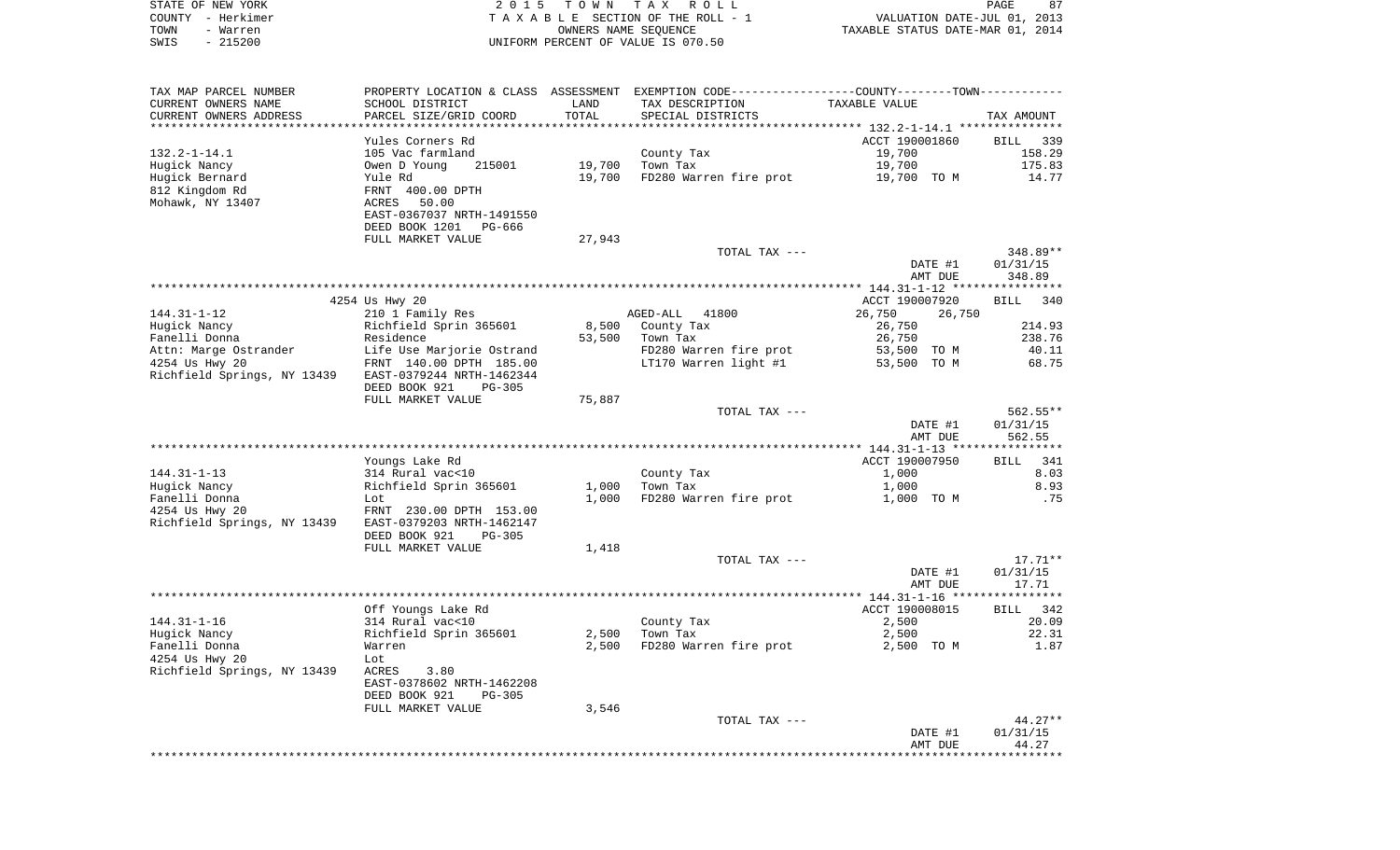|      | STATE OF NEW YORK | 2015 TOWN TAX ROLL                 | PAGE                             | 88 |
|------|-------------------|------------------------------------|----------------------------------|----|
|      | COUNTY - Herkimer | TAXABLE SECTION OF THE ROLL - 1    | VALUATION DATE-JUL 01, 2013      |    |
| TOWN | - Warren          | OWNERS NAME SEOUENCE               | TAXABLE STATUS DATE-MAR 01, 2014 |    |
| SWIS | - 215200          | UNIFORM PERCENT OF VALUE IS 070.50 |                                  |    |

| TAX MAP PARCEL NUMBER                                 |                                                       |         | PROPERTY LOCATION & CLASS ASSESSMENT EXEMPTION CODE----------------COUNTY--------TOWN---------- |                |                    |
|-------------------------------------------------------|-------------------------------------------------------|---------|-------------------------------------------------------------------------------------------------|----------------|--------------------|
| CURRENT OWNERS NAME                                   | SCHOOL DISTRICT                                       | LAND    | TAX DESCRIPTION                                                                                 | TAXABLE VALUE  |                    |
| CURRENT OWNERS ADDRESS                                | PARCEL SIZE/GRID COORD                                | TOTAL   | SPECIAL DISTRICTS                                                                               |                | TAX AMOUNT         |
|                                                       |                                                       |         |                                                                                                 |                |                    |
|                                                       | 2652 Jordanville Rd                                   |         |                                                                                                 | ACCT 190005310 | BILL<br>343        |
| $133.3 - 1 - 32$                                      | 210 1 Family Res                                      |         | County Tax                                                                                      | 26,700         | 214.53             |
| Hugick Robert                                         | 215001<br>Owen D Young                                | 8,800   | Town Tax                                                                                        | 26,700         | 238.31             |
| Hugick Erin                                           | Residence                                             | 26,700  | FD280 Warren fire prot                                                                          | 26,700 TO M    | 20.02              |
| 2169 County Highway 22                                | FRNT 115.00 DPTH 330.00                               |         |                                                                                                 |                |                    |
| Richfield Springs, NY 13439                           | EAST-0376774 NRTH-1486557                             |         |                                                                                                 |                |                    |
|                                                       | DEED BOOK 1521 PG-874                                 |         |                                                                                                 |                |                    |
|                                                       | FULL MARKET VALUE                                     | 37,872  |                                                                                                 |                |                    |
|                                                       |                                                       |         | TOTAL TAX ---                                                                                   |                | 472.86**           |
|                                                       |                                                       |         |                                                                                                 | DATE #1        | 01/31/15           |
|                                                       |                                                       |         |                                                                                                 | AMT DUE        | 472.86             |
|                                                       |                                                       |         |                                                                                                 |                |                    |
|                                                       | Hicks Rd                                              |         |                                                                                                 | ACCT 190013110 | BILL<br>344        |
| $133.4 - 2 - 1.1$                                     | 105 Vac farmland                                      |         | County Tax                                                                                      | 33,400         | 268.36             |
| Hugick Stanley                                        | 215001<br>Owen D Young                                | 33,400  | Town Tax                                                                                        | 33,400         | 298.11             |
| Hugick Irene                                          | Farm Land                                             | 33,400  | FD280 Warren fire prot                                                                          | 33,400 TO M    | 25.04              |
| 834 Hicks Rd                                          | ACRES<br>76.90                                        |         |                                                                                                 |                |                    |
| Mohawk, NY 13407                                      | EAST-0388477 NRTH-1487938                             |         |                                                                                                 |                |                    |
|                                                       | DEED BOOK 00586 PG-00225<br>FULL MARKET VALUE         |         |                                                                                                 |                |                    |
|                                                       |                                                       | 47,376  | TOTAL TAX ---                                                                                   |                | 591.51**           |
|                                                       |                                                       |         |                                                                                                 | DATE #1        | 01/31/15           |
|                                                       |                                                       |         |                                                                                                 | AMT DUE        | 591.51             |
|                                                       |                                                       |         |                                                                                                 |                |                    |
|                                                       | 847 State Route 167                                   |         |                                                                                                 | ACCT 190004530 | <b>BILL</b><br>345 |
|                                                       |                                                       |         |                                                                                                 |                |                    |
|                                                       |                                                       |         |                                                                                                 |                |                    |
| $139.2 - 1 - 3.1$                                     | 210 1 Family Res                                      |         | AGRIC 10 Y 42100                                                                                | 7,500<br>7,500 |                    |
| Hula David                                            | Richfield Sprin 365601<br>R1                          | 14,400  | County Tax                                                                                      | 36,900         | 296.49             |
| 3712 VanceBoro Ct                                     |                                                       | 44,400  | Town Tax                                                                                        | 36,900         | 329.35             |
| Modesto, CA 95357                                     | plebrn shed                                           |         | FD280 Warren fire prot                                                                          | 44,400 TO M    | 33.29              |
|                                                       | L Use Anna Hula                                       |         |                                                                                                 |                |                    |
| MAY BE SUBJECT TO PAYMENT<br>UNDER RPTL483 UNTIL 2014 | 4.50<br>ACRES                                         |         |                                                                                                 |                |                    |
|                                                       | EAST-0367018 NRTH-1479233<br>DEED BOOK 1264<br>PG-991 |         |                                                                                                 |                |                    |
|                                                       | FULL MARKET VALUE                                     | 62,979  |                                                                                                 |                |                    |
|                                                       |                                                       |         | TOTAL TAX ---                                                                                   |                | 659.13**           |
|                                                       |                                                       |         |                                                                                                 | DATE #1        | 01/31/15           |
|                                                       |                                                       |         |                                                                                                 | AMT DUE        | 659.13             |
|                                                       |                                                       |         |                                                                                                 |                |                    |
|                                                       | 781 State Route 167                                   |         |                                                                                                 | ACCT 190004532 | <b>BILL</b><br>346 |
| $139.2 - 1 - 3.2$                                     | 112 Dairy farm                                        |         | AGRIC 10 Y 42100                                                                                | 2,000<br>2,000 |                    |
| Hula David                                            | Richfield Sprin 365601                                | 104,800 | County Tax                                                                                      | 121,000        | 972.22             |
|                                                       | Dairy Farm                                            | 123,000 | Town Tax                                                                                        | 121,000        | 1,080.00           |
|                                                       | ACRES 320.00                                          |         | FD280 Warren fire prot                                                                          | 123,000 TO M   | 92.22              |
|                                                       | EAST-0365734 NRTH-1480040                             |         |                                                                                                 |                |                    |
|                                                       | DEED BOOK 918<br>PG-496                               |         |                                                                                                 |                |                    |
|                                                       | FULL MARKET VALUE                                     | 174,468 |                                                                                                 |                |                    |
|                                                       |                                                       |         | TOTAL TAX ---                                                                                   |                | 2,144.44**         |
|                                                       |                                                       |         |                                                                                                 | DATE #1        | 01/31/15           |
| Hula George<br>3712 VanceBoro Ct<br>Modesto, CA 95357 |                                                       |         |                                                                                                 | AMT DUE        | 2,144.44           |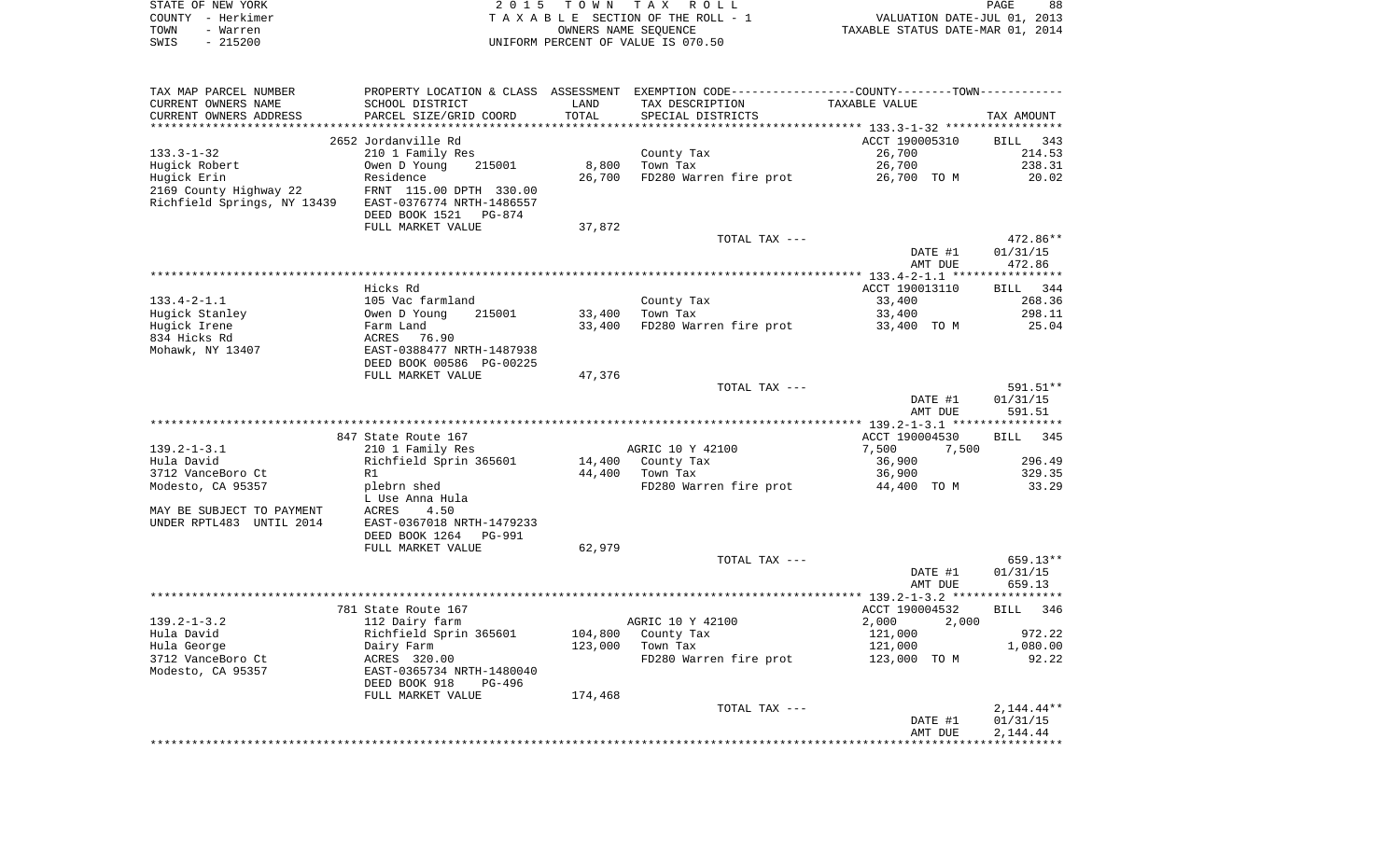| STATE OF NEW YORK                             | 2 0 1 5                              | TOWN                 | T A X<br>ROLL                                                  |                                  | PAGE<br>89           |
|-----------------------------------------------|--------------------------------------|----------------------|----------------------------------------------------------------|----------------------------------|----------------------|
| COUNTY - Herkimer                             |                                      |                      | TAXABLE SECTION OF THE ROLL - 1                                | VALUATION DATE-JUL 01, 2013      |                      |
| TOWN<br>- Warren                              |                                      | OWNERS NAME SEQUENCE |                                                                | TAXABLE STATUS DATE-MAR 01, 2014 |                      |
| $-215200$<br>SWIS                             |                                      |                      | UNIFORM PERCENT OF VALUE IS 070.50                             |                                  |                      |
| TAX MAP PARCEL NUMBER                         | PROPERTY LOCATION & CLASS ASSESSMENT |                      | EXEMPTION CODE-----------------COUNTY-------TOWN-----------    |                                  |                      |
| CURRENT OWNERS NAME                           | SCHOOL DISTRICT                      | LAND                 | TAX DESCRIPTION                                                | TAXABLE VALUE                    |                      |
| CURRENT OWNERS ADDRESS<br>******************* | PARCEL SIZE/GRID COORD               | TOTAL<br>**********  | SPECIAL DISTRICTS                                              |                                  | TAX AMOUNT           |
|                                               | State Route 167                      |                      | ********************************* 139.2-1-15 ***************** | ACCT 190005250                   | 347<br>BILL          |
| $139.2 - 1 - 15$                              | 323 Vacant rural                     |                      | County Tax                                                     | 2,000                            | 16.07                |
| Hula David                                    | Richfield Sprin 365601               | 2,000                | Town Tax                                                       | 2,000                            | 17.85                |
| 3712 VanceBoro Ct                             | Rt 167                               | 2,000                | FD280 Warren fire prot                                         | 2,000 TO M                       | 1.50                 |
| Modesto, CA 95357                             | 1.05<br>Lot                          |                      |                                                                |                                  |                      |
|                                               | FRNT 268.01 DPTH 154.22              |                      |                                                                |                                  |                      |
|                                               | EAST-0367494 NRTH-1477011            |                      |                                                                |                                  |                      |
|                                               | DEED BOOK 1355<br>PG-281             |                      |                                                                |                                  |                      |
|                                               | FULL MARKET VALUE                    | 2,837                |                                                                |                                  |                      |
|                                               |                                      |                      | TOTAL TAX ---                                                  |                                  | $35.42**$            |
|                                               |                                      |                      |                                                                | DATE #1                          | 01/31/15             |
|                                               |                                      |                      |                                                                | AMT DUE                          | 35.42                |
|                                               | 279 Hogsback Rd                      |                      |                                                                | ACCT 190012302                   | 348<br>BILL          |
| $139.4 - 1 - 5.2$                             | 210 1 Family Res                     |                      | County Tax                                                     | 89,000                           | 715.10               |
| Hula George R                                 | Richfield Sprin 365601               | 12,400               | Town Tax                                                       | 89,000                           | 794.38               |
| Hula Amy L                                    | R1                                   | 89,000               | FD280 Warren fire prot                                         | 89,000 TO M                      | 66.73                |
| 270 Hogsback Rd                               | Hogsback Rd                          |                      |                                                                |                                  |                      |
| Richfield Springs, NY 13439                   | ACRES<br>2.90                        |                      |                                                                |                                  |                      |
|                                               | EAST-0370360 NRTH-1472371            |                      |                                                                |                                  |                      |
|                                               | DEED BOOK 770<br>$PG-462$            |                      |                                                                |                                  |                      |
|                                               | FULL MARKET VALUE                    | 126,241              |                                                                |                                  |                      |
|                                               |                                      |                      | TOTAL TAX ---                                                  |                                  | $1,576.21**$         |
|                                               |                                      |                      |                                                                | DATE #1                          | 01/31/15             |
|                                               |                                      |                      |                                                                | AMT DUE                          | 1,576.21             |
|                                               |                                      |                      |                                                                |                                  | 349                  |
| $139.4 - 1 - 5.5$                             | Hogsback Rd<br>322 Rural vac>10      |                      | County Tax                                                     | 11,800                           | <b>BILL</b><br>94.81 |
| Hula George R                                 | Richfield Sprin 365601               | 11,800               | Town Tax                                                       | 11,800                           | 105.32               |
| Hula Amy L                                    | FRNT 546.00 DPTH                     | 11,800               | FD280 Warren fire prot                                         | 11,800 TO M                      | 8.85                 |
| 270 Hogsback Rd                               | ACRES<br>11.50                       |                      |                                                                |                                  |                      |
| Richfield Springs, NY 13439                   | EAST-0370030 NRTH-1472396            |                      |                                                                |                                  |                      |

|                       | FULL MARKET VALUE         | 16,738 |                        |                                     |             |
|-----------------------|---------------------------|--------|------------------------|-------------------------------------|-------------|
|                       |                           |        | TOTAL TAX ---          |                                     | 208.98**    |
|                       |                           |        |                        | DATE #1                             | 01/31/15    |
|                       |                           |        |                        | AMT DUE                             | 208.98      |
|                       |                           |        |                        | $133.3 - 1 - 56.3$ **************** |             |
|                       | Little Lakes Rd           |        |                        |                                     | 350<br>BILL |
| $133.3 - 1 - 56.3$    | 322 Rural vac>10          |        | County Tax             | 8,100                               | 65.08       |
| Hula Nicholas         | 215001<br>Owen D Young    | 8,100  | Town Tax               | 8,100                               | 72.30       |
| Hula Doris            | FRNT 341.00 DPTH          | 8,100  | FD280 Warren fire prot | 8,100 TO M                          | 6.07        |
| PO Box 82             | 13.10<br>ACRES            |        |                        |                                     |             |
| Jordanville, NY 13361 | EAST-0379989 NRTH-1481661 |        |                        |                                     |             |
|                       | DEED BOOK 1427<br>PG-102  |        |                        |                                     |             |
|                       | FULL MARKET VALUE         | 11,489 |                        |                                     |             |
|                       |                           |        | TOTAL TAX ---          |                                     | $143.45**$  |
|                       |                           |        |                        | DATE #1                             | 01/31/15    |
|                       |                           |        |                        | AMT DUE                             | 143.45      |
|                       |                           |        |                        |                                     |             |

DEED BOOK 898 PG-368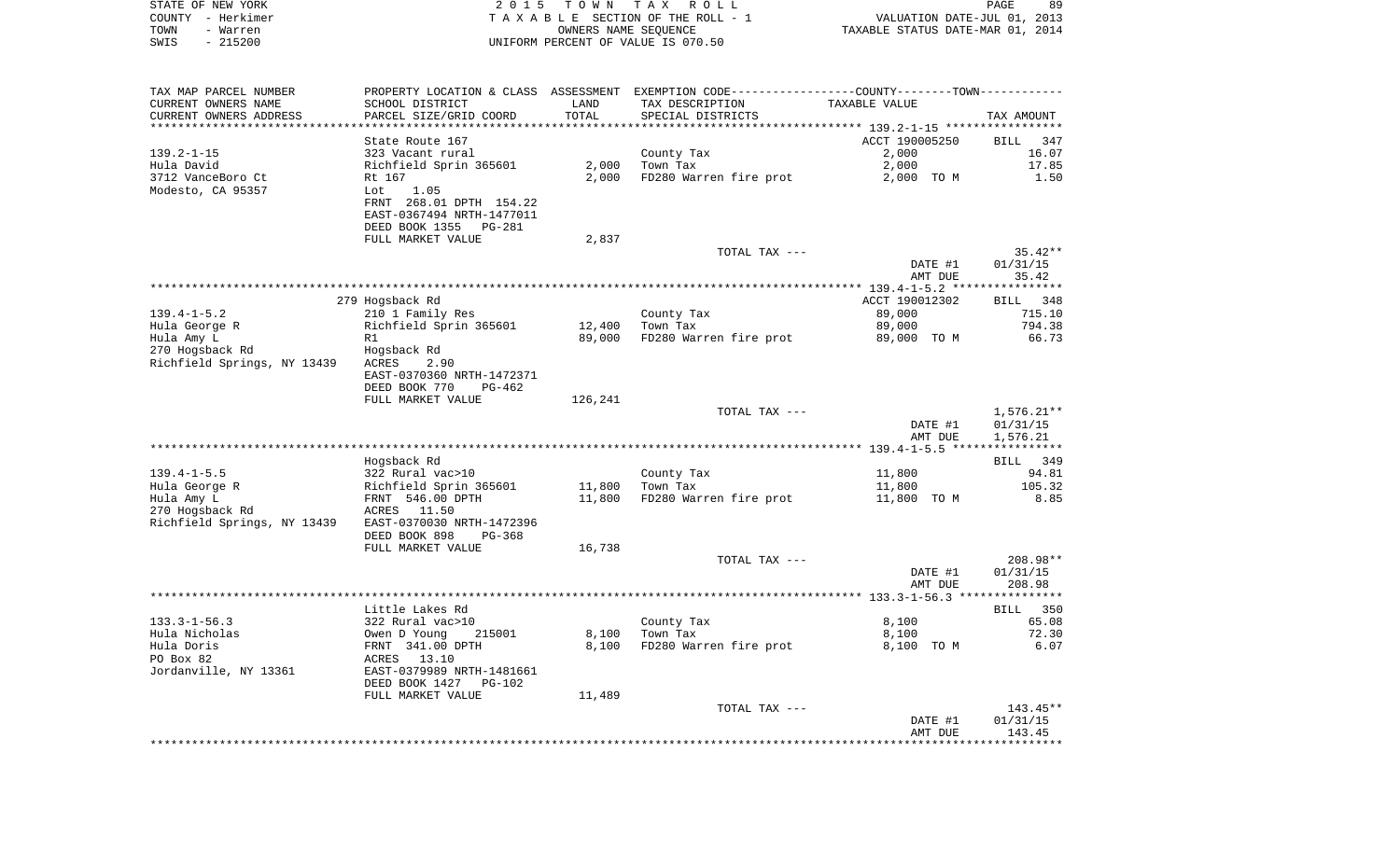|      | STATE OF NEW YORK | 2015 TOWN TAX ROLL                 |                                  | PAGE | 90 |
|------|-------------------|------------------------------------|----------------------------------|------|----|
|      | COUNTY - Herkimer | TAXABLE SECTION OF THE ROLL - 1    | VALUATION DATE-JUL 01, 2013      |      |    |
| TOWN | - Warren          | OWNERS NAME SEOUENCE               | TAXABLE STATUS DATE-MAR 01, 2014 |      |    |
| SWIS | - 215200          | UNIFORM PERCENT OF VALUE IS 070.50 |                                  |      |    |

| TAX MAP PARCEL NUMBER                     | PROPERTY LOCATION & CLASS ASSESSMENT EXEMPTION CODE-----------------COUNTY-------TOWN-------- |         |                        |                |              |
|-------------------------------------------|-----------------------------------------------------------------------------------------------|---------|------------------------|----------------|--------------|
| CURRENT OWNERS NAME                       | SCHOOL DISTRICT                                                                               | LAND    | TAX DESCRIPTION        | TAXABLE VALUE  |              |
| CURRENT OWNERS ADDRESS                    | PARCEL SIZE/GRID COORD                                                                        | TOTAL   | SPECIAL DISTRICTS      |                | TAX AMOUNT   |
|                                           |                                                                                               |         |                        |                |              |
|                                           | Yule Corners Rd                                                                               |         |                        |                | BILL 351     |
| $132.2 - 3 - 2$                           | 322 Rural vac>10                                                                              |         | County Tax             | 21,040         | 169.05       |
| Hula Nicholas J                           | Owen D Young<br>215001                                                                        | 21,040  | Town Tax               | 21,040         | 187.79       |
| Hula Tracy                                | VL                                                                                            | 21,040  | FD280 Warren fire prot | 21,040 TO M    | 15.78        |
| 1066 Little Lakes Rd                      | FRNT 350.00 DPTH                                                                              |         |                        |                |              |
| Richfield Springs, NY 13439               | ACRES 41.10                                                                                   |         |                        |                |              |
|                                           | EAST-0366872 NRTH-1490192                                                                     |         |                        |                |              |
|                                           | DEED BOOK 1225 PG-644                                                                         |         |                        |                |              |
|                                           | FULL MARKET VALUE                                                                             | 29,844  |                        |                |              |
|                                           |                                                                                               |         | TOTAL TAX ---          |                | 372.62**     |
|                                           |                                                                                               |         |                        | DATE #1        | 01/31/15     |
|                                           |                                                                                               |         |                        | AMT DUE        | 372.62       |
|                                           |                                                                                               |         |                        |                |              |
|                                           | Off Little Lakes Rd                                                                           |         |                        |                | BILL 352     |
| $133.3 - 1 - 56.4$                        | 322 Rural vac>10                                                                              |         | County Tax             | 11,900         | 95.61        |
| Hula Nicholas J                           | 215001<br>Owen D Young                                                                        | 11,900  | Town Tax               | 11,900         | 106.21       |
| Hula Tracy                                | ACRES 24.00                                                                                   | 11,900  | FD280 Warren fire prot | 11,900 TO M    | 8.92         |
| 1066 Little Lakes Rd                      | EAST-0381208 NRTH-1481847                                                                     |         |                        |                |              |
| Richfield Springs, NY 13439 DEED BOOK 880 | $PG-184$                                                                                      |         |                        |                |              |
|                                           | FULL MARKET VALUE                                                                             | 16,879  |                        |                |              |
|                                           |                                                                                               |         | TOTAL TAX ---          |                | $210.74**$   |
|                                           |                                                                                               |         |                        | DATE #1        | 01/31/15     |
|                                           |                                                                                               |         |                        | AMT DUE        | 210.74       |
|                                           |                                                                                               |         |                        |                |              |
|                                           | 1066 Little Lakes Rd                                                                          |         |                        | ACCT 190004382 | BILL 353     |
| $140.1 - 1 - 4.2$                         | 210 1 Family Res                                                                              |         | County Tax             | 37,500         | 301.31       |
| Hula Nicholas Jr                          | 215001<br>Owen D Young                                                                        | 11,300  | Town Tax               | 37,500         | 334.71       |
| 1066 Little Lakes Rd                      | ACRES<br>2.00                                                                                 | 37,500  | FD280 Warren fire prot | 37,500 TO M    | 28.12        |
| Richfield Springs, NY 13439               | EAST-0379582 NRTH-1480026                                                                     |         |                        |                |              |
|                                           | DEED BOOK 778<br><b>PG-111</b>                                                                |         |                        |                |              |
|                                           | FULL MARKET VALUE                                                                             | 53,191  |                        |                |              |
|                                           |                                                                                               |         | TOTAL TAX ---          |                | 664.14**     |
|                                           |                                                                                               |         |                        | DATE #1        | 01/31/15     |
|                                           |                                                                                               |         |                        | AMT DUE        | 664.14       |
|                                           |                                                                                               |         |                        |                |              |
|                                           | 944 State Route 167                                                                           |         |                        | ACCT 190004500 | 354<br>BILL  |
| $132.4 - 1 - 90$                          | 112 Dairy farm                                                                                |         | AGRIC 10 Y 42100       | 2,000<br>2,000 |              |
| Hula Peter Betty & Anna                   | Richfield Sprin 365601                                                                        | 99,900  | County Tax             | 113,000        | 907.94       |
| 944 State Route 167                       | Dairy Farm                                                                                    | 115,000 | Town Tax               | 113,000        | 1,008.59     |
| Richfield Springs, NY 13439               | ACRES 281.40                                                                                  |         | FD280 Warren fire prot | 115,000 TO M   | 86.22        |
|                                           | EAST-0369300 NRTH-1480874                                                                     |         |                        |                |              |
|                                           | DEED BOOK 846<br><b>PG-195</b>                                                                |         |                        |                |              |
|                                           | FULL MARKET VALUE                                                                             | 163,121 |                        |                |              |
|                                           |                                                                                               |         | TOTAL TAX ---          |                | $2,002.75**$ |
|                                           |                                                                                               |         |                        | DATE #1        | 01/31/15     |
|                                           |                                                                                               |         |                        | AMT DUE        | 2,002.75     |
|                                           |                                                                                               |         |                        |                |              |
|                                           |                                                                                               |         |                        |                |              |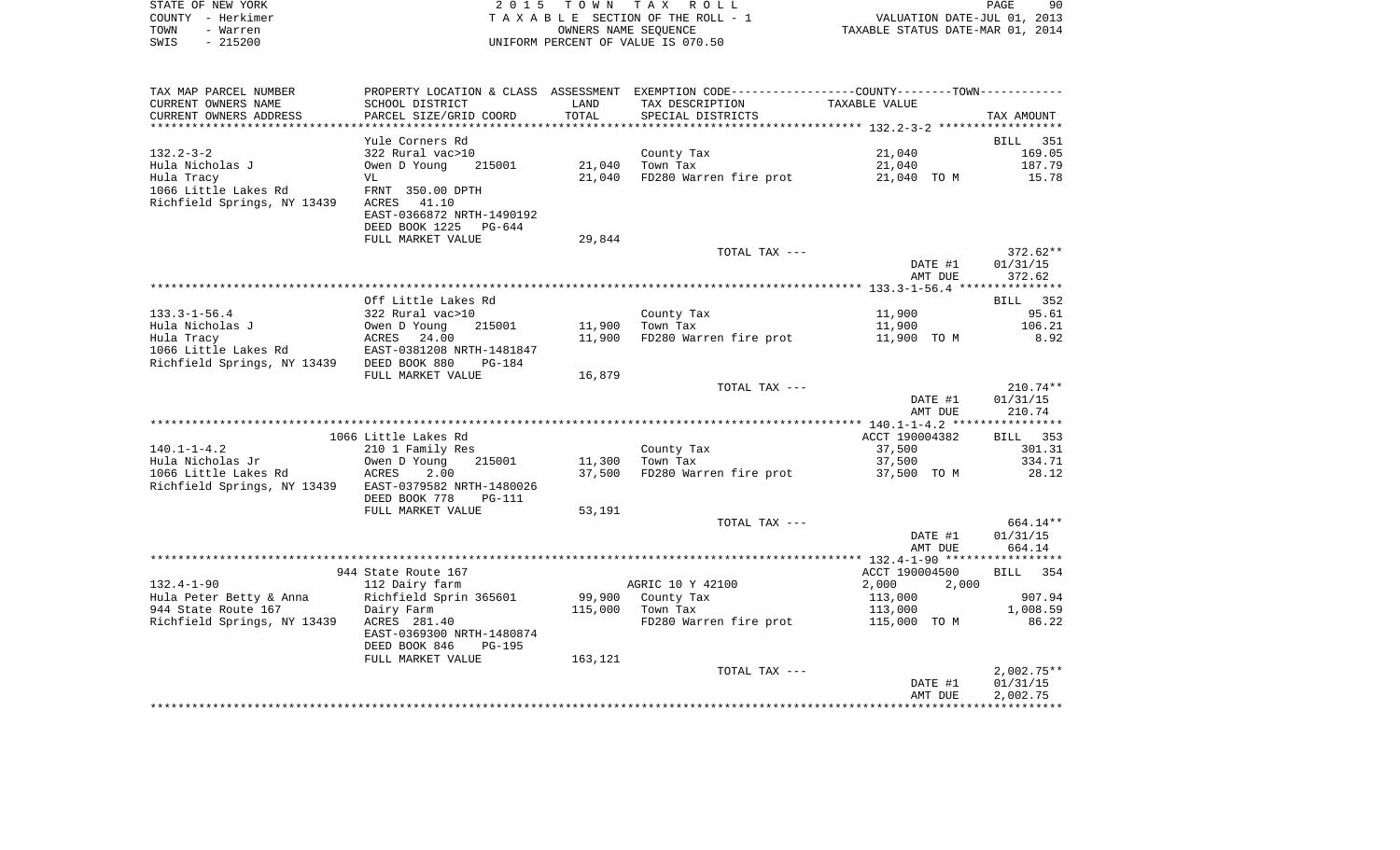|      | STATE OF NEW YORK | 2015 TOWN TAX ROLL                 | PAGE<br>91                       |
|------|-------------------|------------------------------------|----------------------------------|
|      | COUNTY – Herkimer | TAXABLE SECTION OF THE ROLL - 1    | VALUATION DATE-JUL 01, 2013      |
| TOWN | - Warren          | OWNERS NAME SEOUENCE               | TAXABLE STATUS DATE-MAR 01, 2014 |
| SWIS | $-215200$         | UNIFORM PERCENT OF VALUE IS 070.50 |                                  |

| TAX MAP PARCEL NUMBER     | PROPERTY LOCATION & CLASS       | ASSESSMENT | EXEMPTION CODE----------------COUNTY-------TOWN----------- |                  |                    |
|---------------------------|---------------------------------|------------|------------------------------------------------------------|------------------|--------------------|
| CURRENT OWNERS NAME       | SCHOOL DISTRICT                 | LAND       | TAX DESCRIPTION                                            | TAXABLE VALUE    |                    |
| CURRENT OWNERS ADDRESS    | PARCEL SIZE/GRID COORD          | TOTAL      | SPECIAL DISTRICTS                                          |                  | TAX AMOUNT         |
|                           |                                 |            |                                                            |                  |                    |
|                           | Little Lakes Rd                 |            |                                                            | ACCT 190004410   | <b>BILL</b><br>355 |
| $133.3 - 1 - 55.1$        | 322 Rural vac>10                |            | County Tax                                                 | 13,050           | 104.85             |
| Hula Steven               | Owen D Young<br>215001          | 13,050     | Town Tax                                                   | 13,050           | 116.48             |
|                           |                                 |            |                                                            |                  | 9.78               |
| Hula Randy                | Farm Land                       | 13,050     | FD280 Warren fire prot                                     | 13,050 TO M      |                    |
| PO Box 213                | 43.70<br>ACRES                  |            |                                                            |                  |                    |
| Jordanville, NY 13361     | EAST-0378321 NRTH-1480966       |            |                                                            |                  |                    |
|                           | DEED BOOK 1181<br>PG-490        |            |                                                            |                  |                    |
|                           | FULL MARKET VALUE               | 18,511     |                                                            |                  |                    |
|                           |                                 |            | TOTAL TAX ---                                              |                  | 231.11**           |
|                           |                                 |            |                                                            | DATE #1          | 01/31/15           |
|                           |                                 |            |                                                            | AMT DUE          | 231.11             |
|                           |                                 |            |                                                            |                  |                    |
|                           | Little Lakes Rd                 |            |                                                            |                  | 356<br>BILL        |
| $133.3 - 1 - 55.2$        | 322 Rural vac>10                |            | County Tax                                                 | 7,000            | 56.24              |
| Hula Steven               | Owen D Young<br>215001          | 7,000      | Town Tax                                                   | 7,000            | 62.48              |
| Hula Randy                | ACRES 13.30                     | 7,000      | FD280 Warren fire prot                                     | 7,000 TO M       | 5.25               |
| PO Box 213                | EAST-0377789 NRTH-1481566       |            |                                                            |                  |                    |
|                           |                                 |            |                                                            |                  |                    |
| Jordanville, NY 13361     | DEED BOOK 1111<br>PG-526        |            |                                                            |                  |                    |
|                           | FULL MARKET VALUE               | 9,929      |                                                            |                  |                    |
|                           |                                 |            | TOTAL TAX ---                                              |                  | $123.97**$         |
|                           |                                 |            |                                                            | DATE #1          | 01/31/15           |
|                           |                                 |            |                                                            | AMT DUE          | 123.97             |
|                           |                                 |            |                                                            |                  |                    |
|                           | 1116 Little Lakes Rd            |            |                                                            | ACCT 190004380   | <b>BILL</b><br>357 |
| $140.1 - 1 - 4.1$         | 112 Dairy farm                  |            | AGRIC 10 Y 41700                                           | 21,000<br>21,000 |                    |
| Hula Steven               | Owen D Young<br>215001          | 59,500     | County Tax                                                 | 98,200           | 789.02             |
| Hula Randy                | Dairy Farm                      | 119,200    | Town Tax                                                   | 98,200           | 876.49             |
| PO Box 213                | ACRES 122.90                    |            | FD280 Warren fire prot                                     | 119,200 TO M     | 89.37              |
| Jordanville, NY 13361     | EAST-0381039 NRTH-1480602       |            |                                                            |                  |                    |
|                           | DEED BOOK 1181<br><b>PG-490</b> |            |                                                            |                  |                    |
| MAY BE SUBJECT TO PAYMENT | FULL MARKET VALUE               | 169,078    |                                                            |                  |                    |
| UNDER RPTL483 UNTIL 2019  |                                 |            |                                                            |                  |                    |
|                           |                                 |            | TOTAL TAX ---                                              |                  | 1,754.88**         |
|                           |                                 |            |                                                            |                  |                    |
|                           |                                 |            |                                                            | DATE #1          | 01/31/15           |
|                           |                                 |            |                                                            | AMT DUE          | 1,754.88           |
|                           |                                 |            |                                                            |                  |                    |
|                           | Mixter Rd                       |            |                                                            |                  | BILL 358           |
| $133.3 - 1 - 56.5$        | 322 Rural vac>10                |            | County Tax                                                 | 8,400            | 67.49              |
| Hula Steven A             | Owen D Young<br>215001          | 8,400      | Town Tax                                                   | 8,400            | 74.97              |
| PO Box 213                | FRNT 716.00 DPTH                | 8,400      | FD280 Warren fire prot                                     | 8,400 TO M       | 6.30               |
| Jordanville, NY 13361     | 17.30<br>ACRES                  |            |                                                            |                  |                    |
|                           | EAST-0377766 NRTH-1482232       |            |                                                            |                  |                    |
|                           | DEED BOOK 880<br><b>PG-188</b>  |            |                                                            |                  |                    |
|                           | FULL MARKET VALUE               | 11,915     |                                                            |                  |                    |
|                           |                                 |            |                                                            |                  |                    |
|                           |                                 |            |                                                            |                  |                    |
|                           |                                 |            | TOTAL TAX ---                                              |                  | 148.76**           |
|                           |                                 |            |                                                            | DATE #1          | 01/31/15           |
|                           |                                 |            |                                                            | AMT DUE          | 148.76             |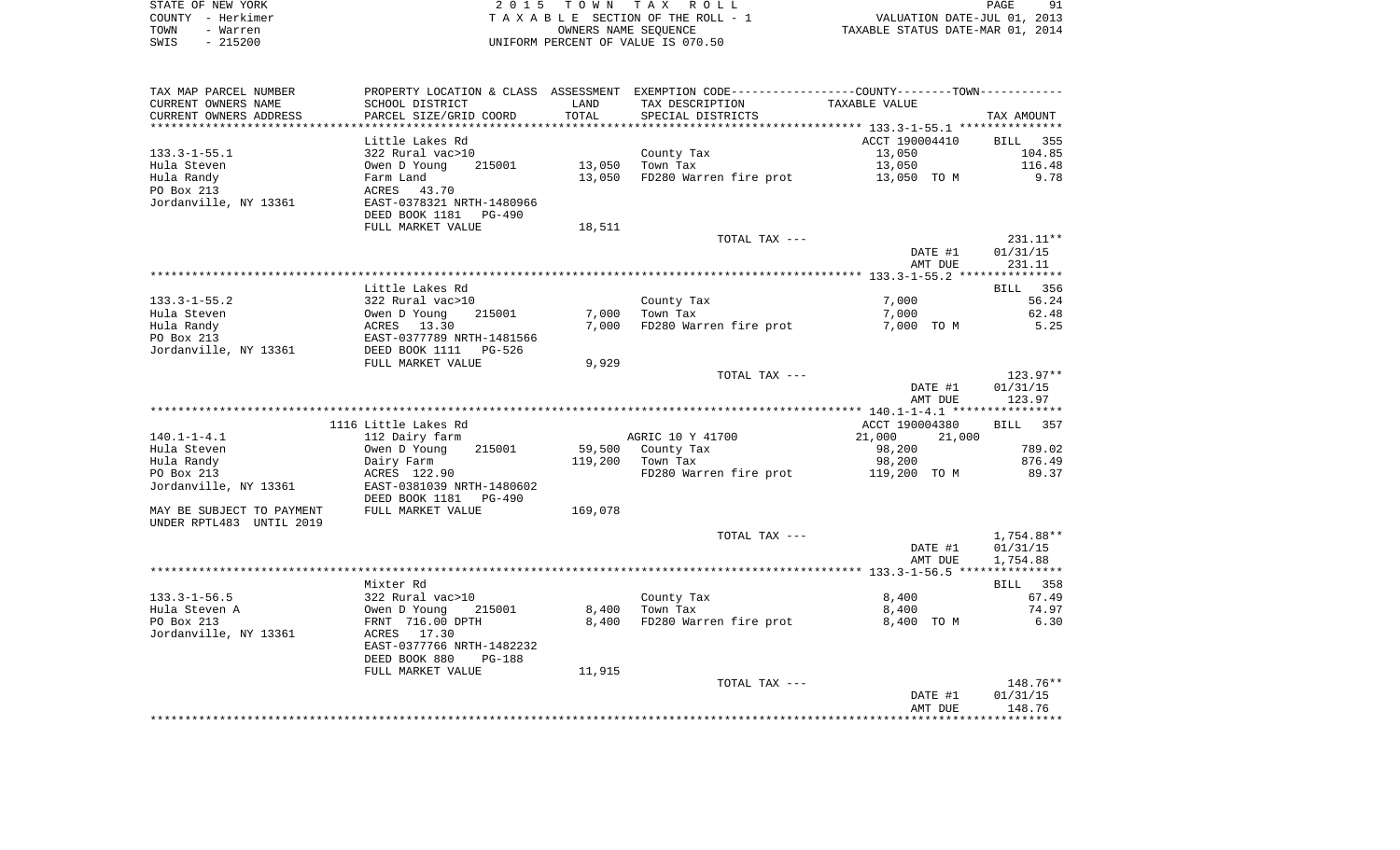| STATE OF NEW YORK<br>COUNTY - Herkimer                          | 2 0 1 5                                    | TOWN TAX             | ROLL<br>TAXABLE SECTION OF THE ROLL - 1                                                       | VALUATION DATE-JUL 01, 2013      | 92<br>PAGE       |
|-----------------------------------------------------------------|--------------------------------------------|----------------------|-----------------------------------------------------------------------------------------------|----------------------------------|------------------|
| TOWN<br>- Warren                                                |                                            | OWNERS NAME SEQUENCE |                                                                                               | TAXABLE STATUS DATE-MAR 01, 2014 |                  |
| $-215200$<br>SWIS                                               |                                            |                      | UNIFORM PERCENT OF VALUE IS 070.50                                                            |                                  |                  |
|                                                                 |                                            |                      |                                                                                               |                                  |                  |
| TAX MAP PARCEL NUMBER                                           |                                            |                      | PROPERTY LOCATION & CLASS ASSESSMENT EXEMPTION CODE---------------COUNTY-------TOWN---------- |                                  |                  |
| CURRENT OWNERS NAME                                             | SCHOOL DISTRICT                            | LAND                 | TAX DESCRIPTION                                                                               | TAXABLE VALUE                    |                  |
| CURRENT OWNERS ADDRESS                                          | PARCEL SIZE/GRID COORD                     | TOTAL                | SPECIAL DISTRICTS                                                                             |                                  | TAX AMOUNT       |
|                                                                 |                                            |                      |                                                                                               |                                  |                  |
|                                                                 | Yule Corners Rd                            |                      |                                                                                               |                                  | BILL<br>359      |
| $132.2 - 1 - 28$                                                | 322 Rural vac>10                           |                      | County Tax                                                                                    | 14,700                           | 118.11           |
| Hula Tracy M                                                    | Owen D Young<br>215001                     | 14,700               | Town Tax                                                                                      | 14,700                           | 131.21           |
| Hula Nicholas J                                                 | New Parcel 2000                            | 14,700               | FD280 Warren fire prot                                                                        | 14,700 TO M                      | 11.02            |
| 1066 Little Lakes Rd<br>Richfield Springs, NY 13439 ACRES 16.90 | FRNT 640.00 DPTH                           |                      |                                                                                               |                                  |                  |
|                                                                 | EAST-0364327 NRTH-1489865                  |                      |                                                                                               |                                  |                  |
|                                                                 | DEED BOOK 1220<br>PG-359                   |                      |                                                                                               |                                  |                  |
|                                                                 | FULL MARKET VALUE                          | 20,851               |                                                                                               |                                  |                  |
|                                                                 |                                            |                      | TOTAL TAX ---                                                                                 |                                  | $260.34**$       |
|                                                                 |                                            |                      |                                                                                               | DATE #1                          | 01/31/15         |
|                                                                 |                                            |                      |                                                                                               | AMT DUE                          | 260.34           |
|                                                                 |                                            |                      |                                                                                               |                                  |                  |
|                                                                 | 143 Burrwood Rd                            |                      |                                                                                               | ACCT 190004440                   | BILL 360         |
| 133.3-1-51                                                      | 113 Cattle farm                            |                      | County Tax                                                                                    | 60,000                           | 482.09           |
| Hula Wasyl                                                      | 215001<br>Owen D Young                     | 42,200               | Town Tax                                                                                      | 60,000                           | 535.54           |
| 143 Burwell Rd                                                  | Blatchley Cor                              | 60,000               | FD280 Warren fire prot                                                                        | 60,000 TO M                      | 44.99            |
| Richfield Springs, NY 13439                                     | Farm<br>ACRES 100.00                       |                      |                                                                                               |                                  |                  |
|                                                                 | EAST-0373512 NRTH-1481804                  |                      |                                                                                               |                                  |                  |
|                                                                 | DEED BOOK 00536 PG-00292                   |                      |                                                                                               |                                  |                  |
|                                                                 | FULL MARKET VALUE                          | 85,106               |                                                                                               |                                  |                  |
|                                                                 |                                            |                      | TOTAL TAX ---                                                                                 |                                  | 1,062.62**       |
|                                                                 |                                            |                      |                                                                                               | DATE #1                          | 01/31/15         |
|                                                                 |                                            |                      |                                                                                               | AMT DUE                          | 1,062.62         |
|                                                                 |                                            |                      |                                                                                               |                                  |                  |
|                                                                 | Blatchley/Mixter Rd                        |                      |                                                                                               | ACCT 190004470                   | BILL 361         |
| 133.3-1-53.1                                                    | 105 Vac farmland                           |                      | County Tax                                                                                    | 41,000                           | 329.43<br>365.95 |
| Hula Wasyl<br>143 Burrwood Rd                                   | Owen D Young<br>215001<br>Blatchley Cor    | 41,000<br>41,000     | Town Tax<br>FD280 Warren fire prot                                                            | 41,000<br>41,000 TO M            | 30.74            |
| Richfield Springs, NY 13439                                     | ACRES 156.80                               |                      |                                                                                               |                                  |                  |
|                                                                 | EAST-0375618 NRTH-1482363                  |                      |                                                                                               |                                  |                  |
|                                                                 | DEED BOOK 00585 PG-00824                   |                      |                                                                                               |                                  |                  |
|                                                                 | FULL MARKET VALUE                          | 58,156               |                                                                                               |                                  |                  |
|                                                                 |                                            |                      | TOTAL TAX ---                                                                                 |                                  | 726.12**         |
|                                                                 |                                            |                      |                                                                                               | DATE #1                          | 01/31/15         |
|                                                                 |                                            |                      |                                                                                               | AMT DUE                          | 726.12           |
|                                                                 |                                            |                      |                                                                                               |                                  |                  |
|                                                                 | Mixter Rd                                  |                      |                                                                                               | ACCT 190012660                   | BILL<br>362      |
| $133.3 - 1 - 54$<br>Hula Wasyl                                  | 314 Rural vac<10<br>Owen D Young<br>215001 | 300                  | County Tax<br>Town Tax                                                                        | 300<br>300                       | 2.41<br>2.68     |
| 143 Burrwood Rd                                                 | Vacant Lot                                 | 300                  | FD280 Warren fire prot                                                                        | 300 TO M                         | .22              |
| Richfield Springs, NY 13439                                     | FRNT 330.00 DPTH                           |                      |                                                                                               |                                  |                  |
|                                                                 | 1.00<br>ACRES                              |                      |                                                                                               |                                  |                  |
|                                                                 | EAST-0377245 NRTH-1481305                  |                      |                                                                                               |                                  |                  |
|                                                                 | DEED BOOK 784<br>PG-244                    |                      |                                                                                               |                                  |                  |
|                                                                 | FULL MARKET VALUE                          | 426                  |                                                                                               |                                  |                  |
|                                                                 |                                            |                      | TOTAL TAX ---                                                                                 |                                  | $5.31**$         |
|                                                                 |                                            |                      |                                                                                               | DATE #1                          | 01/31/15         |
|                                                                 |                                            |                      |                                                                                               | AMT DUE                          | 5.31             |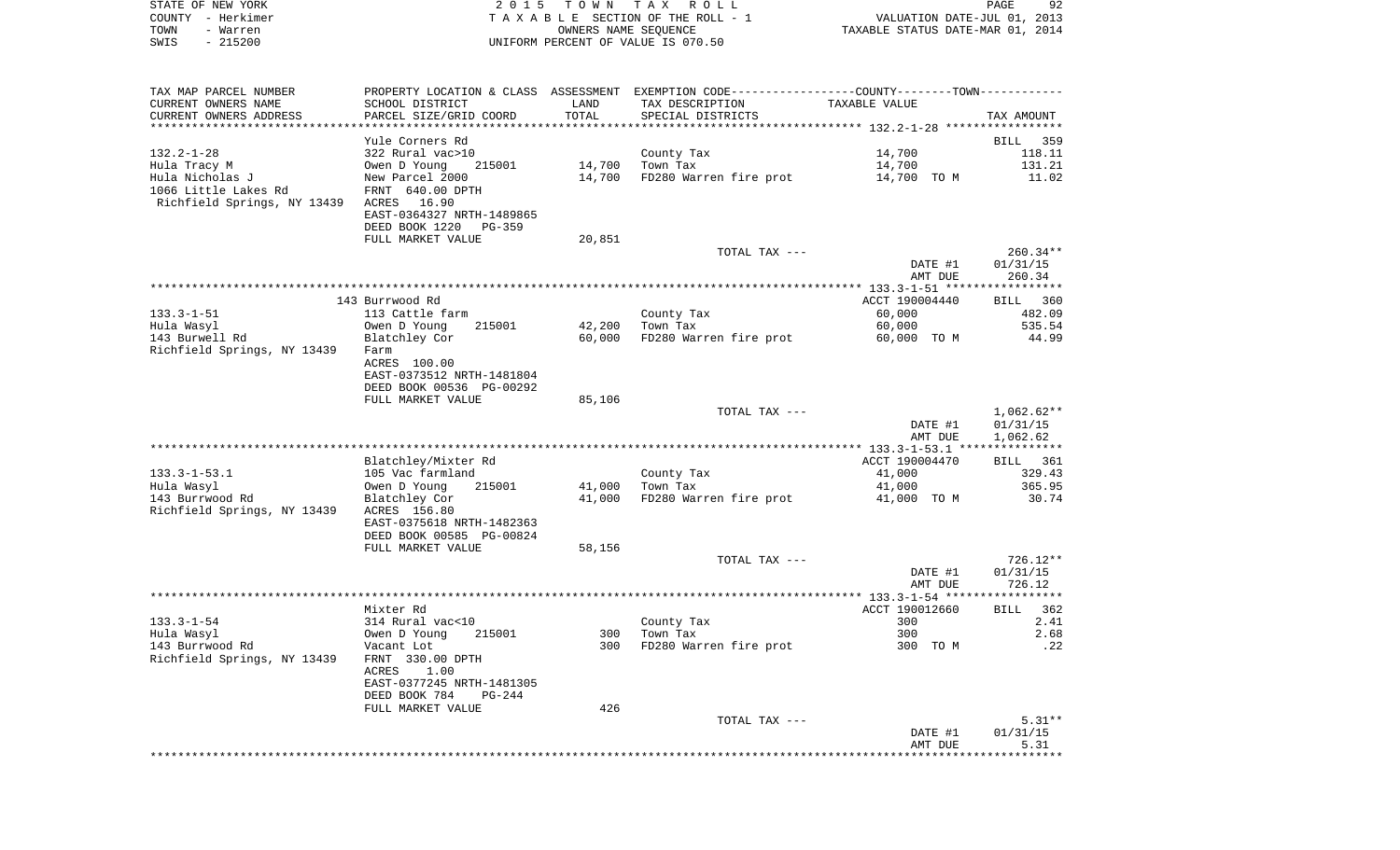| STATE OF NEW YORK | 2015 TOWN TAX ROLL                 | 93<br>PAGE                       |
|-------------------|------------------------------------|----------------------------------|
| COUNTY - Herkimer | TAXABLE SECTION OF THE ROLL - 1    | VALUATION DATE-JUL 01, 2013      |
| TOWN<br>- Warren  | OWNERS NAME SEOUENCE               | TAXABLE STATUS DATE-MAR 01, 2014 |
| - 215200<br>SWIS  | UNIFORM PERCENT OF VALUE IS 070.50 |                                  |

| TAX MAP PARCEL NUMBER                        |                                 |        | PROPERTY LOCATION & CLASS ASSESSMENT EXEMPTION CODE---------------COUNTY-------TOWN---------- |                                  |                      |
|----------------------------------------------|---------------------------------|--------|-----------------------------------------------------------------------------------------------|----------------------------------|----------------------|
| CURRENT OWNERS NAME                          | SCHOOL DISTRICT                 | LAND   | TAX DESCRIPTION                                                                               | TAXABLE VALUE                    |                      |
| CURRENT OWNERS ADDRESS                       | PARCEL SIZE/GRID COORD          | TOTAL  | SPECIAL DISTRICTS                                                                             |                                  | TAX AMOUNT           |
| ***********************                      |                                 |        |                                                                                               |                                  |                      |
|                                              | Mixter Rd                       |        |                                                                                               | ACCT 190004590                   | BILL 363             |
| 140.1-1-1                                    | 270 Mfg housing                 |        | County Tax                                                                                    | 55,200                           | 443.52               |
| Hula Wasyl                                   | Owen D Young<br>215001          | 48,200 | Town Tax                                                                                      | 55,200                           | 492.69               |
| Hula SandraSue                               | Farm Land                       | 55,200 | FD280 Warren fire prot                                                                        | 55,200 TO M                      | 41.39                |
| 143 Burrwood Rd                              | ACRES 125.00                    |        |                                                                                               |                                  |                      |
| Richfield Springs, NY 13439                  | EAST-0375474 NRTH-1480283       |        |                                                                                               |                                  |                      |
|                                              | DEED BOOK 835<br>$PG-255$       |        |                                                                                               |                                  |                      |
|                                              | FULL MARKET VALUE               | 78,298 |                                                                                               |                                  |                      |
|                                              |                                 |        | TOTAL TAX ---                                                                                 |                                  | $977.60**$           |
|                                              |                                 |        |                                                                                               | DATE #1                          | 01/31/15             |
|                                              |                                 |        |                                                                                               | AMT DUE                          | 977.60               |
|                                              |                                 |        |                                                                                               |                                  |                      |
|                                              | Jordanville Rd                  |        |                                                                                               | ACCT 190011222<br>$\overline{0}$ | BILL 364<br>$\Omega$ |
| $133.4 - 2 - 6.3$                            | 105 Vac farmland<br>215001      | 13,000 | AG MKTS L 41720                                                                               | 13,000                           | 104.45               |
| Hula-Fredericks Jessica A<br>682 Newville Rd | Owen D Young<br>Farm Land       | 13,000 | County Tax<br>Town Tax                                                                        | 13,000                           | 116.03               |
| Little Falls, NY 13365                       | ACRES 27.00                     |        | FD280 Warren fire prot                                                                        | 13,000 TO M                      | 9.75                 |
|                                              | EAST-0385503 NRTH-1486481       |        |                                                                                               |                                  |                      |
| MAY BE SUBJECT TO PAYMENT                    | DEED BOOK 1464 PG-573           |        |                                                                                               |                                  |                      |
| UNDER AGDIST LAW TIL 2018                    | FULL MARKET VALUE               | 18,440 |                                                                                               |                                  |                      |
|                                              |                                 |        | TOTAL TAX ---                                                                                 |                                  | $230.23**$           |
|                                              |                                 |        |                                                                                               | DATE #1                          | 01/31/15             |
|                                              |                                 |        |                                                                                               | AMT DUE                          | 230.23               |
|                                              |                                 |        |                                                                                               |                                  |                      |
|                                              | Jordanville Rd                  |        |                                                                                               | ACCT 190011225                   | BILL 365             |
| $133.4 - 2 - 7$                              | 105 Vac farmland                |        | County Tax                                                                                    | 15,000                           | 120.52               |
| Hula-Fredericks Jessica A                    | Owen D Young<br>215001          | 15,000 | Town Tax                                                                                      | 15,000                           | 133.88               |
| 682 Newville Rd                              | Farm Land                       | 15,000 | FD280 Warren fire prot                                                                        | 15,000 TO M                      | 11.25                |
| Little Falls, NY 13365                       | ACRES<br>30.00                  |        |                                                                                               |                                  |                      |
|                                              | EAST-0386551 NRTH-1486563       |        |                                                                                               |                                  |                      |
| MAY BE SUBJECT TO PAYMENT                    | DEED BOOK 1464<br>PG-573        |        |                                                                                               |                                  |                      |
| UNDER AGDIST LAW TIL 2017                    | FULL MARKET VALUE               | 21,277 |                                                                                               |                                  |                      |
|                                              |                                 |        | TOTAL TAX ---                                                                                 |                                  | $265.65**$           |
|                                              |                                 |        |                                                                                               | DATE #1                          | 01/31/15             |
|                                              |                                 |        |                                                                                               | AMT DUE                          | 265.65               |
|                                              |                                 |        |                                                                                               |                                  |                      |
|                                              | Kingdom Rd                      |        |                                                                                               |                                  | BILL 366             |
| $132.2 - 3 - 16$                             | 322 Rural vac>10                |        | County Tax                                                                                    | 14,200                           | 114.09               |
| Hunt Robert                                  | Owen D Young<br>215001          | 14,200 | Town Tax                                                                                      | 14,200                           | 126.74               |
| 10 Spice Ln                                  | VL                              | 14,200 | FD280 Warren fire prot                                                                        | 14,200 TO M                      | 10.65                |
| Wilton, CT 06897                             | FRNT 224.00 DPTH<br>ACRES 24.00 |        |                                                                                               |                                  |                      |
|                                              | EAST-0369516 NRTH-1493663       |        |                                                                                               |                                  |                      |
|                                              | DEED BOOK 1214<br>PG-886        |        |                                                                                               |                                  |                      |
|                                              | FULL MARKET VALUE               | 20,142 |                                                                                               |                                  |                      |
|                                              |                                 |        | TOTAL TAX ---                                                                                 |                                  | 251.48**             |
|                                              |                                 |        |                                                                                               | DATE #1                          | 01/31/15             |
|                                              |                                 |        |                                                                                               | AMT DUE                          | 251.48               |
|                                              |                                 |        |                                                                                               |                                  |                      |
|                                              |                                 |        |                                                                                               |                                  |                      |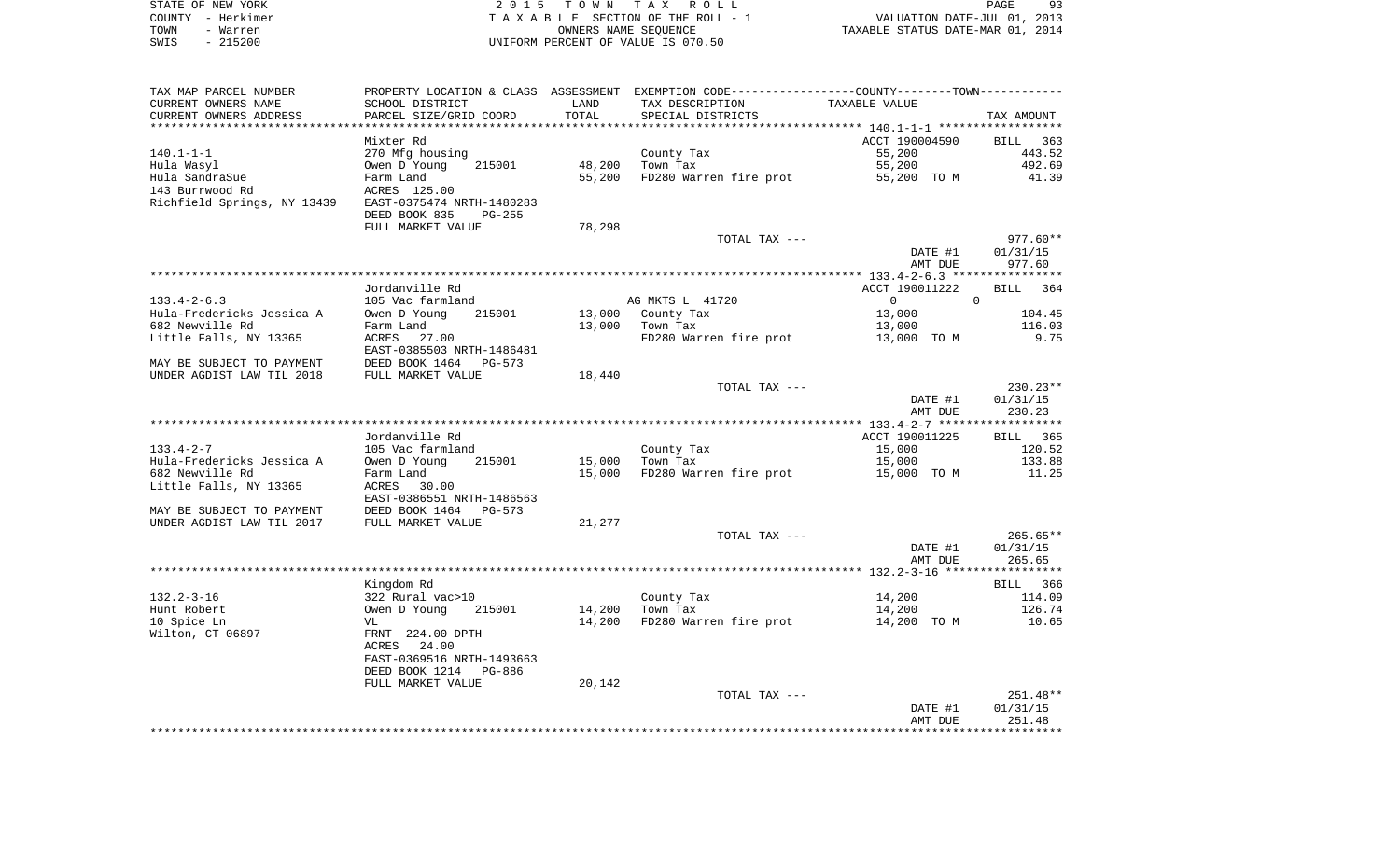| STATE OF NEW YORK | 2015 TOWN TAX ROLL                    |                                  | PAGE                        | 94 |
|-------------------|---------------------------------------|----------------------------------|-----------------------------|----|
| COUNTY - Herkimer | T A X A B L E SECTION OF THE ROLL - 1 |                                  | VALUATION DATE-JUL 01, 2013 |    |
| TOWN<br>- Warren  | OWNERS NAME SEOUENCE                  | TAXABLE STATUS DATE-MAR 01, 2014 |                             |    |
| $-215200$<br>SWIS | UNIFORM PERCENT OF VALUE IS 070.50    |                                  |                             |    |

| TAX MAP PARCEL NUMBER     |                                                    |              | PROPERTY LOCATION & CLASS ASSESSMENT EXEMPTION CODE---------------COUNTY--------TOWN---------- |                                  |              |
|---------------------------|----------------------------------------------------|--------------|------------------------------------------------------------------------------------------------|----------------------------------|--------------|
| CURRENT OWNERS NAME       | SCHOOL DISTRICT                                    | LAND         | TAX DESCRIPTION TAXABLE VALUE                                                                  |                                  |              |
| CURRENT OWNERS ADDRESS    | PARCEL SIZE/GRID COORD                             | TOTAL        | SPECIAL DISTRICTS                                                                              |                                  | TAX AMOUNT   |
|                           |                                                    |              |                                                                                                |                                  |              |
|                           | 1252 State Route 167                               |              |                                                                                                | ACCT 190010740 BILL 367          |              |
| $132.4 - 1 - 76$          | 210 1 Family Res                                   |              | County Tax                                                                                     | 51,700                           | 415.40       |
| Hunt Russell              | Owen D Young                                       | 215001 7,100 | Town Tax                                                                                       | 51,700                           | 461.45       |
| Hunt Marianne             | R1                                                 | 51,700       | FD280 Warren fire prot                                                                         | 51,700 TO M 38.76                |              |
| 1252 State Route 167      | FRNT 200.00 DPTH 100.00                            |              |                                                                                                |                                  |              |
| Jordanville, NY 13361     | EAST-0370126 NRTH-1485896                          |              |                                                                                                |                                  |              |
|                           | DEED BOOK 1083 PG-431                              |              |                                                                                                |                                  |              |
|                           | FULL MARKET VALUE                                  | 73,333       |                                                                                                |                                  |              |
|                           |                                                    |              | TOTAL TAX ---                                                                                  |                                  | 915.61**     |
|                           |                                                    |              |                                                                                                | DATE #1                          | 01/31/15     |
|                           |                                                    |              |                                                                                                | AMT DUE                          | 915.61       |
|                           |                                                    |              |                                                                                                |                                  |              |
|                           | Jordanville Rd                                     |              |                                                                                                | ACCT 190003570                   | BILL 368     |
| $133.3 - 1 - 18.1$        | 112 Dairy farm                                     |              | AG MKTS L 41720                                                                                | $\overline{0}$<br>$\overline{0}$ |              |
| Hurst David L             | Owen D Young<br>215001                             |              | 64,100 AGRIC 10 Y 42100                                                                        | 6,000<br>6,000                   |              |
| Hurst Karen H             | Dairy Farm                                         |              | 156,500 County Tax                                                                             | 150,500                          | 1,209.24     |
| 106 Casler Rd             | ACRES 133.80                                       |              | Town Tax                                                                                       | 150,500                          | 1,343.30     |
| Jordanville, NY 13361     | EAST-3777906 NRTH-1986707<br>DEED BOOK 1329 PG-613 |              | FD280 Warren fire prot                                                                         | 156,500 TO M                     | 117.34       |
| MAY BE SUBJECT TO PAYMENT | FULL MARKET VALUE                                  | 221,986      |                                                                                                |                                  |              |
| UNDER AGDIST LAW TIL 2018 |                                                    |              |                                                                                                |                                  |              |
|                           |                                                    |              | TOTAL TAX ---                                                                                  |                                  | $2,669.88**$ |
|                           |                                                    |              |                                                                                                | DATE #1                          | 01/31/15     |
|                           |                                                    |              |                                                                                                | AMT DUE                          | 2,669.88     |
|                           |                                                    |              |                                                                                                |                                  |              |
|                           | Little Lakes Rd                                    |              |                                                                                                | ACCT 190008943                   | BILL 369     |
| $133.3 - 1 - 30.3$        | 270 Mfg housing                                    |              | AG MKTS L 41720                                                                                | $\overline{0}$<br>$\overline{0}$ |              |
| Hurst David L             | Owen D Young<br>215001                             |              | 20,100 County Tax                                                                              | 33,100                           | 265.95       |
| Hurst Karen H             | Trailer                                            | 33,100       | Town Tax                                                                                       | 33,100                           | 295.44       |
| 106 Casler Rd             | ACRES 45.90                                        |              | FD280 Warren fire prot                                                                         | 33,100 TO M                      | 24.82        |
| Jordanville, NY 13361     | EAST-0375778 NRTH-1484900                          |              |                                                                                                |                                  |              |
|                           | DEED BOOK 1329 PG-613                              |              |                                                                                                |                                  |              |
| MAY BE SUBJECT TO PAYMENT | FULL MARKET VALUE                                  | 46,950       |                                                                                                |                                  |              |
| UNDER AGDIST LAW TIL 2018 |                                                    |              |                                                                                                |                                  |              |
|                           |                                                    |              | TOTAL TAX ---                                                                                  |                                  | 586.21**     |
|                           |                                                    |              |                                                                                                | DATE #1                          | 01/31/15     |
|                           |                                                    |              |                                                                                                | AMT DUE                          | 586.21       |
|                           |                                                    |              |                                                                                                |                                  |              |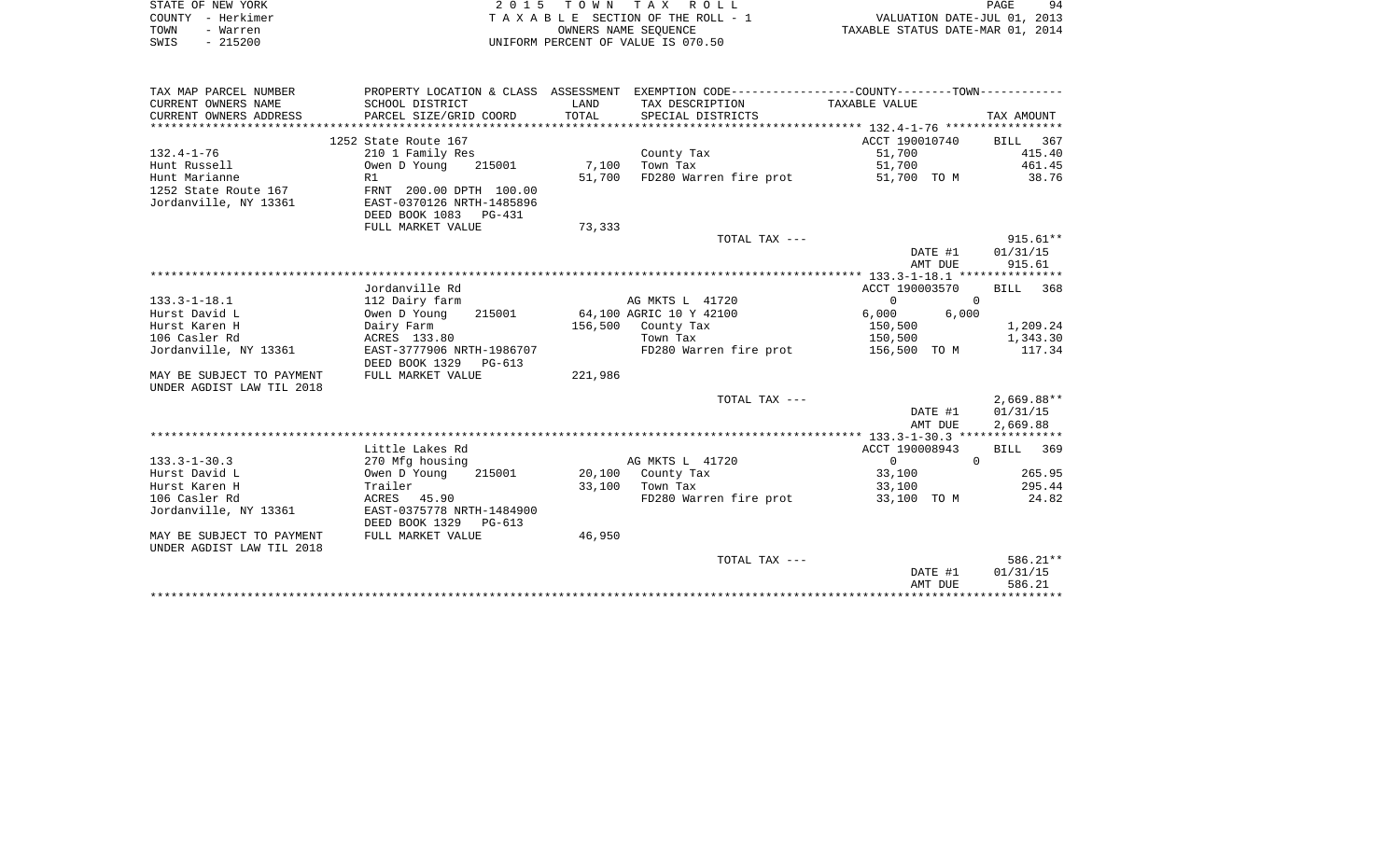| STATE OF NEW YORK | 2015 TOWN TAX ROLL                 | 95<br>PAGE                       |
|-------------------|------------------------------------|----------------------------------|
| COUNTY - Herkimer | TAXABLE SECTION OF THE ROLL - 1    | VALUATION DATE-JUL 01, 2013      |
| TOWN<br>- Warren  | OWNERS NAME SEOUENCE               | TAXABLE STATUS DATE-MAR 01, 2014 |
| $-215200$<br>SWIS | UNIFORM PERCENT OF VALUE IS 070.50 |                                  |

| SCHOOL DISTRICT           | LAND                                                                                                                                                                                                                                                                                                                                                                                                                                                                                                                                                                                                                                             | TAX DESCRIPTION                                              | TAXABLE VALUE                                                                                 |                                                                                                                                                                                                                   |
|---------------------------|--------------------------------------------------------------------------------------------------------------------------------------------------------------------------------------------------------------------------------------------------------------------------------------------------------------------------------------------------------------------------------------------------------------------------------------------------------------------------------------------------------------------------------------------------------------------------------------------------------------------------------------------------|--------------------------------------------------------------|-----------------------------------------------------------------------------------------------|-------------------------------------------------------------------------------------------------------------------------------------------------------------------------------------------------------------------|
| PARCEL SIZE/GRID COORD    |                                                                                                                                                                                                                                                                                                                                                                                                                                                                                                                                                                                                                                                  | SPECIAL DISTRICTS                                            |                                                                                               | TAX AMOUNT                                                                                                                                                                                                        |
|                           |                                                                                                                                                                                                                                                                                                                                                                                                                                                                                                                                                                                                                                                  |                                                              |                                                                                               |                                                                                                                                                                                                                   |
| 215001<br>27.20<br>PG-613 | 15,500<br>15,500<br>21,986                                                                                                                                                                                                                                                                                                                                                                                                                                                                                                                                                                                                                       | County Tax<br>Town Tax<br>FD280 Warren fire prot<br>1,776 EX | 1,776<br>1,776<br>13,724<br>13,724<br>13,724 TO M                                             | <b>BILL</b><br>370<br>110.27<br>122.49<br>10.29                                                                                                                                                                   |
|                           |                                                                                                                                                                                                                                                                                                                                                                                                                                                                                                                                                                                                                                                  |                                                              |                                                                                               |                                                                                                                                                                                                                   |
|                           |                                                                                                                                                                                                                                                                                                                                                                                                                                                                                                                                                                                                                                                  | TOTAL TAX ---                                                | DATE #1<br>AMT DUE                                                                            | $243.05**$<br>01/31/15<br>243.05                                                                                                                                                                                  |
|                           |                                                                                                                                                                                                                                                                                                                                                                                                                                                                                                                                                                                                                                                  |                                                              |                                                                                               |                                                                                                                                                                                                                   |
|                           |                                                                                                                                                                                                                                                                                                                                                                                                                                                                                                                                                                                                                                                  |                                                              |                                                                                               | <b>BILL</b><br>371                                                                                                                                                                                                |
|                           |                                                                                                                                                                                                                                                                                                                                                                                                                                                                                                                                                                                                                                                  |                                                              |                                                                                               | 61.87                                                                                                                                                                                                             |
|                           |                                                                                                                                                                                                                                                                                                                                                                                                                                                                                                                                                                                                                                                  |                                                              |                                                                                               | 68.73<br>5.77                                                                                                                                                                                                     |
|                           |                                                                                                                                                                                                                                                                                                                                                                                                                                                                                                                                                                                                                                                  |                                                              |                                                                                               |                                                                                                                                                                                                                   |
|                           |                                                                                                                                                                                                                                                                                                                                                                                                                                                                                                                                                                                                                                                  |                                                              |                                                                                               |                                                                                                                                                                                                                   |
|                           | 10,922                                                                                                                                                                                                                                                                                                                                                                                                                                                                                                                                                                                                                                           |                                                              |                                                                                               |                                                                                                                                                                                                                   |
|                           |                                                                                                                                                                                                                                                                                                                                                                                                                                                                                                                                                                                                                                                  | TOTAL TAX ---                                                |                                                                                               | $136.37**$                                                                                                                                                                                                        |
|                           |                                                                                                                                                                                                                                                                                                                                                                                                                                                                                                                                                                                                                                                  |                                                              | DATE #1<br>AMT DUE                                                                            | 01/31/15<br>136.37                                                                                                                                                                                                |
|                           |                                                                                                                                                                                                                                                                                                                                                                                                                                                                                                                                                                                                                                                  |                                                              |                                                                                               |                                                                                                                                                                                                                   |
| 215001<br>32.60           | 10,600<br>10,600                                                                                                                                                                                                                                                                                                                                                                                                                                                                                                                                                                                                                                 | County Tax<br>Town Tax<br>FD280 Warren fire prot             | 10,600<br>10,600<br>10,600 TO M                                                               | <b>BILL</b><br>372<br>85.17<br>94.61<br>7.95                                                                                                                                                                      |
|                           |                                                                                                                                                                                                                                                                                                                                                                                                                                                                                                                                                                                                                                                  |                                                              |                                                                                               |                                                                                                                                                                                                                   |
|                           |                                                                                                                                                                                                                                                                                                                                                                                                                                                                                                                                                                                                                                                  |                                                              |                                                                                               |                                                                                                                                                                                                                   |
|                           |                                                                                                                                                                                                                                                                                                                                                                                                                                                                                                                                                                                                                                                  | TOTAL TAX ---                                                | DATE #1<br>AMT DUE                                                                            | 187.73**<br>01/31/15<br>187.73                                                                                                                                                                                    |
|                           |                                                                                                                                                                                                                                                                                                                                                                                                                                                                                                                                                                                                                                                  |                                                              |                                                                                               |                                                                                                                                                                                                                   |
|                           |                                                                                                                                                                                                                                                                                                                                                                                                                                                                                                                                                                                                                                                  |                                                              |                                                                                               | 373<br>BILL                                                                                                                                                                                                       |
|                           |                                                                                                                                                                                                                                                                                                                                                                                                                                                                                                                                                                                                                                                  |                                                              |                                                                                               | 78.74                                                                                                                                                                                                             |
| 3.80<br>PG-408            | 9,800                                                                                                                                                                                                                                                                                                                                                                                                                                                                                                                                                                                                                                            | FD280 Warren fire prot                                       | 9,800 TO M                                                                                    | 87.47<br>7.35                                                                                                                                                                                                     |
|                           | 13,901                                                                                                                                                                                                                                                                                                                                                                                                                                                                                                                                                                                                                                           |                                                              |                                                                                               |                                                                                                                                                                                                                   |
|                           |                                                                                                                                                                                                                                                                                                                                                                                                                                                                                                                                                                                                                                                  | TOTAL TAX ---                                                | DATE #1                                                                                       | 173.56**<br>01/31/15<br>173.56                                                                                                                                                                                    |
|                           | *******************<br>Little Lakes Rd<br>105 Vac farmland<br>Owen D Young<br>ACRES<br>EAST-0377862 NRTH-1484946<br>DEED BOOK 1329<br>FULL MARKET VALUE<br>State Route 167<br>322 Rural vac>10<br>Owen D Young<br>215001<br>Farmland<br>ACRES<br>22.00<br>EAST-0373721 NRTH-1485586<br>DEED BOOK 1529<br>PG-183<br>FULL MARKET VALUE<br>Blatchley Rd<br>105 Vac farmland<br>Owen D Young<br>Farm Land<br>ACRES<br>EAST-0373978 NRTH-1484965<br>DEED BOOK 1529<br><b>PG-183</b><br>FULL MARKET VALUE<br>Jordanville Rd<br>314 Rural vac<10<br>Owen D Young<br>215001<br>ACRES<br>EAST-0378770 NRTH-1486273<br>DEED BOOK 1411<br>FULL MARKET VALUE | TOTAL<br>7,700<br>7,700<br>15,035<br>9,800                   | AG MKTS L 41720<br>County Tax<br>Town Tax<br>FD280 Warren fire prot<br>County Tax<br>Town Tax | PROPERTY LOCATION & CLASS ASSESSMENT EXEMPTION CODE----------------COUNTY-------TOWN----------<br>ACCT 190008951<br>ACCT 190008970<br>7,700<br>7,700<br>7,700 TO M<br>ACCT 190008910<br>9,800<br>9,800<br>AMT DUE |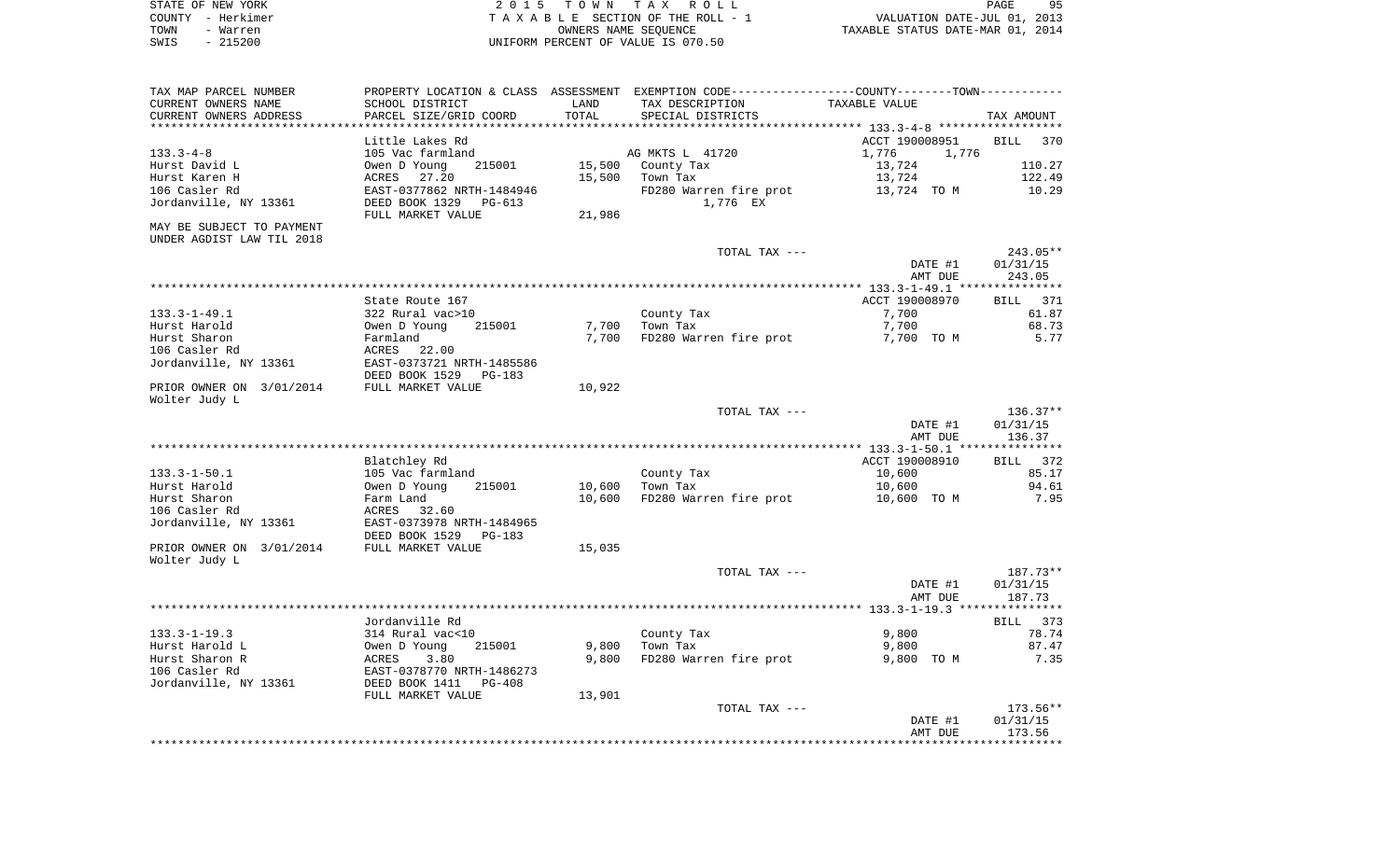| STATE OF NEW YORK | 2015 TOWN TAX ROLL                 | 96<br>PAGE                       |
|-------------------|------------------------------------|----------------------------------|
| COUNTY - Herkimer | TAXABLE SECTION OF THE ROLL - 1    | VALUATION DATE-JUL 01, 2013      |
| TOWN<br>- Warren  | OWNERS NAME SEOUENCE               | TAXABLE STATUS DATE-MAR 01, 2014 |
| SWIS<br>- 215200  | UNIFORM PERCENT OF VALUE IS 070.50 |                                  |

 $96$ <br> $2013$ <br> $2014$ 

| TAX MAP PARCEL NUMBER       | PROPERTY LOCATION & CLASS ASSESSMENT EXEMPTION CODE---------------COUNTY-------TOWN--------- |        |                        |                                                   |              |
|-----------------------------|----------------------------------------------------------------------------------------------|--------|------------------------|---------------------------------------------------|--------------|
| CURRENT OWNERS NAME         | SCHOOL DISTRICT                                                                              | LAND   | TAX DESCRIPTION        | TAXABLE VALUE                                     |              |
| CURRENT OWNERS ADDRESS      | PARCEL SIZE/GRID COORD                                                                       | TOTAL  | SPECIAL DISTRICTS      |                                                   | TAX AMOUNT   |
|                             |                                                                                              |        |                        | ******************* 140.3-1-5.6 ***************** |              |
|                             | 358 Vanvalkenburg Rd                                                                         |        |                        |                                                   | BILL 374     |
| $140.3 - 1 - 5.6$           | 210 1 Family Res                                                                             |        | County Tax             | 58,200                                            | 467.63       |
| Hutchins Peter N            | Owen D Young<br>215001                                                                       | 11,500 | Town Tax               | 58,200                                            | 519.47       |
| 358 Van Valkenburg Rd       | R1                                                                                           | 58,200 | School Relevy          |                                                   | 995.32       |
|                             |                                                                                              |        | FD280 Warren fire prot |                                                   |              |
| PO Box 1303                 | FRNT 395.40 DPTH                                                                             |        |                        | 58,200 TO M                                       | 43.64        |
| Richfield Springs, NY 13439 | ACRES<br>2.20                                                                                |        |                        |                                                   |              |
|                             | EAST-0378755 NRTH-1470856                                                                    |        |                        |                                                   |              |
|                             | DEED BOOK 828<br>$PG-299$                                                                    |        |                        |                                                   |              |
|                             | FULL MARKET VALUE                                                                            | 82,553 |                        |                                                   |              |
|                             |                                                                                              |        | TOTAL TAX ---          |                                                   | $2,026.06**$ |
|                             |                                                                                              |        |                        | DATE #1                                           | 01/31/15     |
|                             |                                                                                              |        |                        | AMT DUE                                           | 2,026.06     |
|                             |                                                                                              |        |                        |                                                   |              |
|                             | Little Lakes Rd                                                                              |        |                        | ACCT 190008948                                    | BILL 375     |
| $133.3 - 4 - 5$             | 314 Rural vac<10                                                                             |        | County Tax             | 5,000                                             | 40.17        |
| Ingardia Nina               | Owen D Young<br>215001                                                                       | 5,000  | Town Tax               | 5,000                                             | 44.63        |
| Holy Trinity Monastary      | Farm Land                                                                                    | 5,000  | School Relevy          |                                                   | 133.44       |
| PO Box 36                   | <b>ACRES</b><br>5.30                                                                         |        | FD280 Warren fire prot | 5,000 TO M                                        | 3.75         |
| Jordanville, NY 13361       | EAST-0377847 NRTH-1484100                                                                    |        |                        |                                                   |              |
|                             | DEED BOOK 1118 PG-462                                                                        |        |                        |                                                   |              |
|                             |                                                                                              |        |                        |                                                   |              |
|                             | FULL MARKET VALUE                                                                            | 7,092  |                        |                                                   |              |
|                             |                                                                                              |        | TOTAL TAX ---          |                                                   | $221.99**$   |
|                             |                                                                                              |        |                        | DATE #1                                           | 01/31/15     |
|                             |                                                                                              |        |                        | AMT DUE                                           | 221.99       |
|                             |                                                                                              |        |                        |                                                   |              |
|                             | 1932 State Route 167                                                                         |        |                        | ACCT 190002431                                    | BILL 376     |
| $133.1 - 1 - 4.2$           | 210 1 Family Res                                                                             |        | County Tax             | 43,200                                            | 347.11       |
| Ingerham James              | Owen D Young<br>215001                                                                       | 10,000 | Town Tax               | 43,200                                            | 385.59       |
| Ingerham Susan A            | ACRES<br>1.00                                                                                | 43,200 | School Relevy          |                                                   | 595.01       |
| 1932 State Route 167        | EAST-0378569 NRTH-1496101                                                                    |        | FD280 Warren fire prot | 43,200 TO M                                       | 32.39        |
| Mohawk, NY 13407            | DEED BOOK 701<br>PG-696                                                                      |        |                        |                                                   |              |
|                             | FULL MARKET VALUE                                                                            | 61,277 |                        |                                                   |              |
|                             |                                                                                              |        | TOTAL TAX ---          |                                                   | $1,360.10**$ |
|                             |                                                                                              |        |                        | DATE #1                                           | 01/31/15     |
|                             |                                                                                              |        |                        | AMT DUE                                           | 1,360.10     |
|                             |                                                                                              |        |                        |                                                   |              |
|                             | State Route 28                                                                               |        |                        | ACCT 190006000                                    | BILL 377     |
| $139.3 - 1 - 1.1$           | 105 Vac farmland                                                                             |        | County Tax             | 11,750                                            | 94.41        |
| Ingles Edward               | Richfield Sprin 365601                                                                       | 11,750 | Town Tax               | 11,750                                            | 104.88       |
| Ingles Ruth                 | Vac Ld                                                                                       | 11,750 | FD280 Warren fire prot | 11,750 TO M                                       | 8.81         |
|                             | ACRES                                                                                        |        |                        |                                                   |              |
| 382 State Route 28          | 28.10                                                                                        |        |                        |                                                   |              |
| Richfield Springs, NY 13439 | EAST-0359015 NRTH-1471373                                                                    |        |                        |                                                   |              |
|                             | DEED BOOK 1203<br><b>PG-808</b>                                                              |        |                        |                                                   |              |
|                             | FULL MARKET VALUE                                                                            | 16,667 |                        |                                                   |              |
|                             |                                                                                              |        | TOTAL TAX ---          |                                                   | $208.10**$   |
|                             |                                                                                              |        |                        | DATE #1                                           | 01/31/15     |
|                             |                                                                                              |        |                        | AMT DUE                                           | 208.10       |
|                             |                                                                                              |        |                        |                                                   |              |
|                             |                                                                                              |        |                        |                                                   |              |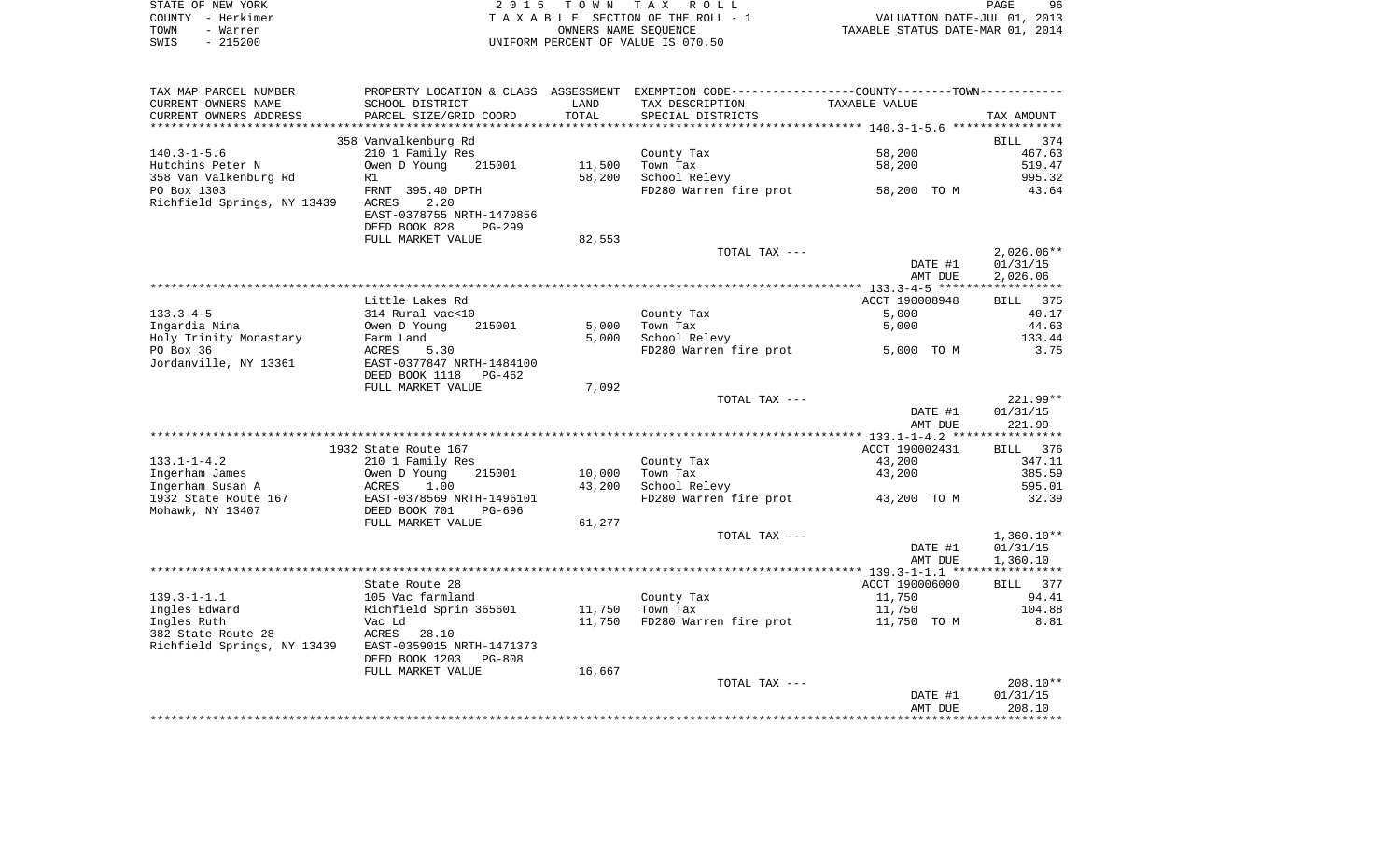|      | STATE OF NEW YORK | 2015 TOWN TAX ROLL                 | PAGE                             | -97 |
|------|-------------------|------------------------------------|----------------------------------|-----|
|      | COUNTY - Herkimer | TAXABLE SECTION OF THE ROLL - 1    | VALUATION DATE-JUL 01, 2013      |     |
| TOWN | - Warren          | OWNERS NAME SEOUENCE               | TAXABLE STATUS DATE-MAR 01, 2014 |     |
| SWIS | $-215200$         | UNIFORM PERCENT OF VALUE IS 070.50 |                                  |     |

 $97$ <br> $2013$ <br> $2014$ 

| TAX MAP PARCEL NUMBER   | PROPERTY LOCATION & CLASS ASSESSMENT EXEMPTION CODE---------------COUNTY-------TOWN---------- |         |                                     |                |              |
|-------------------------|-----------------------------------------------------------------------------------------------|---------|-------------------------------------|----------------|--------------|
| CURRENT OWNERS NAME     | SCHOOL DISTRICT                                                                               | LAND    | TAX DESCRIPTION                     | TAXABLE VALUE  |              |
| CURRENT OWNERS ADDRESS  | PARCEL SIZE/GRID COORD                                                                        | TOTAL   | SPECIAL DISTRICTS                   |                | TAX AMOUNT   |
|                         |                                                                                               |         |                                     |                |              |
|                         | 3972 Us Hwy 20                                                                                |         |                                     | ACCT 190000845 | BILL 378     |
| $144.1 - 1 - 1$         | 210 1 Family Res                                                                              |         | County Tax                          | 31,000         | 249.08       |
| Isaac William G         | Richfield Sprin 365601                                                                        | 26,800  | Town Tax                            | 31,000         | 276.69       |
| PO Box 487              | ACRES 39.00                                                                                   | 31,000  | FD280 Warren fire prot              | 31,000 TO M    | 23.24        |
| Cherry Valley, NY 13320 | EAST-0374548 NRTH-1464491                                                                     |         |                                     |                |              |
|                         | DEED BOOK 00637 PG-00497                                                                      |         |                                     |                |              |
|                         | FULL MARKET VALUE                                                                             | 43,972  |                                     |                |              |
|                         |                                                                                               |         | TOTAL TAX ---                       |                | 549.01**     |
|                         |                                                                                               |         |                                     | DATE #1        | 01/31/15     |
|                         |                                                                                               |         |                                     | AMT DUE        | 549.01       |
|                         |                                                                                               |         |                                     |                |              |
|                         | Off Rt 20                                                                                     |         |                                     | ACCT 190000842 | BILL 379     |
| $144.1 - 1 - 3.2$       | 320 Rural vacant                                                                              |         | County Tax                          | 12,400         | 99.63        |
| Isaac William G         | Richfield Sprin 365601                                                                        | 12,400  | Town Tax                            | 12,400         | 110.68       |
| PO Box 487              | Vacant Land                                                                                   | 12,400  | FD280 Warren fire prot              | 12,400 TO M    | 9.30         |
| Cherry Valley, NY 13320 | ACRES 16.80                                                                                   |         |                                     |                |              |
|                         | EAST-0375280 NRTH-1464194                                                                     |         |                                     |                |              |
|                         | DEED BOOK 769<br>PG-668                                                                       |         |                                     |                |              |
|                         | FULL MARKET VALUE                                                                             | 17,589  |                                     |                |              |
|                         |                                                                                               |         | TOTAL TAX ---                       |                | $219.61**$   |
|                         |                                                                                               |         |                                     | DATE #1        | 01/31/15     |
|                         |                                                                                               |         |                                     | AMT DUE        | 219.61       |
|                         |                                                                                               |         |                                     |                |              |
|                         | 3941 State Route 20                                                                           |         |                                     | ACCT 190006960 | BILL 380     |
| $139.4 - 1 - 62$        | 283 Res w/Comuse                                                                              |         | County Tax                          | 136,300        | 1,095.15     |
| Isidoro Marra           | Richfield Sprin 365601                                                                        | 12,300  | Town Tax                            | 136,300        | 1,216.56     |
| 363 Shodack Rd          | restaurant                                                                                    | 136,300 | School Relevy                       |                | 2,422.42     |
| Castleton, NY 12033     | ACRES<br>2.80                                                                                 |         | FD280 Warren fire prot 136,300 TO M |                | 102.19       |
|                         | EAST-0373050 NRTH-1463614                                                                     |         |                                     |                |              |
|                         | DEED BOOK 1122 PG-857                                                                         |         |                                     |                |              |
|                         | FULL MARKET VALUE                                                                             | 193,333 |                                     |                |              |
|                         |                                                                                               |         | TOTAL TAX ---                       |                | $4,836.32**$ |
|                         |                                                                                               |         |                                     | DATE #1        | 01/31/15     |
|                         |                                                                                               |         |                                     | AMT DUE        | 4,836.32     |
|                         |                                                                                               |         |                                     |                |              |
|                         | Jordanville Rd                                                                                |         |                                     | ACCT 190007830 | BILL 381     |
| $133.3 - 1 - 39$        | 210 1 Family Res                                                                              |         | VET WAR CT 41121                    | 6,345<br>6,345 |              |
| Ivashchenko Valerian    | Owen D Young<br>215001                                                                        |         | 7,900 County Tax                    | 41,455         | 333.08       |
| PO Box 144              | Residence                                                                                     |         | 47,800 Town Tax                     | 41,455         | 370.01       |
| Jordanville, NY 13361   | FRNT 111.00 DPTH 218.00                                                                       |         | FD280 Warren fire prot              | 47,800 TO M    | 35.84        |
|                         | EAST-0375882 NRTH-1486997                                                                     |         |                                     |                |              |
|                         | DEED BOOK 674<br>PG-821                                                                       |         |                                     |                |              |
|                         | FULL MARKET VALUE                                                                             | 67,801  |                                     |                |              |
|                         |                                                                                               |         | TOTAL TAX ---                       |                | 738.93**     |
|                         |                                                                                               |         |                                     | DATE #1        | 01/31/15     |
|                         |                                                                                               |         |                                     | AMT DUE        | 738.93       |
|                         |                                                                                               |         |                                     |                |              |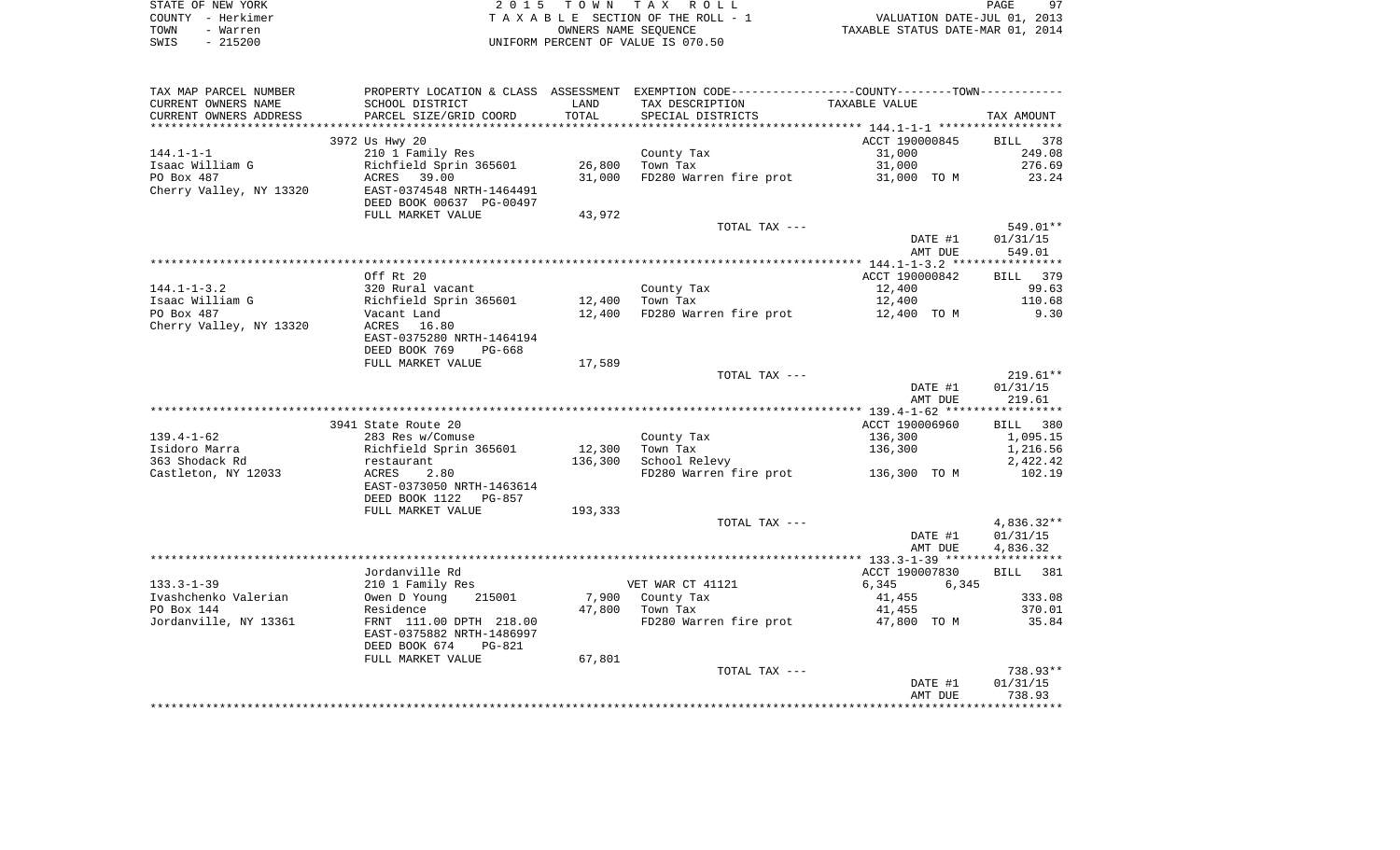| STATE OF NEW YORK | 2015 TOWN TAX ROLL                 | 98<br>PAGE                       |
|-------------------|------------------------------------|----------------------------------|
| COUNTY - Herkimer | TAXABLE SECTION OF THE ROLL - 1    | VALUATION DATE-JUL 01, 2013      |
| TOWN<br>- Warren  | OWNERS NAME SEOUENCE               | TAXABLE STATUS DATE-MAR 01, 2014 |
| $-215200$<br>SWIS | UNIFORM PERCENT OF VALUE IS 070.50 |                                  |

| TAX MAP PARCEL NUMBER          | PROPERTY LOCATION & CLASS ASSESSMENT EXEMPTION CODE---------------COUNTY-------TOWN---------- |           |                        |                       |                  |
|--------------------------------|-----------------------------------------------------------------------------------------------|-----------|------------------------|-----------------------|------------------|
| CURRENT OWNERS NAME            | SCHOOL DISTRICT                                                                               | LAND      | TAX DESCRIPTION        | TAXABLE VALUE         |                  |
| CURRENT OWNERS ADDRESS         | PARCEL SIZE/GRID COORD                                                                        | TOTAL     | SPECIAL DISTRICTS      |                       | TAX AMOUNT       |
|                                |                                                                                               | ********* |                        |                       |                  |
|                                | Kingdom Rd                                                                                    |           |                        |                       | BILL<br>382      |
| $132.2 - 1 - 9.6$              | 105 Vac farmland                                                                              |           | County Tax             | 1,300                 | 10.45            |
| Jack Carol                     | Owen D Young<br>215001                                                                        | 1,300     | Town Tax               | 1,300                 | 11.60            |
| 1079 Robinson Rd               | ACRES<br>3.00                                                                                 | 1,300     | FD280 Warren fire prot | 1,300 TO M            | .97              |
| Mohawk, NY 13407               | EAST-0365152 NRTH-1493850                                                                     |           |                        |                       |                  |
|                                | DEED BOOK 1374<br>PG-811                                                                      |           |                        |                       |                  |
|                                | FULL MARKET VALUE                                                                             | 1,844     | TOTAL TAX ---          |                       | $23.02**$        |
|                                |                                                                                               |           |                        | DATE #1               | 01/31/15         |
|                                |                                                                                               |           |                        | AMT DUE               | 23.02            |
|                                |                                                                                               |           |                        |                       | **********       |
|                                | 1079 Robinson Rd                                                                              |           |                        | ACCT 190010620        | BILL 383         |
| $126.4 - 1 - 15$               | 210 1 Family Res                                                                              |           | County Tax             | 86,000                | 691.00           |
| Jack Carol E                   | Owen D Young<br>215001                                                                        | 11,100    | Town Tax               | 86,000                | 767.60           |
| 1079 Robinson Rd               | Residence                                                                                     | 86,000    | FD280 Warren fire prot | 86,000 TO M           | 64.48            |
| Mohawk, NY 13407               | ACRES<br>1.90                                                                                 |           |                        |                       |                  |
|                                | EAST-0371474 NRTH-1496109                                                                     |           |                        |                       |                  |
|                                | DEED BOOK 1426<br>$PG-5$                                                                      |           |                        |                       |                  |
|                                | FULL MARKET VALUE                                                                             | 121,986   |                        |                       |                  |
|                                |                                                                                               |           | TOTAL TAX ---          |                       | $1,523.08**$     |
|                                |                                                                                               |           |                        | DATE #1               | 01/31/15         |
|                                |                                                                                               |           |                        | AMT DUE               | 1,523.08         |
|                                | 642 Kingdom Rd                                                                                |           |                        |                       | BILL 384         |
| $132.2 - 1 - 9.2$              | 210 1 Family Res                                                                              |           | County Tax             | 68,000                | 546.37           |
| Jack Richard                   | Owen D Young<br>215001                                                                        | 8,900     | Town Tax               | 68,000                | 606.94           |
| Jack Ruth E                    | R1                                                                                            | 68,000    | FD280 Warren fire prot | 68,000 TO M           | 50.98            |
| 642 Kingdom Rd                 | FRNT 200.00 DPTH 175.00                                                                       |           |                        |                       |                  |
| Mohawk, NY 13407               | EAST-0365619 NRTH-1492639                                                                     |           |                        |                       |                  |
|                                | DEED BOOK 671<br>$PG-735$                                                                     |           |                        |                       |                  |
|                                | FULL MARKET VALUE                                                                             | 96,454    |                        |                       |                  |
|                                |                                                                                               |           | TOTAL TAX ---          |                       | $1,204.29**$     |
|                                |                                                                                               |           |                        | DATE #1               | 01/31/15         |
|                                |                                                                                               |           |                        | AMT DUE               | 1,204.29         |
|                                |                                                                                               |           |                        |                       |                  |
|                                | Kingdom Rd                                                                                    |           |                        | ACCT 190006660        | BILL 385         |
| $132.2 - 1 - 9.1$              | 112 Dairy farm                                                                                |           | AGRIC 10 Y 42100       | 6,000<br>6,000        |                  |
| Jack Richard A                 | Owen D Young<br>215001                                                                        | 28,300    | County Tax<br>Town Tax | 47,700                | 383.26<br>425.75 |
| Jack Susan L<br>544 Kingdom Rd | Dairy Farm<br>ACRES 74.60                                                                     | 53,700    | FD280 Warren fire prot | 47,700<br>53,700 TO M | 40.26            |
| Mohawk, NY 13407               | EAST-0366384 NRTH-1493432                                                                     |           |                        |                       |                  |
|                                | DEED BOOK 1205<br>PG-440                                                                      |           |                        |                       |                  |
|                                | FULL MARKET VALUE                                                                             | 76,170    |                        |                       |                  |
|                                |                                                                                               |           | TOTAL TAX ---          |                       | 849.27**         |
|                                |                                                                                               |           |                        | DATE #1               | 01/31/15         |
|                                |                                                                                               |           |                        | AMT DUE               | 849.27           |
|                                |                                                                                               |           |                        |                       |                  |
|                                |                                                                                               |           |                        |                       |                  |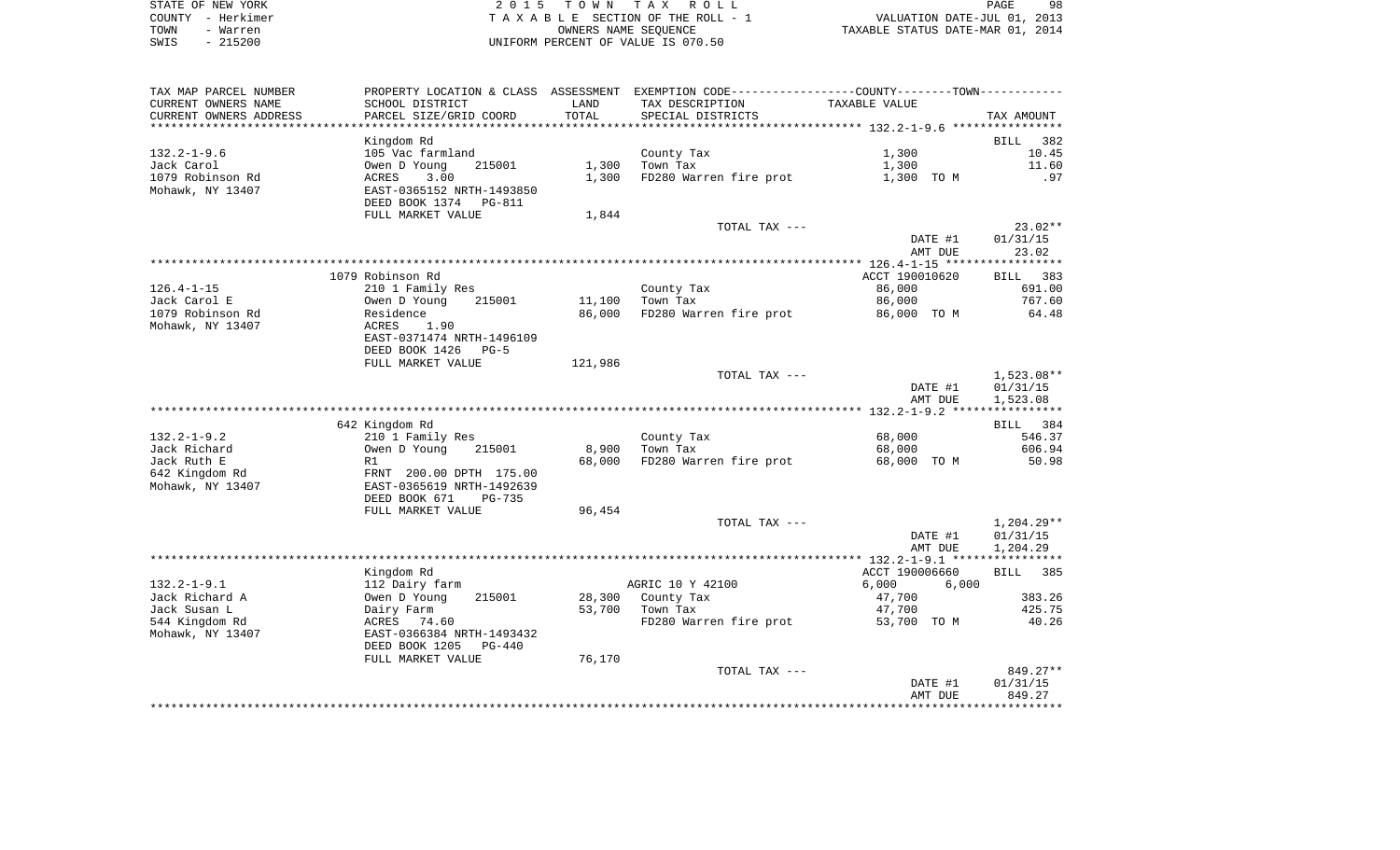|      | STATE OF NEW YORK | 2015 TOWN TAX ROLL                 |                                  | <b>PAGE</b> | 99 |
|------|-------------------|------------------------------------|----------------------------------|-------------|----|
|      | COUNTY - Herkimer | TAXABLE SECTION OF THE ROLL - 1    | VALUATION DATE-JUL 01, 2013      |             |    |
| TOWN | - Warren          | OWNERS NAME SEOUENCE               | TAXABLE STATUS DATE-MAR 01, 2014 |             |    |
| SWIS | $-215200$         | UNIFORM PERCENT OF VALUE IS 070.50 |                                  |             |    |
|      |                   |                                    |                                  |             |    |

| TAX MAP PARCEL NUMBER              | PROPERTY LOCATION & CLASS ASSESSMENT EXEMPTION CODE----------------COUNTY-------TOWN--------                       |         |                        |                    |                      |
|------------------------------------|--------------------------------------------------------------------------------------------------------------------|---------|------------------------|--------------------|----------------------|
| CURRENT OWNERS NAME                | SCHOOL DISTRICT                                                                                                    | LAND    | TAX DESCRIPTION        | TAXABLE VALUE      |                      |
| CURRENT OWNERS ADDRESS             | PARCEL SIZE/GRID COORD                                                                                             | TOTAL   | SPECIAL DISTRICTS      |                    | TAX AMOUNT           |
|                                    |                                                                                                                    |         |                        |                    |                      |
|                                    | 544 Kingdom Rd                                                                                                     |         |                        |                    | BILL 386             |
| $132.2 - 1 - 9.3$                  | 210 1 Family Res                                                                                                   |         | County Tax             | 106,000            | 851.69               |
| Jack Richard A                     | Owen D Young<br>215001                                                                                             | 12,100  | Town Tax               | 106,000            | 946.11               |
| Jack Susan L                       | MH                                                                                                                 | 106,000 | FD280 Warren fire prot | 106,000 TO M       | 79.48                |
| 544 Kingdom Rd<br>Mohawk, NY 13407 | FRNT<br>98.00 DPTH<br>ACRES<br>6.30<br>EAST-0367607 NRTH-1493050<br>DEED BOOK 923<br>$PG-120$<br>FULL MARKET VALUE | 150,355 |                        |                    |                      |
|                                    |                                                                                                                    |         | TOTAL TAX ---          |                    | 1,877.28**           |
|                                    |                                                                                                                    |         |                        | DATE #1<br>AMT DUE | 01/31/15<br>1,877.28 |
|                                    |                                                                                                                    |         |                        |                    |                      |
|                                    | Kingdom Rd                                                                                                         |         |                        |                    | 387<br>BILL          |
| $132.2 - 1 - 9.4$                  | 105 Vac farmland                                                                                                   |         | County Tax             | 8,100              | 65.08                |
| Jack Richard B                     | Owen D Young<br>215001                                                                                             | 8,100   | Town Tax               | 8,100              | 72.30                |
| Jack Richard A                     | ACRES 19.00                                                                                                        | 8,100   | FD280 Warren fire prot | 8,100 TO M         | 6.07                 |
| 642 Kingdom Rd                     | EAST-0365127 NRTH-1493150                                                                                          |         |                        |                    |                      |
| Mohawk, NY 13407                   | DEED BOOK 1205<br>PG-444                                                                                           |         |                        |                    |                      |
|                                    | FULL MARKET VALUE                                                                                                  | 11,489  | TOTAL TAX ---          |                    | 143.45**             |
|                                    |                                                                                                                    |         |                        | DATE #1            | 01/31/15             |
|                                    |                                                                                                                    |         |                        | AMT DUE            | 143.45               |
|                                    |                                                                                                                    |         |                        |                    |                      |
|                                    | Kingdom Rd                                                                                                         |         |                        |                    | <b>BILL</b><br>388   |
| $132.2 - 1 - 9.5$                  | 314 Rural vac<10                                                                                                   |         | County Tax             | 1,000              | 8.03                 |
| Jack Richard B                     | Owen D Young<br>215001                                                                                             | 1,000   | Town Tax               | 1,000              | 8.93                 |
| Jack Ruth E                        | ACRES<br>1.50                                                                                                      | 1,000   | FD280 Warren fire prot | 1,000 TO M         | .75                  |
| 642 Kingdom Rd                     | EAST-0365567 NRTH-1492747                                                                                          |         |                        |                    |                      |
| Mohawk, NY 13407                   | DEED BOOK 1205<br>PG-448                                                                                           |         |                        |                    |                      |
|                                    | FULL MARKET VALUE                                                                                                  | 1,418   |                        |                    |                      |
|                                    |                                                                                                                    |         | TOTAL TAX ---          |                    | $17.71**$            |
|                                    |                                                                                                                    |         |                        | DATE #1            | 01/31/15             |
|                                    |                                                                                                                    |         |                        | AMT DUE            | 17.71                |
|                                    |                                                                                                                    |         |                        |                    |                      |
|                                    | 471 Youngs Rd                                                                                                      |         |                        | ACCT 190006722     | BILL 389             |
| $133.3 - 2 - 1$                    | 210 1 Family Res                                                                                                   |         | County Tax             | 79,100             | 635.56               |
| Jaeger Mary A                      | Owen D Young<br>215001                                                                                             | 15,000  | Town Tax               | 79,100             | 706.01               |
| PO Box 177                         | R1<br>G                                                                                                            | 79,100  | FD280 Warren fire prot | 79,100 TO M        | 59.31                |
| Billings, NY 12510                 | ACRES<br>5.10                                                                                                      |         |                        |                    |                      |
| PRIOR OWNER ON 3/01/2014           | EAST-0383058 NRTH-1485328                                                                                          |         |                        |                    |                      |
| Sky High Corp                      | DEED BOOK 1542<br>$PG-284$                                                                                         |         |                        |                    |                      |
|                                    | FULL MARKET VALUE                                                                                                  | 112,199 |                        |                    |                      |
|                                    |                                                                                                                    |         | TOTAL TAX ---          |                    | $1,400.88**$         |
|                                    |                                                                                                                    |         |                        | DATE #1            | 01/31/15             |
|                                    |                                                                                                                    |         |                        | AMT DUE            | 1,400.88             |
|                                    |                                                                                                                    |         |                        |                    |                      |
|                                    |                                                                                                                    |         |                        |                    |                      |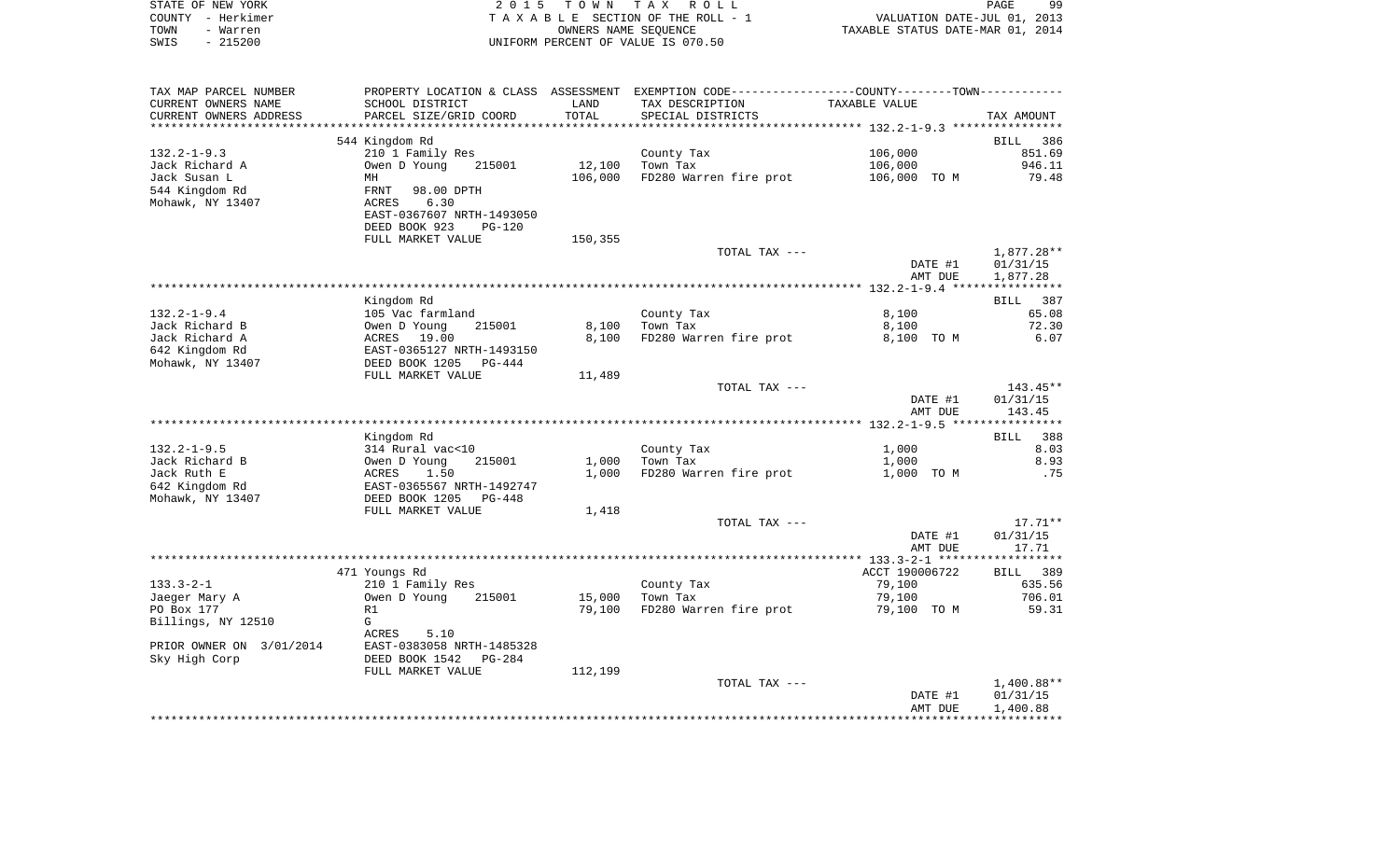|      | STATE OF NEW YORK | 2015 TOWN TAX ROLL                 | 100<br>PAGE                      |
|------|-------------------|------------------------------------|----------------------------------|
|      | COUNTY – Herkimer | TAXABLE SECTION OF THE ROLL - 1    | VALUATION DATE-JUL 01, 2013      |
| TOWN | - Warren          | OWNERS NAME SEOUENCE               | TAXABLE STATUS DATE-MAR 01, 2014 |
| SWIS | - 215200          | UNIFORM PERCENT OF VALUE IS 070.50 |                                  |

| TAX MAP PARCEL NUMBER                       | PROPERTY LOCATION & CLASS  | ASSESSMENT | EXEMPTION CODE-----------------COUNTY-------TOWN----------- |                |              |
|---------------------------------------------|----------------------------|------------|-------------------------------------------------------------|----------------|--------------|
| CURRENT OWNERS NAME                         | SCHOOL DISTRICT            | LAND       | TAX DESCRIPTION                                             | TAXABLE VALUE  |              |
| CURRENT OWNERS ADDRESS                      | PARCEL SIZE/GRID COORD     | TOTAL      | SPECIAL DISTRICTS                                           |                | TAX AMOUNT   |
|                                             |                            |            |                                                             |                |              |
|                                             | Youngs Rd West             |            |                                                             | ACCT 190006723 | BILL<br>390  |
| $133.3 - 2 - 2.1$                           | 321 Abandoned ag           |            | County Tax                                                  | 3,000          | 24.10        |
| Jaeger Mary A                               | Owen D Young<br>215001     | 3,000      | Town Tax                                                    | 3,000          | 26.78        |
| PO Box 177                                  | Rural Lot                  | 3,000      | FD280 Warren fire prot                                      | 3,000 TO M     | 2.25         |
| Billings, NY 12510                          | <b>ACRES</b><br>2.70       |            |                                                             |                |              |
|                                             | EAST-0383163 NRTH-1484701  |            |                                                             |                |              |
| PRIOR OWNER ON 3/01/2014                    | DEED BOOK 1542<br>$PG-284$ |            |                                                             |                |              |
| Sky High Corp                               | FULL MARKET VALUE          | 4,255      |                                                             |                |              |
|                                             |                            |            | TOTAL TAX ---                                               |                | $53.13**$    |
|                                             |                            |            |                                                             | DATE #1        | 01/31/15     |
|                                             |                            |            |                                                             |                |              |
|                                             |                            |            |                                                             | AMT DUE        | 53.13        |
|                                             |                            |            |                                                             | ACCT 190006724 | 391          |
|                                             | Youngs Rd West             |            |                                                             |                | <b>BILL</b>  |
| $133.3 - 2 - 2.2$                           | 321 Abandoned ag           |            | County Tax                                                  | 7,100          | 57.05        |
| Jaeger Mary A                               | Owen D Young<br>215001     | 7,100      | Town Tax                                                    | 7,100          | 63.37        |
| PO Box 177                                  | Rural Lot                  | 7,100      | FD280 Warren fire prot                                      | 7,100 TO M     | 5.32         |
| Billings, NY 12510                          | ACRES<br>2.70              |            |                                                             |                |              |
|                                             | EAST-0383131 NRTH-1484963  |            |                                                             |                |              |
| PRIOR OWNER ON 3/01/2014                    | DEED BOOK 1542<br>$PG-284$ |            |                                                             |                |              |
| Sky High Corp                               | FULL MARKET VALUE          | 10,071     |                                                             |                |              |
|                                             |                            |            | TOTAL TAX ---                                               |                | 125.74**     |
|                                             |                            |            |                                                             | DATE #1        | 01/31/15     |
|                                             |                            |            |                                                             | AMT DUE        | 125.74       |
|                                             |                            |            |                                                             |                |              |
|                                             | Youngs Rd                  |            |                                                             | ACCT 190006722 | 392<br>BILL  |
| $133.3 - 3 - 15$                            | 321 Abandoned ag           |            | County Tax                                                  | 19,200         | 154.27       |
| Jepsen Gregory                              | Owen D Young<br>215001     | 19,200     | Town Tax                                                    | 19,200         | 171.37       |
| Jepsen Patricia                             | Rural Lot                  | 19,200     | FD280 Warren fire prot                                      | 19,200 TO M    | 14.40        |
| 76 Helwig St                                | ACRES<br>30.40             |            |                                                             |                |              |
| Gloversville, NY 12078                      | EAST-0384578 NRTH-1483668  |            |                                                             |                |              |
|                                             | DEED BOOK 904<br>$PG-220$  |            |                                                             |                |              |
|                                             | FULL MARKET VALUE          | 27,234     |                                                             |                |              |
|                                             |                            |            | TOTAL TAX ---                                               |                | $340.04**$   |
|                                             |                            |            |                                                             | DATE #1        | 01/31/15     |
|                                             |                            |            |                                                             | AMT DUE        | 340.04       |
|                                             |                            |            |                                                             |                |              |
|                                             | 4648 US HWY 20             |            |                                                             | ACCT 190005430 | 393<br>BILL  |
| $144.2 - 1 - 10$                            | 483 Converted Re           |            | County Tax                                                  | 81,200         | 652.43       |
| Jerson Robert                               | Richfield Sprin 365601     | 12,500     | Town Tax                                                    | 81,200         | 724.76       |
| Jerson Elisabeth                            | Residence                  | 81,200     | FD280 Warren fire prot                                      | 81,200 TO M    | 60.88        |
| 4648 US Hwy 20                              | ACRES<br>3.00              |            |                                                             |                |              |
| PO Box 399                                  | EAST-0386644 NRTH-1460320  |            |                                                             |                |              |
| Springfield Center, NY 13468 DEED BOOK 1177 | <b>PG-291</b>              |            |                                                             |                |              |
|                                             |                            |            |                                                             |                |              |
|                                             | FULL MARKET VALUE          | 115,177    |                                                             |                |              |
|                                             |                            |            | TOTAL TAX ---                                               |                | $1,438.07**$ |
|                                             |                            |            |                                                             | DATE #1        | 01/31/15     |
|                                             |                            |            |                                                             | AMT DUE        | 1,438.07     |
|                                             |                            |            |                                                             |                |              |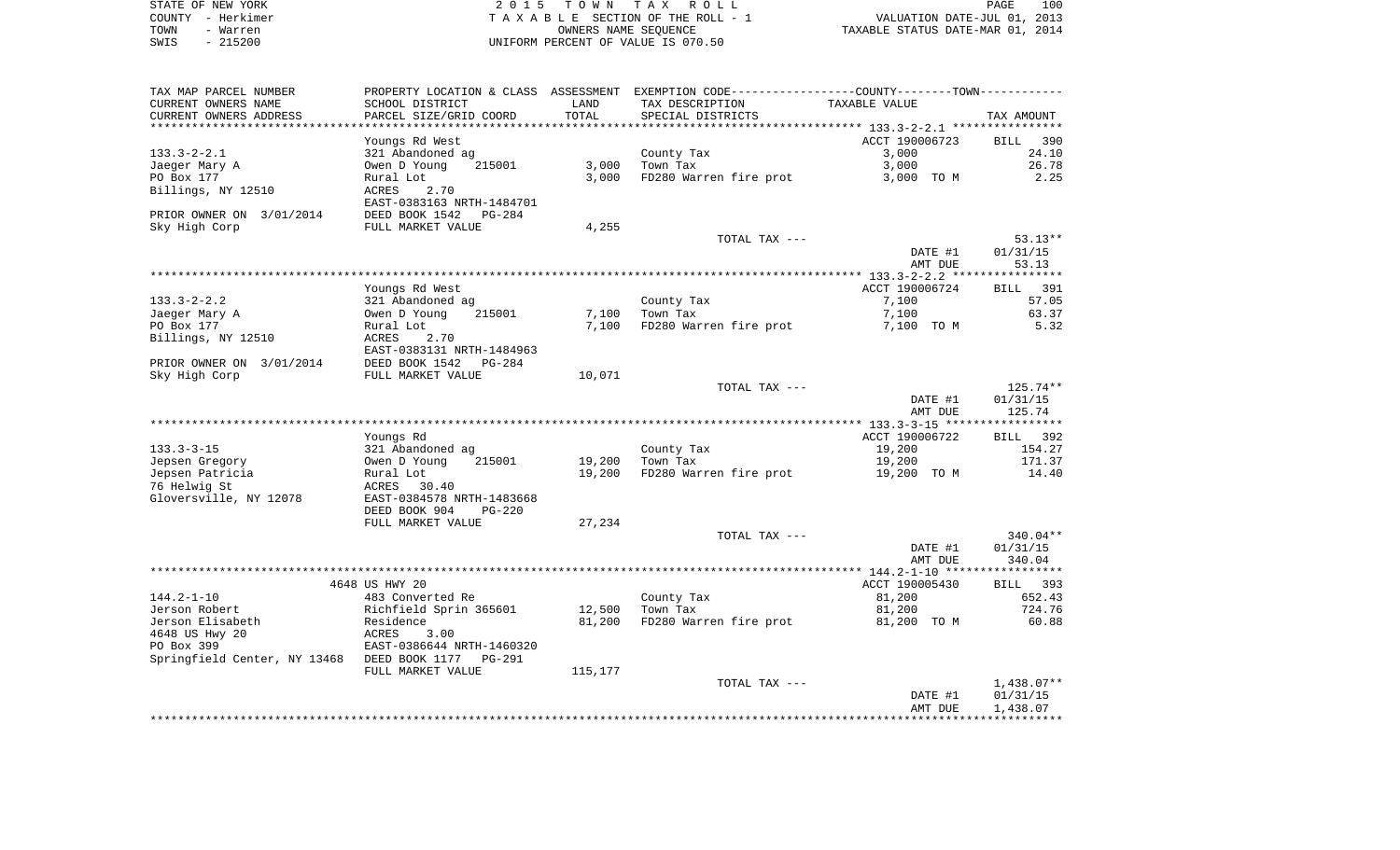| STATE OF NEW YORK | 2015 TOWN TAX ROLL                 | 101<br>PAGE                      |
|-------------------|------------------------------------|----------------------------------|
| COUNTY - Herkimer | TAXABLE SECTION OF THE ROLL - 1    | VALUATION DATE-JUL 01, 2013      |
| TOWN<br>- Warren  | OWNERS NAME SEOUENCE               | TAXABLE STATUS DATE-MAR 01, 2014 |
| SWIS<br>- 215200  | UNIFORM PERCENT OF VALUE IS 070.50 |                                  |

| TAX MAP PARCEL NUMBER       | PROPERTY LOCATION & CLASS ASSESSMENT EXEMPTION CODE---------------COUNTY-------TOWN---------- |         |                        |                                               |                  |
|-----------------------------|-----------------------------------------------------------------------------------------------|---------|------------------------|-----------------------------------------------|------------------|
| CURRENT OWNERS NAME         | SCHOOL DISTRICT                                                                               | LAND    | TAX DESCRIPTION        | TAXABLE VALUE                                 |                  |
| CURRENT OWNERS ADDRESS      | PARCEL SIZE/GRID COORD                                                                        | TOTAL   | SPECIAL DISTRICTS      |                                               | TAX AMOUNT       |
| **********************      |                                                                                               |         |                        |                                               |                  |
|                             | State Route 20                                                                                |         |                        | ACCT 190001720                                | BILL<br>394      |
| $144.1 - 1 - 56.1$          | 322 Rural vac>10                                                                              |         | County Tax             | 12,700                                        | 102.04           |
| JGB Properties LLC          | Richfield Sprin 365601                                                                        | 12,700  | Town Tax               | 12,700                                        | 113.35           |
| PO Box 209                  | Rural Lot                                                                                     | 12,700  | FD280 Warren fire prot | 12,700 TO M                                   | 9.52             |
| Liverpool, NY 13088         | ACRES<br>11.90                                                                                |         |                        |                                               |                  |
|                             | EAST-0376025 NRTH-1462737                                                                     |         |                        |                                               |                  |
|                             | DEED BOOK 864<br>$PG-58$                                                                      |         |                        |                                               |                  |
|                             | FULL MARKET VALUE                                                                             | 18,014  |                        |                                               |                  |
|                             |                                                                                               |         | TOTAL TAX ---          |                                               | 224.91**         |
|                             |                                                                                               |         |                        | DATE #1                                       | 01/31/15         |
|                             |                                                                                               |         |                        | AMT DUE                                       | 224.91           |
|                             |                                                                                               |         |                        |                                               |                  |
|                             | State Route 20                                                                                |         |                        |                                               | BILL 395         |
| $144.1 - 1 - 56.2$          | 314 Rural vac<10                                                                              |         | County Tax             | 100                                           | 0.80             |
| JGBProperties LLC           | Richfield Sprin 365601                                                                        | 100     | Town Tax               | 100                                           | 0.89             |
| PO Box 209                  | FRNT 105.40 DPTH<br>56.30                                                                     | 100     | FD280 Warren fire prot | 100 TO M                                      | .07              |
| Liverpool, NY 13088         | EAST-0376218 NRTH-1462739                                                                     |         |                        |                                               |                  |
|                             | DEED BOOK 864<br>$PG-58$                                                                      |         |                        |                                               |                  |
|                             | FULL MARKET VALUE                                                                             | 142     |                        |                                               |                  |
|                             |                                                                                               |         | TOTAL TAX ---          |                                               | $1.76**$         |
|                             |                                                                                               |         |                        | DATE #1<br>AMT DUE                            | 01/31/15<br>1.76 |
|                             |                                                                                               |         |                        | *************** 133.4-2-6.4 ***************** |                  |
|                             | Jordanville Rd                                                                                |         |                        | ACCT 190011224                                | BILL 396         |
| $133.4 - 2 - 6.4$           | 321 Abandoned ag                                                                              |         | County Tax             | 58,500                                        | 470.04           |
| Jodko George                | Owen D Young<br>215001                                                                        | 58,500  | Town Tax               | 58,500                                        | 522.15           |
| Jodko Marianna              | Farm Land                                                                                     | 58,500  | FD280 Warren fire prot | 58,500 TO M                                   | 43.86            |
| 1991 County Hwy 33          | ACRES 130.00                                                                                  |         |                        |                                               |                  |
| Cooperstown, NY 13326       | EAST-0386994 NRTH-1485107                                                                     |         |                        |                                               |                  |
|                             | DEED BOOK 796<br>$PG-45$                                                                      |         |                        |                                               |                  |
|                             | FULL MARKET VALUE                                                                             | 82,979  |                        |                                               |                  |
|                             |                                                                                               |         | TOTAL TAX ---          |                                               | $1,036.05**$     |
|                             |                                                                                               |         |                        | DATE #1                                       | 01/31/15         |
|                             |                                                                                               |         |                        | AMT DUE                                       | 1,036.05         |
|                             |                                                                                               |         |                        |                                               |                  |
|                             | 4380 Us Hwy 20                                                                                |         |                        | ACCT 190011190                                | BILL 397         |
| $144.1 - 1 - 28$            | 120 Field crops                                                                               |         | County Tax             | 86,600                                        | 695.82           |
| Johnson Craig               | Richfield Sprin 365601                                                                        | 62,300  | Town Tax               | 86,600                                        | 772.96           |
| PO Box 1403                 | Farm                                                                                          | 86,600  | FD280 Warren fire prot | 86,600 TO M                                   | 64.93            |
| Richfield Springs, NY 13439 | ACRES 130.10                                                                                  |         |                        |                                               |                  |
|                             | EAST-0381590 NRTH-1462275                                                                     |         |                        |                                               |                  |
|                             | DEED BOOK 941<br><b>PG-591</b>                                                                |         |                        |                                               |                  |
|                             | FULL MARKET VALUE                                                                             | 122,837 |                        |                                               |                  |
|                             |                                                                                               |         | TOTAL TAX ---          |                                               | $1,533.71**$     |
|                             |                                                                                               |         |                        | DATE #1                                       | 01/31/15         |
|                             |                                                                                               |         |                        | AMT DUE                                       | 1,533.71         |
|                             |                                                                                               |         |                        |                                               |                  |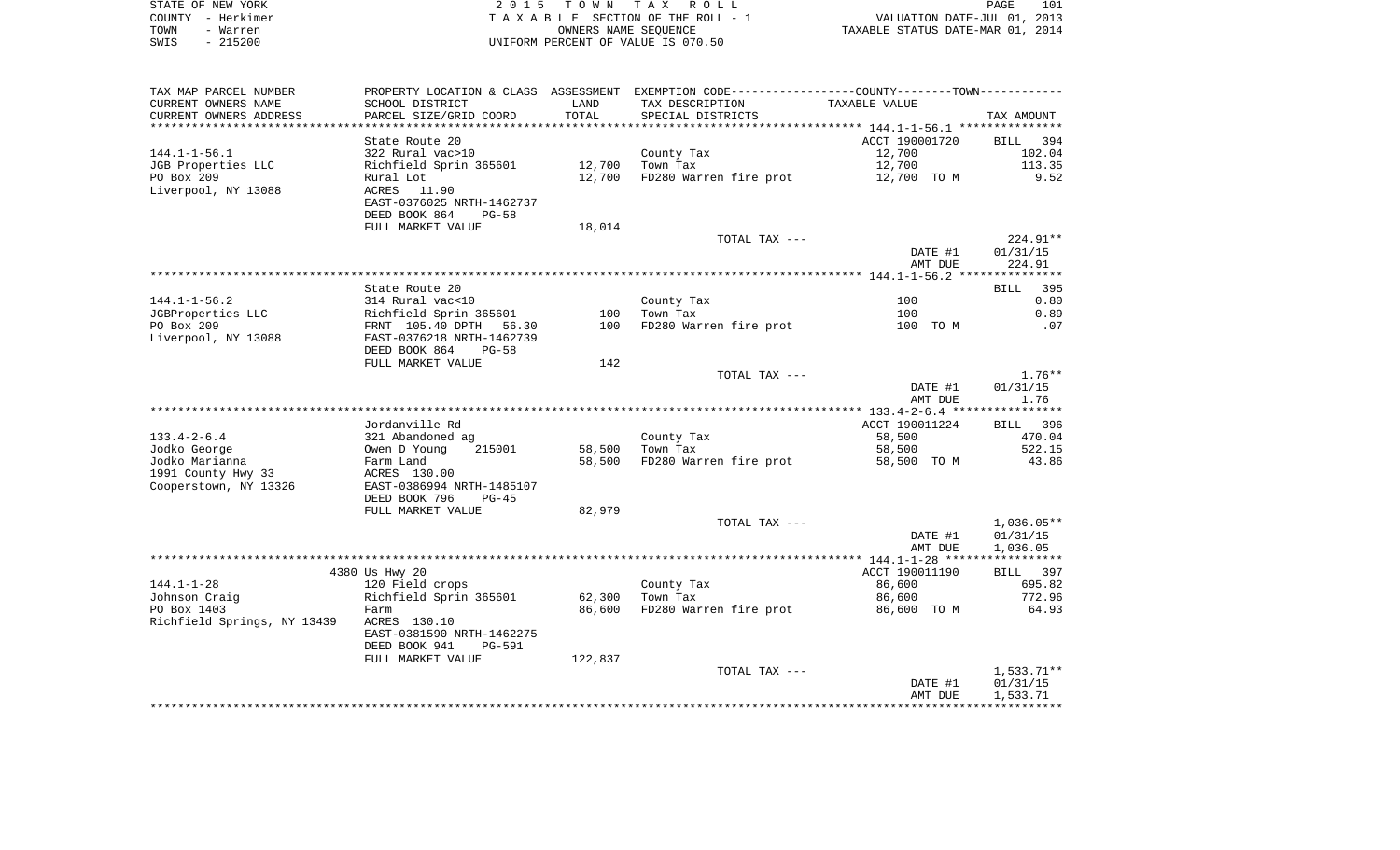| STATE OF NEW YORK<br>COUNTY - Herkimer<br>TOWN<br>- Warren<br>$-215200$<br>SWIS | 2 0 1 5                                                                       | T O W N<br>OWNERS NAME SEQUENCE | TAX ROLL<br>TAXABLE SECTION OF THE ROLL - 1<br>UNIFORM PERCENT OF VALUE IS 070.50             | VALUATION DATE-JUL 01, 2013<br>TAXABLE STATUS DATE-MAR 01, 2014 | PAGE<br>102                    |
|---------------------------------------------------------------------------------|-------------------------------------------------------------------------------|---------------------------------|-----------------------------------------------------------------------------------------------|-----------------------------------------------------------------|--------------------------------|
| TAX MAP PARCEL NUMBER                                                           |                                                                               |                                 | PROPERTY LOCATION & CLASS ASSESSMENT EXEMPTION CODE---------------COUNTY-------TOWN---------- |                                                                 |                                |
| CURRENT OWNERS NAME                                                             | SCHOOL DISTRICT                                                               | LAND                            | TAX DESCRIPTION                                                                               | TAXABLE VALUE                                                   |                                |
| CURRENT OWNERS ADDRESS<br>************************                              | PARCEL SIZE/GRID COORD                                                        | TOTAL                           | SPECIAL DISTRICTS                                                                             |                                                                 | TAX AMOUNT                     |
|                                                                                 | 351 Millstone Rd                                                              |                                 |                                                                                               | ACCT 190005460                                                  | <b>BILL</b><br>398             |
| $139.4 - 1 - 12.1$                                                              | 113 Cattle farm                                                               |                                 | AGRIC 10 Y 42100                                                                              | 2,000<br>2,000                                                  |                                |
| Johnson Keith E                                                                 | Richfield Sprin 365601                                                        | 35,600                          | County Tax                                                                                    | 40,600                                                          | 326.21                         |
| 292 Millstone Rd                                                                | Farm                                                                          | 42,600                          | Town Tax                                                                                      | 40,600                                                          | 362.38                         |
| Richfield Springs, NY 13439                                                     | FRNT 1615.00 DPTH<br>ACRES<br>73.00<br>EAST-0368471 NRTH-1468341              |                                 | FD280 Warren fire prot                                                                        | 42,600 TO M                                                     | 31.94                          |
|                                                                                 | DEED BOOK 688<br>PG-94<br>FULL MARKET VALUE                                   | 60,426                          |                                                                                               |                                                                 |                                |
|                                                                                 |                                                                               |                                 | TOTAL TAX ---                                                                                 |                                                                 | $720.53**$                     |
|                                                                                 |                                                                               |                                 |                                                                                               | DATE #1<br>AMT DUE                                              | 01/31/15<br>720.53             |
|                                                                                 |                                                                               |                                 |                                                                                               |                                                                 |                                |
|                                                                                 | 292 Millstone Rd                                                              |                                 |                                                                                               |                                                                 | BILL 399                       |
| $139.4 - 1 - 12.2$<br>Johnson Keith E                                           | 210 1 Family Res<br>Richfield Sprin 365601                                    | 26,000                          | County Tax<br>Town Tax                                                                        | 108,600<br>108,600                                              | 872.58<br>969.32               |
| Smith Susan                                                                     | R1                                                                            | 108,600                         | FD280 Warren fire prot                                                                        | 108,600 TO M                                                    | 81.43                          |
| 292 Millstone Rd                                                                | FRNT 1530.00 DPTH                                                             |                                 |                                                                                               |                                                                 |                                |
| Richfield Springs, NY 13439                                                     | ACRES<br>60.00<br>EAST-0368729 NRTH-1466504<br>DEED BOOK 850<br><b>PG-137</b> |                                 |                                                                                               |                                                                 |                                |
|                                                                                 | FULL MARKET VALUE                                                             | 154,043                         |                                                                                               |                                                                 |                                |
|                                                                                 |                                                                               |                                 | TOTAL TAX ---                                                                                 |                                                                 | 1,923.33**                     |
|                                                                                 |                                                                               |                                 |                                                                                               | DATE #1<br>AMT DUE                                              | 01/31/15<br>1,923.33           |
|                                                                                 | Off Rt 167                                                                    |                                 |                                                                                               | ACCT 190005495                                                  | BILL 400                       |
| $139.4 - 1 - 64$                                                                | 105 Vac farmland                                                              |                                 | County Tax                                                                                    | 12,500                                                          | 100.44                         |
| Johnson Keith E                                                                 | Richfield Sprin 365601                                                        | 12,500                          | Town Tax                                                                                      | 12,500                                                          | 111.57                         |
| 292 Millstone Rd<br>Richfield Springs, NY 13439                                 | Farm Land<br>ACRES<br>40.00<br>EAST-0366762 NRTH-1469498                      | 12,500                          | FD280 Warren fire prot                                                                        | 12,500 TO M                                                     | 9.37                           |
|                                                                                 | DEED BOOK 708<br>PG-143<br>FULL MARKET VALUE                                  | 17,730                          |                                                                                               |                                                                 |                                |
|                                                                                 |                                                                               |                                 | TOTAL TAX ---                                                                                 | DATE #1                                                         | $221.38**$<br>01/31/15         |
|                                                                                 |                                                                               |                                 |                                                                                               | AMT DUE                                                         | 221.38                         |
|                                                                                 | Bloomfield Rd                                                                 |                                 |                                                                                               | ACCT 190000992                                                  | 401<br>BILL                    |
| $139.4 - 1 - 20.2$                                                              | 322 Rural vac>10                                                              |                                 | County Tax                                                                                    | 5,400                                                           | 43.39                          |
| Johnson Patrick                                                                 | Richfield Sprin 365601                                                        | 5,400                           | Town Tax                                                                                      | 5,400                                                           | 48.20                          |
| Johnson Heidi                                                                   | Lot                                                                           | 5,400                           | FD280 Warren fire prot                                                                        | 5,400 TO M                                                      | 4.05                           |
| PO Box 1857<br>Richfield Springs, NY 13439                                      | 13.60<br>ACRES<br>EAST-0363437 NRTH-1471303<br>DEED BOOK 1299 PG-692          |                                 |                                                                                               |                                                                 |                                |
|                                                                                 | FULL MARKET VALUE                                                             | 7,660                           |                                                                                               |                                                                 |                                |
|                                                                                 |                                                                               |                                 | TOTAL TAX ---                                                                                 | DATE #1<br>AMT DUE                                              | $95.64**$<br>01/31/15<br>95.64 |
|                                                                                 |                                                                               |                                 |                                                                                               |                                                                 |                                |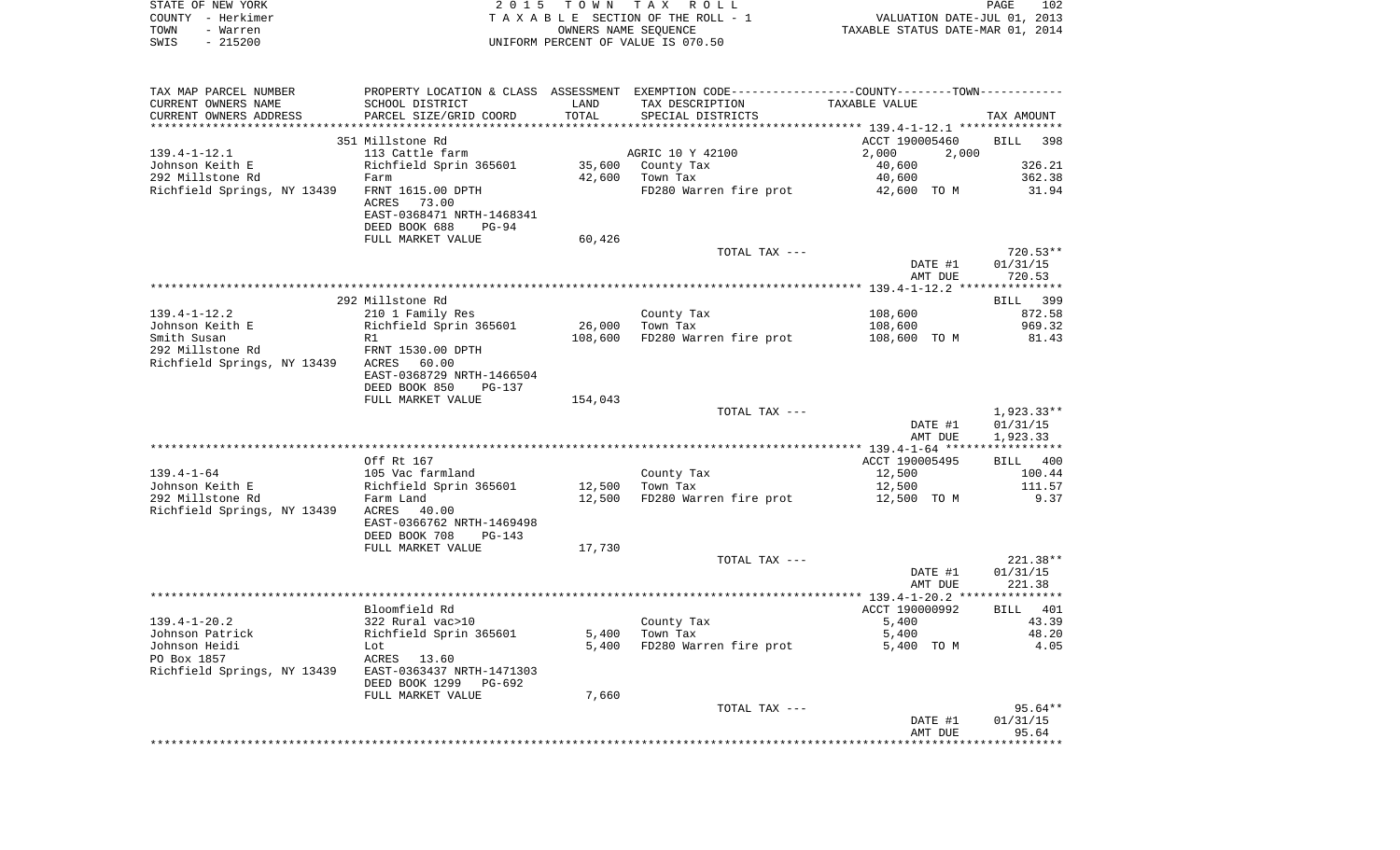|      | STATE OF NEW YORK | 2015 TOWN TAX ROLL                 | PAGE                             | 103 |
|------|-------------------|------------------------------------|----------------------------------|-----|
|      | COUNTY - Herkimer | TAXABLE SECTION OF THE ROLL - 1    | VALUATION DATE-JUL 01, 2013      |     |
| TOWN | - Warren          | OWNERS NAME SEOUENCE               | TAXABLE STATUS DATE-MAR 01, 2014 |     |
| SWIS | $-215200$         | UNIFORM PERCENT OF VALUE IS 070.50 |                                  |     |

| TAX MAP PARCEL NUMBER                     | PROPERTY LOCATION & CLASS ASSESSMENT EXEMPTION CODE----------------COUNTY-------TOWN--------- |         |                        |                |              |
|-------------------------------------------|-----------------------------------------------------------------------------------------------|---------|------------------------|----------------|--------------|
| CURRENT OWNERS NAME                       | SCHOOL DISTRICT                                                                               | LAND    | TAX DESCRIPTION        | TAXABLE VALUE  |              |
| CURRENT OWNERS ADDRESS                    | PARCEL SIZE/GRID COORD                                                                        | TOTAL   | SPECIAL DISTRICTS      |                | TAX AMOUNT   |
|                                           |                                                                                               |         |                        |                |              |
|                                           | 167 Bloomfield Rd                                                                             |         |                        | ACCT 190005555 | BILL 402     |
| $139.4 - 1 - 23$                          | 210 1 Family Res                                                                              |         | County Tax             | 60,300         | 484.50       |
| Johnson Patrick                           | Richfield Sprin 365601                                                                        | 11,300  | Town Tax               | 60,300         | 538.21       |
| Johnson Heidi                             | Mobile Home                                                                                   | 60,300  | FD280 Warren fire prot | 60,300 TO M    | 45.21        |
| PO Box 1857                               | ACRES<br>2.00                                                                                 |         |                        |                |              |
| Richfield Springs, NY 13439               | EAST-0363541 NRTH-1470638                                                                     |         |                        |                |              |
|                                           | DEED BOOK 1299 PG-688                                                                         |         |                        |                |              |
|                                           | FULL MARKET VALUE                                                                             | 85,532  |                        |                |              |
|                                           |                                                                                               |         |                        |                |              |
|                                           |                                                                                               |         | TOTAL TAX ---          |                | 1,067.92**   |
|                                           |                                                                                               |         |                        | DATE #1        | 01/31/15     |
|                                           |                                                                                               |         |                        | AMT DUE        | 1,067.92     |
|                                           |                                                                                               |         |                        |                |              |
|                                           | Mortz Rd                                                                                      |         |                        | ACCT 190011885 | BILL 403     |
| $126.4 - 1 - 5$                           | 852 Landfill                                                                                  |         | County Tax             | 12,500         | 100.44       |
| Joint Sanitary Landfill Corp Owen D Young | 215001                                                                                        | 12,500  | Town Tax               | 12,500         | 111.57       |
| PO Box 57                                 | Land Fill                                                                                     | 12,500  | FD280 Warren fire prot | 12,500 TO M    | 9.37         |
| Mohawk, NY 13407                          | ACRES 100.70                                                                                  |         |                        |                |              |
|                                           | EAST-0368997 NRTH-1499535                                                                     |         |                        |                |              |
|                                           | DEED BOOK 00637 PG-00520                                                                      |         |                        |                |              |
|                                           | FULL MARKET VALUE                                                                             | 17,730  |                        |                |              |
|                                           |                                                                                               |         | TOTAL TAX ---          |                | $221.38**$   |
|                                           |                                                                                               |         |                        | DATE #1        | 01/31/15     |
|                                           |                                                                                               |         |                        | AMT DUE        | 221.38       |
|                                           |                                                                                               |         |                        |                |              |
|                                           |                                                                                               |         |                        |                |              |
|                                           |                                                                                               |         |                        |                |              |
|                                           | 123 Earl Rd                                                                                   |         |                        | ACCT 190005790 | BILL 404     |
| $139.2 - 1 - 18$                          | 210 1 Family Res                                                                              |         | County Tax             | 87,600         | 703.85       |
| Jones Donna                               | Richfield Sprin 365601                                                                        | 15,000  | Town Tax               | 87,600         | 781.88       |
| PO Box 125                                | Res                                                                                           | 87,600  | FD280 Warren fire prot | 87,600 TO M    | 65.68        |
| Richfield Springs, NY 13439               | ACRES<br>5.00                                                                                 |         |                        |                |              |
|                                           | EAST-0368322 NRTH-1475691                                                                     |         |                        |                |              |
|                                           | DEED BOOK 681<br>PG-546                                                                       |         |                        |                |              |
|                                           | FULL MARKET VALUE                                                                             | 124,255 |                        |                |              |
|                                           |                                                                                               |         | TOTAL TAX ---          |                | $1,551.41**$ |
|                                           |                                                                                               |         |                        | DATE #1        | 01/31/15     |
|                                           |                                                                                               |         |                        | AMT DUE        | 1,551.41     |
|                                           |                                                                                               |         |                        |                |              |
|                                           | Hogsback Rd                                                                                   |         |                        |                | BILL 405     |
| $140.1 - 1 - 16.3$                        | 312 Vac w/imprv                                                                               |         |                        | 23,500         | 188.82       |
|                                           |                                                                                               |         | County Tax             |                |              |
| Jones Rodney                              | Richfield Sprin 365601                                                                        | 16,000  | Town Tax               | 23,500         | 209.75       |
| Jones Timothy A                           | hunting camp                                                                                  | 23,500  | FD280 Warren fire prot | 23,500 TO M    | 17.62        |
| RD3 Box 149                               | ACRES<br>33.00                                                                                |         |                        |                |              |
| Richfield Springs, NY 13439               | EAST-0375794 NRTH-1473581                                                                     |         |                        |                |              |
|                                           | DEED BOOK 811<br>$PG-20$                                                                      |         |                        |                |              |
|                                           | FULL MARKET VALUE                                                                             | 33,333  |                        |                |              |
|                                           |                                                                                               |         | TOTAL TAX ---          |                | $416.19**$   |
|                                           |                                                                                               |         |                        | DATE #1        | 01/31/15     |
|                                           |                                                                                               |         |                        | AMT DUE        | 416.19       |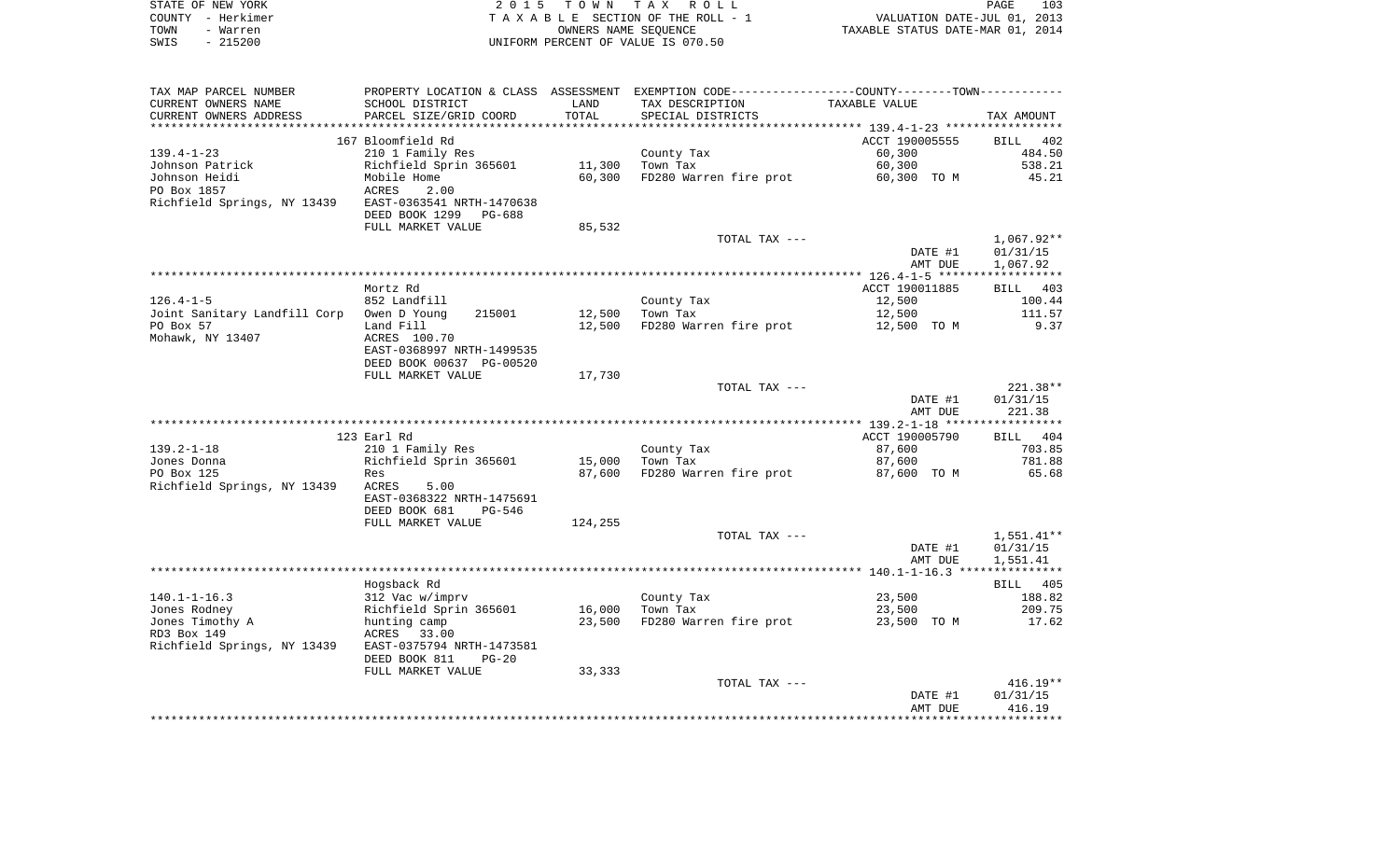| STATE OF NEW YORK | 2015 TOWN TAX ROLL                 | 104<br><b>PAGE</b>               |
|-------------------|------------------------------------|----------------------------------|
| COUNTY - Herkimer | TAXABLE SECTION OF THE ROLL - 1    | VALUATION DATE-JUL 01, 2013      |
| TOWN<br>- Warren  | OWNERS NAME SEOUENCE               | TAXABLE STATUS DATE-MAR 01, 2014 |
| $-215200$<br>SWIS | UNIFORM PERCENT OF VALUE IS 070.50 |                                  |

| TAX MAP PARCEL NUMBER                         |                                                  |         | PROPERTY LOCATION & CLASS ASSESSMENT EXEMPTION CODE---------------COUNTY-------TOWN---------- |                  |              |
|-----------------------------------------------|--------------------------------------------------|---------|-----------------------------------------------------------------------------------------------|------------------|--------------|
| CURRENT OWNERS NAME                           | SCHOOL DISTRICT                                  | LAND    | TAX DESCRIPTION                                                                               | TAXABLE VALUE    |              |
| CURRENT OWNERS ADDRESS<br>******************* | PARCEL SIZE/GRID COORD<br>********************** | TOTAL   | SPECIAL DISTRICTS                                                                             |                  | TAX AMOUNT   |
|                                               | Hogsback Rd                                      |         |                                                                                               | ACCT 190012300   | BILL 406     |
| $139.4 - 1 - 5.1$                             | 105 Vac farmland                                 |         | County Tax                                                                                    | 31,200           | 250.69       |
| Joule William W                               | Richfield Sprin 365601                           | 31,200  | Town Tax                                                                                      | 31,200           | 278.48       |
| Joule Jackie L                                | Dairy Farm                                       | 31,200  | FD280 Warren fire prot                                                                        | 31,200 TO M      | 23.39        |
| 107 Trenton Blvd                              | ACRES<br>61.80                                   |         |                                                                                               |                  |              |
| Sea Girt, NJ 08750                            | EAST-0368930 NRTH-1472697                        |         |                                                                                               |                  |              |
|                                               | DEED BOOK 1209<br>PG-708                         |         |                                                                                               |                  |              |
|                                               | FULL MARKET VALUE                                | 44,255  |                                                                                               |                  |              |
|                                               |                                                  |         | TOTAL TAX ---                                                                                 |                  | 552.56**     |
|                                               |                                                  |         |                                                                                               | DATE #1          | 01/31/15     |
|                                               |                                                  |         |                                                                                               | AMT DUE          | 552.56       |
|                                               |                                                  |         |                                                                                               |                  |              |
|                                               | Kingdom Rd                                       |         |                                                                                               |                  | BILL 407     |
| $132.2 - 3 - 14$                              | 314 Rural vac<10                                 |         | County Tax                                                                                    | 6,840            | 54.96        |
| Kamilar Judy                                  | Owen D Young<br>215001                           | 6,840   | Town Tax                                                                                      | 6,840            | 61.05        |
| 102 Abemarle Rd                               | VL                                               | 6,840   | School Relevy                                                                                 |                  | 182.54       |
| Brooklyn, NY 11218                            | ACRES<br>5.60                                    |         | FD280 Warren fire prot                                                                        | 6,840 TO M       | 5.13         |
|                                               | EAST-0370589 NRTH-1492937                        |         |                                                                                               |                  |              |
|                                               | DEED BOOK 1216<br>PG-626                         |         |                                                                                               |                  |              |
|                                               | FULL MARKET VALUE                                | 9,702   |                                                                                               |                  |              |
|                                               |                                                  |         | TOTAL TAX ---                                                                                 |                  | $303.68**$   |
|                                               |                                                  |         |                                                                                               | DATE #1          | 01/31/15     |
|                                               |                                                  |         |                                                                                               | AMT DUE          | 303.68       |
|                                               | 1010 Little Lakes Rd                             |         |                                                                                               | ACCT 190012480   | BILL 408     |
| $140.1 - 1 - 8.2$                             | 120 Field crops                                  |         | AGRIC 10 Y 41700                                                                              | 50,000<br>50,000 |              |
| Kanagy John                                   | Owen D Young<br>215001                           | 29,900  | County Tax                                                                                    | 88,800           | 713.49       |
| Kanagy Fannie                                 | Farm                                             | 138,800 | Town Tax                                                                                      | 88,800           | 792.59       |
| 329 Mary Hill Rd                              | ACRES<br>49.00                                   |         | FD280 Warren fire prot                                                                        | 138,800 TO M     | 104.07       |
| Richfield Springs, NY 13439                   | EAST-0380622 NRTH-1478659                        |         |                                                                                               |                  |              |
|                                               | DEED BOOK 1085<br><b>PG-994</b>                  |         |                                                                                               |                  |              |
| MAY BE SUBJECT TO PAYMENT                     | FULL MARKET VALUE                                | 196,879 |                                                                                               |                  |              |
| UNDER AGDIST LAW TIL 2021                     |                                                  |         |                                                                                               |                  |              |
|                                               |                                                  |         | TOTAL TAX ---                                                                                 |                  | $1,610.15**$ |
|                                               |                                                  |         |                                                                                               | DATE #1          | 01/31/15     |
|                                               |                                                  |         |                                                                                               | AMT DUE          | 1,610.15     |
|                                               |                                                  |         |                                                                                               |                  |              |
|                                               | 329 Mary Hill Rd                                 |         |                                                                                               |                  | BILL 409     |
| $140.2 - 1 - 7.2$                             | 270 Mfg housing                                  |         | County Tax                                                                                    | 47,000           | 377.64       |
| Kanagy John Henry                             | Owen D Young<br>215001                           | 16,700  | Town Tax                                                                                      | 47,000           | 419.50       |
| 329 Mary Hill Rd                              | Mobile Home                                      | 47,000  | FD280 Warren fire prot                                                                        | 47,000 TO M      | 35.24        |
| Richfield Springs, NY 13439                   | ACRES<br>9.20                                    |         |                                                                                               |                  |              |
|                                               | EAST-0385619 NRTH-1478192<br>$PG-1$              |         |                                                                                               |                  |              |
|                                               | DEED BOOK 1506<br>FULL MARKET VALUE              | 66,667  |                                                                                               |                  |              |
|                                               |                                                  |         | TOTAL TAX ---                                                                                 |                  | 832.38**     |
|                                               |                                                  |         |                                                                                               | DATE #1          | 01/31/15     |
|                                               |                                                  |         |                                                                                               | AMT DUE          | 832.38       |
|                                               |                                                  |         |                                                                                               |                  |              |
|                                               |                                                  |         |                                                                                               |                  |              |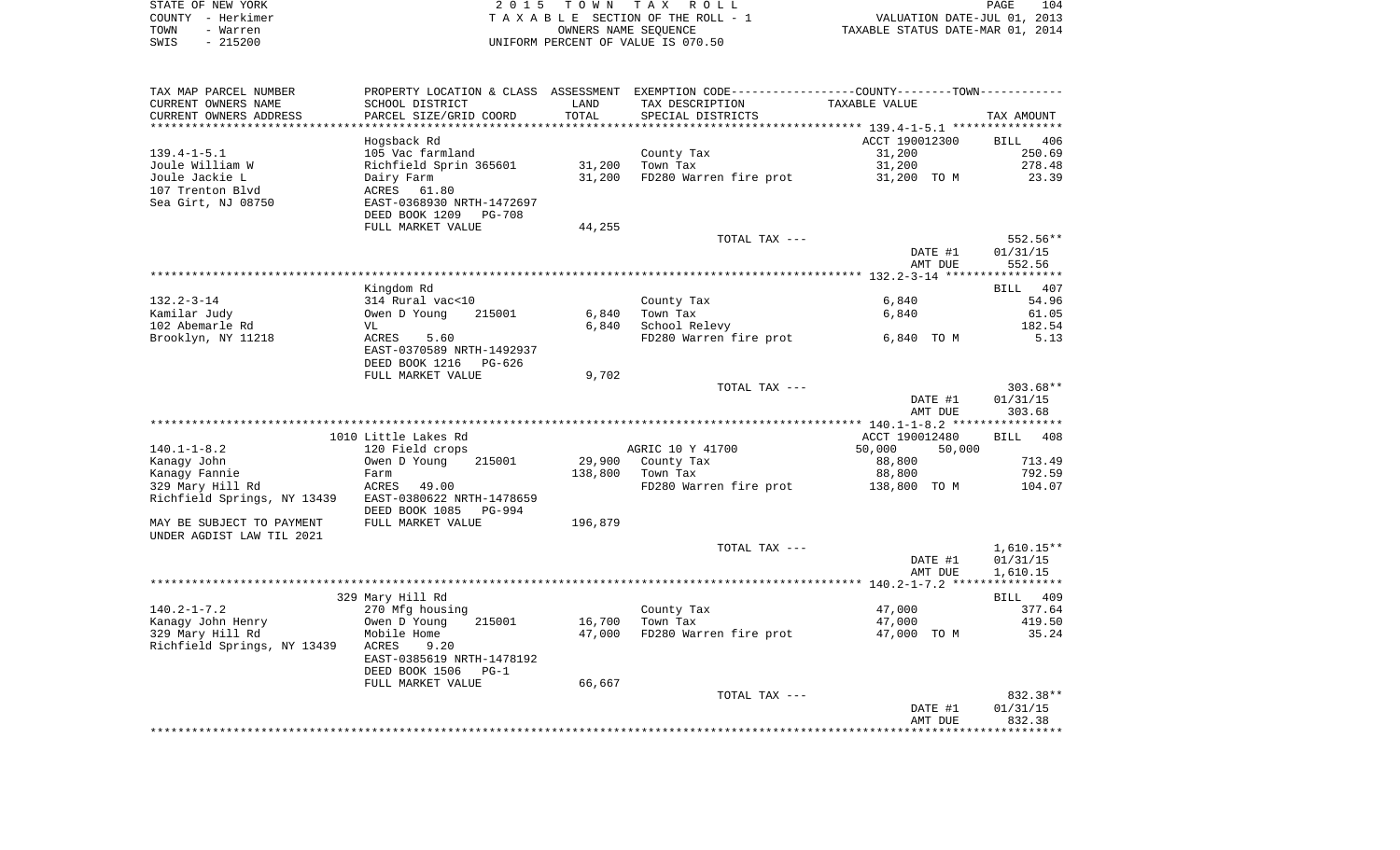|      | STATE OF NEW YORK | 2015 TOWN TAX ROLL                 | PAGE                             | 105 |
|------|-------------------|------------------------------------|----------------------------------|-----|
|      | COUNTY - Herkimer | TAXABLE SECTION OF THE ROLL - 1    | VALUATION DATE-JUL 01, 2013      |     |
| TOWN | - Warren          | OWNERS NAME SEOUENCE               | TAXABLE STATUS DATE-MAR 01, 2014 |     |
| SWIS | $-215200$         | UNIFORM PERCENT OF VALUE IS 070.50 |                                  |     |

| TAX MAP PARCEL NUMBER<br>CURRENT OWNERS NAME<br>CURRENT OWNERS ADDRESS | PROPERTY LOCATION & CLASS ASSESSMENT EXEMPTION CODE---------------COUNTY-------TOWN---------<br>SCHOOL DISTRICT<br>PARCEL SIZE/GRID COORD | LAND<br>TOTAL | TAX DESCRIPTION<br>SPECIAL DISTRICTS | TAXABLE VALUE      | TAX AMOUNT                       |
|------------------------------------------------------------------------|-------------------------------------------------------------------------------------------------------------------------------------------|---------------|--------------------------------------|--------------------|----------------------------------|
|                                                                        |                                                                                                                                           |               |                                      |                    |                                  |
|                                                                        | 627 Kingdom Rd                                                                                                                            |               |                                      |                    | BILL 410                         |
| $132.2 - 3 - 10$                                                       | 312 Vac w/imprv                                                                                                                           |               | County Tax                           | 17,500             | 140.61                           |
| Kemp Chris                                                             | Owen D Young<br>215001                                                                                                                    | 8,200         | Town Tax                             | 17,500             | 156.20                           |
| 37 Beal St                                                             | camp                                                                                                                                      | 17,500        | School Relevy                        |                    | 467.03                           |
| Stamford, CT 06902                                                     | FRNT 589.00 DPTH<br>ACRES<br>9.00<br>EAST-0366236 NRTH-1492260<br>DEED BOOK 1237<br>PG-882                                                |               | FD280 Warren fire prot 17,500 TO M   |                    | 13.12                            |
|                                                                        | FULL MARKET VALUE                                                                                                                         | 24,823        |                                      |                    |                                  |
|                                                                        |                                                                                                                                           |               | TOTAL TAX ---                        |                    | 776.96**                         |
|                                                                        |                                                                                                                                           |               |                                      | DATE #1            | 01/31/15                         |
|                                                                        |                                                                                                                                           |               |                                      | AMT DUE            | 776.96                           |
|                                                                        |                                                                                                                                           |               |                                      |                    |                                  |
|                                                                        | Rt 20E                                                                                                                                    |               |                                      | ACCT 190012960     | BILL 411                         |
| $144.1 - 1 - 4.1$                                                      | 455 Dealer-prod.                                                                                                                          |               | County Tax                           | 76,720             | 616.43                           |
| Kenn-Schl, LLC                                                         | Richfield Sprin 365601                                                                                                                    | 9,120         | Town Tax                             | 76,720             | 684.77                           |
| PO Box 1319                                                            | Mobile Home Sales                                                                                                                         | 76,720        | FD280 Warren fire prot               | 76,720 TO M        | 57.52                            |
| Richfield Springs, NY 13439 ACRES                                      | 3.80<br>EAST-0375243 NRTH-1463436<br>DEED BOOK 1354 PG-315                                                                                |               | LT190 Warren light #3                | 76,720 TO M        | 97.09                            |
|                                                                        | FULL MARKET VALUE                                                                                                                         | 108,823       |                                      |                    |                                  |
|                                                                        |                                                                                                                                           |               | TOTAL TAX ---                        |                    | $1,455.81**$                     |
|                                                                        |                                                                                                                                           |               |                                      | DATE #1            | 01/31/15                         |
|                                                                        |                                                                                                                                           |               |                                      | AMT DUE            | 1,455.81                         |
|                                                                        |                                                                                                                                           |               |                                      |                    |                                  |
|                                                                        | Rt. 20E                                                                                                                                   |               |                                      | ACCT 190006360     | BILL 412                         |
| $144.1 - 1 - 5.1$                                                      | 330 Vacant comm                                                                                                                           |               | County Tax                           | 15,400             | 123.74                           |
| Kenn-Schl, LLC                                                         | Richfield Sprin 365601                                                                                                                    | 15,400        | Town Tax                             | 15,400             | 137.45                           |
| PO Box 1319                                                            | Mobile Home Sales Lot                                                                                                                     | 15,400        | FD280 Warren fire prot               | 15,400 TO M        | 11.55                            |
| Richfield Springs, NY 13439                                            | Swamp<br>5.70<br>ACRES<br>EAST-0375805 NRTH-1463329<br>DEED BOOK 1354 PG-315                                                              |               | LT190 Warren light #3                | 15,400 TO M        | 19.49                            |
|                                                                        | FULL MARKET VALUE                                                                                                                         | 21,844        |                                      |                    |                                  |
|                                                                        |                                                                                                                                           |               | TOTAL TAX ---                        | DATE #1<br>AMT DUE | $292.23**$<br>01/31/15<br>292.23 |
|                                                                        |                                                                                                                                           |               |                                      |                    |                                  |
|                                                                        | <b>Rt 20W</b>                                                                                                                             |               |                                      | ACCT 190001740     | BILL 413                         |
| $144.1 - 1 - 58$                                                       | 455 Dealer-prod.                                                                                                                          |               | County Tax                           | 90,300             | 725.55                           |
| Kenn-Schl, LLC                                                         | Richfield Sprin 365601                                                                                                                    | 15,800        | Town Tax                             | 90,300             | 805.98                           |
| PO Box 1319                                                            | Mobile Home Sales                                                                                                                         | 90,300        | FD280 Warren fire prot               | 90,300 TO M        | 67.70                            |
| Richfield Springs, NY 13439                                            | ACRES<br>7.20<br>EAST-0375135 NRTH-1463005<br>DEED BOOK 1354 PG-315                                                                       |               | LT190 Warren light #3                | 90,300 TO M        | 114.28                           |
|                                                                        | FULL MARKET VALUE                                                                                                                         | 128,085       |                                      |                    |                                  |
|                                                                        |                                                                                                                                           |               | TOTAL TAX ---                        |                    | $1,713.51**$                     |
|                                                                        |                                                                                                                                           |               |                                      | DATE #1            | 01/31/15                         |
|                                                                        |                                                                                                                                           |               |                                      | AMT DUE            | 1,713.51                         |
|                                                                        |                                                                                                                                           |               |                                      |                    |                                  |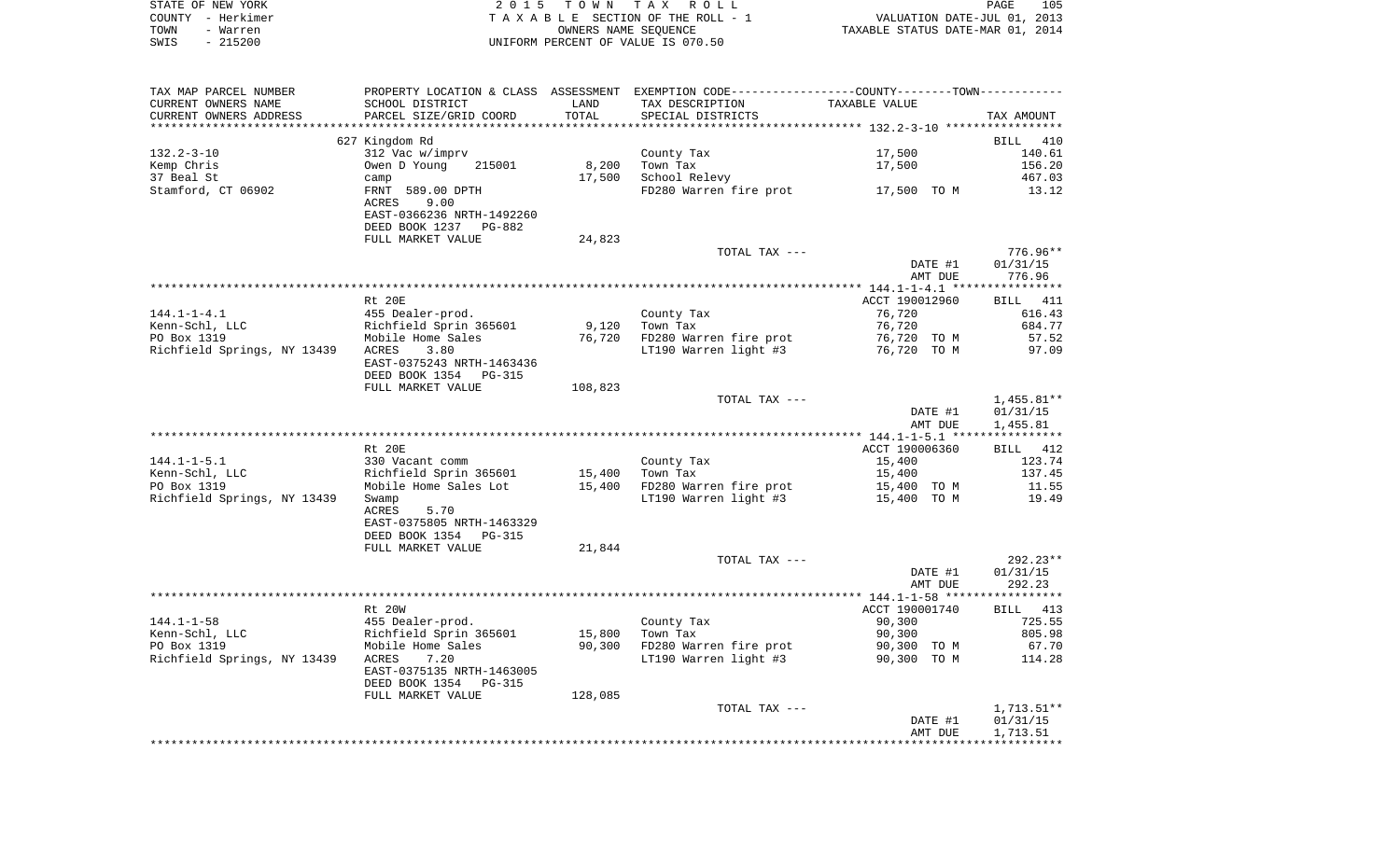| STATE OF NEW YORK                   |                                                                  |                 |                                                                                               |                                              | 106                |  |
|-------------------------------------|------------------------------------------------------------------|-----------------|-----------------------------------------------------------------------------------------------|----------------------------------------------|--------------------|--|
| COUNTY - Herkimer                   | 2015 TOWN<br>T A X<br>R O L L<br>TAXABLE SECTION OF THE ROLL - 1 |                 |                                                                                               | PAGE<br>VALUATION DATE-JUL 01, 2013          |                    |  |
| - Warren<br>TOWN                    |                                                                  |                 | OWNERS NAME SEOUENCE                                                                          | TAXABLE STATUS DATE-MAR 01, 2014             |                    |  |
| $-215200$<br>SWIS                   |                                                                  |                 | UNIFORM PERCENT OF VALUE IS 070.50                                                            |                                              |                    |  |
|                                     |                                                                  |                 |                                                                                               |                                              |                    |  |
| TAX MAP PARCEL NUMBER               |                                                                  |                 | PROPERTY LOCATION & CLASS ASSESSMENT EXEMPTION CODE---------------COUNTY-------TOWN---------- |                                              |                    |  |
| CURRENT OWNERS NAME                 | SCHOOL DISTRICT                                                  | LAND            | TAX DESCRIPTION                                                                               | TAXABLE VALUE                                |                    |  |
| CURRENT OWNERS ADDRESS              | PARCEL SIZE/GRID COORD                                           | TOTAL           | SPECIAL DISTRICTS                                                                             |                                              | TAX AMOUNT         |  |
| ******************************      |                                                                  |                 |                                                                                               |                                              |                    |  |
|                                     | State Route 20                                                   |                 |                                                                                               | ACCT 190002880                               | <b>BILL</b><br>414 |  |
| $144.1 - 1 - 59$                    | 455 Dealer-prod.                                                 |                 | County Tax                                                                                    | 78,000                                       | 626.72             |  |
| Kenn-Schl, LLC<br>PO Box 1319       | Richfield Sprin 365601<br>Mobile Home Sales                      | 25,400          | Town Tax                                                                                      | 78,000                                       | 696.20             |  |
|                                     |                                                                  | 78,000          | FD280 Warren fire prot                                                                        | 78,000 TO M                                  | 58.48              |  |
| Richfield Springs, NY 13439         | Residence<br>ACRES<br>35.00                                      |                 | LT190 Warren light #3                                                                         | 78,000 TO M                                  | 98.71              |  |
|                                     | EAST-0373347 NRTH-1462372                                        |                 |                                                                                               |                                              |                    |  |
|                                     | DEED BOOK 1354<br>PG-322                                         |                 |                                                                                               |                                              |                    |  |
|                                     | FULL MARKET VALUE                                                | 110,638         |                                                                                               |                                              |                    |  |
|                                     |                                                                  |                 | TOTAL TAX ---                                                                                 |                                              | 1,480.11**         |  |
|                                     |                                                                  |                 |                                                                                               | DATE #1                                      | 01/31/15           |  |
|                                     |                                                                  |                 |                                                                                               | AMT DUE                                      | 1,480.11           |  |
|                                     |                                                                  |                 |                                                                                               |                                              |                    |  |
|                                     | Off Rt 167                                                       |                 |                                                                                               |                                              | BILL 415           |  |
| $127.3 - 1 - 12$                    | 323 Vacant rural                                                 |                 | County Tax                                                                                    | 5,200                                        | 41.78              |  |
| Kenyon Joseph Jr                    | 215001<br>Owen D Young                                           | 5,200           | Town Tax                                                                                      | 5,200                                        | 46.41              |  |
| 204 Tri-Town Rd                     | Vacant Land                                                      | 5,200           | FD280 Warren fire prot                                                                        | 5,200 TO M                                   | 3.90               |  |
| Mohawk, NY 13407                    | ACRES<br>16.00                                                   |                 |                                                                                               |                                              |                    |  |
|                                     | EAST-0381447 NRTH-1496015                                        |                 |                                                                                               |                                              |                    |  |
|                                     | DEED BOOK 708<br><b>PG-556</b>                                   |                 |                                                                                               |                                              |                    |  |
|                                     | FULL MARKET VALUE                                                | 7,376           |                                                                                               |                                              |                    |  |
|                                     |                                                                  |                 | TOTAL TAX ---                                                                                 |                                              | $92.09**$          |  |
|                                     |                                                                  |                 |                                                                                               | DATE #1                                      | 01/31/15           |  |
|                                     |                                                                  |                 |                                                                                               | AMT DUE                                      | 92.09              |  |
|                                     |                                                                  |                 |                                                                                               |                                              |                    |  |
|                                     | 204 Tri Town Rd                                                  |                 |                                                                                               | ACCT 190002400                               | 416<br><b>BILL</b> |  |
| $127.3 - 1 - 13$                    | 112 Dairy farm                                                   |                 | County Tax                                                                                    | 69,500                                       | 558.42             |  |
| Kenyon Joseph Jr<br>204 Tri-Town Rd | Owen D Young<br>215001<br>Farm                                   | 1,000<br>69,500 | Town Tax<br>FD280 Warren fire prot                                                            | 69,500<br>69,500 TO M                        | 620.33<br>52.11    |  |
| Mohawk, NY 13407                    | ACRES 100.90                                                     |                 |                                                                                               |                                              |                    |  |
|                                     | EAST-0382650 NRTH-1496965                                        |                 |                                                                                               |                                              |                    |  |
|                                     | DEED BOOK 708<br>PG-556                                          |                 |                                                                                               |                                              |                    |  |
|                                     | FULL MARKET VALUE                                                | 98,582          |                                                                                               |                                              |                    |  |
|                                     |                                                                  |                 | TOTAL TAX ---                                                                                 |                                              | 1,230.86**         |  |
|                                     |                                                                  |                 |                                                                                               | DATE #1                                      | 01/31/15           |  |
|                                     |                                                                  |                 |                                                                                               | AMT DUE                                      | 1,230.86           |  |
|                                     |                                                                  |                 |                                                                                               | ************** 127.3-1-14 ****************** |                    |  |
|                                     | Off Tri Town Rd                                                  |                 |                                                                                               | ACCT 190002460                               | 417<br>BILL        |  |
| $127.3 - 1 - 14$                    | 323 Vacant rural                                                 |                 | County Tax                                                                                    | 3,250                                        | 26.11              |  |
| Kenyon Joseph Jr                    | Owen D Young<br>215001                                           | 3,250           | Town Tax                                                                                      | 3,250                                        | 29.01              |  |
| 204 Tri-Town Rd                     | Land                                                             | 3,250           | FD280 Warren fire prot                                                                        | 3,250 TO M                                   | 2.44               |  |
| Mohawk, NY 13407                    | ACRES 10.00                                                      |                 |                                                                                               |                                              |                    |  |

| EAST-0383575 NRTH-1496193 |       |               |           |
|---------------------------|-------|---------------|-----------|
| DEED BOOK 708<br>PG-556   |       |               |           |
| FULL MARKET VALUE         | 4,610 |               |           |
|                           |       | TOTAL TAX --- | $57.56**$ |
|                           |       | DATE #1       | 01/31/15  |
|                           |       | AMT DUE       | 57.56     |
|                           |       |               |           |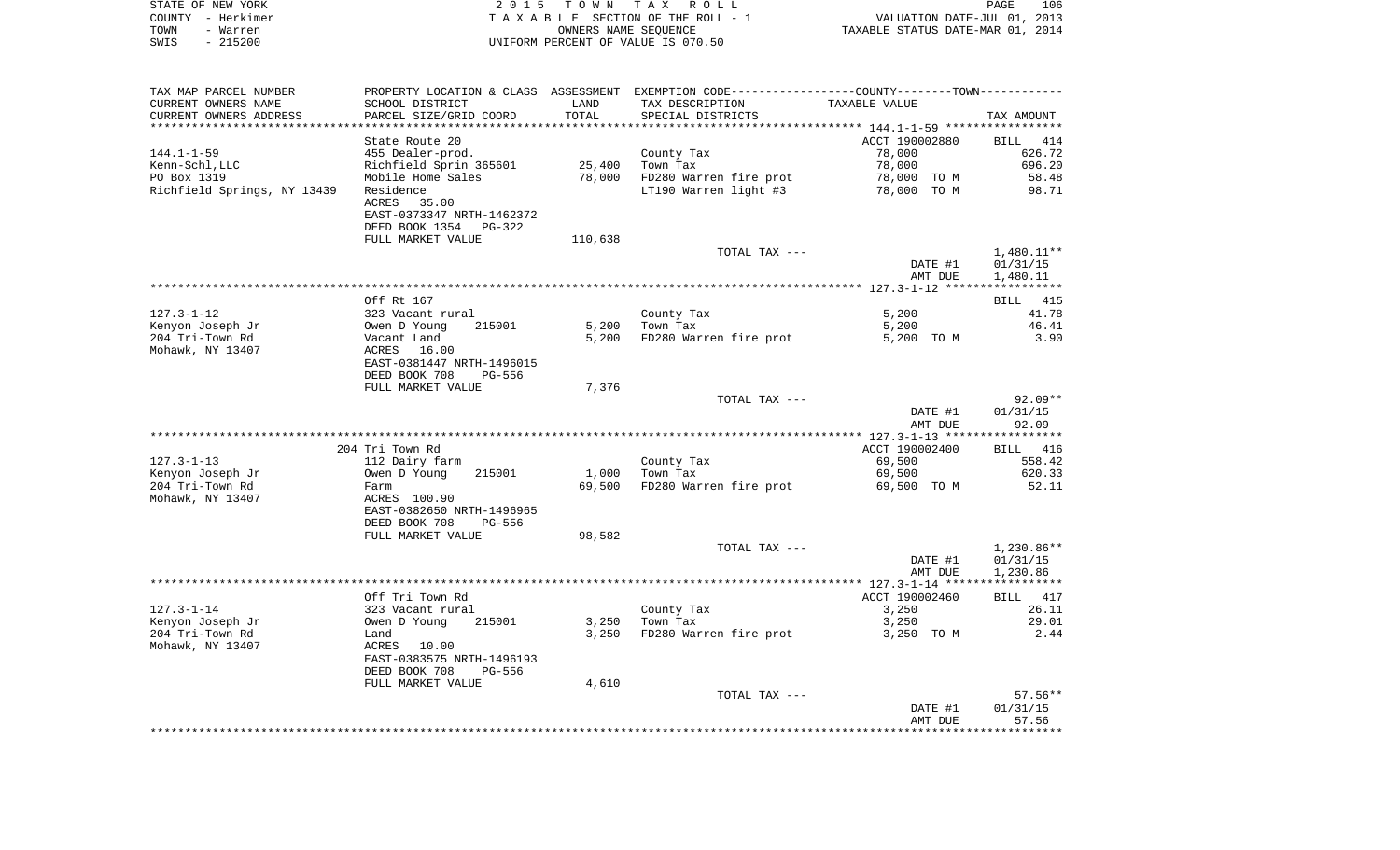| STATE OF NEW YORK | 2015 TOWN TAX ROLL                 | 107<br>PAGE                      |
|-------------------|------------------------------------|----------------------------------|
| COUNTY - Herkimer | TAXABLE SECTION OF THE ROLL - 1    | VALUATION DATE-JUL 01, 2013      |
| TOWN<br>- Warren  | OWNERS NAME SEOUENCE               | TAXABLE STATUS DATE-MAR 01, 2014 |
| SWIS<br>- 215200  | UNIFORM PERCENT OF VALUE IS 070.50 |                                  |

| TAX MAP PARCEL NUMBER                    |                           |        | PROPERTY LOCATION & CLASS ASSESSMENT EXEMPTION CODE----------------COUNTY-------TOWN---------- |                |                      |
|------------------------------------------|---------------------------|--------|------------------------------------------------------------------------------------------------|----------------|----------------------|
| CURRENT OWNERS NAME                      | SCHOOL DISTRICT           | LAND   | TAX DESCRIPTION                                                                                | TAXABLE VALUE  |                      |
| CURRENT OWNERS ADDRESS                   | PARCEL SIZE/GRID COORD    | TOTAL  | SPECIAL DISTRICTS                                                                              |                | TAX AMOUNT           |
|                                          |                           |        |                                                                                                |                |                      |
|                                          | State Route 167           |        |                                                                                                | ACCT 190002430 | BILL 418             |
| $133.1 - 1 - 4.1$                        | 105 Vac farmland          |        | County Tax                                                                                     | 38,900         | 312.56               |
| Kenyon Joseph Jr                         | Owen D Young<br>215001    | 38,900 | Town Tax                                                                                       | 38,900         | 347.21               |
| 204 Tri-Town Rd                          | Farmland                  | 38,900 | FD280 Warren fire prot                                                                         | 38,900 TO M    | 29.17                |
| Mohawk, NY 13407                         | ACRES 100.90              |        |                                                                                                |                |                      |
|                                          | EAST-0378951 NRTH-1496380 |        |                                                                                                |                |                      |
|                                          | DEED BOOK 708<br>PG-556   |        |                                                                                                |                |                      |
|                                          | FULL MARKET VALUE         | 55,177 |                                                                                                |                |                      |
|                                          |                           |        | TOTAL TAX ---                                                                                  |                | 688.94**             |
|                                          |                           |        |                                                                                                | DATE #1        | 01/31/15             |
|                                          |                           |        |                                                                                                | AMT DUE        | 688.94               |
|                                          |                           |        |                                                                                                |                | ***********          |
|                                          | 801 Robinson Rd           |        |                                                                                                | ACCT 190007440 | BILL 419             |
| $126.4 - 1 - 1$                          | 240 Rural res             |        | County Tax                                                                                     | 60,800         | 488.52               |
| Kineke Arthur                            | Owen D Young<br>215001    | 17,600 | Town Tax                                                                                       | 60,800         | 542.68               |
| Kineke Barbara                           | Residence                 | 60,800 | FD280 Warren fire prot                                                                         | 60,800 TO M    | 45.59                |
| 801 Robinson Rd<br>Mohawk, NY 13407-9613 | plebrn<br>ACRES 11.50     |        |                                                                                                |                |                      |
|                                          | EAST-0366958 NRTH-1499753 |        |                                                                                                |                |                      |
|                                          | DEED BOOK 784<br>PG-306   |        |                                                                                                |                |                      |
|                                          | FULL MARKET VALUE         | 86,241 |                                                                                                |                |                      |
|                                          |                           |        | TOTAL TAX ---                                                                                  |                | 1,076.79**           |
|                                          |                           |        |                                                                                                | DATE #1        | 01/31/15             |
|                                          |                           |        |                                                                                                | AMT DUE        | 1,076.79             |
|                                          |                           |        |                                                                                                |                |                      |
|                                          | Yule Corners Rd           |        |                                                                                                |                | BILL 420             |
| $132.2 - 3 - 4$                          | 322 Rural vac>10          |        | County Tax                                                                                     | 6,720          | 53.99                |
| King Donald F                            | Owen D Young<br>215001    | 6,720  | Town Tax                                                                                       | 6,720          | 59.98                |
| King-Sullivan Maureen                    | FRNT 350.00 DPTH          | 6,720  | School Relevy                                                                                  |                | 179.34               |
| 227 Chestnut St                          | ACRES<br>5.30             |        | FD280 Warren fire prot                                                                         | 6,720 TO M     | 5.04                 |
| West Hempsted, NY 11552                  | EAST-0365216              |        |                                                                                                |                |                      |
|                                          | DEED BOOK 1214<br>PG-151  |        |                                                                                                |                |                      |
|                                          | FULL MARKET VALUE         | 9,532  |                                                                                                |                |                      |
|                                          |                           |        | TOTAL TAX ---                                                                                  |                | 298.35**             |
|                                          |                           |        |                                                                                                | DATE #1        | 01/31/15             |
|                                          |                           |        |                                                                                                | AMT DUE        | 298.35               |
|                                          |                           |        |                                                                                                |                | ***********          |
|                                          | Yule Corners Rd           |        |                                                                                                |                | BILL 421             |
| $132.2 - 3 - 6$                          | 314 Rural vac<10          |        | County Tax                                                                                     | 8,200          | 65.89                |
| King Donald F                            | Owen D Young<br>215001    | 8,200  | Town Tax                                                                                       | 8,200          | 73.19                |
| King-Sullivan Maureen                    | FRNT 250.00 DPTH          | 8,200  | School Relevy                                                                                  |                | 218.84               |
| 227 Chestnut St                          | ACRES<br>9.00             |        | FD280 Warren fire prot                                                                         | 8,200 TO M     | 6.15                 |
| West Hempsted, NY 11552                  | EAST-0365446 NRTH-1491706 |        |                                                                                                |                |                      |
|                                          | DEED BOOK 1214<br>PG-151  |        |                                                                                                |                |                      |
|                                          | FULL MARKET VALUE         | 11,631 |                                                                                                |                |                      |
|                                          |                           |        | TOTAL TAX ---                                                                                  | DATE #1        | 364.07**<br>01/31/15 |
|                                          |                           |        |                                                                                                | AMT DUE        | 364.07               |
|                                          |                           |        |                                                                                                |                |                      |
|                                          |                           |        |                                                                                                |                |                      |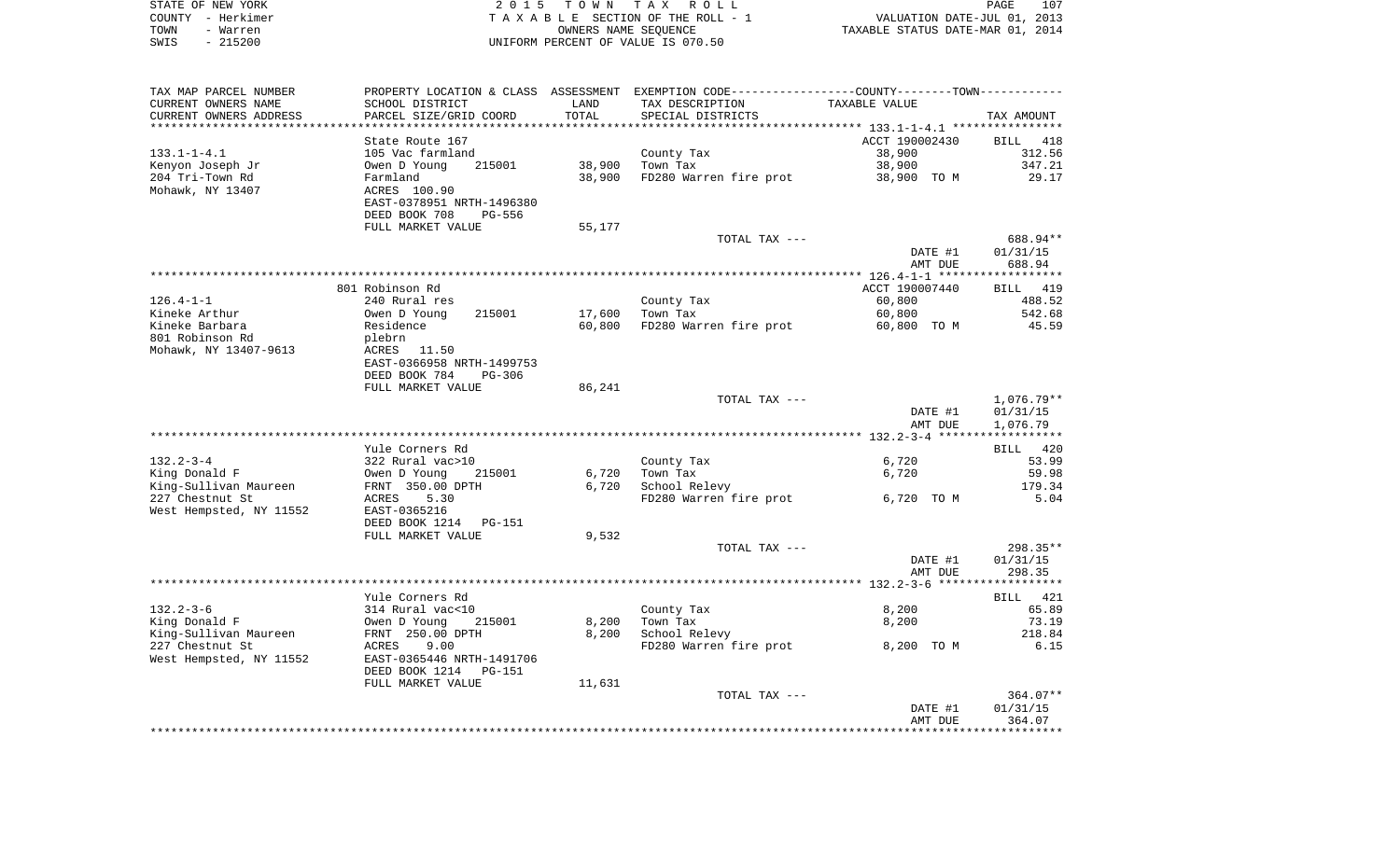| STATE OF NEW YORK      |                                      |       | 2015 TOWN TAX ROLL                 |                                                             | PAGE                        | 108 |
|------------------------|--------------------------------------|-------|------------------------------------|-------------------------------------------------------------|-----------------------------|-----|
| - Herkimer<br>COUNTY   |                                      |       | TAXABLE SECTION OF THE ROLL - 1    |                                                             | VALUATION DATE-JUL 01, 2013 |     |
| TOWN<br>- Warren       |                                      |       | OWNERS NAME SEQUENCE               | TAXABLE STATUS DATE-MAR 01, 2014                            |                             |     |
| $-215200$<br>SWIS      |                                      |       | UNIFORM PERCENT OF VALUE IS 070.50 |                                                             |                             |     |
|                        |                                      |       |                                    |                                                             |                             |     |
| TAX MAP PARCEL NUMBER  | PROPERTY LOCATION & CLASS ASSESSMENT |       |                                    | EXEMPTION CODE-----------------COUNTY-------TOWN----------- |                             |     |
|                        |                                      |       |                                    |                                                             |                             |     |
| CURRENT OWNERS NAME    | SCHOOL DISTRICT                      | LAND  | TAX DESCRIPTION                    | TAXABLE VALUE                                               |                             |     |
| CURRENT OWNERS ADDRESS | PARCEL SIZE/GRID COORD               | TOTAL | SPECIAL DISTRICTS                  |                                                             | TAX AMOUNT                  |     |

| CURRENI UMNERƏ ADDREƏƏ      |                                                |         |                                     |                | THY HMOOM T  |
|-----------------------------|------------------------------------------------|---------|-------------------------------------|----------------|--------------|
|                             | 203 Bloomfield Rd                              |         |                                     |                | BILL 422     |
| $139.4 - 1 - 20.3$          | 210 1 Family Res                               |         | County Tax                          | 78,300         | 629.13       |
| Kisel George                | Richfield Sprin 365601                         | 14,900  | Town Tax                            | 78,300         | 698.87       |
| 203 Bloomfield Rd           | R1                                             | 78,300  | FD280 Warren fire prot 78,300 TO M  |                | 58.71        |
| Richfield Springs, NY 13439 | FRNT 295.00 DPTH                               |         |                                     |                |              |
|                             | ACRES<br>4.80                                  |         |                                     |                |              |
|                             | EAST-0364020 NRTH-1470806                      |         |                                     |                |              |
|                             | DEED BOOK 1353 PG-46                           |         |                                     |                |              |
|                             | FULL MARKET VALUE                              | 111,064 |                                     |                |              |
|                             |                                                |         | TOTAL TAX ---                       |                | 1,386.71**   |
|                             |                                                |         |                                     | DATE #1        | 01/31/15     |
|                             |                                                |         |                                     | AMT DUE        | 1,386.71     |
|                             |                                                |         |                                     |                |              |
|                             | State Route 167                                |         |                                     |                | BILL 423     |
| $133.3 - 1 - 9.2$           | 311 Res vac land                               |         | County Tax                          | 4,000          | 32.14        |
| Klar-Von Tsurikov Anna      | Owen D Young<br>215001                         | 4,000   | Town Tax                            | 4,000          | 35.70        |
| 4384 Thielen Ave            | FRNT 513.00 DPTH                               | 4,000   | FD280 Warren fire prot              | 4,000 TO M     | 3.00         |
| Edina, MN 55436             | 1.50<br>ACRES                                  |         |                                     |                |              |
|                             | EAST-0376206 NRTH-1488057                      |         |                                     |                |              |
|                             | DEED BOOK 744<br>$PG-114$<br>FULL MARKET VALUE | 5,674   |                                     |                |              |
|                             |                                                |         | TOTAL TAX ---                       |                | 70.84**      |
|                             |                                                |         |                                     | DATE #1        | 01/31/15     |
|                             |                                                |         |                                     | AMT DUE        | 70.84        |
|                             |                                                |         |                                     |                |              |
|                             | State Route 20                                 |         |                                     | ACCT 190000870 | BILL 424     |
| $144.1 - 1 - 2$             | 210 1 Family Res                               |         | County Tax                          | 47,800         | 384.07       |
| Klein Robert                | Richfield Sprin 365601                         | 12,800  | Town Tax                            | 47,800         | 426.64       |
| Klein Lillian               | Mobile Home Sales                              | 47,800  | FD280 Warren fire prot              | 47,800 TO M    | 35.84        |
| 4009 State Route 20         | Residence                                      |         | LT190 Warren light $#3$ 47,800 TO M |                | 60.49        |
| Richfield Springs, NY 13439 | Dbl Wide Mobile Home                           |         |                                     |                |              |
|                             | 3.40<br>ACRES                                  |         |                                     |                |              |
|                             | EAST-0374267 NRTH-1463528                      |         |                                     |                |              |
|                             | DEED BOOK 784<br>PG-675                        |         |                                     |                |              |
|                             | FULL MARKET VALUE                              | 67,801  |                                     |                |              |
|                             |                                                |         | TOTAL TAX ---                       |                | $907.04**$   |
|                             |                                                |         |                                     | DATE #1        | 01/31/15     |
|                             |                                                |         |                                     | AMT DUE        | 907.04       |
|                             | 3392 Jordanville Rd                            |         |                                     |                | BILL 425     |
| $133.4 - 2 - 20.2$          | 120 Field crops                                |         | County Tax                          | 85,000         | 682.96       |
| Klestov Rev. Serge          | Owen D Young<br>215001                         | 49,300  | Town Tax                            | 85,000         | 758.68       |
| 123 Maple Ave               | ACRES 90.90                                    | 85,000  | FD280 Warren fire prot 85,000 TO M  |                | 63.73        |
| Sea Cliff, NY 11579         | EAST-0390433 NRTH-1484841                      |         |                                     |                |              |
|                             | DEED BOOK 854<br>PG-173                        |         |                                     |                |              |
|                             | FULL MARKET VALUE                              | 120,567 |                                     |                |              |
|                             |                                                |         | TOTAL TAX ---                       |                | $1,505.37**$ |
|                             |                                                |         |                                     | DATE #1        | 01/31/15     |
|                             |                                                |         |                                     | AMT DUE        | 1,505.37     |
|                             |                                                |         |                                     |                |              |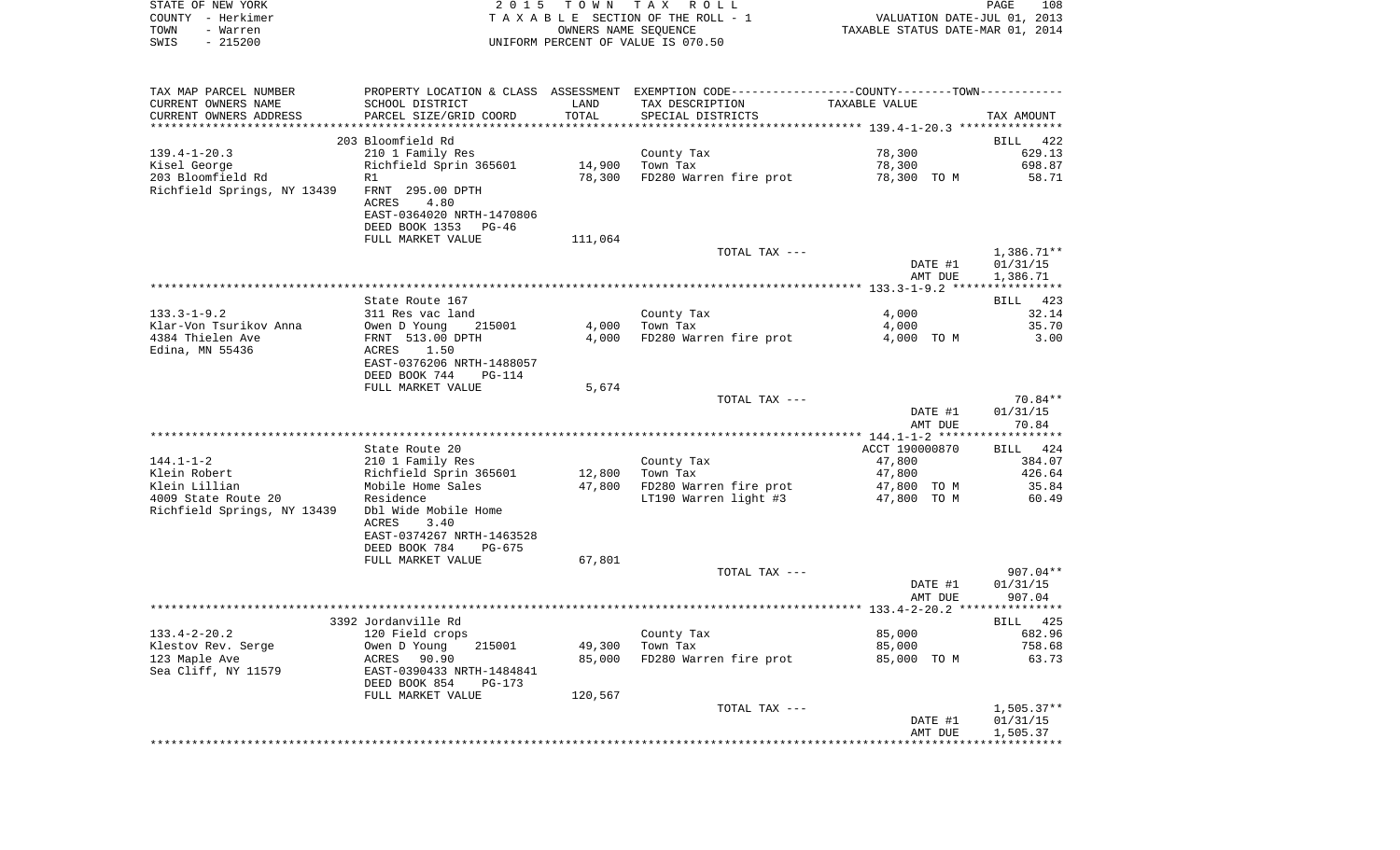|      | STATE OF NEW YORK | 2015 TOWN TAX ROLL                 | 109<br>PAGE                      |
|------|-------------------|------------------------------------|----------------------------------|
|      | COUNTY - Herkimer | TAXABLE SECTION OF THE ROLL - 1    | VALUATION DATE-JUL 01, 2013      |
| TOWN | - Warren          | OWNERS NAME SEOUENCE               | TAXABLE STATUS DATE-MAR 01, 2014 |
| SWIS | $-215200$         | UNIFORM PERCENT OF VALUE IS 070.50 |                                  |

| TAX MAP PARCEL NUMBER       | PROPERTY LOCATION & CLASS ASSESSMENT              |         | EXEMPTION CODE----------------COUNTY-------TOWN----------- |                |                    |
|-----------------------------|---------------------------------------------------|---------|------------------------------------------------------------|----------------|--------------------|
| CURRENT OWNERS NAME         | SCHOOL DISTRICT                                   | LAND    | TAX DESCRIPTION                                            | TAXABLE VALUE  |                    |
| CURRENT OWNERS ADDRESS      | PARCEL SIZE/GRID COORD                            | TOTAL   | SPECIAL DISTRICTS                                          |                | TAX AMOUNT         |
| ***********************     |                                                   |         |                                                            |                |                    |
|                             | Hicks Rd                                          |         |                                                            | ACCT 190007325 | <b>BILL</b><br>426 |
| $133.1 - 1 - 19.1$          | 210 1 Family Res                                  |         | County Tax                                                 | 103,000        | 827.59             |
| Korol Vladimir              | Owen D Young<br>215001                            | 11,000  | Town Tax                                                   | 103,000        | 919.34             |
| Korol Svetlana              | R1 G                                              | 103,000 | School Relevy                                              |                | 2,190.92           |
| 118 Henderson Rd            | <b>ACRES</b><br>1.80<br>EAST-0379322 NRTH-1490304 |         | FD280 Warren fire prot                                     | 103,000 TO M   | 77.23              |
| Mohawk, NY 13407            | DEED BOOK 937<br>PG-686                           |         |                                                            |                |                    |
|                             | FULL MARKET VALUE                                 | 146,099 |                                                            |                |                    |
|                             |                                                   |         | TOTAL TAX ---                                              |                | $4,015.08**$       |
|                             |                                                   |         |                                                            | DATE #1        | 01/31/15           |
|                             |                                                   |         |                                                            | AMT DUE        | 4,015.08           |
|                             |                                                   |         |                                                            |                |                    |
|                             | 303 Hoke Rd                                       |         |                                                            |                | BILL 427           |
| $144.3 - 1 - 1.2$           | 210 1 Family Res                                  |         | County Tax                                                 | 52,600         | 422.63             |
| Kraynak Douglas             | Richfield Sprin 365601                            | 7,000   | Town Tax                                                   | 52,600         | 469.49             |
| Kraynak Marcia              | Residence                                         | 52,600  | School Relevy                                              |                | 934.85             |
| 303 Hoke Rd                 | FRNT 127.00 DPTH 249.00                           |         | FD280 Warren fire prot                                     | 52,600 TO M    | 39.44              |
| Richfield Springs, NY 13439 | EAST-0384479 NRTH-1455624                         |         |                                                            |                |                    |
|                             | DEED BOOK 784<br><b>PG-599</b>                    |         |                                                            |                |                    |
|                             | FULL MARKET VALUE                                 | 74,610  |                                                            |                |                    |
|                             |                                                   |         | TOTAL TAX ---                                              |                | $1,866.41**$       |
|                             |                                                   |         |                                                            | DATE #1        | 01/31/15           |
|                             |                                                   |         |                                                            | AMT DUE        | 1,866.41           |
|                             | 188 Main St                                       |         |                                                            | ACCT 190007680 | BILL 428           |
| $132.60 - 1 - 46$           | 210 1 Family Res                                  |         | County Tax                                                 | 78,000         | 626.72             |
| Kuber Taimi                 | Owen D Young<br>215001                            | 10,900  | Town Tax                                                   | 78,000         | 696.20             |
| 188 Main St                 | Residence                                         | 78,000  | FD280 Warren fire prot                                     | 78,000 TO M    | 58.48              |
| Jordanville, NY 13361       | FRNT 328.00 DPTH 231.00                           |         | LT180 Warren light #2                                      | 78,000 TO M    | 77.51              |
|                             | ACRES<br>1.74                                     |         |                                                            |                |                    |
|                             | EAST-0372480 NRTH-1487235                         |         |                                                            |                |                    |
|                             | DEED BOOK 1481 PG-600                             |         |                                                            |                |                    |
|                             | FULL MARKET VALUE                                 | 110,638 |                                                            |                |                    |
|                             |                                                   |         | TOTAL TAX ---                                              |                | 1,458.91**         |
|                             |                                                   |         |                                                            | DATE #1        | 01/31/15           |
|                             |                                                   |         |                                                            | AMT DUE        | 1,458.91           |
|                             | Ostrander Rd                                      |         |                                                            | ACCT 190011790 | BILL 429           |
| $140.4 - 1 - 10$            | 323 Vacant rural                                  |         | County Tax                                                 | 7,200          | 57.85              |
| Kucerak Milan               | Richfield Sprin 365601                            | 7,200   | Town Tax                                                   | 7,200          | 64.26              |
| 304 East Adams St           | Swamp                                             | 7,200   | FD280 Warren fire prot                                     | 7,200 TO M     | 5.40               |
| Jefferson, IA 50129         | ACRES<br>22.00                                    |         |                                                            |                |                    |
|                             | EAST-0384993 NRTH-1467127                         |         |                                                            |                |                    |
|                             | DEED BOOK 00632 PG-01002                          |         |                                                            |                |                    |
|                             | FULL MARKET VALUE                                 | 10,213  |                                                            |                |                    |
|                             |                                                   |         | TOTAL TAX ---                                              |                | $127.51**$         |
|                             |                                                   |         |                                                            | DATE #1        | 01/31/15           |
|                             |                                                   |         |                                                            | AMT DUE        | 127.51             |
|                             |                                                   |         |                                                            |                |                    |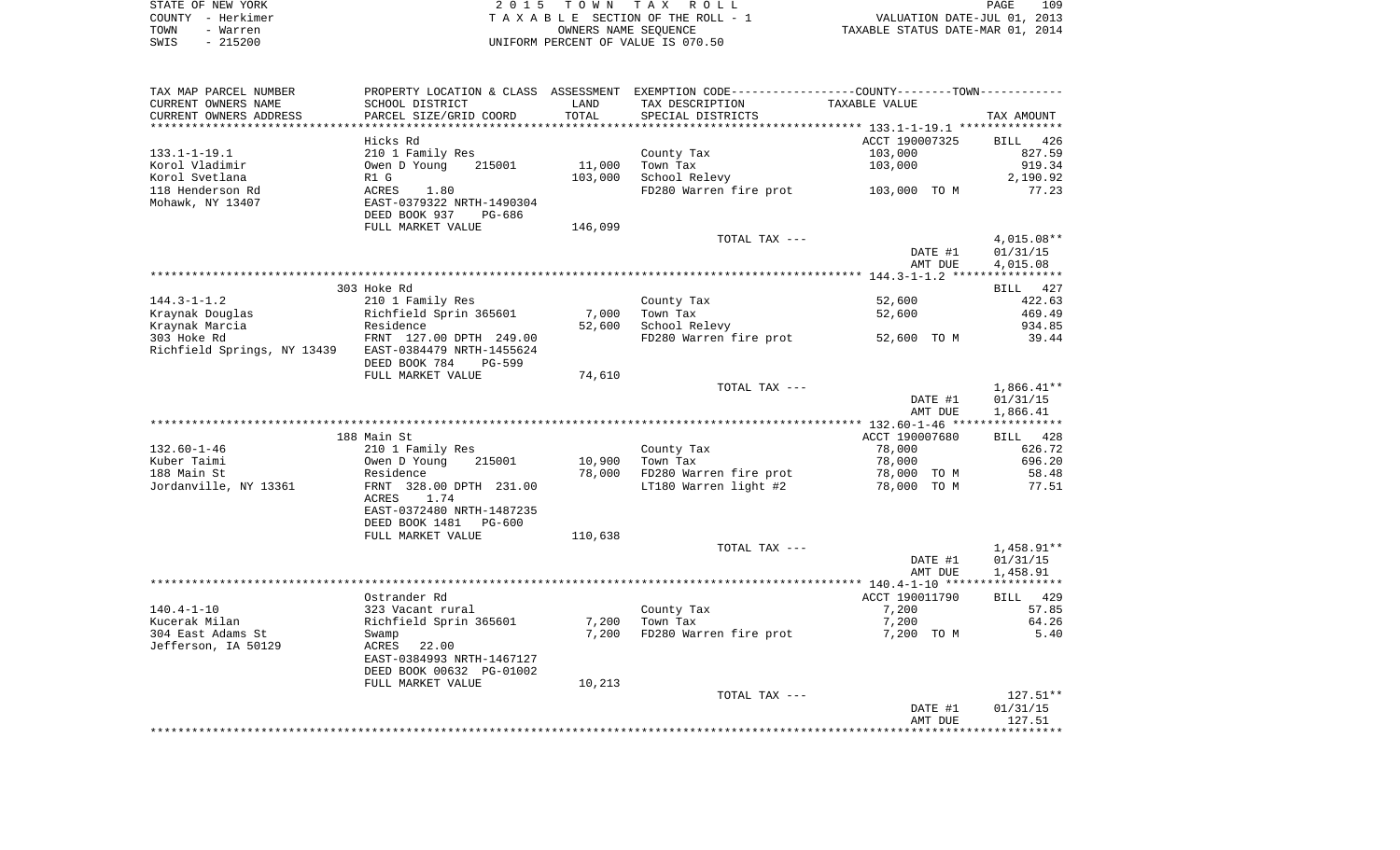| STATE OF NEW YORK | 2015 TOWN TAX ROLL                 | 110<br>PAGE                      |
|-------------------|------------------------------------|----------------------------------|
| COUNTY - Herkimer | TAXABLE SECTION OF THE ROLL - 1    | VALUATION DATE-JUL 01, 2013      |
| TOWN<br>- Warren  | OWNERS NAME SEOUENCE               | TAXABLE STATUS DATE-MAR 01, 2014 |
| - 215200<br>SWIS  | UNIFORM PERCENT OF VALUE IS 070.50 |                                  |

| TAX MAP PARCEL NUMBER       | PROPERTY LOCATION & CLASS ASSESSMENT EXEMPTION CODE---------------COUNTY-------TOWN--------- |         |                        |                |                    |
|-----------------------------|----------------------------------------------------------------------------------------------|---------|------------------------|----------------|--------------------|
| CURRENT OWNERS NAME         | SCHOOL DISTRICT                                                                              | LAND    | TAX DESCRIPTION        | TAXABLE VALUE  |                    |
| CURRENT OWNERS ADDRESS      | PARCEL SIZE/GRID COORD                                                                       | TOTAL   | SPECIAL DISTRICTS      |                | TAX AMOUNT         |
|                             |                                                                                              |         |                        |                |                    |
|                             | Patterson Rd                                                                                 |         |                        |                | <b>BILL</b><br>430 |
| $144.1 - 1 - 69.2$          | 314 Rural vac<10                                                                             |         | County Tax             | 3,800          | 30.53              |
| Labruzzo Donna M            | Richfield Sprin 365601                                                                       | 3,800   | Town Tax               | 3,800          | 33.92              |
| Mihulka Vincent J           | FRNT 115.00 DPTH 360.00                                                                      | 3,800   | FD280 Warren fire prot | 3,800 TO M     | 2.85               |
| 210 Patterson Rd            | 0.95<br>ACRES                                                                                |         |                        |                |                    |
| Richfield Springs, NY 13439 | EAST-0378969 NRTH-1457035                                                                    |         |                        |                |                    |
|                             | DEED BOOK 1270<br>PG-581                                                                     |         |                        |                |                    |
|                             | FULL MARKET VALUE                                                                            | 5,390   |                        |                |                    |
|                             |                                                                                              |         | TOTAL TAX ---          |                | $67.30**$          |
|                             |                                                                                              |         |                        | DATE #1        | 01/31/15           |
|                             |                                                                                              |         |                        | AMT DUE        | 67.30              |
|                             |                                                                                              |         |                        |                |                    |
|                             | Off Patterson Rd                                                                             |         |                        |                | BILL 431           |
| $144.1 - 1 - 63$            | 105 Vac farmland                                                                             |         | County Tax             | 3,500          | 28.12              |
| Labruzzo Gino L             | Richfield Sprin 365601                                                                       | 3,500   | Town Tax               | 3,500          | 31.24              |
| Labruzzo Donna              | Farm Land                                                                                    | 3,500   | FD280 Warren fire prot | 3,500 TO M     | 2.62               |
| 145 Patterson Rd            | ACRES 10.90                                                                                  |         |                        |                |                    |
| Richfield Springs, NY 13439 | EAST-0376466 NRTH-1458848                                                                    |         |                        |                |                    |
|                             | DEED BOOK 776<br><b>PG-100</b>                                                               |         |                        |                |                    |
|                             | FULL MARKET VALUE                                                                            | 4,965   |                        |                |                    |
|                             |                                                                                              |         | TOTAL TAX ---          |                | $61.98**$          |
|                             |                                                                                              |         |                        | DATE #1        | 01/31/15           |
|                             |                                                                                              |         |                        | AMT DUE        | 61.98              |
|                             |                                                                                              |         |                        |                |                    |
|                             | Patterson Rd                                                                                 |         |                        | ACCT 190005670 | 432<br>BILL        |
| $144.1 - 1 - 69.1$          | 314 Rural vac<10                                                                             |         | County Tax             | 9,400          | 75.53              |
| Labruzzo Gino L             | Richfield Sprin 365601                                                                       | 9,400   | Town Tax               | 9,400          | 83.90              |
| Labruzzo Donna M            | ACRES<br>1.20                                                                                | 9,400   | FD280 Warren fire prot | 9,400 TO M     | 7.05               |
| 145 Patterson Rd            | EAST-0378642 NRTH-1457233                                                                    |         |                        |                |                    |
| Richfield Springs, NY 13439 | DEED BOOK 850<br>$PG-2$                                                                      |         |                        |                |                    |
|                             | FULL MARKET VALUE                                                                            | 13,333  |                        |                |                    |
|                             |                                                                                              |         | TOTAL TAX ---          |                | $166.48**$         |
|                             |                                                                                              |         |                        | DATE #1        | 01/31/15           |
|                             |                                                                                              |         |                        | AMT DUE        | 166.48             |
|                             |                                                                                              |         |                        |                |                    |
|                             | 115 Hidden Acres Dr                                                                          |         |                        | ACCT 190002940 | BILL<br>433        |
| $139.4 - 1 - 60.1$          | 280 Res Multiple                                                                             |         | County Tax             | 334,400        | 2,686.85           |
| LaBruzzo Thomas             | Richfield Sprin 365601                                                                       | 48,200  | Town Tax               | 334,400        | 2,984.72           |
| 115 Hidden Acres Dr         | 3 Family Residence                                                                           | 334,400 | School Relevy          |                | 5,607.05           |
| Richfield Springs, NY 13439 | 98.11<br>ACRES                                                                               |         | FD280 Warren fire prot | 334,400 TO M   | 250.73             |
|                             | EAST-0369320 NRTH-1464558                                                                    |         |                        |                |                    |
|                             | DEED BOOK 1140<br><b>PG-557</b>                                                              |         |                        |                |                    |
|                             | FULL MARKET VALUE                                                                            | 474,326 |                        |                |                    |
|                             |                                                                                              |         | TOTAL TAX ---          |                | $11,529.35**$      |
|                             |                                                                                              |         |                        | DATE #1        | 01/31/15           |
|                             |                                                                                              |         |                        | AMT DUE        | 11,529.35          |
|                             |                                                                                              |         |                        |                |                    |
|                             |                                                                                              |         |                        |                |                    |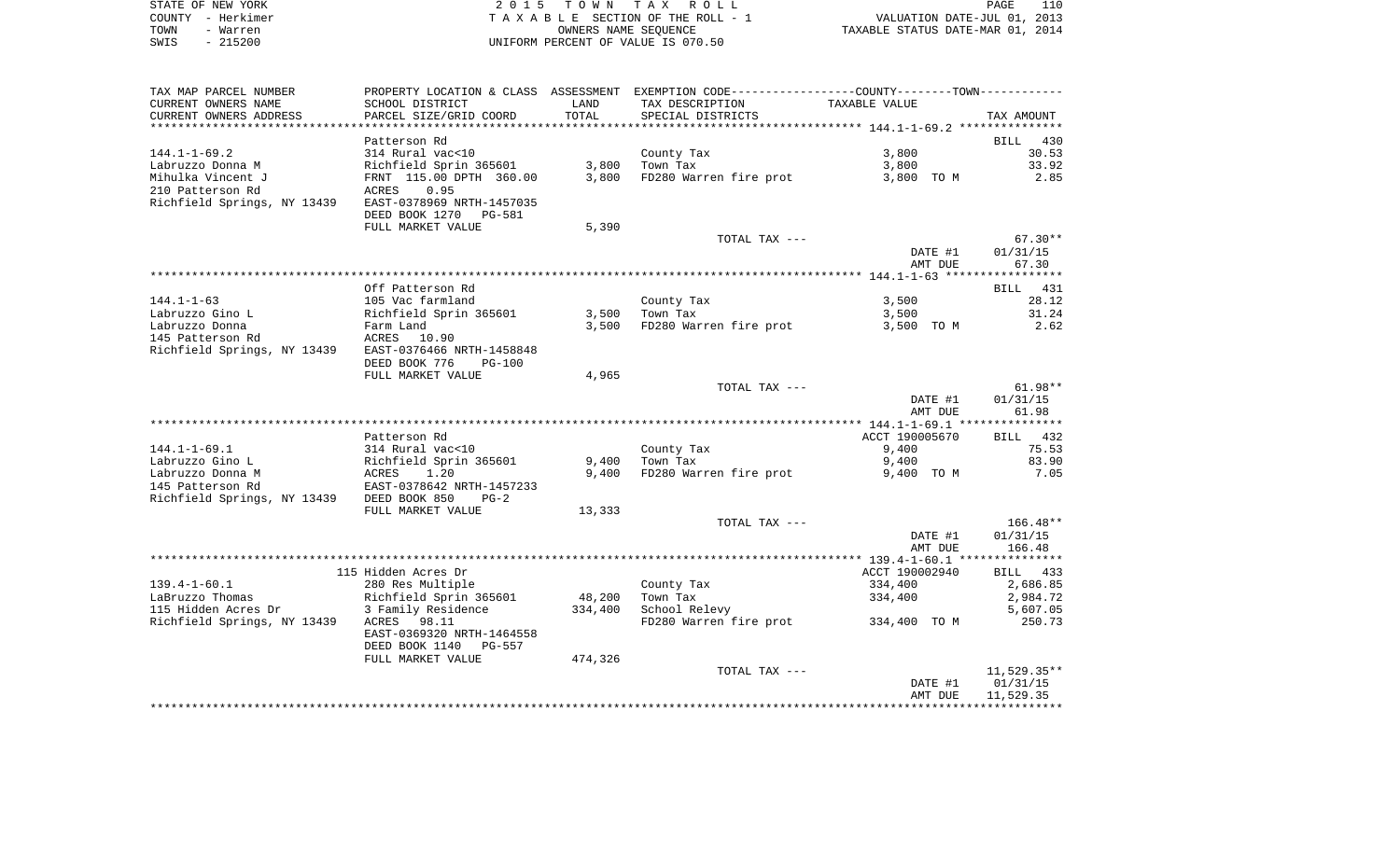|      | STATE OF NEW YORK | 2015 TOWN TAX ROLL                 | PAGE                             |  |
|------|-------------------|------------------------------------|----------------------------------|--|
|      | COUNTY - Herkimer | TAXABLE SECTION OF THE ROLL - 1    | VALUATION DATE-JUL 01, 2013      |  |
| TOWN | - Warren          | OWNERS NAME SEOUENCE               | TAXABLE STATUS DATE-MAR 01, 2014 |  |
| SWIS | $-215200$         | UNIFORM PERCENT OF VALUE IS 070.50 |                                  |  |

| TAX MAP PARCEL NUMBER       |                           |         | PROPERTY LOCATION & CLASS ASSESSMENT EXEMPTION CODE----------------COUNTY--------TOWN---------- |                  |            |
|-----------------------------|---------------------------|---------|-------------------------------------------------------------------------------------------------|------------------|------------|
| CURRENT OWNERS NAME         | SCHOOL DISTRICT           | LAND    | TAX DESCRIPTION                                                                                 | TAXABLE VALUE    |            |
| CURRENT OWNERS ADDRESS      | PARCEL SIZE/GRID COORD    | TOTAL   | SPECIAL DISTRICTS                                                                               |                  | TAX AMOUNT |
|                             |                           |         |                                                                                                 |                  |            |
|                             | State Route 167           |         |                                                                                                 | ACCT 190009030   | BILL 434   |
| $132.60 - 1 - 4$            | 210 1 Family Res          |         | AGED-CT<br>41801                                                                                | 36,950<br>36,950 |            |
| Lalli Cathy                 | Owen D Young<br>215001    | 10,300  | County Tax                                                                                      | 36,950           | 296.89     |
| % Mary Lalli                | 2 Residences              | 73,900  | Town Tax                                                                                        | 36,950           | 329.80     |
| PO Box 63                   | Life Use Mary Lalli       |         | FD280 Warren fire prot                                                                          | 73,900 TO M      | 55.41      |
| Jordanville, NY 13361       | FRNT 189.67 DPTH 295.00   |         | LT180 Warren light #2                                                                           | 73,900 TO M      | 73.44      |
|                             | ACRES<br>1.25             |         |                                                                                                 |                  |            |
|                             | EAST-0370961 NRTH-1487406 |         |                                                                                                 |                  |            |
|                             | DEED BOOK 1261 PG-51      |         |                                                                                                 |                  |            |
|                             | FULL MARKET VALUE         | 104,823 |                                                                                                 |                  |            |
|                             |                           |         | TOTAL TAX ---                                                                                   |                  | $755.54**$ |
|                             |                           |         |                                                                                                 | DATE #1          | 01/31/15   |
|                             |                           |         |                                                                                                 | AMT DUE          | 755.54     |
|                             |                           |         |                                                                                                 |                  |            |
|                             | State Route 167           |         |                                                                                                 | ACCT 190003745   | BILL 435   |
| $133.1 - 1 - 12.2$          | 314 Rural vac<10          |         | County Tax                                                                                      | 8,000            | 64.28      |
| Lallier Richard             | Owen D Young<br>215001    | 8,000   | Town Tax                                                                                        | 8,000            | 71.40      |
| Lallier Joyce               | Rural Lot                 | 8.000   | FD280 Warren fire prot                                                                          | 8,000 TO M       | 6.00       |
| 5061 Spring Rd              | ACRES<br>4.80             |         |                                                                                                 |                  |            |
| Verona, NY 13478            | EAST-0377277 NRTH-1492783 |         |                                                                                                 |                  |            |
|                             | DEED BOOK 1334 PG-907     |         |                                                                                                 |                  |            |
|                             | FULL MARKET VALUE         | 11,348  |                                                                                                 |                  |            |
|                             |                           |         | TOTAL TAX ---                                                                                   |                  | $141.68**$ |
|                             |                           |         |                                                                                                 | DATE #1          | 01/31/15   |
|                             |                           |         |                                                                                                 | AMT DUE          | 141.68     |
|                             |                           |         |                                                                                                 |                  |            |
|                             | 416 Little Lakes Rd       |         |                                                                                                 |                  | BILL 436   |
| $140.3 - 1 - 25.3$          | 210 1 Family Res          |         | County Tax                                                                                      | 160,200          | 1,287.18   |
| Lalyer Carrie Lynn          | Richfield Sprin 365601    | 15,600  | Town Tax                                                                                        | 160,200          | 1,429.88   |
| PO Box 165                  | R1 D                      | 160,200 | FD280 Warren fire prot                                                                          | 160,200 TO M     | 120.11     |
| Richfield Springs, NY 13439 | FRNT 480.00 DPTH          |         |                                                                                                 |                  |            |
|                             | ACRES 11.30               |         |                                                                                                 |                  |            |
|                             | EAST-0381993 NRTH-1467618 |         |                                                                                                 |                  |            |
|                             | DEED BOOK 1394 PG-650     |         |                                                                                                 |                  |            |
|                             | FULL MARKET VALUE         | 227,234 |                                                                                                 |                  |            |
|                             |                           |         | TOTAL TAX ---                                                                                   |                  | 2,837.17** |
|                             |                           |         |                                                                                                 | DATE #1          | 01/31/15   |
|                             |                           |         |                                                                                                 | AMT DUE          | 2,837.17   |
|                             |                           |         |                                                                                                 |                  |            |
|                             |                           |         |                                                                                                 |                  |            |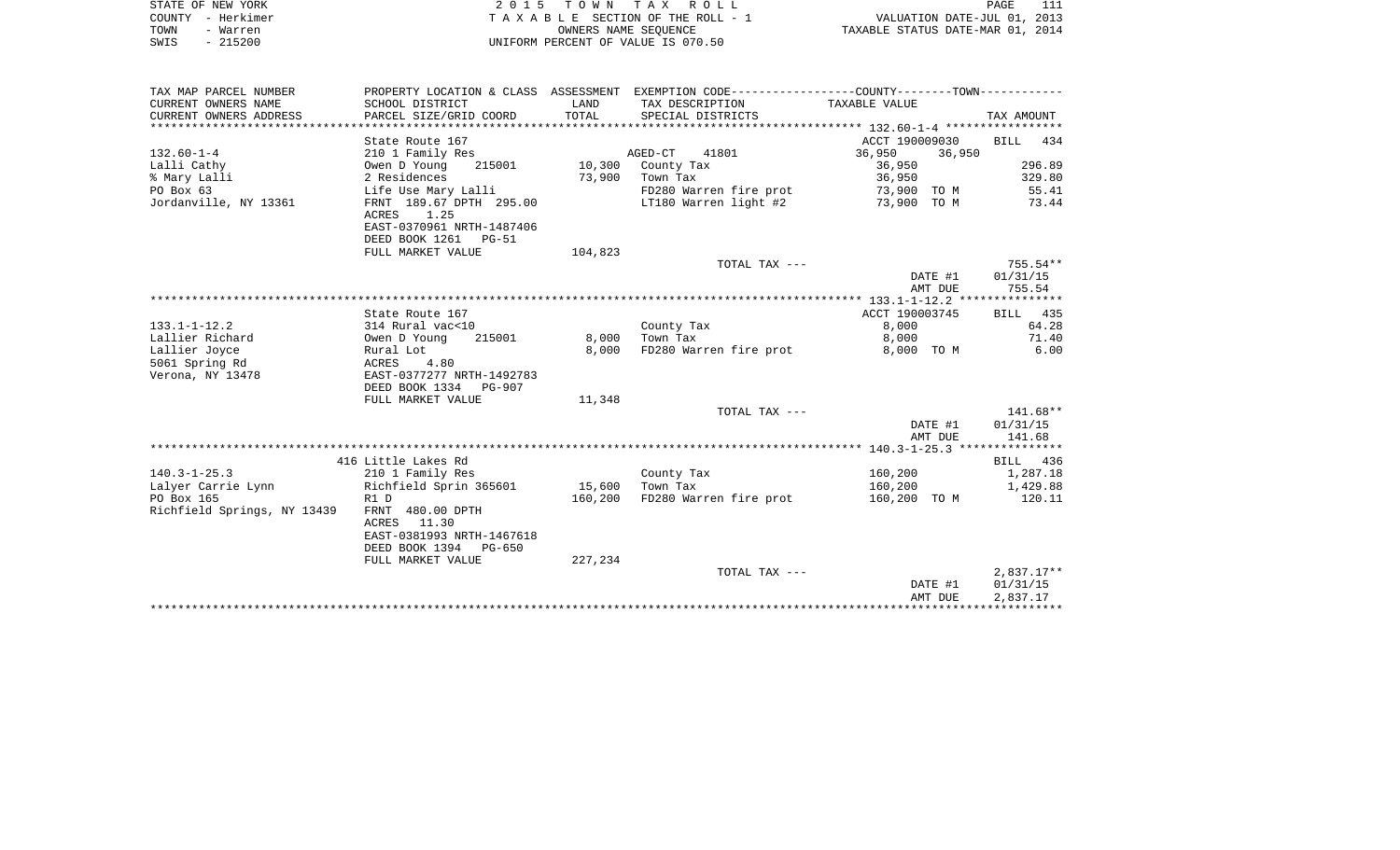|      | STATE OF NEW YORK | 2015 TOWN TAX ROLL                 | PAGE                             | 112 |
|------|-------------------|------------------------------------|----------------------------------|-----|
|      | COUNTY - Herkimer | TAXABLE SECTION OF THE ROLL - 1    | VALUATION DATE-JUL 01, 2013      |     |
| TOWN | - Warren          | OWNERS NAME SEOUENCE               | TAXABLE STATUS DATE-MAR 01, 2014 |     |
| SWIS | $-215200$         | UNIFORM PERCENT OF VALUE IS 070.50 |                                  |     |

| TAX MAP PARCEL NUMBER             | PROPERTY LOCATION & CLASS ASSESSMENT EXEMPTION CODE---------------COUNTY-------TOWN---------- |        |                        |                  |            |
|-----------------------------------|-----------------------------------------------------------------------------------------------|--------|------------------------|------------------|------------|
| CURRENT OWNERS NAME               | SCHOOL DISTRICT                                                                               | LAND   | TAX DESCRIPTION        | TAXABLE VALUE    |            |
| CURRENT OWNERS ADDRESS            | PARCEL SIZE/GRID COORD                                                                        | TOTAL  | SPECIAL DISTRICTS      |                  | TAX AMOUNT |
|                                   |                                                                                               |        |                        |                  |            |
|                                   | 838 State Route 167                                                                           |        |                        | ACCT 190006420   | BILL 437   |
| $139.2 - 1 - 4.1$                 | 210 1 Family Res                                                                              |        | AGED-ALL<br>41800      | 24,750<br>24,750 |            |
| Lamphere Pamela                   | Richfield Sprin 365601                                                                        | 10,600 | County Tax             | 24,750           | 198.86     |
| PO Box 24                         | R1                                                                                            |        | 49,500 Town Tax        | 24,750           | 220.91     |
| Jordanville, NY 13361             | ACRES<br>1.50                                                                                 |        | FD280 Warren fire prot | 49,500 TO M      | 37.11      |
|                                   | EAST-0367368 NRTH-1479342                                                                     |        |                        |                  |            |
|                                   | DEED BOOK 929<br>$PG-31$                                                                      |        |                        |                  |            |
|                                   | FULL MARKET VALUE                                                                             | 70,213 |                        |                  |            |
|                                   |                                                                                               |        | TOTAL TAX ---          |                  | 456.88**   |
|                                   |                                                                                               |        |                        | DATE #1          | 01/31/15   |
|                                   |                                                                                               |        |                        | AMT DUE          | 456.88     |
|                                   |                                                                                               |        |                        |                  |            |
|                                   | 342 State Route 167                                                                           |        |                        | ACCT 190000990   | BILL 438   |
| $139.4 - 2 - 6$                   | 322 Rural vac>10                                                                              |        | County Tax             | 27,900           | 224.17     |
| Lan Did Corporation               |                                                                                               | 27,900 | Town Tax               | 27,900           | 249.02     |
| 75 E 4th St Ste 585               | Richfield Sprin 365601<br>Novi Subdivision 2002                                               | 27,900 | School Relevy          |                  | 495.86     |
| New York, NY 10003                | FRNT 763.60 DPTH                                                                              |        | FD280 Warren fire prot | 27,900 TO M      | 20.92      |
|                                   | ACRES<br>51.70                                                                                |        |                        |                  |            |
|                                   | EAST-0366765 NRTH-1470238                                                                     |        |                        |                  |            |
|                                   | DEED BOOK 914<br>$PG-549$                                                                     |        |                        |                  |            |
|                                   | FULL MARKET VALUE                                                                             | 39,574 |                        |                  |            |
|                                   |                                                                                               |        | TOTAL TAX ---          |                  | 989.97**   |
|                                   |                                                                                               |        |                        | DATE #1          | 01/31/15   |
|                                   |                                                                                               |        |                        | AMT DUE          | 989.97     |
|                                   |                                                                                               |        |                        |                  |            |
|                                   | 474 Ostrander Rd                                                                              |        |                        |                  | BILL 439   |
| $144.2 - 1 - 2.2$                 | 210 1 Family Res                                                                              |        | County Tax             | 25,000           | 200.87     |
| Lange Karin                       | Richfield Sprin 365601                                                                        |        | 11,900 Town Tax        | 25,000           | 223.14     |
| PO Box 14                         | partial                                                                                       | 25,000 | FD280 Warren fire prot | 25,000 TO M      | 18.74      |
| Richfield Springs, NY 13439 ACRES | 5.20                                                                                          |        |                        |                  |            |
|                                   | EAST-0385459 NRTH-1463599                                                                     |        |                        |                  |            |
|                                   | DEED BOOK 921<br>PG-546                                                                       |        |                        |                  |            |
|                                   | FULL MARKET VALUE                                                                             | 35,461 |                        |                  |            |
|                                   |                                                                                               |        | TOTAL TAX ---          |                  | 442.75**   |
|                                   |                                                                                               |        |                        | DATE #1          | 01/31/15   |
|                                   |                                                                                               |        |                        | AMT DUE          | 442.75     |
|                                   |                                                                                               |        |                        |                  |            |
|                                   | 129 Hogsback Rd                                                                               |        |                        | ACCT 190012271   | BILL 440   |
| $139.2 - 1 - 30.2$                |                                                                                               |        | County Tax             | 35,000           | 281.22     |
| Larkin Michael                    |                                                                                               | 8,100  | Town Tax               | 35,000           | 312.40     |
| 129 Hogsback Rd                   | ziu i Family Res<br>Richfield Sprin 365601<br>Rural Posider:                                  | 35,000 | FD280 Warren fire prot | 35,000 TO M      | 26.24      |
| Richfield Springs, NY 13439       | FRNT<br>95.00 DPTH 300.00                                                                     |        |                        |                  |            |
|                                   | EAST-0368797 NRTH-1474924                                                                     |        |                        |                  |            |
|                                   |                                                                                               |        |                        |                  |            |
|                                   | DEED BOOK 1109<br>PG-110                                                                      |        |                        |                  |            |
|                                   | FULL MARKET VALUE                                                                             | 49,645 |                        |                  | $619.86**$ |
|                                   |                                                                                               |        | TOTAL TAX ---          |                  |            |
|                                   |                                                                                               |        |                        | DATE #1          | 01/31/15   |
|                                   |                                                                                               |        |                        | AMT DUE          | 619.86     |
|                                   |                                                                                               |        |                        |                  |            |
|                                   |                                                                                               |        |                        |                  |            |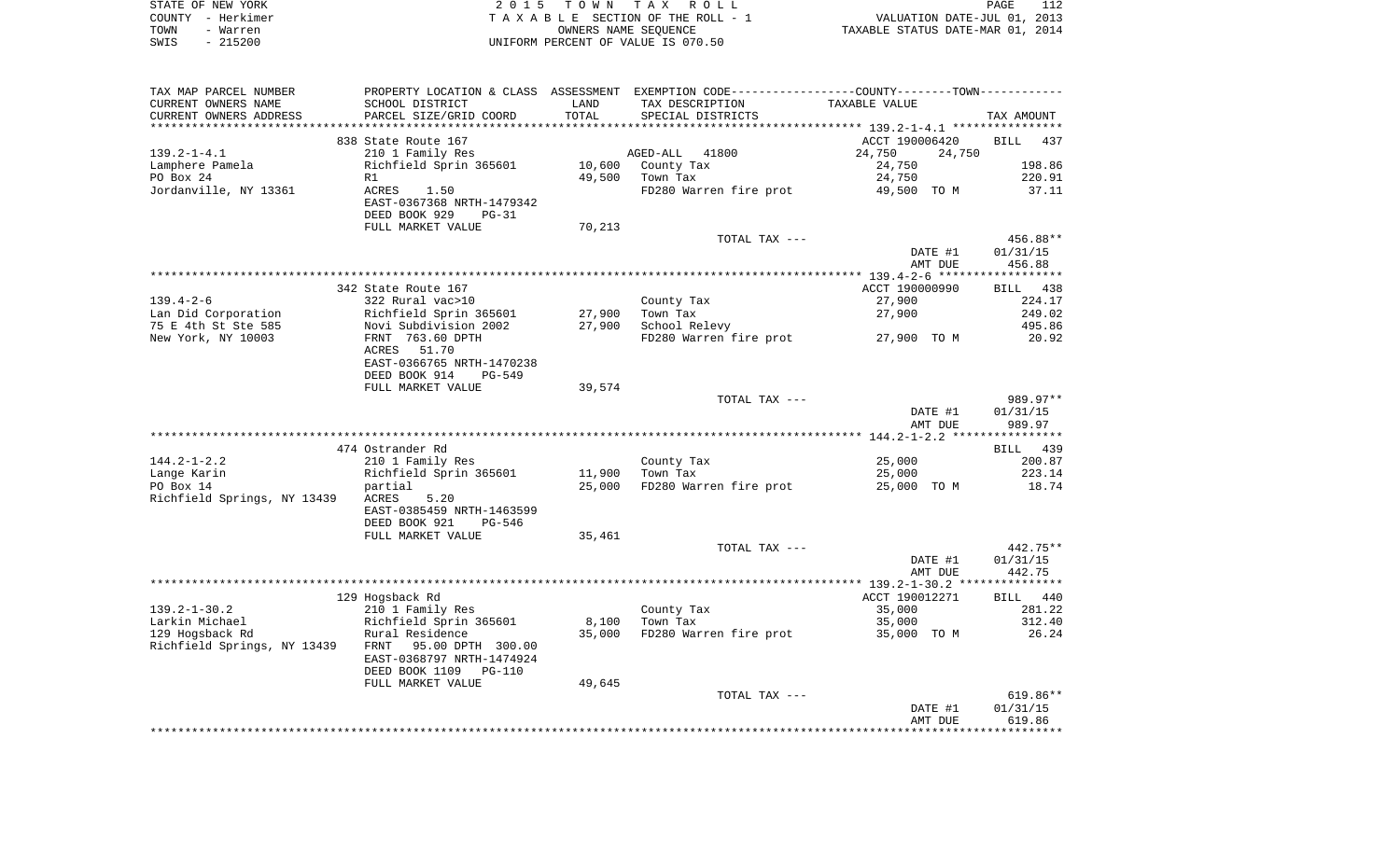|      | STATE OF NEW YORK | 2015 TOWN TAX ROLL                 | PAGE                             | 113 |
|------|-------------------|------------------------------------|----------------------------------|-----|
|      | COUNTY - Herkimer | TAXABLE SECTION OF THE ROLL - 1    | VALUATION DATE-JUL 01, 2013      |     |
| TOWN | - Warren          | OWNERS NAME SEOUENCE               | TAXABLE STATUS DATE-MAR 01, 2014 |     |
| SWIS | - 215200          | UNIFORM PERCENT OF VALUE IS 070.50 |                                  |     |

| TAX MAP PARCEL NUMBER                          | PROPERTY LOCATION & CLASS ASSESSMENT EXEMPTION CODE---------------COUNTY-------TOWN---------- |         |                                    |                |              |
|------------------------------------------------|-----------------------------------------------------------------------------------------------|---------|------------------------------------|----------------|--------------|
| CURRENT OWNERS NAME                            | SCHOOL DISTRICT                                                                               | LAND    | TAX DESCRIPTION                    | TAXABLE VALUE  |              |
| CURRENT OWNERS ADDRESS                         | PARCEL SIZE/GRID COORD                                                                        | TOTAL   | SPECIAL DISTRICTS                  |                | TAX AMOUNT   |
|                                                |                                                                                               |         |                                    |                |              |
|                                                | 267 Millstone Rd N                                                                            |         |                                    | ACCT 190000455 | BILL 441     |
| $139.4 - 1 - 55.5$                             | 241 Rural res&ag                                                                              |         | County Tax                         | 102,900        | 826.78       |
| Lattuca Angelo                                 | Richfield Sprin 365601                                                                        | 22,900  | Town Tax                           | 102,900        | 918.44       |
| Lattuca Vicki                                  | Residence                                                                                     |         | 102,900 FD280 Warren fire prot     | 102,900 TO M   | 77.15        |
| 267 Millstone Rd N                             | ACRES 16.60                                                                                   |         |                                    |                |              |
| Richfield Springs, NY 13439                    | EAST-0367506 NRTH-1468128                                                                     |         |                                    |                |              |
|                                                | DEED BOOK 946<br>PG-678                                                                       |         |                                    |                |              |
|                                                | FULL MARKET VALUE                                                                             | 145,957 |                                    |                |              |
|                                                |                                                                                               |         | TOTAL TAX ---                      |                | $1,822.37**$ |
|                                                |                                                                                               |         |                                    | DATE #1        | 01/31/15     |
|                                                |                                                                                               |         |                                    | AMT DUE        | 1,822.37     |
|                                                |                                                                                               |         |                                    |                |              |
|                                                | Kingdom Rd                                                                                    |         |                                    |                | BILL 442     |
| $132.2 - 3 - 12$                               | 314 Rural vac<10                                                                              |         | County Tax                         | 7,000          | 56.24        |
| LDCG Property Holdings, LLC                    | Owen D Young<br>215001                                                                        | 7,000   | Town Tax                           | 7,000          | 62.48        |
| 38 Argow Pl                                    | FRNT 418.00 DPTH                                                                              |         | 7,000 FD280 Warren fire prot       | 7,000 TO M     | 5.25         |
| Nanuet, NY 10954                               | 6.00<br>ACRES                                                                                 |         |                                    |                |              |
|                                                | EAST-0367120 NRTH-1492391                                                                     |         |                                    |                |              |
| PRIOR OWNER ON 3/01/2014 DEED BOOK 1526 PG-886 |                                                                                               |         |                                    |                |              |
| Raso Joseph C                                  | FULL MARKET VALUE                                                                             | 9,929   |                                    |                |              |
|                                                |                                                                                               |         | TOTAL TAX ---                      |                | $123.97**$   |
|                                                |                                                                                               |         |                                    | DATE #1        | 01/31/15     |
|                                                |                                                                                               |         |                                    | AMT DUE        | 123.97       |
|                                                |                                                                                               |         |                                    |                |              |
|                                                | Hicks Rd                                                                                      |         |                                    |                | BILL 443     |
| $133.4 - 2 - 6.5$                              | 314 Rural vac<10                                                                              |         | County Tax                         | 8,000          | 64.28        |
| Lee Gary M                                     | Owen D Young<br>215001                                                                        | 8,000   | Town Tax                           | 8,000          | 71.40        |
| Criaris Peter                                  | Hicks Rd                                                                                      | 8,000   | School Relevy                      |                | 213.50       |
| PO Box 812                                     | Vac Ld                                                                                        |         | FD280 Warren fire prot 8,000 TO M  |                | 6.00         |
| South Orleans, MA 02662                        | FRNT 725.00 DPTH                                                                              |         |                                    |                |              |
|                                                | 5.00<br>ACRES                                                                                 |         |                                    |                |              |
|                                                | EAST-0389081 NRTH-1487182                                                                     |         |                                    |                |              |
|                                                | DEED BOOK 939<br>PG-61                                                                        |         |                                    |                |              |
|                                                | FULL MARKET VALUE                                                                             | 11,348  |                                    |                |              |
|                                                |                                                                                               |         | TOTAL TAX ---                      |                | $355.18**$   |
|                                                |                                                                                               |         |                                    | DATE #1        | 01/31/15     |
|                                                |                                                                                               |         |                                    | AMT DUE        | 355.18       |
|                                                |                                                                                               |         |                                    |                |              |
|                                                | Jordanville Rd                                                                                |         |                                    | ACCT 190011220 | BILL 444     |
| $133.4 - 2 - 6.1$                              | 270 Mfg housing                                                                               |         | County Tax                         | 50,500         | 405.76       |
| Lemus Blanca                                   | Owen D Young<br>215001                                                                        | 48,500  | Town Tax                           | 50,500         | 450.74       |
| 230 East 80th St Apt 5A                        | Farm Land                                                                                     | 50,500  | School Relevy                      |                | 1,347.71     |
| New York, NY 10021                             | Mobile home unlivable                                                                         |         | FD280 Warren fire prot 50,500 TO M |                | 37.86        |
|                                                | FRNT 5750.00 DPTH                                                                             |         |                                    |                |              |
|                                                | ACRES 89.50                                                                                   |         |                                    |                |              |
|                                                | EAST-0388651 NRTH-1486710                                                                     |         |                                    |                |              |
|                                                | DEED BOOK 1209<br>PG-811                                                                      |         |                                    |                |              |
|                                                | FULL MARKET VALUE                                                                             | 71,631  |                                    |                |              |
|                                                |                                                                                               |         | TOTAL TAX ---                      |                | $2,242.07**$ |
|                                                |                                                                                               |         |                                    | DATE #1        | 01/31/15     |
|                                                |                                                                                               |         |                                    | AMT DUE        | 2,242.07     |
|                                                |                                                                                               |         |                                    |                |              |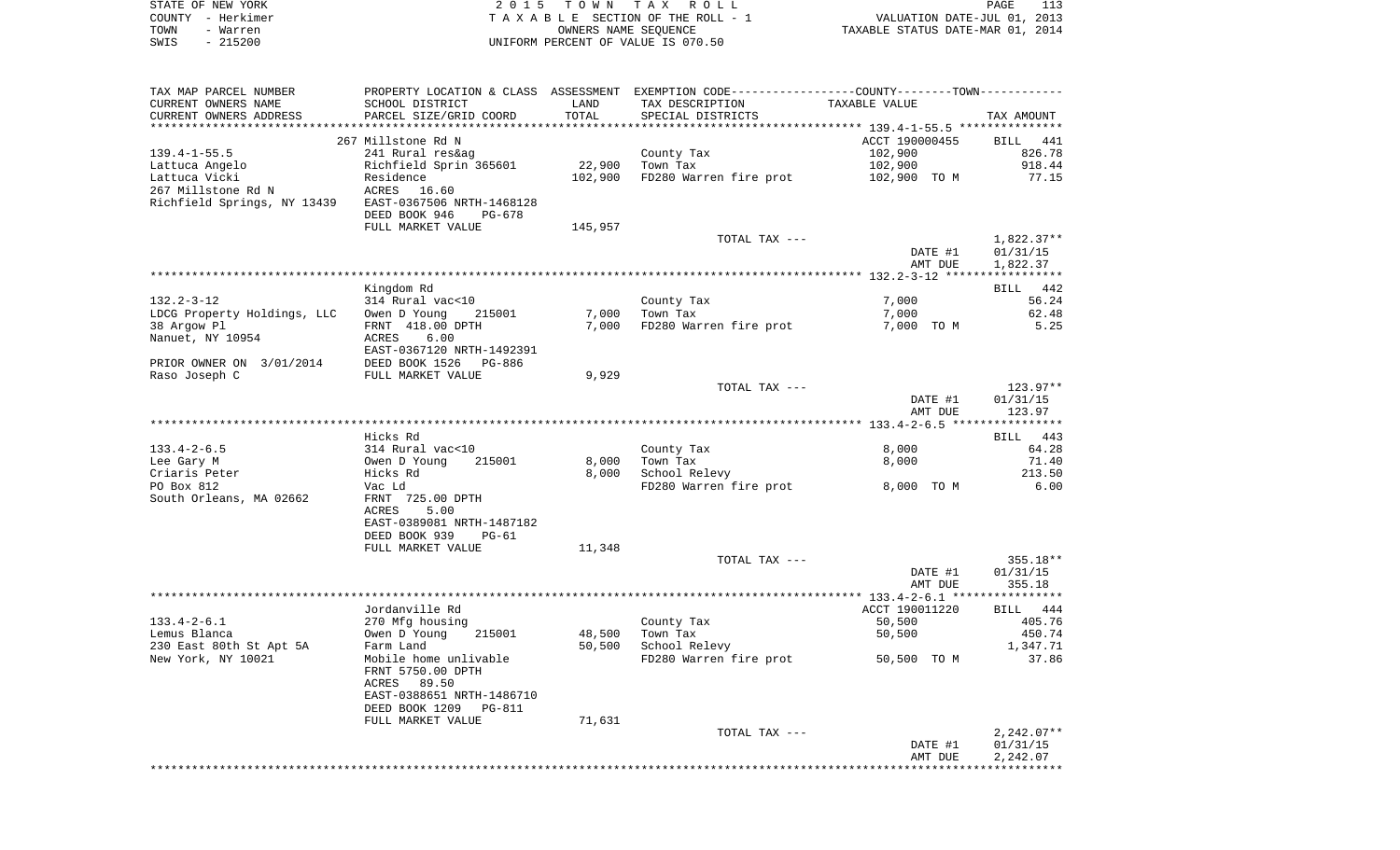|      | STATE OF NEW YORK | 2015 TOWN TAX ROLL                 | 114<br>PAGE                      |
|------|-------------------|------------------------------------|----------------------------------|
|      | COUNTY - Herkimer | TAXABLE SECTION OF THE ROLL - 1    | VALUATION DATE-JUL 01, 2013      |
| TOWN | - Warren          | OWNERS NAME SEOUENCE               | TAXABLE STATUS DATE-MAR 01, 2014 |
| SWIS | $-215200$         | UNIFORM PERCENT OF VALUE IS 070.50 |                                  |

| TAX MAP PARCEL NUMBER                       |                                            |         | PROPERTY LOCATION & CLASS ASSESSMENT EXEMPTION CODE---------------COUNTY-------TOWN---------- |                |                   |
|---------------------------------------------|--------------------------------------------|---------|-----------------------------------------------------------------------------------------------|----------------|-------------------|
| CURRENT OWNERS NAME                         | SCHOOL DISTRICT                            | LAND    | TAX DESCRIPTION                                                                               | TAXABLE VALUE  |                   |
| CURRENT OWNERS ADDRESS                      | PARCEL SIZE/GRID COORD                     | TOTAL   | SPECIAL DISTRICTS                                                                             |                | TAX AMOUNT        |
|                                             |                                            |         |                                                                                               |                |                   |
|                                             | 385 Youngs Rd                              |         |                                                                                               | ACCT 190006726 | BILL<br>445       |
| $133.3 - 2 - 4$                             | 210 1 Family Res                           |         | VET WAR CT 41121                                                                              | 6,345<br>6,345 |                   |
| Leon Zgirski Revocable Trust Owen D Young   | 215001                                     | 17,400  | County Tax                                                                                    | 132,655        | 1,065.86          |
| 385 Youngs Rd                               | Residence                                  | 139,000 | Town Tax                                                                                      | 132,655        | 1,184.02          |
| Jordanville, NY 13361                       | ACRES<br>11.00                             |         | FD280 Warren fire prot                                                                        | 139,000 TO M   | 104.22            |
|                                             | EAST-0383329 NRTH-1483583                  |         |                                                                                               |                |                   |
|                                             | DEED BOOK 1310<br><b>PG-220</b>            |         |                                                                                               |                |                   |
|                                             | FULL MARKET VALUE                          | 197,163 |                                                                                               |                |                   |
|                                             |                                            |         | TOTAL TAX ---                                                                                 |                | $2,354.10**$      |
|                                             |                                            |         |                                                                                               | DATE #1        | 01/31/15          |
|                                             |                                            |         |                                                                                               | AMT DUE        | 2,354.10          |
|                                             | Jordanville Rd                             |         |                                                                                               | ACCT 190003625 | BILL 446          |
| $133.3 - 1 - 45$                            |                                            |         |                                                                                               | 62,200         | 499.77            |
| Leonidow Matrina                            | 210 1 Family Res<br>Owen D Young<br>215001 | 11,300  | County Tax<br>Town Tax                                                                        | 62,200         | 555.17            |
| Leonidow Natalia                            | Residence                                  | 62,200  | FD280 Warren fire prot                                                                        | 62,200 TO M    | 46.64             |
| % Natasha Lenidow Keller                    | ACRES<br>2.00                              |         |                                                                                               |                |                   |
| 1701 Glen Lakes Blvd N                      | EAST-0374837 NRTH-1486826                  |         |                                                                                               |                |                   |
| St Petersburg, FL 33702                     | DEED BOOK 713<br>$PG-344$                  |         |                                                                                               |                |                   |
|                                             | FULL MARKET VALUE                          | 88,227  |                                                                                               |                |                   |
|                                             |                                            |         | TOTAL TAX ---                                                                                 |                | $1,101.58**$      |
|                                             |                                            |         |                                                                                               | DATE #1        | 01/31/15          |
|                                             |                                            |         |                                                                                               | AMT DUE        | 1,101.58          |
|                                             |                                            |         |                                                                                               |                |                   |
|                                             | Little Lakes Rd                            |         |                                                                                               | ACCT 190006570 | BILL 447          |
| $133.3 - 1 - 36$                            | 314 Rural vac<10                           |         | County Tax                                                                                    | 4,000          | 32.14             |
| Leonidow Paul                               | Owen D Young<br>215001                     | 4,000   | Town Tax                                                                                      | 4,000          | 35.70             |
| Leonidow Matrina                            | Rural Lot                                  | 4,000   | FD280 Warren fire prot                                                                        | 4,000 TO M     | 3.00              |
| % Natasha Lenidow Keeler                    | FRNT 100.00 DPTH 334.00                    |         |                                                                                               |                |                   |
| 1701 Glen Lakes Blvd N                      | EAST-0376399 NRTH-1486313                  |         |                                                                                               |                |                   |
| St Petersburg, FL 33702                     | DEED BOOK 00596 PG-00607                   |         |                                                                                               |                |                   |
|                                             | FULL MARKET VALUE                          | 5,674   |                                                                                               |                |                   |
|                                             |                                            |         | TOTAL TAX ---                                                                                 |                | 70.84**           |
|                                             |                                            |         |                                                                                               | DATE #1        | 01/31/15          |
|                                             |                                            |         |                                                                                               | AMT DUE        | 70.84             |
|                                             |                                            |         |                                                                                               |                |                   |
|                                             | 1039 Robinson Rd                           |         |                                                                                               | ACCT 190004950 | BILL 448          |
| $126.4 - 1 - 7.1$                           | 312 Vac w/imprv                            |         | County Tax                                                                                    | 133,200        | 1,070.24          |
| Liberty Enterprises Llc<br>1039 Robinson Rd | Owen D Young<br>215001                     | 86,200  | Town Tax<br>School Relevy                                                                     | 133,200        | 1,188.89          |
| Mohawk, NY 13407                            | ACRES 209.50<br>EAST-0371206 NRTH-1497752  | 133,200 | FD280 Warren fire prot                                                                        | 133,200 TO M   | 3,554.74<br>99.87 |
|                                             | DEED BOOK 766<br>$PG-598$                  |         |                                                                                               |                |                   |
|                                             | FULL MARKET VALUE                          |         |                                                                                               |                |                   |
|                                             |                                            | 188,936 | TOTAL TAX ---                                                                                 |                | $5,913.74**$      |
|                                             |                                            |         |                                                                                               | DATE #1        | 01/31/15          |
|                                             |                                            |         |                                                                                               | AMT DUE        | 5,913.74          |
|                                             |                                            |         |                                                                                               |                |                   |
|                                             |                                            |         |                                                                                               |                |                   |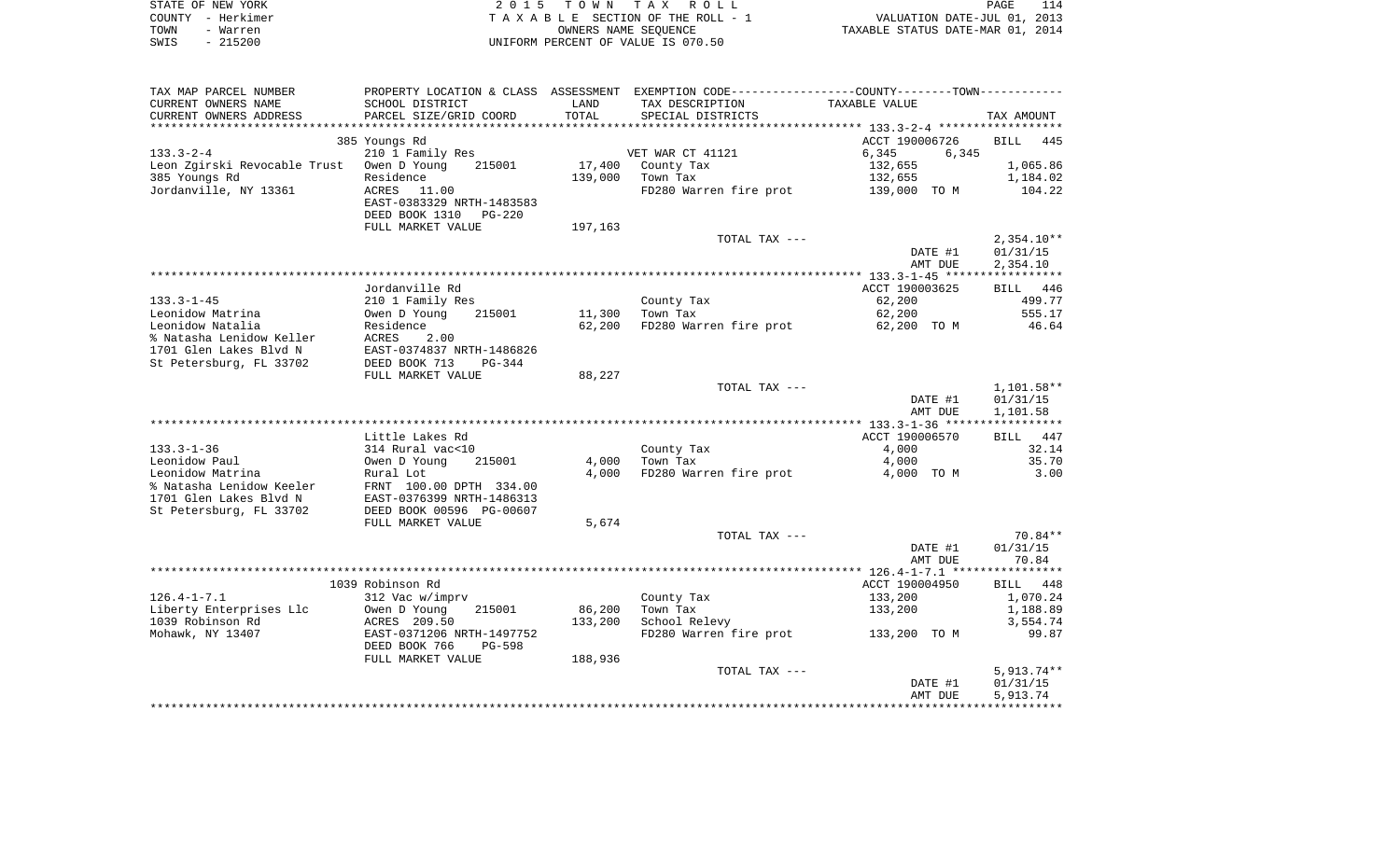|      | STATE OF NEW YORK | 2015 TOWN TAX ROLL                 | 115<br>PAGE                      |
|------|-------------------|------------------------------------|----------------------------------|
|      | COUNTY - Herkimer | TAXABLE SECTION OF THE ROLL - 1    | VALUATION DATE-JUL 01, 2013      |
| TOWN | - Warren          | OWNERS NAME SEOUENCE               | TAXABLE STATUS DATE-MAR 01, 2014 |
| SWIS | $-215200$         | UNIFORM PERCENT OF VALUE IS 070.50 |                                  |

| TAX MAP PARCEL NUMBER                                                  |                                                             |         |                        | PROPERTY LOCATION & CLASS ASSESSMENT EXEMPTION CODE---------------COUNTY-------TOWN---------- |                    |
|------------------------------------------------------------------------|-------------------------------------------------------------|---------|------------------------|-----------------------------------------------------------------------------------------------|--------------------|
| CURRENT OWNERS NAME                                                    | SCHOOL DISTRICT                                             | LAND    | TAX DESCRIPTION        | TAXABLE VALUE                                                                                 |                    |
| CURRENT OWNERS ADDRESS                                                 | PARCEL SIZE/GRID COORD                                      | TOTAL   | SPECIAL DISTRICTS      |                                                                                               | TAX AMOUNT         |
|                                                                        |                                                             |         |                        |                                                                                               |                    |
|                                                                        | 2578 Jordanville Rd                                         |         |                        | ACCT 190003620                                                                                | BILL 449           |
| 133.3-1-42                                                             | 210 1 Family Res                                            |         | County Tax<br>Town Tax | 76,400                                                                                        | 613.86             |
| Liddle Nora                                                            | Owen D Young 215001                                         | 8,800   | Town Tax               | 76,400                                                                                        | 681.92             |
| 2578 Jordanville Rd                                                    | Lot                                                         | 76,400  |                        | FD280 Warren fire prot 56,400 TO M                                                            | 57.28              |
| Jordanville, NY 13361                                                  | ACRES<br>4.00                                               |         |                        |                                                                                               |                    |
|                                                                        | EAST-0375374 NRTH-1486781                                   |         |                        |                                                                                               |                    |
|                                                                        | DEED BOOK 1368 PG-360<br>FULL MARKET VALUE                  | 108,369 |                        |                                                                                               |                    |
|                                                                        |                                                             |         | TOTAL TAX ---          |                                                                                               | 1,353.06**         |
|                                                                        |                                                             |         |                        | DATE #1                                                                                       | 01/31/15           |
|                                                                        |                                                             |         |                        | AMT DUE                                                                                       | 1,353.06           |
|                                                                        |                                                             |         |                        |                                                                                               |                    |
|                                                                        | 1396 State Route 167                                        |         |                        | ACCT 190002340                                                                                | BILL 450           |
| 133.3-1-6                                                              | 210 1 Family Res                                            |         | County Tax             | 51,000                                                                                        | 409.78             |
| Lochmatow Elena G                                                      | Owen D Young 215001<br>Residence<br>FRNT 100.00 DPTH 150.00 |         | 6,500 Town Tax         | 51,000                                                                                        | 455.21             |
| 216 Graham St                                                          |                                                             |         |                        | 51,000 FD280 Warren fire prot 51,000 TO M                                                     | 38.24              |
| Herkimer, NY 13350                                                     |                                                             |         |                        |                                                                                               |                    |
|                                                                        | EAST-0375194 NRTH-1487790                                   |         |                        |                                                                                               |                    |
|                                                                        | DEED BOOK 684 PG-377                                        |         |                        |                                                                                               |                    |
|                                                                        | FULL MARKET VALUE                                           | 72,340  |                        |                                                                                               |                    |
|                                                                        |                                                             |         | TOTAL TAX ---          |                                                                                               | $903.23**$         |
|                                                                        |                                                             |         |                        | DATE #1                                                                                       | 01/31/15           |
|                                                                        |                                                             |         |                        | AMT DUE                                                                                       | 903.23             |
|                                                                        |                                                             |         |                        |                                                                                               |                    |
|                                                                        | 1222 State Route 167                                        |         |                        | ACCT 190003180                                                                                | BILL 451           |
| 132.4-1-88.2                                                           | 210 1 Family Res                                            |         | County Tax             | 83,600                                                                                        | 671.71             |
|                                                                        | Owen D Young 215001<br>1 Residence                          | 28,100  | Town Tax               | 83,600                                                                                        | 746.18             |
| ⊔oiacono Keith J<br>Loiacono Doris A<br>1222 C<br>1222 State Route 167 | merge w/ 88.1&77 2002                                       | 83,600  | FD280 Warren fire prot | 83,600 TO M                                                                                   | 62.68              |
| Jordanville, NY 13361                                                  | ACRES 37.30                                                 |         |                        |                                                                                               |                    |
|                                                                        | EAST-0370599 NRTH-1485515                                   |         |                        |                                                                                               |                    |
|                                                                        | DEED BOOK 699<br>PG-186                                     |         |                        |                                                                                               |                    |
|                                                                        | FULL MARKET VALUE                                           | 118,582 |                        |                                                                                               |                    |
|                                                                        |                                                             |         | TOTAL TAX ---          |                                                                                               | 1,480.57**         |
|                                                                        |                                                             |         |                        | DATE #1                                                                                       | 01/31/15           |
|                                                                        |                                                             |         |                        | AMT DUE                                                                                       | 1,480.57           |
|                                                                        |                                                             |         |                        |                                                                                               |                    |
|                                                                        | State Route 167                                             |         |                        | ACCT 190002730                                                                                | BILL 452           |
| 139.2-1-22                                                             |                                                             |         | County Tax<br>Town Tax | 19,000                                                                                        | 152.66             |
| Lopez Karen E                                                          | 210 1 Family Res<br>Richfield Sprin 365601<br>Cullen        |         | 10,100 Town Tax        | 19,000                                                                                        | 169.59             |
| 102 Earl Rd                                                            |                                                             |         |                        | 19,000 FD280 Warren fire prot 19,000 TO M                                                     | 14.25              |
| Richfield Springs, NY 13439 Residence                                  |                                                             |         |                        |                                                                                               |                    |
|                                                                        | FRNT 235.00 DPTH 235.00                                     |         |                        |                                                                                               |                    |
|                                                                        | ACRES 1.07                                                  |         |                        |                                                                                               |                    |
|                                                                        | EAST-0368201 NRTH-1475168                                   |         |                        |                                                                                               |                    |
|                                                                        | DEED BOOK 880<br>PG-461                                     |         |                        |                                                                                               |                    |
|                                                                        | FULL MARKET VALUE                                           | 26,950  |                        |                                                                                               |                    |
|                                                                        |                                                             |         | TOTAL TAX ---          |                                                                                               | 336.50**           |
|                                                                        |                                                             |         |                        | DATE #1<br>AMT DUE                                                                            | 01/31/15<br>336.50 |
|                                                                        |                                                             |         |                        |                                                                                               |                    |
|                                                                        |                                                             |         |                        |                                                                                               |                    |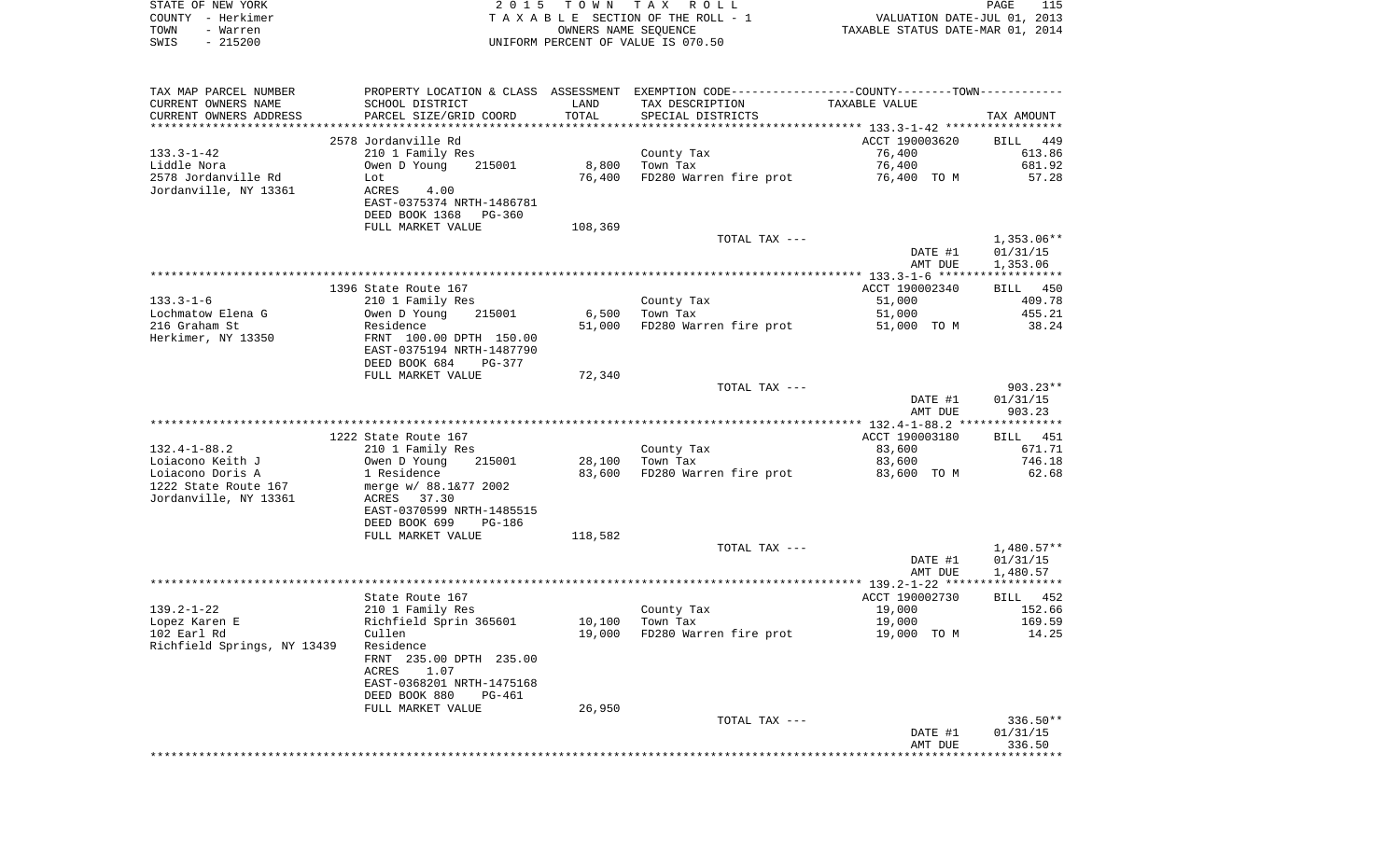| STATE OF NEW YORK | 2015 TOWN TAX ROLL                 | 116<br>PAGE                      |
|-------------------|------------------------------------|----------------------------------|
| COUNTY – Herkimer | TAXABLE SECTION OF THE ROLL - 1    | VALUATION DATE-JUL 01, 2013      |
| TOWN<br>- Warren  | OWNERS NAME SEOUENCE               | TAXABLE STATUS DATE-MAR 01, 2014 |
| - 215200<br>SWIS  | UNIFORM PERCENT OF VALUE IS 070.50 |                                  |

| CURRENT OWNERS NAME<br>SCHOOL DISTRICT<br>CURRENT OWNERS ADDRESS<br>PARCEL SIZE/GRID COORD<br>223 Jordanville Rd<br>$132.60 - 1 - 41$<br>210 1 Family Res<br>Louise Bayer Living Trust<br>Owen D Young<br>PO Box 48<br>Residence<br>Jordanville, NY 13361<br>FRNT 105.00 DPTH 195.00<br>EAST-0373012 NRTH-1487521 | LAND<br>TOTAL<br>7,500<br>215001<br>60,300 | PROPERTY LOCATION & CLASS ASSESSMENT EXEMPTION CODE----------------COUNTY--------TOWN----------<br>TAX DESCRIPTION<br>SPECIAL DISTRICTS<br>County Tax<br>Town Tax | TAXABLE VALUE<br>ACCT 190008850<br>60,300<br>60,300 | TAX AMOUNT<br>BILL 453<br>484.50 |
|-------------------------------------------------------------------------------------------------------------------------------------------------------------------------------------------------------------------------------------------------------------------------------------------------------------------|--------------------------------------------|-------------------------------------------------------------------------------------------------------------------------------------------------------------------|-----------------------------------------------------|----------------------------------|
|                                                                                                                                                                                                                                                                                                                   |                                            |                                                                                                                                                                   |                                                     |                                  |
|                                                                                                                                                                                                                                                                                                                   |                                            |                                                                                                                                                                   |                                                     |                                  |
|                                                                                                                                                                                                                                                                                                                   |                                            |                                                                                                                                                                   |                                                     |                                  |
|                                                                                                                                                                                                                                                                                                                   |                                            |                                                                                                                                                                   |                                                     |                                  |
|                                                                                                                                                                                                                                                                                                                   |                                            |                                                                                                                                                                   |                                                     |                                  |
|                                                                                                                                                                                                                                                                                                                   |                                            |                                                                                                                                                                   |                                                     |                                  |
|                                                                                                                                                                                                                                                                                                                   |                                            |                                                                                                                                                                   |                                                     | 538.21                           |
|                                                                                                                                                                                                                                                                                                                   |                                            | FD280 Warren fire prot                                                                                                                                            | 60,300 TO M                                         | 45.21                            |
|                                                                                                                                                                                                                                                                                                                   |                                            | LT180 Warren light #2                                                                                                                                             | 60,300 TO M                                         | 59.92                            |
|                                                                                                                                                                                                                                                                                                                   |                                            |                                                                                                                                                                   |                                                     |                                  |
| DEED BOOK 1363 PG-915                                                                                                                                                                                                                                                                                             |                                            |                                                                                                                                                                   |                                                     |                                  |
| FULL MARKET VALUE                                                                                                                                                                                                                                                                                                 | 85,532                                     |                                                                                                                                                                   |                                                     |                                  |
|                                                                                                                                                                                                                                                                                                                   |                                            | TOTAL TAX ---                                                                                                                                                     |                                                     | 1,127.84**                       |
|                                                                                                                                                                                                                                                                                                                   |                                            |                                                                                                                                                                   | DATE #1                                             | 01/31/15                         |
|                                                                                                                                                                                                                                                                                                                   |                                            |                                                                                                                                                                   |                                                     |                                  |
|                                                                                                                                                                                                                                                                                                                   |                                            |                                                                                                                                                                   | AMT DUE                                             | 1,127.84                         |
|                                                                                                                                                                                                                                                                                                                   |                                            |                                                                                                                                                                   |                                                     |                                  |
| Robinson Rd                                                                                                                                                                                                                                                                                                       |                                            |                                                                                                                                                                   | ACCT 190011880                                      | BILL 454                         |
| 126.4-1-4<br>314 Rural vac<10                                                                                                                                                                                                                                                                                     |                                            | County Tax                                                                                                                                                        | 6,900                                               | 55.44                            |
| Lyn Sylvan<br>Owen D Young                                                                                                                                                                                                                                                                                        | 6,900<br>215001                            | Town Tax                                                                                                                                                          | 6,900                                               | 61.59                            |
| 243-21 Weller Ave<br>Lot                                                                                                                                                                                                                                                                                          |                                            | 6,900 FD280 Warren fire prot                                                                                                                                      | 6,900 TO M                                          | 5.17                             |
| Rosedale, NY 11422<br>2.50<br>ACRES                                                                                                                                                                                                                                                                               |                                            |                                                                                                                                                                   |                                                     |                                  |
| EAST-0367445 NRTH-1498785                                                                                                                                                                                                                                                                                         |                                            |                                                                                                                                                                   |                                                     |                                  |
| DEED BOOK 1238                                                                                                                                                                                                                                                                                                    | PG-937                                     |                                                                                                                                                                   |                                                     |                                  |
| FULL MARKET VALUE                                                                                                                                                                                                                                                                                                 | 9,787                                      |                                                                                                                                                                   |                                                     |                                  |
|                                                                                                                                                                                                                                                                                                                   |                                            |                                                                                                                                                                   |                                                     |                                  |
|                                                                                                                                                                                                                                                                                                                   |                                            | TOTAL TAX ---                                                                                                                                                     |                                                     | 122.20**                         |
|                                                                                                                                                                                                                                                                                                                   |                                            |                                                                                                                                                                   | DATE #1                                             | 01/31/15                         |
|                                                                                                                                                                                                                                                                                                                   |                                            |                                                                                                                                                                   | AMT DUE                                             | 122.20                           |
|                                                                                                                                                                                                                                                                                                                   |                                            |                                                                                                                                                                   |                                                     |                                  |
| Kingdom Rd                                                                                                                                                                                                                                                                                                        |                                            |                                                                                                                                                                   |                                                     | BILL 455                         |
| $132.2 - 1 - 1.2$<br>105 Vac farmland                                                                                                                                                                                                                                                                             |                                            | County Tax                                                                                                                                                        | 32,600                                              | 261.94                           |
| Owen D Young<br>Lyn Sylvan                                                                                                                                                                                                                                                                                        | 215001<br>32,600                           | Town Tax                                                                                                                                                          | 32,600                                              | 290.97                           |
| 243-21 Welles Ave<br>Farm Land                                                                                                                                                                                                                                                                                    | 32,600                                     | FD280 Warren fire prot                                                                                                                                            | 32,600 TO M                                         | 24.44                            |
| Rosedale, NY 11422<br>ACRES 66.00                                                                                                                                                                                                                                                                                 |                                            |                                                                                                                                                                   |                                                     |                                  |
| EAST-0368024 NRTH-1495756                                                                                                                                                                                                                                                                                         |                                            |                                                                                                                                                                   |                                                     |                                  |
| DEED BOOK 1238                                                                                                                                                                                                                                                                                                    |                                            |                                                                                                                                                                   |                                                     |                                  |
|                                                                                                                                                                                                                                                                                                                   | PG-937                                     |                                                                                                                                                                   |                                                     |                                  |
| FULL MARKET VALUE                                                                                                                                                                                                                                                                                                 | 46,241                                     |                                                                                                                                                                   |                                                     |                                  |
|                                                                                                                                                                                                                                                                                                                   |                                            | TOTAL TAX ---                                                                                                                                                     |                                                     | $577.35**$                       |
|                                                                                                                                                                                                                                                                                                                   |                                            |                                                                                                                                                                   | DATE #1                                             | 01/31/15                         |
|                                                                                                                                                                                                                                                                                                                   |                                            |                                                                                                                                                                   | AMT DUE                                             | 577.35                           |
|                                                                                                                                                                                                                                                                                                                   |                                            |                                                                                                                                                                   |                                                     |                                  |
| Off Rt 20                                                                                                                                                                                                                                                                                                         |                                            |                                                                                                                                                                   | ACCT 190005490                                      | BILL 456                         |
| 139.4-1-59<br>105 Vac farmland                                                                                                                                                                                                                                                                                    |                                            | County Tax                                                                                                                                                        | 14,900                                              | 119.72                           |
| Richfield Sprin 365601<br>Lynch Brian                                                                                                                                                                                                                                                                             | 14,900                                     | Town Tax                                                                                                                                                          | 14,900                                              | 132.99                           |
| Lynch Angella<br>Farm Land                                                                                                                                                                                                                                                                                        | 14,900                                     | FD280 Warren fire prot                                                                                                                                            | 14,900 TO M                                         | 11.17                            |
| $ACRES$ 37.20<br>3649 US Highway 20                                                                                                                                                                                                                                                                               |                                            |                                                                                                                                                                   |                                                     |                                  |
|                                                                                                                                                                                                                                                                                                                   |                                            |                                                                                                                                                                   |                                                     |                                  |
|                                                                                                                                                                                                                                                                                                                   |                                            |                                                                                                                                                                   |                                                     |                                  |
| Richfield Springs, NY 13439    EAST-0367796 NRTH-1464728                                                                                                                                                                                                                                                          |                                            |                                                                                                                                                                   |                                                     |                                  |
| DEED BOOK 1457 PG-827                                                                                                                                                                                                                                                                                             |                                            |                                                                                                                                                                   |                                                     |                                  |
| FULL MARKET VALUE                                                                                                                                                                                                                                                                                                 | 21,135                                     |                                                                                                                                                                   |                                                     |                                  |
|                                                                                                                                                                                                                                                                                                                   |                                            | TOTAL TAX ---                                                                                                                                                     |                                                     | 263.88**                         |
|                                                                                                                                                                                                                                                                                                                   |                                            |                                                                                                                                                                   | DATE #1                                             | 01/31/15                         |
|                                                                                                                                                                                                                                                                                                                   |                                            |                                                                                                                                                                   | AMT DUE                                             | 263.88                           |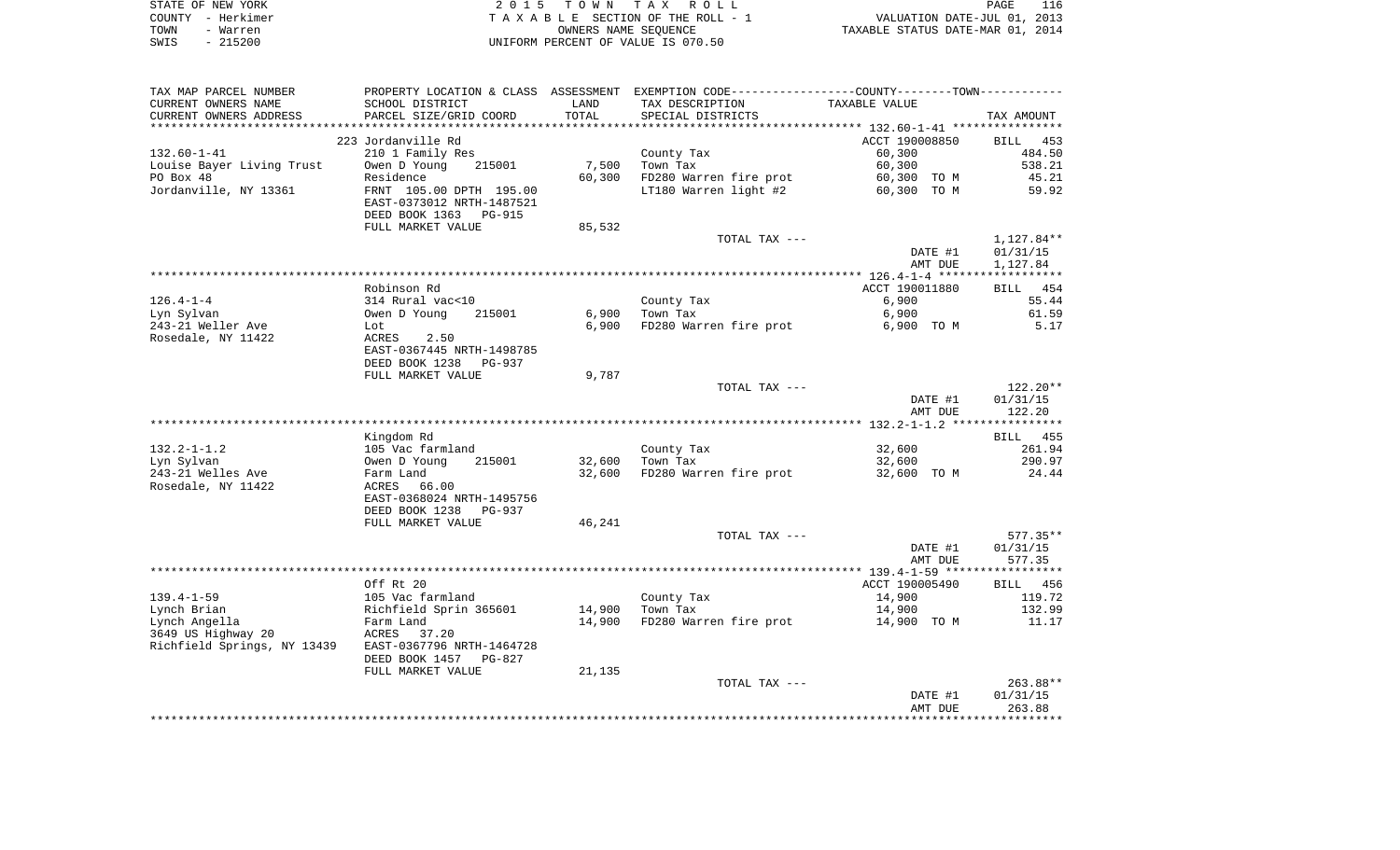|      | STATE OF NEW YORK | 2015 TOWN TAX ROLL                 | PAGE                             |
|------|-------------------|------------------------------------|----------------------------------|
|      | COUNTY - Herkimer | TAXABLE SECTION OF THE ROLL - 1    | VALUATION DATE-JUL 01, 2013      |
| TOWN | - Warren          | OWNERS NAME SEOUENCE               | TAXABLE STATUS DATE-MAR 01, 2014 |
| SWIS | $-215200$         | UNIFORM PERCENT OF VALUE IS 070.50 |                                  |

| TAX MAP PARCEL NUMBER                               | PROPERTY LOCATION & CLASS ASSESSMENT EXEMPTION CODE---------------COUNTY-------TOWN---------- |         |                                     |                                    |                    |
|-----------------------------------------------------|-----------------------------------------------------------------------------------------------|---------|-------------------------------------|------------------------------------|--------------------|
| CURRENT OWNERS NAME                                 | SCHOOL DISTRICT                                                                               | LAND    | TAX DESCRIPTION                     | TAXABLE VALUE                      |                    |
| CURRENT OWNERS ADDRESS                              | PARCEL SIZE/GRID COORD                                                                        | TOTAL   | SPECIAL DISTRICTS                   |                                    | TAX AMOUNT         |
| **********************                              |                                                                                               |         |                                     |                                    |                    |
|                                                     | 130 Millstone Rd                                                                              |         |                                     | ACCT 190012990                     | <b>BILL</b><br>457 |
| $139.4 - 1 - 47$                                    | 210 1 Family Res                                                                              |         | County Tax                          | 22,600                             | 181.59             |
| Lynch Michael                                       | Richfield Sprin 365601                                                                        | 10,300  | Town Tax                            | 22,600                             | 201.72             |
| 130 Millstone Rd                                    | Residence                                                                                     | 22,600  | School Relevy                       |                                    | 401.66             |
| PO Box 1404                                         | Fire partial assmt                                                                            |         |                                     | FD280 Warren fire prot 22,600 TO M | 16.94              |
| Richfield Springs, NY 13439 FRNT 385.00 DPTH 215.00 |                                                                                               |         |                                     |                                    |                    |
|                                                     | EAST-0364988 NRTH-1467594                                                                     |         |                                     |                                    |                    |
|                                                     | DEED BOOK 864<br>PG-495                                                                       |         |                                     |                                    |                    |
|                                                     | FULL MARKET VALUE                                                                             | 32,057  |                                     |                                    |                    |
|                                                     |                                                                                               |         | TOTAL TAX ---                       |                                    | 801.91**           |
|                                                     |                                                                                               |         |                                     | DATE #1                            | 01/31/15           |
|                                                     |                                                                                               |         |                                     | AMT DUE                            | 801.91             |
|                                                     |                                                                                               |         |                                     |                                    |                    |
|                                                     | Ostrander Rd                                                                                  |         |                                     |                                    | BILL 458           |
| $140.4 - 1 - 6.1$                                   | 582 Camping park                                                                              |         | County Tax                          | 262,200                            | 2,106.73           |
| M&G Dailey LLC                                      | Richfield Sprin 365601                                                                        | 20,200  | Town Tax                            | 262,200                            | 2,340.29           |
| 565 Ostrander Rd                                    |                                                                                               | 262,200 | School Relevy                       |                                    |                    |
|                                                     | Koa Camp Ground                                                                               |         | FD280 Warren fire prot 262,200 TO M |                                    | 4,660.00<br>196.59 |
| Richfield Springs, NY 13439                         | ACRES 18.00                                                                                   |         |                                     |                                    |                    |
|                                                     | EAST-0387304 NRTH-1464624                                                                     |         |                                     |                                    |                    |
|                                                     | DEED BOOK 1317 PG-26                                                                          |         |                                     |                                    |                    |
|                                                     | FULL MARKET VALUE                                                                             | 371,915 |                                     |                                    |                    |
|                                                     |                                                                                               |         | TOTAL TAX ---                       |                                    | $9,303.61**$       |
|                                                     |                                                                                               |         |                                     | DATE #1                            | 01/31/15           |
|                                                     |                                                                                               |         |                                     | AMT DUE                            | 9,303.61           |
|                                                     |                                                                                               |         |                                     |                                    |                    |
|                                                     | Off Ostrander Rd                                                                              |         |                                     | ACCT 190009750                     | BILL 459           |
| $140.4 - 1 - 6.3$                                   | 323 Vacant rural                                                                              |         | County Tax                          | 21,200                             | 170.34             |
| M&G Dailey LLC                                      | Richfield Sprin 365601                                                                        | 21,200  | Town Tax                            | 21,200                             | 189.22             |
| 565 Ostrander Rd                                    | Woods                                                                                         | 21,200  | School Relevy                       |                                    | 376.78             |
| Richfield Springs, NY 13439                         | ACRES<br>65.10                                                                                |         |                                     | FD280 Warren fire prot 21,200 TO M | 15.90              |
|                                                     | EAST-0386861 NRTH-1467285                                                                     |         |                                     |                                    |                    |
|                                                     | DEED BOOK 1317 PG-26                                                                          |         |                                     |                                    |                    |
|                                                     | FULL MARKET VALUE                                                                             | 30,071  |                                     |                                    |                    |
|                                                     |                                                                                               |         | TOTAL TAX ---                       |                                    | 752.24**           |
|                                                     |                                                                                               |         |                                     | DATE #1                            | 01/31/15           |
|                                                     |                                                                                               |         |                                     | AMT DUE                            | 752.24             |
|                                                     |                                                                                               |         |                                     |                                    |                    |
|                                                     | Cullen Rd                                                                                     |         |                                     |                                    | BILL 460           |
| $139.1 - 1 - 2.6$                                   | 311 Res vac land                                                                              |         | County Tax                          | 17,400                             | 139.81             |
| Mackin Brian R                                      | Richfield Sprin 365601<br>ACRES 43.40                                                         | 17,400  | Town Tax                            | 17,400                             | 155.31             |
| Mackin Helene L                                     |                                                                                               | 17,400  | FD280 Warren fire prot              | 17,400 TO M                        | 13.05              |
| 660 State Highway 28                                | EAST-0360597 NRTH-1477598                                                                     |         |                                     |                                    |                    |
| Richfield Springs, NY 13439 DEED BOOK 1151 PG-954   |                                                                                               |         |                                     |                                    |                    |
|                                                     | FULL MARKET VALUE                                                                             | 24,681  |                                     |                                    |                    |
|                                                     |                                                                                               |         | TOTAL TAX ---                       |                                    | $308.17**$         |
|                                                     |                                                                                               |         |                                     | DATE #1                            | 01/31/15           |
|                                                     |                                                                                               |         |                                     | AMT DUE                            | 308.17             |
|                                                     |                                                                                               |         |                                     |                                    |                    |
|                                                     |                                                                                               |         |                                     |                                    |                    |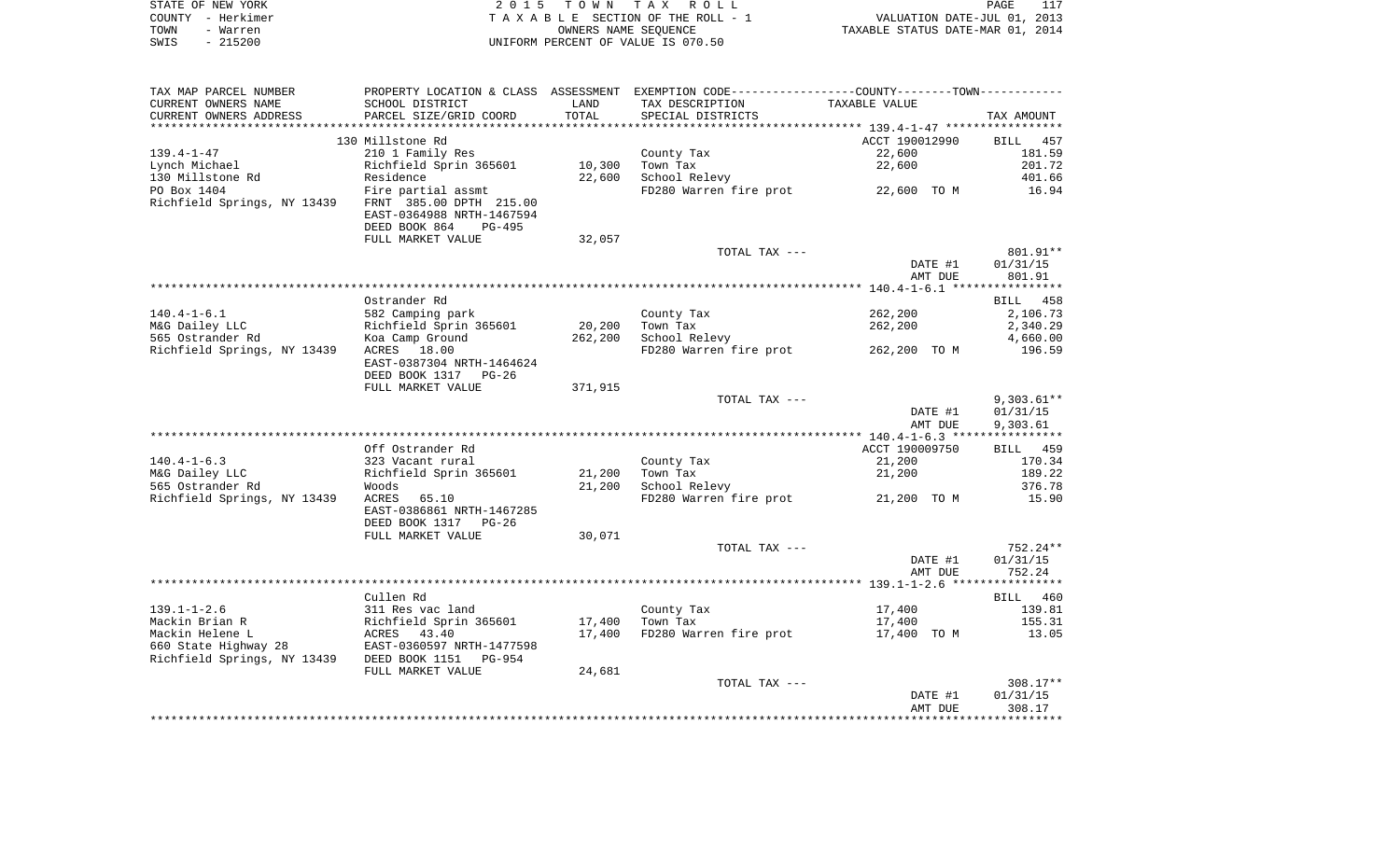| STATE OF NEW YORK | 2015 TOWN TAX ROLL                 | 118<br>PAGE                      |
|-------------------|------------------------------------|----------------------------------|
| COUNTY - Herkimer | TAXABLE SECTION OF THE ROLL - 1    | VALUATION DATE-JUL 01, 2013      |
| TOWN<br>- Warren  | OWNERS NAME SEOUENCE               | TAXABLE STATUS DATE-MAR 01, 2014 |
| $-215200$<br>SWIS | UNIFORM PERCENT OF VALUE IS 070.50 |                                  |

| TAX MAP PARCEL NUMBER                             |                             |        | PROPERTY LOCATION & CLASS ASSESSMENT EXEMPTION CODE---------------COUNTY--------TOWN----------- |                |                    |
|---------------------------------------------------|-----------------------------|--------|-------------------------------------------------------------------------------------------------|----------------|--------------------|
| CURRENT OWNERS NAME                               | SCHOOL DISTRICT             | LAND   | TAX DESCRIPTION                                                                                 | TAXABLE VALUE  |                    |
| CURRENT OWNERS ADDRESS                            | PARCEL SIZE/GRID COORD      | TOTAL  | SPECIAL DISTRICTS                                                                               |                | TAX AMOUNT         |
|                                                   |                             |        |                                                                                                 |                |                    |
|                                                   | 279 Cullen Rd               |        |                                                                                                 | ACCT 190003875 | <b>BILL</b><br>461 |
| $139.1 - 1 - 3$                                   | 210 1 Family Res            |        | VET WAR CT 41121                                                                                | 6,345<br>6,345 |                    |
| Mackin Leo B                                      | Richfield Sprin 365601      | 8,700  | County Tax                                                                                      | 39,355         | 316.21             |
| Mackin Catherine                                  | Mobile Home                 | 45,700 | Town Tax                                                                                        | 39,355         | 351.27             |
| 279 Cullen Rd                                     | FRNT 255.00 DPTH 340.00     |        | School Relevy                                                                                   |                | 141.04             |
| Richfield Springs, NY 13439                       | EAST-0360909 NRTH-1475146   |        | FD280 Warren fire prot                                                                          | 45,700 TO M    | 34.26              |
|                                                   | DEED BOOK 688<br>PG-415     |        |                                                                                                 |                |                    |
|                                                   | FULL MARKET VALUE           | 64,823 |                                                                                                 |                |                    |
|                                                   |                             |        | TOTAL TAX ---                                                                                   |                | 842.78**           |
|                                                   |                             |        |                                                                                                 | DATE #1        | 01/31/15           |
|                                                   |                             |        |                                                                                                 | AMT DUE        | 842.78             |
|                                                   |                             |        |                                                                                                 |                |                    |
|                                                   | Cullen Rd                   |        |                                                                                                 |                | BILL 462           |
| $139.1 - 1 - 2.2$                                 | 322 Rural vac>10            |        | County Tax                                                                                      | 25,000         | 200.87             |
| Mackin Leo B Jr                                   | Richfield Sprin 365601      | 25,000 | Town Tax                                                                                        | 25,000         | 223.14             |
| Mackin Catherine E                                | ACRES <sup>-</sup><br>51.00 | 25,000 | School Relevy                                                                                   |                | 444.32             |
| 279 Cullen Rd                                     | EAST-0360431 NRTH-1474915   |        | FD280 Warren fire prot                                                                          | 25,000 TO M    | 18.74              |
| Richfield Springs, NY 13439                       | DEED BOOK 893<br>$PG-443$   |        |                                                                                                 |                |                    |
|                                                   | FULL MARKET VALUE           | 35,461 |                                                                                                 |                |                    |
|                                                   |                             |        | TOTAL TAX ---                                                                                   |                | 887.07**           |
|                                                   |                             |        |                                                                                                 | DATE #1        | 01/31/15           |
|                                                   |                             |        |                                                                                                 | AMT DUE        | 887.07             |
|                                                   |                             |        |                                                                                                 |                |                    |
|                                                   |                             |        |                                                                                                 |                |                    |
|                                                   |                             |        |                                                                                                 |                |                    |
|                                                   | Cullen Rd                   |        |                                                                                                 |                | BILL 463           |
| $139.1 - 1 - 2.7$                                 | 311 Res vac land            |        | County Tax                                                                                      | 5,000          | 40.17              |
| Mackin Leo B Jr                                   | Richfield Sprin 365601      | 5,000  | Town Tax                                                                                        | 5,000          | 44.63              |
| Mackin Cathrine E                                 | FRNT 146.00 DPTH 284.50     | 5,000  | School Relevy                                                                                   |                | 88.86              |
| 279 Cullen Rd                                     | EAST-0360778 NRTH-1475120   |        | FD280 Warren fire prot                                                                          | 5,000 TO M     | 3.75               |
| Richfield Springs, NY 13439 DEED BOOK 1151 PG-959 |                             |        |                                                                                                 |                |                    |
|                                                   | FULL MARKET VALUE           | 7,092  |                                                                                                 |                |                    |
|                                                   |                             |        | TOTAL TAX ---                                                                                   |                | $177.41**$         |
|                                                   |                             |        |                                                                                                 | DATE #1        | 01/31/15           |
|                                                   |                             |        |                                                                                                 | AMT DUE        | 177.41             |
|                                                   |                             |        |                                                                                                 |                |                    |
|                                                   | 2360 Jordanville Rd         |        |                                                                                                 | ACCT 190002790 | BILL 464           |
| $132.60 - 1 - 62$                                 | 210 1 Family Res            |        | County Tax                                                                                      | 39,000         | 313.36             |
| Macrina Brandon                                   | Owen D Young<br>215001      | 3,600  | Town Tax                                                                                        | 39,000         | 348.10             |
| C/O Donald Eckler                                 | Residence                   | 39,000 | FD280 Warren fire prot                                                                          | 39,000 TO M    | 29.24              |
| 658 Casey Rd                                      | Life Use Donald Eckler      |        | LT180 Warren light #2                                                                           | 39,000 TO M    | 38.76              |
| Mohawk, NY 13407                                  | 51.50 DPTH 128.25<br>FRNT   |        |                                                                                                 |                |                    |
|                                                   | EAST-0371117 NRTH-1487162   |        |                                                                                                 |                |                    |
|                                                   | DEED BOOK 1337 PG-200       |        |                                                                                                 |                |                    |
|                                                   | FULL MARKET VALUE           | 55,319 |                                                                                                 |                |                    |
|                                                   |                             |        | TOTAL TAX ---                                                                                   |                | $729.46**$         |
|                                                   |                             |        |                                                                                                 | DATE #1        | 01/31/15           |
|                                                   |                             |        |                                                                                                 | AMT DUE        | 729.46             |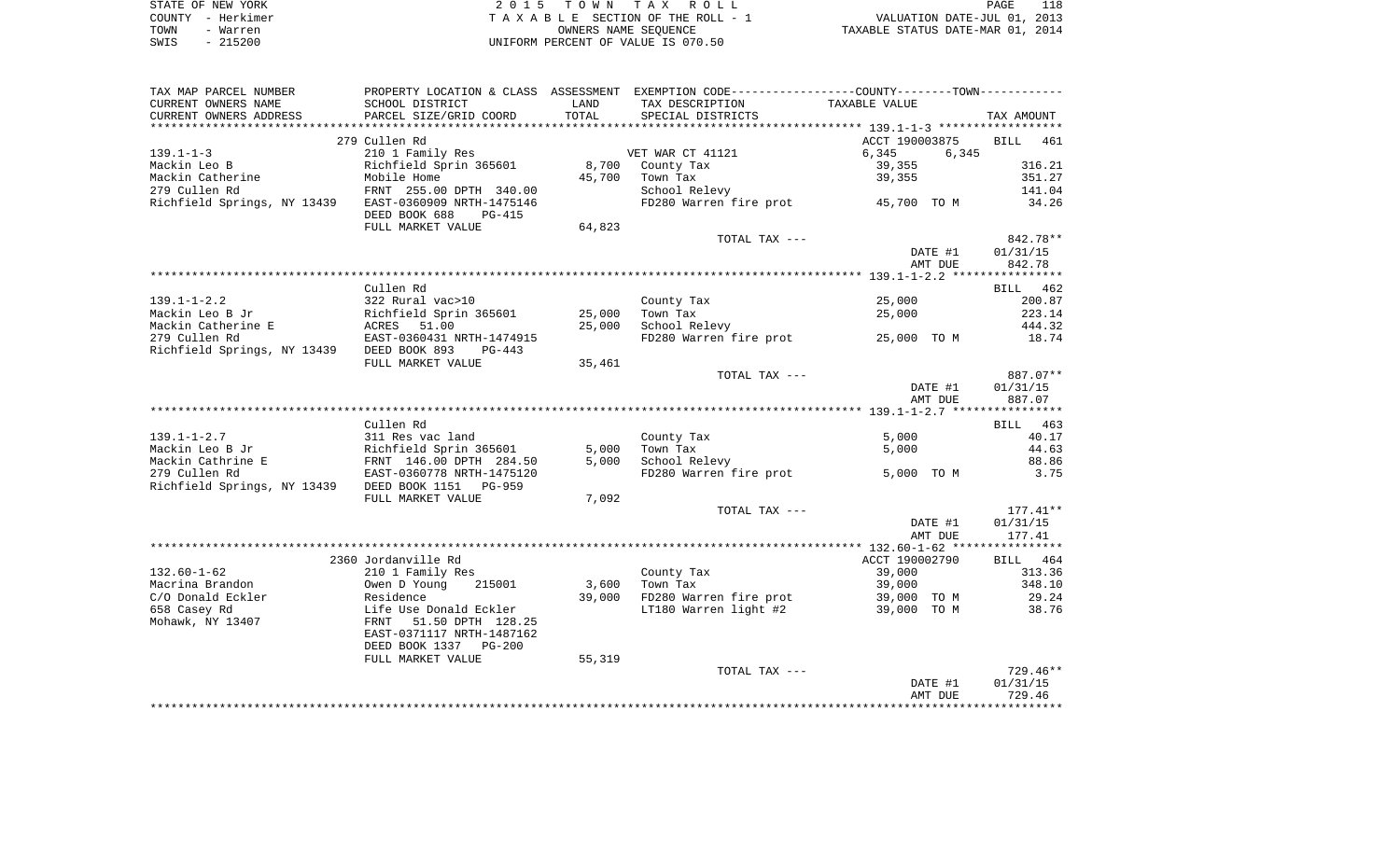|      | STATE OF NEW YORK | 2015 TOWN TAX ROLL                 | PAGE                             | 119 |
|------|-------------------|------------------------------------|----------------------------------|-----|
|      | COUNTY - Herkimer | TAXABLE SECTION OF THE ROLL - 1    | VALUATION DATE-JUL 01, 2013      |     |
| TOWN | - Warren          | OWNERS NAME SEOUENCE               | TAXABLE STATUS DATE-MAR 01, 2014 |     |
| SWIS | - 215200          | UNIFORM PERCENT OF VALUE IS 070.50 |                                  |     |

| TAX MAP PARCEL NUMBER<br>CURRENT OWNERS NAME    | PROPERTY LOCATION & CLASS ASSESSMENT<br>SCHOOL DISTRICT | LAND           | EXEMPTION CODE-----------------COUNTY-------TOWN-----------<br>TAX DESCRIPTION | TAXABLE VALUE                                             |                    |
|-------------------------------------------------|---------------------------------------------------------|----------------|--------------------------------------------------------------------------------|-----------------------------------------------------------|--------------------|
| CURRENT OWNERS ADDRESS                          | PARCEL SIZE/GRID COORD                                  | TOTAL          | SPECIAL DISTRICTS                                                              |                                                           | TAX AMOUNT         |
|                                                 |                                                         | ********       |                                                                                | **************************** 139.4-1-7 ****************** |                    |
|                                                 | 337 Hogsback Rd                                         |                |                                                                                | ACCT 190010500                                            | <b>BILL</b><br>465 |
| $139.4 - 1 - 7$                                 | 241 Rural res&ag                                        |                | County Tax                                                                     | 168,600                                                   | 1,354.67           |
| Macrina Karen                                   | Richfield Sprin 365601                                  | 75,000         | Town Tax                                                                       | 168,600                                                   | 1,504.85           |
| Unsinn Donald                                   | Farm Land                                               | 168,600        | FD280 Warren fire prot                                                         | 168,600 TO M                                              | 126.41             |
| 431 West End Rd                                 | ACRES 161.00                                            |                |                                                                                |                                                           |                    |
| Little Falls, NY 13365                          | EAST-0371643 NRTH-1471133<br>DEED BOOK 902<br>PG-324    |                |                                                                                |                                                           |                    |
|                                                 | FULL MARKET VALUE                                       | 239,149        |                                                                                |                                                           |                    |
|                                                 |                                                         |                | TOTAL TAX ---                                                                  |                                                           | $2,985.93**$       |
|                                                 |                                                         |                |                                                                                | DATE #1                                                   | 01/31/15           |
|                                                 |                                                         |                |                                                                                | AMT DUE                                                   | 2,985.93           |
|                                                 |                                                         |                |                                                                                |                                                           |                    |
|                                                 | Tunnicliff Rd                                           |                |                                                                                | ACCT 190011700                                            | BILL 466           |
| $139.4 - 1 - 13$                                | 105 Vac farmland                                        |                | County Tax                                                                     | 23,000                                                    | 184.80             |
| Macrina Karen                                   | Richfield Sprin 365601                                  | 23,000         | Town Tax                                                                       | 23,000                                                    | 205.29             |
| Unsinn Donald                                   | Farm Land                                               | 23,000         | FD280 Warren fire prot                                                         | 23,000 TO M                                               | 17.24              |
| 431 West End Rd                                 | ACRES 49.00                                             |                |                                                                                |                                                           |                    |
| Little Falls, NY 13365                          | EAST-0369703 NRTH-1470052                               |                |                                                                                |                                                           |                    |
|                                                 | DEED BOOK 902<br>$PG-328$                               |                |                                                                                |                                                           |                    |
|                                                 | FULL MARKET VALUE                                       | 32,624         |                                                                                |                                                           |                    |
|                                                 |                                                         |                | TOTAL TAX ---                                                                  |                                                           | $407.33**$         |
|                                                 |                                                         |                |                                                                                | DATE #1                                                   | 01/31/15           |
|                                                 |                                                         |                |                                                                                | AMT DUE                                                   | 407.33             |
|                                                 |                                                         |                |                                                                                |                                                           |                    |
|                                                 | Kingdom Rd                                              |                |                                                                                |                                                           | 467<br>BILL        |
| $132.2 - 3 - 15$                                | 314 Rural vac<10                                        |                | County Tax                                                                     | 6,760                                                     | 54.32              |
| Makham Sudhakar<br>15325 NW Central Dr Unit 209 | Owen D Young<br>215001<br>FRNT 571.00 DPTH              | 6,760<br>6,760 | Town Tax<br>FD280 Warren fire prot                                             | 6,760<br>6,760 TO M                                       | 60.34<br>5.07      |
| Portland, OR 97229-0987                         | ACRES<br>5.40                                           |                |                                                                                |                                                           |                    |
|                                                 | EAST-0370017 NRTH-1492877                               |                |                                                                                |                                                           |                    |
|                                                 | DEED BOOK 1218<br>$PG-113$                              |                |                                                                                |                                                           |                    |
|                                                 | FULL MARKET VALUE                                       | 9,589          |                                                                                |                                                           |                    |
|                                                 |                                                         |                | TOTAL TAX ---                                                                  |                                                           | $119.73**$         |
|                                                 |                                                         |                |                                                                                | DATE #1                                                   | 01/31/15           |
|                                                 |                                                         |                |                                                                                | AMT DUE                                                   | 119.73             |
|                                                 |                                                         |                |                                                                                |                                                           |                    |
|                                                 | State Route 167                                         |                |                                                                                |                                                           | BILL 468           |
| $132.4 - 1 - 87.2$                              | 314 Rural vac<10                                        |                | County Tax                                                                     | 6,400                                                     | 51.42              |
| Malinowski Daniel J                             | Owen D Young<br>215001                                  | 6,400          | Town Tax                                                                       | 6,400                                                     | 57.12              |
| 1181 State Route 167                            | FRNT 300.00 DPTH                                        | 6,400          | FD280 Warren fire prot                                                         | 6,400 TO M                                                | 4.80               |
| Jordanville, NY 13361                           | 2.80<br>ACRES                                           |                |                                                                                |                                                           |                    |
|                                                 | EAST-0368786 NRTH-1483744                               |                |                                                                                |                                                           |                    |
|                                                 | DEED BOOK 890<br>PG-553                                 |                |                                                                                |                                                           |                    |
|                                                 | FULL MARKET VALUE                                       | 9,078          |                                                                                |                                                           |                    |
|                                                 |                                                         |                | TOTAL TAX ---                                                                  |                                                           | $113.34**$         |
|                                                 |                                                         |                |                                                                                | DATE #1                                                   | 01/31/15           |
|                                                 |                                                         |                |                                                                                | AMT DUE                                                   | 113.34             |
|                                                 |                                                         |                |                                                                                |                                                           |                    |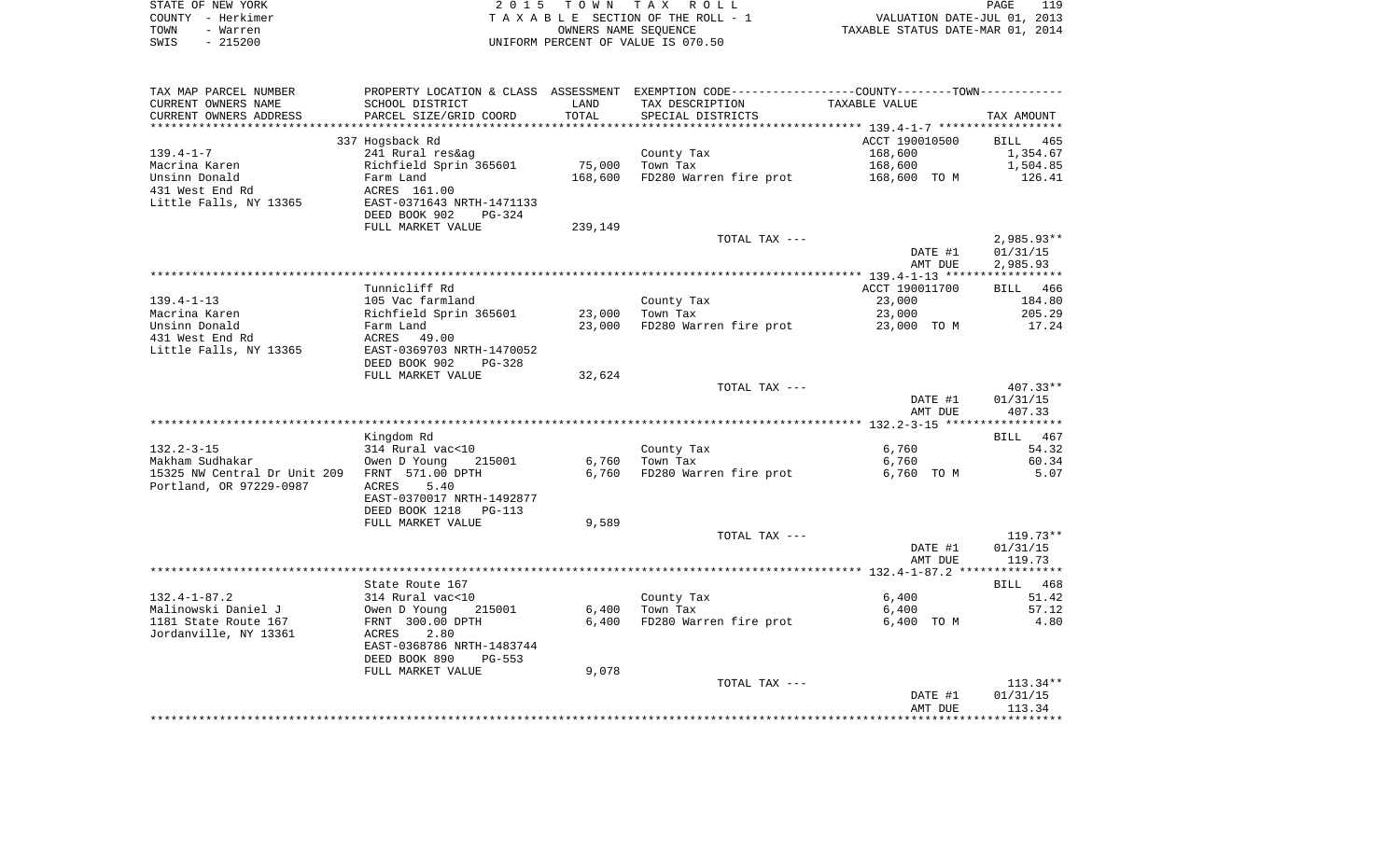| STATE OF NEW YORK      |                           |            | 2015 TOWN TAX ROLL                 |                                                             | PAGE                        | 120        |
|------------------------|---------------------------|------------|------------------------------------|-------------------------------------------------------------|-----------------------------|------------|
| - Herkimer<br>COUNTY   |                           |            | TAXABLE SECTION OF THE ROLL - 1    |                                                             | VALUATION DATE-JUL 01, 2013 |            |
| TOWN<br>- Warren       |                           |            | OWNERS NAME SEOUENCE               | TAXABLE STATUS DATE-MAR 01, 2014                            |                             |            |
| $-215200$<br>SWIS      |                           |            | UNIFORM PERCENT OF VALUE IS 070.50 |                                                             |                             |            |
|                        |                           |            |                                    |                                                             |                             |            |
| TAX MAP PARCEL NUMBER  | PROPERTY LOCATION & CLASS | ASSESSMENT |                                    | EXEMPTION CODE-----------------COUNTY-------TOWN----------- |                             |            |
| CURRENT OWNERS NAME    | SCHOOL DISTRICT           | LAND       | TAX DESCRIPTION                    | TAXABLE VALUE                                               |                             |            |
| CURRENT OWNERS ADDRESS | PARCEL SIZE/GRID COORD    | TOTAL      | SPECIAL DISTRICTS                  |                                                             |                             | TAX AMOUNT |

|                             |                           |         |                        | *********** 132.4-1-87.1 **************** |                         |
|-----------------------------|---------------------------|---------|------------------------|-------------------------------------------|-------------------------|
|                             | 1181 State Route 167      |         |                        | ACCT 190001890                            | 469<br>BILL             |
| $132.4 - 1 - 87.1$          | 112 Dairy farm            |         | County Tax             | 82,700                                    | 664.48                  |
| Malinowski James M          | 215001<br>Owen D Young    | 30,200  | Town Tax               | 82,700                                    | 738.15                  |
|                             |                           |         |                        |                                           |                         |
| 1181 State Route 167        | dairy farm                | 82,700  | FD280 Warren fire prot | 82,700 TO M                               | 62.01                   |
| Jordanville, NY 13361       | 5/00 To State Of Ny Trans |         |                        |                                           |                         |
|                             | .026                      |         |                        |                                           |                         |
|                             | ACRES 62.30               |         |                        |                                           |                         |
|                             | EAST-0369224 NRTH-1484436 |         |                        |                                           |                         |
|                             | DEED BOOK 877<br>$PG-682$ |         |                        |                                           |                         |
|                             | FULL MARKET VALUE         | 117,305 |                        |                                           |                         |
|                             |                           |         | TOTAL TAX ---          |                                           | $1,464.64**$            |
|                             |                           |         |                        | DATE #1                                   | 01/31/15                |
|                             |                           |         |                        |                                           |                         |
|                             |                           |         |                        | AMT DUE                                   | 1,464.64                |
|                             |                           |         |                        |                                           |                         |
|                             | 164 Little Lakes Rd       |         |                        | ACCT 190007590                            | BILL 470                |
| $144.23 - 1 - 6$            | 210 1 Family Res          |         | County Tax             | 34,000                                    | 273.18                  |
| Mang Allen R                | Richfield Sprin 365601    | 8,000   | Town Tax               | 34,000                                    | 303.47                  |
| 164 Ostrander Rd            | Residence                 | 34,000  | School Relevy          |                                           | 268.13                  |
| Richfield Springs, NY 13439 | FRNT 173.25 DPTH 173.00   |         | FD280 Warren fire prot | 34,000 TO M                               | 25.49                   |
|                             | EAST-0379469 NRTH-1462941 |         |                        |                                           |                         |
|                             | DEED BOOK 824<br>$PG-54$  |         |                        |                                           |                         |
|                             |                           |         |                        |                                           |                         |
|                             | FULL MARKET VALUE         | 48,227  |                        |                                           |                         |
|                             |                           |         | TOTAL TAX ---          |                                           | 870.27**                |
|                             |                           |         |                        | DATE #1                                   | 01/31/15                |
|                             |                           |         |                        | AMT DUE                                   | 870.27                  |
|                             |                           |         |                        |                                           |                         |
|                             | 127 Ostrander Rd          |         |                        | ACCT 190010170                            | BILL<br>471             |
| $144.23 - 1 - 1$            | 210 1 Family Res          |         | County Tax             | 35,800                                    | 287.65                  |
| Mang Brian                  | Richfield Sprin 365601    | 15,000  | Town Tax               | 35,800                                    | 319.54                  |
| Mang Wendy                  | Residence                 | 35,800  | School Relevy          |                                           | 636.25                  |
| 127 Ostrander Rd            | <b>ACRES</b><br>1.40      |         | FD280 Warren fire prot | 35,800 TO M                               | 26.84                   |
| Richfield Springs, NY 13439 | EAST-0378546 NRTH-1463108 |         | LT170 Warren light #1  | 35,800 TO M                               | 46.01                   |
|                             | DEED BOOK 1436<br>PG-327  |         |                        |                                           |                         |
|                             |                           |         |                        |                                           |                         |
|                             | FULL MARKET VALUE         | 50,780  |                        |                                           |                         |
|                             |                           |         | TOTAL TAX ---          |                                           | $1,316.29**$            |
|                             |                           |         |                        | DATE #1                                   | 01/31/15                |
|                             |                           |         |                        | AMT DUE                                   | 1,316.29                |
|                             |                           |         |                        |                                           |                         |
|                             | 453 Kingdom Rd            |         |                        | ACCT 190006210                            | 472<br><b>BILL</b>      |
| $132.2 - 1 - 18.1$          | 112 Dairy farm            |         | AGRIC 10 Y 42100       | 6,000<br>6.000                            |                         |
| Manning Gerald              | Owen D Young<br>215001    | 37,600  | County Tax             | 133,500                                   | 1,072.65                |
| Manning Amy Sue             | Dairy Farm                | 139,500 | Town Tax               | 133,500                                   | 1,191.57                |
| 453 Kingdom Rd              | Life Use Barbara          |         | FD280 Warren fire prot | 139,500 TO M                              | 104.59                  |
| Mohawk, NY 13407            | 73.00<br>ACRES            |         |                        |                                           |                         |
|                             | EAST-0369524 NRTH-1492192 |         |                        |                                           |                         |
|                             |                           |         |                        |                                           |                         |
|                             | DEED BOOK 1487<br>$PG-4$  |         |                        |                                           |                         |
|                             | FULL MARKET VALUE         | 197,872 |                        |                                           |                         |
|                             |                           |         | TOTAL TAX ---          |                                           | $2,368.81**$            |
|                             |                           |         |                        | DATE #1                                   | 01/31/15                |
|                             |                           |         |                        | AMT DUE                                   | 2,368.81                |
|                             |                           |         |                        |                                           | * * * * * * * * * * * * |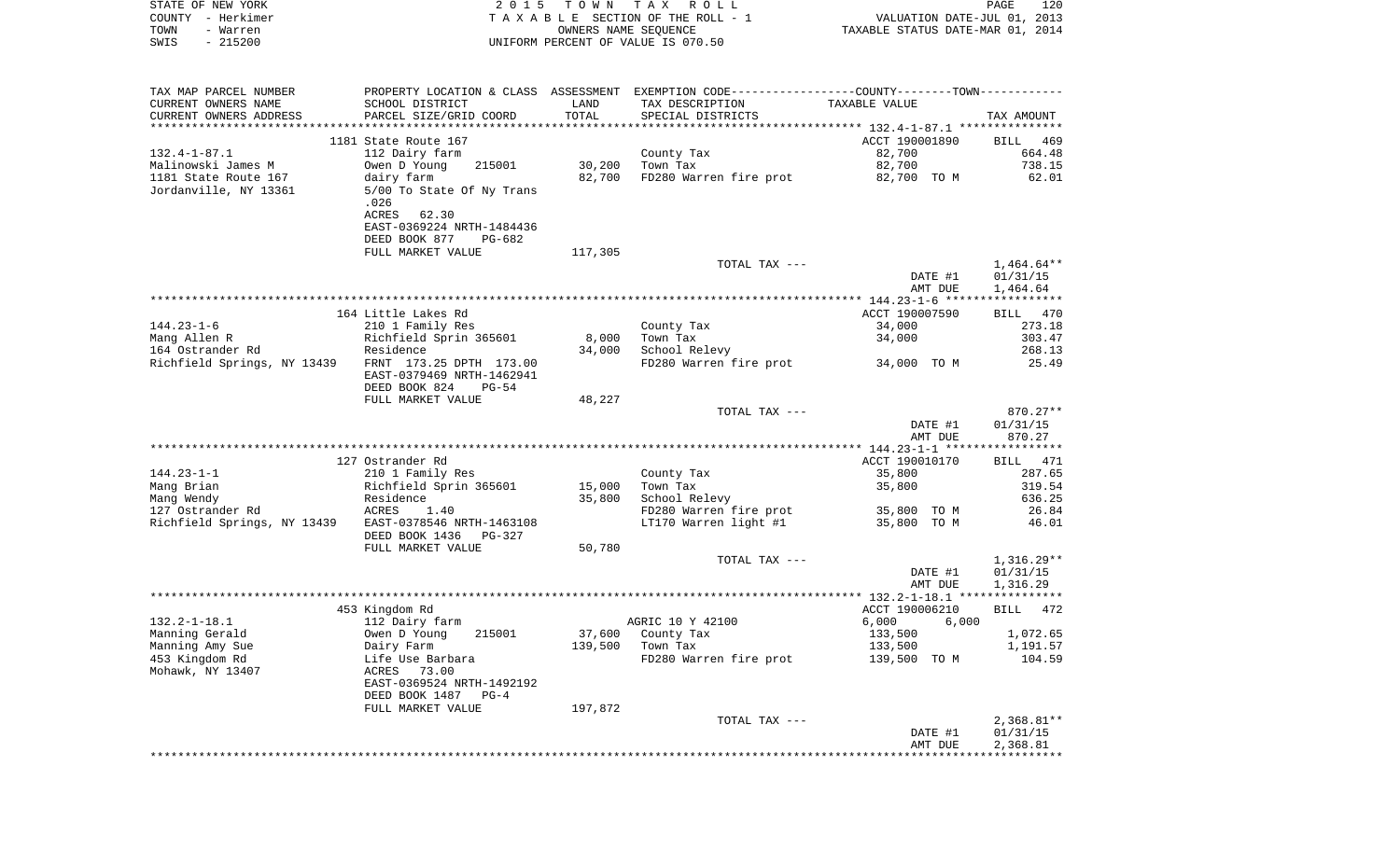|      | STATE OF NEW YORK | 2015 TOWN TAX ROLL                 | PAGE                             | 121 |
|------|-------------------|------------------------------------|----------------------------------|-----|
|      | COUNTY - Herkimer | TAXABLE SECTION OF THE ROLL - 1    | VALUATION DATE-JUL 01, 2013      |     |
| TOWN | - Warren          | OWNERS NAME SEOUENCE               | TAXABLE STATUS DATE-MAR 01, 2014 |     |
| SWIS | $-215200$         | UNIFORM PERCENT OF VALUE IS 070.50 |                                  |     |

| SCHOOL DISTRICT<br>LAND<br>TAX DESCRIPTION<br>TAXABLE VALUE<br>TOTAL<br>PARCEL SIZE/GRID COORD<br>SPECIAL DISTRICTS<br>TAX AMOUNT<br>2448 Jordanville Rd<br>ACCT 190009060<br>BILL 473<br>210 1 Family Res<br>County Tax<br>40,700<br>327.02<br>Owen D Young<br>215001<br>6,200<br>Town Tax<br>40,700<br>363.27<br>40,700<br>FD280 Warren fire prot<br>30.52<br>Residence<br>40,700 TO M<br>LT180 Warren light #2<br>FRNT<br>72.00 DPTH 173.25<br>40,700 TO M<br>40.45<br>EAST-0372837 NRTH-1487295<br>DEED BOOK 861<br>$PG-632$<br>FULL MARKET VALUE<br>57,730<br>761.26**<br>TOTAL TAX ---<br>DATE #1<br>01/31/15<br>AMT DUE<br>761.26<br>543 Osley Rd<br>ACCT 190011320<br>BILL 474<br>697.42<br>210 1 Family Res<br>County Tax<br>86,800<br>9,600<br>Town Tax<br>86,800<br>774.74<br>Owen D Young<br>215001<br>FD280 Warren fire prot<br>R1 shed<br>86,800<br>86,800 TO M<br>65.08<br>FRNT 200.00 DPTH 200.00<br>EAST-0364614 NRTH-1482680<br>DEED BOOK 767<br><b>PG-370</b><br>123,121<br>FULL MARKET VALUE<br>1,537.24**<br>TOTAL TAX ---<br>DATE #1<br>01/31/15<br>AMT DUE<br>1,537.24<br>Hopkins Rd<br>BILL 475<br>ACCT 190005520<br>86.78<br>105 Vac farmland<br>County Tax<br>10,800<br>Richfield Sprin 365601<br>10,800<br>Town Tax<br>10,800<br>96.40<br>FD280 Warren fire prot<br>8.10<br>FRNT 744.00 DPTH<br>10,800<br>10,800 TO M<br>ACRES<br>38.00<br>EAST-0362092 NRTH-1472327<br>DEED BOOK 1404<br>PG-182<br>FULL MARKET VALUE<br>15,319<br>191.28**<br>TOTAL TAX ---<br>01/31/15<br>DATE #1<br>AMT DUE<br>191.28<br>184 Hopkins Rd<br>BILL 476<br>ACCT 190007200<br>210 1 Family Res<br>VET COM CT 41131<br>10,575<br>10,575<br>Richfield Sprin 365601<br>15,700 VET DIS CT 41141<br>21,150<br>21,150<br>Residence<br>79,000<br>County Tax<br>47,275<br>379.85<br>6.80<br>Town Tax<br>421.96<br>ACRES<br>47,275<br>EAST-0361684 NRTH-1471845<br>FD280 Warren fire prot<br>79,000 TO M<br>59.23<br>DEED BOOK 1404 PG-182<br>112,057<br>FULL MARKET VALUE<br>861.04**<br>TOTAL TAX ---<br>01/31/15<br>DATE #1<br>861.04<br>AMT DUE | TAX MAP PARCEL NUMBER  | PROPERTY LOCATION & CLASS ASSESSMENT EXEMPTION CODE----------------COUNTY--------TOWN----------- |  |  |
|-----------------------------------------------------------------------------------------------------------------------------------------------------------------------------------------------------------------------------------------------------------------------------------------------------------------------------------------------------------------------------------------------------------------------------------------------------------------------------------------------------------------------------------------------------------------------------------------------------------------------------------------------------------------------------------------------------------------------------------------------------------------------------------------------------------------------------------------------------------------------------------------------------------------------------------------------------------------------------------------------------------------------------------------------------------------------------------------------------------------------------------------------------------------------------------------------------------------------------------------------------------------------------------------------------------------------------------------------------------------------------------------------------------------------------------------------------------------------------------------------------------------------------------------------------------------------------------------------------------------------------------------------------------------------------------------------------------------------------------------------------------------------------------------------------------------------------------------------------------------------------------------------------------------------------------------------------------------------------------------------------------------------------------------------------|------------------------|--------------------------------------------------------------------------------------------------|--|--|
|                                                                                                                                                                                                                                                                                                                                                                                                                                                                                                                                                                                                                                                                                                                                                                                                                                                                                                                                                                                                                                                                                                                                                                                                                                                                                                                                                                                                                                                                                                                                                                                                                                                                                                                                                                                                                                                                                                                                                                                                                                                     | CURRENT OWNERS NAME    |                                                                                                  |  |  |
|                                                                                                                                                                                                                                                                                                                                                                                                                                                                                                                                                                                                                                                                                                                                                                                                                                                                                                                                                                                                                                                                                                                                                                                                                                                                                                                                                                                                                                                                                                                                                                                                                                                                                                                                                                                                                                                                                                                                                                                                                                                     | CURRENT OWNERS ADDRESS |                                                                                                  |  |  |
|                                                                                                                                                                                                                                                                                                                                                                                                                                                                                                                                                                                                                                                                                                                                                                                                                                                                                                                                                                                                                                                                                                                                                                                                                                                                                                                                                                                                                                                                                                                                                                                                                                                                                                                                                                                                                                                                                                                                                                                                                                                     |                        |                                                                                                  |  |  |
|                                                                                                                                                                                                                                                                                                                                                                                                                                                                                                                                                                                                                                                                                                                                                                                                                                                                                                                                                                                                                                                                                                                                                                                                                                                                                                                                                                                                                                                                                                                                                                                                                                                                                                                                                                                                                                                                                                                                                                                                                                                     |                        |                                                                                                  |  |  |
|                                                                                                                                                                                                                                                                                                                                                                                                                                                                                                                                                                                                                                                                                                                                                                                                                                                                                                                                                                                                                                                                                                                                                                                                                                                                                                                                                                                                                                                                                                                                                                                                                                                                                                                                                                                                                                                                                                                                                                                                                                                     | $132.60 - 1 - 45$      |                                                                                                  |  |  |
|                                                                                                                                                                                                                                                                                                                                                                                                                                                                                                                                                                                                                                                                                                                                                                                                                                                                                                                                                                                                                                                                                                                                                                                                                                                                                                                                                                                                                                                                                                                                                                                                                                                                                                                                                                                                                                                                                                                                                                                                                                                     | Marquardt Susan B      |                                                                                                  |  |  |
|                                                                                                                                                                                                                                                                                                                                                                                                                                                                                                                                                                                                                                                                                                                                                                                                                                                                                                                                                                                                                                                                                                                                                                                                                                                                                                                                                                                                                                                                                                                                                                                                                                                                                                                                                                                                                                                                                                                                                                                                                                                     | 212 Main St            |                                                                                                  |  |  |
|                                                                                                                                                                                                                                                                                                                                                                                                                                                                                                                                                                                                                                                                                                                                                                                                                                                                                                                                                                                                                                                                                                                                                                                                                                                                                                                                                                                                                                                                                                                                                                                                                                                                                                                                                                                                                                                                                                                                                                                                                                                     | Jordonville, NY 13361  |                                                                                                  |  |  |
|                                                                                                                                                                                                                                                                                                                                                                                                                                                                                                                                                                                                                                                                                                                                                                                                                                                                                                                                                                                                                                                                                                                                                                                                                                                                                                                                                                                                                                                                                                                                                                                                                                                                                                                                                                                                                                                                                                                                                                                                                                                     |                        |                                                                                                  |  |  |
|                                                                                                                                                                                                                                                                                                                                                                                                                                                                                                                                                                                                                                                                                                                                                                                                                                                                                                                                                                                                                                                                                                                                                                                                                                                                                                                                                                                                                                                                                                                                                                                                                                                                                                                                                                                                                                                                                                                                                                                                                                                     |                        |                                                                                                  |  |  |
|                                                                                                                                                                                                                                                                                                                                                                                                                                                                                                                                                                                                                                                                                                                                                                                                                                                                                                                                                                                                                                                                                                                                                                                                                                                                                                                                                                                                                                                                                                                                                                                                                                                                                                                                                                                                                                                                                                                                                                                                                                                     |                        |                                                                                                  |  |  |
|                                                                                                                                                                                                                                                                                                                                                                                                                                                                                                                                                                                                                                                                                                                                                                                                                                                                                                                                                                                                                                                                                                                                                                                                                                                                                                                                                                                                                                                                                                                                                                                                                                                                                                                                                                                                                                                                                                                                                                                                                                                     |                        |                                                                                                  |  |  |
|                                                                                                                                                                                                                                                                                                                                                                                                                                                                                                                                                                                                                                                                                                                                                                                                                                                                                                                                                                                                                                                                                                                                                                                                                                                                                                                                                                                                                                                                                                                                                                                                                                                                                                                                                                                                                                                                                                                                                                                                                                                     |                        |                                                                                                  |  |  |
|                                                                                                                                                                                                                                                                                                                                                                                                                                                                                                                                                                                                                                                                                                                                                                                                                                                                                                                                                                                                                                                                                                                                                                                                                                                                                                                                                                                                                                                                                                                                                                                                                                                                                                                                                                                                                                                                                                                                                                                                                                                     |                        |                                                                                                  |  |  |
|                                                                                                                                                                                                                                                                                                                                                                                                                                                                                                                                                                                                                                                                                                                                                                                                                                                                                                                                                                                                                                                                                                                                                                                                                                                                                                                                                                                                                                                                                                                                                                                                                                                                                                                                                                                                                                                                                                                                                                                                                                                     |                        |                                                                                                  |  |  |
|                                                                                                                                                                                                                                                                                                                                                                                                                                                                                                                                                                                                                                                                                                                                                                                                                                                                                                                                                                                                                                                                                                                                                                                                                                                                                                                                                                                                                                                                                                                                                                                                                                                                                                                                                                                                                                                                                                                                                                                                                                                     |                        |                                                                                                  |  |  |
|                                                                                                                                                                                                                                                                                                                                                                                                                                                                                                                                                                                                                                                                                                                                                                                                                                                                                                                                                                                                                                                                                                                                                                                                                                                                                                                                                                                                                                                                                                                                                                                                                                                                                                                                                                                                                                                                                                                                                                                                                                                     | $132.4 - 1 - 84.2$     |                                                                                                  |  |  |
|                                                                                                                                                                                                                                                                                                                                                                                                                                                                                                                                                                                                                                                                                                                                                                                                                                                                                                                                                                                                                                                                                                                                                                                                                                                                                                                                                                                                                                                                                                                                                                                                                                                                                                                                                                                                                                                                                                                                                                                                                                                     | Martin Patrick         |                                                                                                  |  |  |
|                                                                                                                                                                                                                                                                                                                                                                                                                                                                                                                                                                                                                                                                                                                                                                                                                                                                                                                                                                                                                                                                                                                                                                                                                                                                                                                                                                                                                                                                                                                                                                                                                                                                                                                                                                                                                                                                                                                                                                                                                                                     | Martin Sandra          |                                                                                                  |  |  |
|                                                                                                                                                                                                                                                                                                                                                                                                                                                                                                                                                                                                                                                                                                                                                                                                                                                                                                                                                                                                                                                                                                                                                                                                                                                                                                                                                                                                                                                                                                                                                                                                                                                                                                                                                                                                                                                                                                                                                                                                                                                     | 543 Osley Rd           |                                                                                                  |  |  |
|                                                                                                                                                                                                                                                                                                                                                                                                                                                                                                                                                                                                                                                                                                                                                                                                                                                                                                                                                                                                                                                                                                                                                                                                                                                                                                                                                                                                                                                                                                                                                                                                                                                                                                                                                                                                                                                                                                                                                                                                                                                     | Jordanville, NY 13361  |                                                                                                  |  |  |
|                                                                                                                                                                                                                                                                                                                                                                                                                                                                                                                                                                                                                                                                                                                                                                                                                                                                                                                                                                                                                                                                                                                                                                                                                                                                                                                                                                                                                                                                                                                                                                                                                                                                                                                                                                                                                                                                                                                                                                                                                                                     |                        |                                                                                                  |  |  |
|                                                                                                                                                                                                                                                                                                                                                                                                                                                                                                                                                                                                                                                                                                                                                                                                                                                                                                                                                                                                                                                                                                                                                                                                                                                                                                                                                                                                                                                                                                                                                                                                                                                                                                                                                                                                                                                                                                                                                                                                                                                     |                        |                                                                                                  |  |  |
|                                                                                                                                                                                                                                                                                                                                                                                                                                                                                                                                                                                                                                                                                                                                                                                                                                                                                                                                                                                                                                                                                                                                                                                                                                                                                                                                                                                                                                                                                                                                                                                                                                                                                                                                                                                                                                                                                                                                                                                                                                                     |                        |                                                                                                  |  |  |
|                                                                                                                                                                                                                                                                                                                                                                                                                                                                                                                                                                                                                                                                                                                                                                                                                                                                                                                                                                                                                                                                                                                                                                                                                                                                                                                                                                                                                                                                                                                                                                                                                                                                                                                                                                                                                                                                                                                                                                                                                                                     |                        |                                                                                                  |  |  |
|                                                                                                                                                                                                                                                                                                                                                                                                                                                                                                                                                                                                                                                                                                                                                                                                                                                                                                                                                                                                                                                                                                                                                                                                                                                                                                                                                                                                                                                                                                                                                                                                                                                                                                                                                                                                                                                                                                                                                                                                                                                     |                        |                                                                                                  |  |  |
|                                                                                                                                                                                                                                                                                                                                                                                                                                                                                                                                                                                                                                                                                                                                                                                                                                                                                                                                                                                                                                                                                                                                                                                                                                                                                                                                                                                                                                                                                                                                                                                                                                                                                                                                                                                                                                                                                                                                                                                                                                                     |                        |                                                                                                  |  |  |
|                                                                                                                                                                                                                                                                                                                                                                                                                                                                                                                                                                                                                                                                                                                                                                                                                                                                                                                                                                                                                                                                                                                                                                                                                                                                                                                                                                                                                                                                                                                                                                                                                                                                                                                                                                                                                                                                                                                                                                                                                                                     |                        |                                                                                                  |  |  |
|                                                                                                                                                                                                                                                                                                                                                                                                                                                                                                                                                                                                                                                                                                                                                                                                                                                                                                                                                                                                                                                                                                                                                                                                                                                                                                                                                                                                                                                                                                                                                                                                                                                                                                                                                                                                                                                                                                                                                                                                                                                     | $139.4 - 1 - 1.1$      |                                                                                                  |  |  |
|                                                                                                                                                                                                                                                                                                                                                                                                                                                                                                                                                                                                                                                                                                                                                                                                                                                                                                                                                                                                                                                                                                                                                                                                                                                                                                                                                                                                                                                                                                                                                                                                                                                                                                                                                                                                                                                                                                                                                                                                                                                     | Martinson Larry        |                                                                                                  |  |  |
|                                                                                                                                                                                                                                                                                                                                                                                                                                                                                                                                                                                                                                                                                                                                                                                                                                                                                                                                                                                                                                                                                                                                                                                                                                                                                                                                                                                                                                                                                                                                                                                                                                                                                                                                                                                                                                                                                                                                                                                                                                                     | PO Box 586             |                                                                                                  |  |  |
|                                                                                                                                                                                                                                                                                                                                                                                                                                                                                                                                                                                                                                                                                                                                                                                                                                                                                                                                                                                                                                                                                                                                                                                                                                                                                                                                                                                                                                                                                                                                                                                                                                                                                                                                                                                                                                                                                                                                                                                                                                                     | Herkimer, NY 13350     |                                                                                                  |  |  |
|                                                                                                                                                                                                                                                                                                                                                                                                                                                                                                                                                                                                                                                                                                                                                                                                                                                                                                                                                                                                                                                                                                                                                                                                                                                                                                                                                                                                                                                                                                                                                                                                                                                                                                                                                                                                                                                                                                                                                                                                                                                     |                        |                                                                                                  |  |  |
|                                                                                                                                                                                                                                                                                                                                                                                                                                                                                                                                                                                                                                                                                                                                                                                                                                                                                                                                                                                                                                                                                                                                                                                                                                                                                                                                                                                                                                                                                                                                                                                                                                                                                                                                                                                                                                                                                                                                                                                                                                                     |                        |                                                                                                  |  |  |
|                                                                                                                                                                                                                                                                                                                                                                                                                                                                                                                                                                                                                                                                                                                                                                                                                                                                                                                                                                                                                                                                                                                                                                                                                                                                                                                                                                                                                                                                                                                                                                                                                                                                                                                                                                                                                                                                                                                                                                                                                                                     |                        |                                                                                                  |  |  |
|                                                                                                                                                                                                                                                                                                                                                                                                                                                                                                                                                                                                                                                                                                                                                                                                                                                                                                                                                                                                                                                                                                                                                                                                                                                                                                                                                                                                                                                                                                                                                                                                                                                                                                                                                                                                                                                                                                                                                                                                                                                     |                        |                                                                                                  |  |  |
|                                                                                                                                                                                                                                                                                                                                                                                                                                                                                                                                                                                                                                                                                                                                                                                                                                                                                                                                                                                                                                                                                                                                                                                                                                                                                                                                                                                                                                                                                                                                                                                                                                                                                                                                                                                                                                                                                                                                                                                                                                                     |                        |                                                                                                  |  |  |
|                                                                                                                                                                                                                                                                                                                                                                                                                                                                                                                                                                                                                                                                                                                                                                                                                                                                                                                                                                                                                                                                                                                                                                                                                                                                                                                                                                                                                                                                                                                                                                                                                                                                                                                                                                                                                                                                                                                                                                                                                                                     |                        |                                                                                                  |  |  |
|                                                                                                                                                                                                                                                                                                                                                                                                                                                                                                                                                                                                                                                                                                                                                                                                                                                                                                                                                                                                                                                                                                                                                                                                                                                                                                                                                                                                                                                                                                                                                                                                                                                                                                                                                                                                                                                                                                                                                                                                                                                     |                        |                                                                                                  |  |  |
|                                                                                                                                                                                                                                                                                                                                                                                                                                                                                                                                                                                                                                                                                                                                                                                                                                                                                                                                                                                                                                                                                                                                                                                                                                                                                                                                                                                                                                                                                                                                                                                                                                                                                                                                                                                                                                                                                                                                                                                                                                                     |                        |                                                                                                  |  |  |
|                                                                                                                                                                                                                                                                                                                                                                                                                                                                                                                                                                                                                                                                                                                                                                                                                                                                                                                                                                                                                                                                                                                                                                                                                                                                                                                                                                                                                                                                                                                                                                                                                                                                                                                                                                                                                                                                                                                                                                                                                                                     | $139.4 - 1 - 2$        |                                                                                                  |  |  |
|                                                                                                                                                                                                                                                                                                                                                                                                                                                                                                                                                                                                                                                                                                                                                                                                                                                                                                                                                                                                                                                                                                                                                                                                                                                                                                                                                                                                                                                                                                                                                                                                                                                                                                                                                                                                                                                                                                                                                                                                                                                     | Martinson Larry        |                                                                                                  |  |  |
|                                                                                                                                                                                                                                                                                                                                                                                                                                                                                                                                                                                                                                                                                                                                                                                                                                                                                                                                                                                                                                                                                                                                                                                                                                                                                                                                                                                                                                                                                                                                                                                                                                                                                                                                                                                                                                                                                                                                                                                                                                                     | PO Box 586             |                                                                                                  |  |  |
|                                                                                                                                                                                                                                                                                                                                                                                                                                                                                                                                                                                                                                                                                                                                                                                                                                                                                                                                                                                                                                                                                                                                                                                                                                                                                                                                                                                                                                                                                                                                                                                                                                                                                                                                                                                                                                                                                                                                                                                                                                                     | Herkimer, NY 13350     |                                                                                                  |  |  |
|                                                                                                                                                                                                                                                                                                                                                                                                                                                                                                                                                                                                                                                                                                                                                                                                                                                                                                                                                                                                                                                                                                                                                                                                                                                                                                                                                                                                                                                                                                                                                                                                                                                                                                                                                                                                                                                                                                                                                                                                                                                     |                        |                                                                                                  |  |  |
|                                                                                                                                                                                                                                                                                                                                                                                                                                                                                                                                                                                                                                                                                                                                                                                                                                                                                                                                                                                                                                                                                                                                                                                                                                                                                                                                                                                                                                                                                                                                                                                                                                                                                                                                                                                                                                                                                                                                                                                                                                                     |                        |                                                                                                  |  |  |
|                                                                                                                                                                                                                                                                                                                                                                                                                                                                                                                                                                                                                                                                                                                                                                                                                                                                                                                                                                                                                                                                                                                                                                                                                                                                                                                                                                                                                                                                                                                                                                                                                                                                                                                                                                                                                                                                                                                                                                                                                                                     |                        |                                                                                                  |  |  |
|                                                                                                                                                                                                                                                                                                                                                                                                                                                                                                                                                                                                                                                                                                                                                                                                                                                                                                                                                                                                                                                                                                                                                                                                                                                                                                                                                                                                                                                                                                                                                                                                                                                                                                                                                                                                                                                                                                                                                                                                                                                     |                        |                                                                                                  |  |  |
|                                                                                                                                                                                                                                                                                                                                                                                                                                                                                                                                                                                                                                                                                                                                                                                                                                                                                                                                                                                                                                                                                                                                                                                                                                                                                                                                                                                                                                                                                                                                                                                                                                                                                                                                                                                                                                                                                                                                                                                                                                                     |                        |                                                                                                  |  |  |
|                                                                                                                                                                                                                                                                                                                                                                                                                                                                                                                                                                                                                                                                                                                                                                                                                                                                                                                                                                                                                                                                                                                                                                                                                                                                                                                                                                                                                                                                                                                                                                                                                                                                                                                                                                                                                                                                                                                                                                                                                                                     |                        |                                                                                                  |  |  |
|                                                                                                                                                                                                                                                                                                                                                                                                                                                                                                                                                                                                                                                                                                                                                                                                                                                                                                                                                                                                                                                                                                                                                                                                                                                                                                                                                                                                                                                                                                                                                                                                                                                                                                                                                                                                                                                                                                                                                                                                                                                     |                        |                                                                                                  |  |  |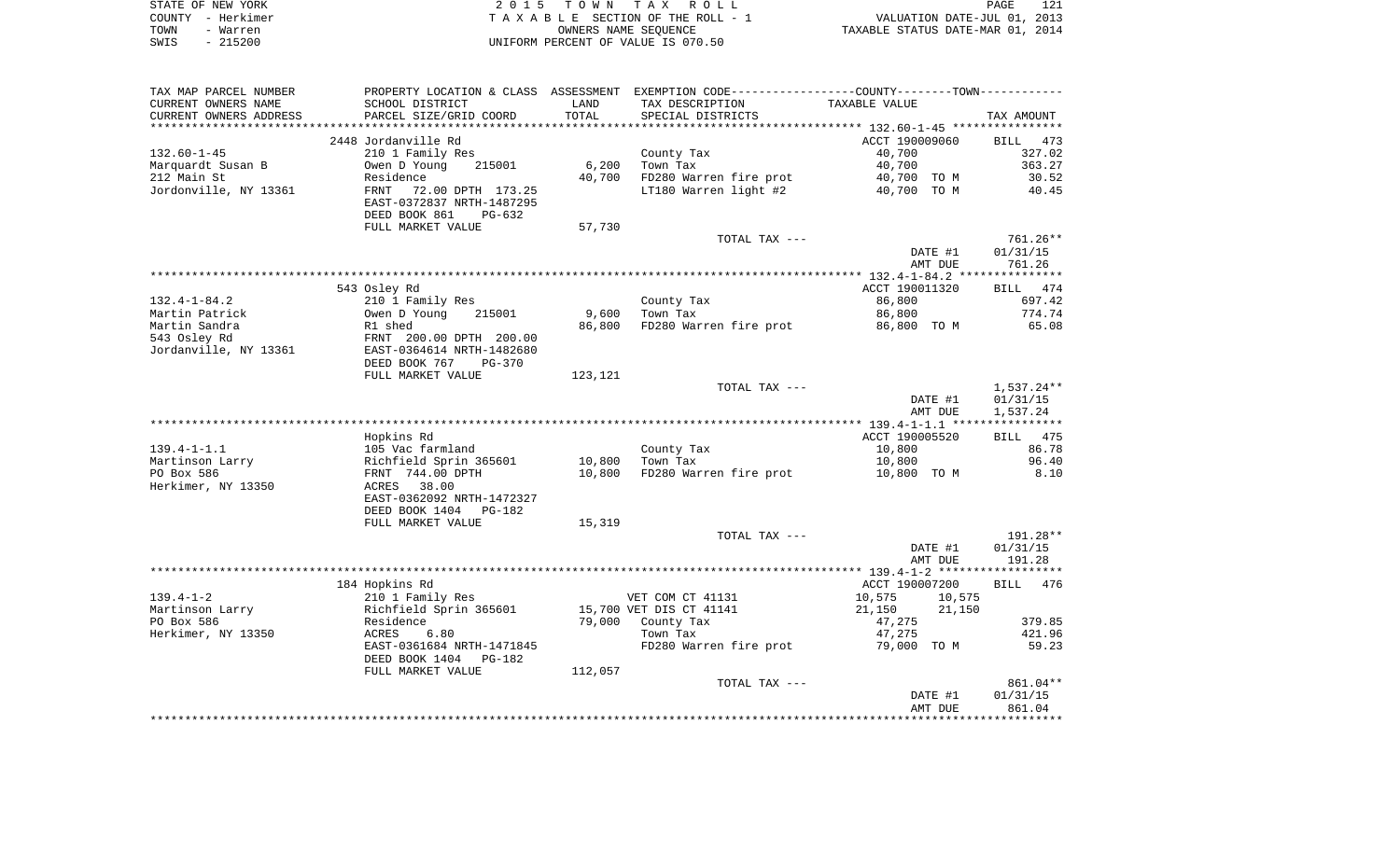|      | STATE OF NEW YORK | 2015 TOWN TAX ROLL                 | PAGE                             | 122 |
|------|-------------------|------------------------------------|----------------------------------|-----|
|      | COUNTY - Herkimer | TAXABLE SECTION OF THE ROLL - 1    | VALUATION DATE-JUL 01, 2013      |     |
| TOWN | - Warren          | OWNERS NAME SEOUENCE               | TAXABLE STATUS DATE-MAR 01, 2014 |     |
| SWIS | $-215200$         | UNIFORM PERCENT OF VALUE IS 070.50 |                                  |     |

| TAX MAP PARCEL NUMBER       |                                 |                                    | PROPERTY LOCATION & CLASS ASSESSMENT EXEMPTION CODE----------------COUNTY-------TOWN---------- |                                               |                    |
|-----------------------------|---------------------------------|------------------------------------|------------------------------------------------------------------------------------------------|-----------------------------------------------|--------------------|
| CURRENT OWNERS NAME         | SCHOOL DISTRICT                 | LAND                               | TAX DESCRIPTION                                                                                | TAXABLE VALUE                                 |                    |
| CURRENT OWNERS ADDRESS      | PARCEL SIZE/GRID COORD          | TOTAL<br>************************* | SPECIAL DISTRICTS                                                                              | **************** 139.4-1-11.2-999 *********** | TAX AMOUNT         |
|                             | Millstone Rd                    |                                    |                                                                                                |                                               | BILL<br>477        |
| $139.4 - 1 - 11.2 - 999$    |                                 |                                    |                                                                                                | 5,700<br>5,700                                |                    |
|                             | 270 Mfg housing                 |                                    | VET WAR CT 41121                                                                               |                                               |                    |
| Mayne Richard               | Richfield Sprin 365601          | 100                                | County Tax                                                                                     | 32,300                                        | 259.53             |
| C/O Doreen Pross            | 0.25<br>ACRES                   | 38,000                             | Town Tax                                                                                       | 32,300                                        | 288.30             |
| PO Box 1503                 | FULL MARKET VALUE               | 53,901                             | FD280 Warren fire prot                                                                         | 38,000 TO M                                   | 28.49              |
| Richfield Springs, NY 13439 |                                 |                                    |                                                                                                |                                               |                    |
|                             |                                 |                                    | TOTAL TAX ---                                                                                  |                                               | 576.32**           |
|                             |                                 |                                    |                                                                                                | DATE #1                                       | 01/31/15           |
|                             |                                 |                                    |                                                                                                | AMT DUE                                       | 576.32             |
|                             |                                 |                                    |                                                                                                |                                               |                    |
|                             | 192 Millstone Rd                |                                    |                                                                                                | ACCT 190000454                                | BILL 478           |
| $139.4 - 1 - 55.4$          | 240 Rural res                   |                                    | County Tax                                                                                     | 72,700                                        | 584.13             |
| Mccaskey Michael J          | Richfield Sprin 365601          | 34,200                             | Town Tax                                                                                       | 72,700                                        | 648.89             |
| Mccaskey Debra M            | Residence                       | 72,700                             | FD280 Warren fire prot                                                                         | 72,700 TO M                                   | 54.51              |
| 192 Millstone Rd            | ACRES<br>56.50                  |                                    |                                                                                                |                                               |                    |
| Richfield Springs, NY 13439 | EAST-0366918 NRTH-1466399       |                                    |                                                                                                |                                               |                    |
|                             |                                 |                                    |                                                                                                |                                               |                    |
|                             | DEED BOOK 800<br>$PG-639$       |                                    |                                                                                                |                                               |                    |
|                             | FULL MARKET VALUE               | 103,121                            |                                                                                                |                                               |                    |
|                             |                                 |                                    | TOTAL TAX ---                                                                                  |                                               | $1,287.53**$       |
|                             |                                 |                                    |                                                                                                | DATE #1                                       | 01/31/15           |
|                             |                                 |                                    |                                                                                                | AMT DUE                                       | 1,287.53           |
|                             |                                 |                                    |                                                                                                |                                               |                    |
|                             | 2029 Jordanville Rd             |                                    |                                                                                                |                                               | BILL 479           |
| $132.4 - 1 - 1.5$           | 210 1 Family Res                |                                    | County Tax                                                                                     | 32,600                                        | 261.94             |
| McCaslin Matthew            | Owen D Young<br>215001          | 17,400                             | Town Tax                                                                                       | 32,600                                        | 290.97             |
| Williams Amy                | R1                              | 32,600                             | FD280 Warren fire prot                                                                         | 32,600 TO M                                   | 24.44              |
| 440 6th Ave                 | FRNT 877.00 DPTH                |                                    |                                                                                                |                                               |                    |
| Brooklyn, NY 11215          | ACRES 11.00                     |                                    |                                                                                                |                                               |                    |
|                             | EAST-0364741 NRTH-1487697       |                                    |                                                                                                |                                               |                    |
|                             | DEED BOOK 943<br>$PG-495$       |                                    |                                                                                                |                                               |                    |
|                             |                                 |                                    |                                                                                                |                                               |                    |
|                             | FULL MARKET VALUE               | 46,241                             |                                                                                                |                                               |                    |
|                             |                                 |                                    | TOTAL TAX ---                                                                                  |                                               | $577.35**$         |
|                             |                                 |                                    |                                                                                                | DATE #1                                       | 01/31/15           |
|                             |                                 |                                    |                                                                                                | AMT DUE                                       | 577.35             |
|                             |                                 |                                    |                                                                                                |                                               |                    |
|                             | Us Hwy 20                       |                                    |                                                                                                | ACCT 190007980                                | <b>BILL</b><br>480 |
| $144.31 - 1 - 14$           | 210 1 Family Res                |                                    | County Tax                                                                                     | 29,100                                        | 233.81             |
| McConaughy John             | Richfield Sprin 365601          | 5,000                              | Town Tax                                                                                       | 29,100                                        | 259.73             |
| Myers Jean                  | Residence                       | 29,100                             | FD280 Warren fire prot                                                                         | 29,100 TO M                                   | 21.82              |
| PO Box 646                  | unliveable                      |                                    | LT170 Warren light #1                                                                          | 29,100 TO M                                   | 37.40              |
| Rincon, PR 06770646         | plebrn partial                  |                                    |                                                                                                |                                               |                    |
|                             | ACRES<br>1.10                   |                                    |                                                                                                |                                               |                    |
|                             | EAST-0379376 NRTH-1462229       |                                    |                                                                                                |                                               |                    |
|                             | DEED BOOK 1275<br><b>PG-937</b> |                                    |                                                                                                |                                               |                    |
|                             |                                 |                                    |                                                                                                |                                               |                    |
|                             | FULL MARKET VALUE               | 41,277                             |                                                                                                |                                               |                    |
|                             |                                 |                                    | TOTAL TAX ---                                                                                  |                                               | 552.76**           |
|                             |                                 |                                    |                                                                                                | DATE #1                                       | 01/31/15           |
|                             |                                 |                                    |                                                                                                | AMT DUE                                       | 552.76             |
|                             |                                 |                                    |                                                                                                |                                               |                    |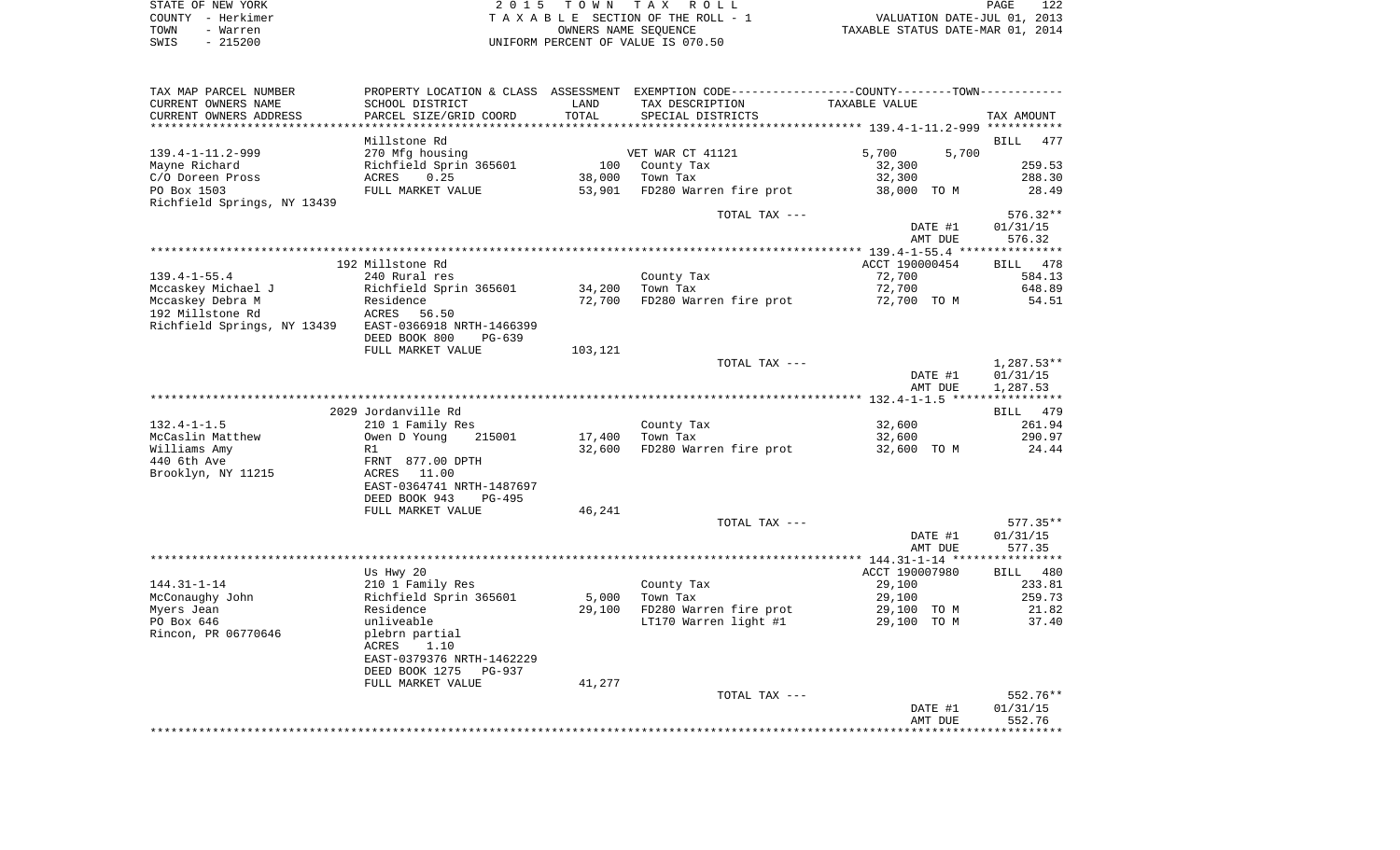| STATE OF NEW YORK |                   | 2015 TOWN TAX ROLL                 | 123<br>PAGE                      |
|-------------------|-------------------|------------------------------------|----------------------------------|
|                   | COUNTY - Herkimer | TAXABLE SECTION OF THE ROLL - 1    | VALUATION DATE-JUL 01, 2013      |
| TOWN              | - Warren          | OWNERS NAME SEOUENCE               | TAXABLE STATUS DATE-MAR 01, 2014 |
| SWIS              | - 215200          | UNIFORM PERCENT OF VALUE IS 070.50 |                                  |

| TAX MAP PARCEL NUMBER                        |                                 |         | PROPERTY LOCATION & CLASS ASSESSMENT EXEMPTION CODE----------------COUNTY--------TOWN----------- |                |                          |
|----------------------------------------------|---------------------------------|---------|--------------------------------------------------------------------------------------------------|----------------|--------------------------|
| CURRENT OWNERS NAME                          | SCHOOL DISTRICT                 | LAND    | TAX DESCRIPTION                                                                                  | TAXABLE VALUE  |                          |
| CURRENT OWNERS ADDRESS                       | PARCEL SIZE/GRID COORD          | TOTAL   | SPECIAL DISTRICTS                                                                                |                | TAX AMOUNT               |
|                                              |                                 |         |                                                                                                  |                |                          |
|                                              | Osley Rd                        |         |                                                                                                  |                | <b>BILL</b><br>481       |
| $139.2 - 1 - 1.2$                            | 311 Res vac land                |         | County Tax                                                                                       | 500            | 4.02                     |
| McDole Barry                                 | Richfield Sprin 365601          | 500     | Town Tax                                                                                         | 500            | 4.46                     |
| McDole Michelle                              | FRNT 219.00 DPTH 519.00         | 500     | FD280 Warren fire prot                                                                           | 500 TO M       | .37                      |
| 82 Route 639                                 | 0.70<br>ACRES                   |         |                                                                                                  |                |                          |
| Wantage, NJ 07461                            | EAST-0360425 NRTH-1478141       |         |                                                                                                  |                |                          |
|                                              | DEED BOOK 1249<br><b>PG-116</b> |         |                                                                                                  |                |                          |
|                                              | FULL MARKET VALUE               | 709     |                                                                                                  |                |                          |
|                                              |                                 |         | TOTAL TAX ---                                                                                    |                | $8.85**$                 |
|                                              |                                 |         |                                                                                                  | DATE #1        | 01/31/15                 |
|                                              |                                 |         |                                                                                                  | AMT DUE        | 8.85                     |
|                                              |                                 |         |                                                                                                  |                |                          |
|                                              | Kingdom Rd                      |         |                                                                                                  |                | 482<br>BILL              |
| $132.2 - 3 - 22$                             | 322 Rural vac>10                |         | County Tax                                                                                       | 8,560          | 68.78                    |
| McFarland Scott B                            | Owen D Young<br>215001          | 8,560   | Town Tax                                                                                         | 8,560          | 76.40                    |
| PO Box 1667                                  | ACRES 21.40                     | 8,560   | FD280 Warren fire prot                                                                           | 8,560 TO M     | 6.42                     |
| Derry, NH 03038                              | EAST-0365862 NRTH-1495191       |         |                                                                                                  |                |                          |
|                                              | DEED BOOK 1487<br><b>PG-927</b> |         |                                                                                                  |                |                          |
|                                              | FULL MARKET VALUE               | 12,142  |                                                                                                  |                |                          |
|                                              |                                 |         | TOTAL TAX ---                                                                                    |                | 151.60**                 |
|                                              |                                 |         |                                                                                                  | DATE #1        | 01/31/15                 |
|                                              |                                 |         |                                                                                                  | AMT DUE        | 151.60                   |
|                                              |                                 |         |                                                                                                  |                |                          |
|                                              | 1395 Little Lakes Rd            |         |                                                                                                  | ACCT 190008940 | BILL<br>483              |
| $133.3 - 1 - 30.1$                           | 210 1 Family Res                |         | County Tax                                                                                       | 93,100         | 748.04                   |
| McKeon Douglas                               | Owen D Young<br>215001          | 12,500  | Town Tax                                                                                         | 93,100         | 830.97                   |
| McKeon Maria                                 | R1 G                            | 93,100  | FD280 Warren fire prot                                                                           | 93,100 TO M    | 69.80                    |
| 89 Asbury Ave                                | ACRES<br>11.40                  |         |                                                                                                  |                |                          |
|                                              |                                 |         |                                                                                                  |                |                          |
| Ocean Grove, NJ 07756                        | EAST-0376379 NRTH-1484258       |         |                                                                                                  |                |                          |
|                                              | DEED BOOK 1547<br><b>PG-270</b> |         |                                                                                                  |                |                          |
| PRIOR OWNER ON 3/01/2014<br>Cismowski Ernest | FULL MARKET VALUE               | 132,057 |                                                                                                  |                |                          |
|                                              |                                 |         |                                                                                                  |                |                          |
|                                              |                                 |         | TOTAL TAX ---                                                                                    |                | 1,648.81**               |
|                                              |                                 |         |                                                                                                  | DATE #1        | 01/31/15                 |
|                                              |                                 |         |                                                                                                  | AMT DUE        | 1,648.81<br>************ |
|                                              |                                 |         |                                                                                                  |                |                          |
|                                              | State Route 28                  |         |                                                                                                  |                | BILL 484                 |
| $139.1 - 1 - 7$                              | 314 Rural vac<10                |         | County Tax                                                                                       | 8,000          | 64.28                    |
| Mcknight William J                           | Richfield Sprin 365601          | 8,000   | Town Tax                                                                                         | 8,000          | 71.40                    |
| Mcknight Michele A                           | FRNT 527.00 DPTH                | 8,000   |                                                                                                  |                |                          |
| PO Box 625                                   | 4.10<br>ACRES                   |         |                                                                                                  |                |                          |
| Richfield Springs, NY 13439                  | EAST-0359337 NRTH-1474002       |         |                                                                                                  |                |                          |
|                                              | DEED BOOK 867<br>$PG-675$       |         |                                                                                                  |                |                          |
|                                              | FULL MARKET VALUE               | 11,348  |                                                                                                  |                |                          |
|                                              |                                 |         | TOTAL TAX ---                                                                                    |                | 135.68**                 |
|                                              |                                 |         |                                                                                                  | DATE #1        | 01/31/15                 |
|                                              |                                 |         |                                                                                                  | AMT DUE        | 135.68                   |
|                                              |                                 |         |                                                                                                  |                |                          |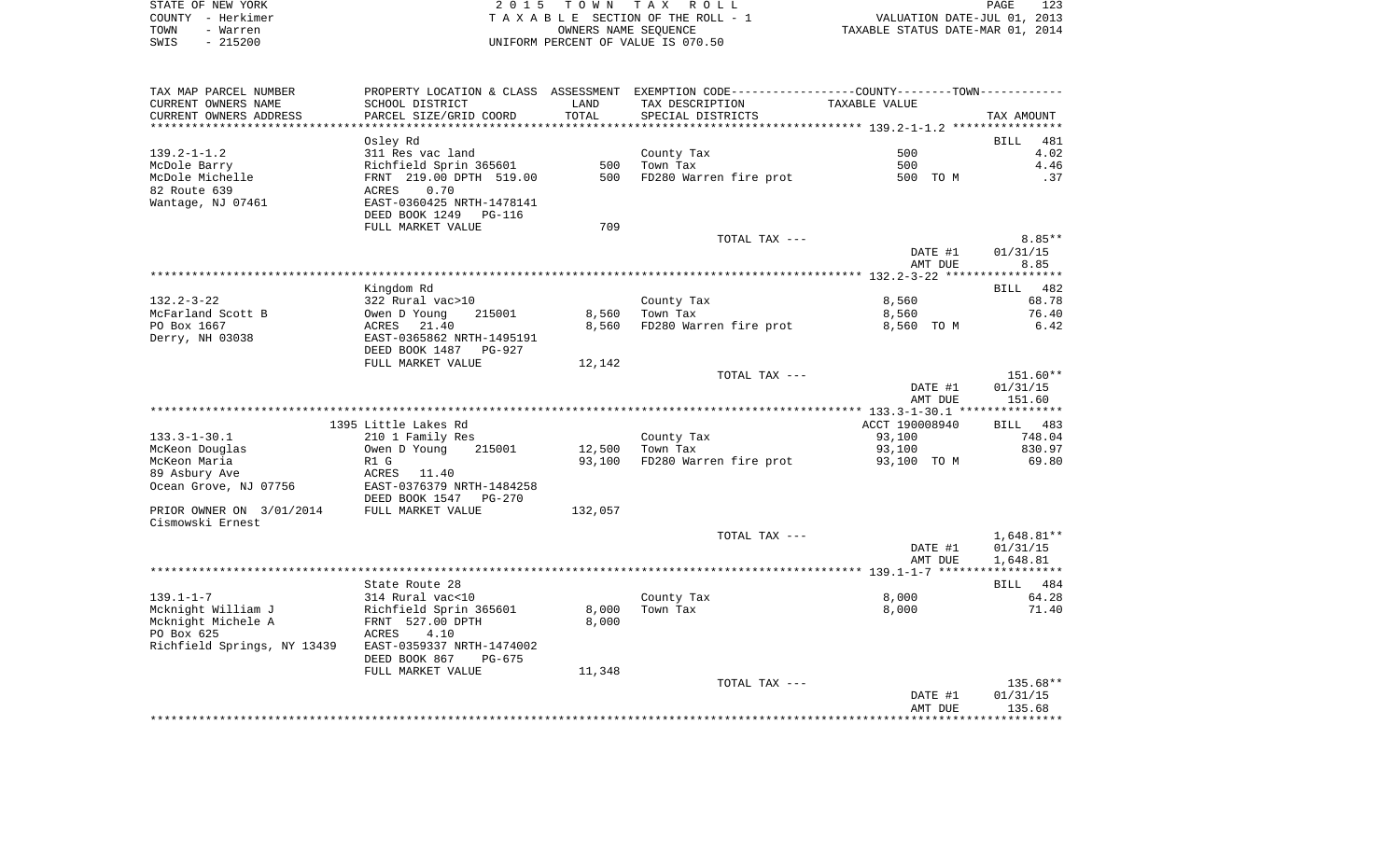| STATE OF NEW YORK | 2015 TOWN TAX ROLL                 | 124<br>PAGE                      |
|-------------------|------------------------------------|----------------------------------|
| COUNTY - Herkimer | TAXABLE SECTION OF THE ROLL - 1    | VALUATION DATE-JUL 01, 2013      |
| TOWN<br>- Warren  | OWNERS NAME SEOUENCE               | TAXABLE STATUS DATE-MAR 01, 2014 |
| - 215200<br>SWIS  | UNIFORM PERCENT OF VALUE IS 070.50 |                                  |

| TAX MAP PARCEL NUMBER                                                                                                                                                        | PROPERTY LOCATION & CLASS ASSESSMENT EXEMPTION CODE-----------------COUNTY--------TOWN---------- |                   |                                           |                                                |              |
|------------------------------------------------------------------------------------------------------------------------------------------------------------------------------|--------------------------------------------------------------------------------------------------|-------------------|-------------------------------------------|------------------------------------------------|--------------|
| CURRENT OWNERS NAME                                                                                                                                                          | SCHOOL DISTRICT<br>SCHOOL DISTRICT<br>PARCEL SIZE/GRID COORD                                     | LAND              | TAX DESCRIPTION TAXABLE VALUE             |                                                |              |
| CURRENT OWNERS ADDRESS                                                                                                                                                       |                                                                                                  | TOTAL             | SPECIAL DISTRICTS                         |                                                | TAX AMOUNT   |
|                                                                                                                                                                              |                                                                                                  |                   |                                           |                                                |              |
|                                                                                                                                                                              | 343 Hopkins Rd                                                                                   |                   |                                           |                                                | BILL 485     |
| $139.1 - 1 - 8$                                                                                                                                                              | 210 1 Family Res                                                                                 |                   | County Tax                                | 124,600                                        | 1,001.14     |
|                                                                                                                                                                              |                                                                                                  |                   | Town Tax                                  | 124,600                                        | 1,112.13     |
|                                                                                                                                                                              |                                                                                                  | 124,600           | FD280 Warren fire prot                    | 124,600 TO M                                   | 93.42        |
|                                                                                                                                                                              |                                                                                                  |                   |                                           |                                                |              |
|                                                                                                                                                                              |                                                                                                  |                   |                                           |                                                |              |
|                                                                                                                                                                              | FULL MARKET VALUE                                                                                | 176,738           |                                           |                                                |              |
|                                                                                                                                                                              |                                                                                                  |                   | TOTAL TAX ---                             |                                                | $2,206.69**$ |
|                                                                                                                                                                              |                                                                                                  |                   |                                           | DATE #1                                        | 01/31/15     |
|                                                                                                                                                                              |                                                                                                  |                   |                                           | AMT DUE                                        | 2,206.69     |
|                                                                                                                                                                              |                                                                                                  |                   |                                           |                                                |              |
|                                                                                                                                                                              | 290 Little Lakes Rd                                                                              |                   | County Tax<br>$\frac{\pi_{ax}}{\pi_{ax}}$ |                                                | BILL 486     |
| 140.3-1-19.7                                                                                                                                                                 | 210 1 Family Res                                                                                 |                   |                                           | 108,400                                        | 870.98       |
|                                                                                                                                                                              |                                                                                                  | $14,300$ Town Tax |                                           | 108,400<br>FD280 Warren fire prot 108,400 TO M | 967.53       |
| McWilliams James<br>McWilliams Carmen<br>McWilliams Carmen<br>290 Little Lakes Rd<br>Richfield Springs, NY 13439<br>Richfield Springs, NY 13439<br>EAST-0379802 NRTH-1465895 |                                                                                                  | 108,400           |                                           |                                                | 81.28        |
|                                                                                                                                                                              |                                                                                                  |                   |                                           |                                                |              |
|                                                                                                                                                                              | DEED BOOK 1271    PG-828                                                                         |                   |                                           |                                                |              |
| MAY BE SUBJECT TO PAYMENT FULL MARKET VALUE                                                                                                                                  |                                                                                                  | 153,759           |                                           |                                                |              |
| UNDER AGDIST LAW TIL 2014                                                                                                                                                    |                                                                                                  |                   |                                           |                                                |              |
|                                                                                                                                                                              |                                                                                                  |                   | TOTAL TAX ---                             |                                                | 1,919.79**   |
|                                                                                                                                                                              |                                                                                                  |                   |                                           | DATE #1                                        | 01/31/15     |
|                                                                                                                                                                              |                                                                                                  |                   |                                           | AMT DUE                                        | 1,919.79     |
|                                                                                                                                                                              |                                                                                                  |                   |                                           |                                                |              |
|                                                                                                                                                                              | and a minimal<br>323 Vacant rural<br>Owen D Young 215001<br>Swamp                                |                   |                                           |                                                | BILL 487     |
| 132.60-1-18                                                                                                                                                                  |                                                                                                  |                   | County Tax                                | 600                                            | 4.82         |
| 132.00 -<br>Melko Alexander                                                                                                                                                  | 215001                                                                                           |                   | 600 Town Tax                              | 600                                            | 5.36         |
|                                                                                                                                                                              |                                                                                                  |                   | 600 FD280 Warren fire prot                | 600 TO M                                       | .45          |
| Richfield Springs, NY 13439 ACRES                                                                                                                                            | 1.40                                                                                             |                   |                                           |                                                |              |
|                                                                                                                                                                              | EAST-0372086 NRTH-1487706                                                                        |                   |                                           |                                                |              |
|                                                                                                                                                                              | DEED BOOK 1184 PG-178                                                                            |                   |                                           |                                                |              |
|                                                                                                                                                                              | FULL MARKET VALUE                                                                                | 851               |                                           |                                                |              |
|                                                                                                                                                                              |                                                                                                  |                   | TOTAL TAX ---                             |                                                | $10.63**$    |
|                                                                                                                                                                              |                                                                                                  |                   |                                           | DATE #1                                        | 01/31/15     |
|                                                                                                                                                                              |                                                                                                  |                   |                                           | AMT DUE                                        | 10.63        |
|                                                                                                                                                                              |                                                                                                  |                   |                                           |                                                |              |
|                                                                                                                                                                              | 175 Main St                                                                                      |                   |                                           | ACCT 190004890                                 | BILL 488     |
| 132.60-1-34                                                                                                                                                                  | 210 1 Family Res                                                                                 |                   | County Tax                                | 29,000                                         | 233.01       |
| Melko Alexander                                                                                                                                                              |                                                                                                  | 7,400             | Town Tax                                  | 29,000                                         | 258.84       |
| 63 Church St                                                                                                                                                                 | Alu I ramily Acs<br>Owen D Young 215001<br>Residence                                             | 29,000            |                                           |                                                | 21.74        |
| Richfield Springs, NY 13439 FRNT 103.00 DPTH 200.00                                                                                                                          |                                                                                                  |                   |                                           |                                                | 28.82        |
|                                                                                                                                                                              | EAST-0372071 NRTH-1487469                                                                        |                   |                                           |                                                |              |
|                                                                                                                                                                              | DEED BOOK 1184 PG-178                                                                            |                   |                                           |                                                |              |
|                                                                                                                                                                              | FULL MARKET VALUE                                                                                | 41,135            |                                           |                                                |              |
|                                                                                                                                                                              |                                                                                                  |                   | TOTAL TAX ---                             |                                                | $542.41**$   |
|                                                                                                                                                                              |                                                                                                  |                   |                                           | DATE #1                                        | 01/31/15     |
|                                                                                                                                                                              |                                                                                                  |                   |                                           |                                                |              |
|                                                                                                                                                                              |                                                                                                  |                   |                                           | AMT DUE                                        | 542.41       |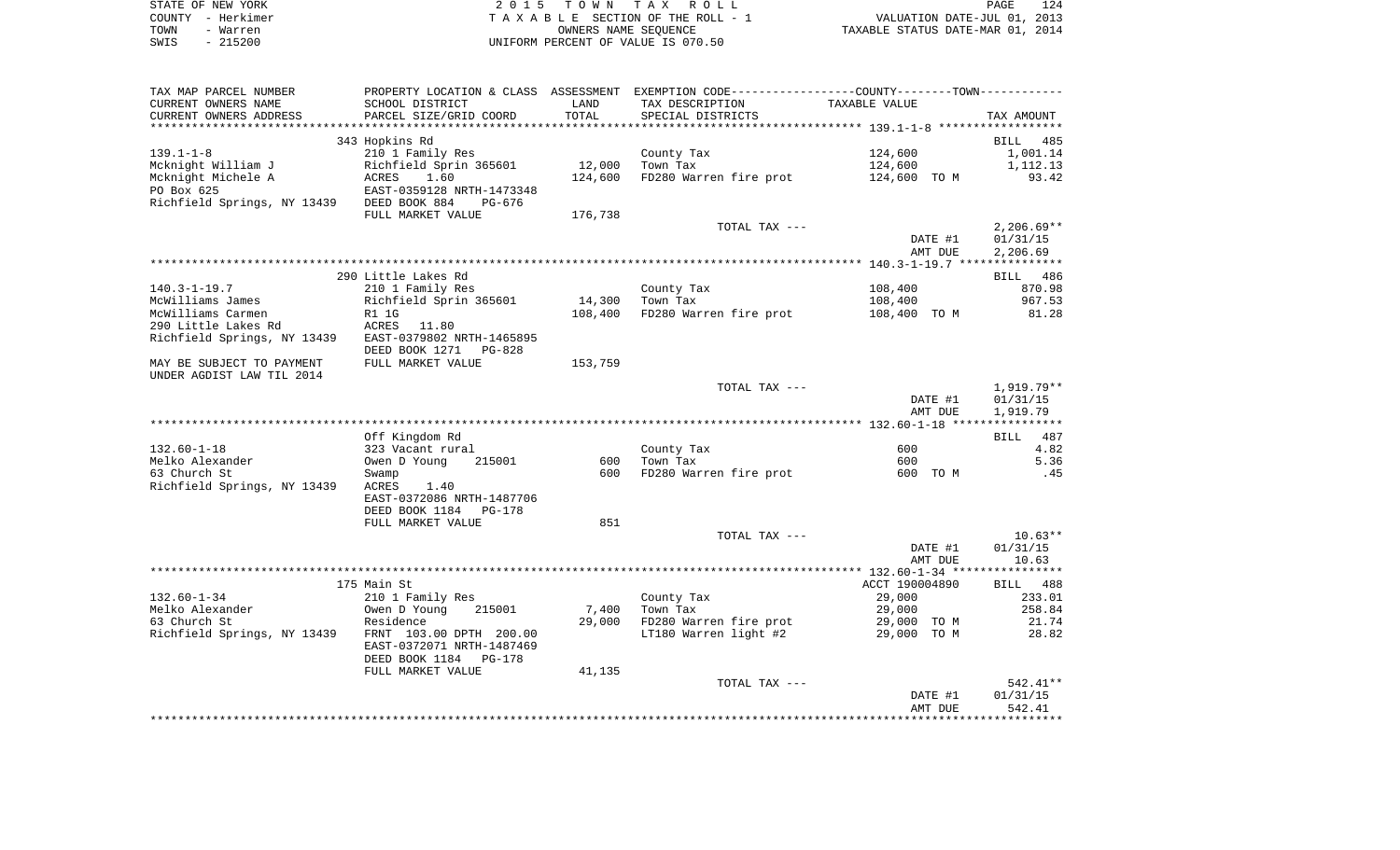| STATE OF NEW YORK | 2015 TOWN TAX ROLL<br>PAGE                                     | 125 |
|-------------------|----------------------------------------------------------------|-----|
| COUNTY - Herkimer | VALUATION DATE-JUL 01, 2013<br>TAXABLE SECTION OF THE ROLL - 1 |     |
| TOWN<br>- Warren  | TAXABLE STATUS DATE-MAR 01, 2014<br>OWNERS NAME SEOUENCE       |     |
| $-215200$<br>SWIS | UNIFORM PERCENT OF VALUE IS 070.50                             |     |

| TAX MAP PARCEL NUMBER                                               |                                                                | LAND              | PROPERTY LOCATION & CLASS ASSESSMENT EXEMPTION CODE---------------COUNTY-------TOWN---------- |                |                 |
|---------------------------------------------------------------------|----------------------------------------------------------------|-------------------|-----------------------------------------------------------------------------------------------|----------------|-----------------|
| CURRENT OWNERS NAME<br>CURRENT OWNERS ADDRESS                       | SCHOOL DISTRICT<br>PARCEL SIZE/GRID COORD                      | TOTAL             | TAX DESCRIPTION<br>SPECIAL DISTRICTS                                                          | TAXABLE VALUE  | TAX AMOUNT      |
|                                                                     |                                                                |                   |                                                                                               |                |                 |
|                                                                     | Warren St                                                      |                   |                                                                                               |                | BILL 489        |
| $139.4 - 1 - 53.6$                                                  | 311 Res vac land                                               |                   | County Tax                                                                                    | 10,000         | 80.35           |
|                                                                     |                                                                | 10,000            | Town Tax                                                                                      | 10,000         | 89.26           |
|                                                                     |                                                                | 10,000            | FD280 Warren fire prot                                                                        | 10,000 TO M    | 7.50            |
|                                                                     |                                                                |                   |                                                                                               |                |                 |
|                                                                     |                                                                |                   |                                                                                               |                |                 |
|                                                                     | FULL MARKET VALUE                                              | 14,184            |                                                                                               |                |                 |
|                                                                     |                                                                |                   | TOTAL TAX ---                                                                                 |                | 177.11**        |
|                                                                     |                                                                |                   |                                                                                               | DATE #1        | 01/31/15        |
|                                                                     |                                                                |                   |                                                                                               | AMT DUE        | 177.11          |
|                                                                     | 159 Main St                                                    |                   |                                                                                               | ACCT 190009570 | <b>BILL</b> 490 |
| $132.60 - 1 - 31$                                                   | 210 1 Family Res                                               |                   | County Tax                                                                                    | 21,000         | 168.73          |
| Melko Alexander A                                                   | 215001                                                         |                   | 6,600 Town Tax                                                                                | 21,000         | 187.44          |
| 63 Church St                                                        | Owen D Young<br>Residence<br>Residence                         |                   | 21,000 FD280 Warren fire prot                                                                 | 21,000 TO M    | 15.75           |
| Richfield Springs, NY 13439 FRNT 110.00 DPTH 172.00                 |                                                                |                   | LT180 Warren light #2 $\overline{21,000}$ TO M                                                |                | 20.87           |
|                                                                     | EAST-0371773 NRTH-1487411                                      |                   |                                                                                               |                |                 |
|                                                                     | DEED BOOK 1434 PG-302                                          |                   |                                                                                               |                |                 |
|                                                                     | FULL MARKET VALUE                                              | 29,787            |                                                                                               |                |                 |
|                                                                     |                                                                |                   | TOTAL TAX ---                                                                                 |                | 392.79**        |
|                                                                     |                                                                |                   |                                                                                               | DATE #1        | 01/31/15        |
|                                                                     |                                                                |                   |                                                                                               | AMT DUE        | 392.79          |
|                                                                     |                                                                |                   |                                                                                               |                |                 |
|                                                                     | Warren St                                                      |                   |                                                                                               | ACCT 190001800 | BILL 491        |
| 139.4-1-49                                                          | 210 1 Family Res                                               |                   | County Tax                                                                                    | 75,000         | 602.61          |
| Melko Alexander S                                                   |                                                                | $15,400$ Town Tax |                                                                                               | 75,000         | 669.42          |
| Melko Josephine T                                                   | Richfield Sprin 365601<br>Richfield Sprin 365601<br>ACRES 6.00 | 75,000            | FD280 Warren fire prot                                                                        | 75,000 TO M    | 56.23           |
| PO Box 362<br>Richfield Springs, NY 13439 EAST-0364309 NRTH-1466310 |                                                                |                   |                                                                                               |                |                 |
|                                                                     | DEED BOOK 844 PG-44                                            |                   |                                                                                               |                |                 |
|                                                                     | FULL MARKET VALUE                                              | 106,383           |                                                                                               |                |                 |
|                                                                     |                                                                |                   | TOTAL TAX ---                                                                                 |                | 1,328.26**      |
|                                                                     |                                                                |                   |                                                                                               | DATE #1        | 01/31/15        |
|                                                                     |                                                                |                   |                                                                                               | AMT DUE        | 1,328.26        |
|                                                                     |                                                                |                   |                                                                                               |                |                 |
|                                                                     | 539 Chyle Rd                                                   |                   |                                                                                               | ACCT 190007650 | BILL 492        |
| 140.2-1-12                                                          | 260 Seasonal res                                               |                   |                                                                                               | 41,500         | 333.45          |
| Merlo Luis A                                                        | Owen D Young 215001                                            | 16,100            | County Tax<br>Town Tax                                                                        | 41,500         | 370.41          |
| 388 Summit Ave                                                      | Residence                                                      | 41,500            | FD280 Warren fire prot 41,500 TO M                                                            |                | 31.12           |
| Hackensack, NJ 07601                                                | merge w/ 140.2-1-11.2 200                                      |                   |                                                                                               |                |                 |
|                                                                     | FRNT 700.00 DPTH                                               |                   |                                                                                               |                |                 |
|                                                                     | 7.30<br>ACRES                                                  |                   |                                                                                               |                |                 |
|                                                                     | EAST-0351980 NRTH-1050130                                      |                   |                                                                                               |                |                 |
|                                                                     | DEED BOOK 903<br>PG-103                                        |                   |                                                                                               |                |                 |
|                                                                     | FULL MARKET VALUE                                              | 58,865            |                                                                                               |                | 734.98**        |
|                                                                     |                                                                |                   | TOTAL TAX ---                                                                                 | DATE #1        | 01/31/15        |
|                                                                     |                                                                |                   |                                                                                               | AMT DUE        | 734.98          |
|                                                                     |                                                                |                   |                                                                                               |                |                 |
|                                                                     |                                                                |                   |                                                                                               |                |                 |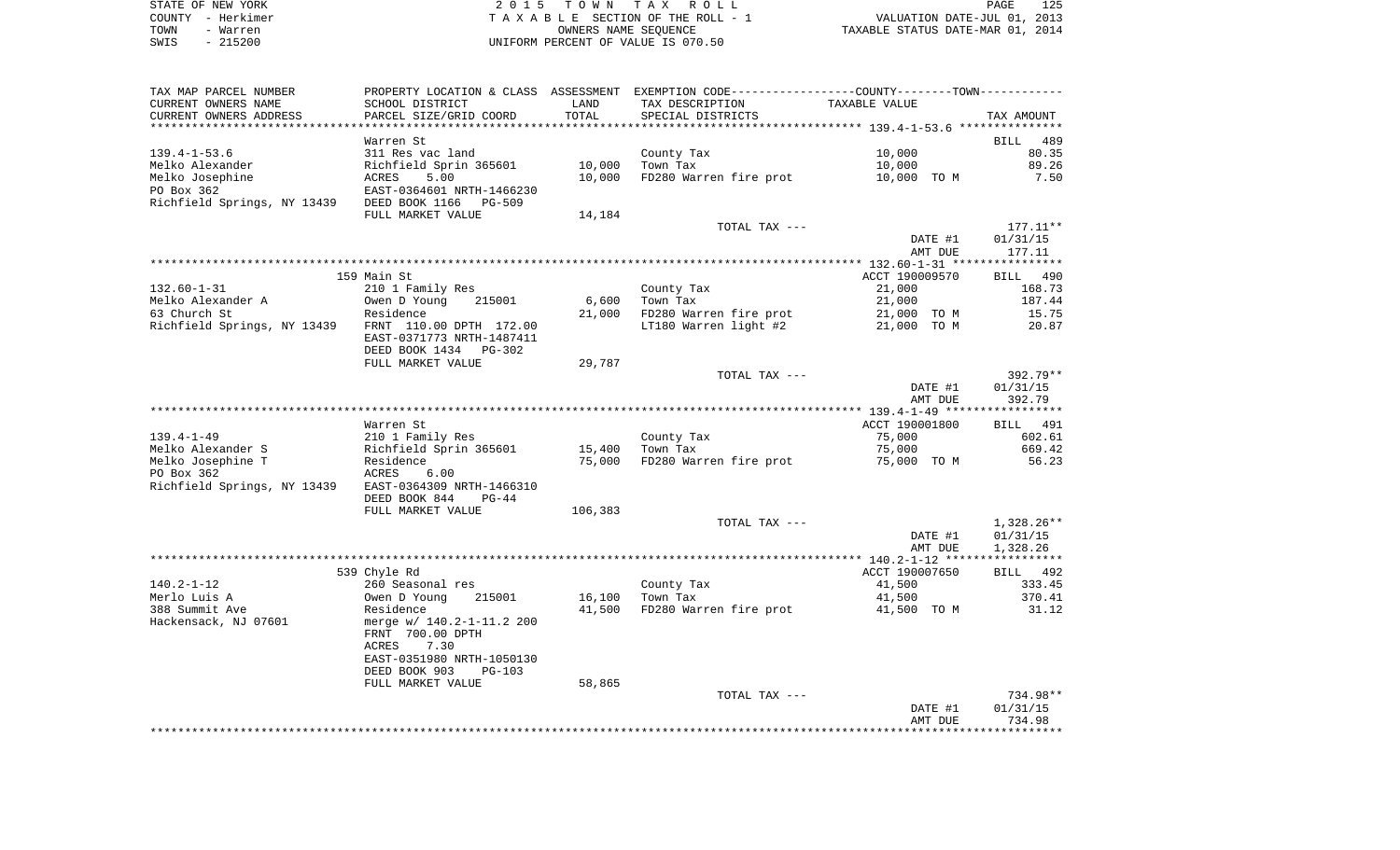| STATE OF NEW YORK | 2015 TOWN TAX ROLL                 | 126<br>PAGE                      |
|-------------------|------------------------------------|----------------------------------|
| COUNTY - Herkimer | TAXABLE SECTION OF THE ROLL - 1    | VALUATION DATE-JUL 01, 2013      |
| TOWN<br>- Warren  | OWNERS NAME SEOUENCE               | TAXABLE STATUS DATE-MAR 01, 2014 |
| $-215200$<br>SWIS | UNIFORM PERCENT OF VALUE IS 070.50 |                                  |

| TAX MAP PARCEL NUMBER                                 | PROPERTY LOCATION & CLASS ASSESSMENT EXEMPTION CODE----------------COUNTY--------TOWN---------- |         |                                              |                                      |                                      |
|-------------------------------------------------------|-------------------------------------------------------------------------------------------------|---------|----------------------------------------------|--------------------------------------|--------------------------------------|
| CURRENT OWNERS NAME                                   | SCHOOL DISTRICT                                                                                 | LAND    | TAX DESCRIPTION                              | TAXABLE VALUE                        |                                      |
| CURRENT OWNERS ADDRESS                                | PARCEL SIZE/GRID COORD                                                                          | TOTAL   | SPECIAL DISTRICTS                            |                                      | TAX AMOUNT                           |
|                                                       |                                                                                                 |         |                                              |                                      |                                      |
|                                                       | Little Lakes Rd                                                                                 |         |                                              | ACCT 190002640                       | BILL 493                             |
| $140.3 - 1 - 9$                                       | 210 1 Family Res                                                                                |         | County Tax                                   | 35,000                               | 281.22                               |
| Meyerhoff William                                     | Richfield Sprin 365601                                                                          | 11,300  | Town Tax                                     | 35,000                               | 312.40                               |
| 102 Chyle Rd                                          | Residence                                                                                       | 35,000  | FD280 Warren fire prot 35,000 TO M           |                                      | 26.24                                |
| Richfield Springs, NY 13439                           | ACRES<br>2.00<br>EAST-0380852 NRTH-1472560<br>DEED BOOK 1505<br>PG-531<br>FULL MARKET VALUE     | 49,645  |                                              |                                      |                                      |
|                                                       |                                                                                                 |         | TOTAL TAX ---                                |                                      | $619.86**$                           |
|                                                       |                                                                                                 |         |                                              | DATE #1<br>AMT DUE                   | 01/31/15<br>619.86                   |
|                                                       |                                                                                                 |         |                                              |                                      |                                      |
|                                                       | 1308 State Route 167                                                                            |         |                                              | ACCT 190007260                       | BILL 494                             |
| $132.60 - 1 - 66$                                     | 210 1 Family Res                                                                                |         | County Tax                                   | 69,000                               | 554.40                               |
| Miller Alfred J Jr                                    | Owen D Young<br>215001                                                                          | 16,400  | Town Tax                                     | 69,000                               | 615.87                               |
| Miller Marianne                                       | Residence                                                                                       | 69,000  | FD280 Warren fire prot                       | 69,000 TO M                          | 51.73                                |
| 1308 State Route 167                                  | REBIGS<br>9.00                                                                                  |         | LT180 Warren light #2                        | 69,000 TO M                          | 68.57                                |
| Jordanville, NY 13361                                 | EAST-0370816 NRTH-1486675<br>DEED BOOK 00664 PG-00480                                           |         |                                              |                                      |                                      |
|                                                       | FULL MARKET VALUE                                                                               | 97,872  |                                              |                                      |                                      |
|                                                       |                                                                                                 |         | TOTAL TAX ---                                | DATE #1<br>AMT DUE                   | $1,290.57**$<br>01/31/15<br>1,290.57 |
|                                                       |                                                                                                 |         |                                              |                                      |                                      |
|                                                       | 494 Hoke Rd                                                                                     |         |                                              | ACCT 190006870                       | BILL 495                             |
| $144.1 - 1 - 67$                                      | 210 1 Family Res                                                                                |         | County Tax                                   | 72,000                               | 578.51                               |
| Miller Leslie                                         | Richfield Sprin 365601                                                                          | 13,800  | Town Tax                                     | 72,000                               | 642.64                               |
| Miller Marjorie                                       | Res                                                                                             | 72,000  | FD280 Warren fire prot                       | 72,000 TO M                          | 53.98                                |
| 554 Hoke Rd                                           | ACRES<br>4.00                                                                                   |         |                                              |                                      |                                      |
| Richfield Springs, NY 13439 EAST-0382376 NRTH-1458111 | DEED BOOK 864<br>PG-498                                                                         |         |                                              |                                      |                                      |
|                                                       | FULL MARKET VALUE                                                                               | 102,128 |                                              |                                      |                                      |
|                                                       |                                                                                                 |         | TOTAL TAX ---                                |                                      | 1,275.13**                           |
|                                                       |                                                                                                 |         |                                              | DATE #1<br>AMT DUE                   | 01/31/15<br>1,275.13                 |
|                                                       |                                                                                                 |         |                                              |                                      |                                      |
|                                                       | 554 Hoke Rd                                                                                     |         |                                              | ACCT 190007890                       | BILL<br>496                          |
| $144.1 - 1 - 71.1$                                    | 112 Dairy farm                                                                                  |         | AGRIC 10 Y 41700                             | 13,500<br>13,500                     |                                      |
| Miller Leslie J<br>Miller James M                     | Richfield Sprin 365601                                                                          |         | 85,700 AGRIC 10 Y 42100                      | 8,000<br>8,000                       |                                      |
| 554 Hoke Rd                                           | Dairy Farm<br>ACRES 194.40                                                                      |         | 350,000 AGRIC 10 Y 42100<br>AGRIC 10 Y 42100 | 16,400<br>16,400<br>22,200<br>22,200 |                                      |
| Richfield Springs, NY 13439 EAST-0382419 NRTH-1457755 |                                                                                                 |         | County Tax                                   | 289,900                              | 2,329.30                             |
|                                                       | DEED BOOK 739<br><b>PG-115</b>                                                                  |         | Town Tax                                     | 289,900                              | 2,587.53                             |
| MAY BE SUBJECT TO PAYMENT<br>UNDER RPTL483 UNTIL 2015 | FULL MARKET VALUE                                                                               |         | 496,454 FD280 Warren fire prot 350,000 TO M  |                                      | 262.42                               |
|                                                       |                                                                                                 |         | TOTAL TAX ---                                |                                      | $5,179.25**$                         |
|                                                       |                                                                                                 |         |                                              | DATE #1                              | 01/31/15                             |
|                                                       |                                                                                                 |         |                                              | AMT DUE                              | 5,179.25                             |
|                                                       |                                                                                                 |         |                                              |                                      |                                      |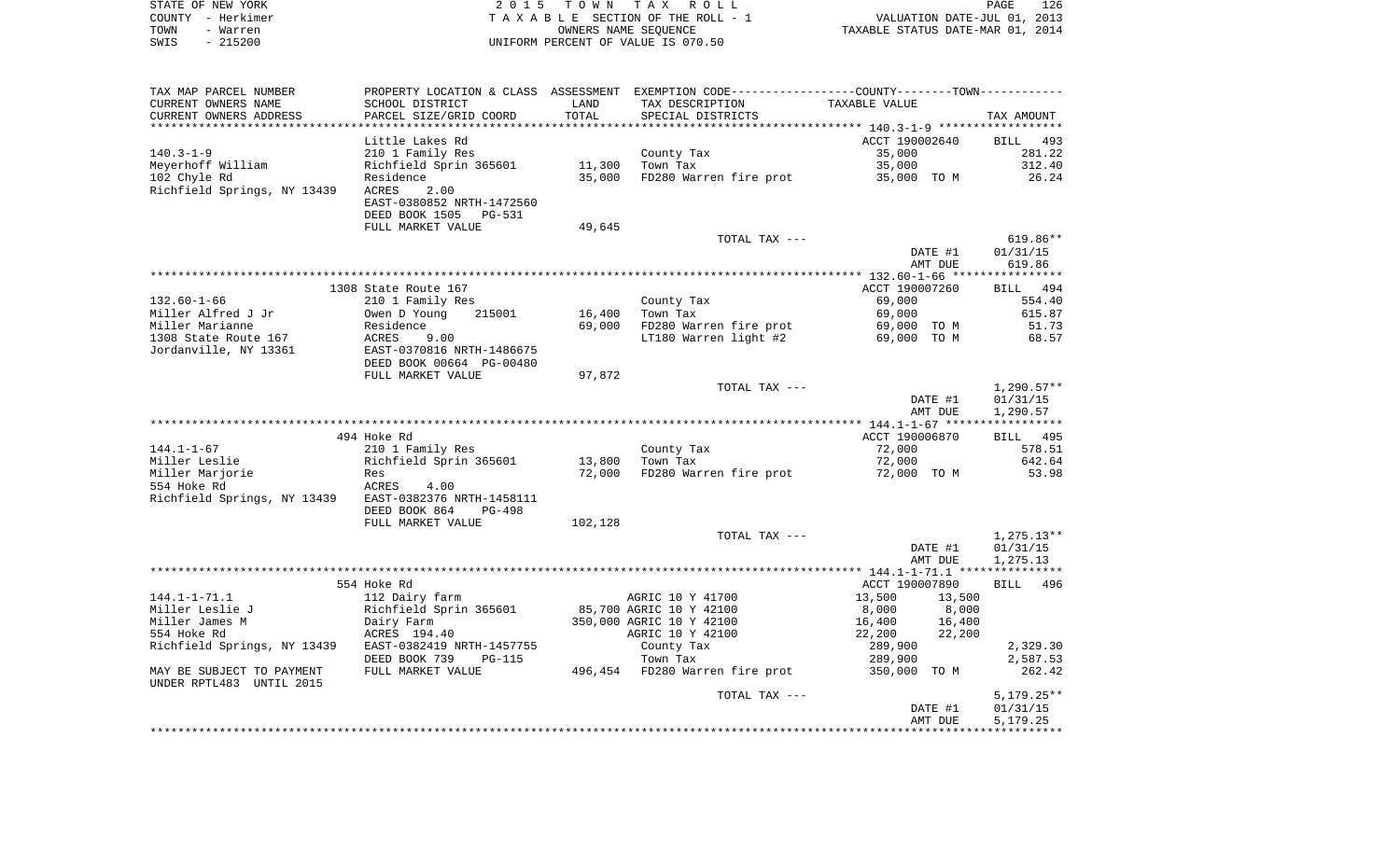| STATE OF NEW YORK                     |                                                     |         | 2015 TOWN TAX ROLL                                                                            |                                  | PAGE<br>127      |
|---------------------------------------|-----------------------------------------------------|---------|-----------------------------------------------------------------------------------------------|----------------------------------|------------------|
| COUNTY - Herkimer                     |                                                     |         | TAXABLE SECTION OF THE ROLL - 1                                                               | VALUATION DATE-JUL 01, 2013      |                  |
| TOWN<br>- Warren<br>SWIS<br>$-215200$ |                                                     |         | OWNERS NAME SEQUENCE                                                                          | TAXABLE STATUS DATE-MAR 01, 2014 |                  |
|                                       |                                                     |         | UNIFORM PERCENT OF VALUE IS 070.50                                                            |                                  |                  |
| TAX MAP PARCEL NUMBER                 |                                                     |         | PROPERTY LOCATION & CLASS ASSESSMENT EXEMPTION CODE---------------COUNTY-------TOWN---------- |                                  |                  |
| CURRENT OWNERS NAME                   | SCHOOL DISTRICT                                     | LAND    | TAX DESCRIPTION                                                                               | TAXABLE VALUE                    |                  |
| CURRENT OWNERS ADDRESS                | PARCEL SIZE/GRID COORD                              | TOTAL   | SPECIAL DISTRICTS                                                                             |                                  | TAX AMOUNT       |
|                                       |                                                     |         |                                                                                               |                                  |                  |
|                                       | 303 Cullen Rd                                       |         |                                                                                               | ACCT 190003150                   | BILL<br>497      |
| $139.2 - 1 - 8$<br>Miller Nelson J    | 112 Dairy farm                                      | 75,200  | AGRIC 10 Y 42100                                                                              | 4,000<br>4,000                   | 1,325.75         |
| Miller Barbara D                      | Richfield Sprin 365601<br>Kroll Rd                  | 169,000 | County Tax<br>Town Tax                                                                        | 165,000<br>165,000               | 1,472.72         |
| 303 Cullen Rd                         | Farm                                                |         | FD280 Warren fire prot                                                                        | 169,000 TO M                     | 126.71           |
| Richfield Springs, NY 13439           | ACRES 174.30                                        |         |                                                                                               |                                  |                  |
|                                       | EAST-0361873 NRTH-1477104                           |         |                                                                                               |                                  |                  |
|                                       | DEED BOOK 1285<br>PG-712                            |         |                                                                                               |                                  |                  |
|                                       | FULL MARKET VALUE                                   | 239,716 |                                                                                               |                                  |                  |
|                                       |                                                     |         | TOTAL TAX ---                                                                                 |                                  | $2,925.18**$     |
|                                       |                                                     |         |                                                                                               | DATE #1                          | 01/31/15         |
|                                       |                                                     |         |                                                                                               | AMT DUE                          | 2,925.18         |
|                                       |                                                     |         |                                                                                               |                                  |                  |
|                                       | 862 Rock Hill Rd                                    |         |                                                                                               | ACCT 190001980                   | BILL<br>498      |
| 127.3-1-2                             | 210 1 Family Res                                    |         | County Tax                                                                                    | 44,300                           | 355.94           |
| Mills Martin                          | 215001<br>Owen D Young<br>Residence                 | 8,600   | Town Tax                                                                                      | 44,300                           | 395.40<br>624.37 |
| 862 Rock Hill Rd<br>Mohawk, NY 13407  | FRNT 270.00 DPTH 120.00                             | 44,300  | School Relevy<br>FD280 Warren fire prot                                                       | 44,300 TO M                      | 33.22            |
|                                       | EAST-0376213 NRTH-1498963                           |         |                                                                                               |                                  |                  |
|                                       | DEED BOOK 929<br><b>PG-351</b>                      |         |                                                                                               |                                  |                  |
|                                       | FULL MARKET VALUE                                   | 62,837  |                                                                                               |                                  |                  |
|                                       |                                                     |         | TOTAL TAX ---                                                                                 |                                  | $1,408.93**$     |
|                                       |                                                     |         |                                                                                               | DATE #1                          | 01/31/15         |
|                                       |                                                     |         |                                                                                               | AMT DUE                          | 1,408.93         |
|                                       |                                                     |         |                                                                                               |                                  |                  |
|                                       | 236 Springer Rd                                     |         |                                                                                               | ACCT 190009930                   | BILL 499         |
| 140.3-1-12                            | 210 1 Family Res                                    |         | County Tax                                                                                    | 112,700                          | 905.53           |
| Mills Susan C                         | Richfield Sprin 365601                              | 10,300  | Town Tax                                                                                      | 112,700                          | 1,005.91         |
| 236 Springer Rd                       | Rural Res                                           | 112,700 | FD280 Warren fire prot                                                                        | 112,700 TO M                     | 84.50            |
| Richfield Springs, NY 13439           | ACRES<br>1.20<br>EAST-0383663 NRTH-1469269          |         |                                                                                               |                                  |                  |
|                                       | DEED BOOK 931<br>PG-245                             |         |                                                                                               |                                  |                  |
|                                       | FULL MARKET VALUE                                   | 159,858 |                                                                                               |                                  |                  |
|                                       |                                                     |         | TOTAL TAX ---                                                                                 |                                  | 1,995.94**       |
|                                       |                                                     |         |                                                                                               | DATE #1                          | 01/31/15         |
|                                       |                                                     |         |                                                                                               | AMT DUE                          | 1,995.94         |
|                                       |                                                     |         |                                                                                               |                                  | *******          |
|                                       | 351 State Route 167                                 |         |                                                                                               | ACCT 190000990                   | 500<br>BILL      |
| 139.4-2-4                             | 270 Mfg housing                                     |         | County Tax                                                                                    | 42,200                           | 339.07           |
| Minall Robert W                       | Richfield Sprin 365601                              | 15,000  | Town Tax                                                                                      | 42,200                           | 376.66           |
| Minall Margaret A                     | Novi Subdivision                                    | 42,200  | FD280 Warren fire prot                                                                        | 42,200 TO M                      | 31.64            |
| 235 Floyd Rd                          | FRNT 1026.20 DPTH                                   |         |                                                                                               |                                  |                  |
| Shirley, NY 11967                     | 5.00<br>ACRES                                       |         |                                                                                               |                                  |                  |
|                                       | EAST-0365507 NRTH-1470938                           |         |                                                                                               |                                  |                  |
|                                       | DEED BOOK 913<br><b>PG-510</b><br>FULL MARKET VALUE | 59,858  |                                                                                               |                                  |                  |
|                                       |                                                     |         | TOTAL TAX ---                                                                                 |                                  | 747.37**         |
|                                       |                                                     |         |                                                                                               | DATE #1                          | 01/31/15         |
|                                       |                                                     |         |                                                                                               | AMT DUE                          | 747.37           |

\*\*\*\*\*\*\*\*\*\*\*\*\*\*\*\*\*\*\*\*\*\*\*\*\*\*\*\*\*\*\*\*\*\*\*\*\*\*\*\*\*\*\*\*\*\*\*\*\*\*\*\*\*\*\*\*\*\*\*\*\*\*\*\*\*\*\*\*\*\*\*\*\*\*\*\*\*\*\*\*\*\*\*\*\*\*\*\*\*\*\*\*\*\*\*\*\*\*\*\*\*\*\*\*\*\*\*\*\*\*\*\*\*\*\*\*\*\*\*\*\*\*\*\*\*\*\*\*\*\*\*\*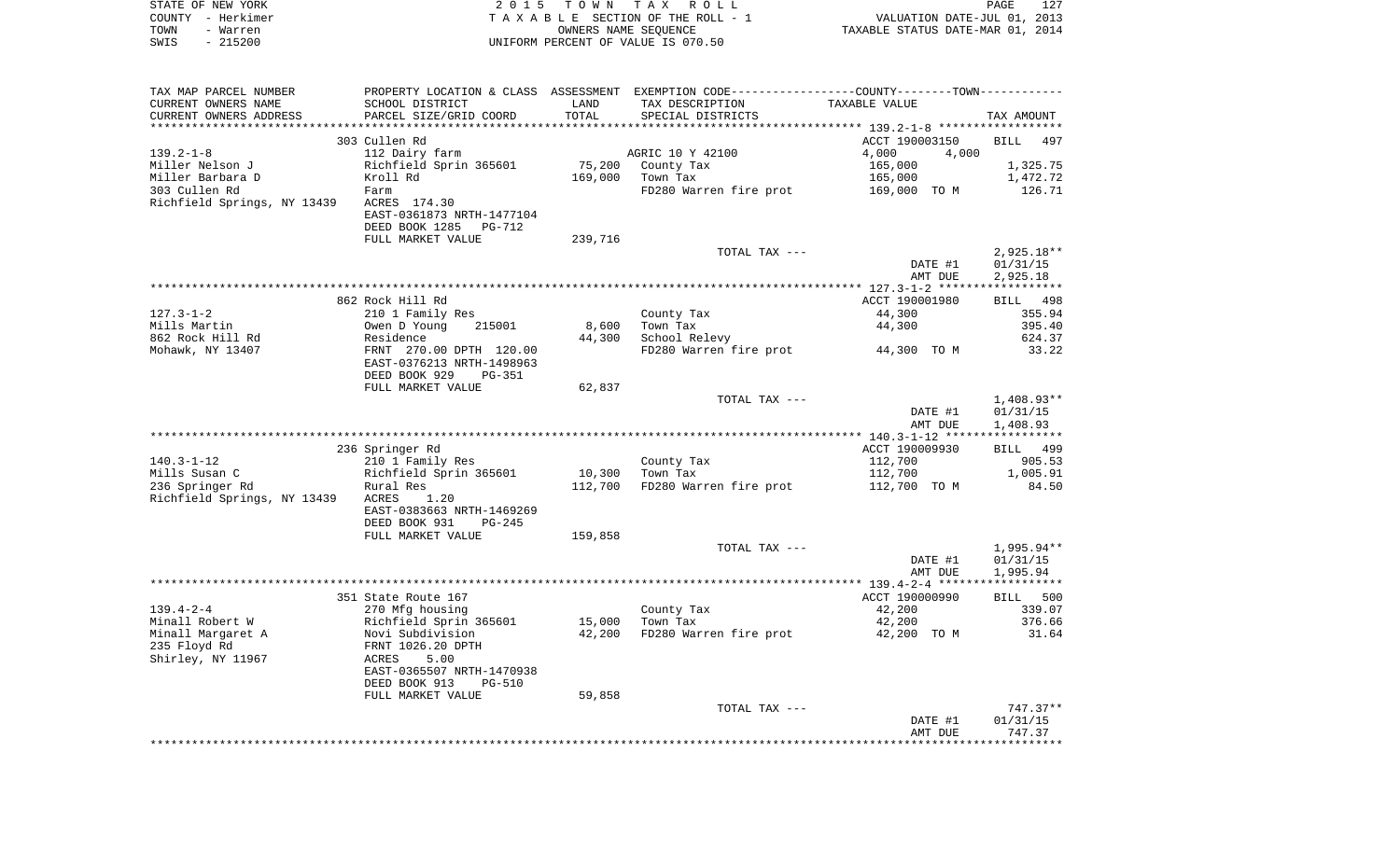|      | STATE OF NEW YORK | 2015 TOWN TAX ROLL                 | 128<br>PAGE                      |
|------|-------------------|------------------------------------|----------------------------------|
|      | COUNTY - Herkimer | TAXABLE SECTION OF THE ROLL - 1    | VALUATION DATE-JUL 01, 2013      |
| TOWN | - Warren          | OWNERS NAME SEOUENCE               | TAXABLE STATUS DATE-MAR 01, 2014 |
| SWIS | $-215200$         | UNIFORM PERCENT OF VALUE IS 070.50 |                                  |

| TAX MAP PARCEL NUMBER                          |                                                                   |         | PROPERTY LOCATION & CLASS ASSESSMENT EXEMPTION CODE---------------COUNTY-------TOWN---------- |                                                                                                                                                                                                                                                                                                                                                |              |
|------------------------------------------------|-------------------------------------------------------------------|---------|-----------------------------------------------------------------------------------------------|------------------------------------------------------------------------------------------------------------------------------------------------------------------------------------------------------------------------------------------------------------------------------------------------------------------------------------------------|--------------|
| CURRENT OWNERS NAME                            | SCHOOL DISTRICT                                                   | LAND    | TAX DESCRIPTION                                                                               | TAXABLE VALUE                                                                                                                                                                                                                                                                                                                                  |              |
| CURRENT OWNERS ADDRESS                         | PARCEL SIZE/GRID COORD                                            | TOTAL   | SPECIAL DISTRICTS                                                                             |                                                                                                                                                                                                                                                                                                                                                | TAX AMOUNT   |
|                                                |                                                                   |         |                                                                                               |                                                                                                                                                                                                                                                                                                                                                |              |
|                                                | 2302 Jordanville Rd                                               |         |                                                                                               | ACCT 190002370                                                                                                                                                                                                                                                                                                                                 | BILL 501     |
| 132.60-1-71                                    | 210 1 Family Res                                                  |         | County Tax                                                                                    | 51,000                                                                                                                                                                                                                                                                                                                                         | 409.78       |
| Miner Rolland A III                            | Owen D Young 215001                                               | 5,300   | Town Tax                                                                                      | 51,000                                                                                                                                                                                                                                                                                                                                         | 455.21       |
| 2302 Jordanville Rd                            |                                                                   | 51,000  |                                                                                               |                                                                                                                                                                                                                                                                                                                                                | 38.24        |
| Jordanville, NY 13361                          | Residence<br>FRNT 167.00 DPTH 180.00<br>EAST-0369944 NRTH-1487025 |         | FD280 Warren fire prot 51,000 TO M<br>LT180 Warren light #2 51,000 TO M                       |                                                                                                                                                                                                                                                                                                                                                | 50.68        |
|                                                |                                                                   |         |                                                                                               |                                                                                                                                                                                                                                                                                                                                                |              |
| PRIOR OWNER ON 3/01/2014 DEED BOOK 1527 PG-295 |                                                                   |         |                                                                                               |                                                                                                                                                                                                                                                                                                                                                |              |
| Miner Rolland                                  | FULL MARKET VALUE                                                 | 72,340  |                                                                                               |                                                                                                                                                                                                                                                                                                                                                |              |
|                                                |                                                                   |         | TOTAL TAX ---                                                                                 |                                                                                                                                                                                                                                                                                                                                                | 953.91**     |
|                                                |                                                                   |         |                                                                                               | DATE #1                                                                                                                                                                                                                                                                                                                                        | 01/31/15     |
|                                                |                                                                   |         |                                                                                               | AMT DUE                                                                                                                                                                                                                                                                                                                                        | 953.91       |
|                                                |                                                                   |         |                                                                                               |                                                                                                                                                                                                                                                                                                                                                |              |
|                                                | 4242 Us Hwy 20                                                    |         |                                                                                               | ACCT 190012900                                                                                                                                                                                                                                                                                                                                 | BILL 502     |
|                                                |                                                                   |         |                                                                                               |                                                                                                                                                                                                                                                                                                                                                |              |
| 144.31-1-10                                    | 210 1 Family Res                                                  |         | County Tax                                                                                    | 39,000                                                                                                                                                                                                                                                                                                                                         | 313.36       |
| Miosek Brendan                                 | Richfield Sprin 365601<br>Residence<br>FRNT 161.04 DPTH 270.60    | 10,000  | Town Tax                                                                                      | 39,000                                                                                                                                                                                                                                                                                                                                         | 348.10       |
| Miosek Melissa                                 |                                                                   | 39,000  | FD280 Warren fire prot 39,000 TO M                                                            |                                                                                                                                                                                                                                                                                                                                                | 29.24        |
| 4242 Us Hwy 20                                 |                                                                   |         | LT170 Warren light #1                                                                         | 39,000 TO M                                                                                                                                                                                                                                                                                                                                    | 50.12        |
| Richfield Springs, NY 13439 ACRES              | 1.00                                                              |         |                                                                                               |                                                                                                                                                                                                                                                                                                                                                |              |
|                                                | EAST-0378932 NRTH-1462391                                         |         |                                                                                               |                                                                                                                                                                                                                                                                                                                                                |              |
|                                                | DEED BOOK 1518 PG-846                                             |         |                                                                                               |                                                                                                                                                                                                                                                                                                                                                |              |
|                                                | FULL MARKET VALUE                                                 | 55,319  |                                                                                               |                                                                                                                                                                                                                                                                                                                                                |              |
|                                                |                                                                   |         | TOTAL TAX ---                                                                                 |                                                                                                                                                                                                                                                                                                                                                | 740.82**     |
|                                                |                                                                   |         |                                                                                               | DATE #1                                                                                                                                                                                                                                                                                                                                        | 01/31/15     |
|                                                |                                                                   |         |                                                                                               | AMT DUE                                                                                                                                                                                                                                                                                                                                        | 740.82       |
|                                                |                                                                   |         |                                                                                               |                                                                                                                                                                                                                                                                                                                                                |              |
|                                                | Williams Rd N                                                     |         |                                                                                               | ACCT 190007320                                                                                                                                                                                                                                                                                                                                 | BILL 503     |
| 133.1-1-17                                     | 105 Vac farmland<br>Owen D Young 2                                |         | AG MKTS L 41720                                                                               | $\overline{0}$ and $\overline{0}$ and $\overline{0}$ and $\overline{0}$ and $\overline{0}$ and $\overline{0}$ and $\overline{0}$ and $\overline{0}$ and $\overline{0}$ and $\overline{0}$ and $\overline{0}$ and $\overline{0}$ and $\overline{0}$ and $\overline{0}$ and $\overline{0}$ and $\overline{0}$ and $\overline{0}$ and<br>$\Omega$ |              |
| Misencik John C                                | 215001                                                            |         |                                                                                               | 17,300                                                                                                                                                                                                                                                                                                                                         | 139.00       |
| 381 Hicks Rd                                   | Bronners Cor                                                      |         |                                                                                               | 17,300                                                                                                                                                                                                                                                                                                                                         | 154.41       |
| Mohawk, NY 13407                               | Farm                                                              |         | FD280 Warren fire prot 17,300 TO M                                                            |                                                                                                                                                                                                                                                                                                                                                | 12.97        |
|                                                | ACRES 53.10                                                       |         |                                                                                               |                                                                                                                                                                                                                                                                                                                                                |              |
| MAY BE SUBJECT TO PAYMENT                      | EAST-0380299 NRTH-1488310                                         |         |                                                                                               |                                                                                                                                                                                                                                                                                                                                                |              |
| UNDER AGDIST LAW TIL 2018                      | DEED BOOK 915<br>PG-349                                           |         |                                                                                               |                                                                                                                                                                                                                                                                                                                                                |              |
|                                                | FULL MARKET VALUE                                                 | 24,539  |                                                                                               |                                                                                                                                                                                                                                                                                                                                                |              |
|                                                |                                                                   |         | TOTAL TAX ---                                                                                 |                                                                                                                                                                                                                                                                                                                                                | $306.38**$   |
|                                                |                                                                   |         |                                                                                               | DATE #1                                                                                                                                                                                                                                                                                                                                        | 01/31/15     |
|                                                |                                                                   |         |                                                                                               | AMT DUE                                                                                                                                                                                                                                                                                                                                        | 306.38       |
|                                                |                                                                   |         |                                                                                               |                                                                                                                                                                                                                                                                                                                                                |              |
|                                                | 381 Hicks Rd                                                      |         | 55 PCT OF VALUE USED FOR EXEMPTION PURPOSES ACCT 190007290                                    |                                                                                                                                                                                                                                                                                                                                                | BILL 504     |
| $133.1 - 1 - 20.1$                             |                                                                   |         | VET COM CT 41131                                                                              | 10,575<br>10,575                                                                                                                                                                                                                                                                                                                               |              |
| Misencik John C                                | 112 Dairy farm<br>Owen D Young<br>215001                          |         | 89,300 County Tax                                                                             | 177,625                                                                                                                                                                                                                                                                                                                                        | 1,427.19     |
| 381 Hicks Rd                                   | Farm                                                              |         | 188,200 Town Tax                                                                              | 177,625                                                                                                                                                                                                                                                                                                                                        | 1,585.41     |
| Mohawk, NY 13407                               | Life Use George & Martha                                          |         | FD280 Warren fire prot 188,200 TO M                                                           |                                                                                                                                                                                                                                                                                                                                                | 141.11       |
|                                                | ACRES 196.20                                                      |         |                                                                                               |                                                                                                                                                                                                                                                                                                                                                |              |
|                                                | EAST-0381608 NRTH-1490940                                         |         |                                                                                               |                                                                                                                                                                                                                                                                                                                                                |              |
|                                                | DEED BOOK 915<br>PG-346                                           |         |                                                                                               |                                                                                                                                                                                                                                                                                                                                                |              |
|                                                | FULL MARKET VALUE                                                 | 266,950 |                                                                                               |                                                                                                                                                                                                                                                                                                                                                |              |
|                                                |                                                                   |         | TOTAL TAX ---                                                                                 |                                                                                                                                                                                                                                                                                                                                                | $3,153.71**$ |
|                                                |                                                                   |         |                                                                                               | DATE #1                                                                                                                                                                                                                                                                                                                                        | 01/31/15     |
|                                                |                                                                   |         |                                                                                               | AMT DUE                                                                                                                                                                                                                                                                                                                                        | 3,153.71     |
|                                                |                                                                   |         |                                                                                               |                                                                                                                                                                                                                                                                                                                                                |              |
|                                                |                                                                   |         |                                                                                               |                                                                                                                                                                                                                                                                                                                                                |              |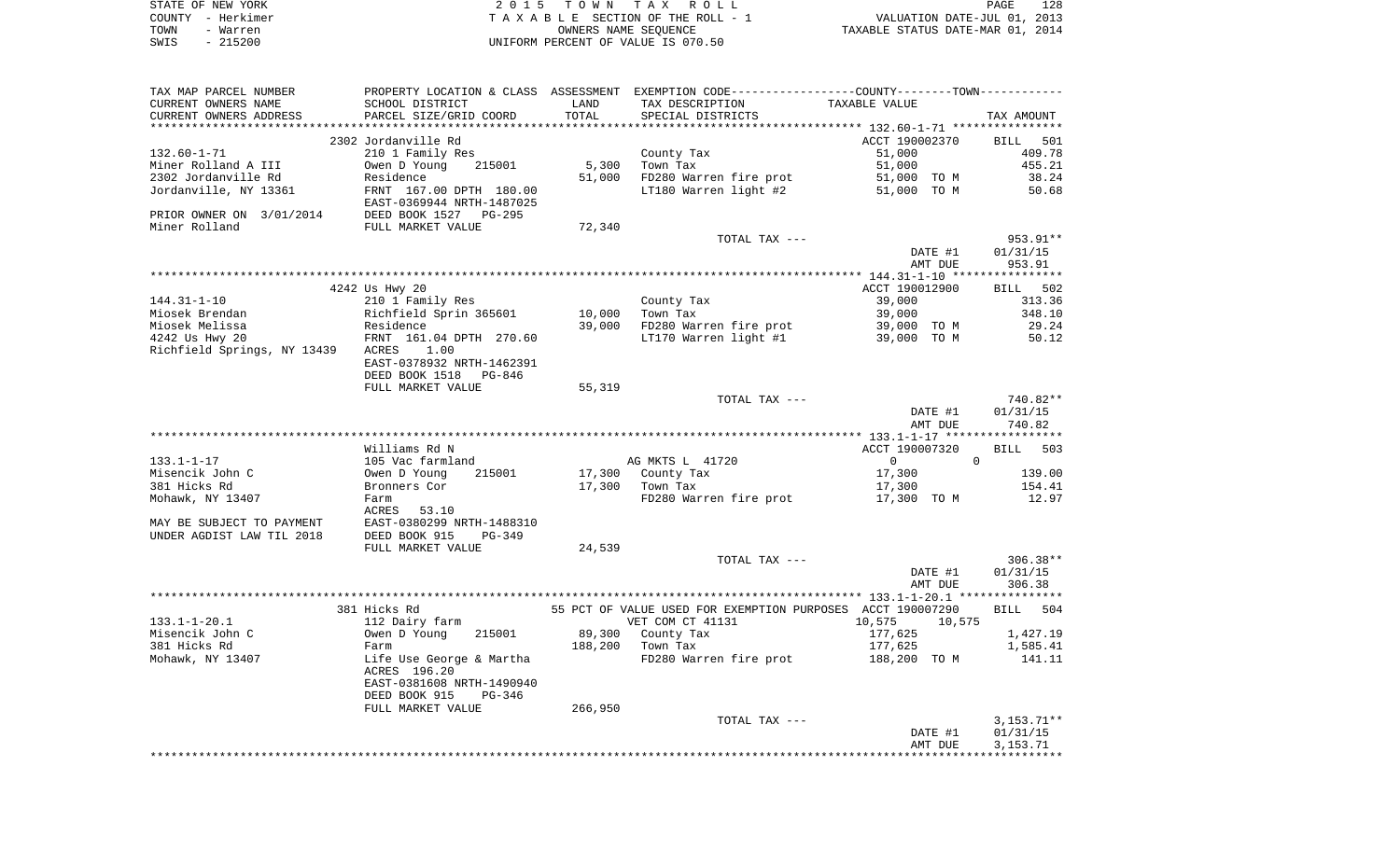|      | STATE OF NEW YORK | 2015 TOWN TAX ROLL                 | PAGE                             | 129 |
|------|-------------------|------------------------------------|----------------------------------|-----|
|      | COUNTY - Herkimer | TAXABLE SECTION OF THE ROLL - 1    | VALUATION DATE-JUL 01, 2013      |     |
| TOWN | - Warren          | OWNERS NAME SEOUENCE               | TAXABLE STATUS DATE-MAR 01, 2014 |     |
| SWIS | - 215200          | UNIFORM PERCENT OF VALUE IS 070.50 |                                  |     |

| TAX MAP PARCEL NUMBER                               |                                    |        | PROPERTY LOCATION & CLASS ASSESSMENT EXEMPTION CODE----------------COUNTY-------TOWN---------- |                |            |
|-----------------------------------------------------|------------------------------------|--------|------------------------------------------------------------------------------------------------|----------------|------------|
| CURRENT OWNERS NAME                                 | SCHOOL DISTRICT                    | LAND   | TAX DESCRIPTION                                                                                | TAXABLE VALUE  |            |
| CURRENT OWNERS ADDRESS                              | PARCEL SIZE/GRID COORD             | TOTAL  | SPECIAL DISTRICTS                                                                              |                | TAX AMOUNT |
|                                                     |                                    |        |                                                                                                |                |            |
|                                                     | Hoke Rd                            |        |                                                                                                | ACCT 190006930 | BILL 505   |
| $144.2 - 1 - 16$                                    | 105 Vac farmland                   |        | County Tax                                                                                     | 25,100         | 201.67     |
| Mizerak Revocable Trust                             | Cherry Valley 362401               | 25,100 | Town Tax                                                                                       | 25,100         | 224.03     |
| 128 Co Hwy 53                                       | Farm Land                          | 25,100 | FD280 Warren fire prot 25,100 TO M                                                             |                | 18.82      |
| Richfield Springs, NY 13439 ACRES                   | 56.30                              |        |                                                                                                |                |            |
|                                                     | EAST-0385888 NRTH-1457826          |        |                                                                                                |                |            |
|                                                     | DEED BOOK 903<br>$PG-96$           |        |                                                                                                |                |            |
|                                                     | FULL MARKET VALUE                  | 35,603 |                                                                                                |                |            |
|                                                     |                                    |        | TOTAL TAX ---                                                                                  |                | 444.52**   |
|                                                     |                                    |        |                                                                                                |                |            |
|                                                     |                                    |        |                                                                                                | DATE #1        | 01/31/15   |
|                                                     |                                    |        |                                                                                                | AMT DUE        | 444.52     |
|                                                     |                                    |        |                                                                                                |                |            |
|                                                     | Off Rt 20                          |        |                                                                                                | ACCT 190008460 | BILL 506   |
| $139.4 - 1 - 56$                                    | 314 Rural vac<10                   |        | County Tax                                                                                     | 300            | 2.41       |
| Mizerak Sara                                        | Richfield Sprin 365601             |        | 300 Town Tax                                                                                   | 300            | 2.68       |
| PO Box 847                                          | Vacant Lot                         | 300    | FD280 Warren fire prot 300 TO M                                                                |                | .22        |
| Richfield Springs, NY 13439 FRNT 175.00 DPTH 205.00 |                                    |        |                                                                                                |                |            |
|                                                     | EAST-0365825 NRTH-1465019          |        |                                                                                                |                |            |
|                                                     | DEED BOOK 00667 PG-00635           |        |                                                                                                |                |            |
|                                                     | FULL MARKET VALUE                  | 426    |                                                                                                |                |            |
|                                                     |                                    |        | TOTAL TAX ---                                                                                  |                | $5.31**$   |
|                                                     |                                    |        |                                                                                                | DATE #1        | 01/31/15   |
|                                                     |                                    |        |                                                                                                | AMT DUE        | 5.31       |
|                                                     |                                    |        |                                                                                                |                |            |
|                                                     | 4638 State Route 20                |        |                                                                                                | ACCT 190009420 | BILL 507   |
| $144.2 - 1 - 15.1$                                  | 105 Vac farmland                   |        | VETFUND CT 41101                                                                               | 200<br>200     |            |
| Mlecz Stella                                        | Richfield Sprin 365601             |        | 14,700 County Tax                                                                              | 14,500         | 116.51     |
| 9760 Military Rd                                    | Farm Land                          |        | 14,700 Town Tax                                                                                | 14,500         | 129.42     |
| Palm Beach Gardens, FL 33410 FRNT 685.00 DPTH       |                                    |        | FD280 Warren fire prot 14,700 TO M                                                             |                | 11.02      |
|                                                     | ACRES 18.60                        |        |                                                                                                |                |            |
|                                                     | EAST-0386022 NRTH-1459973          |        |                                                                                                |                |            |
|                                                     | DEED BOOK 885<br>PG-450            |        |                                                                                                |                |            |
|                                                     | FULL MARKET VALUE                  | 20,851 |                                                                                                |                |            |
|                                                     |                                    |        | TOTAL TAX ---                                                                                  |                | $256.95**$ |
|                                                     |                                    |        |                                                                                                | DATE #1        | 01/31/15   |
|                                                     |                                    |        |                                                                                                | AMT DUE        | 256.95     |
|                                                     |                                    |        |                                                                                                |                |            |
|                                                     | Mixter Rd                          |        |                                                                                                | ACCT 190006450 | BILL 508   |
| $140.1 - 1 - 3$                                     |                                    |        |                                                                                                | 31,700         | 254.70     |
|                                                     | 105 Vac farmland<br>Owen D Young 2 |        | County Tax                                                                                     |                |            |
| Mlinar Ann                                          | 215001                             | 31,700 | Town Tax                                                                                       | 31,700         | 282.94     |
| Mlinar Lisowicz A                                   | Farm Land<br>ACRES    6            | 31,700 | FD280 Warren fire prot 31,700 TO M                                                             |                | 23.77      |
| 2709 Cherry Springs Ct                              | 62.00                              |        |                                                                                                |                |            |
| Las Vegas, NV 89117                                 | EAST-0376939 NRTH-1479486          |        |                                                                                                |                |            |
|                                                     | DEED BOOK 00344 PG-00434           |        |                                                                                                |                |            |
|                                                     | FULL MARKET VALUE                  | 44,965 |                                                                                                |                |            |
|                                                     |                                    |        | TOTAL TAX ---                                                                                  |                | 561.41**   |
|                                                     |                                    |        |                                                                                                | DATE #1        | 01/31/15   |
|                                                     |                                    |        |                                                                                                | AMT DUE        | 561.41     |
|                                                     |                                    |        |                                                                                                |                |            |
|                                                     |                                    |        |                                                                                                |                |            |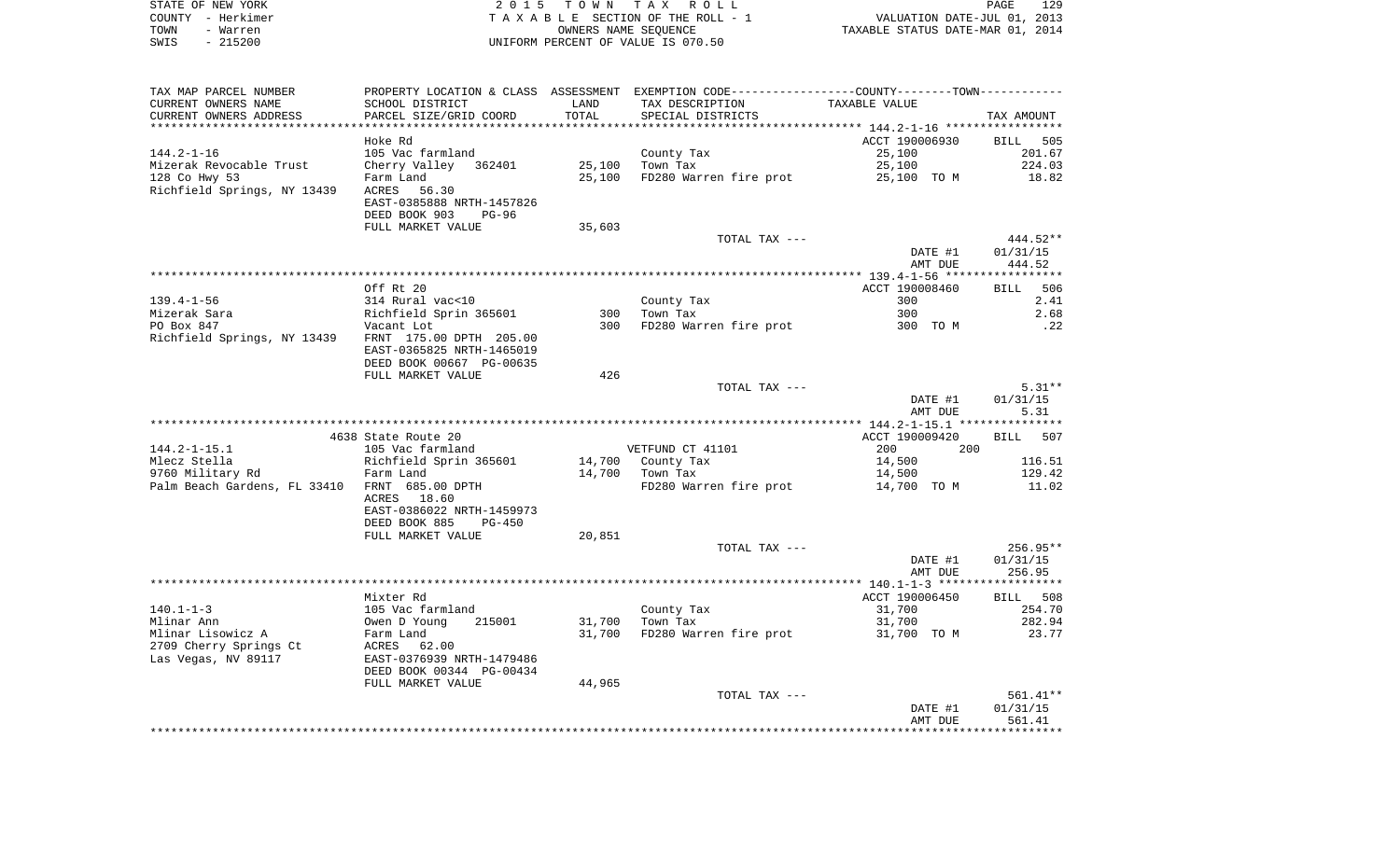| STATE OF NEW YORK | 2015 TOWN TAX ROLL                 | 130<br>PAGE                      |
|-------------------|------------------------------------|----------------------------------|
| COUNTY - Herkimer | TAXABLE SECTION OF THE ROLL - 1    | VALUATION DATE-JUL 01, 2013      |
| TOWN<br>- Warren  | OWNERS NAME SEOUENCE               | TAXABLE STATUS DATE-MAR 01, 2014 |
| $-215200$<br>SWIS | UNIFORM PERCENT OF VALUE IS 070.50 |                                  |

 $\begin{array}{c} 130 \\ 2013 \\ 2014 \end{array}$ 

| TAX MAP PARCEL NUMBER  | PROPERTY LOCATION & CLASS ASSESSMENT EXEMPTION CODE----------------COUNTY--------TOWN----------- |        |                        |                |                    |
|------------------------|--------------------------------------------------------------------------------------------------|--------|------------------------|----------------|--------------------|
| CURRENT OWNERS NAME    | SCHOOL DISTRICT                                                                                  | LAND   | TAX DESCRIPTION        | TAXABLE VALUE  |                    |
| CURRENT OWNERS ADDRESS | PARCEL SIZE/GRID COORD                                                                           | TOTAL  | SPECIAL DISTRICTS      |                | TAX AMOUNT         |
|                        |                                                                                                  |        |                        |                |                    |
|                        | Jordanville Rd                                                                                   |        |                        | ACCT 190006707 | <b>BILL</b><br>509 |
| $133.3 - 3 - 7$        | 321 Abandoned ag                                                                                 |        | County Tax             | 7,300          | 58.65              |
| Montana George         | 215001<br>Owen D Young                                                                           | 7,300  | Town Tax               | 7,300          | 65.16              |
| 27 Hancock Ave         | Rural Lot                                                                                        | 7,300  | FD280 Warren fire prot | 7,300 TO M     | 5.47               |
| Yonkers, NY 10705      | 6.70<br>ACRES                                                                                    |        |                        |                |                    |
|                        | EAST-0385220 NRTH-1485247                                                                        |        |                        |                |                    |
|                        | DEED BOOK 841<br><b>PG-78</b>                                                                    |        |                        |                |                    |
|                        | FULL MARKET VALUE                                                                                | 10,355 |                        |                |                    |
|                        |                                                                                                  |        | TOTAL TAX ---          |                | 129.28**           |
|                        |                                                                                                  |        |                        | DATE #1        | 01/31/15           |
|                        |                                                                                                  |        |                        | AMT DUE        | 129.28             |
|                        |                                                                                                  |        |                        |                |                    |
|                        | Jordanville Rd                                                                                   |        |                        | ACCT 190006708 | BILL<br>510        |
| $133.3 - 3 - 8$        | 321 Abandoned ag                                                                                 |        | County Tax             | 10,000         | 80.35              |
| Montana George         | Owen D Young<br>215001                                                                           | 10,000 | Town Tax               | 10,000         | 89.26              |
| 27 Hancock Ave         | Rural Lot                                                                                        | 10,000 | FD280 Warren fire prot | 10,000 TO M    | 7.50               |
| Yonkers, NY 10705      | ACRES<br>13.50                                                                                   |        |                        |                |                    |
|                        | EAST-0385578 NRTH-1485293                                                                        |        |                        |                |                    |
|                        | DEED BOOK 845<br>PG-701                                                                          |        |                        |                |                    |
|                        | FULL MARKET VALUE                                                                                | 14,184 |                        |                |                    |
|                        |                                                                                                  |        | TOTAL TAX ---          |                | $177.11**$         |
|                        |                                                                                                  |        |                        | DATE #1        | 01/31/15           |
|                        |                                                                                                  |        |                        | AMT DUE        | 177.11             |
|                        |                                                                                                  |        |                        |                |                    |
|                        | Off Youngs Rd                                                                                    |        |                        | ACCT 190006724 | BILL 511           |
| $133.3 - 3 - 14$       | 323 Vacant rural                                                                                 |        | County Tax             | 4,600          | 36.96              |
| Montana George         | Owen D Young<br>215001                                                                           | 4,600  | Town Tax               | 4,600          | 41.06              |
| 27 Hancock Ave         | Rural Lot                                                                                        | 4,600  | FD280 Warren fire prot | 4,600 TO M     | 3.45               |
| Yonkers, NY 10705      | ACRES<br>11.50                                                                                   |        |                        |                |                    |
|                        | EAST-0385584 NRTH-1484383                                                                        |        |                        |                |                    |
|                        | DEED BOOK 841<br>$PG-78$                                                                         |        |                        |                |                    |
|                        | FULL MARKET VALUE                                                                                | 6,525  |                        |                |                    |
|                        |                                                                                                  |        | TOTAL TAX ---          |                | $81.47**$          |
|                        |                                                                                                  |        |                        | DATE #1        | 01/31/15           |
|                        |                                                                                                  |        |                        | AMT DUE        | 81.47              |
|                        |                                                                                                  |        |                        |                |                    |
|                        | 127 Hidden Acres Dr                                                                              |        |                        | ACCT 190002942 | BILL 512           |
| $139.4 - 1 - 60.2$     |                                                                                                  |        | County Tax             | 67,700         | 543.96             |
|                        | 270 Mfg housing                                                                                  |        |                        |                |                    |
| Moore Ami L            | Richfield Sprin 365601                                                                           | 10,900 | Town Tax               | 67,700         | 604.26             |
| 127 Hidden Acres Dr    | Mh G                                                                                             | 67,700 | FD280 Warren fire prot | 67,700 TO M    | 50.76              |
| Richfield Springs, NY  | 1.70<br>ACRES                                                                                    |        |                        |                |                    |
|                        | 13439-2892 EAST-0368381 NRTH-1463589                                                             |        |                        |                |                    |
|                        | DEED BOOK 1518<br>PG-272                                                                         |        |                        |                |                    |
|                        | FULL MARKET VALUE                                                                                | 96,028 |                        |                |                    |
|                        |                                                                                                  |        | TOTAL TAX ---          |                | 1,198.98**         |
|                        |                                                                                                  |        |                        | DATE #1        | 01/31/15           |
|                        |                                                                                                  |        |                        | AMT DUE        | 1,198.98           |
|                        |                                                                                                  |        |                        |                |                    |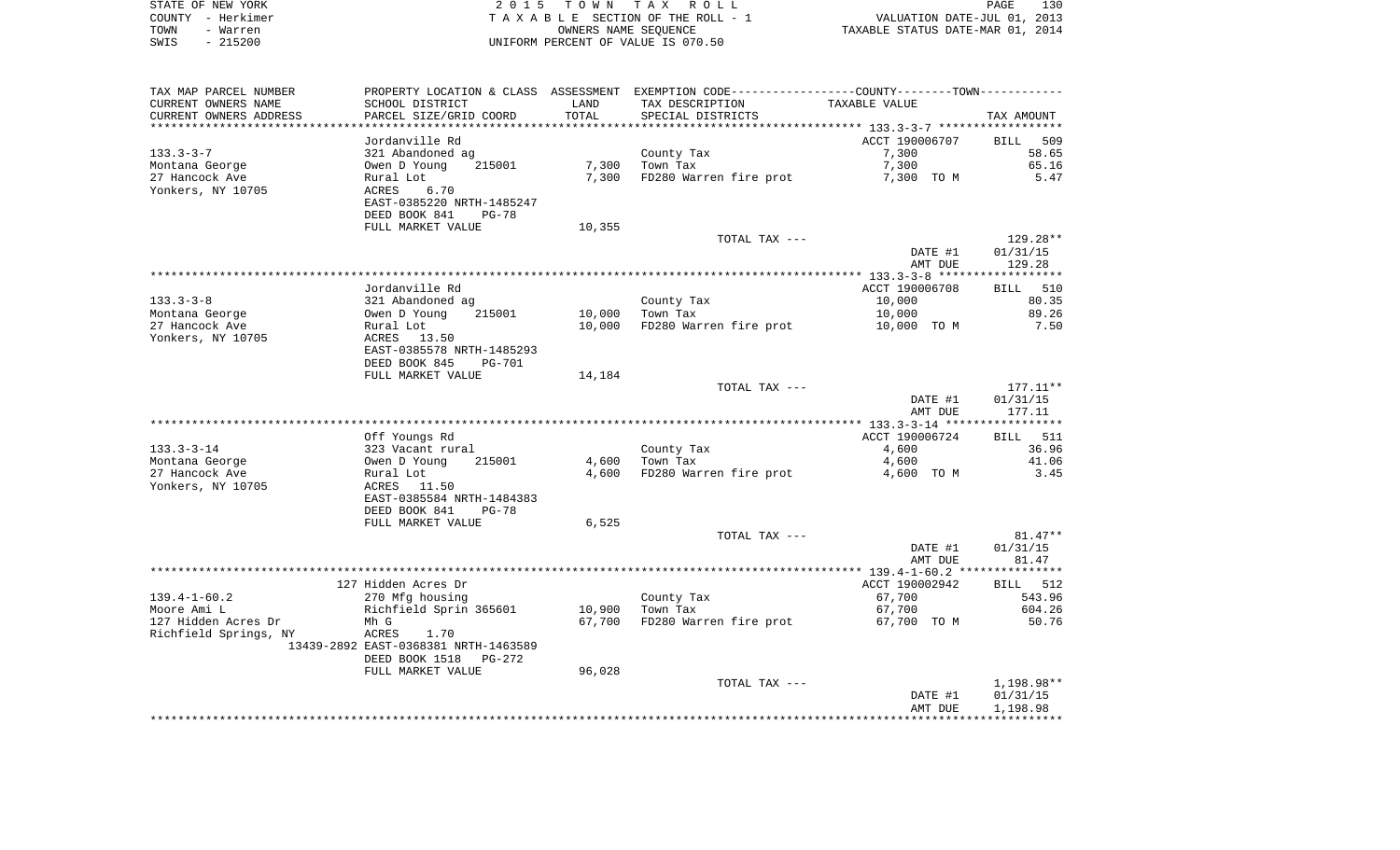| STATE OF NEW YORK | 2015 TOWN TAX ROLL                 | PAGE                             |
|-------------------|------------------------------------|----------------------------------|
| COUNTY - Herkimer | TAXABLE SECTION OF THE ROLL - 1    | VALUATION DATE-JUL 01, 2013      |
| TOWN<br>- Warren  | OWNERS NAME SEOUENCE               | TAXABLE STATUS DATE-MAR 01, 2014 |
| $-215200$<br>SWIS | UNIFORM PERCENT OF VALUE IS 070.50 |                                  |

| TAX MAP PARCEL NUMBER                     | PROPERTY LOCATION & CLASS ASSESSMENT EXEMPTION CODE----------------COUNTY--------TOWN----------- |         |                                                                                                                                                                                                                                               |                    |                    |
|-------------------------------------------|--------------------------------------------------------------------------------------------------|---------|-----------------------------------------------------------------------------------------------------------------------------------------------------------------------------------------------------------------------------------------------|--------------------|--------------------|
| CURRENT OWNERS NAME                       | SCHOOL DISTRICT                                                                                  | LAND    | TAX DESCRIPTION                                                                                                                                                                                                                               | TAXABLE VALUE      |                    |
| CURRENT OWNERS ADDRESS                    | PARCEL SIZE/GRID COORD                                                                           | TOTAL   | SPECIAL DISTRICTS                                                                                                                                                                                                                             |                    | TAX AMOUNT         |
|                                           |                                                                                                  |         |                                                                                                                                                                                                                                               |                    |                    |
|                                           | Hogsback Rd                                                                                      |         |                                                                                                                                                                                                                                               |                    | <b>BILL</b><br>513 |
| $140.3 - 1 - 5.7$                         | 314 Rural vac<10                                                                                 |         | County Tax                                                                                                                                                                                                                                    | 5,100              | 40.98              |
| Moore Kimberly                            | Owen D Young<br>215001                                                                           | 5,100   | Town Tax                                                                                                                                                                                                                                      | 5,100              | 45.52              |
| Greco Scott                               | ACRES<br>5.10                                                                                    | 5,100   | FD280 Warren fire prot                                                                                                                                                                                                                        | 5,100 TO M         | 3.82               |
| 671 Hogsback Rd                           | EAST-0378358 NRTH-1472733                                                                        |         |                                                                                                                                                                                                                                               |                    |                    |
| Richfield Springs, NY 13439 DEED BOOK 946 | PG-601                                                                                           |         |                                                                                                                                                                                                                                               |                    |                    |
|                                           | FULL MARKET VALUE                                                                                | 7,234   |                                                                                                                                                                                                                                               |                    |                    |
|                                           |                                                                                                  |         | TOTAL TAX ---                                                                                                                                                                                                                                 |                    | $90.32**$          |
|                                           |                                                                                                  |         |                                                                                                                                                                                                                                               | DATE #1            | 01/31/15           |
|                                           |                                                                                                  |         |                                                                                                                                                                                                                                               | AMT DUE            | 90.32              |
|                                           | Hogsback Rd                                                                                      |         |                                                                                                                                                                                                                                               |                    |                    |
| $140.3 - 1 - 5.8$                         | 314 Rural vac<10                                                                                 |         | County Tax                                                                                                                                                                                                                                    | 2,300              | BILL 514<br>18.48  |
| Moore Kimberly                            | Owen D Young<br>215001                                                                           | 2,300   | Town Tax                                                                                                                                                                                                                                      | 2,300              | 20.53              |
| Greco Scott                               | 5.10<br>ACRES                                                                                    | 2,300   | FD280 Warren fire prot                                                                                                                                                                                                                        | 2,300 TO M         | 1.72               |
| 671 Hogsback Rd                           | EAST-0378205 NRTH-1473095                                                                        |         |                                                                                                                                                                                                                                               |                    |                    |
| Richfield Springs, NY 13439 DEED BOOK 946 | $PG-602$                                                                                         |         |                                                                                                                                                                                                                                               |                    |                    |
|                                           | FULL MARKET VALUE                                                                                | 3,262   |                                                                                                                                                                                                                                               |                    |                    |
|                                           |                                                                                                  |         | TOTAL TAX ---                                                                                                                                                                                                                                 |                    | $40.73**$          |
|                                           |                                                                                                  |         |                                                                                                                                                                                                                                               | DATE #1            | 01/31/15           |
|                                           |                                                                                                  |         |                                                                                                                                                                                                                                               | AMT DUE            | 40.73              |
|                                           |                                                                                                  |         |                                                                                                                                                                                                                                               |                    |                    |
|                                           | 671 Hogsback Rd                                                                                  |         |                                                                                                                                                                                                                                               |                    | BILL 515           |
| $140.3 - 1 - 5.5$                         | 270 Mfg housing                                                                                  |         | County Tax                                                                                                                                                                                                                                    | 94,500             | 759.29             |
| Moore Kimberly J                          | Owen D Young<br>215001                                                                           | 12,400  | e de la construcción de la construcción de la construcción de la construcción de la construcción de la construcción<br>En la construcción de la construcción de la construcción de la construcción de la construcción de la const<br>Town Tax | 94,500             | 843.47             |
| Greco Scot                                | R1 G                                                                                             | 94,500  | FD280 Warren fire prot                                                                                                                                                                                                                        | 94,500 TO M        | 70.85              |
| 671 Hogsback Rd                           | ACRES<br>2.90                                                                                    |         |                                                                                                                                                                                                                                               |                    |                    |
| Richfield Springs, NY 13439               | EAST-0378065 NRTH-1472779                                                                        |         |                                                                                                                                                                                                                                               |                    |                    |
|                                           | DEED BOOK 865<br><b>PG-151</b>                                                                   |         |                                                                                                                                                                                                                                               |                    |                    |
|                                           | FULL MARKET VALUE                                                                                | 134,043 |                                                                                                                                                                                                                                               |                    |                    |
|                                           |                                                                                                  |         | TOTAL TAX ---                                                                                                                                                                                                                                 |                    | $1,673.61**$       |
|                                           |                                                                                                  |         |                                                                                                                                                                                                                                               | DATE #1<br>AMT DUE | 01/31/15           |
|                                           |                                                                                                  |         |                                                                                                                                                                                                                                               |                    | 1,673.61           |
|                                           | 4247 Us Hwy 20                                                                                   |         |                                                                                                                                                                                                                                               | ACCT 190010140     | BILL 516           |
| $144.23 - 1 - 9$                          | 210 1 Family Res                                                                                 |         | County Tax                                                                                                                                                                                                                                    | 58,400             | 469.23             |
| Moore Michael B                           | Richfield Sprin 365601                                                                           | 6,500   | Town Tax                                                                                                                                                                                                                                      | 58,400             | 521.25             |
| Moore Debra J                             | R1                                                                                               | 58,400  | FD280 Warren fire prot                                                                                                                                                                                                                        | 58,400 TO M        | 43.79              |
| 4247 Us Hwy 20                            | FRNT<br>78.00 DPTH 194.00                                                                        |         | LT170 Warren light #1                                                                                                                                                                                                                         | 58,400 TO M        | 75.05              |
| Richfield Springs, NY 13439               | EAST-0379119 NRTH-1462649                                                                        |         |                                                                                                                                                                                                                                               |                    |                    |
|                                           | DEED BOOK 875<br>PG-448                                                                          |         |                                                                                                                                                                                                                                               |                    |                    |
|                                           | FULL MARKET VALUE                                                                                | 82,837  |                                                                                                                                                                                                                                               |                    |                    |
|                                           |                                                                                                  |         | TOTAL TAX ---                                                                                                                                                                                                                                 |                    | 1,109.32**         |
|                                           |                                                                                                  |         |                                                                                                                                                                                                                                               | DATE #1            | 01/31/15           |
|                                           |                                                                                                  |         |                                                                                                                                                                                                                                               | AMT DUE            | 1,109.32           |
|                                           |                                                                                                  |         |                                                                                                                                                                                                                                               |                    |                    |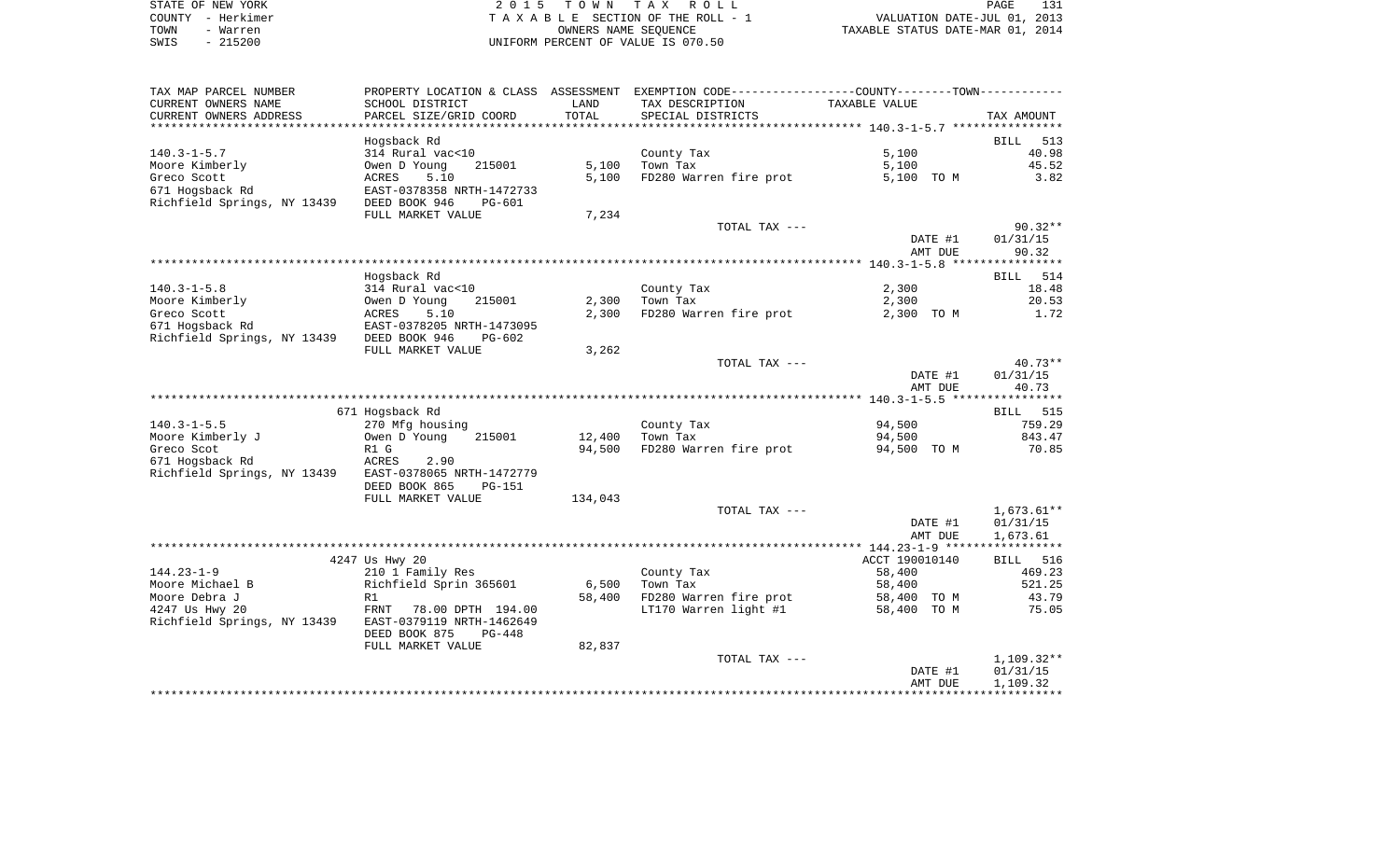| STATE OF NEW YORK | 2015 TOWN TAX ROLL                 | PAGE                             |
|-------------------|------------------------------------|----------------------------------|
| COUNTY - Herkimer | TAXABLE SECTION OF THE ROLL - 1    | VALUATION DATE-JUL 01, 2013      |
| TOWN<br>- Warren  | OWNERS NAME SEOUENCE               | TAXABLE STATUS DATE-MAR 01, 2014 |
| $-215200$<br>SWIS | UNIFORM PERCENT OF VALUE IS 070.50 |                                  |

| TAX MAP PARCEL NUMBER  | PROPERTY LOCATION & CLASS ASSESSMENT EXEMPTION CODE---------------COUNTY-------TOWN---------- |        |                                     |                       |                      |
|------------------------|-----------------------------------------------------------------------------------------------|--------|-------------------------------------|-----------------------|----------------------|
| CURRENT OWNERS NAME    | SCHOOL DISTRICT                                                                               | LAND   | TAX DESCRIPTION                     | TAXABLE VALUE         |                      |
| CURRENT OWNERS ADDRESS | PARCEL SIZE/GRID COORD                                                                        | TOTAL  | SPECIAL DISTRICTS                   |                       | TAX AMOUNT           |
|                        |                                                                                               |        |                                     |                       | BILL<br>517          |
| $132.2 - 3 - 21$       | Kingdom Rd<br>322 Rural vac>10                                                                |        | County Tax                          | 18,200                | 146.23               |
| Moore William          | 215001<br>Owen D Young                                                                        | 18,200 | Town Tax                            | 18,200                | 162.45               |
| Guillotin Marie        |                                                                                               | 18,200 | School Relevy                       |                       | 485.71               |
| 68 Plainfield Ave      |                                                                                               |        | FD280 Warren fire prot 18,200 TO M  |                       | 13.65                |
| Metuchen, NJ 08840     | ACRES 45.50<br>DEED BOOK 1211 PG-172<br>FULL MARKET VALUE                                     | 25,816 |                                     |                       |                      |
|                        |                                                                                               |        | TOTAL TAX ---                       |                       | 808.04**             |
|                        |                                                                                               |        |                                     | DATE #1               | 01/31/15             |
|                        |                                                                                               |        |                                     | AMT DUE               | 808.04               |
|                        |                                                                                               |        |                                     |                       |                      |
|                        | 167 Main St                                                                                   |        |                                     | ACCT 190002010        | <b>BILL</b><br>518   |
| $132.60 - 1 - 19$      | 210 1 Family Res                                                                              |        | VET WAR CT 41121                    | 6,345<br>6,345        |                      |
| Mower George           | Owen D Young<br>215001                                                                        |        | 11,500 County Tax                   | 58,655                | 471.28               |
| Mower Gudrun           | Residence                                                                                     | 65,000 | Town Tax                            | 58,655                | 523.53               |
| 167 Main St            | ACRES<br>2.20                                                                                 |        | FD280 Warren fire prot              | 65,000 TO M           | 48.74                |
| Jordanville, NY 13361  | EAST-0371883 NRTH-1487635                                                                     |        | LT180 Warren $light$ #2 65,000 TO M |                       | 64.59                |
|                        | DEED BOOK 1106<br>PG-600                                                                      |        |                                     |                       |                      |
|                        | FULL MARKET VALUE                                                                             | 92,199 |                                     |                       |                      |
|                        |                                                                                               |        | TOTAL TAX ---                       |                       | 1,108.14**           |
|                        |                                                                                               |        |                                     | DATE #1<br>AMT DUE    | 01/31/15<br>1,108.14 |
|                        |                                                                                               |        |                                     |                       |                      |
|                        | 2382 Jordanville                                                                              |        |                                     | ACCT 190003930        | <b>BILL</b> 519      |
| $132.60 - 1 - 54$      | 312 Vac w/imprv                                                                               |        | County Tax                          | 1,500                 | 12.05                |
| Mower Steffanie        | Owen D Young<br>215001                                                                        | 500    | Town Tax                            | 1,500                 | 13.39                |
| 146 Main St            | Storage Bldg                                                                                  |        | 1,500 FD280 Warren fire prot        | 1,500 TO M            | 1.12                 |
| Jordanville, NY 13361  | Right Of Way Nys Dot 6/00                                                                     |        | LT180 Warren light #2               | 1,500 TO M            | 1.49                 |
|                        | FRNT 66.50 DPTH 102.00                                                                        |        |                                     |                       |                      |
|                        | EAST-0371596 NRTH-1487217                                                                     |        |                                     |                       |                      |
|                        | DEED BOOK 1095 PG-831                                                                         |        |                                     |                       |                      |
|                        | FULL MARKET VALUE                                                                             | 2,128  |                                     |                       |                      |
|                        |                                                                                               |        | TOTAL TAX ---                       |                       | $28.05**$            |
|                        |                                                                                               |        |                                     | DATE #1               | 01/31/15             |
|                        |                                                                                               |        |                                     | AMT DUE               | 28.05                |
|                        |                                                                                               |        |                                     |                       |                      |
| $132.60 - 1 - 55$      | Jordanville Rd                                                                                |        |                                     | ACCT 190003240<br>100 | 520<br>BILL          |
| Mower Steffanie        | 314 Rural vac<10<br>Owen D Young<br>215001                                                    | 100    | County Tax<br>Town Tax              | 100                   | 0.80<br>0.89         |
| 146 Main St            | Vacant Land                                                                                   | 100    | FD280 Warren fire prot              | 100 TO M              | $\ldots$ 07          |
| Jordanville, NY 13361  | 88.50 DPTH 118.00<br>FRNT                                                                     |        | LT180 Warren light #2               | 100 TO M              | .10                  |
|                        | EAST-0371583 NRTH-1487120                                                                     |        |                                     |                       |                      |
|                        | DEED BOOK 1095<br>PG-831                                                                      |        |                                     |                       |                      |
|                        | FULL MARKET VALUE                                                                             | 142    |                                     |                       |                      |
|                        |                                                                                               |        | TOTAL TAX ---                       |                       | $1.86**$             |
|                        |                                                                                               |        |                                     | DATE #1               | 01/31/15             |
|                        |                                                                                               |        |                                     | AMT DUE               | 1.86                 |
|                        |                                                                                               |        |                                     |                       | *******              |
|                        |                                                                                               |        |                                     |                       |                      |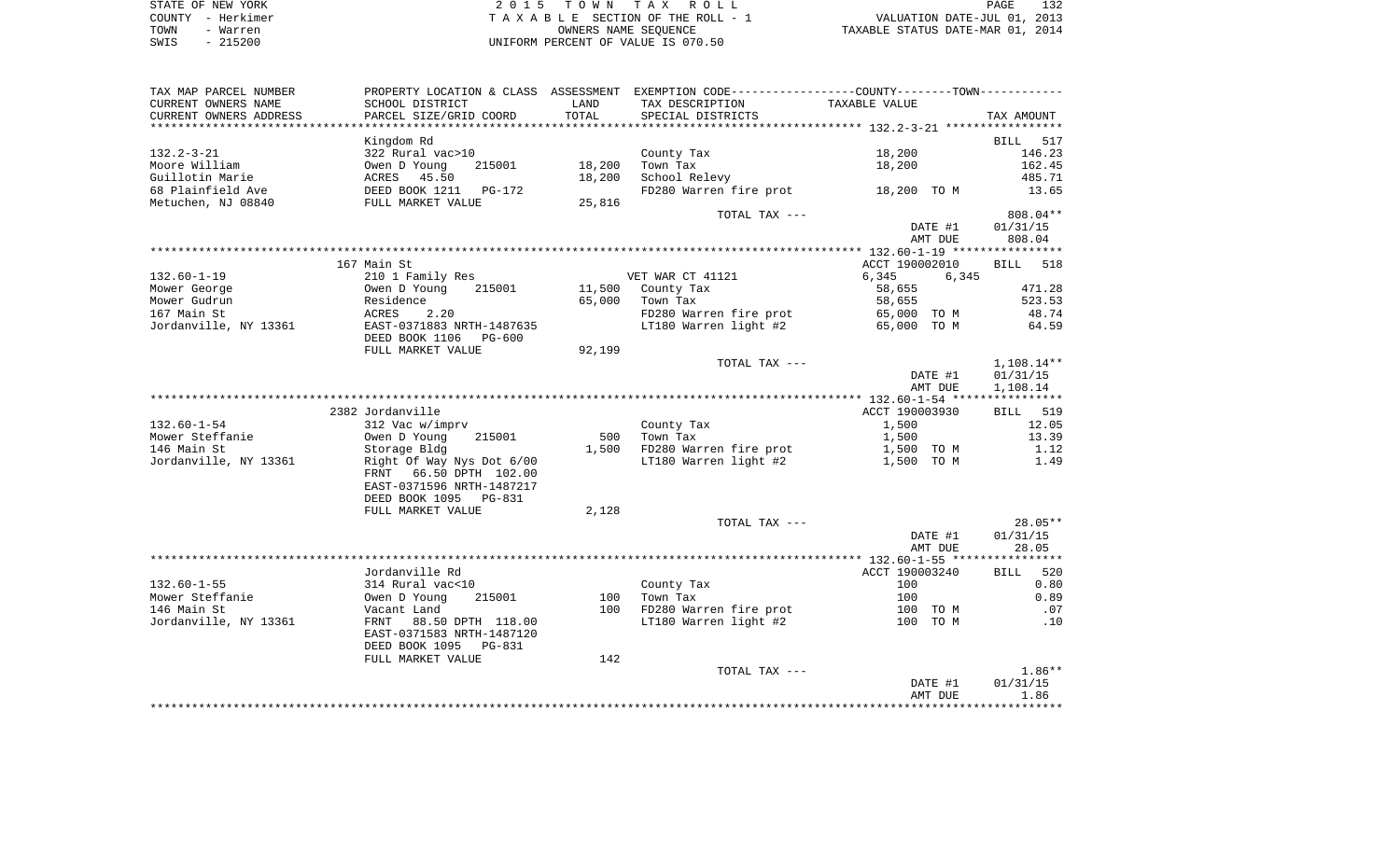| STATE OF NEW YORK | 2015 TOWN TAX ROLL                 | <b>PAGE</b>                      |
|-------------------|------------------------------------|----------------------------------|
| COUNTY - Herkimer | TAXABLE SECTION OF THE ROLL - 1    | VALUATION DATE-JUL 01, 2013      |
| TOWN<br>- Warren  | OWNERS NAME SEOUENCE               | TAXABLE STATUS DATE-MAR 01, 2014 |
| $-215200$<br>SWIS | UNIFORM PERCENT OF VALUE IS 070.50 |                                  |

|                                                                                |                                                                                                                                                                                                                                                                                                                                                       | PROPERTY LOCATION & CLASS ASSESSMENT EXEMPTION CODE----------------COUNTY--------TOWN---------- |                                                                                                                      |                                                                                                                                                                                                                                                                            |
|--------------------------------------------------------------------------------|-------------------------------------------------------------------------------------------------------------------------------------------------------------------------------------------------------------------------------------------------------------------------------------------------------------------------------------------------------|-------------------------------------------------------------------------------------------------|----------------------------------------------------------------------------------------------------------------------|----------------------------------------------------------------------------------------------------------------------------------------------------------------------------------------------------------------------------------------------------------------------------|
| SCHOOL DISTRICT                                                                | LAND                                                                                                                                                                                                                                                                                                                                                  | TAX DESCRIPTION                                                                                 | TAXABLE VALUE                                                                                                        |                                                                                                                                                                                                                                                                            |
| PARCEL SIZE/GRID COORD                                                         | TOTAL                                                                                                                                                                                                                                                                                                                                                 | SPECIAL DISTRICTS                                                                               |                                                                                                                      | TAX AMOUNT                                                                                                                                                                                                                                                                 |
|                                                                                |                                                                                                                                                                                                                                                                                                                                                       |                                                                                                 |                                                                                                                      |                                                                                                                                                                                                                                                                            |
|                                                                                |                                                                                                                                                                                                                                                                                                                                                       |                                                                                                 |                                                                                                                      | BILL 521                                                                                                                                                                                                                                                                   |
|                                                                                |                                                                                                                                                                                                                                                                                                                                                       |                                                                                                 |                                                                                                                      | 504.59                                                                                                                                                                                                                                                                     |
|                                                                                |                                                                                                                                                                                                                                                                                                                                                       |                                                                                                 |                                                                                                                      | 560.53                                                                                                                                                                                                                                                                     |
|                                                                                |                                                                                                                                                                                                                                                                                                                                                       |                                                                                                 |                                                                                                                      | 47.09                                                                                                                                                                                                                                                                      |
|                                                                                |                                                                                                                                                                                                                                                                                                                                                       |                                                                                                 |                                                                                                                      |                                                                                                                                                                                                                                                                            |
|                                                                                |                                                                                                                                                                                                                                                                                                                                                       |                                                                                                 |                                                                                                                      | 62.41                                                                                                                                                                                                                                                                      |
|                                                                                |                                                                                                                                                                                                                                                                                                                                                       |                                                                                                 |                                                                                                                      |                                                                                                                                                                                                                                                                            |
|                                                                                |                                                                                                                                                                                                                                                                                                                                                       |                                                                                                 |                                                                                                                      |                                                                                                                                                                                                                                                                            |
|                                                                                |                                                                                                                                                                                                                                                                                                                                                       |                                                                                                 |                                                                                                                      |                                                                                                                                                                                                                                                                            |
|                                                                                |                                                                                                                                                                                                                                                                                                                                                       |                                                                                                 |                                                                                                                      | 1,174.62**                                                                                                                                                                                                                                                                 |
|                                                                                |                                                                                                                                                                                                                                                                                                                                                       |                                                                                                 |                                                                                                                      | 01/31/15                                                                                                                                                                                                                                                                   |
|                                                                                |                                                                                                                                                                                                                                                                                                                                                       |                                                                                                 | AMT DUE                                                                                                              | 1,174.62                                                                                                                                                                                                                                                                   |
|                                                                                |                                                                                                                                                                                                                                                                                                                                                       |                                                                                                 |                                                                                                                      |                                                                                                                                                                                                                                                                            |
| 4641 Us Hwy 20                                                                 |                                                                                                                                                                                                                                                                                                                                                       |                                                                                                 | ACCT 190007530                                                                                                       | BILL 522                                                                                                                                                                                                                                                                   |
| 240 Rural res                                                                  |                                                                                                                                                                                                                                                                                                                                                       |                                                                                                 | 69,000                                                                                                               | 554.40                                                                                                                                                                                                                                                                     |
|                                                                                |                                                                                                                                                                                                                                                                                                                                                       |                                                                                                 |                                                                                                                      | 615.87                                                                                                                                                                                                                                                                     |
|                                                                                |                                                                                                                                                                                                                                                                                                                                                       |                                                                                                 |                                                                                                                      | 51.73                                                                                                                                                                                                                                                                      |
|                                                                                |                                                                                                                                                                                                                                                                                                                                                       |                                                                                                 |                                                                                                                      |                                                                                                                                                                                                                                                                            |
|                                                                                |                                                                                                                                                                                                                                                                                                                                                       |                                                                                                 |                                                                                                                      |                                                                                                                                                                                                                                                                            |
|                                                                                |                                                                                                                                                                                                                                                                                                                                                       |                                                                                                 |                                                                                                                      |                                                                                                                                                                                                                                                                            |
|                                                                                |                                                                                                                                                                                                                                                                                                                                                       |                                                                                                 |                                                                                                                      |                                                                                                                                                                                                                                                                            |
|                                                                                |                                                                                                                                                                                                                                                                                                                                                       |                                                                                                 |                                                                                                                      |                                                                                                                                                                                                                                                                            |
|                                                                                |                                                                                                                                                                                                                                                                                                                                                       |                                                                                                 |                                                                                                                      | $1,222.00**$                                                                                                                                                                                                                                                               |
|                                                                                |                                                                                                                                                                                                                                                                                                                                                       |                                                                                                 |                                                                                                                      | 01/31/15                                                                                                                                                                                                                                                                   |
|                                                                                |                                                                                                                                                                                                                                                                                                                                                       |                                                                                                 |                                                                                                                      | 1,222.00                                                                                                                                                                                                                                                                   |
|                                                                                |                                                                                                                                                                                                                                                                                                                                                       |                                                                                                 |                                                                                                                      |                                                                                                                                                                                                                                                                            |
|                                                                                |                                                                                                                                                                                                                                                                                                                                                       |                                                                                                 |                                                                                                                      | BILL 523                                                                                                                                                                                                                                                                   |
|                                                                                |                                                                                                                                                                                                                                                                                                                                                       |                                                                                                 |                                                                                                                      | 1,373.15                                                                                                                                                                                                                                                                   |
| Owen D Young<br>215001                                                         |                                                                                                                                                                                                                                                                                                                                                       |                                                                                                 |                                                                                                                      |                                                                                                                                                                                                                                                                            |
|                                                                                |                                                                                                                                                                                                                                                                                                                                                       |                                                                                                 | 170,900                                                                                                              | 1,525.38                                                                                                                                                                                                                                                                   |
| R1 G                                                                           | 170,900                                                                                                                                                                                                                                                                                                                                               | FD280 Warren fire prot                                                                          | 170,900 TO M                                                                                                         | 128.14                                                                                                                                                                                                                                                                     |
| ACRES 12.00                                                                    |                                                                                                                                                                                                                                                                                                                                                       |                                                                                                 |                                                                                                                      |                                                                                                                                                                                                                                                                            |
| Richfield Springs, NY 13439 EAST-0378633 NRTH-1484203                          |                                                                                                                                                                                                                                                                                                                                                       |                                                                                                 |                                                                                                                      |                                                                                                                                                                                                                                                                            |
| DEED BOOK 1176    PG-274                                                       |                                                                                                                                                                                                                                                                                                                                                       |                                                                                                 |                                                                                                                      |                                                                                                                                                                                                                                                                            |
| FULL MARKET VALUE                                                              | 242,411                                                                                                                                                                                                                                                                                                                                               |                                                                                                 |                                                                                                                      |                                                                                                                                                                                                                                                                            |
|                                                                                |                                                                                                                                                                                                                                                                                                                                                       | TOTAL TAX ---                                                                                   |                                                                                                                      | $3,026.67**$                                                                                                                                                                                                                                                               |
|                                                                                |                                                                                                                                                                                                                                                                                                                                                       |                                                                                                 |                                                                                                                      |                                                                                                                                                                                                                                                                            |
|                                                                                |                                                                                                                                                                                                                                                                                                                                                       |                                                                                                 | DATE #1                                                                                                              | 01/31/15                                                                                                                                                                                                                                                                   |
|                                                                                |                                                                                                                                                                                                                                                                                                                                                       |                                                                                                 | AMT DUE                                                                                                              | 3,026.67                                                                                                                                                                                                                                                                   |
|                                                                                |                                                                                                                                                                                                                                                                                                                                                       |                                                                                                 |                                                                                                                      |                                                                                                                                                                                                                                                                            |
| Jordanville Rd                                                                 |                                                                                                                                                                                                                                                                                                                                                       |                                                                                                 | ACCT 190005940                                                                                                       | BILL 524                                                                                                                                                                                                                                                                   |
|                                                                                |                                                                                                                                                                                                                                                                                                                                                       |                                                                                                 | 5,000                                                                                                                | 40.17                                                                                                                                                                                                                                                                      |
| 314 Rural vac<10<br>Owen D Young 21<br>215001                                  |                                                                                                                                                                                                                                                                                                                                                       | County Tax<br>Town Tax<br>5,000 Town Tax                                                        | 5,000                                                                                                                | 44.63                                                                                                                                                                                                                                                                      |
| Lot                                                                            |                                                                                                                                                                                                                                                                                                                                                       | 5,000 FD280 Warren fire prot                                                                    | 5,000 TO M                                                                                                           | 3.75                                                                                                                                                                                                                                                                       |
|                                                                                |                                                                                                                                                                                                                                                                                                                                                       |                                                                                                 |                                                                                                                      |                                                                                                                                                                                                                                                                            |
|                                                                                |                                                                                                                                                                                                                                                                                                                                                       |                                                                                                 |                                                                                                                      |                                                                                                                                                                                                                                                                            |
| <b>ACRES</b> 1.70<br><b>EAST-0379517 NRTH-1486287</b><br>DEED BOOK 1125 PG-224 |                                                                                                                                                                                                                                                                                                                                                       |                                                                                                 |                                                                                                                      |                                                                                                                                                                                                                                                                            |
| FULL MARKET VALUE                                                              | 7,092                                                                                                                                                                                                                                                                                                                                                 |                                                                                                 |                                                                                                                      |                                                                                                                                                                                                                                                                            |
|                                                                                |                                                                                                                                                                                                                                                                                                                                                       | TOTAL TAX ---                                                                                   |                                                                                                                      | 88.55**                                                                                                                                                                                                                                                                    |
|                                                                                |                                                                                                                                                                                                                                                                                                                                                       |                                                                                                 | DATE #1                                                                                                              | 01/31/15                                                                                                                                                                                                                                                                   |
|                                                                                | 2382 Jordanville Rd<br>210 1 Family Res<br>215001<br>Owen D Young<br>Residence<br>FRNT 123.50 DPTH 219.00<br>EAST-0371494 NRTH-1487157<br>DEED BOOK 1095 PG-831<br>FULL MARKET VALUE<br>Richfield Springs, NY 13439 ACRES 13.28<br>EAST-0387018 NRTH-1461229<br>DEED BOOK 932<br>PG-499<br>FULL MARKET VALUE<br>149 Williams Rd S<br>210 1 Family Res | 89,078<br>Richfield Sprin 365601<br>Residence<br>97,872                                         | County Tax<br>7,700 Town Tax<br>62,800<br>County Tax<br>Town Tax<br>17,800 Town Tax<br>County Tax<br>14,400 Town Tax | ACCT 190003210<br>62,800<br>62,800<br>62,800 TO M<br>FD280 Warren fire prot<br>LT180 Warren light #2 62,800 TO M<br>TOTAL TAX ---<br>DATE #1<br>69,000<br>69,000 FD280 Warren fire prot<br>69,000 TO M<br>TOTAL TAX ---<br>DATE #1<br>AMT DUE<br>ACCT 190000060<br>170,900 |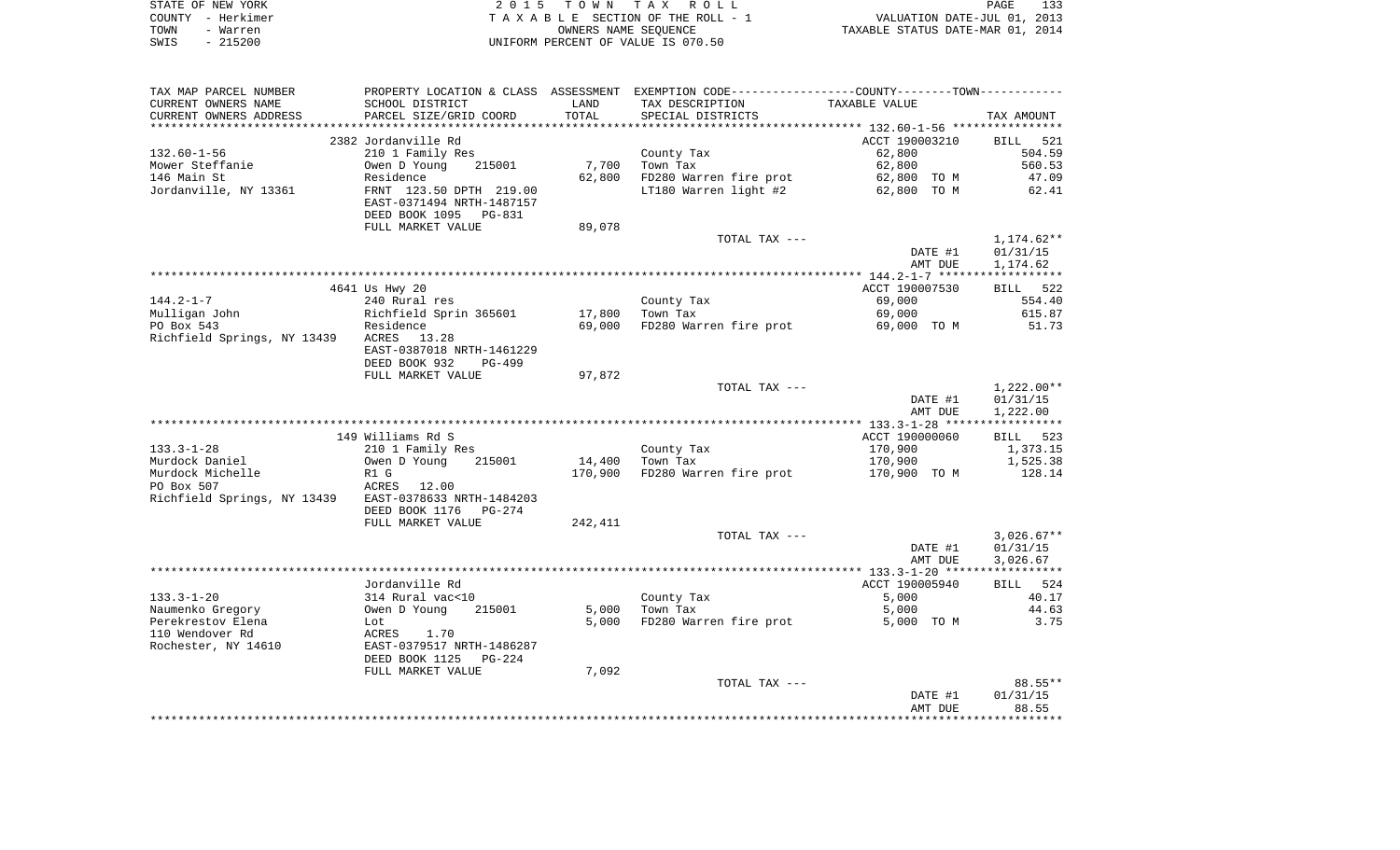|      | STATE OF NEW YORK | 2015 TOWN TAX ROLL                 | <b>PAGE</b>                      | 134 |
|------|-------------------|------------------------------------|----------------------------------|-----|
|      | COUNTY - Herkimer | TAXABLE SECTION OF THE ROLL - 1    | VALUATION DATE-JUL 01, 2013      |     |
| TOWN | - Warren          | OWNERS NAME SEOUENCE               | TAXABLE STATUS DATE-MAR 01, 2014 |     |
| SWIS | $-215200$         | UNIFORM PERCENT OF VALUE IS 070.50 |                                  |     |

| TAX MAP PARCEL NUMBER                          |                                                                     |         | PROPERTY LOCATION & CLASS ASSESSMENT EXEMPTION CODE----------------COUNTY-------TOWN---------- |                                                  |                    |
|------------------------------------------------|---------------------------------------------------------------------|---------|------------------------------------------------------------------------------------------------|--------------------------------------------------|--------------------|
| CURRENT OWNERS NAME                            | SCHOOL DISTRICT                                                     | LAND    | TAX DESCRIPTION                                                                                | TAXABLE VALUE                                    |                    |
| CURRENT OWNERS ADDRESS                         | PARCEL SIZE/GRID COORD                                              | TOTAL   | SPECIAL DISTRICTS                                                                              |                                                  | TAX AMOUNT         |
|                                                | ****************************                                        |         | ***************************                                                                    | ****************** 133.3-1-31 ****************** |                    |
|                                                | 2664 Jordanville Rd                                                 |         |                                                                                                | ACCT 190005910                                   | BILL<br>525        |
| $133.3 - 1 - 31$                               | 210 1 Family Res                                                    |         | CLERGY<br>41400                                                                                | 1,500<br>1,500                                   |                    |
| Naumenko Gregory                               | Owen D Young<br>215001                                              | 10,500  | County Tax                                                                                     | 54,500                                           | 437.90             |
| Perekrestov Elena                              | Residence                                                           | 56,000  | Town Tax                                                                                       | 54,500                                           | 486.44             |
| 110 Wendover Rd                                | ACRES<br>1.40                                                       |         | FD280 Warren fire prot                                                                         | 56,000 TO M                                      | 41.99              |
| Rochester, NY 14610                            | EAST-0376938 NRTH-1486501<br>DEED BOOK 1125<br><b>PG-224</b>        |         |                                                                                                |                                                  |                    |
|                                                | FULL MARKET VALUE                                                   | 79,433  |                                                                                                |                                                  |                    |
|                                                |                                                                     |         | TOTAL TAX ---                                                                                  |                                                  | $966.33**$         |
|                                                |                                                                     |         |                                                                                                | DATE #1                                          | 01/31/15           |
|                                                |                                                                     |         |                                                                                                | AMT DUE                                          | 966.33             |
|                                                |                                                                     |         |                                                                                                |                                                  |                    |
|                                                | Hogsback Rd                                                         |         |                                                                                                | ACCT 190004320                                   | BILL 526           |
| $140.3 - 1 - 2$                                | 321 Abandoned ag                                                    |         | County Tax                                                                                     | 1,500                                            | 12.05              |
| Nelson Matthew                                 | Richfield Sprin 365601                                              | 1,500   | Town Tax                                                                                       | 1,500                                            | 13.39              |
| 235 Springer Rd                                | Lot                                                                 | 1,500   | FD280 Warren fire prot                                                                         | 1,500 TO M                                       | 1.12               |
| Richfield Springs, NY 13439                    | ACRES<br>5.10<br>EAST-0374766 NRTH-1471812<br>DEED BOOK 1517 PG-853 |         |                                                                                                |                                                  |                    |
|                                                | FULL MARKET VALUE                                                   | 2,128   |                                                                                                |                                                  |                    |
|                                                |                                                                     |         | TOTAL TAX ---                                                                                  |                                                  | $26.56**$          |
|                                                |                                                                     |         |                                                                                                | DATE #1<br>AMT DUE                               | 01/31/15<br>26.56  |
|                                                |                                                                     |         |                                                                                                |                                                  |                    |
|                                                | Springer Rd                                                         |         |                                                                                                | ACCT 190004350                                   | <b>BILL</b><br>527 |
| $140.3 - 1 - 11.1$                             | 105 Vac farmland                                                    |         | County Tax                                                                                     | 13,000                                           | 104.45             |
| Nelson Michael                                 | Richfield Sprin 365601                                              | 13,000  | Town Tax                                                                                       | 13,000                                           | 116.03             |
| Nelson Marsha                                  | Farmland                                                            | 13,000  | FD280 Warren fire prot                                                                         | 13,000 TO M                                      | 9.75               |
| 235 Springer Rd<br>Richfield Springs, NY 13439 | FRNT 650.00 DPTH<br>ACRES<br>50.50<br>EAST-0384026 NRTH-1470402     |         |                                                                                                |                                                  |                    |
|                                                | DEED BOOK 1517<br>PG-856                                            |         |                                                                                                |                                                  |                    |
|                                                | FULL MARKET VALUE                                                   | 18,440  |                                                                                                |                                                  |                    |
|                                                |                                                                     |         | TOTAL TAX ---                                                                                  |                                                  | $230.23**$         |
|                                                |                                                                     |         |                                                                                                | DATE #1                                          | 01/31/15           |
|                                                |                                                                     |         |                                                                                                | AMT DUE                                          | 230.23             |
|                                                |                                                                     |         |                                                                                                |                                                  |                    |
|                                                | 235 Springer Rd                                                     |         |                                                                                                |                                                  | BILL 528           |
| $140.3 - 1 - 11.3$                             | 210 1 Family Res                                                    |         | County Tax                                                                                     | 96,600                                           | 776.17             |
| Nelson Michael J                               | Richfield Sprin 365601                                              | 10,400  | Town Tax                                                                                       | 96,600                                           | 862.21             |
| Nelson Marsha E                                | Residence                                                           | 96,600  | FD280 Warren fire prot                                                                         | 96,600 TO M                                      | 72.43              |
| 235 Springer Rd                                | ACRES<br>1.30                                                       |         |                                                                                                |                                                  |                    |
| Richfield Springs, NY 13439                    | EAST-0383650 NRTH-1469513<br>DEED BOOK 801<br>PG-482                |         |                                                                                                |                                                  |                    |
|                                                | FULL MARKET VALUE                                                   | 137,021 |                                                                                                |                                                  |                    |
|                                                |                                                                     |         | TOTAL TAX ---                                                                                  |                                                  | 1,710.81**         |
|                                                |                                                                     |         |                                                                                                | DATE #1                                          | 01/31/15           |
|                                                |                                                                     |         |                                                                                                | AMT DUE                                          | 1,710.81           |
|                                                |                                                                     |         |                                                                                                |                                                  |                    |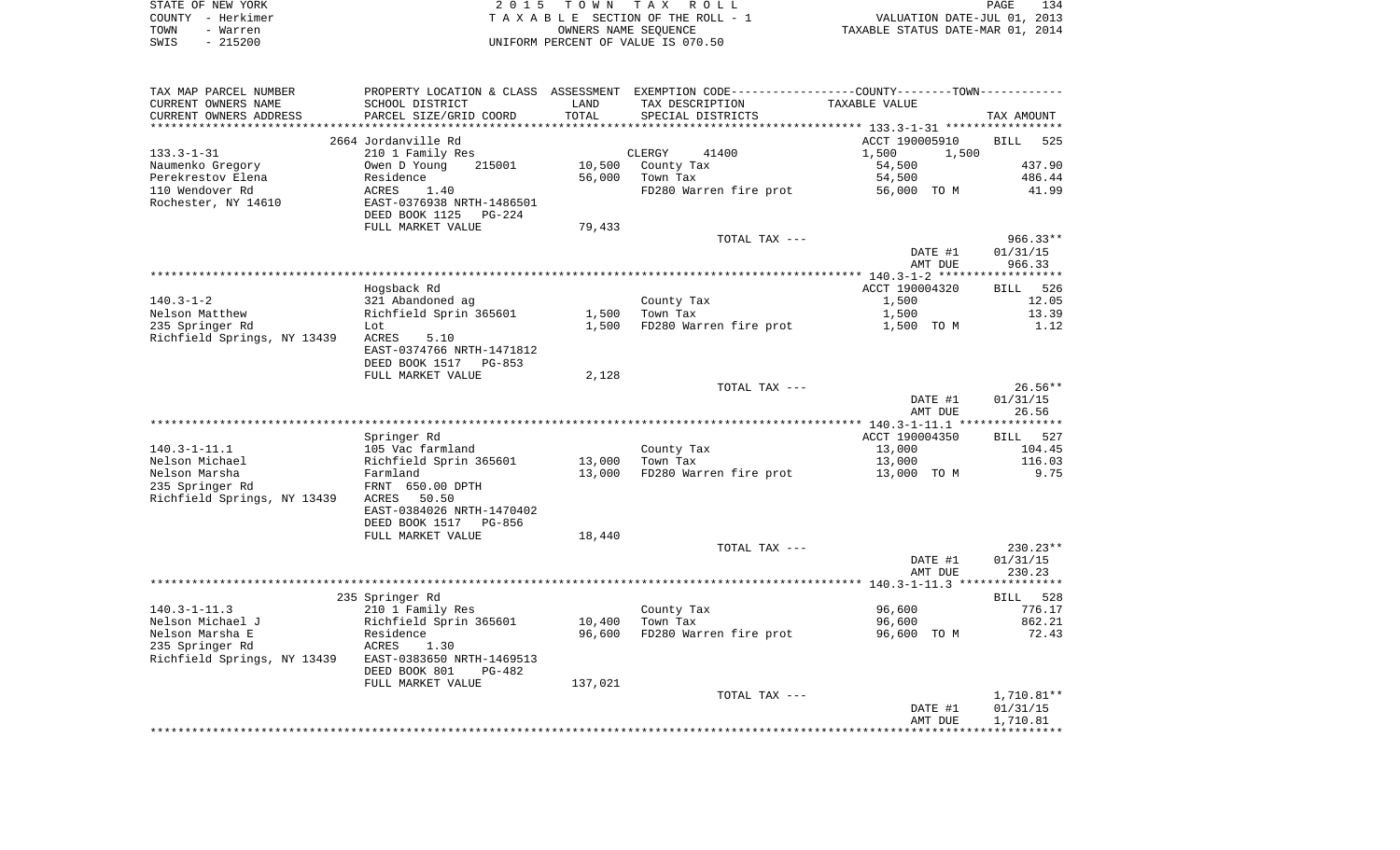|      | STATE OF NEW YORK | 2015 TOWN TAX ROLL                 | 135<br>PAGE                      |
|------|-------------------|------------------------------------|----------------------------------|
|      | COUNTY - Herkimer | TAXABLE SECTION OF THE ROLL - 1    | VALUATION DATE-JUL 01, 2013      |
| TOWN | - Warren          | OWNERS NAME SEOUENCE               | TAXABLE STATUS DATE-MAR 01, 2014 |
| SWIS | - 215200          | UNIFORM PERCENT OF VALUE IS 070.50 |                                  |

| TAX MAP PARCEL NUMBER                                  | PROPERTY LOCATION & CLASS ASSESSMENT EXEMPTION CODE---------------COUNTY-------TOWN---------- |         |                                    |                 |                    |
|--------------------------------------------------------|-----------------------------------------------------------------------------------------------|---------|------------------------------------|-----------------|--------------------|
| CURRENT OWNERS NAME                                    | SCHOOL DISTRICT                                                                               | LAND    | TAX DESCRIPTION                    | TAXABLE VALUE   |                    |
| CURRENT OWNERS ADDRESS                                 | PARCEL SIZE/GRID COORD                                                                        | TOTAL   | SPECIAL DISTRICTS                  |                 | TAX AMOUNT         |
|                                                        |                                                                                               |         |                                    |                 |                    |
|                                                        | 184 Jordanville Rd                                                                            |         |                                    | ACCT 190012450  | <b>BILL</b><br>529 |
| $132.60 - 1 - 47$                                      | 210 1 Family Res                                                                              |         | VET WAR CT 41121                   | 6,345<br>6,345  |                    |
| Nepenthe Home Trust                                    | Owen D Young<br>215001                                                                        | 7,750   | County Tax                         | 63,155          | 507.44             |
| 184 Main St                                            | Residence                                                                                     | 69,500  | Town Tax                           | 63,155          | 563.70             |
| Jordanville, NY 13361                                  | 858-0410                                                                                      |         | FD280 Warren fire prot             | 69,500 TO M     | 52.11              |
|                                                        | FRNT 107.00 DPTH 231.83<br>EAST-0372264 NRTH-1487204                                          |         | LT180 Warren light #2              | 69,500 TO M     | 69.07              |
|                                                        | DEED BOOK 936<br>PG-471                                                                       |         |                                    |                 |                    |
|                                                        | FULL MARKET VALUE                                                                             | 98,582  |                                    |                 |                    |
|                                                        |                                                                                               |         | TOTAL TAX ---                      |                 | 1,192.32**         |
|                                                        |                                                                                               |         |                                    | DATE #1         | 01/31/15           |
|                                                        | ***************                                                                               |         |                                    | AMT DUE         | 1,192.32           |
|                                                        |                                                                                               |         |                                    |                 |                    |
|                                                        | 403 Earl Rd                                                                                   |         |                                    | ACCT 190004650  | BILL 530           |
| $140.1 - 1 - 15.1$                                     | 210 1 Family Res                                                                              |         | County Tax                         | 184,600         | 1,483.23           |
| Nepton Bernard                                         | Richfield Sprin 365601                                                                        | 62,900  | Town Tax                           | 184,600         | 1,647.66           |
| Nepton Sherry<br>403 Earl Rd                           | R1 MH                                                                                         | 184,600 | FD280 Warren fire prot             | 184,600 TO M    | 138.41             |
| Richfield Springs, NY 13439 EAST-0373205 NRTH-1478527  | ACRES 137.13                                                                                  |         |                                    |                 |                    |
|                                                        | DEED BOOK 742<br>$PG-89$                                                                      |         |                                    |                 |                    |
|                                                        | FULL MARKET VALUE                                                                             | 261,844 |                                    |                 |                    |
|                                                        |                                                                                               |         | TOTAL TAX ---                      |                 | $3,269.30**$       |
|                                                        |                                                                                               |         |                                    | DATE #1         | 01/31/15           |
|                                                        |                                                                                               |         |                                    | AMT DUE         | 3,269.30           |
|                                                        |                                                                                               |         |                                    |                 |                    |
|                                                        | State Route 167                                                                               |         |                                    |                 | BILL 531           |
| $133.1 - 1 - 7.2$                                      | 321 Abandoned ag                                                                              |         | County Tax                         | 56,600          | 454.77             |
| Northwest Enterprises LLC                              | Owen D Young<br>215001                                                                        | 56,600  | Town Tax                           | 56,600          | 505.19             |
| PO Box 291                                             | FRNT 1105.00 DPTH                                                                             | 56,600  | FD280 Warren fire prot             | 56,600 TO M     | 42.44              |
| Herkimer, NY 13350                                     | ACRES 253.80                                                                                  |         |                                    |                 |                    |
|                                                        | EAST-0381894 NRTH-1494552                                                                     |         |                                    |                 |                    |
|                                                        | DEED BOOK 1413<br>PG-480                                                                      |         |                                    |                 |                    |
|                                                        | FULL MARKET VALUE                                                                             | 80,284  |                                    |                 |                    |
|                                                        |                                                                                               |         | TOTAL TAX ---                      |                 | $1,002.40**$       |
|                                                        |                                                                                               |         |                                    | DATE #1         | 01/31/15           |
|                                                        |                                                                                               |         |                                    | AMT DUE         | 1,002.40           |
|                                                        |                                                                                               |         |                                    |                 |                    |
|                                                        | 2924 Jordanville Rd                                                                           |         |                                    | ACCT 190000120  | 532<br>BILL        |
| $133.3 - 1 - 57.1$                                     | 117 Horse farm                                                                                |         | AG MKTS L 41720                    | 3,238<br>3,238  |                    |
| O'Brien Gary                                           | 215001<br>Owen D Young                                                                        | 20,500  | County Tax                         | 125,162         | 1,005.66           |
| O'Brien Sharon                                         | Residence                                                                                     | 128,400 | Town Tax                           | 125,162         | 1,117.14           |
| 2924 Jordanville Rd                                    | ACRES<br>19.30                                                                                |         | School Relevy                      |                 | 3,340.24           |
| Jordanville, NY 13361                                  | EAST-0382331 NRTH-1485274<br>DEED BOOK 1147<br>$PG-50$                                        |         | FD280 Warren fire prot<br>3,238 EX | 125,162   TO  M | 93.84              |
| MAY BE SUBJECT TO PAYMENT<br>UNDER AGDIST LAW TIL 2018 | FULL MARKET VALUE                                                                             | 182,128 |                                    |                 |                    |
|                                                        |                                                                                               |         | TOTAL TAX ---                      |                 | $5,556.88**$       |
|                                                        |                                                                                               |         |                                    | DATE #1         | 01/31/15           |
|                                                        |                                                                                               |         |                                    | AMT DUE         | 5,556.88           |
|                                                        |                                                                                               |         |                                    |                 |                    |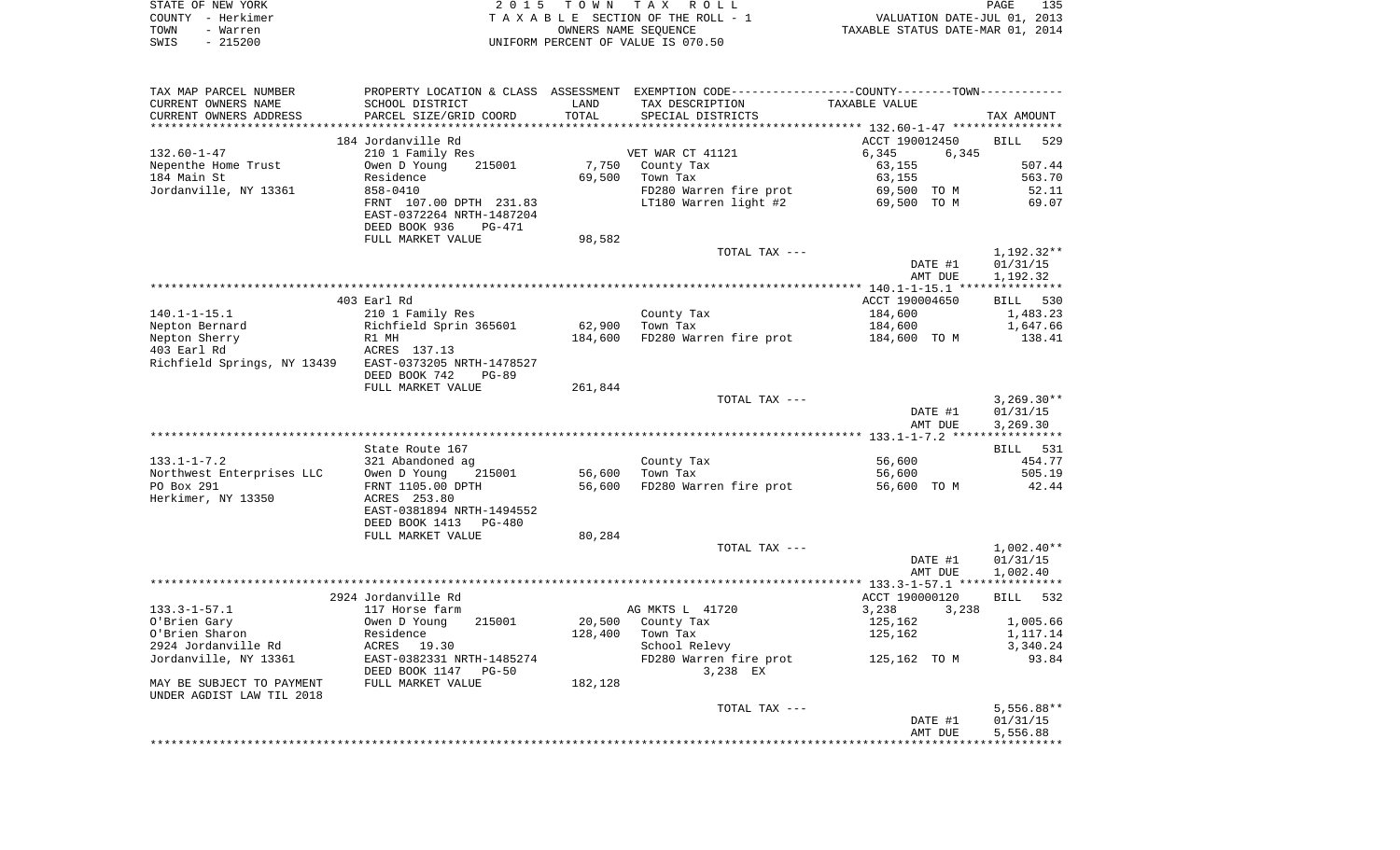| STATE OF NEW YORK | 2015 TOWN TAX ROLL                 | 136<br>PAGE                      |
|-------------------|------------------------------------|----------------------------------|
| COUNTY - Herkimer | TAXABLE SECTION OF THE ROLL - 1    | VALUATION DATE-JUL 01, 2013      |
| TOWN<br>- Warren  | OWNERS NAME SEOUENCE               | TAXABLE STATUS DATE-MAR 01, 2014 |
| - 215200<br>SWIS  | UNIFORM PERCENT OF VALUE IS 070.50 |                                  |

| TAX MAP PARCEL NUMBER       |                           |                | PROPERTY LOCATION & CLASS ASSESSMENT EXEMPTION CODE----------------COUNTY--------TOWN---------- |               |                      |
|-----------------------------|---------------------------|----------------|-------------------------------------------------------------------------------------------------|---------------|----------------------|
| CURRENT OWNERS NAME         | SCHOOL DISTRICT           | LAND           | TAX DESCRIPTION                                                                                 | TAXABLE VALUE |                      |
| CURRENT OWNERS ADDRESS      | PARCEL SIZE/GRID COORD    | TOTAL          | SPECIAL DISTRICTS                                                                               |               | TAX AMOUNT           |
|                             |                           |                |                                                                                                 |               |                      |
|                             | 2918 Jordanville Rd       |                |                                                                                                 |               | <b>BILL</b><br>533   |
| $133.3 - 1 - 57.2$          | 210 1 Family Res          |                | CW_10_VET/ 41152                                                                                | 4,230         | $\Omega$             |
| O'Brien Gary                | Owen D Young<br>215001    | 12,000 AG MKTS | 41730                                                                                           | 400<br>400    |                      |
| O'Brien Sharon              | FRNT 170.00 DPTH          | 68,600         | County Tax                                                                                      | 63,970        | 513.99               |
| 2918 Jordanville Rd         | ACRES<br>5.00             |                | Town Tax                                                                                        | 68,200        | 608.73               |
| Jordanville, NY 13361       | EAST-0381876 NRTH-1485184 |                | School Relevy                                                                                   |               | 1,262.19             |
|                             | DEED BOOK 1147<br>$PG-50$ |                | FD280 Warren fire prot                                                                          | 68,600 TO M   | 51.43                |
| MAY BE SUBJECT TO PAYMENT   | FULL MARKET VALUE         | 97,305         |                                                                                                 |               |                      |
| UNDER AGDIST LAW TIL 2021   |                           |                |                                                                                                 |               |                      |
|                             |                           |                | TOTAL TAX ---                                                                                   |               | $2,436.34**$         |
|                             |                           |                |                                                                                                 | DATE #1       | 01/31/15             |
|                             |                           |                |                                                                                                 | AMT DUE       | 2,436.34             |
|                             |                           |                |                                                                                                 |               |                      |
|                             | 111 Sheridan Rd           |                |                                                                                                 |               | BILL 534             |
| $139.4 - 1 - 26.2$          | 270 Mfg housing           |                | County Tax                                                                                      | 69,200        | 556.01               |
| O'Connor Kenneth            | Richfield Sprin 365601    | 12,000         | Town Tax                                                                                        | 69,200        | 617.65               |
| O'Connor Nicole             | Residence D/w Mobile Home | 69,200         | FD280 Warren fire prot                                                                          | 69,200 TO M   | 51.88                |
| 111 Sheridan Rd             | 1.80<br>ACRES             |                |                                                                                                 |               |                      |
| Richfield Springs, NY 13439 | EAST-0362408 NRTH-1468796 |                |                                                                                                 |               |                      |
|                             | DEED BOOK 1093 PG-231     |                |                                                                                                 |               |                      |
|                             | FULL MARKET VALUE         | 98,156         |                                                                                                 |               |                      |
|                             |                           |                | TOTAL TAX ---                                                                                   |               | $1,225.54**$         |
|                             |                           |                |                                                                                                 | DATE #1       | 01/31/15<br>1,225.54 |
|                             |                           |                |                                                                                                 | AMT DUE       |                      |
|                             | Sheridan Rd               |                |                                                                                                 |               | 535<br>BILL          |
| $139.4 - 1 - 26.3$          | 314 Rural vac<10          |                |                                                                                                 | 1,000         | 8.03                 |
| O'Connor Kenneth            | Richfield Sprin 365601    | 1,000          | County Tax<br>Town Tax                                                                          | 1,000         | 8.93                 |
| O'Connor Nicole             | Vac Ld                    | 1,000          | FD280 Warren fire prot                                                                          | 1,000 TO M    | .75                  |
| 111 Sheridan Rd             | FRNT 255.00 DPTH 114.00   |                |                                                                                                 |               |                      |
| Richfield Springs, NY 13439 | 0.66<br>ACRES             |                |                                                                                                 |               |                      |
|                             | EAST-0362547 NRTH-1468793 |                |                                                                                                 |               |                      |
|                             | DEED BOOK 1093<br>PG-231  |                |                                                                                                 |               |                      |
|                             | FULL MARKET VALUE         | 1,418          |                                                                                                 |               |                      |
|                             |                           |                | TOTAL TAX ---                                                                                   |               | $17.71**$            |
|                             |                           |                |                                                                                                 | DATE #1       | 01/31/15             |
|                             |                           |                |                                                                                                 | AMT DUE       | 17.71                |
|                             |                           |                |                                                                                                 |               |                      |
|                             | Bloomfield Rd             |                |                                                                                                 |               | BILL 536             |
| $139.4 - 1 - 40.7$          | 314 Rural vac<10          |                | County Tax                                                                                      | 4,600         | 36.96                |
| Oakes Carla                 | Richfield Sprin 365601    | 4,600          | Town Tax                                                                                        | 4,600         | 41.06                |
| 148 Bloomfield Rd           | ACRES<br>3.50             | 4,600          | FD280 Warren fire prot                                                                          | 4,600 TO M    | 3.45                 |
| Richfield Springs, NY 13439 | EAST-0363361 NRTH-1470154 |                |                                                                                                 |               |                      |
|                             | DEED BOOK 1201<br>PG-864  |                |                                                                                                 |               |                      |
|                             | FULL MARKET VALUE         | 6,525          |                                                                                                 |               |                      |
|                             |                           |                | TOTAL TAX ---                                                                                   |               | $81.47**$            |
|                             |                           |                |                                                                                                 | DATE #1       | 01/31/15             |
|                             |                           |                |                                                                                                 | AMT DUE       | 81.47                |
|                             |                           |                |                                                                                                 |               |                      |
|                             |                           |                |                                                                                                 |               |                      |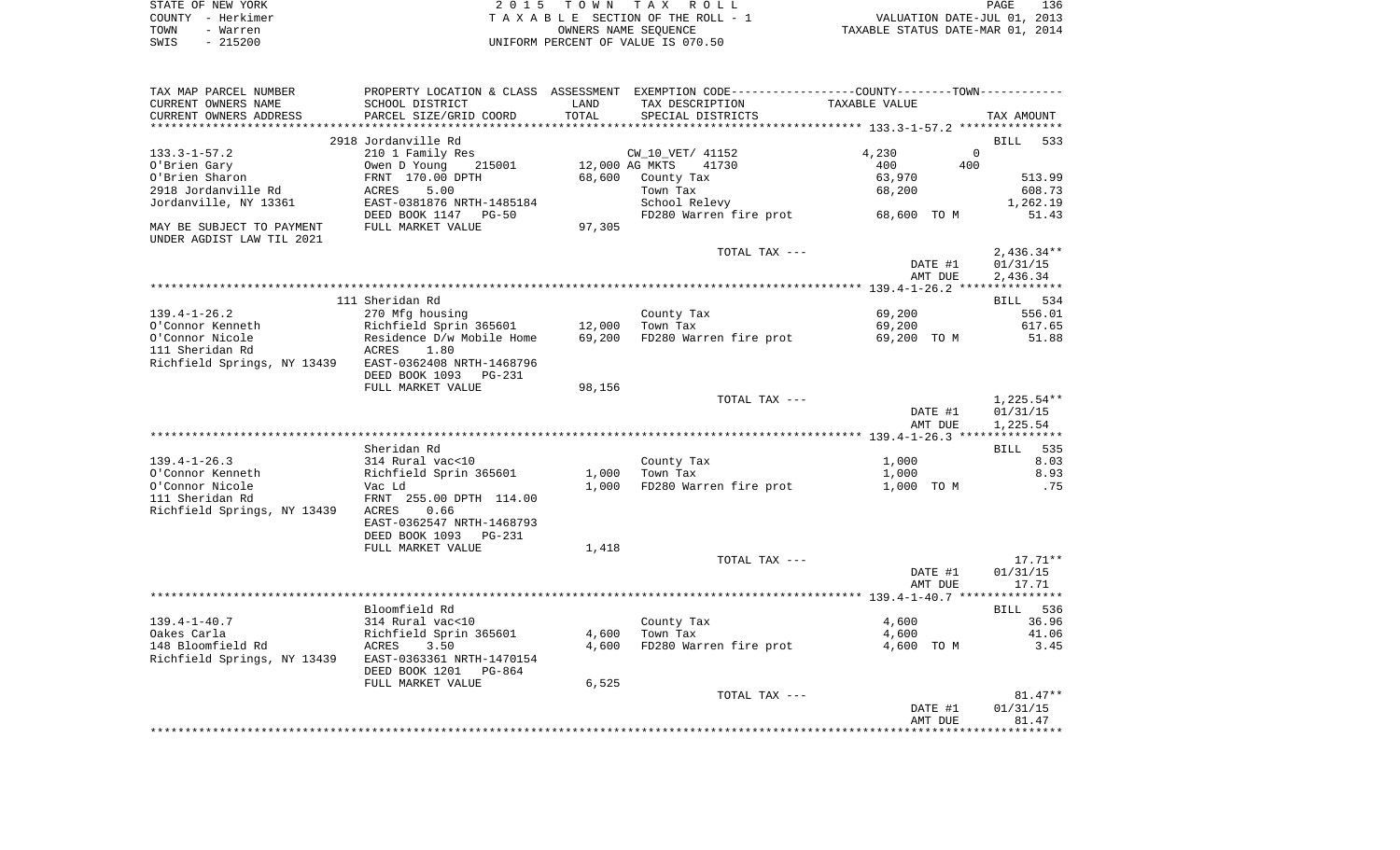|      | STATE OF NEW YORK | 2015 TOWN TAX ROLL                 | 137<br>PAGE                      |
|------|-------------------|------------------------------------|----------------------------------|
|      | COUNTY - Herkimer | TAXABLE SECTION OF THE ROLL - 1    | VALUATION DATE-JUL 01, 2013      |
| TOWN | - Warren          | OWNERS NAME SEOUENCE               | TAXABLE STATUS DATE-MAR 01, 2014 |
| SWIS | - 215200          | UNIFORM PERCENT OF VALUE IS 070.50 |                                  |

| TAX MAP PARCEL NUMBER       |                                                        |         | PROPERTY LOCATION & CLASS ASSESSMENT EXEMPTION CODE----------------COUNTY-------TOWN----------- |                |                    |
|-----------------------------|--------------------------------------------------------|---------|-------------------------------------------------------------------------------------------------|----------------|--------------------|
| CURRENT OWNERS NAME         | SCHOOL DISTRICT                                        | LAND    | TAX DESCRIPTION                                                                                 | TAXABLE VALUE  |                    |
| CURRENT OWNERS ADDRESS      | PARCEL SIZE/GRID COORD                                 | TOTAL   | SPECIAL DISTRICTS                                                                               |                | TAX AMOUNT         |
|                             |                                                        |         |                                                                                                 |                |                    |
|                             | Robinson Rd                                            |         |                                                                                                 | ACCT 190004953 | BILL 537           |
| $126.4 - 1 - 8$             | 322 Rural vac>10                                       |         | County Tax                                                                                      | 14,900         | 119.72             |
|                             | 215001                                                 | 14,900  | Town Tax                                                                                        |                | 132.99             |
| Ocuto Vincent               | Owen D Young                                           |         |                                                                                                 | 14,900         |                    |
| PO Box 36                   | Lot                                                    | 14,900  | FD280 Warren fire prot                                                                          | 14,900 TO M    | 11.17              |
| Mohawk, NY 13407            | ACRES 18.00                                            |         |                                                                                                 |                |                    |
|                             | EAST-0368906 NRTH-1497296                              |         |                                                                                                 |                |                    |
|                             | DEED BOOK 00000                                        |         |                                                                                                 |                |                    |
|                             | FULL MARKET VALUE                                      | 21,135  |                                                                                                 |                |                    |
|                             |                                                        |         | TOTAL TAX ---                                                                                   |                | $263.88**$         |
|                             |                                                        |         |                                                                                                 | DATE #1        | 01/31/15           |
|                             |                                                        |         |                                                                                                 | AMT DUE        | 263.88             |
|                             |                                                        |         |                                                                                                 |                |                    |
|                             | 350 Patterson Rd                                       |         |                                                                                                 | ACCT 190007860 | 538<br><b>BILL</b> |
|                             |                                                        |         |                                                                                                 | 4,000          |                    |
| $144.1 - 1 - 64$            | 112 Dairy farm                                         |         | AGRIC 10 Y 42100                                                                                | 4,000          |                    |
| Oldick Donald               | Richfield Sprin 365601                                 | 131,000 | County Tax                                                                                      | 281,600        | 2,262.61           |
| 350 Patterson Rd            | Dairy Farm                                             | 285,600 | Town Tax                                                                                        | 281,600        | 2,513.45           |
| Richfield Springs, NY 13439 | ACRES 335.00                                           |         | FD280 Warren fire prot 285,600 TO M                                                             |                | 214.14             |
|                             | EAST-0378737 NRTH-1458975                              |         |                                                                                                 |                |                    |
|                             | DEED BOOK 712<br>PG-385                                |         |                                                                                                 |                |                    |
|                             | FULL MARKET VALUE                                      | 405,106 |                                                                                                 |                |                    |
|                             |                                                        |         | TOTAL TAX ---                                                                                   |                | 4,990.20**         |
|                             |                                                        |         |                                                                                                 | DATE #1        | 01/31/15           |
|                             |                                                        |         |                                                                                                 | AMT DUE        | 4,990.20           |
|                             |                                                        |         |                                                                                                 |                |                    |
|                             | Hoke Rd                                                |         |                                                                                                 |                | BILL 539           |
| $144.1 - 1 - 66.2$          | 105 Vac farmland                                       |         | County Tax                                                                                      | 36,600         | 294.08             |
|                             |                                                        | 36,600  | Town Tax                                                                                        |                | 326.68             |
| Oldick Nancy I              | Richfield Sprin 365601                                 |         |                                                                                                 | 36,600         |                    |
| 350 Patterson Rd            | Farm Land                                              | 36,600  | FD280 Warren fire prot                                                                          | 36,600 TO M    | 27.44              |
| Richfield Springs, NY 13439 | ACRES 85.00                                            |         |                                                                                                 |                |                    |
|                             | EAST-0381571 NRTH-1460017                              |         |                                                                                                 |                |                    |
|                             | DEED BOOK 837<br>PG-48                                 |         |                                                                                                 |                |                    |
|                             | FULL MARKET VALUE                                      | 51,915  |                                                                                                 |                |                    |
|                             |                                                        |         | TOTAL TAX ---                                                                                   |                | 648.20**           |
|                             |                                                        |         |                                                                                                 | DATE #1        | 01/31/15           |
|                             |                                                        |         |                                                                                                 | AMT DUE        | 648.20             |
|                             |                                                        |         |                                                                                                 |                |                    |
|                             | Hoke Rd                                                |         |                                                                                                 | ACCT 190011760 | BILL 540           |
| $144.1 - 1 - 68$            | 210 1 Family Res                                       |         | County Tax                                                                                      | 35,800         | 287.65             |
| Oldick Nancy I              |                                                        | 10,400  | Town Tax                                                                                        | 35,800         | 319.54             |
| 350 Patterson Rd            | 10 T Family Res<br>Richfield Sprin 365601<br>Rural Res | 35,800  | FD280 Warren fire prot 35,800 TO M                                                              |                | 26.84              |
|                             |                                                        |         |                                                                                                 |                |                    |
| Richfield Springs, NY 13439 | 1.30<br>ACRES                                          |         |                                                                                                 |                |                    |
|                             | EAST-0380891 NRTH-1457799                              |         |                                                                                                 |                |                    |
|                             | DEED BOOK 837<br>$PG-51$                               |         |                                                                                                 |                |                    |
|                             | FULL MARKET VALUE                                      | 50,780  |                                                                                                 |                |                    |
|                             |                                                        |         | TOTAL TAX ---                                                                                   |                | 634.03**           |
|                             |                                                        |         |                                                                                                 | DATE #1        | 01/31/15           |
|                             |                                                        |         |                                                                                                 | AMT DUE        | 634.03             |
|                             |                                                        |         |                                                                                                 |                |                    |
|                             |                                                        |         |                                                                                                 |                |                    |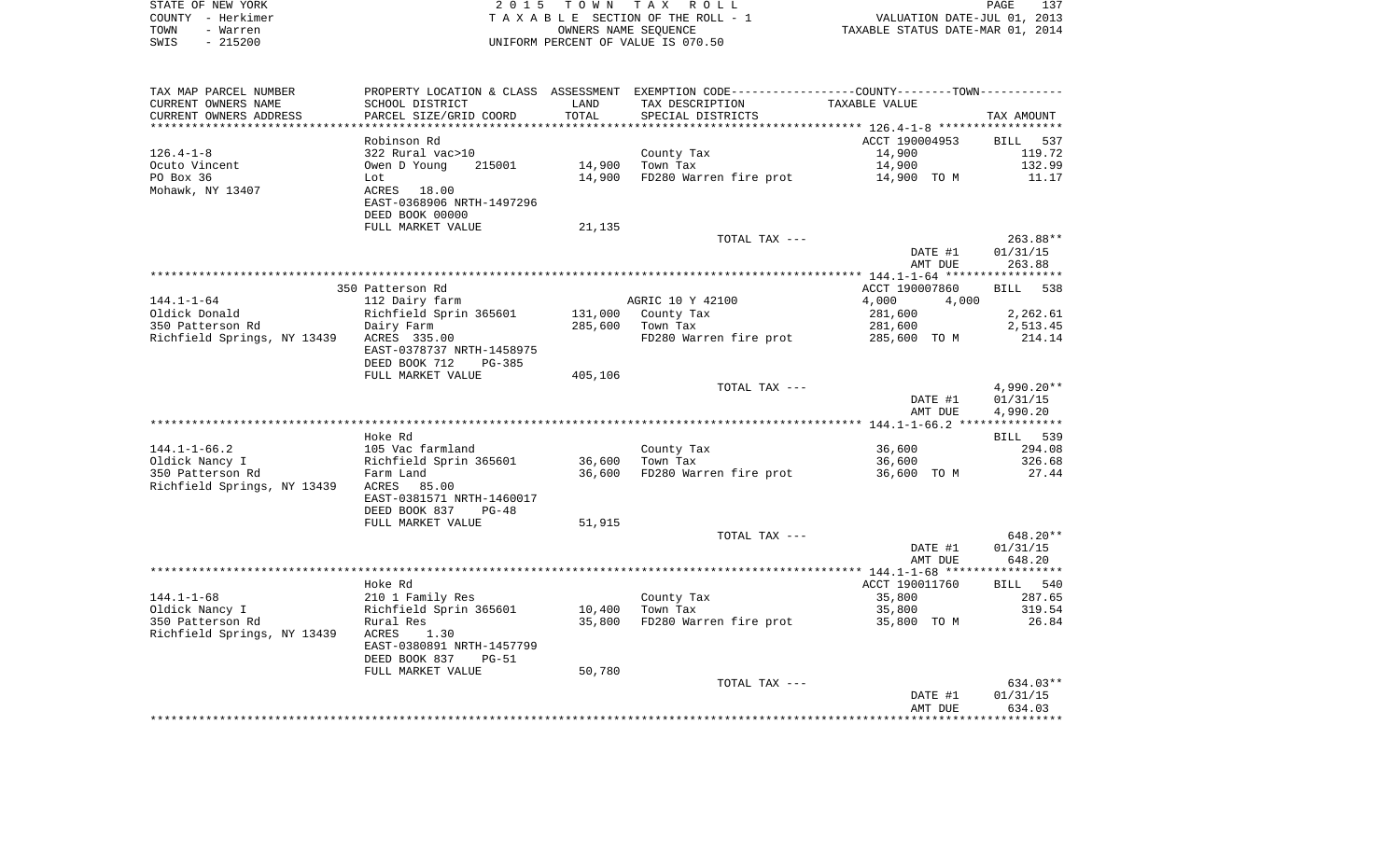|      | STATE OF NEW YORK | 2015 TOWN TAX ROLL                 | 138<br>PAGE                      |
|------|-------------------|------------------------------------|----------------------------------|
|      | COUNTY – Herkimer | TAXABLE SECTION OF THE ROLL - 1    | VALUATION DATE-JUL 01, 2013      |
| TOWN | - Warren          | OWNERS NAME SEOUENCE               | TAXABLE STATUS DATE-MAR 01, 2014 |
| SWIS | - 215200          | UNIFORM PERCENT OF VALUE IS 070.50 |                                  |

| TAX MAP PARCEL NUMBER  | PROPERTY LOCATION & CLASS ASSESSMENT EXEMPTION CODE---------------COUNTY--------TOWN---------- |         |                        |                |              |
|------------------------|------------------------------------------------------------------------------------------------|---------|------------------------|----------------|--------------|
| CURRENT OWNERS NAME    | SCHOOL DISTRICT                                                                                | LAND    | TAX DESCRIPTION        | TAXABLE VALUE  |              |
| CURRENT OWNERS ADDRESS | PARCEL SIZE/GRID COORD                                                                         | TOTAL   | SPECIAL DISTRICTS      |                | TAX AMOUNT   |
|                        |                                                                                                |         |                        |                |              |
|                        | Patterson Rd                                                                                   |         |                        | ACCT 190006270 | BILL<br>541  |
| 144.1-1-70             | 105 Vac farmland                                                                               |         | County Tax             | 2,900          | 23.30        |
| Oldick Stephen S       | Richfield Sprin 365601                                                                         | 2,900   | Town Tax               | 2,900          | 25.88        |
| Oldick Linda M         | Farm Land                                                                                      | 2,900   | FD280 Warren fire prot | 2,900 TO M     | 2.17         |
| 129 Rathbun Rd         | 9.00<br>ACRES                                                                                  |         |                        |                |              |
| Cooperstown, NY 13326  | EAST-0379369 NRTH-1456973                                                                      |         |                        |                |              |
|                        | DEED BOOK 830<br><b>PG-59</b>                                                                  |         |                        |                |              |
|                        | FULL MARKET VALUE                                                                              | 4,113   |                        |                |              |
|                        |                                                                                                |         | TOTAL TAX ---          |                | $51.35**$    |
|                        |                                                                                                |         |                        | DATE #1        | 01/31/15     |
|                        |                                                                                                |         |                        | AMT DUE        | 51.35        |
|                        |                                                                                                |         |                        |                |              |
|                        | 3032 Jordanville Rd                                                                            |         |                        | ACCT 190006703 | BILL 542     |
|                        |                                                                                                |         |                        |                |              |
| $133.3 - 3 - 3.1$      | 210 1 Family Res                                                                               |         | County Tax             | 72,400         | 581.72       |
| Olsen Walter           | 215001<br>Owen D Young                                                                         | 10,500  | Town Tax               | 72,400         | 646.21       |
| Star Zina              | Residence                                                                                      | 72,400  | FD280 Warren fire prot | 72,400 TO M    | 54.28        |
| 3032 Jordanville Rd    | ACRES<br>1.20                                                                                  |         |                        |                |              |
| Jordanville, NY 13361  | EAST-0384104 NRTH-1485558                                                                      |         |                        |                |              |
|                        | DEED BOOK 1291<br>PG-189                                                                       |         |                        |                |              |
|                        | FULL MARKET VALUE                                                                              | 102,695 |                        |                |              |
|                        |                                                                                                |         | TOTAL TAX ---          |                | $1,282.21**$ |
|                        |                                                                                                |         |                        | DATE #1        | 01/31/15     |
|                        |                                                                                                |         |                        | AMT DUE        | 1,282.21     |
|                        |                                                                                                |         |                        |                |              |
|                        | Jordanville Rd                                                                                 |         |                        | ACCT 190003615 | BILL<br>543  |
| $133.3 - 1 - 43$       | 314 Rural vac<10                                                                               |         | County Tax             | 8,800          | 70.71        |
| Orloff Olga            | 215001<br>Owen D Young                                                                         | 8,800   | Town Tax               | 8,800          | 78.55        |
| Celentano John T       | Rural Lot                                                                                      | 8,800   | School Relevy          |                | 234.84       |
| 15502 Gundry Ave       | ACRES<br>4.00                                                                                  |         | FD280 Warren fire prot | 8,800 TO M     | 6.60         |
| Paramount Calif, 90723 | EAST-0375179 NRTH-1486811                                                                      |         |                        |                |              |
|                        | DEED BOOK 672<br><b>PG-805</b>                                                                 |         |                        |                |              |
|                        | FULL MARKET VALUE                                                                              | 12,482  |                        |                |              |
|                        |                                                                                                |         | TOTAL TAX ---          |                | $390.70**$   |
|                        |                                                                                                |         |                        | DATE #1        | 01/31/15     |
|                        |                                                                                                |         |                        | AMT DUE        | 390.70       |
|                        |                                                                                                |         |                        |                |              |
|                        | Jordanville Rd                                                                                 |         |                        | ACCT 190003601 | BILL 544     |
| $133.3 - 1 - 44$       | 314 Rural vac<10                                                                               |         | County Tax             | 8,800          | 70.71        |
| Orloff Olga            | 215001<br>Owen D Young                                                                         | 8,800   | Town Tax               | 8,800          | 78.55        |
| Celentano John T       |                                                                                                |         | School Relevy          |                | 234.84       |
|                        | Rural Lot                                                                                      | 8,800   |                        |                |              |
| 15502 Gundry Ave       | ACRES<br>4.00                                                                                  |         | FD280 Warren fire prot | 8,800 TO M     | 6.60         |
| Paramount Calif, 90723 | EAST-0374983 NRTH-1486831                                                                      |         |                        |                |              |
|                        | DEED BOOK 672<br><b>PG-809</b>                                                                 |         |                        |                |              |
|                        | FULL MARKET VALUE                                                                              | 12,482  |                        |                |              |
|                        |                                                                                                |         | TOTAL TAX ---          |                | 390.70**     |
|                        |                                                                                                |         |                        | DATE #1        | 01/31/15     |
|                        |                                                                                                |         |                        | AMT DUE        | 390.70       |
|                        |                                                                                                |         |                        |                |              |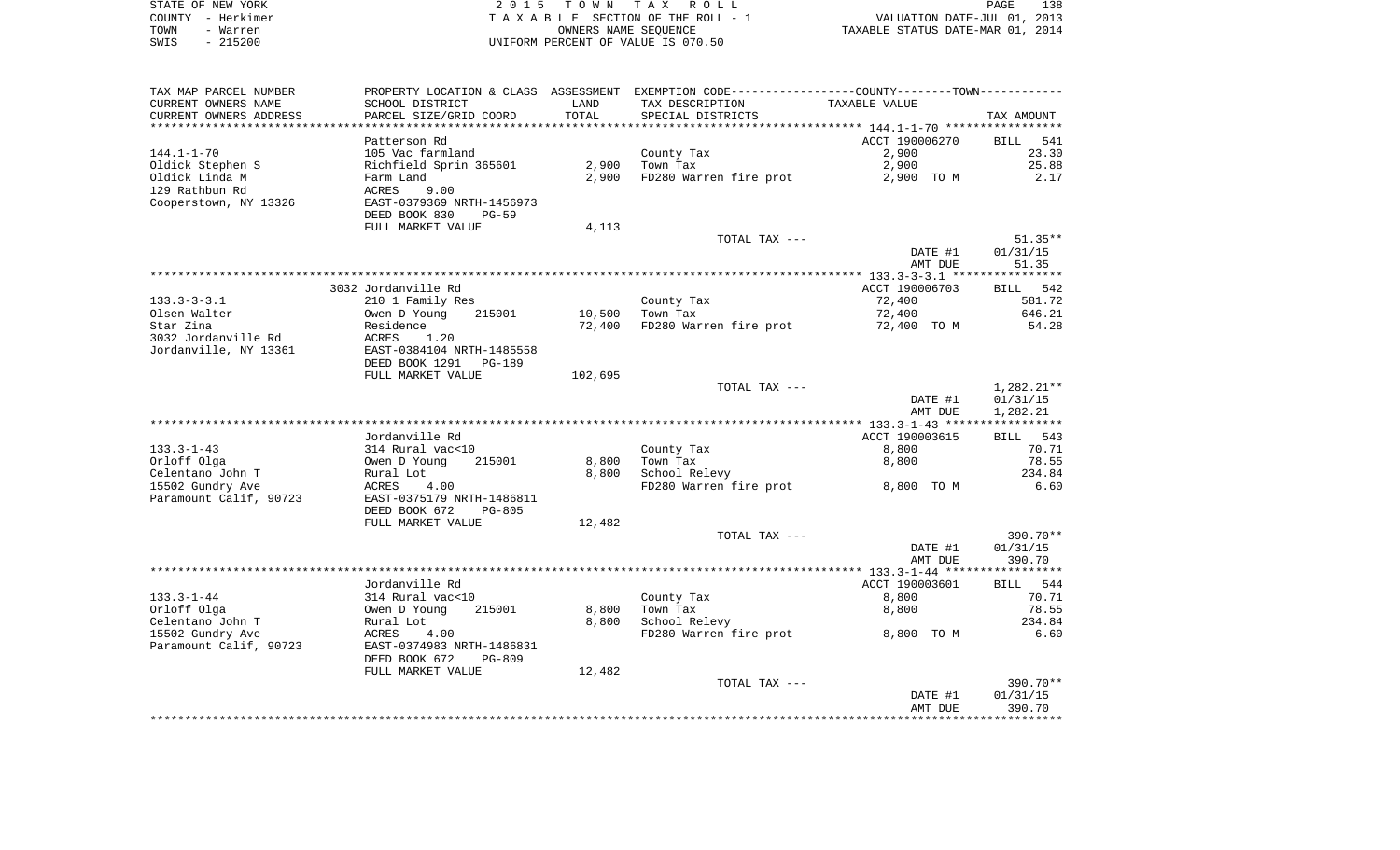| STATE OF NEW YORK | 2015 TOWN TAX ROLL                 | 139<br>PAGE                      |
|-------------------|------------------------------------|----------------------------------|
| COUNTY - Herkimer | TAXABLE SECTION OF THE ROLL - 1    | VALUATION DATE-JUL 01, 2013      |
| TOWN<br>- Warren  | OWNERS NAME SEOUENCE               | TAXABLE STATUS DATE-MAR 01, 2014 |
| SWIS<br>- 215200  | UNIFORM PERCENT OF VALUE IS 070.50 |                                  |

| TAX MAP PARCEL NUMBER       | PROPERTY LOCATION & CLASS ASSESSMENT EXEMPTION CODE---------------COUNTY-------TOWN---------- |         |                        |                  |                    |
|-----------------------------|-----------------------------------------------------------------------------------------------|---------|------------------------|------------------|--------------------|
| CURRENT OWNERS NAME         | SCHOOL DISTRICT                                                                               | LAND    | TAX DESCRIPTION        | TAXABLE VALUE    |                    |
| CURRENT OWNERS ADDRESS      | PARCEL SIZE/GRID COORD                                                                        | TOTAL   | SPECIAL DISTRICTS      |                  | TAX AMOUNT         |
| ***********************     |                                                                                               |         |                        |                  |                    |
|                             | Mcdaniels Rd                                                                                  |         |                        | ACCT 190005100   | <b>BILL</b><br>545 |
| $133.4 - 2 - 22$            | 105 Vac farmland                                                                              |         | AG MKTS L 41720        | 5,041<br>5,041   |                    |
| Ortensi Gregory D           | Owen D Young<br>215001                                                                        | 34,000  | County Tax             | 28,959           | 232.68             |
| 765 County Hwy 29           | Farm Land                                                                                     | 34,000  | Town Tax               | 28,959           | 258.48             |
| Richfield Springs, NY 13439 | ACRES 118.30                                                                                  |         | FD280 Warren fire prot | 28,959 TO M      | 21.71              |
|                             | EAST-0390335 NRTH-1482083                                                                     |         | 5,041 EX               |                  |                    |
| MAY BE SUBJECT TO PAYMENT   | DEED BOOK 837<br>PG-331                                                                       |         |                        |                  |                    |
| UNDER AGDIST LAW TIL 2018   | FULL MARKET VALUE                                                                             | 48,227  |                        |                  |                    |
|                             |                                                                                               |         | TOTAL TAX ---          |                  | $512.87**$         |
|                             |                                                                                               |         |                        | DATE #1          | 01/31/15           |
|                             |                                                                                               |         |                        | AMT DUE          | 512.87             |
|                             |                                                                                               |         |                        |                  |                    |
|                             | 1033 Robinson Rd                                                                              |         |                        | ACCT 190004955   | BILL 546           |
| $126.4 - 1 - 14$            | 210 1 Family Res                                                                              |         | AGED-CT<br>41801       | 48,750<br>48,750 |                    |
| Osaulenko Larisa            | Owen D Young<br>215001                                                                        | 11,300  |                        | 48,750           | 391.70             |
| 1033 Robinson Rd            |                                                                                               |         | County Tax             |                  | 435.12             |
|                             | Rural Residence                                                                               | 97,500  | Town Tax               | 48,750           |                    |
| Mohawk, NY 13407            | FRNT 140.00 DPTH                                                                              |         | FD280 Warren fire prot | 97,500 TO M      | 73.10              |
|                             | ACRES<br>2.00                                                                                 |         |                        |                  |                    |
|                             | EAST-0370608 NRTH-1496609                                                                     |         |                        |                  |                    |
|                             | DEED BOOK 1257 PG-577                                                                         |         |                        |                  |                    |
|                             | FULL MARKET VALUE                                                                             | 138,298 |                        |                  |                    |
|                             |                                                                                               |         | TOTAL TAX ---          |                  | 899.92**           |
|                             |                                                                                               |         |                        | DATE #1          | 01/31/15           |
|                             |                                                                                               |         |                        | AMT DUE          | 899.92             |
|                             |                                                                                               |         |                        |                  |                    |
|                             | Hicks Rd                                                                                      |         |                        | ACCT 190001242   | BILL 547           |
| $133.2 - 3 - 1.1$           | 270 Mfg housing                                                                               |         | County Tax             | 7,000            | 56.24              |
| Ouellette Mark              | Owen D Young<br>215001                                                                        | 5,000   | Town Tax               | 7,000            | 62.48              |
| PO Box 13                   | 2.80<br>ACRES                                                                                 | 7,000   | School Relevy          |                  | 186.81             |
| Van Hornesville, NY 13475   | EAST-0386983 NRTH-1489938                                                                     |         | FD280 Warren fire prot | 7,000 TO M       | 5.25               |
|                             | DEED BOOK 931<br>$PG-62$                                                                      |         |                        |                  |                    |
|                             | FULL MARKET VALUE                                                                             | 9,929   |                        |                  |                    |
|                             |                                                                                               |         | TOTAL TAX ---          |                  | 310.78**           |
|                             |                                                                                               |         |                        | DATE #1          | 01/31/15           |
|                             |                                                                                               |         |                        | AMT DUE          | 310.78             |
|                             |                                                                                               |         |                        |                  |                    |
|                             | Hicks Rd                                                                                      |         |                        | ACCT 190001241   | BILL 548           |
| $133.2 - 3 - 1.2$           | 320 Rural vacant                                                                              |         | County Tax             | 3,000            | 24.10              |
| Ouellette Mark              | Owen D Young<br>215001                                                                        | 3,000   | Town Tax               | 3,000            | 26.78              |
| PO Box 13                   | Vacant Land                                                                                   | 3,000   | School Relevy          |                  | 80.07              |
| Van Hornesville, NY 13475   | ACRES<br>3.30                                                                                 |         | FD280 Warren fire prot | 3,000 TO M       | 2.25               |
|                             | EAST-0387133 NRTH-1489683                                                                     |         |                        |                  |                    |
|                             | DEED BOOK 931<br>$PG-65$                                                                      |         |                        |                  |                    |
|                             | FULL MARKET VALUE                                                                             | 4,255   |                        |                  |                    |
|                             |                                                                                               |         | TOTAL TAX ---          |                  | $133.20**$         |
|                             |                                                                                               |         |                        | DATE #1          | 01/31/15           |
|                             |                                                                                               |         |                        | AMT DUE          | 133.20             |
|                             |                                                                                               |         |                        |                  |                    |
|                             |                                                                                               |         |                        |                  |                    |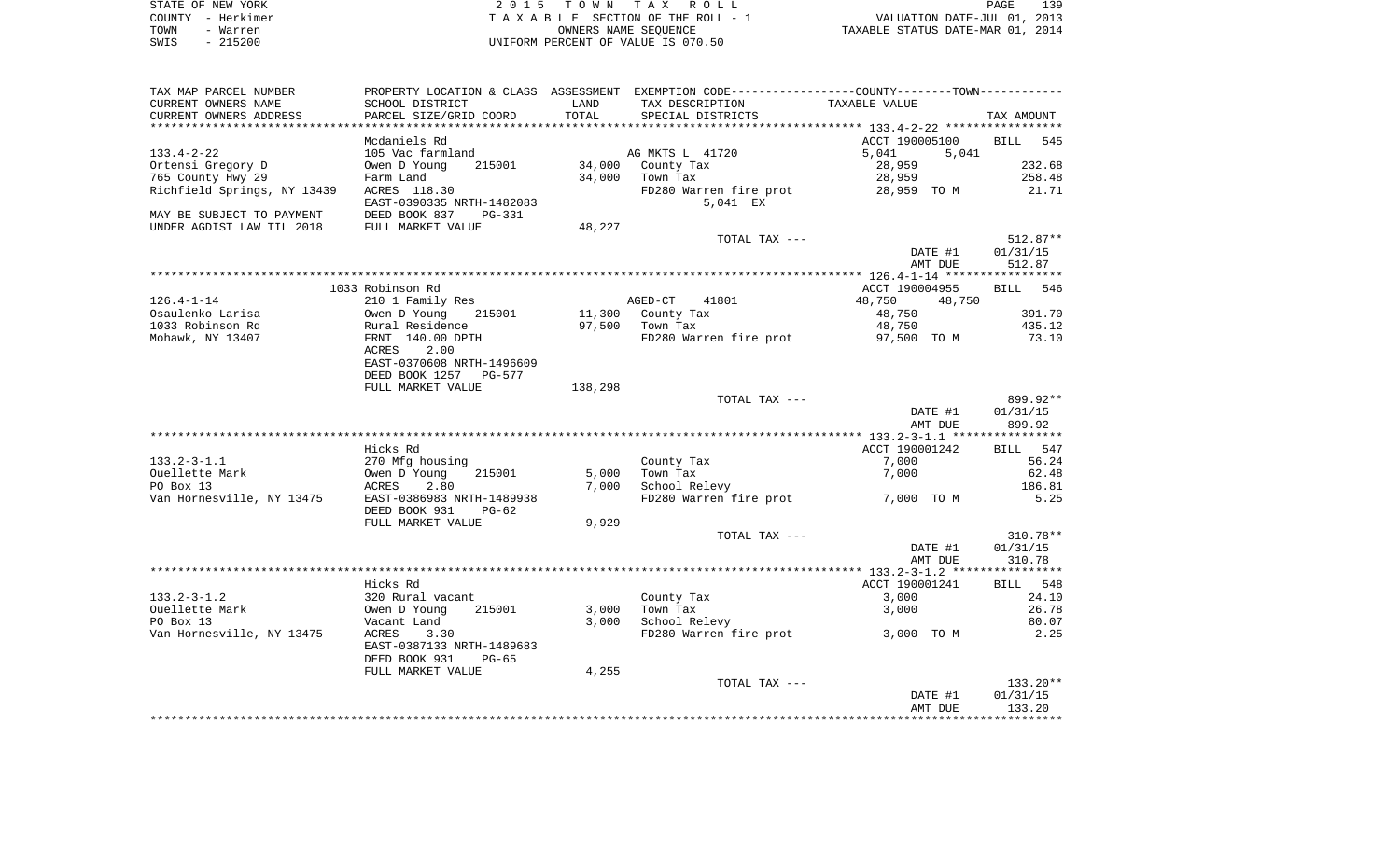| STATE OF NEW YORK | 2015 TOWN TAX ROLL                    | 140<br>PAGE                      |
|-------------------|---------------------------------------|----------------------------------|
| COUNTY - Herkimer | T A X A B L E SECTION OF THE ROLL - 1 | VALUATION DATE-JUL 01, 2013      |
| TOWN<br>- Warren  | OWNERS NAME SEOUENCE                  | TAXABLE STATUS DATE-MAR 01, 2014 |
| - 215200<br>SWIS  | UNIFORM PERCENT OF VALUE IS 070.50    |                                  |

|                           |                                                        |         | PROPERTY LOCATION & CLASS ASSESSMENT EXEMPTION CODE---------------COUNTY--------TOWN---------- |                         |                    |
|---------------------------|--------------------------------------------------------|---------|------------------------------------------------------------------------------------------------|-------------------------|--------------------|
| CURRENT OWNERS NAME       | SCHOOL DISTRICT                                        | LAND    | TAX DESCRIPTION                                                                                | TAXABLE VALUE           |                    |
| CURRENT OWNERS ADDRESS    | PARCEL SIZE/GRID COORD                                 | TOTAL   | SPECIAL DISTRICTS                                                                              |                         | TAX AMOUNT         |
|                           |                                                        |         |                                                                                                |                         |                    |
|                           | Hoke Rd                                                |         |                                                                                                | ACCT 190007892          | BILL 549           |
| 144.1-1-71.2              | 323 Vacant rural                                       |         | County Tax                                                                                     | 1,600                   | 12.86              |
| Ough Richard              | Richfield Sprin 365601                                 |         | $1,600$ Town Tax                                                                               | 1,600                   | 14.28              |
| Ough Others               | Lot                                                    |         | 1,600 FD280 Warren fire prot                                                                   | 1,600 TO M              | 1.20               |
| 319 Koenig Rd             | ACRES<br>1.60                                          |         |                                                                                                |                         |                    |
| Van Hornseville, NY 13475 | EAST-0380668 NRTH-1458071                              |         |                                                                                                |                         |                    |
|                           | DEED BOOK 788<br>PG-581                                |         |                                                                                                |                         |                    |
|                           | FULL MARKET VALUE                                      | 2,270   |                                                                                                |                         |                    |
|                           |                                                        |         | TOTAL TAX ---                                                                                  |                         | $28.34**$          |
|                           |                                                        |         |                                                                                                | DATE #1                 | 01/31/15           |
|                           |                                                        |         |                                                                                                | AMT DUE                 | 28.34              |
|                           |                                                        |         |                                                                                                |                         |                    |
|                           | Hicks Rd                                               |         |                                                                                                | ACCT 190001230          | BILL 550           |
| 133.2-2-12.1              | 321 Abandoned ag                                       |         | County Tax                                                                                     | 10,500                  | 84.37              |
| Ovchinnikoff Fedor        |                                                        |         | 10,500 Town Tax                                                                                | 10,500                  | 93.72              |
| PO Box 21267              | Owen D Young<br>Farm Land<br>ACRES 13.60               | 10,500  | FD280 Warren fire prot                                                                         | 10,500 TO M             | 7.87               |
| Keyzer, OR 97307          | EAST-0389563 NRTH-1488835                              |         |                                                                                                |                         |                    |
|                           | DEED BOOK 00611 PG-00150                               |         |                                                                                                |                         |                    |
|                           | FULL MARKET VALUE                                      | 14,894  |                                                                                                |                         |                    |
|                           |                                                        |         | TOTAL TAX ---                                                                                  |                         | 185.96**           |
|                           |                                                        |         |                                                                                                | DATE #1                 | 01/31/15           |
|                           |                                                        |         |                                                                                                | AMT DUE                 | 185.96             |
|                           |                                                        |         |                                                                                                |                         |                    |
|                           | 460 State Rt 167                                       |         |                                                                                                | ACCT 190002250          | <b>BILL</b> 551    |
| 139.2-1-10.1              | 241 Rural res&ag                                       |         | AGRIC 10 Y 41700                                                                               | 18,000 18,000           |                    |
| Owczarczak Karen          | Richfield Sprin 365601                                 |         | 33,200 County Tax<br>149 EAA Town Tax                                                          | 130,500                 | 1,048.55           |
| Owczarczak Jeffrey        | Farm                                                   |         | 148,500 Town Tax                                                                               | 130,500                 | 1,164.79           |
| 5037 Noella Way           |                                                        |         | FD280 Warren fire prot 148,500 TO M                                                            |                         | 111.34             |
| San Jose, CA 95124        | Inc/1.2A parcel Survey JJ<br>Life Use J Dale & Margare |         |                                                                                                |                         |                    |
|                           | ACRES 52.00                                            |         |                                                                                                |                         |                    |
|                           | EAST-0367148 NRTH-1472985                              |         |                                                                                                |                         |                    |
|                           |                                                        |         |                                                                                                |                         |                    |
|                           | DEED BOOK 1444 PG-117                                  |         |                                                                                                |                         |                    |
|                           | FULL MARKET VALUE                                      | 210,638 |                                                                                                |                         |                    |
|                           |                                                        |         | TOTAL TAX ---                                                                                  |                         | $2,324.68**$       |
|                           |                                                        |         |                                                                                                | DATE #1                 | 01/31/15           |
|                           |                                                        |         |                                                                                                | AMT DUE                 | 2,324.68           |
|                           |                                                        |         |                                                                                                |                         |                    |
|                           | 126 Main St                                            |         |                                                                                                | ACCT 190008250          | BILL 552           |
| 132.60-1-64               | 270 Mfg housing                                        |         | CW_15_VET/ 41162                                                                               | $\overline{0}$<br>3,765 |                    |
| Owens Ronald              | Owen D Young 215001                                    |         | 13,100 CW_DISBLD_ 41172                                                                        | $\mathbf 0$<br>1,255    |                    |
| PO Box 5                  | Jordanville                                            |         | 25,100 AGED-CNTY 41802                                                                         | 10,040<br>$\Omega$      |                    |
| Jordanville, NY 13361     | Mobile Home & Garage                                   |         |                                                                                                | 10,040                  | 80.67              |
|                           | ACRES<br>3.45                                          |         | County Tax<br>Town Tax<br>Town Tax                                                             | 25,100                  | 224.03             |
|                           | EAST-0371152 NRTH-1486754                              |         | FD280 Warren fire prot                                                                         | 25,100 TO M             | 18.82              |
|                           | DEED BOOK 1290 PG-599                                  |         |                                                                                                |                         |                    |
|                           | FULL MARKET VALUE                                      | 35,603  |                                                                                                |                         |                    |
|                           |                                                        |         | TOTAL TAX ---                                                                                  |                         | $323.52**$         |
|                           |                                                        |         |                                                                                                | DATE #1<br>AMT DUE      | 01/31/15<br>323.52 |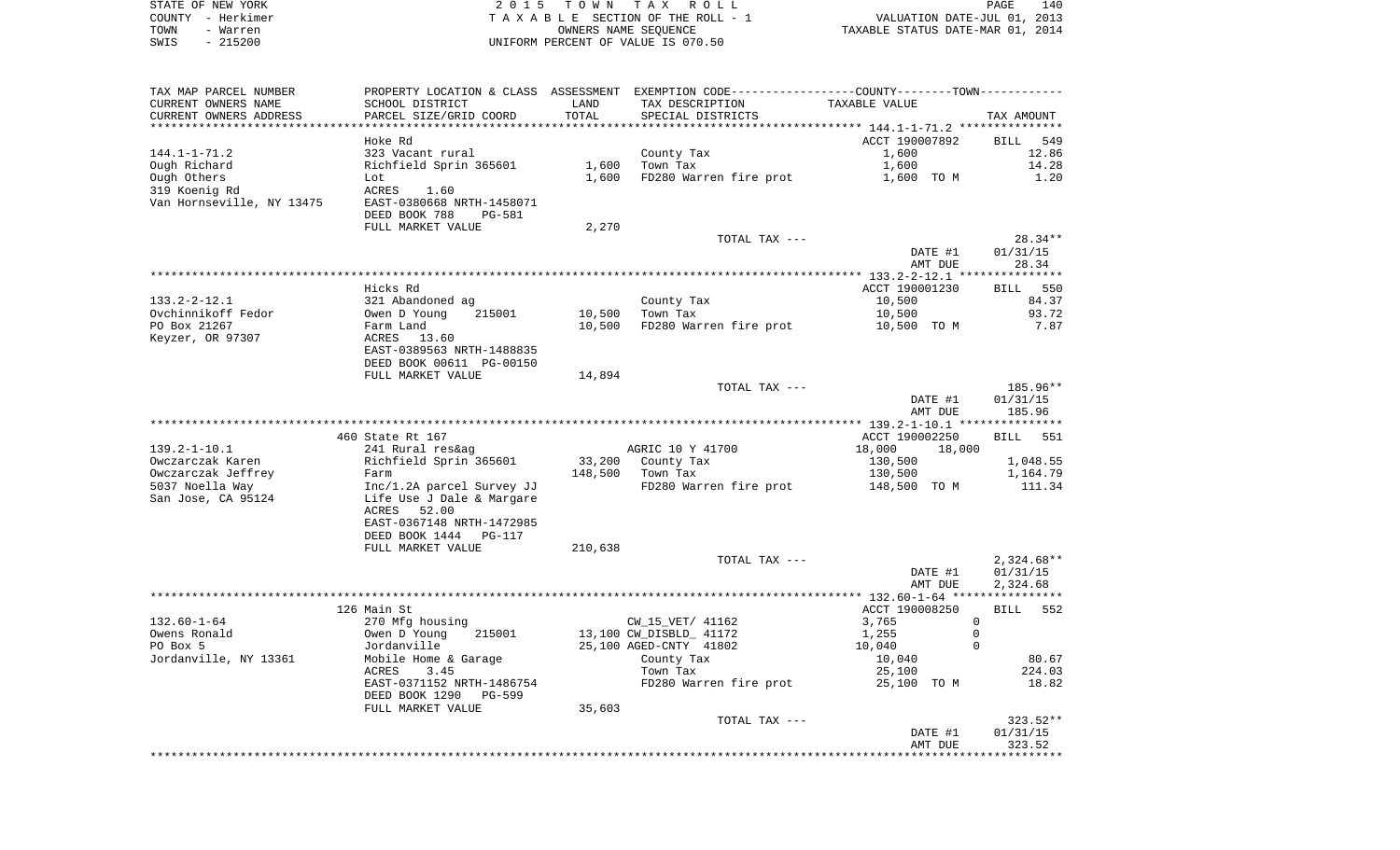|      | STATE OF NEW YORK | 2015 TOWN TAX ROLL                 | 141<br>PAGE                      |  |
|------|-------------------|------------------------------------|----------------------------------|--|
|      | COUNTY - Herkimer | TAXABLE SECTION OF THE ROLL - 1    | VALUATION DATE-JUL 01, 2013      |  |
| TOWN | - Warren          | OWNERS NAME SEOUENCE               | TAXABLE STATUS DATE-MAR 01, 2014 |  |
| SWIS | - 215200          | UNIFORM PERCENT OF VALUE IS 070.50 |                                  |  |

| TAX MAP PARCEL NUMBER                   | PROPERTY LOCATION & CLASS ASSESSMENT EXEMPTION CODE---------------COUNTY-------TOWN---------- |        |                                    |                |                 |
|-----------------------------------------|-----------------------------------------------------------------------------------------------|--------|------------------------------------|----------------|-----------------|
| CURRENT OWNERS NAME                     | SCHOOL DISTRICT                                                                               | LAND   | TAX DESCRIPTION                    | TAXABLE VALUE  |                 |
| CURRENT OWNERS ADDRESS                  | PARCEL SIZE/GRID COORD                                                                        | TOTAL  | SPECIAL DISTRICTS                  |                | TAX AMOUNT      |
|                                         |                                                                                               |        |                                    |                |                 |
|                                         | Hicks Rd                                                                                      |        |                                    |                | BILL 553        |
| $133.1 - 1 - 20.2$                      | 314 Rural vac<10                                                                              |        | County Tax                         | 1,600          | 12.86           |
| Owsinski Joyce                          | Owen D Young<br>215001                                                                        | 1,600  | Town Tax                           | 1,600          | 14.28           |
| 64-21 72nd St                           | Vacant Land                                                                                   | 1,600  | FD280 Warren fire prot             | 1,600 TO M     | 1.20            |
| Middle Villagte, NY 11379               | 4.10<br>ACRES                                                                                 |        |                                    |                |                 |
|                                         | EAST-0379394 NRTH-1489823                                                                     |        |                                    |                |                 |
|                                         |                                                                                               |        |                                    |                |                 |
|                                         | DEED BOOK 1510<br>PG-147                                                                      |        |                                    |                |                 |
|                                         | FULL MARKET VALUE                                                                             | 2,270  |                                    |                |                 |
|                                         |                                                                                               |        | TOTAL TAX ---                      |                | $28.34**$       |
|                                         |                                                                                               |        |                                    | DATE #1        | 01/31/15        |
|                                         |                                                                                               |        |                                    | AMT DUE        | 28.34           |
|                                         |                                                                                               |        |                                    |                |                 |
|                                         | Off Chyle Rd                                                                                  |        |                                    | ACCT 190011850 | BILL 554        |
| $140.2 - 1 - 3$                         | 323 Vacant rural                                                                              |        | County Tax                         | 11,100         | 89.19           |
| Pace Antonio                            | 215001<br>Owen D Young                                                                        | 11,100 | Town Tax                           | 11,100         | 99.07           |
| Pace Mary                               | Lot                                                                                           | 11,100 | FD280 Warren fire prot             | 11,100 TO M    | 8.32            |
| PO Box 468                              | ACRES 31.80                                                                                   |        |                                    |                |                 |
| Mastic, NY 11950                        | EAST-0389955 NRTH-1477831                                                                     |        |                                    |                |                 |
|                                         | DEED BOOK 00629 PG-00966                                                                      |        |                                    |                |                 |
|                                         |                                                                                               |        |                                    |                |                 |
|                                         | FULL MARKET VALUE                                                                             | 15,745 |                                    |                |                 |
|                                         |                                                                                               |        | TOTAL TAX ---                      |                | 196.58**        |
|                                         |                                                                                               |        |                                    | DATE #1        | 01/31/15        |
|                                         |                                                                                               |        |                                    | AMT DUE        | 196.58          |
|                                         |                                                                                               |        |                                    |                |                 |
|                                         | Chyle Rd                                                                                      |        |                                    |                | <b>BILL</b> 555 |
| $140.2 - 1 - 2$                         | 314 Rural vac<10                                                                              |        | County Tax                         | 5,800          | 46.60           |
| Palumbo Christopher                     | Owen D Young<br>215001                                                                        | 5,800  | Town Tax                           | 5,800          | 51.77           |
| PO Box 1526                             | found in mapping 2002                                                                         | 5,800  | FD280 Warren fire prot             | 5,800 TO M     | 4.35            |
| Richfield Springs, NY 13439             | ACRES<br>5.50                                                                                 |        |                                    |                |                 |
|                                         | EAST-0389929 NRTH-1478588                                                                     |        |                                    |                |                 |
| PRIOR OWNER ON 3/01/2014                | DEED BOOK 1540<br>PG-415                                                                      |        |                                    |                |                 |
| Palumbo Christopher                     | FULL MARKET VALUE                                                                             | 8,227  |                                    |                |                 |
|                                         |                                                                                               |        | TOTAL TAX ---                      |                | $102.72**$      |
|                                         |                                                                                               |        |                                    |                |                 |
|                                         |                                                                                               |        |                                    | DATE #1        | 01/31/15        |
|                                         |                                                                                               |        |                                    | AMT DUE        | 102.72          |
|                                         |                                                                                               |        |                                    |                |                 |
|                                         | Chyle Rd                                                                                      |        |                                    | ACCT 190011820 | BILL 556        |
| $140.2 - 1 - 13.1$                      | 105 Vac farmland                                                                              |        | County Tax                         | 16,500         | 132.57          |
| Palumbo Christopher                     | Owen D Young<br>215001                                                                        | 16,500 | Town Tax                           | 16,500         | 147.27          |
| PO Box 1526                             | Farm                                                                                          | 16,500 | FD280 Warren fire prot 16,500 TO M |                | 12.37           |
| Richfield Springs, NY 13439 ACRES 29.70 |                                                                                               |        |                                    |                |                 |
|                                         | EAST-0389507 NRTH-1475662                                                                     |        |                                    |                |                 |
| PRIOR OWNER ON 3/01/2014 DEED BOOK 1540 | PG-415                                                                                        |        |                                    |                |                 |
| Palumbo Christopher FULL MARKET VALUE   |                                                                                               | 23,404 |                                    |                |                 |
|                                         |                                                                                               |        | TOTAL TAX ---                      |                | $292.21**$      |
|                                         |                                                                                               |        |                                    | DATE #1        | 01/31/15        |
|                                         |                                                                                               |        |                                    | AMT DUE        | 292.21          |
|                                         |                                                                                               |        |                                    |                |                 |
|                                         |                                                                                               |        |                                    |                |                 |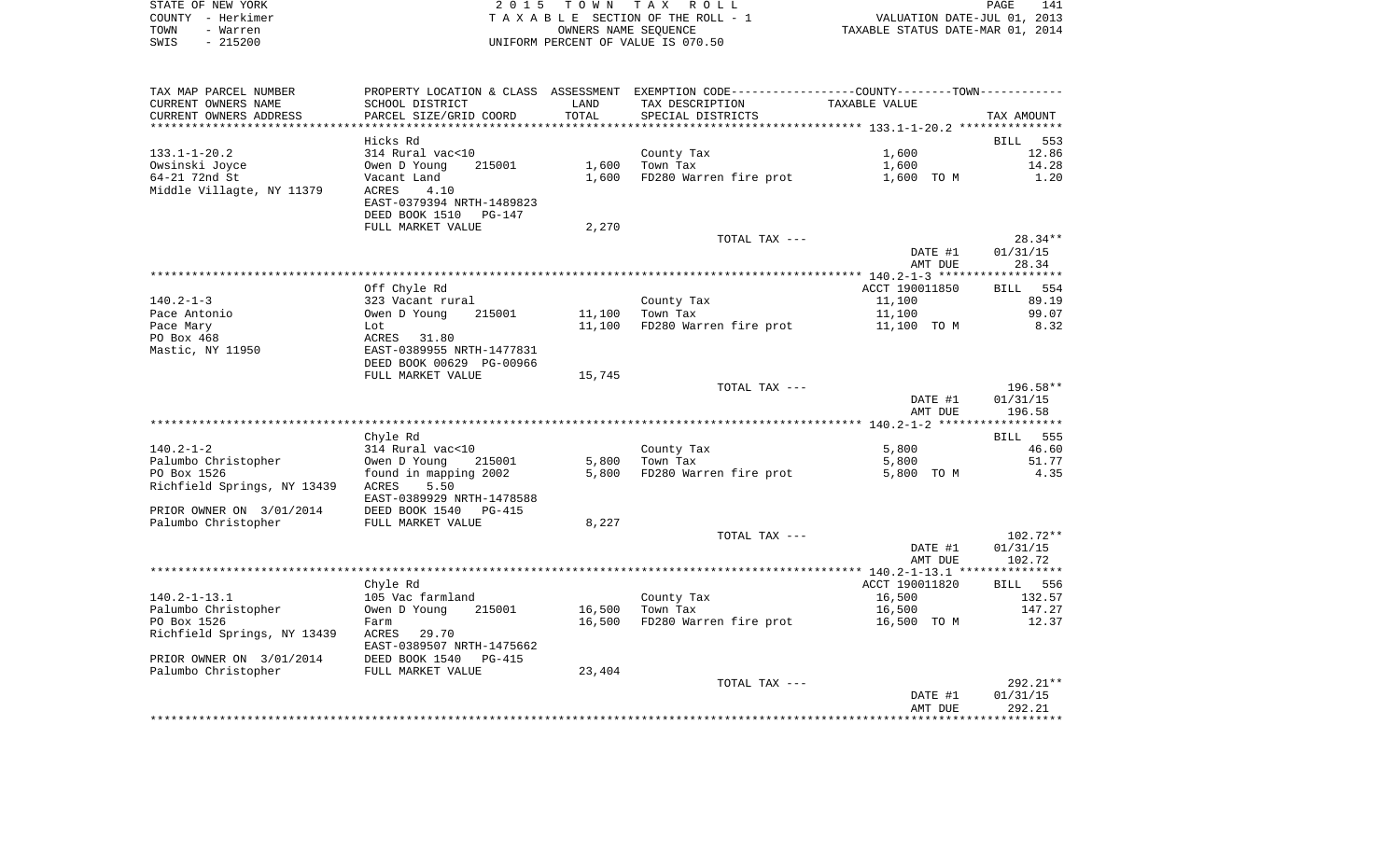|      | STATE OF NEW YORK | 2015 TOWN TAX ROLL                 | PAGE                             | 142 |
|------|-------------------|------------------------------------|----------------------------------|-----|
|      | COUNTY - Herkimer | TAXABLE SECTION OF THE ROLL - 1    | VALUATION DATE-JUL 01, 2013      |     |
| TOWN | - Warren          | OWNERS NAME SEOUENCE               | TAXABLE STATUS DATE-MAR 01, 2014 |     |
| SWIS | $-215200$         | UNIFORM PERCENT OF VALUE IS 070.50 |                                  |     |

| TAX MAP PARCEL NUMBER                        | PROPERTY LOCATION & CLASS ASSESSMENT EXEMPTION CODE---------------COUNTY-------TOWN---------- |                 |                                                                                                                                                                                                                                  |                  |              |
|----------------------------------------------|-----------------------------------------------------------------------------------------------|-----------------|----------------------------------------------------------------------------------------------------------------------------------------------------------------------------------------------------------------------------------|------------------|--------------|
| CURRENT OWNERS NAME                          | SCHOOL DISTRICT                                                                               | LAND            | TAX DESCRIPTION                                                                                                                                                                                                                  | TAXABLE VALUE    |              |
| CURRENT OWNERS ADDRESS                       | PARCEL SIZE/GRID COORD                                                                        | TOTAL           | SPECIAL DISTRICTS                                                                                                                                                                                                                |                  | TAX AMOUNT   |
|                                              |                                                                                               |                 |                                                                                                                                                                                                                                  |                  |              |
|                                              | 613 Earl Rd                                                                                   |                 |                                                                                                                                                                                                                                  |                  | BILL 557     |
| $140.1 - 1 - 18.2$                           | 270 Mfg housing                                                                               |                 | VET COM CT 41131                                                                                                                                                                                                                 | 9,625<br>9,625   |              |
|                                              |                                                                                               |                 | 16,300 County Tax                                                                                                                                                                                                                | 28,875           | 232.01       |
|                                              |                                                                                               | 38,500 Town Tax | er i de la provincia del provincia del provincia del provincia del provincia del provincia del provincia del p<br>En 1930, en 1930, en 1930, en 1930, en 1930, en 1930, en 1930, en 1930, en 1930, en 1930, en 1930, en 1930, en | 28,875           | 257.73       |
| Richfield Springs, NY 13439 ACRES            | 8.30                                                                                          |                 | FD280 Warren fire prot                                                                                                                                                                                                           | 38,500 TO M      | 28.87        |
|                                              | EAST-0378439 NRTH-1477062                                                                     |                 |                                                                                                                                                                                                                                  |                  |              |
|                                              |                                                                                               |                 |                                                                                                                                                                                                                                  |                  |              |
|                                              | DEED BOOK 867<br>PG-639                                                                       |                 |                                                                                                                                                                                                                                  |                  |              |
|                                              | FULL MARKET VALUE                                                                             | 54,610          |                                                                                                                                                                                                                                  |                  |              |
|                                              |                                                                                               |                 | TOTAL TAX ---                                                                                                                                                                                                                    |                  | $518.61**$   |
|                                              |                                                                                               |                 |                                                                                                                                                                                                                                  | DATE #1          | 01/31/15     |
|                                              |                                                                                               |                 |                                                                                                                                                                                                                                  | AMT DUE          | 518.61       |
|                                              |                                                                                               |                 |                                                                                                                                                                                                                                  |                  |              |
|                                              | 119 Millstone Rd                                                                              |                 |                                                                                                                                                                                                                                  | ACCT 190012150   | BILL 558     |
| $139.4 - 1 - 54$                             | 210 1 Family Res                                                                              |                 | County Tax<br>$T \rightarrow T$ Tax                                                                                                                                                                                              | 83,900           | 674.12       |
| Patterson Daniel P<br>110 Milletone Rd       | Richfield Sprin 365601 17,500                                                                 |                 |                                                                                                                                                                                                                                  | 83,900           | 748.86       |
| 119 Millstone Rd                             | R1                                                                                            | 83,900          | FD280 Warren fire prot 63,900 TO M                                                                                                                                                                                               |                  | 62.91        |
| Richfield Springs, NY 13439                  | ACRES 10.70                                                                                   |                 |                                                                                                                                                                                                                                  |                  |              |
|                                              | EAST-0365263 NRTH-1468101                                                                     |                 |                                                                                                                                                                                                                                  |                  |              |
|                                              | DEED BOOK 859<br>$PG-33$                                                                      |                 |                                                                                                                                                                                                                                  |                  |              |
|                                              | FULL MARKET VALUE                                                                             | 119,007         |                                                                                                                                                                                                                                  |                  |              |
|                                              |                                                                                               |                 | TOTAL TAX ---                                                                                                                                                                                                                    |                  | 1,485.89**   |
|                                              |                                                                                               |                 |                                                                                                                                                                                                                                  |                  |              |
|                                              |                                                                                               |                 |                                                                                                                                                                                                                                  | DATE #1          | 01/31/15     |
|                                              |                                                                                               |                 |                                                                                                                                                                                                                                  | AMT DUE          | 1,485.89     |
|                                              |                                                                                               |                 |                                                                                                                                                                                                                                  |                  |              |
|                                              | 150 Millstone Rd                                                                              |                 |                                                                                                                                                                                                                                  |                  | BILL 559     |
| $139.4 - 1 - 53.4$                           | 240 Rural res                                                                                 |                 | VET COM CT 41131                                                                                                                                                                                                                 | 10,575<br>10,575 |              |
|                                              |                                                                                               |                 | 17,500 County Tax<br>164 500 Town Tax                                                                                                                                                                                            | 153,925          | 1,236.76     |
|                                              |                                                                                               |                 |                                                                                                                                                                                                                                  | 153,925          | 1,373.87     |
| Richfield Springs, NY 13439 FRNT 197.00 DPTH |                                                                                               |                 | FD280 Warren fire prot 164,500 TO M                                                                                                                                                                                              |                  | 123.34       |
|                                              | ACRES<br>2.10                                                                                 |                 |                                                                                                                                                                                                                                  |                  |              |
|                                              | EAST-0365154 NRTH-1467333                                                                     |                 |                                                                                                                                                                                                                                  |                  |              |
|                                              | DEED BOOK 1398 PG-765                                                                         |                 |                                                                                                                                                                                                                                  |                  |              |
|                                              | FULL MARKET VALUE                                                                             | 233,333         |                                                                                                                                                                                                                                  |                  |              |
|                                              |                                                                                               |                 | TOTAL TAX ---                                                                                                                                                                                                                    |                  | $2,733.97**$ |
|                                              |                                                                                               |                 |                                                                                                                                                                                                                                  | DATE #1          | 01/31/15     |
|                                              |                                                                                               |                 |                                                                                                                                                                                                                                  | AMT DUE          | 2,733.97     |
|                                              |                                                                                               |                 |                                                                                                                                                                                                                                  |                  |              |
|                                              | Warren                                                                                        |                 |                                                                                                                                                                                                                                  |                  | BILL 560     |
| $139.4 - 1 - 53.8$                           | 314 Rural vac<10                                                                              |                 | County Tax                                                                                                                                                                                                                       | 8,125            | 65.28        |
| Patterson Geraldine                          |                                                                                               |                 | Town Tax                                                                                                                                                                                                                         |                  | 72.52        |
|                                              | Richfield Sprin 365601<br>ACRES 6.50                                                          | 8,125           |                                                                                                                                                                                                                                  | 8,125            |              |
| 150 Milllstone Rd                            |                                                                                               | 8,125           | FD280 Warren fire prot                                                                                                                                                                                                           | 8,125 TO M       | 6.09         |
| Richfield Springs, NY 13439                  | EAST-0365018 NRTH-1466961                                                                     |                 |                                                                                                                                                                                                                                  |                  |              |
|                                              | DEED BOOK 1452 PG-63                                                                          |                 |                                                                                                                                                                                                                                  |                  |              |
|                                              | FULL MARKET VALUE                                                                             | 11,525          |                                                                                                                                                                                                                                  |                  |              |
|                                              |                                                                                               |                 | TOTAL TAX ---                                                                                                                                                                                                                    |                  | 143.89**     |
|                                              |                                                                                               |                 |                                                                                                                                                                                                                                  | DATE #1          | 01/31/15     |
|                                              |                                                                                               |                 |                                                                                                                                                                                                                                  |                  |              |
|                                              |                                                                                               |                 |                                                                                                                                                                                                                                  | AMT DUE          | 143.89       |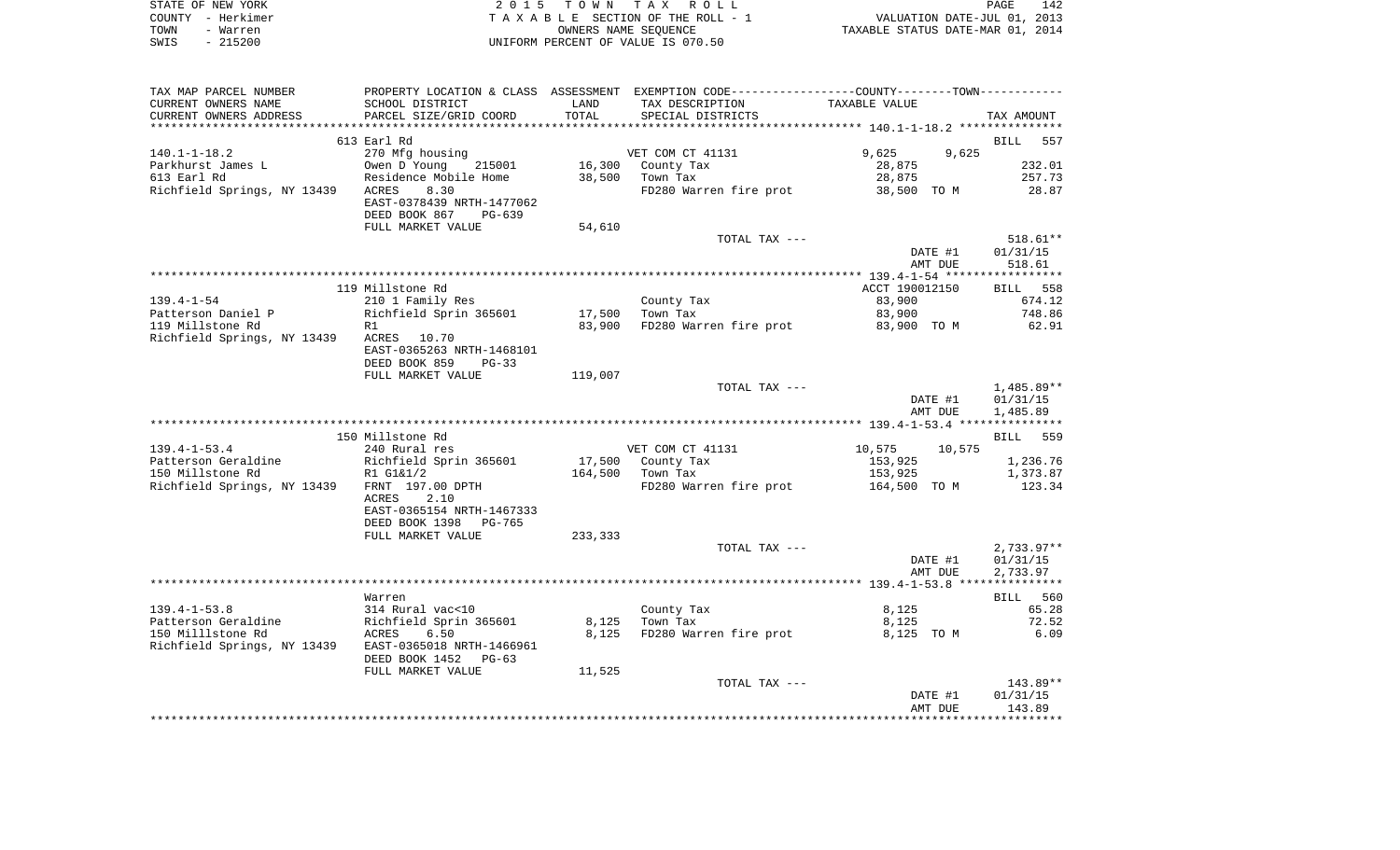| STATE OF NEW YORK |           | 2015 TOWN TAX ROLL                 |                      |  |                                  | PAGE | 143 |
|-------------------|-----------|------------------------------------|----------------------|--|----------------------------------|------|-----|
| COUNTY - Herkimer |           | TAXABLE SECTION OF THE ROLL - 1    |                      |  | VALUATION DATE-JUL 01, 2013      |      |     |
| TOWN              | - Warren  |                                    | OWNERS NAME SEOUENCE |  | TAXABLE STATUS DATE-MAR 01, 2014 |      |     |
| SWIS              | $-215200$ | UNIFORM PERCENT OF VALUE IS 070.50 |                      |  |                                  |      |     |

| TAX MAP PARCEL NUMBER                                 | PROPERTY LOCATION & CLASS ASSESSMENT EXEMPTION CODE---------------COUNTY--------TOWN----------         |         |                                     |                               |                    |
|-------------------------------------------------------|--------------------------------------------------------------------------------------------------------|---------|-------------------------------------|-------------------------------|--------------------|
| CURRENT OWNERS NAME                                   | SCHOOL DISTRICT                                                                                        | LAND    | TAX DESCRIPTION                     | TAXABLE VALUE                 |                    |
| CURRENT OWNERS ADDRESS                                | PARCEL SIZE/GRID COORD                                                                                 | TOTAL   | SPECIAL DISTRICTS                   |                               | TAX AMOUNT         |
| ***********************                               |                                                                                                        |         |                                     |                               |                    |
|                                                       | 315 Ostrander Rd                                                                                       |         |                                     | ACCT 190008435                | BILL 561           |
| 140.3-1-30.1                                          | 210 1 Family Res                                                                                       |         | County Tax                          | 122,000                       | 980.25             |
| Patterson Philip J Jr                                 |                                                                                                        | 15,300  | Town Tax                            | 122,000                       | 1,088.92           |
| 315 Ostrander Rd                                      |                                                                                                        | 122,000 | School Relevy                       |                               | 1,832.12           |
| Richfield Springs, NY 13439 EAST-0345613 NRTH-1039014 |                                                                                                        |         | FD280 Warren fire prot 122,000 TO M |                               | 91.47              |
|                                                       | DEED BOOK 907 PG-144                                                                                   |         |                                     |                               |                    |
|                                                       | FULL MARKET VALUE                                                                                      | 173,050 |                                     |                               |                    |
|                                                       |                                                                                                        |         | TOTAL TAX ---                       |                               | $3,992.76**$       |
|                                                       |                                                                                                        |         |                                     | DATE #1                       | 01/31/15           |
|                                                       |                                                                                                        |         |                                     | AMT DUE                       | 3,992.76           |
|                                                       |                                                                                                        |         |                                     |                               |                    |
|                                                       | 1443 State Route 167                                                                                   |         |                                     | 62,900                        | BILL 562<br>505.39 |
| 133.1-1-14.2<br>Peko Marian                           | 210 1 Family Res<br>Owen D Young<br>215001                                                             | 10,000  | County Tax<br>Town Tax              | 62,900                        | 561.42             |
| Peko Maria                                            | R1                                                                                                     | 62,900  | FD280 Warren fire prot              | 62,900 TO M                   | 47.16              |
|                                                       |                                                                                                        |         |                                     |                               |                    |
|                                                       |                                                                                                        |         |                                     |                               |                    |
|                                                       | DEED BOOK 1382 PG-877                                                                                  |         |                                     |                               |                    |
|                                                       | FULL MARKET VALUE                                                                                      | 89,220  |                                     |                               |                    |
|                                                       |                                                                                                        |         | TOTAL TAX ---                       |                               | 1,113.97**         |
|                                                       |                                                                                                        |         |                                     | DATE #1                       | 01/31/15           |
|                                                       |                                                                                                        |         |                                     | AMT DUE                       | 1,113.97           |
|                                                       |                                                                                                        |         |                                     |                               |                    |
|                                                       | Yule Corners Rd                                                                                        |         |                                     |                               | BILL 563           |
| 132.2-3-5                                             |                                                                                                        |         | County Tax                          | 7,600                         | 61.06              |
| Pena James                                            | 314 Rural vac<10<br>0wen D Young 215001<br>FRNT 250.00 DPTH<br>ACRES 7.50<br>EAST-0365346 NRTH-1491434 |         | 7,600 Town Tax                      | 7,600                         | 67.83              |
| Pena Donna                                            |                                                                                                        |         | 7,600 FD280 Warren fire prot        | 7,600 TO M                    | 5.70               |
| 20 W Madison St                                       |                                                                                                        |         |                                     |                               |                    |
| E. Isilp, NY 11730                                    |                                                                                                        |         |                                     |                               |                    |
|                                                       | DEED BOOK 1211<br>PG-796                                                                               |         |                                     |                               |                    |
|                                                       | FULL MARKET VALUE                                                                                      | 10,780  |                                     |                               |                    |
|                                                       |                                                                                                        |         | TOTAL TAX ---                       |                               | $134.59**$         |
|                                                       |                                                                                                        |         |                                     | DATE #1                       | 01/31/15           |
|                                                       |                                                                                                        |         |                                     | AMT DUE                       | 134.59             |
|                                                       |                                                                                                        |         |                                     |                               |                    |
| $133.3 - 1 - 56.2$                                    | 1158 Little Lakes Rd<br>240 Rural res                                                                  |         | AG MKTS<br>41730                    |                               | BILL 564           |
| Peplinski Edward J                                    | 215001<br>Owen D Young                                                                                 |         | 17,300 AGRIC 10 Y 42100             | 2,851 2,851<br>4,000<br>4,000 |                    |
| Peplinski Dorayne                                     | R1                                                                                                     |         |                                     | 73,149                        | 587.74             |
| 270 Parmwood Rd                                       | FRNT 710.00 DPTH                                                                                       |         | 80,000    County Tax<br>Town Tax    | 73,149                        | 652.90             |
| Richfield Springs, NY 13439 ACRES 10.70               |                                                                                                        |         | FD280 Warren fire prot              | 80,000 TO M                   | 59.98              |
|                                                       | EAST-0378981 NRTH-1481581                                                                              |         |                                     |                               |                    |
| MAY BE SUBJECT TO PAYMENT DEED BOOK 853               | $PG-14$                                                                                                |         |                                     |                               |                    |
| UNDER AGDIST LAW TIL 2021                             | FULL MARKET VALUE                                                                                      | 113,475 |                                     |                               |                    |
|                                                       |                                                                                                        |         | TOTAL TAX ---                       |                               | $1,300.62**$       |
|                                                       |                                                                                                        |         |                                     | DATE #1                       | 01/31/15           |
|                                                       |                                                                                                        |         |                                     | AMT DUE                       | 1,300.62           |
|                                                       |                                                                                                        |         |                                     |                               |                    |
|                                                       |                                                                                                        |         |                                     |                               |                    |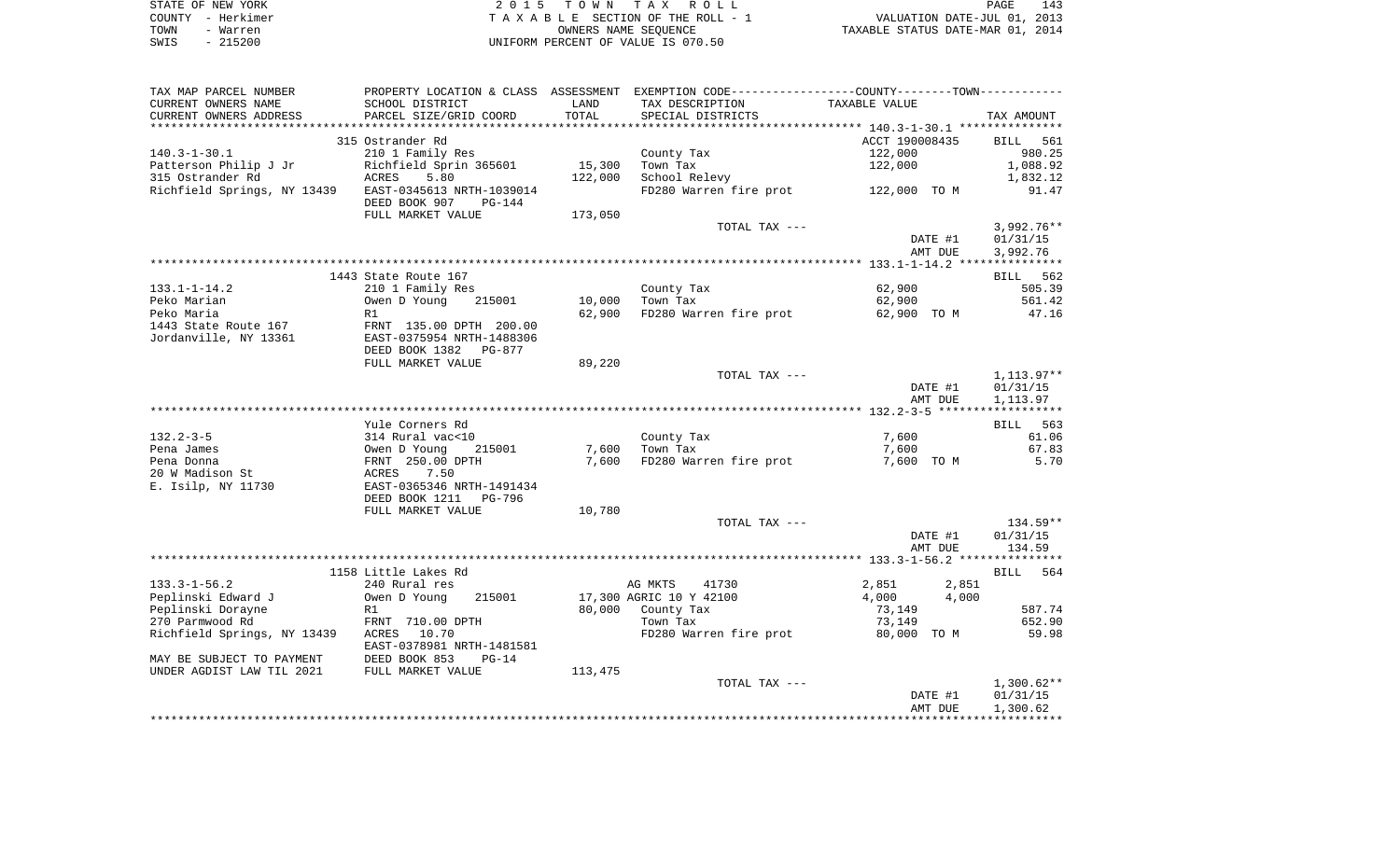| STATE OF NEW YORK | 2015 TOWN TAX ROLL                 | 144<br>PAGE                      |
|-------------------|------------------------------------|----------------------------------|
| COUNTY - Herkimer | TAXABLE SECTION OF THE ROLL - 1    | VALUATION DATE-JUL 01, 2013      |
| TOWN<br>- Warren  | OWNERS NAME SEOUENCE               | TAXABLE STATUS DATE-MAR 01, 2014 |
| $-215200$<br>SWIS | UNIFORM PERCENT OF VALUE IS 070.50 |                                  |

| TAX MAP PARCEL NUMBER       |                           |        | PROPERTY LOCATION & CLASS ASSESSMENT EXEMPTION CODE---------------COUNTY-------TOWN---------- |                  |             |
|-----------------------------|---------------------------|--------|-----------------------------------------------------------------------------------------------|------------------|-------------|
| CURRENT OWNERS NAME         | SCHOOL DISTRICT           | LAND   | TAX DESCRIPTION                                                                               | TAXABLE VALUE    |             |
| CURRENT OWNERS ADDRESS      | PARCEL SIZE/GRID COORD    | TOTAL  | SPECIAL DISTRICTS                                                                             |                  | TAX AMOUNT  |
|                             |                           |        |                                                                                               |                  |             |
|                             | Jordanville Rd            |        |                                                                                               | ACCT 190006704   | 565<br>BILL |
| $133.3 - 3 - 4$             | 105 Vac farmland          |        | AG MKTS L 41720                                                                               | 13,059<br>13,059 |             |
| Peplinski Edward J          | Owen D Young<br>215001    | 21,000 | County Tax                                                                                    | 7,941            | 63.80       |
| Peplinski Dorayne C         | land                      | 21,000 | Town Tax                                                                                      | 7,941            | 70.88       |
| 270 Parmwood Rd             | ACRES<br>22.00            |        | FD280 Warren fire prot                                                                        | 7,941 TO M       | 5.95        |
| Richfield Springs, NY 13439 | EAST-0384469 NRTH-1485026 |        | 13,059 EX                                                                                     |                  |             |
|                             | DEED BOOK 1291 PG-189     |        |                                                                                               |                  |             |
| MAY BE SUBJECT TO PAYMENT   | FULL MARKET VALUE         | 29,787 |                                                                                               |                  |             |
| UNDER AGDIST LAW TIL 2018   |                           |        |                                                                                               |                  |             |
|                             |                           |        | TOTAL TAX ---                                                                                 |                  | $140.63**$  |
|                             |                           |        |                                                                                               |                  |             |
|                             |                           |        |                                                                                               | DATE #1          | 01/31/15    |
|                             |                           |        |                                                                                               | AMT DUE          | 140.63      |
|                             |                           |        |                                                                                               |                  |             |
|                             | Parmwood Rd               |        |                                                                                               |                  | BILL 566    |
| $133.4 - 2 - 15$            | 105 Vac farmland          |        | County Tax                                                                                    | 1,500            | 12.05       |
| Peplinski Edward J          | 215001<br>Owen D Young    | 1,500  | Town Tax                                                                                      | 1,500            | 13.39       |
| Peplinski Dorayne           | Mud Lake                  | 1,500  | FD280 Warren fire prot                                                                        | 1,500 TO M       | 1.12        |
| 270 Parmwood Rd             | Farm Land                 |        |                                                                                               |                  |             |
| Richfield Springs, NY 13439 | ACRES<br>5.00             |        |                                                                                               |                  |             |
|                             | EAST-0387558 NRTH-1481854 |        |                                                                                               |                  |             |
|                             | DEED BOOK 784<br>$PG-374$ |        |                                                                                               |                  |             |
|                             | FULL MARKET VALUE         | 2,128  |                                                                                               |                  |             |
|                             |                           |        | TOTAL TAX ---                                                                                 |                  | $26.56**$   |
|                             |                           |        |                                                                                               | DATE #1          | 01/31/15    |
|                             |                           |        |                                                                                               | AMT DUE          | 26.56       |
|                             |                           |        |                                                                                               |                  |             |
|                             | Youngs Rd                 |        |                                                                                               |                  | BILL 567    |
| $133.4 - 2 - 17$            | 105 Vac farmland          |        | County Tax                                                                                    | 3,000            | 24.10       |
| Peplinski Edward J          | Owen D Young<br>215001    | 3,000  | Town Tax                                                                                      | 3,000            | 26.78       |
| Peplinski Dorayne           | Farm Land                 | 3.000  | FD280 Warren fire prot                                                                        | 3,000 TO M       | 2.25        |
| 270 Parmwood Rd             | ACRES<br>10.00            |        |                                                                                               |                  |             |
| Richfield Springs, NY 13439 | EAST-0387142 NRTH-1481096 |        |                                                                                               |                  |             |
|                             | DEED BOOK 784<br>$PG-374$ |        |                                                                                               |                  |             |
|                             | FULL MARKET VALUE         | 4,255  |                                                                                               |                  |             |
|                             |                           |        | TOTAL TAX ---                                                                                 |                  | $53.13**$   |
|                             |                           |        |                                                                                               | DATE #1          | 01/31/15    |
|                             |                           |        |                                                                                               | AMT DUE          | 53.13       |
|                             |                           |        |                                                                                               |                  |             |
|                             |                           |        |                                                                                               |                  |             |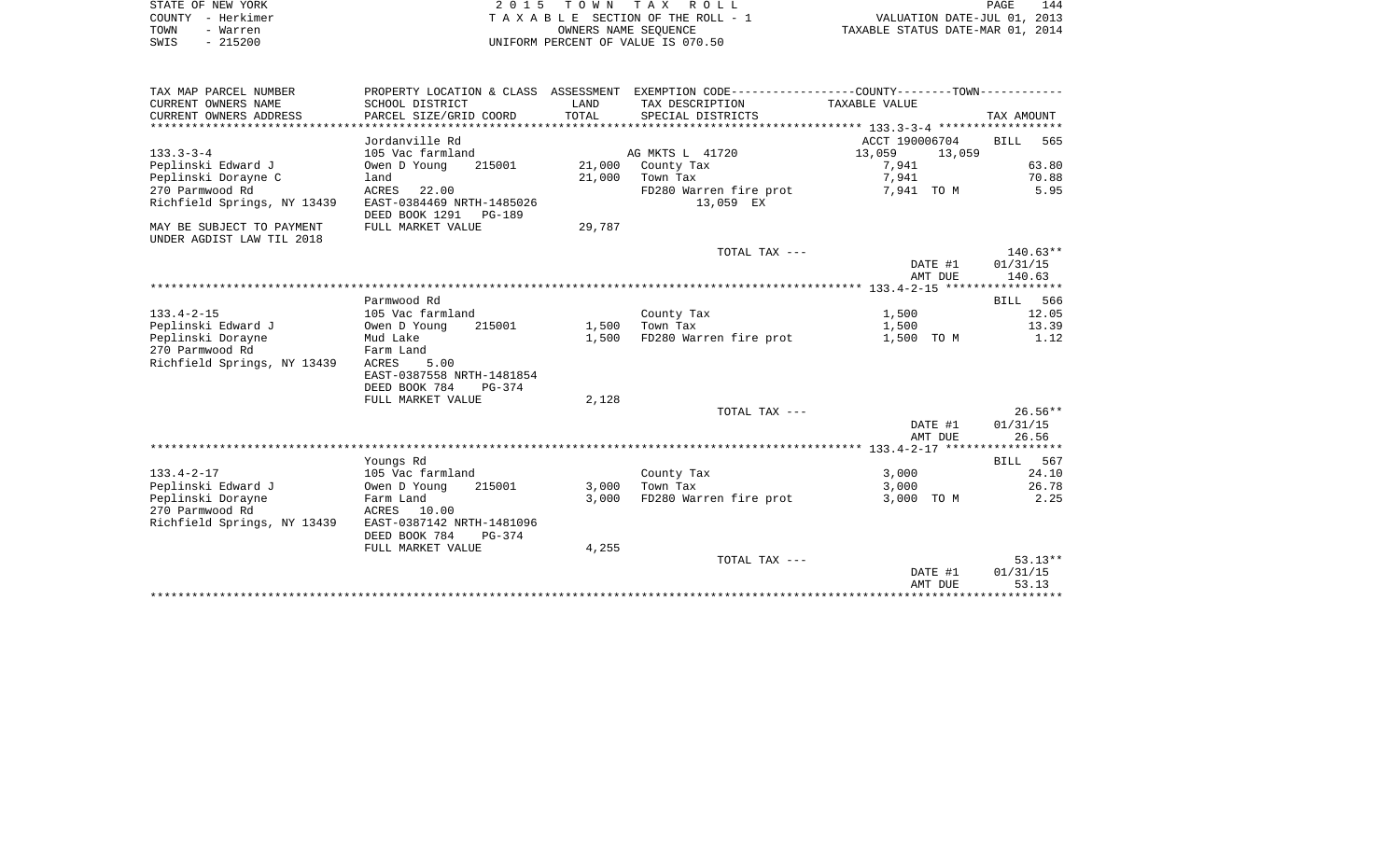|      | STATE OF NEW YORK | 2015 TOWN TAX ROLL                 | 145<br>PAGE                      |
|------|-------------------|------------------------------------|----------------------------------|
|      | COUNTY - Herkimer | TAXABLE SECTION OF THE ROLL - 1    | VALUATION DATE-JUL 01, 2013      |
| TOWN | - Warren          | OWNERS NAME SEOUENCE               | TAXABLE STATUS DATE-MAR 01, 2014 |
| SWIS | $-215200$         | UNIFORM PERCENT OF VALUE IS 070.50 |                                  |

| TAX MAP PARCEL NUMBER                              |                           |         | PROPERTY LOCATION & CLASS ASSESSMENT EXEMPTION CODE---------------COUNTY-------TOWN---------- |                 |                     |
|----------------------------------------------------|---------------------------|---------|-----------------------------------------------------------------------------------------------|-----------------|---------------------|
| CURRENT OWNERS NAME                                | SCHOOL DISTRICT           | LAND    | TAX DESCRIPTION                                                                               | TAXABLE VALUE   |                     |
| CURRENT OWNERS ADDRESS                             | PARCEL SIZE/GRID COORD    | TOTAL   | SPECIAL DISTRICTS                                                                             |                 | TAX AMOUNT          |
|                                                    |                           |         |                                                                                               |                 |                     |
|                                                    | Parmwood Rd               |         |                                                                                               | ACCT 190008520  | <b>BILL</b><br>568  |
| $140.1 - 1 - 5$                                    | 270 Mfg housing           |         | AGRIC 10 Y 41700                                                                              | 24,000          | 24,000              |
| Peplinski Edward J                                 | 215001<br>Owen D Young    |         | 19,200 AG MKTS L 41720                                                                        | $\Omega$        | $\Omega$            |
| Peplinski Dorayne                                  | Farm Land                 |         | 43,200 County Tax                                                                             | 19,200          | 154.27              |
| 270 Parmwood Rd                                    | MH                        |         | Town Tax                                                                                      | 19,200          | 171.37              |
| Richfield Springs, NY 13439                        | ACRES 47.90               |         | FD280 Warren fire prot                                                                        | 43,200 TO M     | 32.39               |
|                                                    | EAST-0382116 NRTH-1479582 |         |                                                                                               |                 |                     |
| MAY BE SUBJECT TO PAYMENT                          | DEED BOOK 784<br>PG-374   |         |                                                                                               |                 |                     |
| UNDER AGDIST LAW TIL 2022                          | FULL MARKET VALUE         | 61,277  |                                                                                               |                 |                     |
|                                                    |                           |         | TOTAL TAX ---                                                                                 |                 | $358.03**$          |
|                                                    |                           |         |                                                                                               | DATE #1         | 01/31/15            |
|                                                    |                           |         |                                                                                               |                 | AMT DUE<br>358.03   |
|                                                    |                           |         |                                                                                               |                 |                     |
|                                                    | 270 Parmwood Rd           |         |                                                                                               | ACCT 190008550  | BILL 569            |
| $140.1 - 1 - 7$                                    | 112 Dairy farm            |         | AGRIC 10 Y 41700                                                                              | 19,550          | 19,550              |
| Peplinski Edward J                                 | 215001<br>Owen D Young    |         | 83,400 AGRIC 10 Y 41700                                                                       | 69,950 69,950   |                     |
| Peplinski Dorayne                                  | Dairy Farm                |         | 537,500 AGRIC 10 Y 41700                                                                      | 212,200 212,200 |                     |
| 270 Parmwood Rd                                    | ACRES 185.80              |         | AGRIC 10 Y 41700                                                                              |                 |                     |
| Richfield Springs, NY 13439                        | EAST-0383798 NRTH-1478960 |         | AG MKTS L 41720                                                                               |                 |                     |
|                                                    | DEED BOOK 784             |         | AGRIC 10 Y 42100                                                                              | $4,000$ $4,000$ |                     |
|                                                    | PG-374                    |         |                                                                                               |                 |                     |
| MAY BE SUBJECT TO PAYMENT                          | FULL MARKET VALUE         |         | 762,411 County Tax                                                                            | 199,090         | 1,599.66            |
| UNDER AGDIST LAW TIL 2019                          |                           |         | Town Tax                                                                                      | 199,090         | 1,777.00            |
|                                                    |                           |         | FD280 Warren fire prot 528,590 TO M                                                           |                 | 396.32              |
|                                                    |                           |         | 8,910 EX                                                                                      |                 |                     |
|                                                    |                           |         | TOTAL TAX ---                                                                                 |                 | $3,772.98**$        |
|                                                    |                           |         |                                                                                               |                 | 01/31/15<br>DATE #1 |
|                                                    |                           |         |                                                                                               |                 | AMT DUE<br>3,772.98 |
|                                                    |                           |         |                                                                                               |                 |                     |
|                                                    | Little Lakes Rd           |         |                                                                                               | ACCT 190012487  | BILL 570            |
| $140.1 - 1 - 10.1$                                 | 210 1 Family Res          |         | AG MKTS L 41720                                                                               | 26,107 26,107   |                     |
| 140.1-1 10.1<br>Peplinski Edward J<br>List Doravne | Owen D Young 215001       |         | 32,500 County Tax                                                                             | 53,093          | 426.59              |
|                                                    | partial assmt             |         | 79,200 Town Tax                                                                               | 53,093          | 473.89              |
| 270 Parmwood Rd                                    | ACRES 81.20               |         | FD280 Warren fire prot                                                                        |                 | 53,093 TO M 39.81   |
| Richfield Springs, NY 13439                        | EAST-0378718 NRTH-1478577 |         | 26,107 EX                                                                                     |                 |                     |
|                                                    | FULL MARKET VALUE         | 112,340 |                                                                                               |                 |                     |
| MAY BE SUBJECT TO PAYMENT                          |                           |         |                                                                                               |                 |                     |
| UNDER AGDIST LAW TIL 2018                          |                           |         |                                                                                               |                 |                     |
|                                                    |                           |         | TOTAL TAX ---                                                                                 |                 | 940.29**            |
|                                                    |                           |         |                                                                                               | DATE #1         | 01/31/15            |
|                                                    |                           |         |                                                                                               | AMT DUE         | 940.29              |
|                                                    |                           |         |                                                                                               |                 |                     |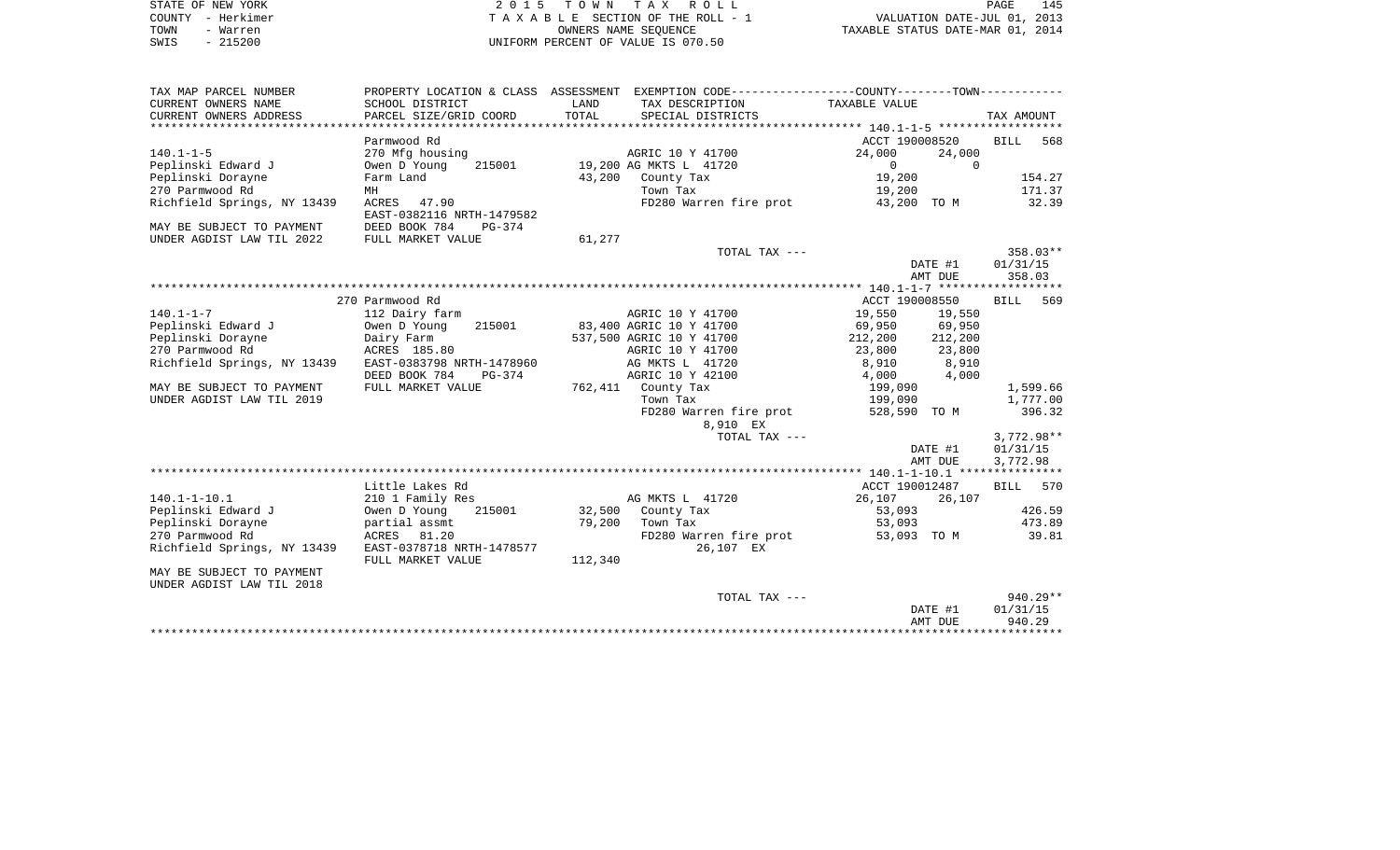|      | STATE OF NEW YORK | 2015 TOWN TAX ROLL                 | PAGE                             | 146 |
|------|-------------------|------------------------------------|----------------------------------|-----|
|      | COUNTY - Herkimer | TAXABLE SECTION OF THE ROLL - 1    | VALUATION DATE-JUL 01, 2013      |     |
| TOWN | - Warren          | OWNERS NAME SEOUENCE               | TAXABLE STATUS DATE-MAR 01, 2014 |     |
| SWIS | $-215200$         | UNIFORM PERCENT OF VALUE IS 070.50 |                                  |     |

|                                                                                                                                                                                                                                                                                                 | 312 Vac w/imprv<br>Owen D Young<br>215001<br>ACRES 49.20<br>EAST-0381109 NRTH-1477783<br>DEED BOOK 946<br>PG-637<br>FULL MARKET VALUE<br>953 Little Lakes Rd<br>210 1 Family Res<br>215001<br>Owen D Young<br>Mobile Home<br>ACRES<br>1.10<br>EAST-0379581 NRTH-1477836<br>DEED BOOK 776<br>PG-465<br>FULL MARKET VALUE | 26,200<br>71,700<br>101,702<br>10,100<br>73,700<br>104,539 | 41730<br>AG MKTS<br>County Tax<br>Town Tax<br>FD280 Warren fire prot<br>TOTAL TAX ---<br>County Tax<br>Town Tax<br>FD280 Warren fire prot<br>TOTAL TAX --- | 6,896<br>6,896<br>64,804<br>64,804<br>71,700 TO M<br>DATE #1<br>AMT DUE<br>ACCT 190012488<br>73,700<br>73,700<br>73,700 TO M<br>DATE #1<br>AMT DUE | 520.69<br>578.41<br>53.76<br>1,152.86**<br>01/31/15<br>1,152.86<br>BILL 574<br>592.17<br>657.82<br>55.26<br>$1,305.25**$<br>01/31/15<br>1,305.25 |
|-------------------------------------------------------------------------------------------------------------------------------------------------------------------------------------------------------------------------------------------------------------------------------------------------|-------------------------------------------------------------------------------------------------------------------------------------------------------------------------------------------------------------------------------------------------------------------------------------------------------------------------|------------------------------------------------------------|------------------------------------------------------------------------------------------------------------------------------------------------------------|----------------------------------------------------------------------------------------------------------------------------------------------------|--------------------------------------------------------------------------------------------------------------------------------------------------|
| $140.1 - 1 - 8.1$<br>Peplinski Ronald<br>Peplinski Susan<br>953 Little Lakes Rd<br>Richfield Springs, NY 13439<br>MAY BE SUBJECT TO PAYMENT<br>UNDER AGDIST LAW TIL 2021<br>$140.1 - 1 - 10.2$<br>Peplinski Ronald W<br>Peplinski Susan A<br>953 Little Lakes Rd<br>Richfield Springs, NY 13439 |                                                                                                                                                                                                                                                                                                                         |                                                            |                                                                                                                                                            |                                                                                                                                                    |                                                                                                                                                  |
|                                                                                                                                                                                                                                                                                                 |                                                                                                                                                                                                                                                                                                                         |                                                            |                                                                                                                                                            |                                                                                                                                                    |                                                                                                                                                  |
|                                                                                                                                                                                                                                                                                                 |                                                                                                                                                                                                                                                                                                                         |                                                            |                                                                                                                                                            |                                                                                                                                                    |                                                                                                                                                  |
|                                                                                                                                                                                                                                                                                                 |                                                                                                                                                                                                                                                                                                                         |                                                            |                                                                                                                                                            |                                                                                                                                                    |                                                                                                                                                  |
|                                                                                                                                                                                                                                                                                                 |                                                                                                                                                                                                                                                                                                                         |                                                            |                                                                                                                                                            |                                                                                                                                                    |                                                                                                                                                  |
|                                                                                                                                                                                                                                                                                                 |                                                                                                                                                                                                                                                                                                                         |                                                            |                                                                                                                                                            |                                                                                                                                                    |                                                                                                                                                  |
|                                                                                                                                                                                                                                                                                                 |                                                                                                                                                                                                                                                                                                                         |                                                            |                                                                                                                                                            |                                                                                                                                                    |                                                                                                                                                  |
|                                                                                                                                                                                                                                                                                                 |                                                                                                                                                                                                                                                                                                                         |                                                            |                                                                                                                                                            |                                                                                                                                                    |                                                                                                                                                  |
|                                                                                                                                                                                                                                                                                                 |                                                                                                                                                                                                                                                                                                                         |                                                            |                                                                                                                                                            |                                                                                                                                                    |                                                                                                                                                  |
|                                                                                                                                                                                                                                                                                                 |                                                                                                                                                                                                                                                                                                                         |                                                            |                                                                                                                                                            |                                                                                                                                                    |                                                                                                                                                  |
|                                                                                                                                                                                                                                                                                                 |                                                                                                                                                                                                                                                                                                                         |                                                            |                                                                                                                                                            |                                                                                                                                                    |                                                                                                                                                  |
|                                                                                                                                                                                                                                                                                                 |                                                                                                                                                                                                                                                                                                                         |                                                            |                                                                                                                                                            |                                                                                                                                                    |                                                                                                                                                  |
|                                                                                                                                                                                                                                                                                                 |                                                                                                                                                                                                                                                                                                                         |                                                            |                                                                                                                                                            |                                                                                                                                                    |                                                                                                                                                  |
|                                                                                                                                                                                                                                                                                                 |                                                                                                                                                                                                                                                                                                                         |                                                            |                                                                                                                                                            |                                                                                                                                                    |                                                                                                                                                  |
|                                                                                                                                                                                                                                                                                                 |                                                                                                                                                                                                                                                                                                                         |                                                            |                                                                                                                                                            |                                                                                                                                                    |                                                                                                                                                  |
|                                                                                                                                                                                                                                                                                                 |                                                                                                                                                                                                                                                                                                                         |                                                            |                                                                                                                                                            |                                                                                                                                                    |                                                                                                                                                  |
|                                                                                                                                                                                                                                                                                                 |                                                                                                                                                                                                                                                                                                                         |                                                            |                                                                                                                                                            |                                                                                                                                                    |                                                                                                                                                  |
|                                                                                                                                                                                                                                                                                                 |                                                                                                                                                                                                                                                                                                                         |                                                            |                                                                                                                                                            |                                                                                                                                                    |                                                                                                                                                  |
|                                                                                                                                                                                                                                                                                                 |                                                                                                                                                                                                                                                                                                                         |                                                            |                                                                                                                                                            |                                                                                                                                                    |                                                                                                                                                  |
|                                                                                                                                                                                                                                                                                                 |                                                                                                                                                                                                                                                                                                                         |                                                            |                                                                                                                                                            |                                                                                                                                                    |                                                                                                                                                  |
|                                                                                                                                                                                                                                                                                                 |                                                                                                                                                                                                                                                                                                                         |                                                            |                                                                                                                                                            |                                                                                                                                                    |                                                                                                                                                  |
|                                                                                                                                                                                                                                                                                                 | Little Lakes Rd                                                                                                                                                                                                                                                                                                         |                                                            |                                                                                                                                                            |                                                                                                                                                    | BILL 573                                                                                                                                         |
|                                                                                                                                                                                                                                                                                                 |                                                                                                                                                                                                                                                                                                                         |                                                            |                                                                                                                                                            | AMT DUE                                                                                                                                            | 217.83                                                                                                                                           |
|                                                                                                                                                                                                                                                                                                 |                                                                                                                                                                                                                                                                                                                         |                                                            |                                                                                                                                                            | DATE #1                                                                                                                                            | 01/31/15                                                                                                                                         |
|                                                                                                                                                                                                                                                                                                 |                                                                                                                                                                                                                                                                                                                         |                                                            | TOTAL TAX ---                                                                                                                                              |                                                                                                                                                    | $217.83**$                                                                                                                                       |
|                                                                                                                                                                                                                                                                                                 | FULL MARKET VALUE                                                                                                                                                                                                                                                                                                       | 17,447                                                     |                                                                                                                                                            |                                                                                                                                                    |                                                                                                                                                  |
|                                                                                                                                                                                                                                                                                                 | DEED BOOK 784<br><b>PG-371</b>                                                                                                                                                                                                                                                                                          |                                                            |                                                                                                                                                            |                                                                                                                                                    |                                                                                                                                                  |
| Richfield Springs, NY 13439                                                                                                                                                                                                                                                                     | EAST-0378097 NRTH-1477780                                                                                                                                                                                                                                                                                               |                                                            |                                                                                                                                                            |                                                                                                                                                    |                                                                                                                                                  |
| 1007 Little Lakes Rd                                                                                                                                                                                                                                                                            | ACRES<br>10.70                                                                                                                                                                                                                                                                                                          |                                                            |                                                                                                                                                            |                                                                                                                                                    |                                                                                                                                                  |
| Peplinski Eleanor                                                                                                                                                                                                                                                                               | Wood Lot                                                                                                                                                                                                                                                                                                                | 12,300                                                     | FD280 Warren fire prot                                                                                                                                     | 12,300 TO M                                                                                                                                        | 9.22                                                                                                                                             |
| Peplinski Michael                                                                                                                                                                                                                                                                               | Owen D Young<br>215001                                                                                                                                                                                                                                                                                                  | 12,300                                                     | Town Tax                                                                                                                                                   | 12,300                                                                                                                                             | 109.78                                                                                                                                           |
| $140.1 - 1 - 10.4$                                                                                                                                                                                                                                                                              | 322 Rural vac>10                                                                                                                                                                                                                                                                                                        |                                                            | County Tax                                                                                                                                                 | 12,300                                                                                                                                             | 98.83                                                                                                                                            |
|                                                                                                                                                                                                                                                                                                 | Mixter Rd                                                                                                                                                                                                                                                                                                               |                                                            |                                                                                                                                                            |                                                                                                                                                    | BILL 572                                                                                                                                         |
|                                                                                                                                                                                                                                                                                                 |                                                                                                                                                                                                                                                                                                                         |                                                            |                                                                                                                                                            |                                                                                                                                                    |                                                                                                                                                  |
|                                                                                                                                                                                                                                                                                                 |                                                                                                                                                                                                                                                                                                                         |                                                            |                                                                                                                                                            | AMT DUE                                                                                                                                            | 2,363.47                                                                                                                                         |
|                                                                                                                                                                                                                                                                                                 |                                                                                                                                                                                                                                                                                                                         |                                                            |                                                                                                                                                            | DATE #1                                                                                                                                            | 01/31/15                                                                                                                                         |
|                                                                                                                                                                                                                                                                                                 |                                                                                                                                                                                                                                                                                                                         |                                                            | TOTAL TAX ---                                                                                                                                              |                                                                                                                                                    | $2,363.47**$                                                                                                                                     |
|                                                                                                                                                                                                                                                                                                 | FULL MARKET VALUE                                                                                                                                                                                                                                                                                                       | 93,333                                                     |                                                                                                                                                            |                                                                                                                                                    |                                                                                                                                                  |
|                                                                                                                                                                                                                                                                                                 | DEED BOOK 784<br>PG-371                                                                                                                                                                                                                                                                                                 |                                                            |                                                                                                                                                            |                                                                                                                                                    |                                                                                                                                                  |
| Richfield Springs, NY 13439                                                                                                                                                                                                                                                                     | 1.90<br>ACRES<br>EAST-0379456 NRTH-1478864                                                                                                                                                                                                                                                                              |                                                            |                                                                                                                                                            |                                                                                                                                                    |                                                                                                                                                  |
| 1007 Little Lakes Rd                                                                                                                                                                                                                                                                            | G/bzwy                                                                                                                                                                                                                                                                                                                  |                                                            | FD280 Warren fire prot                                                                                                                                     | 65,800 TO M                                                                                                                                        | 49.34                                                                                                                                            |
| Peplinski Eleanor                                                                                                                                                                                                                                                                               | Residence                                                                                                                                                                                                                                                                                                               | 65,800                                                     | School Relevy                                                                                                                                              |                                                                                                                                                    | 1,198.14                                                                                                                                         |
| Peplinski Michael                                                                                                                                                                                                                                                                               | Owen D Young<br>215001                                                                                                                                                                                                                                                                                                  | 11,100                                                     | Town Tax                                                                                                                                                   | 65,800                                                                                                                                             | 587.30                                                                                                                                           |
| $140.1 - 1 - 10.3$                                                                                                                                                                                                                                                                              | 210 1 Family Res                                                                                                                                                                                                                                                                                                        |                                                            | County Tax                                                                                                                                                 | 65,800                                                                                                                                             | 528.69                                                                                                                                           |
|                                                                                                                                                                                                                                                                                                 | 1007 Little Lakes Rd                                                                                                                                                                                                                                                                                                    |                                                            |                                                                                                                                                            |                                                                                                                                                    | <b>BILL</b><br>571                                                                                                                               |
|                                                                                                                                                                                                                                                                                                 |                                                                                                                                                                                                                                                                                                                         |                                                            |                                                                                                                                                            |                                                                                                                                                    |                                                                                                                                                  |
|                                                                                                                                                                                                                                                                                                 |                                                                                                                                                                                                                                                                                                                         | TOTAL                                                      | SPECIAL DISTRICTS                                                                                                                                          |                                                                                                                                                    | TAX AMOUNT                                                                                                                                       |
|                                                                                                                                                                                                                                                                                                 |                                                                                                                                                                                                                                                                                                                         |                                                            | TAX DESCRIPTION                                                                                                                                            | TAXABLE VALUE                                                                                                                                      |                                                                                                                                                  |
| CURRENT OWNERS NAME<br>CURRENT OWNERS ADDRESS                                                                                                                                                                                                                                                   | SCHOOL DISTRICT<br>PARCEL SIZE/GRID COORD                                                                                                                                                                                                                                                                               | LAND                                                       |                                                                                                                                                            |                                                                                                                                                    |                                                                                                                                                  |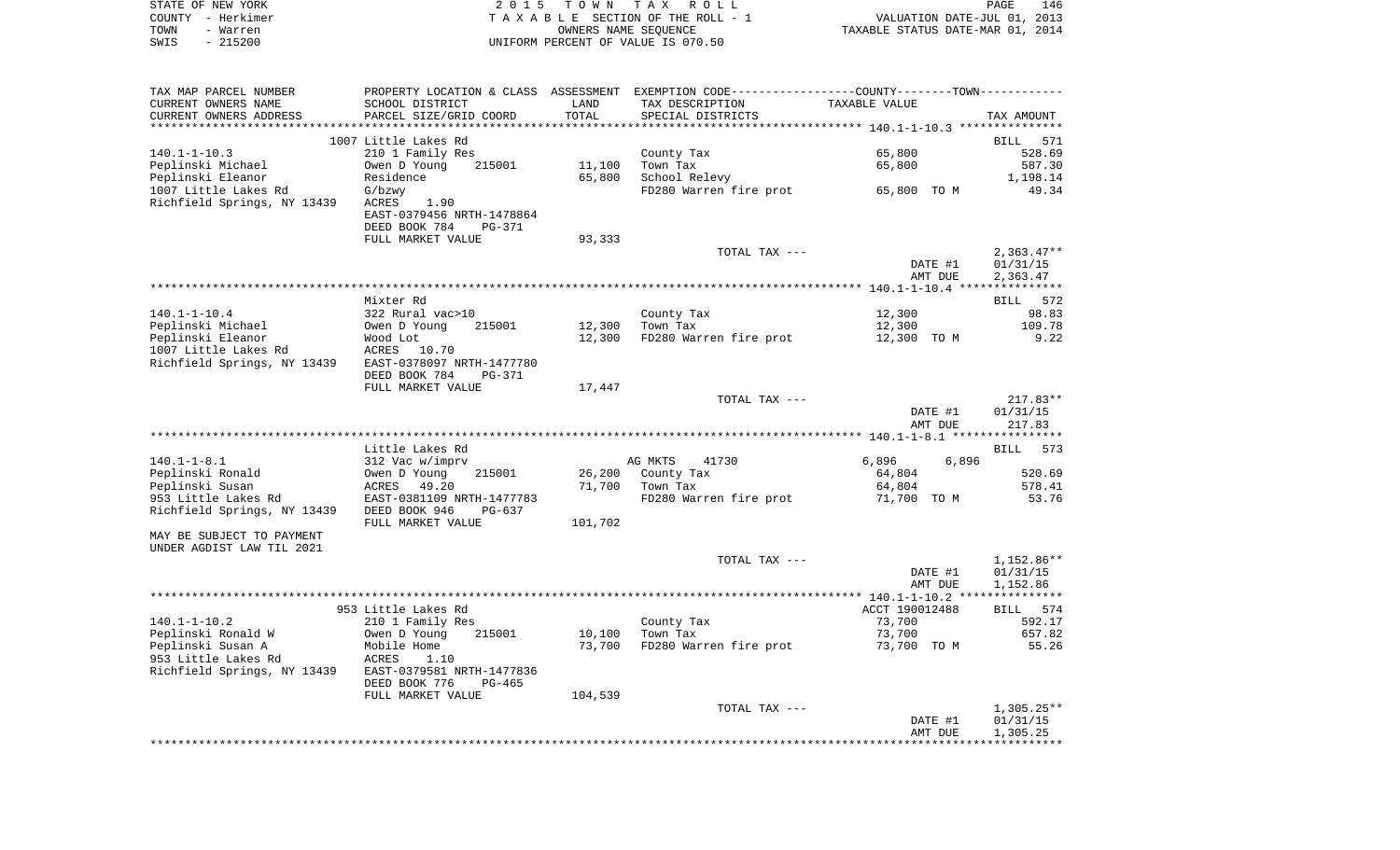| STATE OF NEW YORK | 2015 TOWN TAX ROLL                 | 147<br>PAGE                      |
|-------------------|------------------------------------|----------------------------------|
| COUNTY - Herkimer | TAXABLE SECTION OF THE ROLL - 1    | VALUATION DATE-JUL 01, 2013      |
| TOWN<br>- Warren  | OWNERS NAME SEOUENCE               | TAXABLE STATUS DATE-MAR 01, 2014 |
| $-215200$<br>SWIS | UNIFORM PERCENT OF VALUE IS 070.50 |                                  |

| TAX MAP PARCEL NUMBER                                 |                                |         | PROPERTY LOCATION & CLASS ASSESSMENT EXEMPTION CODE---------------COUNTY-------TOWN---------- |                    |                    |
|-------------------------------------------------------|--------------------------------|---------|-----------------------------------------------------------------------------------------------|--------------------|--------------------|
| CURRENT OWNERS NAME                                   | SCHOOL DISTRICT                | LAND    | TAX DESCRIPTION                                                                               | TAXABLE VALUE      |                    |
| CURRENT OWNERS ADDRESS                                | PARCEL SIZE/GRID COORD         | TOTAL   | SPECIAL DISTRICTS                                                                             |                    | TAX AMOUNT         |
|                                                       |                                |         |                                                                                               |                    |                    |
|                                                       | Jordanville Rd                 |         |                                                                                               | ACCT 190000690     | BILL 575           |
| $133.3 - 1 - 13$                                      | 314 Rural vac<10               |         | County Tax                                                                                    | 6,300              | 50.62              |
| Perekrestov Peter                                     | Owen D Young<br>215001         | 6,300   | Town Tax                                                                                      | 6,300              | 56.23              |
| Perekrestov Elena                                     | Lot                            | 6,300   | FD280 Warren fire prot                                                                        | 6,300 TO M         | 4.72               |
| 475 26th Ave 2                                        | ACRES<br>2.00                  |         |                                                                                               |                    |                    |
| San Francisco, CA 94121                               | EAST-0375953 NRTH-1487434      |         |                                                                                               |                    |                    |
|                                                       | DEED BOOK 727<br>$PG-45$       |         |                                                                                               |                    |                    |
|                                                       | FULL MARKET VALUE              | 8,936   |                                                                                               |                    |                    |
|                                                       |                                |         | TOTAL TAX ---                                                                                 |                    | $111.57**$         |
|                                                       |                                |         |                                                                                               | DATE #1            | 01/31/15           |
|                                                       |                                |         |                                                                                               | AMT DUE            | 111.57             |
|                                                       |                                |         |                                                                                               |                    |                    |
|                                                       | 531 Yules Corners Rd           |         |                                                                                               | ACCT 190009180     | 576<br><b>BILL</b> |
| $132.2 - 1 - 13$                                      | 210 1 Family Res               |         | VET WAR CT 41121                                                                              | 6,345<br>6,345     |                    |
| Perkins Joseph                                        | Owen D Young<br>215001         |         | 14,000 AGRIC 10 Y 41700                                                                       | 25,800<br>25,800   |                    |
| Perkins Stephanie                                     | Kingdom Rd                     | 242,300 | County Tax                                                                                    | 210,155            | 1,688.56           |
| 531 Yules Corners Rd                                  | 64<br>Lot                      |         | Town Tax                                                                                      | 210,155            | 1,875.76           |
| Mohawk, NY 13407                                      | ACRES 10.10                    |         | FD280 Warren fire prot                                                                        | 242,300 TO M       | 181.67             |
|                                                       | EAST-0364498 NRTH-1491434      |         |                                                                                               |                    |                    |
| MAY BE SUBJECT TO PAYMENT                             | DEED BOOK 1236<br>$PG-16$      |         |                                                                                               |                    |                    |
| UNDER RPTL483 UNTIL 2019                              | FULL MARKET VALUE              | 343,688 |                                                                                               |                    |                    |
|                                                       |                                |         | TOTAL TAX ---                                                                                 |                    | $3,745.99**$       |
|                                                       |                                |         |                                                                                               | DATE #1<br>AMT DUE | 01/31/15           |
|                                                       |                                |         |                                                                                               |                    | 3,745.99           |
|                                                       | Jordanville Rd                 |         |                                                                                               |                    | <b>BILL</b><br>577 |
| $132.2 - 1 - 27$                                      | 312 Vac w/imprv                |         | AGRIC 10 Y 41700                                                                              | 24,300<br>24,300   |                    |
| Perkins Joseph                                        | Owen D Young<br>215001         |         | 15,900 County Tax                                                                             | 15,900             | 127.75             |
| Perkins Stephanie                                     | horsebrn                       | 40,200  | Town Tax                                                                                      | 15,900             | 141.92             |
| 531 Yules Corners Rd                                  | FRNT 500.00 DPTH               |         | FD280 Warren fire prot                                                                        | 40,200 TO M        | 30.14              |
| Mohawk, NY 13407                                      | ACRES<br>9.90                  |         |                                                                                               |                    |                    |
|                                                       | EAST-0364289 NRTH-1490644      |         |                                                                                               |                    |                    |
| MAY BE SUBJECT TO PAYMENT                             | DEED BOOK 1236<br>PG-16        |         |                                                                                               |                    |                    |
| UNDER RPTL483 UNTIL 2017                              | FULL MARKET VALUE              | 57,021  |                                                                                               |                    |                    |
|                                                       |                                |         | TOTAL TAX ---                                                                                 |                    | 299.81**           |
|                                                       |                                |         |                                                                                               | DATE #1            | 01/31/15           |
|                                                       |                                |         |                                                                                               | AMT DUE            | 299.81             |
|                                                       | *****************              |         |                                                                                               |                    | ************       |
|                                                       | 138 Parmwood Rd                |         |                                                                                               | ACCT 190012485     | BILL 578           |
| $140.1 - 1 - 9$                                       | 210 1 Family Res               |         | County Tax                                                                                    | 65,700             | 527.89             |
| Petriski Evelyn J                                     | Owen D Young<br>215001         | 8,300   | Town Tax                                                                                      | 65,700             | 586.41             |
| Smith Mary Jo Petriski                                | Rural Res                      | 65,700  | FD280 Warren fire prot                                                                        | 65,700 TO M        | 49.26              |
| 138 Parmwood Rd                                       | FRNT 150.00 DPTH 200.00        |         |                                                                                               |                    |                    |
| Richfield Springs, NY 13439 EAST-0380305 NRTH-1479067 |                                |         |                                                                                               |                    |                    |
|                                                       | DEED BOOK 830<br><b>PG-288</b> |         |                                                                                               |                    |                    |
|                                                       | FULL MARKET VALUE              | 93,191  |                                                                                               |                    |                    |
|                                                       |                                |         | TOTAL TAX ---                                                                                 |                    | $1,163.56**$       |
|                                                       |                                |         |                                                                                               | DATE #1            | 01/31/15           |
|                                                       |                                |         |                                                                                               | AMT DUE            | 1,163.56           |
|                                                       |                                |         |                                                                                               |                    |                    |
|                                                       |                                |         |                                                                                               |                    |                    |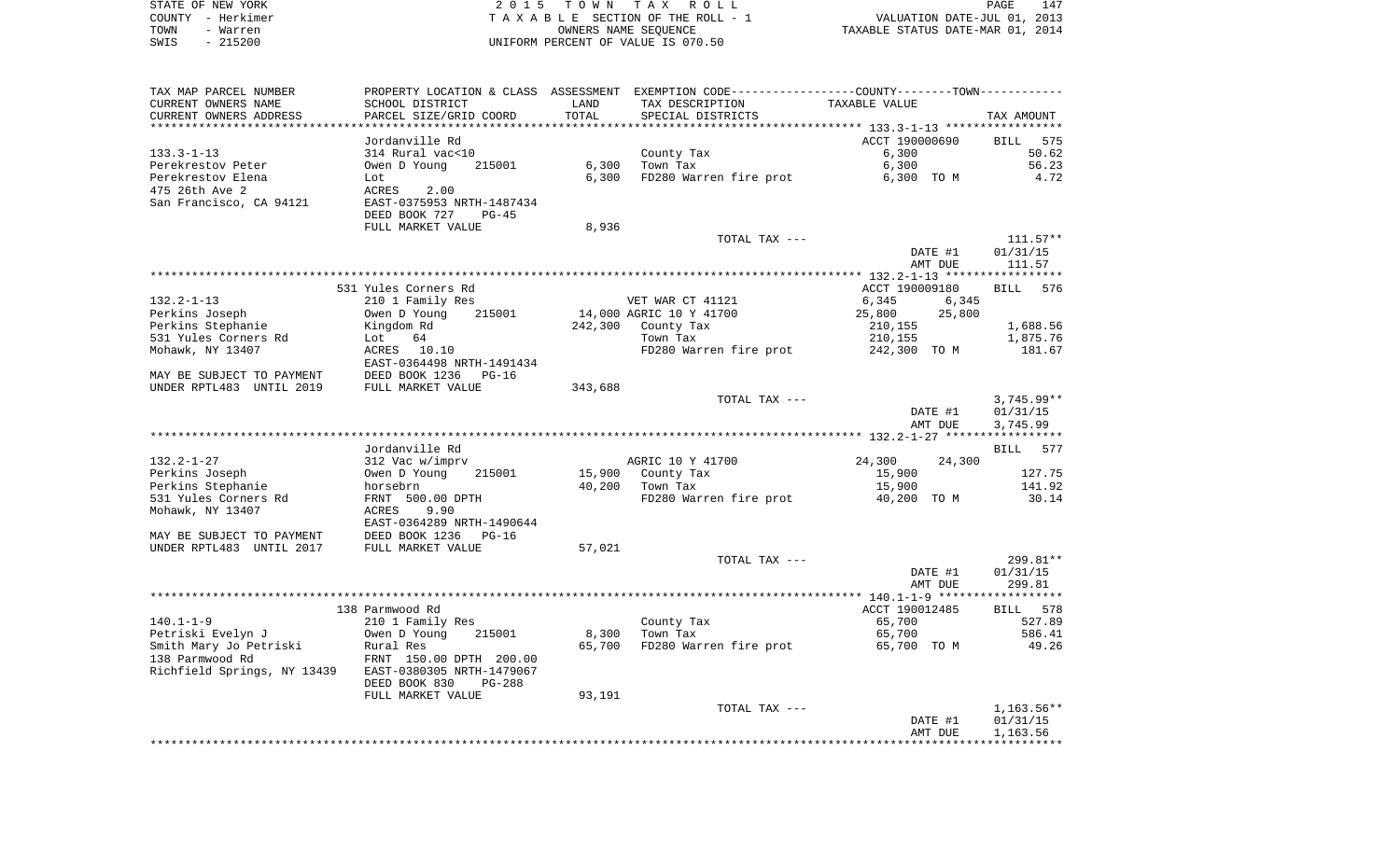| STATE OF NEW YORK | 2015 TOWN TAX ROLL                 | 148<br>PAGE                      |
|-------------------|------------------------------------|----------------------------------|
| COUNTY - Herkimer | TAXABLE SECTION OF THE ROLL - 1    | VALUATION DATE-JUL 01, 2013      |
| TOWN<br>- Warren  | OWNERS NAME SEOUENCE               | TAXABLE STATUS DATE-MAR 01, 2014 |
| $-215200$<br>SWIS | UNIFORM PERCENT OF VALUE IS 070.50 |                                  |

| TAX MAP PARCEL NUMBER  | PROPERTY LOCATION & CLASS ASSESSMENT EXEMPTION CODE----------------COUNTY--------TOWN---------- |        |                                    |                    |                      |
|------------------------|-------------------------------------------------------------------------------------------------|--------|------------------------------------|--------------------|----------------------|
| CURRENT OWNERS NAME    | SCHOOL DISTRICT                                                                                 | LAND   | TAX DESCRIPTION                    | TAXABLE VALUE      |                      |
| CURRENT OWNERS ADDRESS | PARCEL SIZE/GRID COORD                                                                          | TOTAL  | SPECIAL DISTRICTS                  |                    | TAX AMOUNT           |
| ******************     |                                                                                                 |        |                                    |                    |                      |
|                        | Hicks Rd                                                                                        |        |                                    | ACCT 190007350     | BILL 579             |
| $133.2 - 2 - 9.1$      | 322 Rural vac>10                                                                                |        | County Tax                         | 38,800             | 311.75               |
| Phalen Michael         | Owen D Young<br>215001                                                                          | 38,800 | Town Tax                           | 38,800             | 346.31               |
| 2911 Pinenoll Ln       | 85.40<br>ACRES                                                                                  | 38,800 | FD280 Warren fire prot             | 38,800 TO M        | 29.09                |
| Charlotte, NC 28215    | EAST-0349263 NRTH-1064149                                                                       |        |                                    |                    |                      |
|                        | DEED BOOK 1492<br>PG-632                                                                        |        |                                    |                    |                      |
|                        | FULL MARKET VALUE                                                                               | 55,035 |                                    |                    |                      |
|                        |                                                                                                 |        | TOTAL TAX ---                      |                    | 687.15**             |
|                        |                                                                                                 |        |                                    | DATE #1            | 01/31/15             |
|                        |                                                                                                 |        |                                    | AMT DUE            | 687.15               |
|                        |                                                                                                 |        |                                    |                    |                      |
|                        | 2627 Jordanville Rd                                                                             |        |                                    | ACCT 190012510     | BILL 580             |
| $133.3 - 1 - 17$       | 210 1 Family Res                                                                                |        | VET WAR CT 41121                   | 5,520<br>5,520     |                      |
| Philbrook Harold L     | Owen D Young<br>215001                                                                          |        | 7,100 County Tax                   | 31,280             | 251.33               |
| Philbrook Carilyn      | Rural Res                                                                                       | 36,800 | Town Tax                           | 31,280             | 279.19               |
| 2627 Jordanville Rd    | FRNT 285.00 DPTH 105.00<br>EAST-0376368 NRTH-1487069                                            |        | FD280 Warren fire prot 36,800 TO M |                    | 27.59                |
| PO Box 4               |                                                                                                 |        |                                    |                    |                      |
| Jordanville, NY 13361  | DEED BOOK 707<br>PG-397                                                                         |        |                                    |                    |                      |
|                        | FULL MARKET VALUE                                                                               | 52,199 |                                    |                    |                      |
|                        |                                                                                                 |        | TOTAL TAX ---                      |                    | 558.11**<br>01/31/15 |
|                        |                                                                                                 |        |                                    | DATE #1<br>AMT DUE | 558.11               |
|                        |                                                                                                 |        |                                    |                    |                      |
|                        | Little Lakes Rd                                                                                 |        |                                    |                    | BILL 581             |
| $133.3 - 1 - 50.2$     | 105 Vac farmland                                                                                |        | County Tax                         | 21,900             | 175.96               |
| Philbrook Harold L     | 215001                                                                                          |        | 21,900 Town Tax                    | 21,900             | 195.47               |
| Philbrook Carilyn      | Owen D Young<br>Farm Land                                                                       | 21,900 | FD280 Warren fire prot             | 21,900 TO M        | 16.42                |
| 2627 Jordanville Rd    |                                                                                                 |        |                                    |                    |                      |
| PO Box 4               | ACRES 35.00<br>EAST-0375412 NRTH-1485854                                                        |        |                                    |                    |                      |
| Jordanville, NY 13361  | DEED BOOK 741<br>$PG-120$                                                                       |        |                                    |                    |                      |
|                        | FULL MARKET VALUE                                                                               | 31,064 |                                    |                    |                      |
|                        |                                                                                                 |        | TOTAL TAX ---                      |                    | 387.85**             |
|                        |                                                                                                 |        |                                    | DATE #1            | 01/31/15             |
|                        |                                                                                                 |        |                                    | AMT DUE            | 387.85               |
|                        |                                                                                                 |        |                                    |                    |                      |
|                        | State Route 167                                                                                 |        |                                    | ACCT 190000930     | BILL 582             |
| $139.4 - 1 - 40.1$     | 113 Cattle farm                                                                                 |        | AGRIC 10 Y 42100                   | 4,000<br>4,000     |                      |
| Phillips Jeffrey J     | Richfield Sprin 365601<br>ACRES 50.10                                                           |        | 23,000 County Tax                  | 52,400             | 421.03               |
| Phillips Kim Marie     |                                                                                                 |        | 56,400 Town Tax                    | 52,400             | 467.70               |
| 192 Fish Rd            | EAST-0364202 NRTH-1469446                                                                       |        | FD280 Warren fire prot             | 56,400 TO M        | 42.29                |
| Cooperstown, NY 13326  | DEED BOOK 1346<br>$PG-33$                                                                       |        |                                    |                    |                      |
|                        | FULL MARKET VALUE                                                                               | 80,000 |                                    |                    |                      |
|                        |                                                                                                 |        | TOTAL TAX ---                      |                    | 931.02**             |
|                        |                                                                                                 |        |                                    | DATE #1            | 01/31/15             |
|                        |                                                                                                 |        |                                    | AMT DUE            | 931.02               |
|                        |                                                                                                 |        |                                    |                    |                      |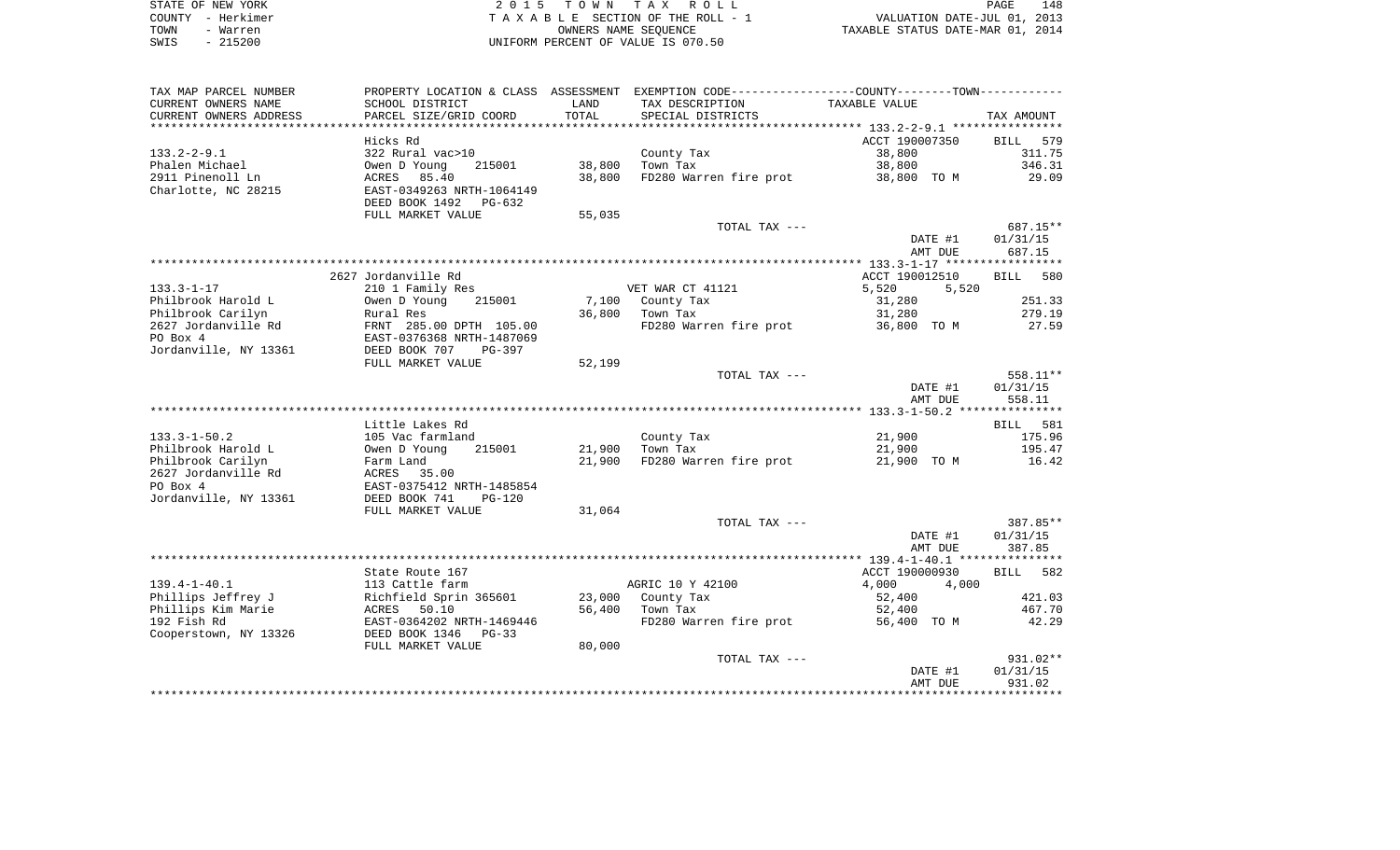|      | STATE OF NEW YORK | 2015 TOWN TAX ROLL                 | 149<br>PAGE                      |
|------|-------------------|------------------------------------|----------------------------------|
|      | COUNTY - Herkimer | TAXABLE SECTION OF THE ROLL - 1    | VALUATION DATE-JUL 01, 2013      |
| TOWN | - Warren          | OWNERS NAME SEOUENCE               | TAXABLE STATUS DATE-MAR 01, 2014 |
| SWIS | $-215200$         | UNIFORM PERCENT OF VALUE IS 070.50 |                                  |

| TAX MAP PARCEL NUMBER                                              |                                            |        | PROPERTY LOCATION & CLASS ASSESSMENT EXEMPTION CODE---------------COUNTY-------TOWN---------- |                |                |
|--------------------------------------------------------------------|--------------------------------------------|--------|-----------------------------------------------------------------------------------------------|----------------|----------------|
| CURRENT OWNERS NAME                                                | SCHOOL DISTRICT                            | LAND   | TAX DESCRIPTION                                                                               | TAXABLE VALUE  |                |
| CURRENT OWNERS ADDRESS                                             | PARCEL SIZE/GRID COORD                     | TOTAL  | SPECIAL DISTRICTS                                                                             |                | TAX AMOUNT     |
| *********************                                              |                                            |        |                                                                                               |                |                |
|                                                                    | County Route 167                           |        |                                                                                               |                | BILL 583       |
| $139.4 - 1 - 40.8$                                                 | 210 1 Family Res                           |        | County Tax                                                                                    | 33,600         | 269.97         |
| Phillips Kevin H                                                   | Richfield Sprin 365601                     | 13,000 | Town Tax                                                                                      | 33,600         | 299.90         |
| 2211 County Highway 22<br>Richfield Springs, NY 13439 EAST-0365115 | ACRES<br>7.40                              | 33,600 | FD280 Warren fire prot                                                                        | 33,600 TO M    | 25.19          |
|                                                                    | DEED BOOK 1346 PG-29                       |        |                                                                                               |                |                |
|                                                                    | FULL MARKET VALUE                          | 47,660 |                                                                                               |                |                |
|                                                                    |                                            |        | TOTAL TAX ---                                                                                 |                | 595.06**       |
|                                                                    |                                            |        |                                                                                               | DATE #1        | 01/31/15       |
|                                                                    |                                            |        |                                                                                               | AMT DUE        | 595.06         |
|                                                                    |                                            |        |                                                                                               |                |                |
|                                                                    | 3247 Jordanville Rd                        |        |                                                                                               | ACCT 190011221 | BILL 584       |
| $133.4 - 2 - 6.2$                                                  | 210 1 Family Res                           |        | County Tax                                                                                    | 57,500         | 462.00         |
| Phillips Susan M                                                   | Owen D Young<br>215001                     | 9,100  | Town Tax                                                                                      | 57,500         | 513.22         |
| 1674 State Route 28                                                | Residence                                  | 57,500 | School Relevy                                                                                 |                | 1,534.52       |
| Mohawk, NY 13407                                                   | Garage                                     |        | FD280 Warren fire prot 57,500 TO M                                                            |                | 43.11          |
|                                                                    | FRNT 200.00 DPTH 215.00                    |        |                                                                                               |                |                |
|                                                                    | EAST-0388364 NRTH-1486128                  |        |                                                                                               |                |                |
|                                                                    | DEED BOOK 855<br>$PG-39$                   |        |                                                                                               |                |                |
|                                                                    | FULL MARKET VALUE                          | 81,560 |                                                                                               |                |                |
|                                                                    |                                            |        | TOTAL TAX ---                                                                                 |                | $2,552.85**$   |
|                                                                    |                                            |        |                                                                                               | DATE #1        | 01/31/15       |
|                                                                    |                                            |        |                                                                                               | AMT DUE        | 2,552.85       |
|                                                                    |                                            |        |                                                                                               |                |                |
|                                                                    | Tunnicliff Rd                              |        |                                                                                               | ACCT 190003390 | BILL 585       |
| $139.4 - 1 - 15$                                                   | 320 Rural vacant                           |        | County Tax                                                                                    | 21,900         | 175.96         |
| Pickens Lenuel                                                     | Richfield Sprin 365601                     | 21,900 | Town Tax                                                                                      | 21,900         | 195.47         |
| Robertson Monica                                                   | ACRES<br>35.00                             | 21,900 | FD280 Warren fire prot                                                                        | 21,900 TO M    | 16.42          |
| PO Box 843                                                         | EAST-0369807 NRTH-1470714                  |        |                                                                                               |                |                |
| Richfield Springs, NY 13439 DEED BOOK 948                          | PG-316                                     |        |                                                                                               |                |                |
|                                                                    | FULL MARKET VALUE                          | 31,064 |                                                                                               |                |                |
|                                                                    |                                            |        | TOTAL TAX ---                                                                                 |                | 387.85**       |
|                                                                    |                                            |        |                                                                                               | DATE #1        | 01/31/15       |
|                                                                    |                                            |        |                                                                                               | AMT DUE        | 387.85         |
|                                                                    |                                            |        |                                                                                               |                |                |
| $132.2 - 3 - 17$                                                   | Kingdom Rd                                 |        |                                                                                               |                | BILL 586       |
| Piqford Latricia                                                   | 314 Rural vac<10<br>215001<br>Owen D Young | 6,200  | County Tax<br>Town Tax                                                                        | 6,200<br>6,200 | 49.82<br>55.34 |
| 4910 North Hutchinson St                                           | FRNT 377.50 DPTH                           | 6,200  | School Relevy                                                                                 |                | 165.45         |
| Philadelphia, PA 19141                                             | 4.00<br>ACRES                              |        | FD280 Warren fire prot                                                                        | 6,200 TO M     | 4.65           |
|                                                                    | EAST-0368594 NRTH-1492685                  |        |                                                                                               |                |                |
|                                                                    | DEED BOOK 1221<br>PG-487                   |        |                                                                                               |                |                |
|                                                                    | FULL MARKET VALUE                          | 8,794  |                                                                                               |                |                |
|                                                                    |                                            |        | TOTAL TAX ---                                                                                 |                | $275.26**$     |
|                                                                    |                                            |        |                                                                                               | DATE #1        | 01/31/15       |
|                                                                    |                                            |        |                                                                                               | AMT DUE        | 275.26         |
|                                                                    |                                            |        |                                                                                               |                |                |
|                                                                    |                                            |        |                                                                                               |                |                |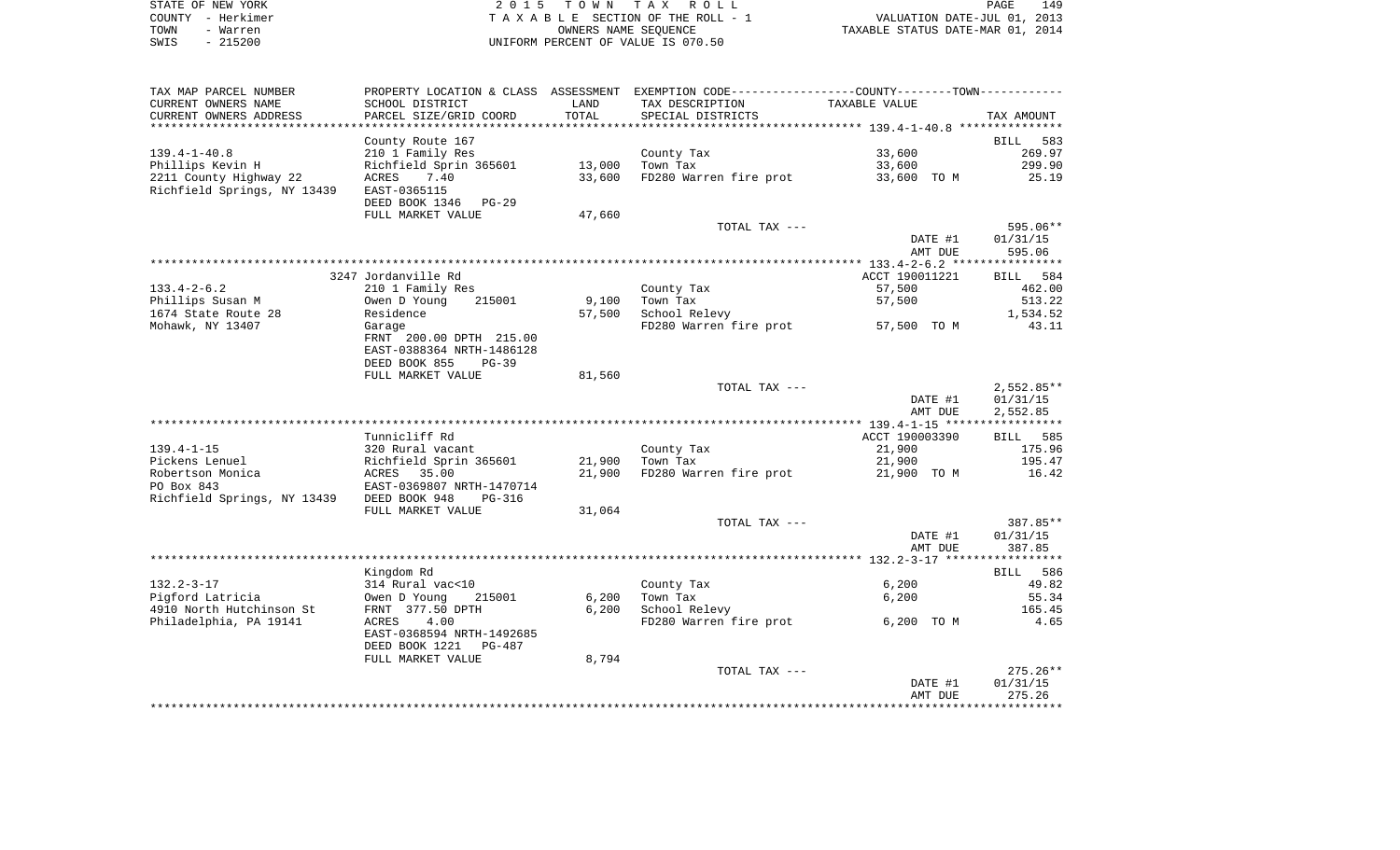|      | STATE OF NEW YORK | 2015 TOWN TAX ROLL                 | 150<br>PAGE                      |
|------|-------------------|------------------------------------|----------------------------------|
|      | COUNTY - Herkimer | TAXABLE SECTION OF THE ROLL - 1    | VALUATION DATE-JUL 01, 2013      |
| TOWN | - Warren          | OWNERS NAME SEOUENCE               | TAXABLE STATUS DATE-MAR 01, 2014 |
| SWIS | - 215200          | UNIFORM PERCENT OF VALUE IS 070.50 |                                  |

| TAX MAP PARCEL NUMBER             |                            |         | PROPERTY LOCATION & CLASS ASSESSMENT EXEMPTION CODE---------------COUNTY-------TOWN---------- |                    |                    |
|-----------------------------------|----------------------------|---------|-----------------------------------------------------------------------------------------------|--------------------|--------------------|
| CURRENT OWNERS NAME               | SCHOOL DISTRICT            | LAND    | TAX DESCRIPTION                                                                               | TAXABLE VALUE      |                    |
| CURRENT OWNERS ADDRESS            | PARCEL SIZE/GRID COORD     | TOTAL   | SPECIAL DISTRICTS                                                                             |                    | TAX AMOUNT         |
|                                   |                            |         |                                                                                               |                    |                    |
|                                   | 145 Hopkins Rd             |         |                                                                                               | ACCT 190005550     | <b>BILL</b><br>587 |
| $139.3 - 1 - 2.1$                 | 210 1 Family Res           |         | AGRIC 10 Y 41700                                                                              | 6,000<br>6.000     |                    |
| Platt Deborah                     | Richfield Sprin 365601     |         | 51,800 AGRIC 10 Y 41700                                                                       | 1,100<br>1,100     |                    |
| PO Box 1426                       | ACRES 168.10               | 133,200 | County Tax                                                                                    | 126,100            | 1,013.19           |
| Richfield Springs, NY 13439       | EAST-0360889 NRTH-1471436  |         | Town Tax                                                                                      | 126,100            | 1,125.52           |
|                                   | DEED BOOK 932<br>PG-264    |         | FD280 Warren fire prot                                                                        | 133,200 TO M       | 99.87              |
| MAY BE SUBJECT TO PAYMENT         | FULL MARKET VALUE          | 188,936 |                                                                                               |                    |                    |
| UNDER RPTL483 UNTIL 2019          |                            |         |                                                                                               |                    |                    |
|                                   |                            |         | TOTAL TAX ---                                                                                 |                    | $2,238.58**$       |
|                                   |                            |         |                                                                                               | DATE #1            | 01/31/15           |
|                                   |                            |         |                                                                                               | AMT DUE            | 2,238.58           |
|                                   |                            |         |                                                                                               |                    |                    |
|                                   | 155 State Route 167        |         |                                                                                               | ACCT 190011430     | BILL 588           |
| $139.4 - 1 - 36$                  | 210 1 Family Res           |         | County Tax                                                                                    | 60,000             | 482.09             |
| Pleshko Tamara                    | Richfield Sprin 365601     | 19,800  | Town Tax                                                                                      | 60,000             | 535.54             |
| 93-30 86 Rd                       | Residence                  | 60,000  | FD280 Warren fire prot                                                                        | 60,000 TO M        | 44.99              |
| Woodhaven, NY 11421               | ACRES 17.00                |         |                                                                                               |                    |                    |
|                                   | EAST-0363736 NRTH-1467408  |         |                                                                                               |                    |                    |
|                                   | DEED BOOK 825<br>$PG-36$   |         |                                                                                               |                    |                    |
|                                   | FULL MARKET VALUE          | 85,106  |                                                                                               |                    |                    |
|                                   |                            |         | TOTAL TAX ---                                                                                 |                    | $1,062.62**$       |
|                                   |                            |         |                                                                                               | DATE #1            | 01/31/15           |
|                                   |                            |         |                                                                                               | AMT DUE            | 1,062.62           |
|                                   |                            |         |                                                                                               |                    |                    |
|                                   | State Route 167            |         |                                                                                               | ACCT 190005370     | BILL 589           |
| $133.3 - 1 - 5$                   | 314 Rural vac<10           |         | County Tax                                                                                    | 1,000              | 8.03               |
| Popow Ludmila                     | 215001<br>Owen D Young     | 1,000   | Town Tax                                                                                      | 1,000              | 8.93               |
| Lockhmatow Elena G.P.             | Vacant Lot                 | 1,000   | FD280 Warren fire prot                                                                        | 1,000 TO M         | .75                |
| 1396 State Route 167              | FRNT 100.00 DPTH 150.00    |         |                                                                                               |                    |                    |
| Jordanville, NY 13361             | EAST-0375100 NRTH-1487776  |         |                                                                                               |                    |                    |
|                                   | DEED BOOK 1175<br>$PG-932$ |         |                                                                                               |                    |                    |
|                                   | FULL MARKET VALUE          | 1,418   |                                                                                               |                    |                    |
|                                   |                            |         | TOTAL TAX ---                                                                                 |                    | $17.71**$          |
|                                   |                            |         |                                                                                               | DATE #1            | 01/31/15           |
|                                   |                            |         |                                                                                               | AMT DUE            | 17.71              |
|                                   |                            |         |                                                                                               |                    |                    |
|                                   | 140 Sheridan Rd            |         |                                                                                               |                    | BILL 590           |
| $139.4 - 1 - 46.4$                | 210 1 Family Res           |         | County Tax                                                                                    | 88,700             | 712.69             |
| Porter Stewart                    | Richfield Sprin 365601     | 11,100  | Town Tax                                                                                      | 88,700             | 791.70             |
| Porter Colleen                    | Doublewide                 | 88,700  | FD280 Warren fire prot                                                                        | 88,700 TO M        | 66.51              |
| 140 Sheridan Rd                   | FRNT 332.00 DPTH           |         |                                                                                               |                    |                    |
| Richfield Springs, NY 13439 ACRES | 9.80                       |         |                                                                                               |                    |                    |
|                                   | EAST-0363095 NRTH-1468050  |         |                                                                                               |                    |                    |
| PRIOR OWNER ON 3/01/2014          | DEED BOOK 1529<br>PG-126   |         |                                                                                               |                    |                    |
| Edick Russell                     | FULL MARKET VALUE          | 125,816 |                                                                                               |                    |                    |
|                                   |                            |         | TOTAL TAX ---                                                                                 |                    | $1,570.90**$       |
|                                   |                            |         |                                                                                               | DATE #1<br>AMT DUE | 01/31/15           |
|                                   |                            |         |                                                                                               |                    | 1,570.90           |
|                                   |                            |         |                                                                                               |                    |                    |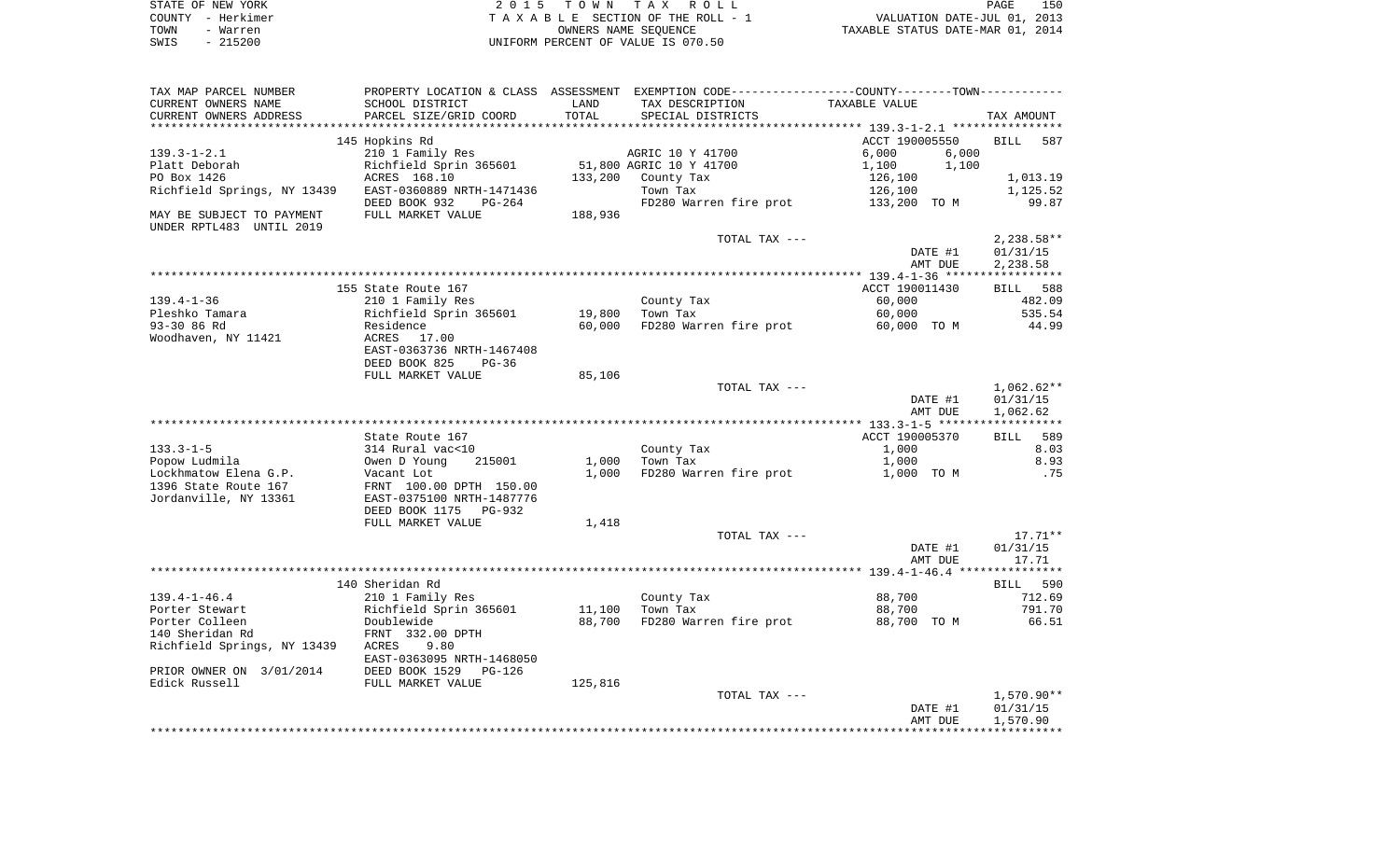|      | STATE OF NEW YORK | 2015 TOWN TAX ROLL                 | 151<br>PAGE                      |
|------|-------------------|------------------------------------|----------------------------------|
|      | COUNTY - Herkimer | TAXABLE SECTION OF THE ROLL - 1    | VALUATION DATE-JUL 01, 2013      |
| TOWN | - Warren          | OWNERS NAME SEOUENCE               | TAXABLE STATUS DATE-MAR 01, 2014 |
| SWIS | - 215200          | UNIFORM PERCENT OF VALUE IS 070.50 |                                  |

| TAX MAP PARCEL NUMBER                                 |                                                                            |         | PROPERTY LOCATION & CLASS ASSESSMENT EXEMPTION CODE---------------COUNTY-------TOWN---------- |                |                    |
|-------------------------------------------------------|----------------------------------------------------------------------------|---------|-----------------------------------------------------------------------------------------------|----------------|--------------------|
| CURRENT OWNERS NAME                                   | SCHOOL DISTRICT                                                            | LAND    | TAX DESCRIPTION                                                                               | TAXABLE VALUE  |                    |
| CURRENT OWNERS ADDRESS                                | PARCEL SIZE/GRID COORD                                                     | TOTAL   | SPECIAL DISTRICTS                                                                             |                | TAX AMOUNT         |
|                                                       |                                                                            |         |                                                                                               |                |                    |
|                                                       | 165 Main St                                                                |         |                                                                                               | ACCT 190006120 | <b>BILL</b><br>591 |
| $132.60 - 1 - 32$                                     | 210 1 Family Res                                                           |         | County Tax                                                                                    | 35,000         | 281.22             |
| Potter Terry                                          | Owen D Young<br>215001                                                     | 5,300   | Town Tax                                                                                      | 35,000         | 312.40             |
| Potter Susan                                          | Residence                                                                  | 35,000  | FD280 Warren fire prot                                                                        | 35,000 TO M    | 26.24              |
| 165 Main Street                                       | FRNT 60.60 DPTH 159.60<br>EAST-0371840 NRTH-1487422<br>DEED BOOK 1284 PG-4 |         | LT180 Warren light #2                                                                         | 35,000 TO M    | 34.78              |
| 2401 Jordanville Rd                                   |                                                                            |         |                                                                                               |                |                    |
| Jordanville, NY 13361                                 |                                                                            |         |                                                                                               |                |                    |
|                                                       | FULL MARKET VALUE                                                          | 49,645  |                                                                                               |                |                    |
|                                                       |                                                                            |         | TOTAL TAX ---                                                                                 |                | 654.64**           |
|                                                       |                                                                            |         |                                                                                               | DATE #1        | 01/31/15           |
|                                                       |                                                                            |         |                                                                                               | AMT DUE        | 654.64             |
|                                                       |                                                                            |         |                                                                                               |                |                    |
|                                                       | 358 Hoke Rd                                                                |         |                                                                                               | ACCT 190012881 | BILL 592           |
|                                                       |                                                                            |         |                                                                                               |                | 793.84             |
| $144.1 - 1 - 76$                                      | 210 1 Family Res                                                           |         | County Tax                                                                                    | 98,800         |                    |
| Prime Robert J                                        | Richfield Sprin 365601                                                     | 14,800  | Town Tax                                                                                      | 98,800         | 881.85             |
| Prime Shannon                                         | Res                                                                        | 98,800  | FD280 Warren fire prot                                                                        | 98,800 TO M    | 74.08              |
| 358 Hoke Rd                                           | ACRES<br>4.80                                                              |         |                                                                                               |                |                    |
| Richfield Springs, NY 13439 EAST-0384929 NRTH-1457159 |                                                                            |         |                                                                                               |                |                    |
|                                                       | DEED BOOK 00652 PG-00476                                                   |         |                                                                                               |                |                    |
|                                                       | FULL MARKET VALUE                                                          | 140,142 |                                                                                               |                |                    |
|                                                       |                                                                            |         | TOTAL TAX ---                                                                                 |                | 1,749.77**         |
|                                                       |                                                                            |         |                                                                                               | DATE #1        | 01/31/15           |
|                                                       |                                                                            |         |                                                                                               | AMT DUE        | 1,749.77           |
|                                                       |                                                                            |         |                                                                                               |                |                    |
|                                                       | 724 Hicks Rd                                                               |         |                                                                                               | ACCT 190001247 | BILL 593           |
| $133.2 - 3 - 3$                                       | 312 Vac w/imprv                                                            |         | County Tax                                                                                    | 15,700         | 126.15             |
| Primeau Tracey                                        | 215001<br>Owen D Young                                                     | 15,000  | Town Tax                                                                                      | 15,700         | 140.13             |
| 3 Pig Tail Ln                                         | shed                                                                       |         | 15,700 FD280 Warren fire prot                                                                 | 15,700 TO M    | 11.77              |
| Mansfield, PA 16933                                   | ACRES<br>5.10                                                              |         |                                                                                               |                |                    |
|                                                       | EAST-0393439 NRTH-1492041                                                  |         |                                                                                               |                |                    |
|                                                       | DEED BOOK 1105<br>$PG-214$                                                 |         |                                                                                               |                |                    |
|                                                       | FULL MARKET VALUE                                                          | 22,270  |                                                                                               |                |                    |
|                                                       |                                                                            |         | TOTAL TAX ---                                                                                 |                | $278.05**$         |
|                                                       |                                                                            |         |                                                                                               | DATE #1        | 01/31/15           |
|                                                       |                                                                            |         |                                                                                               | AMT DUE        | 278.05             |
|                                                       |                                                                            |         |                                                                                               |                |                    |
|                                                       | Hicks Rd                                                                   |         |                                                                                               | ACCT 190001249 | BILL 594           |
| $133.2 - 3 - 4$                                       | 270 Mfg housing                                                            |         | County Tax                                                                                    | 22,000         | 176.77             |
| Primeau Tracy                                         | Owen D Young<br>215001                                                     | 15,000  | Town Tax                                                                                      | 22,000         | 196.36             |
| 3 Pig Tail Ln                                         | Residence                                                                  | 22,000  | FD280 Warren fire prot                                                                        | 22,000 TO M    | 16.50              |
| Mansfield, PA 16933                                   | Mobile Home 10X50                                                          |         |                                                                                               |                |                    |
|                                                       | 5.10<br>ACRES                                                              |         |                                                                                               |                |                    |
|                                                       | EAST-0393762 NRTH-1492040                                                  |         |                                                                                               |                |                    |
|                                                       | DEED BOOK 768<br><b>PG-228</b>                                             |         |                                                                                               |                |                    |
|                                                       | FULL MARKET VALUE                                                          | 31,206  |                                                                                               |                |                    |
|                                                       |                                                                            |         | TOTAL TAX ---                                                                                 |                | $389.63**$         |
|                                                       |                                                                            |         |                                                                                               | DATE #1        | 01/31/15           |
|                                                       |                                                                            |         |                                                                                               | AMT DUE        | 389.63             |
|                                                       |                                                                            |         |                                                                                               |                |                    |
|                                                       |                                                                            |         |                                                                                               |                |                    |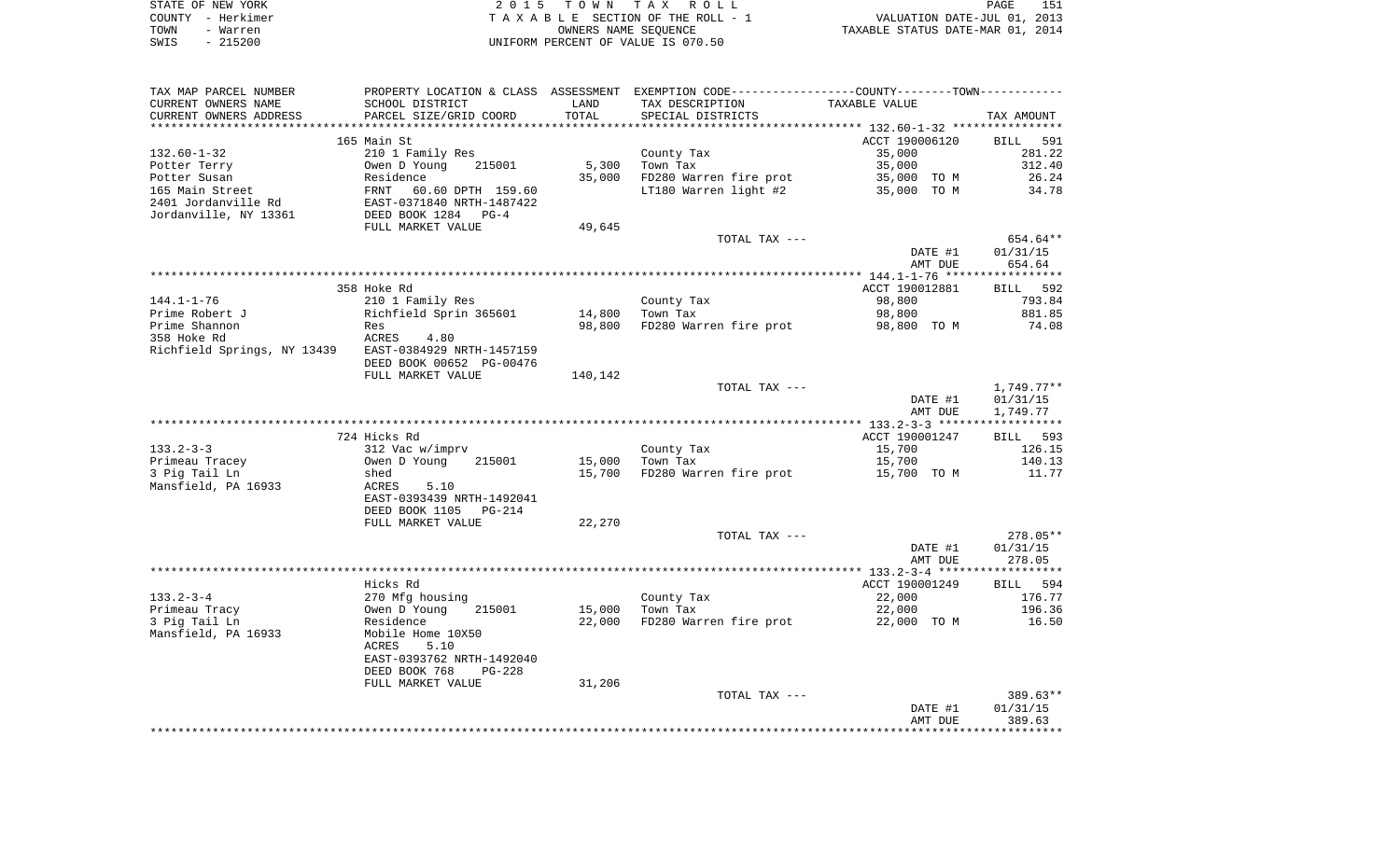| STATE OF NEW YORK | 2015 TOWN TAX ROLL                 | 152<br>PAGE                      |
|-------------------|------------------------------------|----------------------------------|
| COUNTY - Herkimer | TAXABLE SECTION OF THE ROLL - 1    | VALUATION DATE-JUL 01, 2013      |
| TOWN<br>- Warren  | OWNERS NAME SEOUENCE               | TAXABLE STATUS DATE-MAR 01, 2014 |
| - 215200<br>SWIS  | UNIFORM PERCENT OF VALUE IS 070.50 |                                  |

 $\begin{array}{c} 152 \\ 2013 \\ 2014 \end{array}$ 

| TAX MAP PARCEL NUMBER                                              |                                            |                 | PROPERTY LOCATION & CLASS ASSESSMENT EXEMPTION CODE---------------COUNTY-------TOWN---------- |                                  |                    |
|--------------------------------------------------------------------|--------------------------------------------|-----------------|-----------------------------------------------------------------------------------------------|----------------------------------|--------------------|
| CURRENT OWNERS NAME                                                | SCHOOL DISTRICT                            | LAND            | TAX DESCRIPTION                                                                               | TAXABLE VALUE                    |                    |
| CURRENT OWNERS ADDRESS                                             | PARCEL SIZE/GRID COORD                     | TOTAL           | SPECIAL DISTRICTS                                                                             |                                  | TAX AMOUNT         |
|                                                                    |                                            |                 |                                                                                               |                                  |                    |
|                                                                    | Hoke Rd                                    |                 |                                                                                               | ACCT 190012885                   | <b>BILL</b><br>595 |
| $144.1 - 1 - 77.1$                                                 | 314 Rural vac<10                           |                 | County Tax                                                                                    | 4,200                            | 33.75              |
| Prior Sandra                                                       | Richfield Sprin 365601                     | 4,200           | Town Tax                                                                                      | 4,200                            | 37.49              |
| Prior Ronald                                                       | Land                                       | 4,200           | FD280 Warren fire prot                                                                        | 4,200 TO M                       | 3.15               |
| 203 Lyford Rd                                                      | ACRES<br>6.20                              |                 |                                                                                               |                                  |                    |
| Brookfield, NH 03872                                               | EAST-0385124 NRTH-1456830                  |                 |                                                                                               |                                  |                    |
|                                                                    | DEED BOOK 1090<br>PG-728                   |                 |                                                                                               |                                  |                    |
|                                                                    | FULL MARKET VALUE                          | 5,957           |                                                                                               |                                  |                    |
|                                                                    |                                            |                 | TOTAL TAX ---                                                                                 |                                  | 74.39**            |
|                                                                    |                                            |                 |                                                                                               | DATE #1                          | 01/31/15           |
|                                                                    |                                            |                 |                                                                                               | AMT DUE                          | 74.39              |
|                                                                    |                                            |                 |                                                                                               |                                  |                    |
|                                                                    | 1242 Little Lakes Rd                       |                 |                                                                                               |                                  | 596<br>BILL        |
| $133.3 - 1 - 21.3$                                                 | 210 1 Family Res                           |                 | County Tax                                                                                    | 87,700                           | 704.66             |
| Proctor Thomas J                                                   | Owen D Young<br>215001                     | 7,000<br>87,700 | Town Tax                                                                                      | 87,700                           | 782.77<br>65.76    |
| Proctor Jessica & Barbara                                          | FRNT 164.00 DPTH 212.00                    |                 | FD280 Warren fire prot                                                                        | 87,700 TO M                      |                    |
| 1242 Little Lakes Rd<br>Richfield Springs, NY 13439 DEED BOOK 1322 | EAST-0379138 NRTH-1483539<br>PG-635        |                 |                                                                                               |                                  |                    |
|                                                                    | FULL MARKET VALUE                          | 124,397         |                                                                                               |                                  |                    |
|                                                                    |                                            |                 | TOTAL TAX ---                                                                                 |                                  | $1,553.19**$       |
|                                                                    |                                            |                 |                                                                                               | DATE #1                          | 01/31/15           |
|                                                                    |                                            |                 |                                                                                               | AMT DUE                          | 1,553.19           |
|                                                                    |                                            |                 |                                                                                               |                                  |                    |
|                                                                    | Little Lakes Rd                            |                 |                                                                                               | ACCT 190000330                   | BILL 597           |
| $140.3 - 1 - 22.1$                                                 | 105 Vac farmland                           |                 | County Tax                                                                                    | 1,200                            | 9.64               |
| Prokop Charles P Jr                                                | Richfield Sprin 365601                     | 1,200           | Town Tax                                                                                      | 1,200                            | 10.71              |
| Prokop Marie S                                                     | Farm Land                                  | 1,200           | FD280 Warren fire prot                                                                        | 1,200 TO M                       | .90                |
| Prokop Living Trust                                                | ACRES<br>2.90                              |                 |                                                                                               |                                  |                    |
| 340 Little Lakes Rd                                                | EAST-0380280 NRTH-1465779                  |                 |                                                                                               |                                  |                    |
| Richfield Springs, NY 13439 DEED BOOK 1204 PG-584                  |                                            |                 |                                                                                               |                                  |                    |
|                                                                    | FULL MARKET VALUE                          | 1,702           |                                                                                               |                                  |                    |
|                                                                    |                                            |                 | TOTAL TAX ---                                                                                 |                                  | $21.25**$          |
|                                                                    |                                            |                 |                                                                                               | DATE #1                          | 01/31/15           |
|                                                                    |                                            |                 |                                                                                               | AMT DUE                          | 21.25              |
|                                                                    |                                            |                 |                                                                                               |                                  |                    |
| 140.3-1-22.2                                                       | 340 Little Lakes Rd                        |                 | VET WAR CT 41121                                                                              | ACCT 190000335<br>6,345<br>6,345 | <b>BILL</b><br>598 |
| Prokop Charles P Jr                                                | 210 1 Family Res<br>Richfield Sprin 365601 | 14,400          | County Tax                                                                                    | 118,555                          | 952.57             |
| Prokop Marie S                                                     | Residence                                  | 124,900         | Town Tax                                                                                      | 118,555                          | 1,058.17           |
| Prokop Living Trust                                                | 30% (40000)                                |                 | FD280 Warren fire prot                                                                        | 124,900 TO M                     | 93.65              |
| 340 Little Lakes Rd                                                | FRNT 250.00 DPTH                           |                 |                                                                                               |                                  |                    |
| Richfield Springs, NY 13439                                        | ACRES<br>4.50                              |                 |                                                                                               |                                  |                    |
|                                                                    | EAST-0380310 NRTH-1466284                  |                 |                                                                                               |                                  |                    |
|                                                                    | DEED BOOK 1204<br>PG-584                   |                 |                                                                                               |                                  |                    |
|                                                                    | FULL MARKET VALUE                          | 177,163         |                                                                                               |                                  |                    |
|                                                                    |                                            |                 | TOTAL TAX ---                                                                                 |                                  | $2,104.39**$       |
|                                                                    |                                            |                 |                                                                                               | DATE #1                          | 01/31/15           |
|                                                                    |                                            |                 |                                                                                               | AMT DUE                          | 2,104.39           |
|                                                                    |                                            |                 |                                                                                               |                                  |                    |
|                                                                    |                                            |                 |                                                                                               |                                  |                    |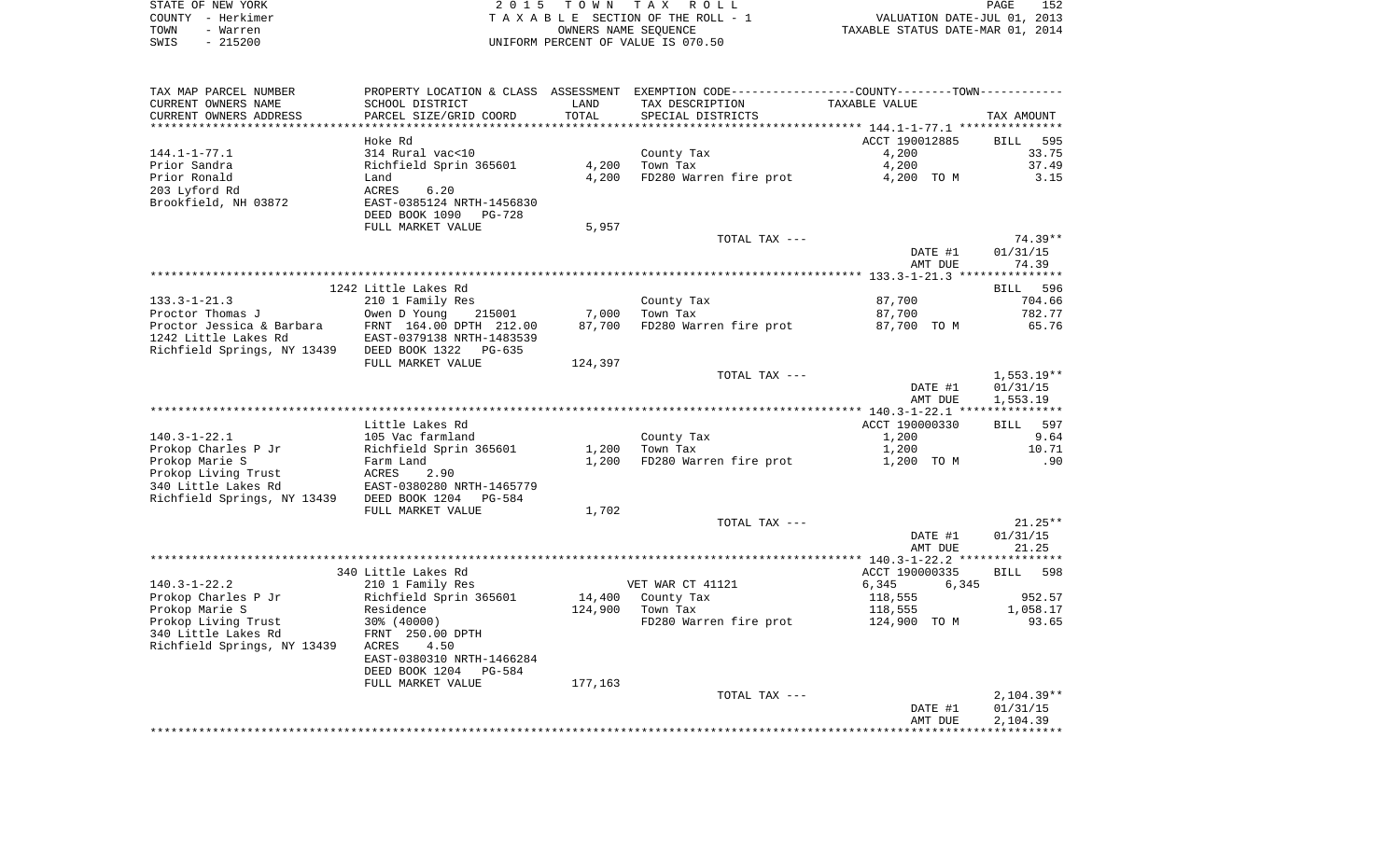| STATE OF NEW YORK<br>COUNTY - Herkimer<br>- Warren<br>TOWN<br>$-215200$<br>SWIS |                                           |         | 2015 TOWN TAX ROLL<br>TAXABLE SECTION OF THE ROLL - 1<br>OWNERS NAME SEQUENCE<br>UNIFORM PERCENT OF VALUE IS 070.50 | VALUATION DATE-JUL 01, 2013<br>TAXABLE STATUS DATE-MAR 01, 2014 | PAGE<br>153          |
|---------------------------------------------------------------------------------|-------------------------------------------|---------|---------------------------------------------------------------------------------------------------------------------|-----------------------------------------------------------------|----------------------|
|                                                                                 |                                           |         |                                                                                                                     |                                                                 |                      |
| TAX MAP PARCEL NUMBER                                                           |                                           |         | PROPERTY LOCATION & CLASS ASSESSMENT EXEMPTION CODE----------------COUNTY--------TOWN----------                     |                                                                 |                      |
| CURRENT OWNERS NAME                                                             | SCHOOL DISTRICT                           | LAND    | TAX DESCRIPTION                                                                                                     | TAXABLE VALUE                                                   |                      |
| CURRENT OWNERS ADDRESS                                                          | PARCEL SIZE/GRID COORD                    | TOTAL   | SPECIAL DISTRICTS                                                                                                   |                                                                 | TAX AMOUNT           |
| ************************                                                        |                                           |         |                                                                                                                     |                                                                 |                      |
|                                                                                 | 1160 State Route 167                      |         |                                                                                                                     | ACCT 190008760                                                  | <b>BILL</b><br>599   |
| $132.4 - 1 - 89$<br>Pronko John                                                 | 112 Dairy farm<br>Owen D Young<br>215001  |         | AGRIC 10 Y 41700<br>95,200 AG MKTS L 41720                                                                          | 64,500<br>64,500<br>15,256<br>15,256                            |                      |
| 1160 State Route 167                                                            | Farm                                      |         | 279,500 AGRIC 10 Y 42100                                                                                            | 2,000<br>2,000                                                  |                      |
| Richfield Springs, NY 13439                                                     | 5/00.008 To State Depart                  |         | County Tax                                                                                                          | 197,744                                                         | 1,588.84             |
|                                                                                 | Of Transportation                         |         | Town Tax                                                                                                            | 197,744                                                         | 1,764.98             |
| MAY BE SUBJECT TO PAYMENT<br>UNDER AGDIST LAW TIL 2019                          | ACRES 212.00<br>EAST-0371668 NRTH-1483370 |         | FD280 Warren fire prot<br>15,256 EX                                                                                 | 264,244 TOM                                                     | 198.12               |
|                                                                                 | DEED BOOK 877<br>PG-677                   |         |                                                                                                                     |                                                                 |                      |
|                                                                                 | FULL MARKET VALUE                         | 396,454 |                                                                                                                     |                                                                 |                      |
|                                                                                 |                                           |         | TOTAL TAX ---                                                                                                       |                                                                 | $3,551.94**$         |
|                                                                                 |                                           |         |                                                                                                                     | DATE #1                                                         | 01/31/15             |
|                                                                                 |                                           |         |                                                                                                                     | AMT DUE                                                         | 3,551.94             |
|                                                                                 |                                           |         |                                                                                                                     |                                                                 |                      |
|                                                                                 | Osley Rd                                  |         |                                                                                                                     | ACCT 190008730                                                  | 600<br><b>BILL</b>   |
| $132.4 - 1 - 81$                                                                | 100 Agricultural                          |         | AG MKTS L 41720                                                                                                     | 2,964<br>2,964                                                  |                      |
| Pronko Michael                                                                  | Richfield Sprin 365601                    | 49,700  | County Tax                                                                                                          | 47,736                                                          | 383.55               |
| 1160 State Route 167                                                            | Farm Land                                 | 50,700  | Town Tax                                                                                                            | 47,736                                                          | 426.07               |
| Richfield Spr, NY 13439                                                         | 1Brn                                      |         | FD280 Warren fire prot                                                                                              | 47,736 TO M                                                     | 35.79                |
|                                                                                 | ACRES 109.00                              |         | 2,964 EX                                                                                                            |                                                                 |                      |
| MAY BE SUBJECT TO PAYMENT                                                       | EAST-0363385 NRTH-1482673                 |         |                                                                                                                     |                                                                 |                      |
| UNDER AGDIST LAW TIL 2018                                                       | DEED BOOK 00638 PG-00321                  |         |                                                                                                                     |                                                                 |                      |
|                                                                                 | FULL MARKET VALUE                         | 71,915  |                                                                                                                     |                                                                 |                      |
|                                                                                 |                                           |         | TOTAL TAX ---                                                                                                       | DATE #1                                                         | 845.41**<br>01/31/15 |
|                                                                                 |                                           |         |                                                                                                                     | AMT DUE                                                         | 845.41               |
|                                                                                 |                                           |         |                                                                                                                     |                                                                 |                      |
|                                                                                 | Jordanville Rd                            |         |                                                                                                                     |                                                                 | <b>BILL</b><br>601   |
| $132.4 - 1 - 3.2$                                                               | 312 Vac w/imprv                           |         | AG MKTS L 41720                                                                                                     | 0                                                               | $\Omega$             |
| Pronko Steven                                                                   | Owen D Young<br>215001                    |         | 26,900 County Tax                                                                                                   | 33,000                                                          | 265.15               |
| 1160 State Route 167                                                            | Vac/camp                                  | 33,000  | Town Tax                                                                                                            | 33,000                                                          | 294.54               |
| Richfield Springs, NY 13439                                                     | S                                         |         | FD280 Warren fire prot                                                                                              | 33,000 TO M                                                     | 24.74                |
|                                                                                 | ACRES 60.90                               |         |                                                                                                                     |                                                                 |                      |
| MAY BE SUBJECT TO PAYMENT                                                       | EAST-0363676 NRTH-1486660                 |         |                                                                                                                     |                                                                 |                      |
| UNDER AGDIST LAW TIL 2018                                                       | DEED BOOK 1236<br>PG-306                  |         |                                                                                                                     |                                                                 |                      |
|                                                                                 | FULL MARKET VALUE                         | 46,809  |                                                                                                                     |                                                                 |                      |
|                                                                                 |                                           |         | TOTAL TAX ---                                                                                                       |                                                                 | 584.43**             |
|                                                                                 |                                           |         |                                                                                                                     | DATE #1                                                         | 01/31/15             |
|                                                                                 |                                           |         |                                                                                                                     | AMT DUE                                                         | 584.43               |
|                                                                                 |                                           |         |                                                                                                                     |                                                                 | **********           |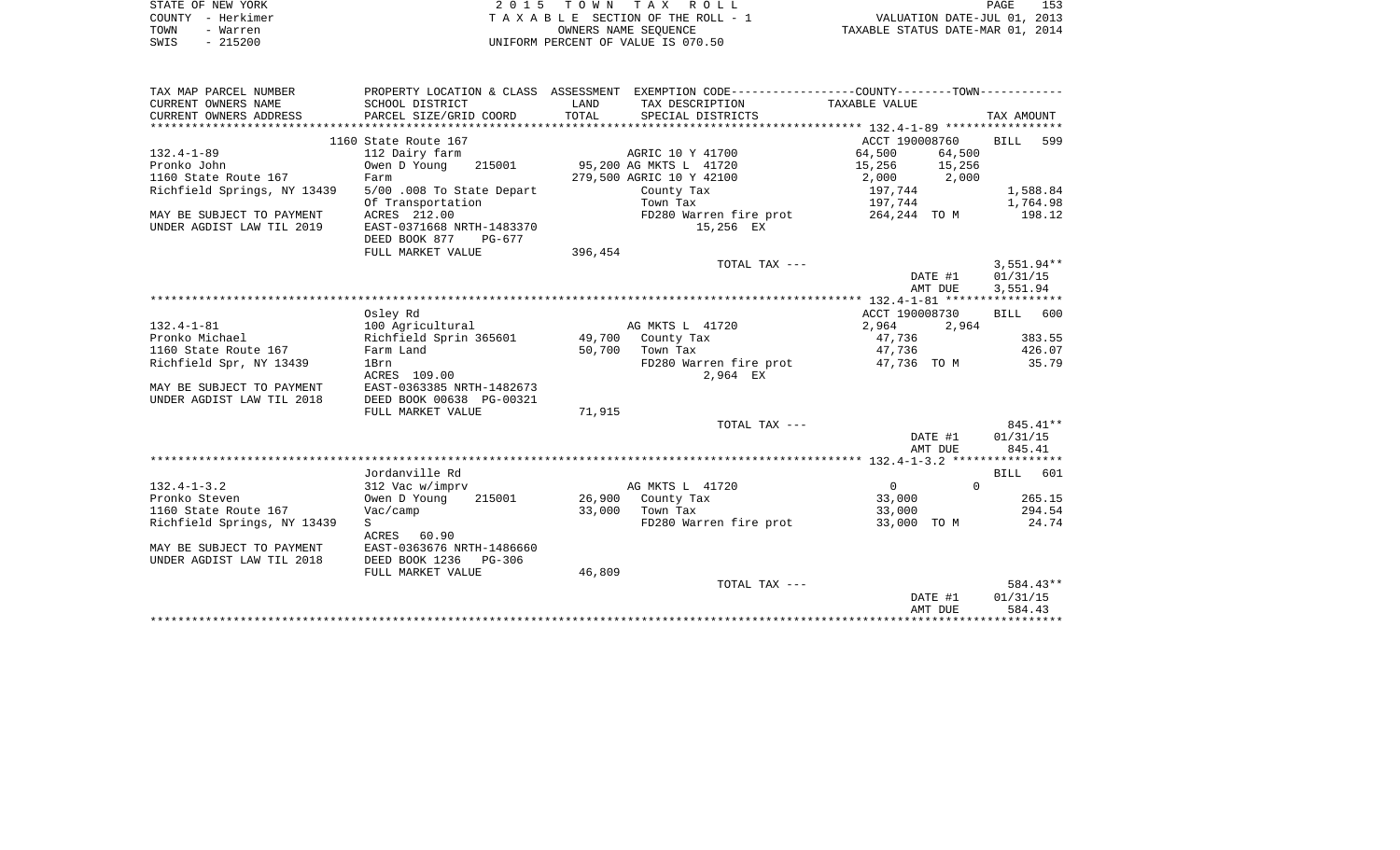| STATE OF NEW YORK                                                                                           |                                                                                                                                               |                   | 2015 TOWN TAX ROLL                         |                                                                 | PAGE<br>154        |
|-------------------------------------------------------------------------------------------------------------|-----------------------------------------------------------------------------------------------------------------------------------------------|-------------------|--------------------------------------------|-----------------------------------------------------------------|--------------------|
| COUNTY - Herkimer                                                                                           |                                                                                                                                               |                   | TAXABLE SECTION OF THE ROLL - 1            | VALUATION DATE-JUL 01, 2013<br>TAXABLE STATUS DATE-MAR 01, 2014 |                    |
| TOWN<br>- Warren                                                                                            |                                                                                                                                               |                   | OWNERS NAME SEQUENCE                       |                                                                 |                    |
| $-215200$<br>SWIS                                                                                           |                                                                                                                                               |                   | UNIFORM PERCENT OF VALUE IS 070.50         |                                                                 |                    |
| TAX MAP PARCEL NUMBER                                                                                       | PROPERTY LOCATION & CLASS ASSESSMENT EXEMPTION CODE---------------COUNTY-------TOWN----------                                                 |                   |                                            |                                                                 |                    |
| CURRENT OWNERS NAME                                                                                         | SCHOOL DISTRICT                                                                                                                               | LAND              | TAX DESCRIPTION TAXABLE VALUE              |                                                                 |                    |
| CURRENT OWNERS ADDRESS                                                                                      | PARCEL SIZE/GRID COORD                                                                                                                        | TOTAL             | SPECIAL DISTRICTS                          |                                                                 | TAX AMOUNT         |
|                                                                                                             |                                                                                                                                               |                   |                                            |                                                                 |                    |
|                                                                                                             | Yules Corners Rd<br>Yules Corners ku<br>105 Vac farmland<br>Owen D Young 215001 48,000 County Tax<br>48.000 Town Tax                          |                   |                                            |                                                                 | BILL 602           |
| $132.4 - 1 - 80.2$                                                                                          |                                                                                                                                               |                   |                                            | $\begin{smallmatrix}&&0\0&4\,8\, ,\,0\,0\,0\end{smallmatrix}$   | $\Omega$<br>385.67 |
| Pronko Steven<br>1160 State Route 167 Vac Ld                                                                |                                                                                                                                               |                   |                                            | 48,000                                                          |                    |
| Richfield Springs, NY 13439 FRNT 832.30 DPTH                                                                |                                                                                                                                               |                   | FD280 Warren fire prot                     | 48,000 TO M                                                     | 428.43<br>35.99    |
|                                                                                                             | ACRES 127.20                                                                                                                                  |                   |                                            |                                                                 |                    |
| MAY BE SUBJECT TO PAYMENT EAST-0363707 NRTH-1484826                                                         |                                                                                                                                               |                   |                                            |                                                                 |                    |
| UNDER AGDIST LAW TIL 2018                                                                                   | DEED BOOK 1094 PG-577                                                                                                                         |                   |                                            |                                                                 |                    |
|                                                                                                             | FULL MARKET VALUE                                                                                                                             | 68,085            |                                            |                                                                 |                    |
|                                                                                                             |                                                                                                                                               |                   | TOTAL TAX ---                              |                                                                 | 850.09**           |
|                                                                                                             |                                                                                                                                               |                   |                                            | DATE #1                                                         | 01/31/15           |
|                                                                                                             |                                                                                                                                               |                   |                                            | AMT DUE                                                         | 850.09             |
|                                                                                                             | Off Osley Rd                                                                                                                                  |                   |                                            | ACCT 190008740                                                  | BILL 603           |
|                                                                                                             |                                                                                                                                               |                   | AG MKTS L 41720                            | 175<br>175                                                      |                    |
|                                                                                                             |                                                                                                                                               |                   |                                            | 125                                                             | 1.00               |
|                                                                                                             |                                                                                                                                               |                   | 300 County Tax<br>300 Town Tax             | 125                                                             | 1.12               |
| Richfield Springs, NY 13439 ACRES 2.80                                                                      |                                                                                                                                               |                   | FD280 Warren fire prot 125 TO M            |                                                                 | .09                |
|                                                                                                             | EAST-0363067 NRTH-1481486                                                                                                                     |                   | 175 EX                                     |                                                                 |                    |
| MAY BE SUBJECT TO PAYMENT       DEED BOOK 1278   PG-589<br>UNDER AGDIST LAW TIL 2018      FULL MARKET VALUE |                                                                                                                                               |                   |                                            |                                                                 |                    |
|                                                                                                             |                                                                                                                                               | 426               |                                            |                                                                 |                    |
|                                                                                                             |                                                                                                                                               |                   | TOTAL TAX ---                              |                                                                 | $2.21**$           |
|                                                                                                             |                                                                                                                                               |                   |                                            | DATE #1<br>AMT DUE                                              | 01/31/15<br>2.21   |
|                                                                                                             |                                                                                                                                               |                   |                                            |                                                                 |                    |
|                                                                                                             | Mumford Rd                                                                                                                                    |                   |                                            | ACCT 190011310                                                  | BILL 604           |
| 132.4-1-84.1                                                                                                |                                                                                                                                               |                   | AGRIC 10 Y 41700<br>38,000 AG MKTS L 41720 | 65,000<br>65,000                                                |                    |
| Pronko Steven                                                                                               |                                                                                                                                               |                   |                                            | 999<br>999                                                      |                    |
| Pronko Kristin                                                                                              |                                                                                                                                               |                   |                                            | 37,001                                                          | 297.30             |
| 1160 State Route 167                                                                                        | 120 Field crops MGRIC 10 Y 41700<br>Owen D Young 215001 38,000 AG MKTS L 41720<br>Vacant Farm Land 103,000 County Tax<br>ACRES 83.60 Town Tax |                   |                                            | 37,001                                                          | 330.26             |
| Richfield Springs, NY 13439    EAST-0365344 NRTH-1482283                                                    |                                                                                                                                               |                   | FD280 Warren fire prot 102,001 TO M 76.48  |                                                                 |                    |
|                                                                                                             | DEED BOOK 1424 PG-227                                                                                                                         | $-227$<br>146,099 | 999 EX                                     |                                                                 |                    |
| MAY BE SUBJECT TO PAYMENT<br>UNDER AGDIST LAW TIL 2023                                                      | FULL MARKET VALUE                                                                                                                             |                   |                                            |                                                                 |                    |
|                                                                                                             |                                                                                                                                               |                   | TOTAL TAX ---                              |                                                                 | $704.04**$         |
|                                                                                                             |                                                                                                                                               |                   |                                            | DATE #1                                                         | 01/31/15           |
|                                                                                                             |                                                                                                                                               |                   |                                            | AMT DUE                                                         | 704.04             |
|                                                                                                             |                                                                                                                                               |                   |                                            |                                                                 |                    |
|                                                                                                             | 380 Millstone Rd                                                                                                                              |                   |                                            |                                                                 | BILL 605           |
| 139.4-1-11.2                                                                                                | 210 1 Family Res                                                                                                                              |                   | County Tax                                 | 43,000                                                          | 345.50             |
| Pross Robert                                                                                                | Richfield Sprin 365601                                                                                                                        | 15,000            | Town Tax                                   | 43,000                                                          | 383.80             |
| Pross Doreen<br>380 Millstone Rd                                                                            | R1<br>ACRES<br>5.00                                                                                                                           | 43,000            | FD280 Warren fire prot                     | 43,000 TO M                                                     | 32.24              |
| Richfield Springs, NY 13439                                                                                 | EAST-0370039 NRTH-1467688                                                                                                                     |                   |                                            |                                                                 |                    |
|                                                                                                             | DEED BOOK 785<br>PG-699                                                                                                                       |                   |                                            |                                                                 |                    |
|                                                                                                             | FULL MARKET VALUE                                                                                                                             | 60,993            |                                            |                                                                 |                    |
|                                                                                                             |                                                                                                                                               |                   | TOTAL TAX ---                              |                                                                 | 761.54**           |
|                                                                                                             |                                                                                                                                               |                   |                                            | DATE #1                                                         | 01/31/15           |
|                                                                                                             |                                                                                                                                               |                   |                                            | AMT DUE                                                         | 761.54             |
|                                                                                                             |                                                                                                                                               |                   |                                            |                                                                 |                    |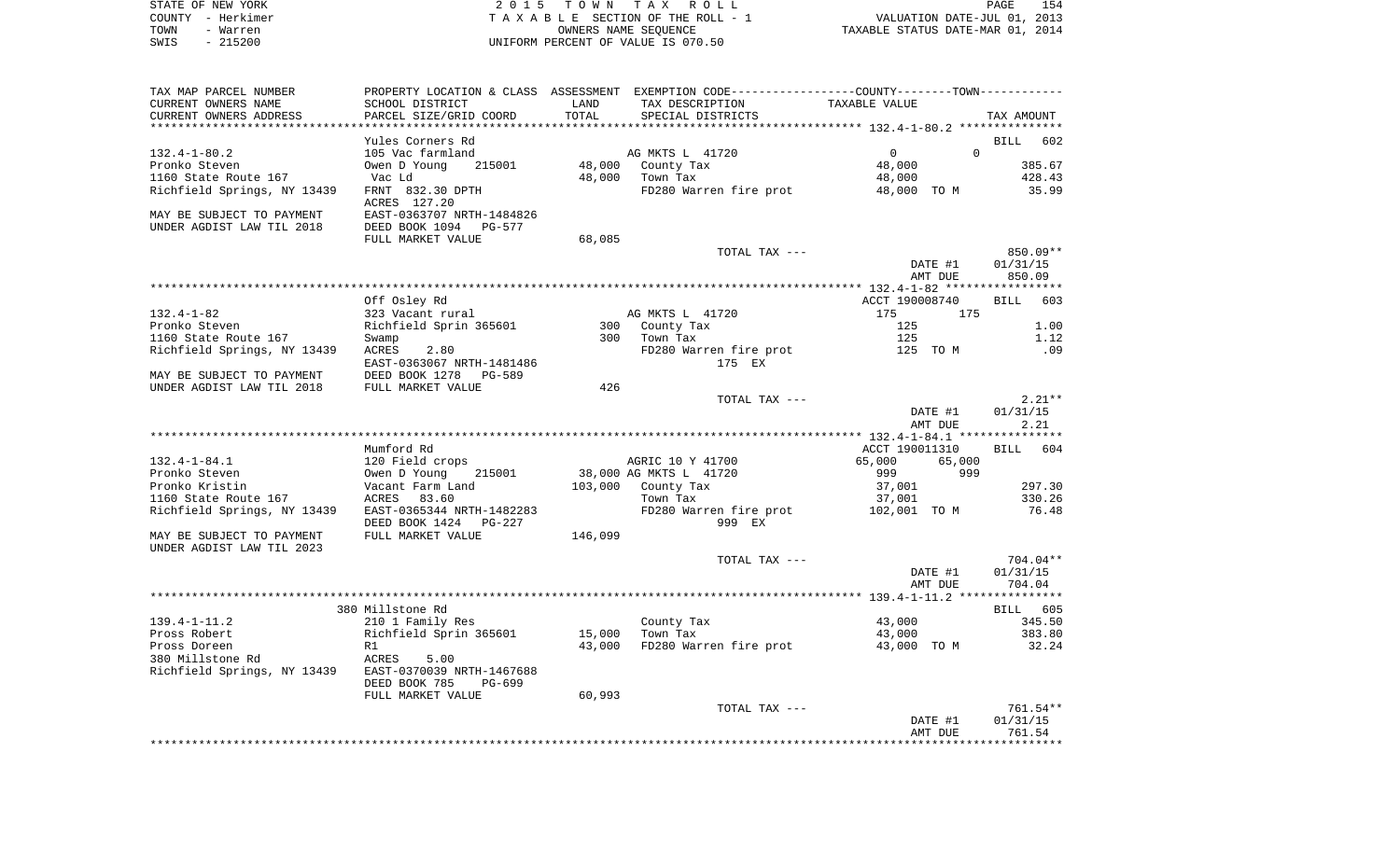| STATE OF NEW YORK | 2015 TOWN TAX ROLL                 | 155<br>PAGE                      |
|-------------------|------------------------------------|----------------------------------|
| COUNTY - Herkimer | TAXABLE SECTION OF THE ROLL - 1    | VALUATION DATE-JUL 01, 2013      |
| TOWN<br>- Warren  | OWNERS NAME SEOUENCE               | TAXABLE STATUS DATE-MAR 01, 2014 |
| - 215200<br>SWIS  | UNIFORM PERCENT OF VALUE IS 070.50 |                                  |

| TAX MAP PARCEL NUMBER<br>CURRENT OWNERS NAME | PROPERTY LOCATION & CLASS ASSESSMENT EXEMPTION CODE----------------COUNTY-------TOWN----------<br>SCHOOL DISTRICT | LAND    | TAX DESCRIPTION        | TAXABLE VALUE  |             |
|----------------------------------------------|-------------------------------------------------------------------------------------------------------------------|---------|------------------------|----------------|-------------|
| CURRENT OWNERS ADDRESS                       | PARCEL SIZE/GRID COORD                                                                                            | TOTAL   | SPECIAL DISTRICTS      |                | TAX AMOUNT  |
|                                              | Millstone Rd                                                                                                      |         |                        |                | BILL 606    |
| $139.4 - 1 - 11.4$                           | 322 Rural vac>10                                                                                                  |         | County Tax             | 16,850         | 135.39      |
| Pross Robert                                 | Richfield Sprin 365601                                                                                            | 16,850  | Town Tax               | 16,850         | 150.40      |
| Pross Doreen                                 | ACRES 33.70                                                                                                       | 16,850  | FD280 Warren fire prot | 16,850 TO M    | 12.63       |
| 380 Millstone Rd                             | EAST-0369966 NRTH-1466623                                                                                         |         |                        |                |             |
| Richfield Springs, NY 13439                  | DEED BOOK 1259<br>PG-867                                                                                          |         |                        |                |             |
|                                              | FULL MARKET VALUE                                                                                                 | 23,901  |                        |                |             |
|                                              |                                                                                                                   |         | TOTAL TAX ---          |                | $298.42**$  |
|                                              |                                                                                                                   |         |                        | DATE #1        | 01/31/15    |
|                                              |                                                                                                                   |         |                        | AMT DUE        | 298.42      |
|                                              |                                                                                                                   |         |                        |                |             |
|                                              | Millstone Rd                                                                                                      |         |                        |                | BILL<br>607 |
| $139.4 - 1 - 11.5$                           | 311 Res vac land                                                                                                  |         | County Tax             | 7,750          | 62.27       |
| Pross Robert                                 | Richfield Sprin 365601                                                                                            | 7,750   | Town Tax               | 7,750          | 69.17       |
| Pross Doreen                                 | 6.20<br>ACRES                                                                                                     | 7,750   | FD280 Warren fire prot | 7,750 TO M     | 5.81        |
| 380 Millstone Rd                             | EAST-0369630 NRTH-1467465                                                                                         |         |                        |                |             |
| Richfield Springs, NY 13439                  | DEED BOOK 1437<br>PG-37                                                                                           |         |                        |                |             |
|                                              | FULL MARKET VALUE                                                                                                 | 10,993  |                        |                |             |
|                                              |                                                                                                                   |         | TOTAL TAX ---          |                | $137.25**$  |
|                                              |                                                                                                                   |         |                        | DATE #1        | 01/31/15    |
|                                              |                                                                                                                   |         |                        | AMT DUE        | 137.25      |
|                                              | Hicks Rd                                                                                                          |         |                        | ACCT 190009000 | BILL 608    |
| $133.2 - 2 - 7$                              | 240 Rural res                                                                                                     |         | County Tax             | 80,200         | 644.39      |
| Puchalski Thomas                             | Owen D Young<br>215001                                                                                            | 58,500  | Town Tax               | 80,200         | 715.83      |
| 21 Bruce Ln                                  | Rural Residence                                                                                                   | 80,200  | FD280 Warren fire prot | 80,200 TO M    | 60.13       |
| Valhalla, NY 10595                           | ACRES 123.00                                                                                                      |         |                        |                |             |
|                                              | EAST-0386552 NRTH-1491019                                                                                         |         |                        |                |             |
|                                              | DEED BOOK 1503<br>PG-904                                                                                          |         |                        |                |             |
|                                              | FULL MARKET VALUE                                                                                                 | 113,759 |                        |                |             |
|                                              |                                                                                                                   |         | TOTAL TAX ---          |                | 1,420.35**  |
|                                              |                                                                                                                   |         |                        | DATE #1        | 01/31/15    |
|                                              |                                                                                                                   |         |                        | AMT DUE        | 1,420.35    |
|                                              |                                                                                                                   |         |                        |                |             |
|                                              | 287 Robinson Rd                                                                                                   |         |                        | ACCT 190001470 | BILL 609    |
| $126.4 - 1 - 2$                              | 210 1 Family Res                                                                                                  |         | County Tax             | 51,400         | 412.99      |
| Puco Ralph                                   | Owen D Young<br>215001                                                                                            | 22,600  | Town Tax               | 51,400         | 458.78      |
| Puco Stephen A                               | Residence                                                                                                         | 51,400  | FD280 Warren fire prot | 51,400 TO M    | 38.54       |
| 26 Andys Ln                                  | Mobile Home                                                                                                       |         |                        |                |             |
| Eastport, NY 11941                           | ACRES<br>3.10                                                                                                     |         |                        |                |             |
|                                              | EAST-0366890 NRTH-1499141                                                                                         |         |                        |                |             |
|                                              | DEED BOOK 1366<br><b>PG-182</b>                                                                                   |         |                        |                |             |
|                                              | FULL MARKET VALUE                                                                                                 | 72,908  |                        |                |             |
|                                              |                                                                                                                   |         | TOTAL TAX ---          |                | $910.31**$  |
|                                              |                                                                                                                   |         |                        | DATE #1        | 01/31/15    |
|                                              |                                                                                                                   |         |                        | AMT DUE        | 910.31      |
|                                              |                                                                                                                   |         |                        |                |             |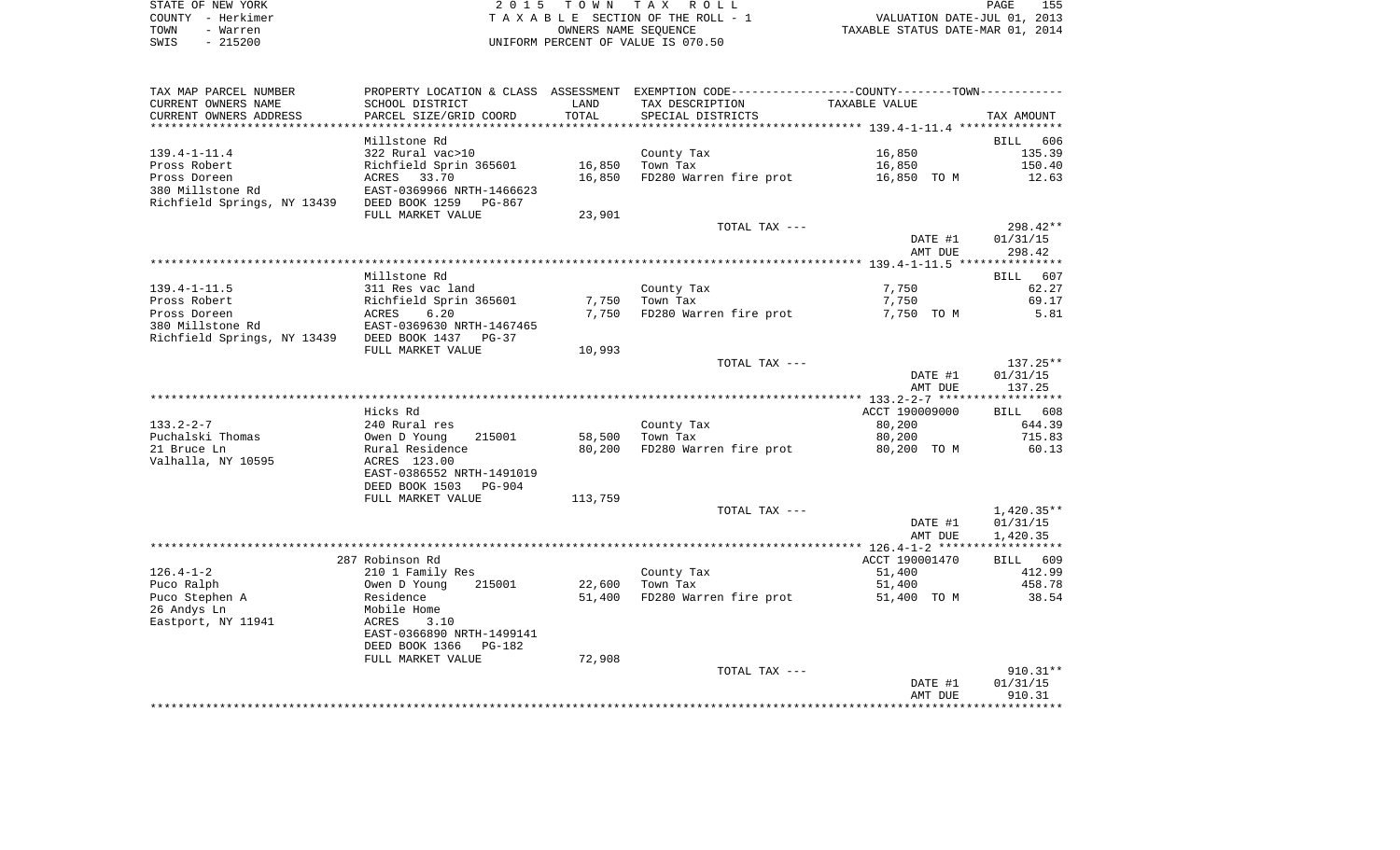| STATE OF NEW YORK | 2015 TOWN TAX ROLL                 | 156<br>PAGE                      |
|-------------------|------------------------------------|----------------------------------|
| COUNTY - Herkimer | TAXABLE SECTION OF THE ROLL - 1    | VALUATION DATE-JUL 01, 2013      |
| TOWN<br>- Warren  | OWNERS NAME SEOUENCE               | TAXABLE STATUS DATE-MAR 01, 2014 |
| - 215200<br>SWIS  | UNIFORM PERCENT OF VALUE IS 070.50 |                                  |

| TAX MAP PARCEL NUMBER       |                                                      |                | PROPERTY LOCATION & CLASS ASSESSMENT EXEMPTION CODE----------------COUNTY--------TOWN---------- |                |              |
|-----------------------------|------------------------------------------------------|----------------|-------------------------------------------------------------------------------------------------|----------------|--------------|
| CURRENT OWNERS NAME         | SCHOOL DISTRICT                                      | LAND           | TAX DESCRIPTION                                                                                 | TAXABLE VALUE  |              |
| CURRENT OWNERS ADDRESS      | PARCEL SIZE/GRID COORD                               | TOTAL          | SPECIAL DISTRICTS                                                                               |                | TAX AMOUNT   |
| **********************      |                                                      | ************** |                                                                                                 |                |              |
|                             | Robinson Rd                                          |                |                                                                                                 |                | BILL<br>610  |
| $126.4 - 1 - 9.2$           | 311 Res vac land                                     |                | County Tax                                                                                      | 9,100          | 73.12        |
| Puco Ralph                  | Owen D Young<br>215001                               | 9,100          | Town Tax                                                                                        | 9,100          | 81.22        |
| Puco Stephen A              | 22.80<br><b>ACRES</b>                                | 9,100          | FD280 Warren fire prot                                                                          | 9,100 TO M     | 6.82         |
| 26 Andys Ln                 | EAST-0366956 NRTH-1498471<br>DEED BOOK 1366 PG-182   |                |                                                                                                 |                |              |
| Eastport, NY 11941          |                                                      |                |                                                                                                 |                |              |
|                             | FULL MARKET VALUE                                    | 12,908         |                                                                                                 |                |              |
|                             |                                                      |                | TOTAL TAX ---                                                                                   |                | 161.16**     |
|                             |                                                      |                |                                                                                                 | DATE #1        | 01/31/15     |
|                             |                                                      |                |                                                                                                 | AMT DUE        | 161.16       |
|                             |                                                      |                |                                                                                                 |                |              |
|                             | Chyle Rd                                             |                |                                                                                                 |                | BILL 611     |
| 140.2-1-13.2                | 105 Vac farmland                                     |                | AG MKTS L 41720                                                                                 | $\overline{0}$ | $\Omega$     |
| Pullis Allan J              | Owen D Young<br>215001                               | 31,600         | County Tax                                                                                      | 31,600         | 253.90       |
| Pullis Patricia J           | Vac Ld                                               | 31,600         | Town Tax                                                                                        | 31,600         | 282.05       |
| 626 McShane Rd              | ACRES<br>72.10                                       |                | FD280 Warren fire prot                                                                          | 31,600 TO M    | 23.69        |
| Richfield Springs, NY 13439 | EAST-0388624 NRTH-1473201<br>DEED BOOK 834<br>PG-563 |                |                                                                                                 |                |              |
| MAY BE SUBJECT TO PAYMENT   | FULL MARKET VALUE                                    | 44,823         |                                                                                                 |                |              |
| UNDER AGDIST LAW TIL 2018   |                                                      |                |                                                                                                 |                |              |
|                             |                                                      |                | TOTAL TAX ---                                                                                   |                | 559.64**     |
|                             |                                                      |                |                                                                                                 | DATE #1        | 01/31/15     |
|                             |                                                      |                |                                                                                                 | AMT DUE        | 559.64       |
|                             |                                                      |                |                                                                                                 |                |              |
|                             | 2410 Jordanville                                     |                |                                                                                                 | ACCT 190011970 | BILL 612     |
| $132.60 - 1 - 48$           | 210 1 Family Res                                     |                | County Tax                                                                                      | 88,800         | 713.49       |
| Pywowar Maria               | Owen D Young<br>215001                               | 13,100         | Town Tax                                                                                        | 88,800         | 792.59       |
|                             | Residence                                            | 88,800         | FD280 Warren fire prot                                                                          | 88,800 TO M    | 66.58        |
|                             | 3.46                                                 |                | LT180 Warren light #2                                                                           | 88,800 TO M    | 88.25        |
|                             | EAST-0372179 NRTH-1487012                            |                |                                                                                                 |                |              |
| Jordanville, NY 13361       | DEED BOOK 883<br>$PG-207$                            |                |                                                                                                 |                |              |
|                             | FULL MARKET VALUE                                    | 125,957        |                                                                                                 |                |              |
|                             |                                                      |                | TOTAL TAX ---                                                                                   |                | $1,660.91**$ |
|                             |                                                      |                |                                                                                                 | DATE #1        | 01/31/15     |
|                             |                                                      |                |                                                                                                 | AMT DUE        | 1,660.91     |
|                             |                                                      |                |                                                                                                 |                |              |
|                             | Off Rt 167                                           |                |                                                                                                 | ACCT 190011940 | BILL 613     |
| $132.60 - 1 - 50$           | 323 Vacant rural                                     |                | County Tax                                                                                      | 1,900          | 15.27        |
| Pywowar Maria               | Owen D Young<br>215001                               | 1,900          | Town Tax                                                                                        | 1,900          | 16.96        |
| Holy Trinity Monastery      | Swamp                                                | 1,900          | FD280 Warren fire prot                                                                          | 1,900 TO M     | 1.42         |
| C/O Holy Trinity Monastery  | includes 132.60-1-49(2002                            |                |                                                                                                 |                |              |
| PO Box 36                   | ACRES<br>2.60                                        |                |                                                                                                 |                |              |
| Jordanville, NY 13361       | EAST-0372276 NRTH-1486755                            |                |                                                                                                 |                |              |
|                             | DEED BOOK 883<br>$PG-207$                            |                |                                                                                                 |                |              |
|                             | FULL MARKET VALUE                                    | 2,695          |                                                                                                 |                |              |
|                             |                                                      |                | TOTAL TAX ---                                                                                   |                | $33.65**$    |
|                             |                                                      |                |                                                                                                 | DATE #1        | 01/31/15     |
|                             |                                                      |                |                                                                                                 | AMT DUE        | 33.65        |
|                             |                                                      |                |                                                                                                 |                |              |
|                             |                                                      |                |                                                                                                 |                |              |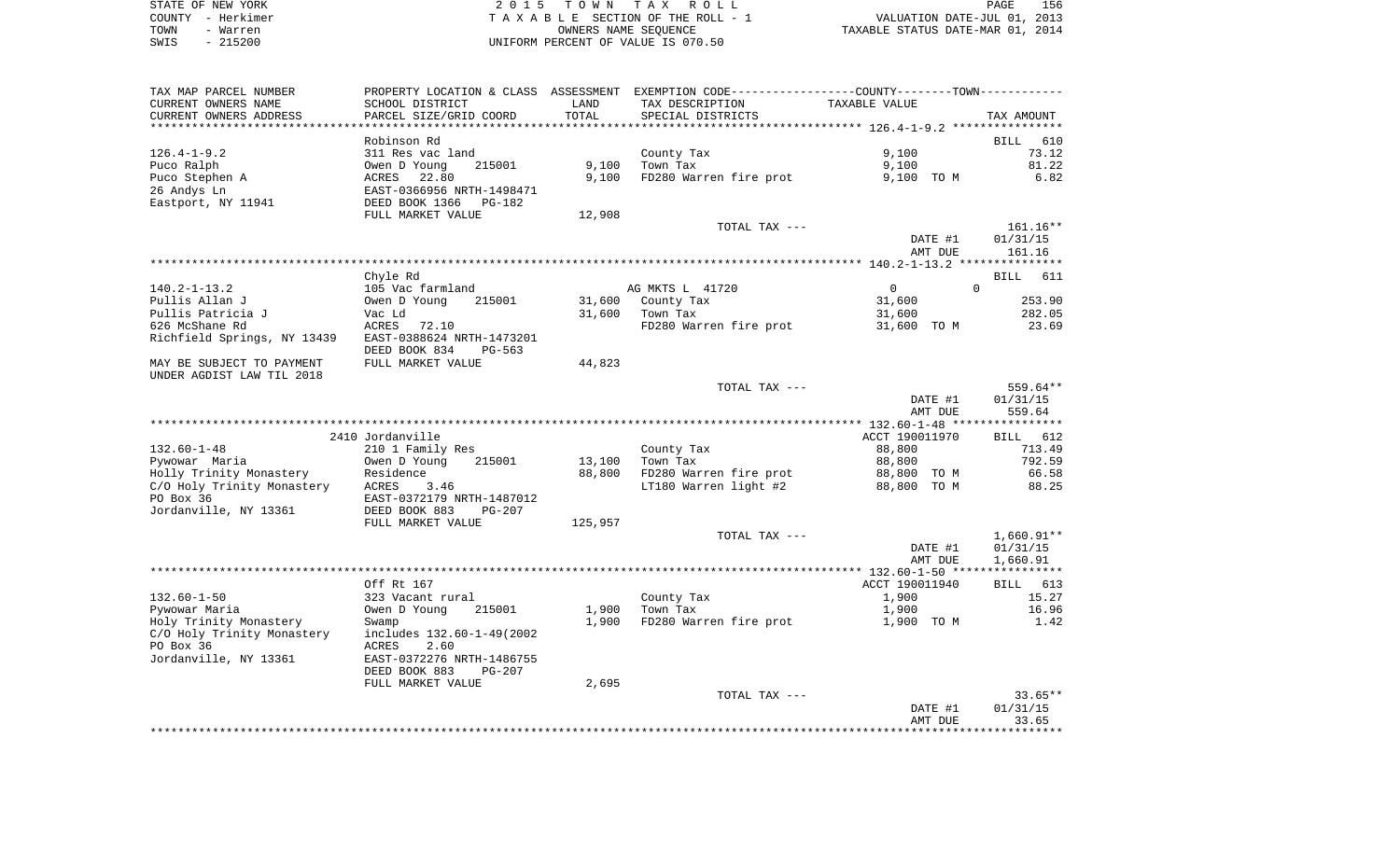|      | STATE OF NEW YORK | 2015 TOWN TAX ROLL                 | PAGE                             | 157 |
|------|-------------------|------------------------------------|----------------------------------|-----|
|      | COUNTY – Herkimer | TAXABLE SECTION OF THE ROLL - 1    | VALUATION DATE-JUL 01, 2013      |     |
| TOWN | - Warren          | OWNERS NAME SEOUENCE               | TAXABLE STATUS DATE-MAR 01, 2014 |     |
| SWIS | - 215200          | UNIFORM PERCENT OF VALUE IS 070.50 |                                  |     |

| TAX MAP PARCEL NUMBER                                                                                                   | PROPERTY LOCATION & CLASS ASSESSMENT EXEMPTION CODE---------------COUNTY-------TOWN---------- |        |                                                                                    |                |                 |
|-------------------------------------------------------------------------------------------------------------------------|-----------------------------------------------------------------------------------------------|--------|------------------------------------------------------------------------------------|----------------|-----------------|
| CURRENT OWNERS NAME                                                                                                     | SCHOOL DISTRICT                                                                               | LAND   | TAX DESCRIPTION                                                                    | TAXABLE VALUE  |                 |
| CURRENT OWNERS ADDRESS                                                                                                  | PARCEL SIZE/GRID COORD                                                                        | TOTAL  | SPECIAL DISTRICTS                                                                  |                | TAX AMOUNT      |
|                                                                                                                         |                                                                                               |        |                                                                                    |                |                 |
|                                                                                                                         | 105 Main St                                                                                   |        |                                                                                    | ACCT 190011070 | BILL 614        |
| $132.60 - 1 - 2$                                                                                                        | 210 1 Family Res                                                                              |        |                                                                                    | 53,500         | 429.86          |
|                                                                                                                         |                                                                                               | 8,000  | County Tax<br>Town Tax                                                             | 53,500         | 477.52          |
| Rasbach Aaron<br>105 Main St                                                                                            |                                                                                               |        |                                                                                    |                |                 |
|                                                                                                                         |                                                                                               |        | 53,500 FD280 Warren fire prot 53,500 TO M                                          |                | 40.11           |
| Jordanville, NY 13361                                                                                                   | Owen D Young 215001<br>Residence<br>FRNT 91.50 DPTH 295.00                                    |        | LT180 Warren light #2 53,500 TO M                                                  |                | 53.17           |
|                                                                                                                         | EAST-0370672 NRTH-1487379                                                                     |        |                                                                                    |                |                 |
|                                                                                                                         | DEED BOOK 1361 PG-550                                                                         |        |                                                                                    |                |                 |
|                                                                                                                         | FULL MARKET VALUE                                                                             | 75,887 |                                                                                    |                |                 |
|                                                                                                                         |                                                                                               |        | TOTAL TAX ---                                                                      |                | $1,000.66**$    |
|                                                                                                                         |                                                                                               |        |                                                                                    | DATE #1        | 01/31/15        |
|                                                                                                                         |                                                                                               |        |                                                                                    | AMT DUE        | 1,000.66        |
|                                                                                                                         |                                                                                               |        |                                                                                    |                |                 |
|                                                                                                                         | 1302 Little Lakes Rd                                                                          |        |                                                                                    | ACCT 190008947 | BILL 615        |
| $133.3 - 4 - 4$                                                                                                         | 314 Rural vac<10                                                                              |        | County Tax<br>Town Tax                                                             | 5,000          | 40.17           |
|                                                                                                                         |                                                                                               |        |                                                                                    | 5,000          |                 |
| Recchia Jennifer A           Owen D Young                                                                               | 215001                                                                                        |        | 5,000 Town Tax                                                                     |                | 44.63           |
| % Andrew Bobak<br>PO Box 645                                                                                            |                                                                                               |        | 5,000 FD280 Warren fire prot                                                       | 5,000 TO M     | 3.75            |
|                                                                                                                         |                                                                                               |        |                                                                                    |                |                 |
|                                                                                                                         |                                                                                               |        |                                                                                    |                |                 |
|                                                                                                                         | DEED BOOK 1518 PG-687                                                                         |        |                                                                                    |                |                 |
|                                                                                                                         | FULL MARKET VALUE                                                                             | 7,092  |                                                                                    |                |                 |
|                                                                                                                         |                                                                                               |        | TOTAL TAX ---                                                                      |                | 88.55**         |
|                                                                                                                         |                                                                                               |        |                                                                                    | DATE #1        | 01/31/15        |
|                                                                                                                         |                                                                                               |        |                                                                                    | AMT DUE        | 88.55           |
|                                                                                                                         |                                                                                               |        |                                                                                    |                |                 |
|                                                                                                                         | 141 Main St                                                                                   |        |                                                                                    | ACCT 190001350 | BILL 616        |
| $132.60 - 1 - 26$                                                                                                       | 220 2 Family Res                                                                              |        |                                                                                    | 28,100         | 225.78          |
|                                                                                                                         | 215001                                                                                        | 6,100  | County $\text{Tax}$<br>Town Tax                                                    | 28,100         | 250.81          |
|                                                                                                                         |                                                                                               |        | 28,100 FD280 Warren fire prot                                                      | 28,100 TO M    | 21.07           |
| Richfield Holding Corp<br>Richfield Holding Corp<br>1200 Route 28<br>Richfield Springs, NY 13439 FRNT 64.50 DPTH 181.00 |                                                                                               |        | LT180 Warren light $#2$ 28,100 TO M                                                |                |                 |
|                                                                                                                         |                                                                                               |        |                                                                                    |                | 27.92           |
|                                                                                                                         | EAST-0371374 NRTH-1487391                                                                     |        |                                                                                    |                |                 |
|                                                                                                                         | DEED BOOK 1488 PG-195                                                                         |        |                                                                                    |                |                 |
|                                                                                                                         | FULL MARKET VALUE                                                                             | 39,858 |                                                                                    |                |                 |
|                                                                                                                         |                                                                                               |        | TOTAL TAX ---                                                                      |                | 525.58**        |
|                                                                                                                         |                                                                                               |        |                                                                                    | DATE #1        | 01/31/15        |
|                                                                                                                         |                                                                                               |        |                                                                                    | AMT DUE        | 525.58          |
|                                                                                                                         |                                                                                               |        |                                                                                    |                |                 |
|                                                                                                                         | 139 Ostrander Rd                                                                              |        |                                                                                    | ACCT 190002610 | <b>BILL</b> 617 |
|                                                                                                                         |                                                                                               |        |                                                                                    | 45,000         | 361.57          |
|                                                                                                                         |                                                                                               |        | County Tax<br>Town Tax<br>8,600 Town Tax                                           | 45,000         | 401.65          |
|                                                                                                                         |                                                                                               |        |                                                                                    |                | 33.74           |
| 144.23-1-3<br>Richmond Tracy<br>139 Ostrander Rd<br>Richfield Springs, NY 13439<br>TRIT 166.00 DPTH 194.00              |                                                                                               |        | 45,000 FD280 Warren fire prot $45,000$ TO M<br>LT170 Warren light #1 $45,000$ TO M |                | 57.83           |
|                                                                                                                         |                                                                                               |        |                                                                                    |                |                 |
|                                                                                                                         | EAST-0378965 NRTH-1463088                                                                     |        |                                                                                    |                |                 |
|                                                                                                                         | DEED BOOK 814<br>$PG-203$                                                                     |        |                                                                                    |                |                 |
|                                                                                                                         | FULL MARKET VALUE                                                                             | 63,830 |                                                                                    |                |                 |
|                                                                                                                         |                                                                                               |        | TOTAL TAX ---                                                                      |                | 854.79**        |
|                                                                                                                         |                                                                                               |        |                                                                                    | DATE #1        | 01/31/15        |
|                                                                                                                         |                                                                                               |        |                                                                                    | AMT DUE        | 854.79          |
|                                                                                                                         |                                                                                               |        |                                                                                    |                |                 |
|                                                                                                                         |                                                                                               |        |                                                                                    |                |                 |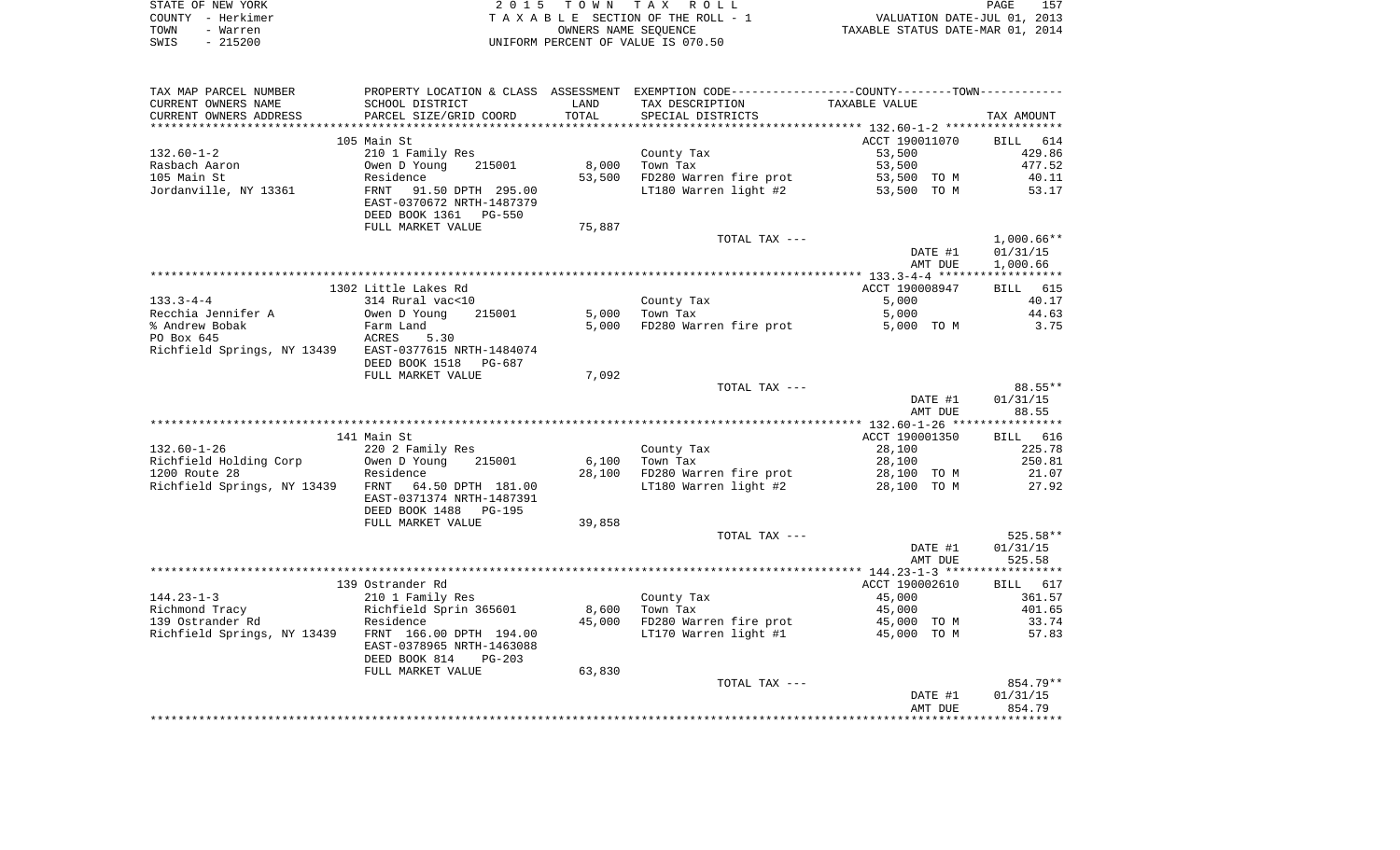| STATE OF NEW YORK |                   | 2015 TOWN TAX ROLL                 | PAGE                             | 158 |
|-------------------|-------------------|------------------------------------|----------------------------------|-----|
|                   | COUNTY - Herkimer | TAXABLE SECTION OF THE ROLL - 1    | VALUATION DATE-JUL 01, 2013      |     |
| TOWN              | - Warren          | OWNERS NAME SEOUENCE               | TAXABLE STATUS DATE-MAR 01, 2014 |     |
| SWIS              | - 215200          | UNIFORM PERCENT OF VALUE IS 070.50 |                                  |     |

| TAX MAP PARCEL NUMBER   | PROPERTY LOCATION & CLASS ASSESSMENT EXEMPTION CODE----------------COUNTY--------TOWN----------- |         |                        |                |                  |
|-------------------------|--------------------------------------------------------------------------------------------------|---------|------------------------|----------------|------------------|
| CURRENT OWNERS NAME     | SCHOOL DISTRICT                                                                                  | LAND    | TAX DESCRIPTION        | TAXABLE VALUE  |                  |
| CURRENT OWNERS ADDRESS  | PARCEL SIZE/GRID COORD                                                                           | TOTAL   | SPECIAL DISTRICTS      |                | TAX AMOUNT       |
| **********************  | ***********************                                                                          |         |                        |                |                  |
|                         | Rock Hill Rd                                                                                     |         |                        | ACCT 190009630 | BILL 618         |
| $127.3 - 1 - 5.1$       | 105 Vac farmland                                                                                 |         | County Tax             | 20,000         | 160.70           |
| Richvalsky Michael      | 215001<br>Owen D Young                                                                           | 20,000  | Town Tax               | 20,000         | 178.51           |
| Richvalsky Robert       | Farm Land                                                                                        | 20,000  | FD280 Warren fire prot | 20,000 TO M    | 15.00            |
| 1097 Robinson Rd        | ACRES<br>64.90                                                                                   |         |                        |                |                  |
| Mohawk, NY 13407        | EAST-0377498 NRTH-1497309                                                                        |         |                        |                |                  |
|                         | DEED BOOK 809<br>$PG-80$                                                                         |         |                        |                |                  |
|                         | FULL MARKET VALUE                                                                                | 28,369  |                        |                |                  |
|                         |                                                                                                  |         | TOTAL TAX ---          |                | 354.21**         |
|                         |                                                                                                  |         |                        | DATE #1        | 01/31/15         |
|                         |                                                                                                  |         |                        | AMT DUE        | 354.21           |
|                         |                                                                                                  |         |                        |                |                  |
|                         | Off Tri Town Rd                                                                                  |         |                        | ACCT 190009660 | BILL<br>619      |
| $127.3 - 1 - 10$        | 105 Vac farmland                                                                                 |         | County Tax             | 500            | 4.02             |
| Richvalsky Michael      | Owen D Young<br>215001                                                                           | 500     | Town Tax               | 500            | 4.46             |
| RichvalskyRobert Robert | Henderson                                                                                        | 500     | FD280 Warren fire prot | 500 TO M       | .37              |
| 1097 Robinson Rd        | Swamp 16                                                                                         |         |                        |                |                  |
| Mohawk, NY 13407        | ACRES<br>1.90                                                                                    |         |                        |                |                  |
|                         | EAST-0381540 NRTH-1497154                                                                        |         |                        |                |                  |
|                         | DEED BOOK 809<br>$PG-80$                                                                         |         |                        |                |                  |
|                         | FULL MARKET VALUE                                                                                | 709     |                        |                |                  |
|                         |                                                                                                  |         | TOTAL TAX ---          |                | $8.85**$         |
|                         |                                                                                                  |         |                        | DATE #1        | 01/31/15<br>8.85 |
|                         |                                                                                                  |         |                        | AMT DUE        |                  |
|                         | 1097 Robinson Rd                                                                                 |         |                        | ACCT 190009600 | BILL 620         |
| $133.1 - 1 - 1.1$       | 105 Vac farmland                                                                                 |         | County Tax             | 35,200         | 282.83           |
| Richvalsky Michael      | 215001<br>Owen D Young                                                                           | 35,200  | Town Tax               | 35,200         | 314.18           |
| Richvalsky Robert       | ACRES 100.70                                                                                     | 35,200  | FD280 Warren fire prot | 35,200 TO M    | 26.39            |
| 1097 Robinson Rd        | EAST-0373972 NRTH-1496235                                                                        |         |                        |                |                  |
| Mohawk, NY 13407        | DEED BOOK 814<br><b>PG-167</b>                                                                   |         |                        |                |                  |
|                         | FULL MARKET VALUE                                                                                | 49,929  |                        |                |                  |
|                         |                                                                                                  |         | TOTAL TAX ---          |                | 623.40**         |
|                         |                                                                                                  |         |                        | DATE #1        | 01/31/15         |
|                         |                                                                                                  |         |                        | AMT DUE        | 623.40           |
|                         |                                                                                                  |         |                        |                |                  |
|                         | Robinson Rd                                                                                      |         |                        |                | BILL 621         |
| $133.1 - 1 - 1.3$       | 112 Dairy farm                                                                                   |         | AGRIC 10 Y 42100       | 8,000<br>8,000 |                  |
| Richvalsky Michael      | Owen D Young<br>215001                                                                           | 12,900  | County Tax             | 185,000        | 1,486.45         |
| Richvalsky Robert       | Milking Parlor                                                                                   | 193,000 | Town Tax               | 185,000        | 1,651.23         |
| 1097 Robinson Rd        | 3.30<br>ACRES                                                                                    |         | FD280 Warren fire prot | 193,000 TO M   | 144.71           |
| Mohawk, NY 13407        | EAST-0371927 NRTH-1495685                                                                        |         |                        |                |                  |
|                         | DEED BOOK 814<br><b>PG-165</b>                                                                   |         |                        |                |                  |
|                         | FULL MARKET VALUE                                                                                | 273,759 |                        |                |                  |
|                         |                                                                                                  |         | TOTAL TAX ---          |                | $3,282.39**$     |
|                         |                                                                                                  |         |                        | DATE #1        | 01/31/15         |
|                         |                                                                                                  |         |                        | AMT DUE        | 3,282.39         |
|                         |                                                                                                  |         |                        |                |                  |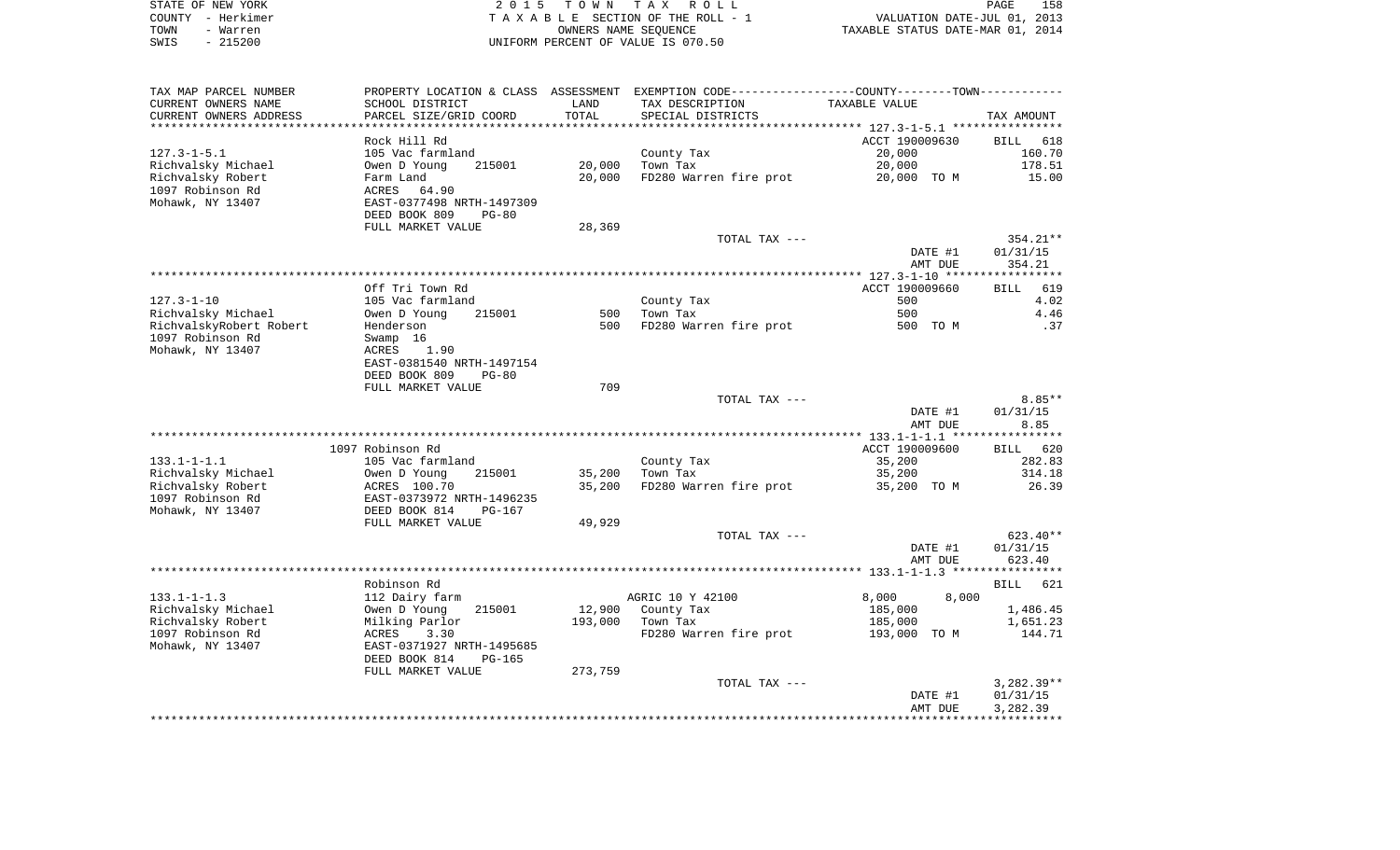| STATE OF NEW YORK | 2015 TOWN TAX ROLL                 | 159<br>PAGE                      |
|-------------------|------------------------------------|----------------------------------|
| COUNTY - Herkimer | TAXABLE SECTION OF THE ROLL - 1    | VALUATION DATE-JUL 01, 2013      |
| TOWN<br>- Warren  | OWNERS NAME SEOUENCE               | TAXABLE STATUS DATE-MAR 01, 2014 |
| - 215200<br>SWIS  | UNIFORM PERCENT OF VALUE IS 070.50 |                                  |

| TAX MAP PARCEL NUMBER                         | PROPERTY LOCATION & CLASS ASSESSMENT EXEMPTION CODE---------------COUNTY-------TOWN---------- |         |                        |                    |                      |
|-----------------------------------------------|-----------------------------------------------------------------------------------------------|---------|------------------------|--------------------|----------------------|
| CURRENT OWNERS NAME                           | SCHOOL DISTRICT                                                                               | LAND    | TAX DESCRIPTION        | TAXABLE VALUE      |                      |
| CURRENT OWNERS ADDRESS                        | PARCEL SIZE/GRID COORD                                                                        | TOTAL   | SPECIAL DISTRICTS      |                    | TAX AMOUNT           |
| *********************                         | ***************************                                                                   |         |                        |                    |                      |
|                                               | State Route 167                                                                               |         |                        | ACCT 190010770     | BILL 622             |
| $133.1 - 1 - 3.1$                             | 105 Vac farmland                                                                              |         | County Tax             | 37,700             | 302.91               |
| Richvalsky Michael                            | Owen D Young<br>215001                                                                        | 37,700  | Town Tax               | 37,700             | 336.49               |
| Richvalsky Robert                             | Rural Res                                                                                     | 37,700  | FD280 Warren fire prot | 37,700 TO M        | 28.27                |
| 1097 Robinson Rd                              | ACRES 138.10                                                                                  |         |                        |                    |                      |
| Mohawk, NY 13407                              | EAST-0377750 NRTH-1494195                                                                     |         |                        |                    |                      |
|                                               | DEED BOOK 809<br>$PG-83$                                                                      |         |                        |                    |                      |
|                                               | FULL MARKET VALUE                                                                             | 53,475  | TOTAL TAX ---          |                    | 667.67**             |
|                                               |                                                                                               |         |                        | DATE #1            | 01/31/15             |
|                                               |                                                                                               |         |                        | AMT DUE            | 667.67               |
|                                               |                                                                                               |         |                        |                    |                      |
|                                               | Robinson Rd                                                                                   |         |                        |                    | BILL 623             |
| $133.1 - 1 - 1.2$                             | 210 1 Family Res                                                                              |         | County Tax             | 76,000             | 610.65               |
| Richvalsky Michael A                          | Owen D Young<br>215001                                                                        | 10,100  | Town Tax               | 76,000             | 678.34               |
| Richvalsky Sandra                             | Rural Res                                                                                     | 76,000  | FD280 Warren fire prot | 76,000 TO M        | 56.98                |
| 1097 Robinson Rd                              | FRNT 170.00 DPTH 200.00                                                                       |         |                        |                    |                      |
| Mohawk, NY 13407                              | ACRES<br>1.10                                                                                 |         |                        |                    |                      |
|                                               | EAST-0371611 NRTH-1495916                                                                     |         |                        |                    |                      |
|                                               | DEED BOOK 773<br>$PG-85$                                                                      |         |                        |                    |                      |
|                                               | FULL MARKET VALUE                                                                             | 107,801 |                        |                    |                      |
|                                               |                                                                                               |         | TOTAL TAX ---          |                    | 1,345.97**           |
|                                               |                                                                                               |         |                        | DATE #1            | 01/31/15             |
|                                               |                                                                                               |         |                        | AMT DUE            | 1,345.97             |
|                                               |                                                                                               |         |                        |                    |                      |
|                                               | Mason Rd                                                                                      |         |                        |                    | BILL 624             |
| $132.2 - 1 - 3.1$<br>Richvalsky Michael Rober | 314 Rural vac<10<br>215001<br>Owen D Young                                                    | 3,400   | County Tax<br>Town Tax | 3,400<br>3,400     | 27.32<br>30.35       |
| Richvalsky Thomas                             | Woods                                                                                         | 3,400   | FD280 Warren fire prot | 3,400 TO M         | 2.55                 |
| 1097 Robinson Rd                              | 7.80<br>ACRES                                                                                 |         |                        |                    |                      |
| Mohawk, NY 13407                              | EAST-0371325 NRTH-1495115                                                                     |         |                        |                    |                      |
|                                               | FULL MARKET VALUE                                                                             | 4,823   |                        |                    |                      |
|                                               |                                                                                               |         | TOTAL TAX ---          |                    | $60.22**$            |
|                                               |                                                                                               |         |                        | DATE #1            | 01/31/15             |
|                                               |                                                                                               |         |                        | AMT DUE            | 60.22                |
|                                               |                                                                                               |         |                        |                    |                      |
|                                               | 1230 Mason Rd                                                                                 |         |                        |                    | BILL 625             |
| $132.2 - 1 - 3.2$                             | 210 1 Family Res                                                                              |         | County Tax             | 66,300             | 532.71               |
| Richvalsky Robert                             | 215001<br>Owen D Young                                                                        | 11,300  | Town Tax               | 66,300             | 591.77               |
| Richvalsky Rebecca                            | Residence                                                                                     | 66,300  | FD280 Warren fire prot | 66,300 TO M        | 49.71                |
| 1230 Mason Rd                                 | 2.06<br>ACRES                                                                                 |         |                        |                    |                      |
| Mohawk, NY 13407                              | EAST-0370921 NRTH-1495257                                                                     |         |                        |                    |                      |
|                                               | DEED BOOK 704<br><b>PG-161</b>                                                                |         |                        |                    |                      |
|                                               | FULL MARKET VALUE                                                                             | 94,043  |                        |                    |                      |
|                                               |                                                                                               |         | TOTAL TAX ---          |                    | 1,174.19**           |
|                                               |                                                                                               |         |                        | DATE #1<br>AMT DUE | 01/31/15<br>1,174.19 |
|                                               |                                                                                               |         |                        |                    |                      |
|                                               |                                                                                               |         |                        |                    |                      |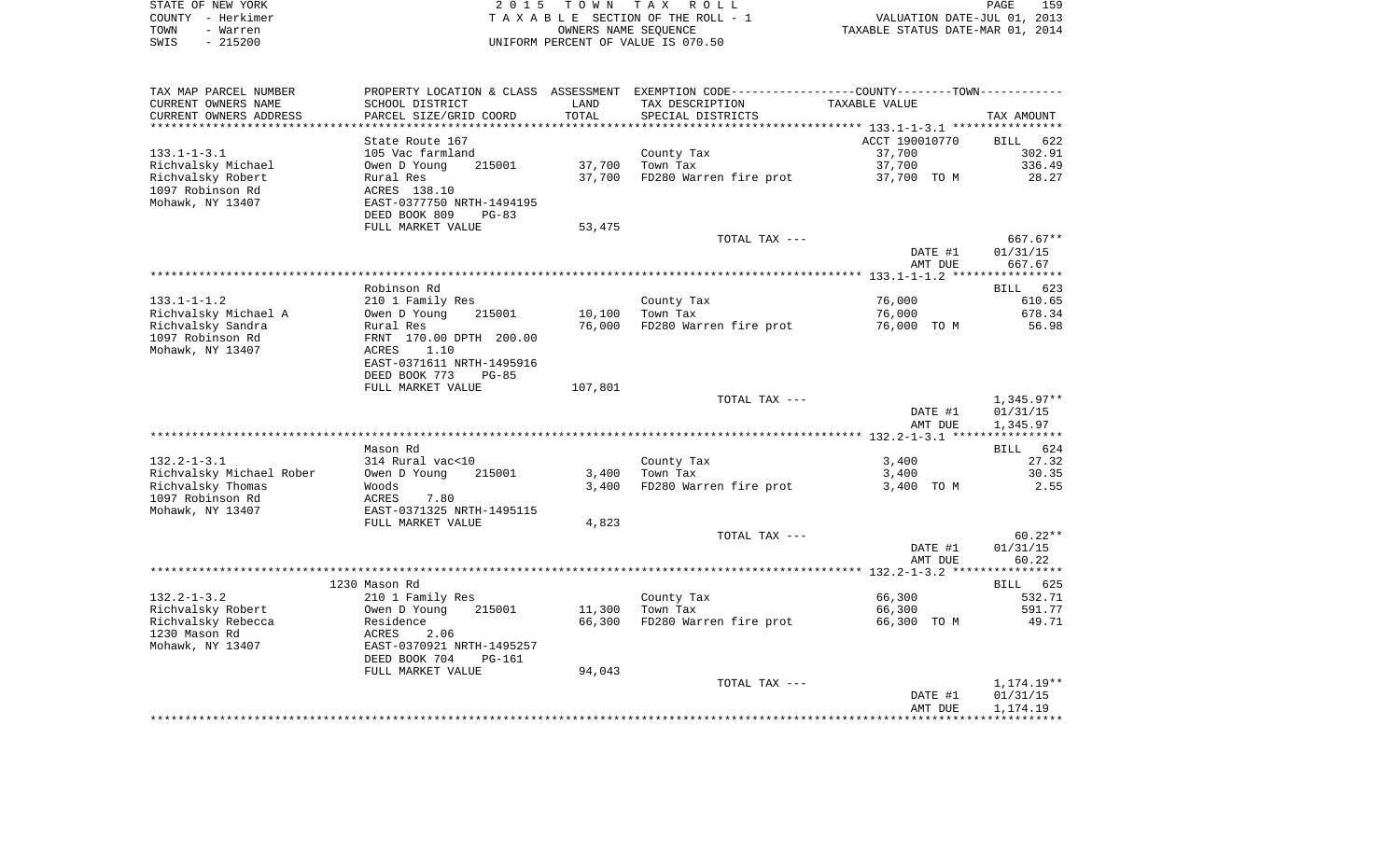| STATE OF NEW YORK | 2015 TOWN TAX ROLL                 | 160<br>PAGE                      |
|-------------------|------------------------------------|----------------------------------|
| COUNTY - Herkimer | TAXABLE SECTION OF THE ROLL - 1    | VALUATION DATE-JUL 01, 2013      |
| TOWN<br>- Warren  | OWNERS NAME SEOUENCE               | TAXABLE STATUS DATE-MAR 01, 2014 |
| - 215200<br>SWIS  | UNIFORM PERCENT OF VALUE IS 070.50 |                                  |

| TAX MAP PARCEL NUMBER     | PROPERTY LOCATION & CLASS ASSESSMENT EXEMPTION CODE---------------COUNTY-------TOWN--------- |        |                        |                |             |
|---------------------------|----------------------------------------------------------------------------------------------|--------|------------------------|----------------|-------------|
| CURRENT OWNERS NAME       | SCHOOL DISTRICT                                                                              | LAND   | TAX DESCRIPTION        | TAXABLE VALUE  |             |
| CURRENT OWNERS ADDRESS    | PARCEL SIZE/GRID COORD                                                                       | TOTAL  | SPECIAL DISTRICTS      |                | TAX AMOUNT  |
| *********************     | **************************                                                                   |        |                        |                |             |
|                           | Hicks Rd                                                                                     |        |                        | ACCT 190011520 | BILL 626    |
| $133.1 - 1 - 23.1$        | 105 Vac farmland                                                                             |        | County Tax             | 24,700         | 198.46      |
| Richvalsky Thomas Et Al   | Owen D Young<br>215001                                                                       | 24,700 | Town Tax               | 24,700         | 220.46      |
| 1097 Robinson Rd          | Farm Land                                                                                    | 24,700 | FD280 Warren fire prot | 24,700 TO M    | 18.52       |
| Mohawk, NY 13407          | ACRES<br>42.00                                                                               |        |                        |                |             |
|                           | EAST-0383619 NRTH-1489513                                                                    |        |                        |                |             |
| MAY BE SUBJECT TO PAYMENT | DEED BOOK 1446 PG-51                                                                         |        |                        |                |             |
| UNDER AGDIST LAW TIL 2016 | FULL MARKET VALUE                                                                            | 35,035 |                        |                |             |
|                           |                                                                                              |        | TOTAL TAX ---          |                | $437.44**$  |
|                           |                                                                                              |        |                        | DATE #1        | 01/31/15    |
|                           |                                                                                              |        |                        | AMT DUE        | 437.44      |
|                           |                                                                                              |        |                        |                |             |
|                           | Off Hicks Rd                                                                                 |        |                        | ACCT 190006090 | BILL<br>627 |
| $133.1 - 1 - 25$          | 323 Vacant rural                                                                             |        | County Tax             | 2,300          | 18.48       |
| Richvalsky Thomas Et Al   | Owen D Young<br>215001                                                                       | 2,300  | Town Tax               | 2,300          | 20.53       |
| 1097 Robinson Rd          | Farm Land                                                                                    | 2,300  | FD280 Warren fire prot | 2,300 TO M     | 1.72        |
| Mohawk, NY 13407          | 9.00<br>ACRES                                                                                |        |                        |                |             |
|                           | EAST-0384460 NRTH-1491976                                                                    |        |                        |                |             |
|                           | DEED BOOK 1446 PG-51                                                                         |        |                        |                |             |
|                           | FULL MARKET VALUE                                                                            | 3,262  |                        |                |             |
|                           |                                                                                              |        | TOTAL TAX ---          |                | 40.73**     |
|                           |                                                                                              |        |                        | DATE #1        | 01/31/15    |
|                           |                                                                                              |        |                        | AMT DUE        | 40.73       |
|                           |                                                                                              |        |                        |                |             |
|                           | Jordanville Rd                                                                               |        |                        |                | BILL 628    |
| $133.1 - 1 - 26.2$        | 105 Vac farmland                                                                             |        | County Tax             | 14,000         | 112.49      |
| Richvalsky Thomas Et Al   | Owen D Young<br>215001                                                                       | 14,000 | Town Tax               | 14,000         | 124.96      |
| 1097 Robinson Rd          | ACRES 34.00                                                                                  | 14,000 | FD280 Warren fire prot | 14,000 TO M    | 10.50       |
| Mohawk, NY 13407          | EAST-0384410 NRTH-1489218                                                                    |        |                        |                |             |
|                           | DEED BOOK 1446<br>PG-51                                                                      |        |                        |                |             |
|                           | FULL MARKET VALUE                                                                            | 19,858 |                        |                |             |
|                           |                                                                                              |        | TOTAL TAX ---          |                | $247.95**$  |
|                           |                                                                                              |        |                        | DATE #1        | 01/31/15    |
|                           |                                                                                              |        |                        | AMT DUE        | 247.95      |
|                           |                                                                                              |        |                        |                |             |
|                           | Jordanville                                                                                  |        |                        |                | BILL 629    |
| $133.1 - 1 - 26.3$        | 105 Vac farmland                                                                             |        | County Tax             | 30,000         | 241.05      |
| Richvalsky Thomas Et Al   | 215001<br>Owen D Young                                                                       | 30,000 | Town Tax               | 30,000         | 267.77      |
| 1097 Robinson Rd          | ACRES 71.00                                                                                  | 30,000 | FD280 Warren fire prot | 30,000 TO M    | 22.49       |
| Mohawk, NY 13407          | EAST-0383765 NRTH-1491243                                                                    |        |                        |                |             |
|                           | DEED BOOK 1446<br>$PG-51$                                                                    |        |                        |                |             |
|                           | FULL MARKET VALUE                                                                            | 42,553 |                        |                |             |
|                           |                                                                                              |        | TOTAL TAX ---          |                | $531.31**$  |
|                           |                                                                                              |        |                        | DATE #1        | 01/31/15    |
|                           |                                                                                              |        |                        | AMT DUE        | 531.31      |
|                           |                                                                                              |        |                        |                |             |
|                           |                                                                                              |        |                        |                |             |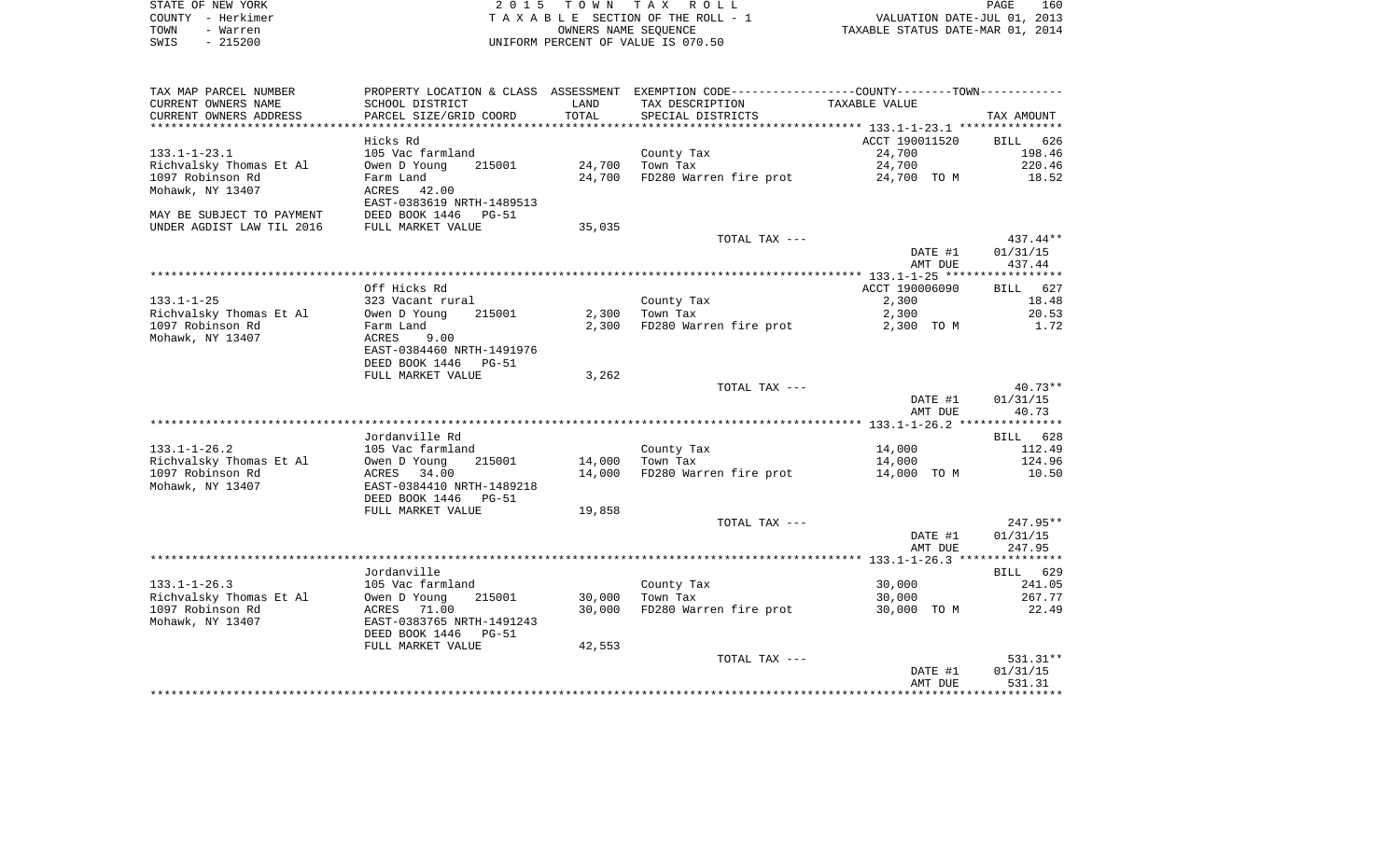| STATE OF NEW YORK | 2015 TOWN TAX ROLL                 | 161<br>PAGE                      |
|-------------------|------------------------------------|----------------------------------|
| COUNTY - Herkimer | TAXABLE SECTION OF THE ROLL - 1    | VALUATION DATE-JUL 01, 2013      |
| TOWN<br>- Warren  | OWNERS NAME SEOUENCE               | TAXABLE STATUS DATE-MAR 01, 2014 |
| $-215200$<br>SWIS | UNIFORM PERCENT OF VALUE IS 070.50 |                                  |

| PROPERTY LOCATION & CLASS ASSESSMENT EXEMPTION CODE----------------COUNTY--------TOWN-----------<br>CURRENT OWNERS NAME<br>SCHOOL DISTRICT<br>TAX DESCRIPTION<br>TAXABLE VALUE<br>LAND<br>CURRENT OWNERS ADDRESS<br>PARCEL SIZE/GRID COORD<br>TOTAL<br>SPECIAL DISTRICTS |                    |
|--------------------------------------------------------------------------------------------------------------------------------------------------------------------------------------------------------------------------------------------------------------------------|--------------------|
|                                                                                                                                                                                                                                                                          |                    |
|                                                                                                                                                                                                                                                                          | TAX AMOUNT         |
| **************                                                                                                                                                                                                                                                           |                    |
| Jordanville                                                                                                                                                                                                                                                              | BILL 630           |
| 16,600<br>$133.3 - 1 - 24.3$<br>105 Vac farmland<br>County Tax                                                                                                                                                                                                           | 133.38             |
| Richvalsky Thomas Et Al<br>16,600<br>Town Tax<br>16,600<br>Owen D Young<br>215001                                                                                                                                                                                        | 148.16             |
| 1097 Robinson Rd<br>16,600<br>FD280 Warren fire prot<br>16,600 TO M<br>ACRES 30.00                                                                                                                                                                                       | 12.45              |
| Mohawk, NY 13407<br>EAST-0383732 NRTH-1487505                                                                                                                                                                                                                            |                    |
| DEED BOOK 1446<br>PG-51<br>23,546                                                                                                                                                                                                                                        |                    |
| FULL MARKET VALUE<br>TOTAL TAX ---                                                                                                                                                                                                                                       | 293.99**           |
| DATE #1                                                                                                                                                                                                                                                                  | 01/31/15           |
| AMT DUE                                                                                                                                                                                                                                                                  | 293.99             |
|                                                                                                                                                                                                                                                                          |                    |
| Hoke Rd<br>ACCT 190001170                                                                                                                                                                                                                                                | BILL 631           |
| $144.1 - 1 - 72$<br>22,200<br>105 Vac farmland<br>County Tax                                                                                                                                                                                                             | 178.37             |
| 22,200<br>Ringwood Farms Land Holdings Richfield Sprin 365601<br>Town Tax<br>22,200                                                                                                                                                                                      | 198.15             |
| 147 Bartlett Rd<br>22,200<br>FD280 Warren fire prot<br>ACRES<br>50.00<br>22,200 TO M                                                                                                                                                                                     | 16.65              |
| Cooperstown, NY 13326<br>EAST-0383677 NRTH-1459251                                                                                                                                                                                                                       |                    |
| DEED BOOK 1438<br>PG-363                                                                                                                                                                                                                                                 |                    |
| FULL MARKET VALUE<br>31,489                                                                                                                                                                                                                                              |                    |
| TOTAL TAX ---                                                                                                                                                                                                                                                            | 393.17**           |
| DATE #1                                                                                                                                                                                                                                                                  | 01/31/15           |
| AMT DUE                                                                                                                                                                                                                                                                  | 393.17             |
| ACCT 190009690<br>Hoke Rd                                                                                                                                                                                                                                                |                    |
| $144.1 - 1 - 66.1$<br>105 Vac farmland<br>County Tax<br>18,400                                                                                                                                                                                                           | BILL 632<br>147.84 |
| Richfield Sprin 365601<br>Rispoli Madeline<br>18,400<br>Town Tax<br>18,400                                                                                                                                                                                               | 164.23             |
| 90 Union St<br>FD280 Warren fire prot<br>18,400<br>18,400 TO M<br>Farm Land                                                                                                                                                                                              | 13.80              |
| New Rochelle, NY 10805<br>ACRES<br>29.00                                                                                                                                                                                                                                 |                    |
| EAST-0378536 NRTH-1460870                                                                                                                                                                                                                                                |                    |
| DEED BOOK 792<br>$PG-62$                                                                                                                                                                                                                                                 |                    |
| 26,099<br>FULL MARKET VALUE                                                                                                                                                                                                                                              |                    |
| TOTAL TAX ---                                                                                                                                                                                                                                                            | $325.87**$         |
| DATE #1                                                                                                                                                                                                                                                                  | 01/31/15           |
| AMT DUE                                                                                                                                                                                                                                                                  | 325.87             |
|                                                                                                                                                                                                                                                                          |                    |
| Off Rt 167                                                                                                                                                                                                                                                               | BILL 633           |
| $132.60 - 1 - 58.1$<br>314 Rural vac<10<br>7,300<br>County Tax                                                                                                                                                                                                           | 58.65              |
| 7,300<br>Roberts Linda<br>Town Tax<br>7,300<br>Owen D Young<br>215001                                                                                                                                                                                                    | 65.16              |
| 7,300 FD280 Warren fire prot<br>132 Main St<br>FRNT 107.00 DPTH 255.00<br>7,300 TO M                                                                                                                                                                                     | 5.47               |
| Jordanville, NY 13361<br>0.39<br>ACRES<br>EAST-0371505 NRTH-1486998                                                                                                                                                                                                      |                    |
| PRIOR OWNER ON 3/01/2014 DEED BOOK 1524<br>PG-664                                                                                                                                                                                                                        |                    |
| Golicki Donna M<br>FULL MARKET VALUE<br>10,355                                                                                                                                                                                                                           |                    |
| TOTAL TAX ---                                                                                                                                                                                                                                                            | 129.28**           |
| DATE #1                                                                                                                                                                                                                                                                  | 01/31/15           |
| AMT DUE                                                                                                                                                                                                                                                                  | 129.28             |
|                                                                                                                                                                                                                                                                          |                    |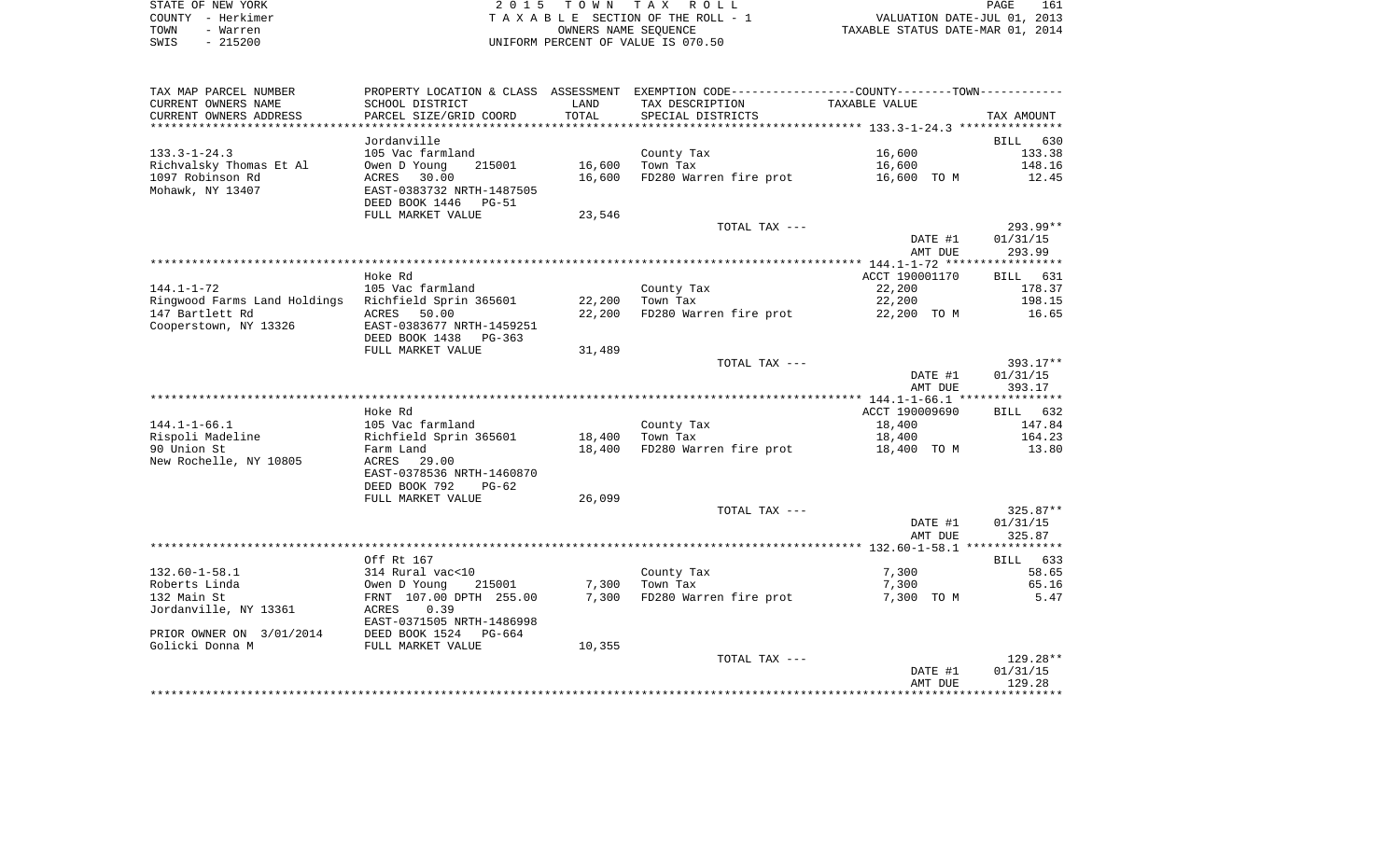| STATE OF NEW YORK | 2015 TOWN TAX ROLL                 | 162<br><b>PAGE</b>               |
|-------------------|------------------------------------|----------------------------------|
| COUNTY - Herkimer | TAXABLE SECTION OF THE ROLL - 1    | VALUATION DATE-JUL 01, 2013      |
| TOWN<br>- Warren  | OWNERS NAME SEOUENCE               | TAXABLE STATUS DATE-MAR 01, 2014 |
| $-215200$<br>SWIS | UNIFORM PERCENT OF VALUE IS 070.50 |                                  |

| TAX MAP PARCEL NUMBER                       |                                  |                  | PROPERTY LOCATION & CLASS ASSESSMENT EXEMPTION CODE---------------COUNTY-------TOWN---------- |                       |                    |
|---------------------------------------------|----------------------------------|------------------|-----------------------------------------------------------------------------------------------|-----------------------|--------------------|
| CURRENT OWNERS NAME                         | SCHOOL DISTRICT                  | LAND             | TAX DESCRIPTION                                                                               | TAXABLE VALUE         |                    |
| CURRENT OWNERS ADDRESS                      | PARCEL SIZE/GRID COORD           | TOTAL            | SPECIAL DISTRICTS                                                                             |                       | TAX AMOUNT         |
|                                             |                                  |                  |                                                                                               |                       |                    |
|                                             | Jordanville Rd                   |                  |                                                                                               | ACCT 190008223        | <b>BILL</b><br>634 |
| $132.60 - 1 - 58.2$                         | 312 Vac w/imprv                  |                  | County Tax                                                                                    | 4,000                 | 32.14              |
| Roberts Owen R                              | Owen D Young<br>215001           | 1,000            | Town Tax                                                                                      | 4,000                 | 35.70              |
| Roberts Linda A                             | Ld & Gar                         | 4,000            | FD280 Warren fire prot                                                                        | 4,000 TO M            | 3.00               |
| Jordanville Rd                              | <b>FRNT</b><br>87.00 DPTH 155.00 |                  |                                                                                               |                       |                    |
| PO Box 129                                  | EAST-0371327 NRTH-1486976        |                  |                                                                                               |                       |                    |
| Jordanville, NY 13361                       | DEED BOOK 820<br><b>PG-432</b>   |                  |                                                                                               |                       |                    |
|                                             | FULL MARKET VALUE                | 5,674            | TOTAL TAX ---                                                                                 |                       | $70.84**$          |
|                                             |                                  |                  |                                                                                               | DATE #1               | 01/31/15           |
|                                             |                                  |                  |                                                                                               | AMT DUE               | 70.84              |
|                                             |                                  |                  |                                                                                               |                       |                    |
|                                             | 2368 Jordanville Rd              |                  |                                                                                               | ACCT 190008190        | BILL 635           |
| $132.60 - 1 - 59$                           | 210 1 Family Res                 |                  | VET WAR CT 41121                                                                              | 6,345<br>6,345        |                    |
| Roberts Owen R                              | Owen D Young<br>215001           | 6,100            | County Tax                                                                                    | 48,455                | 389.33             |
| Roberts Linda                               | Residence                        | 54,800           | Town Tax                                                                                      | 48,455                | 432.49             |
| 132 Main St                                 | FRNT<br>78.00 DPTH 155.00        |                  | FD280 Warren fire prot                                                                        | 54,800 TO M           | 41.09              |
| PO Box 129                                  | EAST-0371342 NRTH-1487048        |                  | LT180 Warren light #2                                                                         | 54,800 TO M           | 54.46              |
| Jordanville, NY 13361                       | DEED BOOK 00643 PG-00492         |                  |                                                                                               |                       |                    |
|                                             | FULL MARKET VALUE                | 77,730           |                                                                                               |                       |                    |
|                                             |                                  |                  | TOTAL TAX ---                                                                                 |                       | $917.37**$         |
|                                             |                                  |                  |                                                                                               | DATE #1               | 01/31/15           |
|                                             |                                  |                  |                                                                                               | AMT DUE               | 917.37             |
|                                             |                                  |                  |                                                                                               |                       |                    |
|                                             | Hogsback Rd                      |                  |                                                                                               | ACCT 190013050        | BILL 636           |
| $140.3 - 1 - 4$                             | 105 Vac farmland                 |                  | County Tax                                                                                    | 45,600                | 366.39             |
| Rodia William J                             | Richfield Sprin 365601           | 45,600<br>45,600 | Town Tax<br>FD280 Warren fire prot                                                            | 45,600<br>45,600 TO M | 407.01<br>34.19    |
| 114 Oakland Mills Rd<br>Manalapan, NJ 07726 | Farm Land<br>96.00<br>ACRES      |                  |                                                                                               |                       |                    |
|                                             | EAST-0375851 NRTH-1471446        |                  |                                                                                               |                       |                    |
|                                             | DEED BOOK 906<br>$PG-53$         |                  |                                                                                               |                       |                    |
|                                             | FULL MARKET VALUE                | 64,681           |                                                                                               |                       |                    |
|                                             |                                  |                  | TOTAL TAX ---                                                                                 |                       | 807.59**           |
|                                             |                                  |                  |                                                                                               | DATE #1               | 01/31/15           |
|                                             |                                  |                  |                                                                                               | AMT DUE               | 807.59             |
|                                             |                                  |                  |                                                                                               |                       |                    |
|                                             | Mary Hill Rd                     |                  |                                                                                               | ACCT 190002100        | BILL 637           |
| $140.2 - 1 - 5.1$                           | 105 Vac farmland                 |                  | AG MKTS L 41720                                                                               | 9,170<br>9,170        |                    |
| Roedale Farm                                | 215001<br>Owen D Young           | 52,000           | County Tax                                                                                    | 42,830                | 344.13             |
| 626 McShane Rd                              | Farm Land                        | 52,000           | Town Tax                                                                                      | 42,830                | 382.28             |
| Richfield Springs, NY 13439                 | ACRES 112.30                     |                  | FD280 Warren fire prot                                                                        | 42,830 TO M           | 32.11              |
|                                             | EAST-0387270 NRTH-1477483        |                  | 9,170 EX                                                                                      |                       |                    |
| MAY BE SUBJECT TO PAYMENT                   | DEED BOOK 1411<br>PG-844         |                  |                                                                                               |                       |                    |
| UNDER AGDIST LAW TIL 2018                   | FULL MARKET VALUE                | 73,759           |                                                                                               |                       |                    |
|                                             |                                  |                  | TOTAL TAX ---                                                                                 |                       | 758.52**           |
|                                             |                                  |                  |                                                                                               | DATE #1               | 01/31/15           |
|                                             |                                  |                  |                                                                                               | AMT DUE               | 758.52             |
|                                             |                                  |                  |                                                                                               |                       |                    |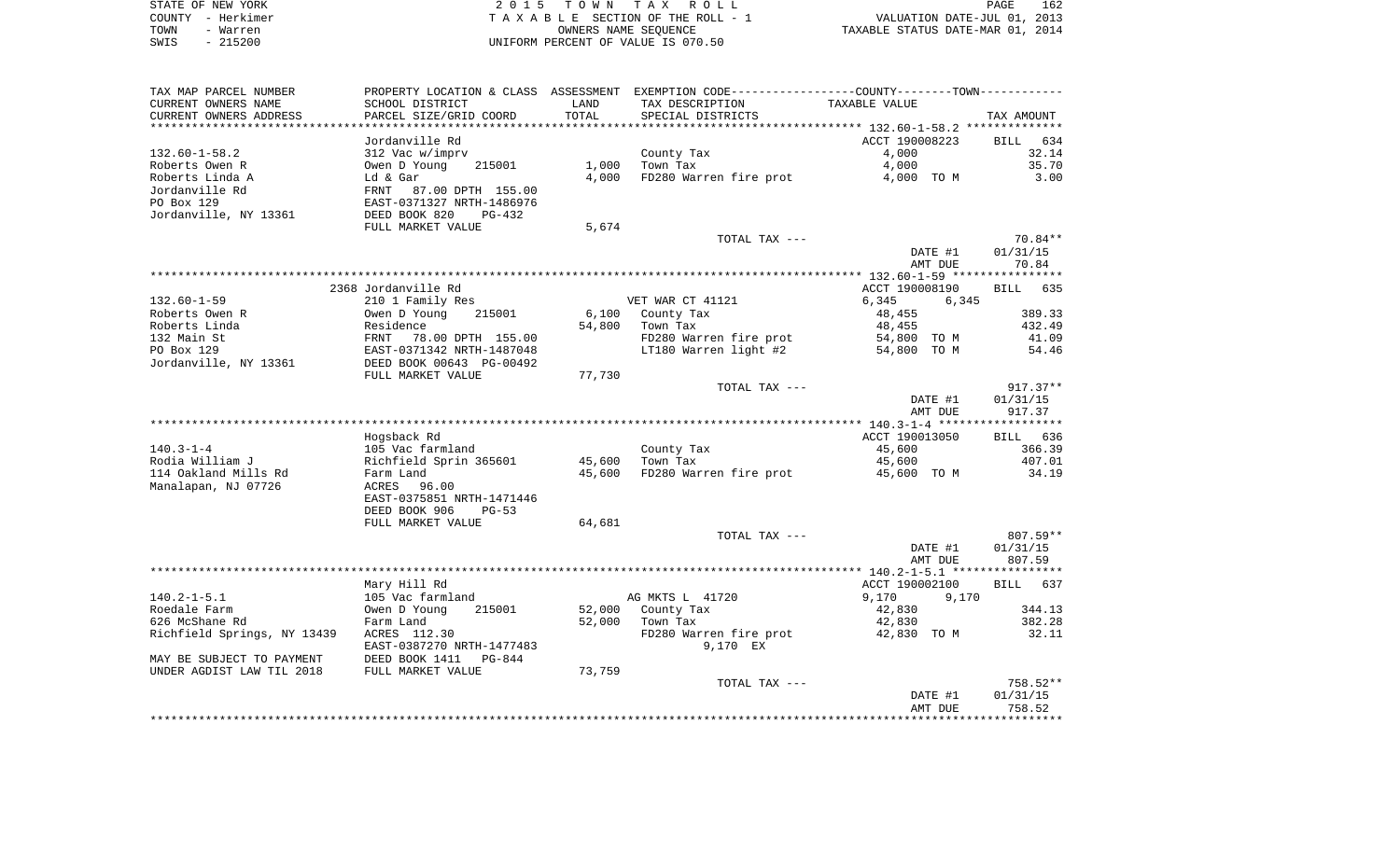| STATE OF NEW YORK | 2015 TOWN TAX ROLL                 | 163<br>PAGE                      |
|-------------------|------------------------------------|----------------------------------|
| COUNTY - Herkimer | TAXABLE SECTION OF THE ROLL - 1    | VALUATION DATE-JUL 01, 2013      |
| TOWN<br>- Warren  | OWNERS NAME SEOUENCE               | TAXABLE STATUS DATE-MAR 01, 2014 |
| $-215200$<br>SWIS | UNIFORM PERCENT OF VALUE IS 070.50 |                                  |

163<br>2013<br>2014

| TAX MAP PARCEL NUMBER                                 | PROPERTY LOCATION & CLASS ASSESSMENT EXEMPTION CODE----------------COUNTY--------TOWN----------- |        |                        |                |             |
|-------------------------------------------------------|--------------------------------------------------------------------------------------------------|--------|------------------------|----------------|-------------|
| CURRENT OWNERS NAME                                   | SCHOOL DISTRICT                                                                                  | LAND   | TAX DESCRIPTION        | TAXABLE VALUE  |             |
| CURRENT OWNERS ADDRESS                                | PARCEL SIZE/GRID COORD                                                                           | TOTAL  | SPECIAL DISTRICTS      |                | TAX AMOUNT  |
|                                                       |                                                                                                  |        |                        |                |             |
|                                                       | Atswell Rd                                                                                       |        |                        |                | BILL<br>638 |
| $140.4 - 1 - 2$                                       | 310 Res Vac                                                                                      |        | County Tax             | 400            | 3.21        |
| Roedale Farm                                          | Owen D Young<br>215001                                                                           | 400    | Town Tax               | 400            | 3.57        |
| 626 McShane Rd                                        |                                                                                                  | 400    |                        |                |             |
|                                                       | 4.30<br>ACRES                                                                                    |        | FD280 Warren fire prot | 400 TO M       | .30         |
| Richfield Springs, NY 13439 EAST-0389066 NRTH-1471466 | DEED BOOK 1411<br>PG-844                                                                         |        |                        |                |             |
|                                                       | FULL MARKET VALUE                                                                                | 567    |                        |                |             |
|                                                       |                                                                                                  |        | TOTAL TAX ---          |                | $7.08**$    |
|                                                       |                                                                                                  |        |                        | DATE #1        | 01/31/15    |
|                                                       |                                                                                                  |        |                        | AMT DUE        | 7.08        |
|                                                       |                                                                                                  |        |                        |                |             |
|                                                       | Geywits Rd                                                                                       |        |                        | ACCT 190011102 | BILL 639    |
| $140.4 - 1 - 3.3$                                     | 105 Vac farmland                                                                                 |        | County Tax             | 600            | 4.82        |
| Roedale Farm                                          | Richfield Sprin 365601                                                                           | 600    | Town Tax               | 600            | 5.36        |
|                                                       |                                                                                                  |        |                        |                |             |
| 626 McShane Rd                                        | Farm Land                                                                                        | 600    | FD280 Warren fire prot | 600 TO M       | .45         |
| Richfield Springs, NY 13439 ACRES                     | 1.50                                                                                             |        |                        |                |             |
|                                                       | EAST-0388651 NRTH-1468816                                                                        |        |                        |                |             |
|                                                       | DEED BOOK 1411 PG-844                                                                            |        |                        |                |             |
|                                                       | FULL MARKET VALUE                                                                                | 851    |                        |                |             |
|                                                       |                                                                                                  |        | TOTAL TAX ---          |                | $10.63**$   |
|                                                       |                                                                                                  |        |                        | DATE #1        | 01/31/15    |
|                                                       |                                                                                                  |        |                        | AMT DUE        | 10.63       |
|                                                       |                                                                                                  |        |                        |                |             |
|                                                       | Off Rt 167                                                                                       |        |                        | ACCT 190008220 | BILL 640    |
| $132.4 - 1 - 62.1$                                    | 321 Abandoned ag                                                                                 |        | County Tax             | 24,000         | 192.84      |
| Rogers Deborah                                        | 215001<br>Owen D Young                                                                           | 24,000 | Town Tax               | 24,000         | 214.21      |
| PO Box 57                                             | Rural Land                                                                                       | 24,000 | FD280 Warren fire prot | 24,000 TO M    | 17.99       |
|                                                       |                                                                                                  |        |                        |                |             |
| Jordanville, NY 13361                                 | ACRES 78.90                                                                                      |        |                        |                |             |
|                                                       | EAST-0371700 NRTH-1485935                                                                        |        |                        |                |             |
|                                                       | DEED BOOK 788<br>$PG-383$                                                                        |        |                        |                |             |
|                                                       | FULL MARKET VALUE                                                                                | 34,043 |                        |                |             |
|                                                       |                                                                                                  |        | TOTAL TAX ---          |                | 425.04**    |
|                                                       |                                                                                                  |        |                        | DATE #1        | 01/31/15    |
|                                                       |                                                                                                  |        |                        | AMT DUE        | 425.04      |
|                                                       |                                                                                                  |        |                        |                |             |
|                                                       | Rock Hill Rd                                                                                     |        |                        | ACCT 190005640 | BILL 641    |
| $127.3 - 1 - 8$                                       | 312 Vac w/imprv                                                                                  |        | County Tax             | 3,000          | 24.10       |
| Rogers Marcia E                                       | 215001<br>Owen D Young                                                                           | 1,000  | Town Tax               | 3,000          | 26.78       |
| 2212 Fairway Dr                                       | Henderson                                                                                        | 3,000  | FD280 Warren fire prot | 3,000 TO M     | 2.25        |
|                                                       |                                                                                                  |        |                        |                |             |
| Springfield, IL 62704                                 | Bldg<br>1                                                                                        |        |                        |                |             |
|                                                       | FRNT 80.00 DPTH 200.00                                                                           |        |                        |                |             |
|                                                       | EAST-0378314 NRTH-1497029                                                                        |        |                        |                |             |
|                                                       | DEED BOOK 863<br><b>PG-312</b>                                                                   |        |                        |                |             |
|                                                       | FULL MARKET VALUE                                                                                | 4,255  |                        |                |             |
|                                                       |                                                                                                  |        | TOTAL TAX ---          |                | $53.13**$   |
|                                                       |                                                                                                  |        |                        | DATE #1        | 01/31/15    |
|                                                       |                                                                                                  |        |                        | AMT DUE        | 53.13       |
|                                                       |                                                                                                  |        |                        |                |             |
|                                                       |                                                                                                  |        |                        |                |             |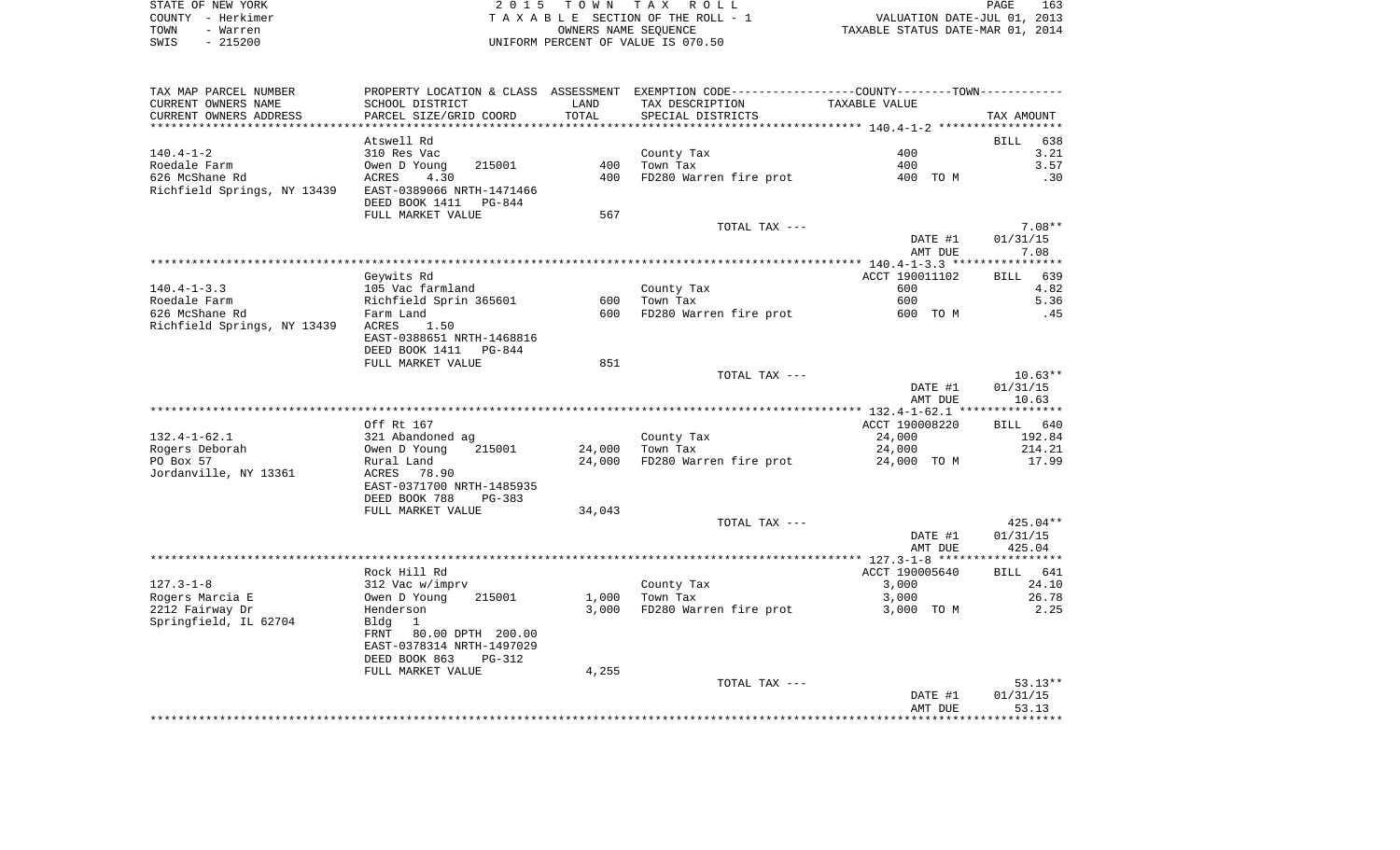|      | STATE OF NEW YORK | 2015 TOWN TAX ROLL                 | 164<br>PAGE                      |
|------|-------------------|------------------------------------|----------------------------------|
|      | COUNTY - Herkimer | TAXABLE SECTION OF THE ROLL - 1    | VALUATION DATE-JUL 01, 2013      |
| TOWN | - Warren          | OWNERS NAME SEOUENCE               | TAXABLE STATUS DATE-MAR 01, 2014 |
| SWIS | $-215200$         | UNIFORM PERCENT OF VALUE IS 070.50 |                                  |

| TAX MAP PARCEL NUMBER       |                            |         | PROPERTY LOCATION & CLASS ASSESSMENT EXEMPTION CODE-----------------COUNTY--------TOWN-------- |                |              |
|-----------------------------|----------------------------|---------|------------------------------------------------------------------------------------------------|----------------|--------------|
| CURRENT OWNERS NAME         | SCHOOL DISTRICT            | LAND    | TAX DESCRIPTION                                                                                | TAXABLE VALUE  |              |
| CURRENT OWNERS ADDRESS      | PARCEL SIZE/GRID COORD     | TOTAL   | SPECIAL DISTRICTS                                                                              |                | TAX AMOUNT   |
|                             |                            |         |                                                                                                |                |              |
|                             | 1971 State Route 167       |         |                                                                                                | ACCT 190005610 | BILL 642     |
| $127.3 - 1 - 9$             | 241 Rural res&ag           |         | County Tax                                                                                     | 125,000        | 1,004.35     |
| Rogers Marcia E             | 215001<br>Owen D Young     | 70,700  | Town Tax                                                                                       | 125,000        | 1,115.70     |
| 2212 Fairway Dr             | Farm                       | 125,000 | FD280 Warren fire prot                                                                         | 125,000 TO M   | 93.72        |
| Springfield, IL 62704       | ACRES 149.30               |         |                                                                                                |                |              |
|                             | EAST-0379801 NRTH-1497967  |         |                                                                                                |                |              |
|                             | DEED BOOK 863<br>$PG-312$  |         |                                                                                                |                |              |
|                             | FULL MARKET VALUE          | 177,305 |                                                                                                |                |              |
|                             |                            |         | TOTAL TAX ---                                                                                  |                | $2,213.77**$ |
|                             |                            |         |                                                                                                | DATE #1        | 01/31/15     |
|                             |                            |         |                                                                                                | AMT DUE        | 2, 213.77    |
|                             |                            |         |                                                                                                |                |              |
|                             | State Route 167            |         |                                                                                                | ACCT 190009090 | BILL<br>643  |
| $133.1 - 1 - 5$             | 314 Rural vac<10           |         | County Tax                                                                                     | 2,300          | 18.48        |
| Rogers Marcia E             | Owen D Young<br>215001     | 2,300   | Town Tax                                                                                       | 2,300          | 20.53        |
| 2212 Fairway Dr             | Henderson                  | 2,300   | FD280 Warren fire prot                                                                         | 2,300 TO M     | 1.72         |
| Springfield, IL 62704       | Lot                        |         |                                                                                                |                |              |
|                             |                            |         |                                                                                                |                |              |
|                             | FRNT 275.00 DPTH 215.00    |         |                                                                                                |                |              |
|                             | EAST-0378503 NRTH-1496853  |         |                                                                                                |                |              |
|                             | DEED BOOK 863<br>PG-312    |         |                                                                                                |                |              |
|                             | FULL MARKET VALUE          | 3,262   |                                                                                                |                |              |
|                             |                            |         | TOTAL TAX ---                                                                                  |                | $40.73**$    |
|                             |                            |         |                                                                                                | DATE #1        | 01/31/15     |
|                             |                            |         |                                                                                                | AMT DUE        | 40.73        |
|                             |                            |         |                                                                                                |                |              |
|                             | Mixter/Blatchley           |         |                                                                                                |                | BILL 644     |
| $133.3 - 1 - 53.2$          | 105 Vac farmland           |         | County Tax                                                                                     | 2,100          | 16.87        |
| Rogers Michael              | Owen D Young<br>215001     | 2,100   | Town Tax                                                                                       | 2,100          | 18.74        |
| Rogers Natalia              | <b>ACRES</b><br>5.20       | 2,100   | FD280 Warren fire prot                                                                         | 2,100 TO M     | 1.57         |
| 370 Blatchley Rd            | EAST-0376646 NRTH-1483259  |         |                                                                                                |                |              |
| Richfield Springs, NY 13439 | DEED BOOK 1293<br>$PG-108$ |         |                                                                                                |                |              |
|                             | FULL MARKET VALUE          | 2,979   |                                                                                                |                |              |
|                             |                            |         | TOTAL TAX ---                                                                                  |                | $37.18**$    |
|                             |                            |         |                                                                                                | DATE #1        | 01/31/15     |
|                             |                            |         |                                                                                                | AMT DUE        | 37.18        |
|                             |                            |         |                                                                                                |                |              |
|                             | 370 Blatchley Rd           |         |                                                                                                | ACCT 190011400 | BILL 645     |
| $133.3 - 1 - 52$            | 210 1 Family Res           |         | County Tax                                                                                     | 11,000         | 88.38        |
| Rogers Natalia              | Owen D Young<br>215001     | 10,000  | Town Tax                                                                                       | 11,000         | 98.18        |
| Rogers Michael              | Residence                  | 11,000  | FD280 Warren fire prot                                                                         | 11,000 TO M    | 8.25         |
| 283 Mixter Rd               | 5.00<br>ACRES              |         |                                                                                                |                |              |
| Richfield Springs, NY 13439 | EAST-0375893 NRTH-1483155  |         |                                                                                                |                |              |
|                             | DEED BOOK 1094<br>PG-858   |         |                                                                                                |                |              |
|                             | FULL MARKET VALUE          | 15,603  |                                                                                                |                |              |
|                             |                            |         | TOTAL TAX ---                                                                                  |                | 194.81**     |
|                             |                            |         |                                                                                                | DATE #1        | 01/31/15     |
|                             |                            |         |                                                                                                | AMT DUE        | 194.81       |
|                             |                            |         |                                                                                                |                |              |
|                             |                            |         |                                                                                                |                |              |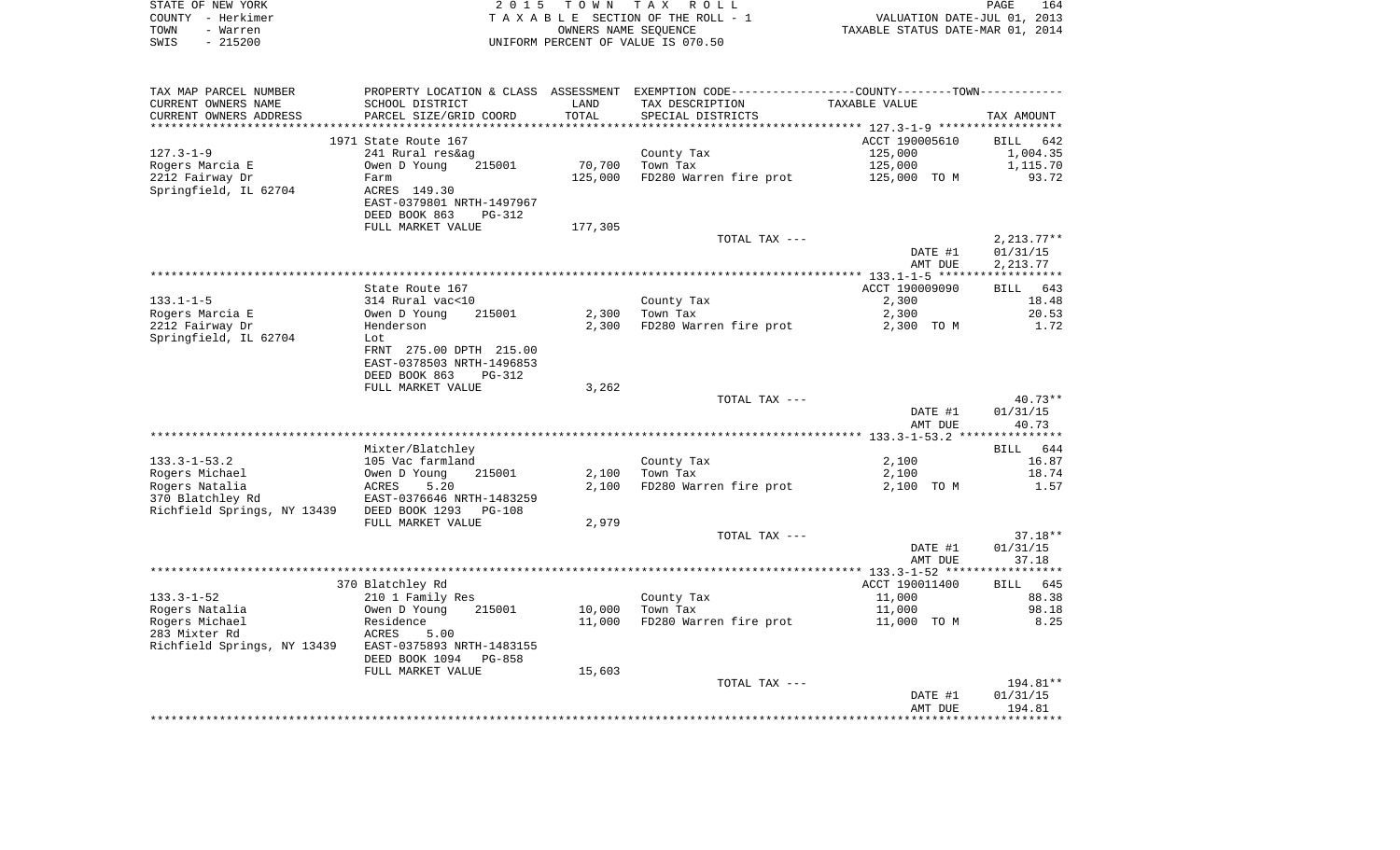| STATE OF NEW YORK |          | 2015 TOWN TAX ROLL                 | 165<br>PAGE                      |
|-------------------|----------|------------------------------------|----------------------------------|
| COUNTY - Herkimer |          | TAXABLE SECTION OF THE ROLL - 1    | VALUATION DATE-JUL 01, 2013      |
| TOWN              | - Warren | OWNERS NAME SEOUENCE               | TAXABLE STATUS DATE-MAR 01, 2014 |
| SWIS              | - 215200 | UNIFORM PERCENT OF VALUE IS 070.50 |                                  |

| TAX MAP PARCEL NUMBER    | PROPERTY LOCATION & CLASS ASSESSMENT EXEMPTION CODE----------------COUNTY--------TOWN----------- |        |                        |                |                    |
|--------------------------|--------------------------------------------------------------------------------------------------|--------|------------------------|----------------|--------------------|
| CURRENT OWNERS NAME      | SCHOOL DISTRICT                                                                                  | LAND   | TAX DESCRIPTION        | TAXABLE VALUE  |                    |
| CURRENT OWNERS ADDRESS   | PARCEL SIZE/GRID COORD                                                                           | TOTAL  | SPECIAL DISTRICTS      |                | TAX AMOUNT         |
|                          |                                                                                                  |        |                        |                |                    |
|                          | 2394 Jordanville Rd                                                                              |        |                        |                | <b>BILL</b><br>646 |
| $132.60 - 1 - 52$        | 210 1 Family Res                                                                                 |        | VETFUND CT 41101       | 1,200<br>1,200 |                    |
| Rogers Paul T            | Owen D Young<br>215001                                                                           | 13,300 | County Tax             | 54,700         | 439.51             |
| Rogers Deborah D         | Mobile Home                                                                                      | 55,900 | Town Tax               | 54,700         | 488.23             |
| PO Box 57                | ACRES<br>3.60                                                                                    |        | FD280 Warren fire prot | 55,900 TO M    | 41.91              |
| Jordanville, NY 13361    | EAST-0371857 NRTH-1486883                                                                        |        | LT180 Warren light #2  | 55,900 TO M    | 55.55              |
|                          | DEED BOOK 665<br>$PG-313$                                                                        |        |                        |                |                    |
|                          | FULL MARKET VALUE                                                                                | 79,291 |                        |                |                    |
|                          |                                                                                                  |        | TOTAL TAX ---          |                | $1,025.20**$       |
|                          |                                                                                                  |        |                        | DATE #1        | 01/31/15           |
|                          |                                                                                                  |        |                        | AMT DUE        | 1,025.20           |
|                          |                                                                                                  |        |                        |                |                    |
|                          | 3831 Us Hwy 20                                                                                   |        |                        | ACCT 190003900 | BILL<br>647        |
| $143.2 - 1 - 3$          | 210 1 Family Res                                                                                 |        | County Tax             | 22,000         | 176.77             |
| Rogers Rodney            | Richfield Sprin 365601                                                                           | 10,000 | Town Tax               | 22,000         | 196.36             |
| Rogers Virginia          | Rt 20                                                                                            | 22,000 | School Relevy          |                | 390.99             |
| 156 Gage School House Rd | Res                                                                                              |        | FD280 Warren fire prot | 22,000 TO M    | 16.50              |
| Cherry Valley, NY 13320  | Life use Isabel Krish-Gar                                                                        |        |                        |                |                    |
|                          | ACRES<br>1.00                                                                                    |        |                        |                |                    |
|                          | EAST-0370847 NRTH-1463133                                                                        |        |                        |                |                    |
|                          | DEED BOOK 1394<br>PG-733                                                                         |        |                        |                |                    |
|                          | FULL MARKET VALUE                                                                                | 31,206 |                        |                |                    |
|                          |                                                                                                  |        | TOTAL TAX ---          |                | 780.62**           |
|                          |                                                                                                  |        |                        | DATE #1        | 01/31/15           |
|                          |                                                                                                  |        |                        | AMT DUE        | 780.62             |
|                          |                                                                                                  |        |                        |                |                    |
|                          | Cullen Rd                                                                                        |        |                        |                | BILL 648           |
| $139.2 - 1 - 9.2$        | 320 Rural vacant                                                                                 |        | County Tax             | 40,000         | 321.39             |
| Roman Frank & Susan      | Richfield Sprin 365601                                                                           | 40,000 | Town Tax               | 40,000         | 357.02             |
| Roman Mark               | ACRES 62.50                                                                                      | 40,000 | FD280 Warren fire prot | 40,000 TO M    | 29.99              |
| 1329 Lakeview Dr         | EAST-0362519 NRTH-1473787                                                                        |        |                        |                |                    |
| White Haven, PA 18661    | DEED BOOK 1302<br>PG-121                                                                         |        |                        |                |                    |
|                          | FULL MARKET VALUE                                                                                | 56,738 |                        |                |                    |
|                          |                                                                                                  |        | TOTAL TAX ---          |                | 708.40**           |
|                          |                                                                                                  |        |                        | DATE #1        | 01/31/15           |
|                          |                                                                                                  |        |                        | AMT DUE        | 708.40             |
|                          |                                                                                                  |        |                        |                |                    |
|                          | Hopkins Rd                                                                                       |        |                        |                | BILL 649           |
| $139.4 - 1 - 1.3$        | 322 Rural vac>10                                                                                 |        |                        | 17,000         | 136.59             |
|                          |                                                                                                  |        | County Tax             |                |                    |
| Roman Frank & Susan      | Richfield Sprin 365601                                                                           | 17,000 | Town Tax               | 17,000         | 151.74             |
| Roman Mark J             | ACRES 30.90                                                                                      | 17,000 | FD280 Warren fire prot | 17,000 TO M    | 12.75              |
| 1329 Lakeview Dr         | EAST-0361584 NRTH-1473296                                                                        |        |                        |                |                    |
| White Haven, PA 18661    | DEED BOOK 1368<br>$PG-483$                                                                       |        |                        |                |                    |
|                          | FULL MARKET VALUE                                                                                | 24,113 |                        |                |                    |
|                          |                                                                                                  |        | TOTAL TAX ---          |                | 301.08**           |
|                          |                                                                                                  |        |                        | DATE #1        | 01/31/15           |
|                          |                                                                                                  |        |                        | AMT DUE        | 301.08             |
|                          |                                                                                                  |        |                        |                |                    |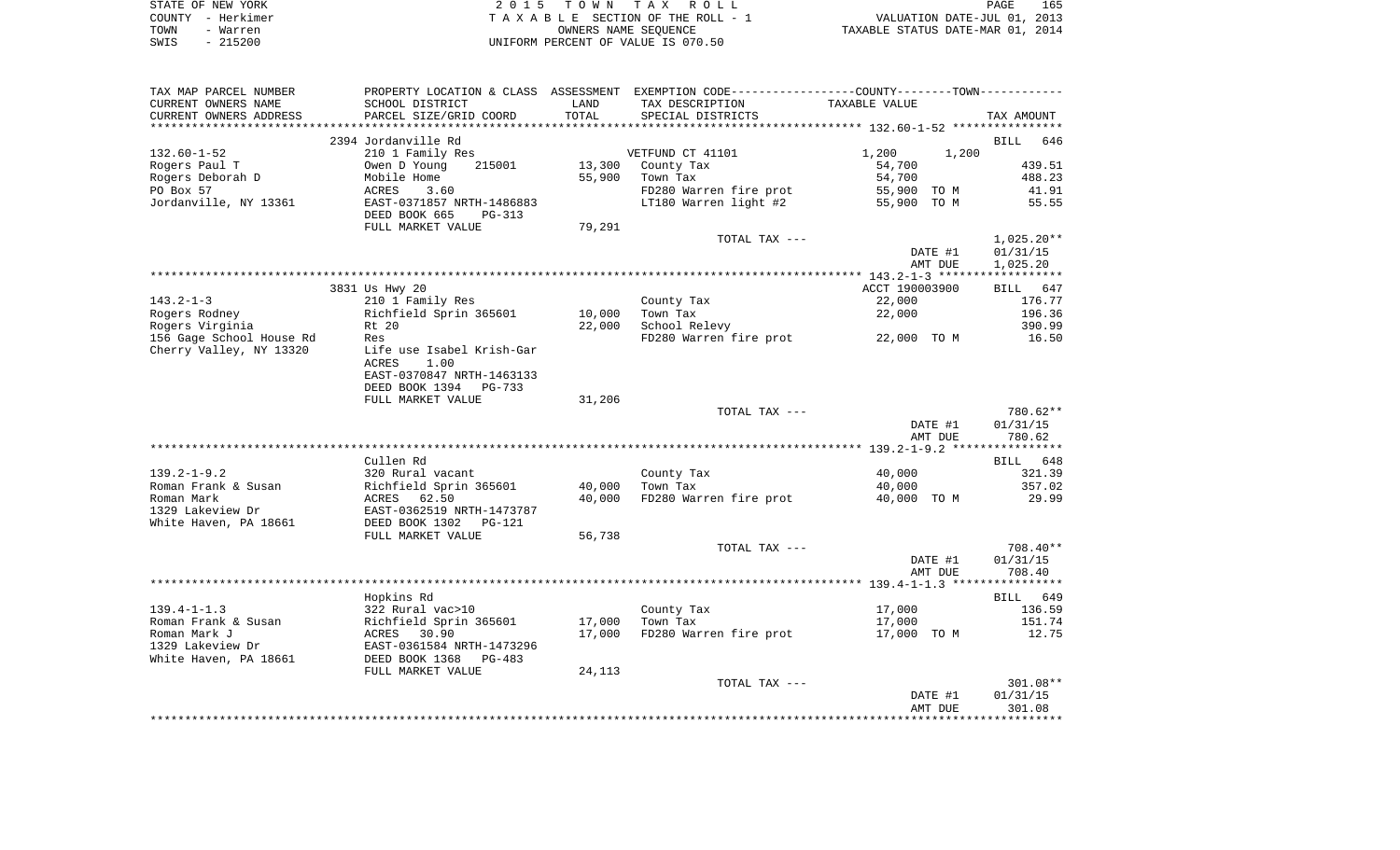| TAXABLE SECTION OF THE ROLL - 1<br>VALUATION DATE-JUL 01, 2013<br>OWNERS NAME SEQUENCE<br>TOWN<br>- Warren<br>TAXABLE STATUS DATE-MAR 01, 2014<br>$-215200$<br>UNIFORM PERCENT OF VALUE IS 070.50<br>SWIS<br>PROPERTY LOCATION & CLASS ASSESSMENT EXEMPTION CODE---------------COUNTY-------TOWN----------<br>TAX MAP PARCEL NUMBER<br>CURRENT OWNERS NAME<br>SCHOOL DISTRICT<br>LAND<br>TAX DESCRIPTION<br>TAXABLE VALUE<br>TOTAL<br>CURRENT OWNERS ADDRESS<br>PARCEL SIZE/GRID COORD<br>SPECIAL DISTRICTS<br>TAX AMOUNT<br>************************<br>ACCT 190008285<br>Geywits Rd<br>650<br>BILL<br>314 Rural vac<10<br>6,000<br>48.21<br>$140.4 - 1 - 4.6$<br>County Tax<br>6,000<br>53.55<br>Roos Frederick A<br>Richfield Sprin 365601<br>6,000<br>Town Tax<br>Roos Jodi L<br>FD280 Warren fire prot<br>4.50<br>Vacant Land<br>6.000<br>6,000 TO M<br>Attn: Statewide Funding Cor<br>Res N Otsego Co<br>264 Guywitts Rd<br>ACRES<br>6.30<br>Richfield Springs, NY 13439<br>EAST-0388526 NRTH-1467564<br>DEED BOOK 817<br><b>PG-710</b><br>FULL MARKET VALUE<br>8,511<br>$106.26**$<br>TOTAL TAX ---<br>DATE #1<br>01/31/15<br>106.26<br>AMT DUE<br>2142 Jordanville Rd<br>ACCT 190012000<br>651<br>BILL<br>AGRIC 10 Y 42100<br>8,000<br>$132.4 - 1 - 78$<br>112 Dairy farm<br>8,000<br>Rudd Allan K<br>Owen D Young<br>215001<br>81,200<br>County Tax<br>154,200<br>1,238.97<br>Rudd Inga P<br>Dairy Farm<br>162,200<br>Town Tax<br>154,200<br>1,376.33<br>2142 Jordanville Rd<br>FD280 Warren fire prot<br>121.61<br>ACRES 180.00<br>162,200 TO M<br>Jordanville, NY 13361<br>EAST-0366995 NRTH-1485807<br>DEED BOOK 00620 PG-00732<br>FULL MARKET VALUE<br>230,071<br>TOTAL TAX ---<br>$2,736.91**$<br>01/31/15<br>DATE #1<br>AMT DUE<br>2,736.91<br>299 Yules Corners Rd<br>BILL<br>652<br>$132.4 - 1 - 1.3$<br>71,000<br>210 1 Family Res<br>County Tax<br>570.47<br>Rudd Kelly<br>Owen D Young<br>215001<br>19,000<br>Town Tax<br>71,000<br>633.72<br>299 Yules Corners Rd<br>Doublewide<br>School Relevy<br>1,336.92<br>71,000<br>Jordanville, NY 13361<br>FD280 Warren fire prot<br>G<br>71,000 TO M<br>53.23<br>ACRES 15.20<br>EAST-0364913 NRTH-1486529<br>DEED BOOK 1159<br>PG-419<br>FULL MARKET VALUE<br>100,709<br>$2,594.34**$<br>TOTAL TAX ---<br>DATE #1<br>01/31/15<br>2,594.34<br>AMT DUE<br>* * * *<br>450 Cullen Rd<br>653<br>BILL<br>210 1 Family Res<br>74,500<br>598.60<br>County Tax<br>Rumrill Burton<br>Richfield Sprin 365601<br>20,000<br>Town Tax<br>74,500<br>664.96<br>Rumrill Janet<br>R1 Plbrn<br>74,500<br>FD280 Warren fire prot<br>74,500 TO M<br>55.86<br>5351 W Rolling View Pl<br>partial assessment<br>Lecanto, FL 34461<br>20.10<br>ACRES<br>EAST-0364407 NRTH-1474992<br>DEED BOOK 1379<br>PG-221<br>FULL MARKET VALUE<br>105,674<br>$1,319.42**$<br>TOTAL TAX ---<br>DATE #1<br>01/31/15<br>AMT DUE<br>1,319.42 | STATE OF NEW YORK<br>COUNTY - Herkimer | 2 0 1 5 | T O W N | TAX ROLL | PAGE<br>166 |
|-------------------------------------------------------------------------------------------------------------------------------------------------------------------------------------------------------------------------------------------------------------------------------------------------------------------------------------------------------------------------------------------------------------------------------------------------------------------------------------------------------------------------------------------------------------------------------------------------------------------------------------------------------------------------------------------------------------------------------------------------------------------------------------------------------------------------------------------------------------------------------------------------------------------------------------------------------------------------------------------------------------------------------------------------------------------------------------------------------------------------------------------------------------------------------------------------------------------------------------------------------------------------------------------------------------------------------------------------------------------------------------------------------------------------------------------------------------------------------------------------------------------------------------------------------------------------------------------------------------------------------------------------------------------------------------------------------------------------------------------------------------------------------------------------------------------------------------------------------------------------------------------------------------------------------------------------------------------------------------------------------------------------------------------------------------------------------------------------------------------------------------------------------------------------------------------------------------------------------------------------------------------------------------------------------------------------------------------------------------------------------------------------------------------------------------------------------------------------------------------------------------------------------------------------------------------------------------------------------------------------------------------------------------------------------------------------------------------------------------------------------------------------------------------------------------------------------------------------------------------|----------------------------------------|---------|---------|----------|-------------|
|                                                                                                                                                                                                                                                                                                                                                                                                                                                                                                                                                                                                                                                                                                                                                                                                                                                                                                                                                                                                                                                                                                                                                                                                                                                                                                                                                                                                                                                                                                                                                                                                                                                                                                                                                                                                                                                                                                                                                                                                                                                                                                                                                                                                                                                                                                                                                                                                                                                                                                                                                                                                                                                                                                                                                                                                                                                                   |                                        |         |         |          |             |
|                                                                                                                                                                                                                                                                                                                                                                                                                                                                                                                                                                                                                                                                                                                                                                                                                                                                                                                                                                                                                                                                                                                                                                                                                                                                                                                                                                                                                                                                                                                                                                                                                                                                                                                                                                                                                                                                                                                                                                                                                                                                                                                                                                                                                                                                                                                                                                                                                                                                                                                                                                                                                                                                                                                                                                                                                                                                   |                                        |         |         |          |             |
|                                                                                                                                                                                                                                                                                                                                                                                                                                                                                                                                                                                                                                                                                                                                                                                                                                                                                                                                                                                                                                                                                                                                                                                                                                                                                                                                                                                                                                                                                                                                                                                                                                                                                                                                                                                                                                                                                                                                                                                                                                                                                                                                                                                                                                                                                                                                                                                                                                                                                                                                                                                                                                                                                                                                                                                                                                                                   |                                        |         |         |          |             |
|                                                                                                                                                                                                                                                                                                                                                                                                                                                                                                                                                                                                                                                                                                                                                                                                                                                                                                                                                                                                                                                                                                                                                                                                                                                                                                                                                                                                                                                                                                                                                                                                                                                                                                                                                                                                                                                                                                                                                                                                                                                                                                                                                                                                                                                                                                                                                                                                                                                                                                                                                                                                                                                                                                                                                                                                                                                                   |                                        |         |         |          |             |
|                                                                                                                                                                                                                                                                                                                                                                                                                                                                                                                                                                                                                                                                                                                                                                                                                                                                                                                                                                                                                                                                                                                                                                                                                                                                                                                                                                                                                                                                                                                                                                                                                                                                                                                                                                                                                                                                                                                                                                                                                                                                                                                                                                                                                                                                                                                                                                                                                                                                                                                                                                                                                                                                                                                                                                                                                                                                   |                                        |         |         |          |             |
|                                                                                                                                                                                                                                                                                                                                                                                                                                                                                                                                                                                                                                                                                                                                                                                                                                                                                                                                                                                                                                                                                                                                                                                                                                                                                                                                                                                                                                                                                                                                                                                                                                                                                                                                                                                                                                                                                                                                                                                                                                                                                                                                                                                                                                                                                                                                                                                                                                                                                                                                                                                                                                                                                                                                                                                                                                                                   |                                        |         |         |          |             |
|                                                                                                                                                                                                                                                                                                                                                                                                                                                                                                                                                                                                                                                                                                                                                                                                                                                                                                                                                                                                                                                                                                                                                                                                                                                                                                                                                                                                                                                                                                                                                                                                                                                                                                                                                                                                                                                                                                                                                                                                                                                                                                                                                                                                                                                                                                                                                                                                                                                                                                                                                                                                                                                                                                                                                                                                                                                                   |                                        |         |         |          |             |
|                                                                                                                                                                                                                                                                                                                                                                                                                                                                                                                                                                                                                                                                                                                                                                                                                                                                                                                                                                                                                                                                                                                                                                                                                                                                                                                                                                                                                                                                                                                                                                                                                                                                                                                                                                                                                                                                                                                                                                                                                                                                                                                                                                                                                                                                                                                                                                                                                                                                                                                                                                                                                                                                                                                                                                                                                                                                   |                                        |         |         |          |             |
|                                                                                                                                                                                                                                                                                                                                                                                                                                                                                                                                                                                                                                                                                                                                                                                                                                                                                                                                                                                                                                                                                                                                                                                                                                                                                                                                                                                                                                                                                                                                                                                                                                                                                                                                                                                                                                                                                                                                                                                                                                                                                                                                                                                                                                                                                                                                                                                                                                                                                                                                                                                                                                                                                                                                                                                                                                                                   |                                        |         |         |          |             |
|                                                                                                                                                                                                                                                                                                                                                                                                                                                                                                                                                                                                                                                                                                                                                                                                                                                                                                                                                                                                                                                                                                                                                                                                                                                                                                                                                                                                                                                                                                                                                                                                                                                                                                                                                                                                                                                                                                                                                                                                                                                                                                                                                                                                                                                                                                                                                                                                                                                                                                                                                                                                                                                                                                                                                                                                                                                                   |                                        |         |         |          |             |
|                                                                                                                                                                                                                                                                                                                                                                                                                                                                                                                                                                                                                                                                                                                                                                                                                                                                                                                                                                                                                                                                                                                                                                                                                                                                                                                                                                                                                                                                                                                                                                                                                                                                                                                                                                                                                                                                                                                                                                                                                                                                                                                                                                                                                                                                                                                                                                                                                                                                                                                                                                                                                                                                                                                                                                                                                                                                   |                                        |         |         |          |             |
|                                                                                                                                                                                                                                                                                                                                                                                                                                                                                                                                                                                                                                                                                                                                                                                                                                                                                                                                                                                                                                                                                                                                                                                                                                                                                                                                                                                                                                                                                                                                                                                                                                                                                                                                                                                                                                                                                                                                                                                                                                                                                                                                                                                                                                                                                                                                                                                                                                                                                                                                                                                                                                                                                                                                                                                                                                                                   |                                        |         |         |          |             |
|                                                                                                                                                                                                                                                                                                                                                                                                                                                                                                                                                                                                                                                                                                                                                                                                                                                                                                                                                                                                                                                                                                                                                                                                                                                                                                                                                                                                                                                                                                                                                                                                                                                                                                                                                                                                                                                                                                                                                                                                                                                                                                                                                                                                                                                                                                                                                                                                                                                                                                                                                                                                                                                                                                                                                                                                                                                                   |                                        |         |         |          |             |
|                                                                                                                                                                                                                                                                                                                                                                                                                                                                                                                                                                                                                                                                                                                                                                                                                                                                                                                                                                                                                                                                                                                                                                                                                                                                                                                                                                                                                                                                                                                                                                                                                                                                                                                                                                                                                                                                                                                                                                                                                                                                                                                                                                                                                                                                                                                                                                                                                                                                                                                                                                                                                                                                                                                                                                                                                                                                   |                                        |         |         |          |             |
|                                                                                                                                                                                                                                                                                                                                                                                                                                                                                                                                                                                                                                                                                                                                                                                                                                                                                                                                                                                                                                                                                                                                                                                                                                                                                                                                                                                                                                                                                                                                                                                                                                                                                                                                                                                                                                                                                                                                                                                                                                                                                                                                                                                                                                                                                                                                                                                                                                                                                                                                                                                                                                                                                                                                                                                                                                                                   |                                        |         |         |          |             |
|                                                                                                                                                                                                                                                                                                                                                                                                                                                                                                                                                                                                                                                                                                                                                                                                                                                                                                                                                                                                                                                                                                                                                                                                                                                                                                                                                                                                                                                                                                                                                                                                                                                                                                                                                                                                                                                                                                                                                                                                                                                                                                                                                                                                                                                                                                                                                                                                                                                                                                                                                                                                                                                                                                                                                                                                                                                                   |                                        |         |         |          |             |
|                                                                                                                                                                                                                                                                                                                                                                                                                                                                                                                                                                                                                                                                                                                                                                                                                                                                                                                                                                                                                                                                                                                                                                                                                                                                                                                                                                                                                                                                                                                                                                                                                                                                                                                                                                                                                                                                                                                                                                                                                                                                                                                                                                                                                                                                                                                                                                                                                                                                                                                                                                                                                                                                                                                                                                                                                                                                   |                                        |         |         |          |             |
|                                                                                                                                                                                                                                                                                                                                                                                                                                                                                                                                                                                                                                                                                                                                                                                                                                                                                                                                                                                                                                                                                                                                                                                                                                                                                                                                                                                                                                                                                                                                                                                                                                                                                                                                                                                                                                                                                                                                                                                                                                                                                                                                                                                                                                                                                                                                                                                                                                                                                                                                                                                                                                                                                                                                                                                                                                                                   |                                        |         |         |          |             |
|                                                                                                                                                                                                                                                                                                                                                                                                                                                                                                                                                                                                                                                                                                                                                                                                                                                                                                                                                                                                                                                                                                                                                                                                                                                                                                                                                                                                                                                                                                                                                                                                                                                                                                                                                                                                                                                                                                                                                                                                                                                                                                                                                                                                                                                                                                                                                                                                                                                                                                                                                                                                                                                                                                                                                                                                                                                                   |                                        |         |         |          |             |
|                                                                                                                                                                                                                                                                                                                                                                                                                                                                                                                                                                                                                                                                                                                                                                                                                                                                                                                                                                                                                                                                                                                                                                                                                                                                                                                                                                                                                                                                                                                                                                                                                                                                                                                                                                                                                                                                                                                                                                                                                                                                                                                                                                                                                                                                                                                                                                                                                                                                                                                                                                                                                                                                                                                                                                                                                                                                   |                                        |         |         |          |             |
|                                                                                                                                                                                                                                                                                                                                                                                                                                                                                                                                                                                                                                                                                                                                                                                                                                                                                                                                                                                                                                                                                                                                                                                                                                                                                                                                                                                                                                                                                                                                                                                                                                                                                                                                                                                                                                                                                                                                                                                                                                                                                                                                                                                                                                                                                                                                                                                                                                                                                                                                                                                                                                                                                                                                                                                                                                                                   |                                        |         |         |          |             |
|                                                                                                                                                                                                                                                                                                                                                                                                                                                                                                                                                                                                                                                                                                                                                                                                                                                                                                                                                                                                                                                                                                                                                                                                                                                                                                                                                                                                                                                                                                                                                                                                                                                                                                                                                                                                                                                                                                                                                                                                                                                                                                                                                                                                                                                                                                                                                                                                                                                                                                                                                                                                                                                                                                                                                                                                                                                                   |                                        |         |         |          |             |
|                                                                                                                                                                                                                                                                                                                                                                                                                                                                                                                                                                                                                                                                                                                                                                                                                                                                                                                                                                                                                                                                                                                                                                                                                                                                                                                                                                                                                                                                                                                                                                                                                                                                                                                                                                                                                                                                                                                                                                                                                                                                                                                                                                                                                                                                                                                                                                                                                                                                                                                                                                                                                                                                                                                                                                                                                                                                   |                                        |         |         |          |             |
|                                                                                                                                                                                                                                                                                                                                                                                                                                                                                                                                                                                                                                                                                                                                                                                                                                                                                                                                                                                                                                                                                                                                                                                                                                                                                                                                                                                                                                                                                                                                                                                                                                                                                                                                                                                                                                                                                                                                                                                                                                                                                                                                                                                                                                                                                                                                                                                                                                                                                                                                                                                                                                                                                                                                                                                                                                                                   |                                        |         |         |          |             |
|                                                                                                                                                                                                                                                                                                                                                                                                                                                                                                                                                                                                                                                                                                                                                                                                                                                                                                                                                                                                                                                                                                                                                                                                                                                                                                                                                                                                                                                                                                                                                                                                                                                                                                                                                                                                                                                                                                                                                                                                                                                                                                                                                                                                                                                                                                                                                                                                                                                                                                                                                                                                                                                                                                                                                                                                                                                                   |                                        |         |         |          |             |
|                                                                                                                                                                                                                                                                                                                                                                                                                                                                                                                                                                                                                                                                                                                                                                                                                                                                                                                                                                                                                                                                                                                                                                                                                                                                                                                                                                                                                                                                                                                                                                                                                                                                                                                                                                                                                                                                                                                                                                                                                                                                                                                                                                                                                                                                                                                                                                                                                                                                                                                                                                                                                                                                                                                                                                                                                                                                   |                                        |         |         |          |             |
|                                                                                                                                                                                                                                                                                                                                                                                                                                                                                                                                                                                                                                                                                                                                                                                                                                                                                                                                                                                                                                                                                                                                                                                                                                                                                                                                                                                                                                                                                                                                                                                                                                                                                                                                                                                                                                                                                                                                                                                                                                                                                                                                                                                                                                                                                                                                                                                                                                                                                                                                                                                                                                                                                                                                                                                                                                                                   |                                        |         |         |          |             |
|                                                                                                                                                                                                                                                                                                                                                                                                                                                                                                                                                                                                                                                                                                                                                                                                                                                                                                                                                                                                                                                                                                                                                                                                                                                                                                                                                                                                                                                                                                                                                                                                                                                                                                                                                                                                                                                                                                                                                                                                                                                                                                                                                                                                                                                                                                                                                                                                                                                                                                                                                                                                                                                                                                                                                                                                                                                                   |                                        |         |         |          |             |
|                                                                                                                                                                                                                                                                                                                                                                                                                                                                                                                                                                                                                                                                                                                                                                                                                                                                                                                                                                                                                                                                                                                                                                                                                                                                                                                                                                                                                                                                                                                                                                                                                                                                                                                                                                                                                                                                                                                                                                                                                                                                                                                                                                                                                                                                                                                                                                                                                                                                                                                                                                                                                                                                                                                                                                                                                                                                   |                                        |         |         |          |             |
|                                                                                                                                                                                                                                                                                                                                                                                                                                                                                                                                                                                                                                                                                                                                                                                                                                                                                                                                                                                                                                                                                                                                                                                                                                                                                                                                                                                                                                                                                                                                                                                                                                                                                                                                                                                                                                                                                                                                                                                                                                                                                                                                                                                                                                                                                                                                                                                                                                                                                                                                                                                                                                                                                                                                                                                                                                                                   |                                        |         |         |          |             |
|                                                                                                                                                                                                                                                                                                                                                                                                                                                                                                                                                                                                                                                                                                                                                                                                                                                                                                                                                                                                                                                                                                                                                                                                                                                                                                                                                                                                                                                                                                                                                                                                                                                                                                                                                                                                                                                                                                                                                                                                                                                                                                                                                                                                                                                                                                                                                                                                                                                                                                                                                                                                                                                                                                                                                                                                                                                                   |                                        |         |         |          |             |
|                                                                                                                                                                                                                                                                                                                                                                                                                                                                                                                                                                                                                                                                                                                                                                                                                                                                                                                                                                                                                                                                                                                                                                                                                                                                                                                                                                                                                                                                                                                                                                                                                                                                                                                                                                                                                                                                                                                                                                                                                                                                                                                                                                                                                                                                                                                                                                                                                                                                                                                                                                                                                                                                                                                                                                                                                                                                   |                                        |         |         |          |             |
|                                                                                                                                                                                                                                                                                                                                                                                                                                                                                                                                                                                                                                                                                                                                                                                                                                                                                                                                                                                                                                                                                                                                                                                                                                                                                                                                                                                                                                                                                                                                                                                                                                                                                                                                                                                                                                                                                                                                                                                                                                                                                                                                                                                                                                                                                                                                                                                                                                                                                                                                                                                                                                                                                                                                                                                                                                                                   |                                        |         |         |          |             |
|                                                                                                                                                                                                                                                                                                                                                                                                                                                                                                                                                                                                                                                                                                                                                                                                                                                                                                                                                                                                                                                                                                                                                                                                                                                                                                                                                                                                                                                                                                                                                                                                                                                                                                                                                                                                                                                                                                                                                                                                                                                                                                                                                                                                                                                                                                                                                                                                                                                                                                                                                                                                                                                                                                                                                                                                                                                                   |                                        |         |         |          |             |
|                                                                                                                                                                                                                                                                                                                                                                                                                                                                                                                                                                                                                                                                                                                                                                                                                                                                                                                                                                                                                                                                                                                                                                                                                                                                                                                                                                                                                                                                                                                                                                                                                                                                                                                                                                                                                                                                                                                                                                                                                                                                                                                                                                                                                                                                                                                                                                                                                                                                                                                                                                                                                                                                                                                                                                                                                                                                   |                                        |         |         |          |             |
|                                                                                                                                                                                                                                                                                                                                                                                                                                                                                                                                                                                                                                                                                                                                                                                                                                                                                                                                                                                                                                                                                                                                                                                                                                                                                                                                                                                                                                                                                                                                                                                                                                                                                                                                                                                                                                                                                                                                                                                                                                                                                                                                                                                                                                                                                                                                                                                                                                                                                                                                                                                                                                                                                                                                                                                                                                                                   |                                        |         |         |          |             |
|                                                                                                                                                                                                                                                                                                                                                                                                                                                                                                                                                                                                                                                                                                                                                                                                                                                                                                                                                                                                                                                                                                                                                                                                                                                                                                                                                                                                                                                                                                                                                                                                                                                                                                                                                                                                                                                                                                                                                                                                                                                                                                                                                                                                                                                                                                                                                                                                                                                                                                                                                                                                                                                                                                                                                                                                                                                                   |                                        |         |         |          |             |
|                                                                                                                                                                                                                                                                                                                                                                                                                                                                                                                                                                                                                                                                                                                                                                                                                                                                                                                                                                                                                                                                                                                                                                                                                                                                                                                                                                                                                                                                                                                                                                                                                                                                                                                                                                                                                                                                                                                                                                                                                                                                                                                                                                                                                                                                                                                                                                                                                                                                                                                                                                                                                                                                                                                                                                                                                                                                   |                                        |         |         |          |             |
|                                                                                                                                                                                                                                                                                                                                                                                                                                                                                                                                                                                                                                                                                                                                                                                                                                                                                                                                                                                                                                                                                                                                                                                                                                                                                                                                                                                                                                                                                                                                                                                                                                                                                                                                                                                                                                                                                                                                                                                                                                                                                                                                                                                                                                                                                                                                                                                                                                                                                                                                                                                                                                                                                                                                                                                                                                                                   |                                        |         |         |          |             |
|                                                                                                                                                                                                                                                                                                                                                                                                                                                                                                                                                                                                                                                                                                                                                                                                                                                                                                                                                                                                                                                                                                                                                                                                                                                                                                                                                                                                                                                                                                                                                                                                                                                                                                                                                                                                                                                                                                                                                                                                                                                                                                                                                                                                                                                                                                                                                                                                                                                                                                                                                                                                                                                                                                                                                                                                                                                                   |                                        |         |         |          |             |
|                                                                                                                                                                                                                                                                                                                                                                                                                                                                                                                                                                                                                                                                                                                                                                                                                                                                                                                                                                                                                                                                                                                                                                                                                                                                                                                                                                                                                                                                                                                                                                                                                                                                                                                                                                                                                                                                                                                                                                                                                                                                                                                                                                                                                                                                                                                                                                                                                                                                                                                                                                                                                                                                                                                                                                                                                                                                   |                                        |         |         |          |             |
|                                                                                                                                                                                                                                                                                                                                                                                                                                                                                                                                                                                                                                                                                                                                                                                                                                                                                                                                                                                                                                                                                                                                                                                                                                                                                                                                                                                                                                                                                                                                                                                                                                                                                                                                                                                                                                                                                                                                                                                                                                                                                                                                                                                                                                                                                                                                                                                                                                                                                                                                                                                                                                                                                                                                                                                                                                                                   |                                        |         |         |          |             |
|                                                                                                                                                                                                                                                                                                                                                                                                                                                                                                                                                                                                                                                                                                                                                                                                                                                                                                                                                                                                                                                                                                                                                                                                                                                                                                                                                                                                                                                                                                                                                                                                                                                                                                                                                                                                                                                                                                                                                                                                                                                                                                                                                                                                                                                                                                                                                                                                                                                                                                                                                                                                                                                                                                                                                                                                                                                                   | $139.2 - 1 - 7.3$                      |         |         |          |             |
|                                                                                                                                                                                                                                                                                                                                                                                                                                                                                                                                                                                                                                                                                                                                                                                                                                                                                                                                                                                                                                                                                                                                                                                                                                                                                                                                                                                                                                                                                                                                                                                                                                                                                                                                                                                                                                                                                                                                                                                                                                                                                                                                                                                                                                                                                                                                                                                                                                                                                                                                                                                                                                                                                                                                                                                                                                                                   |                                        |         |         |          |             |
|                                                                                                                                                                                                                                                                                                                                                                                                                                                                                                                                                                                                                                                                                                                                                                                                                                                                                                                                                                                                                                                                                                                                                                                                                                                                                                                                                                                                                                                                                                                                                                                                                                                                                                                                                                                                                                                                                                                                                                                                                                                                                                                                                                                                                                                                                                                                                                                                                                                                                                                                                                                                                                                                                                                                                                                                                                                                   |                                        |         |         |          |             |
|                                                                                                                                                                                                                                                                                                                                                                                                                                                                                                                                                                                                                                                                                                                                                                                                                                                                                                                                                                                                                                                                                                                                                                                                                                                                                                                                                                                                                                                                                                                                                                                                                                                                                                                                                                                                                                                                                                                                                                                                                                                                                                                                                                                                                                                                                                                                                                                                                                                                                                                                                                                                                                                                                                                                                                                                                                                                   |                                        |         |         |          |             |
|                                                                                                                                                                                                                                                                                                                                                                                                                                                                                                                                                                                                                                                                                                                                                                                                                                                                                                                                                                                                                                                                                                                                                                                                                                                                                                                                                                                                                                                                                                                                                                                                                                                                                                                                                                                                                                                                                                                                                                                                                                                                                                                                                                                                                                                                                                                                                                                                                                                                                                                                                                                                                                                                                                                                                                                                                                                                   |                                        |         |         |          |             |
|                                                                                                                                                                                                                                                                                                                                                                                                                                                                                                                                                                                                                                                                                                                                                                                                                                                                                                                                                                                                                                                                                                                                                                                                                                                                                                                                                                                                                                                                                                                                                                                                                                                                                                                                                                                                                                                                                                                                                                                                                                                                                                                                                                                                                                                                                                                                                                                                                                                                                                                                                                                                                                                                                                                                                                                                                                                                   |                                        |         |         |          |             |
|                                                                                                                                                                                                                                                                                                                                                                                                                                                                                                                                                                                                                                                                                                                                                                                                                                                                                                                                                                                                                                                                                                                                                                                                                                                                                                                                                                                                                                                                                                                                                                                                                                                                                                                                                                                                                                                                                                                                                                                                                                                                                                                                                                                                                                                                                                                                                                                                                                                                                                                                                                                                                                                                                                                                                                                                                                                                   |                                        |         |         |          |             |
|                                                                                                                                                                                                                                                                                                                                                                                                                                                                                                                                                                                                                                                                                                                                                                                                                                                                                                                                                                                                                                                                                                                                                                                                                                                                                                                                                                                                                                                                                                                                                                                                                                                                                                                                                                                                                                                                                                                                                                                                                                                                                                                                                                                                                                                                                                                                                                                                                                                                                                                                                                                                                                                                                                                                                                                                                                                                   |                                        |         |         |          |             |
|                                                                                                                                                                                                                                                                                                                                                                                                                                                                                                                                                                                                                                                                                                                                                                                                                                                                                                                                                                                                                                                                                                                                                                                                                                                                                                                                                                                                                                                                                                                                                                                                                                                                                                                                                                                                                                                                                                                                                                                                                                                                                                                                                                                                                                                                                                                                                                                                                                                                                                                                                                                                                                                                                                                                                                                                                                                                   |                                        |         |         |          |             |
|                                                                                                                                                                                                                                                                                                                                                                                                                                                                                                                                                                                                                                                                                                                                                                                                                                                                                                                                                                                                                                                                                                                                                                                                                                                                                                                                                                                                                                                                                                                                                                                                                                                                                                                                                                                                                                                                                                                                                                                                                                                                                                                                                                                                                                                                                                                                                                                                                                                                                                                                                                                                                                                                                                                                                                                                                                                                   |                                        |         |         |          |             |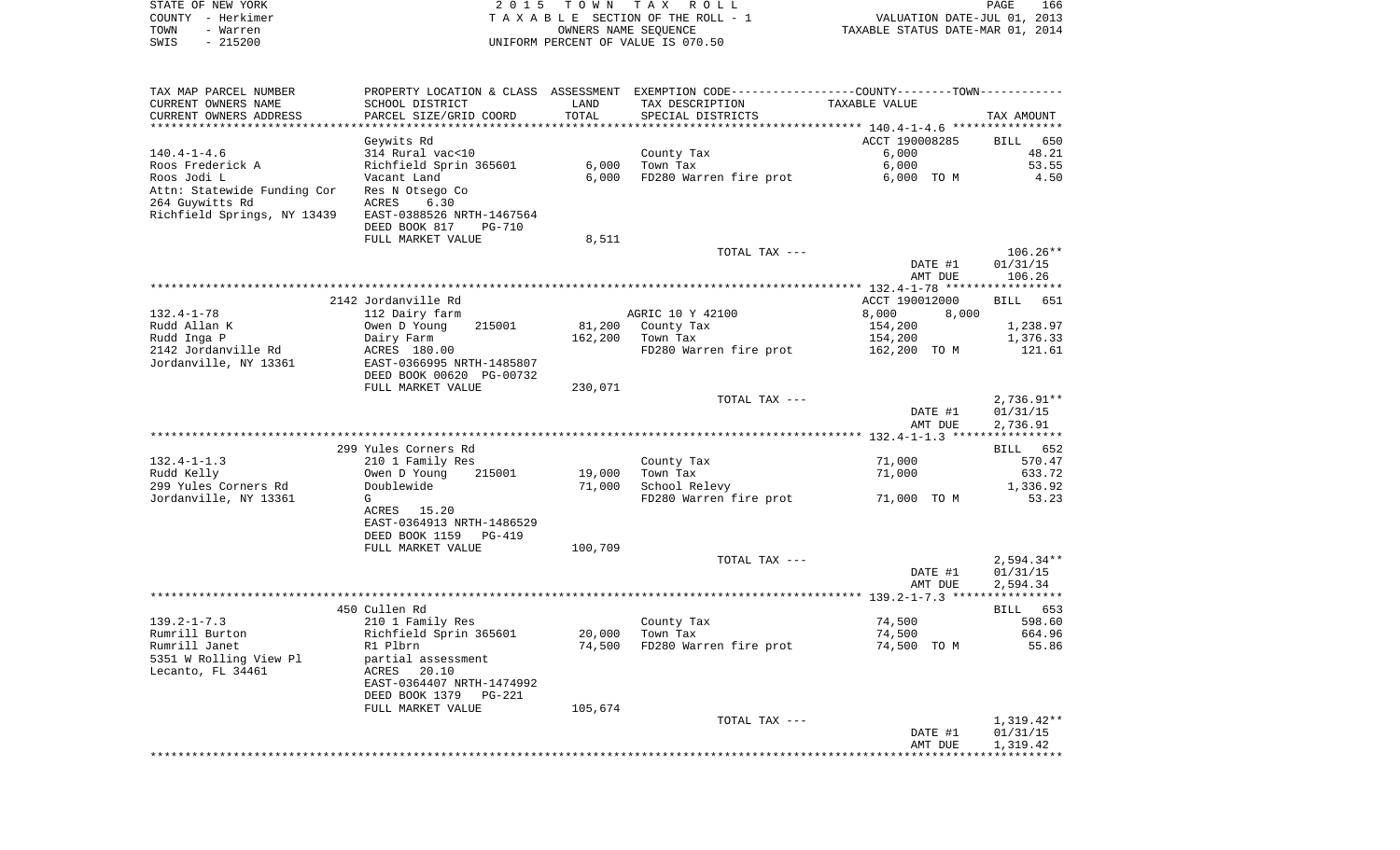| STATE OF NEW YORK<br>COUNTY - Herkimer<br>TOWN<br>- Warren<br>SWIS<br>$-215200$ | 2 0 1 5                                              | T O W N | TAX ROLL<br>TAXABLE SECTION OF THE ROLL - 1<br>OWNERS NAME SEQUENCE<br>UNIFORM PERCENT OF VALUE IS 070.50 | VALUATION DATE-JUL 01, 2013<br>TAXABLE STATUS DATE-MAR 01, 2014 | PAGE<br>167              |
|---------------------------------------------------------------------------------|------------------------------------------------------|---------|-----------------------------------------------------------------------------------------------------------|-----------------------------------------------------------------|--------------------------|
|                                                                                 |                                                      |         |                                                                                                           |                                                                 |                          |
| TAX MAP PARCEL NUMBER                                                           |                                                      |         | PROPERTY LOCATION & CLASS ASSESSMENT EXEMPTION CODE---------------COUNTY-------TOWN----------             |                                                                 |                          |
| CURRENT OWNERS NAME                                                             | SCHOOL DISTRICT                                      | LAND    | TAX DESCRIPTION                                                                                           | TAXABLE VALUE                                                   |                          |
| CURRENT OWNERS ADDRESS<br>*************************                             | PARCEL SIZE/GRID COORD                               | TOTAL   | SPECIAL DISTRICTS                                                                                         |                                                                 | TAX AMOUNT               |
|                                                                                 | 141 Sheridan Rd                                      |         |                                                                                                           | ACCT 190010410                                                  | <b>BILL</b><br>654       |
| $139.4 - 1 - 39.1$                                                              | 210 1 Family Res                                     |         | County Tax                                                                                                | 72,300                                                          | 580.92                   |
| Ryshchenko Svitlana I                                                           | Richfield Sprin 365601                               | 11,400  | Town Tax                                                                                                  | 72,300                                                          | 645.32                   |
| 141 Sheridan Rd                                                                 | Residence                                            | 72,300  | FD280 Warren fire prot                                                                                    | 72,300 TO M                                                     | 54.21                    |
| Richfield Springs, NY 13439                                                     | FRNT 245.00 DPTH 420.00<br>ACRES<br>2.10             |         |                                                                                                           |                                                                 |                          |
| PRIOR OWNER ON 3/01/2014                                                        | EAST-0363155 NRTH-1468899                            |         |                                                                                                           |                                                                 |                          |
| Ryshkov Oleg                                                                    | DEED BOOK 1527 PG-577                                |         |                                                                                                           |                                                                 |                          |
|                                                                                 | FULL MARKET VALUE                                    | 102,553 |                                                                                                           |                                                                 |                          |
|                                                                                 |                                                      |         | TOTAL TAX ---                                                                                             |                                                                 | 1,280.45**               |
|                                                                                 |                                                      |         |                                                                                                           | DATE #1<br>AMT DUE                                              | 01/31/15<br>1,280.45     |
|                                                                                 |                                                      |         |                                                                                                           |                                                                 |                          |
|                                                                                 | 120 Sheridan Rd                                      |         |                                                                                                           | ACCT 190010290                                                  | BILL 655                 |
| $139.4 - 1 - 37$                                                                | 240 Rural res                                        |         | County Tax                                                                                                | 26,600                                                          | 213.73                   |
| Sabelnik Stefan                                                                 | Richfield Sprin 365601                               | 18,600  | Town Tax                                                                                                  | 26,600                                                          | 237.42                   |
| 789 Shady Ln                                                                    | partial unlivable                                    | 26,600  | FD280 Warren fire prot                                                                                    | 26,600 TO M                                                     | 19.94                    |
| Trenton, NJ 08619                                                               | ACRES<br>14.00                                       |         |                                                                                                           |                                                                 |                          |
|                                                                                 | EAST-0362721 NRTH-1467991<br>DEED BOOK 730<br>PG-196 |         |                                                                                                           |                                                                 |                          |
|                                                                                 | FULL MARKET VALUE                                    | 37,730  |                                                                                                           |                                                                 |                          |
|                                                                                 |                                                      |         | TOTAL TAX ---                                                                                             |                                                                 | $471.09**$               |
|                                                                                 |                                                      |         |                                                                                                           | DATE #1                                                         | 01/31/15                 |
|                                                                                 |                                                      |         |                                                                                                           | AMT DUE                                                         | 471.09                   |
|                                                                                 |                                                      |         |                                                                                                           |                                                                 |                          |
|                                                                                 | State Route 167                                      |         |                                                                                                           | ACCT 190003060                                                  | BILL 656                 |
| $139.2 - 1 - 12$<br>Sadlon John                                                 | 322 Rural vac>10<br>Richfield Sprin 365601           | 3,500   | County Tax<br>Town Tax                                                                                    | 3,500<br>3,500                                                  | 28.12<br>31.24           |
| PO Box 808                                                                      | Rural Lot                                            | 3,500   | FD280 Warren fire prot                                                                                    | 3,500 TO M                                                      | 2.62                     |
| Richfield Springs, NY 13439                                                     | ACRES<br>11.70                                       |         |                                                                                                           |                                                                 |                          |
|                                                                                 | EAST-0367108 NRTH-1474451                            |         |                                                                                                           |                                                                 |                          |
|                                                                                 | DEED BOOK 00627 PG-00962                             |         |                                                                                                           |                                                                 |                          |
|                                                                                 | FULL MARKET VALUE                                    | 4,965   |                                                                                                           |                                                                 |                          |
|                                                                                 |                                                      |         | TOTAL TAX ---                                                                                             |                                                                 | $61.98**$                |
|                                                                                 |                                                      |         |                                                                                                           | DATE #1                                                         | 01/31/15<br>61.98        |
|                                                                                 |                                                      |         |                                                                                                           | AMT DUE                                                         |                          |
|                                                                                 | Robinson Rd                                          |         |                                                                                                           | ACCT 190001440                                                  | BILL 657                 |
| $126.4 - 1 - 9.3$                                                               | 281 Multiple res                                     |         | County Tax                                                                                                | 213,400                                                         | 1,714.63                 |
| Safflyn Herkimer LLC                                                            | Owen D Young 215001                                  | 64,800  | Town Tax                                                                                                  | 213,400                                                         | 1,904.72                 |
| 24321 Weller Ave                                                                | cottage 2 houses old cast                            | 213,400 | FD280 Warren fire prot                                                                                    | 213,400 TO M                                                    | 160.00                   |
| Rosedale, NY 11422                                                              | ACRES 135.10<br>EAST-0366226 NRTH-1496852            |         |                                                                                                           |                                                                 |                          |
|                                                                                 | DEED BOOK 1238 PG-937                                |         |                                                                                                           |                                                                 |                          |
|                                                                                 | FULL MARKET VALUE                                    | 302,695 |                                                                                                           |                                                                 |                          |
|                                                                                 |                                                      |         | TOTAL TAX ---                                                                                             | DATE #1                                                         | $3,779.35**$<br>01/31/15 |
|                                                                                 |                                                      |         |                                                                                                           | AMT DUE                                                         | 3,779.35                 |
|                                                                                 |                                                      |         |                                                                                                           |                                                                 |                          |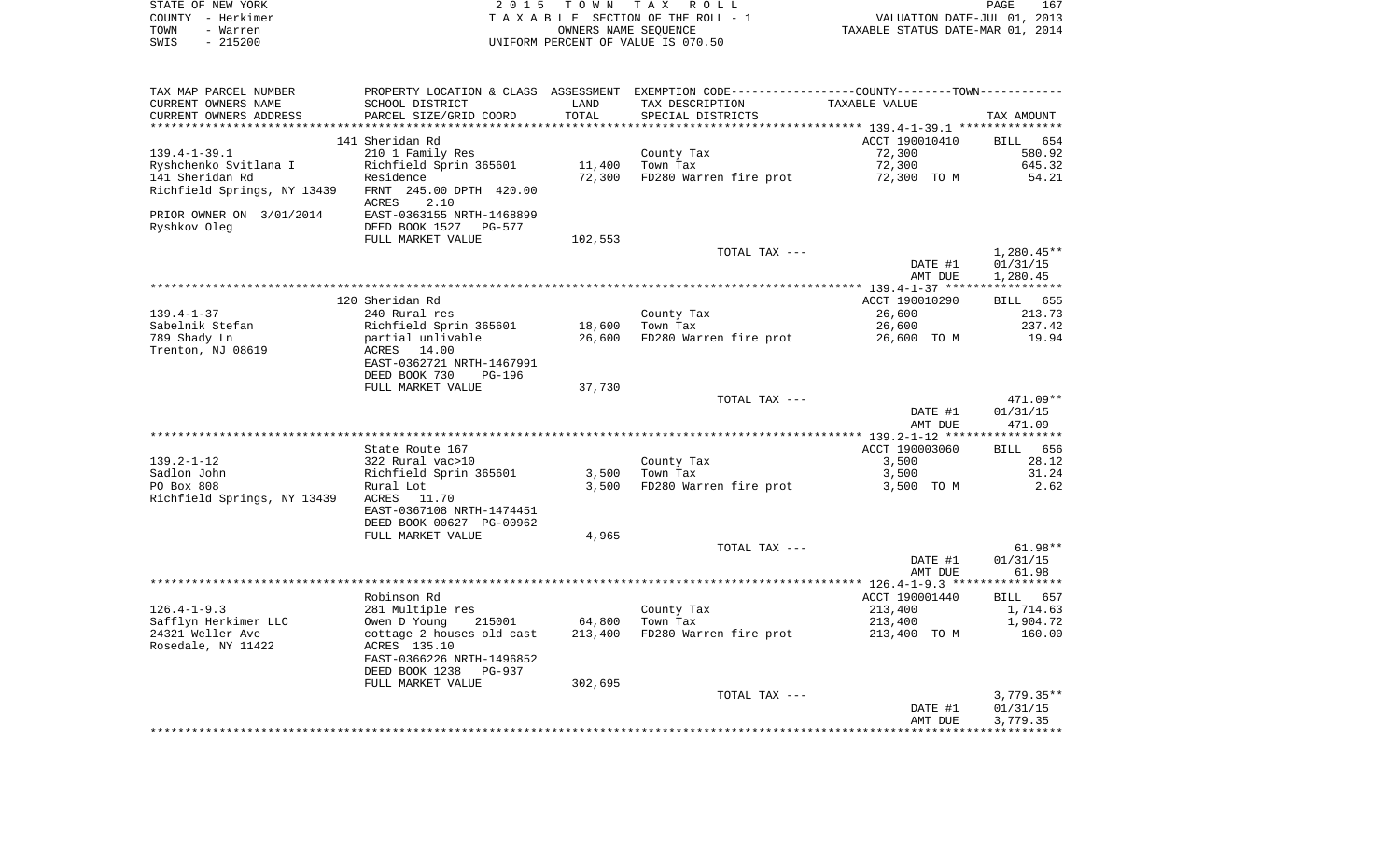|      | STATE OF NEW YORK | 2015 TOWN TAX ROLL                 | 168<br>PAGE                      |
|------|-------------------|------------------------------------|----------------------------------|
|      | COUNTY - Herkimer | TAXABLE SECTION OF THE ROLL - 1    | VALUATION DATE-JUL 01, 2013      |
| TOWN | - Warren          | OWNERS NAME SEOUENCE               | TAXABLE STATUS DATE-MAR 01, 2014 |
| SWIS | $-215200$         | UNIFORM PERCENT OF VALUE IS 070.50 |                                  |

| TAX MAP PARCEL NUMBER                                  |                                 |         | PROPERTY LOCATION & CLASS ASSESSMENT EXEMPTION CODE----------------COUNTY--------TOWN---------- |                                                  |               |
|--------------------------------------------------------|---------------------------------|---------|-------------------------------------------------------------------------------------------------|--------------------------------------------------|---------------|
| CURRENT OWNERS NAME                                    | SCHOOL DISTRICT                 | LAND    | TAX DESCRIPTION                                                                                 | TAXABLE VALUE                                    |               |
| CURRENT OWNERS ADDRESS                                 | PARCEL SIZE/GRID COORD          | TOTAL   | SPECIAL DISTRICTS                                                                               |                                                  | TAX AMOUNT    |
|                                                        |                                 |         |                                                                                                 | ****************** 126.4-1-9.1 ***************** |               |
|                                                        | 980 Robinson Rd                 |         |                                                                                                 | ACCT 190001440                                   | BILL<br>658   |
| $126.4 - 1 - 9.1$                                      | 250 Estate                      |         | County Tax                                                                                      | 613,100                                          | 4,926.16      |
| Safford Edwin J                                        | Owen D Young<br>215001          | 31,200  | Town Tax                                                                                        | 613,100                                          | 5,472.28      |
| 96 Creek Rd                                            | ACRES 10.00                     | 613,100 | FD280 Warren fire prot                                                                          | 613,100 TO M                                     | 459.69        |
| Wading River, NY 11792                                 | EAST-0366226 NRTH-1496852       |         |                                                                                                 |                                                  |               |
|                                                        | DEED BOOK 1362<br>PG-513        |         |                                                                                                 |                                                  |               |
|                                                        | FULL MARKET VALUE               | 869,645 |                                                                                                 |                                                  |               |
|                                                        |                                 |         | TOTAL TAX ---                                                                                   |                                                  | $10,858.13**$ |
|                                                        |                                 |         |                                                                                                 | DATE #1                                          | 01/31/15      |
|                                                        |                                 |         |                                                                                                 |                                                  |               |
|                                                        |                                 |         |                                                                                                 | AMT DUE                                          | 10,858.13     |
|                                                        |                                 |         |                                                                                                 |                                                  |               |
|                                                        | State Route 20                  |         |                                                                                                 | ACCT 190011195                                   | 659<br>BILL   |
| $144.31 - 1 - 15$                                      | 312 Vac w/imprv                 |         | County Tax                                                                                      | 15,000                                           | 120.52        |
| Sagan Paul                                             | Richfield Sprin 365601          | 10,800  | Town Tax                                                                                        | 15,000                                           | 133.88        |
| Sagan Stella                                           | Lot                             | 15,000  | FD280 Warren fire prot                                                                          | 15,000 TO M                                      | 11.25         |
| 15 Candy Ln                                            | ACRES 11.10                     |         |                                                                                                 |                                                  |               |
| Huntington Station, NY 11746 EAST-0380080 NRTH-1462096 |                                 |         |                                                                                                 |                                                  |               |
|                                                        | DEED BOOK 1246<br>PG-45         |         |                                                                                                 |                                                  |               |
|                                                        | FULL MARKET VALUE               | 21,277  |                                                                                                 |                                                  |               |
|                                                        |                                 |         | TOTAL TAX ---                                                                                   |                                                  | 265.65**      |
|                                                        |                                 |         |                                                                                                 | DATE #1                                          | 01/31/15      |
|                                                        |                                 |         |                                                                                                 | AMT DUE                                          | 265.65        |
|                                                        |                                 |         |                                                                                                 |                                                  |               |
|                                                        | Casler Rd                       |         |                                                                                                 | ACCT 190007775                                   | BILL 660      |
| $133.3 - 1 - 16$                                       | 312 Vac w/imprv                 |         | County Tax                                                                                      | 6,000                                            | 48.21         |
| Saltikoff Eugene B                                     | Owen D Young<br>215001          | 5,000   | Town Tax                                                                                        | 6,000                                            | 53.55         |
| Saltikoff Nathalie                                     | Casler Rd                       | 6,000   | FD280 Warren fire prot                                                                          | 6,000 TO M                                       | 4.50          |
| 4848 Elkridge Dr                                       | Lot 1A                          |         |                                                                                                 |                                                  |               |
| Rancho Palos Verdes, CA 90275 FRNT 236.00 DPTH 188.00  |                                 |         |                                                                                                 |                                                  |               |
|                                                        | EAST-0376376 NRTH-1487257       |         |                                                                                                 |                                                  |               |
|                                                        | DEED BOOK 00616 PG-00557        |         |                                                                                                 |                                                  |               |
|                                                        | FULL MARKET VALUE               | 8,511   |                                                                                                 |                                                  |               |
|                                                        |                                 |         | TOTAL TAX ---                                                                                   |                                                  | $106.26**$    |
|                                                        |                                 |         |                                                                                                 |                                                  |               |
|                                                        |                                 |         |                                                                                                 | DATE #1                                          | 01/31/15      |
|                                                        |                                 |         |                                                                                                 | AMT DUE                                          | 106.26        |
|                                                        |                                 |         |                                                                                                 |                                                  |               |
|                                                        | 190 Little Lakes Rd             |         |                                                                                                 | ACCT 190010590                                   | BILL 661      |
| $144.23 - 1 - 21$                                      | 210 1 Family Res                |         | County Tax                                                                                      | 109,000                                          | 875.80        |
| Santiago Maria Estrella                                | Richfield Sprin 365601          | 10,000  | Town Tax                                                                                        | 109,000                                          | 972.89        |
| Santiago Ernesto                                       | Residence                       | 109,000 | FD280 Warren fire prot                                                                          | 109,000 TO M                                     | 81.73         |
| 190 Little Lakes Rd                                    | Survey Map Jj4b36               |         |                                                                                                 |                                                  |               |
| Richfield Springs, NY 13439                            | ACRES<br>1.00                   |         |                                                                                                 |                                                  |               |
|                                                        | EAST-0379387 NRTH-1464284       |         |                                                                                                 |                                                  |               |
|                                                        | DEED BOOK 1163<br><b>PG-905</b> |         |                                                                                                 |                                                  |               |
|                                                        | FULL MARKET VALUE               | 154,610 |                                                                                                 |                                                  |               |
|                                                        |                                 |         | TOTAL TAX ---                                                                                   |                                                  | 1,930.42**    |
|                                                        |                                 |         |                                                                                                 | DATE #1                                          | 01/31/15      |
|                                                        |                                 |         |                                                                                                 | AMT DUE                                          | 1,930.42      |
|                                                        |                                 |         |                                                                                                 |                                                  |               |
|                                                        |                                 |         |                                                                                                 |                                                  |               |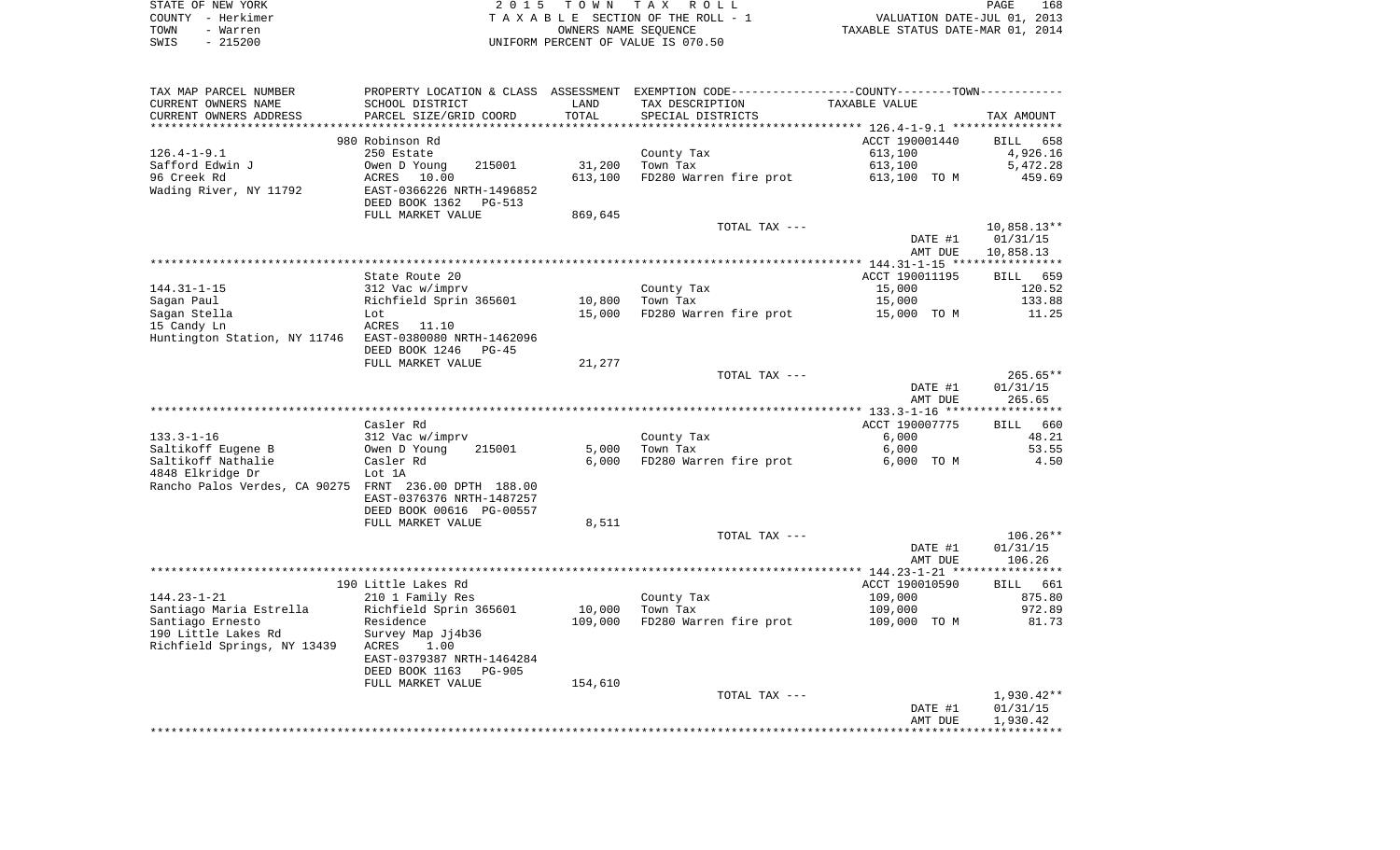| COUNTY - Herkimer<br>TOWN<br>- Warren         |                                                                     |               | TAXABLE SECTION OF THE ROLL - 1<br>OWNERS NAME SEQUENCE                                        | VALUATION DATE-JUL 01, 2013<br>TAXABLE STATUS DATE-MAR 01, 2014 |                        |
|-----------------------------------------------|---------------------------------------------------------------------|---------------|------------------------------------------------------------------------------------------------|-----------------------------------------------------------------|------------------------|
| $-215200$<br>SWIS                             |                                                                     |               | UNIFORM PERCENT OF VALUE IS 070.50                                                             |                                                                 |                        |
| TAX MAP PARCEL NUMBER                         |                                                                     |               | PROPERTY LOCATION & CLASS ASSESSMENT EXEMPTION CODE---------------COUNTY--------TOWN---------- |                                                                 |                        |
| CURRENT OWNERS NAME<br>CURRENT OWNERS ADDRESS | SCHOOL DISTRICT<br>PARCEL SIZE/GRID COORD                           | LAND<br>TOTAL | TAX DESCRIPTION<br>SPECIAL DISTRICTS                                                           | TAXABLE VALUE                                                   | TAX AMOUNT             |
|                                               |                                                                     |               |                                                                                                |                                                                 |                        |
|                                               | 696 Millstone Rd                                                    |               |                                                                                                | ACCT 190000901                                                  | BILL 662               |
| $139.4 - 1 - 61$                              | 270 Mfg housing                                                     |               | County Tax                                                                                     | 49,000                                                          |                        |
| Santoro Joseph A Jr                           | Richfield Sprin 365601                                              | 9,100         | Town Tax<br>FD280 Warren fire prot                                                             | 49,000                                                          |                        |
| 2931 Co Hwy 31<br>Cherry Valley, NY 13320     | Mobile Home<br>Millstone Rd                                         | 49,000        |                                                                                                | 49,000 TO M                                                     |                        |
| PRIOR OWNER ON 3/01/2014                      | FRNT 200.00 DPTH 155.00<br>EAST-0372460 NRTH-1463491                |               |                                                                                                |                                                                 |                        |
| Garbera Harry                                 | DEED BOOK 1542 PG-205                                               |               |                                                                                                |                                                                 |                        |
|                                               | FULL MARKET VALUE                                                   | 69,504        |                                                                                                |                                                                 |                        |
|                                               |                                                                     |               | TOTAL TAX ---                                                                                  |                                                                 | 867.80**               |
|                                               |                                                                     |               |                                                                                                | DATE #1<br>AMT DUE                                              | 01/31/15<br>867.80     |
|                                               |                                                                     |               |                                                                                                |                                                                 |                        |
|                                               | Rock Hill Rd                                                        |               |                                                                                                | ACCT 190005130                                                  | BILL                   |
| $126.4 - 5 - 23$                              | 322 Rural vac>10                                                    |               | County Tax                                                                                     | 23,000                                                          |                        |
| Santulli Anthony                              | Owen D Young<br>215001                                              | 23,000        | Town Tax                                                                                       | 23,000                                                          |                        |
| 35 Phillips Rd<br>Berkshire, NY 13736         | Subdivision lot # 23B<br>ACRES 15.40<br>EAST-0372310 NRTH-1499450   | 23,000        | FD280 Warren fire prot                                                                         | 23,000 TO M                                                     |                        |
| MAY BE SUBJECT TO PAYMENT                     | DEED BOOK 1462 PG-207                                               |               |                                                                                                |                                                                 |                        |
| UNDER AGDIST LAW TIL 2017                     | FULL MARKET VALUE                                                   | 32,624        |                                                                                                |                                                                 |                        |
|                                               |                                                                     |               | TOTAL TAX ---                                                                                  | DATE #1                                                         | $407.33**$<br>01/31/15 |
|                                               |                                                                     |               |                                                                                                | AMT DUE                                                         | 407.33                 |
|                                               |                                                                     |               |                                                                                                |                                                                 |                        |
|                                               | Rock Hill Rd                                                        |               |                                                                                                | ACCT 190005130                                                  | BILL 664               |
| $126.4 - 5 - 24$                              | 322 Rural vac>10                                                    |               | County Tax                                                                                     | 18,750                                                          |                        |
| Santulli Anthony                              | Owen D Young<br>215001                                              | 18,750        | Town Tax                                                                                       | 18,750                                                          |                        |
| 35 Phillips Rd                                | Subdivision lot # 24B                                               | 18,750        | FD280 Warren fire prot                                                                         | 18,750 TO M                                                     |                        |
| Berkshire, NY 13736                           | ACRES 12.00                                                         |               |                                                                                                |                                                                 |                        |
| MAY BE SUBJECT TO PAYMENT                     | EAST-0372849 NRTH-1499485<br>DEED BOOK 1462 PG-207                  |               |                                                                                                |                                                                 |                        |
| UNDER AGDIST LAW TIL 2017                     | FULL MARKET VALUE                                                   | 26,596        |                                                                                                |                                                                 |                        |
|                                               |                                                                     |               | TOTAL TAX ---                                                                                  |                                                                 | 332.06**               |
|                                               |                                                                     |               |                                                                                                | DATE #1                                                         | 01/31/15               |
|                                               |                                                                     |               |                                                                                                | AMT DUE                                                         | 332.06                 |
|                                               |                                                                     |               |                                                                                                |                                                                 |                        |
|                                               | 148 Bloomfield Rd                                                   |               |                                                                                                | ACCT 190000931                                                  | BILL 665               |
| $139.4 - 1 - 40.5$                            | 210 1 Family Res                                                    |               | County Tax                                                                                     | 47,500                                                          |                        |
| Sarafin Carla                                 | Richfield Sprin 365601                                              |               | 10,500 Town Tax                                                                                | 47,500                                                          |                        |
| 148 Bloomfield Rd                             | Residence                                                           | 47,500        | FD280 Warren fire prot                                                                         | 47,500 TO M                                                     |                        |
| Richfield Springs, NY 13439                   | ACRES<br>1.40<br>EAST-0363124 NRTH-1470198<br>DEED BOOK 1197 PG-966 |               |                                                                                                |                                                                 |                        |
|                                               | FULL MARKET VALUE                                                   | 67,376        |                                                                                                |                                                                 |                        |
|                                               |                                                                     |               | TOTAL TAX ---                                                                                  |                                                                 | 841.23**               |
|                                               |                                                                     |               |                                                                                                | DATE #1                                                         | 01/31/15               |
|                                               |                                                                     |               |                                                                                                | AMT DUE                                                         | 841.23                 |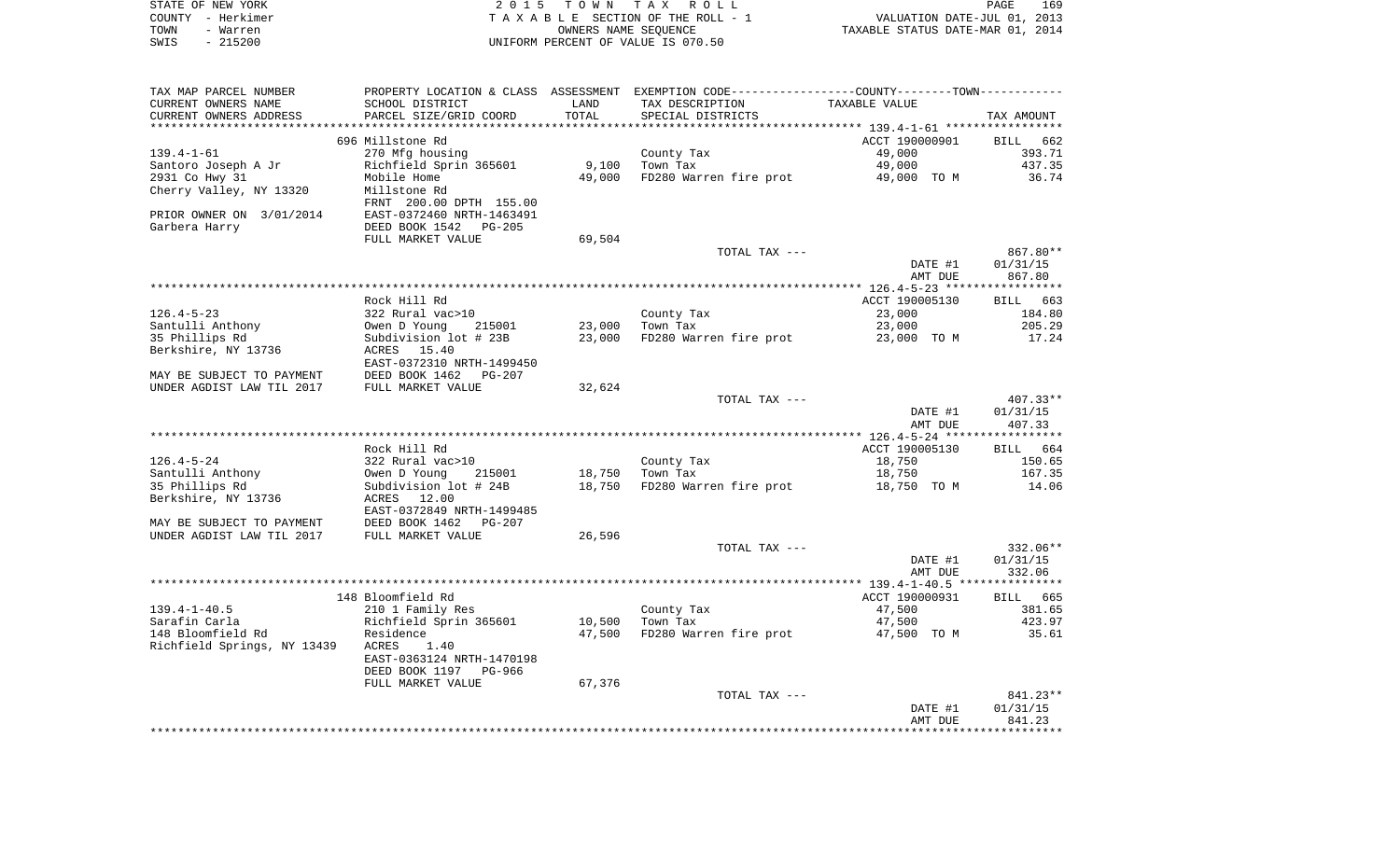| STATE OF NEW YORK | 2015 TOWN TAX ROLL                 | 170<br>PAGE                      |
|-------------------|------------------------------------|----------------------------------|
| COUNTY - Herkimer | TAXABLE SECTION OF THE ROLL - 1    | VALUATION DATE-JUL 01, 2013      |
| TOWN<br>- Warren  | OWNERS NAME SEOUENCE               | TAXABLE STATUS DATE-MAR 01, 2014 |
| $-215200$<br>SWIS | UNIFORM PERCENT OF VALUE IS 070.50 |                                  |

| TAX MAP PARCEL NUMBER       |                                            |        | PROPERTY LOCATION & CLASS ASSESSMENT EXEMPTION CODE----------------COUNTY-------TOWN---------- |                |                    |
|-----------------------------|--------------------------------------------|--------|------------------------------------------------------------------------------------------------|----------------|--------------------|
| CURRENT OWNERS NAME         | SCHOOL DISTRICT                            | LAND   | TAX DESCRIPTION                                                                                | TAXABLE VALUE  |                    |
| CURRENT OWNERS ADDRESS      | PARCEL SIZE/GRID COORD                     | TOTAL  | SPECIAL DISTRICTS                                                                              |                | TAX AMOUNT         |
|                             |                                            |        |                                                                                                |                |                    |
|                             | Bloomfield Rd                              |        |                                                                                                | ACCT 190000938 | 666<br><b>BILL</b> |
| $139.4 - 1 - 40.6$          | 320 Rural vacant                           |        | County Tax                                                                                     | 500            | 4.02               |
| Sarafin Carla               | Richfield Sprin 365601                     | 500    | Town Tax                                                                                       | 500            | 4.46               |
| 148 Bloomfield Rd           | Lot                                        | 500    | FD280 Warren fire prot                                                                         | 500 TO M       | .37                |
| Richfield Springs, NY 13439 | 50.00 DPTH 653.40<br>FRNT                  |        |                                                                                                |                |                    |
|                             | EAST-0363203 NRTH-1470193                  |        |                                                                                                |                |                    |
|                             | DEED BOOK 1197 PG-966                      |        |                                                                                                |                |                    |
|                             | FULL MARKET VALUE                          | 709    |                                                                                                |                |                    |
|                             |                                            |        | TOTAL TAX ---                                                                                  |                | $8.85**$           |
|                             |                                            |        |                                                                                                | DATE #1        | 01/31/15           |
|                             |                                            |        |                                                                                                | AMT DUE        | 8.85               |
|                             |                                            |        |                                                                                                |                |                    |
|                             | 175 Little Lakes Rd                        |        |                                                                                                | ACCT 190010050 | BILL 667           |
| $144.23 - 1 - 19$           | 240 Rural res                              |        | County Tax                                                                                     | 59,000         | 474.06             |
| Saxe Aubrey                 | Richfield Sprin 365601                     | 20,600 | Town Tax                                                                                       | 59,000         | 526.61             |
| PO Box 731                  | Residence                                  | 59,000 | FD280 Warren fire prot                                                                         | 59,000 TO M    | 44.24              |
| Richfield Springs, NY 13439 | ACRES 21.10                                |        |                                                                                                |                |                    |
|                             | EAST-0378850 NRTH-1463639                  |        |                                                                                                |                |                    |
|                             | DEED BOOK 1298<br>PG-194                   |        |                                                                                                |                |                    |
|                             | FULL MARKET VALUE                          | 83,688 |                                                                                                |                |                    |
|                             |                                            |        | TOTAL TAX ---                                                                                  |                | 1,044.91**         |
|                             |                                            |        |                                                                                                | DATE #1        | 01/31/15           |
|                             |                                            |        |                                                                                                | AMT DUE        | 1,044.91           |
|                             |                                            |        |                                                                                                |                |                    |
|                             | 171 State Route 167                        |        |                                                                                                |                | BILL 668           |
| $139.4 - 1 - 53.3$          | 314 Rural vac<10                           |        | County Tax                                                                                     | 11,800         | 94.81              |
| Schell Edward C Jr.         | Richfield Sprin 365601                     | 11,800 | Town Tax                                                                                       | 11,800         | 105.32             |
| Schell Judith               | ACRES<br>2.40                              | 11,800 | FD280 Warren fire prot                                                                         | 11,800 TO M    | 8.85               |
| 235 Pine Grove Rd           | EAST-0364711 NRTH-1467801                  |        |                                                                                                |                |                    |
| Herkimer, NY 13350          | DEED BOOK 927<br>$PG-56$                   |        |                                                                                                |                |                    |
|                             | FULL MARKET VALUE                          | 16,738 |                                                                                                |                |                    |
|                             |                                            |        | TOTAL TAX ---                                                                                  |                | 208.98**           |
|                             |                                            |        |                                                                                                | DATE #1        | 01/31/15           |
|                             |                                            |        |                                                                                                | AMT DUE        | 208.98             |
|                             |                                            |        |                                                                                                |                |                    |
|                             | 170 State Route 167                        |        |                                                                                                | ACCT 190011495 | BILL<br>669        |
| $139.4 - 1 - 53.2$          | 270 Mfg housing                            |        | County Tax                                                                                     | 51,800         | 416.20             |
| Schell Tiffany Marie        | Richfield Sprin 365601                     | 12,800 | Town Tax                                                                                       | 51,800         | 462.35             |
| 170 State Route 167         | Life Use Edward & Judith                   | 51,800 | FD280 Warren fire prot                                                                         | 51,800 TO M    | 38.84              |
| Richfield Springs, NY 13439 | ACRES<br>3.20<br>EAST-0364636 NRTH-1467541 |        |                                                                                                |                |                    |
|                             |                                            |        |                                                                                                |                |                    |
|                             | DEED BOOK 1510<br>PG-837                   |        |                                                                                                |                |                    |
|                             | FULL MARKET VALUE                          | 73,475 | TOTAL TAX ---                                                                                  |                | $917.39**$         |
|                             |                                            |        |                                                                                                | DATE #1        | 01/31/15           |
|                             |                                            |        |                                                                                                |                | 917.39             |
|                             |                                            |        |                                                                                                | AMT DUE        |                    |
|                             |                                            |        |                                                                                                |                |                    |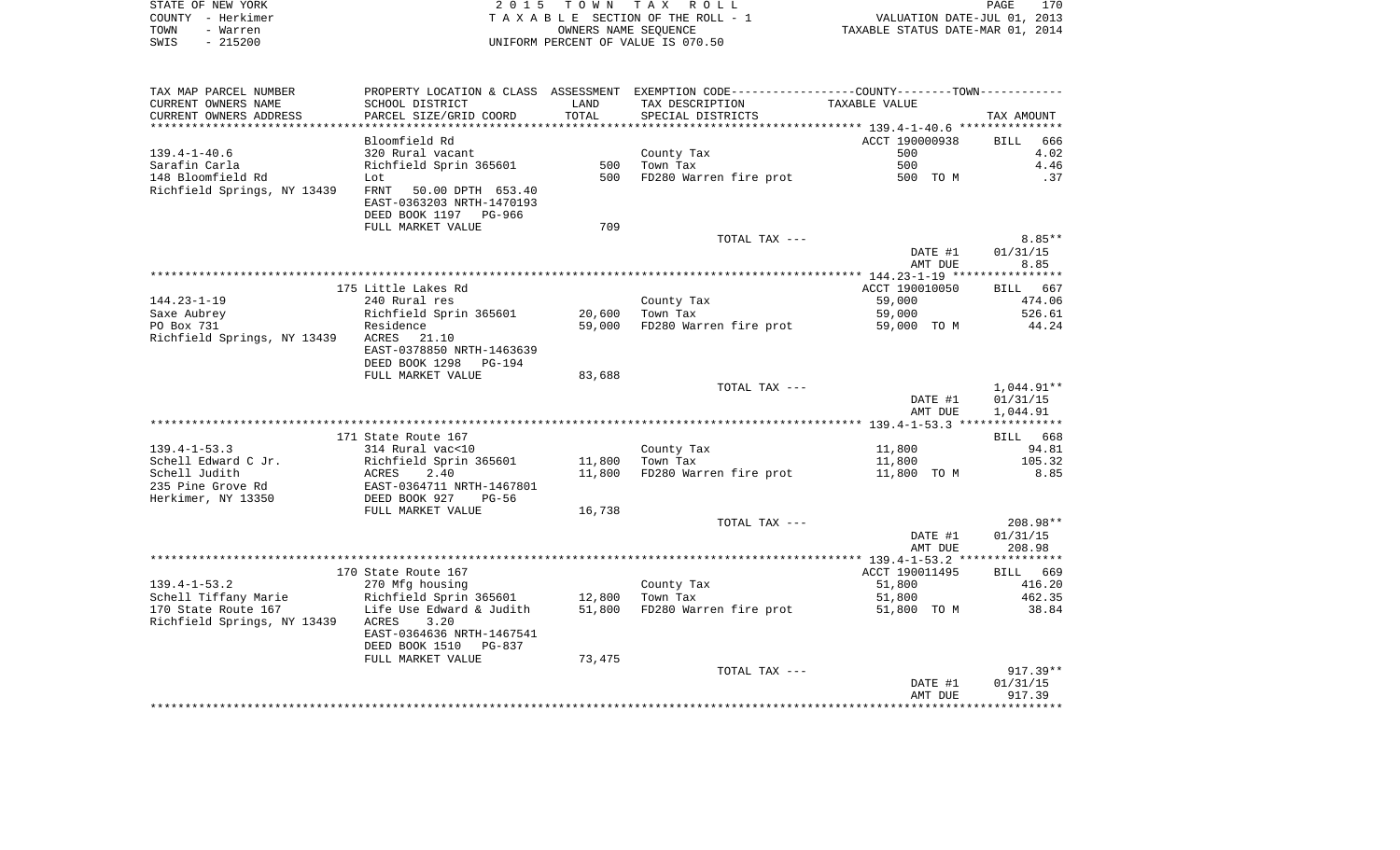| STATE OF NEW YORK           | 2 0 1 5                                                | T O W N              | T A X<br>R O L L                                                                              |                                                | PAGE<br>171           |
|-----------------------------|--------------------------------------------------------|----------------------|-----------------------------------------------------------------------------------------------|------------------------------------------------|-----------------------|
| COUNTY - Herkimer           |                                                        |                      | TAXABLE SECTION OF THE ROLL - 1                                                               | VALUATION DATE-JUL 01, 2013                    |                       |
| TOWN<br>- Warren            |                                                        | OWNERS NAME SEQUENCE |                                                                                               | TAXABLE STATUS DATE-MAR 01, 2014               |                       |
| SWIS<br>$-215200$           |                                                        |                      | UNIFORM PERCENT OF VALUE IS 070.50                                                            |                                                |                       |
|                             |                                                        |                      |                                                                                               |                                                |                       |
|                             |                                                        |                      |                                                                                               |                                                |                       |
| TAX MAP PARCEL NUMBER       |                                                        |                      | PROPERTY LOCATION & CLASS ASSESSMENT EXEMPTION CODE---------------COUNTY-------TOWN---------- |                                                |                       |
| CURRENT OWNERS NAME         | SCHOOL DISTRICT                                        | LAND                 | TAX DESCRIPTION                                                                               | TAXABLE VALUE                                  |                       |
| CURRENT OWNERS ADDRESS      | PARCEL SIZE/GRID COORD                                 | TOTAL                | SPECIAL DISTRICTS                                                                             |                                                | TAX AMOUNT            |
| ***********************     |                                                        |                      |                                                                                               |                                                |                       |
|                             | Warren St                                              |                      |                                                                                               | ACCT 190011490                                 | BILL<br>670           |
| $139.4 - 1 - 53.1$          | 210 1 Family Res                                       |                      | County Tax                                                                                    | 109,850                                        | 882.63                |
| Schoenlein Charles F III    | Richfield Sprin 365601                                 | 26,300               | Town Tax                                                                                      | 109,850                                        | 980.48                |
| 2213 Co Highway 22          | R1                                                     | 109,850              | FD280 Warren fire prot                                                                        | 109,850 TO M                                   | 82.36                 |
| Richfield Springs, NY 13439 | inc. lot 49.2                                          |                      |                                                                                               |                                                |                       |
|                             | ACRES<br>52.60                                         |                      |                                                                                               |                                                |                       |
|                             | EAST-0365496 NRTH-1466109                              |                      |                                                                                               |                                                |                       |
|                             | DEED BOOK 852<br>PG-483                                |                      |                                                                                               |                                                |                       |
|                             | FULL MARKET VALUE                                      | 155,816              |                                                                                               |                                                |                       |
|                             |                                                        |                      | TOTAL TAX ---                                                                                 |                                                | $1,945.47**$          |
|                             |                                                        |                      |                                                                                               | DATE #1                                        | 01/31/15              |
|                             |                                                        |                      |                                                                                               | AMT DUE                                        | 1,945.47              |
|                             |                                                        |                      |                                                                                               |                                                |                       |
|                             | Millstone Rd                                           |                      |                                                                                               |                                                | BILL<br>671           |
| $139.4 - 1 - 50$            | 323 Vacant rural                                       |                      | County Tax                                                                                    | 1,400                                          | 11.25                 |
| Schoenlein Charles III      | Richfield Sprin 365601                                 | 1,400                | Town Tax                                                                                      | 1,400                                          | 12.50                 |
| RR3 Box 51S                 | Rural Lot                                              | 1,400                | FD280 Warren fire prot                                                                        | 1,400 TO M                                     | 1.05                  |
| Richfield Springs, NY 13439 | FRNT<br>60.00 DPTH 225.00                              |                      |                                                                                               |                                                |                       |
|                             | EAST-0365340 NRTH-1467778<br>DEED BOOK 781<br>$PG-285$ |                      |                                                                                               |                                                |                       |
|                             | FULL MARKET VALUE                                      | 1,986                |                                                                                               |                                                |                       |
|                             |                                                        |                      | TOTAL TAX ---                                                                                 |                                                | $24.80**$             |
|                             |                                                        |                      |                                                                                               | DATE #1                                        | 01/31/15              |
|                             |                                                        |                      |                                                                                               | AMT DUE                                        | 24.80                 |
|                             |                                                        |                      |                                                                                               | ************** 132.2-1-11 ******************   |                       |
|                             | 473 Sarafin Rd                                         |                      |                                                                                               | ACCT 190012600                                 | BILL 672              |
| $132.2 - 1 - 11$            | 210 1 Family Res                                       |                      | County Tax                                                                                    | 50,800                                         | 408.17                |
| Schultz Eric P              | Owen D Young<br>215001                                 | 6,400                | Town Tax                                                                                      | 50,800                                         | 453.42                |
| Seamon Renee                | Residence                                              | 50,800               | FD280 Warren fire prot                                                                        | 50,800 TO M                                    | 38.09                 |
| 473 Sarafin Rd              | Mobile Home                                            |                      |                                                                                               |                                                |                       |
| Mohawk, NY 13407            | FRNT 135.00 DPTH 115.00                                |                      |                                                                                               |                                                |                       |
|                             | EAST-0364609 NRTH-1492489                              |                      |                                                                                               |                                                |                       |
|                             | DEED BOOK 1531<br>PG-213                               |                      |                                                                                               |                                                |                       |
|                             | FULL MARKET VALUE                                      | 72,057               |                                                                                               |                                                |                       |
|                             |                                                        |                      | TOTAL TAX ---                                                                                 |                                                | 899.68**              |
|                             |                                                        |                      |                                                                                               | DATE #1                                        | 01/31/15              |
|                             |                                                        |                      |                                                                                               | AMT DUE                                        | 899.68                |
|                             |                                                        |                      |                                                                                               | ***************** 132.2-1-12 ***************** |                       |
|                             | Sarafin Rd                                             |                      |                                                                                               | ACCT 190010950                                 | 673<br>BILL           |
| $132.2 - 1 - 12$            | 312 Vac w/imprv                                        |                      | County Tax                                                                                    | 5,500                                          | 44.19                 |
| Schultz-Seamon Renee M      | Owen D Young<br>215001                                 | 2,500                | Town Tax                                                                                      | 5,500                                          | 49.09                 |
| 473 Sarafin Rd              | Rural Lot                                              | 5,500                | FD280 Warren fire prot                                                                        | 5,500 TO M                                     | 4.12                  |
| Mohawk, NY 13407            | FRNT 669.00 DPTH                                       |                      |                                                                                               |                                                |                       |
|                             | 3.20<br>ACRES                                          |                      |                                                                                               |                                                |                       |
| PRIOR OWNER ON 3/01/2014    | EAST-0364577 NRTH-1492129                              |                      |                                                                                               |                                                |                       |
| Schultz Eric P              | DEED BOOK 1531<br>PG-213                               |                      |                                                                                               |                                                |                       |
|                             | FULL MARKET VALUE                                      | 7,801                |                                                                                               |                                                |                       |
|                             |                                                        |                      | TOTAL TAX ---                                                                                 | DATE #1                                        | $97.40**$<br>01/31/15 |
|                             |                                                        |                      |                                                                                               | AMT DUE                                        | 97.40                 |
|                             |                                                        |                      |                                                                                               |                                                |                       |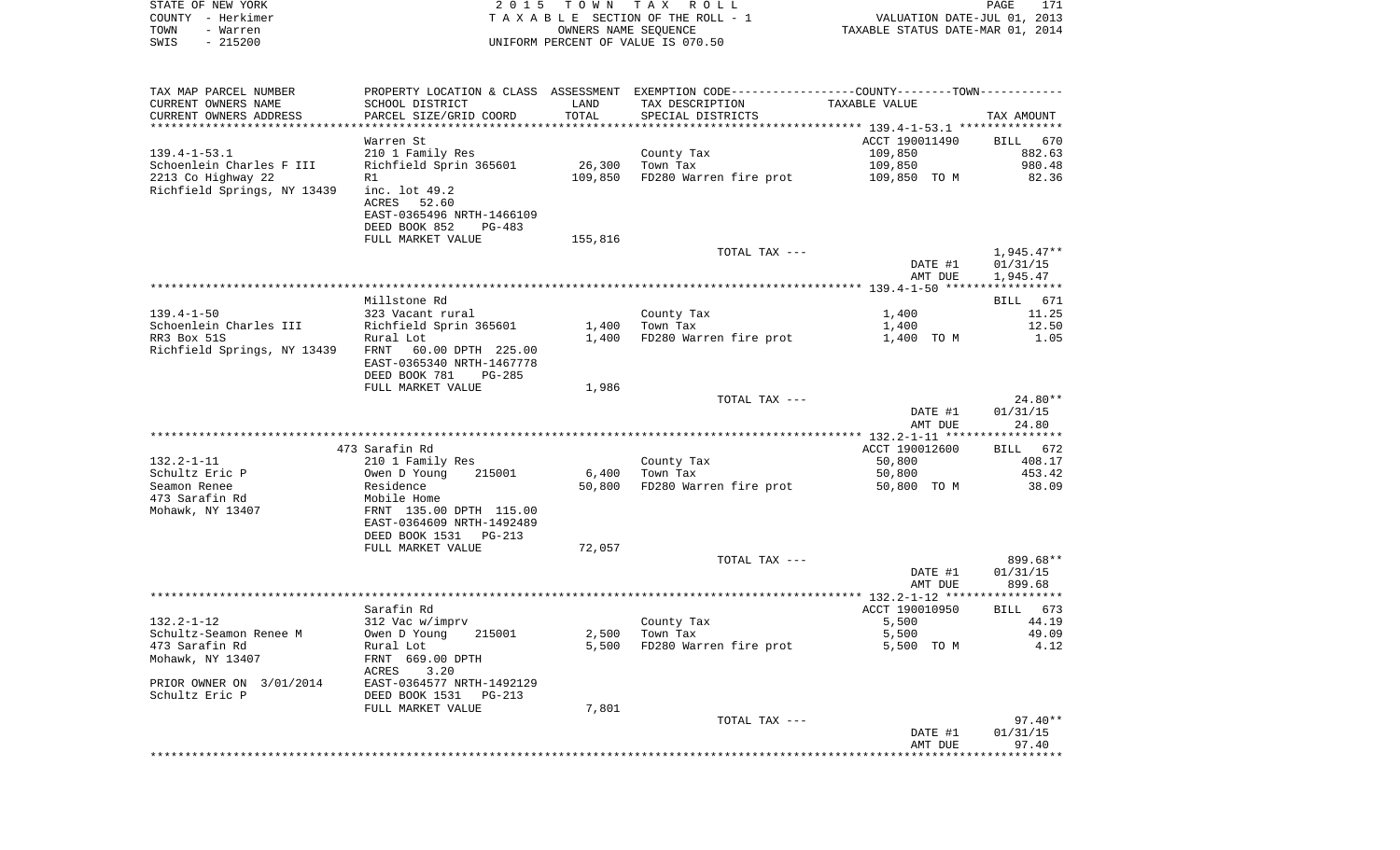|      | STATE OF NEW YORK | 2015 TOWN TAX ROLL                 | PAGE                             | 172 |
|------|-------------------|------------------------------------|----------------------------------|-----|
|      | COUNTY - Herkimer | TAXABLE SECTION OF THE ROLL - 1    | VALUATION DATE-JUL 01, 2013      |     |
| TOWN | - Warren          | OWNERS NAME SEOUENCE               | TAXABLE STATUS DATE-MAR 01, 2014 |     |
| SWIS | - 215200          | UNIFORM PERCENT OF VALUE IS 070.50 |                                  |     |

| TAX MAP PARCEL NUMBER       | PROPERTY LOCATION & CLASS ASSESSMENT |         |                        | EXEMPTION CODE-----------------COUNTY-------TOWN----------- |                       |
|-----------------------------|--------------------------------------|---------|------------------------|-------------------------------------------------------------|-----------------------|
| CURRENT OWNERS NAME         | SCHOOL DISTRICT                      | LAND    | TAX DESCRIPTION        | TAXABLE VALUE                                               |                       |
| CURRENT OWNERS ADDRESS      | PARCEL SIZE/GRID COORD               | TOTAL   | SPECIAL DISTRICTS      |                                                             | TAX AMOUNT            |
| ***********************     | ************************             |         |                        |                                                             |                       |
|                             | 299 Delong Rd                        |         |                        | ACCT 190005850                                              | BILL<br>674           |
| $139.4 - 1 - 31$            | 210 1 Family Res                     |         | County Tax             | 19,700                                                      | 158.29                |
| Schweighofer Diane          | Richfield Sprin 365601               | 12,300  | Town Tax               | 19,700                                                      | 175.83                |
| 637 John St Apt 308         | R1                                   | 19,700  | School Relevy          |                                                             | 350.11                |
| Little Falls, NY 13365      | $1/2$ Interest W & R                 |         | FD280 Warren fire prot | 19,700 TO M                                                 | 14.77                 |
|                             | <b>ACRES</b><br>2.80                 |         |                        |                                                             |                       |
|                             | EAST-0361923 NRTH-1468832            |         |                        |                                                             |                       |
|                             | DEED BOOK 944<br>$PG-400$            |         |                        |                                                             |                       |
|                             | FULL MARKET VALUE                    | 27,943  |                        |                                                             | $699.00**$            |
|                             |                                      |         | TOTAL TAX ---          | DATE #1                                                     |                       |
|                             |                                      |         |                        | AMT DUE                                                     | 01/31/15<br>699.00    |
|                             |                                      |         |                        |                                                             |                       |
|                             | 181 Sheridan Rd                      |         |                        | ACCT 190000935                                              | 675<br>BILL           |
| $139.4 - 1 - 42$            | 210 1 Family Res                     |         | County Tax             | 85,000                                                      | 682.96                |
| Schweighofer Diane          | Richfield Sprin 365601               | 10,400  | Town Tax               | 85,000                                                      | 758.68                |
| VanCauwenberge Patricia     | Residence                            | 85,000  | School Relevy          |                                                             | 1,510.68              |
| 637 John St Apt 308         | ACRES<br>1.30                        |         | FD280 Warren fire prot | 85,000 TO M                                                 | 63.73                 |
| Little Falls, NY 13365      | EAST-0363946 NRTH-1468835            |         |                        |                                                             |                       |
|                             | DEED BOOK 1393 PG-312                |         |                        |                                                             |                       |
|                             | FULL MARKET VALUE                    | 120,567 |                        |                                                             |                       |
|                             |                                      |         | TOTAL TAX ---          |                                                             | $3,016.05**$          |
|                             |                                      |         |                        | DATE #1                                                     | 01/31/15              |
|                             |                                      |         |                        | AMT DUE                                                     | 3,016.05              |
|                             |                                      |         |                        |                                                             |                       |
|                             | State Hwy 80                         |         |                        |                                                             | 676<br>BILL           |
| $144.23 - 1 - 7.2$          | 314 Rural vac<10                     |         | County Tax             | 2,000                                                       | 16.07                 |
| Seamon Matthew              | Richfield Sprin 365601               | 2,000   | Town Tax               | 2,000                                                       | 17.85                 |
| 152 Ostrander Rd            | FRNT 16.00 DPTH 292.00               | 2,000   | FD280 Warren fire prot | 2,000 TO M                                                  | 1.50                  |
| Richfield Springs, NY 13439 | EAST-0379230 NRTH-0146914            |         |                        |                                                             |                       |
|                             | DEED BOOK 1407 PG-78                 |         |                        |                                                             |                       |
|                             | FULL MARKET VALUE                    | 2,837   |                        |                                                             |                       |
|                             |                                      |         | TOTAL TAX ---          | DATE #1                                                     | $35.42**$<br>01/31/15 |
|                             |                                      |         |                        | AMT DUE                                                     | 35.42                 |
|                             |                                      |         |                        |                                                             |                       |
|                             | 152 Ostrander Rd                     |         |                        | ACCT 190010145                                              | <b>BILL</b><br>677    |
| $144.23 - 1 - 8$            | 270 Mfg housing                      |         | County Tax             | 59,100                                                      | 474.86                |
| Seamon Matthew              | Richfield Sprin 365601               | 7,100   | Town Tax               | 59,100                                                      | 527.50                |
| 152 Ostrander Rd            | Mobile Home                          | 59,100  | FD280 Warren fire prot | 1,000<br>TO M                                               | .75                   |
| Richfield Springs, NY 13439 | 92.00 DPTH 235.00<br>FRNT            |         | LT170 Warren light #1  | 59,100 TO M                                                 | 75.95                 |
|                             | EAST-0379170 NRTH-1462866            |         |                        |                                                             |                       |
|                             | DEED BOOK 1407 PG-78                 |         |                        |                                                             |                       |
|                             | FULL MARKET VALUE                    | 83,830  |                        |                                                             |                       |
|                             |                                      |         | TOTAL TAX ---          |                                                             | $1,079.06**$          |
|                             |                                      |         |                        | DATE #1                                                     | 01/31/15              |
|                             |                                      |         |                        | AMT DUE                                                     | 1,079.06              |
|                             |                                      |         |                        |                                                             |                       |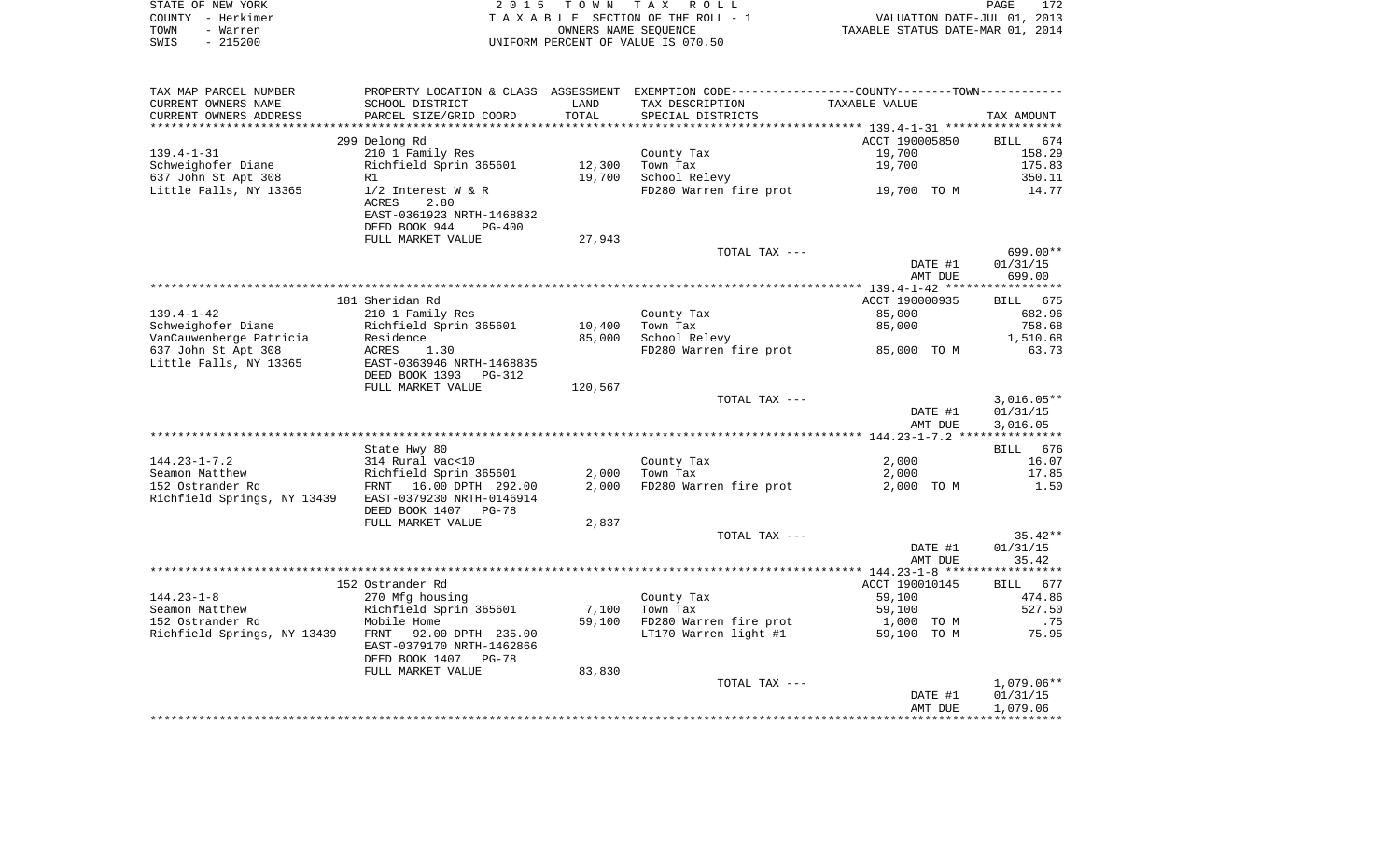| STATE OF NEW YORK | 2015 TOWN TAX ROLL                 | 173<br>PAGE                      |
|-------------------|------------------------------------|----------------------------------|
| COUNTY - Herkimer | TAXABLE SECTION OF THE ROLL - 1    | VALUATION DATE-JUL 01, 2013      |
| TOWN<br>- Warren  | OWNERS NAME SEOUENCE               | TAXABLE STATUS DATE-MAR 01, 2014 |
| $-215200$<br>SWIS | UNIFORM PERCENT OF VALUE IS 070.50 |                                  |

| TAX MAP PARCEL NUMBER                  |                                            |         | PROPERTY LOCATION & CLASS ASSESSMENT EXEMPTION CODE---------------COUNTY-------TOWN---------- |                  |                       |
|----------------------------------------|--------------------------------------------|---------|-----------------------------------------------------------------------------------------------|------------------|-----------------------|
| CURRENT OWNERS NAME                    | SCHOOL DISTRICT                            | LAND    | TAX DESCRIPTION                                                                               | TAXABLE VALUE    |                       |
| CURRENT OWNERS ADDRESS                 | PARCEL SIZE/GRID COORD                     | TOTAL   | SPECIAL DISTRICTS                                                                             |                  | TAX AMOUNT            |
| ***********************                |                                            |         |                                                                                               |                  |                       |
|                                        | Little Lakes Rd                            |         |                                                                                               | ACCT 190010680   | <b>BILL</b><br>678    |
| $133.3 - 1 - 37$                       | 323 Vacant rural                           |         | County Tax                                                                                    | 4,000            | 32.14                 |
| Semyanko Andrew                        | Owen D Young<br>215001                     | 4,000   | Town Tax                                                                                      | 4,000            | 35.70                 |
| Semyanko Katherine                     | Rural Lot                                  | 4,000   | FD280 Warren fire prot                                                                        | 4,000 TO M       | 3.00                  |
| 122 N Granby Rd                        | FRNT 100.00 DPTH 334.00                    |         |                                                                                               |                  |                       |
| Grandby, CT 06035                      | EAST-0376382 NRTH-1486408                  |         |                                                                                               |                  |                       |
|                                        | DEED BOOK 00575 PG-00738                   |         |                                                                                               |                  |                       |
|                                        | FULL MARKET VALUE                          | 5,674   |                                                                                               |                  |                       |
|                                        |                                            |         | TOTAL TAX ---                                                                                 |                  | 70.84**               |
|                                        |                                            |         |                                                                                               | DATE #1          | 01/31/15<br>70.84     |
|                                        |                                            |         |                                                                                               | AMT DUE          |                       |
|                                        | State Route 167                            |         |                                                                                               |                  | 679<br>BILL           |
| $133.3 - 1 - 9.3$                      | 210 1 Family Res                           |         | County Tax                                                                                    | 52,700           | 423.44                |
| Seremetiev Katherina                   | Owen D Young<br>215001                     | 10,000  | Town Tax                                                                                      | 52,700           | 470.38                |
| 15 Oldham Rd                           | R1 G                                       | 52,700  | FD280 Warren fire prot                                                                        | 52,700 TO M      | 39.51                 |
| Westborough, MA 01581                  | FRNT 507.00 DPTH                           |         |                                                                                               |                  |                       |
|                                        | <b>ACRES</b><br>3.10                       |         |                                                                                               |                  |                       |
|                                        | EAST-0376614 NRTH-1487786                  |         |                                                                                               |                  |                       |
|                                        | DEED BOOK 927<br>$PG-663$                  |         |                                                                                               |                  |                       |
|                                        | FULL MARKET VALUE                          | 74,752  |                                                                                               |                  |                       |
|                                        |                                            |         | TOTAL TAX ---                                                                                 |                  | 933.33**              |
|                                        |                                            |         |                                                                                               | DATE #1          | 01/31/15              |
|                                        |                                            |         |                                                                                               | AMT DUE          | 933.33                |
|                                        |                                            |         |                                                                                               |                  |                       |
|                                        | 185 Ostrander Rd                           |         |                                                                                               | ACCT 190010080   | 680<br>BILL           |
| $144.23 - 1 - 24$                      | 210 1 Family Res                           |         | VET COM CT 41131                                                                              | 10,575<br>10,575 |                       |
| Sheldon Elwyn K                        | Richfield Sprin 365601                     | 13,600  | County Tax                                                                                    | 90,925           | 730.57                |
| Sheldon Barbara N                      | R1 G                                       | 101,500 | Town Tax                                                                                      | 90,925           | 811.56                |
| 185 Ostrander Rd                       | Pole Brn                                   |         | FD280 Warren fire prot                                                                        | 101,500 TO M     | 76.10                 |
| Richfield Springs, NY 13439            | <b>ACRES</b><br>3.90                       |         |                                                                                               |                  |                       |
|                                        | EAST-0379772 NRTH-1463261                  |         |                                                                                               |                  |                       |
|                                        | DEED BOOK 906<br>PG-136                    |         |                                                                                               |                  |                       |
|                                        | FULL MARKET VALUE                          | 143,972 |                                                                                               |                  |                       |
|                                        |                                            |         | TOTAL TAX ---                                                                                 |                  | $1,618.23**$          |
|                                        |                                            |         |                                                                                               | DATE #1          | 01/31/15              |
|                                        |                                            |         |                                                                                               | AMT DUE          | 1,618.23              |
|                                        |                                            |         |                                                                                               |                  |                       |
|                                        | 254 Atswell Rd                             |         |                                                                                               |                  | BILL<br>681<br>414.60 |
| $140.2 - 1 - 14.3$<br>Sheldon Melzer K | 210 1 Family Res<br>Owen D Young<br>215001 | 13,800  | County Tax<br>Town Tax                                                                        | 51,600<br>51,600 | 460.56                |
| Sheldon Vanessa V                      | FRNT 193.00 DPTH                           | 51,600  | FD280 Warren fire prot                                                                        | 51,600 TO M      | 38.69                 |
| 254 Atswell Rd                         | ACRES<br>3.90                              |         |                                                                                               |                  |                       |
| Richfield Springs, NY 13439            | EAST-0387496 NRTH-1472152                  |         |                                                                                               |                  |                       |
|                                        | FULL MARKET VALUE                          | 73,191  |                                                                                               |                  |                       |
|                                        |                                            |         | TOTAL TAX ---                                                                                 |                  | $913.85**$            |
|                                        |                                            |         |                                                                                               | DATE #1          | 01/31/15              |
|                                        |                                            |         |                                                                                               | AMT DUE          | 913.85                |
|                                        |                                            |         |                                                                                               |                  |                       |
|                                        |                                            |         |                                                                                               |                  |                       |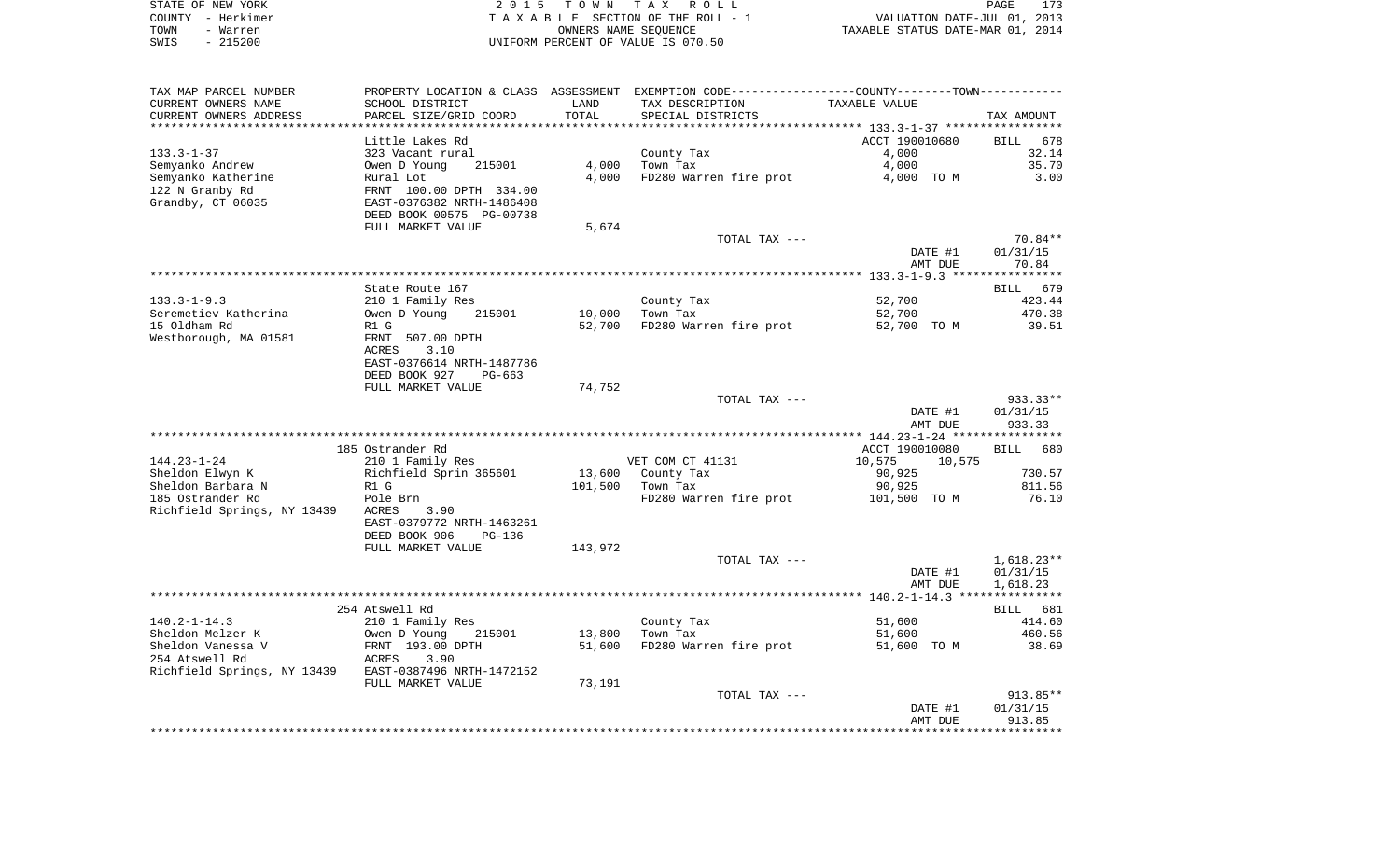| STATE OF NEW YORK<br>COUNTY - Herkimer                                  |                                                                                               |         | 2015 TOWN TAX ROLL<br>TAXABLE SECTION OF THE ROLL - 1 | VALUATION DATE-JUL 01, 2013      | 174<br>PAGE        |
|-------------------------------------------------------------------------|-----------------------------------------------------------------------------------------------|---------|-------------------------------------------------------|----------------------------------|--------------------|
| TOWN<br>- Warren                                                        | OWNERS NAME SEQUENCE                                                                          |         |                                                       | TAXABLE STATUS DATE-MAR 01, 2014 |                    |
| $-215200$<br>SWIS                                                       |                                                                                               |         | UNIFORM PERCENT OF VALUE IS 070.50                    |                                  |                    |
|                                                                         |                                                                                               |         |                                                       |                                  |                    |
| TAX MAP PARCEL NUMBER                                                   | PROPERTY LOCATION & CLASS ASSESSMENT EXEMPTION CODE---------------COUNTY-------TOWN---------- |         |                                                       |                                  |                    |
| CURRENT OWNERS NAME                                                     | SCHOOL DISTRICT                                                                               | LAND    | TAX DESCRIPTION                                       | TAXABLE VALUE                    |                    |
| CURRENT OWNERS ADDRESS                                                  | PARCEL SIZE/GRID COORD                                                                        | TOTAL   | SPECIAL DISTRICTS                                     |                                  | TAX AMOUNT         |
|                                                                         | 254 Atswell Rd                                                                                |         |                                                       | ACCT 190008100                   | BILL 682           |
| 140.2-1-14.1                                                            | 312 Vac w/imprv                                                                               |         | County Tax                                            | 20,300                           | 163.11             |
| Sheldon Wayne T                                                         | 215001<br>Owen D Young                                                                        | 4,400   | Town Tax                                              | 20,300                           | 181.19             |
| Sheldon Michele L                                                       | plbrn cabin                                                                                   | 20,300  | FD280 Warren fire prot                                | 20,300 TO M                      | 15.22              |
| 266 Atswell Rd                                                          | FRNT 102.00 DPTH                                                                              |         |                                                       |                                  |                    |
| Richfield Springs, NY 13439 ACRES                                       | 1.20                                                                                          |         |                                                       |                                  |                    |
|                                                                         | EAST-0387421 NRTH-1472404                                                                     |         |                                                       |                                  |                    |
|                                                                         | DEED BOOK 916<br>PG-31                                                                        |         |                                                       |                                  |                    |
|                                                                         | FULL MARKET VALUE                                                                             | 28,794  | TOTAL TAX ---                                         |                                  | 359.52**           |
|                                                                         |                                                                                               |         |                                                       | DATE #1                          | 01/31/15           |
|                                                                         |                                                                                               |         |                                                       | AMT DUE                          | 359.52             |
|                                                                         |                                                                                               |         |                                                       |                                  |                    |
|                                                                         | 266 Atswell Rd                                                                                |         |                                                       | ACCT 190008101                   | BILL 683           |
| 140.2-1-14.2                                                            | 210 1 Family Res                                                                              |         | County Tax                                            | 78,900                           | 633.95             |
| Sheldon Wayne T                                                         | 215001<br>Owen D Young                                                                        | 9,800   | Town Tax                                              | 78,900                           | 704.23             |
| Sheldon Michele                                                         | Residence                                                                                     | 78,900  | FD280 Warren fire prot                                | 78,900 TO M                      | 59.16              |
| 266 Atswell Rd<br>Richfield Springs, NY 13439 EAST-0387431 NRTH-1472574 | FRNT 125.00 DPTH 325.50                                                                       |         |                                                       |                                  |                    |
|                                                                         | DEED BOOK 754<br>PG-77                                                                        |         |                                                       |                                  |                    |
|                                                                         | FULL MARKET VALUE                                                                             | 111,915 |                                                       |                                  |                    |
|                                                                         |                                                                                               |         | TOTAL TAX ---                                         |                                  | 1,397.34**         |
|                                                                         |                                                                                               |         |                                                       | DATE #1                          | 01/31/15           |
|                                                                         |                                                                                               |         |                                                       | AMT DUE                          | 1,397.34           |
|                                                                         |                                                                                               |         |                                                       |                                  |                    |
| 144.23-1-10.31                                                          | 4243 Us Hwy 20<br>270 Mfg housing                                                             |         | County Tax                                            | ACCT 190003990<br>40,000         | BILL 684<br>321.39 |
| Sheldon William                                                         | Richfield Sprin 365601                                                                        | 7,500   | Town Tax                                              | 40,000                           | 357.02             |
| Sheldon Sharleen                                                        | Residence                                                                                     | 40,000  | FD280 Warren fire prot                                | 40,000 TO M                      | 29.99              |
| 4243 Us Hwy 20                                                          | ACRES<br>1.20                                                                                 |         | LT170 Warren light #1                                 | 40,000 TO M                      | 51.40              |
| Richfield Springs, NY 13439 EAST-0378956 NRTH-1462849                   |                                                                                               |         |                                                       |                                  |                    |
|                                                                         | DEED BOOK 803<br>PG-142                                                                       |         |                                                       |                                  |                    |
|                                                                         | FULL MARKET VALUE                                                                             | 56,738  |                                                       |                                  |                    |
|                                                                         |                                                                                               |         | TOTAL TAX ---                                         |                                  | 759.80**           |
|                                                                         |                                                                                               |         |                                                       | DATE #1<br>AMT DUE               | 01/31/15<br>759.80 |
|                                                                         |                                                                                               |         |                                                       |                                  |                    |
|                                                                         | 345 Cullen Rd                                                                                 |         |                                                       | ACCT 190010470                   | BILL 685           |
| 139.2–1–9.1                                                             | 112 Dairy farm                                                                                |         | County Tax                                            | 130,800                          | 1,050.96           |
| Sheldrick John C Sr                                                     | Richfield Sprin 365601                                                                        | 31,000  | Town Tax                                              | 130,800                          | 1,167.47           |
| Sheldrick Joyce                                                         | Dairy Farm                                                                                    | 130,800 | School Relevy                                         |                                  | 1,988.52           |
| 345 Cullen Rd                                                           | 2 MH                                                                                          |         | FD280 Warren fire prot 130,800 TO M                   |                                  | 98.07              |
| Richfield Springs, NY 13439 ACRES                                       | 77.50                                                                                         |         |                                                       |                                  |                    |
|                                                                         | EAST-0362656 NRTH-1474599<br>PG-62                                                            |         |                                                       |                                  |                    |
|                                                                         | DEED BOOK 854<br>FULL MARKET VALUE                                                            | 185,532 |                                                       |                                  |                    |
|                                                                         |                                                                                               |         | $TOPAT$ $TAY$ $---$                                   |                                  | $A$ 205 02**       |

TOTAL TAX --- 4,305.02<br>DATE #1 01/31/15<br>AMT DUE 4,305.02 DATE #1 01/31/15 AMT DUE 4,305.02 \*\*\*\*\*\*\*\*\*\*\*\*\*\*\*\*\*\*\*\*\*\*\*\*\*\*\*\*\*\*\*\*\*\*\*\*\*\*\*\*\*\*\*\*\*\*\*\*\*\*\*\*\*\*\*\*\*\*\*\*\*\*\*\*\*\*\*\*\*\*\*\*\*\*\*\*\*\*\*\*\*\*\*\*\*\*\*\*\*\*\*\*\*\*\*\*\*\*\*\*\*\*\*\*\*\*\*\*\*\*\*\*\*\*\*\*\*\*\*\*\*\*\*\*\*\*\*\*\*\*\*\*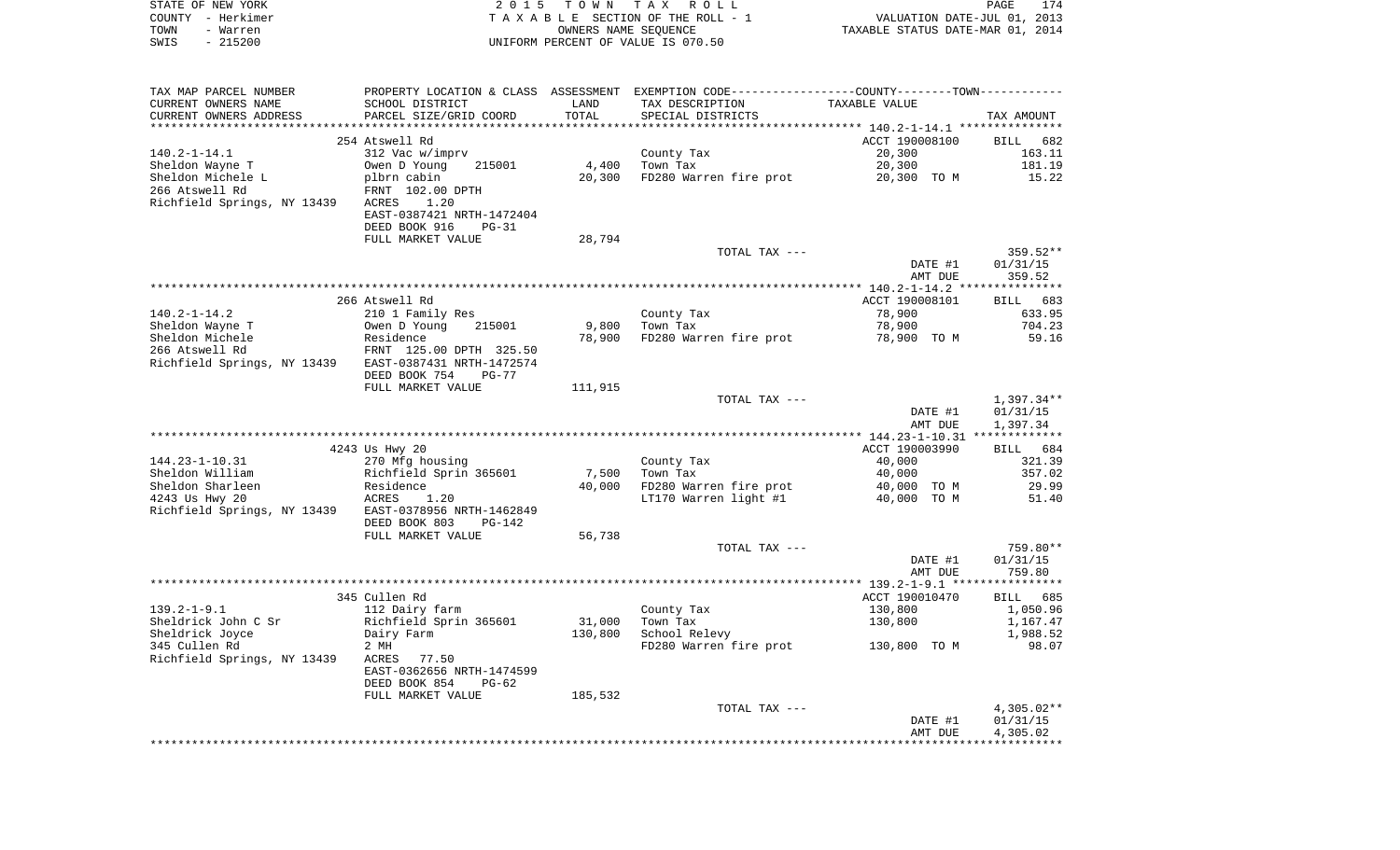| STATE OF NEW YORK | 2015 TOWN TAX ROLL                 | 175<br>PAGE                      |
|-------------------|------------------------------------|----------------------------------|
| COUNTY - Herkimer | TAXABLE SECTION OF THE ROLL - 1    | VALUATION DATE-JUL 01, 2013      |
| TOWN<br>- Warren  | OWNERS NAME SEOUENCE               | TAXABLE STATUS DATE-MAR 01, 2014 |
| $-215200$<br>SWIS | UNIFORM PERCENT OF VALUE IS 070.50 |                                  |

| TAX MAP PARCEL NUMBER            |                                 |        | PROPERTY LOCATION & CLASS ASSESSMENT EXEMPTION CODE---------------COUNTY-------TOWN---------- |                |                    |
|----------------------------------|---------------------------------|--------|-----------------------------------------------------------------------------------------------|----------------|--------------------|
| CURRENT OWNERS NAME              | SCHOOL DISTRICT                 | LAND   | TAX DESCRIPTION                                                                               | TAXABLE VALUE  |                    |
| CURRENT OWNERS ADDRESS           | PARCEL SIZE/GRID COORD          | TOTAL  | SPECIAL DISTRICTS                                                                             |                | TAX AMOUNT         |
|                                  |                                 |        |                                                                                               |                |                    |
|                                  | Kingdom Rd                      |        |                                                                                               |                | <b>BILL</b><br>686 |
| $132.2 - 3 - 19$                 | 322 Rural vac>10                |        | County Tax                                                                                    | 16,800         | 134.99             |
| Shemanski Bryan                  | Owen D Young<br>215001          | 16,800 | Town Tax                                                                                      | 16,800         | 149.95             |
| Shemanski Dawn<br>104 Tuthill Rd | FRNT 200.00 DPTH<br>ACRES 30.50 | 16,800 | FD280 Warren fire prot                                                                        | 16,800 TO M    | 12.60              |
| Blooming Grove, NY 10914         | EAST-0368248 NRTH-1493609       |        |                                                                                               |                |                    |
|                                  | DEED BOOK 1211 PG-772           |        |                                                                                               |                |                    |
|                                  | FULL MARKET VALUE               | 23,830 |                                                                                               |                |                    |
|                                  |                                 |        | TOTAL TAX ---                                                                                 |                | $297.54**$         |
|                                  |                                 |        |                                                                                               | DATE #1        | 01/31/15           |
|                                  |                                 |        |                                                                                               | AMT DUE        | 297.54             |
|                                  |                                 |        |                                                                                               |                |                    |
|                                  | State Route 20                  |        |                                                                                               | ACCT 190012930 | BILL 687           |
| $144.23 - 1 - 18$                | 240 Rural res                   |        | County Tax                                                                                    | 43,500         | 349.52             |
| Shemanski Thomas R               | Richfield Sprin 365601          | 17,000 | Town Tax                                                                                      | 43,500         | 388.26             |
| Shemanski Linda M                | Warren                          | 43,500 | FD280 Warren fire prot                                                                        | 43,500 TO M    | 32.62              |
| 92 Spruce Ln                     | Residence                       |        | LT170 Warren light #1                                                                         | 43,500 TO M    | 55.90              |
| Valley Stream, NY 11581          | ACRES<br>10.90                  |        |                                                                                               |                |                    |
|                                  | EAST-0378153 NRTH-1463157       |        |                                                                                               |                |                    |
|                                  | DEED BOOK 838<br>PG-107         |        |                                                                                               |                |                    |
|                                  | FULL MARKET VALUE               | 61,702 |                                                                                               |                |                    |
|                                  |                                 |        | TOTAL TAX ---                                                                                 |                | $826.30**$         |
|                                  |                                 |        |                                                                                               | DATE #1        | 01/31/15           |
|                                  |                                 |        |                                                                                               | AMT DUE        | 826.30             |
|                                  |                                 |        |                                                                                               |                |                    |
|                                  | State Route 167                 |        |                                                                                               | ACCT 190010560 | BILL 688           |
| $139.4 - 1 - 3.1$                | 105 Vac farmland                |        | County Tax                                                                                    | 27,800         | 223.37             |
| Shipski Richard D                | Richfield Sprin 365601          | 27,800 | Town Tax                                                                                      | 27,800         | 248.13             |
| 477 State Route 167              | Farm Land                       | 27,800 | FD280 Warren fire prot                                                                        | 27,800 TO M    | 20.84              |
| Richfield Spring, NY 13439       | ACRES 74.00                     |        |                                                                                               |                |                    |
|                                  | EAST-0364500 NRTH-1472506       |        |                                                                                               |                |                    |
|                                  | DEED BOOK 1360<br>PG-980        |        |                                                                                               |                |                    |
|                                  | FULL MARKET VALUE               | 39,433 |                                                                                               |                |                    |
|                                  |                                 |        | TOTAL TAX ---                                                                                 |                | 492.34**           |
|                                  |                                 |        |                                                                                               | DATE #1        | 01/31/15           |
|                                  |                                 |        |                                                                                               | AMT DUE        | 492.34             |
|                                  |                                 |        |                                                                                               |                |                    |
|                                  | Cullen Rd                       |        |                                                                                               | ACCT 190010532 | BILL 689           |
| $139.2 - 1 - 14.2$               | 314 Rural vac<10                |        | County Tax                                                                                    | 7,000          | 56.24              |
| Shypski John                     | Richfield Sprin 365601          | 7,000  | Town Tax                                                                                      | 7,000          | 62.48              |
|                                  |                                 |        | FD280 Warren fire prot                                                                        |                |                    |
| 587 Cullen Rd                    | Lot                             | 7,000  |                                                                                               | 7,000 TO M     | 5.25               |
| Richfield Springs, NY 13439      | 4.04<br>ACRES                   |        |                                                                                               |                |                    |
|                                  | EAST-0367486 NRTH-1475635       |        |                                                                                               |                |                    |
|                                  | DEED BOOK 682<br><b>PG-578</b>  |        |                                                                                               |                |                    |
|                                  | FULL MARKET VALUE               | 9,929  |                                                                                               |                |                    |
|                                  |                                 |        | TOTAL TAX ---                                                                                 |                | 123.97**           |
|                                  |                                 |        |                                                                                               | DATE #1        | 01/31/15           |
|                                  |                                 |        |                                                                                               | AMT DUE        | 123.97             |
|                                  |                                 |        |                                                                                               |                |                    |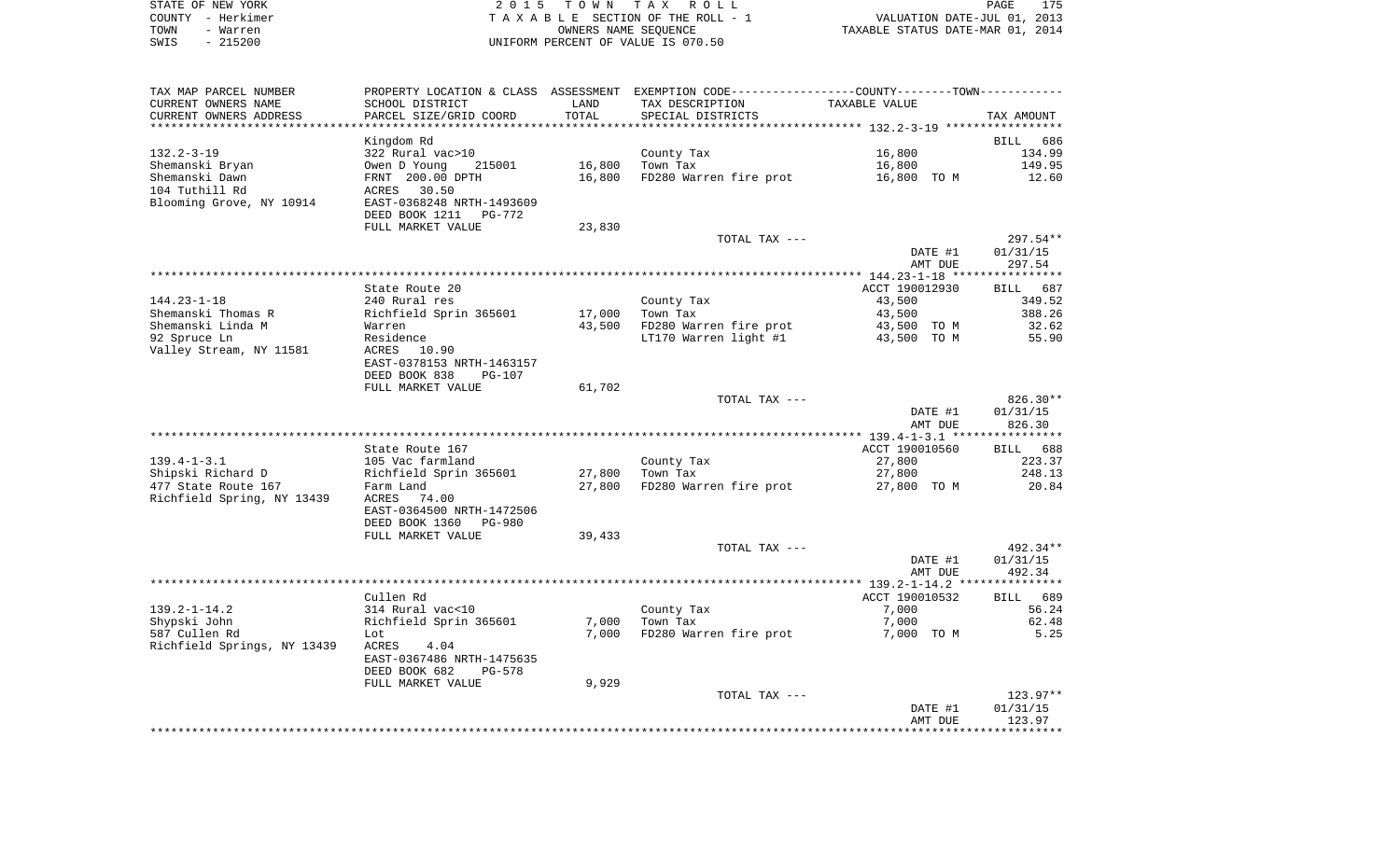|      | STATE OF NEW YORK | 2015 TOWN TAX ROLL                 | PAGE                             | 176 |
|------|-------------------|------------------------------------|----------------------------------|-----|
|      | COUNTY - Herkimer | TAXABLE SECTION OF THE ROLL - 1    | VALUATION DATE-JUL 01, 2013      |     |
| TOWN | - Warren          | OWNERS NAME SEOUENCE               | TAXABLE STATUS DATE-MAR 01, 2014 |     |
| SWIS | - 215200          | UNIFORM PERCENT OF VALUE IS 070.50 |                                  |     |

| TAX MAP PARCEL NUMBER                   | PROPERTY LOCATION & CLASS ASSESSMENT EXEMPTION CODE---------------COUNTY-------TOWN---------- |         |                         |                |                    |
|-----------------------------------------|-----------------------------------------------------------------------------------------------|---------|-------------------------|----------------|--------------------|
| CURRENT OWNERS NAME                     | SCHOOL DISTRICT                                                                               | LAND    | TAX DESCRIPTION         | TAXABLE VALUE  |                    |
| CURRENT OWNERS ADDRESS                  | PARCEL SIZE/GRID COORD                                                                        | TOTAL   | SPECIAL DISTRICTS       |                | TAX AMOUNT         |
|                                         |                                                                                               |         |                         |                |                    |
|                                         | 477 State Route 167                                                                           |         |                         |                | <b>BILL</b><br>690 |
| $139.4 - 1 - 3.2$                       | 210 1 Family Res                                                                              |         | VET WAR CT 41121        | 6,345<br>6,345 |                    |
| Shypski Richard                         | Richfield Sprin 365601                                                                        |         | 10,000 County Tax       | 45,555         | 366.03             |
| Shypski Christine                       | Residence                                                                                     | 51,900  | Town Tax                | 45,555         | 406.61             |
| 477 State Route 167                     | FRNT 210.00 DPTH 310.00                                                                       |         | FD280 Warren fire prot  | 51,900 TO M    | 38.91              |
| Richfield Springs, NY 13439             | <b>ACRES</b><br>1.00                                                                          |         |                         |                |                    |
|                                         | EAST-0366017 NRTH-1472995                                                                     |         |                         |                |                    |
|                                         | DEED BOOK 668<br>PG-537                                                                       |         |                         |                |                    |
|                                         | FULL MARKET VALUE                                                                             | 73,617  |                         |                |                    |
|                                         |                                                                                               |         | TOTAL TAX ---           |                | 811.55**           |
|                                         |                                                                                               |         |                         | DATE #1        | 01/31/15           |
|                                         |                                                                                               |         |                         | AMT DUE        | 811.55             |
|                                         |                                                                                               |         |                         |                |                    |
|                                         |                                                                                               |         |                         |                |                    |
|                                         | 587 Cullen Rd                                                                                 |         |                         | ACCT 190010530 | BILL<br>691        |
| $139.2 - 1 - 14.1$                      | 112 Dairy farm                                                                                |         | VETFUND CT 41101        | 680<br>680     |                    |
| Shypski Thomas ETAL                     | Richfield Sprin 365601                                                                        |         | 48,100 AGRIC 10 Y 42100 | 2,000<br>2,000 |                    |
| Clara Marie Shypski Life Use Dairy Farm |                                                                                               | 121,000 | County Tax              | 118,320        | 950.68             |
| 587 Cullen Rd                           | ACRES 98.50                                                                                   |         | Town Tax                | 118,320        | 1,056.08           |
| Richfield Springs, NY 13439             | EAST-0366948 NRTH-1476099                                                                     |         | FD280 Warren fire prot  | 121,000 TO M   | 90.72              |
|                                         | DEED BOOK 1143<br>PG-441                                                                      |         |                         |                |                    |
|                                         | FULL MARKET VALUE                                                                             | 171,631 |                         |                |                    |
|                                         |                                                                                               |         | TOTAL TAX ---           |                | $2,097.48**$       |
|                                         |                                                                                               |         |                         | DATE #1        | 01/31/15           |
|                                         |                                                                                               |         |                         | AMT DUE        | 2,097.48           |
|                                         |                                                                                               |         |                         |                |                    |
|                                         | 647 Cullen Rd                                                                                 |         |                         | ACCT 190005820 | BILL 692           |
| $139.2 - 1 - 21$                        | 210 1 Family Res                                                                              |         | County Tax              | 32,100         | 257.92             |
| Simonds Patricia                        | Richfield Sprin 365601                                                                        | 7,600   | Town Tax                | 32,100         | 286.51             |
| Simonds Damon                           | Residence                                                                                     | 32,100  | School Relevy           |                | 234.36             |
| 647 Cullen Rd                           | FRNT 130.00 DPTH 220.00                                                                       |         | FD280 Warren fire prot  | 32,100 TO M    | 24.07              |
| Richfield Springs, NY 13439             | EAST-0367957 NRTH-1475240                                                                     |         |                         |                |                    |
|                                         | DEED BOOK 870<br>$PG-12$                                                                      |         |                         |                |                    |
|                                         | FULL MARKET VALUE                                                                             | 45,532  |                         |                |                    |
|                                         |                                                                                               |         | TOTAL TAX ---           |                | 802.86**           |
|                                         |                                                                                               |         |                         | DATE #1        | 01/31/15           |
|                                         |                                                                                               |         |                         | AMT DUE        | 802.86             |
|                                         |                                                                                               |         |                         |                |                    |
|                                         | 126 Hogsback Rd                                                                               |         |                         | ACCT 190003030 | BILL 693           |
| $139.2 - 1 - 32$                        | 270 Mfg housing                                                                               |         | County Tax              | 12,000         | 96.42              |
| Siver Thomas                            | Richfield Sprin 365601                                                                        | 5,000   | Town Tax                | 12,000         | 107.11             |
| 126 Hogsback Rd                         | Mobile Home                                                                                   | 12,000  | FD280 Warren fire prot  | 12,000 TO M    | 9.00               |
| Richfield Springs, NY 13439             | FRNT 110.00 DPTH 185.00                                                                       |         |                         |                |                    |
|                                         | EAST-0368397 NRTH-1474771                                                                     |         |                         |                |                    |
|                                         | DEED BOOK 733<br>PG-282                                                                       |         |                         |                |                    |
|                                         | FULL MARKET VALUE                                                                             | 17,021  |                         |                |                    |
|                                         |                                                                                               |         | TOTAL TAX ---           |                | $212.53**$         |
|                                         |                                                                                               |         |                         | DATE #1        | 01/31/15           |
|                                         |                                                                                               |         |                         | AMT DUE        | 212.53             |
|                                         |                                                                                               |         |                         |                |                    |
|                                         |                                                                                               |         |                         |                |                    |
|                                         |                                                                                               |         |                         |                |                    |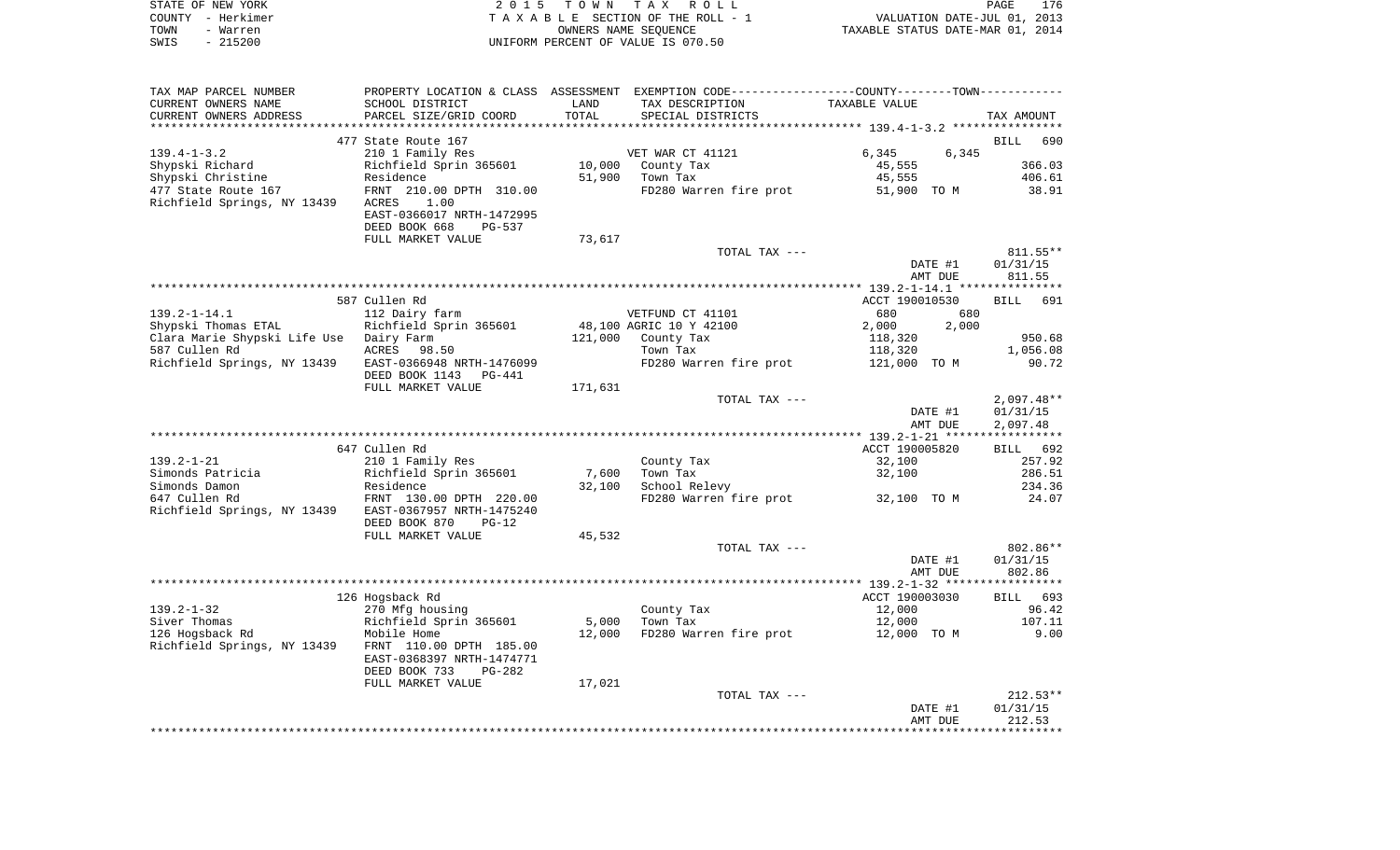|      | STATE OF NEW YORK | 2015 TOWN TAX ROLL                 | PAGE                             |
|------|-------------------|------------------------------------|----------------------------------|
|      | COUNTY - Herkimer | TAXABLE SECTION OF THE ROLL - 1    | VALUATION DATE-JUL 01, 2013      |
| TOWN | - Warren          | OWNERS NAME SEOUENCE               | TAXABLE STATUS DATE-MAR 01, 2014 |
| SWIS | - 215200          | UNIFORM PERCENT OF VALUE IS 070.50 |                                  |

| TAX MAP PARCEL NUMBER                                 | PROPERTY LOCATION & CLASS ASSESSMENT EXEMPTION CODE---------------COUNTY-------TOWN---------- |        |                        |                |         |            |
|-------------------------------------------------------|-----------------------------------------------------------------------------------------------|--------|------------------------|----------------|---------|------------|
| CURRENT OWNERS NAME                                   | SCHOOL DISTRICT                                                                               | LAND   | TAX DESCRIPTION        | TAXABLE VALUE  |         |            |
| CURRENT OWNERS ADDRESS                                | PARCEL SIZE/GRID COORD                                                                        | TOTAL  | SPECIAL DISTRICTS      |                |         | TAX AMOUNT |
|                                                       |                                                                                               |        |                        |                |         |            |
|                                                       | 143 Main St                                                                                   |        |                        | ACCT 190001290 |         | BILL 694   |
| 132.60-1-27                                           | 210 1 Family Res                                                                              |        | County Tax             | 45,700         |         | 367.19     |
| Smith Claire                                          | Owen D Young<br>215001                                                                        | 4,800  | Town Tax               | 45,700         |         | 407.90     |
| PO Box 86                                             | Residence                                                                                     | 45,700 | FD280 Warren fire prot | 45,700 TO M    |         | 34.26      |
| Jordanville, NY 13361                                 | 50.00 DPTH 175.00<br>FRNT                                                                     |        | LT180 Warren light #2  | 45,700 TO M    |         | 45.41      |
|                                                       | EAST-0371430 NRTH-1487395                                                                     |        |                        |                |         |            |
|                                                       | DEED BOOK 00657 PG-00121                                                                      |        |                        |                |         |            |
|                                                       | FULL MARKET VALUE                                                                             | 64,823 |                        |                |         |            |
|                                                       |                                                                                               |        | TOTAL TAX ---          |                |         | 854.76**   |
|                                                       |                                                                                               |        |                        |                | DATE #1 | 01/31/15   |
|                                                       |                                                                                               |        |                        |                | AMT DUE | 854.76     |
|                                                       |                                                                                               |        |                        |                |         |            |
|                                                       | Ostrander Rd                                                                                  |        |                        |                |         | BILL 695   |
| $144.23 - 1 - 10.2$                                   | 210 1 Family Res                                                                              |        | VET WAR CT 41121       | 6,345          | 6,345   |            |
| Smith Gary W                                          | Richfield Sprin 365601                                                                        | 7,900  | County Tax             | 42,955         |         | 345.14     |
| Smith MaryLou                                         | Nobile Home                                                                                   | 49,300 | Town Tax               | 42,955         |         | 383.40     |
| PO Box 1842                                           | FRNT 120.00 DPTH 235.00                                                                       |        | FD280 Warren fire prot | 49,300 TO M    |         | 36.96      |
| Richfield Springs, NY 13439 EAST-0379062 NRTH-1462847 |                                                                                               |        | LT170 Warren light #1  | 49,300 TO M    |         | 63.36      |
|                                                       | DEED BOOK 708<br>PG-62                                                                        |        |                        |                |         |            |
|                                                       | FULL MARKET VALUE                                                                             | 69,929 |                        |                |         |            |
|                                                       |                                                                                               |        | TOTAL TAX ---          |                |         | 828.86**   |
|                                                       |                                                                                               |        |                        |                | DATE #1 | 01/31/15   |
|                                                       |                                                                                               |        |                        |                | AMT DUE | 828.86     |
|                                                       |                                                                                               |        |                        |                |         |            |
|                                                       | State Route 167                                                                               |        |                        | ACCT 190005070 |         | BILL 696   |
| $132.60 - 1 - 5$                                      | 210 1 Family Res                                                                              |        | County Tax             | 10,000         |         | 80.35      |
| Smith Gordon Jay                                      | Owen D Young<br>215001                                                                        | 6,200  | Town Tax               | 10,000         |         | 89.26      |
| Smith Kathleen E                                      | Residence                                                                                     | 10,000 | FD280 Warren fire prot | 10,000 TO M    |         | 7.50       |
| PO Box 15                                             | FRNT 136.00 DPTH 93.00                                                                        |        | LT180 Warren light #2  | 10,000 TO M    |         | 9.94       |
| Jordanville, NY 13361                                 | EAST-0371124 NRTH-1487328                                                                     |        |                        |                |         |            |
|                                                       | DEED BOOK 1531<br>PG-960                                                                      |        |                        |                |         |            |
| PRIOR OWNER ON 3/01/2014                              | FULL MARKET VALUE                                                                             | 14,184 |                        |                |         |            |
| Hardy Lela                                            |                                                                                               |        |                        |                |         |            |
|                                                       |                                                                                               |        | TOTAL TAX ---          |                |         | 187.05**   |
|                                                       |                                                                                               |        |                        |                | DATE #1 | 01/31/15   |
|                                                       |                                                                                               |        |                        |                | AMT DUE | 187.05     |
|                                                       |                                                                                               |        |                        |                |         |            |
|                                                       | Kingdom Rd                                                                                    |        |                        | ACCT 190009240 |         | BILL 697   |
| $132.60 - 1 - 6$                                      | 331 Com vac w/im                                                                              |        | County Tax             | 32,000         |         | 257.11     |
| Smith Gordon Jay                                      | Owen D Young<br>215001                                                                        | 6,100  | Town Tax               | 32,000         |         | 285.62     |
| Smith Kathleen                                        | Service Station                                                                               | 32,000 | FD280 Warren fire prot | 32,000 TO M    |         | 23.99      |
| PO Box 15                                             | FRNT 82.50 DPTH 146.00                                                                        |        | LT180 Warren light #2  | 32,000 TO M    |         | 31.80      |
| Jordanville, NY 13361                                 | EAST-0371119 NRTH-1487414                                                                     |        |                        |                |         |            |
|                                                       | DEED BOOK 747<br><b>PG-217</b>                                                                |        |                        |                |         |            |
|                                                       | FULL MARKET VALUE                                                                             | 45,390 |                        |                |         |            |
|                                                       |                                                                                               |        | TOTAL TAX ---          |                |         | 598.52**   |
|                                                       |                                                                                               |        |                        |                | DATE #1 | 01/31/15   |
|                                                       |                                                                                               |        |                        |                | AMT DUE | 598.52     |
|                                                       |                                                                                               |        |                        |                |         |            |
|                                                       |                                                                                               |        |                        |                |         |            |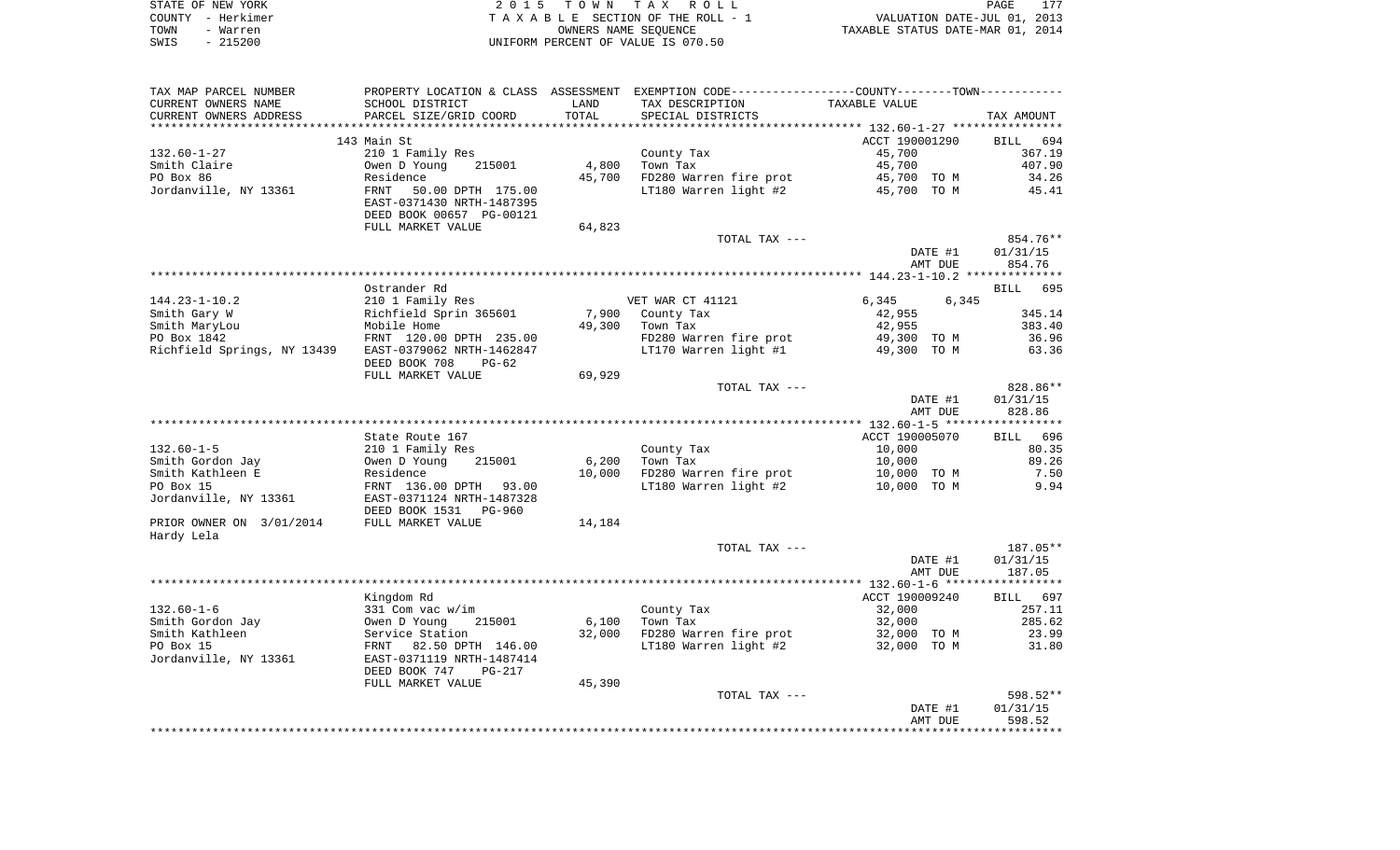|      | STATE OF NEW YORK | 2015 TOWN TAX ROLL                 | 178<br>PAGE                      |
|------|-------------------|------------------------------------|----------------------------------|
|      | COUNTY - Herkimer | TAXABLE SECTION OF THE ROLL - 1    | VALUATION DATE-JUL 01, 2013      |
| TOWN | - Warren          | OWNERS NAME SEOUENCE               | TAXABLE STATUS DATE-MAR 01, 2014 |
| SWIS | $-215200$         | UNIFORM PERCENT OF VALUE IS 070.50 |                                  |

| TAX MAP PARCEL NUMBER    |                                      |         | PROPERTY LOCATION & CLASS ASSESSMENT EXEMPTION CODE---------------COUNTY-------TOWN---------- |                    |                                                                      |
|--------------------------|--------------------------------------|---------|-----------------------------------------------------------------------------------------------|--------------------|----------------------------------------------------------------------|
| CURRENT OWNERS NAME      | SCHOOL DISTRICT                      | LAND    | TAX DESCRIPTION                                                                               | TAXABLE VALUE      |                                                                      |
| CURRENT OWNERS ADDRESS   | PARCEL SIZE/GRID COORD               | TOTAL   | SPECIAL DISTRICTS                                                                             |                    | TAX AMOUNT                                                           |
| ************************ |                                      |         |                                                                                               |                    |                                                                      |
|                          | Kingdom Rd                           |         |                                                                                               | ACCT 190002760     | 698<br><b>BILL</b>                                                   |
| $132.60 - 1 - 7$         | 314 Rural vac<10                     |         | County Tax                                                                                    | 500                | 4.02                                                                 |
| Smith Gordon Jay         | Owen D Young<br>215001               | 500     | Town Tax                                                                                      | 500                | 4.46                                                                 |
| Smith Kathleen           | Lot                                  | 500     | FD280 Warren fire prot                                                                        | 500 TO M           | .37                                                                  |
| PO Box 15                | FRNT<br>58.00 DPTH 148.00            |         | LT180 Warren light #2                                                                         | 500 TO M           | .50                                                                  |
| Jordanville, NY 13361    | EAST-0371112 NRTH-1487486            |         |                                                                                               |                    |                                                                      |
|                          | DEED BOOK 747<br>PG-217              |         |                                                                                               |                    |                                                                      |
|                          | FULL MARKET VALUE                    | 709     |                                                                                               |                    |                                                                      |
|                          |                                      |         | TOTAL TAX ---                                                                                 |                    | $9.35**$                                                             |
|                          |                                      |         |                                                                                               | DATE #1            | 01/31/15                                                             |
|                          |                                      |         |                                                                                               | AMT DUE            | 9.35                                                                 |
|                          |                                      |         |                                                                                               |                    |                                                                      |
|                          | 107 Kingdom Rd                       |         |                                                                                               | ACCT 190011010     | BILL 699                                                             |
| $132.60 - 1 - 8$         | 210 1 Family Res                     |         | County Tax                                                                                    | 45,400             | 364.78                                                               |
| Smith Gordon Jay         | Owen D Young<br>215001               | 6,000   | Town Tax                                                                                      | 45,400             | 405.22                                                               |
| Smith Kathleen           | Residence                            |         | 45,400 FD280 Warren fire prot                                                                 | 45,400 TO M        | 34.04                                                                |
| PO Box 15                | FRNT<br>82.50 DPTH 148.00            |         | LT180 Warren light #2                                                                         | 45,400 TO M        | 45.12                                                                |
| Jordanville, NY 13361    | EAST-0371114 NRTH-1487558            |         |                                                                                               |                    |                                                                      |
|                          | DEED BOOK 682<br>PG-52               |         |                                                                                               |                    |                                                                      |
|                          | FULL MARKET VALUE                    | 64,397  |                                                                                               |                    |                                                                      |
|                          |                                      |         | TOTAL TAX ---                                                                                 |                    | 849.16**                                                             |
|                          |                                      |         |                                                                                               |                    |                                                                      |
|                          |                                      |         |                                                                                               | DATE #1            | 01/31/15                                                             |
|                          |                                      |         |                                                                                               | AMT DUE            | 849.16                                                               |
|                          |                                      |         |                                                                                               |                    |                                                                      |
|                          | 124 Kingdom Rd                       |         |                                                                                               | ACCT 190001320     |                                                                      |
| $132.60 - 1 - 21$        | 210 1 Family Res                     |         | County Tax                                                                                    | 26,400             |                                                                      |
| Smith James W            | Owen D Young<br>215001               | 4,600   | Town Tax                                                                                      | 26,400             |                                                                      |
| Smith Pamela E           | Residence                            | 26,400  | FD280 Warren fire prot                                                                        | 26,400 TO M        |                                                                      |
| 124 Kingdom Rd           | 72.00 DPTH 115.00<br>FRNT            |         | LT180 Warren light #2                                                                         | 26,400 TO M        |                                                                      |
| Jordanville, NY 13361    | EAST-0371270 NRTH-1487771            |         |                                                                                               |                    |                                                                      |
|                          | DEED BOOK 856<br><b>PG-191</b>       |         |                                                                                               |                    |                                                                      |
|                          | FULL MARKET VALUE                    | 37,447  |                                                                                               |                    |                                                                      |
|                          |                                      |         | TOTAL TAX ---                                                                                 |                    |                                                                      |
|                          |                                      |         |                                                                                               | DATE #1            | 01/31/15                                                             |
|                          |                                      |         |                                                                                               | AMT DUE            | BILL 700<br>212.12<br>235.64<br>19.79<br>26.24<br>493.79**<br>493.79 |
|                          |                                      |         |                                                                                               |                    |                                                                      |
|                          | 656 State Route 167                  |         |                                                                                               | ACCT 190005795     |                                                                      |
| $139.2 - 1 - 17$         | 210 1 Family Res                     |         | County Tax                                                                                    | 77,600             |                                                                      |
| Smith Mark R             | Richfield Sprin 365601               | 15,000  | Town Tax                                                                                      | 77,600             |                                                                      |
| Smith Cynthia L          | Residence                            | 77,600  | FD280 Warren fire prot                                                                        | 77,600 TO M        |                                                                      |
| 656 State Route 167      | ACRES<br>5.00                        |         |                                                                                               |                    |                                                                      |
| Richfield Springs, NY    | EAST-0368197 NRTH-1476044            |         |                                                                                               |                    |                                                                      |
|                          | 13439-0218 DEED BOOK 856<br>$PG-324$ |         |                                                                                               |                    |                                                                      |
|                          | FULL MARKET VALUE                    | 110,071 |                                                                                               |                    |                                                                      |
|                          |                                      |         | TOTAL TAX ---                                                                                 |                    | BILL 701<br>623.50<br>692.63<br>58.18<br>$1,374.31**$                |
|                          |                                      |         |                                                                                               | DATE #1<br>AMT DUE | 01/31/15<br>1,374.31                                                 |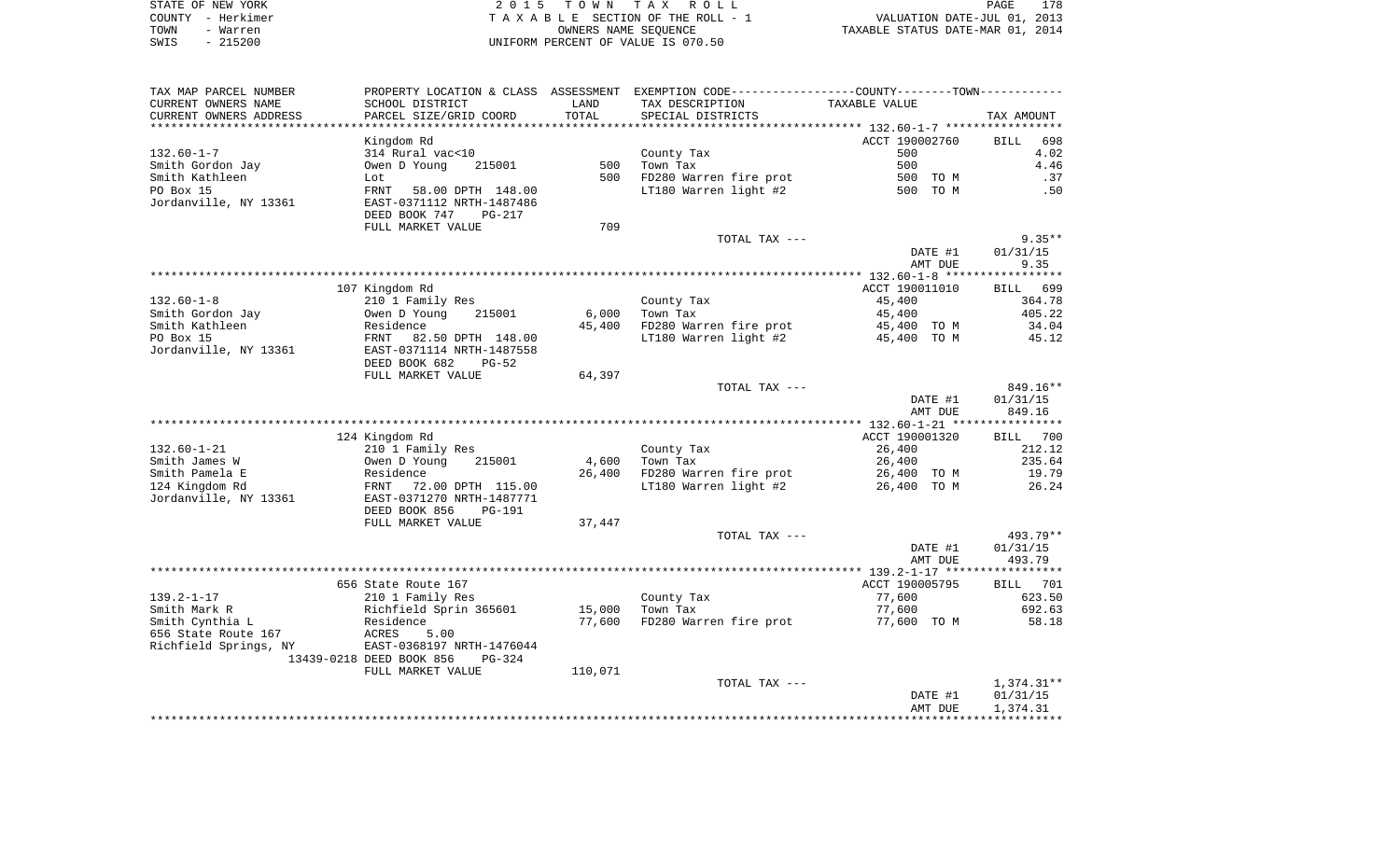| STATE OF NEW YORK |           | 2015 TOWN TAX ROLL                 | PAGE                             | 179 |
|-------------------|-----------|------------------------------------|----------------------------------|-----|
| COUNTY - Herkimer |           | TAXABLE SECTION OF THE ROLL - 1    | VALUATION DATE-JUL 01, 2013      |     |
| TOWN              | - Warren  | OWNERS NAME SEOUENCE               | TAXABLE STATUS DATE-MAR 01, 2014 |     |
| SWIS              | $-215200$ | UNIFORM PERCENT OF VALUE IS 070.50 |                                  |     |

| TAX MAP PARCEL NUMBER<br>CURRENT OWNERS NAME | SCHOOL DISTRICT                                                           | LAND             | PROPERTY LOCATION & CLASS ASSESSMENT EXEMPTION CODE---------------COUNTY-------TOWN----------<br>TAX DESCRIPTION | TAXABLE VALUE         |                      |
|----------------------------------------------|---------------------------------------------------------------------------|------------------|------------------------------------------------------------------------------------------------------------------|-----------------------|----------------------|
| CURRENT OWNERS ADDRESS                       | PARCEL SIZE/GRID COORD                                                    | TOTAL            | SPECIAL DISTRICTS                                                                                                |                       | TAX AMOUNT           |
|                                              | Hicks Rd                                                                  |                  |                                                                                                                  | ACCT 190007380        | BILL 702             |
| $133.2 - 2 - 8$                              | 322 Rural vac>10                                                          |                  | County Tax                                                                                                       | 21,000                | 168.73               |
| Smith Mary C<br>6212 Greenfield Rd           | Owen D Young<br>215001<br>ACRES 32.70                                     | 21,000<br>21,000 | Town Tax<br>FD280 Warren fire prot                                                                               | 21,000<br>21,000 TO M | 187.44<br>15.75      |
| Fort Worth, TX 76135-1309                    | EAST-0386599 NRTH-1489104<br>DEED BOOK 817<br>PG-702<br>FULL MARKET VALUE | 29,787           |                                                                                                                  |                       |                      |
|                                              |                                                                           |                  | TOTAL TAX ---                                                                                                    | DATE #1               | 371.92**<br>01/31/15 |
|                                              |                                                                           |                  |                                                                                                                  | AMT DUE               | 371.92               |
|                                              | Hicks Rd                                                                  |                  |                                                                                                                  |                       | BILL 703             |
| $133.2 - 2 - 9.3$                            | 210 1 Family Res                                                          |                  | County Tax                                                                                                       | 38,200                | 306.93               |
| Smith Richard & Mary                         | Owen D Young<br>215001                                                    | 25,800           | Town Tax                                                                                                         | 38,200                | 340.96               |
| Smith Robert & Lorraine                      | 8.90<br>ACRES                                                             | 38,200           | FD280 Warren fire prot                                                                                           | 38,200 TO M           | 28.64                |
| 6212 Greenfield Rd<br>Fort Worth, TX 76135   | EAST-0038611 NRTH-1489766<br>DEED BOOK 1521 PG-459                        |                  |                                                                                                                  |                       |                      |
|                                              | FULL MARKET VALUE                                                         | 54,184           |                                                                                                                  |                       |                      |
|                                              |                                                                           |                  | TOTAL TAX ---                                                                                                    |                       | $676.53**$           |
|                                              |                                                                           |                  |                                                                                                                  | DATE #1<br>AMT DUE    | 01/31/15<br>676.53   |
|                                              |                                                                           |                  |                                                                                                                  |                       |                      |
|                                              | Little Lakes Rd                                                           |                  |                                                                                                                  | ACCT 190008946        | BILL 704             |
| $133.3 - 4 - 3.1$                            | 312 Vac w/imprv                                                           |                  | County Tax                                                                                                       | 11,500                | 92.40                |
| Smith Sandra                                 | Owen D Young<br>215001                                                    | 6,500            | Town Tax                                                                                                         | 11,500                | 102.64               |
| 1347 Little Lakes Rd                         | Barn                                                                      | 11,500           | FD280 Warren fire prot                                                                                           | 11,500 TO M           | 8.62                 |
| Richfield Springs, NY 13439                  | Merge W/133.3-4-3.3<br>ACRES<br>5.20<br>EAST-0377315 NRTH-1483641         |                  |                                                                                                                  |                       |                      |
|                                              | DEED BOOK 852<br><b>PG-196</b>                                            |                  |                                                                                                                  |                       |                      |
|                                              | FULL MARKET VALUE                                                         | 16,312           |                                                                                                                  |                       | $203.66**$           |
|                                              |                                                                           |                  | TOTAL TAX ---                                                                                                    | DATE #1               | 01/31/15             |
|                                              |                                                                           |                  |                                                                                                                  | AMT DUE               | 203.66               |
|                                              |                                                                           |                  |                                                                                                                  |                       |                      |
|                                              | 1347 Little Lakes Rd                                                      |                  |                                                                                                                  | ACCT 190008945        | BILL 705             |
| $133.3 - 1 - 29$                             | 210 1 Family Res                                                          |                  | County Tax                                                                                                       | 68,000                | 546.37               |
| Smith Sandra Ann                             | Owen D Young<br>215001                                                    | 10,300           | Town Tax                                                                                                         | 68,000                | 606.94               |
| 1347 Little Lakes Rd                         | Residence                                                                 | 68,000           | FD280 Warren fire prot                                                                                           | 68,000 TO M           | 50.98                |
| Richfield Springs, NY 13439                  | ACRES<br>1.20<br>EAST-0376878 NRTH-1483675<br>DEED BOOK 1242<br>PG-490    |                  |                                                                                                                  |                       |                      |
|                                              | FULL MARKET VALUE                                                         | 96,454           |                                                                                                                  |                       |                      |
|                                              |                                                                           |                  | TOTAL TAX ---                                                                                                    |                       | 1,204.29**           |
|                                              |                                                                           |                  |                                                                                                                  | DATE #1               | 01/31/15             |
|                                              |                                                                           |                  |                                                                                                                  | AMT DUE               | 1,204.29             |
|                                              |                                                                           |                  |                                                                                                                  |                       |                      |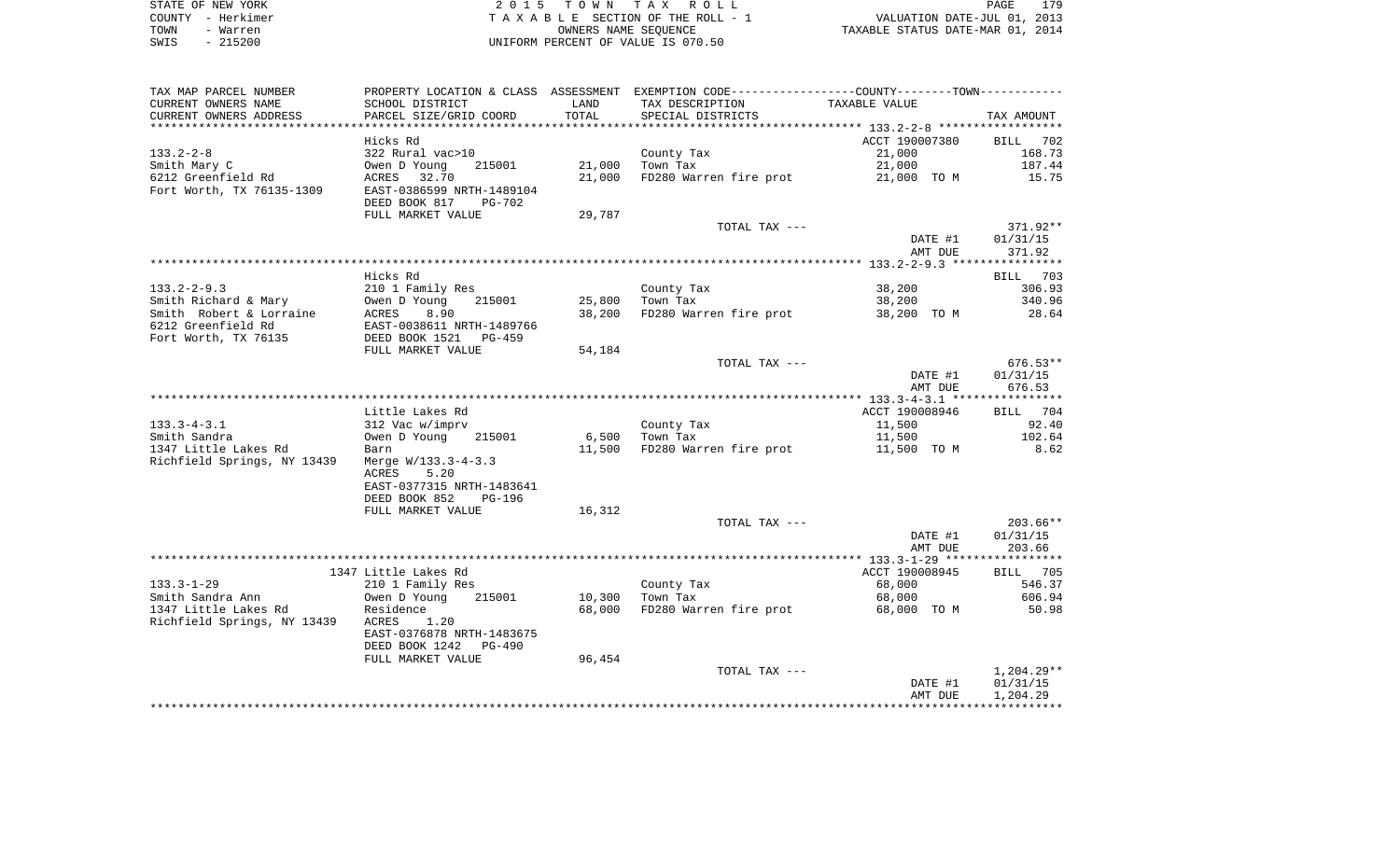| STATE OF NEW YORK | 2015 TOWN TAX ROLL                 | 180<br>PAGE                      |
|-------------------|------------------------------------|----------------------------------|
| COUNTY - Herkimer | TAXABLE SECTION OF THE ROLL - 1    | VALUATION DATE-JUL 01, 2013      |
| TOWN<br>- Warren  | OWNERS NAME SEOUENCE               | TAXABLE STATUS DATE-MAR 01, 2014 |
| $-215200$<br>SWIS | UNIFORM PERCENT OF VALUE IS 070.50 |                                  |

| TAX MAP PARCEL NUMBER                                 |                           |        | PROPERTY LOCATION & CLASS ASSESSMENT EXEMPTION CODE----------------COUNTY-------TOWN---------- |                |              |
|-------------------------------------------------------|---------------------------|--------|------------------------------------------------------------------------------------------------|----------------|--------------|
| CURRENT OWNERS NAME                                   | SCHOOL DISTRICT           | LAND   | TAX DESCRIPTION                                                                                | TAXABLE VALUE  |              |
| CURRENT OWNERS ADDRESS                                | PARCEL SIZE/GRID COORD    | TOTAL  | SPECIAL DISTRICTS                                                                              |                | TAX AMOUNT   |
|                                                       |                           |        |                                                                                                |                |              |
|                                                       | 4070 Us Hwy 20            |        |                                                                                                | ACCT 190001725 | BILL 706     |
| $144.1 - 1 - 57$                                      | 270 Mfg housing           |        | County Tax                                                                                     | 58,000         | 466.02       |
| Smith Victor                                          | Richfield Sprin 365601    | 11,100 | Town Tax                                                                                       | 58,000         | 517.68       |
| Swatling Sandy                                        | shed                      | 58,000 | FD280 Warren fire prot                                                                         | 58,000 TO M    | 43.49        |
|                                                       |                           |        |                                                                                                |                |              |
| 521 County Highway 28                                 | ACRES<br>1.90             |        | LT170 Warren light #1 58,000 TO M                                                              |                | 74.54        |
| Cooperstown, NY 13326                                 | EAST-0375537 NRTH-1462875 |        |                                                                                                |                |              |
|                                                       | DEED BOOK 1131<br>PG-423  |        |                                                                                                |                |              |
|                                                       | FULL MARKET VALUE         | 82,270 |                                                                                                |                |              |
|                                                       |                           |        | TOTAL TAX ---                                                                                  |                | $1,101.73**$ |
|                                                       |                           |        |                                                                                                | DATE #1        | 01/31/15     |
|                                                       |                           |        |                                                                                                | AMT DUE        | 1,101.73     |
|                                                       |                           |        |                                                                                                |                |              |
|                                                       | Little Lakes Rd           |        |                                                                                                |                | BILL 707     |
| $140.3 - 1 - 19.5$                                    | 314 Rural vac<10          |        | County Tax                                                                                     | 1,500          | 12.05        |
| Snyder Brian                                          | Richfield Sprin 365601    | 1,500  | Town Tax                                                                                       | 1,500          | 13.39        |
| Bartl Mary Ann                                        | land                      | 1,500  | School Relevy                                                                                  |                | 26.66        |
| 341 Little Lakes Rd                                   | FRNT 130.00 DPTH 220.00   |        | FD280 Warren fire prot                                                                         | 1,500 TO M     | 1.12         |
| Richfield Springs, NY 13439 EAST-0379796 NRTH-1468259 |                           |        |                                                                                                |                |              |
|                                                       |                           |        |                                                                                                |                |              |
|                                                       | DEED BOOK 940<br>PG-142   |        |                                                                                                |                |              |
|                                                       | FULL MARKET VALUE         | 2,128  |                                                                                                |                |              |
|                                                       |                           |        | TOTAL TAX ---                                                                                  |                | $53.22**$    |
|                                                       |                           |        |                                                                                                | DATE #1        | 01/31/15     |
|                                                       |                           |        |                                                                                                | AMT DUE        | 53.22        |
|                                                       |                           |        |                                                                                                |                |              |
|                                                       | 341 Little Lakes Rd       |        |                                                                                                | ACCT 190000395 | BILL 708     |
| $140.3 - 1 - 20.2$                                    | 210 1 Family Res          |        | County Tax                                                                                     | 63,600         | 511.02       |
| Snyder Brian                                          | Richfield Sprin 365601    | 7,100  | Town Tax                                                                                       | 63,600         | 567.67       |
| Bartl Mary Ann                                        | Residence                 | 63,600 | School Relevy                                                                                  |                | 794.21       |
|                                                       |                           |        | FD280 Warren fire prot                                                                         | $63,600$ TOM   | 47.69        |
| Richfield Springs, NY 13439 EAST-0380317 NRTH-1466760 |                           |        |                                                                                                |                |              |
|                                                       | DEED BOOK 924<br>PG-472   |        |                                                                                                |                |              |
|                                                       | FULL MARKET VALUE         | 90,213 |                                                                                                |                |              |
|                                                       |                           |        |                                                                                                |                |              |
|                                                       |                           |        | TOTAL TAX ---                                                                                  |                | $1,920.59**$ |
|                                                       |                           |        |                                                                                                | DATE #1        | 01/31/15     |
|                                                       |                           |        |                                                                                                | AMT DUE        | 1,920.59     |
|                                                       |                           |        |                                                                                                |                |              |
|                                                       | 1811 State Route 167      |        |                                                                                                | ACCT 190010771 | BILL 709     |
| $133.1 - 1 - 3.2$                                     | 210 1 Family Res          |        | County Tax                                                                                     | 38,000         | 305.32       |
| Snyder David A                                        | Owen D Young<br>215001    | 10,300 | Town Tax                                                                                       | 38,000         | 339.17       |
| 1811 State Route 167                                  | Residence                 | 38,000 | FD280 Warren fire prot 38,000 TO M                                                             |                | 28.49        |
| Mohawk, NY 13407                                      | 1.20<br>ACRES             |        |                                                                                                |                |              |
|                                                       | EAST-0378559 NRTH-1493860 |        |                                                                                                |                |              |
|                                                       | DEED BOOK 861<br>PG-607   |        |                                                                                                |                |              |
|                                                       | FULL MARKET VALUE         | 53,901 |                                                                                                |                |              |
|                                                       |                           |        | TOTAL TAX ---                                                                                  |                | 672.98**     |
|                                                       |                           |        |                                                                                                |                |              |
|                                                       |                           |        |                                                                                                | DATE #1        | 01/31/15     |
|                                                       |                           |        |                                                                                                | AMT DUE        | 672.98       |
|                                                       |                           |        |                                                                                                |                |              |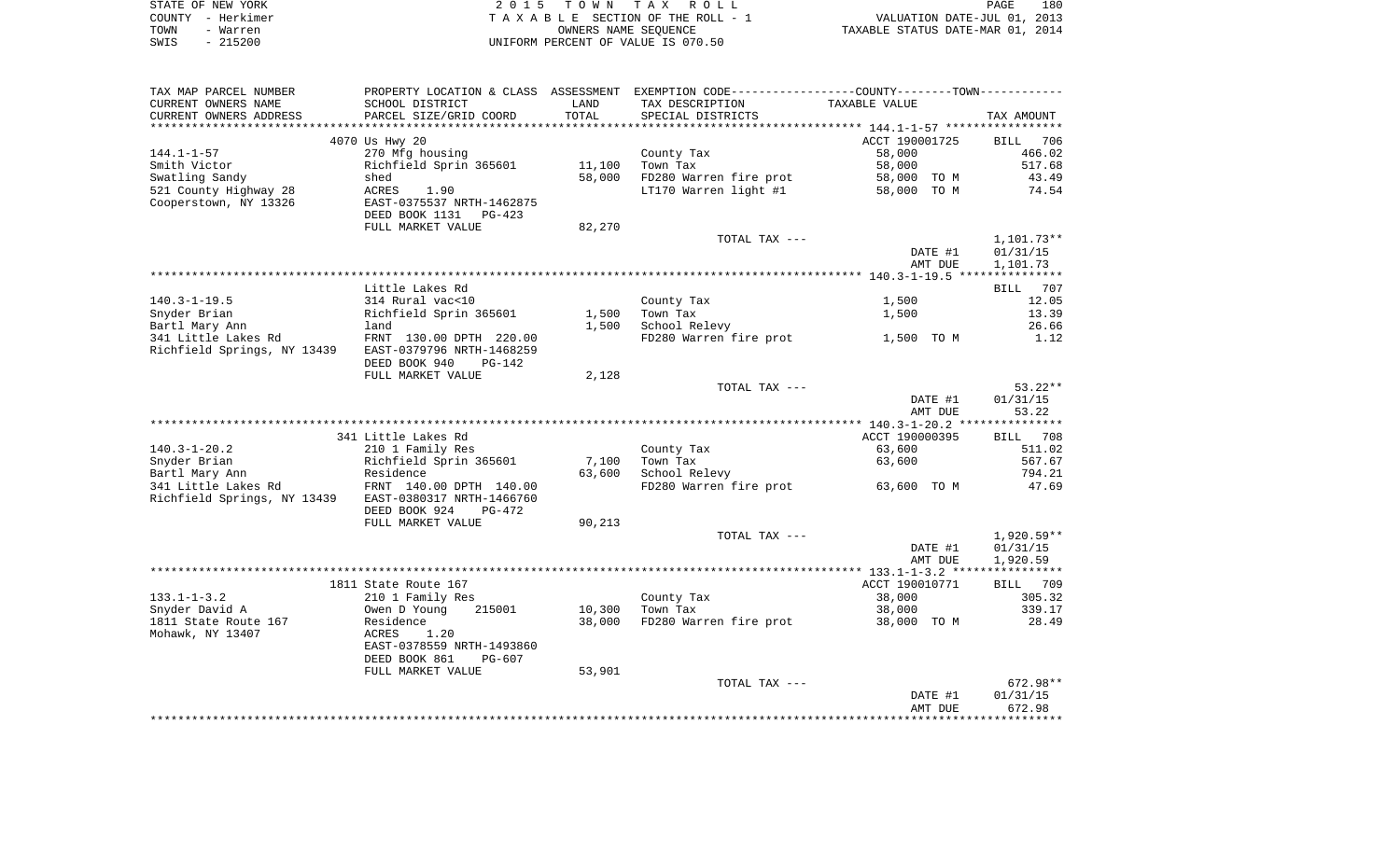| COUNTY - Herkimer<br>- Warren<br>TOWN<br>$-215200$<br>SWIS |                                                        | OWNERS NAME SEQUENCE      | TAXABLE SECTION OF THE ROLL - 1<br>UNIFORM PERCENT OF VALUE IS 070.50                         | VALUATION DATE-JUL 01, 2013<br>TAXABLE STATUS DATE-MAR 01, 2014 |                    |
|------------------------------------------------------------|--------------------------------------------------------|---------------------------|-----------------------------------------------------------------------------------------------|-----------------------------------------------------------------|--------------------|
|                                                            |                                                        |                           |                                                                                               |                                                                 |                    |
| TAX MAP PARCEL NUMBER                                      |                                                        |                           | PROPERTY LOCATION & CLASS ASSESSMENT EXEMPTION CODE---------------COUNTY-------TOWN---------- |                                                                 |                    |
| CURRENT OWNERS NAME                                        | SCHOOL DISTRICT                                        | LAND                      | TAX DESCRIPTION                                                                               | TAXABLE VALUE                                                   |                    |
| CURRENT OWNERS ADDRESS<br>**********************           | PARCEL SIZE/GRID COORD<br>**************************** | TOTAL<br>**************** | SPECIAL DISTRICTS                                                                             |                                                                 | TAX AMOUNT         |
|                                                            | 385 Earl Rd                                            |                           |                                                                                               |                                                                 | BILL               |
| $140.1 - 1 - 15.3$                                         | 270 Mfg housing                                        |                           | County Tax                                                                                    | 46,100                                                          | 710<br>370.41      |
| Snyder Donald                                              | Richfield Sprin 365601                                 | 11,700                    | Town Tax                                                                                      | 46,100                                                          | 411.47             |
| Snyder Heather                                             | МH                                                     | 46,100                    | FD280 Warren fire prot                                                                        | 46,100 TO M                                                     | 34.56              |
| 385 Earl Rd                                                | FRNT 204.00 DPTH                                       |                           |                                                                                               |                                                                 |                    |
| Richfield Springs, NY 13439                                | ACRES<br>5.80                                          |                           |                                                                                               |                                                                 |                    |
|                                                            | EAST-0373387 NRTH-1477414                              |                           |                                                                                               |                                                                 |                    |
|                                                            | DEED BOOK 1102<br>PG-574                               |                           |                                                                                               |                                                                 |                    |
|                                                            | FULL MARKET VALUE                                      | 65,390                    |                                                                                               |                                                                 |                    |
|                                                            |                                                        |                           | TOTAL TAX ---                                                                                 |                                                                 | $816.44**$         |
|                                                            |                                                        |                           |                                                                                               | DATE #1<br>AMT DUE                                              | 01/31/15<br>816.44 |
|                                                            |                                                        |                           |                                                                                               | **************** 127.3-1-7 ******************                   |                    |
|                                                            | 1001 Rock Hill Rd                                      |                           |                                                                                               | ACCT 190009150                                                  | <b>BILL</b><br>711 |
| $127.3 - 1 - 7$                                            | 210 1 Family Res                                       |                           | County Tax                                                                                    | 24,200                                                          | 194.44             |
| Snyder Harold                                              | Owen D Young<br>215001                                 | 9,400                     | Town Tax                                                                                      | 24,200                                                          | 216.00             |
| Snyder Melody                                              | Residence                                              | 24,200                    | FD280 Warren fire prot                                                                        | 24,200 TO M                                                     | 18.14              |
| 1001 Rock Hill Rd                                          | FRNT 300.00 DPTH 147.00                                |                           |                                                                                               |                                                                 |                    |
| Mohawk, NY 13407                                           | EAST-0378154 NRTH-1497110                              |                           |                                                                                               |                                                                 |                    |
|                                                            | DEED BOOK 743<br>$PG-184$<br>FULL MARKET VALUE         |                           |                                                                                               |                                                                 |                    |
|                                                            |                                                        | 34,326                    | TOTAL TAX ---                                                                                 |                                                                 | 428.58**           |
|                                                            |                                                        |                           |                                                                                               | DATE #1                                                         | 01/31/15           |
|                                                            |                                                        |                           |                                                                                               | AMT DUE                                                         | 428.58             |
|                                                            |                                                        |                           |                                                                                               | ************* 132.60-1-28 *****************                     |                    |
|                                                            | 147 Main St                                            |                           |                                                                                               | ACCT 190004920                                                  | 712<br>BILL        |
| $132.60 - 1 - 28$                                          | 210 1 Family Res                                       |                           | County Tax                                                                                    | 61,000                                                          | 490.13             |
| Snyder-Berberick Amanda                                    | Owen D Young<br>215001                                 | 10,000                    | Town Tax                                                                                      | 61,000                                                          | 544.46             |
| 147 Main St                                                | Residence<br>1.10                                      | 61,000                    | FD280 Warren fire prot                                                                        | 61,000 TO M                                                     | 45.74              |
| Jordanville, NY 13361                                      | ACRES<br>EAST-0371505 NRTH-1487490                     |                           | LT180 Warren light #2                                                                         | 61,000 TO M                                                     | 60.62              |
|                                                            | DEED BOOK 1488<br><b>PG-973</b>                        |                           |                                                                                               |                                                                 |                    |
|                                                            | FULL MARKET VALUE                                      | 86,525                    |                                                                                               |                                                                 |                    |
|                                                            |                                                        |                           | TOTAL TAX ---                                                                                 |                                                                 | $1,140.95**$       |
|                                                            |                                                        |                           |                                                                                               | DATE #1                                                         | 01/31/15           |
|                                                            |                                                        |                           |                                                                                               | AMT DUE                                                         | 1,140.95           |
|                                                            |                                                        |                           | **************************************                                                        | ************** 132.60-1-29 *****************                    |                    |
|                                                            | Jordanville                                            |                           |                                                                                               | ACCT 190004925                                                  | <b>BILL</b><br>713 |
| $132.60 - 1 - 29$                                          | 314 Rural vac<10                                       |                           | County Tax                                                                                    | 200                                                             | 1.61               |
| Snyder-Berberick Amanda                                    | Owen D Young<br>215001                                 |                           | 200 Town Tax                                                                                  | 200                                                             | 1.79               |
| 147 Main St<br>Jordanville, NY 13361                       | Lot<br>Right Of Way Nys Dot 6/00                       | 200                       | FD280 Warren fire prot<br>LT180 Warren light #2                                               | 200 TO M<br>200 TO M                                            |                    |
|                                                            | FRNT<br>59.00 DPTH 110.00                              |                           |                                                                                               |                                                                 |                    |
|                                                            | EAST-0371593 NRTH-1487375                              |                           |                                                                                               |                                                                 |                    |
|                                                            | DEED BOOK 1488<br>PG-973                               |                           |                                                                                               |                                                                 |                    |
|                                                            | FULL MARKET VALUE                                      | 284                       |                                                                                               |                                                                 |                    |
|                                                            |                                                        |                           |                                                                                               |                                                                 |                    |
|                                                            |                                                        |                           | TOTAL TAX ---                                                                                 |                                                                 | $3.75**$           |
|                                                            |                                                        |                           |                                                                                               | DATE #1<br>AMT DUE                                              | 01/31/15<br>3.75   |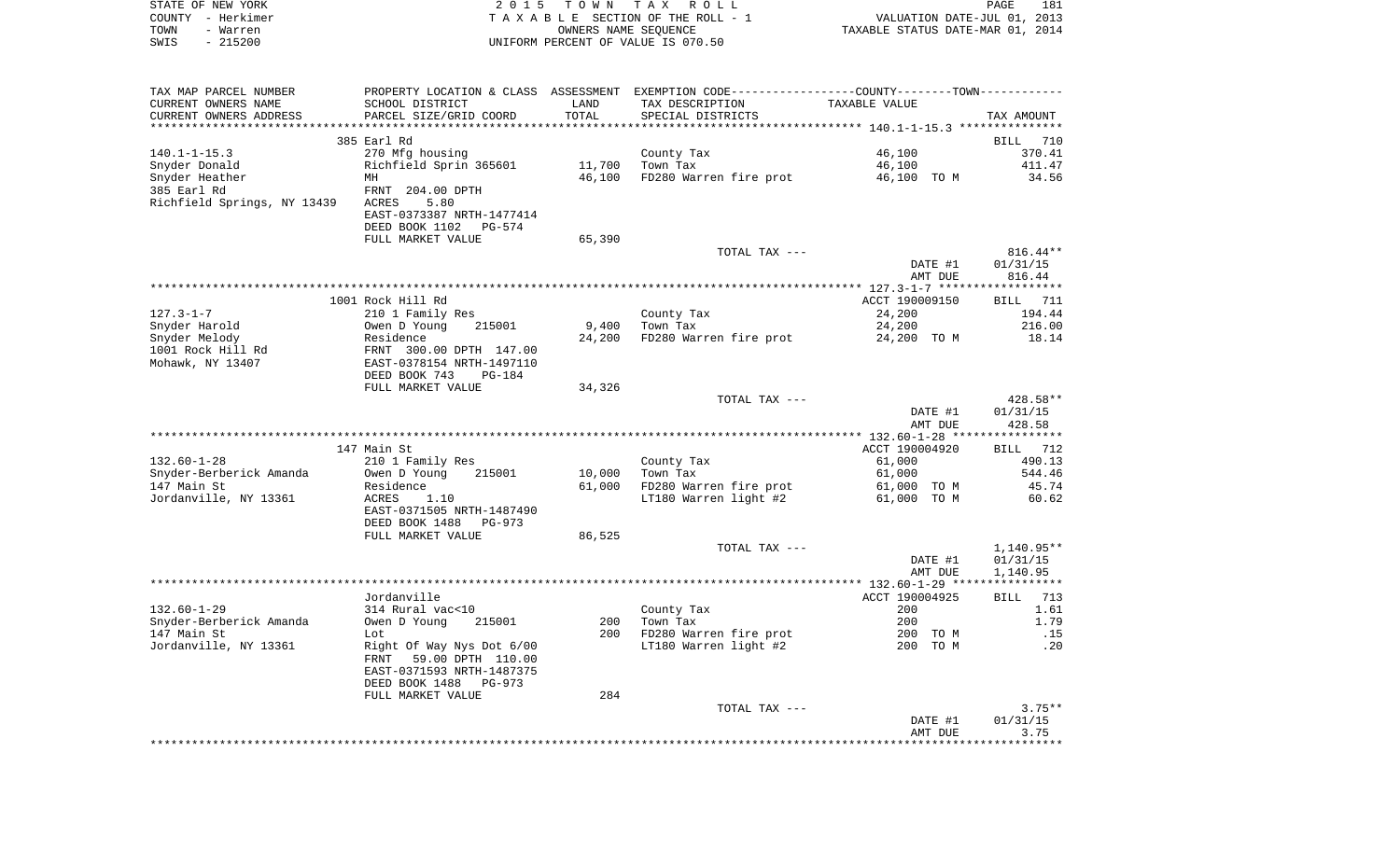|      | STATE OF NEW YORK | 2015 TOWN TAX ROLL                 | PAGE                             | 182 |
|------|-------------------|------------------------------------|----------------------------------|-----|
|      | COUNTY - Herkimer | TAXABLE SECTION OF THE ROLL - 1    | VALUATION DATE-JUL 01, 2013      |     |
| TOWN | - Warren          | OWNERS NAME SEOUENCE               | TAXABLE STATUS DATE-MAR 01, 2014 |     |
| SWIS | $-215200$         | UNIFORM PERCENT OF VALUE IS 070.50 |                                  |     |

| TAX MAP PARCEL NUMBER     | PROPERTY LOCATION & CLASS ASSESSMENT EXEMPTION CODE----------------COUNTY--------TOWN---------- |         |                        |                    |                    |
|---------------------------|-------------------------------------------------------------------------------------------------|---------|------------------------|--------------------|--------------------|
| CURRENT OWNERS NAME       | SCHOOL DISTRICT                                                                                 | LAND    | TAX DESCRIPTION        | TAXABLE VALUE      |                    |
| CURRENT OWNERS ADDRESS    | PARCEL SIZE/GRID COORD                                                                          | TOTAL   | SPECIAL DISTRICTS      |                    | TAX AMOUNT         |
| *******************       | ****************************                                                                    |         |                        |                    |                    |
|                           | 2621 Jordanville Rd                                                                             |         |                        | ACCT 190011730     | <b>BILL</b><br>714 |
| $133.3 - 1 - 14$          | 210 1 Family Res                                                                                |         | AGED-CNTY 41802        | $\Omega$<br>22,350 |                    |
| Soloviev Michael          | Owen D Young<br>215001                                                                          | 12,500  | County Tax             | 22,350             | 179.58             |
| Lahnovych Peter           | Life Use Nina Soloviev                                                                          | 44,700  | Town Tax               | 44,700             | 398.97             |
| C/O Nina Soloviev         | 3.00<br>ACRES                                                                                   |         | FD280 Warren fire prot | 44,700 TO M        | 33.52              |
| 231 Stonington Rd         | EAST-0376163 NRTH-1487385                                                                       |         |                        |                    |                    |
| Voorheesville, NY 12186   | DEED BOOK 1404<br>$PG-362$                                                                      |         |                        |                    |                    |
|                           | FULL MARKET VALUE                                                                               | 63,404  |                        |                    |                    |
|                           |                                                                                                 |         | TOTAL TAX ---          |                    | $612.07**$         |
|                           |                                                                                                 |         |                        | DATE #1            | 01/31/15           |
|                           |                                                                                                 |         |                        | AMT DUE            | 612.07             |
|                           |                                                                                                 |         |                        |                    |                    |
|                           | 1245 State Route 167                                                                            |         |                        | ACCT 190010745     | 715<br>BILL        |
| $132.4 - 1 - 75$          | 210 1 Family Res                                                                                |         | VET COM CT 41131       | 10,575<br>10,575   |                    |
| Soposki Anna C            | Owen D Young<br>215001                                                                          | 3,600   |                        | 35,225             | 283.03             |
|                           |                                                                                                 |         | County Tax             |                    |                    |
| 1245 State Route 167      | Residence                                                                                       | 45,800  | Town Tax               | 35,225             | 314.40             |
| Jordanville, NY 13361     | FRNT 199.00 DPTH<br>60.00                                                                       |         | FD280 Warren fire prot | 45,800 TO M        | 34.34              |
|                           | EAST-0369957 NRTH-1485824                                                                       |         |                        |                    |                    |
|                           | DEED BOOK 1408<br>PG-272                                                                        |         |                        |                    |                    |
|                           | FULL MARKET VALUE                                                                               | 64,965  |                        |                    |                    |
|                           |                                                                                                 |         | TOTAL TAX ---          |                    | $631.77**$         |
|                           |                                                                                                 |         |                        | DATE #1            | 01/31/15           |
|                           |                                                                                                 |         |                        | AMT DUE            | 631.77             |
|                           |                                                                                                 |         |                        |                    |                    |
|                           | 102 Mumford Rd                                                                                  |         |                        | ACCT 190011310     | 716<br><b>BILL</b> |
| $132.4 - 1 - 84.3$        | 112 Dairy farm                                                                                  |         | AGRIC 10 Y 42100       | 4,000<br>4,000     |                    |
| Soposki Jason             | 215001<br>Owen D Young                                                                          | 32,300  | County Tax             | 92,800             | 745.63             |
| 102 Mumford Rd            | Dairy Farm                                                                                      | 96,800  | Town Tax               | 92,800             | 828.29             |
| Jordanville, NY 13361     | ACRES<br>45.53                                                                                  |         | FD280 Warren fire prot | 96,800 TO M        | 72.58              |
|                           | EAST-0365848 NRTH-1483391                                                                       |         |                        |                    |                    |
| MAY BE SUBJECT TO PAYMENT | DEED BOOK 1424<br>$PG-232$                                                                      |         |                        |                    |                    |
| UNDER AGDIST LAW TIL 2016 | FULL MARKET VALUE                                                                               | 137,305 |                        |                    |                    |
|                           |                                                                                                 |         | TOTAL TAX ---          |                    | $1,646.50**$       |
|                           |                                                                                                 |         |                        | DATE #1            | 01/31/15           |
|                           |                                                                                                 |         |                        | AMT DUE            | 1,646.50           |
|                           |                                                                                                 |         |                        |                    |                    |
|                           | Kingdom Rd                                                                                      |         |                        | ACCT 190010890     | 717<br>BILL        |
| $132.2 - 1 - 16$          | 105 Vac farmland                                                                                |         | County Tax             | 8,300              | 66.69              |
| Soposki Joseph M          | 215001<br>Owen D Young                                                                          | 8,300   | Town Tax               | 8,300              | 74.08              |
| Soposki Joyce C           | Farm Land                                                                                       | 8,300   | FD280 Warren fire prot | 8,300 TO M         | 6.22               |
| 523 Kingdom Rd            | 12.30<br>ACRES                                                                                  |         |                        |                    |                    |
| Mohawk, NY 13407          | EAST-0368167 NRTH-1491863                                                                       |         |                        |                    |                    |
|                           | DEED BOOK 756<br>$PG-4$                                                                         |         |                        |                    |                    |
|                           | FULL MARKET VALUE                                                                               | 11,773  |                        |                    |                    |
|                           |                                                                                                 |         | TOTAL TAX ---          |                    | 146.99**           |
|                           |                                                                                                 |         |                        | DATE #1            | 01/31/15           |
|                           |                                                                                                 |         |                        | AMT DUE            | 146.99             |
|                           |                                                                                                 |         |                        |                    |                    |
|                           |                                                                                                 |         |                        |                    |                    |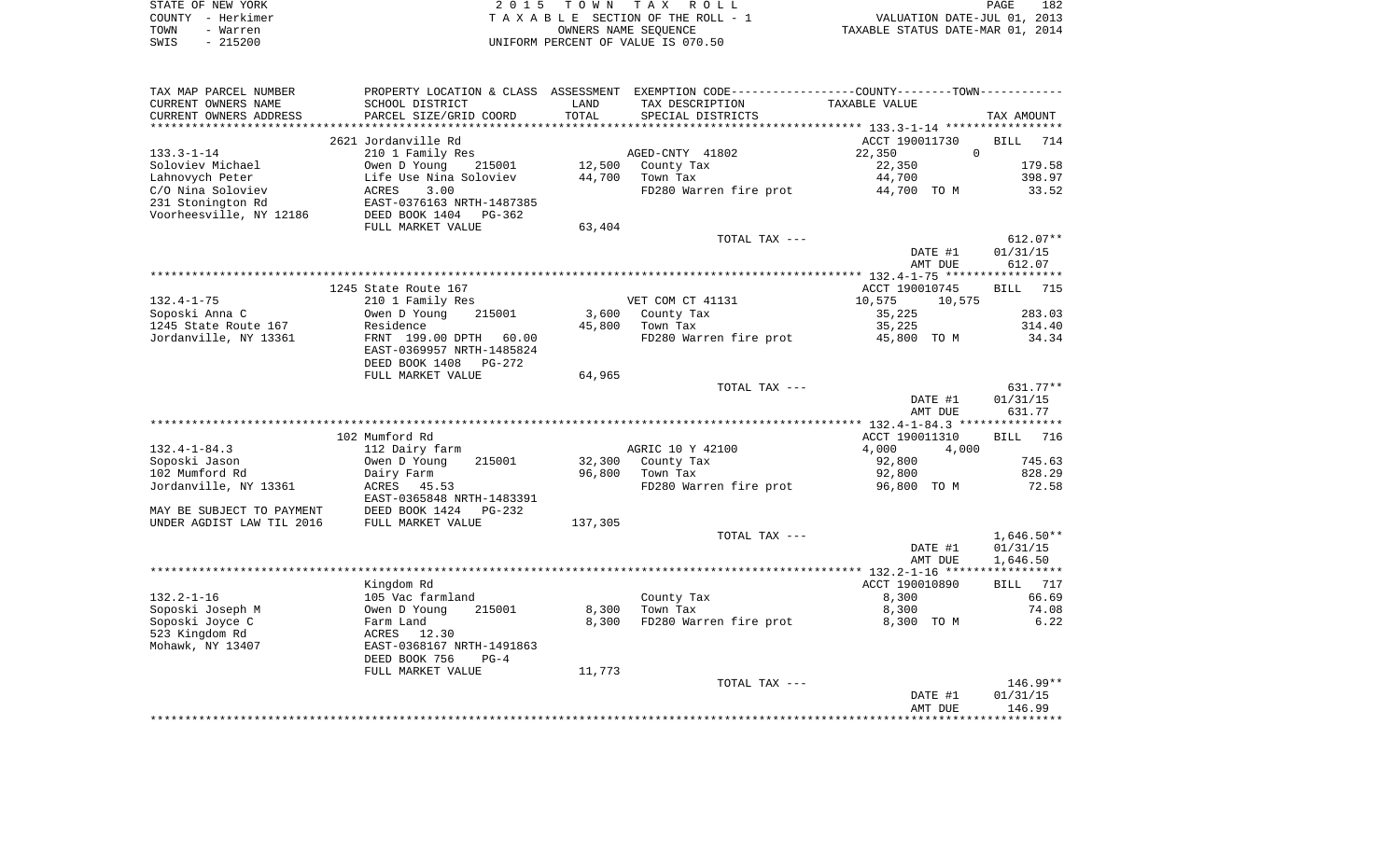|      | STATE OF NEW YORK | 2015 TOWN TAX ROLL                 | 183<br>PAGE                      |
|------|-------------------|------------------------------------|----------------------------------|
|      | COUNTY - Herkimer | TAXABLE SECTION OF THE ROLL - 1    | VALUATION DATE-JUL 01, 2013      |
| TOWN | - Warren          | OWNERS NAME SEOUENCE               | TAXABLE STATUS DATE-MAR 01, 2014 |
| SWIS | - 215200          | UNIFORM PERCENT OF VALUE IS 070.50 |                                  |

| TAX MAP PARCEL NUMBER                                |                                |         | PROPERTY LOCATION & CLASS ASSESSMENT EXEMPTION CODE----------------COUNTY-------TOWN----------- |                                                  |                 |
|------------------------------------------------------|--------------------------------|---------|-------------------------------------------------------------------------------------------------|--------------------------------------------------|-----------------|
| CURRENT OWNERS NAME                                  | SCHOOL DISTRICT                | LAND    | TAX DESCRIPTION                                                                                 | TAXABLE VALUE                                    |                 |
| CURRENT OWNERS ADDRESS                               | PARCEL SIZE/GRID COORD         | TOTAL   | SPECIAL DISTRICTS                                                                               |                                                  | TAX AMOUNT      |
|                                                      |                                |         |                                                                                                 | ****************** 132.2-1-15 ****************** |                 |
|                                                      | 523 Kingdom Rd                 |         |                                                                                                 | ACCT 190012630                                   | BILL<br>718     |
| $132.2 - 1 - 15$                                     | 210 1 Family Res               |         | VET WAR CT 41121                                                                                | 6,345<br>6,345                                   |                 |
| Soposki Joseph Michael                               | Owen D Young<br>215001         | 10,000  | County Tax                                                                                      | 60,655                                           | 487.35          |
| Soposki Joyce C                                      | Rural Residence                | 67,000  | Town Tax                                                                                        | 60,655                                           | 541.38          |
| 523 Kingdom Rd                                       | ACRES<br>1.00                  |         | FD280 Warren fire prot                                                                          | 67,000 TO M                                      | 50.24           |
| Mohawk, NY 13407                                     | EAST-0367957 NRTH-1492441      |         |                                                                                                 |                                                  |                 |
|                                                      | DEED BOOK 695<br><b>PG-705</b> |         |                                                                                                 |                                                  |                 |
|                                                      | FULL MARKET VALUE              | 95,035  |                                                                                                 |                                                  |                 |
|                                                      |                                |         | TOTAL TAX ---                                                                                   |                                                  | $1,078.97**$    |
|                                                      |                                |         |                                                                                                 | DATE #1                                          | 01/31/15        |
|                                                      |                                |         |                                                                                                 | AMT DUE                                          | 1,078.97        |
|                                                      |                                |         |                                                                                                 |                                                  |                 |
|                                                      | 4426 Us Hwy 20                 |         |                                                                                                 | ACCT 190010110                                   | BILL 719        |
| $144.1 - 1 - 27$                                     | 210 1 Family Res               |         | County Tax                                                                                      | 48,100                                           | 386.48          |
| Spraker Robert                                       | Richfield Sprin 365601         | 16,500  | Town Tax                                                                                        | 48,100                                           | 429.32          |
| Spraker Janet                                        | Residence                      | 48,100  | FD280 Warren fire prot                                                                          | 48,100 TO M                                      | 36.06           |
| 4426 Us Hwy 20                                       | ACRES<br>8.00                  |         |                                                                                                 |                                                  |                 |
| PO Box 1531                                          | EAST-0382760 NRTH-1461368      |         |                                                                                                 |                                                  |                 |
| Richfield Springs, NY 13439 DEED BOOK 00596 PG-00324 |                                |         |                                                                                                 |                                                  |                 |
|                                                      | FULL MARKET VALUE              | 68,227  |                                                                                                 |                                                  |                 |
|                                                      |                                |         | TOTAL TAX ---                                                                                   |                                                  | 851.86**        |
|                                                      |                                |         |                                                                                                 | DATE #1                                          | 01/31/15        |
|                                                      |                                |         |                                                                                                 | AMT DUE                                          | 851.86          |
|                                                      |                                |         |                                                                                                 |                                                  |                 |
|                                                      | 411 State Route 167            |         |                                                                                                 | ACCT 190011250                                   | BILL 720        |
|                                                      |                                |         |                                                                                                 |                                                  |                 |
| $139.4 - 1 - 19$                                     | 241 Rural res&ag               |         | VET WAR CT 41121                                                                                | 6,345<br>6,345                                   |                 |
| Stanfield Albert                                     | Richfield Sprin 365601         |         | 17,100 AGRIC 10 Y 41700                                                                         | 40,700<br>40,700                                 |                 |
| Stanfield Mary                                       | R1 2brns                       |         | 194,300 AGRIC 10 Y 41700                                                                        | 61,000<br>61,000                                 |                 |
| 411 State Route 167                                  | 1brn                           |         | AGRIC 10 Y 41700                                                                                | 20,400<br>20,400                                 |                 |
| Richfield Springs, NY 13439                          | ACRES 10.20                    |         | County Tax                                                                                      | 65,855                                           | 529.13          |
|                                                      | EAST-0365827 NRTH-1471779      |         | Town Tax                                                                                        | 65,855                                           | 587.79          |
| MAY BE SUBJECT TO PAYMENT                            | DEED BOOK 1221<br>PG-278       |         | FD280 Warren fire prot                                                                          | 194,300 TO M                                     | 145.68          |
| UNDER RPTL483 UNTIL 2019                             | FULL MARKET VALUE              | 275,603 |                                                                                                 |                                                  |                 |
|                                                      |                                |         | TOTAL TAX ---                                                                                   |                                                  | $1,262.60**$    |
|                                                      |                                |         |                                                                                                 | DATE #1                                          | 01/31/15        |
|                                                      |                                |         |                                                                                                 | AMT DUE                                          | 1,262.60        |
|                                                      |                                |         |                                                                                                 |                                                  |                 |
|                                                      | 159 Vaughn Rd                  |         |                                                                                                 | ACCT 190011581                                   | <b>BILL</b> 721 |
| $139.4 - 1 - 25.2$                                   | 270 Mfg housing                |         | County Tax                                                                                      | 30,500                                           | 245.06          |
| Stanfield Albert                                     | Richfield Sprin 365601         | 10,500  | Town Tax                                                                                        | 30,500                                           | 272.23          |
| Stanfield Mary                                       | Mobile Home                    | 30,500  | FD280 Warren fire prot                                                                          | 30,500 TO M                                      | 22.87           |
| 411 State Route 167                                  | <b>ACRES</b><br>1.39           |         |                                                                                                 |                                                  |                 |
| Richfield Springs, NY 13439                          | EAST-0361838 NRTH-1469773      |         |                                                                                                 |                                                  |                 |
|                                                      | DEED BOOK 1126<br>PG-686       |         |                                                                                                 |                                                  |                 |
|                                                      | FULL MARKET VALUE              | 43,262  |                                                                                                 |                                                  |                 |
|                                                      |                                |         | TOTAL TAX ---                                                                                   |                                                  | 540.16**        |
|                                                      |                                |         |                                                                                                 | DATE #1                                          | 01/31/15        |
|                                                      |                                |         |                                                                                                 |                                                  |                 |
|                                                      |                                |         |                                                                                                 |                                                  |                 |
|                                                      |                                |         |                                                                                                 | AMT DUE                                          | 540.16          |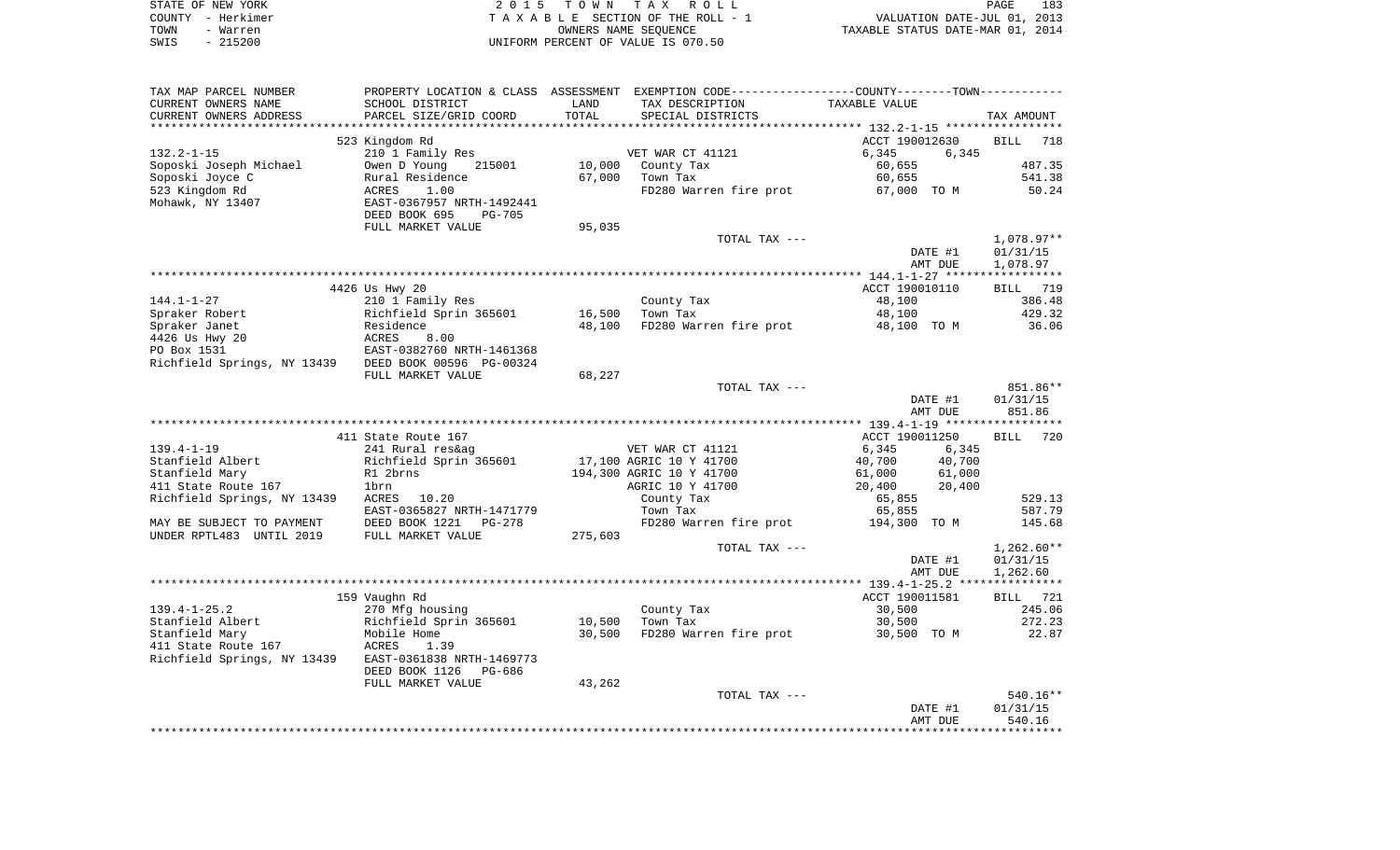|      | STATE OF NEW YORK | 2015 TOWN TAX ROLL                 |                                  | PAGE | 184 |
|------|-------------------|------------------------------------|----------------------------------|------|-----|
|      | COUNTY - Herkimer | TAXABLE SECTION OF THE ROLL - 1    | VALUATION DATE-JUL 01, 2013      |      |     |
| TOWN | - Warren          | OWNERS NAME SEOUENCE               | TAXABLE STATUS DATE-MAR 01, 2014 |      |     |
| SWIS | $-215200$         | UNIFORM PERCENT OF VALUE IS 070.50 |                                  |      |     |

 $\begin{array}{c} 184 \\ 2013 \\ 2014 \end{array}$ 

| TAX MAP PARCEL NUMBER                                  |                                                              |            | PROPERTY LOCATION & CLASS ASSESSMENT EXEMPTION CODE---------------COUNTY-------TOWN---------- |                      |                    |
|--------------------------------------------------------|--------------------------------------------------------------|------------|-----------------------------------------------------------------------------------------------|----------------------|--------------------|
| CURRENT OWNERS NAME                                    | SCHOOL DISTRICT                                              | LAND       | TAX DESCRIPTION                                                                               | <b>TAXABLE VALUE</b> |                    |
| CURRENT OWNERS ADDRESS                                 | PARCEL SIZE/GRID COORD                                       | TOTAL      | SPECIAL DISTRICTS                                                                             |                      | TAX AMOUNT         |
| ********************                                   |                                                              | ********** |                                                                                               |                      |                    |
|                                                        | Hogsback Rd                                                  |            |                                                                                               | ACCT 190004651       | <b>BILL</b><br>722 |
| $140.1 - 1 - 15.2$                                     | 322 Rural vac>10                                             |            | County Tax                                                                                    | 31,500               | 253.10             |
| Starcev Michael                                        | Richfield Sprin 365601                                       | 31,500     | Town Tax                                                                                      | 31,500               | 281.16             |
| Starcev Wilma                                          | Land                                                         | 31,500     | FD280 Warren fire prot                                                                        | 31,500 TO M          | 23.62              |
| 447 Ridge Rd<br>Newton, NJ 07860                       | 82.60<br>ACRES<br>EAST-0373934 NRTH-1473791                  |            |                                                                                               |                      |                    |
|                                                        | DEED BOOK 835<br><b>PG-523</b>                               |            |                                                                                               |                      |                    |
|                                                        | FULL MARKET VALUE                                            | 44,681     |                                                                                               |                      |                    |
|                                                        |                                                              |            | TOTAL TAX ---                                                                                 |                      | 557.88**           |
|                                                        |                                                              |            |                                                                                               | DATE #1<br>AMT DUE   | 01/31/15<br>557.88 |
|                                                        |                                                              |            |                                                                                               |                      |                    |
|                                                        | Rock Hill Rd                                                 |            |                                                                                               | ACCT 190005130       | <b>BILL</b><br>723 |
| $126.4 - 5 - 20$                                       | 314 Rural vac<10                                             |            | County Tax                                                                                    | 14,500               | 116.51             |
| Stark Garry                                            | Owen D Young<br>215001                                       | 14,500     | Town Tax                                                                                      | 14,500               | 129.42             |
| Stark Linda                                            | Subdivision lot # 20B                                        | 14,500     | FD280 Warren fire prot                                                                        | 14,500 TO M          | 10.87              |
| 75 Emerson Dr                                          | 8.60<br>ACRES                                                |            |                                                                                               |                      |                    |
| Great Neck, NY 11023                                   | EAST-0370772 NRTH-1499961<br>DEED BOOK 1462<br><b>PG-345</b> |            |                                                                                               |                      |                    |
| MAY BE SUBJECT TO PAYMENT<br>UNDER AGDIST LAW TIL 2017 | FULL MARKET VALUE                                            | 20,567     |                                                                                               |                      |                    |
|                                                        |                                                              |            | TOTAL TAX ---                                                                                 |                      | 256.80**           |
|                                                        |                                                              |            |                                                                                               | DATE #1<br>AMT DUE   | 01/31/15<br>256.80 |
|                                                        |                                                              |            |                                                                                               |                      |                    |
|                                                        | Rock Hill Rd                                                 |            |                                                                                               | ACCT 190005130       | 724<br>BILL        |
| $126.4 - 5 - 21$                                       | 322 Rural vac>10                                             |            | County Tax                                                                                    | 41,000               | 329.43             |
| Stark Garry                                            | Owen D Young<br>215001                                       | 41,000     | Town Tax                                                                                      | 41,000               | 365.95             |
| Stark Linda                                            | Subdivision lot # 21B                                        | 41,000     | FD280 Warren fire prot                                                                        | 41,000 TO M          | 30.74              |
| 75 Emerson Dr                                          | 29.80<br>ACRES                                               |            |                                                                                               |                      |                    |
| Great Neck, NY 11023                                   | EAST-0371210 NRTH-1499405                                    |            |                                                                                               |                      |                    |
|                                                        | DEED BOOK 1462<br>PG-345                                     |            |                                                                                               |                      |                    |
| MAY BE SUBJECT TO PAYMENT<br>UNDER AGDIST LAW TIL 2017 | FULL MARKET VALUE                                            | 58,156     |                                                                                               |                      |                    |
|                                                        |                                                              |            | TOTAL TAX ---                                                                                 |                      | $726.12**$         |
|                                                        |                                                              |            |                                                                                               | DATE #1              | 01/31/15           |
|                                                        |                                                              |            |                                                                                               | AMT DUE              | 726.12             |
|                                                        |                                                              |            |                                                                                               |                      | **********         |
|                                                        | Rock Hill Rd                                                 |            |                                                                                               | ACCT 190005130       | 725<br>BILL        |
| $126.4 - 5 - 22$                                       | 322 Rural vac>10                                             |            | County Tax                                                                                    | 20,900               | 167.93             |
| Stark Garry                                            | Owen D Young<br>215001                                       | 20,900     | Town Tax                                                                                      | 20,900               | 186.54             |
| Stark Linda                                            | Subdivision lot # 22B                                        | 20,900     | FD280 Warren fire prot                                                                        | 20,900 TO M          | 15.67              |
| 75 Emerson Dr                                          | ACRES<br>13.70                                               |            |                                                                                               |                      |                    |
| Great Neck, NY 11023                                   | EAST-0371817 NRTH-1499426<br>DEED BOOK 1497<br>$PG-365$      |            |                                                                                               |                      |                    |
| MAY BE SUBJECT TO PAYMENT<br>UNDER AGDIST LAW TIL 2017 | FULL MARKET VALUE                                            | 29,645     |                                                                                               |                      |                    |
|                                                        |                                                              |            | TOTAL TAX ---                                                                                 |                      | 370.14**           |
|                                                        |                                                              |            |                                                                                               | DATE #1<br>AMT DUE   | 01/31/15<br>370.14 |
|                                                        |                                                              |            |                                                                                               |                      |                    |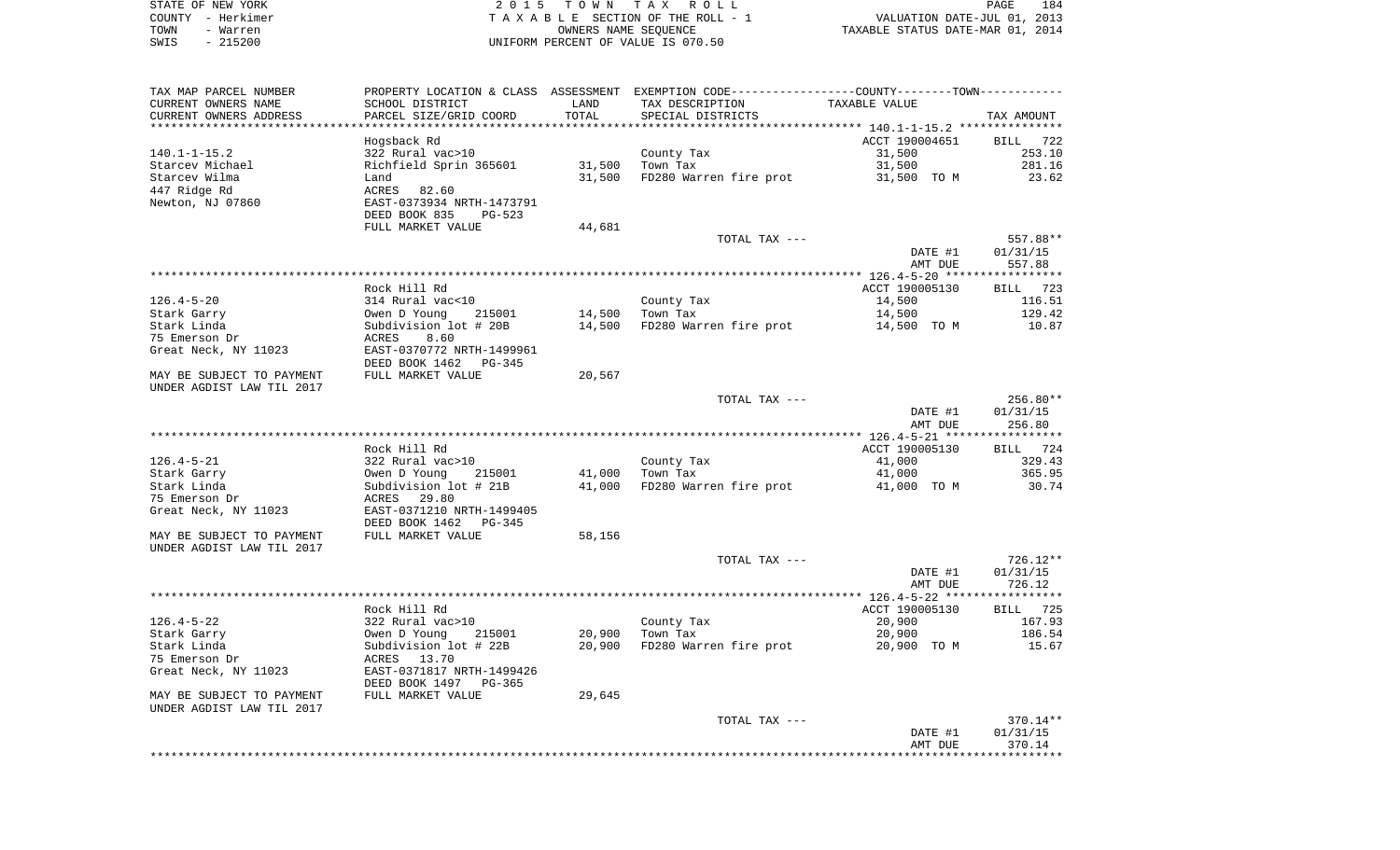| STATE OF NEW YORK | 2015 TOWN TAX ROLL                 | PAGE                             | 185 |
|-------------------|------------------------------------|----------------------------------|-----|
| COUNTY - Herkimer | TAXABLE SECTION OF THE ROLL - 1    | VALUATION DATE-JUL 01, 2013      |     |
| TOWN<br>- Warren  | OWNERS NAME SEOUENCE               | TAXABLE STATUS DATE-MAR 01, 2014 |     |
| $-215200$<br>SWIS | UNIFORM PERCENT OF VALUE IS 070.50 |                                  |     |

| Richfield Sprin 365601<br>12,700<br>Stefanec Otto<br>Town Tax<br>62,400<br>Stefanec Nancy Ann<br>Doublewide<br>62,400<br>School Relevy<br>227 Millstone Rd<br>FD280 Warren fire prot<br>62,400 TO M<br>shed<br>Richfield Springs, NY 13439<br>FRNT 284.00 DPTH<br>3.00<br>ACRES<br>EAST-0366812 NRTH-1467332<br>DEED BOOK 894<br>$PG-220$<br>88,511<br>FULL MARKET VALUE<br>TOTAL TAX ---<br>DATE #1<br>AMT DUE | $61.98**$<br>01/31/15<br>61.98<br>BILL 729<br>501.37<br>556.96<br>437.83<br>46.79<br>1,542.95**<br>01/31/15<br>1,542.95 |
|-----------------------------------------------------------------------------------------------------------------------------------------------------------------------------------------------------------------------------------------------------------------------------------------------------------------------------------------------------------------------------------------------------------------|-------------------------------------------------------------------------------------------------------------------------|
|                                                                                                                                                                                                                                                                                                                                                                                                                 |                                                                                                                         |
|                                                                                                                                                                                                                                                                                                                                                                                                                 |                                                                                                                         |
|                                                                                                                                                                                                                                                                                                                                                                                                                 |                                                                                                                         |
|                                                                                                                                                                                                                                                                                                                                                                                                                 |                                                                                                                         |
|                                                                                                                                                                                                                                                                                                                                                                                                                 |                                                                                                                         |
|                                                                                                                                                                                                                                                                                                                                                                                                                 |                                                                                                                         |
|                                                                                                                                                                                                                                                                                                                                                                                                                 |                                                                                                                         |
|                                                                                                                                                                                                                                                                                                                                                                                                                 |                                                                                                                         |
|                                                                                                                                                                                                                                                                                                                                                                                                                 |                                                                                                                         |
| $139.4 - 1 - 55.7$<br>62,400<br>210 1 Family Res<br>County Tax                                                                                                                                                                                                                                                                                                                                                  |                                                                                                                         |
| 227 Millstone Rd                                                                                                                                                                                                                                                                                                                                                                                                |                                                                                                                         |
|                                                                                                                                                                                                                                                                                                                                                                                                                 |                                                                                                                         |
| AMT DUE                                                                                                                                                                                                                                                                                                                                                                                                         |                                                                                                                         |
| DATE #1                                                                                                                                                                                                                                                                                                                                                                                                         |                                                                                                                         |
| TOTAL TAX ---                                                                                                                                                                                                                                                                                                                                                                                                   |                                                                                                                         |
| 4,965<br>FULL MARKET VALUE                                                                                                                                                                                                                                                                                                                                                                                      |                                                                                                                         |
| DEED BOOK 763<br>PG-462                                                                                                                                                                                                                                                                                                                                                                                         |                                                                                                                         |
| Mohawk, NY 13407<br>EAST-0377237 NRTH-1498003                                                                                                                                                                                                                                                                                                                                                                   |                                                                                                                         |
| Staruck Kathleen A<br>3,500 TO M<br>Horse Barn<br>929 Rockhill Rd<br>ACRES<br>1.00                                                                                                                                                                                                                                                                                                                              |                                                                                                                         |
| Owen D Young<br>Staruck Steven M<br>215001<br>1,000<br>Town Tax<br>3,500<br>FD280 Warren fire prot<br>3,500                                                                                                                                                                                                                                                                                                     | 31.24<br>2.62                                                                                                           |
| $127.3 - 1 - 5.2$<br>County Tax<br>3,500<br>312 Vac w/imprv                                                                                                                                                                                                                                                                                                                                                     | 28.12                                                                                                                   |
| Rock Hill Rd<br>ACCT 190009631                                                                                                                                                                                                                                                                                                                                                                                  | BILL 728                                                                                                                |
|                                                                                                                                                                                                                                                                                                                                                                                                                 |                                                                                                                         |
| AMT DUE                                                                                                                                                                                                                                                                                                                                                                                                         | 1,434.52                                                                                                                |
| DATE #1                                                                                                                                                                                                                                                                                                                                                                                                         | 01/31/15                                                                                                                |
| TOTAL TAX ---                                                                                                                                                                                                                                                                                                                                                                                                   | 1,434.52**                                                                                                              |
| FULL MARKET VALUE<br>114,894                                                                                                                                                                                                                                                                                                                                                                                    |                                                                                                                         |
| DEED BOOK 00636 PG-00404                                                                                                                                                                                                                                                                                                                                                                                        |                                                                                                                         |
| Mohawk, NY 13407<br>EAST-0377047 NRTH-1498117                                                                                                                                                                                                                                                                                                                                                                   |                                                                                                                         |
| 929 Rockhill Rd<br>ACRES 1.60                                                                                                                                                                                                                                                                                                                                                                                   |                                                                                                                         |
| Staruck Kathleen A<br>81,000<br>FD280 Warren fire prot<br>81,000 TO M<br>R1                                                                                                                                                                                                                                                                                                                                     | 60.73                                                                                                                   |
| Staruck Steven M<br>215001<br>10,800<br>Town Tax<br>81,000<br>Owen D Young                                                                                                                                                                                                                                                                                                                                      | 722.97                                                                                                                  |
| 81,000<br>$127.3 - 1 - 4$<br>210 1 Family Res<br>County Tax                                                                                                                                                                                                                                                                                                                                                     | 650.82                                                                                                                  |
| 929 Rock Hill Rd<br>ACCT 190009640                                                                                                                                                                                                                                                                                                                                                                              | BILL 727                                                                                                                |
|                                                                                                                                                                                                                                                                                                                                                                                                                 |                                                                                                                         |
| AMT DUE                                                                                                                                                                                                                                                                                                                                                                                                         | 853.36                                                                                                                  |
| DATE #1                                                                                                                                                                                                                                                                                                                                                                                                         | 01/31/15                                                                                                                |
| TOTAL TAX ---                                                                                                                                                                                                                                                                                                                                                                                                   | 853.36**                                                                                                                |
| 101,277<br>FULL MARKET VALUE                                                                                                                                                                                                                                                                                                                                                                                    |                                                                                                                         |
| DEED BOOK 00449 PG-00012                                                                                                                                                                                                                                                                                                                                                                                        |                                                                                                                         |
| Jordanville, NY 13361<br>EAST-0370788 NRTH-1487389<br>LT180 Warren light #2<br>71,400 TO M                                                                                                                                                                                                                                                                                                                      | 70.95                                                                                                                   |
| 71,400 TO M<br>PO Box 128<br>1.00<br>FD280 Warren fire prot<br>ACRES                                                                                                                                                                                                                                                                                                                                            | 53.53                                                                                                                   |
| 109 Main St<br>FRNT 140.00 DPTH 295.00<br>Town Tax<br>42,975                                                                                                                                                                                                                                                                                                                                                    | 383.58                                                                                                                  |
| Staruck Marian<br>Residence<br>71,400 County Tax<br>42,975                                                                                                                                                                                                                                                                                                                                                      | 345.30                                                                                                                  |
| 9,700 VET DIS CT 41141<br>Staruck Steven<br>Owen D Young<br>215001<br>17,850<br>17,850                                                                                                                                                                                                                                                                                                                          |                                                                                                                         |
| $132.60 - 1 - 3$<br>10,575<br>210 1 Family Res<br>VET COM CT 41131<br>10,575                                                                                                                                                                                                                                                                                                                                    |                                                                                                                         |
| ACCT 190011040<br>109 Main St                                                                                                                                                                                                                                                                                                                                                                                   | BILL 726                                                                                                                |
| CURRENT OWNERS ADDRESS<br>PARCEL SIZE/GRID COORD<br>SPECIAL DISTRICTS                                                                                                                                                                                                                                                                                                                                           | TAX AMOUNT                                                                                                              |
| CURRENT OWNERS NAME<br>SCHOOL DISTRICT<br>LAND<br>TAX DESCRIPTION<br>TAXABLE VALUE<br>TOTAL                                                                                                                                                                                                                                                                                                                     |                                                                                                                         |
| TAX MAP PARCEL NUMBER<br>PROPERTY LOCATION & CLASS ASSESSMENT EXEMPTION CODE---------------COUNTY-------TOWN----------                                                                                                                                                                                                                                                                                          |                                                                                                                         |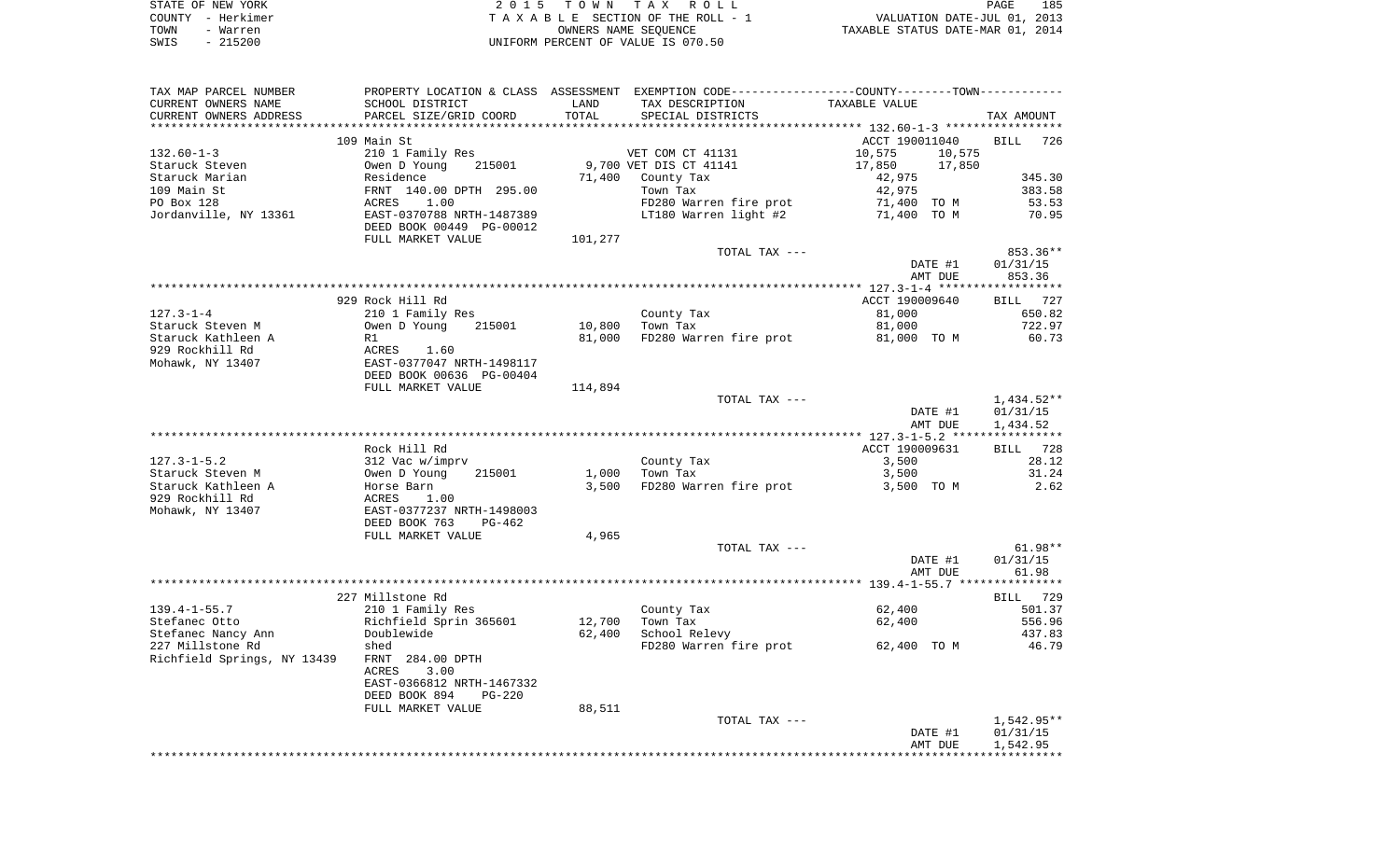| STATE OF NEW YORK<br>COUNTY - Herkimer<br>TOWN<br>- Warren<br>SWIS<br>$-215200$ |                                                                                              | OWNERS NAME SEOUENCE | 2015 TOWN TAX ROLL<br>TAXABLE SECTION OF THE ROLL - 1<br>UNIFORM PERCENT OF VALUE IS 070.50   | VALUATION DATE-JUL 01, 2013<br>TAXABLE STATUS DATE-MAR 01, 2014 | PAGE<br>186                          |
|---------------------------------------------------------------------------------|----------------------------------------------------------------------------------------------|----------------------|-----------------------------------------------------------------------------------------------|-----------------------------------------------------------------|--------------------------------------|
| TAX MAP PARCEL NUMBER                                                           |                                                                                              |                      | PROPERTY LOCATION & CLASS ASSESSMENT EXEMPTION CODE---------------COUNTY-------TOWN---------- |                                                                 |                                      |
| CURRENT OWNERS NAME                                                             | SCHOOL DISTRICT                                                                              | LAND                 | TAX DESCRIPTION                                                                               | TAXABLE VALUE                                                   |                                      |
| CURRENT OWNERS ADDRESS                                                          | PARCEL SIZE/GRID COORD                                                                       | TOTAL                | SPECIAL DISTRICTS                                                                             |                                                                 | TAX AMOUNT                           |
|                                                                                 |                                                                                              |                      |                                                                                               |                                                                 |                                      |
|                                                                                 | 323 Hoke Rd                                                                                  |                      |                                                                                               | ACCT 190012877                                                  | BILL 730                             |
| $144.3 - 1 - 1.1$                                                               | 240 Rural res                                                                                |                      | County Tax                                                                                    | 104,800                                                         | 842.05                               |
| Stein Barbara                                                                   | Richfield Sprin 365601                                                                       | 21,300               | Town Tax                                                                                      | 104,800                                                         | 935.40                               |
| 323 Hoke Rd                                                                     | Residence                                                                                    | 104,800              | FD280 Warren fire prot                                                                        | 104,800 TO M                                                    | 78.58                                |
| Richfield Springs, NY 13439                                                     | FRNT 363.00 DPTH                                                                             |                      |                                                                                               |                                                                 |                                      |
|                                                                                 | ACRES 16.70                                                                                  |                      |                                                                                               |                                                                 |                                      |
|                                                                                 | EAST-0384338 NRTH-1455828                                                                    |                      |                                                                                               |                                                                 |                                      |
|                                                                                 | DEED BOOK 942<br>$PG-29$                                                                     |                      |                                                                                               |                                                                 |                                      |
|                                                                                 | FULL MARKET VALUE                                                                            | 148,652              |                                                                                               |                                                                 |                                      |
|                                                                                 |                                                                                              |                      | TOTAL TAX ---                                                                                 | DATE #1<br>AMT DUE                                              | $1,856.03**$<br>01/31/15<br>1,856.03 |
|                                                                                 |                                                                                              |                      |                                                                                               |                                                                 |                                      |
|                                                                                 | Hoke Rd                                                                                      |                      |                                                                                               | ACCT 190012871                                                  | 731<br>BILL                          |
| $144.3 - 1 - 2.2$                                                               | 321 Abandoned ag                                                                             |                      | County Tax                                                                                    | 3,700                                                           | 29.73                                |
| Stein Barbara                                                                   | Richfield Sprin 365601                                                                       | 3,700                | Town Tax                                                                                      | 3,700                                                           | 33.02                                |
| 323 Hoke Rd                                                                     | Vacant Land                                                                                  | 3,700                | FD280 Warren fire prot                                                                        | 3,700 TO M                                                      | 2.77                                 |
| Richfield Springs, NY 13439                                                     | FRNT 530.00 DPTH<br>ACRES 11.50<br>EAST-0383937 NRTH-1455854<br>DEED BOOK 942<br>$PG-32$     |                      |                                                                                               |                                                                 |                                      |
|                                                                                 | FULL MARKET VALUE                                                                            | 5,248                |                                                                                               |                                                                 |                                      |
|                                                                                 |                                                                                              |                      | TOTAL TAX ---                                                                                 |                                                                 | 65.52**                              |
|                                                                                 |                                                                                              |                      |                                                                                               | DATE #1                                                         | 01/31/15                             |
|                                                                                 |                                                                                              |                      |                                                                                               | AMT DUE                                                         | 65.52                                |
|                                                                                 |                                                                                              |                      |                                                                                               |                                                                 |                                      |
|                                                                                 | Hoke Rd                                                                                      |                      |                                                                                               |                                                                 | 732<br>BILL                          |
| $144.3 - 1 - 2.4$                                                               | 314 Rural vac<10                                                                             |                      | County Tax                                                                                    | 1,400                                                           | 11.25                                |
| Stein Barbara                                                                   | Richfield Sprin 365601                                                                       | 1,400                | Town Tax                                                                                      | 1,400                                                           | 12.50                                |
| 323 Hoke Rd                                                                     | Vac Ld                                                                                       | 1,400                | FD280 Warren fire prot                                                                        | 1,400 TO M                                                      | 1.05                                 |
| Richfield Springs, NY 13439                                                     | FRNT<br>30.50 DPTH<br>ACRES<br>7.10<br>EAST-0384306 NRTH-1456355<br>DEED BOOK 942<br>$PG-32$ |                      |                                                                                               |                                                                 |                                      |
|                                                                                 | FULL MARKET VALUE                                                                            | 1,986                |                                                                                               |                                                                 |                                      |
|                                                                                 |                                                                                              |                      | TOTAL TAX ---                                                                                 |                                                                 | $24.80**$                            |
|                                                                                 |                                                                                              |                      |                                                                                               | DATE #1                                                         | 01/31/15                             |
|                                                                                 |                                                                                              |                      |                                                                                               | AMT DUE                                                         | 24.80                                |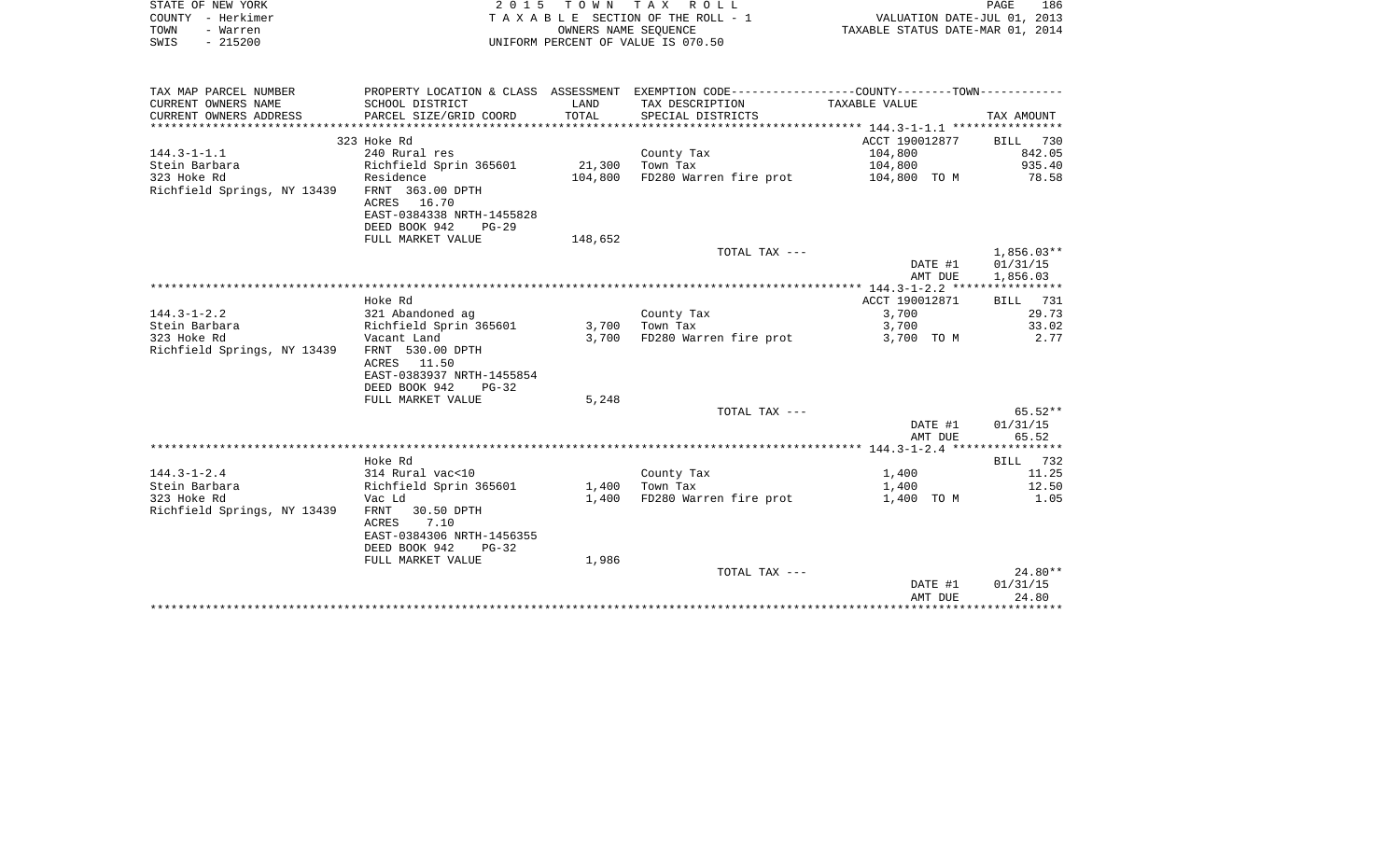| STATE OF NEW YORK      | 2 0 1 5                             | T O W N    | T A X<br>R O L L                             |                | PAGE                             | 187 |
|------------------------|-------------------------------------|------------|----------------------------------------------|----------------|----------------------------------|-----|
| - Herkimer<br>COUNTY   |                                     |            | TAXABLE SECTION OF THE ROLL - 1              |                | VALUATION DATE-JUL 01, 2013      |     |
| TOWN<br>- Warren       |                                     |            | OWNERS NAME SEOUENCE                         |                | TAXABLE STATUS DATE-MAR 01, 2014 |     |
| $-215200$<br>SWIS      |                                     |            | UNIFORM PERCENT OF VALUE IS 070.50           |                |                                  |     |
|                        |                                     |            |                                              |                |                                  |     |
| TAX MAP PARCEL NUMBER  | PROPERTY LOCATION & CLASS           | ASSESSMENT | EXEMPTION CODE-----------------COUNTY------- |                | $-TOWN--$                        |     |
| CURRENT OWNERS NAME    | SCHOOL DISTRICT                     | LAND       | TAX DESCRIPTION                              | TAXABLE VALUE  |                                  |     |
| CURRENT OWNERS ADDRESS | PARCEL SIZE/GRID COORD              | TOTAL      | SPECIAL DISTRICTS                            |                | TAX AMOUNT                       |     |
|                        |                                     |            |                                              |                |                                  |     |
|                        | 118 Kingdom Rd                      |            |                                              | ACCT 190001530 | 733<br>BILL                      |     |
| 132.60-1-20.1          | 210 1 Family Res                    |            | County Tax                                   | 59,900         | 481.29                           |     |
| Stephens Nathan J      | 215001<br>Owen D Young              | 10,500     | Town Tax                                     | 59,900         | 534.64                           |     |
| 118 Kingdom Rd         | R1 & Com Gar                        | 59,900     | FD280 Warren fire prot                       | 59,900 TO M    | 44.91                            |     |
| Jordanville, NY 13361  | 74.25 DPTH<br>FRNT<br>1.40<br>ACRES |            | LT180 Warren light #2                        | 59,900         | 59.53<br>TO M                    |     |

| 118 Kingdom Rd                                         | R1 & Com Gar              | 59,900  | FD280 Warren fire prot   | 59,900 TO M |          | 44.91                               |
|--------------------------------------------------------|---------------------------|---------|--------------------------|-------------|----------|-------------------------------------|
| Jordanville, NY 13361                                  | FRNT<br>74.25 DPTH        |         | LT180 Warren light #2    | 59,900 TO M |          | 59.53                               |
|                                                        | 1.40<br>ACRES             |         |                          |             |          |                                     |
|                                                        | EAST-0371579 NRTH-1487644 |         |                          |             |          |                                     |
|                                                        | DEED BOOK 1511 PG-569     |         |                          |             |          |                                     |
|                                                        | FULL MARKET VALUE         | 84,965  |                          |             |          |                                     |
|                                                        |                           |         | TOTAL TAX ---            |             |          | $1,120.37**$                        |
|                                                        |                           |         |                          |             | DATE #1  | 01/31/15                            |
|                                                        |                           |         |                          |             | AMT DUE  | 1,120.37                            |
|                                                        |                           |         |                          |             |          |                                     |
|                                                        | 911 Little Lakes Rd       |         |                          |             |          | 734<br>BILL                         |
| $140.1 - 1 - 18.3$                                     | 112 Dairy farm            |         | AG MKTS L 41720          | 39,275      | 39,275   |                                     |
| Stetson Brian                                          | 215001<br>Owen D Young    |         | 100,000 AGRIC 10 Y 42100 | 4,000       | 4,000    |                                     |
| Stetson Amy                                            | ACRES 112.40              | 132,000 | County Tax               | 88,725      |          | 712.89                              |
| 911 Little Lakes Rd                                    | EAST-0380700 NRTH-1476639 |         | Town Tax                 | 88,725      |          | 791.92                              |
| Richfield Springs, NY 13439                            | DEED BOOK 1339 PG-724     |         | School Relevy            |             |          | 1,809.95                            |
|                                                        | FULL MARKET VALUE         | 187,234 | FD280 Warren fire prot   | 92,725 TO M |          | 69.52                               |
| MAY BE SUBJECT TO PAYMENT<br>UNDER AGDIST LAW TIL 2018 |                           |         | 39,275 EX                |             |          |                                     |
|                                                        |                           |         | TOTAL TAX ---            |             |          | $3,384.28**$                        |
|                                                        |                           |         |                          |             | DATE #1  | 01/31/15                            |
|                                                        |                           |         |                          |             | AMT DUE  | 3,384.28                            |
|                                                        |                           |         |                          |             |          | $140.4 - 1 - 6.2$ ***************** |
|                                                        | Ostrander Rd              |         |                          |             |          | 735<br>BILL                         |
| $140.4 - 1 - 6.2$                                      | 105 Vac farmland          |         | AG MKTS L 41720          | $\mathbf 0$ | $\Omega$ |                                     |
| Stitzel's Waterpoint Farms                             | Richfield Sprin 365601    |         | 64,900 County Tax        | 64,900      |          | 521.46                              |
| PO Box 207                                             | Farm Land                 | 64,900  | Town Tax                 | 64,900      |          | 579.27                              |
| Springfield Center, NY 13468                           | ACRES 156.95              |         | FD280 Warren fire prot   | 64,900 TO M |          | 48.66                               |
|                                                        | EAST-0386767 NRTH-1465697 |         |                          |             |          |                                     |
| MAY BE SUBJECT TO PAYMENT                              | DEED BOOK 1082<br>PG-597  |         |                          |             |          |                                     |
| UNDER AGDIST LAW TIL 2018                              | FULL MARKET VALUE         | 92,057  |                          |             |          |                                     |
|                                                        |                           |         | TOTAL TAX $---$          |             |          | $1,149.39**$                        |
|                                                        |                           |         |                          |             | DATE #1  | 01/31/15                            |
|                                                        |                           |         |                          |             | AMT DUE  | 1,149.39                            |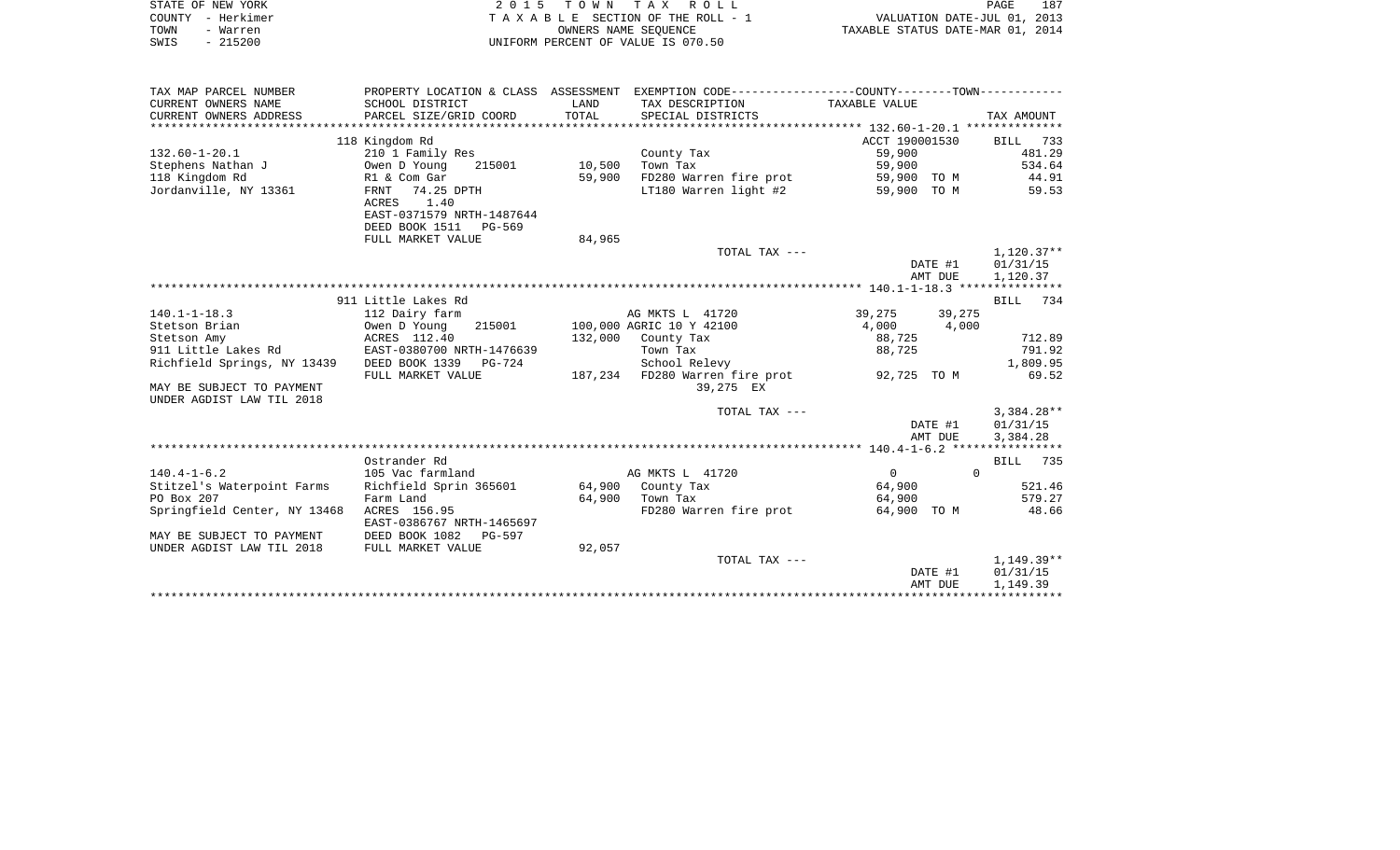| STATE OF NEW YORK |           | 2015 TOWN TAX ROLL                 | PAGE                             | 188 |
|-------------------|-----------|------------------------------------|----------------------------------|-----|
| COUNTY - Herkimer |           | TAXABLE SECTION OF THE ROLL - 1    | VALUATION DATE-JUL 01, 2013      |     |
| TOWN              | - Warren  | OWNERS NAME SEOUENCE               | TAXABLE STATUS DATE-MAR 01, 2014 |     |
| SWIS              | $-215200$ | UNIFORM PERCENT OF VALUE IS 070.50 |                                  |     |

188<br>2013<br>2014

| TAX MAP PARCEL NUMBER        |                                 |        | PROPERTY LOCATION & CLASS ASSESSMENT EXEMPTION CODE----------------COUNTY-------TOWN----------- |                |                    |
|------------------------------|---------------------------------|--------|-------------------------------------------------------------------------------------------------|----------------|--------------------|
| CURRENT OWNERS NAME          | SCHOOL DISTRICT                 | LAND   | TAX DESCRIPTION                                                                                 | TAXABLE VALUE  |                    |
| CURRENT OWNERS ADDRESS       | PARCEL SIZE/GRID COORD          | TOTAL  | SPECIAL DISTRICTS                                                                               |                | TAX AMOUNT         |
|                              |                                 |        |                                                                                                 |                |                    |
|                              | Hoke Rd                         |        |                                                                                                 | ACCT 190012875 | <b>BILL</b><br>736 |
| $144.1 - 1 - 74$             | 105 Vac farmland                |        | AG MKTS L 41720                                                                                 | 3,782<br>3,782 |                    |
| Stitzel's Waterpoint Farms   | Richfield Sprin 365601          | 11,100 | County Tax                                                                                      | 7,318          | 58.80              |
|                              |                                 |        |                                                                                                 |                |                    |
| PO Box 207                   | Farm Land                       | 11,100 | Town Tax                                                                                        | 7,318          | 65.32              |
| Springfield Center, NY 13468 | ACRES<br>20.20                  |        | FD280 Warren fire prot                                                                          | 7,318 TO M     | 5.49               |
|                              | EAST-0384368 NRTH-1458481       |        | 3,782 EX                                                                                        |                |                    |
| MAY BE SUBJECT TO PAYMENT    | DEED BOOK 1082<br>PG-597        |        |                                                                                                 |                |                    |
| UNDER AGDIST LAW TIL 2018    | FULL MARKET VALUE               | 15,745 |                                                                                                 |                |                    |
|                              |                                 |        | TOTAL TAX ---                                                                                   |                | $129.61**$         |
|                              |                                 |        |                                                                                                 | DATE #1        | 01/31/15           |
|                              |                                 |        |                                                                                                 | AMT DUE        | 129.61             |
|                              |                                 |        |                                                                                                 |                |                    |
|                              | Hoke Rd                         |        |                                                                                                 | ACCT 190012876 | <b>BILL</b><br>737 |
| $144.1 - 1 - 79$             | 105 Vac farmland                |        | AG MKTS L 41720                                                                                 | 2,570<br>2,570 |                    |
| Stitzel's Waterpoint Farms   | Richfield Sprin 365601          | 10,200 | County Tax                                                                                      | 7,630          | 61.31              |
| PO Box 207                   | Farm Land                       | 10,200 | Town Tax                                                                                        | 7,630          | 68.10              |
|                              |                                 |        |                                                                                                 |                |                    |
| Springfield Center, NY 13468 | ACRES<br>20.00                  |        | FD280 Warren fire prot                                                                          | 7,630 TO M     | 5.72               |
|                              | EAST-0384803 NRTH-1458142       |        | 2,570 EX                                                                                        |                |                    |
| MAY BE SUBJECT TO PAYMENT    | DEED BOOK 1082<br><b>PG-597</b> |        |                                                                                                 |                |                    |
| UNDER AGDIST LAW TIL 2018    | FULL MARKET VALUE               | 14,468 |                                                                                                 |                |                    |
|                              |                                 |        | TOTAL TAX ---                                                                                   |                | $135.13**$         |
|                              |                                 |        |                                                                                                 | DATE #1        | 01/31/15           |
|                              |                                 |        |                                                                                                 | AMT DUE        | 135.13             |
|                              |                                 |        |                                                                                                 |                |                    |
|                              | State Route 20                  |        |                                                                                                 | ACCT 190007560 | 738<br><b>BILL</b> |
| $144.2 - 1 - 14$             | 105 Vac farmland                |        | AG MKTS L 41720                                                                                 | 1,332<br>1,332 |                    |
| Stitzel's Waterpoint Farms   | Richfield Sprin 365601          | 31,200 | County Tax                                                                                      | 29,868         | 239.98             |
| PO Box 207                   | Farm Land                       | 31,200 | Town Tax                                                                                        | 29,868         | 266.59             |
| Springfield Center, NY 13468 | ACRES<br>72.70                  |        | FD280 Warren fire prot                                                                          | 29,868 TO M    | 22.39              |
|                              | EAST-0385338 NRTH-1459511       |        | 1,332 EX                                                                                        |                |                    |
|                              |                                 |        |                                                                                                 |                |                    |
| MAY BE SUBJECT TO PAYMENT    | DEED BOOK 1082<br>PG-597        |        |                                                                                                 |                |                    |
| UNDER AGDIST LAW TIL 2018    | FULL MARKET VALUE               | 44,255 |                                                                                                 |                |                    |
|                              |                                 |        | TOTAL TAX ---                                                                                   |                | 528.96**           |
|                              |                                 |        |                                                                                                 | DATE #1        | 01/31/15           |
|                              |                                 |        |                                                                                                 | AMT DUE        | 528.96             |
|                              |                                 |        |                                                                                                 |                |                    |
|                              | State Route 20                  |        |                                                                                                 | ACCT 190002580 | BILL 739           |
| $144.23 - 1 - 7.1$           | 210 1 Family Res                |        | County Tax                                                                                      | 13,400         | 107.67             |
| Stocking Brenda              | Richfield Sprin 365601          | 4,000  | Town Tax                                                                                        | 13,400         | 119.60             |
| 7761 State Highway 80        | Pop's Place                     | 13,400 | FD280 Warren fire prot                                                                          | 13,400 TO M    | 10.05              |
| Springfield Center, NY 13465 | ACRES<br>1.40                   |        | LT170 Warren light #1                                                                           | 13,400 TO M    | 17.22              |
|                              | EAST-0379256 NRTH-1462764       |        |                                                                                                 |                |                    |
|                              | DEED BOOK 1299<br>$PG-383$      |        |                                                                                                 |                |                    |
|                              |                                 | 19,007 |                                                                                                 |                |                    |
|                              | FULL MARKET VALUE               |        |                                                                                                 |                |                    |
|                              |                                 |        | TOTAL TAX ---                                                                                   |                | 254.54**           |
|                              |                                 |        |                                                                                                 | DATE #1        | 01/31/15           |
|                              |                                 |        |                                                                                                 | AMT DUE        | 254.54             |
|                              |                                 |        |                                                                                                 |                |                    |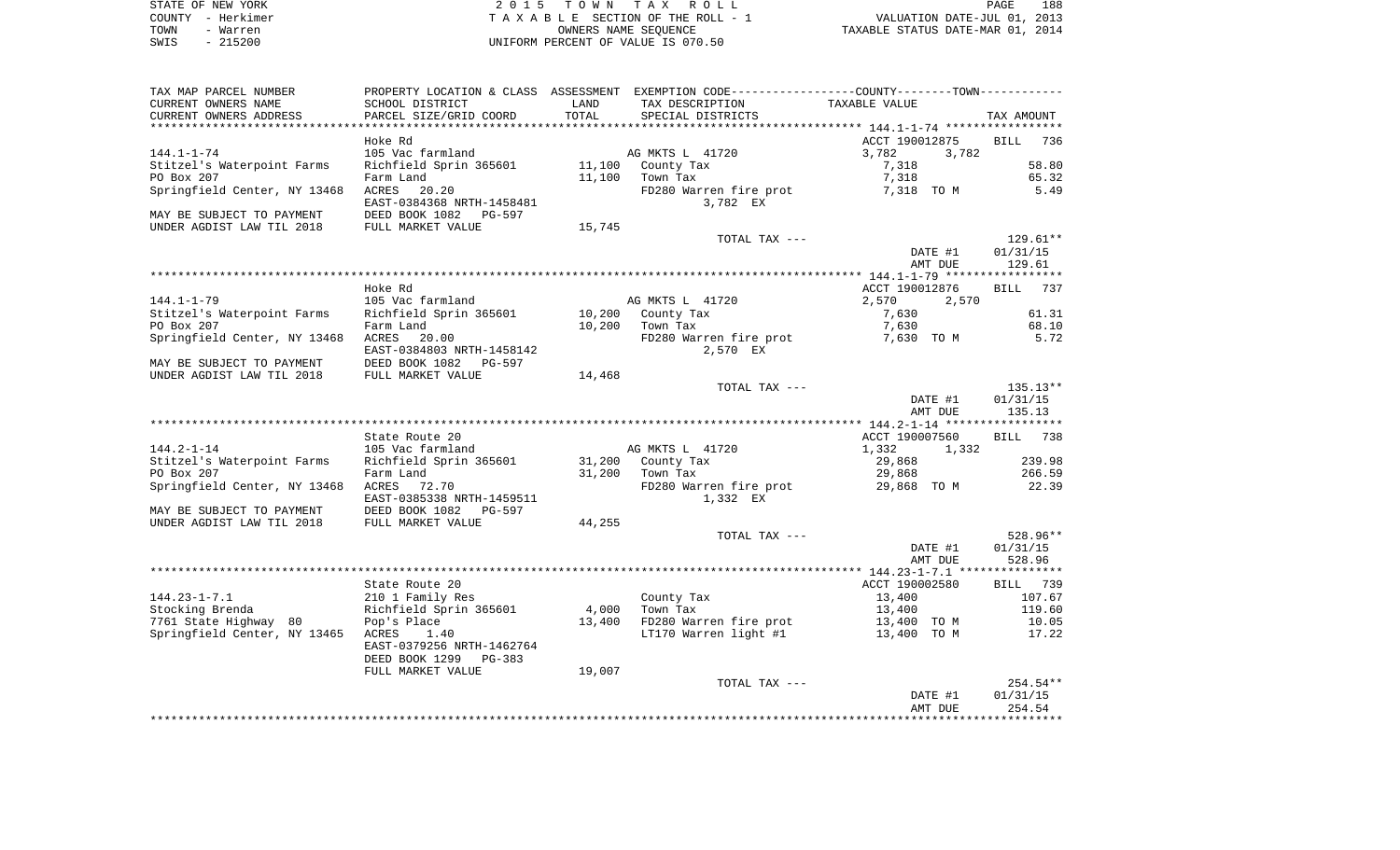|      | STATE OF NEW YORK | 2015 TOWN TAX ROLL                 | PAGE                             | 189 |
|------|-------------------|------------------------------------|----------------------------------|-----|
|      | COUNTY - Herkimer | TAXABLE SECTION OF THE ROLL - 1    | VALUATION DATE-JUL 01, 2013      |     |
| TOWN | - Warren          | OWNERS NAME SEOUENCE               | TAXABLE STATUS DATE-MAR 01, 2014 |     |
| SWIS | $-215200$         | UNIFORM PERCENT OF VALUE IS 070.50 |                                  |     |

| TAX MAP PARCEL NUMBER                                | PROPERTY LOCATION & CLASS ASSESSMENT EXEMPTION CODE---------------COUNTY-------TOWN---------- |        |                                    |                                                           |              |
|------------------------------------------------------|-----------------------------------------------------------------------------------------------|--------|------------------------------------|-----------------------------------------------------------|--------------|
| CURRENT OWNERS NAME                                  | SCHOOL DISTRICT                                                                               | LAND   | TAX DESCRIPTION                    | TAXABLE VALUE                                             |              |
| CURRENT OWNERS ADDRESS                               | PARCEL SIZE/GRID COORD                                                                        | TOTAL  | SPECIAL DISTRICTS                  |                                                           | TAX AMOUNT   |
|                                                      |                                                                                               |        | *******************************    | ************************** 139.4-1-55.1 ***************** |              |
|                                                      | 189 Millstone Rd                                                                              |        |                                    | ACCT 190000450                                            | BILL 740     |
|                                                      |                                                                                               |        |                                    |                                                           |              |
| $139.4 - 1 - 55.1$                                   | 240 Rural res                                                                                 |        | County Tax                         | 52,200                                                    | 419.42       |
| Suhocki Dennis G                                     | Richfield Sprin 365601                                                                        | 17,000 | Town Tax                           | 52,200                                                    | 465.92       |
| Suhocki Diane J                                      | Residence                                                                                     | 52,200 | School Relevy                      |                                                           | 591.58       |
| 189 Millstone Rd                                     | plebrn                                                                                        |        | FD280 Warren fire prot 52,200 TO M |                                                           | 39.14        |
| Richfield Springs, NY 13439                          | ACRES 22.70                                                                                   |        |                                    |                                                           |              |
|                                                      | EAST-0366344 NRTH-1467972                                                                     |        |                                    |                                                           |              |
|                                                      | DEED BOOK 801<br>$PG-27$                                                                      |        |                                    |                                                           |              |
|                                                      | FULL MARKET VALUE                                                                             | 74,043 |                                    |                                                           |              |
|                                                      |                                                                                               |        |                                    |                                                           |              |
|                                                      |                                                                                               |        | TOTAL TAX ---                      |                                                           | $1,516.06**$ |
|                                                      |                                                                                               |        |                                    | DATE #1                                                   | 01/31/15     |
|                                                      |                                                                                               |        |                                    | AMT DUE                                                   | 1,516.06     |
|                                                      |                                                                                               |        |                                    |                                                           |              |
|                                                      | Off Rt 20                                                                                     |        |                                    |                                                           | BILL 741     |
| $139.4 - 1 - 57$                                     | 314 Rural vac<10                                                                              |        | County Tax                         | 1,000                                                     | 8.03         |
| Svet Frank A Jr                                      | Richfield Sprin 365601                                                                        |        | 1,000 Town Tax                     | 1,000                                                     | 8.93         |
| PO Box 186                                           | Lot                                                                                           | 1,000  | FD280 Warren fire prot             | 1,000 TO M                                                | .75          |
| Alpha, OH 45301                                      | ACRES 2.40                                                                                    |        |                                    |                                                           |              |
|                                                      |                                                                                               |        |                                    |                                                           |              |
|                                                      | EAST-0366078 NRTH-1464970                                                                     |        |                                    |                                                           |              |
|                                                      | DEED BOOK 786<br>PG-55                                                                        |        |                                    |                                                           |              |
|                                                      | FULL MARKET VALUE                                                                             | 1,418  |                                    |                                                           |              |
|                                                      |                                                                                               |        | TOTAL TAX ---                      |                                                           | $17.71***$   |
|                                                      |                                                                                               |        |                                    | DATE #1                                                   | 01/31/15     |
|                                                      |                                                                                               |        |                                    | AMT DUE                                                   | 17.71        |
|                                                      |                                                                                               |        |                                    |                                                           |              |
|                                                      | Jordanville Rd                                                                                |        |                                    | ACCT 190012570                                            | BILL 742     |
| $133.4 - 2 - 4$                                      | 323 Vacant rural                                                                              |        | County Tax                         | 1,000                                                     | 8.03         |
|                                                      |                                                                                               |        |                                    |                                                           | 8.93         |
| Talma Grace                                          | 215001<br>Owen D Young                                                                        | 1,000  | Town Tax                           | 1,000                                                     |              |
| PO Box 1530                                          | Lot                                                                                           | 1,000  | School Relevy                      |                                                           | 26.69        |
| Richfield Springs, NY 13439 FRNT 197.34 DPTH 200.00  |                                                                                               |        | FD280 Warren fire prot 1,000 TO M  |                                                           | .75          |
|                                                      | EAST-0390668 NRTH-1485944                                                                     |        |                                    |                                                           |              |
|                                                      | DEED BOOK 1318 PG-883                                                                         |        |                                    |                                                           |              |
|                                                      | FULL MARKET VALUE                                                                             | 1,418  |                                    |                                                           |              |
|                                                      |                                                                                               |        | TOTAL TAX ---                      |                                                           | 44.40**      |
|                                                      |                                                                                               |        |                                    | DATE #1                                                   | 01/31/15     |
|                                                      |                                                                                               |        |                                    | AMT DUE                                                   | 44.40        |
|                                                      |                                                                                               |        |                                    |                                                           |              |
|                                                      |                                                                                               |        |                                    |                                                           |              |
|                                                      | 3375 Jordanville Rd                                                                           |        |                                    |                                                           | BILL 743     |
| $133.4 - 2 - 20.3$                                   | 314 Rural vac<10                                                                              |        | County Tax                         | 9,600                                                     | 77.13        |
| Talma Grace P                                        | 215001<br>Owen D Young                                                                        | 9,600  | Town Tax                           | 9,600                                                     | 85.69        |
| PO Box 1530                                          | ACRES<br>6.00                                                                                 |        | 9,600 School Relevy                |                                                           | 256.21       |
| Richfield Spring, NY 13439 EAST-0390922 NRTH-1486013 |                                                                                               |        | FD280 Warren fire prot             | 9,600 TO M                                                | 7.20         |
|                                                      | DEED BOOK 1310 PG-869                                                                         |        |                                    |                                                           |              |
|                                                      | FULL MARKET VALUE                                                                             | 13,617 |                                    |                                                           |              |
|                                                      |                                                                                               |        | TOTAL TAX ---                      |                                                           | $426.23**$   |
|                                                      |                                                                                               |        |                                    |                                                           |              |
|                                                      |                                                                                               |        |                                    | DATE #1                                                   | 01/31/15     |
|                                                      |                                                                                               |        |                                    | AMT DUE                                                   | 426.23       |
|                                                      |                                                                                               |        |                                    |                                                           |              |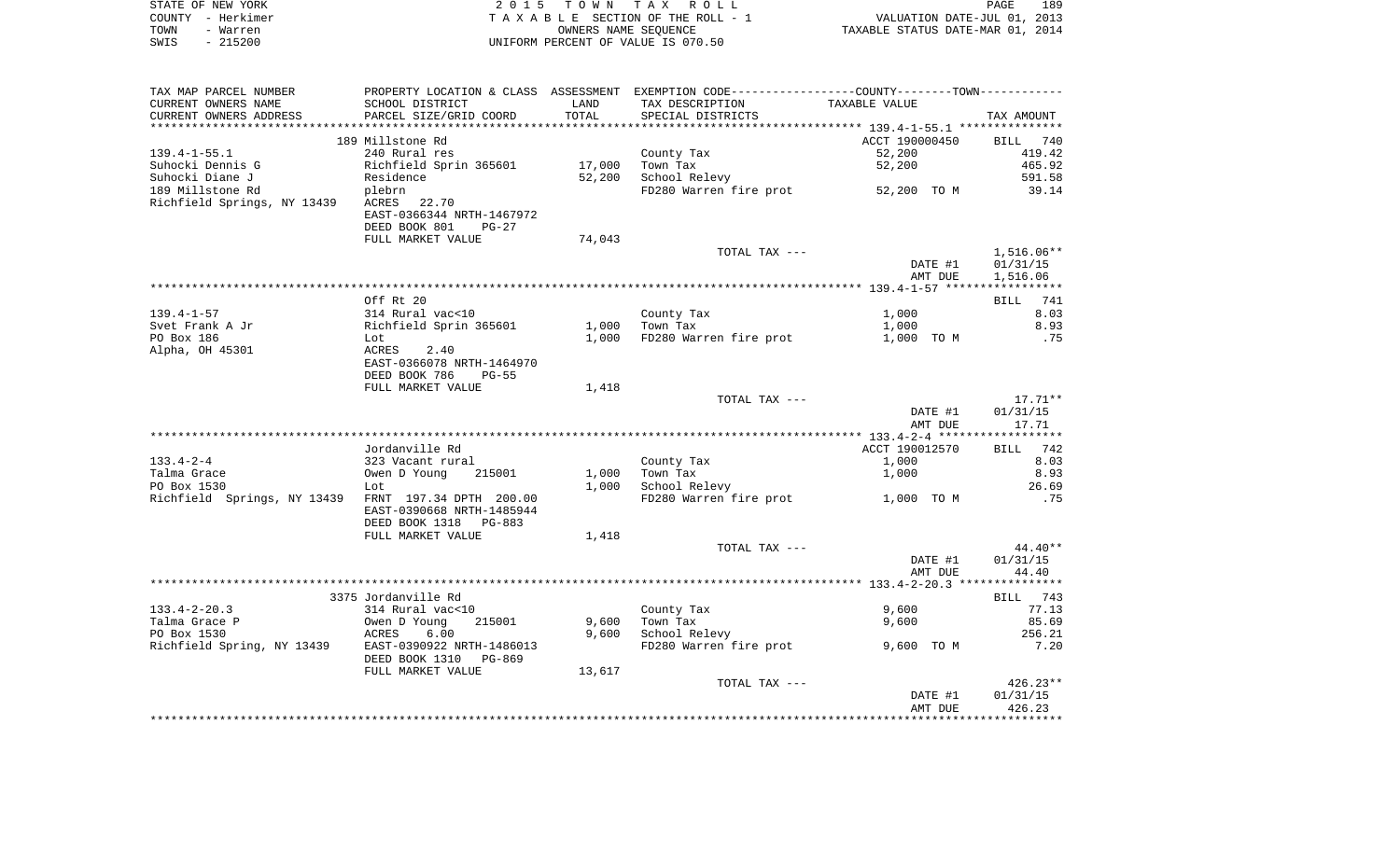|      | STATE OF NEW YORK | 2015 TOWN TAX ROLL                 | 190<br><b>PAGE</b>               |
|------|-------------------|------------------------------------|----------------------------------|
|      | COUNTY - Herkimer | TAXABLE SECTION OF THE ROLL - 1    | VALUATION DATE-JUL 01, 2013      |
| TOWN | - Warren          | OWNERS NAME SEOUENCE               | TAXABLE STATUS DATE-MAR 01, 2014 |
| SWIS | - 215200          | UNIFORM PERCENT OF VALUE IS 070.50 |                                  |

| TAX MAP PARCEL NUMBER       |                            |         | PROPERTY LOCATION & CLASS ASSESSMENT EXEMPTION CODE----------------COUNTY-------TOWN-------- |                |                    |
|-----------------------------|----------------------------|---------|----------------------------------------------------------------------------------------------|----------------|--------------------|
| CURRENT OWNERS NAME         | SCHOOL DISTRICT            | LAND    | TAX DESCRIPTION                                                                              | TAXABLE VALUE  |                    |
| CURRENT OWNERS ADDRESS      | PARCEL SIZE/GRID COORD     | TOTAL   | SPECIAL DISTRICTS                                                                            |                | TAX AMOUNT         |
| *******************         |                            |         |                                                                                              |                |                    |
|                             | 102 State Route 167        |         |                                                                                              | ACCT 190010260 | BILL 744           |
| $139.4 - 1 - 48$            | 240 Rural res              |         | County Tax                                                                                   | 200,700        | 1,612.59           |
| Talma Sidney J              | Richfield Sprin 365601     | 17,800  | Town Tax                                                                                     | 200,700        | 1,791.37           |
| Talma Grace P               | Estate                     | 200,700 | FD280 Warren fire prot                                                                       | 200,700 TO M   | 150.48             |
| PO Box 1530                 | ACRES 12.00                |         |                                                                                              |                |                    |
| Richfield Springs, NY 13439 | EAST-0363903 NRTH-1466560  |         |                                                                                              |                |                    |
|                             | DEED BOOK 1456<br>$PG-619$ |         |                                                                                              |                |                    |
|                             | FULL MARKET VALUE          | 284,681 |                                                                                              |                |                    |
|                             |                            |         | TOTAL TAX ---                                                                                |                |                    |
|                             |                            |         |                                                                                              |                | $3,554.44**$       |
|                             |                            |         |                                                                                              | DATE #1        | 01/31/15           |
|                             |                            |         |                                                                                              | AMT DUE        | 3,554.44           |
|                             |                            |         |                                                                                              |                |                    |
|                             | State Route 167            |         |                                                                                              | ACCT 190010771 | BILL 745           |
| $133.1 - 1 - 10$            | 314 Rural vac<10           |         | County Tax                                                                                   | 5,300          | 42.58              |
| Tarasenko Michael           | 215001<br>Owen D Young     | 5,300   | Town Tax                                                                                     | 5,300          | 47.31              |
| Tarasenko Valentina         | Route 167                  | 5,300   | FD280 Warren fire prot                                                                       | 5,300 TO M     | 3.97               |
| 2 Salisbury Pt Apt 2D       | 1.20<br>ACRES              |         |                                                                                              |                |                    |
| South Nyack, NY 10960       | EAST-0378760 NRTH-1493182  |         |                                                                                              |                |                    |
|                             | DEED BOOK 815<br>PG-548    |         |                                                                                              |                |                    |
|                             | FULL MARKET VALUE          | 7,518   |                                                                                              |                |                    |
|                             |                            |         | TOTAL TAX ---                                                                                |                | 93.86**            |
|                             |                            |         |                                                                                              | DATE #1        | 01/31/15           |
|                             |                            |         |                                                                                              | AMT DUE        | 93.86              |
|                             |                            |         |                                                                                              |                |                    |
|                             | State Route 167            |         |                                                                                              | ACCT 190010772 | <b>BILL</b><br>746 |
| $133.1 - 1 - 11$            | 314 Rural vac<10           |         | County Tax                                                                                   | 5,400          | 43.39              |
| Tarasenko Michael           | Owen D Young<br>215001     | 5,400   | Town Tax                                                                                     | 5,400          | 48.20              |
| Tarasenko Valentina         | Rt 167                     | 5,400   | FD280 Warren fire prot                                                                       | 5,400 TO M     | 4.05               |
| 2 Salisbury Pt Apt 2D       | ACRES<br>1.30              |         |                                                                                              |                |                    |
|                             |                            |         |                                                                                              |                |                    |
| South Nyack, NY 10960       | EAST-0377601 NRTH-1493050  |         |                                                                                              |                |                    |
|                             | DEED BOOK 815<br>PG-548    |         |                                                                                              |                |                    |
|                             | FULL MARKET VALUE          | 7,660   |                                                                                              |                |                    |
|                             |                            |         | TOTAL TAX ---                                                                                |                | 95.64**            |
|                             |                            |         |                                                                                              | DATE #1        | 01/31/15           |
|                             |                            |         |                                                                                              | AMT DUE        | 95.64              |
|                             |                            |         |                                                                                              |                |                    |
|                             | 815 Hicks Rd               |         |                                                                                              | ACCT 190001235 | BILL 747           |
| $133.2 - 2 - 11$            | 411 Apartment              |         | AGRIC 10 Y 42100                                                                             | 2,300<br>2,300 |                    |
| Tarasenko Valentina         | Owen D Young<br>215001     | 31,300  | County Tax                                                                                   | 102,100        | 820.36             |
| 2 Salisbury Pt Apt 2D       | Residence                  |         | 104,400 Town Tax                                                                             | 102,100        | 911.30             |
| South Nyack, NY 10960       | 46.00<br>ACRES             |         | FD280 Warren fire prot                                                                       | 104,400 TO M   | 78.28              |
|                             | EAST-0388615 NRTH-1489879  |         |                                                                                              |                |                    |
|                             | DEED BOOK 1311<br>$PG-413$ |         |                                                                                              |                |                    |
|                             | FULL MARKET VALUE          | 148,085 |                                                                                              |                |                    |
|                             |                            |         | TOTAL TAX ---                                                                                |                | $1,809.94**$       |
|                             |                            |         |                                                                                              | DATE #1        | 01/31/15           |
|                             |                            |         |                                                                                              | AMT DUE        | 1,809.94           |
|                             |                            |         |                                                                                              |                |                    |
|                             |                            |         |                                                                                              |                |                    |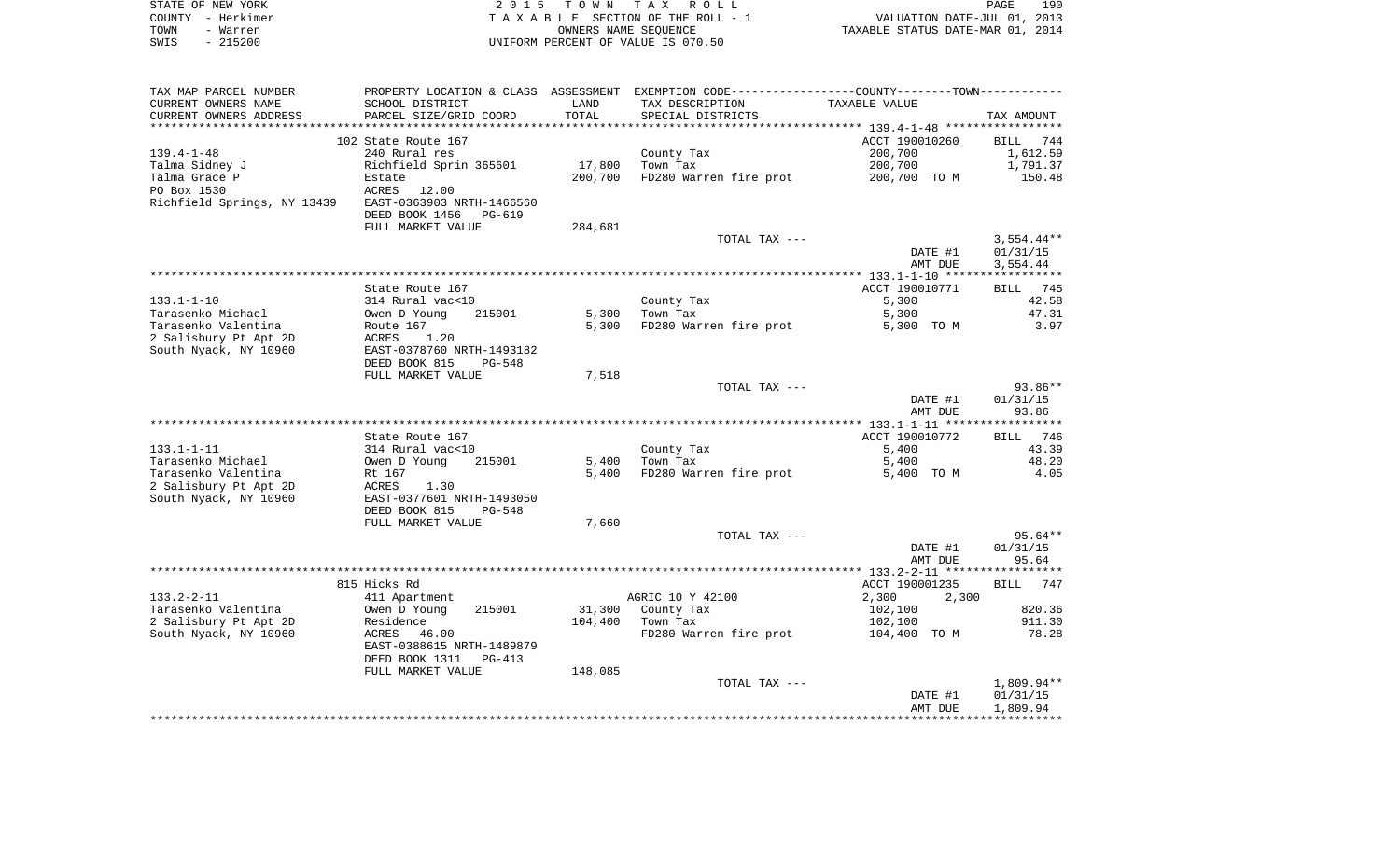|      | STATE OF NEW YORK | 2015 TOWN TAX ROLL                 | 191<br>PAGE                      |  |
|------|-------------------|------------------------------------|----------------------------------|--|
|      | COUNTY – Herkimer | TAXABLE SECTION OF THE ROLL - 1    | VALUATION DATE-JUL 01, 2013      |  |
| TOWN | - Warren          | OWNERS NAME SEOUENCE               | TAXABLE STATUS DATE-MAR 01, 2014 |  |
| SWIS | $-215200$         | UNIFORM PERCENT OF VALUE IS 070.50 |                                  |  |

| TAX MAP PARCEL NUMBER                         |                                           |               | PROPERTY LOCATION & CLASS ASSESSMENT EXEMPTION CODE---------------COUNTY-------TOWN---------- | <b>TAXABLE VALUE</b> |                       |
|-----------------------------------------------|-------------------------------------------|---------------|-----------------------------------------------------------------------------------------------|----------------------|-----------------------|
| CURRENT OWNERS NAME<br>CURRENT OWNERS ADDRESS | SCHOOL DISTRICT<br>PARCEL SIZE/GRID COORD | LAND<br>TOTAL | TAX DESCRIPTION<br>SPECIAL DISTRICTS                                                          |                      | TAX AMOUNT            |
|                                               |                                           |               |                                                                                               |                      |                       |
|                                               | Casler Rd                                 |               |                                                                                               | ACCT 190007770       | 748<br><b>BILL</b>    |
| $133.3 - 1 - 15$                              | 314 Rural vac<10                          |               | County Tax                                                                                    | 4,000                | 32.14                 |
| Tarasenko Valentina                           | Owen D Young<br>215001                    | 4,000         | Town Tax                                                                                      | 4,000                | 35.70                 |
| Tarasenko Michael                             | Lot                                       | 4,000         | FD280 Warren fire prot                                                                        | 4,000 TO M           | 3.00                  |
| 2 Salisbury Pt Apt 2D                         | FRNT 236.00 DPTH 188.00                   |               |                                                                                               |                      |                       |
| South Nyack, NY 10960                         | EAST-0376369 NRTH-1487482                 |               |                                                                                               |                      |                       |
|                                               | DEED BOOK 773<br>$PG-81$                  |               |                                                                                               |                      |                       |
|                                               | FULL MARKET VALUE                         | 5,674         |                                                                                               |                      |                       |
|                                               |                                           |               | TOTAL TAX ---                                                                                 |                      | 70.84**               |
|                                               |                                           |               |                                                                                               | DATE #1              | 01/31/15              |
|                                               |                                           |               |                                                                                               | AMT DUE              | 70.84                 |
|                                               |                                           |               |                                                                                               |                      |                       |
|                                               | 122 Hyde-Bell Ln                          |               |                                                                                               | ACCT 190001264       | 749<br>BILL           |
| $132.60 - 1 - 16$                             | 210 1 Family Res                          |               | County Tax                                                                                    | 54,000               | 433.88                |
| Tarbox Homer M                                | 215001<br>Owen D Young                    | 11,400        | Town Tax                                                                                      | 54,000               | 481.98                |
| Tarbox Edna E                                 | Mobile Home                               | 54,000        | FD280 Warren fire prot                                                                        | 54,000 TO M          | 40.49                 |
| 122 Hyde-Bell Ave                             | ACRES<br>2.20                             |               |                                                                                               |                      |                       |
| Jordanville, NY 13361-0143                    | EAST-0372531 NRTH-1487802                 |               |                                                                                               |                      |                       |
|                                               | DEED BOOK 793<br>PG-591                   |               |                                                                                               |                      |                       |
|                                               | FULL MARKET VALUE                         | 76,596        |                                                                                               |                      |                       |
|                                               |                                           |               | TOTAL TAX ---                                                                                 |                      | 956.35**              |
|                                               |                                           |               |                                                                                               | DATE #1              | 01/31/15              |
|                                               |                                           |               |                                                                                               | AMT DUE              | 956.35                |
|                                               |                                           |               |                                                                                               |                      |                       |
|                                               | 877 Littlelakes Rd                        |               |                                                                                               |                      | BILL 750              |
| $140.1 - 1 - 19.1$                            | 240 Rural res                             |               | County Tax                                                                                    | 57,200               | 459.59                |
| Teel Robert                                   | Owen D Young<br>215001                    | 19,000        | Town Tax                                                                                      | 57,200               | 510.54                |
| Smith August                                  | R1                                        | 57,200        | FD280 Warren fire prot                                                                        | 57,200 TO M          | 42.89                 |
| 877 Little Lakes Rd                           | FRNT 550.00 DPTH                          |               |                                                                                               |                      |                       |
| Richfield Springs, NY 13439                   | ACRES<br>15.00                            |               |                                                                                               |                      |                       |
|                                               | EAST-0378991 NRTH-1476008                 |               |                                                                                               |                      |                       |
|                                               | DEED BOOK 916<br>PG-596                   |               |                                                                                               |                      |                       |
|                                               | FULL MARKET VALUE                         | 81,135        |                                                                                               |                      |                       |
|                                               |                                           |               | TOTAL TAX ---                                                                                 |                      | $1,013.02**$          |
|                                               |                                           |               |                                                                                               | DATE #1              | 01/31/15              |
|                                               |                                           |               |                                                                                               | AMT DUE              | 1,013.02              |
|                                               |                                           |               |                                                                                               |                      |                       |
|                                               | Off Rt 167                                |               |                                                                                               | ACCT 190011670       | BILL<br>751           |
| $133.1 - 1 - 13$                              | 323 Vacant rural                          |               | County Tax                                                                                    | 1,500                | 12.05                 |
| Teeple Kevin                                  | Owen D Young<br>215001                    | 1,500         | Town Tax                                                                                      | 1,500                | 13.39                 |
| Teeple Debra                                  | Swamp                                     | 1,500         | FD280 Warren fire prot                                                                        | 1,500 TO M           | 1.12                  |
| 97 Shore Ave                                  | ACRES<br>6.00                             |               |                                                                                               |                      |                       |
| Manahawkin, NJ 08050                          | EAST-0377014 NRTH-1490709                 |               |                                                                                               |                      |                       |
|                                               | DEED BOOK 1126<br>$PG-953$                |               |                                                                                               |                      |                       |
|                                               | FULL MARKET VALUE                         | 2,128         |                                                                                               |                      |                       |
|                                               |                                           |               | TOTAL TAX ---                                                                                 | DATE #1              | $26.56**$<br>01/31/15 |
|                                               |                                           |               |                                                                                               | AMT DUE              | 26.56                 |
|                                               |                                           |               |                                                                                               |                      |                       |
|                                               |                                           |               |                                                                                               |                      |                       |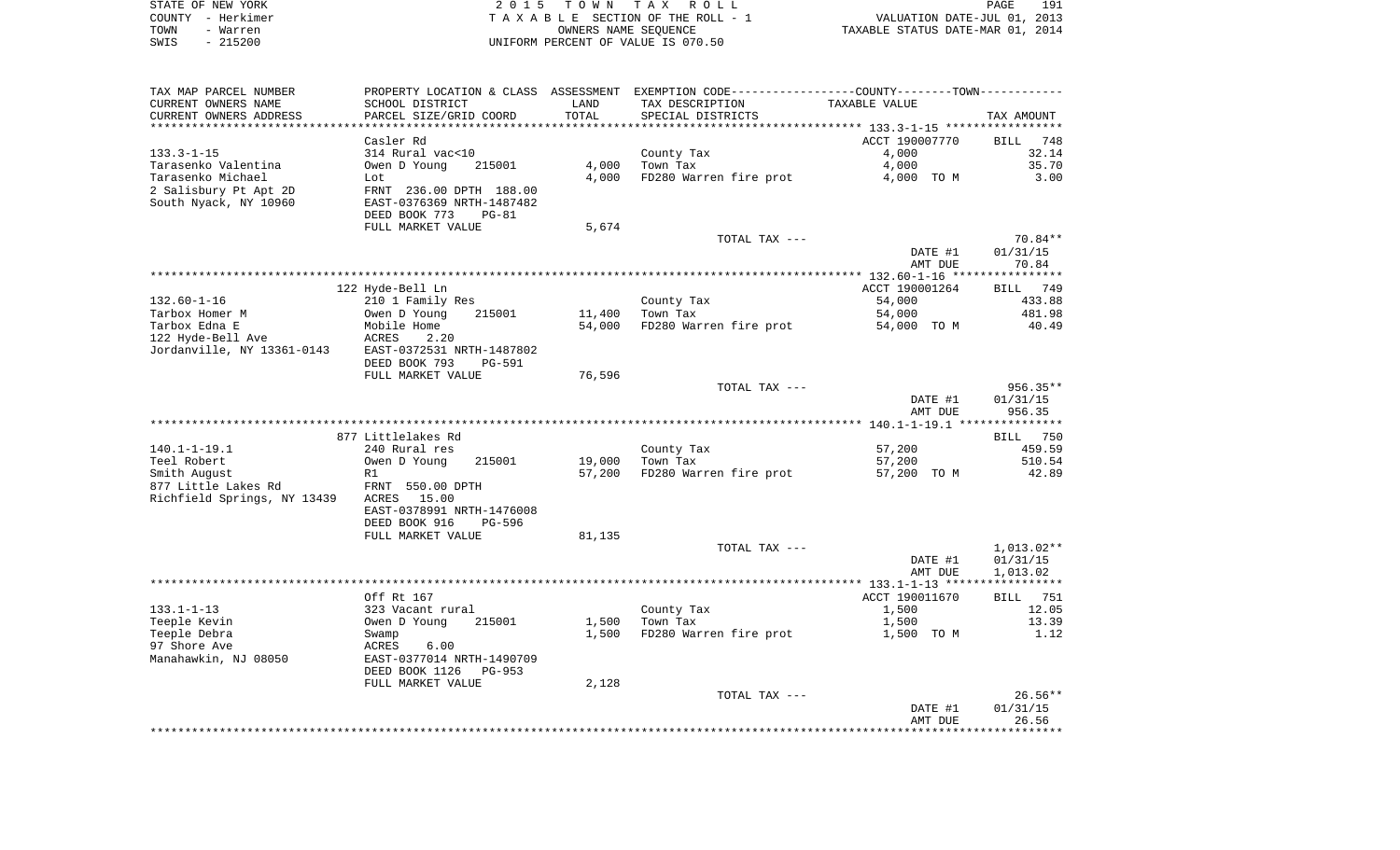|      | STATE OF NEW YORK | 2015 TOWN TAX ROLL                 | PAGE                             | 192 |
|------|-------------------|------------------------------------|----------------------------------|-----|
|      | COUNTY - Herkimer | TAXABLE SECTION OF THE ROLL - 1    | VALUATION DATE-JUL 01, 2013      |     |
| TOWN | - Warren          | OWNERS NAME SEOUENCE               | TAXABLE STATUS DATE-MAR 01, 2014 |     |
| SWIS | - 215200          | UNIFORM PERCENT OF VALUE IS 070.50 |                                  |     |

| TAX MAP PARCEL NUMBER       |                                 |         | PROPERTY LOCATION & CLASS ASSESSMENT EXEMPTION CODE---------------COUNTY-------TOWN---------- |                |                    |
|-----------------------------|---------------------------------|---------|-----------------------------------------------------------------------------------------------|----------------|--------------------|
| CURRENT OWNERS NAME         | SCHOOL DISTRICT                 | LAND    | TAX DESCRIPTION                                                                               | TAXABLE VALUE  |                    |
| CURRENT OWNERS ADDRESS      | PARCEL SIZE/GRID COORD          | TOTAL   | SPECIAL DISTRICTS                                                                             |                | TAX AMOUNT         |
|                             |                                 |         |                                                                                               |                |                    |
|                             | 114 Williams Rd N               |         |                                                                                               | ACCT 190004830 | <b>BILL</b><br>752 |
| $133.1 - 1 - 16$            | 240 Rural res                   |         | County Tax                                                                                    | 120,100        | 964.98             |
| Teeple Kevin                | Owen D Young<br>215001          | 54,700  | Town Tax                                                                                      | 120,100        | 1,071.96           |
| Teeple Debra                | Rural Res W Acreage             |         | FD280 Warren fire prot                                                                        | 120,100 TO M   | 90.05              |
|                             |                                 | 120,100 |                                                                                               |                |                    |
| 114 Williams Rd N           | ACRES 105.60                    |         |                                                                                               |                |                    |
| Mohawk, NY 13407            | EAST-0378584 NRTH-1488740       |         |                                                                                               |                |                    |
|                             | DEED BOOK 1126<br><b>PG-953</b> |         |                                                                                               |                |                    |
| MAY BE SUBJECT TO PAYMENT   | FULL MARKET VALUE               | 170,355 |                                                                                               |                |                    |
| UNDER AGDIST LAW TIL 2016   |                                 |         |                                                                                               |                |                    |
|                             |                                 |         | TOTAL TAX ---                                                                                 |                | $2,126.99**$       |
|                             |                                 |         |                                                                                               | DATE #1        | 01/31/15           |
|                             |                                 |         |                                                                                               | AMT DUE        | 2,126.99           |
|                             |                                 |         |                                                                                               |                |                    |
|                             | 1353 State Route 167            |         |                                                                                               | ACCT 190004800 | BILL 753           |
| $133.3 - 1 - 2$             | 210 1 Family Res                |         | County Tax                                                                                    | 38,000         | 305.32             |
| Thomas Diane Marie          | Owen D Young<br>215001          | 10,500  | Town Tax                                                                                      | 38,000         | 339.17             |
| 1353 State Route 167        | Residence                       | 38,000  | FD280 Warren fire prot                                                                        | 38,000 TO M    | 28.49              |
| Jordanville, NY 13361       | <b>ACRES</b><br>1.40            |         |                                                                                               |                |                    |
|                             | EAST-0374465 NRTH-1487836       |         |                                                                                               |                |                    |
|                             | DEED BOOK 914<br>PG-592         |         |                                                                                               |                |                    |
|                             | FULL MARKET VALUE               | 53,901  |                                                                                               |                |                    |
|                             |                                 |         | TOTAL TAX ---                                                                                 |                | 672.98**           |
|                             |                                 |         |                                                                                               | DATE #1        | 01/31/15           |
|                             |                                 |         |                                                                                               | AMT DUE        | 672.98             |
|                             |                                 |         |                                                                                               |                |                    |
|                             | 2588 Jordanville Rd             |         |                                                                                               | ACCT 190003610 | BILL 754           |
| $133.3 - 1 - 41$            | 210 1 Family Res                |         | County Tax                                                                                    | 82,100         | 659.66             |
|                             | 215001                          | 15,800  |                                                                                               |                | 732.79             |
| Tomforde Sophia H           | Owen D Young                    |         | Town Tax                                                                                      | 82,100         |                    |
| 2588 Jordanville Rd         | Residence                       | 82,100  | FD280 Warren fire prot                                                                        | 82,100 TO M    | 61.56              |
| Jordanville, NY 13361       | ACRES<br>7.10                   |         |                                                                                               |                |                    |
|                             | EAST-0375673 NRTH-1486647       |         |                                                                                               |                |                    |
|                             | DEED BOOK 910<br>PG-686         |         |                                                                                               |                |                    |
|                             | FULL MARKET VALUE               | 116,454 |                                                                                               |                |                    |
|                             |                                 |         | TOTAL TAX ---                                                                                 |                | 1,454.01**         |
|                             |                                 |         |                                                                                               | DATE #1        | 01/31/15           |
|                             |                                 |         |                                                                                               | AMT DUE        | 1,454.01           |
|                             |                                 |         |                                                                                               |                |                    |
|                             | 149 Vaughn Rd                   |         |                                                                                               | ACCT 190003120 | 755<br>BILL        |
| $139.4 - 1 - 27$            | 270 Mfg housing                 |         | $AGED-C/S$<br>41805                                                                           | 13,050         | 0                  |
| Toner Rodney F              | Richfield Sprin 365601          | 10,300  | County Tax                                                                                    | 13,050         | 104.85             |
| Toner Debra J               | Mobile Home                     | 26,100  | Town Tax                                                                                      | 26,100         | 232.96             |
| 149 Vaughn Rd               | Life Use S Barringer            |         | FD280 Warren fire prot                                                                        | 26,100 TO M    | 19.57              |
| Richfield Springs, NY 13439 | FRNT 300.00 DPTH 175.00         |         |                                                                                               |                |                    |
|                             | EAST-0361844 NRTH-1469461       |         |                                                                                               |                |                    |
|                             | DEED BOOK 1379<br>PG-373        |         |                                                                                               |                |                    |
|                             | FULL MARKET VALUE               | 37,021  |                                                                                               |                |                    |
|                             |                                 |         | TOTAL TAX ---                                                                                 |                | 357.38**           |
|                             |                                 |         |                                                                                               | DATE #1        | 01/31/15           |
|                             |                                 |         |                                                                                               | AMT DUE        | 357.38             |
|                             |                                 |         |                                                                                               |                |                    |
|                             |                                 |         |                                                                                               |                |                    |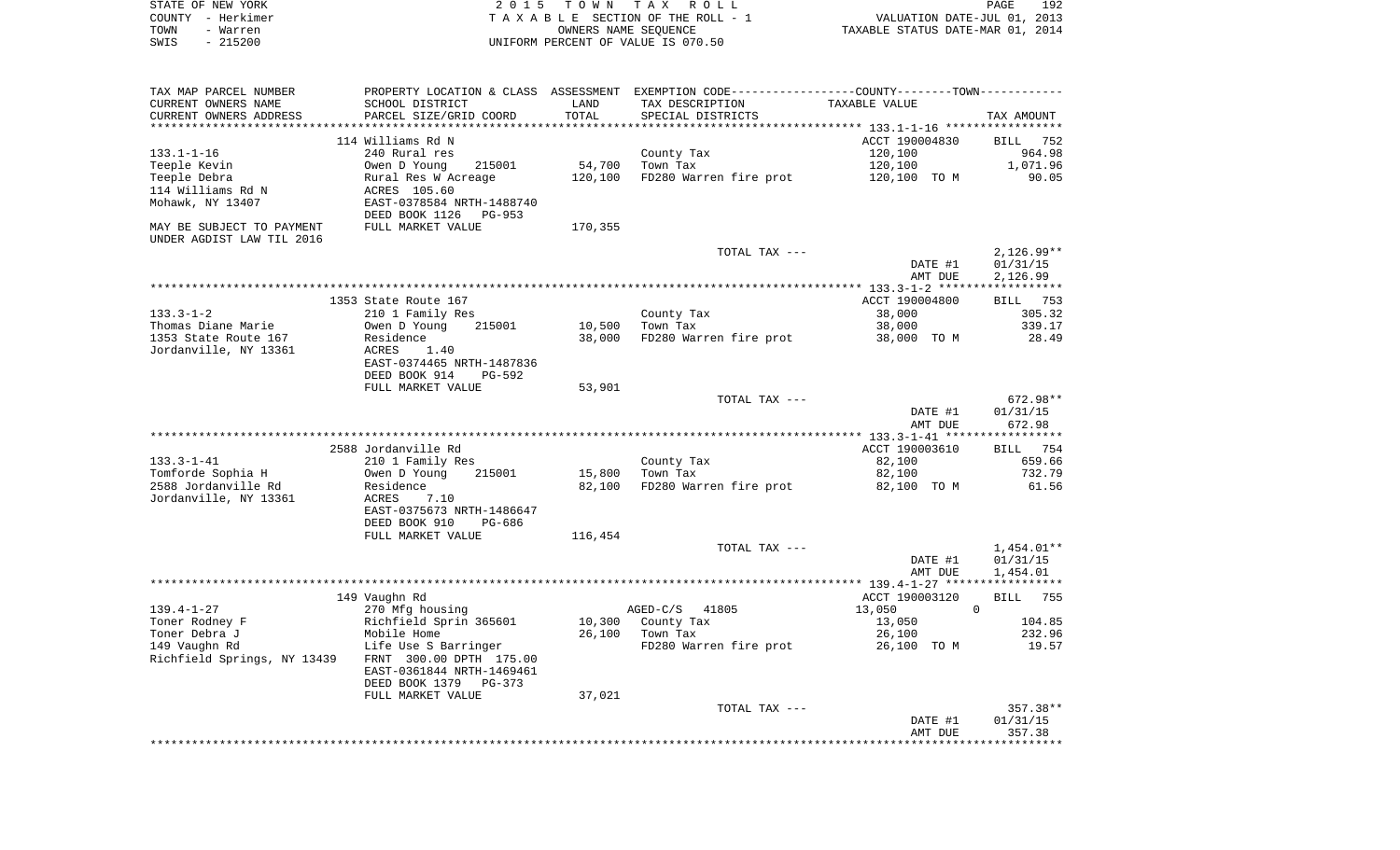|      | STATE OF NEW YORK | 2015 TOWN TAX ROLL                 | PAGE                             | 193 |
|------|-------------------|------------------------------------|----------------------------------|-----|
|      | COUNTY - Herkimer | TAXABLE SECTION OF THE ROLL - 1    | VALUATION DATE-JUL 01, 2013      |     |
| TOWN | - Warren          | OWNERS NAME SEOUENCE               | TAXABLE STATUS DATE-MAR 01, 2014 |     |
| SWIS | $-215200$         | UNIFORM PERCENT OF VALUE IS 070.50 |                                  |     |

| TAX MAP PARCEL NUMBER       |                           |        | PROPERTY LOCATION & CLASS ASSESSMENT EXEMPTION CODE----------------COUNTY-------TOWN---------- |                |              |
|-----------------------------|---------------------------|--------|------------------------------------------------------------------------------------------------|----------------|--------------|
| CURRENT OWNERS NAME         | SCHOOL DISTRICT           | LAND   | TAX DESCRIPTION                                                                                | TAXABLE VALUE  |              |
| CURRENT OWNERS ADDRESS      | PARCEL SIZE/GRID COORD    | TOTAL  | SPECIAL DISTRICTS                                                                              |                | TAX AMOUNT   |
|                             |                           |        |                                                                                                |                |              |
|                             | 139 Vaughn Rd             |        |                                                                                                | ACCT 190005580 | BILL 756     |
| $139.4 - 1 - 28$            | 210 1 Family Res          |        | County Tax                                                                                     | 58,000         | 466.02       |
| Toner Rodney F              | Richfield Sprin 365601    | 8,900  | Town Tax                                                                                       | 58,000         | 517.68       |
| Toner Debra J               | Residence                 | 58,000 | FD280 Warren fire prot                                                                         | 58,000 TO M    | 43.49        |
| 139 Vaughn Rd               |                           |        |                                                                                                |                |              |
|                             | FRNT 200.00 DPTH 175.00   |        |                                                                                                |                |              |
| Richfield Springs, NY 13439 | EAST-0361876 NRTH-1469207 |        |                                                                                                |                |              |
|                             | DEED BOOK 1379 PG-369     |        |                                                                                                |                |              |
|                             | FULL MARKET VALUE         | 82,270 |                                                                                                |                |              |
|                             |                           |        | TOTAL TAX ---                                                                                  |                | $1,027.19**$ |
|                             |                           |        |                                                                                                | DATE #1        | 01/31/15     |
|                             |                           |        |                                                                                                | AMT DUE        | 1,027.19     |
|                             |                           |        |                                                                                                |                |              |
|                             | 235 Yules Corners Rd      |        |                                                                                                | ACCT 190001345 | 757<br>BILL  |
| $132.4 - 1 - 79.1$          | 240 Rural res             |        | County Tax                                                                                     | 58,300         | 468.43       |
| Toner Steven                | Owen D Young<br>215001    | 18,900 | Town Tax                                                                                       | 58,300         | 520.36       |
| Toner Joyce                 | Residence                 | 58,300 | FD280 Warren fire prot                                                                         | 58,300 TO M    | 43.71        |
| 235 Yules Corners Rd        | ACRES<br>11.80            |        |                                                                                                |                |              |
| Jordanville, NY 13361       | EAST-0364949 NRTH-1485144 |        |                                                                                                |                |              |
|                             | DEED BOOK 831<br>PG-335   |        |                                                                                                |                |              |
|                             | FULL MARKET VALUE         | 82,695 |                                                                                                |                |              |
|                             |                           |        |                                                                                                |                |              |
|                             |                           |        | TOTAL TAX ---                                                                                  |                | $1,032.50**$ |
|                             |                           |        |                                                                                                | DATE #1        | 01/31/15     |
|                             |                           |        |                                                                                                | AMT DUE        | 1,032.50     |
|                             |                           |        |                                                                                                |                |              |
|                             | Ostrander Rd              |        |                                                                                                | ACCT 190000810 | 758<br>BILL  |
| $144.23 - 1 - 4$            | 314 Rural vac<10          |        | County Tax                                                                                     | 1,000          | 8.03         |
| Towne Milo                  | Richfield Sprin 365601    | 1,000  | Town Tax                                                                                       | 1,000          | 8.93         |
| Bernholz Dawn               | Lot                       | 1,000  | FD280 Warren fire prot                                                                         | 1,000 TO M     | .75          |
| 155 Ostrander Rd            | FRNT 140.00 DPTH 177.00   |        | LT170 Warren light #1                                                                          | 1,000 TO M     | 1.29         |
| Richfield Springs, NY 13439 | EAST-0379125 NRTH-1463100 |        |                                                                                                |                |              |
|                             | DEED BOOK 1288<br>PG-665  |        |                                                                                                |                |              |
|                             | FULL MARKET VALUE         | 1,418  |                                                                                                |                |              |
|                             |                           |        | TOTAL TAX ---                                                                                  |                | $19.00**$    |
|                             |                           |        |                                                                                                | DATE #1        | 01/31/15     |
|                             |                           |        |                                                                                                | AMT DUE        | 19.00        |
|                             |                           |        |                                                                                                |                |              |
|                             |                           |        |                                                                                                |                |              |
|                             | 155 Ostrander Rd          |        |                                                                                                | ACCT 190000780 | BILL 759     |
| $144.23 - 1 - 5$            | 210 1 Family Res          |        | County Tax                                                                                     | 67,800         | 544.76       |
| Towne Milo                  | Richfield Sprin 365601    | 7,300  | Town Tax                                                                                       | 67,800         | 605.15       |
| Bernholz Dawn               | Residence                 | 67,800 | FD280 Warren fire prot                                                                         | 67,800 TO M    | 50.83        |
| 155 Ostrander Rd            | FRNT 130.00 DPTH 167.00   |        | LT170 Warren light #1                                                                          | 67,800 TO M    | 87.13        |
| Richfield Springs, NY 13439 | EAST-0379260 NRTH-1463120 |        |                                                                                                |                |              |
|                             | DEED BOOK 1288<br>PG-665  |        |                                                                                                |                |              |
|                             | FULL MARKET VALUE         | 96,170 |                                                                                                |                |              |
|                             |                           |        | TOTAL TAX ---                                                                                  |                | $1,287.87**$ |
|                             |                           |        |                                                                                                | DATE #1        | 01/31/15     |
|                             |                           |        |                                                                                                | AMT DUE        | 1,287.87     |
|                             |                           |        |                                                                                                |                |              |
|                             |                           |        |                                                                                                |                |              |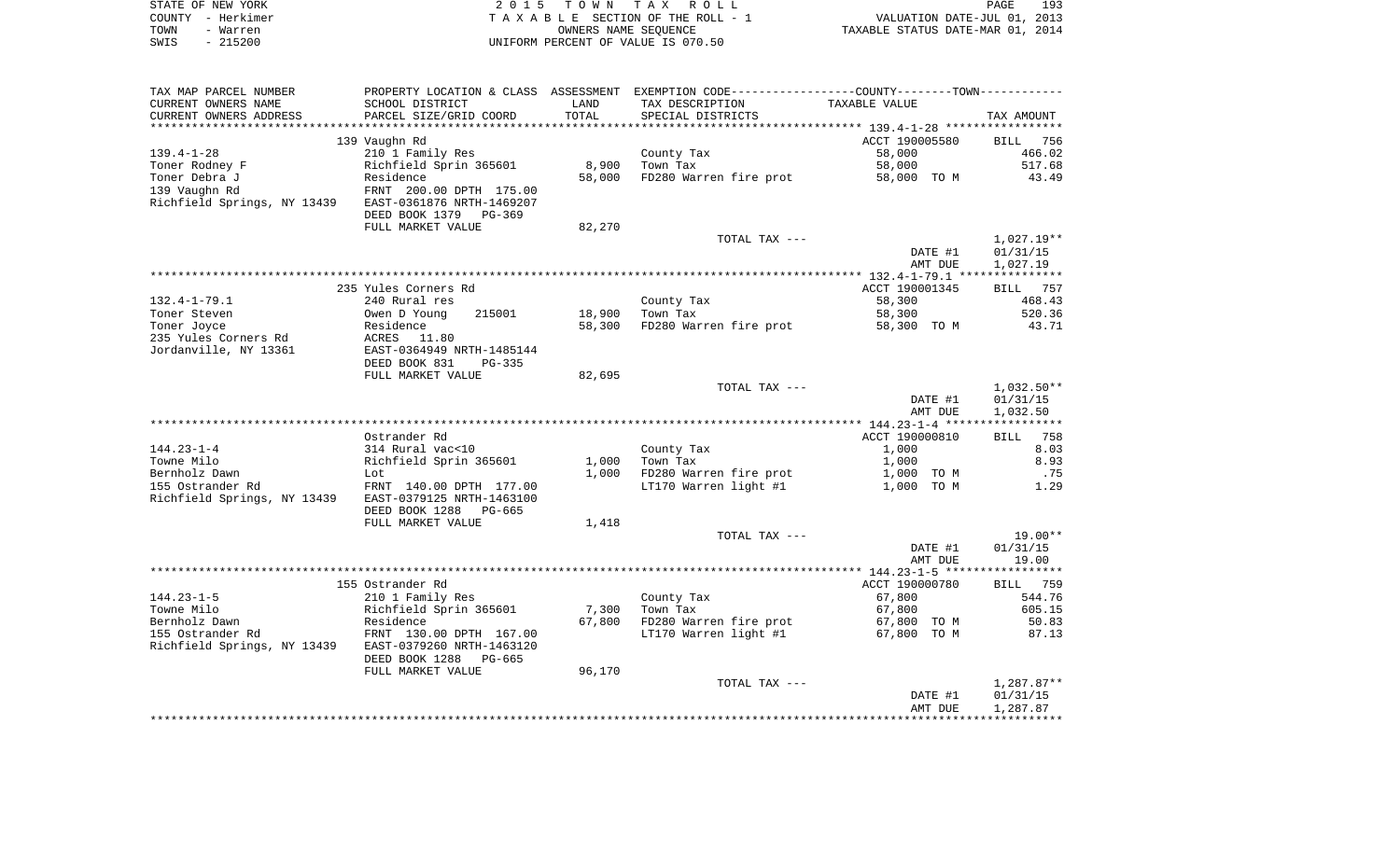| STATE OF NEW YORK |           | 2015 TOWN TAX ROLL                 | 194<br><b>PAGE</b>               |
|-------------------|-----------|------------------------------------|----------------------------------|
| COUNTY - Herkimer |           | TAXABLE SECTION OF THE ROLL - 1    | VALUATION DATE-JUL 01, 2013      |
| TOWN              | - Warren  | OWNERS NAME SEOUENCE               | TAXABLE STATUS DATE-MAR 01, 2014 |
| SWIS              | $-215200$ | UNIFORM PERCENT OF VALUE IS 070.50 |                                  |

| TAX MAP PARCEL NUMBER       |                                |         | PROPERTY LOCATION & CLASS ASSESSMENT EXEMPTION CODE---------------COUNTY-------TOWN---------- |                |                    |
|-----------------------------|--------------------------------|---------|-----------------------------------------------------------------------------------------------|----------------|--------------------|
| CURRENT OWNERS NAME         | SCHOOL DISTRICT                | LAND    | TAX DESCRIPTION                                                                               | TAXABLE VALUE  |                    |
| CURRENT OWNERS ADDRESS      | PARCEL SIZE/GRID COORD         | TOTAL   | SPECIAL DISTRICTS                                                                             |                | TAX AMOUNT         |
| ***********************     |                                |         |                                                                                               |                |                    |
|                             | Sheridan Rd                    |         |                                                                                               | ACCT 190000936 | <b>BILL</b><br>760 |
| $139.4 - 1 - 40.4$          | 314 Rural vac<10               |         | County Tax                                                                                    | 2,400          | 19.28              |
| Van Cauwenberge Patricia S  | Richfield Sprin 365601         | 2,400   | Town Tax                                                                                      | 2,400          | 21.42              |
| Schweighofer Diane          | Lot                            | 2,400   | School Relevy                                                                                 |                | 42.66              |
| 637 John St Apt 308         | ACRES<br>1.93                  |         | FD280 Warren fire prot                                                                        | 2,400 TO M     | 1.80               |
| Little Falls, NY 13365      | EAST-0364188 NRTH-1468876      |         |                                                                                               |                |                    |
|                             | DEED BOOK 1393 PG-312          |         |                                                                                               |                |                    |
|                             | FULL MARKET VALUE              | 3,404   |                                                                                               |                |                    |
|                             |                                |         | TOTAL TAX ---                                                                                 |                | $85.16**$          |
|                             |                                |         |                                                                                               | DATE #1        | 01/31/15           |
|                             |                                |         |                                                                                               | AMT DUE        | 85.16              |
|                             |                                |         |                                                                                               |                |                    |
|                             | 247 Spur Rd                    |         |                                                                                               | ACCT 190008370 | <b>BILL</b> 761    |
| $144.2 - 1 - 3.1$           | 210 1 Family Res               |         | County Tax                                                                                    | 55,000         | 441.92             |
| VanBrink Theodore           | Richfield Sprin 365601         | 10,300  | Town Tax                                                                                      | 55,000         | 490.91             |
| 472 Springfield Hill Rd     | Residence                      | 55,000  | School Relevy                                                                                 |                | 977.50             |
| Cooperstown, NY 13326       | ACRES<br>1.20                  |         | FD280 Warren fire prot                                                                        | 55,000 TO M    | 41.24              |
|                             | EAST-0387421 NRTH-1463344      |         |                                                                                               |                |                    |
|                             | DEED BOOK 1492<br>PG-358       |         |                                                                                               |                |                    |
|                             | FULL MARKET VALUE              | 78,014  |                                                                                               |                |                    |
|                             |                                |         | TOTAL TAX ---                                                                                 |                | $1,951.57**$       |
|                             |                                |         |                                                                                               | DATE #1        | 01/31/15           |
|                             |                                |         |                                                                                               | AMT DUE        | 1,951.57           |
|                             |                                |         |                                                                                               |                |                    |
|                             | Yules Corners Rd               |         |                                                                                               | ACCT 190012391 | BILL 762           |
| $132.4 - 1 - 1.2$           | 210 1 Family Res               |         | County Tax                                                                                    | 39,000         | 313.36             |
| Vancourt Jesse Sr           | Owen D Young<br>215001         | 10,600  | Town Tax                                                                                      | 39,000         | 348.10             |
| Vancourt Linda              | Residence                      | 39,000  | FD280 Warren fire prot                                                                        | 39,000 TO M    | 29.24              |
| 267 Yules Corners Rd        | ACRES<br>1.50                  |         |                                                                                               |                |                    |
| Jordanville, NY 13361       | EAST-0365203 NRTH-1486168      |         |                                                                                               |                |                    |
|                             | DEED BOOK 812<br>PG-663        |         |                                                                                               |                |                    |
|                             | FULL MARKET VALUE              | 55,319  |                                                                                               |                |                    |
|                             |                                |         | TOTAL TAX ---                                                                                 |                | 690.70**           |
|                             |                                |         |                                                                                               | DATE #1        | 01/31/15           |
|                             |                                |         |                                                                                               | AMT DUE        | 690.70             |
|                             |                                |         |                                                                                               |                |                    |
|                             | 4657 Us Hwy 20                 |         |                                                                                               | ACCT 190008380 | BILL 763           |
| 144.2-1-9                   | 210 1 Family Res               |         | County Tax                                                                                    | 86,000         | 691.00             |
| Vanwinkler Mitchell         | Richfield Sprin 365601         | 12,500  | Town Tax                                                                                      | 86,000         | 767.60             |
| Garbera Lisa                | Residence                      | 86,000  | FD280 Warren fire prot                                                                        | 86,000 TO M    | 64.48              |
| 4657 Us Hwy 20              | 90% Complete                   |         |                                                                                               |                |                    |
| Richfield Springs, NY 13439 | ACRES<br>3.00                  |         |                                                                                               |                |                    |
|                             | EAST-0387115 NRTH-1460757      |         |                                                                                               |                |                    |
|                             | DEED BOOK 712<br><b>PG-106</b> |         |                                                                                               |                |                    |
|                             | FULL MARKET VALUE              | 121,986 |                                                                                               |                |                    |
|                             |                                |         | TOTAL TAX ---                                                                                 |                | 1,523.08**         |
|                             |                                |         |                                                                                               | DATE #1        | 01/31/15           |
|                             |                                |         |                                                                                               | AMT DUE        | 1,523.08           |
|                             |                                |         |                                                                                               |                |                    |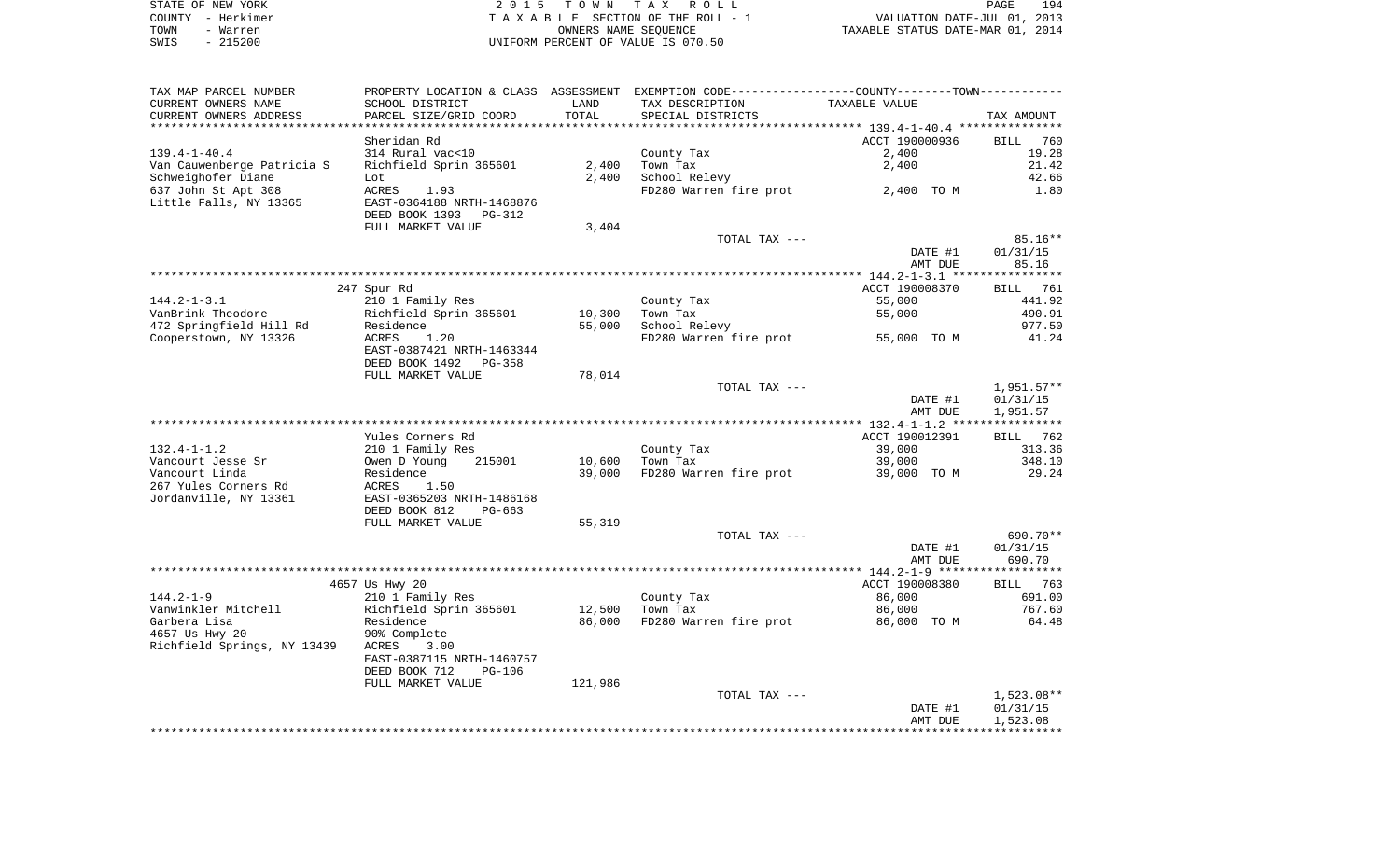| STATE OF NEW YORK<br>COUNTY - Herkimer       | 2 0 1 5                                                                                       | T O W N              | TAX ROLL<br>TAXABLE SECTION OF THE ROLL - 1                | VALUATION DATE-JUL 01, 2013      | PAGE<br>195                      |
|----------------------------------------------|-----------------------------------------------------------------------------------------------|----------------------|------------------------------------------------------------|----------------------------------|----------------------------------|
| TOWN<br>- Warren<br>$-215200$<br>SWIS        |                                                                                               | OWNERS NAME SEQUENCE | UNIFORM PERCENT OF VALUE IS 070.50                         | TAXABLE STATUS DATE-MAR 01, 2014 |                                  |
| TAX MAP PARCEL NUMBER                        | PROPERTY LOCATION & CLASS ASSESSMENT EXEMPTION CODE---------------COUNTY-------TOWN---------- |                      |                                                            |                                  |                                  |
| CURRENT OWNERS NAME                          | SCHOOL DISTRICT                                                                               | LAND                 | TAX DESCRIPTION                                            | TAXABLE VALUE                    |                                  |
| CURRENT OWNERS ADDRESS                       | PARCEL SIZE/GRID COORD                                                                        | TOTAL                | SPECIAL DISTRICTS                                          |                                  | TAX AMOUNT                       |
| *************************                    |                                                                                               |                      |                                                            |                                  |                                  |
|                                              | Bloomfield Rd                                                                                 |                      |                                                            | ACCT 190010350                   | BILL<br>764                      |
| $139.4 - 1 - 24$<br>Vaughn Roger             | 105 Vac farmland<br>Richfield Sprin 365601                                                    | 2,600                | County Tax<br>Town Tax                                     | 2,600<br>2,600                   | 20.89<br>23.21                   |
| 180 Vaughn Rd                                | Farm Land                                                                                     | 2,600                | FD280 Warren fire prot                                     | 2,600 TO M                       | 1.95                             |
| Richfield Springs, NY 13439                  | Hopkins Corner<br>ACRES<br>6.00<br>EAST-0362767 NRTH-1470259<br>DEED BOOK 00612 PG-00812      |                      |                                                            |                                  |                                  |
|                                              | FULL MARKET VALUE                                                                             | 3,688                |                                                            |                                  |                                  |
|                                              |                                                                                               |                      | TOTAL TAX ---                                              |                                  | 46.05**                          |
|                                              |                                                                                               |                      |                                                            | DATE #1                          | 01/31/15                         |
|                                              |                                                                                               |                      |                                                            | AMT DUE                          | 46.05                            |
|                                              | 180 Vaughn Rd                                                                                 |                      | 43 PCT OF VALUE USED FOR EXEMPTION PURPOSES ACCT 190011580 |                                  | 765<br>BILL                      |
| $139.4 - 1 - 25.1$                           | 111 Poultry farm                                                                              |                      | VET WAR CT 41121                                           | 6,315<br>6,315                   |                                  |
| Vaughn Roger                                 | Richfield Sprin 365601                                                                        | 18,900               | County Tax                                                 | 91,585                           | 735.87                           |
| Vaughn Dianne S                              | Poultry Farm                                                                                  | 97,900               | Town Tax                                                   | 91,585                           | 817.45                           |
| 180 Vaughn Rd<br>Richfield Springs, NY 13439 | Residence                                                                                     |                      | FD280 Warren fire prot                                     | 97,900 TO M                      | 73.40                            |
|                                              | ACRES<br>15.60<br>EAST-0362097 NRTH-1470071<br>DEED BOOK 00587 PG-00422                       |                      |                                                            |                                  |                                  |
|                                              | FULL MARKET VALUE                                                                             | 138,865              | TOTAL TAX ---                                              |                                  | 1,626.72**                       |
|                                              |                                                                                               |                      |                                                            | DATE #1<br>AMT DUE               | 01/31/15<br>1,626.72             |
|                                              |                                                                                               |                      |                                                            |                                  |                                  |
|                                              | Vaughn Rd                                                                                     |                      |                                                            | ACCT 190010411                   | 766<br>BILL                      |
| $139.4 - 1 - 26.1$<br>Vaughn Roger           | 111 Poultry farm<br>Richfield Sprin 365601                                                    | 15,800               | County Tax<br>Town Tax                                     | 21,200<br>21,200                 | 170.34<br>189.22                 |
| 180 Vaughn Rd                                | Poultry Products                                                                              | 21,200               | FD280 Warren fire prot                                     | 21,200 TO M                      | 15.90                            |
| Richfield Spr, NY 13439                      | ACRES<br>22.80<br>EAST-0362559 NRTH-1469336<br>DEED BOOK 00612 PG-00812                       |                      |                                                            |                                  |                                  |
|                                              | FULL MARKET VALUE                                                                             | 30,071               |                                                            |                                  |                                  |
|                                              |                                                                                               |                      | TOTAL TAX ---                                              | DATE #1<br>AMT DUE               | $375.46**$<br>01/31/15<br>375.46 |
|                                              |                                                                                               |                      |                                                            |                                  |                                  |
|                                              | Bloomfield Rd                                                                                 |                      |                                                            |                                  | 767<br>BILL                      |
| $139.4 - 1 - 65$                             | 323 Vacant rural                                                                              |                      | County Tax                                                 | 400                              | 3.21                             |
| Vaughn Roger S<br>Vaughn Diane S             | Richfield Sprin 365601<br>Lot                                                                 | 400<br>400           | Town Tax<br>FD280 Warren fire prot                         | 400<br>400 TO M                  | 3.57<br>.30                      |
| 180 Vaughn Rd                                | 1.30<br>ACRES                                                                                 |                      |                                                            |                                  |                                  |
| Richfield Springs, NY 13439                  | EAST-0361660 NRTH-1470364<br>DEED BOOK 782<br>PG-193                                          |                      |                                                            |                                  |                                  |
|                                              | FULL MARKET VALUE                                                                             | 567                  |                                                            |                                  |                                  |
|                                              |                                                                                               |                      | TOTAL TAX ---                                              |                                  | $7.08**$                         |
|                                              |                                                                                               |                      |                                                            | DATE #1<br>AMT DUE               | 01/31/15<br>7.08                 |
|                                              |                                                                                               |                      |                                                            |                                  |                                  |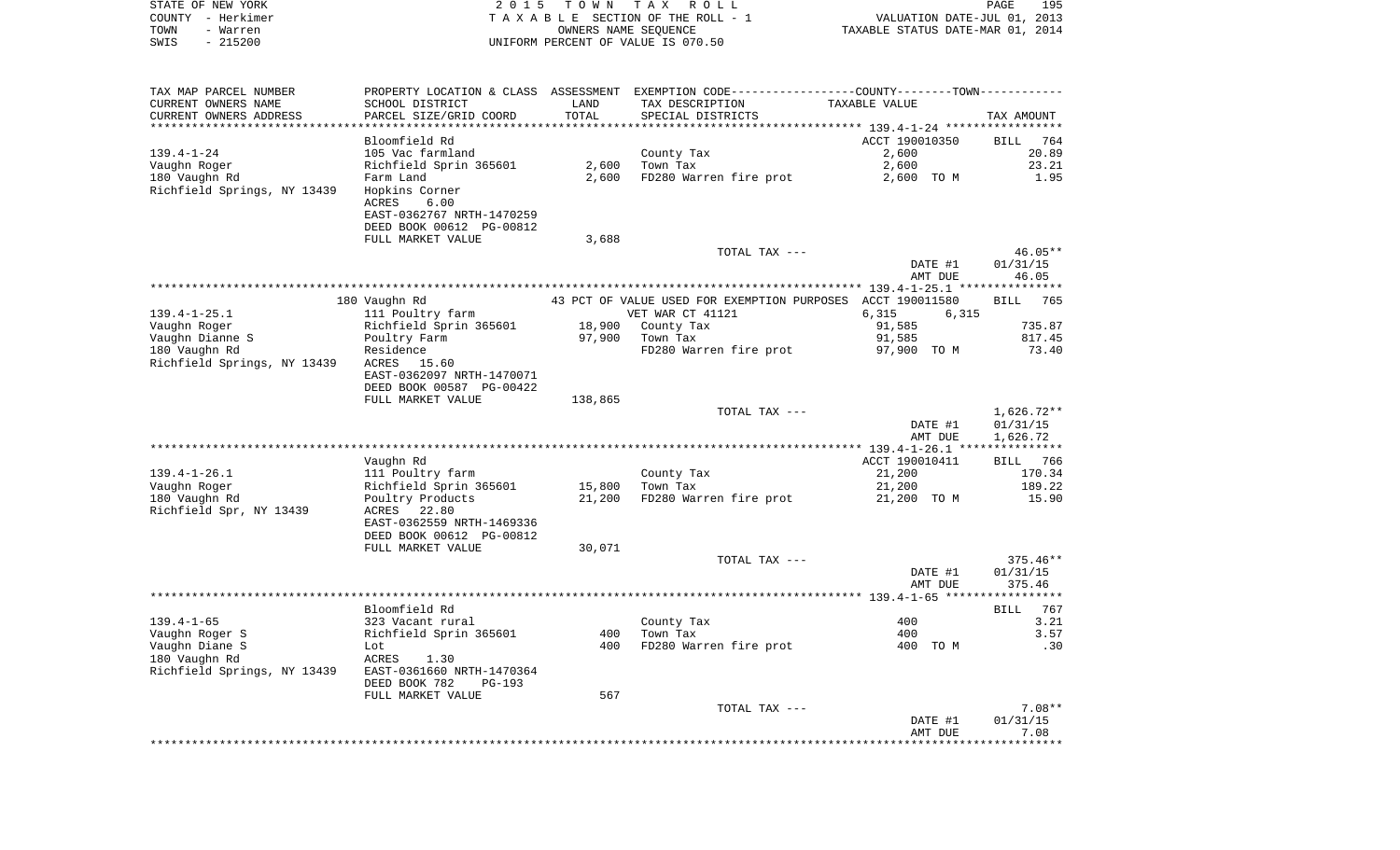|      | STATE OF NEW YORK | 2015 TOWN TAX ROLL                 | 196<br>PAGE                      |
|------|-------------------|------------------------------------|----------------------------------|
|      | COUNTY - Herkimer | TAXABLE SECTION OF THE ROLL - 1    | VALUATION DATE-JUL 01, 2013      |
| TOWN | - Warren          | OWNERS NAME SEOUENCE               | TAXABLE STATUS DATE-MAR 01, 2014 |
| SWIS | $-215200$         | UNIFORM PERCENT OF VALUE IS 070.50 |                                  |

| TAX MAP PARCEL NUMBER   | PROPERTY LOCATION & CLASS ASSESSMENT EXEMPTION CODE---------------COUNTY--------TOWN---------- |        |                                    |                    |                    |
|-------------------------|------------------------------------------------------------------------------------------------|--------|------------------------------------|--------------------|--------------------|
| CURRENT OWNERS NAME     | SCHOOL DISTRICT                                                                                | LAND   | TAX DESCRIPTION                    | TAXABLE VALUE      |                    |
| CURRENT OWNERS ADDRESS  | PARCEL SIZE/GRID COORD                                                                         | TOTAL  | SPECIAL DISTRICTS                  |                    | TAX AMOUNT         |
|                         |                                                                                                |        |                                    |                    |                    |
|                         | 4208 Us Highway 20                                                                             |        |                                    | ACCT 190008040     | BILL 768           |
| $144.31 - 1 - 4$        | 220 2 Family Res                                                                               |        | County Tax                         | 34,100             | 273.99             |
|                         |                                                                                                | 6,400  | Town Tax                           | 34,100             | 304.36             |
|                         |                                                                                                | 34,100 | FD280 Warren fire prot             | 34,100 TO M        | 25.57              |
|                         | EAST-0378378 NRTH-1462593<br>DEED BOOK 1344 PG-464                                             |        | LT170 Warren light #1 34,100 TO M  |                    | 43.82              |
|                         | FULL MARKET VALUE                                                                              | 48,369 |                                    |                    |                    |
|                         |                                                                                                |        | TOTAL TAX ---                      |                    | 647.74**           |
|                         |                                                                                                |        |                                    | DATE #1<br>AMT DUE | 01/31/15<br>647.74 |
|                         |                                                                                                |        |                                    |                    |                    |
|                         | Robinson Rd                                                                                    |        |                                    | ACCT 190004965     | BILL 769           |
| $126.4 - 1 - 17.1$      |                                                                                                |        | County Tax                         | 8,000              | 64.28              |
| Vetchiclav Petrik M     | 314 Rural vac<10<br>Owen D Young 21<br>Rural Lot<br>215001                                     | 8,000  | Town Tax                           | 8,000              | 71.40              |
| 40 Blueberry Ln         |                                                                                                | 8,000  | School Relevy                      |                    | 213.50             |
| Staten Island, NY 10312 | 6.72<br>ACRES<br>EAST-0370973 NRTH-1495694<br>DEED BOOK 826<br>PG-684                          |        | FD280 Warren fire prot 8,000 TO M  |                    | 6.00               |
|                         | FULL MARKET VALUE                                                                              | 11,348 |                                    |                    |                    |
|                         |                                                                                                |        | TOTAL TAX ---                      |                    | $355.18**$         |
|                         |                                                                                                |        |                                    | DATE #1<br>AMT DUE | 01/31/15<br>355.18 |
|                         | Robinson Rd                                                                                    |        |                                    | ACCT 190004975     | BILL 770           |
| $126.4 - 1 - 19$        | 314 Rural vac<10                                                                               |        | County Tax                         | 5,400              | 43.39              |
| Vetchiclav Petrik M     | Owen D Young<br>215001                                                                         | 5,400  | Town Tax                           | 5,400              | 48.20              |
| 40 Blueberry Ln         | Rural Lot                                                                                      | 5,400  | School Relevy                      |                    | 144.11             |
| Staten Island, NY 10312 | ACRES 1.31                                                                                     |        | FD280 Warren fire prot             | 5,400 TO M         | 4.05               |
|                         | EAST-0371412 NRTH-1495678<br>DEED BOOK 826<br>PG-684                                           |        |                                    |                    |                    |
|                         | FULL MARKET VALUE                                                                              | 7,660  |                                    |                    |                    |
|                         |                                                                                                |        | TOTAL TAX ---                      |                    | 239.75**           |
|                         |                                                                                                |        |                                    | DATE #1<br>AMT DUE | 01/31/15<br>239.75 |
|                         |                                                                                                |        |                                    |                    |                    |
|                         | 222 Little Lakes Rd                                                                            |        |                                    |                    | BILL 771           |
| $140.3 - 1 - 19.2$      | 210 1 Family Res                                                                               |        | County Tax                         | 66,000             | 530.30             |
| Vriesema John           | Richfield Sprin 365601<br>Doublewide<br>FRNT 165.00 DPTH 200.00                                |        | 8,000 Town Tax                     | 66,000             | 589.09             |
| 219 Nersesian Rd        |                                                                                                | 66,000 | FD280 Warren fire prot 66,000 TO M |                    | 49.49              |
| Hartwick, NY 13348      | EAST-0379250 NRTH-1464921<br>DEED BOOK 843<br>PG-507                                           |        |                                    |                    |                    |
|                         | FULL MARKET VALUE                                                                              | 93,617 |                                    |                    |                    |
|                         |                                                                                                |        | TOTAL TAX ---                      |                    | 1,168.88**         |
|                         |                                                                                                |        |                                    | DATE #1            | 01/31/15           |
|                         |                                                                                                |        |                                    | AMT DUE            | 1,168.88           |
|                         |                                                                                                |        |                                    |                    |                    |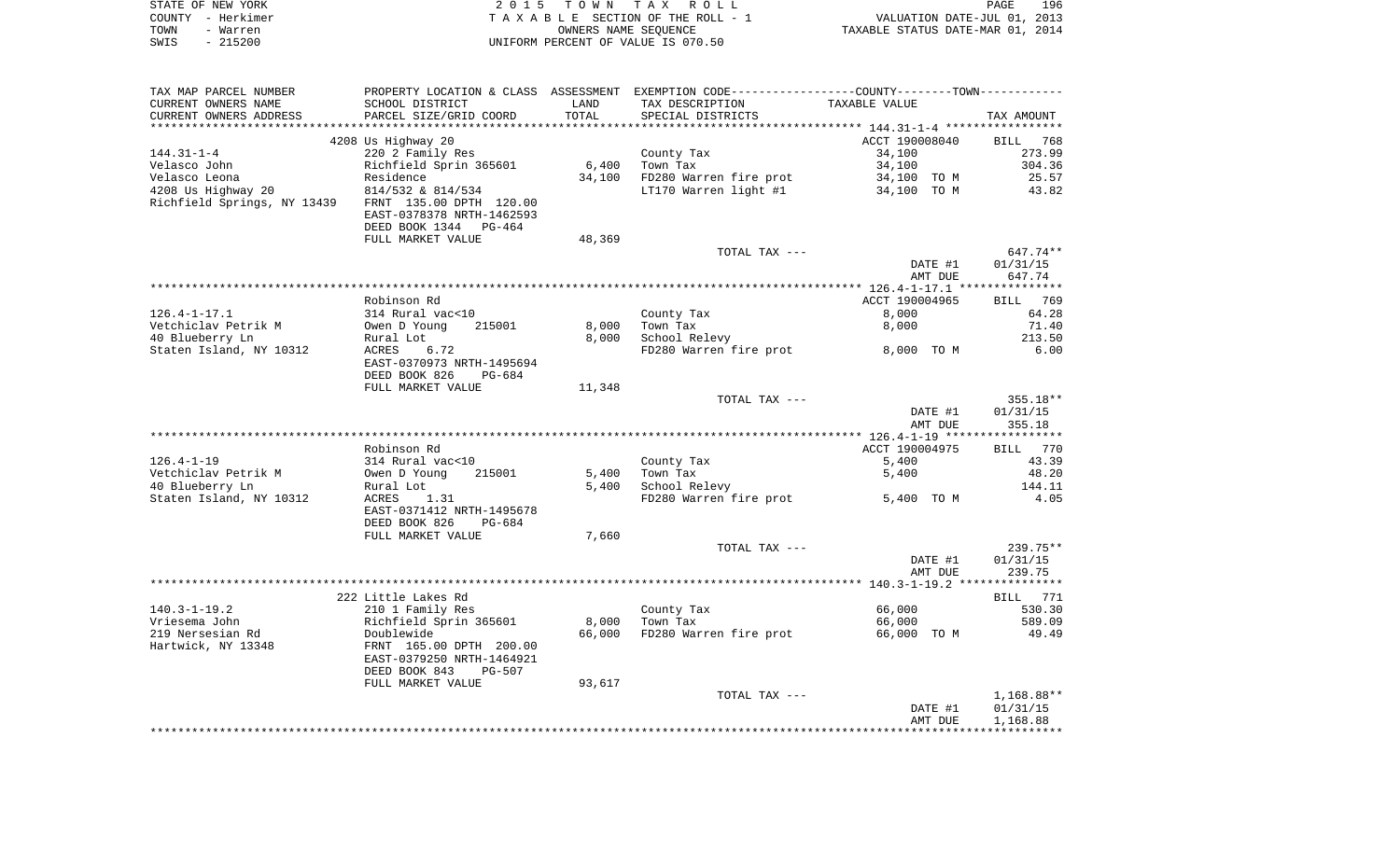| STATE OF NEW YORK | 2015 TOWN TAX ROLL                 | 197<br>PAGE                      |
|-------------------|------------------------------------|----------------------------------|
| COUNTY - Herkimer | TAXABLE SECTION OF THE ROLL - 1    | VALUATION DATE-JUL 01, 2013      |
| TOWN<br>- Warren  | OWNERS NAME SEOUENCE               | TAXABLE STATUS DATE-MAR 01, 2014 |
| $-215200$<br>SWIS | UNIFORM PERCENT OF VALUE IS 070.50 |                                  |

| TAX MAP PARCEL NUMBER                                 |                           |         | PROPERTY LOCATION & CLASS ASSESSMENT EXEMPTION CODE---------------COUNTY-------TOWN---------- |                |                 |
|-------------------------------------------------------|---------------------------|---------|-----------------------------------------------------------------------------------------------|----------------|-----------------|
| CURRENT OWNERS NAME                                   | SCHOOL DISTRICT           | LAND    | TAX DESCRIPTION                                                                               | TAXABLE VALUE  |                 |
| CURRENT OWNERS ADDRESS                                | PARCEL SIZE/GRID COORD    | TOTAL   | SPECIAL DISTRICTS                                                                             |                | TAX AMOUNT      |
|                                                       |                           |         |                                                                                               |                |                 |
|                                                       | State Route 167           |         |                                                                                               | ACCT 190008880 | BILL 772        |
| $133.3 - 1 - 48$                                      | 314 Rural vac<10          |         | County Tax                                                                                    | 2,600          | 20.89           |
| Walsh Thomas                                          | Owen D Young<br>215001    | 2,600   | Town Tax                                                                                      | 2,600          | 23.21           |
| Walsh Jean                                            | 6.50<br><b>ACRES</b>      | 2,600   | FD280 Warren fire prot                                                                        | 2,600 TO M     | 1.95            |
| 228 Main St                                           |                           |         | LT180 Warren light #2                                                                         | 2,600 TO M     | 2.58            |
| Jordanville, NY 13361                                 |                           |         |                                                                                               |                |                 |
|                                                       | FULL MARKET VALUE         | 3,688   |                                                                                               |                |                 |
|                                                       |                           |         | TOTAL TAX ---                                                                                 |                | 48.63**         |
|                                                       |                           |         |                                                                                               | DATE #1        | 01/31/15        |
|                                                       |                           |         |                                                                                               | AMT DUE        | 48.63           |
|                                                       |                           |         |                                                                                               |                |                 |
|                                                       | 228 Main St               |         |                                                                                               |                | BILL 773        |
| 133.3-1-49.2                                          | 112 Dairy farm            |         | County Tax                                                                                    | 56,000         | 449.95          |
| Walsh Thomas                                          | Owen D Young<br>215001    | 26,800  | Town Tax                                                                                      | 56,000         | 499.83          |
| Walsh Jean                                            | Farm                      | 56,000  | FD280 Warren fire prot                                                                        | 56,000 TO M    | 41.99           |
| 228 Main St                                           | ACRES<br>36.00            |         | LT170 Warren light #1                                                                         | 42,300 TO M    | 54.36           |
| Jordanville, NY 13361                                 | EAST-0372798 NRTH-1486234 |         |                                                                                               |                |                 |
|                                                       | DEED BOOK 918<br>PG-181   |         |                                                                                               |                |                 |
|                                                       | FULL MARKET VALUE         | 79,433  |                                                                                               |                |                 |
|                                                       |                           |         | TOTAL TAX ---                                                                                 |                | $1,046.13**$    |
|                                                       |                           |         |                                                                                               | DATE #1        | 01/31/15        |
|                                                       |                           |         |                                                                                               | AMT DUE        | 1,046.13        |
|                                                       |                           |         |                                                                                               |                |                 |
|                                                       | 505 State Route 167       |         |                                                                                               |                | BILL 774        |
| 139.2-1-10.3                                          | 210 1 Family Res          |         | County Tax                                                                                    | 92,200         | 740.81          |
| Ward Wayne M                                          | Richfield Sprin 365601    | 15,000  | Town Tax                                                                                      | 92,200         | 822.94          |
| Ward Catherine Ann                                    | R1<br>R1                  | 92,200  | FD280 Warren fire prot                                                                        | 92,200 TO M    | 69.13           |
| 505 State Route 167                                   | ACRES<br>5.00             |         |                                                                                               |                |                 |
| Richfield Springs, NY 13439 EAST-0366242 NRTH-1473874 |                           |         |                                                                                               |                |                 |
|                                                       | DEED BOOK 819<br>PG-100   |         |                                                                                               |                |                 |
|                                                       | FULL MARKET VALUE         | 130,780 |                                                                                               |                |                 |
|                                                       |                           |         | TOTAL TAX ---                                                                                 |                | 1,632.88**      |
|                                                       |                           |         |                                                                                               | DATE #1        | 01/31/15        |
|                                                       |                           |         |                                                                                               | AMT DUE        | 1,632.88        |
|                                                       |                           |         |                                                                                               |                |                 |
|                                                       | 4246 Us Hwy 20            |         |                                                                                               | ACCT 190008010 | <b>BILL</b> 775 |
| $144.31 - 1 - 11$                                     | 270 Mfg housing           |         | County Tax                                                                                    | 51,700         | 415.40          |
| Watkins Ruth                                          | Richfield Sprin 365601    | 10,000  | Town Tax                                                                                      | 51,700         | 461.45          |
| 7769 State Highway 80                                 | Residence                 | 51,700  | FD280 Warren fire prot                                                                        | 51,700 TO M    | 38.76           |
| Springfield, NY 13468                                 | FRNT 161.04 DPTH 270.60   |         | LT170 Warren light #1                                                                         | 51,700 TO M    | 66.44           |
|                                                       | ACRES<br>1.00             |         |                                                                                               |                |                 |
|                                                       | EAST-0379091 NRTH-1462353 |         |                                                                                               |                |                 |
|                                                       | DEED BOOK 1510 PG-88      |         |                                                                                               |                |                 |
|                                                       | FULL MARKET VALUE         | 73,333  |                                                                                               |                |                 |
|                                                       |                           |         | TOTAL TAX ---                                                                                 |                | $982.05**$      |
|                                                       |                           |         |                                                                                               | DATE #1        | 01/31/15        |
|                                                       |                           |         |                                                                                               | AMT DUE        | 982.05          |
|                                                       |                           |         |                                                                                               |                |                 |
|                                                       |                           |         |                                                                                               |                |                 |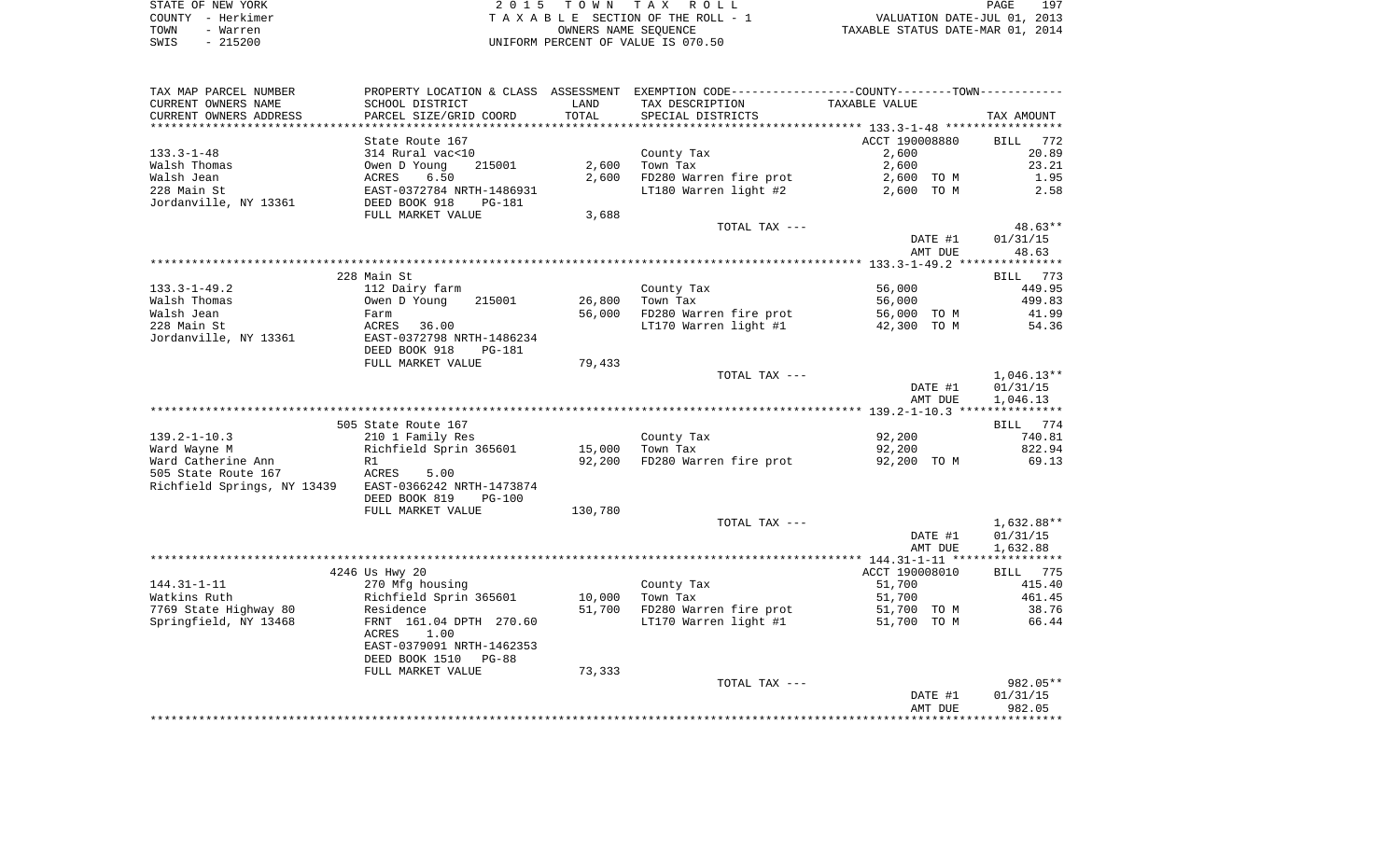| STATE OF NEW YORK | 2015 TOWN TAX ROLL                 | 198<br>PAGE                      |
|-------------------|------------------------------------|----------------------------------|
| COUNTY - Herkimer | TAXABLE SECTION OF THE ROLL - 1    | VALUATION DATE-JUL 01, 2013      |
| TOWN<br>- Warren  | OWNERS NAME SEOUENCE               | TAXABLE STATUS DATE-MAR 01, 2014 |
| SWIS<br>- 215200  | UNIFORM PERCENT OF VALUE IS 070.50 |                                  |

| TAX MAP PARCEL NUMBER                                  | PROPERTY LOCATION & CLASS ASSESSMENT EXEMPTION CODE---------------COUNTY-------TOWN--------- |        |                                    |                |              |
|--------------------------------------------------------|----------------------------------------------------------------------------------------------|--------|------------------------------------|----------------|--------------|
| CURRENT OWNERS NAME                                    | SCHOOL DISTRICT                                                                              | LAND   | TAX DESCRIPTION                    | TAXABLE VALUE  |              |
| CURRENT OWNERS ADDRESS                                 | PARCEL SIZE/GRID COORD                                                                       | TOTAL  | SPECIAL DISTRICTS                  |                | TAX AMOUNT   |
|                                                        |                                                                                              |        |                                    |                |              |
|                                                        | Delong Rd                                                                                    |        |                                    | ACCT 190002312 | BILL 776     |
| $139.3 - 1 - 3.2$                                      | 105 Vac farmland                                                                             |        | County Tax                         | 38,200         | 306.93       |
| Weingates Gary V                                       | Richfield Sprin 365601                                                                       | 38,200 | Town Tax                           | 38,200         | 340.96       |
| RD3 Box 25                                             | Farm Land                                                                                    | 38,200 | FD280 Warren fire prot             | 38,200 TO M    | 28.64        |
| Richfield Springs, NY 13439 ACRES                      | 75.40                                                                                        |        |                                    |                |              |
|                                                        | EAST-0359999 NRTH-1469525                                                                    |        |                                    |                |              |
|                                                        | DEED BOOK 688<br>$PG-473$                                                                    |        |                                    |                |              |
|                                                        | FULL MARKET VALUE                                                                            | 54,184 |                                    |                |              |
|                                                        |                                                                                              |        | TOTAL TAX ---                      |                | 676.53**     |
|                                                        |                                                                                              |        |                                    | DATE #1        | 01/31/15     |
|                                                        |                                                                                              |        |                                    | AMT DUE        | 676.53       |
|                                                        |                                                                                              |        |                                    |                |              |
|                                                        | 782 Hicks Rd                                                                                 |        |                                    | ACCT 190001253 | BILL 777     |
| 133.2-3-6                                              | 210 1 Family Res                                                                             |        | County Tax                         | 69,000         | 554.40       |
| Wellenstein Leif                                       | Owen D Young<br>215001                                                                       | 15,500 | Town Tax                           | 69,000         | 615.87       |
| Wellenstein Ashlee                                     | Residence                                                                                    | 69,000 | FD280 Warren fire prot             | 69,000 TO M    | 51.73        |
| 782 Hicks Rd                                           | Mobile Home                                                                                  |        |                                    |                |              |
| Mohawk, NY 13407                                       | ACRES 6.30<br>EAST-0388239 NRTH-1489130                                                      |        |                                    |                |              |
|                                                        |                                                                                              |        |                                    |                |              |
|                                                        | DEED BOOK 1101<br>PG-196                                                                     |        |                                    |                |              |
|                                                        | FULL MARKET VALUE                                                                            | 97,872 |                                    |                |              |
|                                                        |                                                                                              |        | TOTAL TAX ---                      |                | $1,222.00**$ |
|                                                        |                                                                                              |        |                                    | DATE #1        | 01/31/15     |
|                                                        |                                                                                              |        |                                    | AMT DUE        | 1,222.00     |
|                                                        |                                                                                              |        |                                    |                |              |
|                                                        | Millstone Rd S                                                                               |        |                                    | ACCT 190000453 | BILL 778     |
| $139.4 - 1 - 55.3$                                     | 314 Rural vac<10<br>Richfield Sprin 365601                                                   |        | County Tax                         | 9,000          | 72.31        |
| Wellenstein Ronald                                     |                                                                                              | 9,000  | Town Tax                           | 9,000          | 80.33        |
| Wellenstein Alice                                      | Vacant Land                                                                                  | 9,000  | FD280 Warren fire prot             | 9,000 TO M     | 6.75         |
| PO Box 207                                             | ACRES<br>8.00                                                                                |        |                                    |                |              |
| Springfield Center, NY 13468 EAST-0367679 NRTH-1466730 |                                                                                              |        |                                    |                |              |
|                                                        | DEED BOOK 752<br>$PG-5$                                                                      |        |                                    |                |              |
|                                                        | FULL MARKET VALUE                                                                            | 12,766 |                                    |                |              |
|                                                        |                                                                                              |        | TOTAL TAX ---                      |                | 159.39**     |
|                                                        |                                                                                              |        |                                    | DATE #1        | 01/31/15     |
|                                                        |                                                                                              |        |                                    | AMT DUE        | 159.39       |
|                                                        |                                                                                              |        |                                    |                |              |
|                                                        | 601 State Route 167                                                                          |        |                                    | ACCT 190004020 | BILL 779     |
| 139.2-1-13                                             | 240 Rural res                                                                                |        | VET WAR CT 41121                   | 5,160<br>5,160 |              |
| Wells James                                            | Richfield Sprin 365601                                                                       |        | 15,800 County Tax                  | 29,240         | 234.94       |
|                                                        |                                                                                              | 34,400 | Town Tax                           | 29,240         | 260.98       |
|                                                        |                                                                                              |        | School Relevy                      |                | 275.25       |
| Richfield Springs, NY 13439 .068 Ac                    |                                                                                              |        | FD280 Warren fire prot 34,400 TO M |                | 25.79        |
|                                                        | 7.00<br>ACRES                                                                                |        |                                    |                |              |
|                                                        | EAST-0367676 NRTH-1474942                                                                    |        |                                    |                |              |
|                                                        | DEED BOOK 877<br>PG-684                                                                      |        |                                    |                |              |
|                                                        | FULL MARKET VALUE                                                                            | 48,794 |                                    |                |              |
|                                                        |                                                                                              |        | TOTAL TAX ---                      |                | 796.96**     |
|                                                        |                                                                                              |        |                                    | DATE #1        | 01/31/15     |
|                                                        |                                                                                              |        |                                    | AMT DUE        | 796.96       |
|                                                        |                                                                                              |        |                                    |                |              |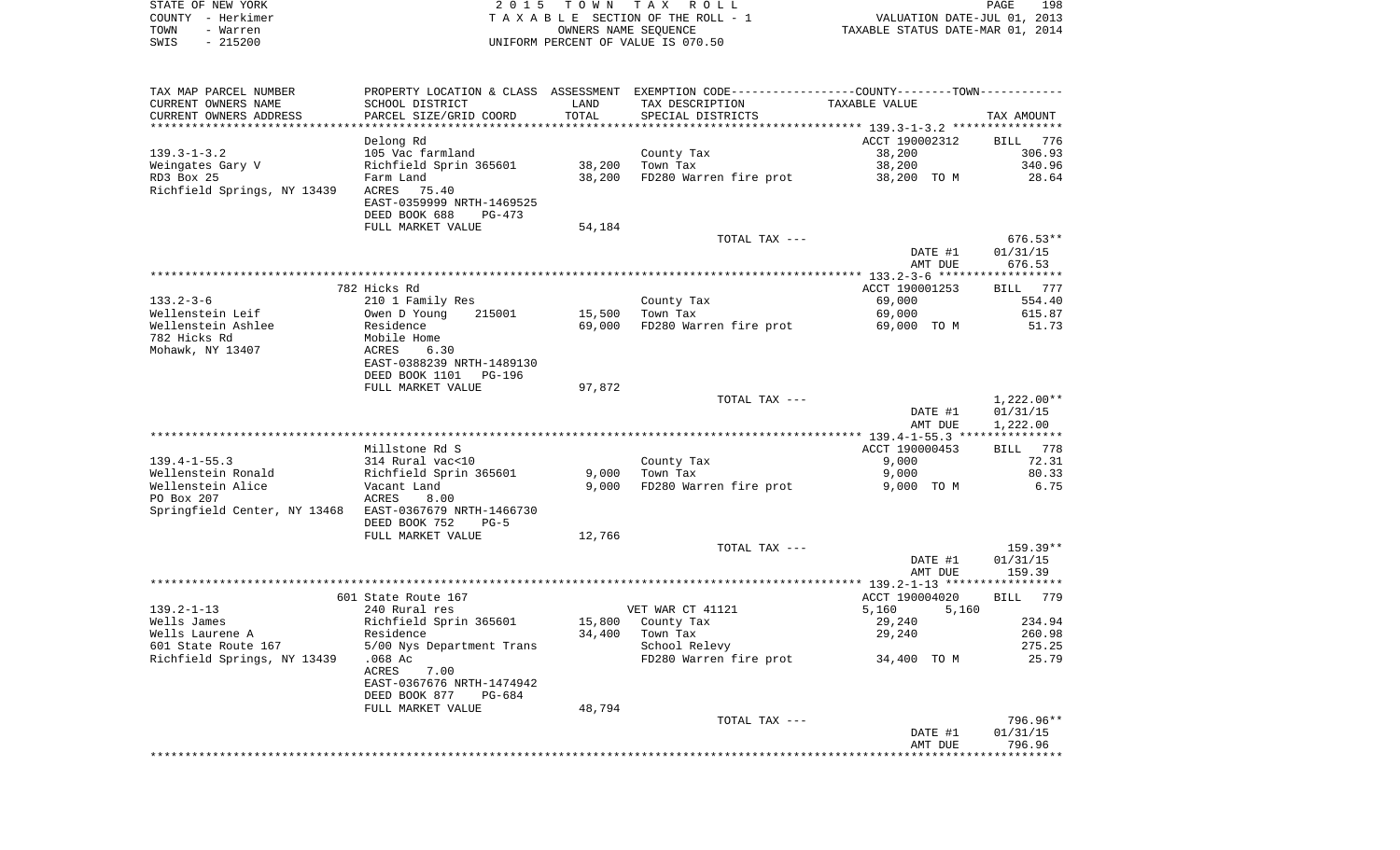|      | STATE OF NEW YORK | 2015 TOWN TAX ROLL                 | PAGE                             | 199 |
|------|-------------------|------------------------------------|----------------------------------|-----|
|      | COUNTY - Herkimer | TAXABLE SECTION OF THE ROLL - 1    | VALUATION DATE-JUL 01, 2013      |     |
| TOWN | - Warren          | OWNERS NAME SEOUENCE               | TAXABLE STATUS DATE-MAR 01, 2014 |     |
| SWIS | - 215200          | UNIFORM PERCENT OF VALUE IS 070.50 |                                  |     |

| TAX MAP PARCEL NUMBER                                 | PROPERTY LOCATION & CLASS ASSESSMENT EXEMPTION CODE----------------COUNTY--------TOWN---------- |                      |                        |                                                  |              |
|-------------------------------------------------------|-------------------------------------------------------------------------------------------------|----------------------|------------------------|--------------------------------------------------|--------------|
| CURRENT OWNERS NAME                                   | SCHOOL DISTRICT                                                                                 | LAND                 | TAX DESCRIPTION        | TAXABLE VALUE                                    |              |
| CURRENT OWNERS ADDRESS                                | PARCEL SIZE/GRID COORD                                                                          | TOTAL                | SPECIAL DISTRICTS      |                                                  | TAX AMOUNT   |
|                                                       |                                                                                                 | ******************** |                        | ****************** 140.3-1-19.1 **************** |              |
|                                                       | Little Lakes Rd                                                                                 |                      |                        | ACCT 190000360                                   | BILL 780     |
| $140.3 - 1 - 19.1$                                    | 105 Vac farmland                                                                                |                      | County Tax             | 87,500                                           | 703.05       |
| Whortlekill Rod & Gun Club Inc Richfield Sprin 365601 |                                                                                                 | 87,500               | Town Tax               | 87,500                                           | 780.99       |
| PO Box 1371                                           | Dairy Farm                                                                                      | 87,500               | FD280 Warren fire prot | 87,500 TO M                                      | 65.61        |
| Hopewell Junction, NY 12533                           | FRNT 360.00 DPTH                                                                                |                      |                        |                                                  |              |
|                                                       | ACRES 300.90                                                                                    |                      |                        |                                                  |              |
|                                                       | EAST-0376366 NRTH-1467889                                                                       |                      |                        |                                                  |              |
|                                                       | DEED BOOK 915<br>PG-681                                                                         |                      |                        |                                                  |              |
|                                                       | FULL MARKET VALUE                                                                               | 124,113              |                        |                                                  |              |
|                                                       |                                                                                                 |                      | TOTAL TAX ---          |                                                  | $1,549.65**$ |
|                                                       |                                                                                                 |                      |                        | DATE #1                                          | 01/31/15     |
|                                                       |                                                                                                 |                      |                        | AMT DUE                                          | 1,549.65     |
|                                                       |                                                                                                 |                      |                        |                                                  |              |
|                                                       | Yule/Kingdom Rd                                                                                 |                      |                        |                                                  | 781          |
|                                                       |                                                                                                 |                      |                        |                                                  | BILL         |
| $132.2 - 3 - 8$                                       | 314 Rural vac<10                                                                                |                      | County Tax             | 6,160                                            | 49.49        |
| Wielhouwer Paul M Jr                                  | Owen D Young<br>215001                                                                          | 6,160                | Town Tax               | 6,160                                            | 54.98        |
| 4 Lawrence Ln                                         | FRNT 300.00 DPTH                                                                                | 6,160                | FD280 Warren fire prot | 6,160 TO M                                       | 4.62         |
| Goshen, NY 10924                                      | 3.90<br>ACRES                                                                                   |                      |                        |                                                  |              |
|                                                       | EAST-0365310 NRTH-1492305                                                                       |                      |                        |                                                  |              |
|                                                       | DEED BOOK 1214<br><b>PG-175</b>                                                                 |                      |                        |                                                  |              |
|                                                       | FULL MARKET VALUE                                                                               | 8,738                |                        |                                                  |              |
|                                                       |                                                                                                 |                      | TOTAL TAX ---          |                                                  | $109.09**$   |
|                                                       |                                                                                                 |                      |                        | DATE #1                                          | 01/31/15     |
|                                                       |                                                                                                 |                      |                        | AMT DUE                                          | 109.09       |
|                                                       |                                                                                                 |                      |                        |                                                  |              |
|                                                       | 108 Kingdom Rd                                                                                  |                      |                        | ACCT 190006240                                   | BILL 782     |
| $132.60 - 1 - 24$                                     | 210 1 Family Res                                                                                |                      | County Tax             | 30,100                                           | 241.85       |
| Willsey Sherri                                        | Owen D Young<br>215001                                                                          | 5,800                | Town Tax               | 30,100                                           | 268.66       |
| 108 Kingdom Rd                                        | Residence                                                                                       | 30,100               | School Relevy          |                                                  | 245.42       |
| Jordanville, NY 13361                                 | FRNT<br>85.00 DPTH 100.00                                                                       |                      | FD280 Warren fire prot | 30,100 TO M                                      | 22.57        |
|                                                       | EAST-0371288 NRTH-1487443                                                                       |                      | LT180 Warren light #2  | 30,100 TO M                                      | 29.91        |
|                                                       | DEED BOOK 1280<br>PG-348                                                                        |                      |                        |                                                  |              |
|                                                       | FULL MARKET VALUE                                                                               | 42,695               |                        |                                                  |              |
|                                                       |                                                                                                 |                      | TOTAL TAX ---          |                                                  | 808.41**     |
|                                                       |                                                                                                 |                      |                        | DATE #1                                          | 01/31/15     |
|                                                       |                                                                                                 |                      |                        | AMT DUE                                          | 808.41       |
|                                                       |                                                                                                 |                      |                        |                                                  |              |
|                                                       | 4232 Us Hwy 20                                                                                  |                      |                        | ACCT 190000540                                   | BILL 783     |
| $144.31 - 1 - 9$                                      | 210 1 Family Res                                                                                |                      | County Tax             | 26,700                                           | 214.53       |
| Willsey Wendy                                         | Richfield Sprin 365601                                                                          | 10,100               | Town Tax               | 26,700                                           | 238.31       |
| 18 Walnut St                                          | Residence                                                                                       | 26,700               | FD280 Warren fire prot | 26,700 TO M                                      | 20.02        |
| PO Box 544                                            | FRNT 183.04 DPTH 270.60                                                                         |                      | LT170 Warren light #1  | 26,700 TO M                                      | 34.31        |
| Richfield Springs, NY 13439                           | ACRES<br>1.02                                                                                   |                      |                        |                                                  |              |
|                                                       | EAST-0378775 NRTH-1462429                                                                       |                      |                        |                                                  |              |
|                                                       | DEED BOOK 1226<br>$PG-73$                                                                       |                      |                        |                                                  |              |
|                                                       | FULL MARKET VALUE                                                                               | 37,872               |                        |                                                  |              |
|                                                       |                                                                                                 |                      | TOTAL TAX ---          |                                                  | $507.17**$   |
|                                                       |                                                                                                 |                      |                        | DATE #1                                          | 01/31/15     |
|                                                       |                                                                                                 |                      |                        | AMT DUE                                          | 507.17       |
|                                                       |                                                                                                 |                      |                        |                                                  |              |
|                                                       |                                                                                                 |                      |                        |                                                  |              |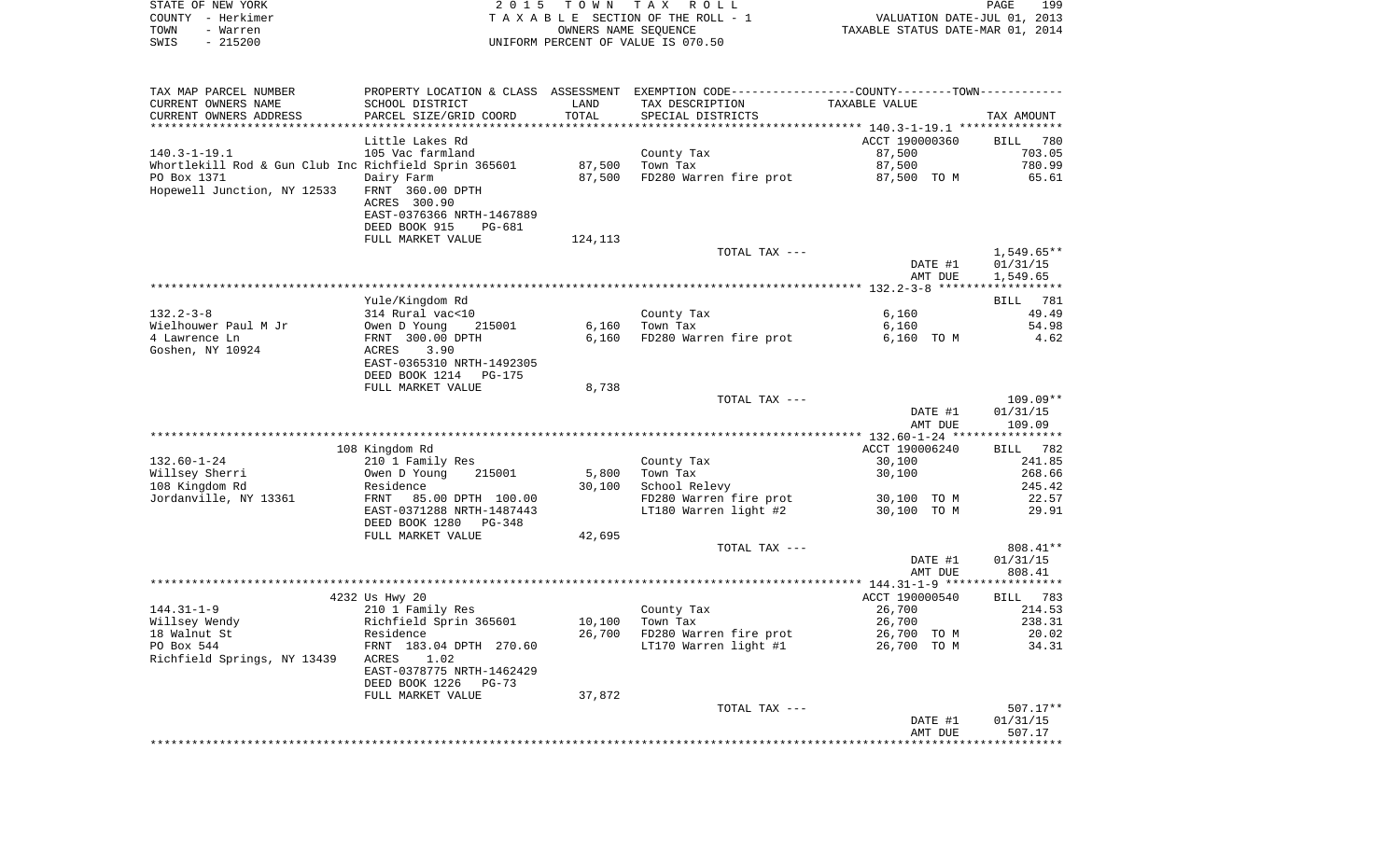| STATE OF NEW YORK | 2015 TOWN TAX ROLL                 | 200<br>PAGE                      |
|-------------------|------------------------------------|----------------------------------|
| COUNTY – Herkimer | TAXABLE SECTION OF THE ROLL - 1    | VALUATION DATE-JUL 01, 2013      |
| TOWN<br>- Warren  | OWNERS NAME SEOUENCE               | TAXABLE STATUS DATE-MAR 01, 2014 |
| - 215200<br>SWIS  | UNIFORM PERCENT OF VALUE IS 070.50 |                                  |

| SCHOOL DISTRICT<br>LAND<br>TAX DESCRIPTION<br>TAXABLE VALUE<br>PARCEL SIZE/GRID COORD<br>TOTAL<br>SPECIAL DISTRICTS<br>TAX AMOUNT<br>1380 Little Lakes Rd<br>ACCT 190008943<br>BILL 784<br>210 1 Family Res<br>VET COM CT 41131<br>10,575<br>10,575<br>Wilson Brian John<br>Owen D Young<br>215001<br>17,100 VET DIS CT 41141<br>14,400<br>14,400<br>1380 Little Lakes Rd<br>72,000 County Tax<br>47,025<br>377.84<br>R1<br>Richfield Springs, NY 13439<br>ACRES 10.30<br>Town Tax<br>47,025<br>419.73<br>EAST-0377187 NRTH-1484306<br>FD280 Warren fire prot 72,000 TO M<br>53.98<br>DEED BOOK 778<br>PG-261<br>FULL MARKET VALUE<br>102,128<br>TOTAL TAX ---<br>851.55**<br>DATE #1<br>01/31/15<br>AMT DUE<br>851.55<br>164 Millstone Rd<br>ACCT 190006990<br>BILL 785<br>210 1 Family Res<br>83,600<br>671.71<br>County Tax<br>11,000 Town Tax<br>83,600<br>746.18<br>FD280 Warren fire prot 83,600 TO M<br>83,600<br>62.68<br>Richfield Springs, NY 13439 ACRES<br>1.80<br>EAST-0365578 NRTH-1467199<br>DEED BOOK 1497 PG-915<br>118,582<br>FULL MARKET VALUE<br>TOTAL TAX ---<br>$1,480.57**$<br>DATE #1<br>01/31/15<br>AMT DUE<br>1,480.57<br>1056 Robinson Rd<br>ACCT 190004965<br>BILL 786<br>$126.4 - 1 - 17.2$<br>68,800<br>552.80<br>210 1 Family Res<br>County Tax<br>Winslow Timothy<br>Owen D Young<br>10,100<br>Town Tax<br>614.08<br>215001<br>68,800<br>FD280 Warren fire prot<br>Richvalsky-Smith Cassidy<br>68,800<br>68,800 TO M<br>51.58<br>Residence<br>1056 Robinson Rd<br>FRNT 147.50 DPTH 323.00<br>Mohawk, NY 13407<br>EAST-0370985 NRTH-1495916<br>DEED BOOK 1385<br>PG-207<br>97,589<br>FULL MARKET VALUE<br>$1,218.46**$<br>TOTAL TAX ---<br>DATE #1<br>01/31/15<br>1,218.46<br>AMT DUE<br>Off Mary Hill Rd<br>ACCT 190008340<br>BILL 787<br>$140.2 - 1 - 4$<br>105 Vac farmland<br>AG MKTS L 41720<br>$\overline{0}$ and $\overline{0}$ and $\overline{0}$ and $\overline{0}$ and $\overline{0}$ and $\overline{0}$ and $\overline{0}$ and $\overline{0}$ and $\overline{0}$ and $\overline{0}$ and $\overline{0}$ and $\overline{0}$ and $\overline{0}$ and $\overline{0}$ and $\overline{0}$ and $\overline{0}$ and $\overline{0}$ and<br>$\mathbf 0$<br>16,600<br>Wolfe Douglas H<br>Owen D Young<br>215001<br>16,600 County Tax<br>133.38<br>16,600 Town Tax<br>Wolfe Michael D<br>Farm Land<br>16,600<br>148.16<br>454 Chyle Rd<br>FD280 Warren fire prot 16,600 TO M<br>12.45<br>ACRES<br>51.00<br>Richfield Springs, NY 13439 EAST-0389023 NRTH-1477234<br>DEED BOOK 835<br><b>PG-219</b><br>MAY BE SUBJECT TO PAYMENT<br>FULL MARKET VALUE<br>23,546<br>UNDER AGDIST LAW TIL 2018<br>$293.99**$<br>TOTAL TAX ---<br>DATE #1<br>01/31/15<br>293.99<br>AMT DUE | TAX MAP PARCEL NUMBER  |  | PROPERTY LOCATION & CLASS ASSESSMENT EXEMPTION CODE----------------COUNTY--------TOWN---------- |  |
|----------------------------------------------------------------------------------------------------------------------------------------------------------------------------------------------------------------------------------------------------------------------------------------------------------------------------------------------------------------------------------------------------------------------------------------------------------------------------------------------------------------------------------------------------------------------------------------------------------------------------------------------------------------------------------------------------------------------------------------------------------------------------------------------------------------------------------------------------------------------------------------------------------------------------------------------------------------------------------------------------------------------------------------------------------------------------------------------------------------------------------------------------------------------------------------------------------------------------------------------------------------------------------------------------------------------------------------------------------------------------------------------------------------------------------------------------------------------------------------------------------------------------------------------------------------------------------------------------------------------------------------------------------------------------------------------------------------------------------------------------------------------------------------------------------------------------------------------------------------------------------------------------------------------------------------------------------------------------------------------------------------------------------------------------------------------------------------------------------------------------------------------------------------------------------------------------------------------------------------------------------------------------------------------------------------------------------------------------------------------------------------------------------------------------------------------------------------------------------------------------------------------------------------------------------------------------------------------------------------------------------------------------------------------------------------------------|------------------------|--|-------------------------------------------------------------------------------------------------|--|
|                                                                                                                                                                                                                                                                                                                                                                                                                                                                                                                                                                                                                                                                                                                                                                                                                                                                                                                                                                                                                                                                                                                                                                                                                                                                                                                                                                                                                                                                                                                                                                                                                                                                                                                                                                                                                                                                                                                                                                                                                                                                                                                                                                                                                                                                                                                                                                                                                                                                                                                                                                                                                                                                                                    | CURRENT OWNERS NAME    |  |                                                                                                 |  |
|                                                                                                                                                                                                                                                                                                                                                                                                                                                                                                                                                                                                                                                                                                                                                                                                                                                                                                                                                                                                                                                                                                                                                                                                                                                                                                                                                                                                                                                                                                                                                                                                                                                                                                                                                                                                                                                                                                                                                                                                                                                                                                                                                                                                                                                                                                                                                                                                                                                                                                                                                                                                                                                                                                    | CURRENT OWNERS ADDRESS |  |                                                                                                 |  |
|                                                                                                                                                                                                                                                                                                                                                                                                                                                                                                                                                                                                                                                                                                                                                                                                                                                                                                                                                                                                                                                                                                                                                                                                                                                                                                                                                                                                                                                                                                                                                                                                                                                                                                                                                                                                                                                                                                                                                                                                                                                                                                                                                                                                                                                                                                                                                                                                                                                                                                                                                                                                                                                                                                    |                        |  |                                                                                                 |  |
|                                                                                                                                                                                                                                                                                                                                                                                                                                                                                                                                                                                                                                                                                                                                                                                                                                                                                                                                                                                                                                                                                                                                                                                                                                                                                                                                                                                                                                                                                                                                                                                                                                                                                                                                                                                                                                                                                                                                                                                                                                                                                                                                                                                                                                                                                                                                                                                                                                                                                                                                                                                                                                                                                                    |                        |  |                                                                                                 |  |
|                                                                                                                                                                                                                                                                                                                                                                                                                                                                                                                                                                                                                                                                                                                                                                                                                                                                                                                                                                                                                                                                                                                                                                                                                                                                                                                                                                                                                                                                                                                                                                                                                                                                                                                                                                                                                                                                                                                                                                                                                                                                                                                                                                                                                                                                                                                                                                                                                                                                                                                                                                                                                                                                                                    | $133.3 - 4 - 1$        |  |                                                                                                 |  |
|                                                                                                                                                                                                                                                                                                                                                                                                                                                                                                                                                                                                                                                                                                                                                                                                                                                                                                                                                                                                                                                                                                                                                                                                                                                                                                                                                                                                                                                                                                                                                                                                                                                                                                                                                                                                                                                                                                                                                                                                                                                                                                                                                                                                                                                                                                                                                                                                                                                                                                                                                                                                                                                                                                    |                        |  |                                                                                                 |  |
|                                                                                                                                                                                                                                                                                                                                                                                                                                                                                                                                                                                                                                                                                                                                                                                                                                                                                                                                                                                                                                                                                                                                                                                                                                                                                                                                                                                                                                                                                                                                                                                                                                                                                                                                                                                                                                                                                                                                                                                                                                                                                                                                                                                                                                                                                                                                                                                                                                                                                                                                                                                                                                                                                                    |                        |  |                                                                                                 |  |
|                                                                                                                                                                                                                                                                                                                                                                                                                                                                                                                                                                                                                                                                                                                                                                                                                                                                                                                                                                                                                                                                                                                                                                                                                                                                                                                                                                                                                                                                                                                                                                                                                                                                                                                                                                                                                                                                                                                                                                                                                                                                                                                                                                                                                                                                                                                                                                                                                                                                                                                                                                                                                                                                                                    |                        |  |                                                                                                 |  |
|                                                                                                                                                                                                                                                                                                                                                                                                                                                                                                                                                                                                                                                                                                                                                                                                                                                                                                                                                                                                                                                                                                                                                                                                                                                                                                                                                                                                                                                                                                                                                                                                                                                                                                                                                                                                                                                                                                                                                                                                                                                                                                                                                                                                                                                                                                                                                                                                                                                                                                                                                                                                                                                                                                    |                        |  |                                                                                                 |  |
|                                                                                                                                                                                                                                                                                                                                                                                                                                                                                                                                                                                                                                                                                                                                                                                                                                                                                                                                                                                                                                                                                                                                                                                                                                                                                                                                                                                                                                                                                                                                                                                                                                                                                                                                                                                                                                                                                                                                                                                                                                                                                                                                                                                                                                                                                                                                                                                                                                                                                                                                                                                                                                                                                                    |                        |  |                                                                                                 |  |
|                                                                                                                                                                                                                                                                                                                                                                                                                                                                                                                                                                                                                                                                                                                                                                                                                                                                                                                                                                                                                                                                                                                                                                                                                                                                                                                                                                                                                                                                                                                                                                                                                                                                                                                                                                                                                                                                                                                                                                                                                                                                                                                                                                                                                                                                                                                                                                                                                                                                                                                                                                                                                                                                                                    |                        |  |                                                                                                 |  |
|                                                                                                                                                                                                                                                                                                                                                                                                                                                                                                                                                                                                                                                                                                                                                                                                                                                                                                                                                                                                                                                                                                                                                                                                                                                                                                                                                                                                                                                                                                                                                                                                                                                                                                                                                                                                                                                                                                                                                                                                                                                                                                                                                                                                                                                                                                                                                                                                                                                                                                                                                                                                                                                                                                    |                        |  |                                                                                                 |  |
|                                                                                                                                                                                                                                                                                                                                                                                                                                                                                                                                                                                                                                                                                                                                                                                                                                                                                                                                                                                                                                                                                                                                                                                                                                                                                                                                                                                                                                                                                                                                                                                                                                                                                                                                                                                                                                                                                                                                                                                                                                                                                                                                                                                                                                                                                                                                                                                                                                                                                                                                                                                                                                                                                                    |                        |  |                                                                                                 |  |
|                                                                                                                                                                                                                                                                                                                                                                                                                                                                                                                                                                                                                                                                                                                                                                                                                                                                                                                                                                                                                                                                                                                                                                                                                                                                                                                                                                                                                                                                                                                                                                                                                                                                                                                                                                                                                                                                                                                                                                                                                                                                                                                                                                                                                                                                                                                                                                                                                                                                                                                                                                                                                                                                                                    |                        |  |                                                                                                 |  |
|                                                                                                                                                                                                                                                                                                                                                                                                                                                                                                                                                                                                                                                                                                                                                                                                                                                                                                                                                                                                                                                                                                                                                                                                                                                                                                                                                                                                                                                                                                                                                                                                                                                                                                                                                                                                                                                                                                                                                                                                                                                                                                                                                                                                                                                                                                                                                                                                                                                                                                                                                                                                                                                                                                    |                        |  |                                                                                                 |  |
|                                                                                                                                                                                                                                                                                                                                                                                                                                                                                                                                                                                                                                                                                                                                                                                                                                                                                                                                                                                                                                                                                                                                                                                                                                                                                                                                                                                                                                                                                                                                                                                                                                                                                                                                                                                                                                                                                                                                                                                                                                                                                                                                                                                                                                                                                                                                                                                                                                                                                                                                                                                                                                                                                                    |                        |  |                                                                                                 |  |
|                                                                                                                                                                                                                                                                                                                                                                                                                                                                                                                                                                                                                                                                                                                                                                                                                                                                                                                                                                                                                                                                                                                                                                                                                                                                                                                                                                                                                                                                                                                                                                                                                                                                                                                                                                                                                                                                                                                                                                                                                                                                                                                                                                                                                                                                                                                                                                                                                                                                                                                                                                                                                                                                                                    | $139.4 - 1 - 51$       |  |                                                                                                 |  |
|                                                                                                                                                                                                                                                                                                                                                                                                                                                                                                                                                                                                                                                                                                                                                                                                                                                                                                                                                                                                                                                                                                                                                                                                                                                                                                                                                                                                                                                                                                                                                                                                                                                                                                                                                                                                                                                                                                                                                                                                                                                                                                                                                                                                                                                                                                                                                                                                                                                                                                                                                                                                                                                                                                    |                        |  |                                                                                                 |  |
|                                                                                                                                                                                                                                                                                                                                                                                                                                                                                                                                                                                                                                                                                                                                                                                                                                                                                                                                                                                                                                                                                                                                                                                                                                                                                                                                                                                                                                                                                                                                                                                                                                                                                                                                                                                                                                                                                                                                                                                                                                                                                                                                                                                                                                                                                                                                                                                                                                                                                                                                                                                                                                                                                                    |                        |  |                                                                                                 |  |
|                                                                                                                                                                                                                                                                                                                                                                                                                                                                                                                                                                                                                                                                                                                                                                                                                                                                                                                                                                                                                                                                                                                                                                                                                                                                                                                                                                                                                                                                                                                                                                                                                                                                                                                                                                                                                                                                                                                                                                                                                                                                                                                                                                                                                                                                                                                                                                                                                                                                                                                                                                                                                                                                                                    |                        |  |                                                                                                 |  |
|                                                                                                                                                                                                                                                                                                                                                                                                                                                                                                                                                                                                                                                                                                                                                                                                                                                                                                                                                                                                                                                                                                                                                                                                                                                                                                                                                                                                                                                                                                                                                                                                                                                                                                                                                                                                                                                                                                                                                                                                                                                                                                                                                                                                                                                                                                                                                                                                                                                                                                                                                                                                                                                                                                    |                        |  |                                                                                                 |  |
|                                                                                                                                                                                                                                                                                                                                                                                                                                                                                                                                                                                                                                                                                                                                                                                                                                                                                                                                                                                                                                                                                                                                                                                                                                                                                                                                                                                                                                                                                                                                                                                                                                                                                                                                                                                                                                                                                                                                                                                                                                                                                                                                                                                                                                                                                                                                                                                                                                                                                                                                                                                                                                                                                                    |                        |  |                                                                                                 |  |
|                                                                                                                                                                                                                                                                                                                                                                                                                                                                                                                                                                                                                                                                                                                                                                                                                                                                                                                                                                                                                                                                                                                                                                                                                                                                                                                                                                                                                                                                                                                                                                                                                                                                                                                                                                                                                                                                                                                                                                                                                                                                                                                                                                                                                                                                                                                                                                                                                                                                                                                                                                                                                                                                                                    |                        |  |                                                                                                 |  |
|                                                                                                                                                                                                                                                                                                                                                                                                                                                                                                                                                                                                                                                                                                                                                                                                                                                                                                                                                                                                                                                                                                                                                                                                                                                                                                                                                                                                                                                                                                                                                                                                                                                                                                                                                                                                                                                                                                                                                                                                                                                                                                                                                                                                                                                                                                                                                                                                                                                                                                                                                                                                                                                                                                    |                        |  |                                                                                                 |  |
|                                                                                                                                                                                                                                                                                                                                                                                                                                                                                                                                                                                                                                                                                                                                                                                                                                                                                                                                                                                                                                                                                                                                                                                                                                                                                                                                                                                                                                                                                                                                                                                                                                                                                                                                                                                                                                                                                                                                                                                                                                                                                                                                                                                                                                                                                                                                                                                                                                                                                                                                                                                                                                                                                                    |                        |  |                                                                                                 |  |
|                                                                                                                                                                                                                                                                                                                                                                                                                                                                                                                                                                                                                                                                                                                                                                                                                                                                                                                                                                                                                                                                                                                                                                                                                                                                                                                                                                                                                                                                                                                                                                                                                                                                                                                                                                                                                                                                                                                                                                                                                                                                                                                                                                                                                                                                                                                                                                                                                                                                                                                                                                                                                                                                                                    |                        |  |                                                                                                 |  |
|                                                                                                                                                                                                                                                                                                                                                                                                                                                                                                                                                                                                                                                                                                                                                                                                                                                                                                                                                                                                                                                                                                                                                                                                                                                                                                                                                                                                                                                                                                                                                                                                                                                                                                                                                                                                                                                                                                                                                                                                                                                                                                                                                                                                                                                                                                                                                                                                                                                                                                                                                                                                                                                                                                    |                        |  |                                                                                                 |  |
|                                                                                                                                                                                                                                                                                                                                                                                                                                                                                                                                                                                                                                                                                                                                                                                                                                                                                                                                                                                                                                                                                                                                                                                                                                                                                                                                                                                                                                                                                                                                                                                                                                                                                                                                                                                                                                                                                                                                                                                                                                                                                                                                                                                                                                                                                                                                                                                                                                                                                                                                                                                                                                                                                                    |                        |  |                                                                                                 |  |
|                                                                                                                                                                                                                                                                                                                                                                                                                                                                                                                                                                                                                                                                                                                                                                                                                                                                                                                                                                                                                                                                                                                                                                                                                                                                                                                                                                                                                                                                                                                                                                                                                                                                                                                                                                                                                                                                                                                                                                                                                                                                                                                                                                                                                                                                                                                                                                                                                                                                                                                                                                                                                                                                                                    |                        |  |                                                                                                 |  |
|                                                                                                                                                                                                                                                                                                                                                                                                                                                                                                                                                                                                                                                                                                                                                                                                                                                                                                                                                                                                                                                                                                                                                                                                                                                                                                                                                                                                                                                                                                                                                                                                                                                                                                                                                                                                                                                                                                                                                                                                                                                                                                                                                                                                                                                                                                                                                                                                                                                                                                                                                                                                                                                                                                    |                        |  |                                                                                                 |  |
|                                                                                                                                                                                                                                                                                                                                                                                                                                                                                                                                                                                                                                                                                                                                                                                                                                                                                                                                                                                                                                                                                                                                                                                                                                                                                                                                                                                                                                                                                                                                                                                                                                                                                                                                                                                                                                                                                                                                                                                                                                                                                                                                                                                                                                                                                                                                                                                                                                                                                                                                                                                                                                                                                                    |                        |  |                                                                                                 |  |
|                                                                                                                                                                                                                                                                                                                                                                                                                                                                                                                                                                                                                                                                                                                                                                                                                                                                                                                                                                                                                                                                                                                                                                                                                                                                                                                                                                                                                                                                                                                                                                                                                                                                                                                                                                                                                                                                                                                                                                                                                                                                                                                                                                                                                                                                                                                                                                                                                                                                                                                                                                                                                                                                                                    |                        |  |                                                                                                 |  |
|                                                                                                                                                                                                                                                                                                                                                                                                                                                                                                                                                                                                                                                                                                                                                                                                                                                                                                                                                                                                                                                                                                                                                                                                                                                                                                                                                                                                                                                                                                                                                                                                                                                                                                                                                                                                                                                                                                                                                                                                                                                                                                                                                                                                                                                                                                                                                                                                                                                                                                                                                                                                                                                                                                    |                        |  |                                                                                                 |  |
|                                                                                                                                                                                                                                                                                                                                                                                                                                                                                                                                                                                                                                                                                                                                                                                                                                                                                                                                                                                                                                                                                                                                                                                                                                                                                                                                                                                                                                                                                                                                                                                                                                                                                                                                                                                                                                                                                                                                                                                                                                                                                                                                                                                                                                                                                                                                                                                                                                                                                                                                                                                                                                                                                                    |                        |  |                                                                                                 |  |
|                                                                                                                                                                                                                                                                                                                                                                                                                                                                                                                                                                                                                                                                                                                                                                                                                                                                                                                                                                                                                                                                                                                                                                                                                                                                                                                                                                                                                                                                                                                                                                                                                                                                                                                                                                                                                                                                                                                                                                                                                                                                                                                                                                                                                                                                                                                                                                                                                                                                                                                                                                                                                                                                                                    |                        |  |                                                                                                 |  |
|                                                                                                                                                                                                                                                                                                                                                                                                                                                                                                                                                                                                                                                                                                                                                                                                                                                                                                                                                                                                                                                                                                                                                                                                                                                                                                                                                                                                                                                                                                                                                                                                                                                                                                                                                                                                                                                                                                                                                                                                                                                                                                                                                                                                                                                                                                                                                                                                                                                                                                                                                                                                                                                                                                    |                        |  |                                                                                                 |  |
|                                                                                                                                                                                                                                                                                                                                                                                                                                                                                                                                                                                                                                                                                                                                                                                                                                                                                                                                                                                                                                                                                                                                                                                                                                                                                                                                                                                                                                                                                                                                                                                                                                                                                                                                                                                                                                                                                                                                                                                                                                                                                                                                                                                                                                                                                                                                                                                                                                                                                                                                                                                                                                                                                                    |                        |  |                                                                                                 |  |
|                                                                                                                                                                                                                                                                                                                                                                                                                                                                                                                                                                                                                                                                                                                                                                                                                                                                                                                                                                                                                                                                                                                                                                                                                                                                                                                                                                                                                                                                                                                                                                                                                                                                                                                                                                                                                                                                                                                                                                                                                                                                                                                                                                                                                                                                                                                                                                                                                                                                                                                                                                                                                                                                                                    |                        |  |                                                                                                 |  |
|                                                                                                                                                                                                                                                                                                                                                                                                                                                                                                                                                                                                                                                                                                                                                                                                                                                                                                                                                                                                                                                                                                                                                                                                                                                                                                                                                                                                                                                                                                                                                                                                                                                                                                                                                                                                                                                                                                                                                                                                                                                                                                                                                                                                                                                                                                                                                                                                                                                                                                                                                                                                                                                                                                    |                        |  |                                                                                                 |  |
|                                                                                                                                                                                                                                                                                                                                                                                                                                                                                                                                                                                                                                                                                                                                                                                                                                                                                                                                                                                                                                                                                                                                                                                                                                                                                                                                                                                                                                                                                                                                                                                                                                                                                                                                                                                                                                                                                                                                                                                                                                                                                                                                                                                                                                                                                                                                                                                                                                                                                                                                                                                                                                                                                                    |                        |  |                                                                                                 |  |
|                                                                                                                                                                                                                                                                                                                                                                                                                                                                                                                                                                                                                                                                                                                                                                                                                                                                                                                                                                                                                                                                                                                                                                                                                                                                                                                                                                                                                                                                                                                                                                                                                                                                                                                                                                                                                                                                                                                                                                                                                                                                                                                                                                                                                                                                                                                                                                                                                                                                                                                                                                                                                                                                                                    |                        |  |                                                                                                 |  |
|                                                                                                                                                                                                                                                                                                                                                                                                                                                                                                                                                                                                                                                                                                                                                                                                                                                                                                                                                                                                                                                                                                                                                                                                                                                                                                                                                                                                                                                                                                                                                                                                                                                                                                                                                                                                                                                                                                                                                                                                                                                                                                                                                                                                                                                                                                                                                                                                                                                                                                                                                                                                                                                                                                    |                        |  |                                                                                                 |  |
|                                                                                                                                                                                                                                                                                                                                                                                                                                                                                                                                                                                                                                                                                                                                                                                                                                                                                                                                                                                                                                                                                                                                                                                                                                                                                                                                                                                                                                                                                                                                                                                                                                                                                                                                                                                                                                                                                                                                                                                                                                                                                                                                                                                                                                                                                                                                                                                                                                                                                                                                                                                                                                                                                                    |                        |  |                                                                                                 |  |
|                                                                                                                                                                                                                                                                                                                                                                                                                                                                                                                                                                                                                                                                                                                                                                                                                                                                                                                                                                                                                                                                                                                                                                                                                                                                                                                                                                                                                                                                                                                                                                                                                                                                                                                                                                                                                                                                                                                                                                                                                                                                                                                                                                                                                                                                                                                                                                                                                                                                                                                                                                                                                                                                                                    |                        |  |                                                                                                 |  |
|                                                                                                                                                                                                                                                                                                                                                                                                                                                                                                                                                                                                                                                                                                                                                                                                                                                                                                                                                                                                                                                                                                                                                                                                                                                                                                                                                                                                                                                                                                                                                                                                                                                                                                                                                                                                                                                                                                                                                                                                                                                                                                                                                                                                                                                                                                                                                                                                                                                                                                                                                                                                                                                                                                    |                        |  |                                                                                                 |  |
|                                                                                                                                                                                                                                                                                                                                                                                                                                                                                                                                                                                                                                                                                                                                                                                                                                                                                                                                                                                                                                                                                                                                                                                                                                                                                                                                                                                                                                                                                                                                                                                                                                                                                                                                                                                                                                                                                                                                                                                                                                                                                                                                                                                                                                                                                                                                                                                                                                                                                                                                                                                                                                                                                                    |                        |  |                                                                                                 |  |
|                                                                                                                                                                                                                                                                                                                                                                                                                                                                                                                                                                                                                                                                                                                                                                                                                                                                                                                                                                                                                                                                                                                                                                                                                                                                                                                                                                                                                                                                                                                                                                                                                                                                                                                                                                                                                                                                                                                                                                                                                                                                                                                                                                                                                                                                                                                                                                                                                                                                                                                                                                                                                                                                                                    |                        |  |                                                                                                 |  |
|                                                                                                                                                                                                                                                                                                                                                                                                                                                                                                                                                                                                                                                                                                                                                                                                                                                                                                                                                                                                                                                                                                                                                                                                                                                                                                                                                                                                                                                                                                                                                                                                                                                                                                                                                                                                                                                                                                                                                                                                                                                                                                                                                                                                                                                                                                                                                                                                                                                                                                                                                                                                                                                                                                    |                        |  |                                                                                                 |  |
|                                                                                                                                                                                                                                                                                                                                                                                                                                                                                                                                                                                                                                                                                                                                                                                                                                                                                                                                                                                                                                                                                                                                                                                                                                                                                                                                                                                                                                                                                                                                                                                                                                                                                                                                                                                                                                                                                                                                                                                                                                                                                                                                                                                                                                                                                                                                                                                                                                                                                                                                                                                                                                                                                                    |                        |  |                                                                                                 |  |
|                                                                                                                                                                                                                                                                                                                                                                                                                                                                                                                                                                                                                                                                                                                                                                                                                                                                                                                                                                                                                                                                                                                                                                                                                                                                                                                                                                                                                                                                                                                                                                                                                                                                                                                                                                                                                                                                                                                                                                                                                                                                                                                                                                                                                                                                                                                                                                                                                                                                                                                                                                                                                                                                                                    |                        |  |                                                                                                 |  |
|                                                                                                                                                                                                                                                                                                                                                                                                                                                                                                                                                                                                                                                                                                                                                                                                                                                                                                                                                                                                                                                                                                                                                                                                                                                                                                                                                                                                                                                                                                                                                                                                                                                                                                                                                                                                                                                                                                                                                                                                                                                                                                                                                                                                                                                                                                                                                                                                                                                                                                                                                                                                                                                                                                    |                        |  |                                                                                                 |  |
|                                                                                                                                                                                                                                                                                                                                                                                                                                                                                                                                                                                                                                                                                                                                                                                                                                                                                                                                                                                                                                                                                                                                                                                                                                                                                                                                                                                                                                                                                                                                                                                                                                                                                                                                                                                                                                                                                                                                                                                                                                                                                                                                                                                                                                                                                                                                                                                                                                                                                                                                                                                                                                                                                                    |                        |  |                                                                                                 |  |
|                                                                                                                                                                                                                                                                                                                                                                                                                                                                                                                                                                                                                                                                                                                                                                                                                                                                                                                                                                                                                                                                                                                                                                                                                                                                                                                                                                                                                                                                                                                                                                                                                                                                                                                                                                                                                                                                                                                                                                                                                                                                                                                                                                                                                                                                                                                                                                                                                                                                                                                                                                                                                                                                                                    |                        |  |                                                                                                 |  |
|                                                                                                                                                                                                                                                                                                                                                                                                                                                                                                                                                                                                                                                                                                                                                                                                                                                                                                                                                                                                                                                                                                                                                                                                                                                                                                                                                                                                                                                                                                                                                                                                                                                                                                                                                                                                                                                                                                                                                                                                                                                                                                                                                                                                                                                                                                                                                                                                                                                                                                                                                                                                                                                                                                    |                        |  |                                                                                                 |  |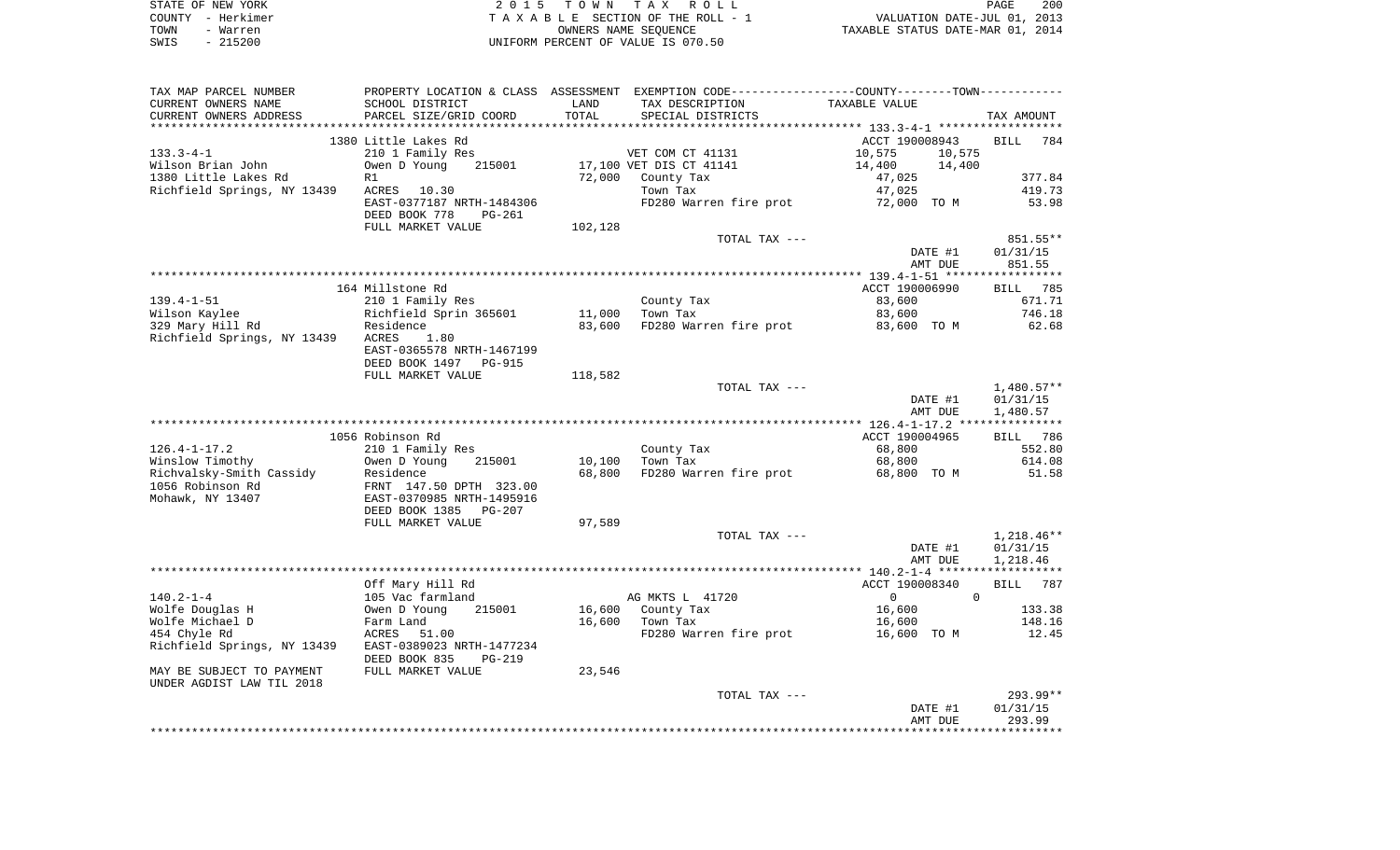| STATE OF NEW YORK<br>COUNTY - Herkimer |                            |         | 2015 TOWN TAX ROLL<br>T A X A B L E SECTION OF THE ROLL - 1 VALUATION DATE-JUL 01, 2013<br>OWNERS NAME SEQUENCE TAXABLE STATUS DATE-MAR 01, 2014     |                                                     | PAGE                                              |
|----------------------------------------|----------------------------|---------|------------------------------------------------------------------------------------------------------------------------------------------------------|-----------------------------------------------------|---------------------------------------------------|
| TOWN - Warren<br>$-215200$<br>SWIS     |                            |         | UNIFORM PERCENT OF VALUE IS 070.50                                                                                                                   |                                                     |                                                   |
|                                        |                            |         |                                                                                                                                                      |                                                     |                                                   |
| TAX MAP PARCEL NUMBER                  |                            |         | PROPERTY LOCATION & CLASS ASSESSMENT EXEMPTION CODE---------------COUNTY-------TOWN----------                                                        |                                                     |                                                   |
| CURRENT OWNERS NAME                    | SCHOOL DISTRICT            | LAND    | TAX DESCRIPTION TAXABLE VALUE                                                                                                                        |                                                     |                                                   |
| CURRENT OWNERS ADDRESS                 | PARCEL SIZE/GRID COORD     | TOTAL   | SPECIAL DISTRICTS                                                                                                                                    |                                                     | TAX AMOUNT                                        |
|                                        |                            |         |                                                                                                                                                      | ACCT 190006815                                      |                                                   |
|                                        | 454 Chyle Rd               |         |                                                                                                                                                      | 85,000                                              | BILL 788<br>682.96                                |
|                                        |                            |         |                                                                                                                                                      | 85,000                                              | 758.68                                            |
|                                        |                            |         | FD280 Warren fire prot 85,000 TO M                                                                                                                   |                                                     | 63.73                                             |
| Richfield Springs, NY 13439 ACRES      | 2.00                       |         |                                                                                                                                                      |                                                     |                                                   |
|                                        | EAST-0387348 NRTH-1474062  |         |                                                                                                                                                      |                                                     |                                                   |
|                                        | DEED BOOK 797 PG-263       |         |                                                                                                                                                      |                                                     |                                                   |
|                                        | FULL MARKET VALUE          | 120,567 |                                                                                                                                                      |                                                     |                                                   |
|                                        |                            |         | TOTAL TAX ---                                                                                                                                        |                                                     | 1,505.37**                                        |
|                                        |                            |         |                                                                                                                                                      | DATE #1                                             | 01/31/15                                          |
|                                        |                            |         |                                                                                                                                                      | AMT DUE                                             | 1,505.37                                          |
|                                        |                            |         |                                                                                                                                                      |                                                     |                                                   |
|                                        | Mary Hill Rd               |         |                                                                                                                                                      | ACCT 190008310                                      | BILL 789                                          |
| $140.2 - 1 - 11.1$                     | 105 Vac farmland           |         | AG MKTS L 41720                                                                                                                                      | 1,982 1,982                                         |                                                   |
| Wolfe Douglas H<br>"I Chyle Rd         | Owen D Young 215001        |         | 0wen D Young 215001 27,700 County Tax<br>Farm Land 27,700 Town Tax<br>delete merge w/140.2-1-12 FD280 Warren fire prot<br>FRNT 2860.00 DPTH 1,982 EX | 25,718                                              | 206.64                                            |
|                                        |                            |         |                                                                                                                                                      | 25,718                                              | 229.55                                            |
| Richfield Springs, NY 13439            |                            |         |                                                                                                                                                      | 25,718 TO M                                         | 19.28                                             |
|                                        |                            |         |                                                                                                                                                      |                                                     |                                                   |
| MAY BE SUBJECT TO PAYMENT              | ACRES 60.80                |         |                                                                                                                                                      |                                                     |                                                   |
| UNDER AGDIST LAW TIL 2018              | EAST-0351408 NRTH-1050618  |         |                                                                                                                                                      |                                                     |                                                   |
|                                        | DEED BOOK 903 PG-100       |         |                                                                                                                                                      |                                                     |                                                   |
|                                        | FULL MARKET VALUE          | 39,291  |                                                                                                                                                      |                                                     |                                                   |
|                                        |                            |         | TOTAL TAX ---                                                                                                                                        |                                                     | 455.47**                                          |
|                                        |                            |         |                                                                                                                                                      | DATE #1                                             | 01/31/15                                          |
|                                        |                            |         |                                                                                                                                                      | AMT DUE                                             | 455.47                                            |
|                                        |                            |         |                                                                                                                                                      |                                                     |                                                   |
| $140.2 - 1 - 8$                        | 436 Chyle Rd               |         |                                                                                                                                                      | ACCT 190006810<br>$\overline{0}$ and $\overline{0}$ | BILL 790                                          |
|                                        | 112 Dairy farm<br>215001   |         | AG MKTS L 41720<br>69,300 AGRIC 10 Y 42100 8,000                                                                                                     | 8,000                                               |                                                   |
| Wolfe Howard W                         | Owen D Young<br>Dairy Farm |         |                                                                                                                                                      | 284,000                                             |                                                   |
| Wolfe Virginia<br>126 Chvle Rd         | Dairy Farm<br>ACRES 149.00 |         | 292,000 County Tax<br>Town Tax                                                                                                                       | 284,000                                             | 2,281.89<br>2,534.87                              |
| Richfield Springs, NY 13439            | EAST-0386748 NRTH-1474417  |         | FD280 Warren fire prot 292,000 TO M                                                                                                                  |                                                     | 218.93                                            |
|                                        | DEED BOOK 00650 PG-00868   |         |                                                                                                                                                      |                                                     |                                                   |
| MAY BE SUBJECT TO PAYMENT              | FULL MARKET VALUE          | 414,184 |                                                                                                                                                      |                                                     |                                                   |
| UNDER AGDIST LAW TIL 2018              |                            |         |                                                                                                                                                      |                                                     |                                                   |
|                                        |                            |         | TOTAL TAX ---                                                                                                                                        |                                                     | $5,035.69**$                                      |
|                                        |                            |         |                                                                                                                                                      | DATE #1                                             | 01/31/15                                          |
|                                        |                            |         |                                                                                                                                                      | AMT DUE                                             | 5,035.69                                          |
|                                        |                            |         |                                                                                                                                                      |                                                     |                                                   |
|                                        |                            |         |                                                                                                                                                      | ACCT 190006840                                      | <b>BILL</b>                                       |
|                                        | Atswell Rd                 |         |                                                                                                                                                      |                                                     | 418.62                                            |
| $140.4 - 1 - 1.1$                      | 105 Vac farmland           |         | County Tax                                                                                                                                           | 52,100                                              |                                                   |
| Wolfe Howard W                         | Richfield Sprin 365601     | 52,100  | Town Tax                                                                                                                                             | 52,100                                              |                                                   |
| Wolfe Virginia D                       | Farm Land                  | 52,100  | FD280 Warren fire prot                                                                                                                               | 52,100 TO M                                         |                                                   |
| 436 Chyle Rd                           | Merge $W/4.5$ & 3.1        |         |                                                                                                                                                      |                                                     |                                                   |
| Richfield Springs, NY 13439            | ACRES 150.60               |         |                                                                                                                                                      |                                                     |                                                   |
|                                        | EAST-0387406 NRTH-1470873  |         |                                                                                                                                                      |                                                     |                                                   |
|                                        | DEED BOOK 00650 PG-00868   |         |                                                                                                                                                      |                                                     |                                                   |
|                                        | FULL MARKET VALUE          | 73,901  |                                                                                                                                                      |                                                     |                                                   |
|                                        |                            |         | TOTAL TAX ---                                                                                                                                        |                                                     |                                                   |
|                                        |                            |         |                                                                                                                                                      | DATE #1<br>AMT DUE                                  | 465.02<br>39.06<br>922.70**<br>01/31/15<br>922.70 |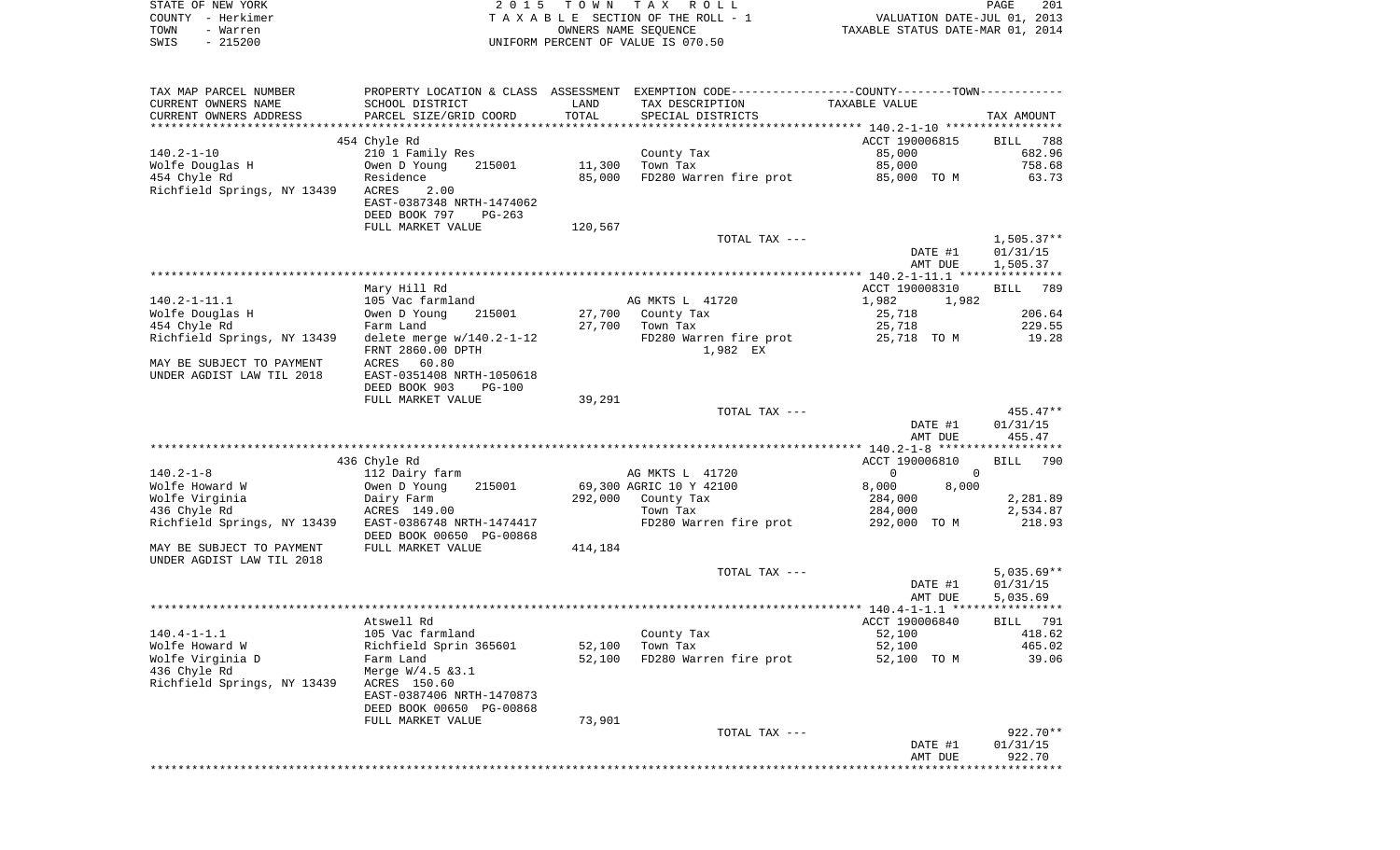|      | STATE OF NEW YORK | 2015 TOWN TAX ROLL                 | 202<br><b>PAGE</b>               |
|------|-------------------|------------------------------------|----------------------------------|
|      | COUNTY - Herkimer | TAXABLE SECTION OF THE ROLL - 1    | VALUATION DATE-JUL 01, 2013      |
| TOWN | - Warren          | OWNERS NAME SEOUENCE               | TAXABLE STATUS DATE-MAR 01, 2014 |
| SWIS | - 215200          | UNIFORM PERCENT OF VALUE IS 070.50 |                                  |

| TAX MAP PARCEL NUMBER                                 |                           |         | PROPERTY LOCATION & CLASS ASSESSMENT EXEMPTION CODE---------------COUNTY-------TOWN---------- |                |                    |
|-------------------------------------------------------|---------------------------|---------|-----------------------------------------------------------------------------------------------|----------------|--------------------|
| CURRENT OWNERS NAME                                   | SCHOOL DISTRICT           | LAND    | TAX DESCRIPTION                                                                               | TAXABLE VALUE  |                    |
| CURRENT OWNERS ADDRESS                                | PARCEL SIZE/GRID COORD    | TOTAL   | SPECIAL DISTRICTS                                                                             |                | TAX AMOUNT         |
|                                                       |                           |         |                                                                                               |                |                    |
|                                                       | 215 Geywits Rd            |         |                                                                                               |                | BILL 792           |
| $140.4 - 1 - 1.2$                                     | 210 1 Family Res          |         | County Tax                                                                                    | 129,200        | 1,038.10           |
|                                                       |                           |         |                                                                                               |                |                    |
| Wolfe Michael                                         | Richfield Sprin 365601    | 12,500  | Town Tax                                                                                      | 129,200        | 1,153.19           |
| Wolfe Monica                                          | R1 G                      | 129,200 | FD280 Warren fire prot 129,200 TO M                                                           |                | 96.87              |
| 215 Geywits Rd                                        | 2.80<br>ACRES             |         |                                                                                               |                |                    |
| Richfield Springs, NY 13439 EAST-0387568 NRTH-1469501 |                           |         |                                                                                               |                |                    |
|                                                       | DEED BOOK 946<br>$PG-72$  |         |                                                                                               |                |                    |
|                                                       | FULL MARKET VALUE         | 183,262 |                                                                                               |                |                    |
|                                                       |                           |         | TOTAL TAX ---                                                                                 |                | $2,288.16**$       |
|                                                       |                           |         |                                                                                               | DATE #1        | 01/31/15           |
|                                                       |                           |         |                                                                                               | AMT DUE        | 2,288.16           |
|                                                       |                           |         |                                                                                               |                |                    |
|                                                       | Geywits Rd                |         |                                                                                               | ACCT 190011101 | 793<br><b>BILL</b> |
| $140.4 - 1 - 3.2$                                     | 323 Vacant rural          |         | County Tax                                                                                    | 2,500          | 20.09              |
|                                                       |                           |         | Town Tax                                                                                      |                |                    |
| Wolfe Michael                                         | Richfield Sprin 365601    | 2,500   |                                                                                               | 2,500          | 22.31              |
| Wolfe Monica                                          | Swamp                     | 2,500   | FD280 Warren fire prot                                                                        | 2,500 TO M     | 1.87               |
| 215 Geywits Rd                                        | ACRES<br>9.81             |         |                                                                                               |                |                    |
| Richfield Springs, NY 13439                           | EAST-0387371 NRTH-1470047 |         |                                                                                               |                |                    |
|                                                       | DEED BOOK 1164 PG-501     |         |                                                                                               |                |                    |
|                                                       | FULL MARKET VALUE         | 3,546   |                                                                                               |                |                    |
|                                                       |                           |         | TOTAL TAX ---                                                                                 |                | $44.27**$          |
|                                                       |                           |         |                                                                                               | DATE #1        | 01/31/15           |
|                                                       |                           |         |                                                                                               | AMT DUE        | 44.27              |
|                                                       |                           |         |                                                                                               |                |                    |
|                                                       | 259 Main St               |         |                                                                                               |                | BILL 794           |
| $133.3 - 1 - 1.2$                                     | 240 Rural res             |         | County Tax                                                                                    | 163,200        | 1,311.29           |
| Wolter Judy L                                         | Owen D Young<br>215001    | 36,600  | Town Tax                                                                                      | 163,200        | 1,456.66           |
| 803 Gulf Rd                                           | G/apt plbrns              | 163,200 | FD280 Warren fire prot                                                                        | 163,200 TO M   | 122.36             |
| Northfield, MA 01360                                  | R1                        |         | LT180 Warren light #2                                                                         | 3,200 TO M     | 3.18               |
|                                                       |                           |         |                                                                                               |                |                    |
|                                                       | FRNT 1015.00 DPTH         |         |                                                                                               |                |                    |
|                                                       | 52.00<br>ACRES            |         |                                                                                               |                |                    |
|                                                       | EAST-0373488 NRTH-1488154 |         |                                                                                               |                |                    |
|                                                       | DEED BOOK 1214 PG-688     |         |                                                                                               |                |                    |
|                                                       | FULL MARKET VALUE         | 231,489 |                                                                                               |                |                    |
|                                                       |                           |         | TOTAL TAX ---                                                                                 |                | $2,893.49**$       |
|                                                       |                           |         |                                                                                               | DATE #1        | 01/31/15           |
|                                                       |                           |         |                                                                                               | AMT DUE        | 2,893.49           |
|                                                       |                           |         |                                                                                               |                |                    |
|                                                       | Kingdom Rd                |         |                                                                                               | ACCT 190002070 | <b>BILL</b> 795    |
| $132.60 - 1 - 23$                                     | 210 1 Family Res          |         | County Tax                                                                                    | 28,600         | 229.80             |
| Wood Carl D                                           | Owen D Young<br>215001    | 5,800   | Town Tax                                                                                      | 28,600         | 255.27             |
| 25 Kingdom Rd                                         | Residence                 | 28,600  | FD280 Warren fire prot                                                                        | 28,600 TO M    | 21.44              |
|                                                       |                           |         |                                                                                               |                |                    |
| Jordanville, NY 13361                                 | 96.00 DPTH 105.25<br>FRNT |         | LT180 Warren light #2                                                                         | 28,600 TO M    | 28.42              |
|                                                       | EAST-0371282 NRTH-1487537 |         |                                                                                               |                |                    |
|                                                       | DEED BOOK 906<br>PG-362   |         |                                                                                               |                |                    |
|                                                       | FULL MARKET VALUE         | 40,567  |                                                                                               |                |                    |
|                                                       |                           |         | TOTAL TAX ---                                                                                 |                | 534.93**           |
|                                                       |                           |         |                                                                                               | DATE #1        | 01/31/15           |
|                                                       |                           |         |                                                                                               | AMT DUE        | 534.93             |
|                                                       |                           |         |                                                                                               |                |                    |
|                                                       |                           |         |                                                                                               |                |                    |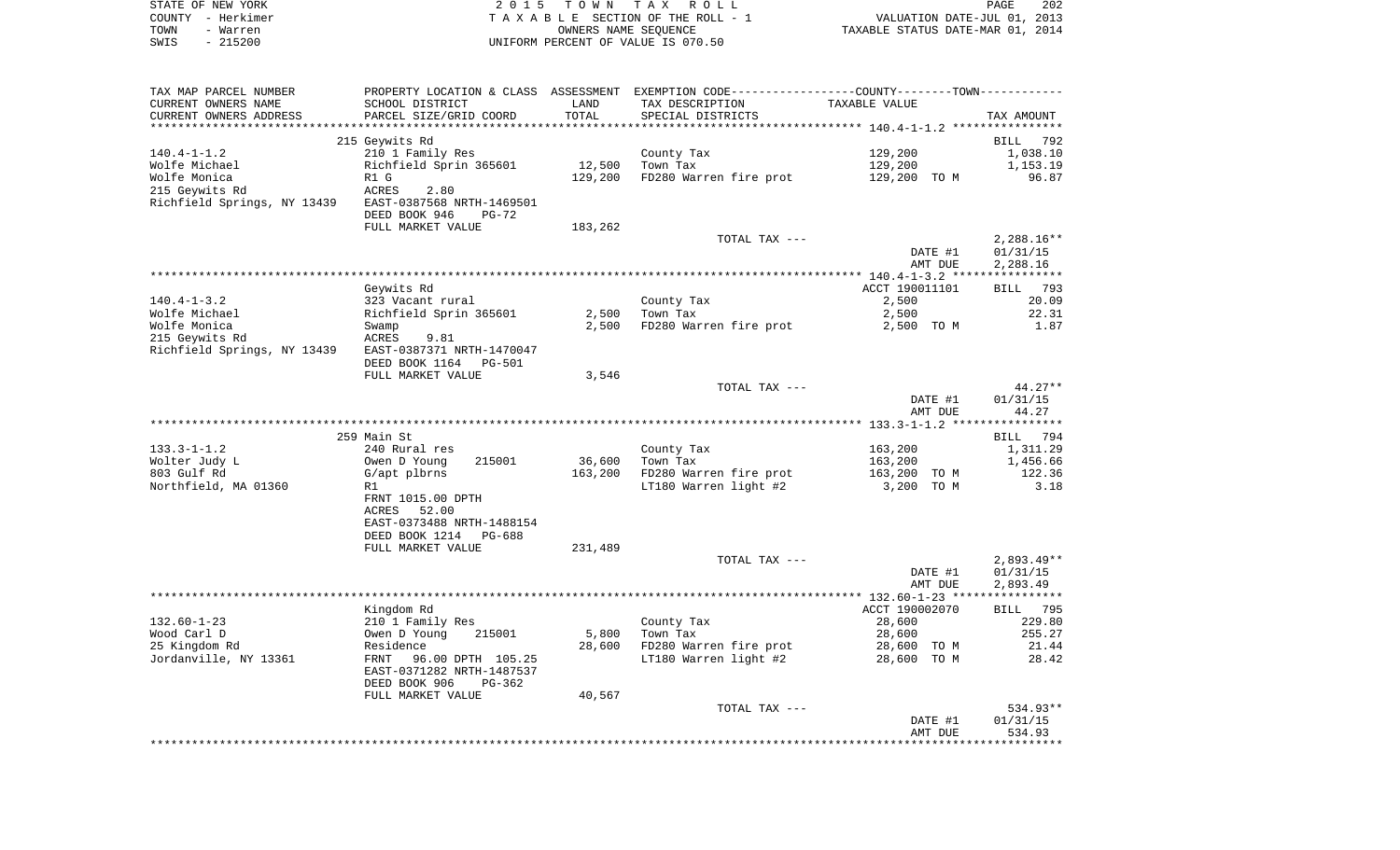|      | STATE OF NEW YORK | 2015 TOWN TAX ROLL                 | 203<br>PAGE                      |
|------|-------------------|------------------------------------|----------------------------------|
|      | COUNTY - Herkimer | TAXABLE SECTION OF THE ROLL - 1    | VALUATION DATE-JUL 01, 2013      |
| TOWN | - Warren          | OWNERS NAME SEOUENCE               | TAXABLE STATUS DATE-MAR 01, 2014 |
| SWIS | - 215200          | UNIFORM PERCENT OF VALUE IS 070.50 |                                  |

| SCHOOL DISTRICT                                       | LAND                                                                                                                                                                                                                                                                                                                                                                                                                                                                                                               | TAX DESCRIPTION                                                         | TAXABLE VALUE                                                                                                                                 |                                                                                                                                                                                                                                                                                                                                                                                                                                                                      |
|-------------------------------------------------------|--------------------------------------------------------------------------------------------------------------------------------------------------------------------------------------------------------------------------------------------------------------------------------------------------------------------------------------------------------------------------------------------------------------------------------------------------------------------------------------------------------------------|-------------------------------------------------------------------------|-----------------------------------------------------------------------------------------------------------------------------------------------|----------------------------------------------------------------------------------------------------------------------------------------------------------------------------------------------------------------------------------------------------------------------------------------------------------------------------------------------------------------------------------------------------------------------------------------------------------------------|
|                                                       | TOTAL                                                                                                                                                                                                                                                                                                                                                                                                                                                                                                              |                                                                         |                                                                                                                                               | TAX AMOUNT                                                                                                                                                                                                                                                                                                                                                                                                                                                           |
|                                                       |                                                                                                                                                                                                                                                                                                                                                                                                                                                                                                                    |                                                                         |                                                                                                                                               |                                                                                                                                                                                                                                                                                                                                                                                                                                                                      |
|                                                       |                                                                                                                                                                                                                                                                                                                                                                                                                                                                                                                    |                                                                         |                                                                                                                                               | BILL 796                                                                                                                                                                                                                                                                                                                                                                                                                                                             |
|                                                       |                                                                                                                                                                                                                                                                                                                                                                                                                                                                                                                    |                                                                         |                                                                                                                                               |                                                                                                                                                                                                                                                                                                                                                                                                                                                                      |
|                                                       |                                                                                                                                                                                                                                                                                                                                                                                                                                                                                                                    |                                                                         |                                                                                                                                               | 136.59                                                                                                                                                                                                                                                                                                                                                                                                                                                               |
|                                                       |                                                                                                                                                                                                                                                                                                                                                                                                                                                                                                                    |                                                                         |                                                                                                                                               | 151.74                                                                                                                                                                                                                                                                                                                                                                                                                                                               |
|                                                       |                                                                                                                                                                                                                                                                                                                                                                                                                                                                                                                    |                                                                         |                                                                                                                                               |                                                                                                                                                                                                                                                                                                                                                                                                                                                                      |
|                                                       |                                                                                                                                                                                                                                                                                                                                                                                                                                                                                                                    |                                                                         |                                                                                                                                               | 25.49                                                                                                                                                                                                                                                                                                                                                                                                                                                                |
|                                                       |                                                                                                                                                                                                                                                                                                                                                                                                                                                                                                                    |                                                                         |                                                                                                                                               |                                                                                                                                                                                                                                                                                                                                                                                                                                                                      |
|                                                       |                                                                                                                                                                                                                                                                                                                                                                                                                                                                                                                    |                                                                         |                                                                                                                                               |                                                                                                                                                                                                                                                                                                                                                                                                                                                                      |
|                                                       |                                                                                                                                                                                                                                                                                                                                                                                                                                                                                                                    |                                                                         |                                                                                                                                               |                                                                                                                                                                                                                                                                                                                                                                                                                                                                      |
|                                                       |                                                                                                                                                                                                                                                                                                                                                                                                                                                                                                                    |                                                                         |                                                                                                                                               | $313.82**$                                                                                                                                                                                                                                                                                                                                                                                                                                                           |
|                                                       |                                                                                                                                                                                                                                                                                                                                                                                                                                                                                                                    |                                                                         |                                                                                                                                               | 01/31/15                                                                                                                                                                                                                                                                                                                                                                                                                                                             |
|                                                       |                                                                                                                                                                                                                                                                                                                                                                                                                                                                                                                    |                                                                         | AMT DUE                                                                                                                                       | 313.82                                                                                                                                                                                                                                                                                                                                                                                                                                                               |
|                                                       |                                                                                                                                                                                                                                                                                                                                                                                                                                                                                                                    |                                                                         |                                                                                                                                               |                                                                                                                                                                                                                                                                                                                                                                                                                                                                      |
|                                                       |                                                                                                                                                                                                                                                                                                                                                                                                                                                                                                                    |                                                                         | ACCT 190002310                                                                                                                                | 797<br>BILL                                                                                                                                                                                                                                                                                                                                                                                                                                                          |
|                                                       |                                                                                                                                                                                                                                                                                                                                                                                                                                                                                                                    |                                                                         |                                                                                                                                               | 45.00                                                                                                                                                                                                                                                                                                                                                                                                                                                                |
|                                                       |                                                                                                                                                                                                                                                                                                                                                                                                                                                                                                                    |                                                                         |                                                                                                                                               | 49.98                                                                                                                                                                                                                                                                                                                                                                                                                                                                |
|                                                       |                                                                                                                                                                                                                                                                                                                                                                                                                                                                                                                    |                                                                         |                                                                                                                                               | 99.52                                                                                                                                                                                                                                                                                                                                                                                                                                                                |
|                                                       |                                                                                                                                                                                                                                                                                                                                                                                                                                                                                                                    |                                                                         |                                                                                                                                               | 4.20                                                                                                                                                                                                                                                                                                                                                                                                                                                                 |
|                                                       |                                                                                                                                                                                                                                                                                                                                                                                                                                                                                                                    |                                                                         |                                                                                                                                               |                                                                                                                                                                                                                                                                                                                                                                                                                                                                      |
|                                                       |                                                                                                                                                                                                                                                                                                                                                                                                                                                                                                                    |                                                                         |                                                                                                                                               |                                                                                                                                                                                                                                                                                                                                                                                                                                                                      |
|                                                       |                                                                                                                                                                                                                                                                                                                                                                                                                                                                                                                    |                                                                         |                                                                                                                                               |                                                                                                                                                                                                                                                                                                                                                                                                                                                                      |
|                                                       |                                                                                                                                                                                                                                                                                                                                                                                                                                                                                                                    |                                                                         |                                                                                                                                               |                                                                                                                                                                                                                                                                                                                                                                                                                                                                      |
|                                                       |                                                                                                                                                                                                                                                                                                                                                                                                                                                                                                                    |                                                                         |                                                                                                                                               | 198.70**                                                                                                                                                                                                                                                                                                                                                                                                                                                             |
|                                                       |                                                                                                                                                                                                                                                                                                                                                                                                                                                                                                                    |                                                                         |                                                                                                                                               | 01/31/15                                                                                                                                                                                                                                                                                                                                                                                                                                                             |
|                                                       |                                                                                                                                                                                                                                                                                                                                                                                                                                                                                                                    |                                                                         |                                                                                                                                               | 198.70                                                                                                                                                                                                                                                                                                                                                                                                                                                               |
|                                                       |                                                                                                                                                                                                                                                                                                                                                                                                                                                                                                                    |                                                                         |                                                                                                                                               |                                                                                                                                                                                                                                                                                                                                                                                                                                                                      |
| 304 Delong Rd                                         |                                                                                                                                                                                                                                                                                                                                                                                                                                                                                                                    |                                                                         |                                                                                                                                               | BILL 798                                                                                                                                                                                                                                                                                                                                                                                                                                                             |
| 210 1 Family Res                                      |                                                                                                                                                                                                                                                                                                                                                                                                                                                                                                                    | County Tax                                                              | 68,400                                                                                                                                        | 549.58                                                                                                                                                                                                                                                                                                                                                                                                                                                               |
| Richfield Sprin 365601                                | 12,900                                                                                                                                                                                                                                                                                                                                                                                                                                                                                                             | Town Tax                                                                | 68,400                                                                                                                                        | 610.51                                                                                                                                                                                                                                                                                                                                                                                                                                                               |
| R1 G                                                  | 68,400                                                                                                                                                                                                                                                                                                                                                                                                                                                                                                             |                                                                         |                                                                                                                                               | 51.28                                                                                                                                                                                                                                                                                                                                                                                                                                                                |
|                                                       |                                                                                                                                                                                                                                                                                                                                                                                                                                                                                                                    |                                                                         |                                                                                                                                               |                                                                                                                                                                                                                                                                                                                                                                                                                                                                      |
|                                                       |                                                                                                                                                                                                                                                                                                                                                                                                                                                                                                                    |                                                                         |                                                                                                                                               |                                                                                                                                                                                                                                                                                                                                                                                                                                                                      |
|                                                       |                                                                                                                                                                                                                                                                                                                                                                                                                                                                                                                    |                                                                         |                                                                                                                                               |                                                                                                                                                                                                                                                                                                                                                                                                                                                                      |
|                                                       |                                                                                                                                                                                                                                                                                                                                                                                                                                                                                                                    |                                                                         |                                                                                                                                               |                                                                                                                                                                                                                                                                                                                                                                                                                                                                      |
|                                                       |                                                                                                                                                                                                                                                                                                                                                                                                                                                                                                                    |                                                                         |                                                                                                                                               | $1,211.37**$                                                                                                                                                                                                                                                                                                                                                                                                                                                         |
|                                                       |                                                                                                                                                                                                                                                                                                                                                                                                                                                                                                                    |                                                                         |                                                                                                                                               |                                                                                                                                                                                                                                                                                                                                                                                                                                                                      |
|                                                       |                                                                                                                                                                                                                                                                                                                                                                                                                                                                                                                    |                                                                         |                                                                                                                                               | 01/31/15                                                                                                                                                                                                                                                                                                                                                                                                                                                             |
|                                                       |                                                                                                                                                                                                                                                                                                                                                                                                                                                                                                                    |                                                                         |                                                                                                                                               | 1,211.37                                                                                                                                                                                                                                                                                                                                                                                                                                                             |
|                                                       |                                                                                                                                                                                                                                                                                                                                                                                                                                                                                                                    |                                                                         |                                                                                                                                               |                                                                                                                                                                                                                                                                                                                                                                                                                                                                      |
|                                                       |                                                                                                                                                                                                                                                                                                                                                                                                                                                                                                                    |                                                                         |                                                                                                                                               |                                                                                                                                                                                                                                                                                                                                                                                                                                                                      |
| Off House Rd                                          |                                                                                                                                                                                                                                                                                                                                                                                                                                                                                                                    |                                                                         | ACCT 190010300                                                                                                                                | BILL 799                                                                                                                                                                                                                                                                                                                                                                                                                                                             |
| 314 Rural vac<10                                      |                                                                                                                                                                                                                                                                                                                                                                                                                                                                                                                    | County Tax                                                              | 5,500                                                                                                                                         | 44.19                                                                                                                                                                                                                                                                                                                                                                                                                                                                |
|                                                       | 5,500                                                                                                                                                                                                                                                                                                                                                                                                                                                                                                              | Town Tax                                                                | 5,500                                                                                                                                         | 49.09                                                                                                                                                                                                                                                                                                                                                                                                                                                                |
| Richfield Sprin 365601<br>Lot                         | 5,500                                                                                                                                                                                                                                                                                                                                                                                                                                                                                                              | School Relevy                                                           |                                                                                                                                               | 97.74                                                                                                                                                                                                                                                                                                                                                                                                                                                                |
| 5.50                                                  |                                                                                                                                                                                                                                                                                                                                                                                                                                                                                                                    | FD280 Warren fire prot                                                  | 5,500 TO M                                                                                                                                    | 4.12                                                                                                                                                                                                                                                                                                                                                                                                                                                                 |
| <b>ACRES</b><br>EAST-0362922 NRTH-1466979             |                                                                                                                                                                                                                                                                                                                                                                                                                                                                                                                    |                                                                         |                                                                                                                                               |                                                                                                                                                                                                                                                                                                                                                                                                                                                                      |
|                                                       |                                                                                                                                                                                                                                                                                                                                                                                                                                                                                                                    |                                                                         |                                                                                                                                               |                                                                                                                                                                                                                                                                                                                                                                                                                                                                      |
| Richfield Springs, NY 13439 DEED BOOK 849<br>$PG-453$ |                                                                                                                                                                                                                                                                                                                                                                                                                                                                                                                    |                                                                         |                                                                                                                                               |                                                                                                                                                                                                                                                                                                                                                                                                                                                                      |
| FULL MARKET VALUE                                     | 7,801                                                                                                                                                                                                                                                                                                                                                                                                                                                                                                              |                                                                         |                                                                                                                                               |                                                                                                                                                                                                                                                                                                                                                                                                                                                                      |
|                                                       |                                                                                                                                                                                                                                                                                                                                                                                                                                                                                                                    | TOTAL TAX ---                                                           |                                                                                                                                               | 195.14**                                                                                                                                                                                                                                                                                                                                                                                                                                                             |
|                                                       |                                                                                                                                                                                                                                                                                                                                                                                                                                                                                                                    |                                                                         | DATE #1<br>AMT DUE                                                                                                                            | 01/31/15<br>195.14                                                                                                                                                                                                                                                                                                                                                                                                                                                   |
|                                                       | PARCEL SIZE/GRID COORD<br>2538 Jordanville Rd<br>210 1 Family Res<br>Owen D Young<br>215001<br>Residence<br>4.60<br>ACRES<br>EAST-0374679 NRTH-1486818<br>DEED BOOK 850<br>PG-704<br>FULL MARKET VALUE<br>Delong Rd<br>314 Rural vac<10<br>Farm Land<br>ACRES<br>ACRES<br>5.60<br>Richfield Springs, NY 13439 EAST-0360029 NRTH-1468773<br>DEED BOOK 849<br>PG-453<br>FULL MARKET VALUE<br>Richfield Springs, NY 13439 ACRES<br>3.30<br>EAST-0362052 NRTH-1468511<br>DEED BOOK 1336<br>PG-689<br>FULL MARKET VALUE | 14,500<br>34,000<br>48,227<br>Richfield Sprin 365601<br>7,943<br>97,021 | SPECIAL DISTRICTS<br>AGED-CT<br>41801<br>County Tax<br>Town Tax<br>TOTAL TAX ---<br>County Tax<br>5,600<br>Town Tax<br>5,600<br>School Relevy | PROPERTY LOCATION & CLASS ASSESSMENT EXEMPTION CODE---------------COUNTY-------TOWN----------<br>******************** 133.3-1-46 ******************<br>ACCT 190003602<br>17,000<br>17,000<br>17,000<br>17,000<br>FD280 Warren fire prot<br>34,000 TO M<br>DATE #1<br>5,600<br>5,600<br>5,600 TO M<br>FD280 Warren fire prot<br>TOTAL TAX ---<br>DATE #1<br>AMT DUE<br>ACCT 190002281<br>FD280 Warren fire prot<br>68,400 TO M<br>TOTAL TAX ---<br>DATE #1<br>AMT DUE |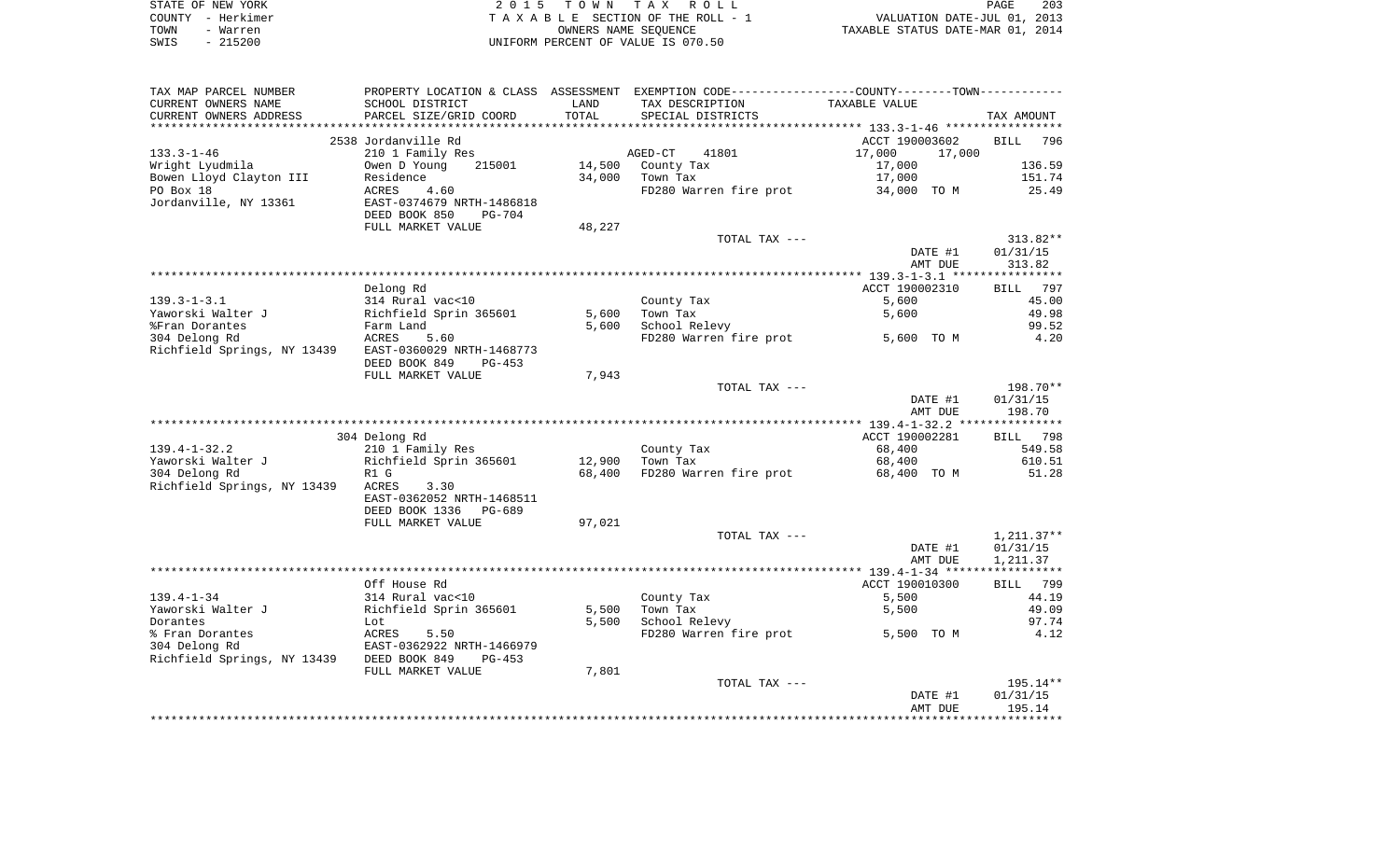|      | STATE OF NEW YORK | 2015 TOWN TAX ROLL                 | 204<br>PAGE                      |
|------|-------------------|------------------------------------|----------------------------------|
|      | COUNTY - Herkimer | TAXABLE SECTION OF THE ROLL - 1    | VALUATION DATE-JUL 01, 2013      |
| TOWN | – Warren          | OWNERS NAME SEOUENCE               | TAXABLE STATUS DATE-MAR 01, 2014 |
| SWIS | - 215200          | UNIFORM PERCENT OF VALUE IS 070.50 |                                  |

| CURRENT OWNERS NAME<br>SCHOOL DISTRICT<br>LAND<br>TAX DESCRIPTION<br>TAXABLE VALUE<br>PARCEL SIZE/GRID COORD<br>TOTAL<br>CURRENT OWNERS ADDRESS<br>SPECIAL DISTRICTS<br>TAX AMOUNT<br>ACCT 190012360<br>Off Rt 167<br>BILL 800<br>$139.2 - 1 - 5$<br>322 Rural vac>10<br>4,200<br>33.75<br>County Tax<br>Richfield Sprin 365601<br>4,200<br>Town Tax<br>4,200<br>37.49<br>Yerdon Mark<br>194 Hogsback Rd<br>4,200<br>FD280 Warren fire prot<br>4,200 TO M<br>Wood Lot<br>3.15<br>Richfield Springs, NY 13439<br>ACRES 12.00<br>EAST-0371451 NRTH-1478279<br>DEED BOOK 1501 PG-308<br>FULL MARKET VALUE<br>5,957<br>TOTAL TAX ---<br>DATE #1<br>01/31/15<br>74.39<br>AMT DUE<br>194 Hogsback Rd<br>BILL 801<br>$139.4 - 1 - 5.3$<br>29,000<br>233.01<br>270 Mfg housing<br>County Tax<br>Richfield Sprin 365601<br>18,000 Town Tax<br>29,000<br>258.84<br>29,000 FD280 Warren fire prot<br>PO Box 1326<br>FRNT 538.00 DPTH<br>29,000 TO M<br>21.74<br>Richfield Springs, NY 13439 ACRES 12.00<br>EAST-0368672 NRTH-1473709<br>DEED BOOK 897<br>PG-529<br>FULL MARKET VALUE<br>41,135<br>TOTAL TAX ---<br>DATE #1<br>01/31/15<br>AMT DUE<br>513.59<br>Tunnicliff Rd<br>BILL 802<br>$139.4 - 1 - 5.4$<br>322 Rural vac>10<br>County Tax<br>18,800<br>151.05<br>Richfield Sprin 365601<br>18,800 Town Tax<br>Yerdon Richard W<br>18,800<br>167.80<br>18,800<br>FD280 Warren fire prot<br>Yerdon Barbara DeMar<br>FRNT 843.00 DPTH<br>18,800 TO M<br>14.10<br>5805 Linda Dr<br>46.80<br>ACRES<br>EAST-0369406 NRTH-1471410<br>DEED BOOK 897<br>PG-577<br>FULL MARKET VALUE<br>26,667<br>TOTAL TAX ---<br>332.95**<br>01/31/15<br>DATE #1<br>AMT DUE<br>332.95<br>3791 State Route 20<br>ACCT 190005735<br>BILL 803<br>$143.2 - 1 - 4$<br>158,700<br>1,275.13<br>283 Res w/Comuse<br>County Tax<br>20,000 Town Tax<br>1,416.49<br>Yoder Harry<br>Richfield Sprin 365601<br>158,700<br>FD280 Warren fire prot 158,700 TO M<br>Yoder Martha<br>R1 Ple brn<br>ACRES      7.80<br>158,700<br>118.99<br>3791 State Route 20<br>Richfield Springs, NY 13439 EAST-0370673 NRTH-1462722<br>DEED BOOK 918<br><b>PG-548</b><br>225,106<br>FULL MARKET VALUE<br>TOTAL TAX ---<br>DATE #1<br>01/31/15<br>2,810.61<br>AMT DUE | TAX MAP PARCEL NUMBER | PROPERTY LOCATION & CLASS ASSESSMENT EXEMPTION CODE---------------COUNTY-------TOWN---------- |  |  |
|------------------------------------------------------------------------------------------------------------------------------------------------------------------------------------------------------------------------------------------------------------------------------------------------------------------------------------------------------------------------------------------------------------------------------------------------------------------------------------------------------------------------------------------------------------------------------------------------------------------------------------------------------------------------------------------------------------------------------------------------------------------------------------------------------------------------------------------------------------------------------------------------------------------------------------------------------------------------------------------------------------------------------------------------------------------------------------------------------------------------------------------------------------------------------------------------------------------------------------------------------------------------------------------------------------------------------------------------------------------------------------------------------------------------------------------------------------------------------------------------------------------------------------------------------------------------------------------------------------------------------------------------------------------------------------------------------------------------------------------------------------------------------------------------------------------------------------------------------------------------------------------------------------------------------------------------------------------------------------------------------------------------------------------------------------------------------------------------------------------------------------------------------------------------------------------------------------|-----------------------|-----------------------------------------------------------------------------------------------|--|--|
|                                                                                                                                                                                                                                                                                                                                                                                                                                                                                                                                                                                                                                                                                                                                                                                                                                                                                                                                                                                                                                                                                                                                                                                                                                                                                                                                                                                                                                                                                                                                                                                                                                                                                                                                                                                                                                                                                                                                                                                                                                                                                                                                                                                                            |                       |                                                                                               |  |  |
|                                                                                                                                                                                                                                                                                                                                                                                                                                                                                                                                                                                                                                                                                                                                                                                                                                                                                                                                                                                                                                                                                                                                                                                                                                                                                                                                                                                                                                                                                                                                                                                                                                                                                                                                                                                                                                                                                                                                                                                                                                                                                                                                                                                                            |                       |                                                                                               |  |  |
|                                                                                                                                                                                                                                                                                                                                                                                                                                                                                                                                                                                                                                                                                                                                                                                                                                                                                                                                                                                                                                                                                                                                                                                                                                                                                                                                                                                                                                                                                                                                                                                                                                                                                                                                                                                                                                                                                                                                                                                                                                                                                                                                                                                                            |                       |                                                                                               |  |  |
| 74.39**<br>$513.59**$<br>$2,810.61**$                                                                                                                                                                                                                                                                                                                                                                                                                                                                                                                                                                                                                                                                                                                                                                                                                                                                                                                                                                                                                                                                                                                                                                                                                                                                                                                                                                                                                                                                                                                                                                                                                                                                                                                                                                                                                                                                                                                                                                                                                                                                                                                                                                      |                       |                                                                                               |  |  |
|                                                                                                                                                                                                                                                                                                                                                                                                                                                                                                                                                                                                                                                                                                                                                                                                                                                                                                                                                                                                                                                                                                                                                                                                                                                                                                                                                                                                                                                                                                                                                                                                                                                                                                                                                                                                                                                                                                                                                                                                                                                                                                                                                                                                            |                       |                                                                                               |  |  |
|                                                                                                                                                                                                                                                                                                                                                                                                                                                                                                                                                                                                                                                                                                                                                                                                                                                                                                                                                                                                                                                                                                                                                                                                                                                                                                                                                                                                                                                                                                                                                                                                                                                                                                                                                                                                                                                                                                                                                                                                                                                                                                                                                                                                            |                       |                                                                                               |  |  |
|                                                                                                                                                                                                                                                                                                                                                                                                                                                                                                                                                                                                                                                                                                                                                                                                                                                                                                                                                                                                                                                                                                                                                                                                                                                                                                                                                                                                                                                                                                                                                                                                                                                                                                                                                                                                                                                                                                                                                                                                                                                                                                                                                                                                            |                       |                                                                                               |  |  |
|                                                                                                                                                                                                                                                                                                                                                                                                                                                                                                                                                                                                                                                                                                                                                                                                                                                                                                                                                                                                                                                                                                                                                                                                                                                                                                                                                                                                                                                                                                                                                                                                                                                                                                                                                                                                                                                                                                                                                                                                                                                                                                                                                                                                            |                       |                                                                                               |  |  |
|                                                                                                                                                                                                                                                                                                                                                                                                                                                                                                                                                                                                                                                                                                                                                                                                                                                                                                                                                                                                                                                                                                                                                                                                                                                                                                                                                                                                                                                                                                                                                                                                                                                                                                                                                                                                                                                                                                                                                                                                                                                                                                                                                                                                            |                       |                                                                                               |  |  |
|                                                                                                                                                                                                                                                                                                                                                                                                                                                                                                                                                                                                                                                                                                                                                                                                                                                                                                                                                                                                                                                                                                                                                                                                                                                                                                                                                                                                                                                                                                                                                                                                                                                                                                                                                                                                                                                                                                                                                                                                                                                                                                                                                                                                            |                       |                                                                                               |  |  |
|                                                                                                                                                                                                                                                                                                                                                                                                                                                                                                                                                                                                                                                                                                                                                                                                                                                                                                                                                                                                                                                                                                                                                                                                                                                                                                                                                                                                                                                                                                                                                                                                                                                                                                                                                                                                                                                                                                                                                                                                                                                                                                                                                                                                            |                       |                                                                                               |  |  |
|                                                                                                                                                                                                                                                                                                                                                                                                                                                                                                                                                                                                                                                                                                                                                                                                                                                                                                                                                                                                                                                                                                                                                                                                                                                                                                                                                                                                                                                                                                                                                                                                                                                                                                                                                                                                                                                                                                                                                                                                                                                                                                                                                                                                            |                       |                                                                                               |  |  |
|                                                                                                                                                                                                                                                                                                                                                                                                                                                                                                                                                                                                                                                                                                                                                                                                                                                                                                                                                                                                                                                                                                                                                                                                                                                                                                                                                                                                                                                                                                                                                                                                                                                                                                                                                                                                                                                                                                                                                                                                                                                                                                                                                                                                            |                       |                                                                                               |  |  |
|                                                                                                                                                                                                                                                                                                                                                                                                                                                                                                                                                                                                                                                                                                                                                                                                                                                                                                                                                                                                                                                                                                                                                                                                                                                                                                                                                                                                                                                                                                                                                                                                                                                                                                                                                                                                                                                                                                                                                                                                                                                                                                                                                                                                            |                       |                                                                                               |  |  |
|                                                                                                                                                                                                                                                                                                                                                                                                                                                                                                                                                                                                                                                                                                                                                                                                                                                                                                                                                                                                                                                                                                                                                                                                                                                                                                                                                                                                                                                                                                                                                                                                                                                                                                                                                                                                                                                                                                                                                                                                                                                                                                                                                                                                            |                       |                                                                                               |  |  |
|                                                                                                                                                                                                                                                                                                                                                                                                                                                                                                                                                                                                                                                                                                                                                                                                                                                                                                                                                                                                                                                                                                                                                                                                                                                                                                                                                                                                                                                                                                                                                                                                                                                                                                                                                                                                                                                                                                                                                                                                                                                                                                                                                                                                            |                       |                                                                                               |  |  |
|                                                                                                                                                                                                                                                                                                                                                                                                                                                                                                                                                                                                                                                                                                                                                                                                                                                                                                                                                                                                                                                                                                                                                                                                                                                                                                                                                                                                                                                                                                                                                                                                                                                                                                                                                                                                                                                                                                                                                                                                                                                                                                                                                                                                            |                       |                                                                                               |  |  |
|                                                                                                                                                                                                                                                                                                                                                                                                                                                                                                                                                                                                                                                                                                                                                                                                                                                                                                                                                                                                                                                                                                                                                                                                                                                                                                                                                                                                                                                                                                                                                                                                                                                                                                                                                                                                                                                                                                                                                                                                                                                                                                                                                                                                            |                       |                                                                                               |  |  |
|                                                                                                                                                                                                                                                                                                                                                                                                                                                                                                                                                                                                                                                                                                                                                                                                                                                                                                                                                                                                                                                                                                                                                                                                                                                                                                                                                                                                                                                                                                                                                                                                                                                                                                                                                                                                                                                                                                                                                                                                                                                                                                                                                                                                            | Yerdon Mark           |                                                                                               |  |  |
|                                                                                                                                                                                                                                                                                                                                                                                                                                                                                                                                                                                                                                                                                                                                                                                                                                                                                                                                                                                                                                                                                                                                                                                                                                                                                                                                                                                                                                                                                                                                                                                                                                                                                                                                                                                                                                                                                                                                                                                                                                                                                                                                                                                                            |                       |                                                                                               |  |  |
|                                                                                                                                                                                                                                                                                                                                                                                                                                                                                                                                                                                                                                                                                                                                                                                                                                                                                                                                                                                                                                                                                                                                                                                                                                                                                                                                                                                                                                                                                                                                                                                                                                                                                                                                                                                                                                                                                                                                                                                                                                                                                                                                                                                                            |                       |                                                                                               |  |  |
|                                                                                                                                                                                                                                                                                                                                                                                                                                                                                                                                                                                                                                                                                                                                                                                                                                                                                                                                                                                                                                                                                                                                                                                                                                                                                                                                                                                                                                                                                                                                                                                                                                                                                                                                                                                                                                                                                                                                                                                                                                                                                                                                                                                                            |                       |                                                                                               |  |  |
|                                                                                                                                                                                                                                                                                                                                                                                                                                                                                                                                                                                                                                                                                                                                                                                                                                                                                                                                                                                                                                                                                                                                                                                                                                                                                                                                                                                                                                                                                                                                                                                                                                                                                                                                                                                                                                                                                                                                                                                                                                                                                                                                                                                                            |                       |                                                                                               |  |  |
|                                                                                                                                                                                                                                                                                                                                                                                                                                                                                                                                                                                                                                                                                                                                                                                                                                                                                                                                                                                                                                                                                                                                                                                                                                                                                                                                                                                                                                                                                                                                                                                                                                                                                                                                                                                                                                                                                                                                                                                                                                                                                                                                                                                                            |                       |                                                                                               |  |  |
|                                                                                                                                                                                                                                                                                                                                                                                                                                                                                                                                                                                                                                                                                                                                                                                                                                                                                                                                                                                                                                                                                                                                                                                                                                                                                                                                                                                                                                                                                                                                                                                                                                                                                                                                                                                                                                                                                                                                                                                                                                                                                                                                                                                                            |                       |                                                                                               |  |  |
|                                                                                                                                                                                                                                                                                                                                                                                                                                                                                                                                                                                                                                                                                                                                                                                                                                                                                                                                                                                                                                                                                                                                                                                                                                                                                                                                                                                                                                                                                                                                                                                                                                                                                                                                                                                                                                                                                                                                                                                                                                                                                                                                                                                                            |                       |                                                                                               |  |  |
|                                                                                                                                                                                                                                                                                                                                                                                                                                                                                                                                                                                                                                                                                                                                                                                                                                                                                                                                                                                                                                                                                                                                                                                                                                                                                                                                                                                                                                                                                                                                                                                                                                                                                                                                                                                                                                                                                                                                                                                                                                                                                                                                                                                                            |                       |                                                                                               |  |  |
|                                                                                                                                                                                                                                                                                                                                                                                                                                                                                                                                                                                                                                                                                                                                                                                                                                                                                                                                                                                                                                                                                                                                                                                                                                                                                                                                                                                                                                                                                                                                                                                                                                                                                                                                                                                                                                                                                                                                                                                                                                                                                                                                                                                                            |                       |                                                                                               |  |  |
|                                                                                                                                                                                                                                                                                                                                                                                                                                                                                                                                                                                                                                                                                                                                                                                                                                                                                                                                                                                                                                                                                                                                                                                                                                                                                                                                                                                                                                                                                                                                                                                                                                                                                                                                                                                                                                                                                                                                                                                                                                                                                                                                                                                                            |                       |                                                                                               |  |  |
|                                                                                                                                                                                                                                                                                                                                                                                                                                                                                                                                                                                                                                                                                                                                                                                                                                                                                                                                                                                                                                                                                                                                                                                                                                                                                                                                                                                                                                                                                                                                                                                                                                                                                                                                                                                                                                                                                                                                                                                                                                                                                                                                                                                                            |                       |                                                                                               |  |  |
|                                                                                                                                                                                                                                                                                                                                                                                                                                                                                                                                                                                                                                                                                                                                                                                                                                                                                                                                                                                                                                                                                                                                                                                                                                                                                                                                                                                                                                                                                                                                                                                                                                                                                                                                                                                                                                                                                                                                                                                                                                                                                                                                                                                                            |                       |                                                                                               |  |  |
|                                                                                                                                                                                                                                                                                                                                                                                                                                                                                                                                                                                                                                                                                                                                                                                                                                                                                                                                                                                                                                                                                                                                                                                                                                                                                                                                                                                                                                                                                                                                                                                                                                                                                                                                                                                                                                                                                                                                                                                                                                                                                                                                                                                                            |                       |                                                                                               |  |  |
|                                                                                                                                                                                                                                                                                                                                                                                                                                                                                                                                                                                                                                                                                                                                                                                                                                                                                                                                                                                                                                                                                                                                                                                                                                                                                                                                                                                                                                                                                                                                                                                                                                                                                                                                                                                                                                                                                                                                                                                                                                                                                                                                                                                                            |                       |                                                                                               |  |  |
|                                                                                                                                                                                                                                                                                                                                                                                                                                                                                                                                                                                                                                                                                                                                                                                                                                                                                                                                                                                                                                                                                                                                                                                                                                                                                                                                                                                                                                                                                                                                                                                                                                                                                                                                                                                                                                                                                                                                                                                                                                                                                                                                                                                                            |                       |                                                                                               |  |  |
|                                                                                                                                                                                                                                                                                                                                                                                                                                                                                                                                                                                                                                                                                                                                                                                                                                                                                                                                                                                                                                                                                                                                                                                                                                                                                                                                                                                                                                                                                                                                                                                                                                                                                                                                                                                                                                                                                                                                                                                                                                                                                                                                                                                                            | Marcy, NY 13403       |                                                                                               |  |  |
|                                                                                                                                                                                                                                                                                                                                                                                                                                                                                                                                                                                                                                                                                                                                                                                                                                                                                                                                                                                                                                                                                                                                                                                                                                                                                                                                                                                                                                                                                                                                                                                                                                                                                                                                                                                                                                                                                                                                                                                                                                                                                                                                                                                                            |                       |                                                                                               |  |  |
|                                                                                                                                                                                                                                                                                                                                                                                                                                                                                                                                                                                                                                                                                                                                                                                                                                                                                                                                                                                                                                                                                                                                                                                                                                                                                                                                                                                                                                                                                                                                                                                                                                                                                                                                                                                                                                                                                                                                                                                                                                                                                                                                                                                                            |                       |                                                                                               |  |  |
|                                                                                                                                                                                                                                                                                                                                                                                                                                                                                                                                                                                                                                                                                                                                                                                                                                                                                                                                                                                                                                                                                                                                                                                                                                                                                                                                                                                                                                                                                                                                                                                                                                                                                                                                                                                                                                                                                                                                                                                                                                                                                                                                                                                                            |                       |                                                                                               |  |  |
|                                                                                                                                                                                                                                                                                                                                                                                                                                                                                                                                                                                                                                                                                                                                                                                                                                                                                                                                                                                                                                                                                                                                                                                                                                                                                                                                                                                                                                                                                                                                                                                                                                                                                                                                                                                                                                                                                                                                                                                                                                                                                                                                                                                                            |                       |                                                                                               |  |  |
|                                                                                                                                                                                                                                                                                                                                                                                                                                                                                                                                                                                                                                                                                                                                                                                                                                                                                                                                                                                                                                                                                                                                                                                                                                                                                                                                                                                                                                                                                                                                                                                                                                                                                                                                                                                                                                                                                                                                                                                                                                                                                                                                                                                                            |                       |                                                                                               |  |  |
|                                                                                                                                                                                                                                                                                                                                                                                                                                                                                                                                                                                                                                                                                                                                                                                                                                                                                                                                                                                                                                                                                                                                                                                                                                                                                                                                                                                                                                                                                                                                                                                                                                                                                                                                                                                                                                                                                                                                                                                                                                                                                                                                                                                                            |                       |                                                                                               |  |  |
|                                                                                                                                                                                                                                                                                                                                                                                                                                                                                                                                                                                                                                                                                                                                                                                                                                                                                                                                                                                                                                                                                                                                                                                                                                                                                                                                                                                                                                                                                                                                                                                                                                                                                                                                                                                                                                                                                                                                                                                                                                                                                                                                                                                                            |                       |                                                                                               |  |  |
|                                                                                                                                                                                                                                                                                                                                                                                                                                                                                                                                                                                                                                                                                                                                                                                                                                                                                                                                                                                                                                                                                                                                                                                                                                                                                                                                                                                                                                                                                                                                                                                                                                                                                                                                                                                                                                                                                                                                                                                                                                                                                                                                                                                                            |                       |                                                                                               |  |  |
|                                                                                                                                                                                                                                                                                                                                                                                                                                                                                                                                                                                                                                                                                                                                                                                                                                                                                                                                                                                                                                                                                                                                                                                                                                                                                                                                                                                                                                                                                                                                                                                                                                                                                                                                                                                                                                                                                                                                                                                                                                                                                                                                                                                                            |                       |                                                                                               |  |  |
|                                                                                                                                                                                                                                                                                                                                                                                                                                                                                                                                                                                                                                                                                                                                                                                                                                                                                                                                                                                                                                                                                                                                                                                                                                                                                                                                                                                                                                                                                                                                                                                                                                                                                                                                                                                                                                                                                                                                                                                                                                                                                                                                                                                                            |                       |                                                                                               |  |  |
|                                                                                                                                                                                                                                                                                                                                                                                                                                                                                                                                                                                                                                                                                                                                                                                                                                                                                                                                                                                                                                                                                                                                                                                                                                                                                                                                                                                                                                                                                                                                                                                                                                                                                                                                                                                                                                                                                                                                                                                                                                                                                                                                                                                                            |                       |                                                                                               |  |  |
|                                                                                                                                                                                                                                                                                                                                                                                                                                                                                                                                                                                                                                                                                                                                                                                                                                                                                                                                                                                                                                                                                                                                                                                                                                                                                                                                                                                                                                                                                                                                                                                                                                                                                                                                                                                                                                                                                                                                                                                                                                                                                                                                                                                                            |                       |                                                                                               |  |  |
|                                                                                                                                                                                                                                                                                                                                                                                                                                                                                                                                                                                                                                                                                                                                                                                                                                                                                                                                                                                                                                                                                                                                                                                                                                                                                                                                                                                                                                                                                                                                                                                                                                                                                                                                                                                                                                                                                                                                                                                                                                                                                                                                                                                                            |                       |                                                                                               |  |  |
|                                                                                                                                                                                                                                                                                                                                                                                                                                                                                                                                                                                                                                                                                                                                                                                                                                                                                                                                                                                                                                                                                                                                                                                                                                                                                                                                                                                                                                                                                                                                                                                                                                                                                                                                                                                                                                                                                                                                                                                                                                                                                                                                                                                                            |                       |                                                                                               |  |  |
|                                                                                                                                                                                                                                                                                                                                                                                                                                                                                                                                                                                                                                                                                                                                                                                                                                                                                                                                                                                                                                                                                                                                                                                                                                                                                                                                                                                                                                                                                                                                                                                                                                                                                                                                                                                                                                                                                                                                                                                                                                                                                                                                                                                                            |                       |                                                                                               |  |  |
|                                                                                                                                                                                                                                                                                                                                                                                                                                                                                                                                                                                                                                                                                                                                                                                                                                                                                                                                                                                                                                                                                                                                                                                                                                                                                                                                                                                                                                                                                                                                                                                                                                                                                                                                                                                                                                                                                                                                                                                                                                                                                                                                                                                                            |                       |                                                                                               |  |  |
|                                                                                                                                                                                                                                                                                                                                                                                                                                                                                                                                                                                                                                                                                                                                                                                                                                                                                                                                                                                                                                                                                                                                                                                                                                                                                                                                                                                                                                                                                                                                                                                                                                                                                                                                                                                                                                                                                                                                                                                                                                                                                                                                                                                                            |                       |                                                                                               |  |  |
|                                                                                                                                                                                                                                                                                                                                                                                                                                                                                                                                                                                                                                                                                                                                                                                                                                                                                                                                                                                                                                                                                                                                                                                                                                                                                                                                                                                                                                                                                                                                                                                                                                                                                                                                                                                                                                                                                                                                                                                                                                                                                                                                                                                                            |                       |                                                                                               |  |  |
|                                                                                                                                                                                                                                                                                                                                                                                                                                                                                                                                                                                                                                                                                                                                                                                                                                                                                                                                                                                                                                                                                                                                                                                                                                                                                                                                                                                                                                                                                                                                                                                                                                                                                                                                                                                                                                                                                                                                                                                                                                                                                                                                                                                                            |                       |                                                                                               |  |  |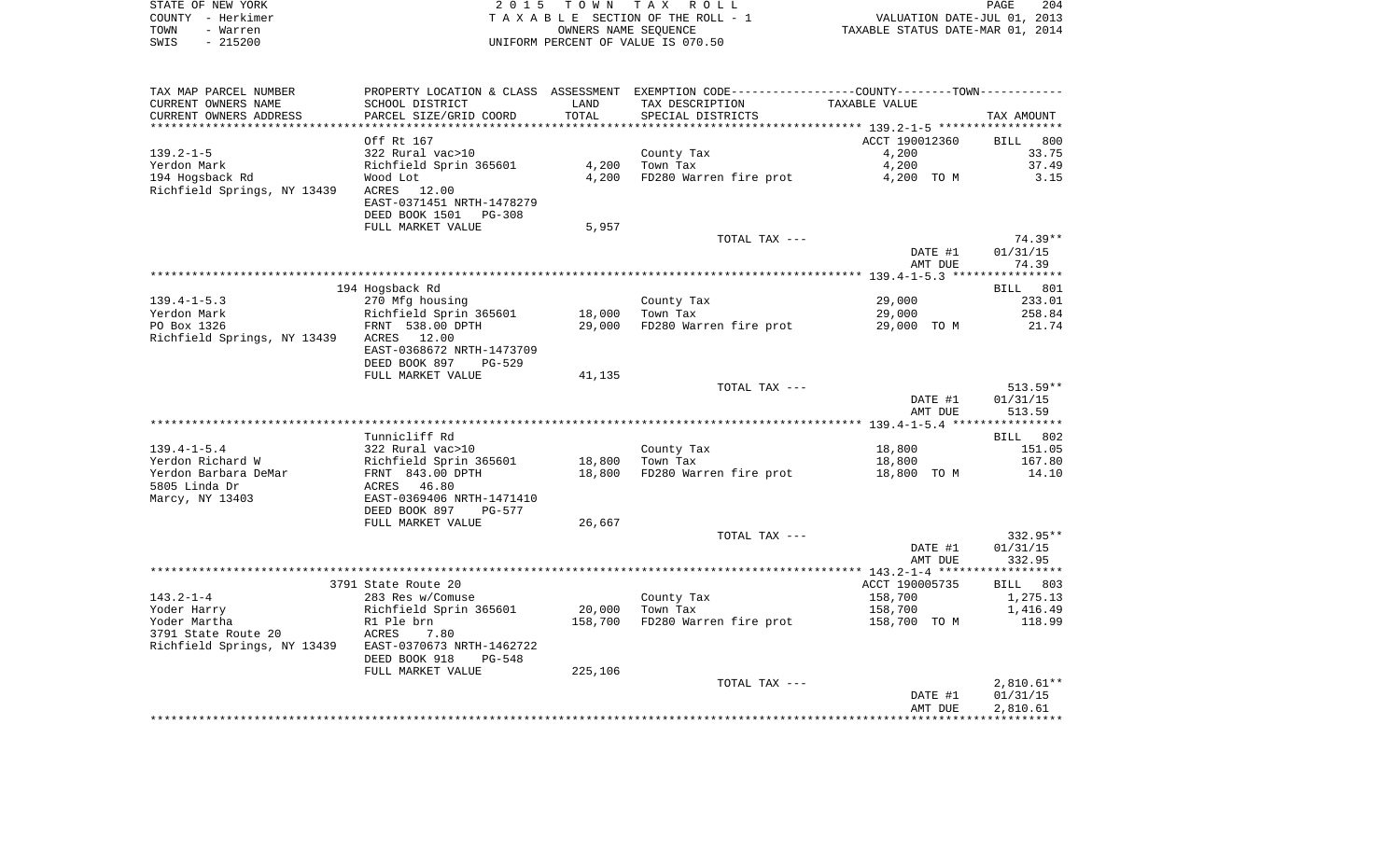|      | STATE OF NEW YORK | 2015 TOWN TAX ROLL                 | PAGE 205                         |
|------|-------------------|------------------------------------|----------------------------------|
|      | COUNTY - Herkimer | TAXABLE SECTION OF THE ROLL - 1    | VALUATION DATE-JUL 01, 2013      |
| TOWN | - Warren          | OWNERS NAME SEOUENCE               | TAXABLE STATUS DATE-MAR 01, 2014 |
| SWIS | $-215200$         | UNIFORM PERCENT OF VALUE IS 070.50 |                                  |
|      |                   |                                    |                                  |
|      |                   |                                    |                                  |
|      |                   |                                    |                                  |

| TAX MAP PARCEL NUMBER       | PROPERTY LOCATION & CLASS ASSESSMENT EXEMPTION CODE----------------COUNTY-------TOWN---------- |         |                        |                |              |
|-----------------------------|------------------------------------------------------------------------------------------------|---------|------------------------|----------------|--------------|
| CURRENT OWNERS NAME         | SCHOOL DISTRICT                                                                                | LAND    | TAX DESCRIPTION        | TAXABLE VALUE  |              |
| CURRENT OWNERS ADDRESS      | PARCEL SIZE/GRID COORD                                                                         | TOTAL   | SPECIAL DISTRICTS      |                | TAX AMOUNT   |
|                             |                                                                                                |         |                        |                |              |
|                             | 278 Atswell Rd                                                                                 |         |                        |                | BILL 804     |
| $140.2 - 1 - 13.3$          | 270 Mfg housing                                                                                |         | County Tax             | 36,900         | 296.49       |
| Yoder Harry L               | Owen D Young<br>215001                                                                         | 20,600  | Town Tax               | 36,900         | 329.35       |
| Yoder Martha E              | mobile home                                                                                    | 36,900  | FD280 Warren fire prot | 36,900 TO M    | 27.67        |
| 3818 US Highway 20          | FRNT 200.00 DPTH                                                                               |         |                        |                |              |
| Richfield Springs, NY 13439 | ACRES 13.60                                                                                    |         |                        |                |              |
|                             | EAST-0388620 NRTH-1472290                                                                      |         |                        |                |              |
|                             | DEED BOOK 1518<br>PG-900                                                                       |         |                        |                |              |
|                             | FULL MARKET VALUE                                                                              | 52,340  |                        |                |              |
|                             |                                                                                                |         | TOTAL TAX ---          |                | 653.51**     |
|                             |                                                                                                |         |                        | DATE #1        | 01/31/15     |
|                             |                                                                                                |         |                        | AMT DUE        | 653.51       |
|                             |                                                                                                |         |                        |                |              |
|                             | 1207 State Route 167                                                                           |         |                        |                | BILL 805     |
| $132.4 - 1 - 87.4$          | 210 1 Family Res                                                                               |         | County Tax             | 126,700        | 1,018.01     |
| Young Christopher           | 215001<br>Owen D Young                                                                         | 7,500   | Town Tax               | 126,700        | 1,130.87     |
| Young Christine             | R1 G S                                                                                         | 126,700 | FD280 Warren fire prot | 126,700 TO M   | 95.00        |
| 1207 State Route 167        | FRNT 150.00 DPTH 274.00                                                                        |         |                        |                |              |
| Jordanville, NY 13361       | EAST-0369639 NRTH-1485048                                                                      |         |                        |                |              |
|                             | DEED BOOK 1083 PG-586                                                                          |         |                        |                |              |
|                             | FULL MARKET VALUE                                                                              | 179,716 |                        |                |              |
|                             |                                                                                                |         | TOTAL TAX ---          |                | $2,243.88**$ |
|                             |                                                                                                |         |                        | DATE #1        | 01/31/15     |
|                             |                                                                                                |         |                        | AMT DUE        | 2,243.88     |
|                             |                                                                                                |         |                        |                |              |
|                             | 120 Main St                                                                                    |         |                        | ACCT 190001560 | BILL 806     |
| $132.60 - 1 - 63$           | 210 1 Family Res                                                                               |         | County Tax             | 45,400         | 364.78       |
| Young David A Jr            | 215001<br>Owen D Young                                                                         | 6,300   | Town Tax               | 45,400         | 405.22       |
| Young Tracy L               | Residence                                                                                      | 45,400  | FD280 Warren fire prot | 45,400 TO M    | 34.04        |
| 120 Main St                 | FRNT 100.00 DPTH 137.00                                                                        |         | LT180 Warren light #2  | 45,400 TO M    | 45.12        |
| Jordanville, NY 13361       | EAST-0371044 NRTH-1487154                                                                      |         |                        |                |              |
|                             | DEED BOOK 907<br>$PG-29$                                                                       |         |                        |                |              |
|                             | FULL MARKET VALUE                                                                              | 64,397  |                        |                |              |
|                             |                                                                                                |         | TOTAL TAX ---          |                | 849.16**     |
|                             |                                                                                                |         |                        | DATE #1        | 01/31/15     |
|                             |                                                                                                |         |                        | AMT DUE        | 849.16       |
|                             |                                                                                                |         |                        |                |              |
|                             | State Route 167                                                                                |         |                        | ACCT 190001590 | BILL 807     |
| $132.60 - 1 - 65$           | 314 Rural vac<10                                                                               |         | County Tax             | 400            | 3.21         |
| Young David A Jr            | Owen D Young<br>215001                                                                         | 400     | Town Tax               | 400            | 3.57         |
| Young Tracy L               | Lot                                                                                            | 400     | FD280 Warren fire prot | 400 TO M       | .30          |
| 120 Main St                 | FRNT 112.00 DPTH 104.00                                                                        |         | LT180 Warren light #2  | 400 TO M       | .40          |
| Jordanville, NY 13361       | EAST-0370940 NRTH-1487158                                                                      |         |                        |                |              |
|                             | DEED BOOK 907<br>$PG-29$                                                                       |         |                        |                |              |
|                             | FULL MARKET VALUE                                                                              | 567     |                        |                |              |
|                             |                                                                                                |         | TOTAL TAX ---          |                | $7.48**$     |
|                             |                                                                                                |         |                        | DATE #1        | 01/31/15     |
|                             |                                                                                                |         |                        | AMT DUE        | 7.48         |
|                             |                                                                                                |         |                        |                |              |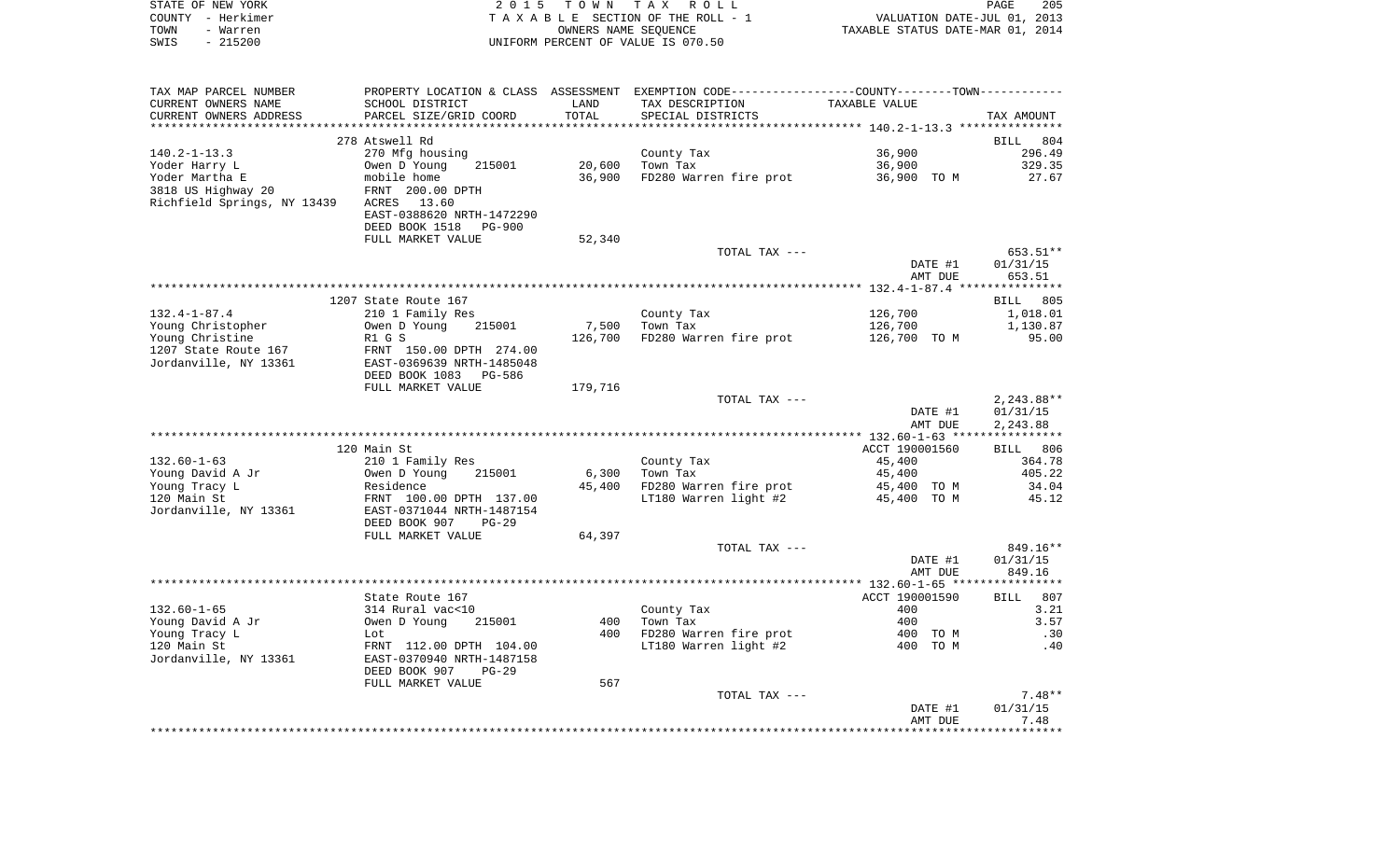| STATE OF NEW YORK<br>COUNTY - Herkimer        | 2 0 1 5                                                                                       | T O W N              | T A X<br>R O L L<br>TAXABLE SECTION OF THE ROLL - 1 |                                  | PAGE<br>206<br>VALUATION DATE-JUL 01, 2013 |
|-----------------------------------------------|-----------------------------------------------------------------------------------------------|----------------------|-----------------------------------------------------|----------------------------------|--------------------------------------------|
| TOWN<br>- Warren                              |                                                                                               | OWNERS NAME SEQUENCE |                                                     | TAXABLE STATUS DATE-MAR 01, 2014 |                                            |
| $-215200$<br>SWIS                             |                                                                                               |                      | UNIFORM PERCENT OF VALUE IS 070.50                  |                                  |                                            |
|                                               |                                                                                               |                      |                                                     |                                  |                                            |
|                                               |                                                                                               |                      |                                                     |                                  |                                            |
| TAX MAP PARCEL NUMBER                         | PROPERTY LOCATION & CLASS ASSESSMENT EXEMPTION CODE---------------COUNTY-------TOWN---------- |                      |                                                     |                                  |                                            |
| CURRENT OWNERS NAME<br>CURRENT OWNERS ADDRESS | SCHOOL DISTRICT<br>PARCEL SIZE/GRID COORD                                                     | LAND<br>TOTAL        | TAX DESCRIPTION<br>SPECIAL DISTRICTS                | TAXABLE VALUE                    | TAX AMOUNT                                 |
| ***********************                       | ********************                                                                          |                      |                                                     |                                  |                                            |
|                                               | Williams Rd N                                                                                 |                      |                                                     | ACCT 190009300                   | <b>BILL</b><br>808                         |
| $133.1 - 1 - 18$                              | 210 1 Family Res                                                                              |                      | County Tax                                          | 12,000                           | 96.42                                      |
| Zaikoff Natalie                               | 215001<br>Owen D Young                                                                        | 8,300                | Town Tax                                            | 12,000                           | 107.11                                     |
| 5462 Lavoie Montreal                          | Bronners Cor                                                                                  | 12,000               | FD280 Warren fire prot                              | 12,000 TO M                      | 9.00                                       |
| Ouebec, Canada H3W-2J6                        | Residence                                                                                     |                      |                                                     |                                  |                                            |
|                                               | FRNT 115.00 DPTH 295.00                                                                       |                      |                                                     |                                  |                                            |
|                                               | EAST-0379518 NRTH-1488784                                                                     |                      |                                                     |                                  |                                            |
|                                               | DEED BOOK 690<br>PG-298                                                                       |                      |                                                     |                                  |                                            |
|                                               | FULL MARKET VALUE                                                                             | 17,021               |                                                     |                                  |                                            |
|                                               |                                                                                               |                      | TOTAL TAX ---                                       |                                  | $212.53**$                                 |
|                                               |                                                                                               |                      |                                                     | DATE #1                          | 01/31/15                                   |
|                                               |                                                                                               |                      |                                                     | AMT DUE                          | 212.53                                     |
|                                               | Jordanville                                                                                   |                      |                                                     | ACCT 190001380                   | 809<br>BILL                                |
| $132.60 - 1 - 25$                             | 483 Converted Re                                                                              |                      | County Tax                                          | 72,000                           | 578.51                                     |
| Zecher Larry E                                | Owen D Young<br>215001                                                                        | 6,000                | Town Tax                                            | 72,000                           | 642.64                                     |
| 2652 W Boxx Arnold Rd                         | Store Front                                                                                   | 72,000               | FD280 Warren fire prot                              | 72,000 TO M                      | 53.98                                      |
| Knoxville, MD 21758                           | Apartment                                                                                     |                      | LT180 Warren light #2                               | 72,000 TO M                      | 71.55                                      |
|                                               | Post Office                                                                                   |                      |                                                     |                                  |                                            |
|                                               | FRNT 100.00 DPTH 107.00                                                                       |                      |                                                     |                                  |                                            |
|                                               | EAST-0371291 NRTH-1487353                                                                     |                      |                                                     |                                  |                                            |
|                                               | DEED BOOK 905<br>PG-184                                                                       |                      |                                                     |                                  |                                            |
|                                               | FULL MARKET VALUE                                                                             | 102,128              |                                                     |                                  |                                            |
|                                               |                                                                                               |                      | TOTAL TAX ---                                       |                                  | $1,346.68**$                               |
|                                               |                                                                                               |                      |                                                     | DATE #1                          | 01/31/15                                   |
|                                               |                                                                                               |                      |                                                     | AMT DUE                          | 1,346.68                                   |
|                                               | Kingdom Rd                                                                                    |                      |                                                     |                                  | 810<br>BILL                                |
| $132.60 - 1 - 11.2$                           | 314 Rural vac<10                                                                              |                      | County Tax                                          | 1,000                            | 8.03                                       |
| Zylinsky Andrew J Jr                          | Owen D Young<br>215001                                                                        | 1,000                | Town Tax                                            | 1,000                            | 8.93                                       |
| Zylinsky Patricia                             | Access Lot                                                                                    | 1,000                | FD280 Warren fire prot                              | 1,000 TO M                       | .75                                        |
| PO Box 95                                     | 30.00 DPTH 430.00<br>FRNT                                                                     |                      |                                                     |                                  |                                            |
| Jordanville, NY 13361                         | EAST-0371433 NRTH-1487780                                                                     |                      |                                                     |                                  |                                            |
|                                               | DEED BOOK 843<br>PG-574                                                                       |                      |                                                     |                                  |                                            |
|                                               | FULL MARKET VALUE                                                                             | 1,418                |                                                     |                                  |                                            |
|                                               |                                                                                               |                      | TOTAL TAX ---                                       |                                  | $17.71**$                                  |
|                                               |                                                                                               |                      |                                                     | DATE #1                          | 01/31/15                                   |
|                                               |                                                                                               |                      |                                                     | AMT DUE                          | 17.71                                      |
|                                               |                                                                                               |                      |                                                     |                                  |                                            |
|                                               | 128 Kingdom Rd                                                                                |                      |                                                     | ACCT 190001531                   | BILL 811                                   |
| $132.60 - 1 - 20.2$                           | 210 1 Family Res                                                                              |                      | County Tax                                          | 50,000                           | 401.74                                     |
| Zylinsky Andrew J Jr                          | Owen D Young<br>215001                                                                        | 8,500                | Town Tax                                            | 50,000                           | 446.28<br>37.49                            |
| Zylinsky Patricia A<br>PO Box 95              | Mobile Home<br>FRNT 325.00 DPTH 135.00                                                        | 50,000               | FD280 Warren fire prot                              | 50,000 TO M                      |                                            |
| Jordanville, NY 13361                         | EAST-0371687 NRTH-1487646                                                                     |                      |                                                     |                                  |                                            |
|                                               | DEED BOOK 843<br>PG-574                                                                       |                      |                                                     |                                  |                                            |
|                                               | FULL MARKET VALUE                                                                             | 70,922               |                                                     |                                  |                                            |
|                                               |                                                                                               |                      | TOTAL TAX ---                                       |                                  | 885.51**                                   |
|                                               |                                                                                               |                      |                                                     | DATE #1                          | 01/31/15                                   |
|                                               |                                                                                               |                      |                                                     | AMT DUE                          | 885.51                                     |
|                                               |                                                                                               |                      |                                                     |                                  |                                            |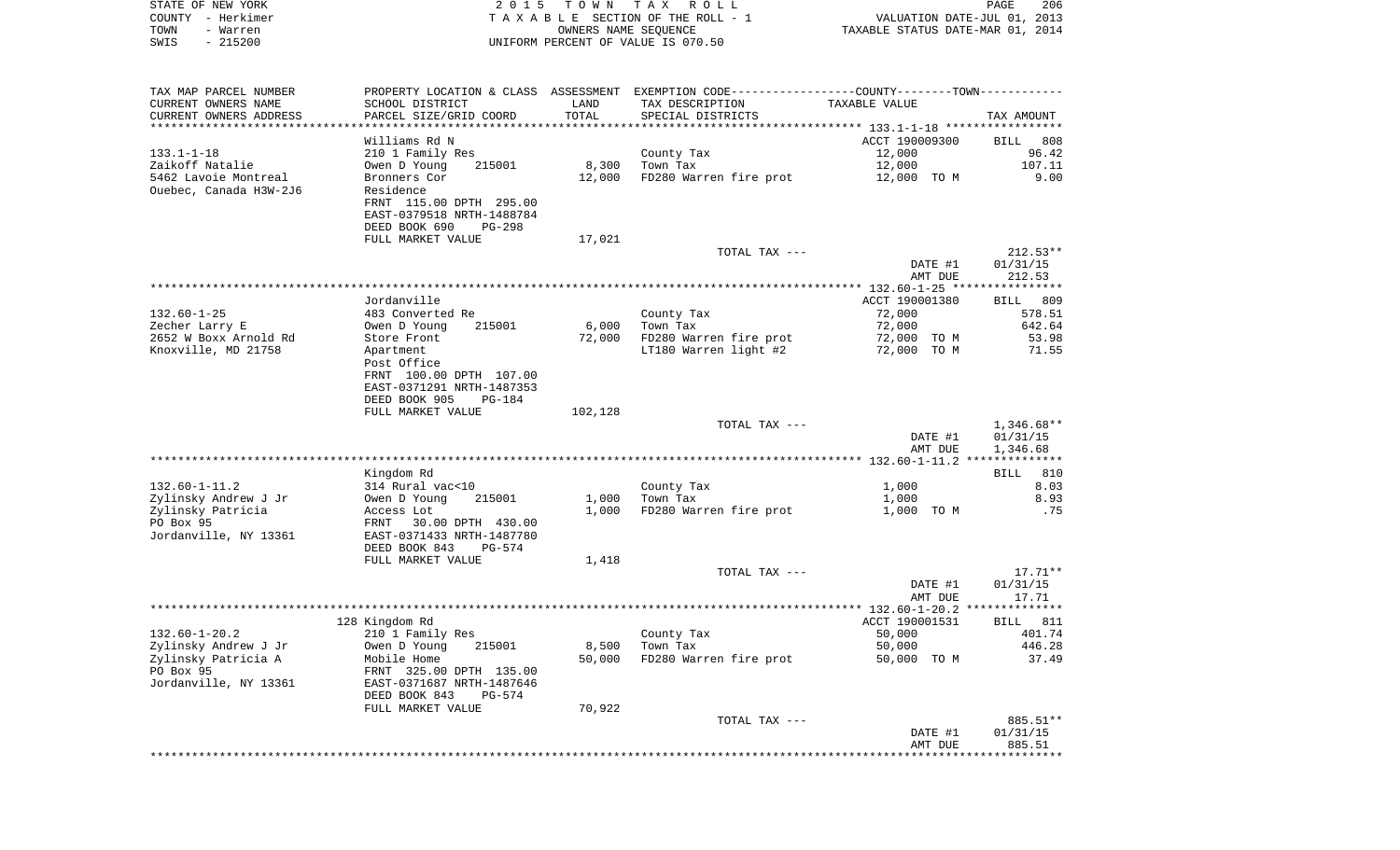| STATE OF NEW YORK |          | 2015 TOWN TAX ROLL                 |                                  | PAGE            | 207 |
|-------------------|----------|------------------------------------|----------------------------------|-----------------|-----|
| COUNTY - Herkimer |          | TAXABLE SECTION OF THE ROLL - 1    | VALUATION DATE-JUL 01, 2013      |                 |     |
| TOWN              | - Warren |                                    | TAXABLE STATUS DATE-MAR 01, 2014 |                 |     |
| SWIS              | - 215200 | UNIFORM PERCENT OF VALUE IS 070.50 |                                  | RPS155/V04/L015 |     |
|                   |          |                                    | CURRENT DATE 12/18/2014          |                 |     |

#### R O L L S U B S E C T I O N - - T O T A L S

#### \*\*\* S P E C I A L D I S T R I C T S U M M A R Y \*\*\*

| CODE | DISTRICT NAME        | TOTAL<br>PARCELS | EXTENSION<br>TYPE | EXTENSION<br>VALUE | AD VALOREM<br>VALUE | EXEMPT<br>AMOUNT | TAXABLE<br><b>VALUE</b> | TOTAL<br>TAX |
|------|----------------------|------------------|-------------------|--------------------|---------------------|------------------|-------------------------|--------------|
|      |                      |                  |                   |                    |                     |                  |                         |              |
|      | FD280 Warren fire pr |                  | 809 TOTAL M       |                    | 41672,735           | 205,644          | 41467,091               | 31,090.90    |
|      | LT170 Warren light # |                  | 31 TOTAL M        |                    | 1050,500            |                  | 1050,500                | 1,350.03     |
|      | LT180 Warren light # |                  | 58 TOTAL M        |                    | 2616,350            |                  | 2616,350                | 2,600.04     |
|      | LT190 Warren light # |                  | 8 TOTAL M         |                    | 513,620             |                  | 513,620                 | 649.99       |

# \*\*\* S C H O O L D I S T R I C T S U M M A R Y \*\*\*

| CODE   | DISTRICT NAME                    | TOTAL<br>PARCELS | ASSESSED<br>LAND | ASSESSED<br>TOTAL | <b>EXEMPT</b><br>AMOUNT | TOTAL<br>TAXABLE     |
|--------|----------------------------------|------------------|------------------|-------------------|-------------------------|----------------------|
|        |                                  |                  |                  |                   | STAR AMOUNT             | STAR TAXABLE         |
|        | Owen D Young                     | 441              | 7470,280         | 21623,730         | 991,304                 | 20,632,426           |
| 215001 | Cherry Valley                    | 1                | 25,100           | 25,100            | 3630,510                | 17,001,916<br>25,100 |
| 362401 | Richfield Springs                | 369              | 6774,105         | 20092,005         | 587,300                 | 25,100<br>19,504,705 |
| 365601 |                                  |                  |                  |                   | 3302,590                | 16, 202, 115         |
|        | SUB-TOTAL                        | 811              | 14269,485        | 41740,835         | 1578,604                | 40,162,231           |
|        | $S \cup B - T \cup T A L (CONT)$ |                  |                  |                   | 6933,100                | 33, 229, 131         |
|        | TOTAL                            | 811              | 14269,485        | 41740,835         | 1578,604                | 40,162,231           |
|        | TO TAL (CONT)                    |                  |                  |                   | 6933,100                | 33, 229, 131         |

\*\*\* S Y S T E M C O D E S S U M M A R Y \*\*\*

NO SYSTEM EXEMPTIONS AT THIS LEVEL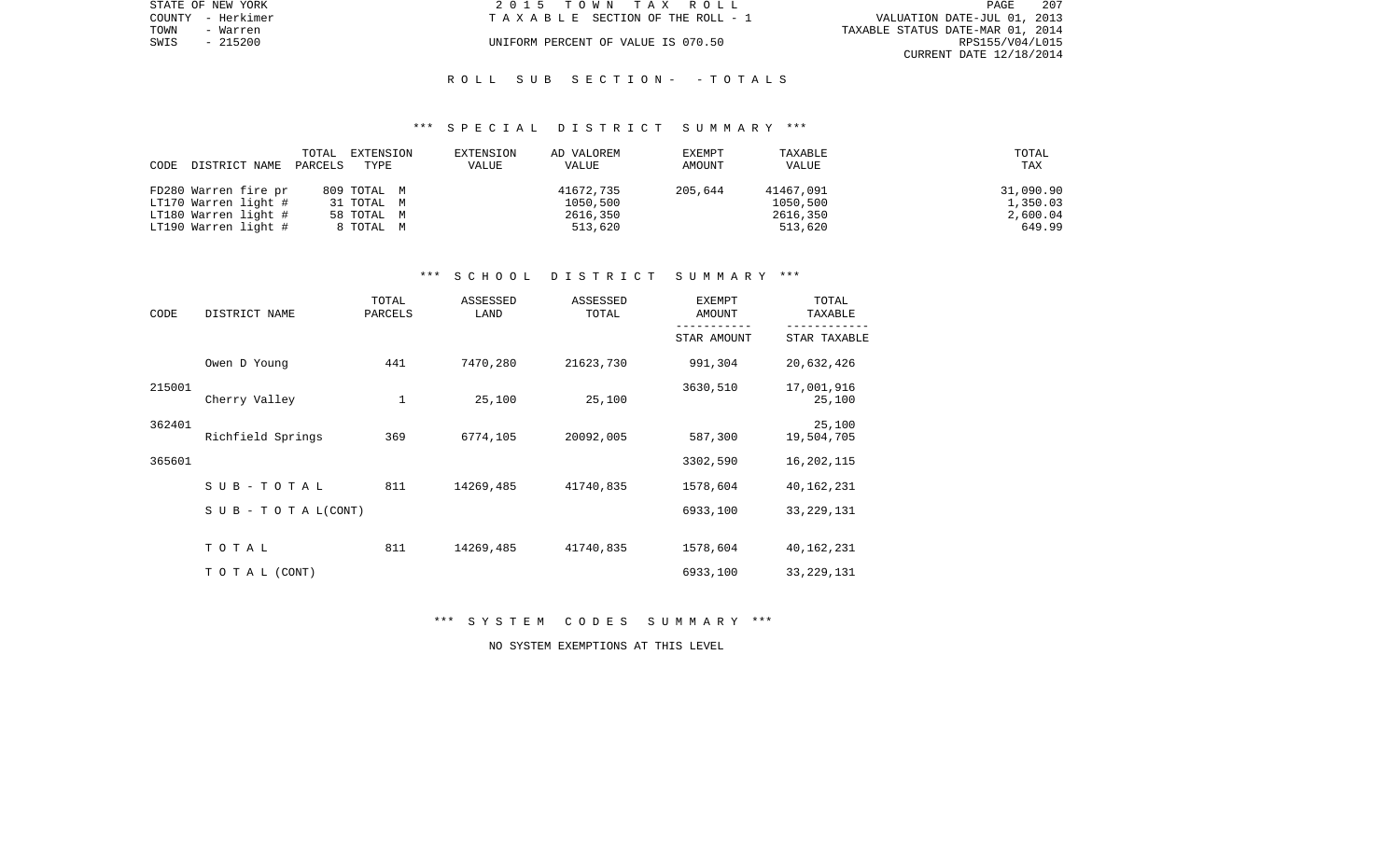| STATE OF NEW YORK | 2015 TOWN TAX ROLL                 | 208<br>PAGE                      |
|-------------------|------------------------------------|----------------------------------|
| COUNTY - Herkimer | TAXABLE SECTION OF THE ROLL - 1    | VALUATION DATE-JUL 01, 2013      |
| TOWN<br>– Warren  |                                    | TAXABLE STATUS DATE-MAR 01, 2014 |
| - 215200<br>SWIS  | UNIFORM PERCENT OF VALUE IS 070.50 | RPS155/V04/L015                  |
|                   |                                    | CURRENT DATE 12/18/2014          |
|                   |                                    |                                  |

## R O L L S U B S E C T I O N - - T O T A L S

## \*\*\* E X E M P T I O N S U M M A R Y \*\*\*

|       |                | TOTAL          |          |          |
|-------|----------------|----------------|----------|----------|
| CODE  | DESCRIPTION    | PARCELS        | COUNTY   | TOWN     |
|       |                |                |          |          |
| 41101 | VETFUND CT     | 4              | 4,938    | 4,938    |
| 41121 | VET WAR CT     | 25             | 151,185  | 151,185  |
| 41131 | VET COM CT     | 16             | 161,125  | 161,125  |
| 41141 | VET DIS CT     | 8              | 136,305  | 136,305  |
| 41152 | CW 10 VET/     |                | 4,230    |          |
| 41162 | $CW$ 15 $VET/$ | 2              | 10,110   |          |
| 41172 | CW DISBLD      |                | 1,255    |          |
| 41400 | CLERGY         | $\overline{a}$ | 3,000    | 3,000    |
| 41700 | AGRIC 10 Y     | 19             | 1031,200 | 1031,200 |
| 41720 | AG MKTS L      | 54             | 205,644  | 205,644  |
| 41730 | AG MKTS        | 15             | 56,210   | 56,210   |
| 41800 | AGED-ALL       | 2              | 51,500   | 51,500   |
| 41801 | AGED-CT        | 3              | 102,700  | 102,700  |
| 41802 | AGED-CNTY      | $\overline{2}$ | 32,390   |          |
| 41805 | $AGED-C/S$     |                | 13,050   |          |
| 42100 | AGRIC 10 Y     | 35             | 218,000  | 218,000  |
|       | TOTAL          | 190            | 2182,842 | 2121,807 |

# \*\*\* G R A N D T O T A L S \*\*\*

| ROLL       |                           | TOTAL   | ASSESSED  | ASSESSED  | <b>EXEMPT</b> | TOTAL        | TOTAL      |
|------------|---------------------------|---------|-----------|-----------|---------------|--------------|------------|
| <b>SEC</b> | DESCRIPTION               | PARCELS | LAND      | TOTAL     | AMOUNT        | TAXABLE      | TAX        |
|            |                           |         |           |           | STAR AMOUNT   | STAR TAXABLE |            |
|            | County Tax                |         | 14269,485 | 41740,835 | 2,182,842     | 39,557,993   | 317,841.94 |
|            | Town Tax<br>School Relevy |         | 14269,485 | 41740,835 | 2,121,807     | 39,619,028   | 353,623.19 |
|            |                           |         |           |           |               |              | 86,165.46  |
|            | SPEC DIST TAXES           |         |           |           |               |              | 35,690.96  |
|            | TAXABLE                   | 811     |           |           |               |              | 793,321.55 |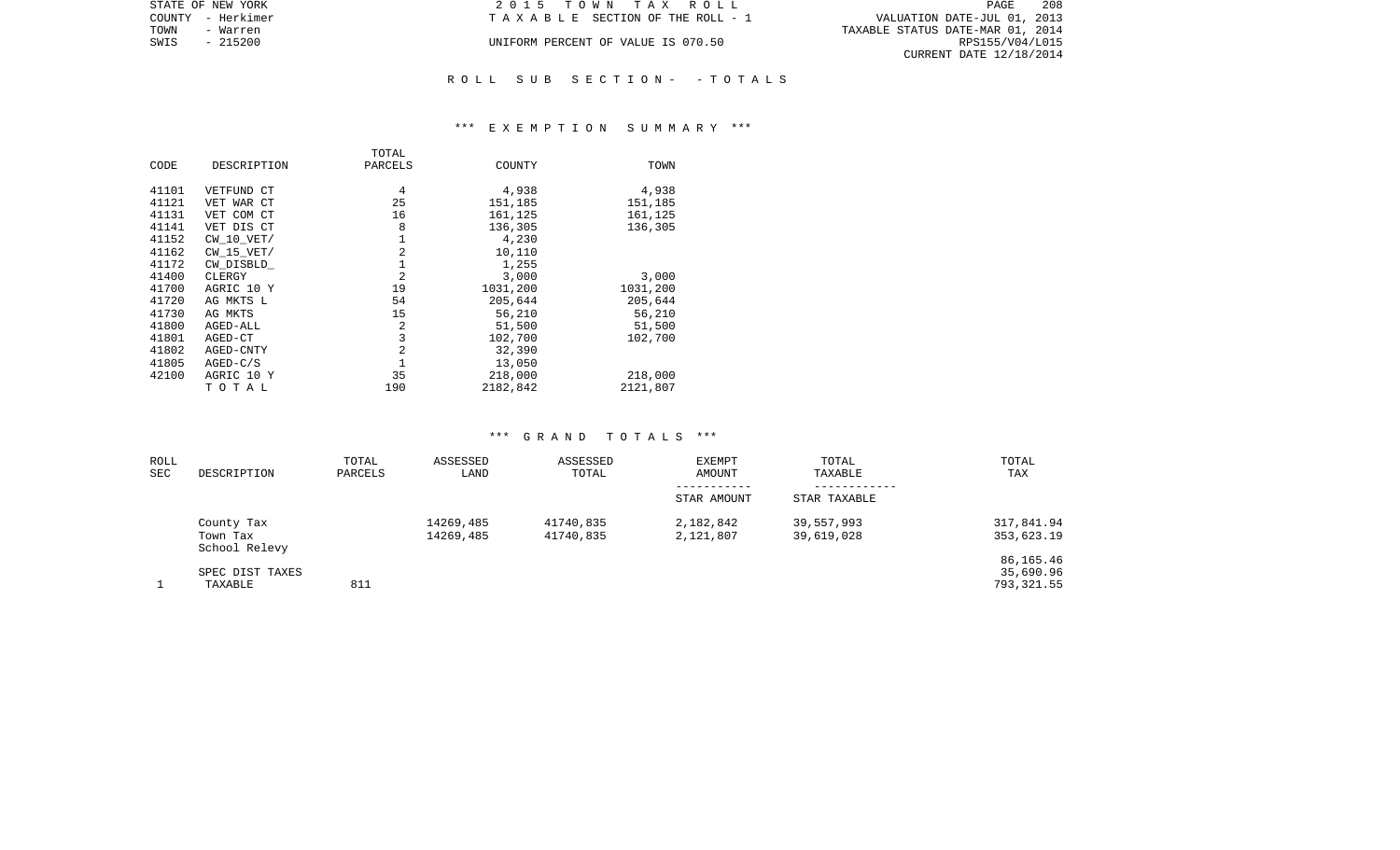|      | STATE OF NEW YORK | 2015 TOWN TAX ROLL                 | - 209<br>PAGE                    |  |
|------|-------------------|------------------------------------|----------------------------------|--|
|      | COUNTY - Herkimer | TAXABLE SECTION OF THE ROLL - 1    | VALUATION DATE-JUL 01, 2013      |  |
| TOWN | - Warren          |                                    | TAXABLE STATUS DATE-MAR 01, 2014 |  |
| SWIS | $-215200$         | UNIFORM PERCENT OF VALUE IS 070.50 | RPS155/V04/L015                  |  |
|      |                   |                                    | CURRENT DATE 12/18/2014          |  |

#### R O L L S E C T I O N T O T A L S

## \*\*\* S P E C I A L D I S T R I C T S U M M A R Y \*\*\*

|      |                      | TOTAL   | EXTENSION   | EXTENSION | AD VALOREM   | EXEMPT  | TAXABLE   | TOTAL     |
|------|----------------------|---------|-------------|-----------|--------------|---------|-----------|-----------|
| CODE | DISTRICT NAME        | PARCELS | TYPE        | VALUE     | <b>VALUE</b> | AMOUNT  | VALUE     | TAX       |
|      | FD280 Warren fire pr |         | 809 TOTAL M |           | 41672,735    | 205,644 | 41467,091 | 31,090.90 |
|      | LT170 Warren light # |         | 31 TOTAL M  |           | 1050,500     |         | 1050,500  | 1,350.03  |
|      | LT180 Warren light # |         | 58 TOTAL M  |           | 2616,350     |         | 2616,350  | 2,600.04  |
|      | LT190 Warren light # |         | 8 TOTAL M   |           | 513,620      |         | 513,620   | 649.99    |

# \*\*\* S C H O O L D I S T R I C T S U M M A R Y \*\*\*

| CODE   | DISTRICT NAME             | TOTAL<br>PARCELS | ASSESSED<br>LAND | ASSESSED<br>TOTAL | <b>EXEMPT</b><br>AMOUNT | TOTAL<br>TAXABLE     |
|--------|---------------------------|------------------|------------------|-------------------|-------------------------|----------------------|
|        |                           |                  |                  |                   | STAR AMOUNT             | STAR TAXABLE         |
|        | Owen D Young              | 441              | 7470,280         | 21623,730         | 991,304                 | 20,632,426           |
| 215001 | Cherry Valley             | 1                | 25,100           | 25,100            | 3630,510                | 17,001,916<br>25,100 |
| 362401 | Richfield Springs         | 369              | 6774,105         | 20092,005         | 587,300                 | 25,100<br>19,504,705 |
| 365601 |                           |                  |                  |                   | 3302,590                | 16, 202, 115         |
|        | SUB-TOTAL                 | 811              | 14269,485        | 41740,835         | 1578,604                | 40,162,231           |
|        | S U B - T O T A $L(CONT)$ |                  |                  |                   | 6933,100                | 33, 229, 131         |
|        | TOTAL                     | 811              | 14269,485        | 41740,835         | 1578,604                | 40,162,231           |
|        | TO TAL (CONT)             |                  |                  |                   | 6933,100                | 33, 229, 131         |

\*\*\* S Y S T E M C O D E S S U M M A R Y \*\*\*

NO SYSTEM EXEMPTIONS AT THIS LEVEL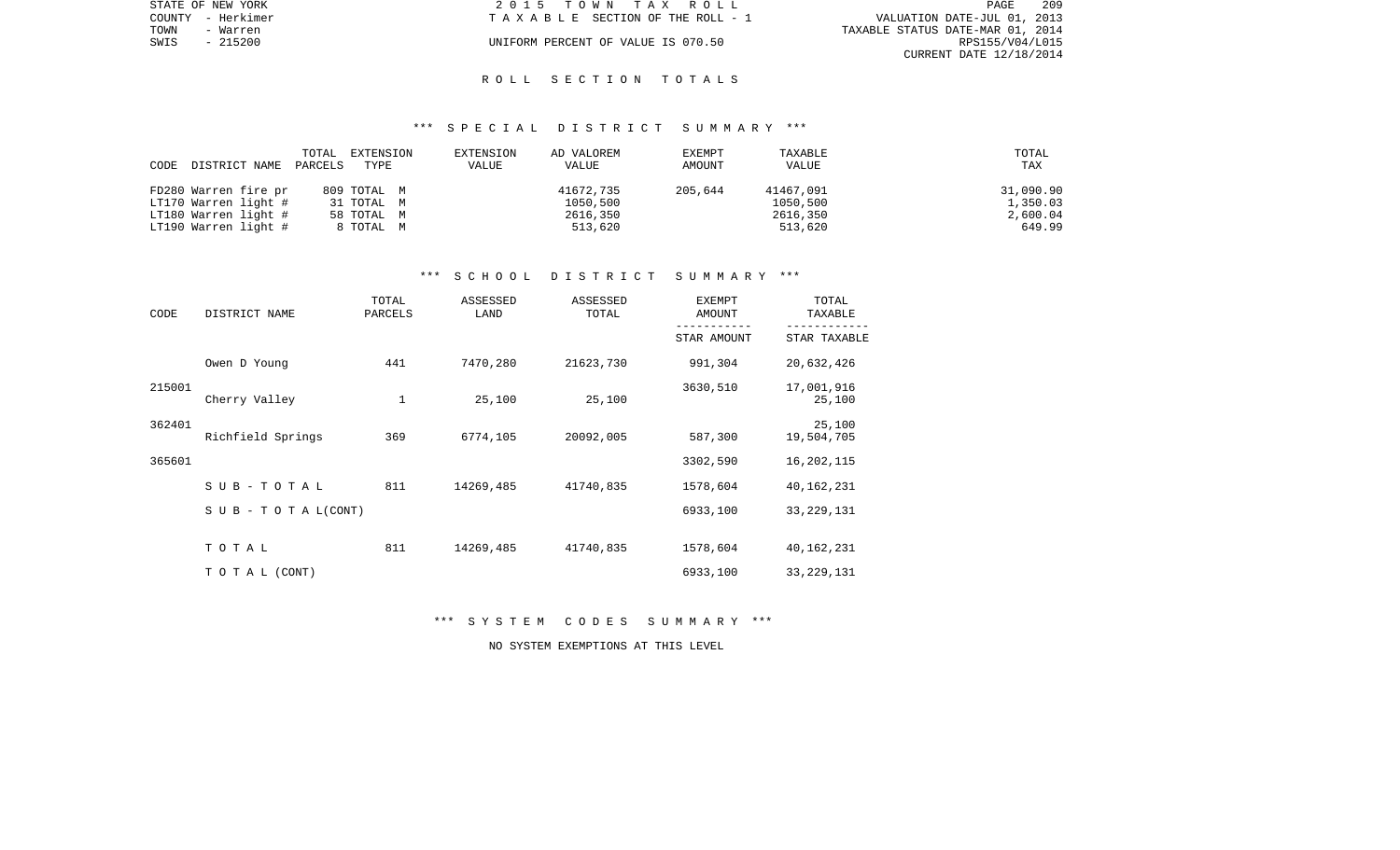| STATE OF NEW YORK | 2015 TOWN TAX ROLL                    | 210<br>PAGE                      |
|-------------------|---------------------------------------|----------------------------------|
| COUNTY - Herkimer | T A X A B L E SECTION OF THE ROLL - 1 | VALUATION DATE-JUL 01, 2013      |
| TOWN<br>- Warren  |                                       | TAXABLE STATUS DATE-MAR 01, 2014 |
| SWIS<br>- 215200  | UNIFORM PERCENT OF VALUE IS 070.50    | RPS155/V04/L015                  |
|                   |                                       | CURRENT DATE 12/18/2014          |
|                   |                                       |                                  |

#### R O L L S E C T I O N T O T A L S

## \*\*\* E X E M P T I O N S U M M A R Y \*\*\*

|       |                | TOTAL          |          |          |
|-------|----------------|----------------|----------|----------|
| CODE  | DESCRIPTION    | PARCELS        | COUNTY   | TOWN     |
| 41101 | VETFUND CT     | 4              | 4,938    | 4,938    |
|       |                |                |          |          |
| 41121 | VET WAR CT     | 25             | 151,185  | 151,185  |
| 41131 | VET COM CT     | 16             | 161,125  | 161,125  |
| 41141 | VET DIS CT     | 8              | 136,305  | 136,305  |
| 41152 | $CW$ 10 $VET/$ |                | 4,230    |          |
| 41162 | $CW$ 15 $VET/$ | 2              | 10,110   |          |
| 41172 | CW DISBLD      |                | 1,255    |          |
| 41400 | CLERGY         | $\overline{2}$ | 3,000    | 3,000    |
| 41700 | AGRIC 10 Y     | 19             | 1031,200 | 1031,200 |
| 41720 | AG MKTS L      | 54             | 205,644  | 205,644  |
| 41730 | AG MKTS        | 15             | 56,210   | 56,210   |
| 41800 | AGED-ALL       | 2              | 51,500   | 51,500   |
| 41801 | AGED-CT        | 3              | 102,700  | 102,700  |
| 41802 | AGED-CNTY      | $\overline{2}$ | 32,390   |          |
| 41805 | $AGED-C/S$     |                | 13,050   |          |
| 42100 | AGRIC 10 Y     | 35             | 218,000  | 218,000  |
|       | TOTAL          | 190            | 2182,842 | 2121,807 |

# \*\*\* G R A N D T O T A L S \*\*\*

| ROLL<br><b>SEC</b> | DESCRIPTION                             | TOTAL<br>PARCELS | ASSESSED<br>LAND       | ASSESSED<br>TOTAL      | EXEMPT<br>AMOUNT           | TOTAL<br>TAXABLE         | TOTAL<br>TAX                         |
|--------------------|-----------------------------------------|------------------|------------------------|------------------------|----------------------------|--------------------------|--------------------------------------|
|                    |                                         |                  |                        |                        | -----------<br>STAR AMOUNT | STAR TAXABLE             |                                      |
|                    | County Tax<br>Town Tax<br>School Relevy |                  | 14269,485<br>14269,485 | 41740,835<br>41740,835 | 2,182,842<br>2,121,807     | 39,557,993<br>39,619,028 | 317,841.94<br>353,623.19             |
|                    | SPEC DIST TAXES<br>TAXABLE              | 811              |                        |                        |                            |                          | 86,165.46<br>35,690.96<br>793,321.55 |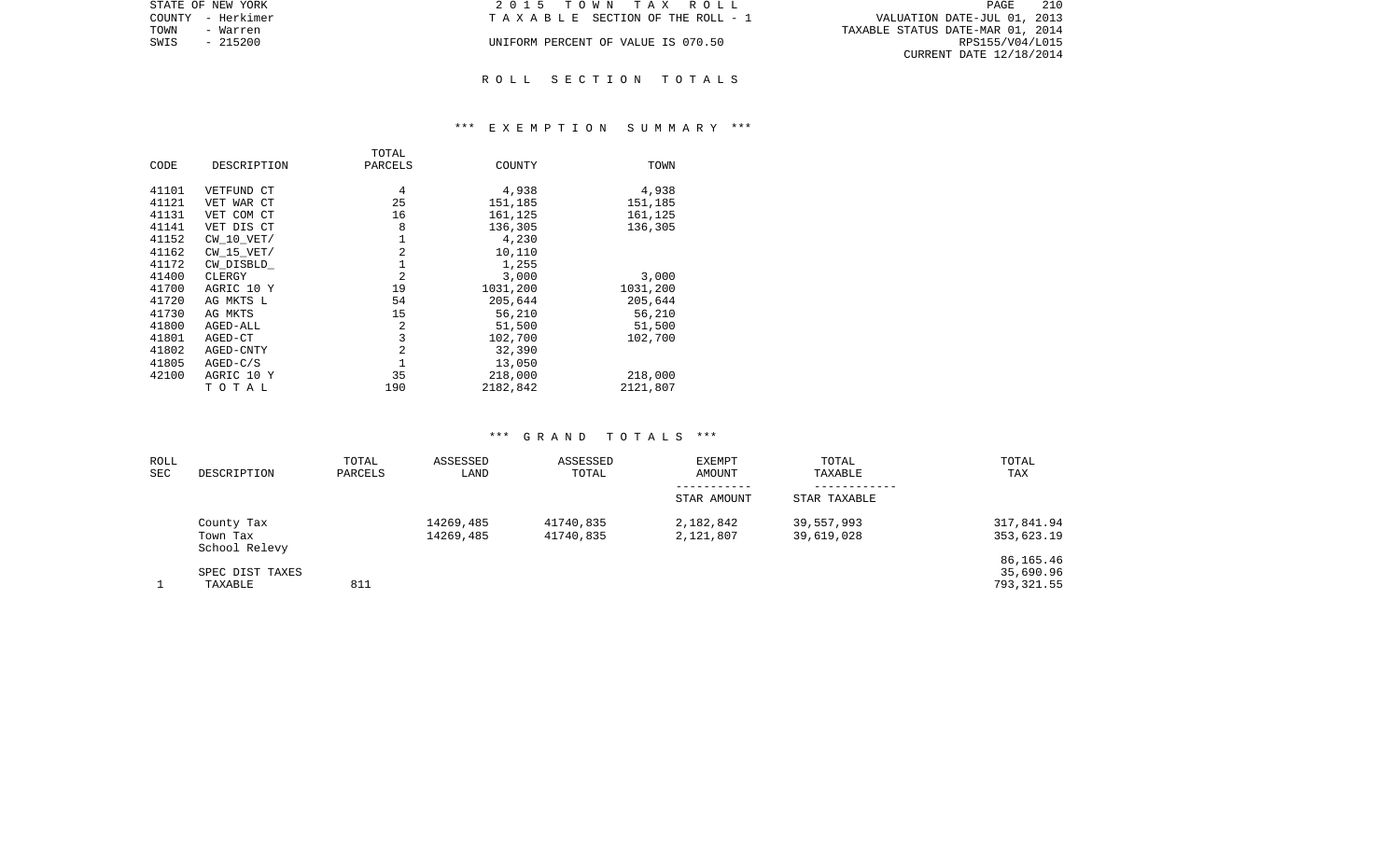| STATE OF NEW YORK                                |                                      | TOWN<br>2 0 1 5                                            | TAX ROLL                                                   |                                                                                   | 211<br>PAGE                      |
|--------------------------------------------------|--------------------------------------|------------------------------------------------------------|------------------------------------------------------------|-----------------------------------------------------------------------------------|----------------------------------|
| COUNTY - Herkimer                                |                                      |                                                            |                                                            | STATE OWNED LAND SECTION OF THE ROLL - 3 SUB-SECT - A VALUATION DATE-JUL 01, 2013 |                                  |
| TOWN<br>- Warren                                 |                                      |                                                            | ROLL SUB-SECT - A- SECTION 532-A RPTL WILD OR FOREST LANDS |                                                                                   | TAXABLE STATUS DATE-MAR 01, 2014 |
| $-215200$<br>SWIS                                |                                      | OWNERS NAME SEOUENCE<br>UNIFORM PERCENT OF VALUE IS 070.50 |                                                            |                                                                                   |                                  |
|                                                  |                                      |                                                            |                                                            |                                                                                   |                                  |
|                                                  |                                      |                                                            |                                                            |                                                                                   |                                  |
| TAX MAP PARCEL NUMBER                            | PROPERTY LOCATION & CLASS ASSESSMENT |                                                            |                                                            | EXEMPTION CODE-----------------COUNTY--------TOWN-----------                      |                                  |
| CURRENT OWNERS NAME                              | SCHOOL DISTRICT                      | LAND                                                       | TAX DESCRIPTION                                            | TAXABLE VALUE                                                                     |                                  |
| CURRENT OWNERS ADDRESS                           | PARCEL SIZE/GRID COORD               | TOTAL                                                      | SPECIAL DISTRICTS                                          |                                                                                   | TAX AMOUNT                       |
|                                                  |                                      |                                                            |                                                            |                                                                                   |                                  |
|                                                  | Mead Fretts Vhcs                     |                                                            |                                                            | ACCT 0120001                                                                      |                                  |
| $139.2 - 1 - 2$                                  | 930 State forest                     |                                                            | County Tax                                                 | 3,400                                                                             | 27.32                            |
| Land Claims ST Of NY                             | 215001<br>Owen D Young               | 3,400                                                      | Town Tax                                                   | 3,400                                                                             | 30.35                            |
| Office Of St Comptroller                         | Swamp                                | 3,400                                                      | FD280 Warren fire prot                                     | 3,400 TO M                                                                        | 2.55                             |
| Attn: Office Of St Comptroller Lot 7 Mead Fretts |                                      |                                                            |                                                            |                                                                                   |                                  |
| Bureau Of St Expenditures                        | 12a<br>12.00<br>ACRES                |                                                            |                                                            |                                                                                   |                                  |
| Albany, NY 12236                                 | EAST-0362700 NRTH-1478609            |                                                            |                                                            |                                                                                   |                                  |
|                                                  | DEED BOOK 00176 PG-00251             |                                                            |                                                            |                                                                                   |                                  |
|                                                  | FULL MARKET VALUE                    | 4,823                                                      |                                                            |                                                                                   |                                  |
|                                                  |                                      |                                                            | TOTAL TAX ---                                              |                                                                                   | $60.22**$                        |
|                                                  |                                      |                                                            |                                                            |                                                                                   | 01/31/15<br>DATE #1              |
|                                                  |                                      |                                                            |                                                            |                                                                                   | 60.22<br>AMT DUE                 |
|                                                  |                                      |                                                            |                                                            |                                                                                   |                                  |
|                                                  | Kosma Synovic Vhcs                   |                                                            |                                                            | ACCT 0140001                                                                      |                                  |
| $333. -1 -1$                                     | 930 State forest                     |                                                            | County Tax                                                 | 17,600                                                                            | 141.41                           |
| Land Claims ST Of NY                             | 215001<br>Owen D Young               | 17,600                                                     | Town Tax                                                   | 17,600                                                                            | 157.09                           |
| Attn: Office Of St Comptroller Farm Lot          |                                      | 17,600                                                     | FD280 Warren fire prot                                     | 17,600 TO M                                                                       | 13.20                            |
| Bureau Of St Expenditures                        | Lot 16 Kosmar Sznovic                |                                                            |                                                            |                                                                                   |                                  |
| Albany, NY 12236                                 | 40a                                  |                                                            |                                                            |                                                                                   |                                  |
|                                                  | 40.00<br>ACRES                       |                                                            |                                                            |                                                                                   |                                  |
|                                                  | DEED BOOK 00000                      |                                                            |                                                            |                                                                                   |                                  |
|                                                  | FULL MARKET VALUE                    | 24,965                                                     | TOTAL TAX ---                                              |                                                                                   | $311.70**$                       |
|                                                  |                                      |                                                            |                                                            |                                                                                   |                                  |

AMT DUE 311.70 \*\*\*\*\*\*\*\*\*\*\*\*\*\*\*\*\*\*\*\*\*\*\*\*\*\*\*\*\*\*\*\*\*\*\*\*\*\*\*\*\*\*\*\*\*\*\*\*\*\*\*\*\*\*\*\*\*\*\*\*\*\*\*\*\*\*\*\*\*\*\*\*\*\*\*\*\*\*\*\*\*\*\*\*\*\*\*\*\*\*\*\*\*\*\*\*\*\*\*\*\*\*\*\*\*\*\*\*\*\*\*\*\*\*\*\*\*\*\*\*\*\*\*\*\*\*\*\*\*\*\*\*

DATE #1 01/31/15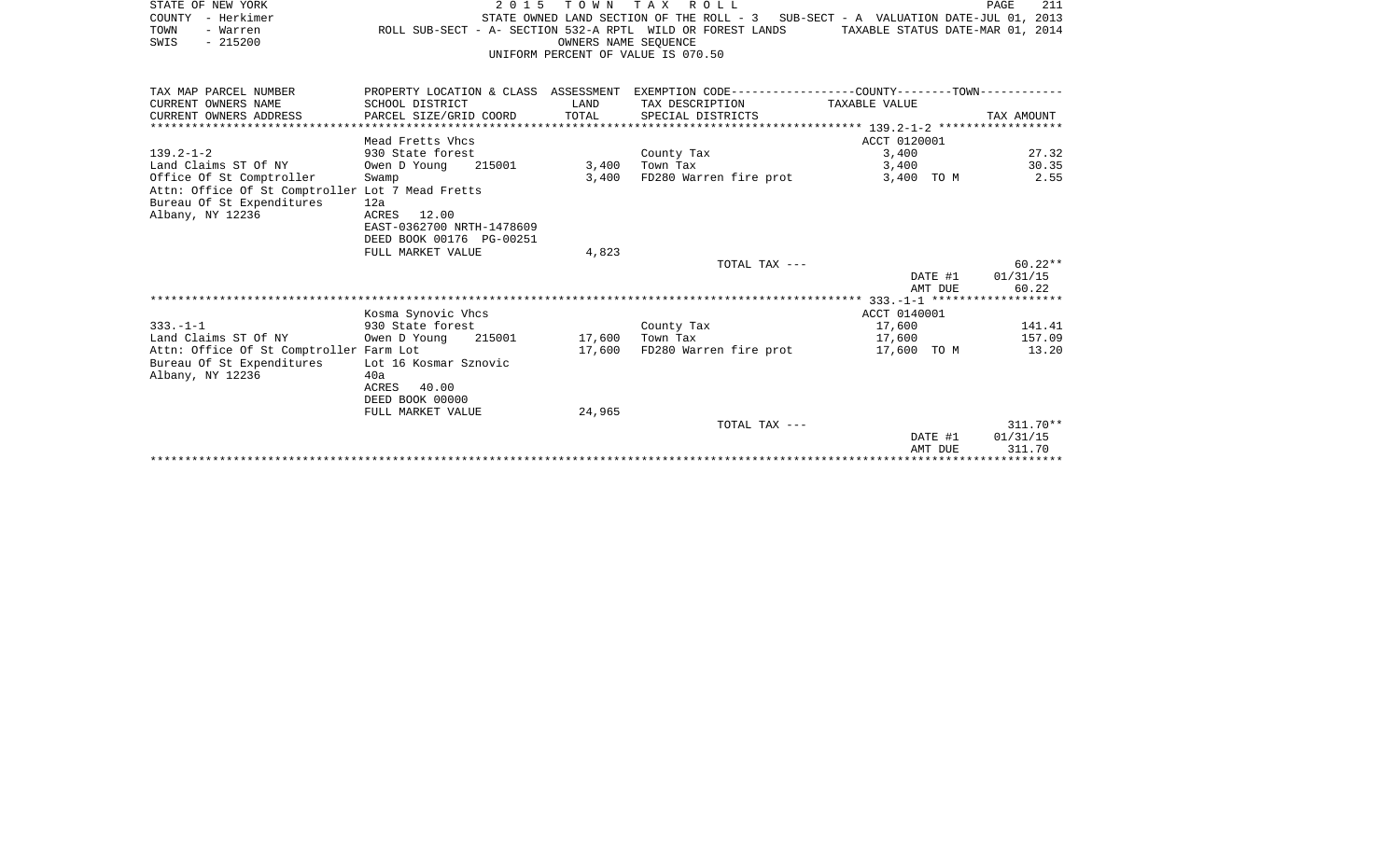|      | STATE OF NEW YORK |                                                            |  |                                    |  | 2015 TOWN TAX ROLL |                                                                                   |                                  | PAGE            | 212 |
|------|-------------------|------------------------------------------------------------|--|------------------------------------|--|--------------------|-----------------------------------------------------------------------------------|----------------------------------|-----------------|-----|
|      | COUNTY - Herkimer |                                                            |  |                                    |  |                    | STATE OWNED LAND SECTION OF THE ROLL - 3 SUB-SECT - A VALUATION DATE-JUL 01, 2013 |                                  |                 |     |
| TOWN | - Warren          | ROLL SUB-SECT - A- SECTION 532-A RPTL WILD OR FOREST LANDS |  |                                    |  |                    |                                                                                   | TAXABLE STATUS DATE-MAR 01, 2014 |                 |     |
| SWIS | $-215200$         |                                                            |  |                                    |  |                    |                                                                                   |                                  | RPS155/V04/L015 |     |
|      |                   |                                                            |  | UNIFORM PERCENT OF VALUE IS 070.50 |  |                    |                                                                                   | CURRENT DATE 12/18/2014          |                 |     |

### R O L L S U B S E C T I O N - A - T O T A L S

## \*\*\* S P E C I A L D I S T R I C T S U M M A R Y \*\*\*

| CODE                  | TOTAL | EXTENSION | <b>EXTENSION</b> | AD VALOREM | <b>EXEMPT</b> | TAXABLE | TOTAL |
|-----------------------|-------|-----------|------------------|------------|---------------|---------|-------|
| DISTRICT NAME PARCELS |       | TYPE      | VALUE            | VALUE      | AMOUNT        | VALUE   | TAX   |
| FD280 Warren fire pr  |       | 2 ТОТАL М |                  | 21,000     |               | 21,000  | L5.75 |

# \*\*\* S C H O O L D I S T R I C T S U M M A R Y \*\*\*

| CODE   | DISTRICT NAME                    | TOTAL<br>PARCELS | ASSESSED<br>LAND | ASSESSED<br>TOTAL | EXEMPT<br>AMOUNT | TOTAL<br>TAXABLE |
|--------|----------------------------------|------------------|------------------|-------------------|------------------|------------------|
|        |                                  |                  |                  |                   | STAR AMOUNT      | STAR TAXABLE     |
|        | Owen D Young                     | 2                | 21,000           | 21,000            |                  | 21,000           |
| 215001 |                                  |                  |                  |                   |                  | 21,000           |
|        | SUB-TOTAL                        | 2                | 21,000           | 21,000            |                  | 21,000           |
|        | $S \cup B - T \cup T A L (CONT)$ |                  |                  |                   |                  | 21,000           |
|        |                                  |                  |                  |                   |                  |                  |
|        | TOTAL                            | 2                | 21,000           | 21,000            |                  | 21,000           |
|        | TO TAL (CONT)                    |                  |                  |                   |                  | 21,000           |

\*\*\* S Y S T E M C O D E S S U M M A R Y \*\*\*

#### NO SYSTEM EXEMPTIONS AT THIS LEVEL

\*\*\* E X E M P T I O N S U M M A R Y \*\*\*

NO EXEMPTIONS AT THIS LEVEL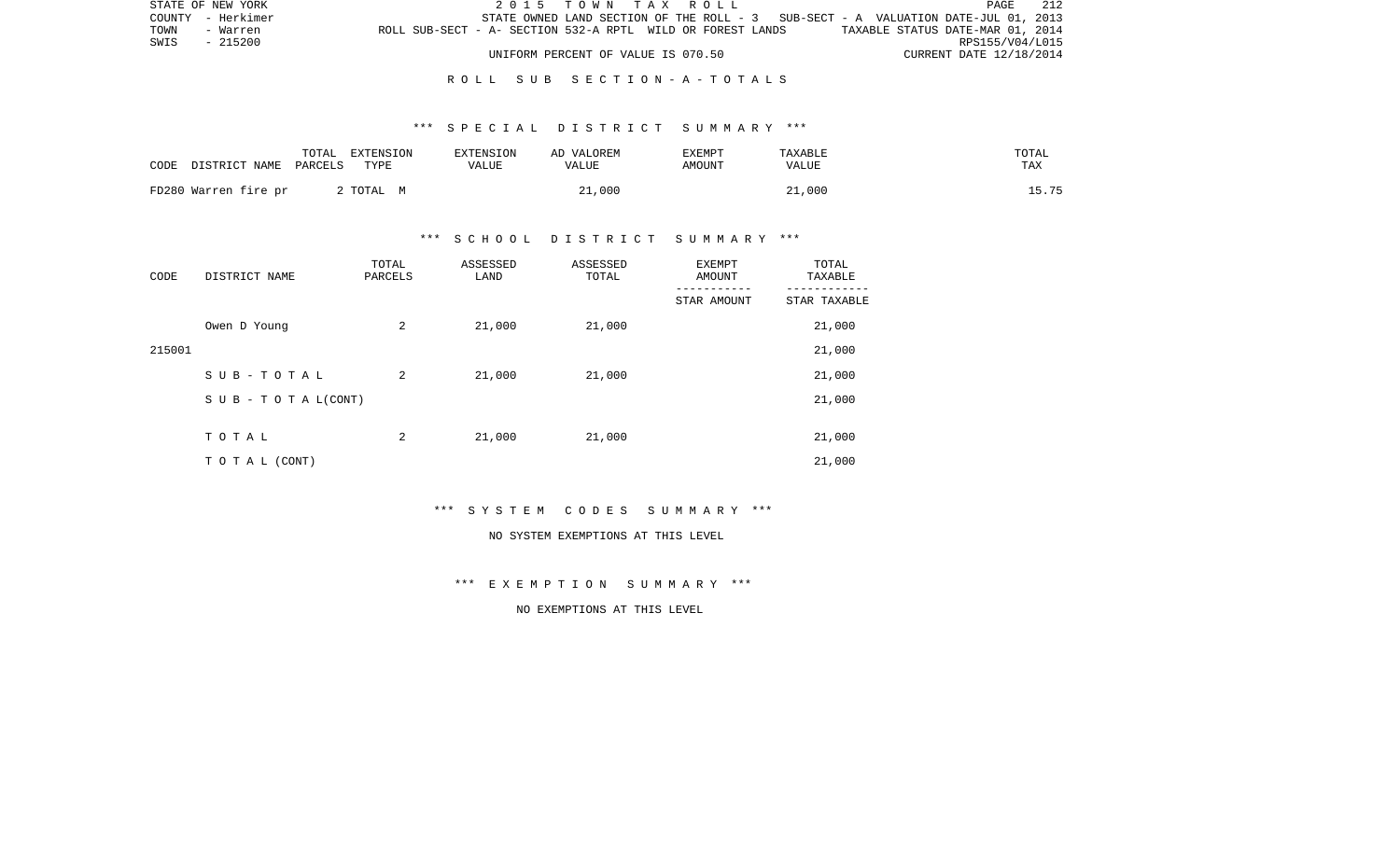| STATE OF NEW YORK |                   |                                                            | 2015 TOWN TAX ROLL                 |  |  |                                                                                     |                                  |                         | PAGE            | 213 |
|-------------------|-------------------|------------------------------------------------------------|------------------------------------|--|--|-------------------------------------------------------------------------------------|----------------------------------|-------------------------|-----------------|-----|
|                   | COUNTY - Herkimer |                                                            |                                    |  |  | STATE OWNED LAND SECTION OF THE ROLL - $3$ SUB-SECT - A VALUATION DATE-JUL 01, 2013 |                                  |                         |                 |     |
| TOWN              | - Warren          | ROLL SUB-SECT - A- SECTION 532-A RPTL WILD OR FOREST LANDS |                                    |  |  |                                                                                     | TAXABLE STATUS DATE-MAR 01, 2014 |                         |                 |     |
| SWIS              | - 215200          |                                                            |                                    |  |  |                                                                                     |                                  |                         | RPS155/V04/L015 |     |
|                   |                   |                                                            | UNIFORM PERCENT OF VALUE IS 070.50 |  |  |                                                                                     |                                  | CURRENT DATE 12/18/2014 |                 |     |

## R O L L S U B S E C T I O N - A - T O T A L S

#### \*\*\* G R A N D T O T A L S \*\*\*

| ROLL<br>SEC | DESCRIPTION      | TOTAL<br>PARCELS | ASSESSED<br>LAND | ASSESSED<br>TOTAL | <b>EXEMPT</b><br><b>AMOUNT</b> | TOTAL<br>TAXABLE | TOTAL<br>TAX |
|-------------|------------------|------------------|------------------|-------------------|--------------------------------|------------------|--------------|
|             |                  |                  |                  |                   | STAR AMOUNT                    | STAR TAXABLE     |              |
|             | County Tax       |                  | 21,000           | 21,000            |                                | 21,000           | 168.73       |
|             | Town Tax         |                  | 21,000           | 21,000            |                                | 21,000           | 187.44       |
|             | SPEC DIST TAXES  |                  |                  |                   |                                |                  | 15.75        |
|             | STATE OWNED LAND |                  |                  |                   |                                |                  | 371.92       |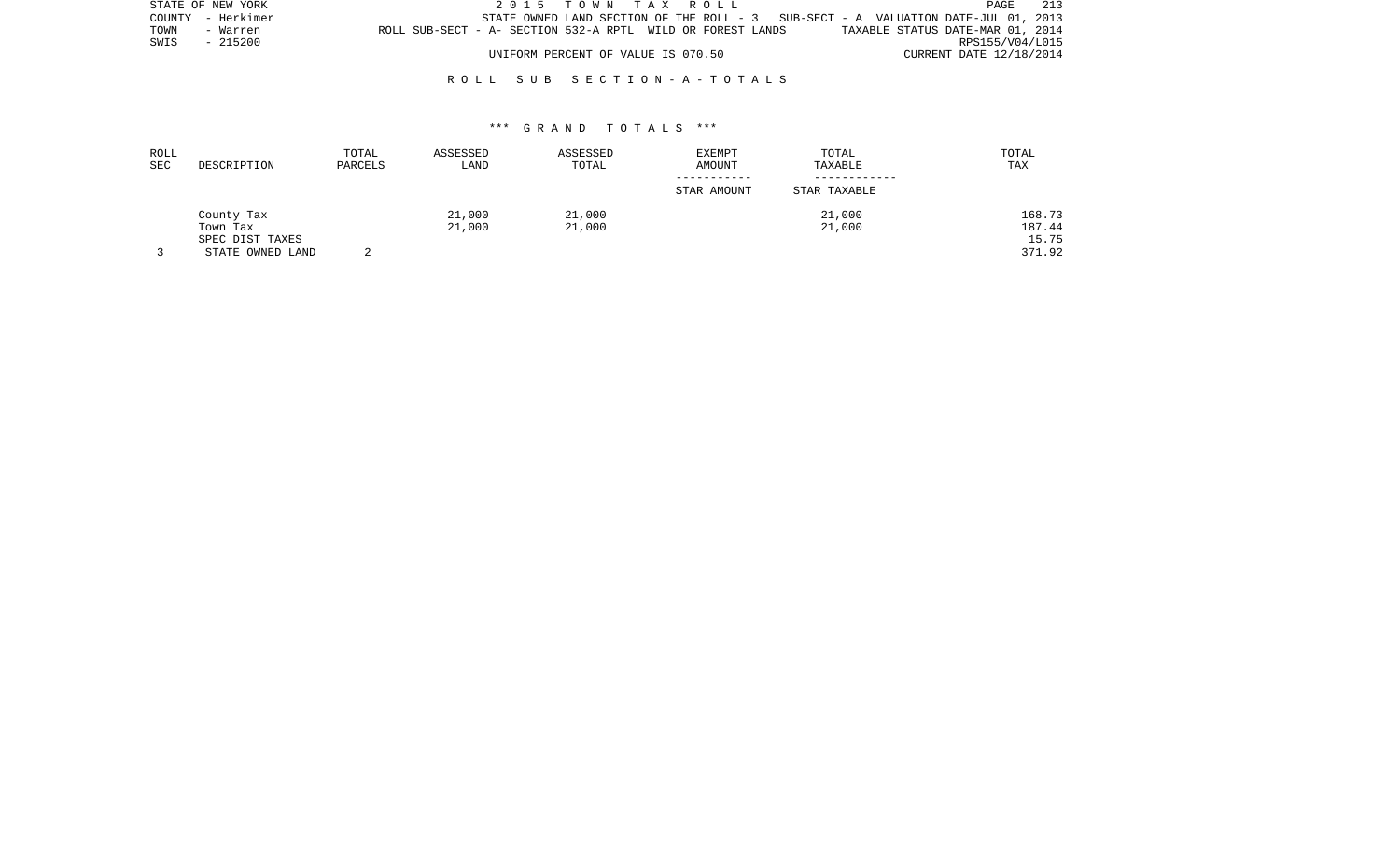| STATE OF NEW YORK |                   |                                                            |  | 2015 TOWN TAX ROLL                 |                      |  |  |  |                                                                                   | PAGE | 214 |
|-------------------|-------------------|------------------------------------------------------------|--|------------------------------------|----------------------|--|--|--|-----------------------------------------------------------------------------------|------|-----|
|                   | COUNTY - Herkimer |                                                            |  |                                    |                      |  |  |  | STATE OWNED LAND SECTION OF THE ROLL - 3 SUB-SECT - Y VALUATION DATE-JUL 01, 2013 |      |     |
| TOWN              | - Warren          | ROLL SUB-SECT - Y- SECTION 545 RPTL TRANSITION ASSESSMENTS |  |                                    |                      |  |  |  | TAXABLE STATUS DATE-MAR 01, 2014                                                  |      |     |
| SWIS              | - 215200          |                                                            |  |                                    | OWNERS NAME SEOUENCE |  |  |  |                                                                                   |      |     |
|                   |                   |                                                            |  | UNIFORM PERCENT OF VALUE IS 070.50 |                      |  |  |  |                                                                                   |      |     |

| TAX MAP PARCEL NUMBER                | PROPERTY LOCATION & CLASS | ASSESSMENT | EXEMPTION CODE-----------------COUNTY-------TOWN------------ |               |          |            |
|--------------------------------------|---------------------------|------------|--------------------------------------------------------------|---------------|----------|------------|
| CURRENT OWNERS NAME                  | SCHOOL DISTRICT           | LAND       | TAX DESCRIPTION                                              | TAXABLE VALUE |          |            |
| CURRENT OWNERS ADDRESS               | PARCEL SIZE/GRID COORD    | TOTAL      | SPECIAL DISTRICTS                                            |               |          | TAX AMOUNT |
|                                      |                           |            |                                                              |               |          |            |
|                                      | Transitional              |            |                                                              |               |          |            |
| $333 - 1 - 2$                        | 993 Transition t          |            | County Tax                                                   | 380           |          | 3.05       |
| Land Claims State of NY              | 215001<br>Owen D Young    |            | Town Tax                                                     | 380           |          | 3.39       |
| Attn: Office of State Comptrol ACRES | 0.01                      | 380        | FD280 Warren fire prot                                       |               | 380 TO M | .28        |
| Bureau of State Expenditures         | FULL MARKET VALUE         | 539        |                                                              |               |          |            |
| Albany, NY 12236                     |                           |            |                                                              |               |          |            |
|                                      |                           |            | TOTAL TAX $---$                                              |               |          | $6.72**$   |
|                                      |                           |            |                                                              |               | DATE #1  | 01/31/15   |
|                                      |                           |            |                                                              |               | AMT DUE  | 6.72       |
|                                      |                           |            |                                                              |               |          |            |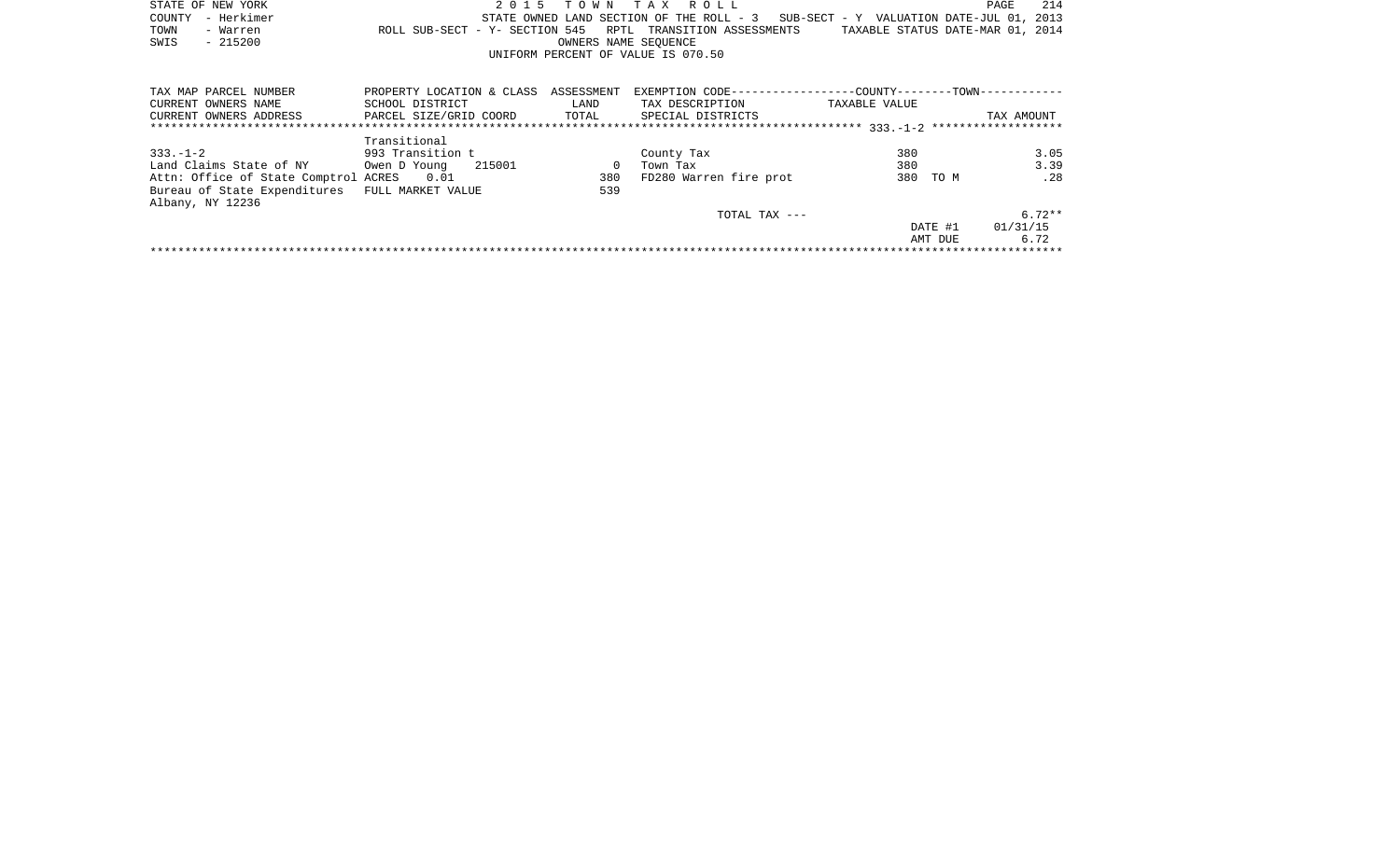|      | STATE OF NEW YORK |                                                            |  |  | 2015 TOWN TAX ROLL                 |  |  |                                                                                   |                                  |                         | PAGE | -215 |
|------|-------------------|------------------------------------------------------------|--|--|------------------------------------|--|--|-----------------------------------------------------------------------------------|----------------------------------|-------------------------|------|------|
|      | COUNTY - Herkimer |                                                            |  |  |                                    |  |  | STATE OWNED LAND SECTION OF THE ROLL - 3 SUB-SECT - Y VALUATION DATE-JUL 01, 2013 |                                  |                         |      |      |
| TOWN | - Warren          | ROLL SUB-SECT - Y- SECTION 545 RPTL TRANSITION ASSESSMENTS |  |  |                                    |  |  |                                                                                   | TAXABLE STATUS DATE-MAR 01, 2014 |                         |      |      |
| SWIS | - 215200          |                                                            |  |  |                                    |  |  |                                                                                   |                                  | RPS155/V04/L015         |      |      |
|      |                   |                                                            |  |  | UNIFORM PERCENT OF VALUE IS 070.50 |  |  |                                                                                   |                                  | CURRENT DATE 12/18/2014 |      |      |

## R O L L S U B S E C T I O N - Y - T O T A L S

#### \*\*\* S P E C I A L D I S T R I C T S U M M A R Y \*\*\*

| CODE | DISTRICT NAME PARCELS | TOTAL | EXTENSION<br>TYPE | EXTENSION<br><b>VALUE</b> | AD VALOREM<br><b>VALUE</b> | EXEMPT<br>AMOUNT | TAXABLE<br>VALUE | TOTAL<br>TAX |
|------|-----------------------|-------|-------------------|---------------------------|----------------------------|------------------|------------------|--------------|
|      | FD280 Warren fire pr  |       | . TOTAL M         |                           | 380                        |                  | 380              | .28          |

## \*\*\* S C H O O L D I S T R I C T S U M M A R Y \*\*\*

| CODE   | DISTRICT NAME      | TOTAL<br>PARCELS | ASSESSED<br>LAND | ASSESSED<br>TOTAL | EXEMPT<br>AMOUNT | TOTAL<br>TAXABLE |
|--------|--------------------|------------------|------------------|-------------------|------------------|------------------|
|        |                    |                  |                  |                   | STAR AMOUNT      | STAR TAXABLE     |
|        | Owen D Young       | 1                |                  | 380               |                  | 380              |
| 215001 |                    |                  |                  |                   |                  | 380              |
|        | SUB-TOTAL          | 1                |                  | 380               |                  | 380              |
|        | SUB - TO TAL(CONT) |                  |                  |                   |                  | 380              |
|        |                    |                  |                  |                   |                  |                  |
|        | TOTAL              | 1                |                  | 380               |                  | 380              |
|        | TO TAL (CONT)      |                  |                  |                   |                  | 380              |

\*\*\* S Y S T E M C O D E S S U M M A R Y \*\*\*

#### NO SYSTEM EXEMPTIONS AT THIS LEVEL

\*\*\* E X E M P T I O N S U M M A R Y \*\*\*

NO EXEMPTIONS AT THIS LEVEL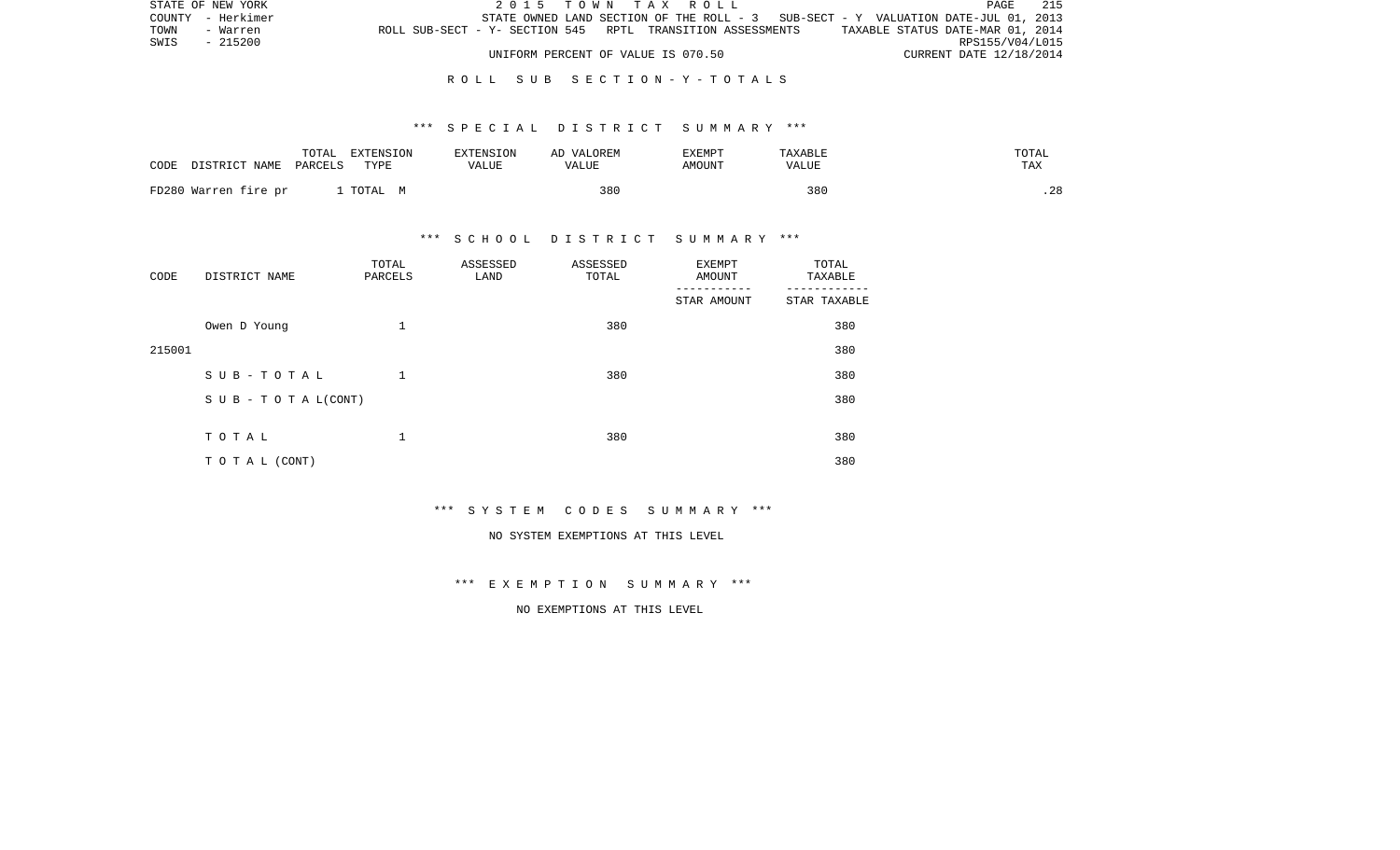| STATE OF NEW YORK |                   |                                                            |  | 2015 TOWN TAX ROLL                 |  |  |                                                                                    | PAGE                    | 216 |
|-------------------|-------------------|------------------------------------------------------------|--|------------------------------------|--|--|------------------------------------------------------------------------------------|-------------------------|-----|
|                   | COUNTY - Herkimer |                                                            |  |                                    |  |  | STATE OWNED LAND SECTION OF THE ROLL $-3$ SUB-SECT - Y VALUATION DATE-JUL 01, 2013 |                         |     |
| TOWN              | - Warren          | ROLL SUB-SECT - Y- SECTION 545 RPTL TRANSITION ASSESSMENTS |  |                                    |  |  | TAXABLE STATUS DATE-MAR 01, 2014                                                   |                         |     |
| SWIS              | $-215200$         |                                                            |  |                                    |  |  |                                                                                    | RPS155/V04/L015         |     |
|                   |                   |                                                            |  | UNIFORM PERCENT OF VALUE IS 070.50 |  |  |                                                                                    | CURRENT DATE 12/18/2014 |     |

#### R O L L S U B S E C T I O N - Y - T O T A L S

| ROLL |                  | TOTAL   | ASSESSED | ASSESSED | <b>EXEMPT</b> | TOTAL        | TOTAL |
|------|------------------|---------|----------|----------|---------------|--------------|-------|
| SEC  | DESCRIPTION      | PARCELS | LAND     | TOTAL    | AMOUNT        | TAXABLE      | TAX   |
|      |                  |         |          |          | -----------   |              |       |
|      |                  |         |          |          | STAR AMOUNT   | STAR TAXABLE |       |
|      | County Tax       |         |          | 380      |               | 380          | 3.05  |
|      | Town Tax         |         |          | 380      |               | 380          | 3.39  |
|      | SPEC DIST TAXES  |         |          |          |               |              | .28   |
|      | STATE OWNED LAND |         |          |          |               |              | 6.72  |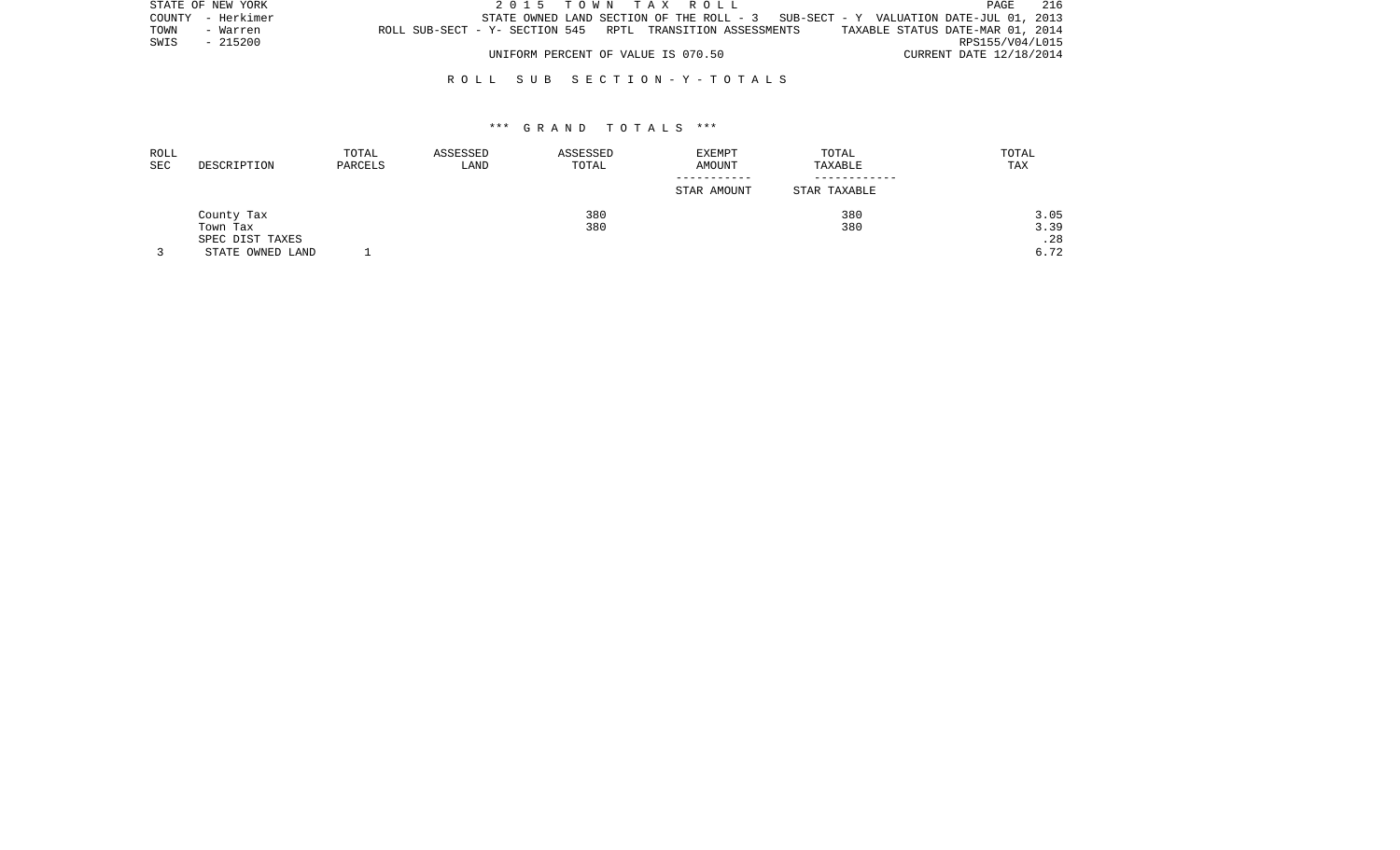| STATE OF NEW YORK                       | 2 0 1 5                                                    | TOWN                 | T A X<br>R O L L                         |                                                            | 217<br>PAGE |
|-----------------------------------------|------------------------------------------------------------|----------------------|------------------------------------------|------------------------------------------------------------|-------------|
| – Herkimer<br>COUNTY                    |                                                            |                      | STATE OWNED LAND SECTION OF THE ROLL - 3 | SUB-SECT - A VALUATION DATE-JUL 01, 2013                   |             |
| TOWN<br>- Warren                        | ROLL SUB-SECT - A- SECTION 532-A RPTL WILD OR FOREST LANDS |                      |                                          | TAXABLE STATUS DATE-MAR 01, 2014                           |             |
| $-215200$<br>SWIS                       |                                                            | OWNERS NAME SEOUENCE |                                          |                                                            |             |
|                                         |                                                            |                      | UNIFORM PERCENT OF VALUE IS 070.50       |                                                            |             |
|                                         |                                                            |                      |                                          |                                                            |             |
| TAX MAP PARCEL NUMBER                   | PROPERTY LOCATION & CLASS ASSESSMENT                       |                      |                                          | EXEMPTION CODE----------------COUNTY-------TOWN----------- |             |
| CURRENT OWNERS NAME                     | SCHOOL DISTRICT                                            | LAND                 | TAX DESCRIPTION                          | TAXABLE VALUE                                              |             |
| CURRENT OWNERS ADDRESS                  | PARCEL SIZE/GRID COORD                                     | TOTAL                | SPECIAL DISTRICTS                        |                                                            | TAX AMOUNT  |
|                                         |                                                            |                      |                                          |                                                            |             |
|                                         | H & A Mason Vhcs                                           |                      |                                          | ACCT 0130001                                               |             |
| $133.1 - 1 - 28$                        | 910 Priv forest                                            |                      | County Tax                               | 66,875                                                     | 537.33      |
| Land Claims Unit ST Of NY               | 215001<br>Owen D Young                                     | 66,875               | Town Tax                                 | 66,875                                                     | 596.90      |
| Attn: Office Of St Comptroller Farm Lot |                                                            | 66,875               | FD280 Warren fire prot                   | 66,875 TO M                                                | 50.14       |
| Bureau Of St Expenditures               | Lot 10 H & A Mason                                         |                      |                                          |                                                            |             |
| Albany, NY 12236                        | 125a                                                       |                      |                                          |                                                            |             |
|                                         | ACRES 125.00                                               |                      |                                          |                                                            |             |
|                                         | EAST-0373442 NRTH-1495331                                  |                      |                                          |                                                            |             |
|                                         | DEED BOOK 00000                                            |                      |                                          |                                                            |             |
|                                         | FULL MARKET VALUE                                          | 94,858               |                                          |                                                            |             |
|                                         |                                                            |                      | TOTAL TAX ---                            |                                                            | 1,184.37**  |
|                                         |                                                            |                      |                                          | DATE #1                                                    | 01/31/15    |
|                                         |                                                            |                      |                                          | AMT DUE                                                    | 1,184.37    |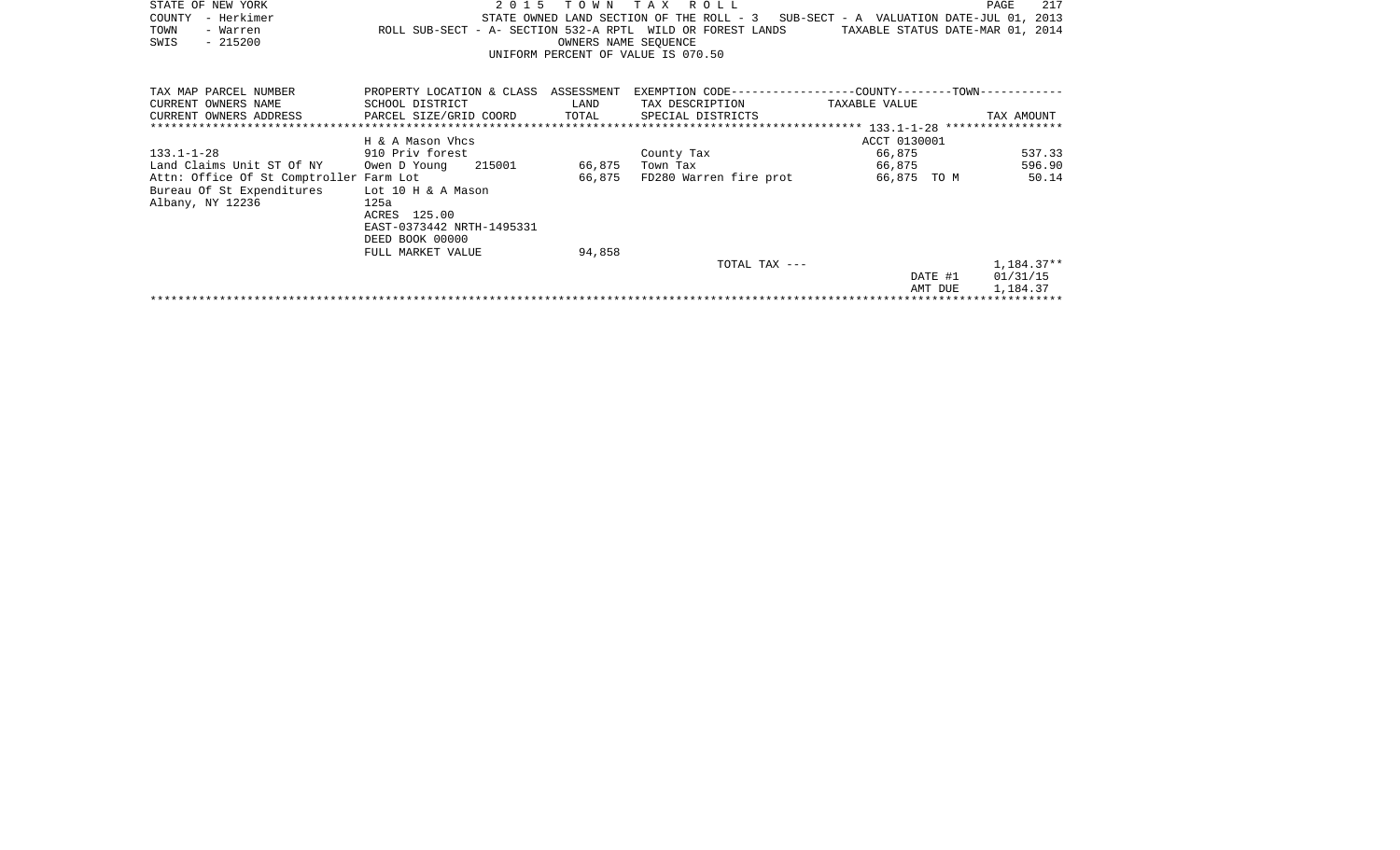| STATE OF NEW YORK |          |                                                            |                                    |  |  | 2015 TOWN TAX ROLL |                                                                                   |                                  | PAGE            | 218 |
|-------------------|----------|------------------------------------------------------------|------------------------------------|--|--|--------------------|-----------------------------------------------------------------------------------|----------------------------------|-----------------|-----|
| COUNTY - Herkimer |          |                                                            |                                    |  |  |                    | STATE OWNED LAND SECTION OF THE ROLL - 3 SUB-SECT - A VALUATION DATE-JUL 01, 2013 |                                  |                 |     |
| TOWN              | - Warren | ROLL SUB-SECT - A- SECTION 532-A RPTL WILD OR FOREST LANDS |                                    |  |  |                    |                                                                                   | TAXABLE STATUS DATE-MAR 01, 2014 |                 |     |
| SWIS<br>$-215200$ |          |                                                            |                                    |  |  |                    |                                                                                   |                                  | RPS155/V04/L015 |     |
|                   |          |                                                            | UNIFORM PERCENT OF VALUE IS 070.50 |  |  |                    |                                                                                   | CURRENT DATE 12/18/2014          |                 |     |

#### R O L L S U B S E C T I O N - A - T O T A L S

#### \*\*\* S P E C I A L D I S T R I C T S U M M A R Y \*\*\*

| CODE | DISTRICT NAME PARCELS | TOTAL | EXTENSION<br>TYPE | EXTENSION<br>VALUE | AD VALOREM<br>VALUE | <b>EXEMPT</b><br>AMOUNT | TAXABLE<br>VALUE | TOTAL<br>TAX |
|------|-----------------------|-------|-------------------|--------------------|---------------------|-------------------------|------------------|--------------|
|      | FD280 Warren fire pr  |       | . TOTAL M         |                    | 66,875              |                         | 66,875           | 50.14        |

### \*\*\* S C H O O L D I S T R I C T S U M M A R Y \*\*\*

| CODE   | DISTRICT NAME                    | TOTAL<br>PARCELS | ASSESSED<br>LAND | ASSESSED<br>TOTAL | EXEMPT<br>AMOUNT | TOTAL<br>TAXABLE |
|--------|----------------------------------|------------------|------------------|-------------------|------------------|------------------|
|        |                                  |                  |                  |                   | STAR AMOUNT      | STAR TAXABLE     |
|        | Owen D Young                     | 1                | 66,875           | 66,875            |                  | 66,875           |
| 215001 |                                  |                  |                  |                   |                  | 66,875           |
|        | SUB-TOTAL                        | $\mathbf 1$      | 66,875           | 66,875            |                  | 66,875           |
|        | $S \cup B - T \cup T A L (CONT)$ |                  |                  |                   |                  | 66,875           |
|        |                                  |                  |                  |                   |                  |                  |
|        | TOTAL                            | 1                | 66,875           | 66,875            |                  | 66,875           |
|        | T O T A L (CONT)                 |                  |                  |                   |                  | 66,875           |

\*\*\* S Y S T E M C O D E S S U M M A R Y \*\*\*

#### NO SYSTEM EXEMPTIONS AT THIS LEVEL

\*\*\* E X E M P T I O N S U M M A R Y \*\*\*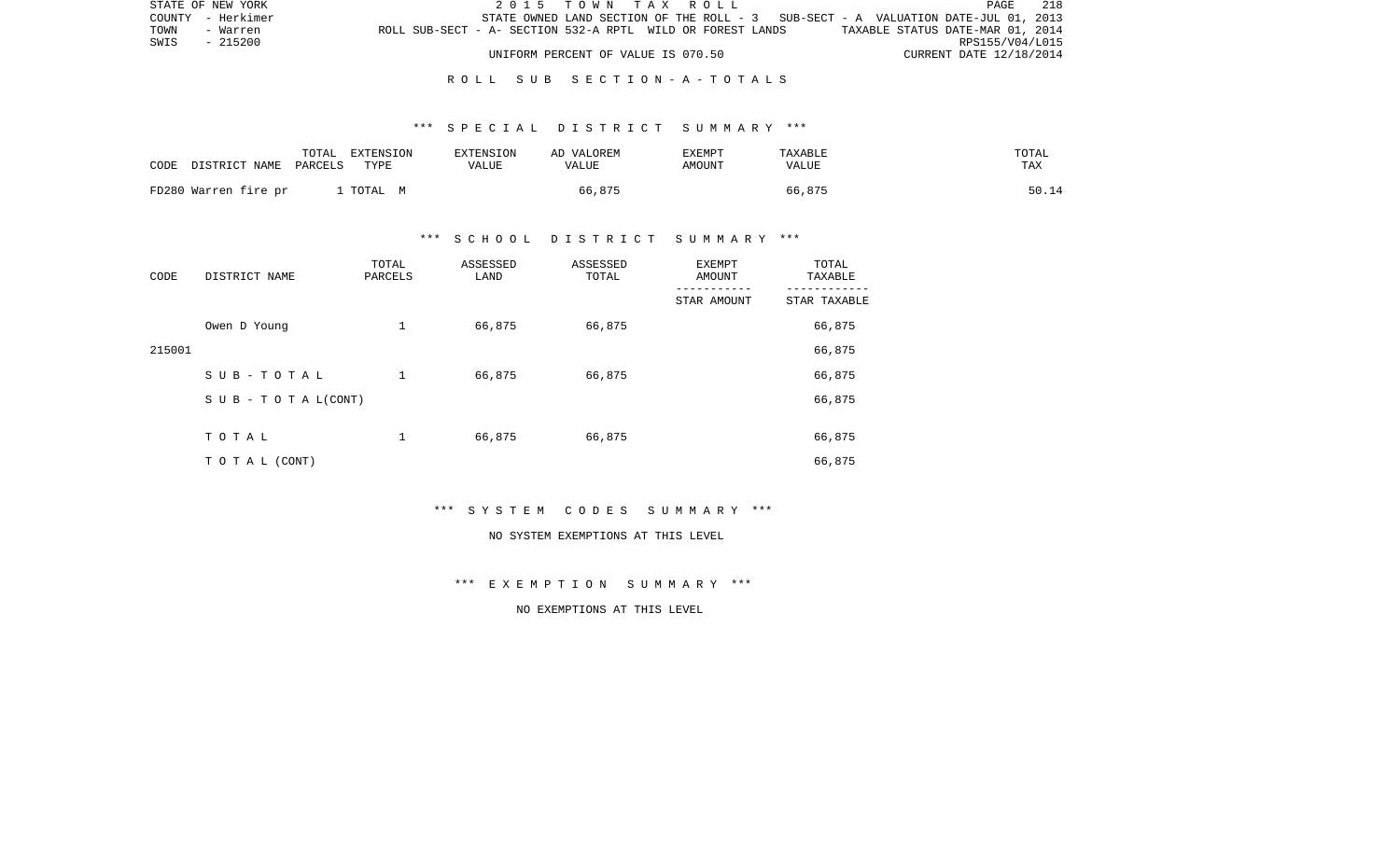|      | STATE OF NEW YORK |                                                            |  | 2015 TOWN TAX ROLL                 |  |                                                                                     |                                  |                         | PAGE | 219 |
|------|-------------------|------------------------------------------------------------|--|------------------------------------|--|-------------------------------------------------------------------------------------|----------------------------------|-------------------------|------|-----|
|      | COUNTY - Herkimer |                                                            |  |                                    |  | STATE OWNED LAND SECTION OF THE ROLL - $3$ SUB-SECT - A VALUATION DATE-JUL 01, 2013 |                                  |                         |      |     |
| TOWN | - Warren          | ROLL SUB-SECT - A- SECTION 532-A RPTL WILD OR FOREST LANDS |  |                                    |  |                                                                                     | TAXABLE STATUS DATE-MAR 01, 2014 |                         |      |     |
| SWIS | - 215200          |                                                            |  |                                    |  |                                                                                     |                                  | RPS155/V04/L015         |      |     |
|      |                   |                                                            |  | UNIFORM PERCENT OF VALUE IS 070.50 |  |                                                                                     |                                  | CURRENT DATE 12/18/2014 |      |     |

#### R O L L S U B S E C T I O N - A - T O T A L S

| ROLL<br>SEC | DESCRIPTION      | TOTAL<br>PARCELS | ASSESSED<br>LAND | ASSESSED<br>TOTAL | <b>EXEMPT</b><br>AMOUNT | TOTAL<br>TAXABLE | TOTAL<br>TAX |
|-------------|------------------|------------------|------------------|-------------------|-------------------------|------------------|--------------|
|             |                  |                  |                  |                   | STAR AMOUNT             | STAR TAXABLE     |              |
|             | County Tax       |                  | 66,875           | 66,875            |                         | 66,875           | 537.33       |
|             | Town Tax         |                  | 66,875           | 66,875            |                         | 66,875           | 596.90       |
|             | SPEC DIST TAXES  |                  |                  |                   |                         |                  | 50.14        |
|             | STATE OWNED LAND |                  |                  |                   |                         |                  | 1,184.37     |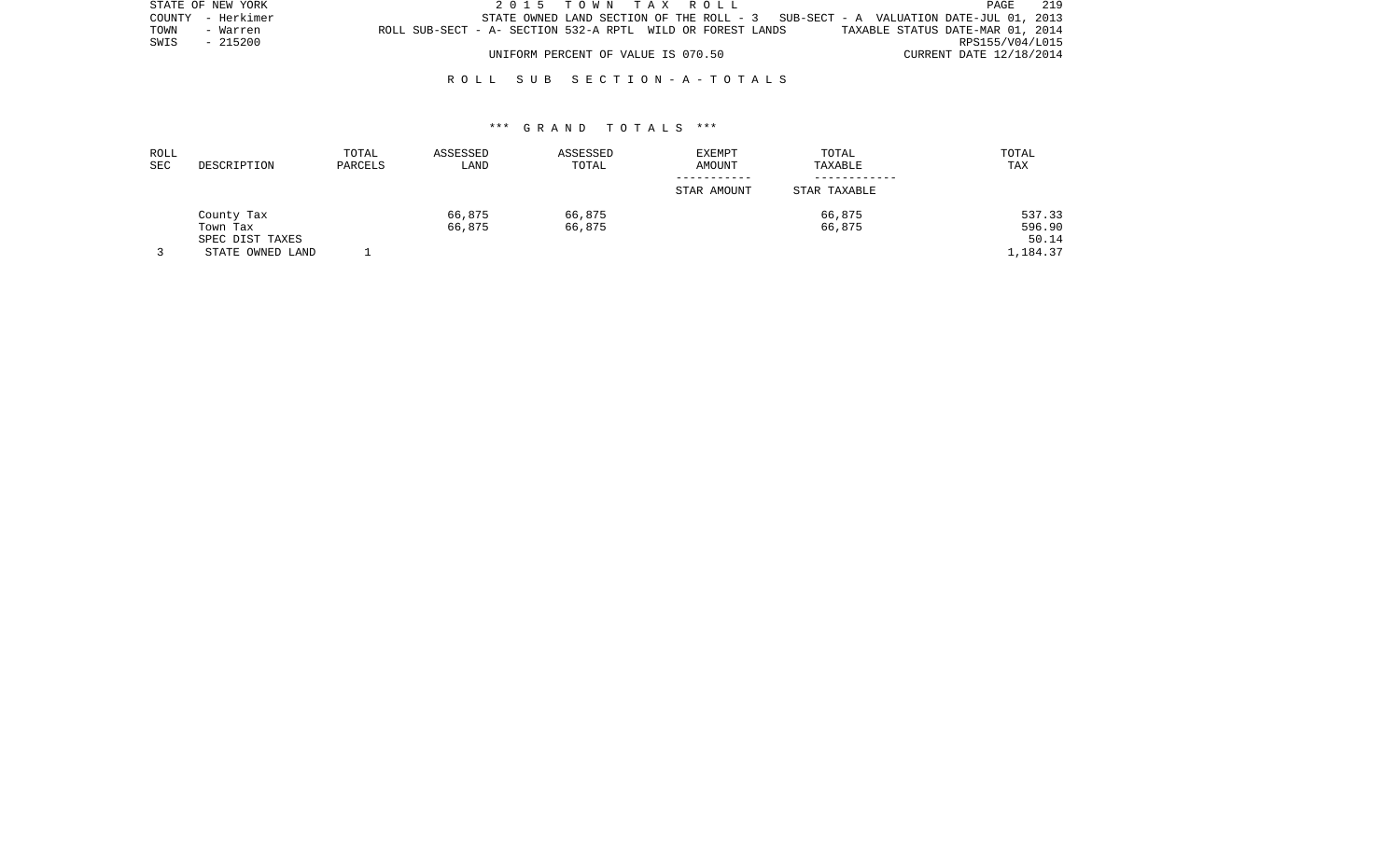|      | STATE OF NEW YORK | 2015 TOWN TAX ROLL                       | 220<br>PAGE                      |
|------|-------------------|------------------------------------------|----------------------------------|
|      | COUNTY - Herkimer | STATE OWNED LAND SECTION OF THE ROLL - 3 | VALUATION DATE-JUL 01, 2013      |
| TOWN | - Warren          |                                          | TAXABLE STATUS DATE-MAR 01, 2014 |
| SWIS | $-215200$         |                                          | RPS155/V04/L015                  |
|      |                   | UNIFORM PERCENT OF VALUE IS 070.50       | CURRENT DATE 12/18/2014          |
|      |                   |                                          |                                  |

## \*\*\* S P E C I A L D I S T R I C T S U M M A R Y \*\*\*

R O L L S E C T I O N T O T A L S

| CODE | DISTRICT NAME        | TOTAL<br>PARCELS | EXTENSION<br>TYPE | EXTENSION<br><b>VALUE</b> | AD VALOREM<br>VALUE | EXEMPT<br>AMOUNT | TAXABLE<br>VALUE | TOTAL<br>TAX |
|------|----------------------|------------------|-------------------|---------------------------|---------------------|------------------|------------------|--------------|
|      | FD280 Warren fire pr |                  | 4 TOTAL M         |                           | 88,255              |                  | 88,255           | 66.17        |

#### \*\*\* S C H O O L D I S T R I C T S U M M A R Y \*\*\*

| CODE   | DISTRICT NAME                    | TOTAL<br>PARCELS | ASSESSED<br>LAND | ASSESSED<br>TOTAL | EXEMPT<br>AMOUNT | TOTAL<br>TAXABLE |
|--------|----------------------------------|------------------|------------------|-------------------|------------------|------------------|
|        |                                  |                  |                  |                   | STAR AMOUNT      | STAR TAXABLE     |
|        | Owen D Young                     | 4                | 87,875           | 88,255            |                  | 88,255           |
| 215001 |                                  |                  |                  |                   |                  | 88,255           |
|        | SUB-TOTAL                        | 4                | 87,875           | 88,255            |                  | 88,255           |
|        | $S \cup B - T \cup T A L (CONT)$ |                  |                  |                   |                  | 88,255           |
|        |                                  |                  |                  |                   |                  |                  |
|        | TOTAL                            | 4                | 87,875           | 88,255            |                  | 88,255           |
|        | T O T A L (CONT)                 |                  |                  |                   |                  | 88,255           |

\*\*\* S Y S T E M C O D E S S U M M A R Y \*\*\*

#### NO SYSTEM EXEMPTIONS AT THIS LEVEL

\*\*\* E X E M P T I O N S U M M A R Y \*\*\*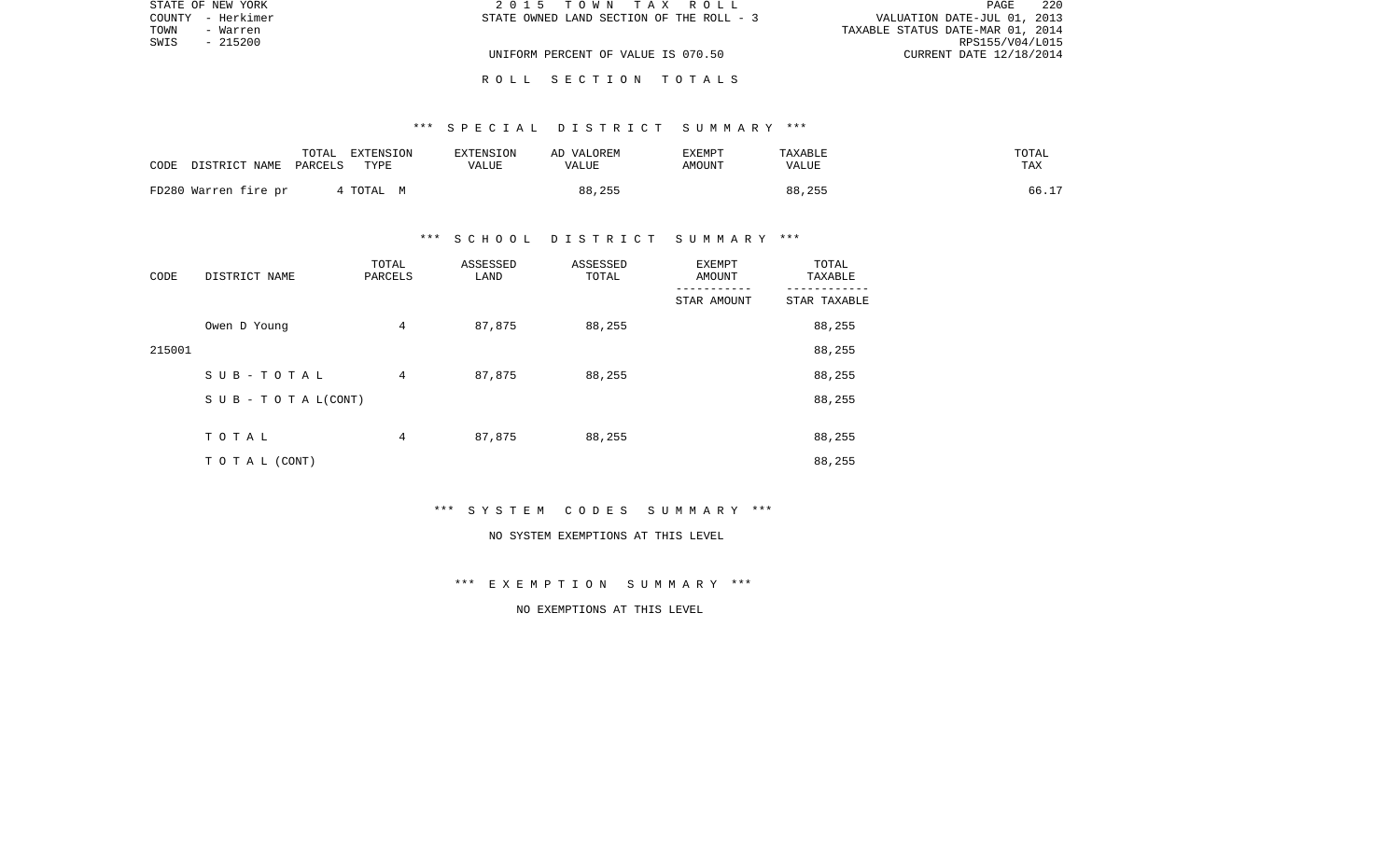|      | STATE OF NEW YORK | 2015 TOWN TAX ROLL                       | 221<br>PAGE                      |
|------|-------------------|------------------------------------------|----------------------------------|
|      | COUNTY - Herkimer | STATE OWNED LAND SECTION OF THE ROLL - 3 | VALUATION DATE-JUL 01, 2013      |
| TOWN | - Warren          |                                          | TAXABLE STATUS DATE-MAR 01, 2014 |
| SWIS | $-215200$         |                                          | RPS155/V04/L015                  |
|      |                   | UNIFORM PERCENT OF VALUE IS 070.50       | CURRENT DATE 12/18/2014          |
|      |                   |                                          |                                  |

# \*\*\* G R A N D T O T A L S \*\*\*

R O L L S E C T I O N T O T A L S

| ROLL<br><b>SEC</b> | DESCRIPTION      | TOTAL<br>PARCELS | ASSESSED<br>LAND | ASSESSED<br>TOTAL | <b>EXEMPT</b><br><b>AMOUNT</b> | TOTAL<br>TAXABLE | TOTAL<br>TAX |
|--------------------|------------------|------------------|------------------|-------------------|--------------------------------|------------------|--------------|
|                    |                  |                  |                  |                   | STAR AMOUNT                    | STAR TAXABLE     |              |
|                    | County Tax       |                  | 87,875           | 88,255            |                                | 88,255           | 709.11       |
|                    | Town Tax         |                  | 87,875           | 88,255            |                                | 88,255           | 787.73       |
|                    | SPEC DIST TAXES  |                  |                  |                   |                                |                  | 66.17        |
|                    | STATE OWNED LAND |                  |                  |                   |                                |                  | .,563.01     |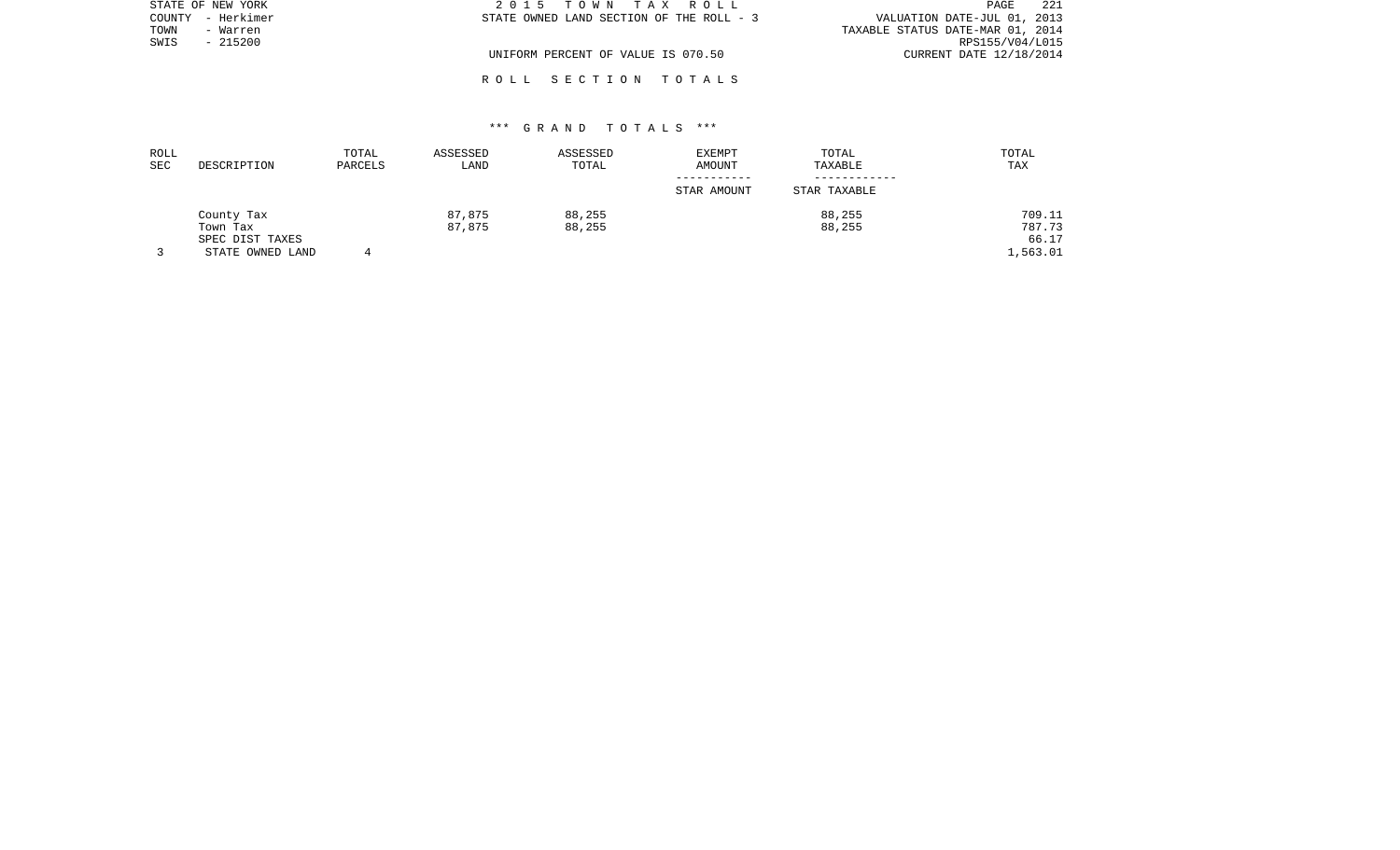| STATE OF NEW YORK | 2015 TOWN TAX ROLL                        | 222<br>PAGE                      |
|-------------------|-------------------------------------------|----------------------------------|
| COUNTY - Herkimer | SPECIAL FRANCHISE SECTION OF THE ROLL - 5 | VALUATION DATE-JUL 01, 2013      |
| TOWN<br>- Warren  | OWNERS NAME SEOUENCE                      | TAXABLE STATUS DATE-MAR 01, 2014 |
| $-215200$<br>SWIS | UNIFORM PERCENT OF VALUE IS 070.50        |                                  |

| TAX MAP PARCEL NUMBER<br>CURRENT OWNERS NAME                                                           | SCHOOL DISTRICT                                                              | LAND                                          | PROPERTY LOCATION & CLASS ASSESSMENT EXEMPTION CODE----------------COUNTY-------TOWN-----------<br>TAX DESCRIPTION | TAXABLE VALUE                      |                                      |
|--------------------------------------------------------------------------------------------------------|------------------------------------------------------------------------------|-----------------------------------------------|--------------------------------------------------------------------------------------------------------------------|------------------------------------|--------------------------------------|
| CURRENT OWNERS ADDRESS                                                                                 | PARCEL SIZE/GRID COORD                                                       | TOTAL                                         | SPECIAL DISTRICTS                                                                                                  |                                    | TAX AMOUNT                           |
|                                                                                                        | Warren St                                                                    |                                               |                                                                                                                    |                                    | <b>BILL</b><br>812                   |
| $555. - 5 - 1.1$<br>Citizens Communications<br>3 Highridge Park                                        | 866 Telephone<br>Richfield Sprin 365601<br>Buried Fibre-Optic Cable          | $\mathbf{0}$<br>1,246                         | County Tax<br>Town Tax<br>FD280 Warren fire prot                                                                   | 1,246<br>1,246<br>1,246 TO M       | 10.01<br>11.12<br>.93                |
| Stamford, CT 06905                                                                                     | ACRES<br>0.01<br>FULL MARKET VALUE                                           | 1,767                                         |                                                                                                                    |                                    |                                      |
|                                                                                                        |                                                                              |                                               | TOTAL TAX ---                                                                                                      |                                    | $22.06**$                            |
|                                                                                                        |                                                                              |                                               |                                                                                                                    | DATE #1<br>AMT DUE                 | 01/31/15<br>22.06                    |
|                                                                                                        |                                                                              |                                               |                                                                                                                    |                                    | **********                           |
| $555. - 4 - 1$<br>National Grid<br>300 Erie Blvd West Bldg D-G<br>Syracuse, NY 13202                   | 861 Elec & gas<br>Owen D Young<br>215001<br>Pole & Line<br>FULL MARKET VALUE | $\Omega$<br>3,000<br>4,255                    | County Tax<br>Town Tax<br>FD280 Warren fire prot                                                                   | 3,000<br>3,000<br>3,000 TO M       | BILL 813<br>24.10<br>26.78<br>2.25   |
|                                                                                                        |                                                                              |                                               | TOTAL TAX ---                                                                                                      |                                    | $53.13**$                            |
|                                                                                                        |                                                                              |                                               |                                                                                                                    | DATE #1<br>AMT DUE                 | 01/31/15<br>53.13                    |
|                                                                                                        |                                                                              |                                               |                                                                                                                    | ACCT 190500060                     | BILL 814                             |
| $555. - 2 - 1.1$<br>NYSEG<br>Attn: Uitlity Shared Local Tax App For School (43.00%)<br>70 Farm View Dr | 861 Elec & gas<br>Richfield Sprin 365601<br>FULL MARKET VALUE                | $\overline{\mathbf{0}}$<br>130,976<br>185,782 | County Tax<br>Town Tax<br>FD280 Warren fire prot                                                                   | 130,976<br>130,976<br>130,976 TO M | 1,052.37<br>1,169.04<br>98.20        |
| New Gloucester, ME 04260                                                                               |                                                                              |                                               | TOTAL TAX ---                                                                                                      |                                    | $2,319.61**$                         |
|                                                                                                        |                                                                              |                                               |                                                                                                                    | DATE #1<br>AMT DUE                 | 01/31/15<br>2,319.61                 |
|                                                                                                        |                                                                              |                                               |                                                                                                                    |                                    |                                      |
| $555. - 2 - 1.2$                                                                                       | 861 Elec & gas                                                               |                                               | County Tax                                                                                                         | ACCT 190500060<br>173,619          | BILL 815<br>1,395.00                 |
| NYSEG                                                                                                  | Owen D Young<br>215001                                                       | $\mathbf 0$                                   | Town Tax                                                                                                           | 173,619                            | 1,549.65                             |
| Attn: Utility Shared Local Tax App For School (57.00%)<br>70 Farm View Dr                              | DEED BOOK 00000                                                              | 173,619                                       | FD280 Warren fire prot                                                                                             | 173,619 TO M                       | 130.18                               |
| New Gloucester, ME 04260 FULL MARKET VALUE                                                             |                                                                              | 246,268                                       |                                                                                                                    |                                    |                                      |
|                                                                                                        |                                                                              |                                               | TOTAL TAX ---                                                                                                      | DATE #1<br>AMT DUE                 | $3,074.83**$<br>01/31/15<br>3,074.83 |
|                                                                                                        |                                                                              |                                               |                                                                                                                    |                                    |                                      |
|                                                                                                        |                                                                              |                                               |                                                                                                                    | ACCT 190500030                     | BILL 816                             |
| $555. - 3 - 1.1$                                                                                       | 866 Telephone                                                                |                                               | County Tax<br>Town Tax                                                                                             | 115,544                            | 928.38                               |
| Verizon New York Inc<br>%Duff & Phelps<br>PO Box 2749                                                  | Owen D Young<br>215001<br>App For School (57.00)<br>FULL MARKET VALUE        | $\overline{0}$<br>115,544<br>163,892          | FD280 Warren fire prot                                                                                             | 115,544<br>115,544 TO M            | 1,031.30<br>86.63                    |
| Addison, TX 75001                                                                                      |                                                                              |                                               | TOTAL TAX ---                                                                                                      |                                    | $2,046.31**$                         |
|                                                                                                        |                                                                              |                                               |                                                                                                                    | DATE #1<br>AMT DUE                 | 01/31/15<br>2,046.31                 |
|                                                                                                        |                                                                              |                                               |                                                                                                                    |                                    |                                      |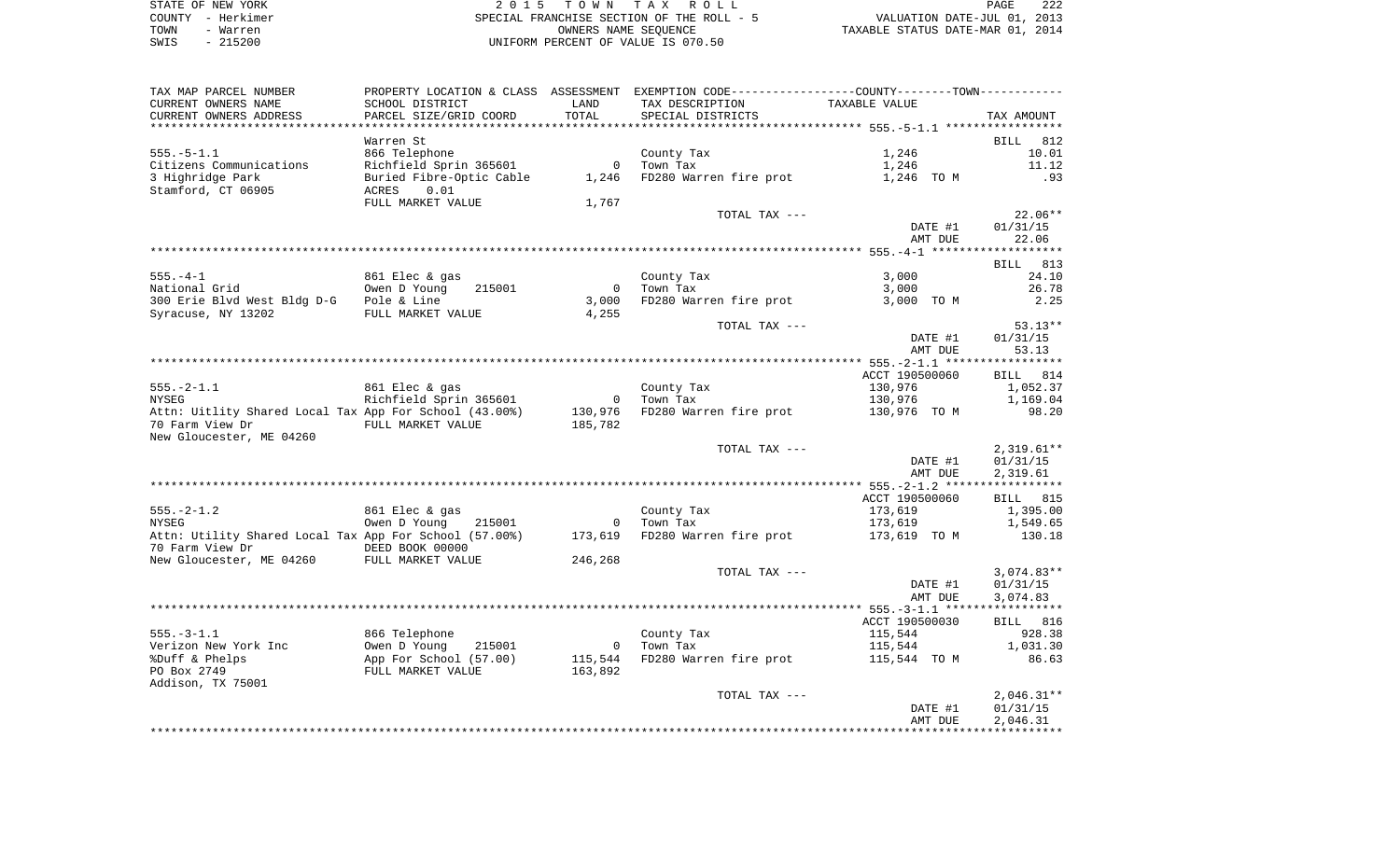| STATE OF NEW YORK | 2015 TOWN TAX ROLL                        | 22.3<br>PAGE                     |
|-------------------|-------------------------------------------|----------------------------------|
| COUNTY - Herkimer | SPECIAL FRANCHISE SECTION OF THE ROLL - 5 | VALUATION DATE-JUL 01, 2013      |
| TOWN<br>- Warren  | OWNERS NAME SEOUENCE                      | TAXABLE STATUS DATE-MAR 01, 2014 |
| $-215200$<br>SWIS | UNIFORM PERCENT OF VALUE IS 070.50        |                                  |

| TAX MAP PARCEL NUMBER  | PROPERTY LOCATION & CLASS | ASSESSMENT | EXEMPTION CODE--       | -COUNTY--------TOWN------------ |              |
|------------------------|---------------------------|------------|------------------------|---------------------------------|--------------|
| CURRENT OWNERS NAME    | SCHOOL DISTRICT           | LAND       | TAX DESCRIPTION        | TAXABLE VALUE                   |              |
| CURRENT OWNERS ADDRESS | PARCEL SIZE/GRID COORD    | TOTAL      | SPECIAL DISTRICTS      |                                 | TAX AMOUNT   |
|                        |                           |            |                        |                                 |              |
|                        |                           |            |                        | ACCT 190500030                  | 817<br>BILL  |
| $555. - 3 - 1.2$       | 866 Telephone             |            | County Tax             | 87,165                          | 700.36       |
| Verizon New York Inc   | Richfield Sprin 365601    |            | Town Tax               | 87.165                          | 778.00       |
| %Duff & Phelps         | App For School (43.00%)   | 87,165     | FD280 Warren fire prot | 87,165 TO M                     | 65.35        |
| PO Box 2749            | FULL MARKET VALUE         | 123,638    |                        |                                 |              |
| Addison, TX 75001      |                           |            |                        |                                 |              |
|                        |                           |            | TOTAL TAX ---          |                                 | $1.543.71**$ |
|                        |                           |            |                        | DATE #1                         | 01/31/15     |
|                        |                           |            |                        | AMT DUE                         | 1,543.71     |
|                        |                           |            |                        |                                 |              |
|                        |                           |            |                        |                                 |              |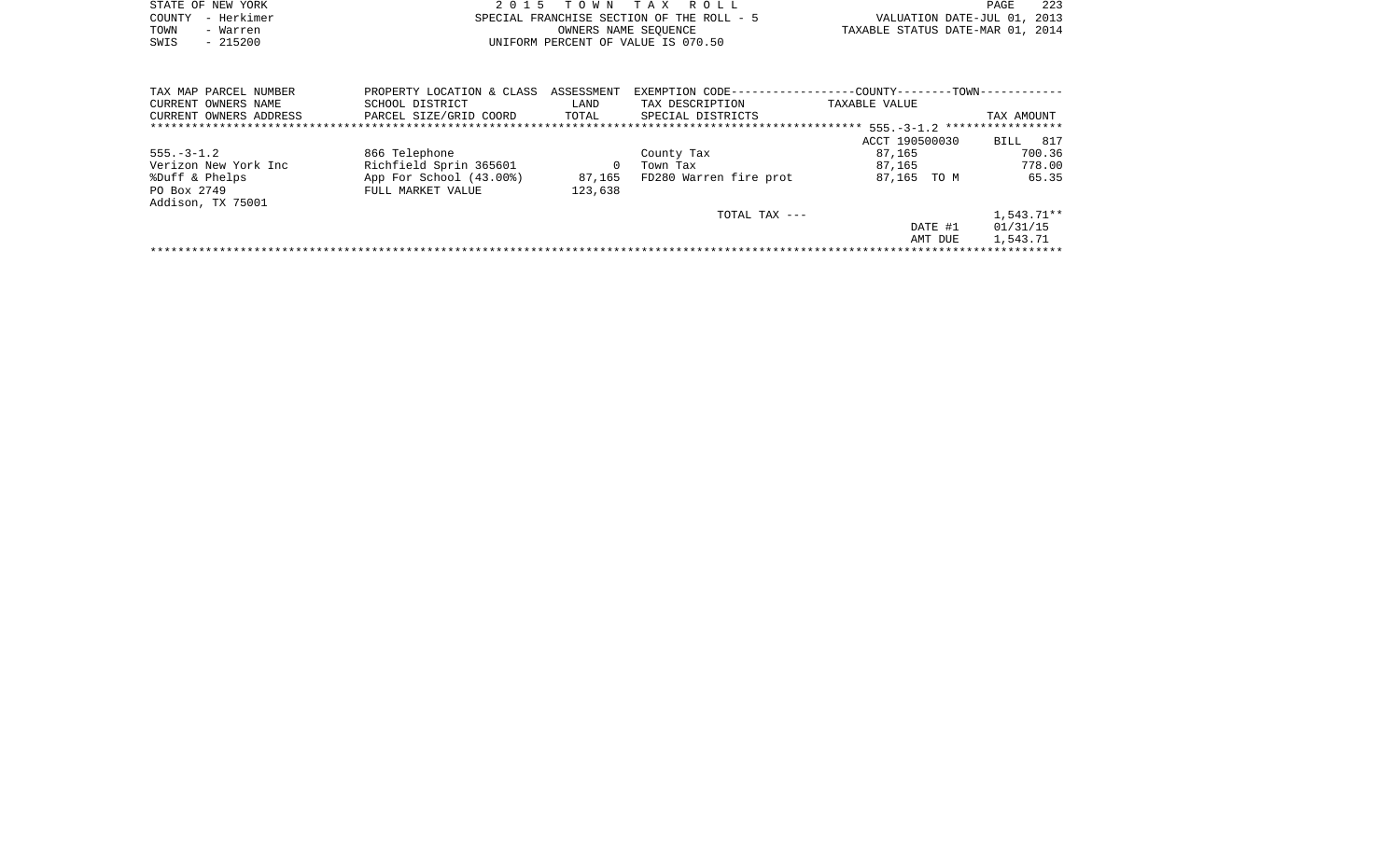|      | STATE OF NEW YORK | 2015 TOWN TAX ROLL                        | <b>PAGE</b>                      | 224 |
|------|-------------------|-------------------------------------------|----------------------------------|-----|
|      | COUNTY - Herkimer | SPECIAL FRANCHISE SECTION OF THE ROLL - 5 | VALUATION DATE-JUL 01, 2013      |     |
| TOWN | - Warren          |                                           | TAXABLE STATUS DATE-MAR 01, 2014 |     |
| SWIS | - 215200          | UNIFORM PERCENT OF VALUE IS 070.50        | RPS155/V04/L015                  |     |
|      |                   |                                           | CURRENT DATE 12/18/2014          |     |

#### R O L L S U B S E C T I O N - - T O T A L S

#### \*\*\* S P E C I A L D I S T R I C T S U M M A R Y \*\*\*

| CODE | DISTRICT NAME        | TOTAL<br>PARCELS | EXTENSION<br>TYPE | EXTENSION<br>VALUE | AD VALOREM<br>VALUE | <b>EXEMPT</b><br>AMOUNT | TAXABLE<br>VALUE | TOTAL<br>TAX |
|------|----------------------|------------------|-------------------|--------------------|---------------------|-------------------------|------------------|--------------|
|      | FD280 Warren fire pr |                  | 6 TOTAL M         |                    | 511,550             |                         | 511,550          | 383.54       |

#### \*\*\* S C H O O L D I S T R I C T S U M M A R Y \*\*\*

| CODE   | DISTRICT NAME      | TOTAL<br>PARCELS | ASSESSED<br>LAND | ASSESSED<br>TOTAL | <b>EXEMPT</b><br>AMOUNT | TOTAL<br>TAXABLE   |  |
|--------|--------------------|------------------|------------------|-------------------|-------------------------|--------------------|--|
|        |                    |                  |                  |                   | STAR AMOUNT             | STAR TAXABLE       |  |
|        | Owen D Young       | 3                |                  | 292,163           |                         | 292,163            |  |
| 215001 | Richfield Springs  | 3                |                  | 219,387           |                         | 292,163<br>219,387 |  |
| 365601 |                    |                  |                  |                   |                         | 219,387            |  |
|        | $SUB - TO T AL$    | 6                |                  | 511,550           |                         | 511,550            |  |
|        | SUB - TO TAL(CONT) |                  |                  |                   |                         | 511,550            |  |
|        | TOTAL              | 6                |                  | 511,550           |                         | 511,550            |  |
|        | T O T A L (CONT)   |                  |                  |                   |                         | 511,550            |  |

#### \*\*\* S Y S T E M C O D E S S U M M A R Y \*\*\*

# NO SYSTEM EXEMPTIONS AT THIS LEVEL

\*\*\* E X E M P T I O N S U M M A R Y \*\*\*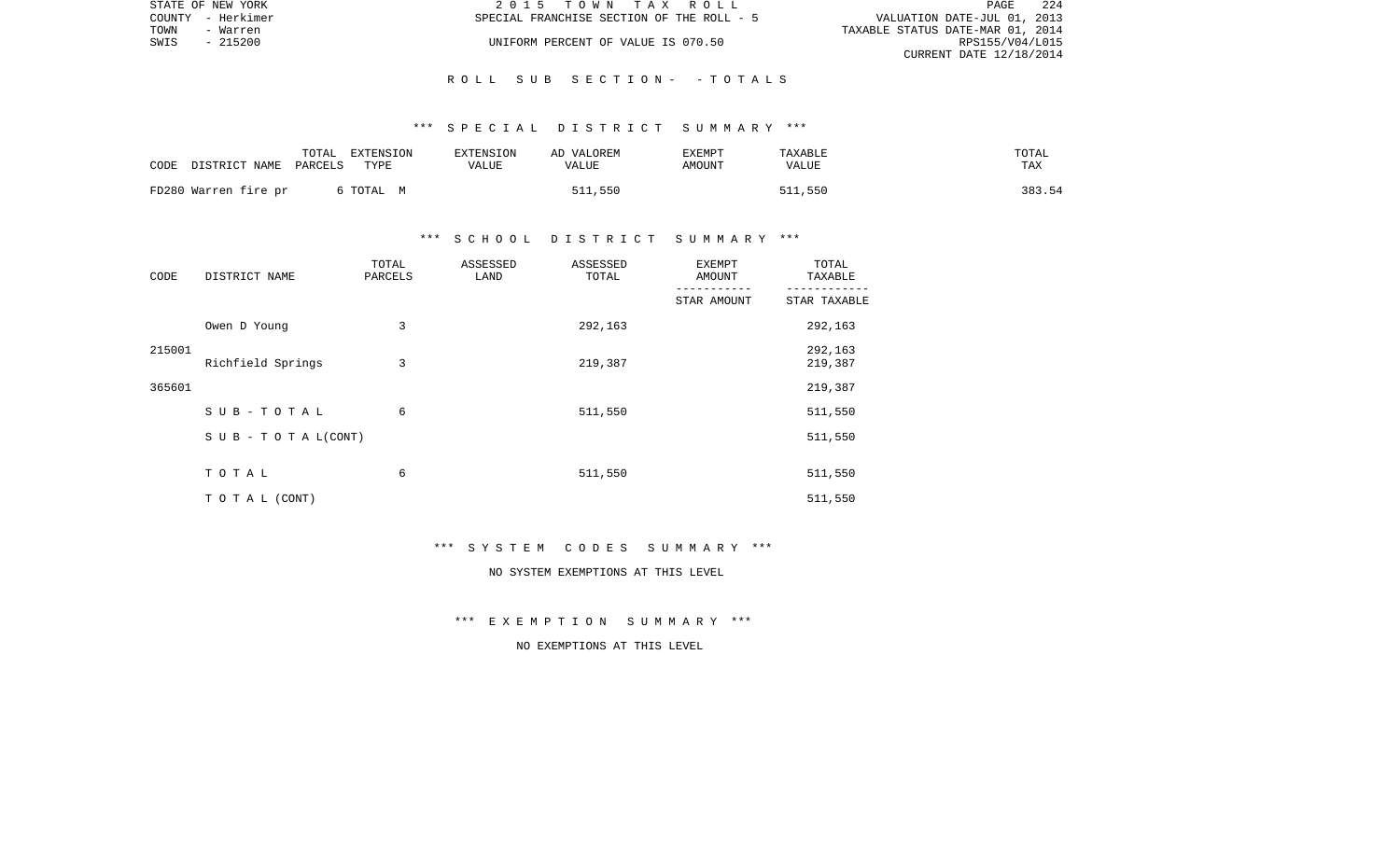|      | STATE OF NEW YORK | 2015 TOWN TAX ROLL                        | - 225<br>PAGE                    |
|------|-------------------|-------------------------------------------|----------------------------------|
|      | COUNTY - Herkimer | SPECIAL FRANCHISE SECTION OF THE ROLL - 5 | VALUATION DATE-JUL 01, 2013      |
| TOWN | - Warren          |                                           | TAXABLE STATUS DATE-MAR 01, 2014 |
| SWIS | - 215200          | UNIFORM PERCENT OF VALUE IS 070.50        | RPS155/V04/L015                  |
|      |                   |                                           | CURRENT DATE 12/18/2014          |

#### R O L L S U B S E C T I O N - - T O T A L S

| ROLL<br><b>SEC</b> | DESCRIPTION       | TOTAL<br>PARCELS | ASSESSED<br>LAND | ASSESSED<br>TOTAL | EXEMPT<br>AMOUNT | TOTAL<br>TAXABLE | TOTAL<br>TAX |
|--------------------|-------------------|------------------|------------------|-------------------|------------------|------------------|--------------|
|                    |                   |                  |                  |                   | STAR AMOUNT      | STAR TAXABLE     |              |
|                    |                   |                  |                  |                   |                  |                  |              |
|                    | County Tax        |                  |                  | 511,550           |                  | 511,550          | 4,110.22     |
|                    | Town Tax          |                  |                  | 511,550           |                  | 511,550          | 4,565.89     |
|                    | SPEC DIST TAXES   |                  |                  |                   |                  |                  | 383.54       |
|                    | SPECIAL FRANCHISE |                  |                  |                   |                  |                  | 9,059.65     |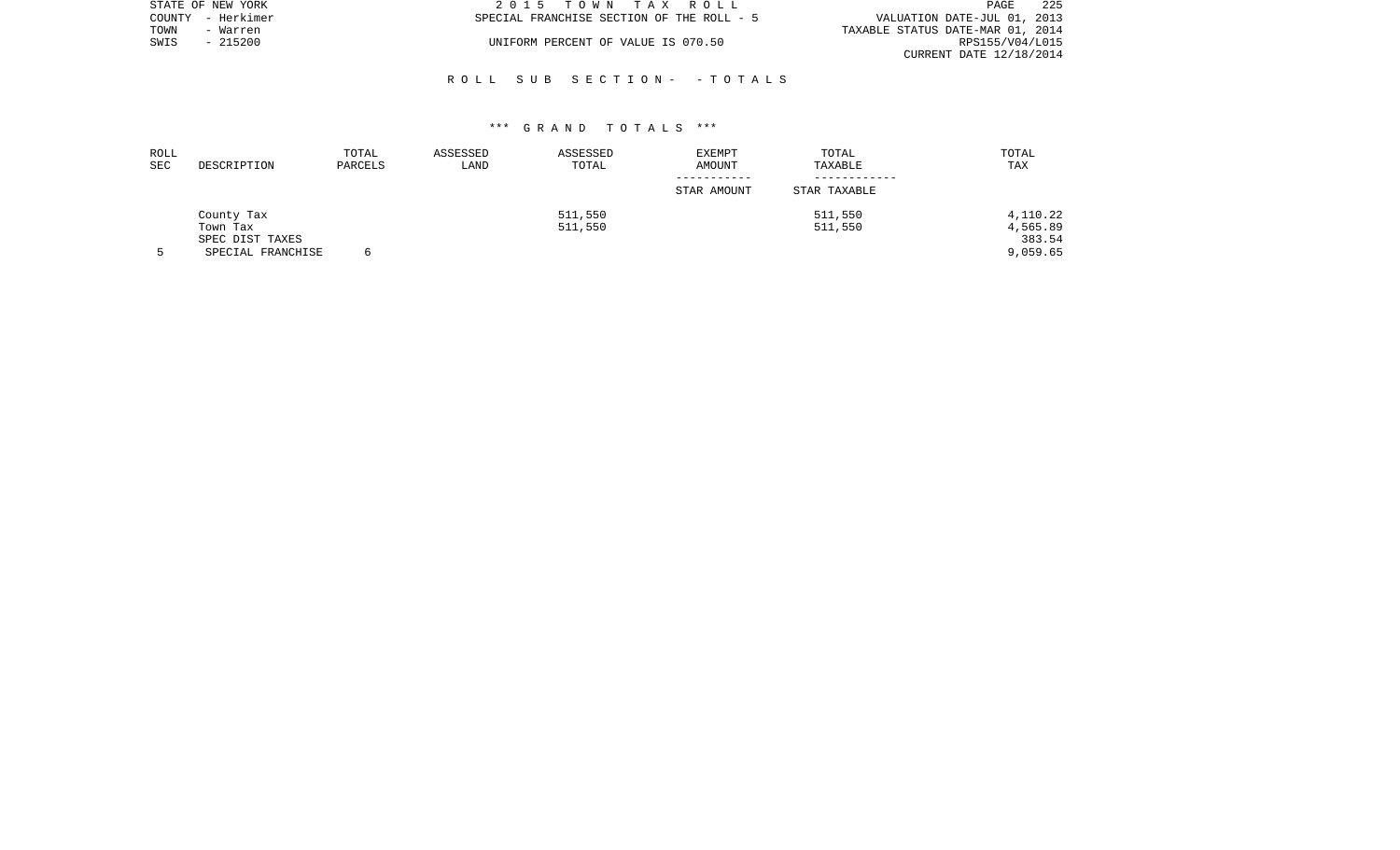|      | STATE OF NEW YORK | 2015 TOWN TAX ROLL                        | PAGE                        | -226 |
|------|-------------------|-------------------------------------------|-----------------------------|------|
|      | COUNTY - Herkimer | SPECIAL FRANCHISE SECTION OF THE ROLL - 5 | VALUATION DATE-JUL 01, 2013 |      |
| TOWN | - Warren          | TAXABLE STATUS DATE-MAR 01, 2014          |                             |      |
| SWIS | - 215200          | UNIFORM PERCENT OF VALUE IS 070.50        | RPS155/V04/L015             |      |
|      |                   |                                           | CURRENT DATE 12/18/2014     |      |

#### R O L L S E C T I O N T O T A L S

#### \*\*\* S P E C I A L D I S T R I C T S U M M A R Y \*\*\*

| CODE | DISTRICT NAME        | TOTAL<br>PARCELS | EXTENSION<br>TYPE | EXTENSION<br>VALUE | AD VALOREM<br>VALUE | EXEMPT<br>AMOUNT | TAXABLE<br>VALUE | TOTAL<br>TAX |        |
|------|----------------------|------------------|-------------------|--------------------|---------------------|------------------|------------------|--------------|--------|
|      | FD280 Warren fire pr |                  | 6 TOTAL M         |                    | 511,550             |                  | 511,550          |              | 383.54 |

## \*\*\* S C H O O L D I S T R I C T S U M M A R Y \*\*\*

| CODE   | DISTRICT NAME                    | TOTAL<br>PARCELS | ASSESSED<br>LAND | ASSESSED<br>TOTAL | <b>EXEMPT</b><br>AMOUNT | TOTAL<br>TAXABLE   |
|--------|----------------------------------|------------------|------------------|-------------------|-------------------------|--------------------|
|        |                                  |                  |                  |                   | STAR AMOUNT             | STAR TAXABLE       |
|        | Owen D Young                     | 3                |                  | 292,163           |                         | 292,163            |
| 215001 | Richfield Springs                | 3                |                  | 219,387           |                         | 292,163<br>219,387 |
| 365601 |                                  |                  |                  |                   |                         | 219,387            |
|        | $SUB - TO T AL$                  | 6                |                  | 511,550           |                         | 511,550            |
|        | $S \cup B - T \cup T A L (CONT)$ |                  |                  |                   |                         | 511,550            |
|        | TOTAL                            | 6                |                  | 511,550           |                         | 511,550            |
|        | TO TAL (CONT)                    |                  |                  |                   |                         | 511,550            |

#### \*\*\* S Y S T E M C O D E S S U M M A R Y \*\*\*

# NO SYSTEM EXEMPTIONS AT THIS LEVEL

\*\*\* E X E M P T I O N S U M M A R Y \*\*\*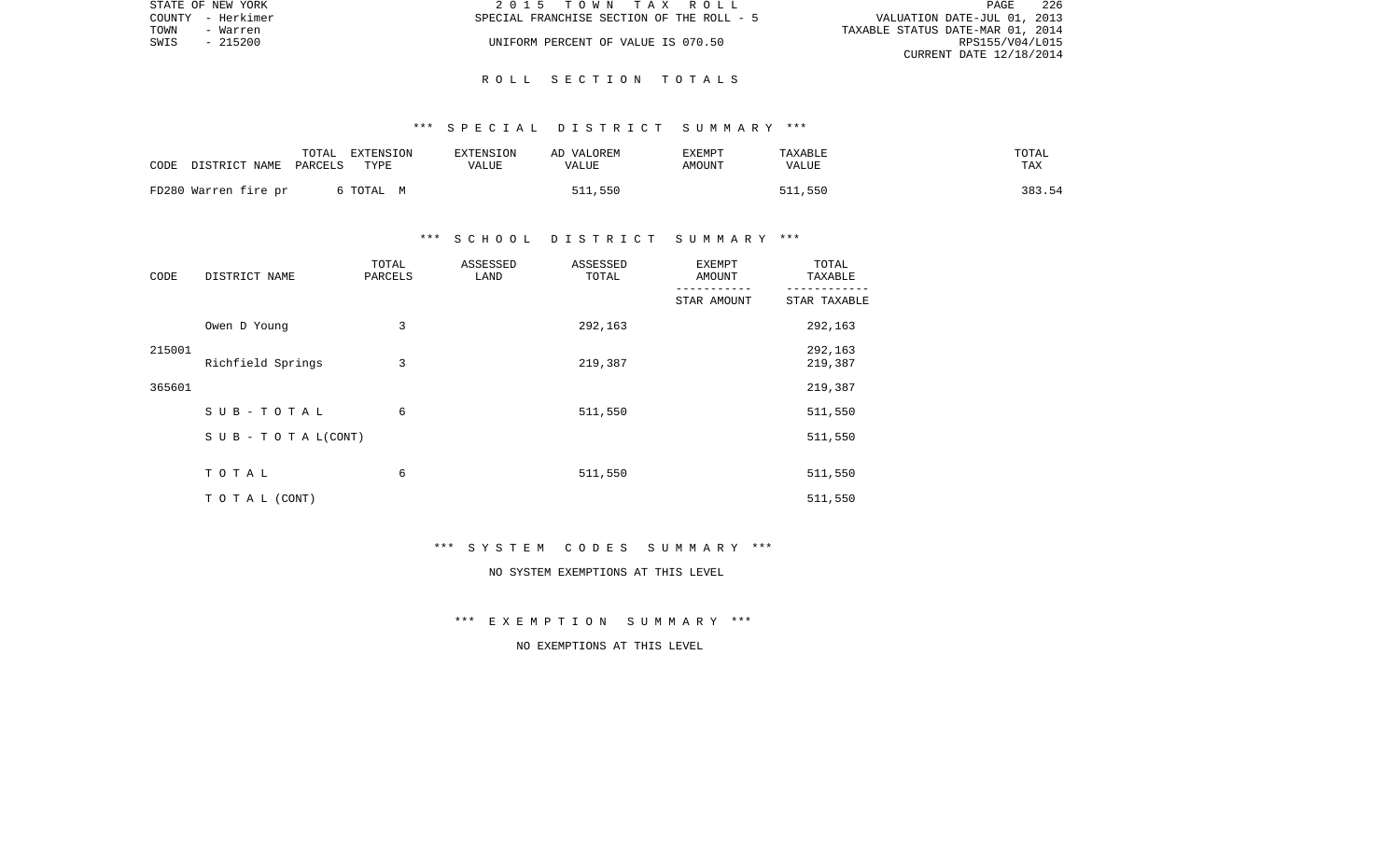|      | STATE OF NEW YORK | 2015 TOWN TAX ROLL                        | 227<br>PAGE                      |
|------|-------------------|-------------------------------------------|----------------------------------|
|      | COUNTY - Herkimer | SPECIAL FRANCHISE SECTION OF THE ROLL - 5 | VALUATION DATE-JUL 01, 2013      |
| TOWN | - Warren          |                                           | TAXABLE STATUS DATE-MAR 01, 2014 |
| SWIS | - 215200          | UNIFORM PERCENT OF VALUE IS 070.50        | RPS155/V04/L015                  |
|      |                   |                                           | CURRENT DATE 12/18/2014          |

#### R O L L S E C T I O N T O T A L S

| ROLL<br>SEC | DESCRIPTION       | TOTAL<br>PARCELS | ASSESSED<br>LAND | ASSESSED<br>TOTAL | EXEMPT<br>AMOUNT | TOTAL<br>TAXABLE | TOTAL<br>TAX |
|-------------|-------------------|------------------|------------------|-------------------|------------------|------------------|--------------|
|             |                   |                  |                  |                   | STAR AMOUNT      | STAR TAXABLE     |              |
|             | County Tax        |                  |                  | 511,550           |                  | 511,550          | 4,110.22     |
|             | Town Tax          |                  |                  | 511,550           |                  | 511,550          | 4,565.89     |
|             | SPEC DIST TAXES   |                  |                  |                   |                  |                  | 383.54       |
|             | SPECIAL FRANCHISE |                  |                  |                   |                  |                  | 9,059.65     |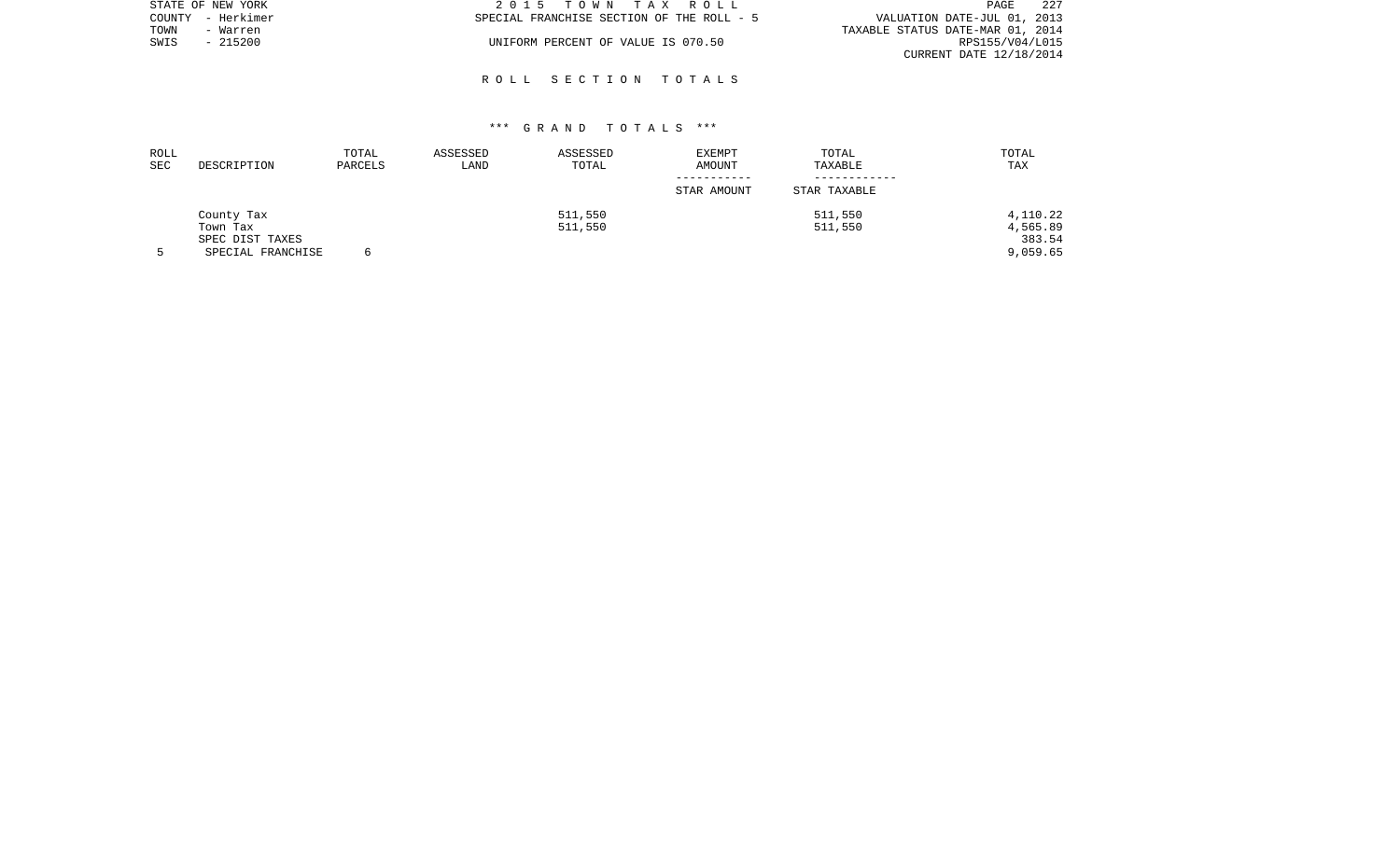| STATE OF NEW YORK | 2015 TOWN TAX ROLL                     | 228<br>PAGE                      |
|-------------------|----------------------------------------|----------------------------------|
| COUNTY - Herkimer | UTILITY & R.R. SECTION OF THE ROLL - 6 | VALUATION DATE-JUL 01, 2013      |
| TOWN<br>- Warren  | OWNERS NAME SEOUENCE                   | TAXABLE STATUS DATE-MAR 01, 2014 |
| $-215200$<br>SWIS | UNIFORM PERCENT OF VALUE IS 070.50     |                                  |

| SCHOOL DISTRICT<br>TAX DESCRIPTION<br>TAXABLE VALUE<br>LAND<br>TOTAL<br>PARCEL SIZE/GRID COORD<br>SPECIAL DISTRICTS<br>TAX AMOUNT<br>*********************************    652.-9999-618.75-1882                   ******<br>***************<br>*************<br>Outside Plant<br>BILL 818<br>277,960<br>652. - 9999 - 618. 75 - 1882<br>836 Telecom. eq.<br>County Tax<br>2,233.36<br>Citizens Communications<br>Richfield Sprin 365601<br>Town Tax<br>277,960<br>2,480.96<br>$\Omega$<br>Peleschuk Steve<br>277,960<br>FD280 Warren fire prot<br>277,960 TO M<br>Location No 888888<br>208.41<br>3 Highridge Park<br>App Factor 1.000<br>Stamford, CT 06905<br>Poles Wires Cables<br>FULL MARKET VALUE<br>394,270<br>TOTAL TAX ---<br>4,922.73**<br>DATE #1<br>01/31/15<br>AMT DUE<br>4,922.73<br>Kingdom Rd<br>ACCT 190300210<br>819<br>BILL<br>872 Elec-Substation<br>337,400<br>2,710.95<br>County Tax<br>7,000<br>Town Tax<br>337,400<br>Owen D Young<br>215001<br>3,011.49<br>Attn: Utility Shared Local Tax Location No 001359<br>337,400<br>FD280 Warren fire prot<br>252.97<br>337,400 TO M<br>70 Farm View Dr Freeport Bldg Jordanville Sub-Station<br>ACRES<br>1.30<br>EAST-0371240 NRTH-1489255<br>DEED BOOK 775<br>PG-71<br>FULL MARKET VALUE<br>478,582<br>$5,975.41**$<br>TOTAL TAX ---<br>DATE #1<br>01/31/15<br>5,975.41<br>AMT DUE<br>ACCT 190300180<br>Elec Transmission<br>BILL 820<br>652. - 9999 - 131. 6 - 1001<br>882 Elec Trans Imp<br>County Tax<br>463,180<br>3,721.58<br>4, 134. 15<br><b>NYSEG</b><br>Owen D Young<br>215001<br>Town Tax<br>463,180<br>$\Omega$<br>Attn: Utility Shared Local Tax Location No 000032<br>463,180<br>FD280 Warren fire prot<br>463,180 TO M<br>347.28<br>70 Farm View Dr Freeport Bldg App Factor .5679<br>Oneonta Group Transline<br>656,993<br>FULL MARKET VALUE<br>$8,203.01**$<br>TOTAL TAX ---<br>DATE #1<br>01/31/15<br>AMT DUE<br>8,203.01<br>Elec Transmission<br>BILL 821<br>652. - 9999 - 131. 6 - 1002<br>352,420<br>882 Elec Trans Imp<br>County Tax<br>2,831.64<br>Richfield Sprin 365601<br>Town Tax<br>352,420<br>3,145.56<br>NYSEG<br>$\mathbf 0$<br>Attn: Utility Shared Local Tax Location No 000032<br>352,420<br>70 Farm View Dr Freeport Bldg App Factor 0.4321<br>New Gloucester, ME 04260<br>Oneonta Group Transline<br>FULL MARKET VALUE<br>499,887<br>$5,977.20**$<br>TOTAL TAX ---<br>DATE #1<br>01/31/15<br>AMT DUE<br>5,977.20 | TAX MAP PARCEL NUMBER    |  | PROPERTY LOCATION & CLASS ASSESSMENT EXEMPTION CODE---------------COUNTY-------TOWN---------- |  |
|-----------------------------------------------------------------------------------------------------------------------------------------------------------------------------------------------------------------------------------------------------------------------------------------------------------------------------------------------------------------------------------------------------------------------------------------------------------------------------------------------------------------------------------------------------------------------------------------------------------------------------------------------------------------------------------------------------------------------------------------------------------------------------------------------------------------------------------------------------------------------------------------------------------------------------------------------------------------------------------------------------------------------------------------------------------------------------------------------------------------------------------------------------------------------------------------------------------------------------------------------------------------------------------------------------------------------------------------------------------------------------------------------------------------------------------------------------------------------------------------------------------------------------------------------------------------------------------------------------------------------------------------------------------------------------------------------------------------------------------------------------------------------------------------------------------------------------------------------------------------------------------------------------------------------------------------------------------------------------------------------------------------------------------------------------------------------------------------------------------------------------------------------------------------------------------------------------------------------------------------------------------------------------------------------------------------------------------------------------------------------------------------------------------------------|--------------------------|--|-----------------------------------------------------------------------------------------------|--|
|                                                                                                                                                                                                                                                                                                                                                                                                                                                                                                                                                                                                                                                                                                                                                                                                                                                                                                                                                                                                                                                                                                                                                                                                                                                                                                                                                                                                                                                                                                                                                                                                                                                                                                                                                                                                                                                                                                                                                                                                                                                                                                                                                                                                                                                                                                                                                                                                                       | CURRENT OWNERS NAME      |  |                                                                                               |  |
|                                                                                                                                                                                                                                                                                                                                                                                                                                                                                                                                                                                                                                                                                                                                                                                                                                                                                                                                                                                                                                                                                                                                                                                                                                                                                                                                                                                                                                                                                                                                                                                                                                                                                                                                                                                                                                                                                                                                                                                                                                                                                                                                                                                                                                                                                                                                                                                                                       | CURRENT OWNERS ADDRESS   |  |                                                                                               |  |
|                                                                                                                                                                                                                                                                                                                                                                                                                                                                                                                                                                                                                                                                                                                                                                                                                                                                                                                                                                                                                                                                                                                                                                                                                                                                                                                                                                                                                                                                                                                                                                                                                                                                                                                                                                                                                                                                                                                                                                                                                                                                                                                                                                                                                                                                                                                                                                                                                       |                          |  |                                                                                               |  |
|                                                                                                                                                                                                                                                                                                                                                                                                                                                                                                                                                                                                                                                                                                                                                                                                                                                                                                                                                                                                                                                                                                                                                                                                                                                                                                                                                                                                                                                                                                                                                                                                                                                                                                                                                                                                                                                                                                                                                                                                                                                                                                                                                                                                                                                                                                                                                                                                                       |                          |  |                                                                                               |  |
|                                                                                                                                                                                                                                                                                                                                                                                                                                                                                                                                                                                                                                                                                                                                                                                                                                                                                                                                                                                                                                                                                                                                                                                                                                                                                                                                                                                                                                                                                                                                                                                                                                                                                                                                                                                                                                                                                                                                                                                                                                                                                                                                                                                                                                                                                                                                                                                                                       |                          |  |                                                                                               |  |
|                                                                                                                                                                                                                                                                                                                                                                                                                                                                                                                                                                                                                                                                                                                                                                                                                                                                                                                                                                                                                                                                                                                                                                                                                                                                                                                                                                                                                                                                                                                                                                                                                                                                                                                                                                                                                                                                                                                                                                                                                                                                                                                                                                                                                                                                                                                                                                                                                       |                          |  |                                                                                               |  |
|                                                                                                                                                                                                                                                                                                                                                                                                                                                                                                                                                                                                                                                                                                                                                                                                                                                                                                                                                                                                                                                                                                                                                                                                                                                                                                                                                                                                                                                                                                                                                                                                                                                                                                                                                                                                                                                                                                                                                                                                                                                                                                                                                                                                                                                                                                                                                                                                                       |                          |  |                                                                                               |  |
|                                                                                                                                                                                                                                                                                                                                                                                                                                                                                                                                                                                                                                                                                                                                                                                                                                                                                                                                                                                                                                                                                                                                                                                                                                                                                                                                                                                                                                                                                                                                                                                                                                                                                                                                                                                                                                                                                                                                                                                                                                                                                                                                                                                                                                                                                                                                                                                                                       |                          |  |                                                                                               |  |
|                                                                                                                                                                                                                                                                                                                                                                                                                                                                                                                                                                                                                                                                                                                                                                                                                                                                                                                                                                                                                                                                                                                                                                                                                                                                                                                                                                                                                                                                                                                                                                                                                                                                                                                                                                                                                                                                                                                                                                                                                                                                                                                                                                                                                                                                                                                                                                                                                       |                          |  |                                                                                               |  |
|                                                                                                                                                                                                                                                                                                                                                                                                                                                                                                                                                                                                                                                                                                                                                                                                                                                                                                                                                                                                                                                                                                                                                                                                                                                                                                                                                                                                                                                                                                                                                                                                                                                                                                                                                                                                                                                                                                                                                                                                                                                                                                                                                                                                                                                                                                                                                                                                                       |                          |  |                                                                                               |  |
|                                                                                                                                                                                                                                                                                                                                                                                                                                                                                                                                                                                                                                                                                                                                                                                                                                                                                                                                                                                                                                                                                                                                                                                                                                                                                                                                                                                                                                                                                                                                                                                                                                                                                                                                                                                                                                                                                                                                                                                                                                                                                                                                                                                                                                                                                                                                                                                                                       |                          |  |                                                                                               |  |
|                                                                                                                                                                                                                                                                                                                                                                                                                                                                                                                                                                                                                                                                                                                                                                                                                                                                                                                                                                                                                                                                                                                                                                                                                                                                                                                                                                                                                                                                                                                                                                                                                                                                                                                                                                                                                                                                                                                                                                                                                                                                                                                                                                                                                                                                                                                                                                                                                       |                          |  |                                                                                               |  |
|                                                                                                                                                                                                                                                                                                                                                                                                                                                                                                                                                                                                                                                                                                                                                                                                                                                                                                                                                                                                                                                                                                                                                                                                                                                                                                                                                                                                                                                                                                                                                                                                                                                                                                                                                                                                                                                                                                                                                                                                                                                                                                                                                                                                                                                                                                                                                                                                                       |                          |  |                                                                                               |  |
|                                                                                                                                                                                                                                                                                                                                                                                                                                                                                                                                                                                                                                                                                                                                                                                                                                                                                                                                                                                                                                                                                                                                                                                                                                                                                                                                                                                                                                                                                                                                                                                                                                                                                                                                                                                                                                                                                                                                                                                                                                                                                                                                                                                                                                                                                                                                                                                                                       |                          |  |                                                                                               |  |
|                                                                                                                                                                                                                                                                                                                                                                                                                                                                                                                                                                                                                                                                                                                                                                                                                                                                                                                                                                                                                                                                                                                                                                                                                                                                                                                                                                                                                                                                                                                                                                                                                                                                                                                                                                                                                                                                                                                                                                                                                                                                                                                                                                                                                                                                                                                                                                                                                       | $132.2 - 1 - 24$         |  |                                                                                               |  |
|                                                                                                                                                                                                                                                                                                                                                                                                                                                                                                                                                                                                                                                                                                                                                                                                                                                                                                                                                                                                                                                                                                                                                                                                                                                                                                                                                                                                                                                                                                                                                                                                                                                                                                                                                                                                                                                                                                                                                                                                                                                                                                                                                                                                                                                                                                                                                                                                                       | NYSEG                    |  |                                                                                               |  |
|                                                                                                                                                                                                                                                                                                                                                                                                                                                                                                                                                                                                                                                                                                                                                                                                                                                                                                                                                                                                                                                                                                                                                                                                                                                                                                                                                                                                                                                                                                                                                                                                                                                                                                                                                                                                                                                                                                                                                                                                                                                                                                                                                                                                                                                                                                                                                                                                                       |                          |  |                                                                                               |  |
|                                                                                                                                                                                                                                                                                                                                                                                                                                                                                                                                                                                                                                                                                                                                                                                                                                                                                                                                                                                                                                                                                                                                                                                                                                                                                                                                                                                                                                                                                                                                                                                                                                                                                                                                                                                                                                                                                                                                                                                                                                                                                                                                                                                                                                                                                                                                                                                                                       |                          |  |                                                                                               |  |
|                                                                                                                                                                                                                                                                                                                                                                                                                                                                                                                                                                                                                                                                                                                                                                                                                                                                                                                                                                                                                                                                                                                                                                                                                                                                                                                                                                                                                                                                                                                                                                                                                                                                                                                                                                                                                                                                                                                                                                                                                                                                                                                                                                                                                                                                                                                                                                                                                       | New Gloucester, ME 04260 |  |                                                                                               |  |
|                                                                                                                                                                                                                                                                                                                                                                                                                                                                                                                                                                                                                                                                                                                                                                                                                                                                                                                                                                                                                                                                                                                                                                                                                                                                                                                                                                                                                                                                                                                                                                                                                                                                                                                                                                                                                                                                                                                                                                                                                                                                                                                                                                                                                                                                                                                                                                                                                       |                          |  |                                                                                               |  |
|                                                                                                                                                                                                                                                                                                                                                                                                                                                                                                                                                                                                                                                                                                                                                                                                                                                                                                                                                                                                                                                                                                                                                                                                                                                                                                                                                                                                                                                                                                                                                                                                                                                                                                                                                                                                                                                                                                                                                                                                                                                                                                                                                                                                                                                                                                                                                                                                                       |                          |  |                                                                                               |  |
|                                                                                                                                                                                                                                                                                                                                                                                                                                                                                                                                                                                                                                                                                                                                                                                                                                                                                                                                                                                                                                                                                                                                                                                                                                                                                                                                                                                                                                                                                                                                                                                                                                                                                                                                                                                                                                                                                                                                                                                                                                                                                                                                                                                                                                                                                                                                                                                                                       |                          |  |                                                                                               |  |
|                                                                                                                                                                                                                                                                                                                                                                                                                                                                                                                                                                                                                                                                                                                                                                                                                                                                                                                                                                                                                                                                                                                                                                                                                                                                                                                                                                                                                                                                                                                                                                                                                                                                                                                                                                                                                                                                                                                                                                                                                                                                                                                                                                                                                                                                                                                                                                                                                       |                          |  |                                                                                               |  |
|                                                                                                                                                                                                                                                                                                                                                                                                                                                                                                                                                                                                                                                                                                                                                                                                                                                                                                                                                                                                                                                                                                                                                                                                                                                                                                                                                                                                                                                                                                                                                                                                                                                                                                                                                                                                                                                                                                                                                                                                                                                                                                                                                                                                                                                                                                                                                                                                                       |                          |  |                                                                                               |  |
|                                                                                                                                                                                                                                                                                                                                                                                                                                                                                                                                                                                                                                                                                                                                                                                                                                                                                                                                                                                                                                                                                                                                                                                                                                                                                                                                                                                                                                                                                                                                                                                                                                                                                                                                                                                                                                                                                                                                                                                                                                                                                                                                                                                                                                                                                                                                                                                                                       |                          |  |                                                                                               |  |
|                                                                                                                                                                                                                                                                                                                                                                                                                                                                                                                                                                                                                                                                                                                                                                                                                                                                                                                                                                                                                                                                                                                                                                                                                                                                                                                                                                                                                                                                                                                                                                                                                                                                                                                                                                                                                                                                                                                                                                                                                                                                                                                                                                                                                                                                                                                                                                                                                       |                          |  |                                                                                               |  |
|                                                                                                                                                                                                                                                                                                                                                                                                                                                                                                                                                                                                                                                                                                                                                                                                                                                                                                                                                                                                                                                                                                                                                                                                                                                                                                                                                                                                                                                                                                                                                                                                                                                                                                                                                                                                                                                                                                                                                                                                                                                                                                                                                                                                                                                                                                                                                                                                                       |                          |  |                                                                                               |  |
|                                                                                                                                                                                                                                                                                                                                                                                                                                                                                                                                                                                                                                                                                                                                                                                                                                                                                                                                                                                                                                                                                                                                                                                                                                                                                                                                                                                                                                                                                                                                                                                                                                                                                                                                                                                                                                                                                                                                                                                                                                                                                                                                                                                                                                                                                                                                                                                                                       |                          |  |                                                                                               |  |
|                                                                                                                                                                                                                                                                                                                                                                                                                                                                                                                                                                                                                                                                                                                                                                                                                                                                                                                                                                                                                                                                                                                                                                                                                                                                                                                                                                                                                                                                                                                                                                                                                                                                                                                                                                                                                                                                                                                                                                                                                                                                                                                                                                                                                                                                                                                                                                                                                       |                          |  |                                                                                               |  |
|                                                                                                                                                                                                                                                                                                                                                                                                                                                                                                                                                                                                                                                                                                                                                                                                                                                                                                                                                                                                                                                                                                                                                                                                                                                                                                                                                                                                                                                                                                                                                                                                                                                                                                                                                                                                                                                                                                                                                                                                                                                                                                                                                                                                                                                                                                                                                                                                                       |                          |  |                                                                                               |  |
|                                                                                                                                                                                                                                                                                                                                                                                                                                                                                                                                                                                                                                                                                                                                                                                                                                                                                                                                                                                                                                                                                                                                                                                                                                                                                                                                                                                                                                                                                                                                                                                                                                                                                                                                                                                                                                                                                                                                                                                                                                                                                                                                                                                                                                                                                                                                                                                                                       | New Gloucester, ME 04260 |  |                                                                                               |  |
|                                                                                                                                                                                                                                                                                                                                                                                                                                                                                                                                                                                                                                                                                                                                                                                                                                                                                                                                                                                                                                                                                                                                                                                                                                                                                                                                                                                                                                                                                                                                                                                                                                                                                                                                                                                                                                                                                                                                                                                                                                                                                                                                                                                                                                                                                                                                                                                                                       |                          |  |                                                                                               |  |
|                                                                                                                                                                                                                                                                                                                                                                                                                                                                                                                                                                                                                                                                                                                                                                                                                                                                                                                                                                                                                                                                                                                                                                                                                                                                                                                                                                                                                                                                                                                                                                                                                                                                                                                                                                                                                                                                                                                                                                                                                                                                                                                                                                                                                                                                                                                                                                                                                       |                          |  |                                                                                               |  |
|                                                                                                                                                                                                                                                                                                                                                                                                                                                                                                                                                                                                                                                                                                                                                                                                                                                                                                                                                                                                                                                                                                                                                                                                                                                                                                                                                                                                                                                                                                                                                                                                                                                                                                                                                                                                                                                                                                                                                                                                                                                                                                                                                                                                                                                                                                                                                                                                                       |                          |  |                                                                                               |  |
|                                                                                                                                                                                                                                                                                                                                                                                                                                                                                                                                                                                                                                                                                                                                                                                                                                                                                                                                                                                                                                                                                                                                                                                                                                                                                                                                                                                                                                                                                                                                                                                                                                                                                                                                                                                                                                                                                                                                                                                                                                                                                                                                                                                                                                                                                                                                                                                                                       |                          |  |                                                                                               |  |
|                                                                                                                                                                                                                                                                                                                                                                                                                                                                                                                                                                                                                                                                                                                                                                                                                                                                                                                                                                                                                                                                                                                                                                                                                                                                                                                                                                                                                                                                                                                                                                                                                                                                                                                                                                                                                                                                                                                                                                                                                                                                                                                                                                                                                                                                                                                                                                                                                       |                          |  |                                                                                               |  |
|                                                                                                                                                                                                                                                                                                                                                                                                                                                                                                                                                                                                                                                                                                                                                                                                                                                                                                                                                                                                                                                                                                                                                                                                                                                                                                                                                                                                                                                                                                                                                                                                                                                                                                                                                                                                                                                                                                                                                                                                                                                                                                                                                                                                                                                                                                                                                                                                                       |                          |  |                                                                                               |  |
|                                                                                                                                                                                                                                                                                                                                                                                                                                                                                                                                                                                                                                                                                                                                                                                                                                                                                                                                                                                                                                                                                                                                                                                                                                                                                                                                                                                                                                                                                                                                                                                                                                                                                                                                                                                                                                                                                                                                                                                                                                                                                                                                                                                                                                                                                                                                                                                                                       |                          |  |                                                                                               |  |
|                                                                                                                                                                                                                                                                                                                                                                                                                                                                                                                                                                                                                                                                                                                                                                                                                                                                                                                                                                                                                                                                                                                                                                                                                                                                                                                                                                                                                                                                                                                                                                                                                                                                                                                                                                                                                                                                                                                                                                                                                                                                                                                                                                                                                                                                                                                                                                                                                       |                          |  |                                                                                               |  |
|                                                                                                                                                                                                                                                                                                                                                                                                                                                                                                                                                                                                                                                                                                                                                                                                                                                                                                                                                                                                                                                                                                                                                                                                                                                                                                                                                                                                                                                                                                                                                                                                                                                                                                                                                                                                                                                                                                                                                                                                                                                                                                                                                                                                                                                                                                                                                                                                                       |                          |  |                                                                                               |  |
|                                                                                                                                                                                                                                                                                                                                                                                                                                                                                                                                                                                                                                                                                                                                                                                                                                                                                                                                                                                                                                                                                                                                                                                                                                                                                                                                                                                                                                                                                                                                                                                                                                                                                                                                                                                                                                                                                                                                                                                                                                                                                                                                                                                                                                                                                                                                                                                                                       |                          |  |                                                                                               |  |
|                                                                                                                                                                                                                                                                                                                                                                                                                                                                                                                                                                                                                                                                                                                                                                                                                                                                                                                                                                                                                                                                                                                                                                                                                                                                                                                                                                                                                                                                                                                                                                                                                                                                                                                                                                                                                                                                                                                                                                                                                                                                                                                                                                                                                                                                                                                                                                                                                       |                          |  |                                                                                               |  |
|                                                                                                                                                                                                                                                                                                                                                                                                                                                                                                                                                                                                                                                                                                                                                                                                                                                                                                                                                                                                                                                                                                                                                                                                                                                                                                                                                                                                                                                                                                                                                                                                                                                                                                                                                                                                                                                                                                                                                                                                                                                                                                                                                                                                                                                                                                                                                                                                                       |                          |  |                                                                                               |  |
|                                                                                                                                                                                                                                                                                                                                                                                                                                                                                                                                                                                                                                                                                                                                                                                                                                                                                                                                                                                                                                                                                                                                                                                                                                                                                                                                                                                                                                                                                                                                                                                                                                                                                                                                                                                                                                                                                                                                                                                                                                                                                                                                                                                                                                                                                                                                                                                                                       |                          |  |                                                                                               |  |
|                                                                                                                                                                                                                                                                                                                                                                                                                                                                                                                                                                                                                                                                                                                                                                                                                                                                                                                                                                                                                                                                                                                                                                                                                                                                                                                                                                                                                                                                                                                                                                                                                                                                                                                                                                                                                                                                                                                                                                                                                                                                                                                                                                                                                                                                                                                                                                                                                       |                          |  |                                                                                               |  |
|                                                                                                                                                                                                                                                                                                                                                                                                                                                                                                                                                                                                                                                                                                                                                                                                                                                                                                                                                                                                                                                                                                                                                                                                                                                                                                                                                                                                                                                                                                                                                                                                                                                                                                                                                                                                                                                                                                                                                                                                                                                                                                                                                                                                                                                                                                                                                                                                                       |                          |  |                                                                                               |  |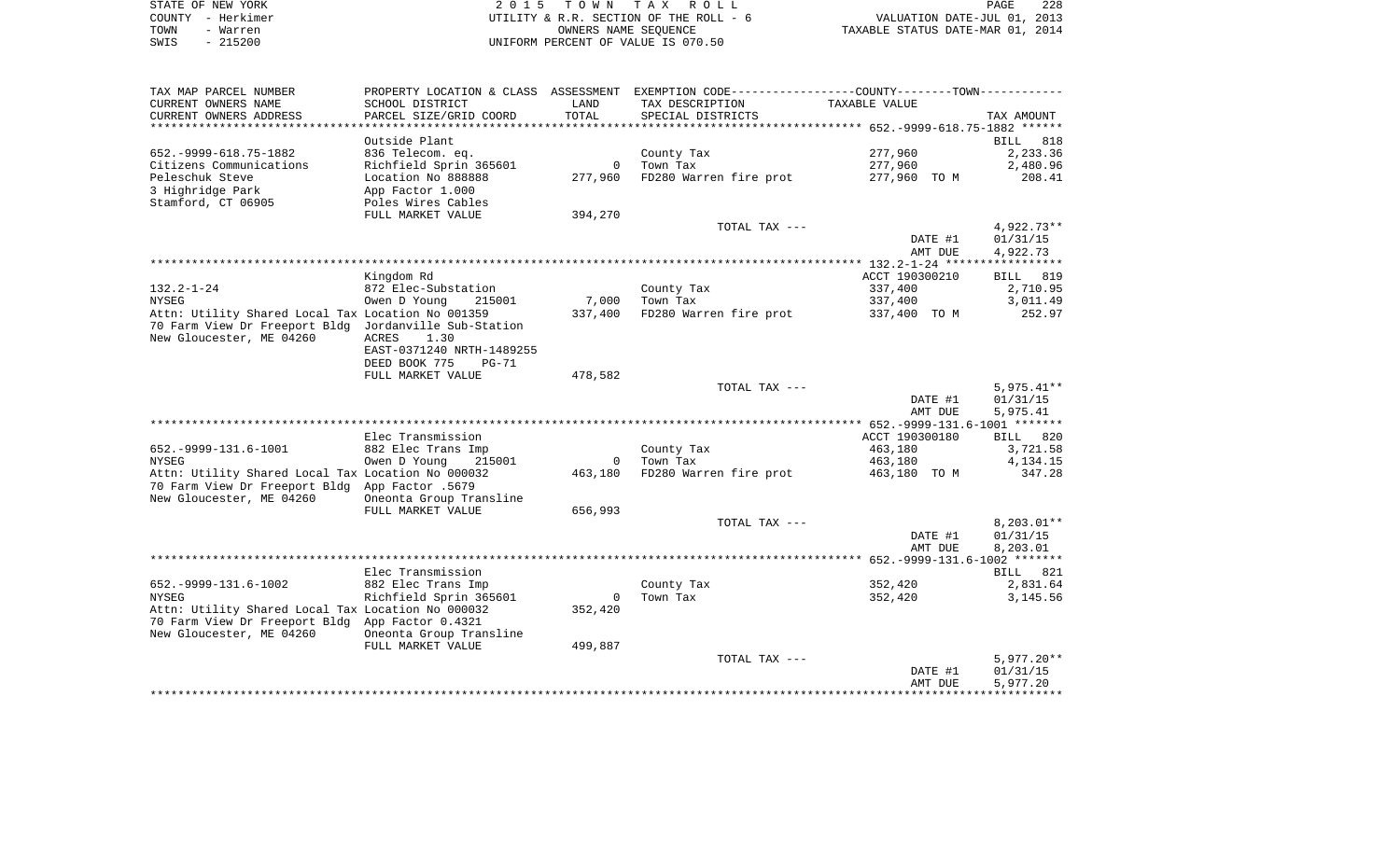| STATE OF NEW YORK | 2015 TOWN TAX ROLL                     | PAGE                             | 229 |
|-------------------|----------------------------------------|----------------------------------|-----|
| COUNTY - Herkimer | UTILITY & R.R. SECTION OF THE ROLL - 6 | VALUATION DATE-JUL 01, 2013      |     |
| TOWN<br>- Warren  | OWNERS NAME SEOUENCE                   | TAXABLE STATUS DATE-MAR 01, 2014 |     |
| - 215200<br>SWIS  | UNIFORM PERCENT OF VALUE IS 070.50     |                                  |     |
|                   |                                        |                                  |     |

| TAX MAP PARCEL NUMBER<br>CURRENT OWNERS NAME                                                         | PROPERTY LOCATION & CLASS ASSESSMENT<br>SCHOOL DISTRICT | LAND                    | TAX DESCRIPTION   |                        | TAXABLE VALUE      | EXEMPTION CODE----------------COUNTY-------TOWN---------- |
|------------------------------------------------------------------------------------------------------|---------------------------------------------------------|-------------------------|-------------------|------------------------|--------------------|-----------------------------------------------------------|
| CURRENT OWNERS ADDRESS<br>*******************                                                        | PARCEL SIZE/GRID COORD                                  | TOTAL                   | SPECIAL DISTRICTS |                        |                    | TAX AMOUNT                                                |
|                                                                                                      | Elec Transmission                                       |                         |                   |                        | ACCT 190300180     | 822<br><b>BILL</b>                                        |
| 652. - 9999 - 131. 6 - 1011                                                                          | 882 Elec Trans Imp                                      |                         | County Tax        |                        | 6,190              | 49.74                                                     |
| <b>NYSEG</b>                                                                                         | Richfield Sprin 365601                                  | $\mathbf{0}$            | Town Tax          |                        | 6,190              | 55.25                                                     |
| Attn: Utility Shared Local Tax Location No 000095<br>70 Farm View Dr Freeport Bldg App Factor 0.5679 |                                                         | 6,190                   |                   | FD280 Warren fire prot | 6,190 TO M         | 4.64                                                      |
| New Gloucester, ME 04260                                                                             | E Springfield Richfield T                               |                         |                   |                        |                    |                                                           |
|                                                                                                      | FULL MARKET VALUE                                       | 8,780                   |                   |                        |                    |                                                           |
|                                                                                                      |                                                         |                         |                   | TOTAL TAX ---          |                    | $109.63**$                                                |
|                                                                                                      |                                                         |                         |                   |                        | DATE #1            | 01/31/15                                                  |
|                                                                                                      |                                                         |                         |                   |                        | AMT DUE            | 109.63                                                    |
|                                                                                                      | Elec Transmission                                       |                         |                   |                        |                    | 823<br>BILL                                               |
| 652. - 9999 - 131. 6 - 1012                                                                          | 882 Elec Trans Imp                                      |                         | County Tax        |                        | 4,710              | 37.84                                                     |
| <b>NYSEG</b>                                                                                         | Richfield Sprin 365601                                  | $\circ$                 | Town Tax          |                        | 4,710              | 42.04                                                     |
| Attn: Utility Shared Local Tax Location No 000095<br>70 Farm View Dr Freeport Bldg App Factor 0.4321 |                                                         | 4,710                   |                   |                        |                    |                                                           |
| New Gloucester, ME 04260                                                                             | E Springfirld Richfield T                               |                         |                   |                        |                    |                                                           |
|                                                                                                      | FULL MARKET VALUE                                       | 6,681                   |                   |                        |                    |                                                           |
|                                                                                                      |                                                         |                         |                   | TOTAL TAX ---          |                    | 79.88**                                                   |
|                                                                                                      |                                                         |                         |                   |                        | DATE #1<br>AMT DUE | 01/31/15<br>79.88                                         |
|                                                                                                      |                                                         |                         |                   |                        |                    |                                                           |
|                                                                                                      | Outside Plant                                           |                         |                   |                        |                    | BILL 824                                                  |
| 652. - 9999 - 131. 6 - 1881                                                                          | 884 Elec Dist Out                                       |                         | County Tax        |                        | 453,525            | 3,644.00                                                  |
| <b>NYSEG</b><br>Attn: Utility Shared Local Tax Location No 888888                                    | 215001<br>Owen D Young                                  | $\mathbf{0}$<br>453,525 | Town Tax          |                        | 453,525            | 4,047.98                                                  |
| 70 Farm View Dr Freeport Bldg App Factor 0.5679                                                      |                                                         |                         |                   |                        |                    |                                                           |
| New Gloucester, ME 04260                                                                             | Poles Wires Cables                                      |                         |                   |                        |                    |                                                           |
|                                                                                                      | FULL MARKET VALUE                                       | 643,298                 |                   |                        |                    |                                                           |
|                                                                                                      |                                                         |                         |                   | TOTAL TAX ---          |                    | 7,691.98**                                                |
|                                                                                                      |                                                         |                         |                   |                        | DATE #1<br>AMT DUE | 01/31/15<br>7,691.98                                      |
|                                                                                                      |                                                         |                         |                   |                        |                    |                                                           |
|                                                                                                      | Outside Plant                                           |                         |                   |                        |                    | BILL 825                                                  |
| 652. - 9999 - 131. 6 - 1882                                                                          | 884 Elec Dist Out                                       |                         | County Tax        |                        | 345,075            | 2,772.62                                                  |
| <b>NYSEG</b><br>Attn: Utility Shared Local Tax Location No 888888                                    | Richfield Sprin 365601                                  | $\mathbf{0}$<br>345,075 | Town Tax          |                        | 345,075            | 3,080.00                                                  |
| 70 Farm View Dr Freeport Bldg App Factor 0.4321                                                      |                                                         |                         |                   |                        |                    |                                                           |
| New Gloucester, ME 04260                                                                             | Poles Wires Cables                                      |                         |                   |                        |                    |                                                           |
|                                                                                                      | FULL MARKET VALUE                                       | 489,468                 |                   |                        |                    |                                                           |
|                                                                                                      |                                                         |                         |                   | TOTAL TAX ---          | DATE #1            | $5,852.62**$<br>01/31/15                                  |
|                                                                                                      |                                                         |                         |                   |                        | AMT DUE            | 5,852.62                                                  |
|                                                                                                      |                                                         |                         |                   |                        |                    |                                                           |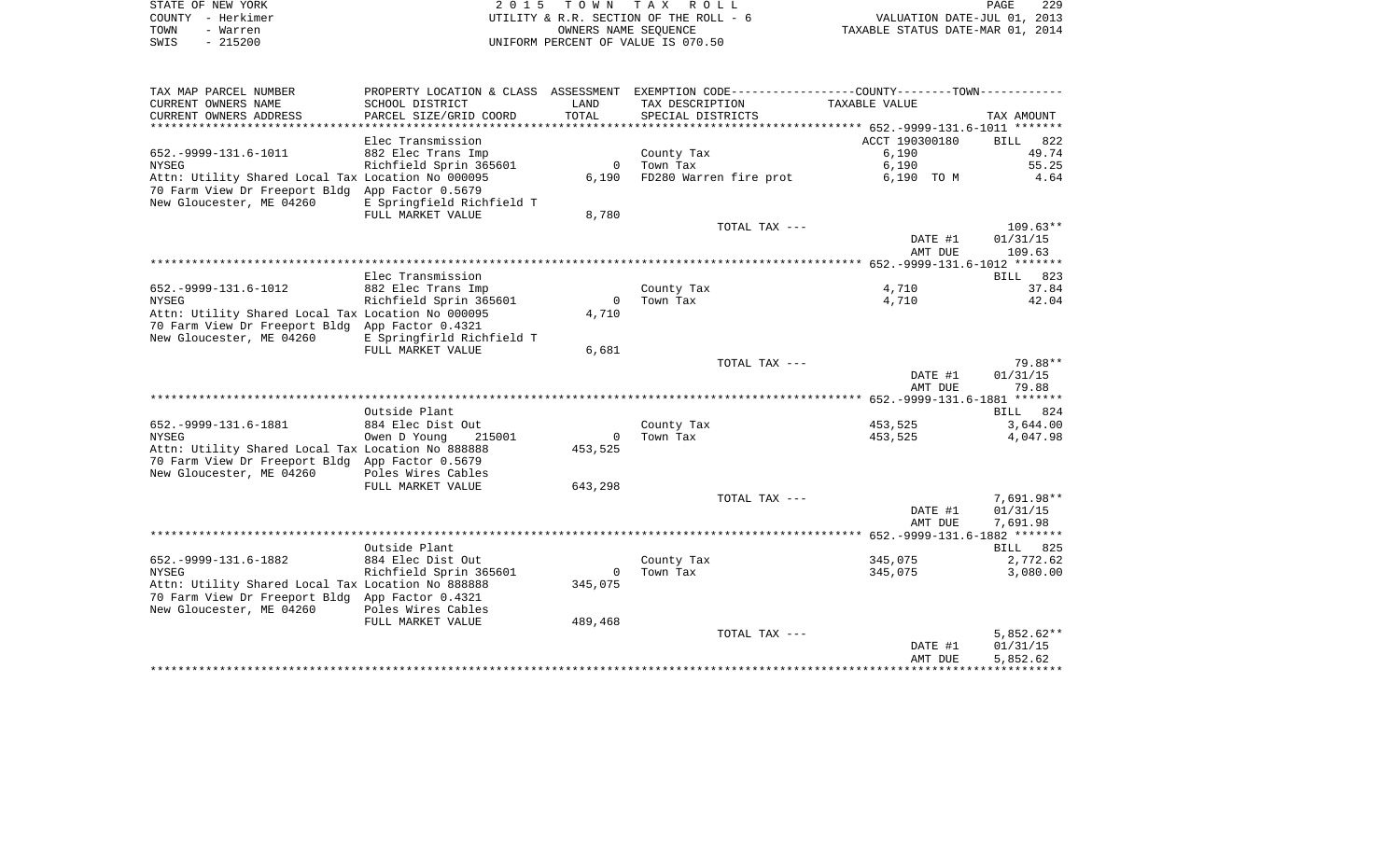| STATE OF NEW YORK |                   | 2015 TOWN TAX ROLL                     | 230<br>PAGE                      |
|-------------------|-------------------|----------------------------------------|----------------------------------|
|                   | COUNTY – Herkimer | UTILITY & R.R. SECTION OF THE ROLL - 6 | VALUATION DATE-JUL 01, 2013      |
| TOWN              | - Warren          | OWNERS NAME SEOUENCE                   | TAXABLE STATUS DATE-MAR 01, 2014 |
| SWIS              | $-215200$         | UNIFORM PERCENT OF VALUE IS 070.50     |                                  |

| TAX MAP PARCEL NUMBER                          |                        |                | PROPERTY LOCATION & CLASS ASSESSMENT EXEMPTION CODE---------------COUNTY-------TOWN---------- |                |                      |
|------------------------------------------------|------------------------|----------------|-----------------------------------------------------------------------------------------------|----------------|----------------------|
| CURRENT OWNERS NAME                            | SCHOOL DISTRICT        | LAND           | TAX DESCRIPTION                                                                               | TAXABLE VALUE  |                      |
| CURRENT OWNERS ADDRESS                         | PARCEL SIZE/GRID COORD | TOTAL          | SPECIAL DISTRICTS                                                                             |                | TAX AMOUNT           |
|                                                |                        |                |                                                                                               |                |                      |
|                                                | town                   |                |                                                                                               |                | 826<br>BILL          |
| 652. - 9999 - 131. 6 - 1883                    | 883 Gas Trans Impr     |                | County Tax                                                                                    | 2,158          | 17.34                |
| <b>NYSEG</b>                                   | 215001<br>Owen D Young | $\overline{0}$ | Town Tax                                                                                      | 2,158          | 19.26                |
| Attn: Utility Shared Local Tax .5679           |                        | 2,158          |                                                                                               |                |                      |
| 70 Farm View Dr Freeport Bldg Gas Distribution |                        |                |                                                                                               |                |                      |
| New Gloucester, ME 04260                       | FULL MARKET VALUE      | 3,061          |                                                                                               |                |                      |
|                                                |                        |                | TOTAL TAX ---                                                                                 |                | $36.60**$            |
|                                                |                        |                |                                                                                               | DATE #1        | 01/31/15             |
|                                                |                        |                |                                                                                               | AMT DUE        | 36.60                |
|                                                |                        |                |                                                                                               |                |                      |
|                                                | town                   |                |                                                                                               |                | BILL 827             |
| 652. - 9999 - 131. 6 - 1884                    | 883 Gas Trans Impr     |                | County Tax                                                                                    | 1,642          | 13.19                |
| NYSEG                                          | Richfield Sprin 365601 | $\bigcirc$     | Town Tax                                                                                      | 1,642          | 14.66                |
| Attn: Utility Shared Local Tax .4321           |                        | 1,642          |                                                                                               |                |                      |
| 70 Farm View Dr Freeport Bld                   | Gas Distribution       |                |                                                                                               |                |                      |
| New Gloucester, ME 04260                       | FULL MARKET VALUE      | 2,329          | TOTAL TAX ---                                                                                 |                | $27.85**$            |
|                                                |                        |                |                                                                                               | DATE #1        | 01/31/15             |
|                                                |                        |                |                                                                                               | AMT DUE        | 27.85                |
|                                                |                        |                |                                                                                               |                |                      |
|                                                | Gas Transmission       |                |                                                                                               | ACCT 190300030 | BILL 828             |
| 652. - 9999 - 844. 75 - 2882                   | 883 Gas Trans Impr     |                | County Tax                                                                                    | 3837,584       | 30,834.37            |
| Tennessee Gas Pipeline Co                      | Richfield Sprin 365601 | $\bigcirc$     | Town Tax                                                                                      | 3837,584       | 34,252.70            |
| Attn: Tax Dept                                 | Location No 888888     |                | 3837,584 FD280 Warren fire prot                                                               | 3837,584 TO M  | 2,877.33             |
| PO Box 4372                                    | App Factor 1.0000      |                |                                                                                               |                |                      |
| Houston, TX 77210-9874                         | Gas Trans Long Lines   |                |                                                                                               |                |                      |
|                                                | DEED BOOK 00000        |                |                                                                                               |                |                      |
|                                                | FULL MARKET VALUE      | 5443,382       |                                                                                               |                |                      |
|                                                |                        |                | TOTAL TAX ---                                                                                 |                | 67,964.40**          |
|                                                |                        |                |                                                                                               | DATE #1        | 01/31/15             |
|                                                |                        |                |                                                                                               | AMT DUE        | 67,964.40            |
|                                                |                        |                |                                                                                               |                |                      |
|                                                | Outside Plant          |                |                                                                                               | ACCT 190300060 | <b>BILL</b> 829      |
| 652. - 9999 - 631. 9 - 1881                    | 836 Telecom. eq.       |                | County Tax                                                                                    | 45,122         | 362.55               |
| Verizon New York Inc                           | Owen D Young<br>215001 |                | 0 Town Tax                                                                                    | 45,122         | 402.74               |
| %Duff & Phelps                                 | Location No 88888800   |                | 45,122 FD280 Warren fire prot                                                                 | 45,122 TO M    | 33.83                |
| PO Box 2749                                    | App Factor0.5679       |                |                                                                                               |                |                      |
| Addison, TX 75001                              | Poles Wires Cables     |                |                                                                                               |                |                      |
|                                                | DEED BOOK 00000        |                |                                                                                               |                |                      |
|                                                | FULL MARKET VALUE      | 64,003         |                                                                                               |                |                      |
|                                                |                        |                | TOTAL TAX ---                                                                                 |                | 799.12**             |
|                                                |                        |                |                                                                                               | DATE #1        | 01/31/15             |
|                                                |                        |                |                                                                                               | AMT DUE        | 799.12<br>********** |
|                                                |                        |                |                                                                                               |                |                      |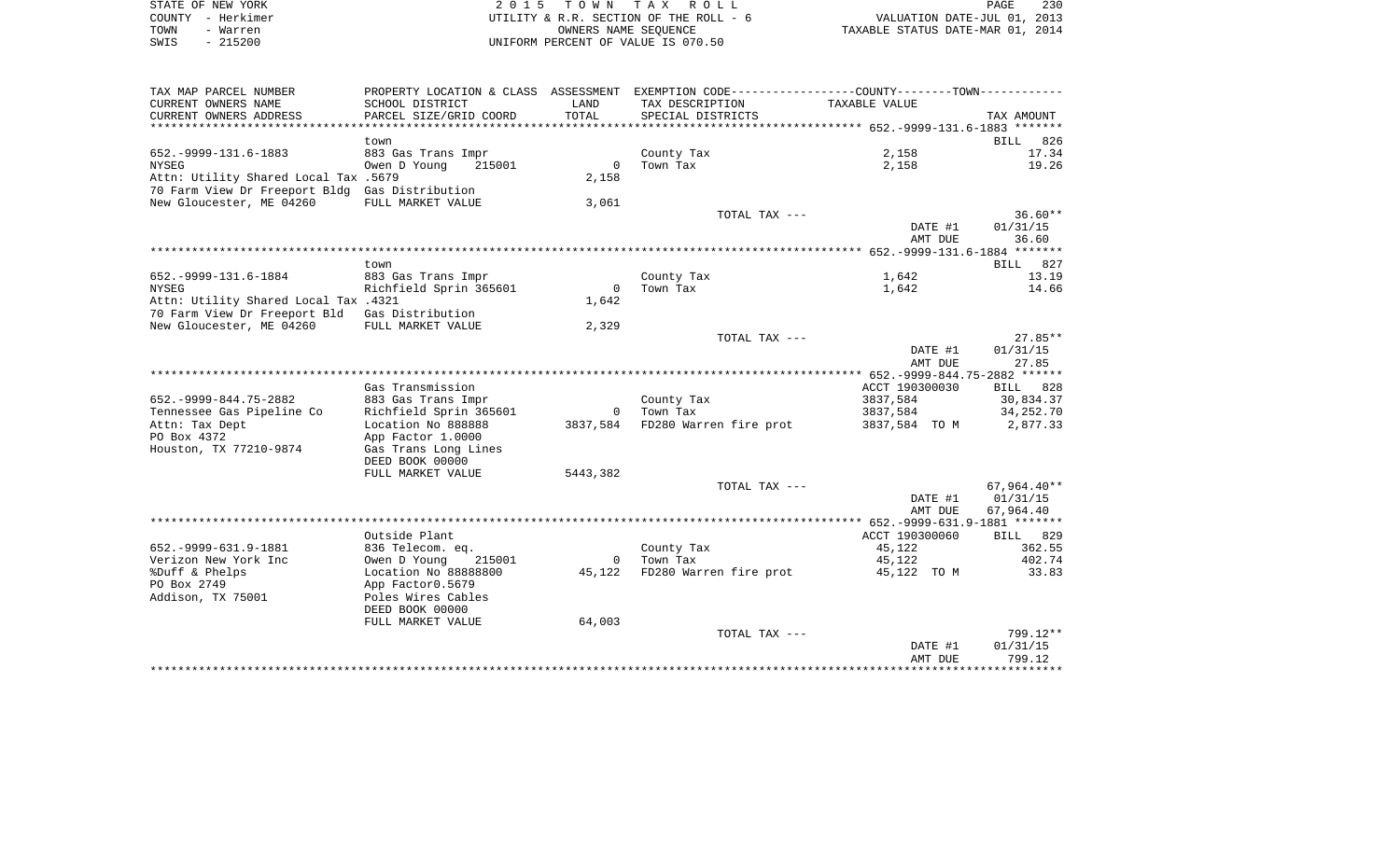|      | STATE OF NEW YORK | 2015 TOWN TAX ROLL                     |                                  | PAGE | -231 |
|------|-------------------|----------------------------------------|----------------------------------|------|------|
|      | COUNTY - Herkimer | UTILITY & R.R. SECTION OF THE ROLL - 6 | VALUATION DATE-JUL 01, 2013      |      |      |
| TOWN | - Warren          | OWNERS NAME SEOUENCE                   | TAXABLE STATUS DATE-MAR 01, 2014 |      |      |
| SWIS | $-215200$         | UNIFORM PERCENT OF VALUE IS 070.50     |                                  |      |      |
|      |                   |                                        |                                  |      |      |

| TAX MAP PARCEL NUMBER       | PROPERTY LOCATION & CLASS | ASSESSMENT | EXEMPTION CODE-        | -COUNTY------<br>$-TOWN - -$ |             |
|-----------------------------|---------------------------|------------|------------------------|------------------------------|-------------|
| CURRENT OWNERS NAME         | SCHOOL DISTRICT           | LAND       | TAX DESCRIPTION        | TAXABLE VALUE                |             |
| CURRENT OWNERS ADDRESS      | PARCEL SIZE/GRID COORD    | TOTAL      | SPECIAL DISTRICTS      |                              | TAX AMOUNT  |
|                             |                           |            |                        | 652.-9999-631.9-1882         | *******     |
|                             | Outside Plant             |            |                        | ACCT 190300060               | 830<br>BILL |
| 652. - 9999 - 631. 9 - 1882 | 836 Telecom. eq.          |            | County Tax             | 34,332                       | 275.85      |
| Verizon New York Inc        | Richfield Sprin 365601    | 0          | Town Tax               | 34,332                       | 306.43      |
| %Duff & Phelps              | Location No 888888        | 34,332     | FD280 Warren fire prot | 34,332 TO M                  | 25.74       |
| PO Box 2749                 | App Factor 0.4321         |            |                        |                              |             |
| Addison, TX 75001           | Poles Wires Cables        |            |                        |                              |             |
|                             | FULL MARKET VALUE         | 48,698     |                        |                              |             |
|                             |                           |            | TOTAL TAX ---          |                              | 608.02**    |
|                             |                           |            |                        | DATE #1                      | 01/31/15    |
|                             |                           |            |                        | AMT DUE                      | 608.02      |
|                             |                           |            |                        |                              |             |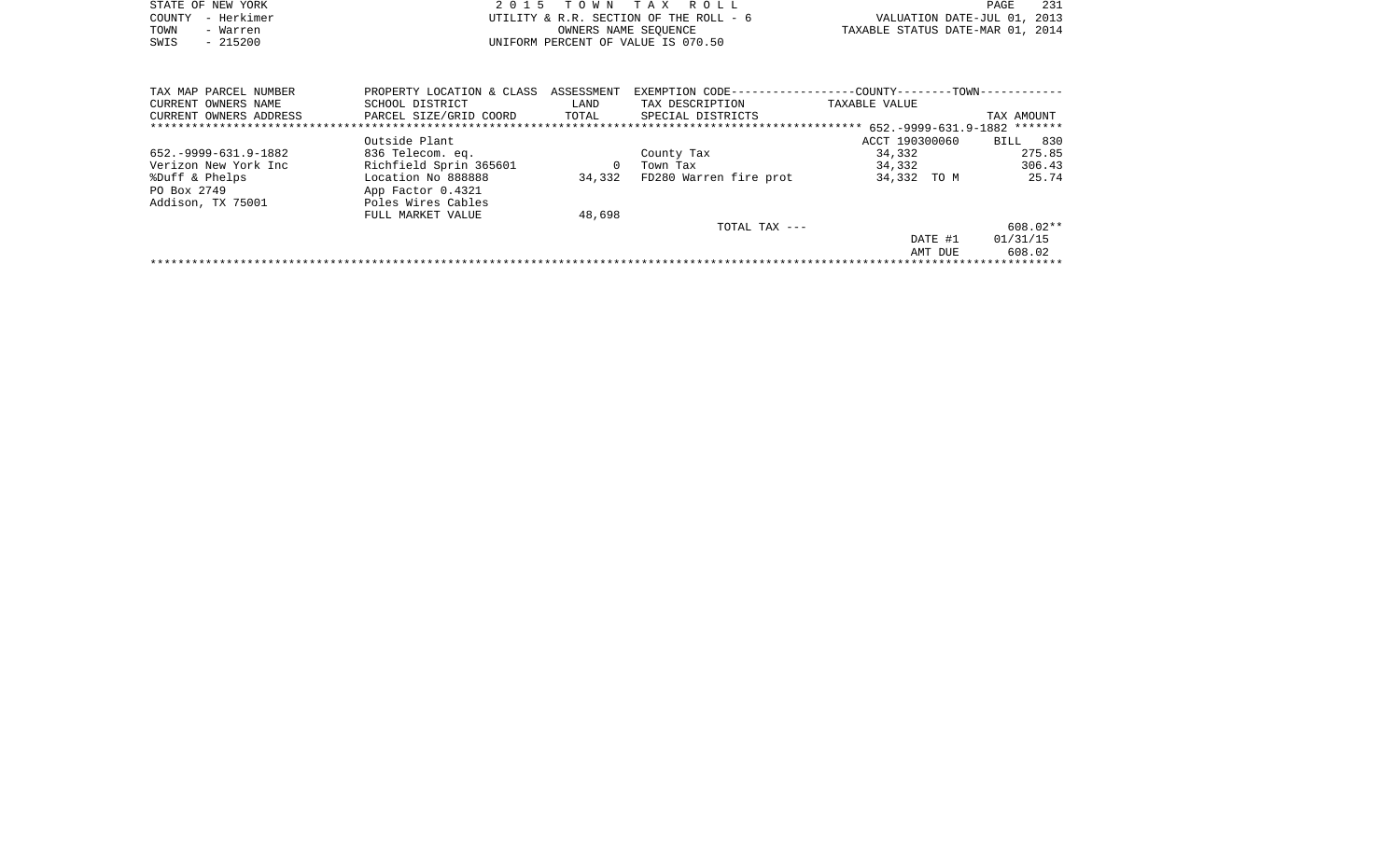|      | STATE OF NEW YORK | 2015 TOWN TAX ROLL                     | PAGE                             | 232 |
|------|-------------------|----------------------------------------|----------------------------------|-----|
|      | COUNTY - Herkimer | UTILITY & R.R. SECTION OF THE ROLL - 6 | VALUATION DATE-JUL 01, 2013      |     |
| TOWN | - Warren          |                                        | TAXABLE STATUS DATE-MAR 01, 2014 |     |
| SWIS | - 215200          | UNIFORM PERCENT OF VALUE IS 070.50     | RPS155/V04/L015                  |     |
|      |                   |                                        | CURRENT DATE 12/18/2014          |     |

#### R O L L S U B S E C T I O N - - T O T A L S

#### \*\*\* S P E C I A L D I S T R I C T S U M M A R Y \*\*\*

| CODE DISTRICT NAME PARCELS | TOTAL | EXTENSION<br>TYPE | EXTENSION<br>VALUE | AD VALOREM<br>VALUE | EXEMPT<br>AMOUNT | TAXABLE<br>VALUE | TOTAL<br>TAX |
|----------------------------|-------|-------------------|--------------------|---------------------|------------------|------------------|--------------|
| FD280 Warren fire pr       |       | TOTAL M           |                    | 5001,768            |                  | 5001,768         | 3,750.20     |

### \*\*\* S C H O O L D I S T R I C T S U M M A R Y \*\*\*

| CODE   | DISTRICT NAME             | TOTAL<br>PARCELS | ASSESSED<br>LAND | ASSESSED<br>TOTAL | <b>EXEMPT</b><br>AMOUNT | TOTAL<br>TAXABLE       |
|--------|---------------------------|------------------|------------------|-------------------|-------------------------|------------------------|
|        |                           |                  |                  |                   | STAR AMOUNT             | STAR TAXABLE           |
|        | Owen D Young              | 5                | 7,000            | 1301,385          |                         | 1,301,385              |
| 215001 | Richfield Springs         | 8                |                  | 4859,913          |                         | 1,301,385<br>4,859,913 |
| 365601 |                           |                  |                  |                   |                         | 4,859,913              |
|        | SUB-TOTAL                 | 13               | 7,000            | 6161,298          |                         | 6,161,298              |
|        | S U B - T O T A $L(CONT)$ |                  |                  |                   |                         | 6,161,298              |
|        | TOTAL                     | 13               | 7,000            | 6161,298          |                         | 6,161,298              |
|        | TO TAL (CONT)             |                  |                  |                   |                         | 6,161,298              |

\*\*\* S Y S T E M C O D E S S U M M A R Y \*\*\*

NO SYSTEM EXEMPTIONS AT THIS LEVEL

\*\*\* E X E M P T I O N S U M M A R Y \*\*\*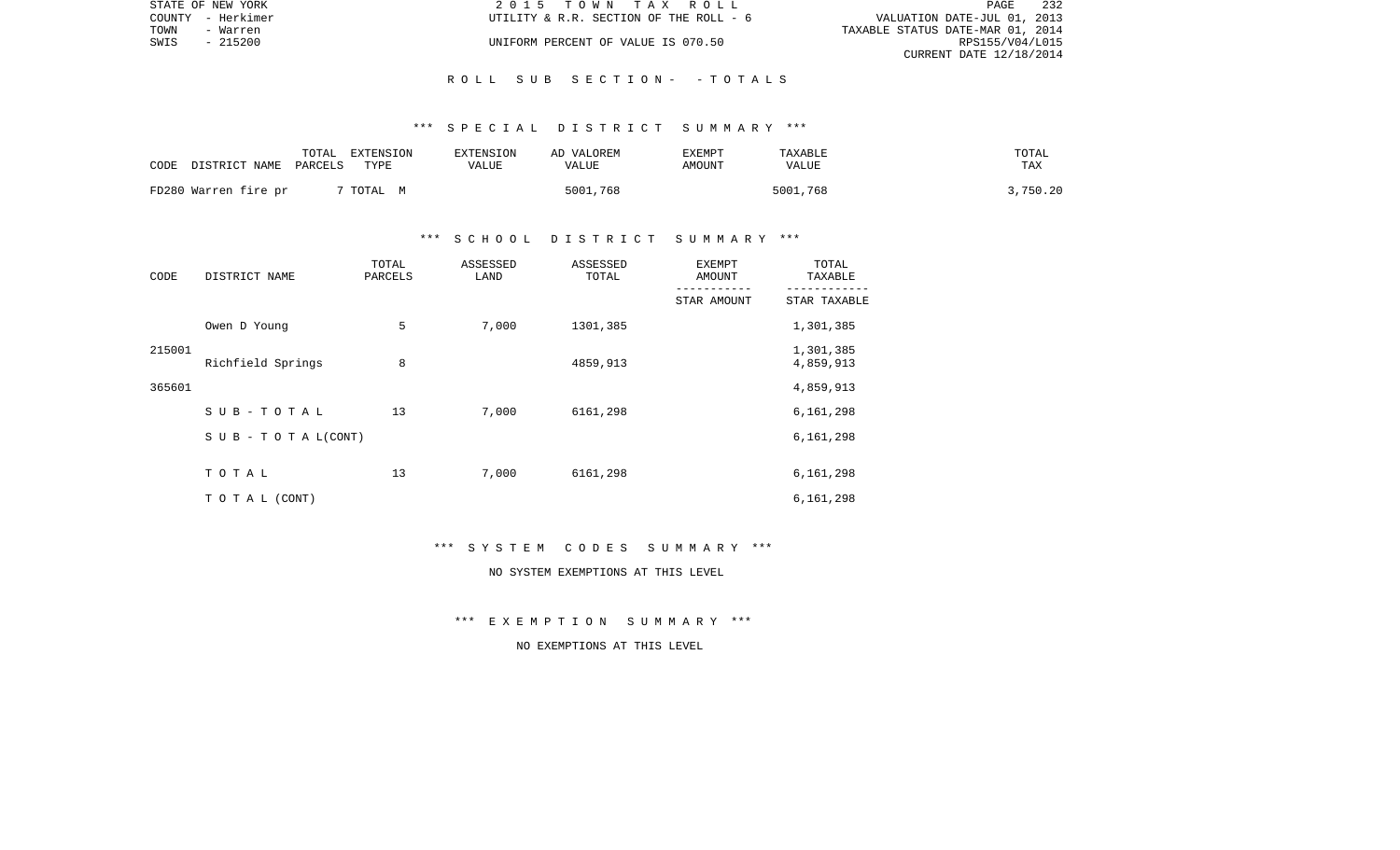|      | STATE OF NEW YORK | 2015 TOWN TAX ROLL                     |                                  | PAGE            | 233 |
|------|-------------------|----------------------------------------|----------------------------------|-----------------|-----|
|      | COUNTY - Herkimer | UTILITY & R.R. SECTION OF THE ROLL - 6 | VALUATION DATE-JUL 01, 2013      |                 |     |
| TOWN | - Warren          |                                        | TAXABLE STATUS DATE-MAR 01, 2014 |                 |     |
| SWIS | $-215200$         | UNIFORM PERCENT OF VALUE IS 070.50     |                                  | RPS155/V04/L015 |     |
|      |                   |                                        | CURRENT DATE 12/18/2014          |                 |     |

#### R O L L S U B S E C T I O N - - T O T A L S

| ROLL<br>SEC | DESCRIPTION      | TOTAL<br>PARCELS | ASSESSED<br>LAND | ASSESSED<br>TOTAL | <b>EXEMPT</b><br><b>AMOUNT</b> | TOTAL<br>TAXABLE | TOTAL<br>TAX |
|-------------|------------------|------------------|------------------|-------------------|--------------------------------|------------------|--------------|
|             |                  |                  |                  |                   | STAR AMOUNT                    | STAR TAXABLE     |              |
|             | County Tax       |                  | 7,000            | 6161,298          |                                | 6,161,298        | 49,505.03    |
|             | Town Tax         |                  | 7,000            | 6161,298          |                                | 6,161,298        | 54,993.22    |
|             | SPEC DIST TAXES  |                  |                  |                   |                                |                  | 3,750.20     |
|             | UTILITIES & N.C. |                  |                  |                   |                                |                  | 108,248.45   |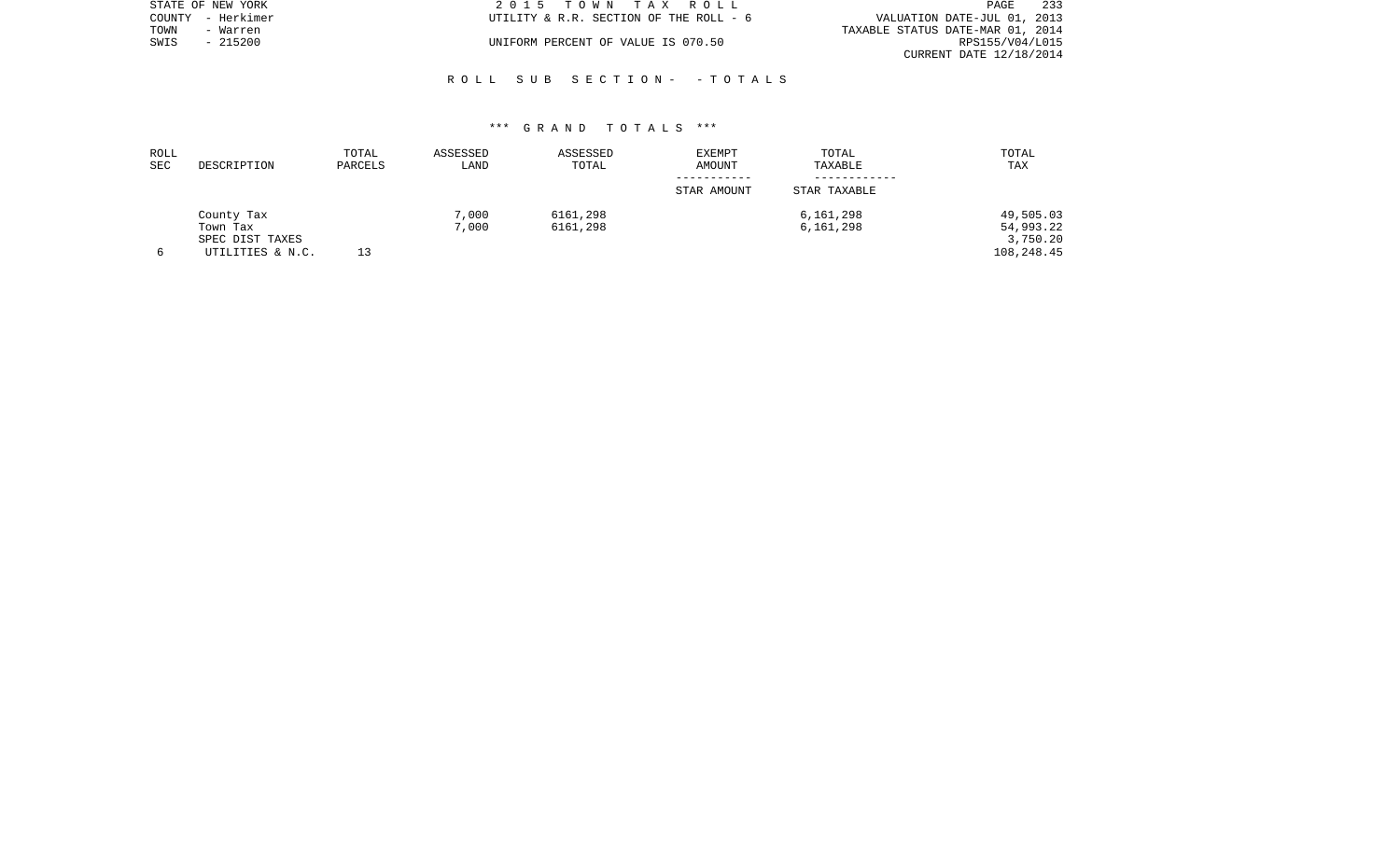| STATE OF NEW YORK | 2015 TOWN TAX ROLL                     | PAGE                             | 234 |
|-------------------|----------------------------------------|----------------------------------|-----|
| COUNTY - Herkimer | UTILITY & R.R. SECTION OF THE ROLL - 6 | VALUATION DATE-JUL 01, 2013      |     |
| TOWN<br>- Warren  |                                        | TAXABLE STATUS DATE-MAR 01, 2014 |     |
| - 215200<br>SWIS  | UNIFORM PERCENT OF VALUE IS 070.50     | RPS155/V04/L015                  |     |
|                   |                                        | CURRENT DATE 12/18/2014          |     |

#### R O L L S E C T I O N T O T A L S

#### \*\*\* S P E C I A L D I S T R I C T S U M M A R Y \*\*\*

| CODE DISTRICT NAME PARCELS | TOTAL | EXTENSION<br>TYPE | EXTENSION<br>VALUE | AD VALOREM<br>VALUE | EXEMPT<br>AMOUNT | TAXABLE<br>VALUE | TOTAL<br>TAX |
|----------------------------|-------|-------------------|--------------------|---------------------|------------------|------------------|--------------|
| FD280 Warren fire pr       |       | TOTAL M           |                    | 5001,768            |                  | 5001,768         | 3,750.20     |

#### \*\*\* S C H O O L D I S T R I C T S U M M A R Y \*\*\*

| CODE   | DISTRICT NAME                    | TOTAL<br>PARCELS | ASSESSED<br>LAND | ASSESSED<br>TOTAL | <b>EXEMPT</b><br>AMOUNT | TOTAL<br>TAXABLE       |
|--------|----------------------------------|------------------|------------------|-------------------|-------------------------|------------------------|
|        |                                  |                  |                  |                   | STAR AMOUNT             | STAR TAXABLE           |
|        | Owen D Young                     | 5                | 7,000            | 1301,385          |                         | 1,301,385              |
| 215001 | Richfield Springs                | 8                |                  | 4859,913          |                         | 1,301,385<br>4,859,913 |
| 365601 |                                  |                  |                  |                   |                         | 4,859,913              |
|        | SUB-TOTAL                        | 13               | 7,000            | 6161,298          |                         | 6,161,298              |
|        | $S \cup B - T \cup T A L (CONT)$ |                  |                  |                   |                         | 6,161,298              |
|        | TOTAL                            | 13               | 7,000            | 6161,298          |                         | 6,161,298              |
|        | TO TAL (CONT)                    |                  |                  |                   |                         | 6,161,298              |

\*\*\* S Y S T E M C O D E S S U M M A R Y \*\*\*

NO SYSTEM EXEMPTIONS AT THIS LEVEL

\*\*\* E X E M P T I O N S U M M A R Y \*\*\*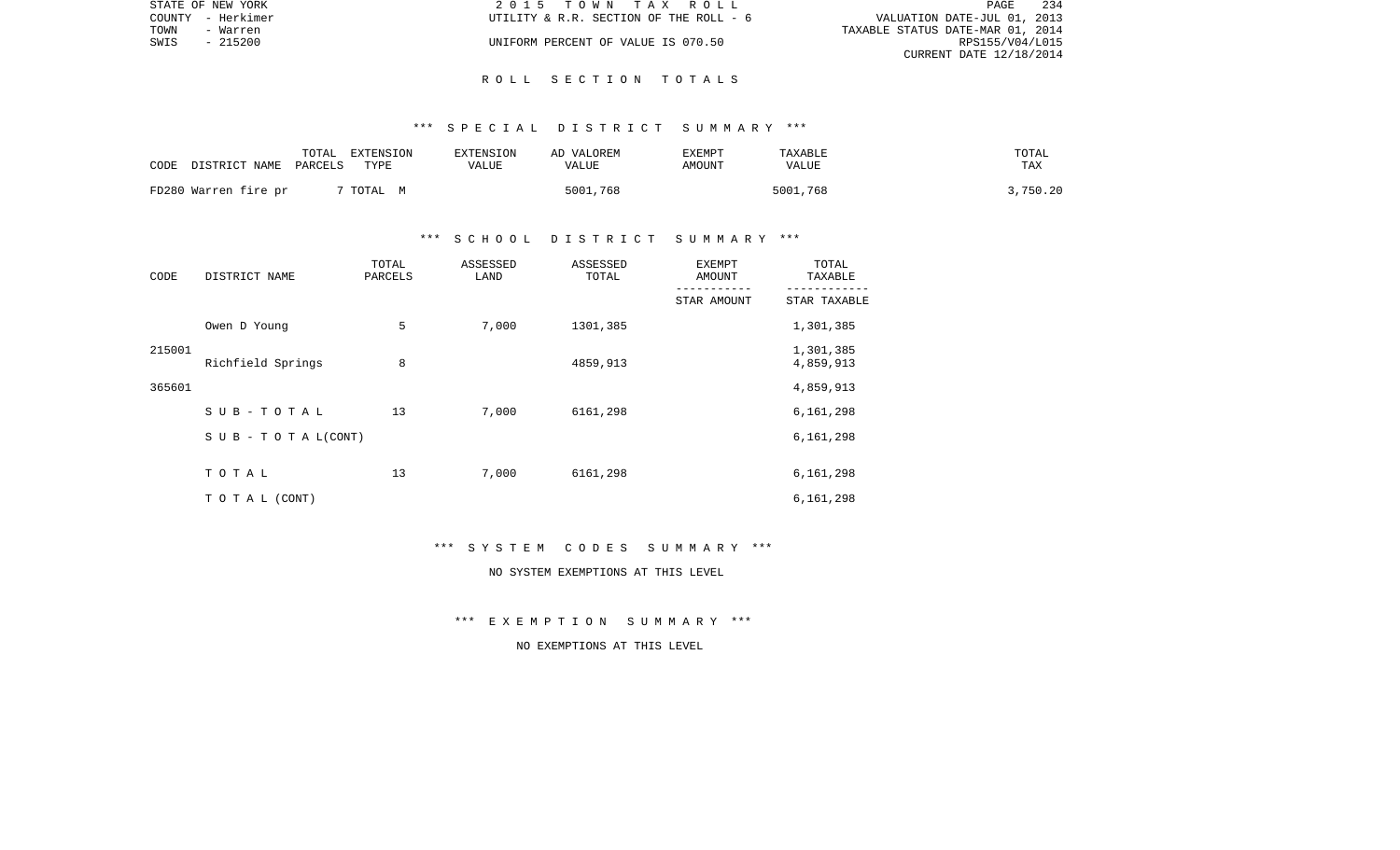| STATE OF NEW YORK | 2015 TOWN TAX ROLL                     | 235<br>PAGE                      |
|-------------------|----------------------------------------|----------------------------------|
| COUNTY - Herkimer | UTILITY & R.R. SECTION OF THE ROLL - 6 | VALUATION DATE-JUL 01, 2013      |
| TOWN<br>- Warren  |                                        | TAXABLE STATUS DATE-MAR 01, 2014 |
| - 215200<br>SWIS  | UNIFORM PERCENT OF VALUE IS 070.50     | RPS155/V04/L015                  |
|                   |                                        | CURRENT DATE 12/18/2014          |

#### R O L L S E C T I O N T O T A L S

| ROLL<br>SEC | DESCRIPTION      | TOTAL<br>PARCELS | ASSESSED<br>LAND | ASSESSED<br>TOTAL | <b>EXEMPT</b><br>AMOUNT | TOTAL<br>TAXABLE | TOTAL<br>TAX |
|-------------|------------------|------------------|------------------|-------------------|-------------------------|------------------|--------------|
|             |                  |                  |                  |                   | STAR AMOUNT             | STAR TAXABLE     |              |
|             | County Tax       |                  | 7,000            | 6161,298          |                         | 6,161,298        | 49,505.03    |
|             | Town Tax         |                  | 7,000            | 6161,298          |                         | 6,161,298        | 54,993.22    |
|             | SPEC DIST TAXES  |                  |                  |                   |                         |                  | 3,750.20     |
| 6           | UTILITIES & N.C. |                  |                  |                   |                         |                  | 108,248.45   |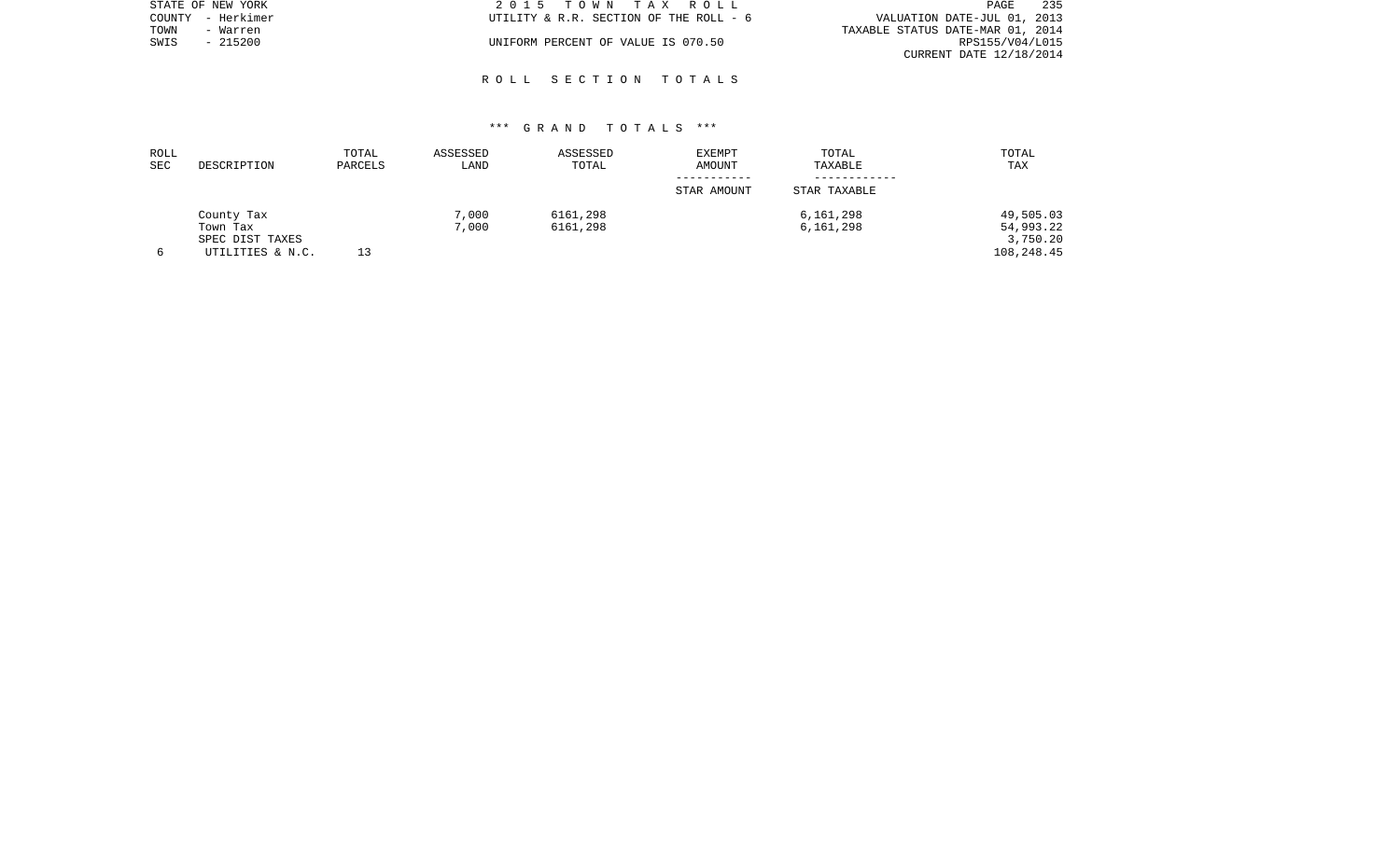| STATE OF NEW YORK | 2015 TOWN TAX ROLL                    | 236<br>PAGE                      |
|-------------------|---------------------------------------|----------------------------------|
| COUNTY - Herkimer | WHOLLY EXEMPT SECTION OF THE ROLL - 8 | VALUATION DATE-JUL 01, 2013      |
| TOWN<br>- Warren  | OWNERS NAME SEOUENCE                  | TAXABLE STATUS DATE-MAR 01, 2014 |
| $-215200$<br>SWIS | UNIFORM PERCENT OF VALUE IS 070.50    |                                  |

| TAX MAP PARCEL NUMBER     |                                                     |        | PROPERTY LOCATION & CLASS ASSESSMENT EXEMPTION CODE---------------COUNTY--------TOWN---------- |                |        |            |
|---------------------------|-----------------------------------------------------|--------|------------------------------------------------------------------------------------------------|----------------|--------|------------|
| CURRENT OWNERS NAME       | SCHOOL DISTRICT                                     | LAND   | TAX DESCRIPTION                                                                                | TAXABLE VALUE  |        |            |
| CURRENT OWNERS ADDRESS    | PARCEL SIZE/GRID COORD                              | TOTAL  | SPECIAL DISTRICTS                                                                              |                |        | TAX AMOUNT |
|                           |                                                     |        |                                                                                                |                |        |            |
|                           | Tunnicliff Rd                                       |        |                                                                                                | ACCT 190300150 |        |            |
| $139.4 - 1 - 14$          | 831 Tele Comm                                       |        | WDRL/FORCL 29700                                                                               | 10,503         | 10,503 |            |
| AM Telecom Properties Inc | Richfield Sprin 365601                              |        | 7,700 County Tax                                                                               | 0.00           |        | 0.00       |
| 1664 US Highway 63 South  | Location No 215201                                  | 10,503 | Town Tax                                                                                       | 0.00           |        | 0.00       |
| West Plains, MO 65775     | Cable & Equip                                       |        | FD280 Warren fire prot                                                                         | 0 TO M         |        |            |
|                           | Tunnicliff Rd                                       |        | 10,503 EX                                                                                      |                |        |            |
|                           | FRNT 125.00 DPTH 248.18                             |        |                                                                                                |                |        |            |
|                           | EAST-0370007 NRTH-1470047                           |        |                                                                                                |                |        |            |
|                           | DEED BOOK 1120 PG-437                               |        |                                                                                                |                |        |            |
|                           | FULL MARKET VALUE                                   | 14,898 |                                                                                                |                |        |            |
|                           |                                                     |        | TOTAL TAX ---                                                                                  |                |        | $0.00**$   |
|                           |                                                     |        |                                                                                                |                |        |            |
|                           | Jordanville                                         |        |                                                                                                | ACCT 190001275 |        |            |
| $132.60 - 1 - 38$         | 695 Cemetery                                        |        | C CEM-LND 13110                                                                                | 1,100          | 1,100  |            |
| Baptist Cemetery          | 215001<br>Owen D Young                              |        | 1,100 County Tax                                                                               | 0.00           |        | 0.00       |
| Jordanville, NY 13361     | Cemetery                                            |        | $1,100$ Town Tax                                                                               | 0.00           |        | 0.00       |
|                           | FRNT 192.00 DPTH 175.50                             |        | FD280 Warren fire prot                                                                         | $0$ TOM        |        |            |
|                           | EAST-0372531 NRTH-1487492<br>DEED BOOK 76<br>PG-154 |        | 1,100 EX                                                                                       |                |        |            |
|                           | FULL MARKET VALUE                                   | 1,560  |                                                                                                |                |        |            |
|                           |                                                     |        | TOTAL TAX ---                                                                                  |                |        | $0.00**$   |
|                           |                                                     |        |                                                                                                |                |        |            |
|                           | State Route 167                                     |        |                                                                                                |                |        |            |
| $139.4 - 1 - 66$          | 695 Cemetery                                        |        | PRIV CEM 27350                                                                                 | 2,000          | 2,000  |            |
| Bloomfield Cemetary       | Richfield Sprin 365601                              |        | 2,000 County Tax                                                                               | 0.00           |        | 0.00       |
|                           | 0.50<br>ACRES                                       | 2,000  | Town Tax                                                                                       | 0.00           |        | 0.00       |
|                           | EAST-0365332 NRTH-1470035                           |        | FD280 Warren fire prot                                                                         | 0 TO M         |        |            |
|                           | FULL MARKET VALUE                                   | 2,837  | 2,000 EX                                                                                       |                |        |            |
|                           |                                                     |        | TOTAL TAX ---                                                                                  |                |        | $0.00**$   |
|                           |                                                     |        |                                                                                                |                |        |            |
|                           | Chyle Rd                                            |        |                                                                                                | ACCT 190007651 |        |            |
| $140.2 - 1 - 15$          | 695 Cemetery                                        |        | PRIV CEM 27350                                                                                 | 500            | 500    |            |
| Chyle Cemetery            | Owen D Young<br>215001                              |        | 500 County Tax                                                                                 | 0.00           |        | 0.00       |
| Richfield Spa, NY 13439   | Cemetery                                            | 500    | Town Tax                                                                                       | 0.00           |        | 0.00       |
|                           | FRNT 125.00 DPTH 155.00                             |        | FD280 Warren fire prot                                                                         | O TOM          |        |            |
|                           | EAST-0388362 NRTH-1474506                           |        | 500 EX                                                                                         |                |        |            |
|                           | FULL MARKET VALUE                                   | 709    |                                                                                                |                |        |            |
|                           |                                                     |        | TOTAL TAX ---                                                                                  |                |        | $0.00**$   |
|                           |                                                     |        |                                                                                                |                |        |            |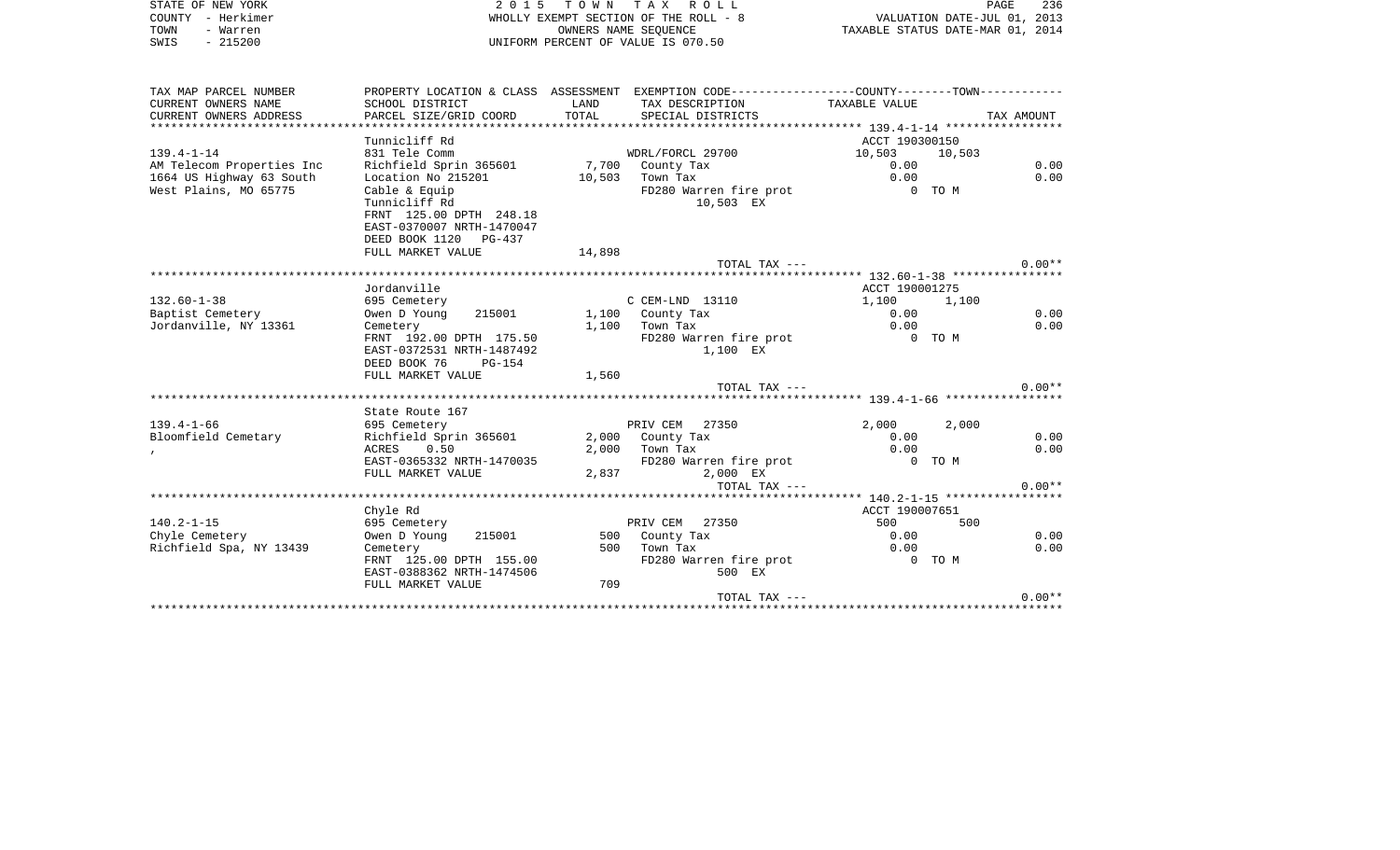| STATE OF NEW YORK                          |                                |         | 2015 TOWN TAX ROLL                                                                             |                                  |                             | PAGE<br>237 |
|--------------------------------------------|--------------------------------|---------|------------------------------------------------------------------------------------------------|----------------------------------|-----------------------------|-------------|
| COUNTY - Herkimer                          |                                |         | WHOLLY EXEMPT SECTION OF THE ROLL - 8                                                          |                                  | VALUATION DATE-JUL 01, 2013 |             |
| TOWN<br>- Warren                           |                                |         | OWNERS NAME SEOUENCE                                                                           | TAXABLE STATUS DATE-MAR 01, 2014 |                             |             |
| $-215200$<br>SWIS                          |                                |         | UNIFORM PERCENT OF VALUE IS 070.50                                                             |                                  |                             |             |
| TAX MAP PARCEL NUMBER                      |                                |         | PROPERTY LOCATION & CLASS ASSESSMENT EXEMPTION CODE----------------COUNTY-------TOWN---------- |                                  |                             |             |
| CURRENT OWNERS NAME                        | SCHOOL DISTRICT                | LAND    | TAX DESCRIPTION                                                                                | TAXABLE VALUE                    |                             |             |
| CURRENT OWNERS ADDRESS                     | PARCEL SIZE/GRID COORD         | TOTAL   | SPECIAL DISTRICTS                                                                              |                                  |                             | TAX AMOUNT  |
|                                            |                                |         |                                                                                                |                                  |                             |             |
|                                            | Hogsback Rd                    |         |                                                                                                |                                  |                             |             |
| $139.2 - 1 - 26.2$                         | 695 Cemetery                   |         | C CEM-LND 13110                                                                                | 650                              | 650                         |             |
| Crain Memorial Cemetery                    | Richfield Sprin 365601         |         | 650 County Tax                                                                                 | 0.00                             |                             | 0.00        |
| C/O Kenneth Empey                          | FRNT 200.00 DPTH 224.30        | 650     | Town Tax                                                                                       | 0.00                             |                             | 0.00        |
| 350 Cullen Rd                              | EAST-0368839 NRTH-1474036      |         | FD280 Warren fire prot                                                                         |                                  | 0 TO M                      |             |
| Richfield Springs, NY 13439                | DEED BOOK 1190 PG-641          |         | 650 EX                                                                                         |                                  |                             |             |
|                                            | FULL MARKET VALUE              | 922     |                                                                                                |                                  |                             |             |
|                                            |                                |         | TOTAL TAX ---                                                                                  |                                  |                             | $0.00**$    |
|                                            | Williams Rd N                  |         |                                                                                                |                                  |                             |             |
| $133.1 - 1 - 24$                           | 695 Cemetery                   |         | PRIV CEM 27350                                                                                 | 500                              | 500                         |             |
| Crim Family Cemetary                       | Owen D Young<br>215001         |         | 500 County Tax                                                                                 | 0.00                             |                             | 0.00        |
| Mohawk, NY 13407                           | Cemetery                       | 500     | Town Tax                                                                                       | 0.00                             |                             | 0.00        |
|                                            | Vac Ld                         |         | FD280 Warren fire prot                                                                         |                                  | 0 TO M                      |             |
|                                            | Williams Rd                    |         | 500 EX                                                                                         |                                  |                             |             |
|                                            | 66.00 DPTH 132.00<br>FRNT      |         |                                                                                                |                                  |                             |             |
|                                            | EAST-0379416 NRTH-1487597      |         |                                                                                                |                                  |                             |             |
|                                            | FULL MARKET VALUE              | 709     |                                                                                                |                                  |                             |             |
|                                            |                                |         | TOTAL TAX ---                                                                                  |                                  |                             | $0.00**$    |
|                                            |                                |         |                                                                                                |                                  |                             |             |
|                                            | State Route 28                 |         |                                                                                                |                                  |                             |             |
| $652.999 - 9 - 9$<br>Herkimer County IDA   | 883 Gas Trans Im               |         | MUN OWNED 13100                                                                                | 433,400<br>0.00                  | 433,400                     | 0.00        |
|                                            | Richfield Sprin 365601<br>2017 | 433,400 | 25,000 County Tax<br>Town Tax                                                                  | 0.00                             |                             | 0.00        |
| Attn: Lillian Orman<br>301 N Washington St | <b>ACRES</b><br>0.01           |         | FD280 Warren fire prot                                                                         |                                  | 0 TO M                      |             |
| PO Box 390                                 | FULL MARKET VALUE              | 614,752 | 433,400 EX                                                                                     |                                  |                             |             |
| Herkimer, NY 13350                         |                                |         |                                                                                                |                                  |                             |             |
|                                            |                                |         | TOTAL TAX ---                                                                                  |                                  |                             | $0.00**$    |
|                                            |                                |         |                                                                                                |                                  |                             |             |
|                                            | Jordanville Rd                 |         |                                                                                                | ACCT 190010725                   |                             |             |
| $133.3 - 1 - 3$                            | 695 Cemetery                   |         | PRIV CEM 27350                                                                                 | 4,000                            | 4,000                       |             |
| Highland Cemetery                          | 215001<br>Owen D Young         | 4,000   | County Tax                                                                                     | 0.00                             |                             | 0.00        |
| Jordanville, NY 13361                      | Cemetery                       | 4,000   | Town Tax                                                                                       | 0.00                             |                             | 0.00        |
|                                            | ACRES<br>4.00                  |         | FD280 Warren fire prot                                                                         |                                  | 0 TO M                      |             |
|                                            | EAST-0374478 NRTH-1487529      |         | 4,000 EX                                                                                       |                                  |                             |             |
|                                            | FULL MARKET VALUE              | 5,674   |                                                                                                |                                  |                             |             |
|                                            |                                |         | TOTAL TAX ---                                                                                  |                                  |                             | $0.00**$    |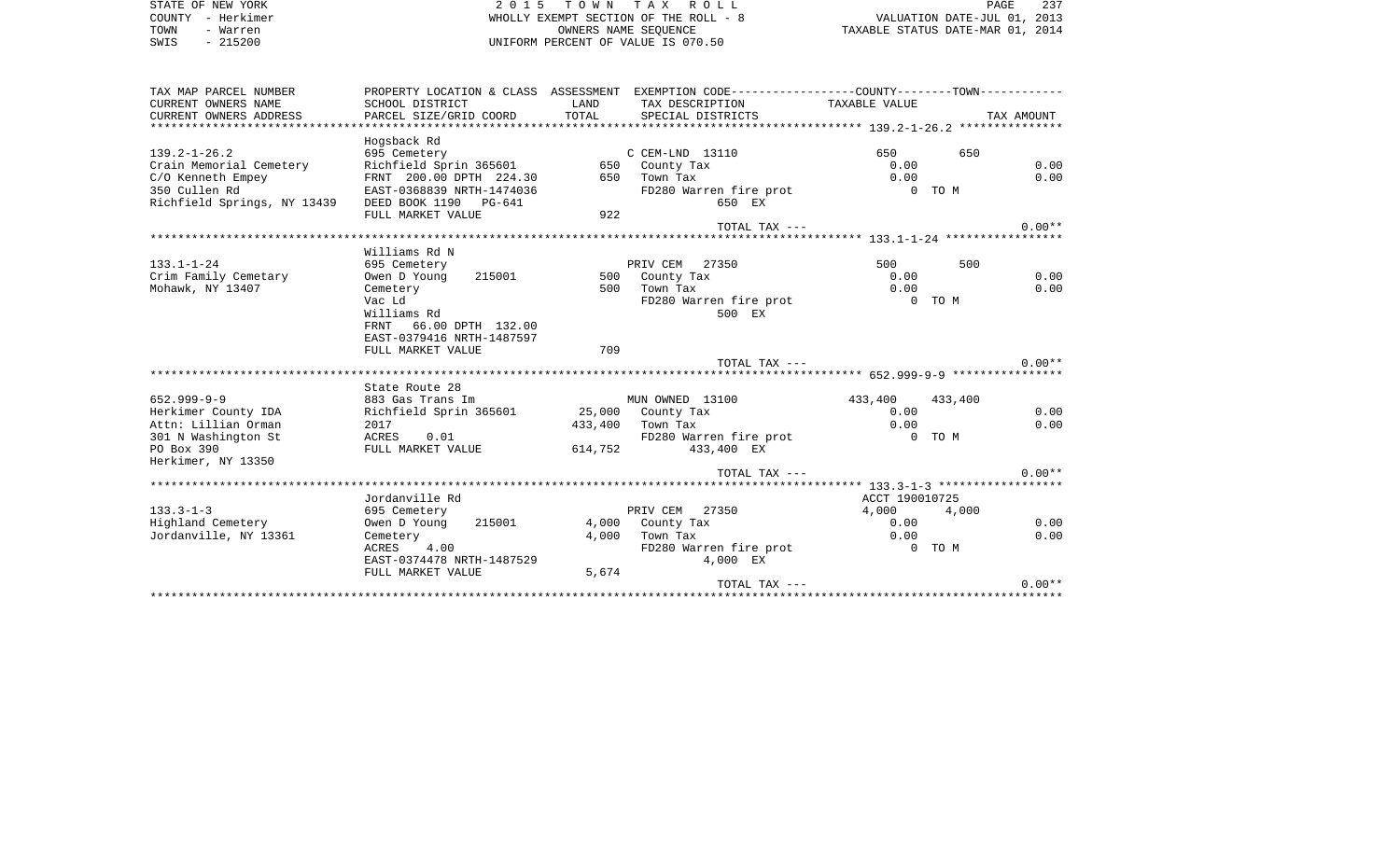STATE OF NEW YORK **EXECUTE:** A G ALL 2015 TO W N T A X R O L L COUNTY - Herkimer WHOLLY EXEMPT SECTION OF THE ROLL - 8 VALUATION DATE-JUL 01, 2013 TOWN - Warren OWNERS NAME SEQUENCE TAXABLE STATUS DATE-MAR 01, 2014 SWIS - 215200 UNIFORM PERCENT OF VALUE IS 070.50

| TAX MAP PARCEL NUMBER<br>CURRENT OWNERS NAME | SCHOOL DISTRICT                     | LAND     | PROPERTY LOCATION & CLASS ASSESSMENT EXEMPTION CODE----------------COUNTY-------TOWN----------<br>TAX DESCRIPTION | TAXABLE VALUE              |            |
|----------------------------------------------|-------------------------------------|----------|-------------------------------------------------------------------------------------------------------------------|----------------------------|------------|
| CURRENT OWNERS ADDRESS                       | PARCEL SIZE/GRID COORD              | TOTAL    | SPECIAL DISTRICTS                                                                                                 |                            | TAX AMOUNT |
|                                              |                                     |          |                                                                                                                   |                            |            |
|                                              | Jordanville Rd                      |          |                                                                                                                   | ACCT 190006480             |            |
| $133.3 - 1 - 12$                             | 210 1 Family Res                    |          | NON PROF 9 25300                                                                                                  | 39,000<br>39,000           |            |
| Holy Trinity Monastery                       | 215001<br>Owen D Young              |          | 9,800 County Tax                                                                                                  | 0.00                       | 0.00       |
| PO Box 36                                    | Residence                           | 39,000   | Town Tax                                                                                                          | 0.00                       | 0.00       |
| Jordanville, NY 13361                        | 80.00 DPTH 572.00<br>FRNT           |          | FD280 Warren fire prot                                                                                            | 0 TO M                     |            |
|                                              | EAST-0375846 NRTH-1487447           |          | 39,000 EX                                                                                                         |                            |            |
|                                              | DEED BOOK 698<br>PG-572             |          |                                                                                                                   |                            |            |
|                                              | FULL MARKET VALUE                   | 55,319   |                                                                                                                   |                            |            |
|                                              |                                     |          | TOTAL TAX ---                                                                                                     |                            | $0.00**$   |
|                                              |                                     |          |                                                                                                                   |                            |            |
|                                              | Jordanville Rd                      |          |                                                                                                                   | ACCT 190011370             |            |
| $133.3 - 1 - 40$                             | 210 1 Family Res                    |          | NON PROF 9 25300                                                                                                  | 55,800<br>55,800<br>0.00   | 0.00       |
| Holy Trinity Monastery<br>PO Box 36          | Owen D Young<br>215001<br>Residence | 55,800   | 9,500 County Tax<br>Town Tax                                                                                      | 0.00                       | 0.00       |
| Jordanville, NY 13361                        | FRNT 200.00 DPTH 208.00             |          | FD280 Warren fire prot                                                                                            | 0 TO M                     |            |
|                                              | EAST-0375719 NRTH-1487048           |          | 55,800 EX                                                                                                         |                            |            |
|                                              | DEED BOOK 709<br>PG-987             |          |                                                                                                                   |                            |            |
|                                              | FULL MARKET VALUE                   | 79,149   |                                                                                                                   |                            |            |
|                                              |                                     |          | TOTAL TAX ---                                                                                                     |                            | $0.00**$   |
|                                              |                                     |          |                                                                                                                   |                            |            |
|                                              | Robinson Rd                         |          |                                                                                                                   | ACCT 190005170             |            |
| $133.1 - 1 - 2$                              | 620 Religious                       |          | NON PROF 9 25300                                                                                                  | 2903,800<br>2903,800       |            |
| Holy Trinity Russian                         | 215001<br>Owen D Young              |          | 143,100 County Tax                                                                                                | 0.00                       | 0.00       |
| Orthodox Monastery                           | Monastery                           |          | 2903,800 Town Tax                                                                                                 | 0.00                       | 0.00       |
| Jordanville, NY 13361                        | ACRES 382.60                        |          | FD280 Warren fire prot                                                                                            | 0 TO M                     |            |
|                                              | EAST-0375499 NRTH-1492855           |          | 2903,800 EX                                                                                                       |                            |            |
|                                              | DEED BOOK 316<br>PG-531             |          |                                                                                                                   |                            |            |
|                                              | FULL MARKET VALUE                   | 4118,865 |                                                                                                                   |                            |            |
|                                              |                                     |          | TOTAL TAX ---                                                                                                     |                            | $0.00**$   |
|                                              |                                     |          |                                                                                                                   |                            |            |
| $133.1 - 1 - 27$                             | Henderson Rd<br>695 Cemetery        |          | PRIV CEM<br>27350                                                                                                 | ACCT 0990256<br>200<br>200 |            |
| Hoyer Hill Cemetery                          | Owen D Young<br>215001              |          | 200 County Tax                                                                                                    | 0.00                       | 0.00       |
| Jordanville, NY 13361                        | Cemetery                            | 200      | Town Tax                                                                                                          | 0.00                       | 0.00       |
|                                              | 99.00 DPTH 66.00<br>FRNT            |          | FD280 Warren fire prot                                                                                            | 0 TO M                     |            |
|                                              | EAST-0378896 NRTH-1492020           |          | 200 EX                                                                                                            |                            |            |
|                                              | FULL MARKET VALUE                   | 284      |                                                                                                                   |                            |            |
|                                              |                                     |          | TOTAL TAX ---                                                                                                     |                            | $0.00**$   |
|                                              |                                     |          |                                                                                                                   |                            |            |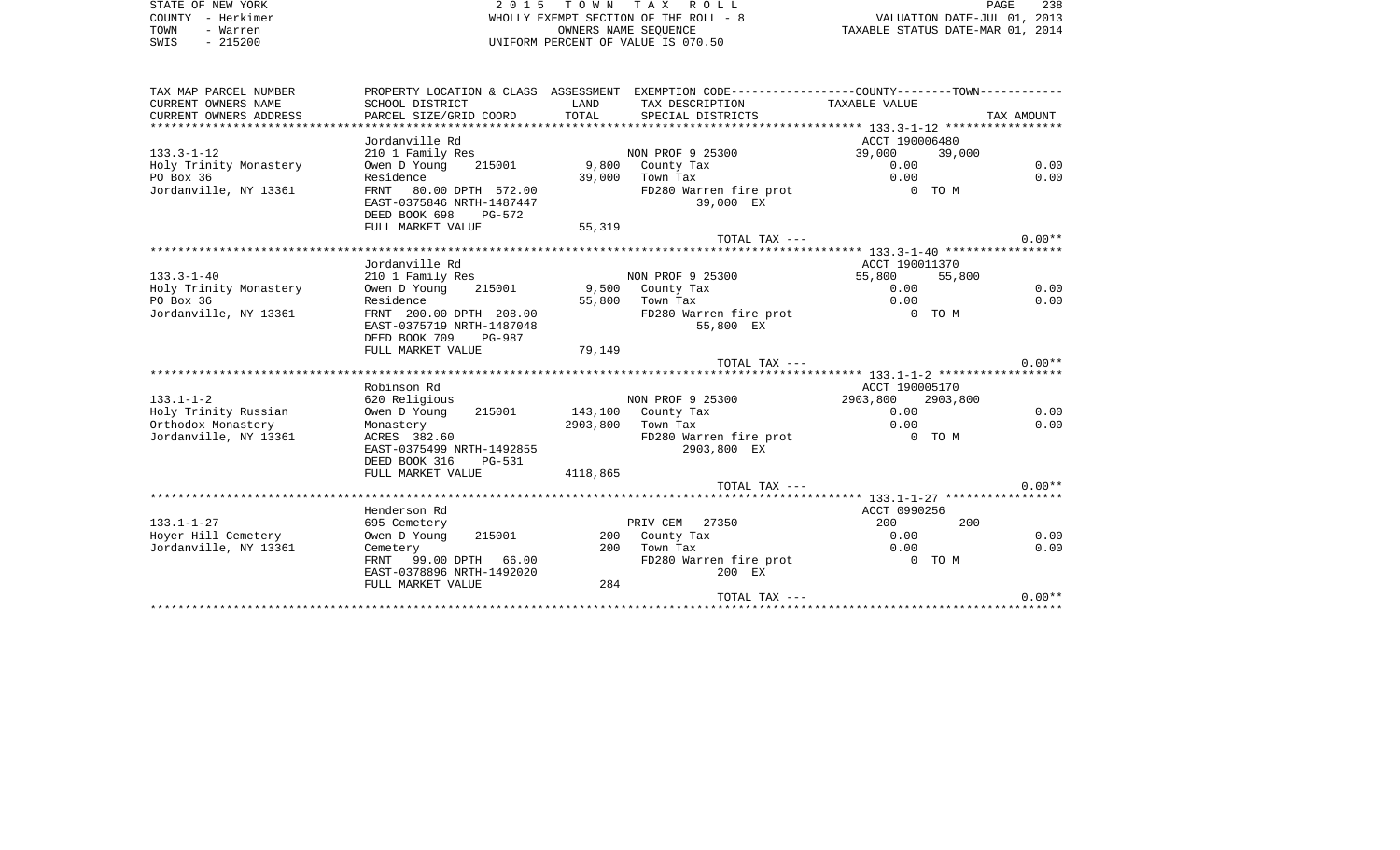|      | STATE OF NEW YORK | 2015 TOWN TAX ROLL                    | PAGE                             | 239 |
|------|-------------------|---------------------------------------|----------------------------------|-----|
|      | COUNTY - Herkimer | WHOLLY EXEMPT SECTION OF THE ROLL - 8 | VALUATION DATE-JUL 01, 2013      |     |
| TOWN | - Warren          | OWNERS NAME SEOUENCE                  | TAXABLE STATUS DATE-MAR 01, 2014 |     |
| SWIS | - 215200          | UNIFORM PERCENT OF VALUE IS 070.50    |                                  |     |

| TAX MAP PARCEL NUMBER                       |                                       |         | PROPERTY LOCATION & CLASS ASSESSMENT EXEMPTION CODE----------------COUNTY--------TOWN---------- |                 |        |            |
|---------------------------------------------|---------------------------------------|---------|-------------------------------------------------------------------------------------------------|-----------------|--------|------------|
| CURRENT OWNERS NAME                         | SCHOOL DISTRICT                       | LAND    | TAX DESCRIPTION                                                                                 | TAXABLE VALUE   |        |            |
| CURRENT OWNERS ADDRESS                      | PARCEL SIZE/GRID COORD                | TOTAL   | SPECIAL DISTRICTS                                                                               |                 |        | TAX AMOUNT |
|                                             |                                       |         |                                                                                                 |                 |        |            |
|                                             | Jordanville                           |         |                                                                                                 | ACCT 190001280  |        |            |
| $132.60 - 1 - 39$                           | 620 Religious                         |         | NON PROF 9 25300                                                                                | 143,000 143,000 |        |            |
| Jordanville Federated Church                | Owen D Young 215001 11,000 County Tax |         |                                                                                                 | 0.00            |        | 0.00       |
| Jordanville, NY 13361                       | Church                                | 143,000 | Town Tax                                                                                        | 0.00            |        | 0.00       |
|                                             | FRNT 214.50 DPTH 173.50               |         | FD280 Warren fire prot                                                                          | $0$ TOM         |        |            |
|                                             | EAST-0372751 NRTH-1487502             |         | 143,000 EX                                                                                      |                 |        |            |
|                                             | DEED BOOK 52<br>$PG-281$              |         |                                                                                                 |                 |        |            |
|                                             | FULL MARKET VALUE                     | 202,837 |                                                                                                 |                 |        |            |
|                                             |                                       |         | TOTAL TAX ---                                                                                   |                 |        | $0.00**$   |
|                                             |                                       |         |                                                                                                 |                 |        |            |
|                                             | Jordanville                           |         |                                                                                                 | ACCT 190001285  |        |            |
| $132.60 - 1 - 40$                           | 620 Religious                         |         | NON PROF 9 25300                                                                                | 63,100          | 63,100 |            |
| Jordanville Federated Church P Owen D Young | 215001                                |         | 7,000 County Tax                                                                                | 0.00            |        | 0.00       |
| Jordanville, NY 13361                       | Parsonage                             |         | 63,100 Town Tax                                                                                 | 0.00            |        | 0.00       |
|                                             | FRNT 115.50 DPTH 163.53               |         | FD280 Warren fire prot                                                                          | $0$ TOM         |        |            |
|                                             | EAST-0372894 NRTH-1487508             |         | 63,100 EX                                                                                       |                 |        |            |
|                                             | FULL MARKET VALUE                     | 89,504  |                                                                                                 |                 |        |            |
|                                             |                                       |         | TOTAL TAX ---                                                                                   |                 |        | $0.00**$   |
|                                             |                                       |         |                                                                                                 |                 |        |            |
|                                             | Jordanville                           |         |                                                                                                 | ACCT 190001270  |        |            |
| $132.60 - 1 - 37$                           | 611 Library                           |         | N/P-EDUCAT 25120                                                                                | 37,700 37,700   |        |            |
| Jordanville Public Library                  | Owen D Young                          |         | 215001 6,300 County Tax                                                                         | 0.00            |        | 0.00       |
| Jordanville, NY 13361                       | Library                               |         | 37,700 Town Tax                                                                                 | 0.00            |        | 0.00       |
|                                             | FRNT 150.00 DPTH 100.00               |         | FD280 Warren fire prot                                                                          | 0 TO M          |        |            |
|                                             | EAST-0372359 NRTH-1487442<br>PG-982   |         | 37,700 EX                                                                                       |                 |        |            |
|                                             | DEED BOOK 693<br>FULL MARKET VALUE    |         |                                                                                                 |                 |        |            |
|                                             |                                       | 53,475  | TOTAL TAX ---                                                                                   |                 |        | $0.00**$   |
|                                             |                                       |         |                                                                                                 |                 |        |            |
|                                             | Jordanville                           |         |                                                                                                 | ACCT 190002795  |        |            |
| $132.60 - 1 - 61$                           | 330 Vacant comm                       |         | N/P-RELIG 25110                                                                                 | 1,000 1,000     |        |            |
| Methodist Church                            | 215001<br>Owen D Young                |         | 1,000 County Tax                                                                                | 0.00            |        | 0.00       |
| Jordanville, NY 13361                       | Vacant Lot                            | 1,000   | Town Tax                                                                                        | 0.00            |        | 0.00       |
|                                             | 82.50 DPTH 132.00<br>FRNT             |         | FD280 Warren fire prot                                                                          | 0 TO M          |        |            |
|                                             | EAST-0371189 NRTH-1487167             |         | 1,000 EX                                                                                        |                 |        |            |
|                                             | FULL MARKET VALUE                     | 1,418   |                                                                                                 |                 |        |            |
|                                             |                                       |         | TOTAL TAX ---                                                                                   |                 |        | $0.00**$   |
|                                             |                                       |         |                                                                                                 |                 |        |            |
|                                             |                                       |         |                                                                                                 |                 |        |            |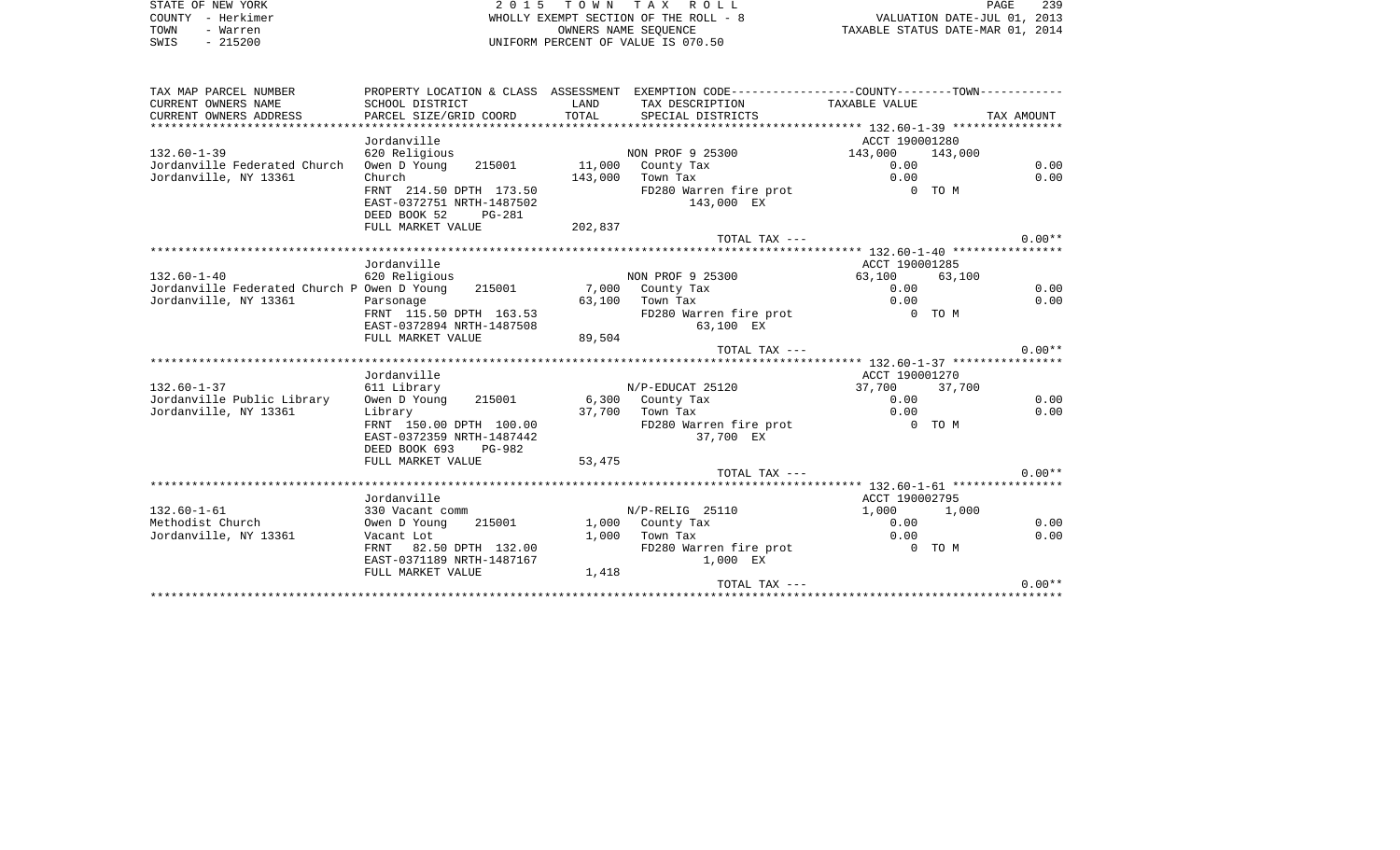| STATE OF NEW YORK          | 2 0 1 5                   | T O W N              | T A X<br>R O L L                      |                                            | PAGE                        | 240  |
|----------------------------|---------------------------|----------------------|---------------------------------------|--------------------------------------------|-----------------------------|------|
| - Herkimer<br>COUNTY       |                           |                      | WHOLLY EXEMPT SECTION OF THE ROLL - 8 |                                            | VALUATION DATE-JUL 01, 2013 |      |
| TOWN<br>- Warren           |                           | OWNERS NAME SEOUENCE |                                       | TAXABLE STATUS DATE-MAR 01, 2014           |                             |      |
| SWIS<br>$-215200$          |                           |                      | UNIFORM PERCENT OF VALUE IS 070.50    |                                            |                             |      |
|                            |                           |                      |                                       |                                            |                             |      |
|                            |                           |                      |                                       |                                            |                             |      |
|                            |                           |                      |                                       |                                            |                             |      |
| TAX MAP PARCEL NUMBER      | PROPERTY LOCATION & CLASS | ASSESSMENT           | EXEMPTION CODE---                     | -------------COUNTY--------TOWN----------- |                             |      |
| CURRENT OWNERS NAME        | SCHOOL DISTRICT           | LAND                 | TAX DESCRIPTION                       | TAXABLE VALUE                              |                             |      |
| CURRENT OWNERS ADDRESS     | PARCEL SIZE/GRID COORD    | TOTAL                | SPECIAL DISTRICTS                     |                                            | TAX AMOUNT                  |      |
|                            |                           |                      |                                       |                                            |                             |      |
|                            | Bloomfield Rd             |                      |                                       |                                            |                             |      |
| $139.4 - 1 - 67$           | 695 Cemetery              |                      | 27350<br>PRIV CEM                     | 1,000                                      | 1,000                       |      |
| Methodist Episcopal Church | Richfield Sprin 365601    | 1,000                | County Tax                            | 0.00                                       |                             | 0.00 |
|                            | FRNT 125.00 DPTH 321.00   | 1,000                | Town Tax                              | 0.00                                       |                             | 0.00 |
|                            | EAST-0364284 NRTH-1470646 |                      | FD280 Warren fire prot                | TO M<br>0                                  |                             |      |

|                                                       | FULL MARKET VALUE                | 1,418  | 1,000 EX               |                |        |          |
|-------------------------------------------------------|----------------------------------|--------|------------------------|----------------|--------|----------|
|                                                       |                                  |        | TOTAL TAX $---$        |                |        | $0.00**$ |
|                                                       |                                  |        |                        |                |        |          |
|                                                       | State Route 20                   |        |                        | ACCT 190008400 |        |          |
| $144.1 - 1 - 6$                                       | 961 State park                   |        | MUN OWNED 13100        | 5,300          | 5,300  |          |
| NYS Dept Of Environmental Cons Richfield Sprin 365601 |                                  |        | 5,300 County Tax       | 0.00           |        | 0.00     |
| 50 Wolf Rd                                            | Fishermen's Access To            | 5,300  | Town Tax               | 0.00           |        | 0.00     |
| Albany, NY 12233                                      | Weaver Lake                      |        | FD280 Warren fire prot |                | 0 TO M |          |
|                                                       | O-Wa Herkimer 109                |        | 5,300 EX               |                |        |          |
|                                                       | FRNT 650.00 DPTH                 |        | LT190 Warren light #3  |                | 0 TO M |          |
|                                                       | 4.80<br><b>ACRES</b>             |        | 5,300 EX               |                |        |          |
|                                                       | EAST-0377171 NRTH-1463034        |        |                        |                |        |          |
|                                                       | DEED BOOK 783<br>PG-576          |        |                        |                |        |          |
|                                                       | FULL MARKET VALUE                | 7,518  |                        |                |        |          |
|                                                       |                                  |        | TOTAL TAX ---          |                |        | $0.00**$ |
|                                                       |                                  |        |                        |                |        |          |
|                                                       | Jordanville                      |        |                        | ACCT 190009575 |        |          |
| $132.60 - 1 - 30$                                     | 485 >luse sm bld                 |        | SCHOOL DST 13800       | 10,000         | 10,000 |          |
| Owen D Young Central                                  | Owen D Young<br>215001           |        | 2,900 County Tax       | 0.00           |        | 0.00     |
| School Garage                                         | 2 Stall Garage                   | 10,000 | Town Tax               | 0.00           |        | 0.00     |
| Van Hornesville, NY 13475                             | 2000.013 To Nys Dept Tra         |        | FD280 Warren fire prot |                | 0 TO M |          |
|                                                       | 48.00 DPTH 105.00<br><b>FRNT</b> |        | 10,000 EX              |                |        |          |
|                                                       | EAST-0371674 NRTH-1487381        |        |                        |                |        |          |
|                                                       | DEED BOOK 880<br>$PG-37$         |        |                        |                |        |          |
|                                                       | FULL MARKET VALUE                | 14,184 |                        |                |        |          |
|                                                       |                                  |        | TOTAL TAX ---          |                |        | $0.00**$ |
|                                                       |                                  |        |                        |                |        |          |
|                                                       | 4654 Us Hwy 20                   |        |                        | ACCT 190009422 |        |          |
| $144.2 - 1 - 15.2$                                    | 615 Educatn fac                  |        | N/P-EDUCAT 25120       | 66,000         | 66,000 |          |
| Petrified Creatures                                   | Richfield Sprin 365601           |        | 15,200 County Tax      | 0.00           |        | 0.00     |
| Museum Of Natural History                             | Museum                           | 66,000 | Town Tax               | 0.00           |        | 0.00     |
| 4654 Us Hwy 20                                        | 5.70<br>ACRES                    |        | FD280 Warren fire prot |                | 0 TO M |          |
| Richfield Springs, NY 13439                           | EAST-0386887 NRTH-1459990        |        | 66,000 EX              |                |        |          |
|                                                       | DEED BOOK 757<br>$PG-149$        |        |                        |                |        |          |
|                                                       | FULL MARKET VALUE                | 93,617 |                        |                |        |          |
|                                                       |                                  |        | $TOTAI$ , $TAX$ $---$  |                |        | $0.00**$ |
|                                                       |                                  |        |                        |                |        |          |
|                                                       |                                  |        |                        |                |        |          |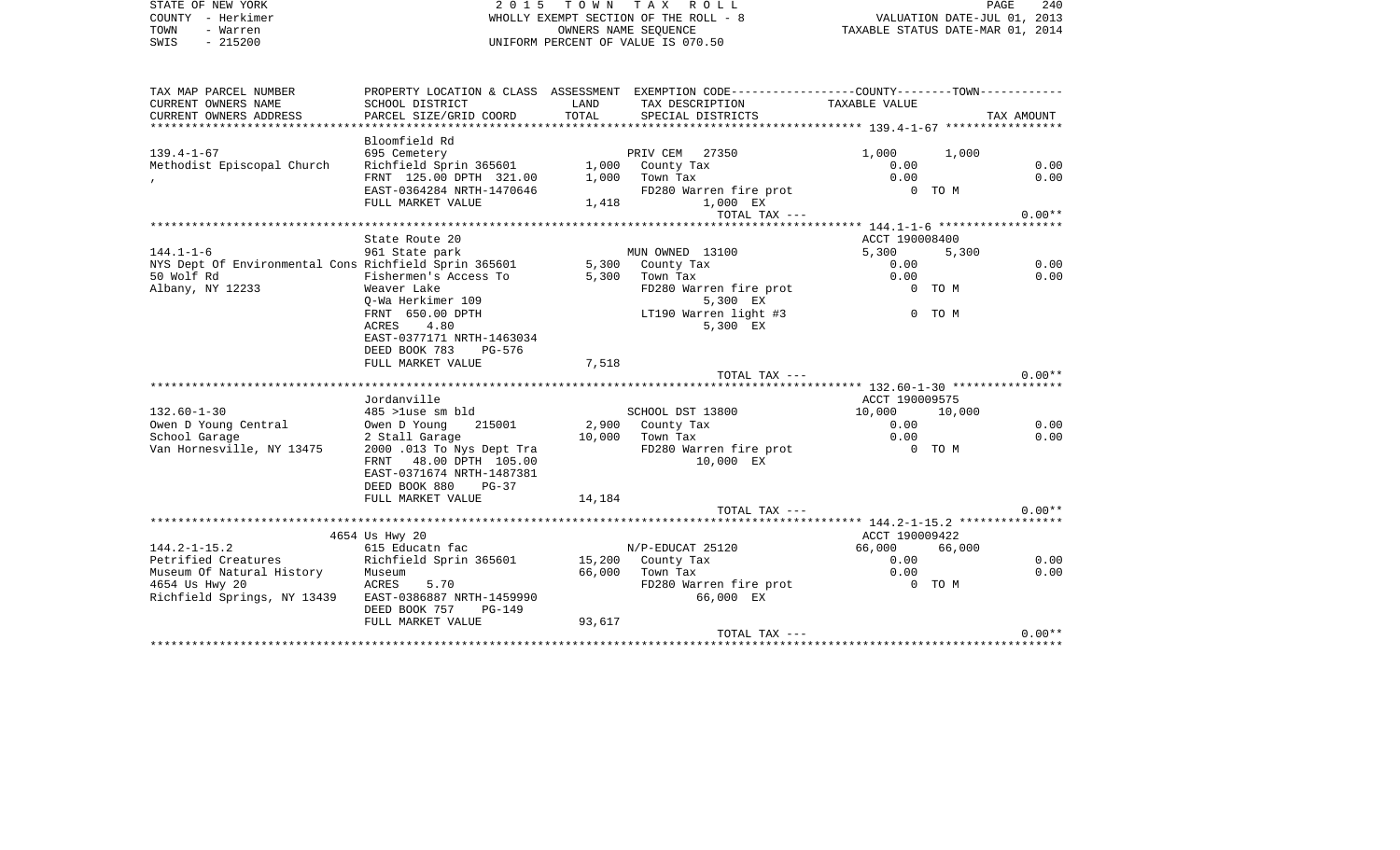| STATE OF NEW YORK                                                            |                                                    |        | 2015 TOWN TAX ROLL                                                                             |                                                                 |        | 241<br>PAGE |
|------------------------------------------------------------------------------|----------------------------------------------------|--------|------------------------------------------------------------------------------------------------|-----------------------------------------------------------------|--------|-------------|
| COUNTY - Herkimer                                                            |                                                    |        | WHOLLY EXEMPT SECTION OF THE ROLL - 8                                                          |                                                                 |        |             |
| TOWN<br>- Warren                                                             |                                                    |        | OWNERS NAME SEOUENCE                                                                           | VALUATION DATE-JUL 01, 2013<br>TAXABLE STATUS DATE-MAR 01, 2014 |        |             |
| $-215200$<br>SWIS                                                            |                                                    |        | UNIFORM PERCENT OF VALUE IS 070.50                                                             |                                                                 |        |             |
|                                                                              |                                                    |        |                                                                                                |                                                                 |        |             |
| TAX MAP PARCEL NUMBER                                                        |                                                    |        | PROPERTY LOCATION & CLASS ASSESSMENT EXEMPTION CODE---------------COUNTY--------TOWN---------- |                                                                 |        |             |
| CURRENT OWNERS NAME                                                          | SCHOOL DISTRICT                                    | LAND   | TAX DESCRIPTION                                                                                | TAXABLE VALUE                                                   |        |             |
| CURRENT OWNERS ADDRESS                                                       | PARCEL SIZE/GRID COORD                             | TOTAL  | SPECIAL DISTRICTS                                                                              |                                                                 |        | TAX AMOUNT  |
|                                                                              |                                                    |        |                                                                                                |                                                                 |        |             |
|                                                                              | 643 State Route 167                                |        |                                                                                                | ACCT 190004726                                                  |        |             |
| $139.2 - 1 - 35$                                                             | 620 Religious                                      |        | NON PROF 9 25300                                                                               | 50,000 50,000                                                   |        |             |
| St Johns Church                                                              | Richfield Sprin 365601 1,900 County Tax            |        |                                                                                                | 0.00                                                            |        | 0.00        |
| Attn: Rev John Bartle                                                        | Chapel                                             |        | 50,000 Town Tax                                                                                | 0.00                                                            |        | 0.00        |
| 643 State Route 167                                                          | FRNT 50.00 DPTH 70.00<br>EAST-0368053 NRTH-1475442 |        | FD280 Warren fire prot 0 TO M<br>50,000 EX                                                     |                                                                 |        |             |
| Richfield Spa, NY 13439                                                      |                                                    |        |                                                                                                |                                                                 |        |             |
|                                                                              | DEED BOOK 859 PG-437<br>FULL MARKET VALUE          | 70,922 |                                                                                                |                                                                 |        |             |
|                                                                              |                                                    |        | TOTAL TAX ---                                                                                  |                                                                 |        | $0.00**$    |
|                                                                              |                                                    |        |                                                                                                |                                                                 |        |             |
|                                                                              | US Route 20                                        |        |                                                                                                |                                                                 |        |             |
| 144.1-1-4.2                                                                  | 971 Wetlands                                       |        | NYS HOSP 12100                                                                                 | 3,380                                                           | 3,380  |             |
| State of New York Dept Environ Richfield Sprin 365601 3,380 County Tax       |                                                    |        |                                                                                                | 0.00                                                            |        | 0.00        |
| 625 Broadway                                                                 | ACRES<br>4.20                                      |        | $3,380$ Town Tax                                                                               | 0.00                                                            |        | 0.00        |
| Albany, NY 12233-4256                                                        | EAST-0375710 NRTH-1463850                          |        | FD280 Warren fire prot                                                                         |                                                                 | 0 TO M |             |
|                                                                              | DEED BOOK 1258 PG-630                              |        | 3,380 EX                                                                                       |                                                                 |        |             |
|                                                                              | FULL MARKET VALUE                                  |        | 4,794 LT190 Warren light #3                                                                    |                                                                 | 0 TO M |             |
|                                                                              |                                                    |        | 3,380 EX                                                                                       |                                                                 |        |             |
|                                                                              |                                                    |        | TOTAL TAX ---                                                                                  |                                                                 |        | $0.00**$    |
|                                                                              |                                                    |        |                                                                                                |                                                                 |        |             |
|                                                                              | US State Route 20                                  |        |                                                                                                |                                                                 |        |             |
| $144.1 - 1 - 5.2$                                                            | 970 Wild lands                                     |        | NYS HOSP 12100                                                                                 | 27,000                                                          | 27,000 |             |
| State of New York Dept Environ Richfield Sprin 365601 27,000 County Tax      |                                                    |        |                                                                                                | 0.00                                                            |        | 0.00        |
| 625 Broadway                                                                 | ACRES 22.90                                        |        | 27,000 Town Tax                                                                                | 0.00                                                            |        | 0.00        |
| Albany, NY 12233-4256                                                        | EAST-0376517 NRTH-1463480                          |        |                                                                                                |                                                                 |        |             |
|                                                                              | DEED BOOK 1258 PG-630                              |        |                                                                                                |                                                                 |        |             |
|                                                                              | FULL MARKET VALUE                                  | 38,298 | TOTAL TAX ---                                                                                  |                                                                 |        | $0.00**$    |
|                                                                              |                                                    |        |                                                                                                |                                                                 |        |             |
|                                                                              | State Route 20                                     |        |                                                                                                | ACCT 190001715                                                  |        |             |
| $144.1 - 1 - 55$                                                             | 331 Com vac w/im                                   |        | NON PROF 9 25300                                                                               | 147,200 147,200                                                 |        |             |
| The Rachel Walker Charit Foun Richfield Sprin 365601      16,700  County Tax |                                                    |        |                                                                                                |                                                                 | 0.00   | 0.00        |

| 144.1–1–55                                           | 331 Com vac w/im          |         | NON PROF 9 25300       | 147,200 | 147.200 |          |
|------------------------------------------------------|---------------------------|---------|------------------------|---------|---------|----------|
| The Rachel Walker Charit Foun Richfield Sprin 365601 |                           | 16,700  | County Tax             | 0.00    |         | 0.00     |
| 101 Main St                                          | Commercial Structures     | 147,200 | Town Tax               | 0.00    |         | 0.00     |
| Cooperstown, NY 13326                                | loading dock in back      |         | FD280 Warren fire prot |         | $0$ TOM |          |
|                                                      | ACRES 10.00               |         | 147,200 EX             |         |         |          |
|                                                      | EAST-0377303 NRTH-1462515 |         | LT190 Warren light #3  |         | 0 TO M  |          |
|                                                      | DEED BOOK 1114 PG-508     |         | 147,200 EX             |         |         |          |
|                                                      | FULL MARKET VALUE         | 208,794 |                        |         |         |          |
|                                                      |                           |         | TOTAL TAX ---          |         |         | $0.00**$ |
|                                                      |                           |         |                        |         |         |          |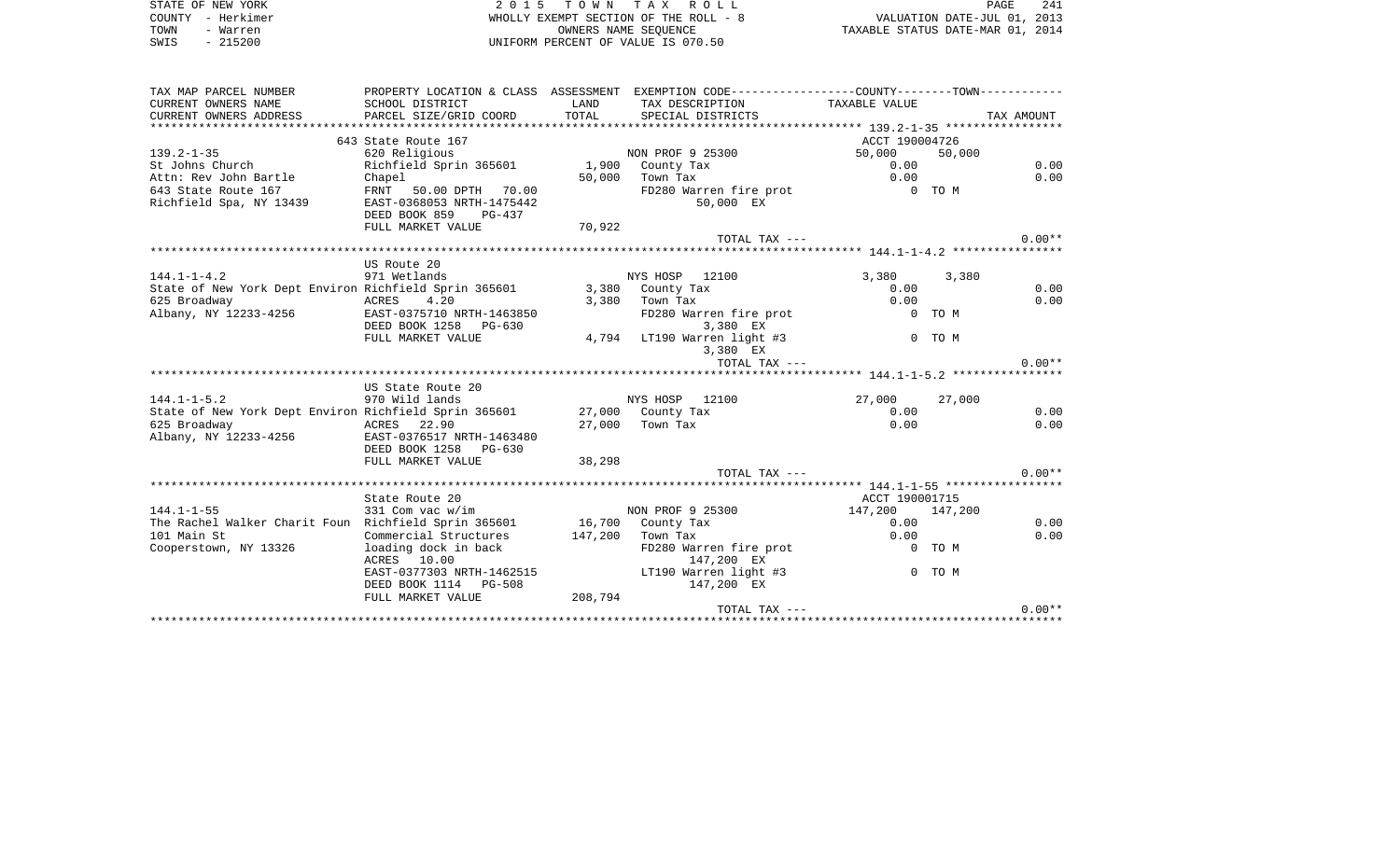STATE OF NEW YORK **2015 TOWN TAX ROLL** COUNTY - Herkimer WHOLLY EXEMPT SECTION OF THE ROLL - 8 TOWN - Warren OWNERS NAME SEQUENCE TAXABLE STATUS DATE-MAR 01, 2014 SWIS - 215200 UNIFORM PERCENT OF VALUE IS 070.50

| TAX MAP PARCEL NUMBER      |                                       |             | PROPERTY LOCATION & CLASS ASSESSMENT EXEMPTION CODE----------------COUNTY--------TOWN---------- |                 |            |
|----------------------------|---------------------------------------|-------------|-------------------------------------------------------------------------------------------------|-----------------|------------|
| CURRENT OWNERS NAME        | SCHOOL DISTRICT                       | <b>LAND</b> | TAX DESCRIPTION TAXABLE VALUE                                                                   |                 |            |
| CURRENT OWNERS ADDRESS     | PARCEL SIZE/GRID COORD                |             | TOTAL SPECIAL DISTRICTS                                                                         |                 | TAX AMOUNT |
|                            |                                       |             |                                                                                                 |                 |            |
|                            | Jordanville                           |             |                                                                                                 | ACCT 190001262  |            |
| $132.60 - 1 - 14$          | 651 Highway gar                       |             | TOWN-GEN 13500                                                                                  | 78,600          | 78,600     |
| Town Of Warren             | Owen D Young 215001 10,600 County Tax |             |                                                                                                 | 0.00            | 0.00       |
| Attn: Supervisor Wm Homiak | Govt Highway Garage 78,600 Town Tax   |             |                                                                                                 | 0.00            | 0.00       |
| Mohawk, NY 13407           | ACRES 1.50                            |             | FD280 Warren fire prot                                                                          | 0 TO M          |            |
|                            | EAST-0372259 NRTH-1488164             |             | 78,600 EX                                                                                       |                 |            |
|                            | DEED BOOK 694 PG-491                  |             |                                                                                                 |                 |            |
|                            | FULL MARKET VALUE                     | 111,489     |                                                                                                 |                 |            |
|                            |                                       |             | TOTAL TAX ---                                                                                   |                 | $0.00**$   |
|                            |                                       |             |                                                                                                 |                 |            |
|                            | Jordanville                           |             |                                                                                                 | ACCT 190001261  |            |
| $132.60 - 1 - 17$          | 330 Vacant comm                       |             | TOWN-GEN 13500                                                                                  | 2,400           | 2,400      |
| Town Of Warren             | Owen D Young<br>215001                |             | 2,400 County Tax<br>2,400 Town Tax                                                              | 0.00            | 0.00       |
| Attn: Supervisor Wm Homiak | Govt Highway Garage                   |             |                                                                                                 | 0.00            | 0.00       |
| Mohawk, NY 13407           | 1.90<br>ACRES                         |             | FD280 Warren fire prot 6 0 TO M                                                                 |                 |            |
|                            | EAST-0372308 NRTH-1487743             |             | 2,400 EX                                                                                        |                 |            |
|                            | DEED BOOK 694 PG-493                  |             |                                                                                                 |                 |            |
|                            | FULL MARKET VALUE                     | 3,404       | TOTAL TAX ---                                                                                   |                 | $0.00**$   |
|                            |                                       |             |                                                                                                 |                 |            |
|                            | Jordanville                           |             |                                                                                                 | ACCT 190001265  |            |
| $132.60 - 1 - 15$          | 651 Highway gar                       |             | TOWN-GEN 13500                                                                                  | 115,300 115,300 |            |
| Town Of Warren Garage      | Owen D Young 215001 11,300 County Tax |             |                                                                                                 | 0.00            | 0.00       |
| Jordanville, NY 13361      |                                       |             | 115,300 Town Tax                                                                                | 0.00            | 0.00       |
|                            |                                       |             | Town Tax<br>FD280 Warren fire prot                                                              | $0$ TO M        |            |
|                            | EAST-0372467 NRTH-1488181             |             | 115,300 EX                                                                                      |                 |            |
|                            | DEED BOOK 482<br>PG-302               |             |                                                                                                 |                 |            |
|                            | FULL MARKET VALUE                     | 163,546     |                                                                                                 |                 |            |
|                            |                                       |             | TOTAL TAX ---                                                                                   |                 | $0.00**$   |
|                            |                                       |             |                                                                                                 |                 |            |
|                            | Jordanville                           |             |                                                                                                 | ACCT 190001295  |            |
| $132.60 - 1 - 51$          | 652 Govt bldgs                        |             | MUN OWNED 13100                                                                                 | 35,300 35,300   |            |
| Town Of Warren Hall        | Owen D Young                          |             | 215001 8,800 County Tax                                                                         | 0.00            | 0.00       |
| Jordanville, NY 13361      | Town Hall                             |             | Town Tax 0.00<br>FD280 Warren fire prot 0 0 00 M<br>35,300 Town Tax                             |                 | 0.00       |
|                            | FRNT 150.00 DPTH 227.86               |             |                                                                                                 |                 |            |
|                            | EAST-0371949 NRTH-1487186             |             | 35,300 EX                                                                                       |                 |            |
|                            | FULL MARKET VALUE                     | 50,071      |                                                                                                 |                 |            |
|                            |                                       |             | TOTAL TAX ---                                                                                   |                 | $0.00**$   |
|                            |                                       |             |                                                                                                 |                 |            |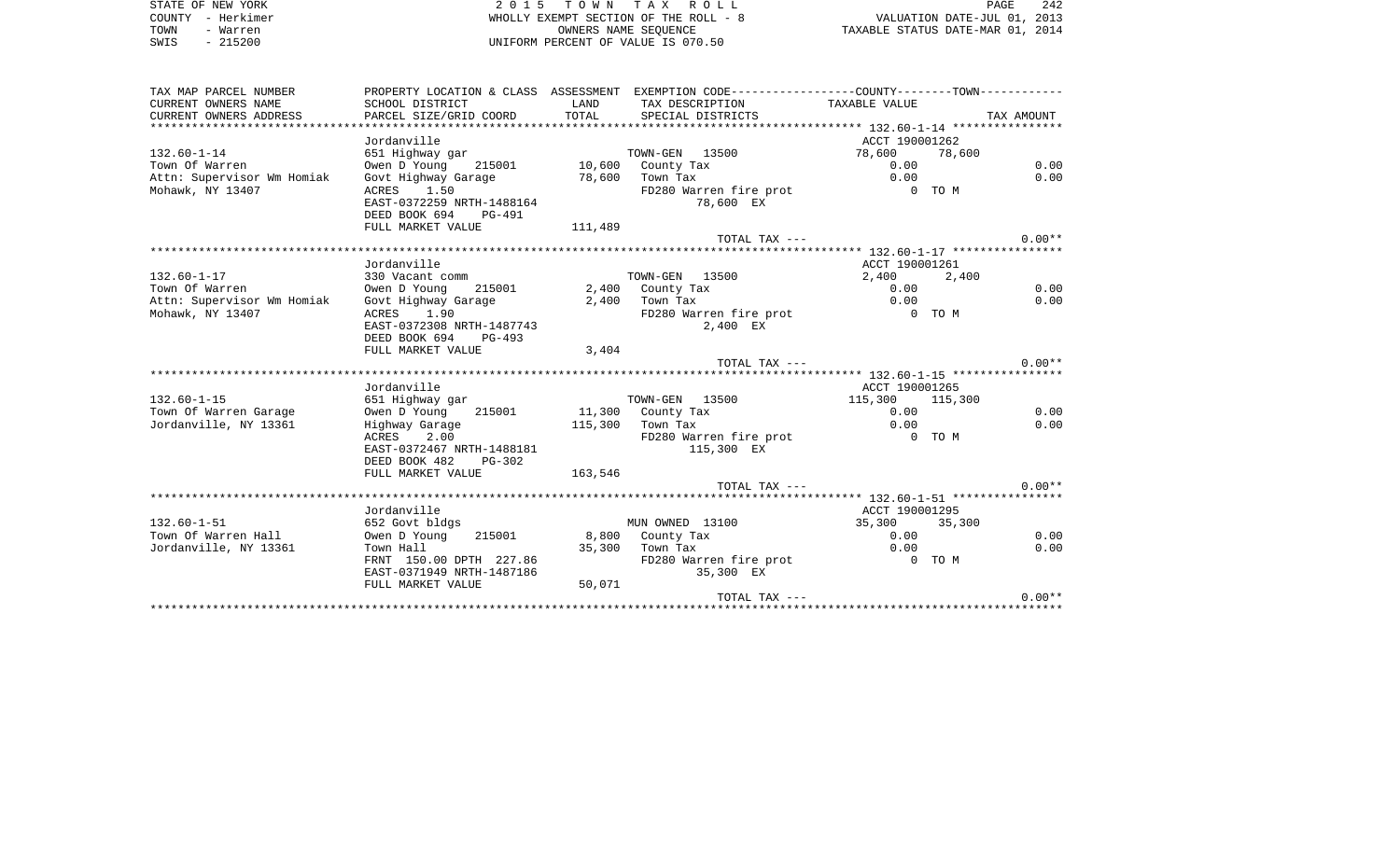|      | STATE OF NEW YORK | 2015 TOWN TAX ROLL                    | - 243<br>PAGE                    |  |
|------|-------------------|---------------------------------------|----------------------------------|--|
|      | COUNTY - Herkimer | WHOLLY EXEMPT SECTION OF THE ROLL - 8 | VALUATION DATE-JUL 01, 2013      |  |
| TOWN | - Warren          | OWNERS NAME SEOUENCE                  | TAXABLE STATUS DATE-MAR 01, 2014 |  |
| SWIS | $-215200$         | UNIFORM PERCENT OF VALUE IS 070.50    |                                  |  |
|      |                   |                                       |                                  |  |
|      |                   |                                       |                                  |  |
|      |                   |                                       |                                  |  |

| TAX MAP PARCEL NUMBER       | PROPERTY LOCATION & CLASS ASSESSMENT |         |                         |                |        |            |
|-----------------------------|--------------------------------------|---------|-------------------------|----------------|--------|------------|
| CURRENT OWNERS NAME         | SCHOOL DISTRICT                      | LAND    | TAX DESCRIPTION         | TAXABLE VALUE  |        |            |
| CURRENT OWNERS ADDRESS      | PARCEL SIZE/GRID COORD               |         | TOTAL SPECIAL DISTRICTS |                |        | TAX AMOUNT |
|                             |                                      |         |                         |                |        |            |
|                             | State Route 28                       |         |                         |                |        |            |
| $139.3 - 1 - 1.2$           | 612 School                           |         | SCHOOL DST 13800        | 81,000 81,000  |        |            |
| Trinity Christian School    | Richfield Sprin 365601 15,000        |         | County Tax              | 0.00           |        | 0.00       |
| PO Box 868                  | Modular School Buildings             | 81,000  | Town Tax                | 0.00           |        | 0.00       |
|                             |                                      |         |                         |                | 0 TO M |            |
| Richfield Springs, NY 13439 | FRNT 450.00 DPTH                     |         | FD280 Warren fire prot  |                |        |            |
|                             | 5.00<br>ACRES                        |         | 81,000 EX               |                |        |            |
|                             | EAST-0358326 NRTH-1470243            |         |                         |                |        |            |
|                             | DEED BOOK 1380 PG-552                |         |                         |                |        |            |
|                             | FULL MARKET VALUE                    | 114,894 |                         |                |        |            |
|                             |                                      |         | TOTAL TAX ---           |                |        | $0.00**$   |
|                             |                                      |         |                         |                |        |            |
|                             | State Route 20                       |         |                         | ACCT 190012105 |        |            |
| $144.1 - 1 - 53$            | 695 Cemetery                         |         | PRIV CEM 27350          | 1,400 1,400    |        |            |
| Warren Cemetery             | Richfield Sprin 365601               |         | 1,400 County Tax        | 0.00           |        | 0.00       |
| Richfield Spa, NY 13439     | Cemetery                             | 1,400   | Town Tax                |                | 0.00   | 0.00       |
|                             | FRNT 248.00 DPTH 180.00              |         | FD280 Warren fire prot  |                | 0 TO M |            |
|                             | EAST-0377935 NRTH-1462418            |         | 1,400 EX                |                |        |            |
|                             | FULL MARKET VALUE                    | 1,986   |                         |                |        |            |
|                             |                                      |         | TOTAL TAX ---           |                |        | $0.00**$   |
|                             |                                      |         |                         |                |        |            |
|                             |                                      |         |                         |                |        |            |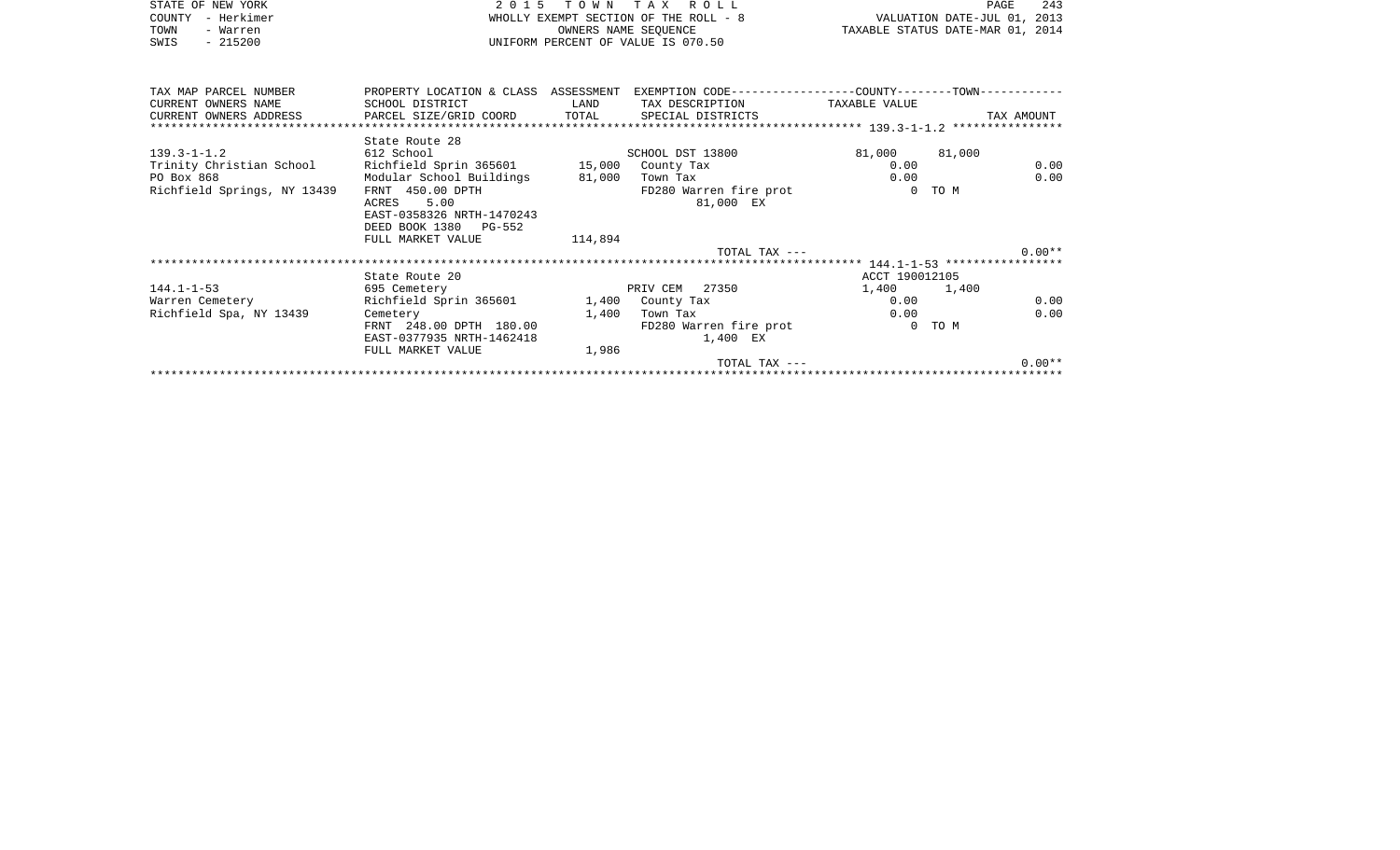STATE OF NEW YORK 2 0 1 5 T O W N T A X R O L L PAGE 244PAGE 244 TOWN - Warren TAXABLE STATUS DATE-MAR 01, 2014 CURRENT DATE 12/18/2014

COUNTY - Herkimer WHOLLY EXEMPT SECTION OF THE ROLL - 8

 $SWIS$  - 215200

#### R O L L S U B S E C T I O N - - T O T A L S

# \*\*\* S P E C I A L D I S T R I C T S U M M A R Y \*\*\*

| TOTAL<br>DISTRICT NAME PARCELS<br>CODE       | EXTENSION<br>TYPE   | EXTENSION<br>VALUE | AD VALOREM<br>VALUE | EXEMPT<br>AMOUNT    | TAXABLE<br>VALUE | TOTAL<br>TAX |
|----------------------------------------------|---------------------|--------------------|---------------------|---------------------|------------------|--------------|
| FD280 Warren fire pr<br>LT190 Warren light # | 29 TOTAL M<br>TOTAL |                    | 4293,133<br>155,880 | 4293,133<br>155,880 |                  |              |

## \*\*\* S C H O O L D I S T R I C T S U M M A R Y \*\*\*

| CODE   | DISTRICT NAME              | TOTAL<br>PARCELS | ASSESSED<br>LAND | ASSESSED<br>TOTAL | <b>EXEMPT</b><br>AMOUNT | TOTAL<br>TAXABLE |  |
|--------|----------------------------|------------------|------------------|-------------------|-------------------------|------------------|--|
|        |                            |                  |                  |                   | STAR AMOUNT             | STAR TAXABLE     |  |
|        | Owen D Young               | 17               | 230,000          | 3491,300          | 3491,300                |                  |  |
| 215001 | Richfield Springs          | 13               | 122,230          | 828,833           | 828,833                 |                  |  |
| 365601 |                            |                  |                  |                   |                         |                  |  |
|        | SUB-TOTAL                  | 30               | 352,230          | 4320,133          | 4320,133                |                  |  |
|        | S U B - T O T A $L$ (CONT) |                  |                  |                   |                         |                  |  |
|        | TOTAL                      | 30               | 352,230          | 4320,133          | 4320,133                |                  |  |
|        | TO TAL (CONT)              |                  |                  |                   |                         |                  |  |

\*\*\* S Y S T E M C O D E S S U M M A R Y \*\*\*

NO SYSTEM EXEMPTIONS AT THIS LEVEL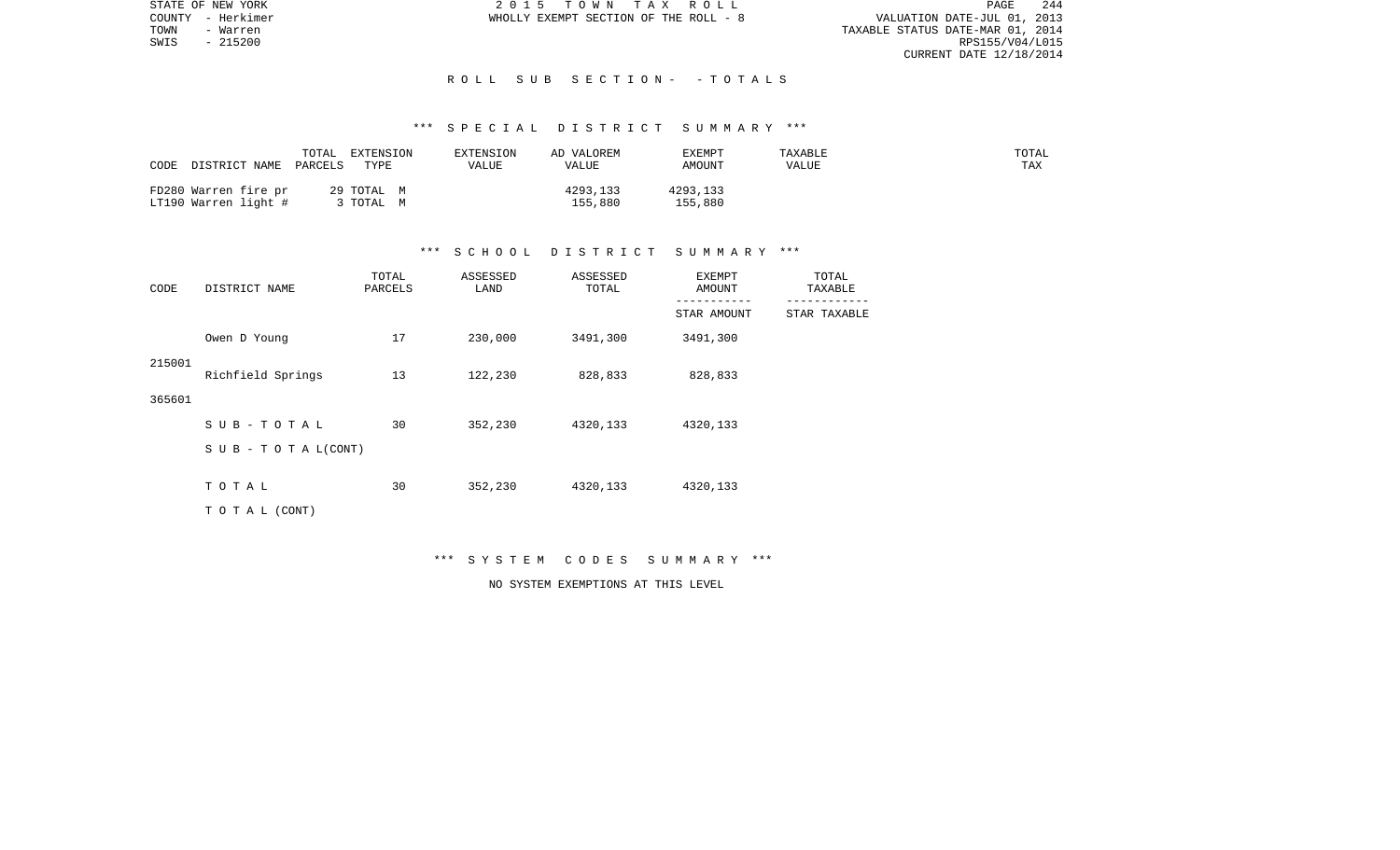STATE OF NEW YORK 2 0 1 5 T O W N T A X R O L L PAGE 245PAGE 245 TOWN - Warren TAXABLE STATUS DATE-MAR 01, 2014 CURRENT DATE 12/18/2014

COUNTY - Herkimer WHOLLY EXEMPT SECTION OF THE ROLL - 8

SWIS - 215200

#### R O L L S U B S E C T I O N - - T O T A L S

#### \*\*\* E X E M P T I O N S U M M A R Y \*\*\*

| CODE           | DESCRIPTION            | TOTAL<br>PARCELS | COUNTY           | TOWN             |
|----------------|------------------------|------------------|------------------|------------------|
| 12100<br>13100 | NYS HOSP               | 2<br>3           | 30,380           | 30,380           |
| 13110          | MUN OWNED<br>C CEM-LND | 2                | 474,000<br>1,750 | 474,000<br>1,750 |
| 13500          | TOWN-GEN               | 3                | 196,300          | 196,300          |
| 13800          | SCHOOL DST             | 2                | 91,000           | 91,000           |
| 25110          | $N/P-RELLG$            |                  | 1,000            | 1,000            |
| 25120          | N/P-EDUCAT             | $\overline{2}$   | 103,700          | 103,700          |
| 25300          | NON PROF 9             | 7                | 3401,900         | 3401,900         |
| 27350          | PRIV CEM               | 7                | 9,600            | 9,600            |
| 29700          | WDRL/FORCL             |                  | 10,503           | 10,503           |
|                | TOTAL                  | 30               | 4320,133         | 4320,133         |

| ROLL       |                                                | TOTAL   | ASSESSED | ASSESSED | EXEMPT      | TOTAL        | TOTAL |
|------------|------------------------------------------------|---------|----------|----------|-------------|--------------|-------|
| <b>SEC</b> | DESCRIPTION                                    | PARCELS | LAND     | TOTAL    | AMOUNT      | TAXABLE      | TAX   |
|            |                                                |         |          |          | STAR AMOUNT | STAR TAXABLE |       |
| 8          | RS 8 TOTAL<br>SPEC DIST TAXES<br>WHOLLY EXEMPT | 30      | 352,230  | 4320,133 | 4,320,133   |              |       |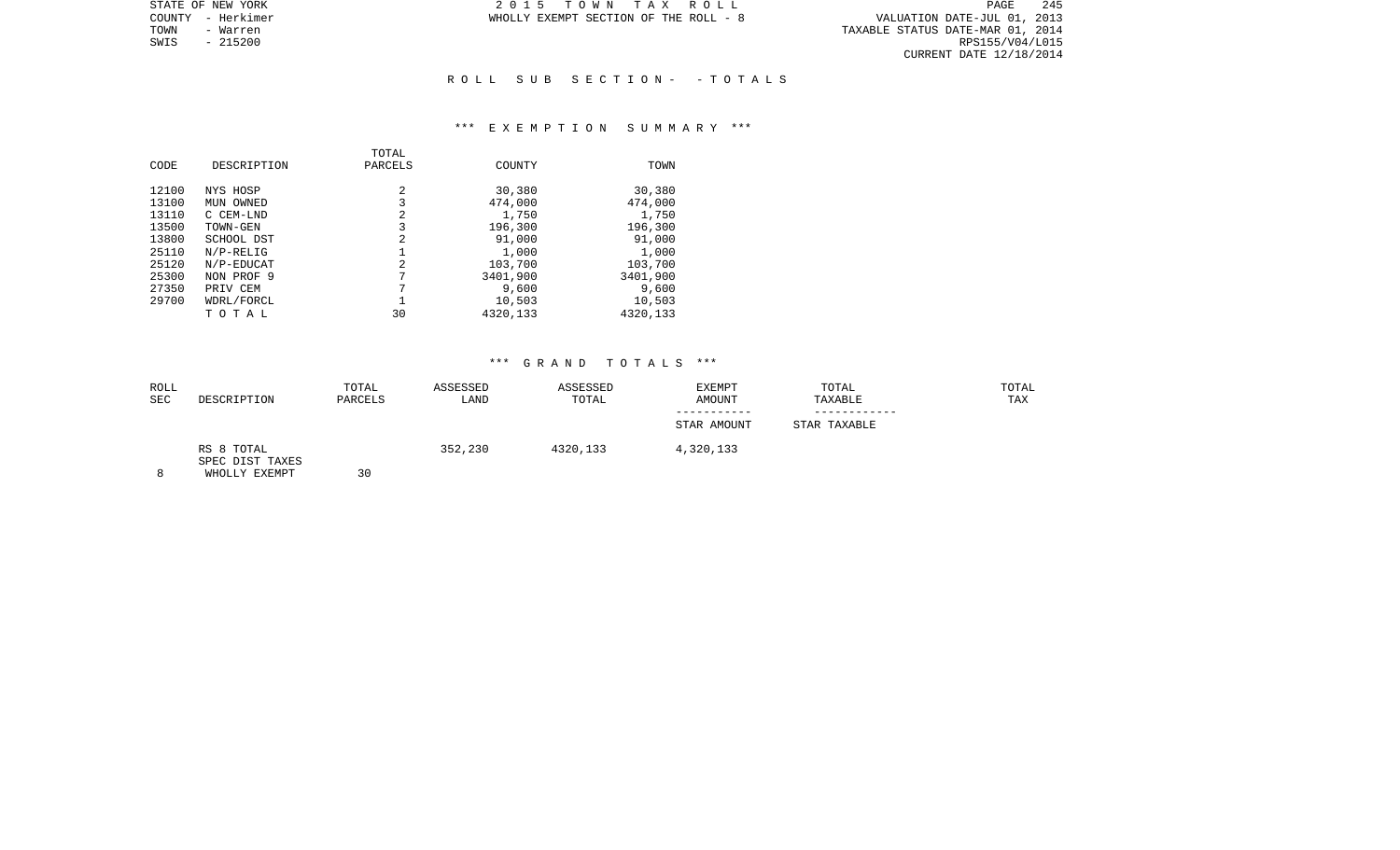STATE OF NEW YORK 2 0 1 5 T O W N T A X R O L L PAGE 246PAGE 246 TOWN - Warren TAXABLE STATUS DATE-MAR 01, 2014 CURRENT DATE 12/18/2014

COUNTY - Herkimer WHOLLY EXEMPT SECTION OF THE ROLL - 8

 $SWIS$  - 215200

#### R O L L S E C T I O N T O T A L S

#### \*\*\* S P E C I A L D I S T R I C T S U M M A R Y \*\*\*

| DISTRICT NAME<br>CODE                        | TOTAL<br>EXTENSION<br>PARCELS<br>TYPE | EXTENSION<br>VALUE | AD VALOREM<br>VALUE | <b>EXEMPT</b><br>AMOUNT | TAXABLE<br>VALUE | TOTAL<br>TAX |
|----------------------------------------------|---------------------------------------|--------------------|---------------------|-------------------------|------------------|--------------|
| FD280 Warren fire pr<br>LT190 Warren light # | 29 TOTAL M<br>TOTAL                   |                    | 4293,133<br>155,880 | 4293,133<br>155,880     |                  |              |

## \*\*\* S C H O O L D I S T R I C T S U M M A R Y \*\*\*

| DISTRICT NAME<br>CODE |                                  | TOTAL<br>PARCELS | ASSESSED<br>LAND | ASSESSED<br>TOTAL | EXEMPT<br>AMOUNT         | TOTAL<br>TAXABLE |  |
|-----------------------|----------------------------------|------------------|------------------|-------------------|--------------------------|------------------|--|
|                       |                                  |                  |                  |                   | ---------<br>STAR AMOUNT | STAR TAXABLE     |  |
|                       | Owen D Young                     | 17               | 230,000          | 3491,300          | 3491,300                 |                  |  |
| 215001                | Richfield Springs                | 13               | 122,230          | 828,833           | 828,833                  |                  |  |
| 365601                |                                  |                  |                  |                   |                          |                  |  |
|                       | $SUB - TO T AL$                  | 30               | 352,230          | 4320,133          | 4320,133                 |                  |  |
|                       | $S \cup B - T \cup T A L (CONT)$ |                  |                  |                   |                          |                  |  |
|                       | TOTAL                            | 30               | 352,230          | 4320,133          | 4320,133                 |                  |  |
|                       | TO TAL (CONT)                    |                  |                  |                   |                          |                  |  |

\*\*\* S Y S T E M C O D E S S U M M A R Y \*\*\*

NO SYSTEM EXEMPTIONS AT THIS LEVEL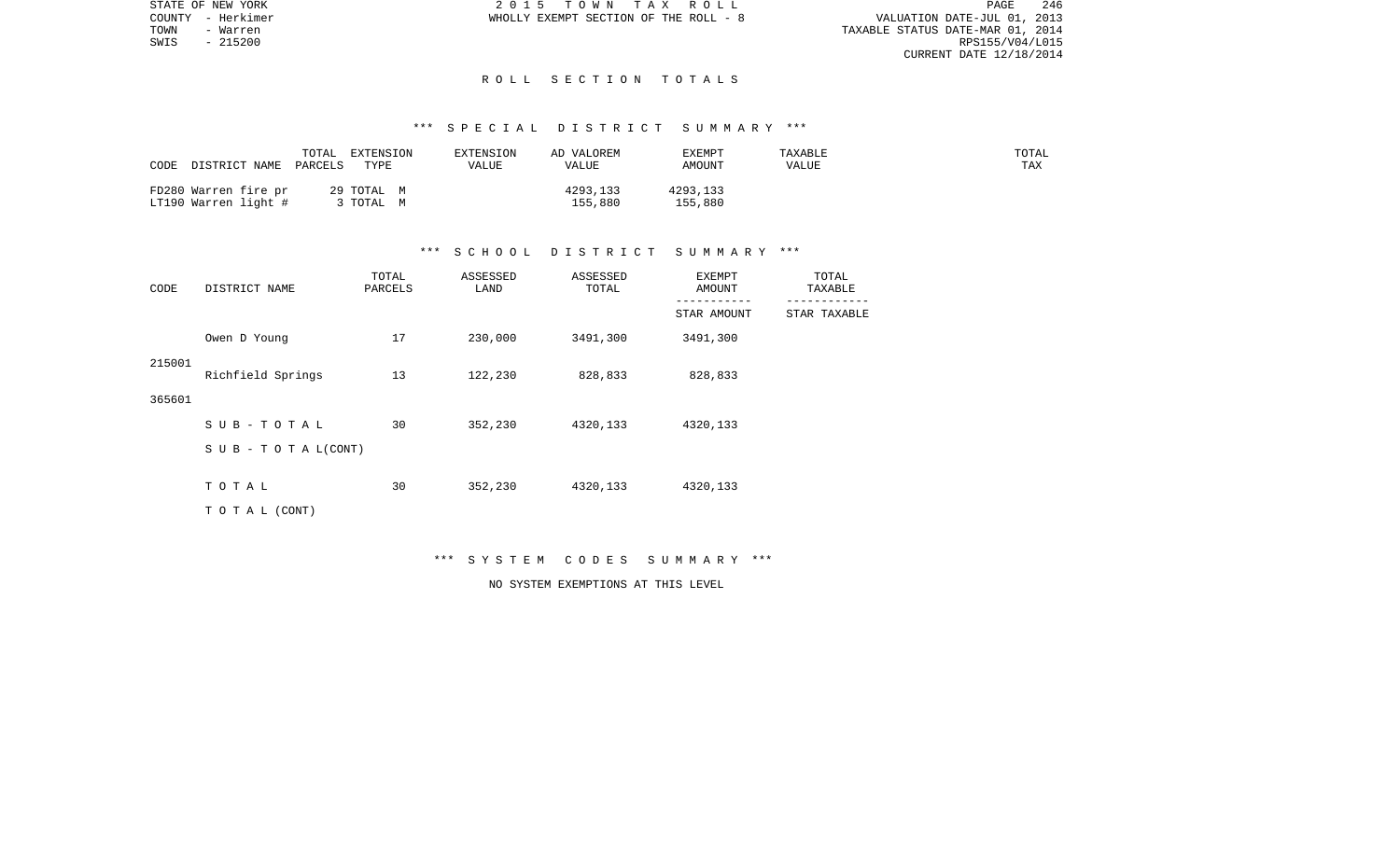PAGE 247 TOWNTY - Herkimer<br>
TOWN - Warren 1990 - WALUATION DATE-JUL 01, 2013<br>
TOWN - Warren 1, 2014<br>
TOWN - Warren 215200 RPS155/V04/L015 CURRENT DATE 12/18/2014

STATE OF NEW YORK **2015 TOWN TAX ROLL** COUNTY - Herkimer WHOLLY EXEMPT SECTION OF THE ROLL - 8

SWIS - 215200

#### R O L L S E C T I O N T O T A L S

#### \*\*\* E X E M P T I O N S U M M A R Y \*\*\*

| CODE           | DESCRIPTION            | TOTAL<br>PARCELS | COUNTY           | TOWN             |
|----------------|------------------------|------------------|------------------|------------------|
| 12100          | NYS HOSP               | 2                | 30,380           | 30,380           |
| 13100<br>13110 | MUN OWNED<br>C CEM-LND | 3<br>2           | 474,000<br>1,750 | 474,000<br>1,750 |
| 13500          | TOWN-GEN               | 3                | 196,300          | 196,300          |
| 13800          | SCHOOL DST             | 2                | 91,000           | 91,000           |
| 25110          | $N/P-RELLG$            |                  | 1,000            | 1,000            |
| 25120          | N/P-EDUCAT             | 2                | 103,700          | 103,700          |
| 25300          | NON PROF 9             | 7                | 3401,900         | 3401,900         |
| 27350          | PRIV CEM               | 7                | 9,600            | 9,600            |
| 29700          | WDRL/FORCL             |                  | 10,503           | 10,503           |
|                | тотаь                  | 30               | 4320,133         | 4320,133         |

| ROLL |                               | TOTAL   | ASSESSED | ASSESSED | <b>EXEMPT</b> | TOTAL        | TOTAL |
|------|-------------------------------|---------|----------|----------|---------------|--------------|-------|
| SEC  | DESCRIPTION                   | PARCELS | LAND     | TOTAL    | <b>AMOUNT</b> | TAXABLE      | TAX   |
|      |                               |         |          |          |               |              |       |
|      |                               |         |          |          | STAR AMOUNT   | STAR TAXABLE |       |
|      | RS 8 TOTAL<br>SPEC DIST TAXES |         | 352,230  | 4320,133 | 4,320,133     |              |       |
|      | WHOLLY EXEMPT                 | 30      |          |          |               |              |       |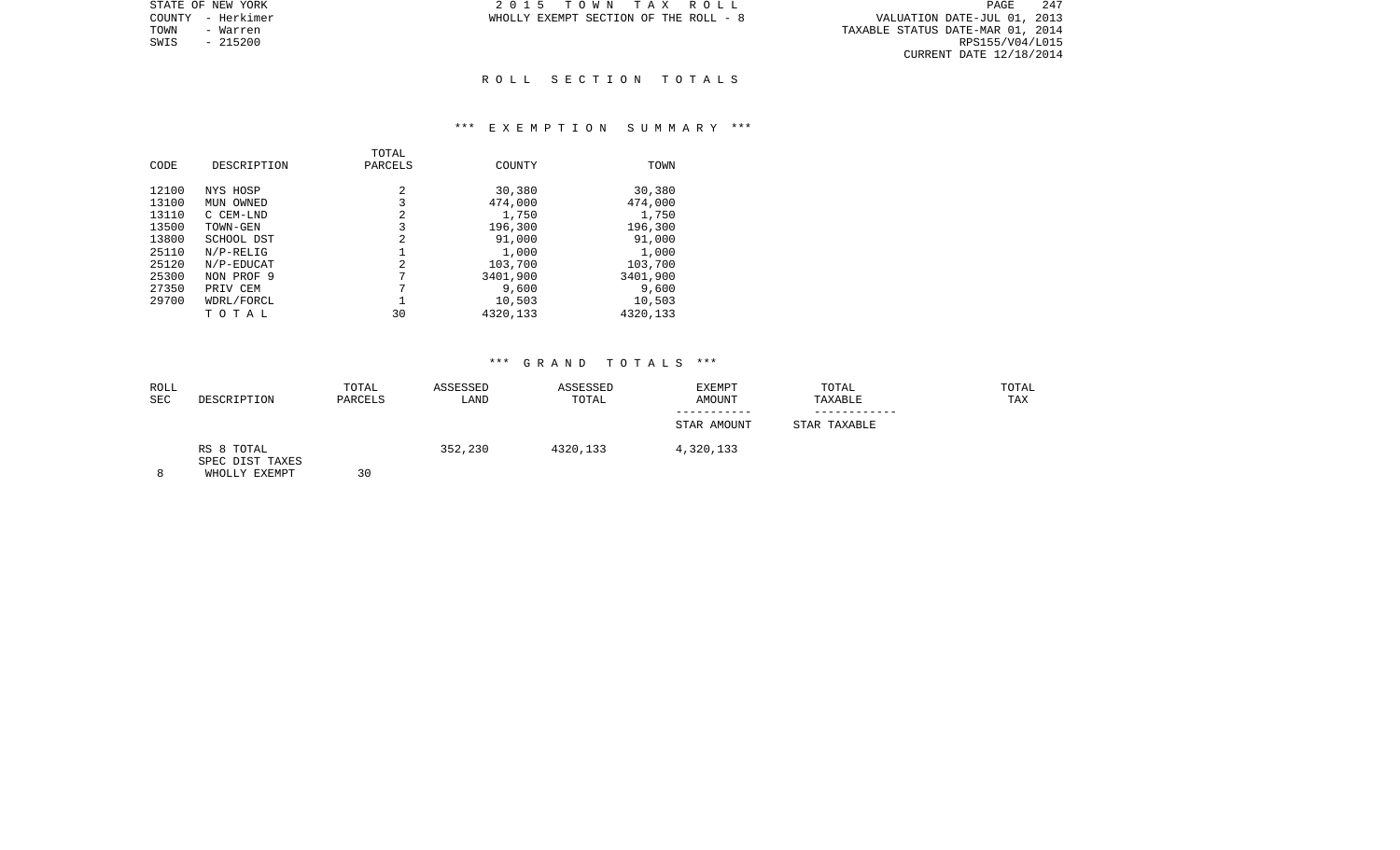PAGE 248 COUNTY - Herkimer VALUATION DATE-JUL 01, 2013 TOWN - Warren S W I S T O T A L S TAXABLE STATUS DATE-MAR 01, 2014 SWIS - 215200 RPS155/V04/L015 CURRENT DATE 12/18/2014

STATE OF NEW YORK **2015 TOWN TAX ROLL** 

# \*\*\* S P E C I A L D I S T R I C T S U M M A R Y \*\*\*

|      |                      | TOTAL   | EXTENSION   | EXTENSION | AD VALOREM   | EXEMPT   | TAXABLE      | TAX      | TOTAL     |
|------|----------------------|---------|-------------|-----------|--------------|----------|--------------|----------|-----------|
| CODE | DISTRICT NAME        | PARCELS | TYPE        | VALUE     | <b>VALUE</b> | AMOUNT   | <b>VALUE</b> | RATE     | TAX       |
|      |                      |         |             |           |              |          |              |          |           |
|      | FD280 Warren fire pr |         | 855 TOTAL M |           | 51567,441    | 4498,777 | 47068,664    | .749777  | 35,290.81 |
|      | LT170 Warren light # |         | 31 TOTAL M  |           | 1050,500     |          | 1050,500     | 1.285102 | 1,350.03  |
|      | LT180 Warren light # |         | 58 TOTAL M  |           | 2616,350     |          | 2616,350     | .993751  | 2,600.04  |
|      | LT190 Warren light # |         | 11 TOTAL M  |           | 669,500      | 155,880  | 513,620      | 1.265527 | 649.99    |

# \*\*\* S C H O O L D I S T R I C T S U M M A R Y \*\*\*

| CODE   | DISTRICT NAME                    | TOTAL<br>PARCELS | ASSESSED<br>LAND | ASSESSED<br>TOTAL | <b>EXEMPT</b><br>AMOUNT | TOTAL<br>TAXABLE     |  |
|--------|----------------------------------|------------------|------------------|-------------------|-------------------------|----------------------|--|
|        |                                  |                  |                  |                   | STAR AMOUNT             | STAR TAXABLE         |  |
|        | Owen D Young                     | 470              | 7795,155         | 26796,833         | 4482,604                | 22, 314, 229         |  |
| 215001 | Cherry Valley                    | 1                | 25,100           | 25,100            | 3630,510                | 18,683,719<br>25,100 |  |
| 362401 | Richfield Springs                | 393              | 6896,335         | 26000,138         | 1416,133                | 25,100<br>24,584,005 |  |
| 365601 |                                  |                  |                  |                   | 3302,590                | 21, 281, 415         |  |
|        | SUB-TOTAL                        | 864              | 14716,590        | 52822,071         | 5898,737                | 46, 923, 334         |  |
|        | $S \cup B - T \cup T A L (CONT)$ |                  |                  |                   | 6933,100                | 39,990,234           |  |
|        | TOTAL                            | 864              | 14716,590        | 52822,071         | 5898,737                | 46, 923, 334         |  |
|        | TO TAL (CONT)                    |                  |                  |                   | 6933,100                | 39,990,234           |  |

\*\*\* S Y S T E M C O D E S S U M M A R Y \*\*\*

NO SYSTEM EXEMPTIONS AT THIS LEVEL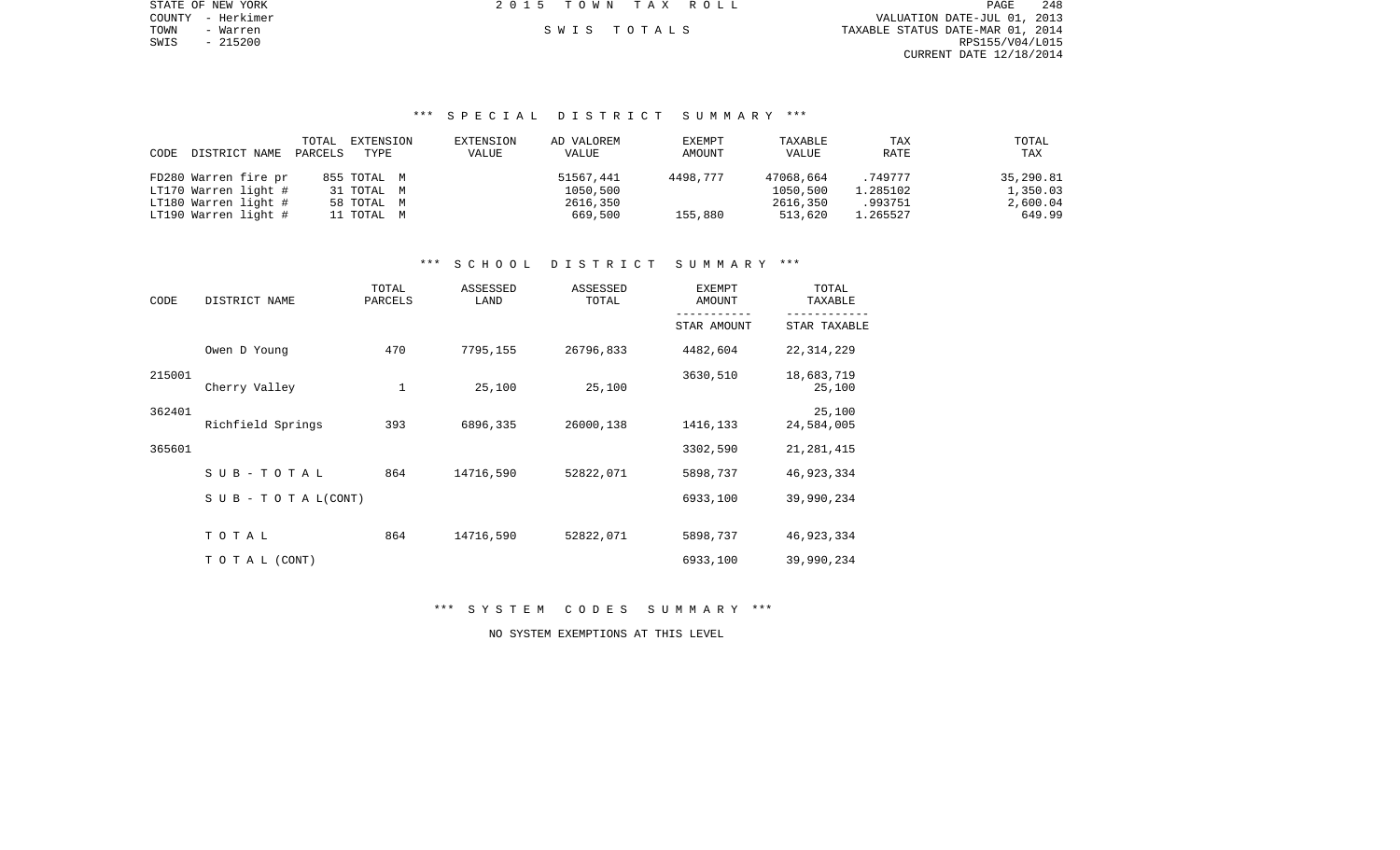|      | STATE OF NEW YORK | 2015 TOWN TAX ROLL | 249<br>PAGE                      |
|------|-------------------|--------------------|----------------------------------|
|      | COUNTY - Herkimer |                    | VALUATION DATE-JUL 01, 2013      |
| TOWN | - Warren          | SWIS TOTALS        | TAXABLE STATUS DATE-MAR 01, 2014 |
| SWIS | - 215200          |                    | RPS155/V04/L015                  |
|      |                   |                    | CURRENT DATE 12/18/2014          |
|      |                   |                    |                                  |

## \*\*\* E X E M P T I O N S U M M A R Y \*\*\*

|       |              | TOTAL          |          |          |
|-------|--------------|----------------|----------|----------|
| CODE  | DESCRIPTION  | PARCELS        | COUNTY   | TOWN     |
| 12100 | NYS HOSP     | 2              | 30,380   | 30,380   |
| 13100 | MUN OWNED    | 3              | 474,000  | 474,000  |
| 13110 | C CEM-LND    | $\overline{2}$ | 1,750    | 1,750    |
| 13500 | TOWN-GEN     | 3              | 196,300  | 196,300  |
| 13800 | SCHOOL DST   | $\overline{2}$ | 91,000   | 91,000   |
| 25110 | $N/P-RELIG$  | $1\,$          | 1,000    | 1,000    |
| 25120 | N/P-EDUCAT   | $\overline{2}$ | 103,700  | 103,700  |
| 25300 | NON PROF 9   | 7              | 3401,900 | 3401,900 |
| 27350 | PRIV CEM     | 7              | 9,600    | 9,600    |
| 29700 | WDRL/FORCL   | $1\,$          | 10,503   | 10,503   |
| 41101 | VETFUND CT   | $\overline{4}$ | 4,938    | 4,938    |
| 41121 | VET WAR CT   | 25             | 151,185  | 151,185  |
| 41131 | VET COM CT   | 16             | 161,125  | 161,125  |
| 41141 | VET DIS CT   | 8              | 136,305  | 136,305  |
| 41152 | CW 10 VET/   | $1\,$          | 4,230    |          |
| 41162 | $CW_15_VET/$ | $\overline{2}$ | 10,110   |          |
| 41172 | CW DISBLD    | $\mathbf{1}$   | 1,255    |          |
| 41400 | CLERGY       | $\overline{a}$ | 3,000    | 3,000    |
| 41700 | AGRIC 10 Y   | 19             | 1031,200 | 1031,200 |
| 41720 | AG MKTS L    | 54             | 205,644  | 205,644  |
| 41730 | AG MKTS      | 15             | 56,210   | 56,210   |
| 41800 | AGED-ALL     | 2              | 51,500   | 51,500   |
| 41801 | AGED-CT      | 3              | 102,700  | 102,700  |
| 41802 | AGED-CNTY    | $\overline{a}$ | 32,390   |          |
| 41805 | $AGED-C/S$   | $\mathbf{1}$   | 13,050   |          |
| 42100 | AGRIC 10 Y   | 35             | 218,000  | 218,000  |
|       | TOTAL        | 220            | 6502,975 | 6441,940 |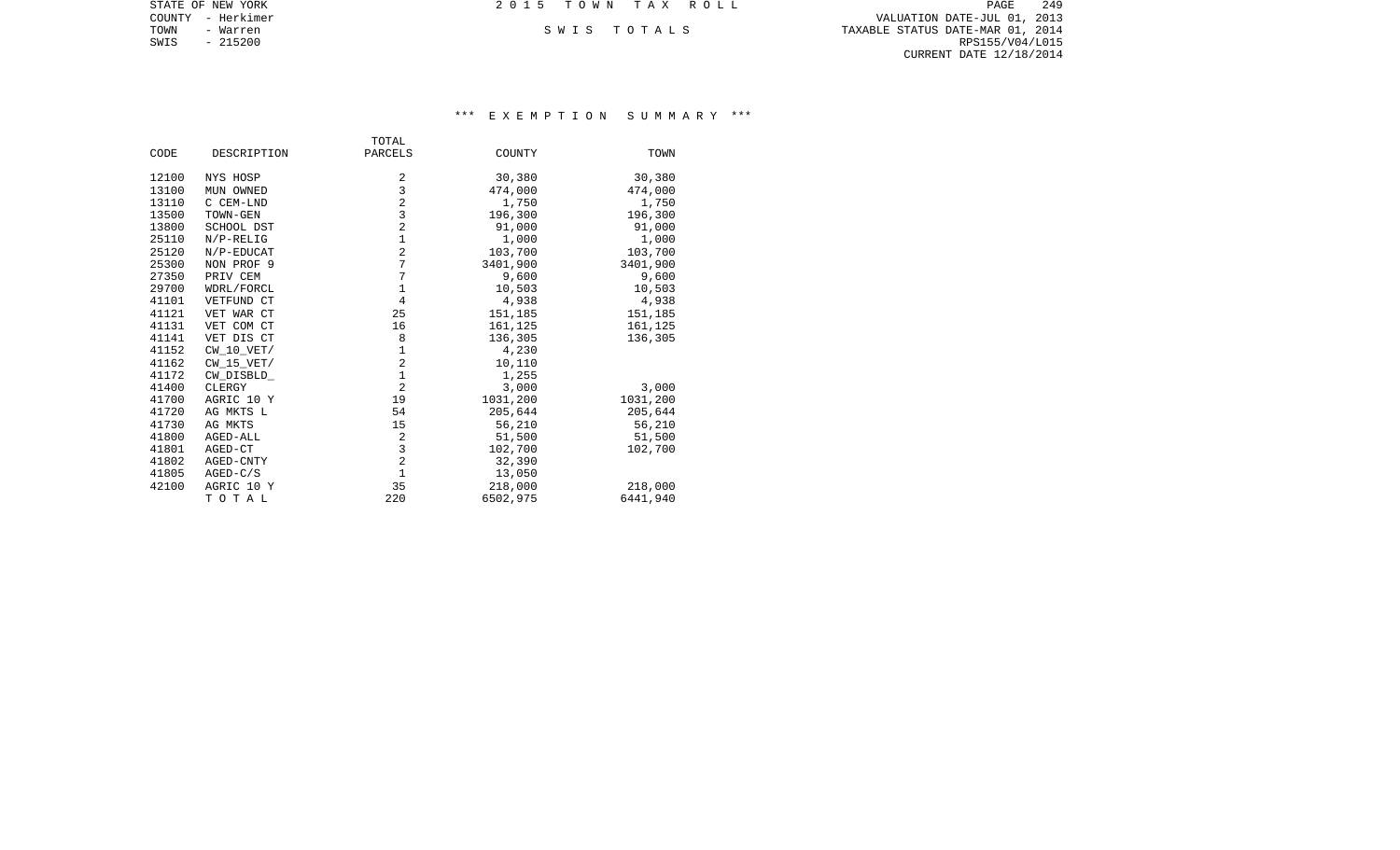COUNTY - Herkimer VALUATION DATE-JUL 01, 2013 TOWN - Warren S W I S T O T A L S TAXABLE STATUS DATE-MAR 01, 2014 SWIS - Warren – Warren – SWIS TOTALS (SWIS - 215200)<br>SWIS - 215200 RPS155/V04/L015 CURRENT DATE 12/18/2014

STATE OF NEW YORK **EXECUTE:** A G L L 2 0 1 5 T O W N T A X R O L L

| <b>ROLL</b><br>SEC | DESCRIPTION                                                           | TOTAL<br>PARCELS | ASSESSED<br>LAND       | ASSESSED<br>TOTAL      | <b>EXEMPT</b><br>AMOUNT | TOTAL<br>TAXABLE         |                      |                                                                     |
|--------------------|-----------------------------------------------------------------------|------------------|------------------------|------------------------|-------------------------|--------------------------|----------------------|---------------------------------------------------------------------|
|                    |                                                                       |                  |                        |                        | STAR AMOUNT             | STAR TAXABLE             | TAX<br><b>RATE</b>   |                                                                     |
| $\mathbf{1}$       | County Tax<br>Town Tax<br>School Relevy<br>SPEC DIST TAXES<br>TAXABLE | 811              | 14269,485<br>14269,485 | 41740,835<br>41740,835 | 2,182,842<br>2,121,807  | 39,557,993<br>39,619,028 | 8.034838<br>8.925589 | 317,841.94<br>353,623.19<br>86, 165. 46<br>35,690.96<br>793, 321.55 |
| $\mathbf{3}$       | County Tax<br>Town Tax<br>SPEC DIST TAXES<br>STATE OWNED LAND         | 4                | 87,875<br>87,875       | 88,255<br>88,255       |                         | 88,255<br>88,255         | 8.034838<br>8.925589 | 709.11<br>787.73<br>66.17<br>1,563.01                               |
| 5                  | County Tax<br>Town Tax<br>SPEC DIST TAXES<br>SPECIAL FRANCHISE        | 6                |                        | 511,550<br>511,550     |                         | 511,550<br>511,550       | 8.034838<br>8.925589 | 4,110.22<br>4,565.89<br>383.54<br>9,059.65                          |
| 6                  | County Tax<br>Town Tax<br>SPEC DIST TAXES<br>UTILITIES & N.C.         | 13               | 7,000<br>7,000         | 6161,298<br>6161,298   |                         | 6,161,298<br>6,161,298   | 8.034838<br>8.925589 | 49,505.03<br>54,993.22<br>3,750.20<br>108,248.45                    |
| 8                  | RS 8 TOTAL<br>SPEC DIST TAXES<br>WHOLLY EXEMPT                        | 30               | 352,230                | 4320,133               | 4,320,133               |                          |                      |                                                                     |
|                    | County Tax<br>Town Tax<br>School Relevy<br>SPEC DIST TAXES            |                  | 14716,590<br>14716,590 | 52822,071<br>52822,071 | 6,502,975<br>6,441,940  | 46,319,096<br>46,380,131 | 8.034838<br>8.925589 | 372,166.30<br>413,970.03<br>86,165.46<br>39,890.87                  |
| $\ast$             | SUB TOTAL                                                             | 864              |                        |                        |                         |                          |                      | 912, 192.66                                                         |
|                    | County Tax                                                            |                  | 14716,590              | 52822,071              | 6,502,975               | 46,319,096               | 8.034838             | 372,166.30                                                          |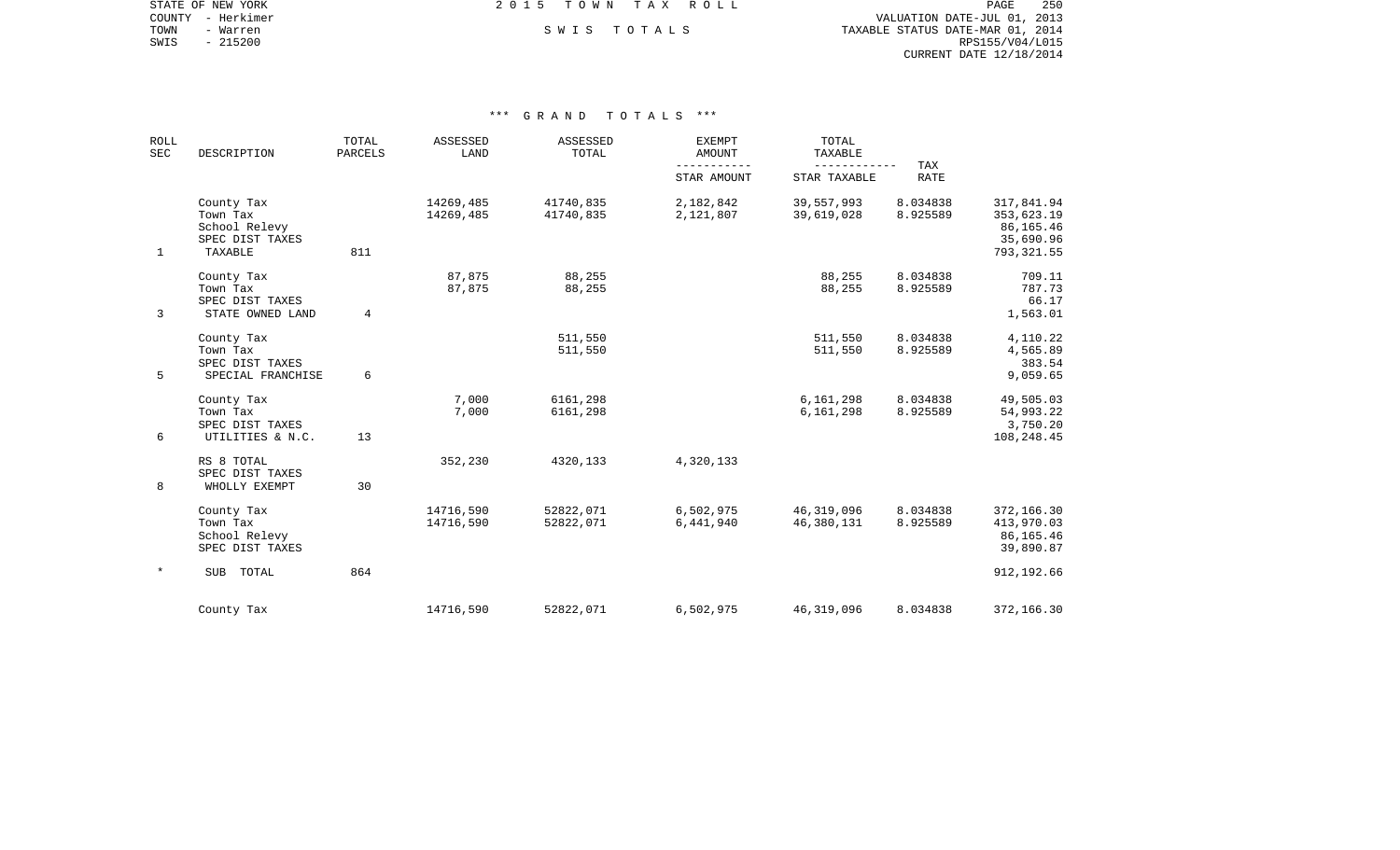|      | STATE OF NEW YORK | 2015 TOWN TAX ROLL |             |                                  | PAGE            | 251 |
|------|-------------------|--------------------|-------------|----------------------------------|-----------------|-----|
|      | COUNTY - Herkimer |                    |             | VALUATION DATE-JUL 01, 2013      |                 |     |
| TOWN | - Warren          |                    | SWIS TOTALS | TAXABLE STATUS DATE-MAR 01, 2014 |                 |     |
| SWIS | $-215200$         |                    |             |                                  | RPS155/V04/L015 |     |
|      |                   |                    |             | CURRENT DATE 12/18/2014          |                 |     |
|      |                   |                    |             |                                  |                 |     |

| ROLL<br><b>SEC</b> | DESCRIPTION                                  | TOTAL<br>PARCELS | ASSESSED<br>LAND | ASSESSED<br>TOTAL | EXEMPT<br>AMOUNT<br>---------<br>STAR AMOUNT | TOTAL<br>TAXABLE<br>------------<br>STAR TAXABLE | TAX<br>RATE |                                      |
|--------------------|----------------------------------------------|------------------|------------------|-------------------|----------------------------------------------|--------------------------------------------------|-------------|--------------------------------------|
|                    | Town Tax<br>School Relevy<br>SPEC DIST TAXES |                  | 14716,590        | 52822,071         | 6,441,940                                    | 46,380,131                                       | 8.925589    | 413,970.03<br>86,165.46<br>39,890.87 |
| $* *$              | GRAND TOTAL                                  | 864              |                  |                   |                                              |                                                  |             | 912,192.66                           |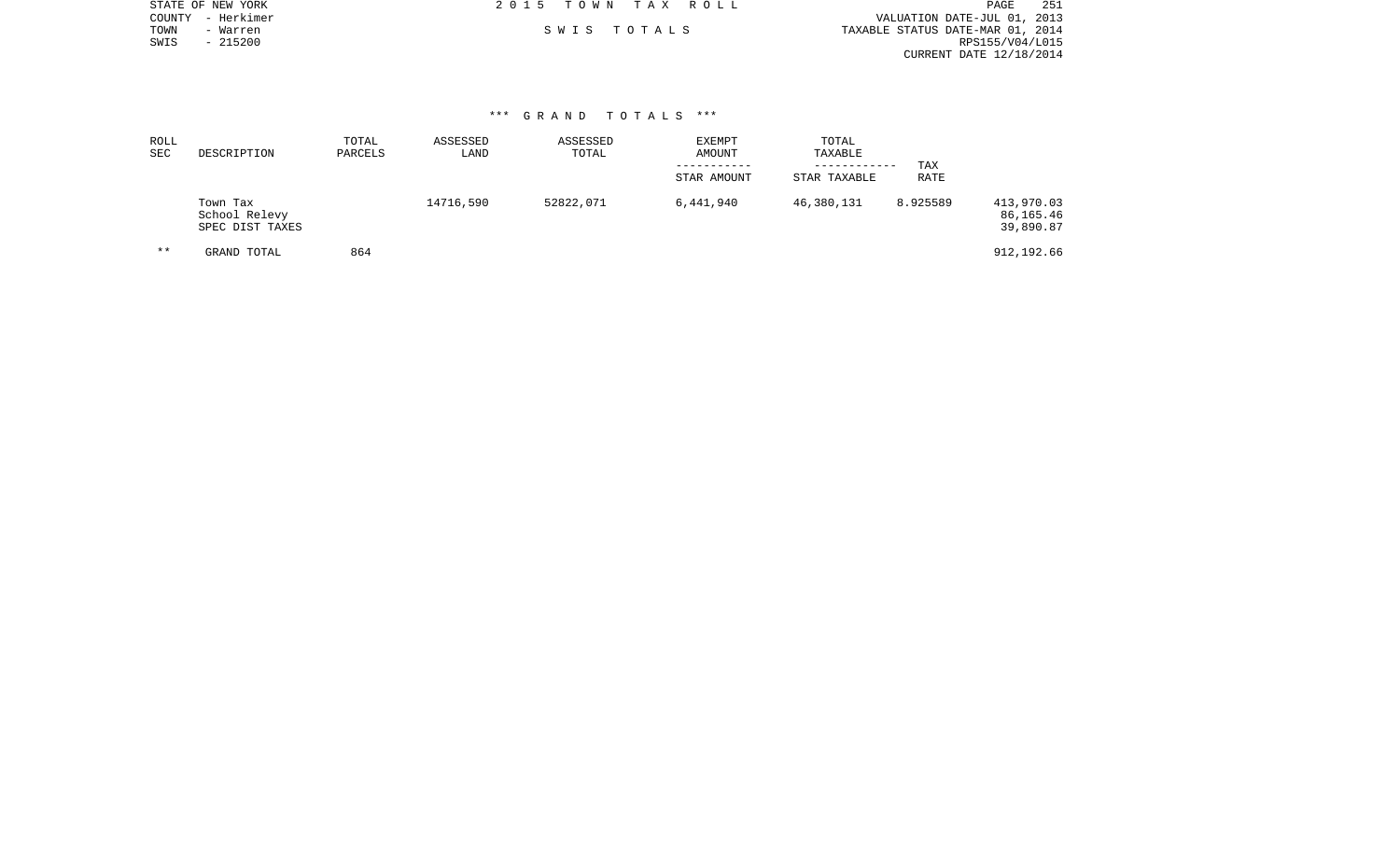STATE OF NEW YORK 252 COMM 2 0 1 5 T O W N T A X R O L L TOWN - Warren TAXABLE STATUS DATE-MAR 01, 2014 SWIS - 2152 RPS155/V04/L015 CURRENT DATE 12/18/2014

COUNTY - Herkimer T O W N T O T A L S VALUATION DATE-JUL 01, 2013

## \*\*\* S P E C I A L D I S T R I C T S U M M A R Y \*\*\*

|      |                      | TOTAL   | EXTENSION   | EXTENSION | AD VALOREM | EXEMPT   | TAXABLE   | TOTAL     |
|------|----------------------|---------|-------------|-----------|------------|----------|-----------|-----------|
| CODE | DISTRICT NAME        | PARCELS | TYPE        | VALUE     | VALUE      | AMOUNT   | VALUE     | TAX       |
|      |                      |         |             |           |            |          |           |           |
|      | FD280 Warren fire pr |         | 855 ТОТАL М |           | 51567,441  | 4498.777 | 47068,664 | 35,290.81 |
|      | LT170 Warren light # |         | 31 TOTAL M  |           | 1050,500   |          | 1050,500  | 1,350.03  |
|      | LT180 Warren light # |         | 58 TOTAL M  |           | 2616,350   |          | 2616,350  | 2,600.04  |
|      | LT190 Warren light # |         | 11 TOTAL M  |           | 669,500    | 155,880  | 513,620   | 649.99    |

## \*\*\* S C H O O L D I S T R I C T S U M M A R Y \*\*\*

| CODE   | DISTRICT NAME                    | TOTAL<br>PARCELS | ASSESSED<br>LAND | ASSESSED<br>TOTAL | <b>EXEMPT</b><br>AMOUNT | TOTAL<br>TAXABLE     |  |  |
|--------|----------------------------------|------------------|------------------|-------------------|-------------------------|----------------------|--|--|
|        |                                  |                  |                  |                   | STAR AMOUNT             | STAR TAXABLE         |  |  |
|        | Owen D Young                     | 470              | 7795,155         | 26796,833         | 4482,604                | 22, 314, 229         |  |  |
| 215001 | Cherry Valley                    | 1                | 25,100           | 25,100            | 3630,510                | 18,683,719<br>25,100 |  |  |
| 362401 | Richfield Springs                | 393              | 6896,335         | 26000,138         | 1416,133                | 25,100<br>24,584,005 |  |  |
| 365601 |                                  |                  |                  |                   | 3302,590                | 21, 281, 415         |  |  |
|        | SUB-TOTAL                        | 864              | 14716,590        | 52822,071         | 5898,737                | 46, 923, 334         |  |  |
|        | $S \cup B - T \cup T A L (CONT)$ |                  |                  |                   | 6933,100                | 39,990,234           |  |  |
|        | TOTAL                            | 864              | 14716,590        | 52822,071         | 5898,737                | 46, 923, 334         |  |  |
|        | TO TAL (CONT)                    |                  |                  |                   | 6933,100                | 39,990,234           |  |  |

\*\*\* S Y S T E M C O D E S S U M M A R Y \*\*\*

NO SYSTEM EXEMPTIONS AT THIS LEVEL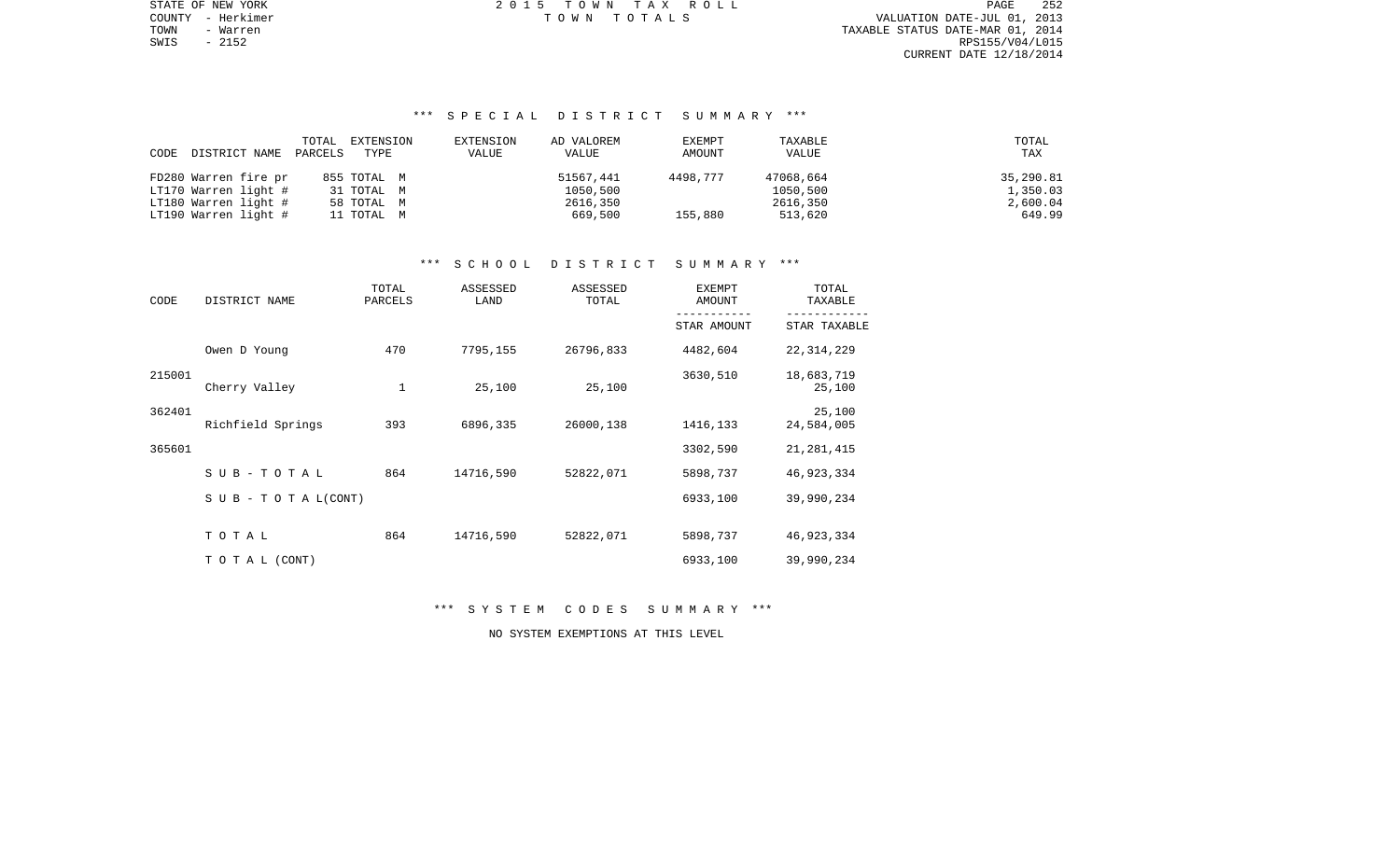TOWN - Warren TAXABLE STATUS DATE-MAR 01, 2014 SWIS - Warren 2007 - Warren 2007 - 2152 - 2152 - 2152 - 2152 - 2152 - 2152 - 2152 - 2152 - 2152 - 2152 - 2152<br>SWIS - 2152 - 2152 - 2152 - 2152 - 2152 - 2152 - 2152 - 2152 - 2152 - 2152 - 2152 - 2152 - 2152 - 2152 - 2152 CURRENT DATE 12/18/2014

STATE OF NEW YORK TO W N TAX ROLL COUNTY - Herkimer T O W N T O T A L S VALUATION DATE-JUL 01, 2013

## \*\*\* E X E M P T I O N S U M M A R Y \*\*\*

|       |              | TOTAL          |          |          |
|-------|--------------|----------------|----------|----------|
| CODE  | DESCRIPTION  | PARCELS        | COUNTY   | TOWN     |
| 12100 | NYS HOSP     | 2              | 30,380   | 30,380   |
| 13100 | MUN OWNED    | 3              | 474,000  | 474,000  |
| 13110 | C CEM-LND    | $\overline{2}$ | 1,750    | 1,750    |
| 13500 | TOWN-GEN     | 3              | 196,300  | 196,300  |
| 13800 | SCHOOL DST   | $\overline{a}$ | 91,000   | 91,000   |
| 25110 | $N/P-RELIG$  | $1\,$          | 1,000    | 1,000    |
| 25120 | N/P-EDUCAT   | $\overline{2}$ | 103,700  | 103,700  |
| 25300 | NON PROF 9   | 7              | 3401,900 | 3401,900 |
| 27350 | PRIV CEM     | 7              | 9,600    | 9,600    |
| 29700 | WDRL/FORCL   | $1\,$          | 10,503   | 10,503   |
| 41101 | VETFUND CT   | $\overline{4}$ | 4,938    | 4,938    |
| 41121 | VET WAR CT   | 25             | 151,185  | 151,185  |
| 41131 | VET COM CT   | 16             | 161,125  | 161,125  |
| 41141 | VET DIS CT   | 8              | 136,305  | 136,305  |
| 41152 | CW 10 VET/   | $\mathbf 1$    | 4,230    |          |
| 41162 | $CW_15_VET/$ | $\overline{a}$ | 10,110   |          |
| 41172 | CW DISBLD    | $\mathbf{1}$   | 1,255    |          |
| 41400 | CLERGY       | $\overline{2}$ | 3,000    | 3,000    |
| 41700 | AGRIC 10 Y   | 19             | 1031,200 | 1031,200 |
| 41720 | AG MKTS L    | 54             | 205,644  | 205,644  |
| 41730 | AG MKTS      | 15             | 56,210   | 56,210   |
| 41800 | AGED-ALL     | $\overline{2}$ | 51,500   | 51,500   |
| 41801 | AGED-CT      | 3              | 102,700  | 102,700  |
| 41802 | AGED-CNTY    | $\overline{2}$ | 32,390   |          |
| 41805 | $AGED-C/S$   | $\mathbf{1}$   | 13,050   |          |
| 42100 | AGRIC 10 Y   | 35             | 218,000  | 218,000  |
|       | TOTAL        | 220            | 6502,975 | 6441,940 |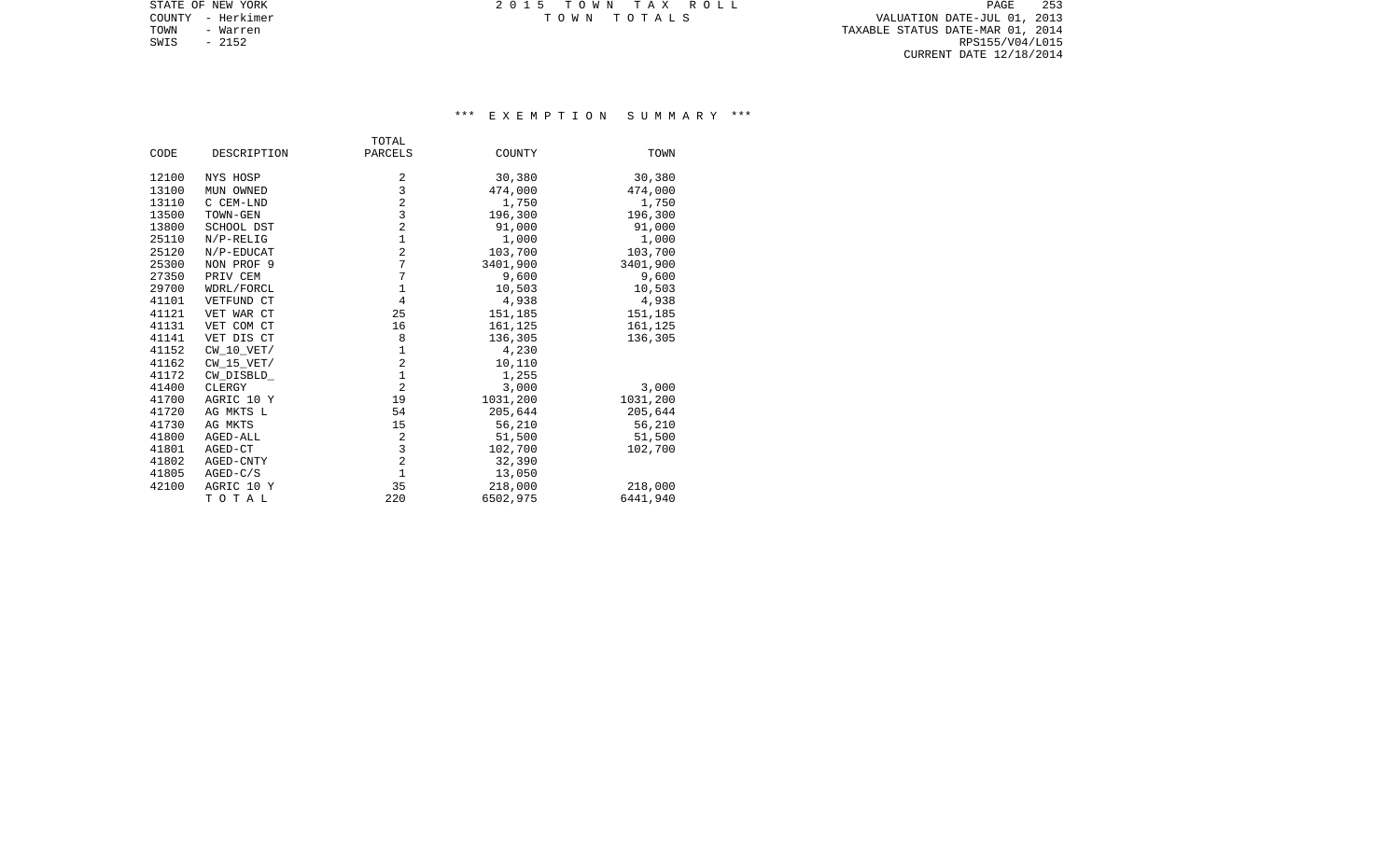STATE OF NEW YORK **EXECUTE:**  $2015$  TOWN TAX ROLL COUNTY - Herkimer T O W N T O T A L S VALUATION DATE-JUL 01, 2013

TOWN - Warren TAXABLE STATUS DATE-MAR 01, 2014 SWIS - Warren 2014<br>SWIS - 2152 RPS155/V04/L015<br>SWIS - 2152 RPS155/V04/L015 CURRENT DATE 12/18/2014

| <b>ROLL</b><br><b>SEC</b><br>DESCRIPTION |                                                                       | TOTAL<br><b>PARCELS</b> | ASSESSED<br>LAND       | ASSESSED<br>TOTAL      | <b>EXEMPT</b><br><b>AMOUNT</b> | TOTAL<br><b>TAXABLE</b><br>------------ | TAX         | TOTAL<br>TAX                                                      |
|------------------------------------------|-----------------------------------------------------------------------|-------------------------|------------------------|------------------------|--------------------------------|-----------------------------------------|-------------|-------------------------------------------------------------------|
|                                          |                                                                       |                         |                        |                        | STAR AMOUNT                    | STAR TAXABLE                            | <b>RATE</b> |                                                                   |
| $\mathbf{1}$                             | County Tax<br>Town Tax<br>School Relevy<br>SPEC DIST TAXES<br>TAXABLE | 811                     | 14269,485<br>14269,485 | 41740,835<br>41740,835 | 2,182,842<br>2,121,807         | 39,557,993<br>39,619,028                |             | 317,841.94<br>353,623.19<br>86,165.46<br>35,690.96<br>793, 321.55 |
| 3                                        | County Tax<br>Town Tax<br>SPEC DIST TAXES<br>STATE OWNED LAND         | 4                       | 87,875<br>87,875       | 88,255<br>88,255       |                                | 88,255<br>88,255                        |             | 709.11<br>787.73<br>66.17<br>1,563.01                             |
| 5                                        | County Tax<br>Town Tax<br>SPEC DIST TAXES<br>SPECIAL FRANCHISE        | 6                       |                        | 511,550<br>511,550     |                                | 511,550<br>511,550                      |             | 4,110.22<br>4,565.89<br>383.54<br>9,059.65                        |
| 6                                        | County Tax<br>Town Tax<br>SPEC DIST TAXES<br>UTILITIES & N.C.         | 13                      | 7,000<br>7,000         | 6161,298<br>6161,298   |                                | 6,161,298<br>6,161,298                  |             | 49,505.03<br>54,993.22<br>3,750.20<br>108,248.45                  |
| 8                                        | RS 8 TOTAL<br>SPEC DIST TAXES<br>WHOLLY EXEMPT                        | 30                      | 352,230                | 4320,133               | 4,320,133                      |                                         |             |                                                                   |
|                                          | County Tax<br>Town Tax<br>School Relevy<br>SPEC DIST TAXES            |                         | 14716,590<br>14716,590 | 52822,071<br>52822,071 | 6,502,975<br>6,441,940         | 46, 319, 096<br>46,380,131              |             | 372,166.30<br>413,970.03<br>86,165.46<br>39,890.87                |
| $\ast$                                   | SUB TOTAL                                                             | 864                     |                        |                        |                                |                                         |             | 912,192.66                                                        |
|                                          | County Tax                                                            |                         | 14716,590              | 52822,071              | 6,502,975                      | 46, 319, 096                            |             | 372,166.30                                                        |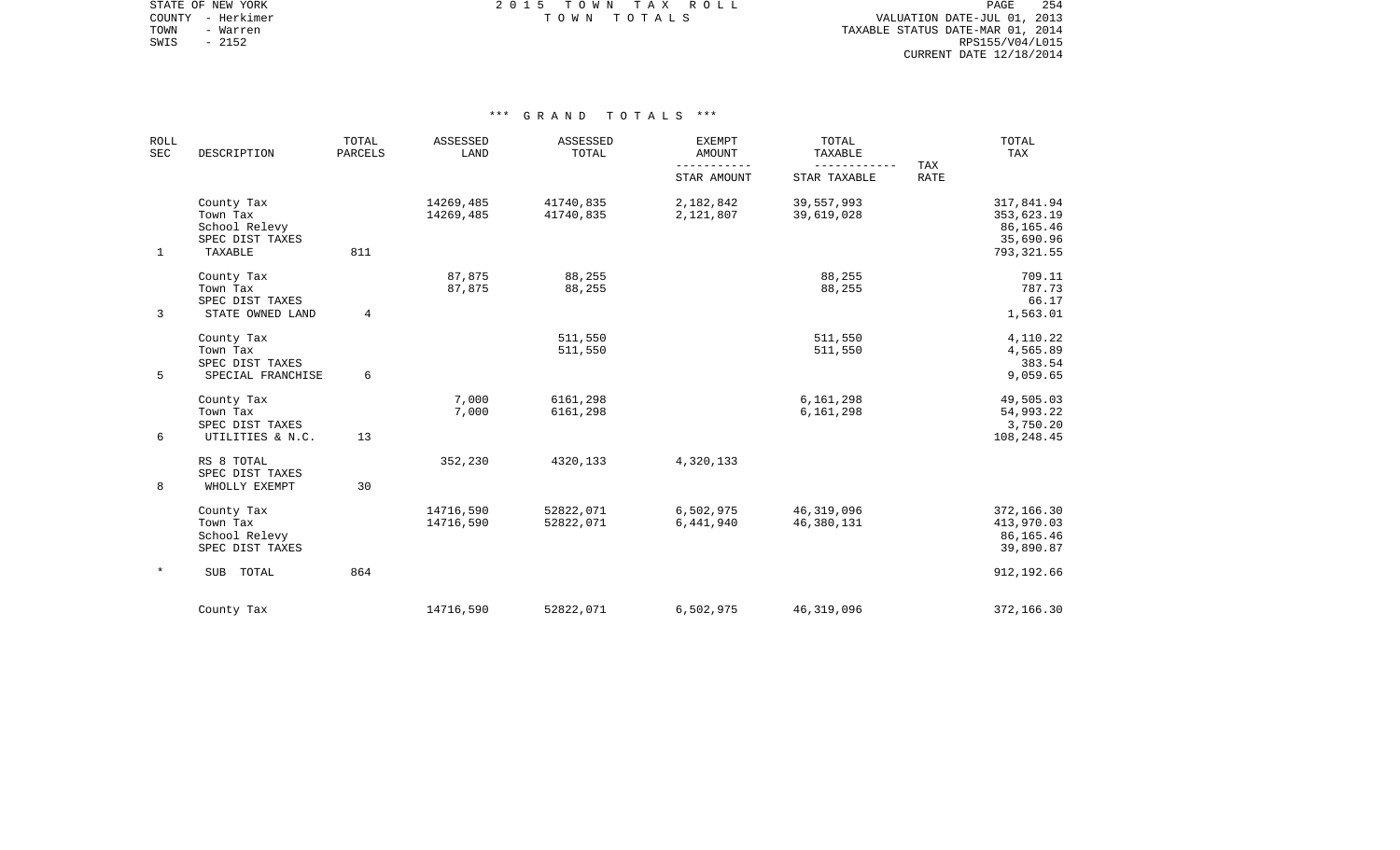|      | STATE OF NEW YORK | 2015 TOWN TAX ROLL | PAGE                             | - 255 |
|------|-------------------|--------------------|----------------------------------|-------|
|      | COUNTY - Herkimer | TOWN TOTALS        | VALUATION DATE-JUL 01, 2013      |       |
| TOWN | - Warren          |                    | TAXABLE STATUS DATE-MAR 01, 2014 |       |
| SWIS | - 2152            |                    | RPS155/V04/L015                  |       |
|      |                   |                    | CURRENT DATE 12/18/2014          |       |
|      |                   |                    |                                  |       |

| ROLL<br>SEC | DESCRIPTION                                  | TOTAL<br>PARCELS | ASSESSED<br>LAND | ASSESSED<br>TOTAL | <b>EXEMPT</b><br>AMOUNT<br>STAR AMOUNT | TOTAL<br>TAXABLE<br>------------<br>STAR TAXABLE | TAX<br>RATE | TOTAL<br>TAX                         |
|-------------|----------------------------------------------|------------------|------------------|-------------------|----------------------------------------|--------------------------------------------------|-------------|--------------------------------------|
|             | Town Tax<br>School Relevy<br>SPEC DIST TAXES |                  | 14716,590        | 52822,071         | 6,441,940                              | 46,380,131                                       |             | 413,970.03<br>86,165.46<br>39,890.87 |
| $* *$       | GRAND TOTAL                                  | 864              |                  |                   |                                        |                                                  |             | 912,192.66                           |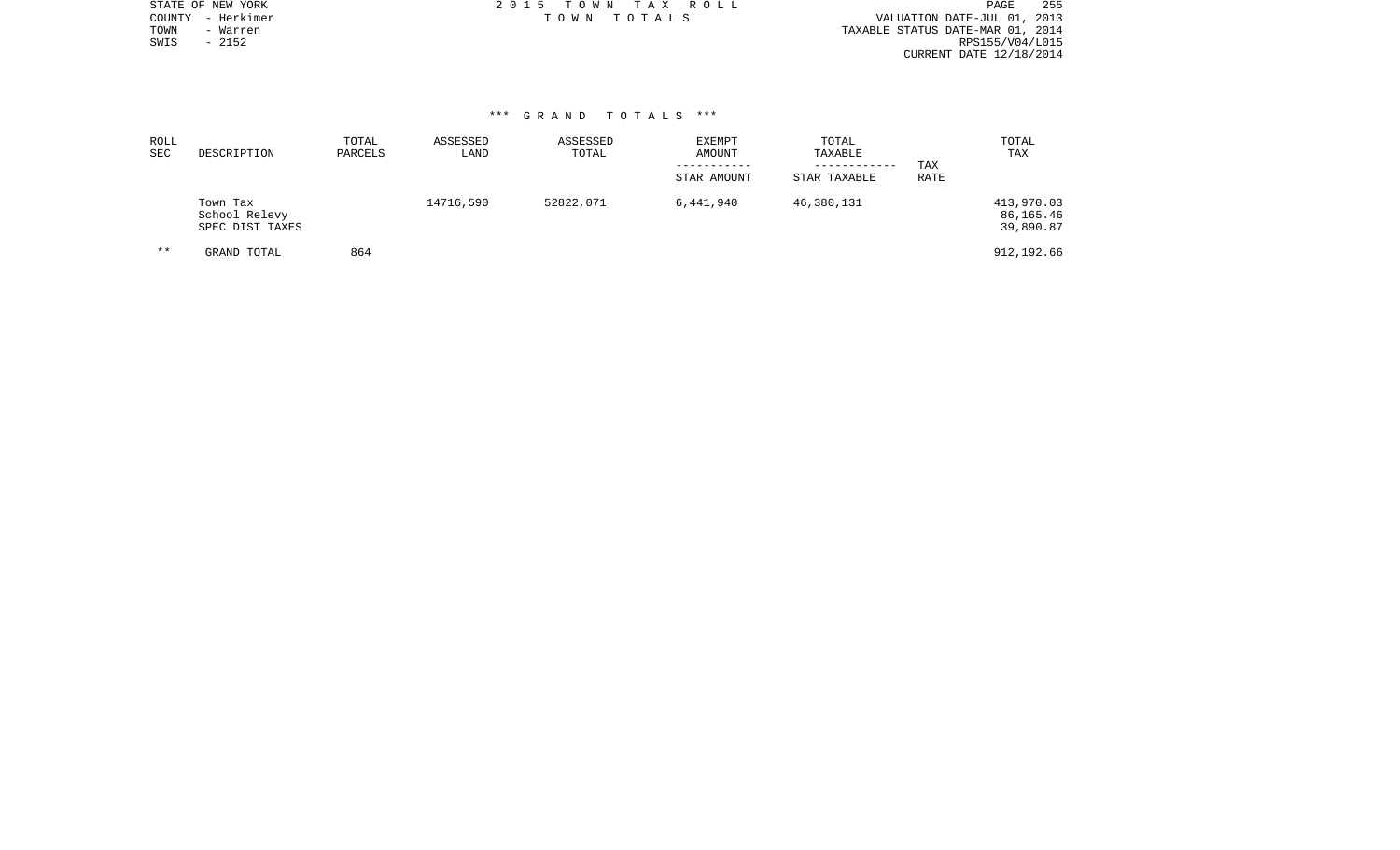| STATE OF NEW YORK                                | 2 0 1 5                              | T O W N              | TAX ROLL                                                                          |                                                              | PAGE<br>1         |
|--------------------------------------------------|--------------------------------------|----------------------|-----------------------------------------------------------------------------------|--------------------------------------------------------------|-------------------|
| COUNTY - Herkimer                                |                                      |                      | STATE OWNED LAND SECTION OF THE ROLL - 3 SUB-SECT - A VALUATION DATE-JUL 01, 2013 |                                                              |                   |
| TOWN<br>- Warren<br>$-215200$                    |                                      |                      | ROLL SUB-SECT - A- SECTION 532-A RPTL WILD OR FOREST LANDS                        | TAXABLE STATUS DATE-MAR 01, 2014                             |                   |
| SWIS                                             |                                      | OWNERS NAME SEOUENCE | UNIFORM PERCENT OF VALUE IS 070.50                                                |                                                              |                   |
|                                                  |                                      |                      |                                                                                   |                                                              |                   |
|                                                  |                                      |                      |                                                                                   |                                                              |                   |
| TAX MAP PARCEL NUMBER                            | PROPERTY LOCATION & CLASS ASSESSMENT |                      |                                                                                   | EXEMPTION CODE-----------------COUNTY--------TOWN----------- |                   |
| CURRENT OWNERS NAME                              | SCHOOL DISTRICT                      | LAND                 | TAX DESCRIPTION                                                                   | TAXABLE VALUE                                                |                   |
| CURRENT OWNERS ADDRESS                           | PARCEL SIZE/GRID COORD               | TOTAL                | SPECIAL DISTRICTS                                                                 |                                                              | TAX AMOUNT        |
|                                                  |                                      |                      |                                                                                   | ACCT 0120001                                                 |                   |
| $139.2 - 1 - 2$                                  | Mead Fretts Vhcs<br>930 State forest |                      | County Tax                                                                        | 3,400                                                        | 27.32             |
| Land Claims ST Of NY                             | 215001<br>Owen D Young               | 3,400                | Town Tax                                                                          | 3,400                                                        | 30.35             |
| Office Of St Comptroller                         | Swamp                                | 3,400                | FD280 Warren fire prot                                                            | 3,400 TO M                                                   | 2.55              |
| Attn: Office Of St Comptroller Lot 7 Mead Fretts |                                      |                      |                                                                                   |                                                              |                   |
| Bureau Of St Expenditures                        | 12a                                  |                      |                                                                                   |                                                              |                   |
| Albany, NY 12236                                 | 12.00<br>ACRES                       |                      |                                                                                   |                                                              |                   |
|                                                  | EAST-0362700 NRTH-1478609            |                      |                                                                                   |                                                              |                   |
|                                                  | DEED BOOK 00176 PG-00251             |                      |                                                                                   |                                                              |                   |
|                                                  | FULL MARKET VALUE                    | 4,823                |                                                                                   |                                                              |                   |
|                                                  |                                      |                      | TOTAL TAX ---                                                                     |                                                              | $60.22**$         |
|                                                  |                                      |                      |                                                                                   | DATE #1<br>AMT DUE                                           | 01/31/15<br>60.22 |
|                                                  |                                      |                      |                                                                                   |                                                              |                   |
|                                                  | Kosma Synovic Vhcs                   |                      |                                                                                   | ACCT 0140001                                                 |                   |
| $333. - 1 - 1$                                   | 930 State forest                     |                      | County Tax                                                                        | 17,600                                                       | 141.41            |
| Land Claims ST Of NY                             | Owen D Young<br>215001               | 17,600               | Town Tax                                                                          | 17,600                                                       | 157.09            |
| Attn: Office Of St Comptroller Farm Lot          |                                      | 17,600               | FD280 Warren fire prot                                                            | 17,600 TO M                                                  | 13.20             |
| Bureau Of St Expenditures                        | Lot 16 Kosmar Sznovic                |                      |                                                                                   |                                                              |                   |
| Albany, NY 12236                                 | 40a                                  |                      |                                                                                   |                                                              |                   |
|                                                  | 40.00<br>ACRES                       |                      |                                                                                   |                                                              |                   |
|                                                  | DEED BOOK 00000<br>FULL MARKET VALUE | 24,965               |                                                                                   |                                                              |                   |
|                                                  |                                      |                      | TOTAL TAX ---                                                                     |                                                              | $311.70**$        |
|                                                  |                                      |                      |                                                                                   |                                                              |                   |

| DATE #1 | 01/31/15 |
|---------|----------|
| AMT DUE | 311.70   |
|         |          |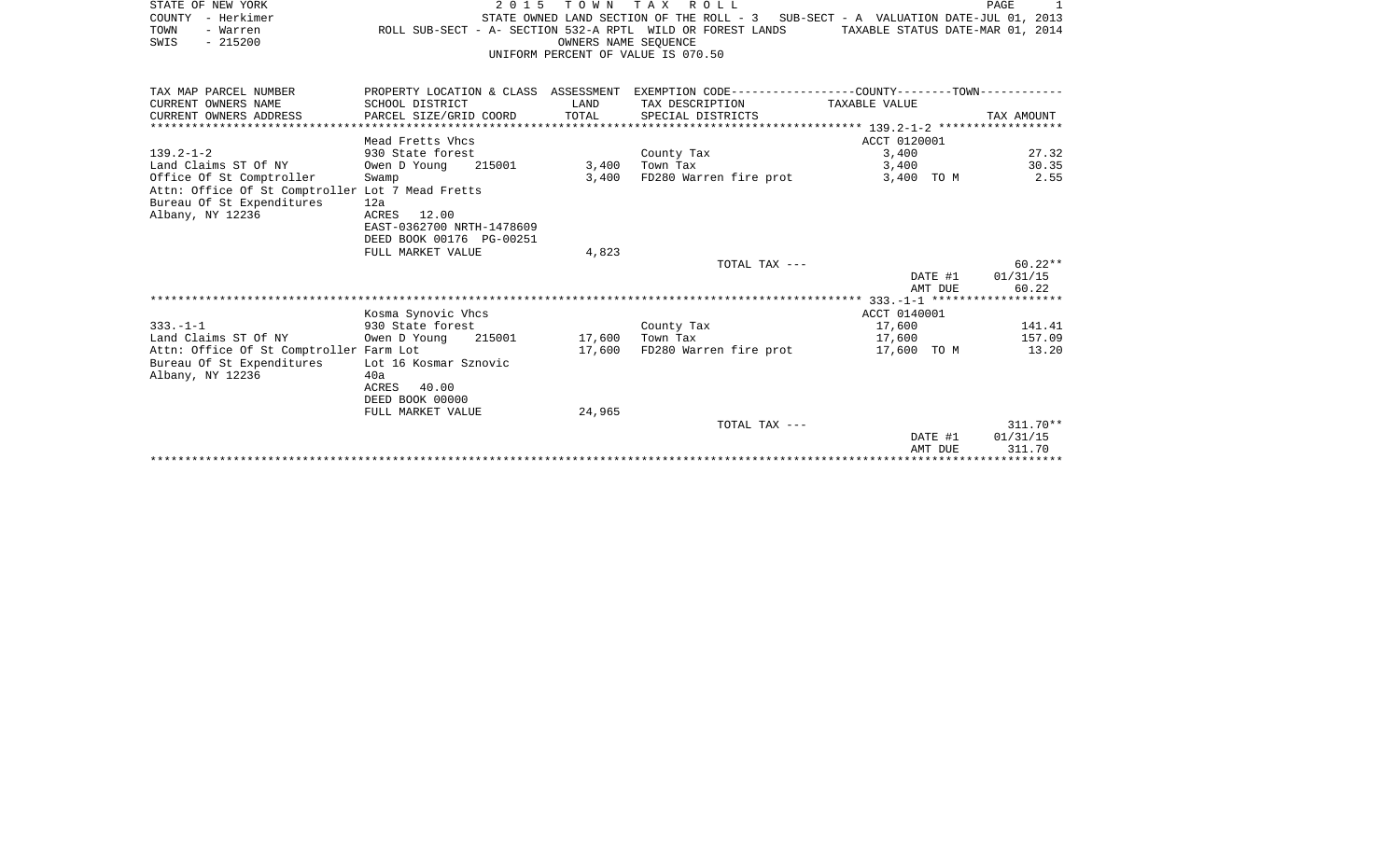|      | STATE OF NEW YORK |                                                            |  |  |                                    |  | 2015 TOWN TAX ROLL |  |  |                                                                                   | PAGE |  |
|------|-------------------|------------------------------------------------------------|--|--|------------------------------------|--|--------------------|--|--|-----------------------------------------------------------------------------------|------|--|
|      | COUNTY - Herkimer |                                                            |  |  |                                    |  |                    |  |  | STATE OWNED LAND SECTION OF THE ROLL - 3 SUB-SECT - A VALUATION DATE-JUL 01, 2013 |      |  |
| TOWN | - Warren          | ROLL SUB-SECT - A- SECTION 532-A RPTL WILD OR FOREST LANDS |  |  |                                    |  |                    |  |  | TAXABLE STATUS DATE-MAR 01, 2014                                                  |      |  |
| SWIS | - 215200          |                                                            |  |  |                                    |  |                    |  |  | RPS155/V04/L015                                                                   |      |  |
|      |                   |                                                            |  |  | UNIFORM PERCENT OF VALUE IS 070.50 |  |                    |  |  | CURRENT DATE 12/18/2014                                                           |      |  |

### \*\*\* S P E C I A L D I S T R I C T S U M M A R Y \*\*\*

| CODE | DISTRICT NAME        | TOTAL<br>PARCELS | EXTENSION<br>TYPE | EXTENSION<br>VALUE | AD VALOREM<br>VALUE | <b>EXEMPT</b><br>AMOUNT | TAXABLE<br>VALUE | TOTAL<br>TAX |
|------|----------------------|------------------|-------------------|--------------------|---------------------|-------------------------|------------------|--------------|
|      | FD280 Warren fire pr |                  | 2 TOTAL M         |                    | 21,000              |                         | 21,000           | ' 5 75       |

## \*\*\* S C H O O L D I S T R I C T S U M M A R Y \*\*\*

| CODE   | DISTRICT NAME                    | TOTAL<br>PARCELS | ASSESSED<br>LAND | ASSESSED<br>TOTAL | <b>EXEMPT</b><br>AMOUNT<br>--------- | TOTAL<br>TAXABLE |
|--------|----------------------------------|------------------|------------------|-------------------|--------------------------------------|------------------|
|        |                                  |                  |                  |                   | STAR AMOUNT                          | STAR TAXABLE     |
|        | Owen D Young                     | 2                | 21,000           | 21,000            |                                      | 21,000           |
| 215001 |                                  |                  |                  |                   |                                      | 21,000           |
|        | SUB-TOTAL                        | 2                | 21,000           | 21,000            |                                      | 21,000           |
|        | $S \cup B - T \cup T A L (CONT)$ |                  |                  |                   |                                      | 21,000           |
|        |                                  |                  |                  |                   |                                      |                  |
|        | TOTAL                            | 2                | 21,000           | 21,000            |                                      | 21,000           |
|        | TO TAL (CONT)                    |                  |                  |                   |                                      | 21,000           |

\*\*\* S Y S T E M C O D E S S U M M A R Y \*\*\*

#### NO SYSTEM EXEMPTIONS AT THIS LEVEL

\*\*\* E X E M P T I O N S U M M A R Y \*\*\*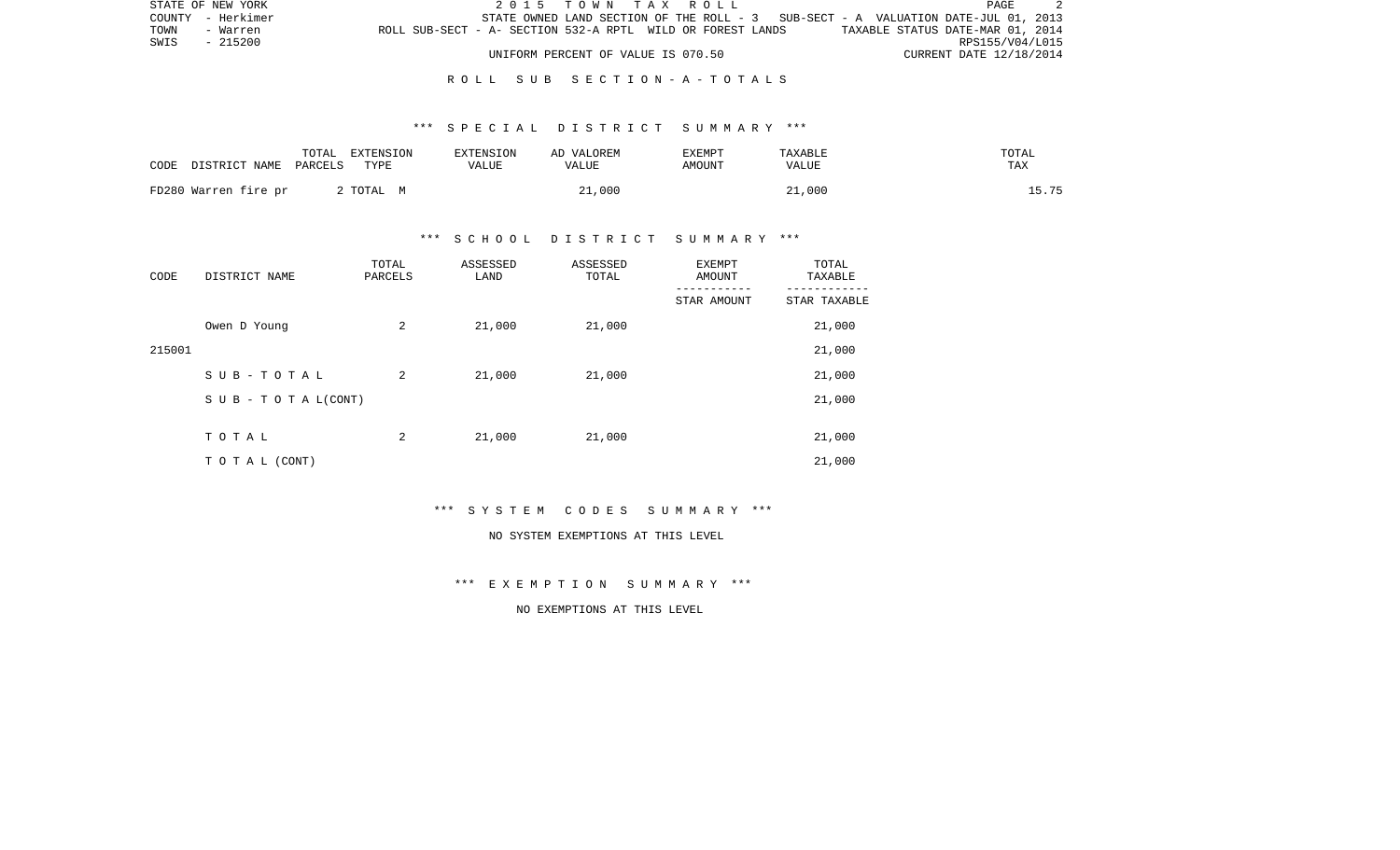|      | STATE OF NEW YORK |                                                            |  | 2015 TOWN TAX ROLL                 |  |  |                                                                                   |                                  |                         | PAGE |  |
|------|-------------------|------------------------------------------------------------|--|------------------------------------|--|--|-----------------------------------------------------------------------------------|----------------------------------|-------------------------|------|--|
|      | COUNTY - Herkimer |                                                            |  |                                    |  |  | STATE OWNED LAND SECTION OF THE ROLL - 3 SUB-SECT - A VALUATION DATE-JUL 01, 2013 |                                  |                         |      |  |
| TOWN | - Warren          | ROLL SUB-SECT - A- SECTION 532-A RPTL WILD OR FOREST LANDS |  |                                    |  |  |                                                                                   | TAXABLE STATUS DATE-MAR 01, 2014 |                         |      |  |
| SWIS | - 215200          |                                                            |  |                                    |  |  |                                                                                   |                                  | RPS155/V04/L015         |      |  |
|      |                   |                                                            |  | UNIFORM PERCENT OF VALUE IS 070.50 |  |  |                                                                                   |                                  | CURRENT DATE 12/18/2014 |      |  |

| ROLL<br>SEC | DESCRIPTION      | TOTAL<br>PARCELS | ASSESSED<br>LAND | ASSESSED<br>TOTAL | EXEMPT<br>AMOUNT | TOTAL<br>TAXABLE<br>------------ | TAX  | TOTAL<br>TAX |
|-------------|------------------|------------------|------------------|-------------------|------------------|----------------------------------|------|--------------|
|             |                  |                  |                  |                   | STAR AMOUNT      | STAR TAXABLE                     | RATE |              |
|             | County Tax       |                  | 21,000           | 21,000            |                  | 21,000                           |      | 168.73       |
|             | Town Tax         |                  | 21,000           | 21,000            |                  | 21,000                           |      | 187.44       |
|             | SPEC DIST TAXES  |                  |                  |                   |                  |                                  |      | 15.75        |
|             | STATE OWNED LAND |                  |                  |                   |                  |                                  |      | 371.92       |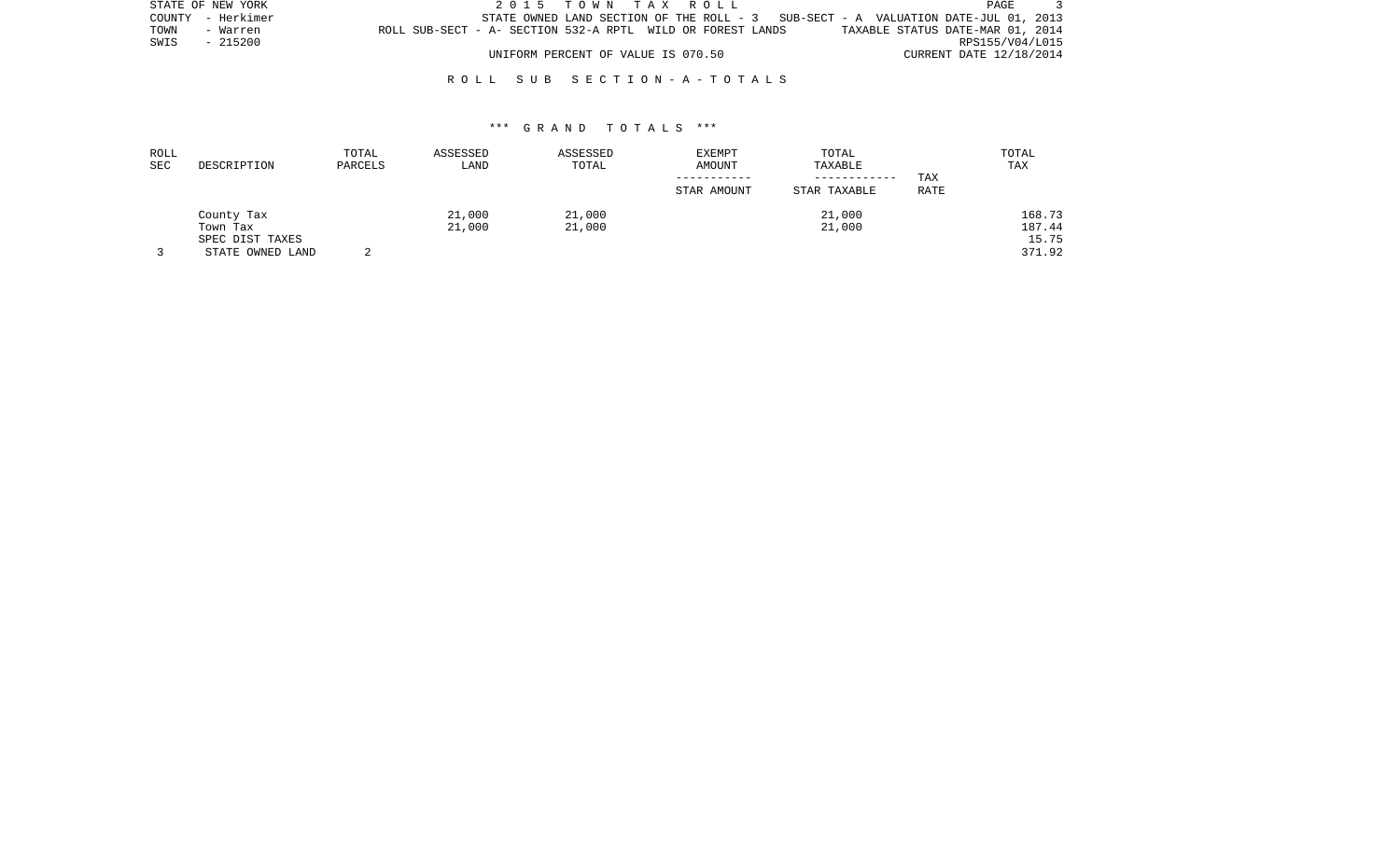|      | STATE OF NEW YORK |                                                            | 2015 TOWN TAX ROLL                                                                |                      |  |  |                                  | PAGE | $\overline{4}$ |
|------|-------------------|------------------------------------------------------------|-----------------------------------------------------------------------------------|----------------------|--|--|----------------------------------|------|----------------|
|      | COUNTY - Herkimer |                                                            | STATE OWNED LAND SECTION OF THE ROLL - 3 SUB-SECT - Y VALUATION DATE-JUL 01, 2013 |                      |  |  |                                  |      |                |
| TOWN | - Warren          | ROLL SUB-SECT - Y- SECTION 545 RPTL TRANSITION ASSESSMENTS |                                                                                   |                      |  |  | TAXABLE STATUS DATE-MAR 01, 2014 |      |                |
| SWIS | - 215200          |                                                            |                                                                                   | OWNERS NAME SEOUENCE |  |  |                                  |      |                |
|      |                   |                                                            | UNIFORM PERCENT OF VALUE IS 070.50                                                |                      |  |  |                                  |      |                |

| TAX MAP PARCEL NUMBER                | PROPERTY LOCATION & CLASS | ASSESSMENT | EXEMPTION CODE-----------------COUNTY-------TOWN------------ |               |          |            |
|--------------------------------------|---------------------------|------------|--------------------------------------------------------------|---------------|----------|------------|
| CURRENT OWNERS NAME                  | SCHOOL DISTRICT           | LAND       | TAX DESCRIPTION                                              | TAXABLE VALUE |          |            |
| CURRENT OWNERS ADDRESS               | PARCEL SIZE/GRID COORD    | TOTAL      | SPECIAL DISTRICTS                                            |               |          | TAX AMOUNT |
|                                      |                           |            |                                                              |               |          |            |
|                                      | Transitional              |            |                                                              |               |          |            |
| $333 - 1 - 2$                        | 993 Transition t          |            | County Tax                                                   | 380           |          | 3.05       |
| Land Claims State of NY              | 215001<br>Owen D Young    |            | Town Tax                                                     | 380           |          | 3.39       |
| Attn: Office of State Comptrol ACRES | 0.01                      | 380        | FD280 Warren fire prot                                       |               | 380 TO M | .28        |
| Bureau of State Expenditures         | FULL MARKET VALUE         | 539        |                                                              |               |          |            |
| Albany, NY 12236                     |                           |            |                                                              |               |          |            |
|                                      |                           |            | TOTAL TAX $---$                                              |               |          | $6.72**$   |
|                                      |                           |            |                                                              |               | DATE #1  | 01/31/15   |
|                                      |                           |            |                                                              |               | AMT DUE  | 6.72       |
|                                      |                           |            |                                                              |               |          |            |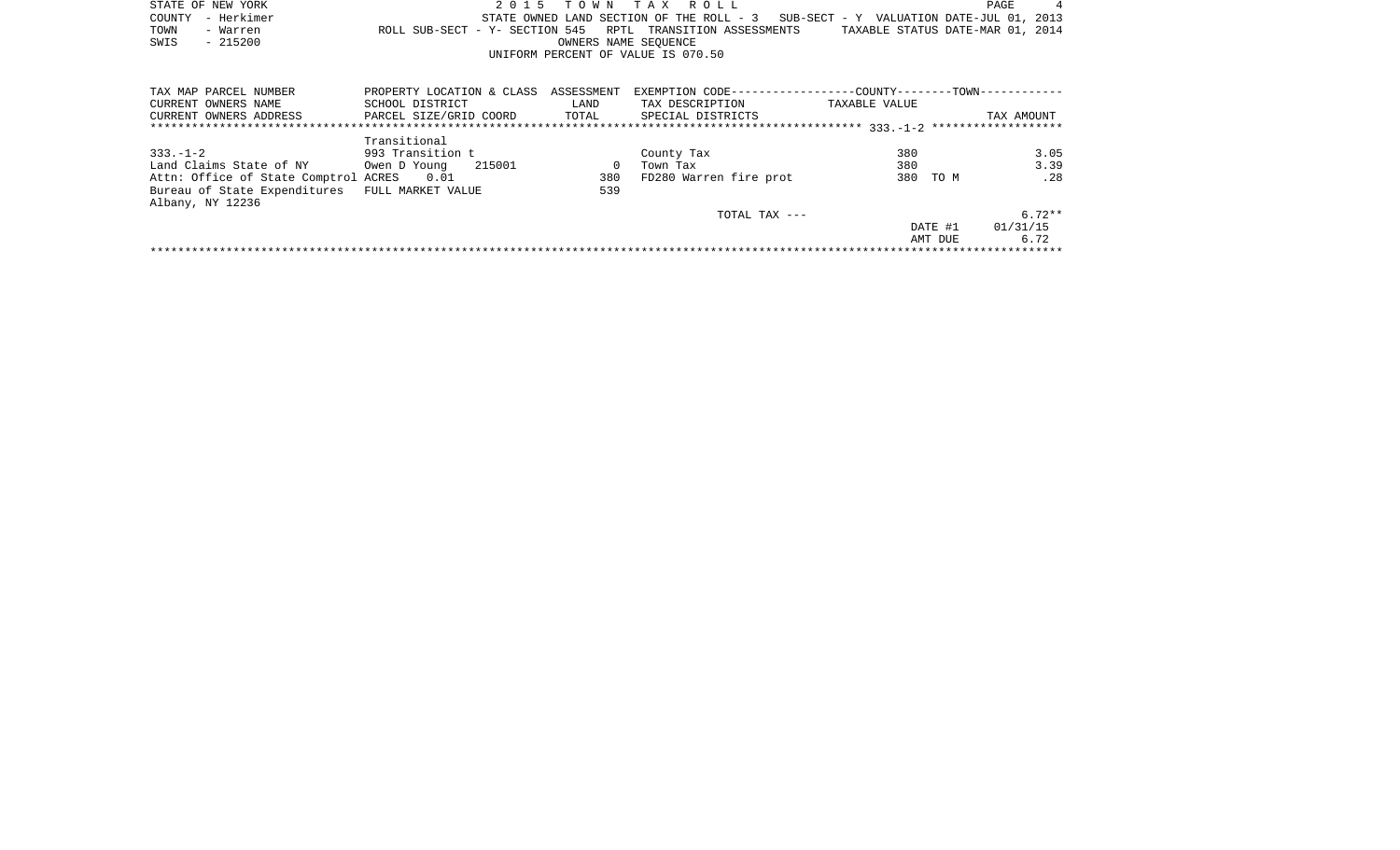|      | STATE OF NEW YORK | 2015 TOWN TAX ROLL                                                                             | PAGE                    |  |
|------|-------------------|------------------------------------------------------------------------------------------------|-------------------------|--|
|      | COUNTY - Herkimer | STATE OWNED LAND SECTION OF THE ROLL - 3 SUB-SECT - Y VALUATION DATE-JUL 01, 2013              |                         |  |
| TOWN | - Warren          | TAXABLE STATUS DATE-MAR 01, 2014<br>ROLL SUB-SECT - Y- SECTION 545 RPTL TRANSITION ASSESSMENTS |                         |  |
| SWIS | - 215200          |                                                                                                | RPS155/V04/L015         |  |
|      |                   | UNIFORM PERCENT OF VALUE IS 070.50                                                             | CURRENT DATE 12/18/2014 |  |

### \*\*\* S P E C I A L D I S T R I C T S U M M A R Y \*\*\*

| CODE | DISTRICT NAME        | TOTAL<br>PARCELS | EXTENSION<br>TYPE | EXTENSION<br>VALUE | AD VALOREM<br>VALUE | EXEMPT<br>AMOUNT | TAXABLE<br>VALUE | TOTAL<br>TAX |
|------|----------------------|------------------|-------------------|--------------------|---------------------|------------------|------------------|--------------|
|      | FD280 Warren fire pr |                  | TOTAL M           |                    | 380                 |                  | 380              | .28          |

## \*\*\* S C H O O L D I S T R I C T S U M M A R Y \*\*\*

| CODE   | DISTRICT NAME                 | TOTAL<br>PARCELS | ASSESSED<br>LAND | ASSESSED<br>TOTAL | <b>EXEMPT</b><br>AMOUNT | TOTAL<br>TAXABLE |
|--------|-------------------------------|------------------|------------------|-------------------|-------------------------|------------------|
|        |                               |                  |                  |                   | STAR AMOUNT             | STAR TAXABLE     |
|        | Owen D Young                  | 1                |                  | 380               |                         | 380              |
| 215001 |                               |                  |                  |                   |                         | 380              |
|        | SUB-TOTAL                     | $\mathbf 1$      |                  | 380               |                         | 380              |
|        | $S \cup B - T O T A L (CONT)$ |                  |                  |                   |                         | 380              |
|        |                               |                  |                  |                   |                         |                  |
|        | TOTAL                         | 1                |                  | 380               |                         | 380              |
|        | TO TAL (CONT)                 |                  |                  |                   |                         | 380              |

\*\*\* S Y S T E M C O D E S S U M M A R Y \*\*\*

#### NO SYSTEM EXEMPTIONS AT THIS LEVEL

\*\*\* E X E M P T I O N S U M M A R Y \*\*\*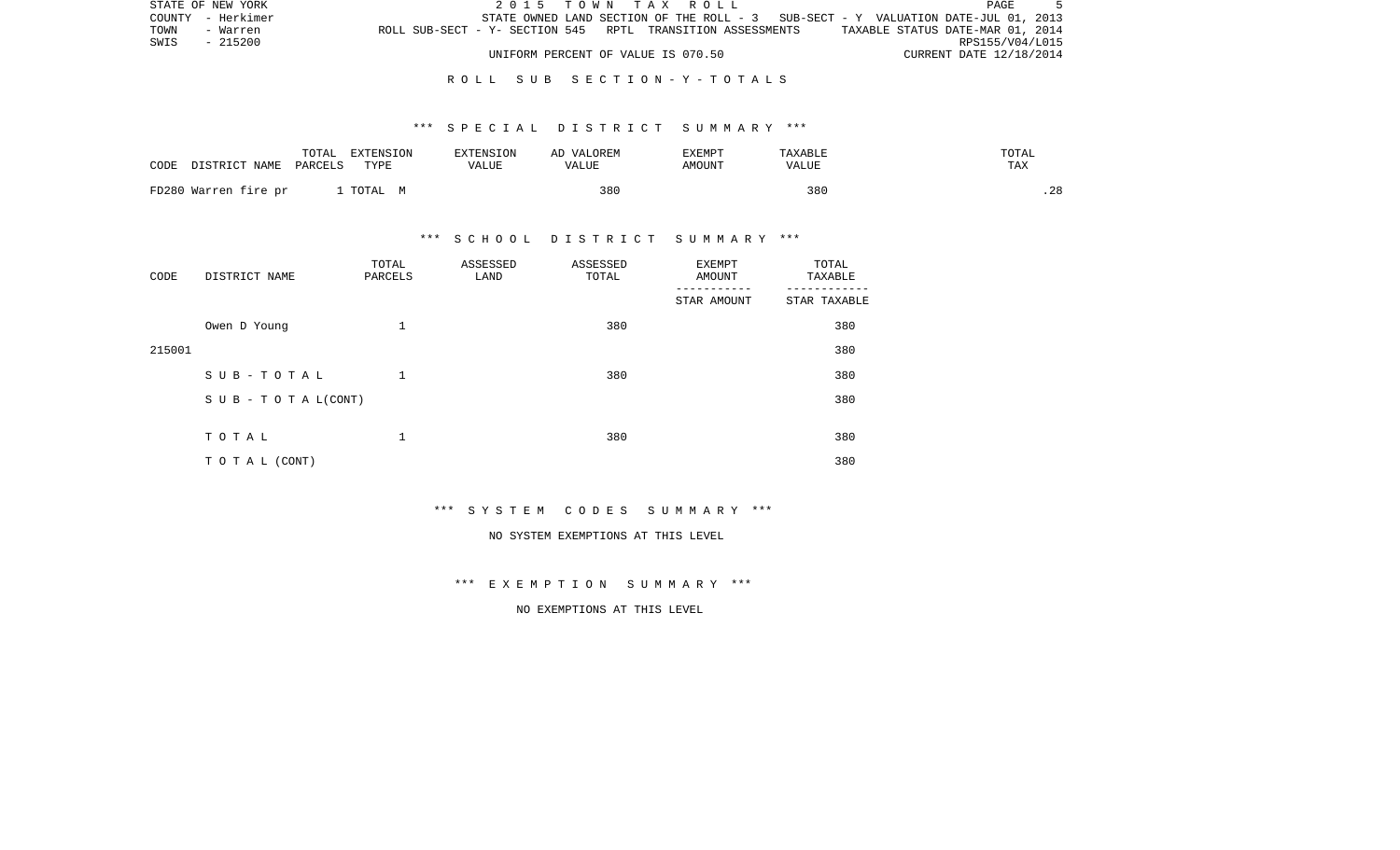| STATE OF NEW YORK |                   |                                                            | 2015 TOWN TAX ROLL                 |  |  |                                                                                     |                                  | PAGE                    | 6 |
|-------------------|-------------------|------------------------------------------------------------|------------------------------------|--|--|-------------------------------------------------------------------------------------|----------------------------------|-------------------------|---|
|                   | COUNTY - Herkimer |                                                            |                                    |  |  | STATE OWNED LAND SECTION OF THE ROLL - $3$ SUB-SECT - Y VALUATION DATE-JUL 01, 2013 |                                  |                         |   |
| TOWN              | - Warren          | ROLL SUB-SECT - Y- SECTION 545 RPTL TRANSITION ASSESSMENTS |                                    |  |  |                                                                                     | TAXABLE STATUS DATE-MAR 01, 2014 |                         |   |
| SWIS - 215200     |                   |                                                            |                                    |  |  |                                                                                     |                                  | RPS155/V04/L015         |   |
|                   |                   |                                                            | UNIFORM PERCENT OF VALUE IS 070.50 |  |  |                                                                                     |                                  | CURRENT DATE 12/18/2014 |   |

| ROLL                 |                  | TOTAL   | ASSESSED | ASSESSED | <b>EXEMPT</b> | TOTAL        |      | TOTAL |
|----------------------|------------------|---------|----------|----------|---------------|--------------|------|-------|
| $\operatorname{SEC}$ | DESCRIPTION      | PARCELS | LAND     | TOTAL    | AMOUNT        | TAXABLE      |      | TAX   |
|                      |                  |         |          |          |               | ------------ | TAX  |       |
|                      |                  |         |          |          | STAR AMOUNT   | STAR TAXABLE | RATE |       |
|                      | County Tax       |         |          | 380      |               | 380          |      | 3.05  |
|                      | Town Tax         |         |          | 380      |               | 380          |      | 3.39  |
|                      | SPEC DIST TAXES  |         |          |          |               |              |      | .28   |
|                      | STATE OWNED LAND |         |          |          |               |              |      | 6.72  |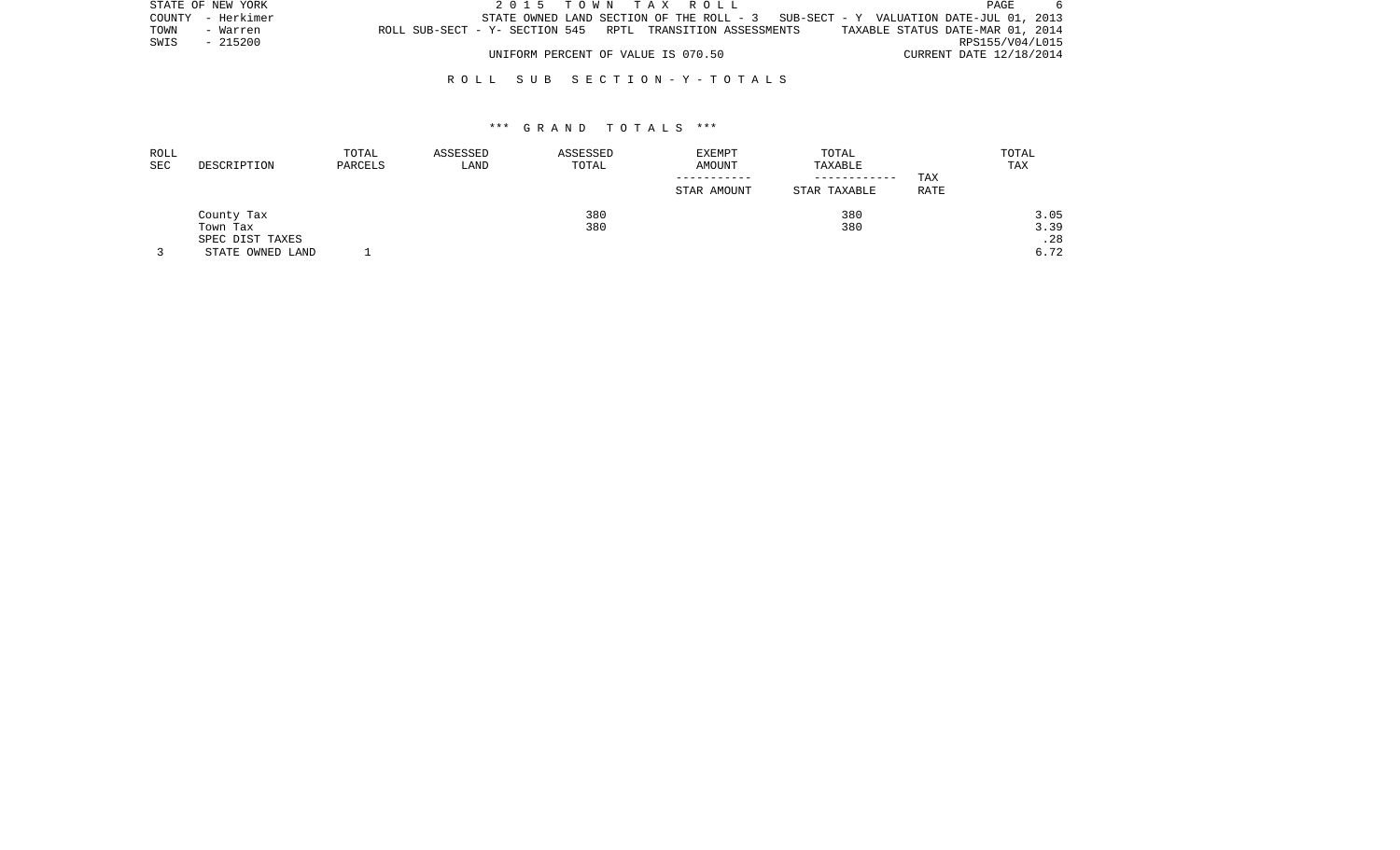| STATE OF NEW YORK                       | 2 0 1 5                                                    | T O W N              | T A X<br>R O L L                                            |                                          | $7\overline{ }$<br>PAGE          |
|-----------------------------------------|------------------------------------------------------------|----------------------|-------------------------------------------------------------|------------------------------------------|----------------------------------|
| COUNTY<br>- Herkimer                    |                                                            |                      | STATE OWNED LAND SECTION OF THE ROLL - 3                    | SUB-SECT - A VALUATION DATE-JUL 01, 2013 |                                  |
| TOWN<br>- Warren                        | ROLL SUB-SECT - A- SECTION 532-A RPTL WILD OR FOREST LANDS |                      |                                                             |                                          | TAXABLE STATUS DATE-MAR 01, 2014 |
| $-215200$<br>SWIS                       |                                                            | OWNERS NAME SEQUENCE |                                                             |                                          |                                  |
|                                         |                                                            |                      | UNIFORM PERCENT OF VALUE IS 070.50                          |                                          |                                  |
|                                         |                                                            |                      |                                                             |                                          |                                  |
| TAX MAP PARCEL NUMBER                   | PROPERTY LOCATION & CLASS                                  | ASSESSMENT           | EXEMPTION CODE-----------------COUNTY-------TOWN----------- |                                          |                                  |
| CURRENT OWNERS NAME                     | SCHOOL DISTRICT                                            | LAND                 | TAX DESCRIPTION                                             | TAXABLE VALUE                            |                                  |
| CURRENT OWNERS ADDRESS                  | PARCEL SIZE/GRID COORD                                     | TOTAL                | SPECIAL DISTRICTS                                           |                                          | TAX AMOUNT                       |
|                                         |                                                            |                      |                                                             |                                          |                                  |
|                                         | H & A Mason Vhcs                                           |                      |                                                             | ACCT 0130001                             |                                  |
| $133.1 - 1 - 28$                        | 910 Priv forest                                            |                      | County Tax                                                  | 66,875                                   | 537.33                           |
| Land Claims Unit ST Of NY               | 215001<br>Owen D Young                                     | 66,875               | Town Tax                                                    | 66,875                                   | 596.90                           |
| Attn: Office Of St Comptroller Farm Lot |                                                            | 66,875               | FD280 Warren fire prot                                      | 66,875 TO M                              | 50.14                            |
| Bureau Of St Expenditures               | Lot 10 H & A Mason                                         |                      |                                                             |                                          |                                  |
| Albany, NY 12236                        | 125a                                                       |                      |                                                             |                                          |                                  |
|                                         | ACRES 125.00                                               |                      |                                                             |                                          |                                  |
|                                         | EAST-0373442 NRTH-1495331                                  |                      |                                                             |                                          |                                  |
|                                         | DEED BOOK 00000                                            |                      |                                                             |                                          |                                  |
|                                         | FULL MARKET VALUE                                          | 94,858               |                                                             |                                          |                                  |
|                                         |                                                            |                      | TOTAL TAX ---                                               |                                          | $1,184.37**$                     |
|                                         |                                                            |                      |                                                             | DATE #1                                  | 01/31/15                         |
|                                         |                                                            |                      |                                                             | AMT DUE                                  | 1,184.37                         |
|                                         |                                                            |                      |                                                             |                                          |                                  |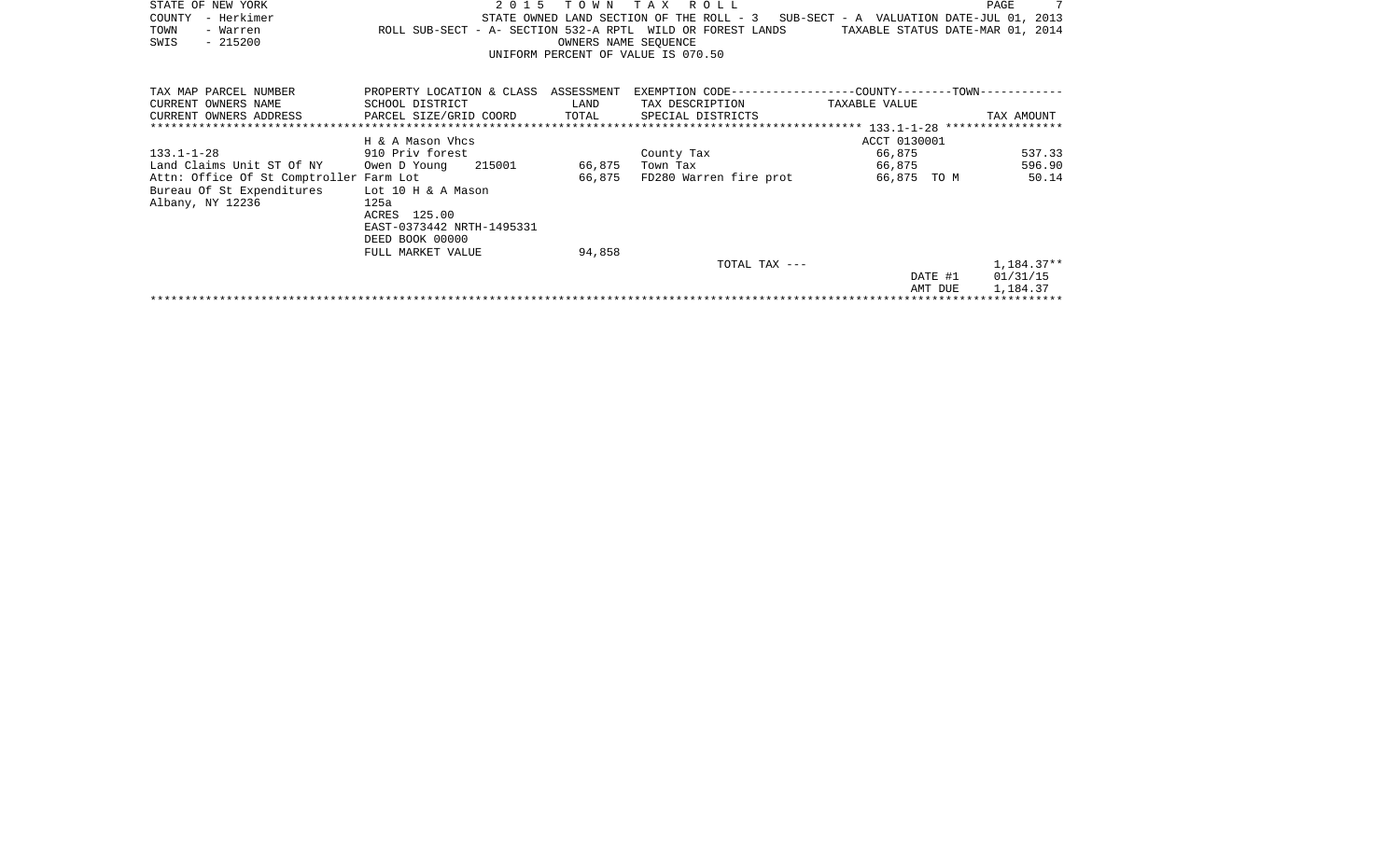| STATE OF NEW YORK | 2015 TOWN TAX ROLL                                                                | PAGE                             |
|-------------------|-----------------------------------------------------------------------------------|----------------------------------|
| COUNTY - Herkimer | STATE OWNED LAND SECTION OF THE ROLL - 3 SUB-SECT - A VALUATION DATE-JUL 01, 2013 |                                  |
| TOWN<br>- Warren  | ROLL SUB-SECT - A- SECTION 532-A RPTL WILD OR FOREST LANDS                        | TAXABLE STATUS DATE-MAR 01, 2014 |
| - 215200<br>SWIS  |                                                                                   | RPS155/V04/L015                  |
|                   | UNIFORM PERCENT OF VALUE IS 070.50                                                | CURRENT DATE 12/18/2014          |

### \*\*\* S P E C I A L D I S T R I C T S U M M A R Y \*\*\*

| CODE                 | TOTAL                 | EXTENSION | <b>EXTENSION</b> | AD VALOREM | EXEMPT | TAXABLE | TOTAL |
|----------------------|-----------------------|-----------|------------------|------------|--------|---------|-------|
|                      | DISTRICT NAME PARCELS | TYPE      | VALUE            | VALUE      | AMOUNT | VALUE   | TAX   |
| FD280 Warren fire pr |                       | TOTAL M   |                  | 66,875     |        | 66,875  | 50.14 |

## \*\*\* S C H O O L D I S T R I C T S U M M A R Y \*\*\*

| CODE   | DISTRICT NAME                    | TOTAL<br>PARCELS | ASSESSED<br>LAND | ASSESSED<br>TOTAL | EXEMPT<br>AMOUNT | TOTAL<br>TAXABLE |
|--------|----------------------------------|------------------|------------------|-------------------|------------------|------------------|
|        |                                  |                  |                  |                   | STAR AMOUNT      | STAR TAXABLE     |
|        | Owen D Young                     | 1                | 66,875           | 66,875            |                  | 66,875           |
| 215001 |                                  |                  |                  |                   |                  | 66,875           |
|        | SUB-TOTAL                        | $\mathbf 1$      | 66,875           | 66,875            |                  | 66,875           |
|        | $S \cup B - T \cup T A L (CONT)$ |                  |                  |                   |                  | 66,875           |
|        |                                  |                  |                  |                   |                  |                  |
|        | TOTAL                            | 1                | 66,875           | 66,875            |                  | 66,875           |
|        | T O T A L (CONT)                 |                  |                  |                   |                  | 66,875           |

\*\*\* S Y S T E M C O D E S S U M M A R Y \*\*\*

#### NO SYSTEM EXEMPTIONS AT THIS LEVEL

\*\*\* E X E M P T I O N S U M M A R Y \*\*\*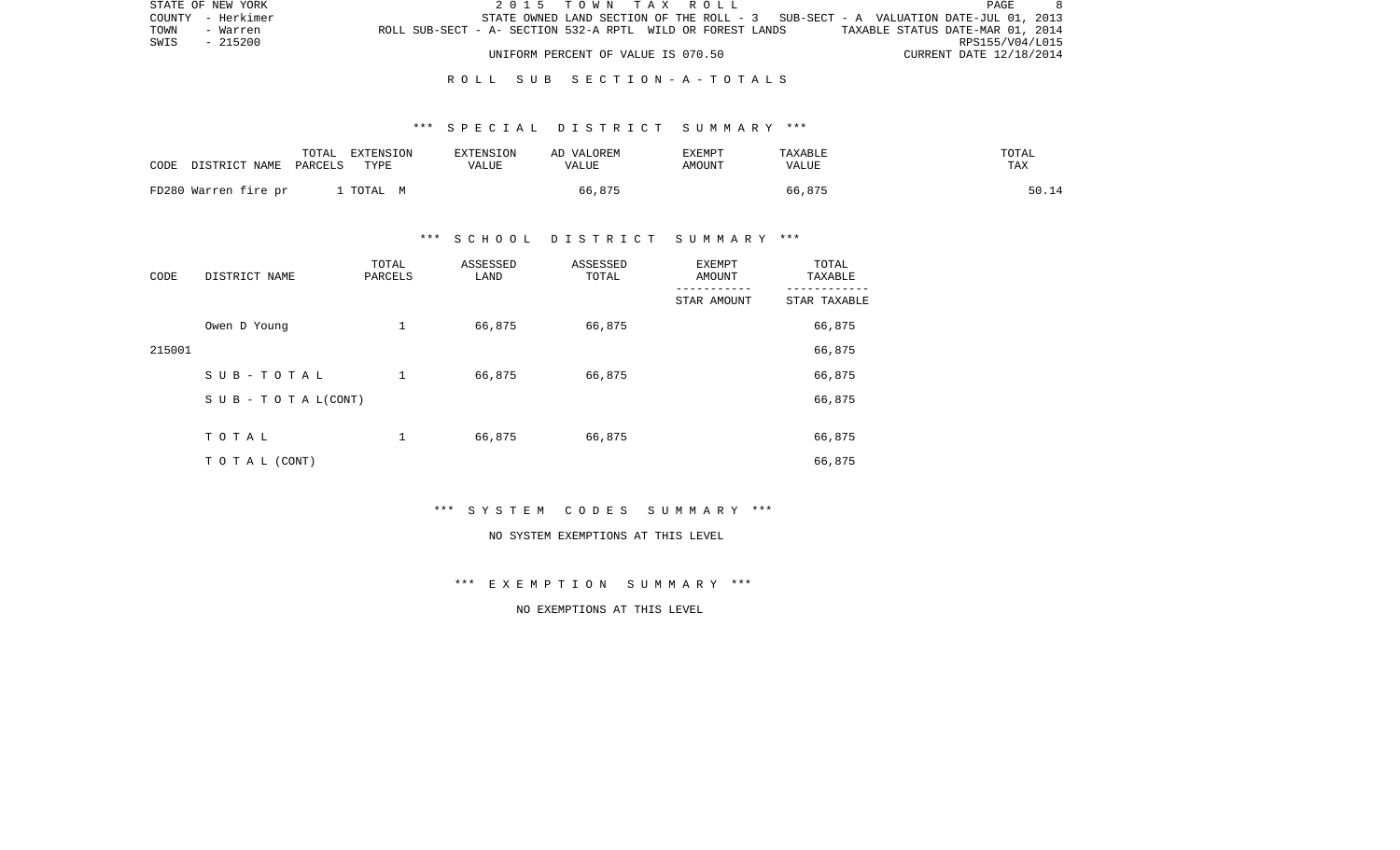| STATE OF NEW YORK |                   |                                                            | 2015 TOWN TAX ROLL                 |  |  |                                                                                    |                                  | PAGE                    |  |
|-------------------|-------------------|------------------------------------------------------------|------------------------------------|--|--|------------------------------------------------------------------------------------|----------------------------------|-------------------------|--|
|                   | COUNTY - Herkimer |                                                            |                                    |  |  | STATE OWNED LAND SECTION OF THE ROLL $-3$ SUB-SECT - A VALUATION DATE-JUL 01, 2013 |                                  |                         |  |
| TOWN              | - Warren          | ROLL SUB-SECT - A- SECTION 532-A RPTL WILD OR FOREST LANDS |                                    |  |  |                                                                                    | TAXABLE STATUS DATE-MAR 01, 2014 |                         |  |
| SWIS              | - 215200          |                                                            |                                    |  |  |                                                                                    |                                  | RPS155/V04/L015         |  |
|                   |                   |                                                            | UNIFORM PERCENT OF VALUE IS 070.50 |  |  |                                                                                    |                                  | CURRENT DATE 12/18/2014 |  |

| ROLL |                  | TOTAL   | ASSESSED | ASSESSED | <b>EXEMPT</b> | TOTAL        |      | TOTAL    |
|------|------------------|---------|----------|----------|---------------|--------------|------|----------|
| SEC  | DESCRIPTION      | PARCELS | LAND     | TOTAL    | AMOUNT        | TAXABLE      |      | TAX      |
|      |                  |         |          |          |               | ------------ | TAX  |          |
|      |                  |         |          |          | STAR AMOUNT   | STAR TAXABLE | RATE |          |
|      | County Tax       |         | 66,875   | 66,875   |               | 66,875       |      | 537.33   |
|      | Town Tax         |         | 66,875   | 66,875   |               | 66,875       |      | 596.90   |
|      | SPEC DIST TAXES  |         |          |          |               |              |      | 50.14    |
|      | STATE OWNED LAND |         |          |          |               |              |      | 1,184.37 |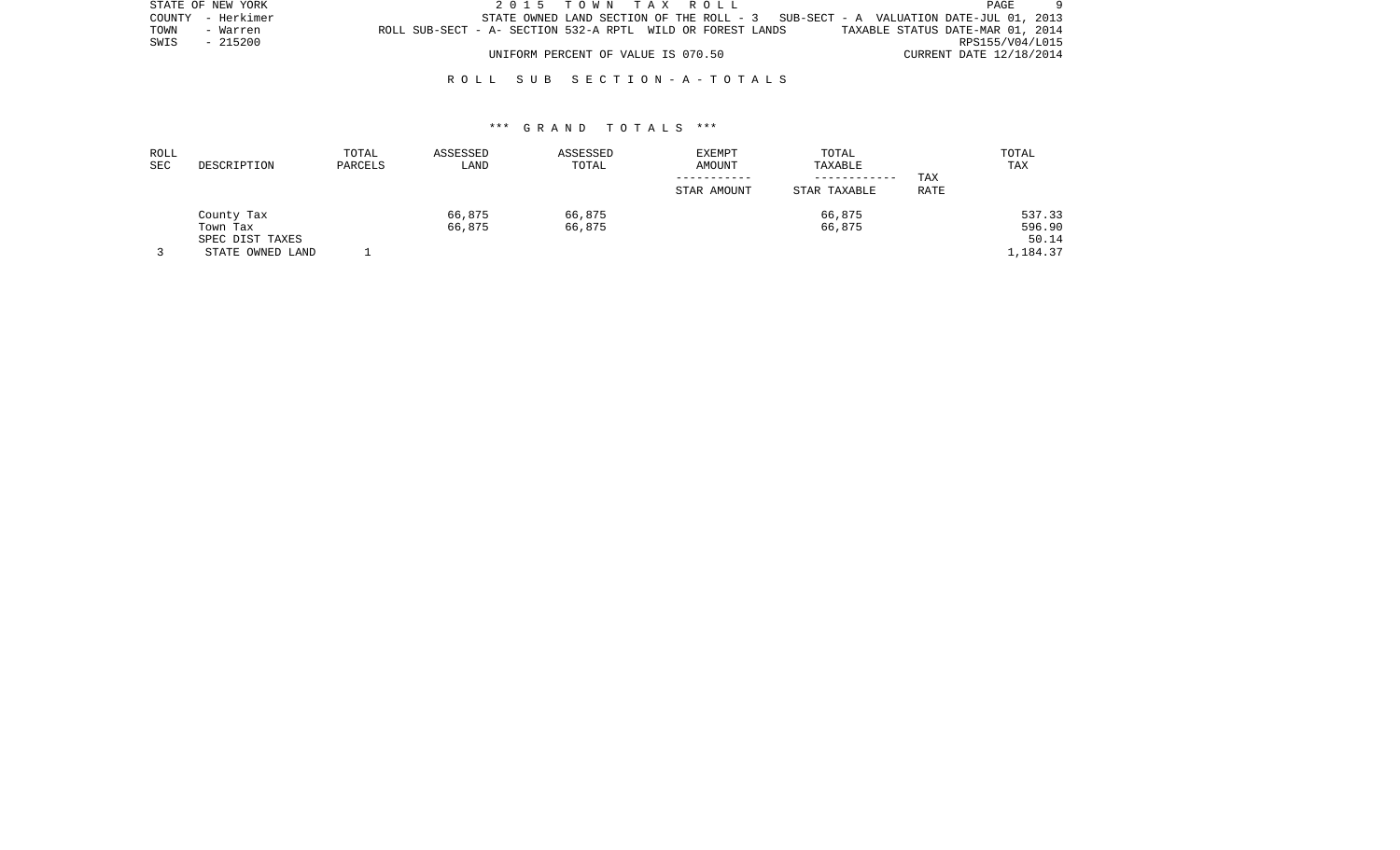|      | STATE OF NEW YORK | 2015 TOWN TAX ROLL                       | 10<br>PAGE                       |
|------|-------------------|------------------------------------------|----------------------------------|
|      | COUNTY - Herkimer | STATE OWNED LAND SECTION OF THE ROLL - 3 | VALUATION DATE-JUL 01, 2013      |
| TOWN | - Warren          |                                          | TAXABLE STATUS DATE-MAR 01, 2014 |
| SWIS | - 215200          |                                          | RPS155/V04/L015                  |
|      |                   | UNIFORM PERCENT OF VALUE IS 070.50       | CURRENT DATE 12/18/2014          |
|      |                   |                                          |                                  |

## \*\*\* S P E C I A L D I S T R I C T S U M M A R Y \*\*\*

R O L L S E C T I O N T O T A L S

| CODE | DISTRICT NAME        | TOTAL<br>PARCELS | EXTENSION<br>TYPE | EXTENSION<br>VALUE | AD VALOREM<br>VALUE | EXEMPT<br>AMOUNT | TAXABLE<br>VALUE | TOTAL<br>TAX |
|------|----------------------|------------------|-------------------|--------------------|---------------------|------------------|------------------|--------------|
|      | FD280 Warren fire pr |                  | 4 TOTAL M         |                    | 88,255              |                  | 88,255           | 66.17        |

### \*\*\* S C H O O L D I S T R I C T S U M M A R Y \*\*\*

| CODE   | DISTRICT NAME                    | TOTAL<br>PARCELS | ASSESSED<br>LAND | ASSESSED<br>TOTAL | EXEMPT<br>AMOUNT | TOTAL<br>TAXABLE |
|--------|----------------------------------|------------------|------------------|-------------------|------------------|------------------|
|        |                                  |                  |                  |                   | STAR AMOUNT      | STAR TAXABLE     |
|        | Owen D Young                     | $\overline{4}$   | 87,875           | 88,255            |                  | 88,255           |
| 215001 |                                  |                  |                  |                   |                  | 88,255           |
|        | SUB-TOTAL                        | 4                | 87,875           | 88,255            |                  | 88,255           |
|        | $S \cup B - T \cup T A L (CONT)$ |                  |                  |                   |                  | 88,255           |
|        |                                  |                  |                  |                   |                  |                  |
|        | TOTAL                            | 4                | 87,875           | 88,255            |                  | 88,255           |
|        | T O T A L (CONT)                 |                  |                  |                   |                  | 88,255           |

\*\*\* S Y S T E M C O D E S S U M M A R Y \*\*\*

#### NO SYSTEM EXEMPTIONS AT THIS LEVEL

\*\*\* E X E M P T I O N S U M M A R Y \*\*\*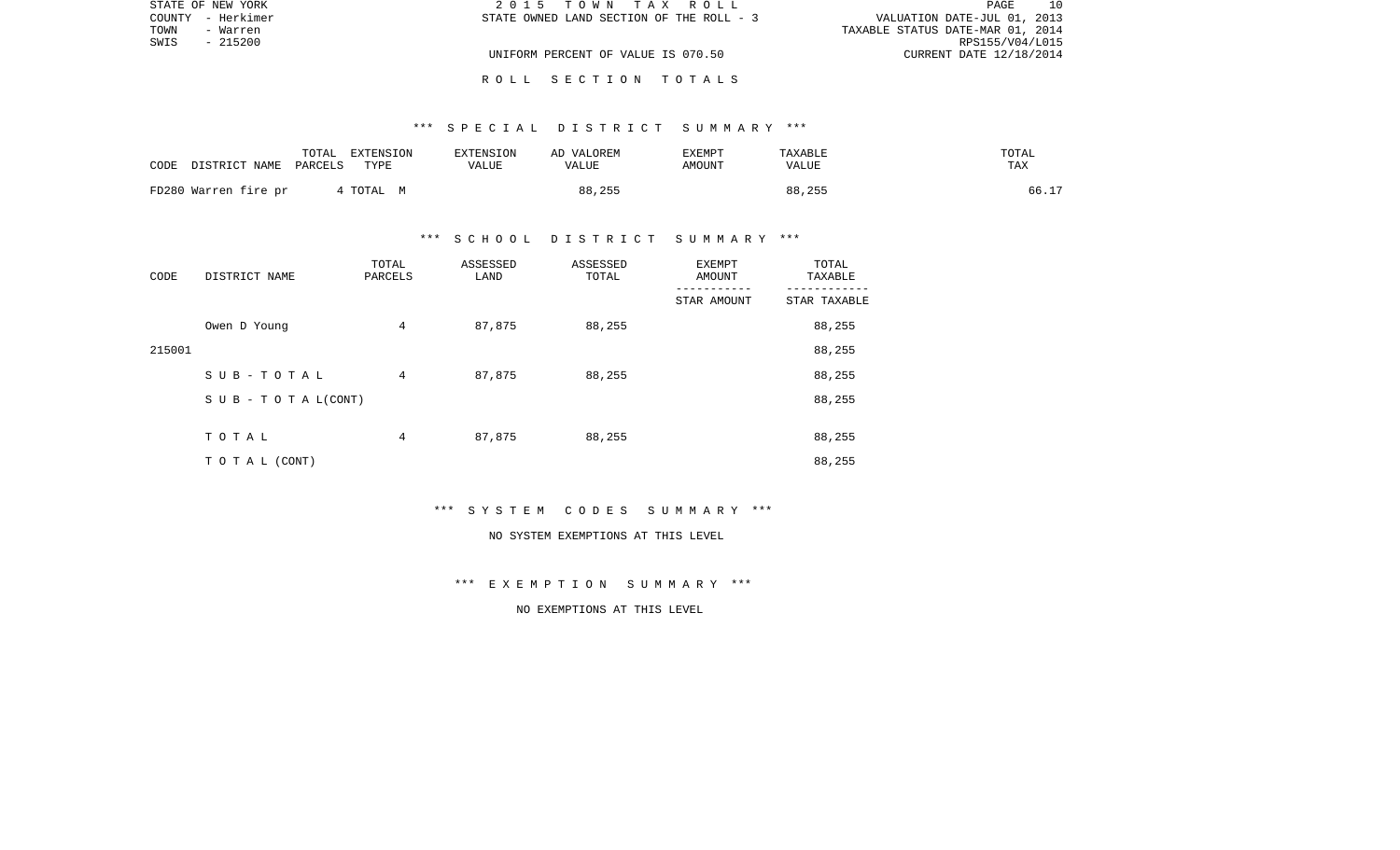| STATE OF NEW YORK    | 2015 TOWN TAX ROLL                       | PAGE                             |
|----------------------|------------------------------------------|----------------------------------|
| - Herkimer<br>COUNTY | STATE OWNED LAND SECTION OF THE ROLL - 3 | VALUATION DATE-JUL 01, 2013      |
| TOWN<br>- Warren     |                                          | TAXABLE STATUS DATE-MAR 01, 2014 |
| $-215200$<br>SWIS    |                                          | RPS155/V04/L015                  |
|                      | UNIFORM PERCENT OF VALUE IS 070.50       | CURRENT DATE 12/18/2014          |
|                      |                                          |                                  |

## \*\*\* G R A N D T O T A L S \*\*\*

R O L L S E C T I O N T O T A L S

| ROLL |                  | TOTAL   | ASSESSED | ASSESSED | EXEMPT      | TOTAL        |      | TOTAL    |
|------|------------------|---------|----------|----------|-------------|--------------|------|----------|
| SEC  | DESCRIPTION      | PARCELS | LAND     | TOTAL    | AMOUNT      | TAXABLE      |      | TAX      |
|      |                  |         |          |          |             | ------------ | TAX  |          |
|      |                  |         |          |          | STAR AMOUNT | STAR TAXABLE | RATE |          |
|      | County Tax       |         | 87,875   | 88,255   |             | 88,255       |      | 709.11   |
|      | Town Tax         |         | 87,875   | 88,255   |             | 88,255       |      | 787.73   |
|      | SPEC DIST TAXES  |         |          |          |             |              |      | 66.17    |
|      | STATE OWNED LAND |         |          |          |             |              |      | 1,563.01 |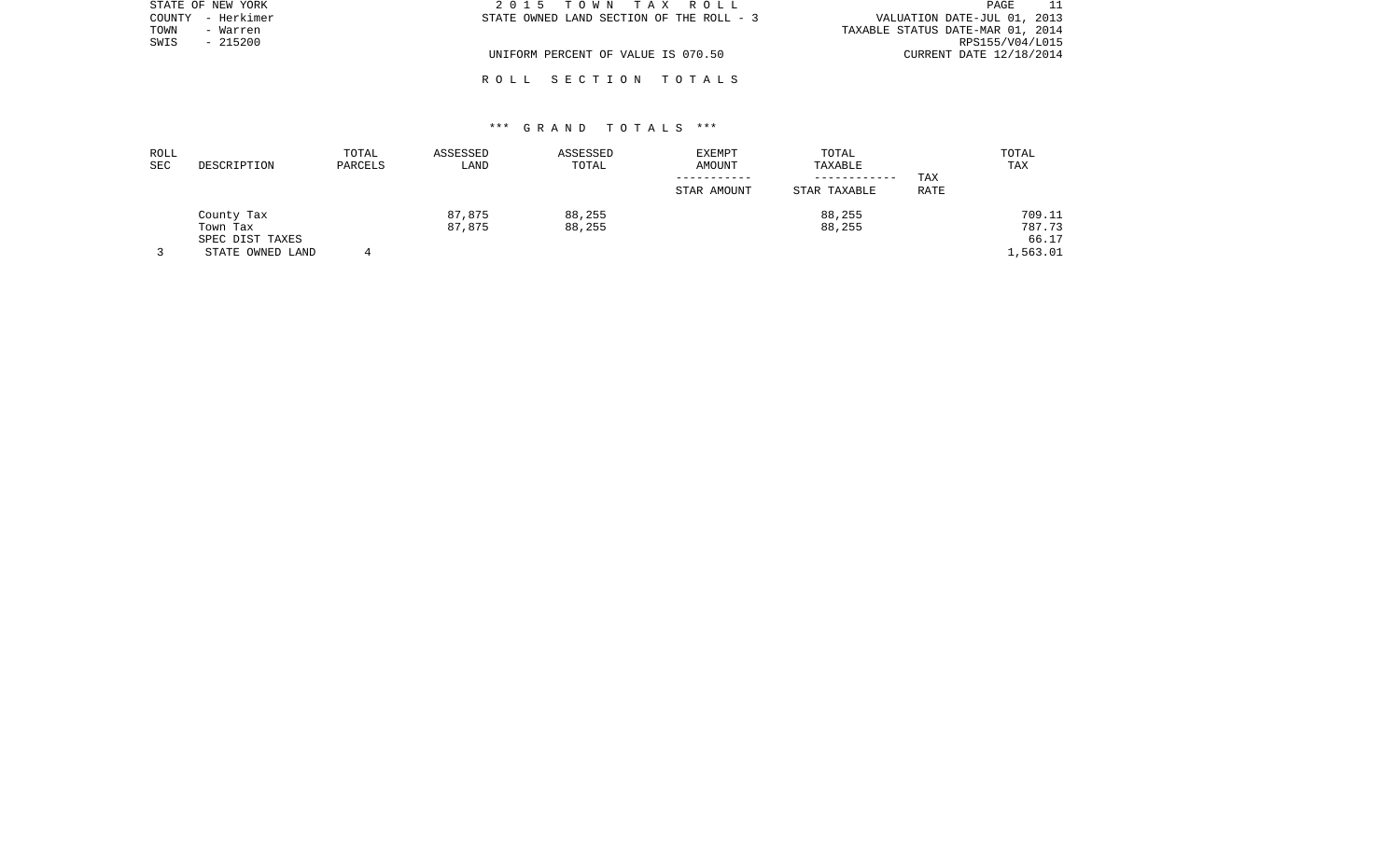|      | STATE OF NEW YORK | 2015 TOWN TAX ROLL |             |  |                                  | PAGE            | 12 |
|------|-------------------|--------------------|-------------|--|----------------------------------|-----------------|----|
|      | COUNTY - Herkimer |                    |             |  | VALUATION DATE-JUL 01, 2013      |                 |    |
| TOWN | - Warren          |                    |             |  | TAXABLE STATUS DATE-MAR 01, 2014 |                 |    |
| SWIS | - 215200          |                    | SWIS TOTALS |  |                                  | RPS155/V04/L015 |    |
|      |                   |                    |             |  | CURRENT DATE 12/18/2014          |                 |    |
|      |                   |                    |             |  |                                  |                 |    |

## \*\*\* S P E C I A L D I S T R I C T S U M M A R Y \*\*\*

| CODE<br>DISTRICT NAME | TOTAL<br>EXTENSION<br>PARCELS<br>TYPE | <b>EXTENSION</b><br>VALUE | AD VALOREM<br>VALUE | EXEMPT<br>AMOUNT | <b>TAXABLE</b><br>VALUE | TAX<br>RATE | TOTAL<br>TAX |
|-----------------------|---------------------------------------|---------------------------|---------------------|------------------|-------------------------|-------------|--------------|
| FD280 Warren fire pr  | 4 TOTAL M                             |                           | 88,255              |                  | 88,255                  | 749777      | 66.17        |

#### \*\*\* S C H O O L D I S T R I C T S U M M A R Y \*\*\*

| CODE   | DISTRICT NAME      | TOTAL<br>PARCELS | ASSESSED<br>LAND | ASSESSED<br>TOTAL | <b>EXEMPT</b><br>AMOUNT | TOTAL<br>TAXABLE |
|--------|--------------------|------------------|------------------|-------------------|-------------------------|------------------|
|        |                    |                  |                  |                   | STAR AMOUNT             | STAR TAXABLE     |
|        | Owen D Young       | 4                | 87,875           | 88,255            |                         | 88,255           |
| 215001 |                    |                  |                  |                   |                         | 88,255           |
|        | SUB-TOTAL          | 4                | 87,875           | 88,255            |                         | 88,255           |
|        | SUB - TO TAL(CONT) |                  |                  |                   |                         | 88,255           |
|        |                    |                  |                  |                   |                         |                  |
|        | TOTAL              | 4                | 87,875           | 88,255            |                         | 88,255           |
|        | T O T A L (CONT)   |                  |                  |                   |                         | 88,255           |

#### \*\*\* S Y S T E M C O D E S S U M M A R Y \*\*\*

## NO SYSTEM EXEMPTIONS AT THIS LEVEL

## \*\*\* E X E M P T I O N S U M M A R Y \*\*\*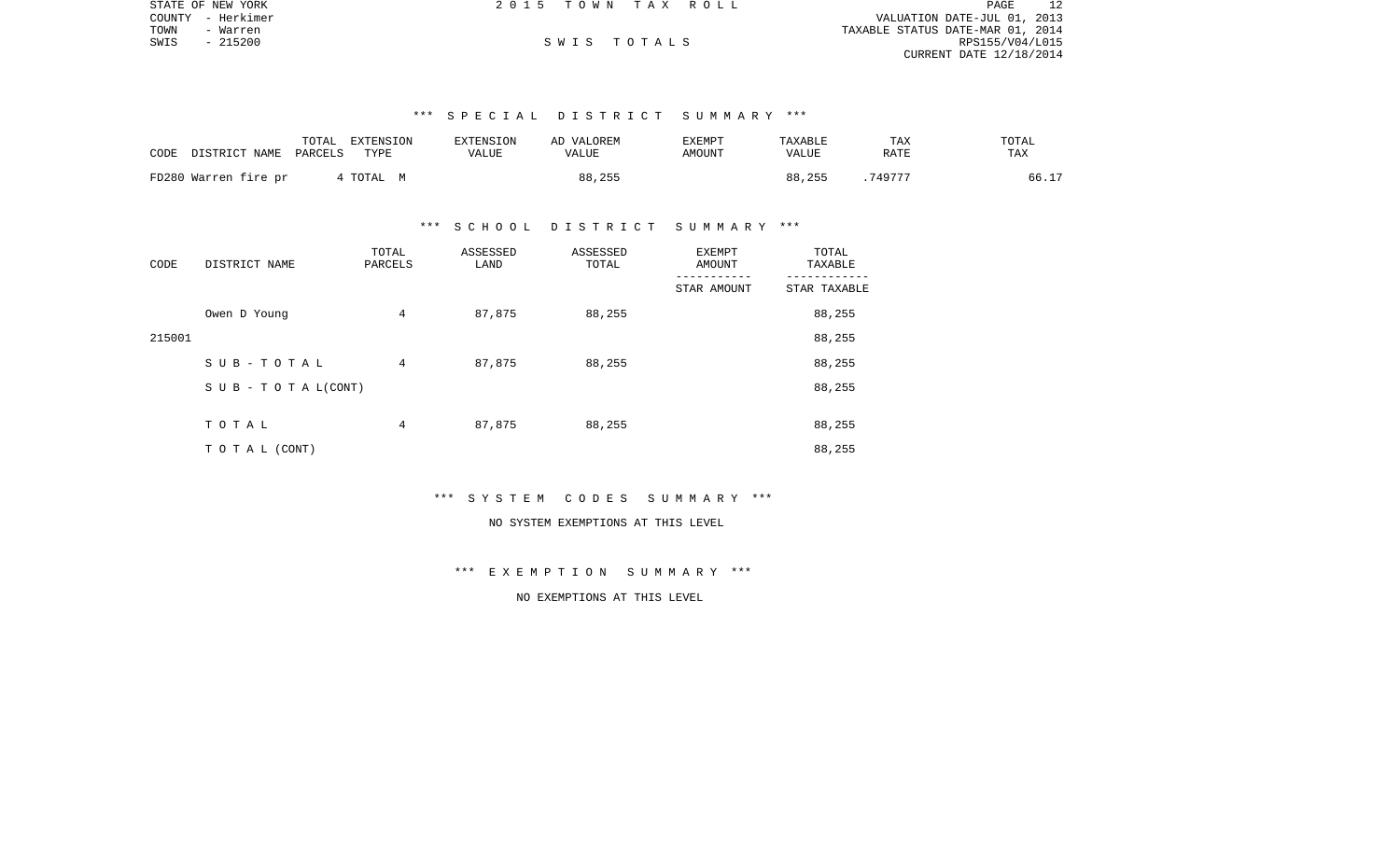|      | STATE OF NEW YORK | 2015 TOWN TAX ROLL |             |                                  | PAGE            |  |
|------|-------------------|--------------------|-------------|----------------------------------|-----------------|--|
|      | COUNTY - Herkimer |                    |             | VALUATION DATE-JUL 01, 2013      |                 |  |
| TOWN | - Warren          |                    |             | TAXABLE STATUS DATE-MAR 01, 2014 |                 |  |
| SWIS | $-215200$         |                    | SWIS TOTALS |                                  | RPS155/V04/L015 |  |
|      |                   |                    |             | CURRENT DATE 12/18/2014          |                 |  |

| ROLL<br>SEC | DESCRIPTION                                                   | TOTAL<br>PARCELS | ASSESSED<br>LAND | ASSESSED<br>TOTAL | EXEMPT<br>AMOUNT | TOTAL<br>TAXABLE |                      |                                       |
|-------------|---------------------------------------------------------------|------------------|------------------|-------------------|------------------|------------------|----------------------|---------------------------------------|
|             |                                                               |                  |                  |                   | STAR AMOUNT      | STAR TAXABLE     | TAX<br>RATE          |                                       |
| 3           | County Tax<br>Town Tax<br>SPEC DIST TAXES<br>STATE OWNED LAND | 4                | 87,875<br>87,875 | 88,255<br>88,255  |                  | 88,255<br>88,255 | 8.034838<br>8.925589 | 709.11<br>787.73<br>66.17<br>1,563.01 |
|             | County Tax<br>Town Tax<br>SPEC DIST TAXES                     |                  | 87,875<br>87,875 | 88,255<br>88,255  |                  | 88,255<br>88,255 | 8.034838<br>8.925589 | 709.11<br>787.73<br>66.17             |
| $\ast$      | TOTAL<br>SUB                                                  | 4                |                  |                   |                  |                  |                      | 1,563.01                              |
|             | County Tax<br>Town Tax<br>SPEC DIST TAXES                     |                  | 87,875<br>87,875 | 88,255<br>88,255  |                  | 88,255<br>88,255 | 8.034838<br>8.925589 | 709.11<br>787.73<br>66.17             |
| $***$       | GRAND TOTAL                                                   | 4                |                  |                   |                  |                  |                      | 1,563.01                              |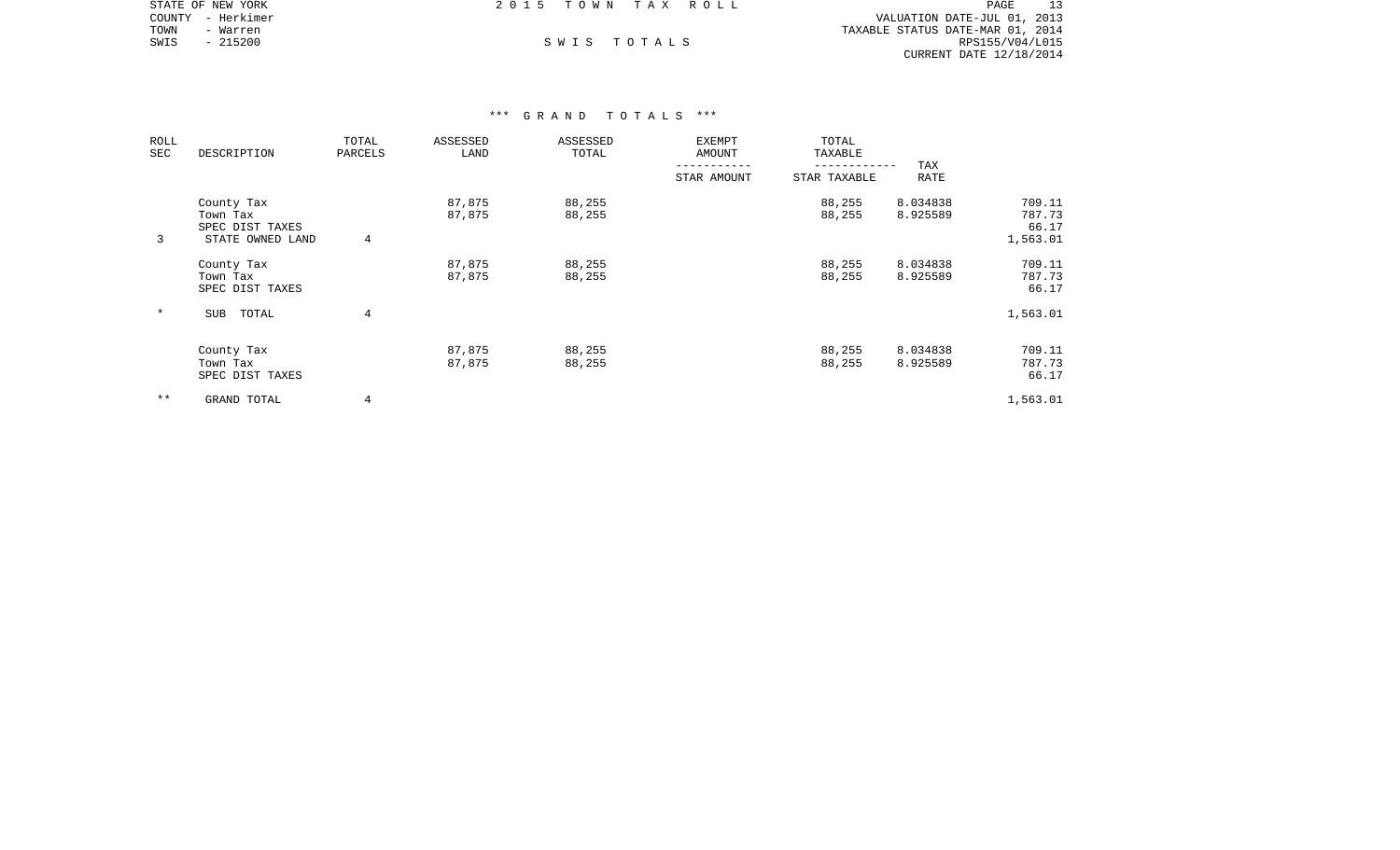| 14<br>PAGE.                      |  |
|----------------------------------|--|
| VALUATION DATE-JUL 01, 2013      |  |
| TAXABLE STATUS DATE-MAR 01, 2014 |  |
| RPS155/V04/L015                  |  |
| CURRENT DATE 12/18/2014          |  |

## \*\*\* S P E C I A L D I S T R I C T S U M M A R Y \*\*\*

| DISTRICT NAME        | TOTAL   | EXTENSION | EXTENSION    | AD VALOREM | <b>EXEMPT</b> | TAXABLE      | TOTAL |
|----------------------|---------|-----------|--------------|------------|---------------|--------------|-------|
| CODE                 | PARCELS | TYPE      | <b>VALUE</b> | VALUE      | <b>AMOUNT</b> | <b>VALUE</b> | TAX   |
| FD280 Warren fire pr |         | TOTAL M   |              | 88,255     |               | 88,255       | 66.17 |

#### \*\*\* S C H O O L D I S T R I C T S U M M A R Y \*\*\*

| CODE   | DISTRICT NAME      | TOTAL<br>PARCELS | ASSESSED<br>LAND | ASSESSED<br>TOTAL | EXEMPT<br>AMOUNT | TOTAL<br>TAXABLE |
|--------|--------------------|------------------|------------------|-------------------|------------------|------------------|
|        |                    |                  |                  |                   | STAR AMOUNT      | STAR TAXABLE     |
|        | Owen D Young       | 4                | 87,875           | 88,255            |                  | 88,255           |
| 215001 |                    |                  |                  |                   |                  | 88,255           |
|        | SUB-TOTAL          | 4                | 87,875           | 88,255            |                  | 88,255           |
|        | SUB - TO TAL(CONT) |                  |                  |                   |                  | 88,255           |
|        |                    |                  |                  |                   |                  |                  |
|        | TOTAL              | 4                | 87,875           | 88,255            |                  | 88,255           |
|        | TO TAL (CONT)      |                  |                  |                   |                  | 88,255           |

# \*\*\* S Y S T E M C O D E S S U M M A R Y \*\*\*

## NO SYSTEM EXEMPTIONS AT THIS LEVEL

## \*\*\* E X E M P T I O N S U M M A R Y \*\*\*